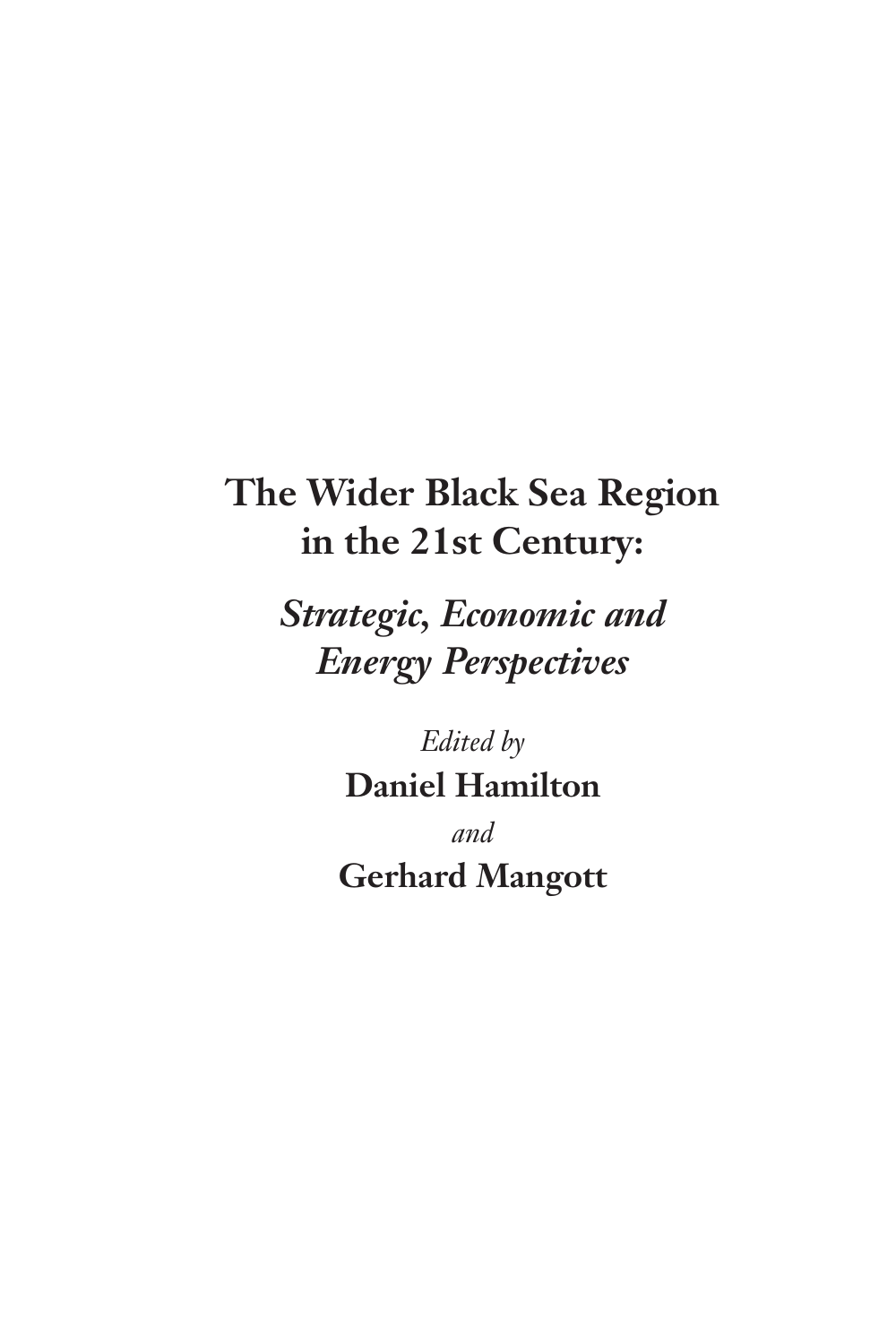Hamilton, Daniel and Mangott, Gerhard (eds.), *The Wider Black Sea Region in the 21st Century: Strategic, Economic and Energy Perspectives* (Washington, D.C.: Center for Transatlantic Relations, 2008)

© Center for Transatlantic Relations, The Johns Hopkins University/Austrian Institute for International Affairs, 2008

**Center for Transatlantic Relations American Consortium on EU Studies EU Center of Excellence Washington, D.C. The Paul H. Nitze School of Advanced International Studies The Johns Hopkins University** 1717 Massachusetts Ave., NW, Suite 525 Washington, D.C. 20036 Tel. (202) 663-5880 Fax (202) 663-5879 Email: transatlantic@jhu.edu http://transatlantic.sais-jhu.edu

#### **Austrian Institute for International Affairs**

Operngasse 20B A-1040 Vienna Tel: +43/1/581 11 06 Fax: +43/1/581 11 06-10 Email: info@oiip.at http://www.oiip.at

#### **Austrian Marshall Plan Foundation**

Ungarstrasse 37 A-1031 Vienna Tel: +43/1/50175 400 Fax: +43/1/50175 491 Email: office@marshallplan.at http://www.marshallplan.at

ISBN 10: 0-9801871-3-3 ISBN 13: 978-0-9801871-3-7

*Cover images courtesy of: center image —* SeaWiFS Project, NASA/Goddard Space Flight Center, and "GeoEye"; *from top left corner, clockwise* — Gavin Hellier/The Image Bank/Getty Images; Getty Images; OSCE; John Foxx/Stockbyte/Getty Images; AFP/Getty Images; UN/DPI Photo/Justyna Melnikiewicz; Vano Shlamov/AFP/Getty Images.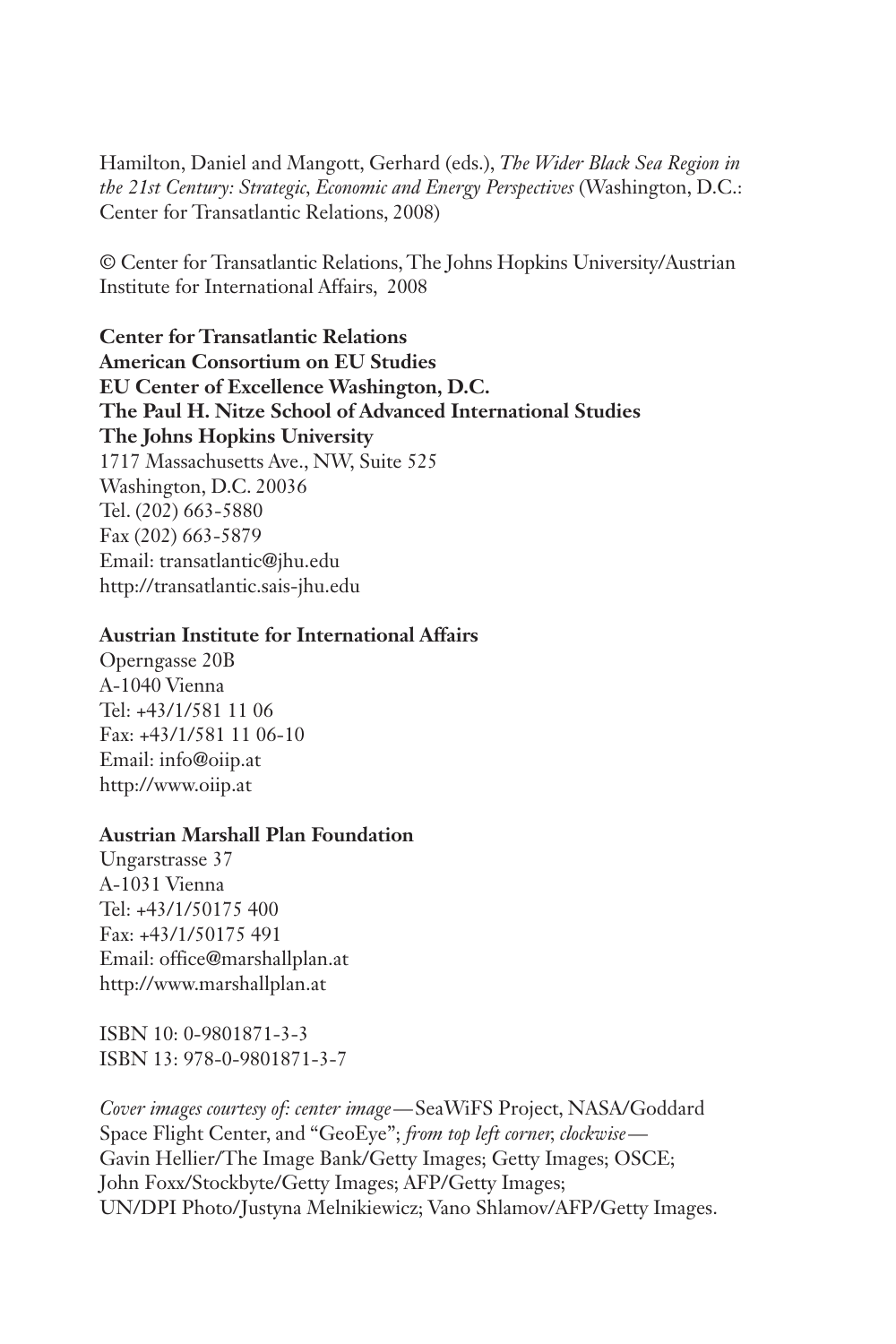# **Table of Contents**

| Daniel Hamilton and Gerhard Mangott                                                                                                    |
|----------------------------------------------------------------------------------------------------------------------------------------|
| The Wider Black Sea Region in the<br><b>Charles King</b>                                                                               |
| Perspectives from the Region                                                                                                           |
| Jonathan Kulick and Temuri Yakobashvili                                                                                                |
| Prospects for Armenia and Azerbaijan<br>Rainer Freitag-Wirminghaus                                                                     |
| Zeyno Baran                                                                                                                            |
| Russia's Perspective on the Wider Black Sea Region 103<br>Dmitri Trenin                                                                |
| <b>Transregional Issues</b>                                                                                                            |
| <b>Economic Developments in the</b><br>Vasily Astrov and Peter Havlik                                                                  |
| The Relevance of the Wider Black Sea Region to<br>EU and Russian Energy Issues  147<br>Gerhard Mangott and Kirsten Westphal            |
| Conflicts in the Wider Black Sea Area  177<br>Anna Matveeva                                                                            |
| <b>Expanding the European Area of Stability and</b><br>Democracy to the Wider Black Sea Region  225<br>Svante Cornell and Anna Jonsson |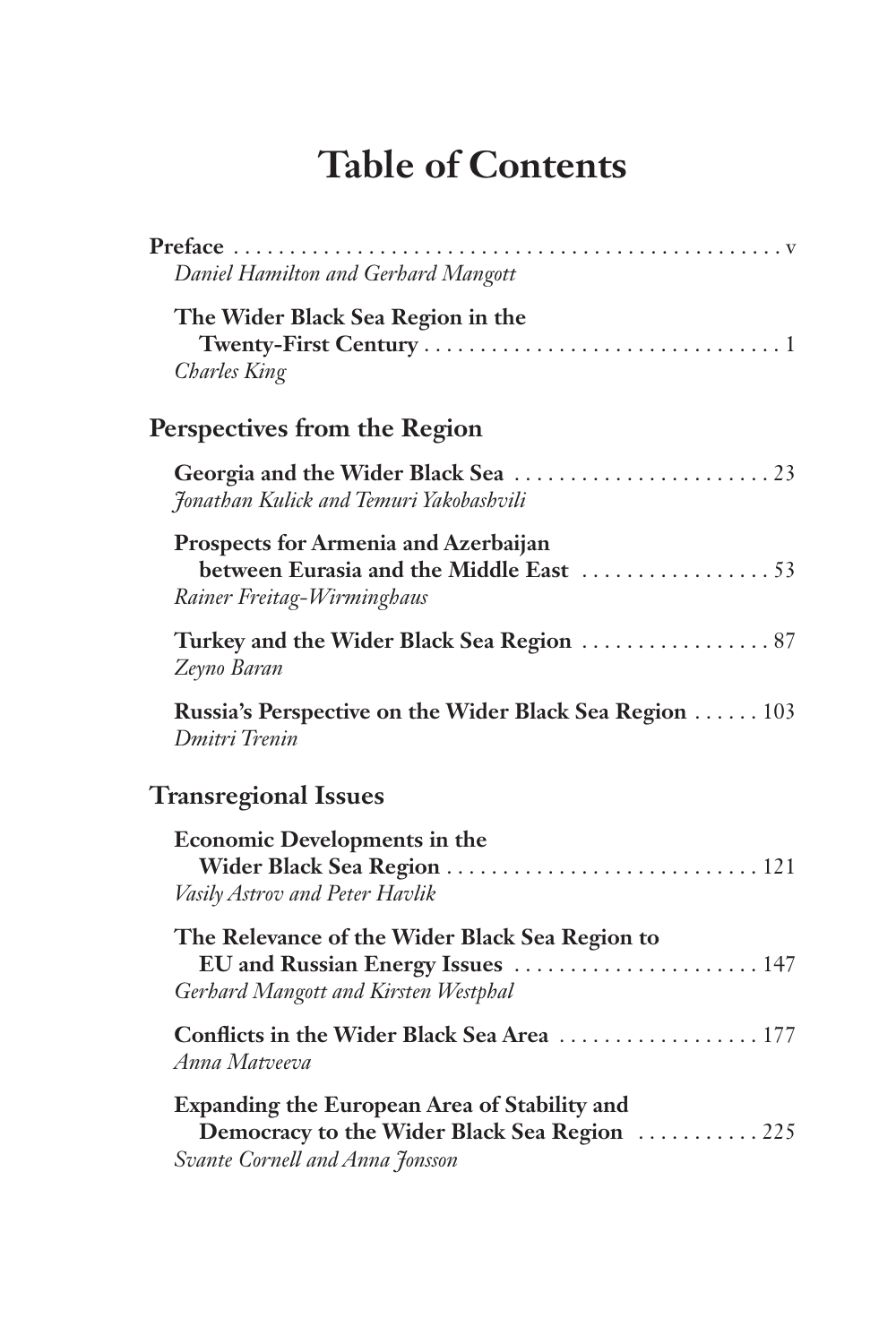| <b>European, Russian and Transatlantic Approaches</b>                                                                                    |
|------------------------------------------------------------------------------------------------------------------------------------------|
| The EU's New Black Sea Policy $\ldots \ldots \ldots \ldots \ldots \ldots \ldots \ldots$<br>Michael Emerson                               |
| F. Stephen Larrabee                                                                                                                      |
| <b>Troubled Strategic Partnership: The Black Sea</b><br>Dimension of Russia's Relations with the West  293<br>Nadia Alexandrova-Arbatova |
| A Transatlantic Strategy for the Wider Black Sea? 319<br>Daniel Hamilton                                                                 |
|                                                                                                                                          |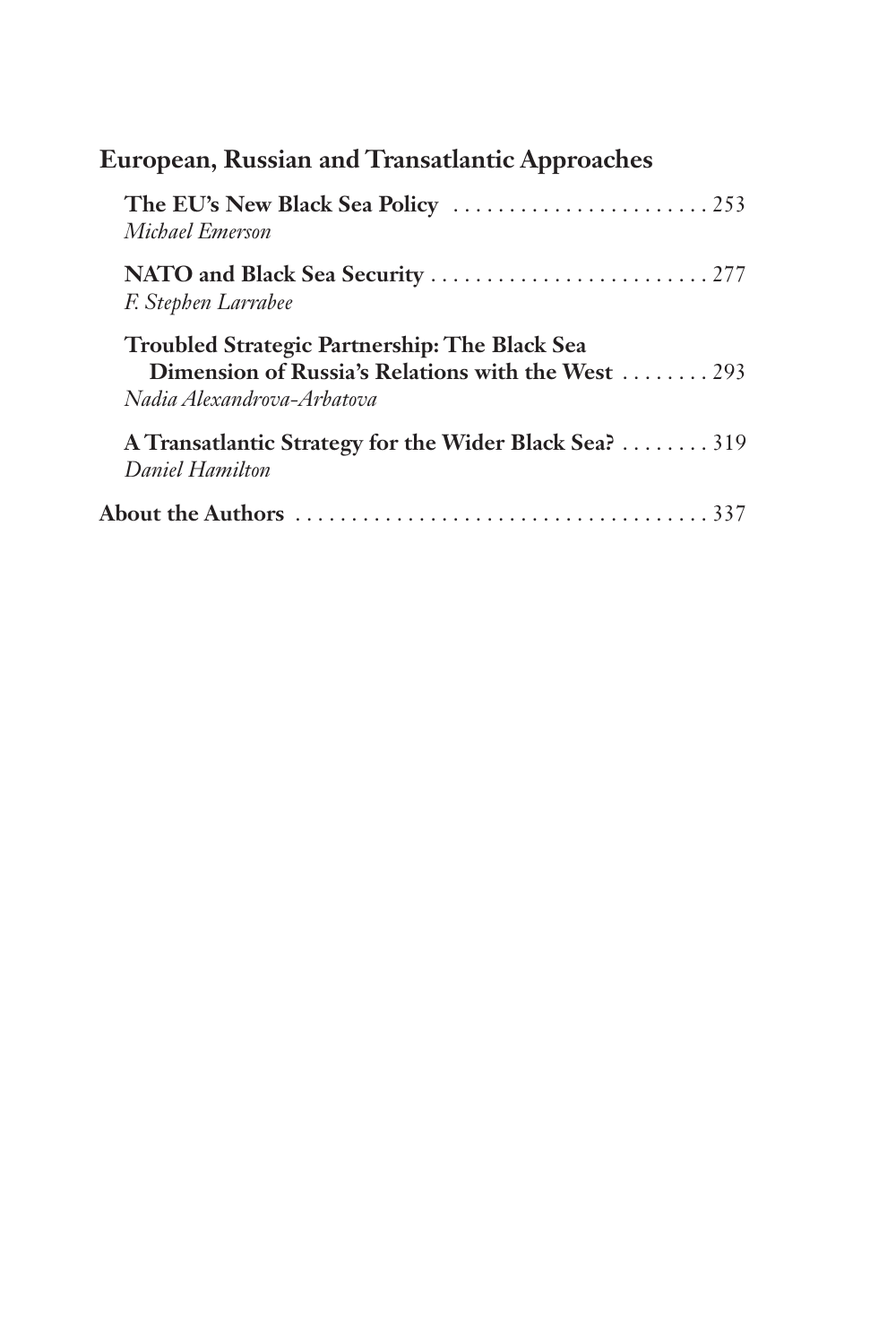## **Preface**

#### *Daniel Hamilton and Gerhard Mangott*

The wider Black Sea region has become a new strategic frontier for Europe, Russia and the United States in terms of energy security, frozen and festering conflicts, trade links, migration, and other key policy areas. Prospects for the Black Sea in the 21st century will be shaped by the interaction between major external actors, the ambitions of states and peoples in the region, and the region's role as a crossroads of civilizations.

In this volume leading scholars from Europe, Russia, the U.S. and the region itself address the dynamics of the wider Black Sea. They examine whether this expanse of land and sea can justifiably be described as a coherent region; outline aspirations and challenges; discuss major issues of conflict; and identify potential for cooperation. The many issues raised by this dynamic region give rise to various perspectives, many at odds with each other. Rather than engaging in the dubious task of forcing consensus on our diverse and notable set of authors, we have preferred to offer the reader a deeper appreciation of the region's challenges, as well as its promise, by presenting a number of different — and sometimes sharply conflicting — views regarding the wider Black Sea region.

This book is the result of a collaborative research project organized by the Center for Transatlantic Relations at the Johns Hopkins University School of Advanced International Studies, the Austrian Institute for International Affairs in Vienna, and the Austrian Marshall Plan Foundation.

We would like to thank the authors for their engagement and their contributions, and our own colleagues at CTR and OIIP for their energy and assistance with this project. Particular thanks go to our colleagues at the Austrian Marshall Plan Foundation for their encouragement and unfailing support for this initiative. Each author writes in his or her personal capacity; the views expressed are those of the authors and not of their institutions.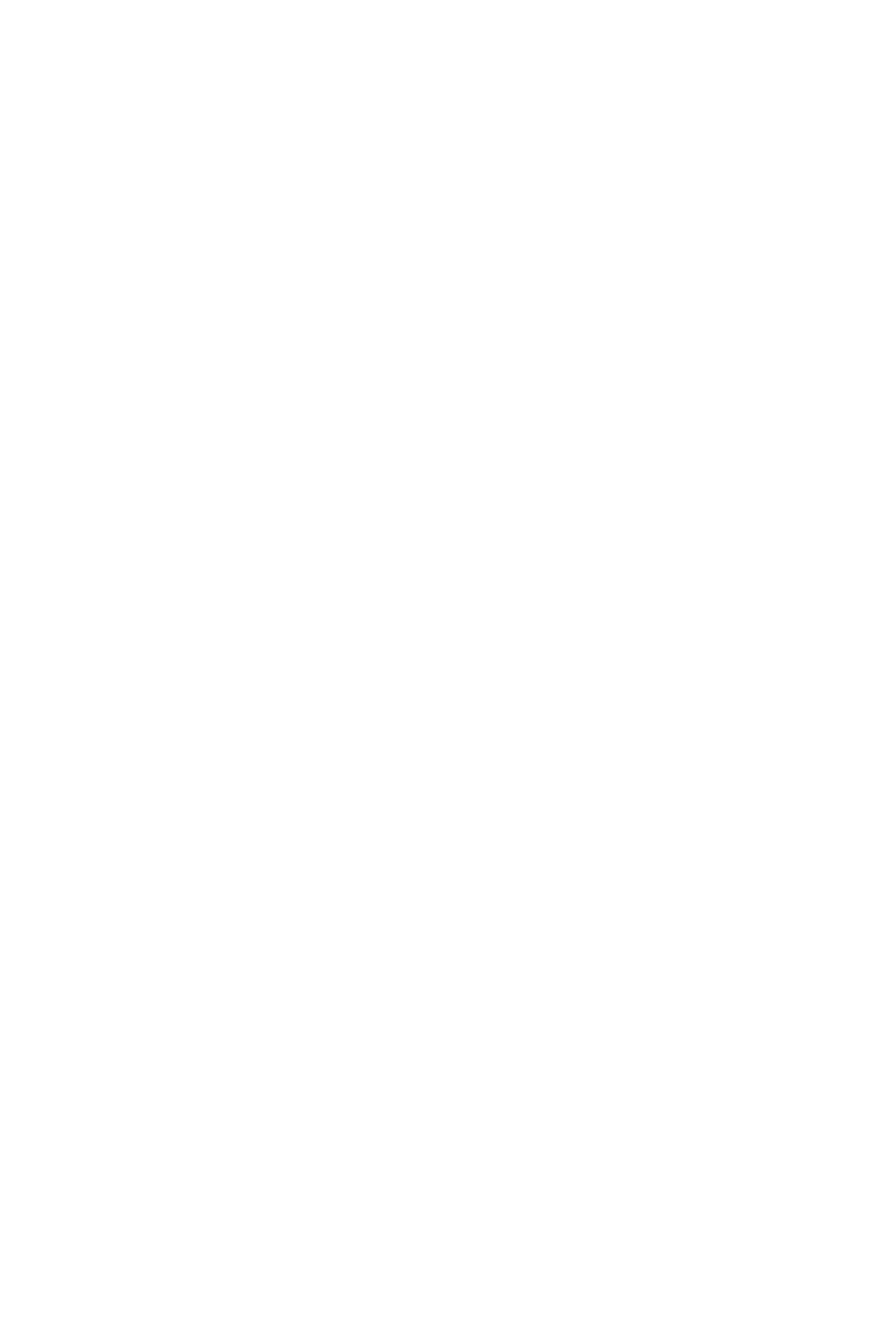## **The Wider Black Sea Region in the Twenty-First Century**

#### *Charles King*

The place of the wider Black Sea region in the wider Europe has never been a straightforward matter. "We have just crossed the Terek [River], upon a very indifferent raft," wrote the wife of a Russian imperial official in 1811, "and are now out of Europe."<sup>1</sup> For many travelers in the nineteenth century, moving across the Terek or Kuban rivers in the north Caucasus, crossing the Caucasus mountains, or sailing across the Black Sea involved moving out of Europe and into Asia, from one clearly defined and civilized space into the realm of the primitive and the unknown. But that view was not universal. Karl Marx once remarked that he regarded the squelching of two inchoate revolutions — the Polish rebellion of 1830 and the Russian expulsion of Caucasus highlanders in the 1860s — as the two most important "European" events of his lifetime.<sup>2</sup> The German diplomat Max von Thielmann stretched the boundaries even further. "Europe ceases at the Place du Théâtre," he wrote in 1872, referring to a square in Tiflis, modern Thilisi<sup>3</sup>

The Black Sea region — defined as the land- and seascape from the Balkans to the Caucasus and from the Ukrainian and Russian steppe to Anatolia — is once again squarely within the field of view of European policymakers. The European Union (EU) and NATO now border the Black Sea on the west. Turkey, an EU accession country and NATO member, borders it to the south. Members of the Council of Europe and two NATO aspirants border it on the north and east. A region that a decade ago was on the far edge of Europe's consciousness

<sup>1</sup> Frederika von Freygang, *Letters from the Caucasus and Georgia* (London: John Murray, 1823), p. 32.

<sup>2</sup> Karl Marx to Friedrich Engels, June 7, 1864, in Marx and Engels, *Collected Works* (New York: International Publishers, 1975), 41:538.

<sup>3</sup> Max von Thielmann, *Journey in the Caucasus, Persia, and Turkey in Asia*, trans. Charles Heneage (London: John Murray, 1875), 1:222.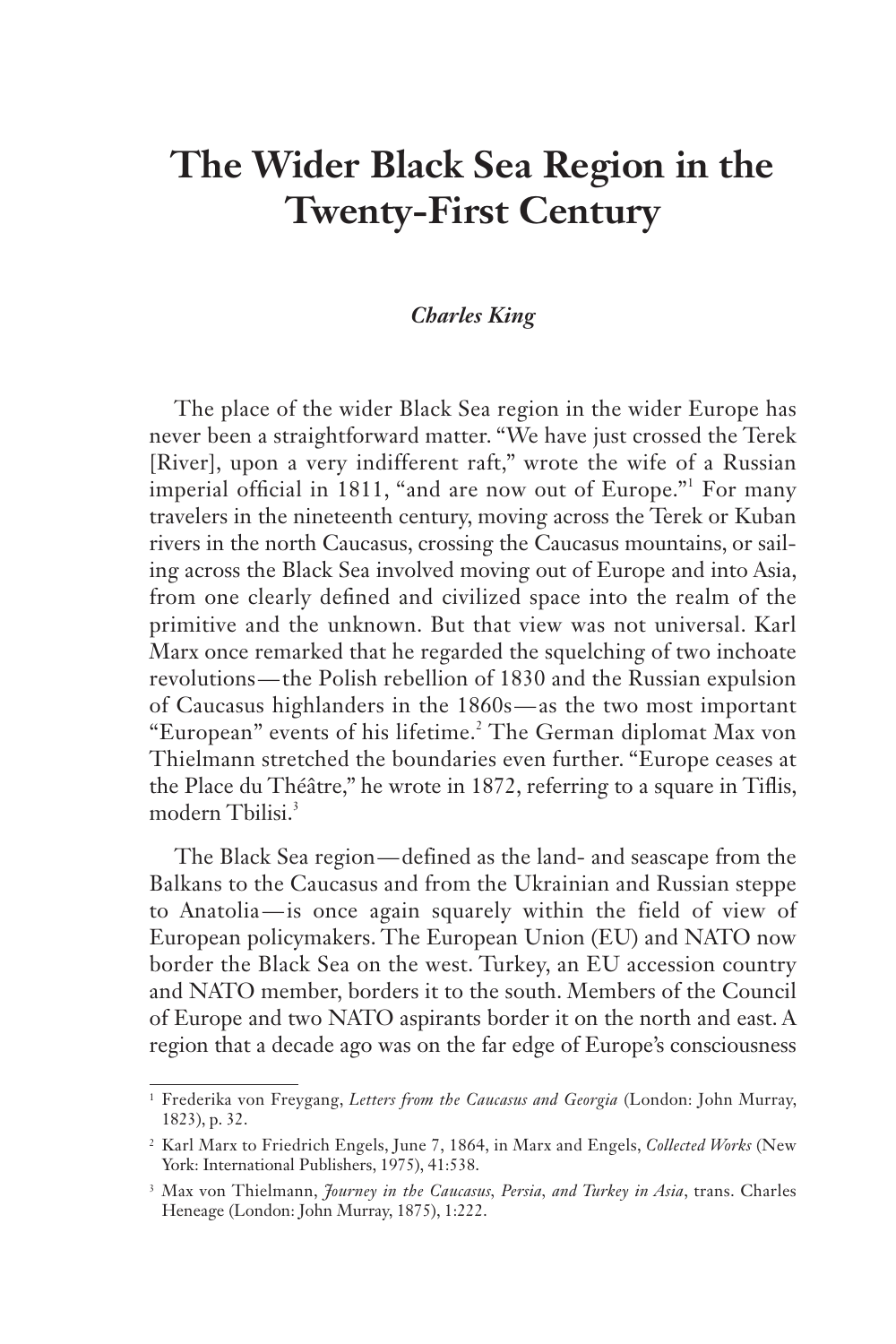has now become the next frontier of European strategic thinking in terms of energy security, trade links, migration, and other key policy areas.

At various points in history, a distinct region defined by the Black Sea and its hinterlands has been a commonplace of European affairs, although the limits of that region have fluctuated over time. Over the last two decades, there has been considerable effort to revive Black Sea regionalism, in part through the establishment of the Black Sea Economic Cooperation forum (BSEC) in 1992 and its upgrade to the status of a full-fledged organization in 1999. Furthermore, the process of EU enlargement, the EU's need to develop a clear set of policies regarding the future of its "neighborhood" to the east, U.S. dependence on allies around the sea during the Iraq war, and Russia's revived desire for influence across Eurasia have all made the Black Sea region of considerable strategic interest.

This chapter places this newfound engagement with the wider Black Sea world in its historical context, offering a look back at the grand historical sweep of the region and its fitful engagement with Europe. It seeks to place the region's current challenges in the broad context of the many projects for Black Sea regionalism that have defined this zone in the past. The essay is organized around three sets of questions: First, what is a region, and is the Black Sea one? Second, how have projects for making the Black Sea into a region fared historically, and what are the obstacles to Black Sea regionalism today? Third, what are the likely prospects for and pitfalls of Black Sea region-building in the early twenty-first century?

## **What is a Region?**

Searching for a set of timeless, objective traits for establishing what sets off a real region from an imagined one is futile.<sup>4</sup> There are no clear criteria for distinguishing a "genuine" region from any other piece of real estate. Some areas that share cultural, linguistic or historical commonalities are divided into mutually antagonistic states. Other areas that have few common historical or social features manage to sustain a sense of mutual identity and engage in cooperative foreign

<sup>4</sup> This section draws on Charles King, "Is the Black Sea a Region?" in Oleksandr Pavliuk and Ivanna Klympush-Tsintsadze, eds., *The Black Sea Region: Cooperation and Security-Building* (Armonk, NY: M. E. Sharpe, 2004), pp. 13-26.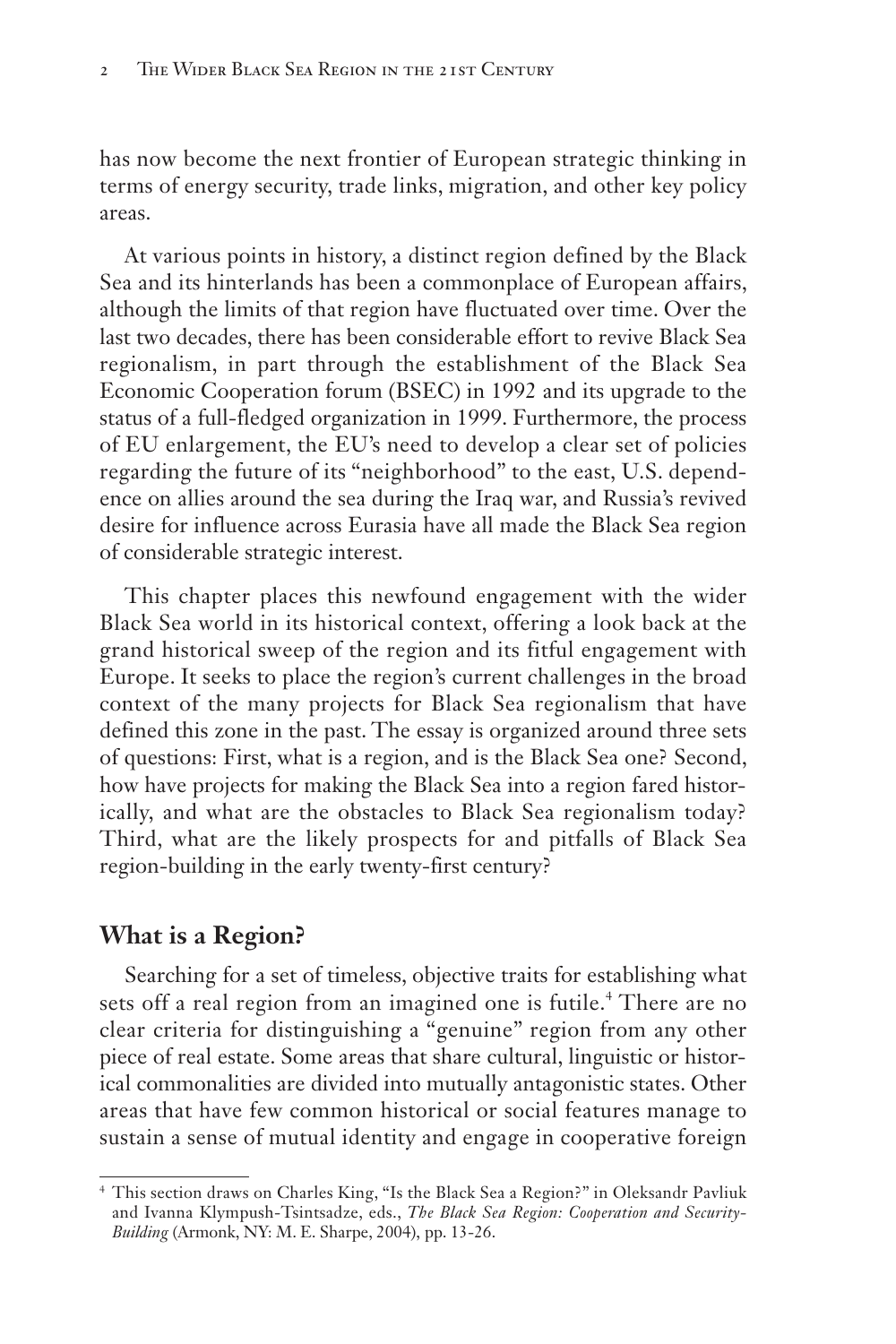policy relationships. Thus, where regions emerge as political concepts, they do so in the main because of self-conscious projects to build them, whether cooperatively or through the tried-and-true mechanisms of imperial expansion and state conquest. In the end, regions exist where politicians and strategists say they exist.

Where do regions come from? How do they become consolidated? Why do only a few of them succeed in creating integrated interests? These are some of the central questions in the now vast literature on regions and regionalism. Within this body of research, three themes stand out. First are the sources of regional connections and identities. How do patterns of migration and trade connect communities over time and space? How do speakers of different languages, with allegiance to different cultural, national or religious traditions, come to see themselves as part of larger territorial entities beyond local communities and across nation-states? What is the relationship between regional integration in one sphere, such as economic interdependence, and connections in other domains, such as culture or politics?

A second theme is the way in which outsiders come to conceive of particular territorial zones as regions. What is the relationship between how outsiders perceive regional boundaries and the way the inhabitants of those zones understand themselves and their immediate neighbors? What constellations of power — political, military, economic, intellectual — enable one group of people to reify innocuous geographical or cartographical boundaries into meaningful frontiers of culture, power, and identity?

A third theme is the problem of regionalism itself, that is, distinct projects for crafting a sense of belonging to a broad community based on territorial proximity, common domestic policies, or cooperative foreign policies. These projects might be limited to a territory within a particular country (the regionalism of the American South or of the Scottish Lowlands, for example) or may focus on bringing together a group of nation-states (the regionalism of the Pacific Rim). But why do some succeed while others remain quixotic efforts to crafting a regional space in the face of powerful countervailing interests? Like nations, regions may be "imagined" by political elites, but they are not imagined out of thin air.<sup>5</sup> Defining who is inside and outside a region

<sup>5</sup> Benedict Anderson, *Imagined Communities: Reflections on the Origin and Spread of Nationalism*, rev. ed. (New York: Verso, 1991).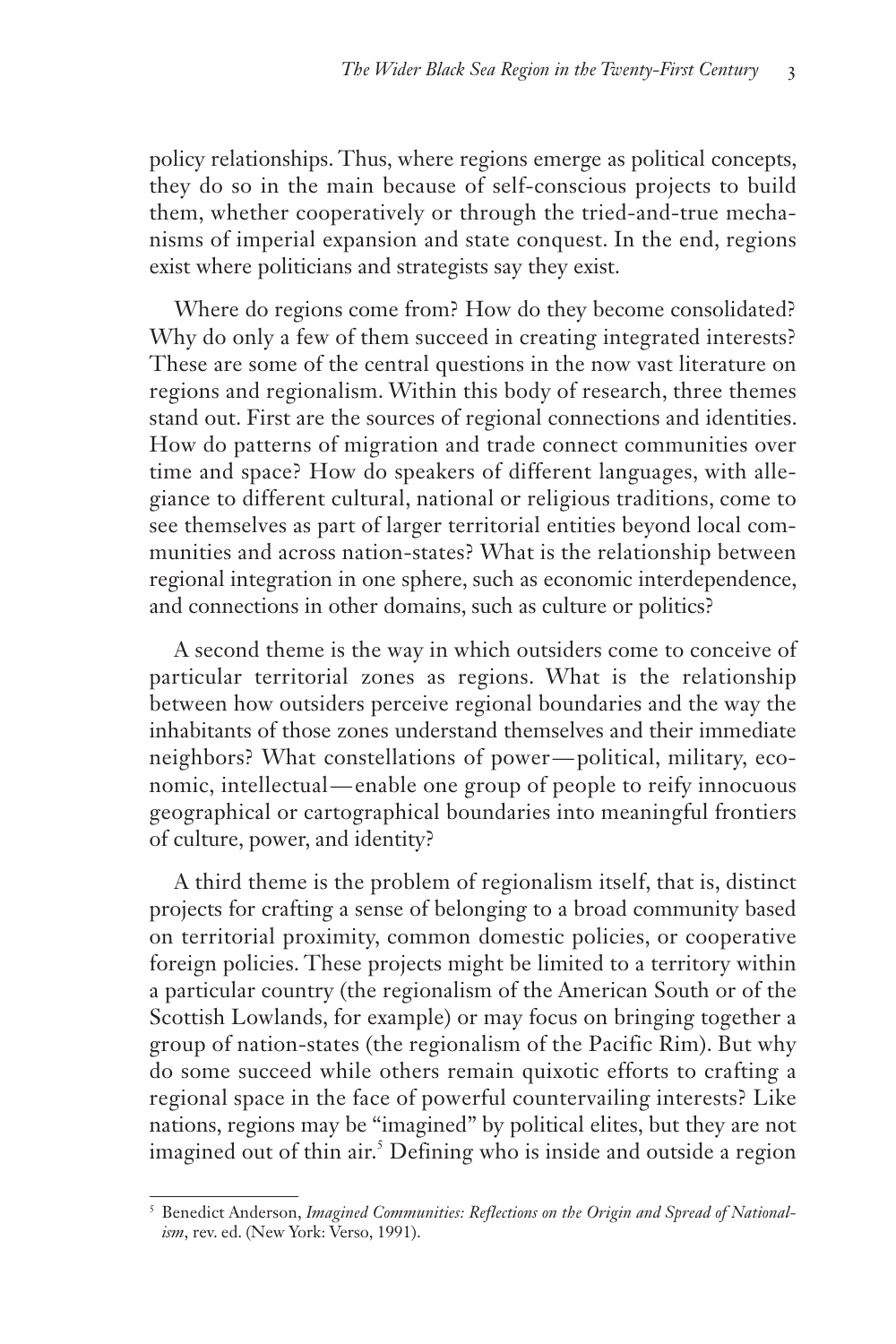is an essentially political process involving systemic constraints, the goals of political elites, domestic institutions, international organizations, and transborder communities, none of which may have exactly the same vision of what constitutes the proper boundaries of the region in question.<sup>6</sup>

Scholars have offered radically different answers to such questions. Systemic theorists and political economists usually see the growth of regions as a function of rising or declining hegemony, or as a response to the pressures of globalization.<sup>7</sup> Neoliberal institutionalists and constructivists emphasize the existence of common foreign policy goals or shared identities. Both may be reciprocally enhanced by the very institutions of cooperation that they originally spawned.<sup>8</sup> State-level explanations focus on the patterns of interaction among states with similar regime types or domestic interest groups, or the multilevel interaction between domestic elites and international institutions.<sup>9</sup> Other theorists see "regional security complexes" not as aberrations in a world of nation-states, but rather as some of the basic building blocks of the international system.<sup>10</sup>

<sup>9</sup> Etel Solingen, *Regional Orders at Century's Dawn: Global and Domestic Influences on Grand Strategy (*Princeton: Princeton University Press, 1998).

<sup>6</sup> See Ole Waever, "Three Competing Europes: German, French and Russian," *International Affairs*, Vol. 66, No. 3 ( July 1990), pp. 477-493; Iver B. Neumann, "A Region-Building Approach to Northern Europe," *Review of International Studies*, Vol. 20, No. 1 ( January 1994), pp. 53-74.

<sup>7</sup> For accounts of regionalism based on power relationships and hegemony, see Stephen M. Walt, *The Origins of Alliances* (Ithaca: Cornell University Press, 1987); Charles A. Kupchan, "After Pax Americana: Benign Power, Regional Integration, and the Sources of a Stable Multipolarity," *International Security*, Vol. 23, No. 2 (Fall 1998), pp. 40-79. For political economy perspectives, both welcoming and wary of regional trade arrangements, see Jagdish Bhagwati, *The World Trading System at Risk* (Princeton: Princeton University Press, 1991); Edward D. Mansfield and Helen V. Milner, "The New Wave of Regionalism," *International Organization*, Vol. 53, No. 3 (Summer 1999), pp. 589-627; Edward D. Mansfield and Helen V. Milner, eds., *The Political Economy of Regionalism* (New York: Columbia University Press, 1997).

<sup>8</sup> See Volker Rittberger, ed., *Regime Theory and International Relations* (Oxford: Oxford University Press, 1993); Gregory Flynn and Henry Farrell, "Piecing Together the Democratic Peace: The CSCE, Norms, and the 'Construction' of Security in Post-Cold War Europe," *International Organization*, Vol. 53, No. 3 (Summer 1999), pp. 505-535.

<sup>10</sup>Barry Buzan and Ole Wæver, *Regions and Powers: The Structure of International Security* (Cambridge: Cambridge University Press, 2003); David A. Lake and Patrick M. Morgan, eds., *Regional Orders: Building Security in a New World* (State College: Pennsylvania State University Press, 1997).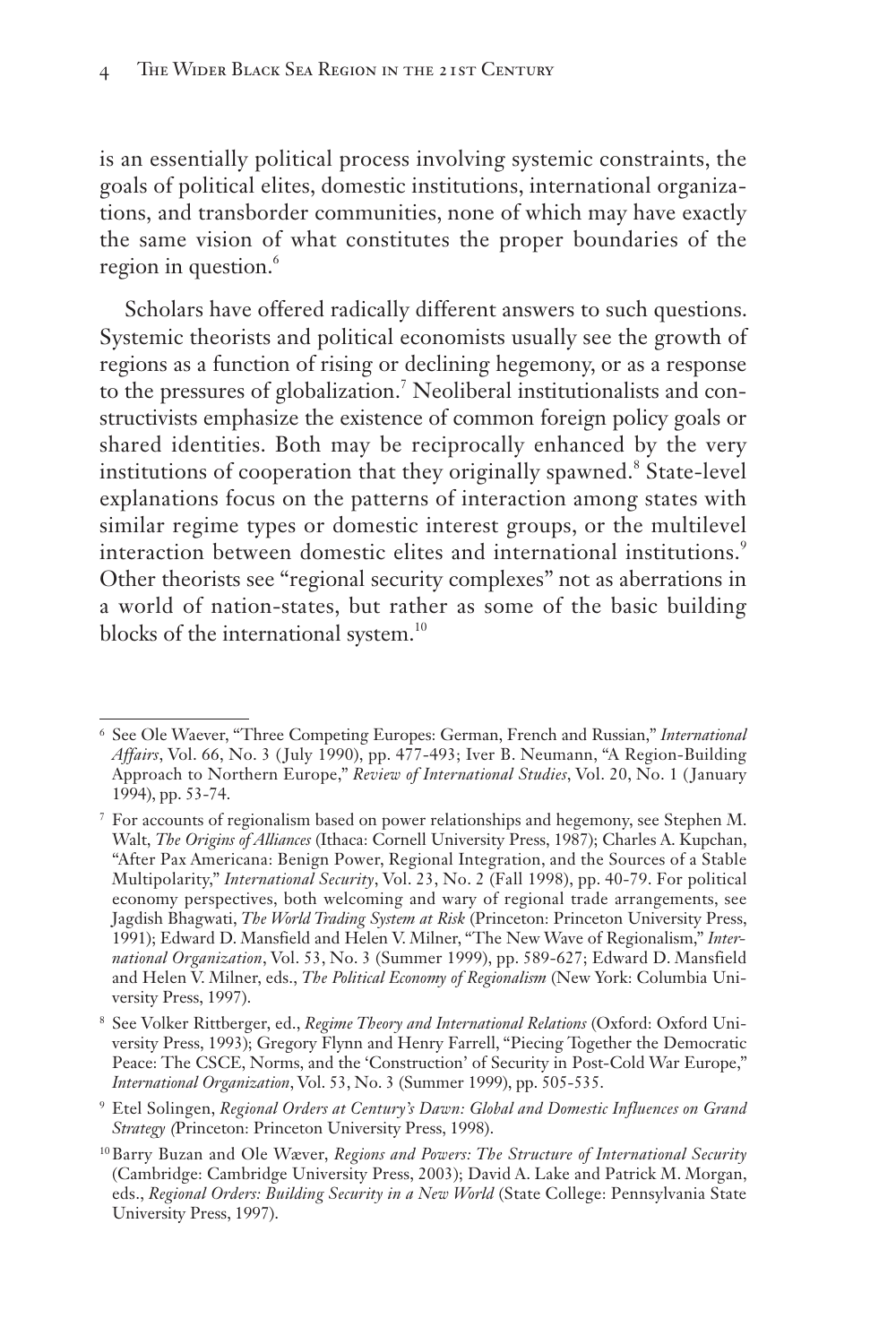One of the central findings in this variegated literature is that common identities are not an essential component of regions as historical phenomena or as political projects. Rather, regions involve a set of essential connections and interests that bind together peoples and polities. In this regard, the Black Sea is a reasonable candidate for status as a distinct region. There is no "Black Sea identity" common to Romanians, Turks, Georgians, and others; even in coastal areas where such an identity might once have been found, it has long been supplanted by loyalty to the nation-state. Yet depending on the criteria we use, the wider Black Sea has clear qualities as a distinct — although elastic — zone. In ecological terms, it stretches from central Europe to the Ural mountains. The rivers that run into the Black Sea drain all or part of twenty-two countries, and the effluents carried in those riverways have a profound effect on the sea's ecology. By contrast, if the criterion for membership is a border on the sea itself, then the Black Sea region is much smaller, including only six countries. If the criterion is membership in a political organization, then the region is rather larger, including the twelve countries united in BSEC.

Over the long stretch of history, the degree to which the Black Sea has been a united region has fluctuated, a long sine wave oscillating between cooperation and conflict. But even during those times when the sea has been a zone of confrontation, it has remained a unique playing field on which the interests and aspirations of the peoples and polities within it have been played out.

## **The Black Sea in Historical Perspective**

For most of the last two centuries, the strategic environment of the Black Sea zone has been shaped by the interaction of three factors: the shifting balances of power among European and Eurasian states and empires; the political ambitions of smaller states and peoples directly affected by the actions of these powers; and the status of the region as a transit point for goods on global east-west and north-south trade routes. In many ways, these factors continue to define the issues and interests in the Black Sea world today, and it is thus worth an examination of their historical roots and how interactions among them have changed over time. Moreover, regionalism as a political program — the attempt to define the Black Sea world as a distinct place whose con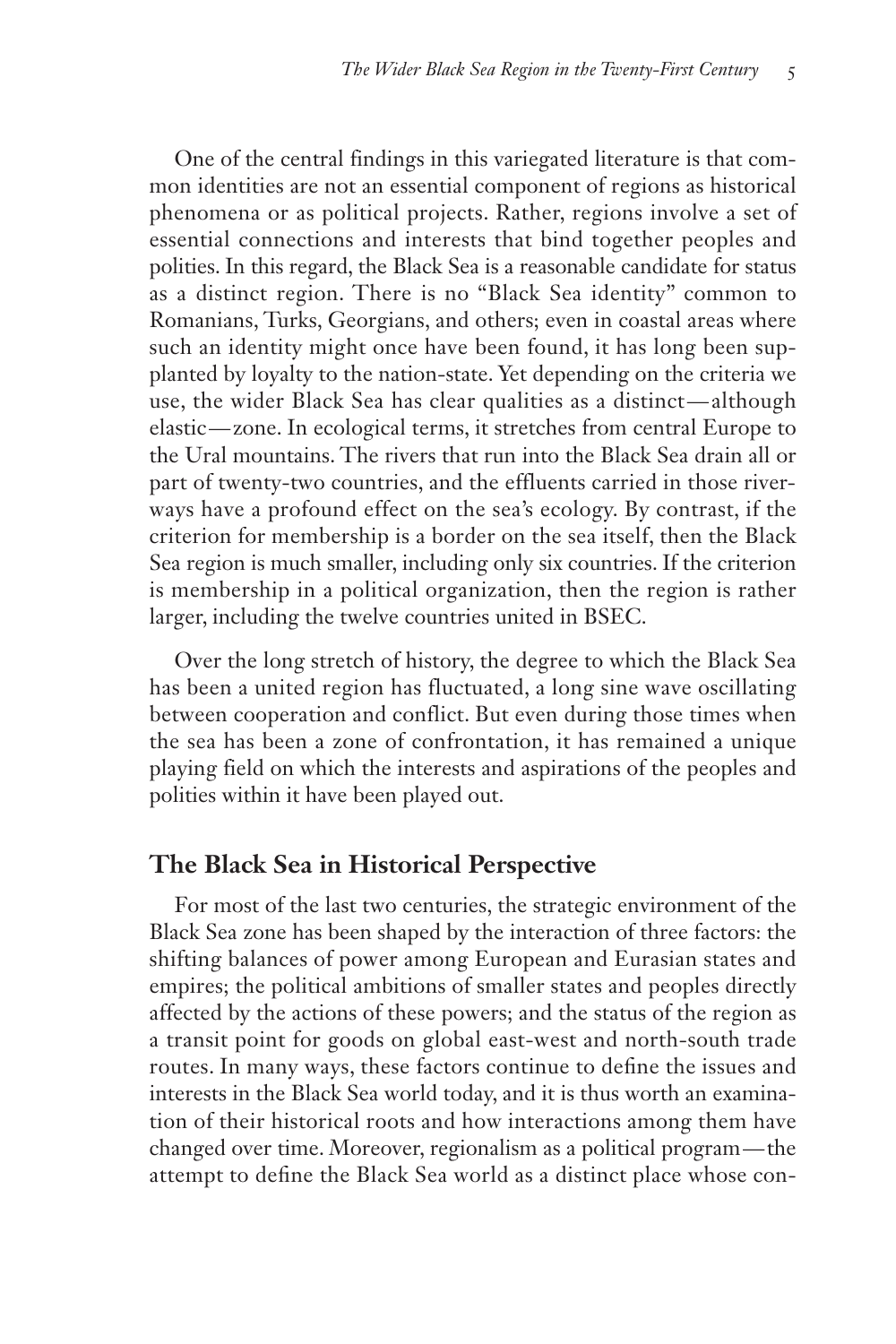stituents should be bound by common interests — has itself repeatedly emerged as a response to these same issues.

The year 1774 saw the crucial opening of the Black Sea to Russianflagged commercial vessels, a concession that Catherine the Great had received from the Ottoman sultan as a result of her victory in the Russo-Turkish war of 1768-1774. Russia had been engaged in the Black Sea world long before the 1770s. The first diplomatic contacts between Russia and the peoples of the north Caucasus, for example, run back to the reign of Ivan IV (the Terrible) in the sixteenth century. Nearly two centuries later, Peter the Great began a series of military campaigns on the northern littoral of the Black Sea as well as along the western coast of the Caspian, forays that were eventually abandoned, with territory retroceded to Ottoman or Persian authority. However, by the 1770s, Russia's aspirations in the region were bound to two clear strategic goals: opening up the sea to European commerce, which would be controlled and directed in the interests of the Russian state; and unseating the Ottoman sultan and placing a Russian prince on the throne of a revived Byzantium.

The first goal entailed encouraging commerce along the northern rim of the sea. The establishment of new trading depots and cities such as Odessa and Kherson created points of exchange where European merchants, Russian officials, and traders, peasants, and nomads from the hinterland could interact. The second goal— political and military dominance — went unrealized. Although the Ottomans were now a faltering empire, they proved far more resilient than the military defeat of 1774 had suggested. Moreover, as it became increasingly clear to European strategists that Russia aimed to profit at the sultan's expense, Europeans were quick to buttress the sultan as a buffer against Russian encroachments. Not only had Catherine made the sea something of a Russian commercial lake, but she and her successors also strengthened their ties with the regional powers of the hinterland. In 1801 Russia annexed the kingdom of Kartli-Kakheti—which comprised much of modern Georgia — and thereby established a clear foothold south of the Caucasus mountains. Further territorial acquisitions in 1812 placed Russia in effective control of the coastline from the Danube, across the northern littoral, and toward the Caucasus coast.

The fear of Russia's intentions around the Black Sea was only enhanced by the wars of the early nineteenth century. Two conflicts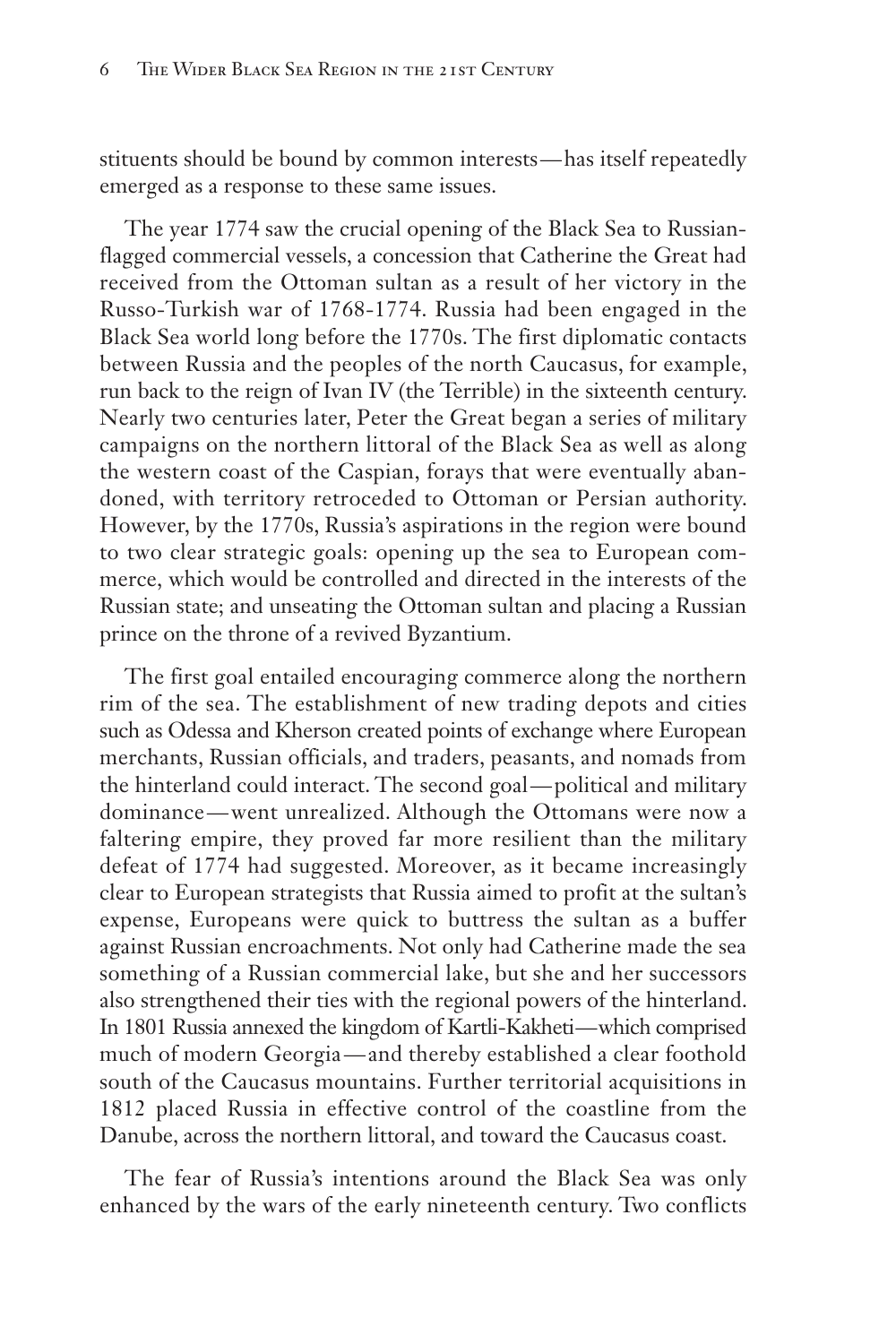between Russia and the Ottoman and Persian empires in the 1820s sealed the territorial gains of the late eighteenth century and hardened Russia's position along the Danube, along the Caucasus coast, and south of the main chain of the Caucasus mountains. These changes set the stage for the Crimean war, the only conflict of the nineteenth century that involved all the strategic players that had, by now, attained a clear interest in the fate of the Black Sea zone. Russia was defeated in 1856 by the combined forces of Britain, France, the Ottomans, and Sardinia; the Russian Black Sea fleet, which had opened the war with a stunning attack on Ottoman forces wintering on the sea's southern coast, was scuttled and coastal defenses, by treaty, destroyed. Yet that setback was only temporary. By 1870 Russia had repudiated the terms of the postwar treaty and launched a modernization and rebuilding program of its coastal defenses and naval vessels.

Throughout the long period of Russian expansion to the south, the interests of local elites played a significant, if often background, role. The princes of Kabarda in the north-central Caucasus sought Russian protection against the depredations of the Nogay, Kalmyks, and other nomadic peoples. The kings of Kartli-Kakheti appealed to the tsar for assistance against attacks from Persians and Dagestani highlanders. Nobles in the Danubian principalities of Wallachia and Moldavia looked to Russia as a lever against their nominal sovereign, the sultan.<sup>11</sup> Yet from the 1870s forward, the complex interaction of local interests with imperial designs would become one of the defining features of the Black Sea strategic environment.

The Russo-Turkish war of 1877-1878 began with Russian concerns for Christian populations in the Ottoman empire, concerns that were enhanced by local minorities' appealing for intervention on their behalf. The Treaty of San Stefano, which formally ended the war, created a massive Bulgarian principality, a state that was still formally a dependency of the Ottomans but was in practice influenced by Russia. As had happened earlier in the century, however, the European powers grew concerned about Russia's rising influence in the Near East and held an international conference to revise the terms. The resulting Treaty of Berlin whittled down the Bulgarian principality, but many of the other provisions of San Stefano remained in place. The Black Sea

<sup>&</sup>lt;sup>11</sup> See Sean Pollock, "Empire by Invitation? Russian Empire Building in the Age of Catherine the Great" (Ph.D. dissertation, Harvard University, 2006).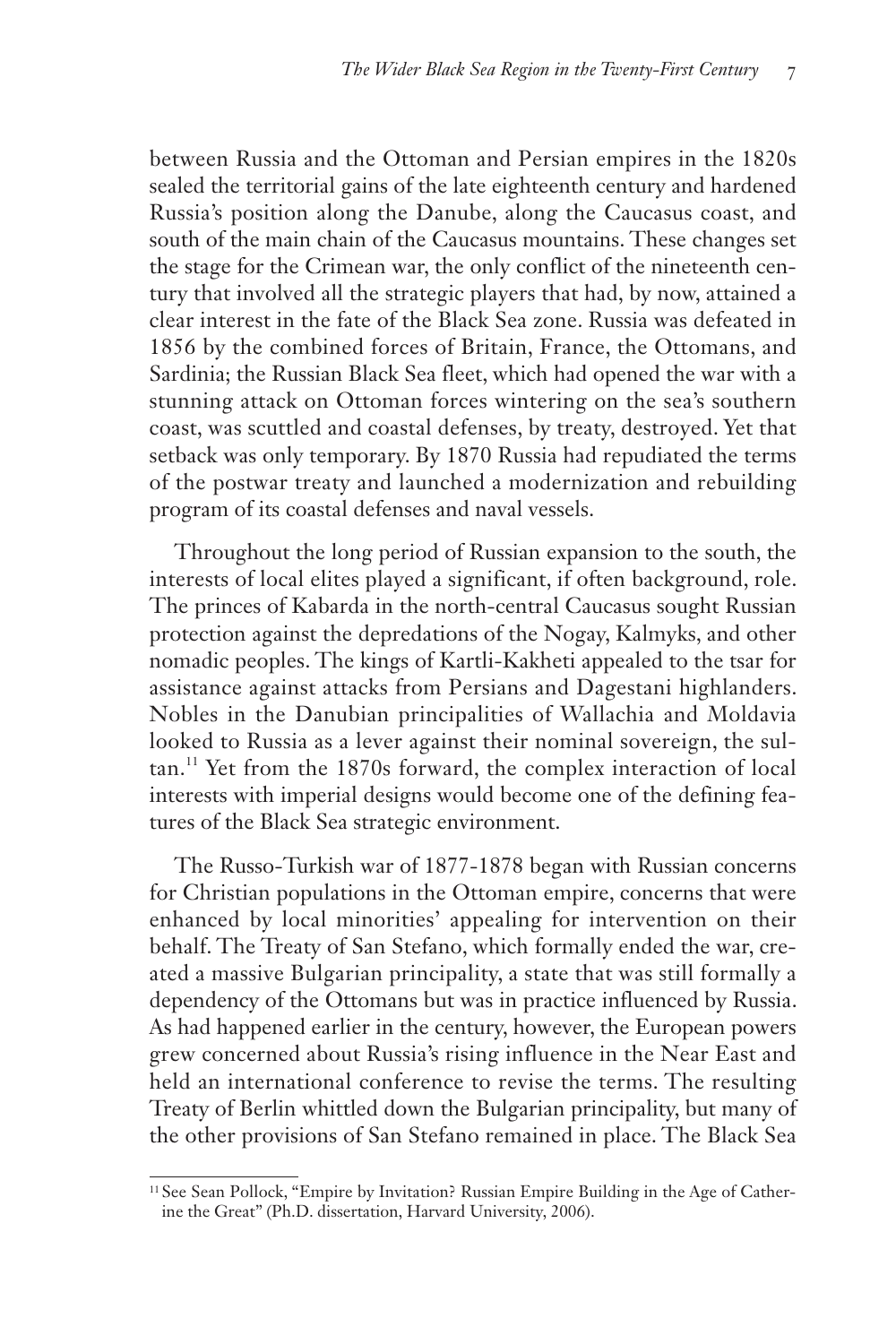world became not simply a battleground between empires but a strategic environment that was profoundly influenced by the interests of new states recognized as fully independent in the wake of the last Russo-Turkish conflict: Serbia, Montenegro, Romania, and eventually a fully independent Bulgaria as well.

By the end of the nineteenth century, the Black Sea region had become a zone not only of strategic importance but also of growing commercial significance. Between 1880 and 1914, the level of European and global engagement with the sea was greater than perhaps any time since the Middle Ages, when Italian merchants crisscrossed the sea on their way to and from China. The coal deposits of the southern coast, the grain fields of the north, and the oil wells of Romania and the Caucasus attracted a host investors and businessmen. The region was no longer a far-off frontier but a vital resource for European empires, nation-states, and commercial enterprises.

The next major conflagration around the sea—the First World War—engulfed all the old empires and newer nation-states. When the war ended, four states now encircled the sea, all four of which were, in different ways, young countries. All were built on the ruins of older states or empires, but each had either new borders or, in the case of republican Turkey and the Soviet Union, radically new bases for state-building and social order. For three of these states, the central strategic conundrum was how to deal with the existence of the fourth. The organizing idea embraced by Romania, Bulgaria, and Turkey nationalism — was at odds with a Soviet ideology that abjured the notion of nationality and proclaimed its own universality: the liberation of all toiling masses from imperialism and capitalist exploitation. The international relations of the Black Sea region thus necessarily concerned how to build a system of alliances to ward off the Bolshevik threat while consolidating the independence and borders of the new states that had emerged from the post-war peace treaties.

In this environment, several of the leading political figures in each of the non-Bolshevik states banded together to form a political movement that represented the first modern attempt to think about the Black Sea as a distinct political unit — the earliest instance of modern Black Sea regionalism. Their aim was to create a community of small states across the Near East to ensure secure borders and real independence against the attempts of neighboring states or outside powers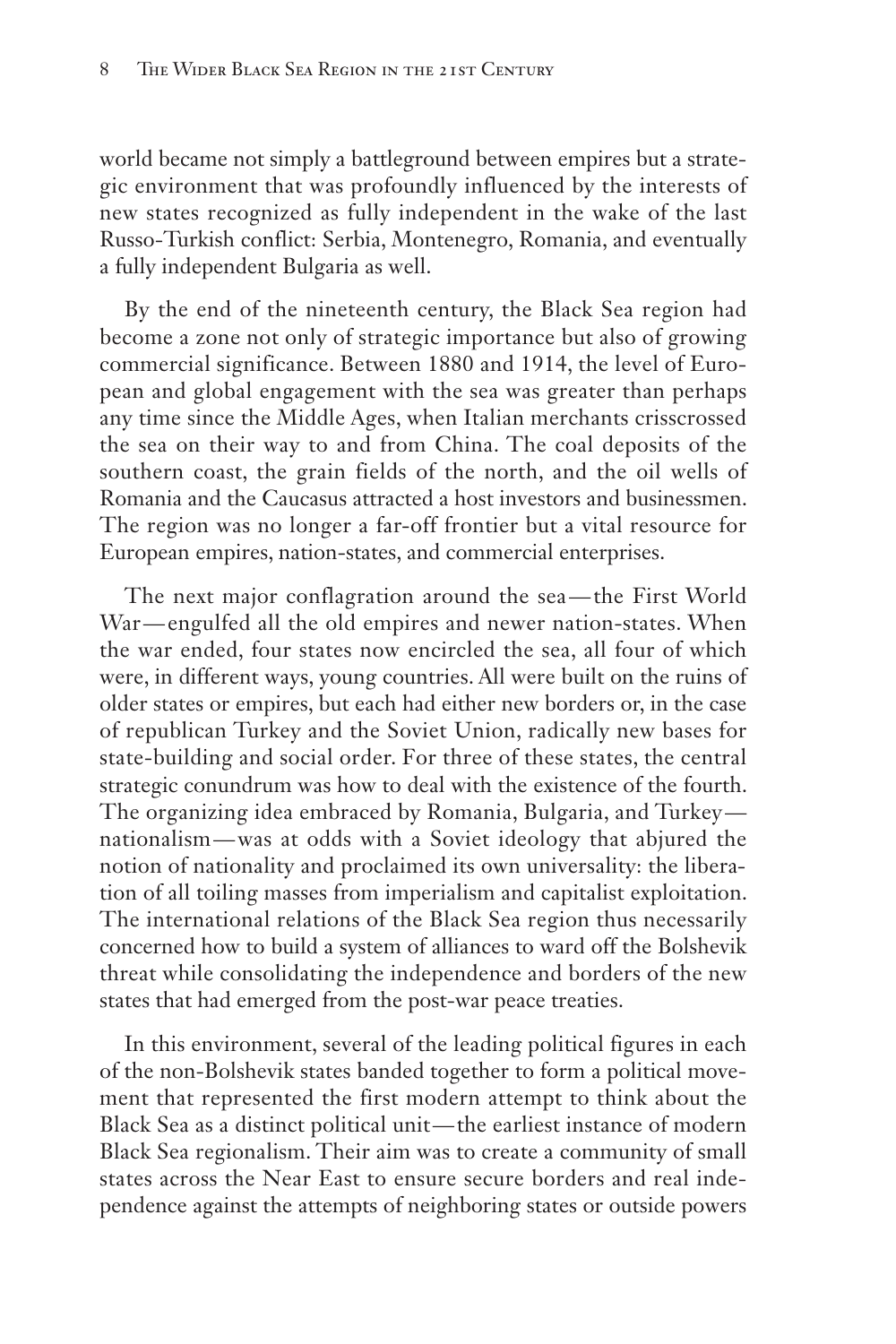to exercise hegemony on or around the sea. The so-called Promethean project — named after the Paris-based journal *Prométhée,* the project's flagship publication—consisted originally of a group of Eurasian émigrés and exiles, all dedicated to the liberation of the captive peoples of the Soviet Union. With the active financial support of the interwar Polish government, the Prometheans lobbied foreign governments and attempted to expose the injustice of the absorption of Ukraine and the Caucasus states into the new Soviet Union. In the 1930s, the Prometheans called for the creation of a political and economic alliance of Black Sea states, including Turkey, Romania, and Bulgaria, as well as a future independent Ukraine and Georgia. As one Ukrainian Promethean declared, the strategic value of such an alliance was clear: "With its left wing touching on Poland, passing by the friendly lands of the Cossacks of the Don, Kuban, and Urals, and with its right wing reaching out to the oppressed peoples of Asia, Turkestan, and other areas, this bloc of states will stop once and for all the imperialist tendencies of Russia, whether of the Red or White variety."<sup>12</sup>

The Promethean project ultimately failed, of course, at least for the better part of the twentieth century. The Second World War ushered in the triumph of Communism in Romania and Bulgaria, effectively creating a unified strategic front on three of the sea's four coasts. During the war, policies of ethnic cleansing and genocide were energetically pursued by both the Axis and the Soviets, with entire populations deported and the demographic features of the seacoasts radically transformed. The result was the integration of politics, culture, and economics from the Balkans to the Caucasus on a scale that had never before been seen. Trade, agriculture, and industry were carried on within the confines of state-regulated plans, which were in turn coordinated with the production targets and needs of the Soviet Union. The southern coast remained outside this scheme, since Turkey was taken under the defensive umbrella of the West, joining NATO in 1951.

For most of the second half of the twentieth century, the Cold War produced a period of relative peace on the sea. The same period saw the development of the coastal regions on an unprecedented scale.

<sup>12</sup>Dmytro Boug, "La Mer Noire," *Prométhée*, no. 73 (December 1932), p. 22. On the Prometheans see Charles King, *The Ghost of Freedom: A History of the Caucasus* (New York: Oxford University Press, 2008) and Timothy Snyder, *Sketches from a Secret War* (New Haven: Yale University Press, 2005).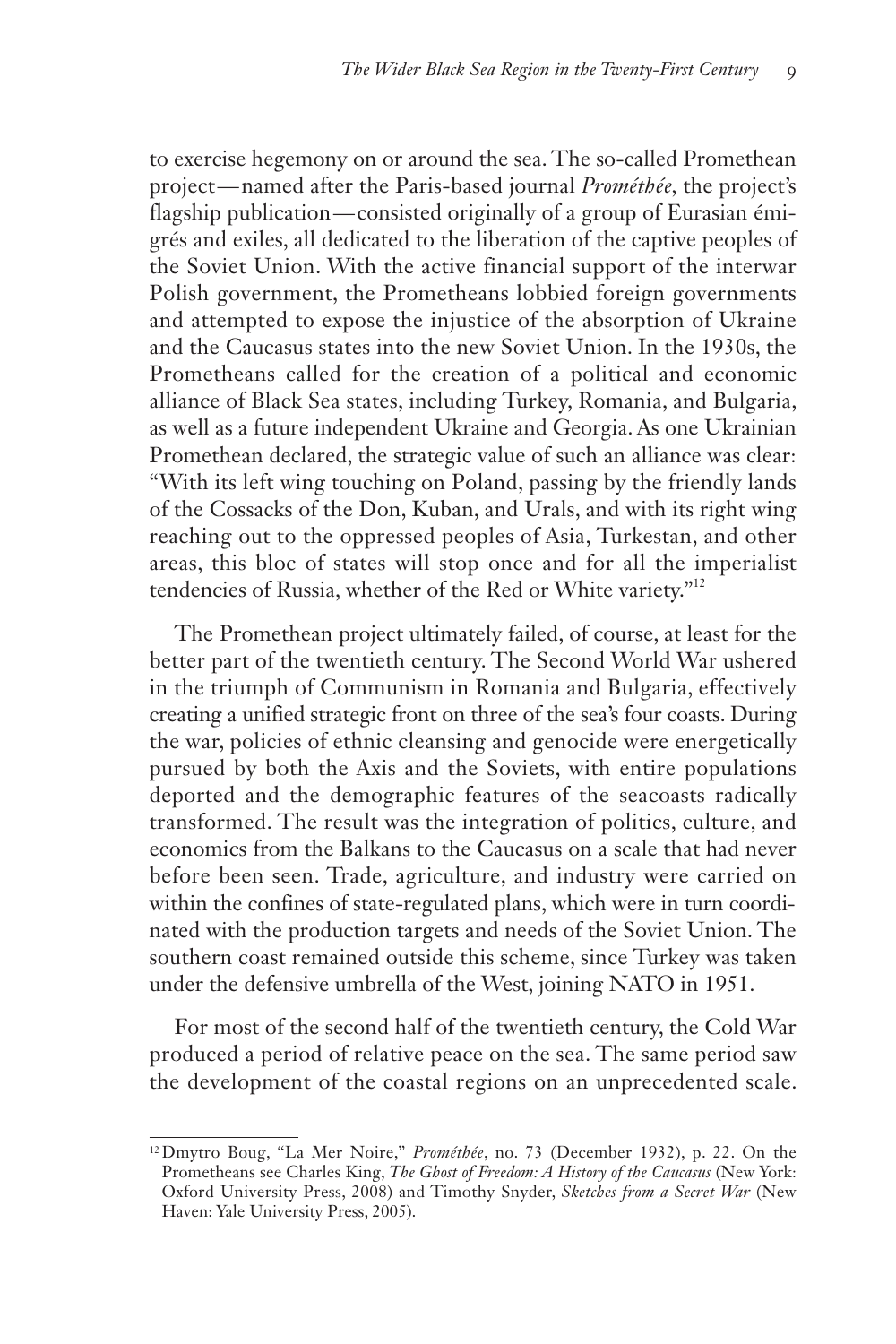The riches of the sea were now the property of four states, each with a government-directed program of rapid development, from Romania's building of the Danube-Black Sea canal, to the Soviet Union's investment in intensive agriculture on the plains of Ukraine, to Turkey's expansion of fishing fleets and upgrading of coastal roads. All were engaged in a contest to catch up with the rest of Europe and break through to modernity, and all would equally suffer the unintended consequences that such a contest produced.

Serious environmental change was the most immediate result. Environmental transformation is not new around the Black Sea. The grasslands in the north and west began to disappear in the late eighteenth century, broken by ox-drawn plows. Wooded riverbanks were clear-cut at the same time, as were dense forests in the upland Caucasus. In the latter half of the twentieth century, however, the combination of mechanized agriculture, industrialization, urban growth, and new energy technologies accelerated change along the coastline and began to transform the sea itself. According to Laurence Mee, one of the world's leading experts on Black Sea ecology, the sum of these developments was, by the end of the twentieth century, "an environmental catastrophe."<sup>13</sup> Hypoxia — the draining of oxygen resources from the sea due to the build-up of excessive organic matter — is a problem in many of the world's inland seas, but the rapid growth of agriculture and urban centers over the last half century has had a particularly deleterious impact on the Black Sea. From 1973 to 1990 the area affected by hypoxia increased from 3,500 square kilometers to some 40,000 square kilometers, particularly in some of the shallowest reaches of the sea, the northwestern shelf along the coasts of Romania and Ukraine.14 Over the last two decades, hypoxia levels have fluctuated considerably, and there has even been some indication of an improvement. But the basic problem remains: With massive levels of organic matter flowing into the sea from some of major rivers of Europe and Eurasia — including the Danube, the Dnepr, and the Don — oxygen

<sup>13</sup>Laurence David Mee, "Protecting the Black Sea Environment: A Challenge for Co-operation and Sustainable Development in Europe," Centre for European Policy Studies (Brussels) and International Centre for Black Sea Studies (Athens), 2002, p. 4. From 1993 to 1998, Mee coordinated the Black Sea Environmental Program in Istanbul.

<sup>14</sup> Yu. Zaitsev and V. Mamaev, *Marine Biological Diversity in the Black Sea: A Study of Change and Decline* (New York: United Nations Development Program, 1997), p. 15.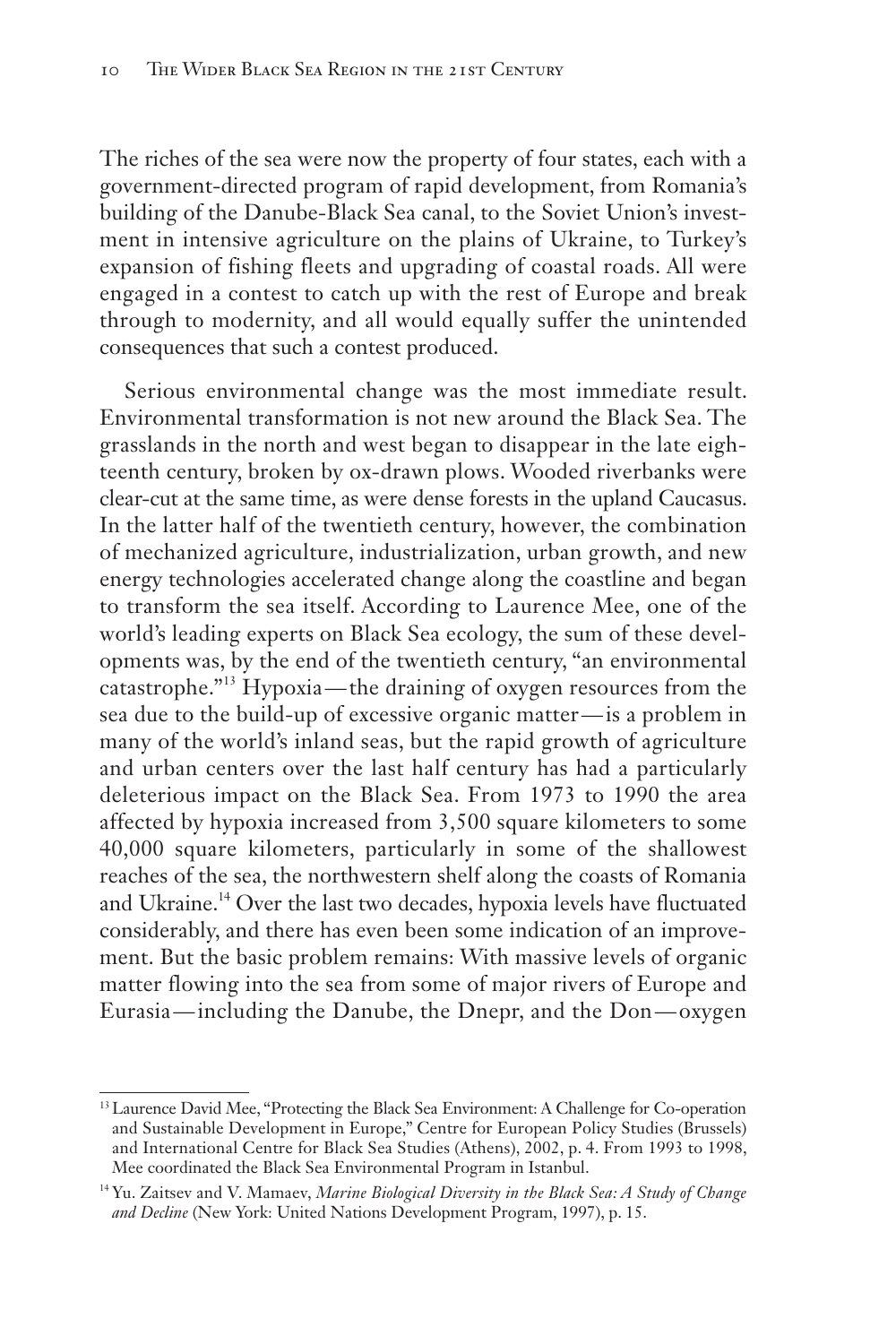depletion and the attendant decline of major fish species present considerable challenges.

The human consequences of these changes have been profound in the last few decades. Fishing fleets have been dry-docked. Fish processing centers have closed. A major source of protein has progressively disappeared from regional diets, especially along the southern coast. Migration from the coastal areas to urban centers inland has increased and has fueled the growth of cities such as Istanbul, Ankara, Kyiv, and Tbilisi. Tourist facilities, troubled by coastal erosion and polluted beaches, have declined in many regions. Today, human communities and countries that ring the littoral face perhaps the greatest environmental, economic, and social crisis in the sea's entire history. For more than two millennia, empires, states, and nations have staked out claims to the waters of the Black Sea. In the twenty-first century, the major question will be whether the sea — depleted of resources and presenting more of a threat than an opportunity to the citizens of the region — will still be worth having.

## **Prospects and Pitfalls**

The countries around the modern Black Sea region have inherited a long history of conflict, cooperation, and interaction. This history will form the context for future debates about the Black Sea's strategic, economic, and even natural environment.

The remarkable feature about the Black Sea today, however, is that despite the many territorial disputes and the mutual distrust inherited from the past, armed conflict among the states of the Black Sea zone is now unlikely — although not unthinkable. In only one instance has a territorial dispute between two states led to war: the Armenia-Azerbaijan war over Nagorno-Karabakh, which ended in a stalemated ceasefire in 1994. The only other major instance of potential international strife concerned the status of the old Soviet Black Sea Fleet, whose ships and personnel were claimed by both independent Ukraine and the Russian Federation. That stand-off was settled in 1997, when the two governments agreed to divide the naval assets and to provide Russia with a lease on the port at Sevastopol. (The Russian lease is due to expire in 2017, however.) Relations between Russia and Georgia have fluctuated from tense to inimical, but neither country has yet had an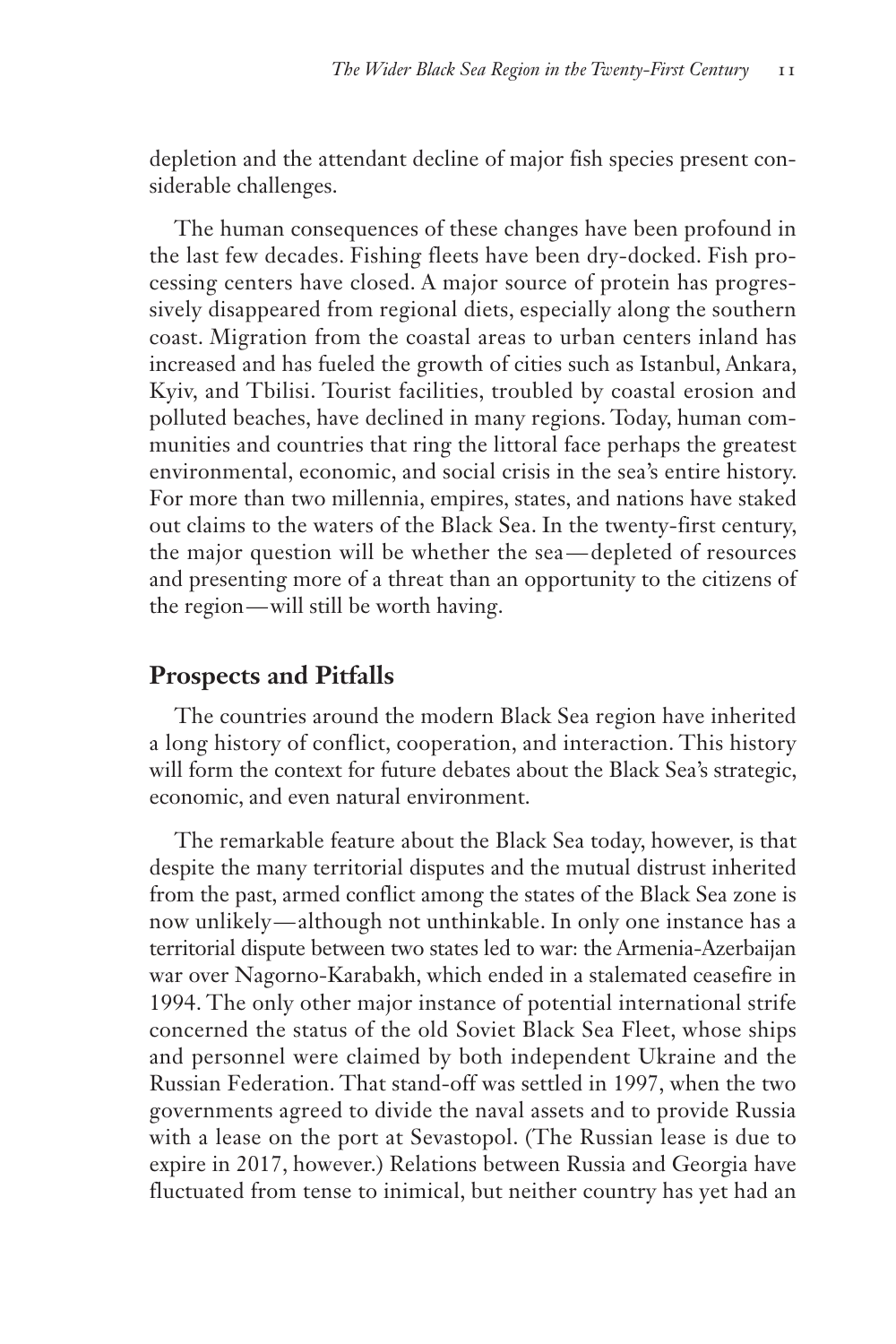incentive to engage in all-out war. In a part of the world where modern borders have frequently been changed by force, the near absence of international conflict is a notable feature of the regional security complex that has emerged around the sea in the last two decades.

Today, it is not the strategic ambition of states but rather their internal weakness that represents the chief threat to peace and stability. With some exceptions, poverty is deep and endemic; it is not merely the result of the transition from state planning to the market, but rather a structural and long-term feature of local economies. Moreover, the eastern Balkans, Turkey, Ukraine, and the Caucasus are significantly behind other parts of east-central Europe in terms of democratic reform.<sup>15</sup> Even in the most reformed countries, the newest EU member states of Romania and Bulgaria, levels of civic freedom and civic engagement are closer to those in Honduras than in Hungary. Several countries — Armenia, Azerbaijan, Ukraine — have actually regressed on the democratization scale since the early 1990s, despite the hopeful "color revolutions" of 2003 and 2004.

The farther east one moves across the zone, the less able government institutions become. In some areas, they work simply because they happen to provide revenue sources for office holders, in the form of bribes and kickbacks. Even within the region's EU member states, social services are often inadequate, and in many others, daily survival often depends on social networks of family, clan and ethnic group, which in turn discourages individuals from thinking of themselves first as citizens and only secondarily as members of a distinct communal group.

Environmental degradation and potential ecological disasters represent hazards to both present and future generations. Transit migrants and asylum seekers increasingly regard the region as an accessible waiting room for eventual migration, whether legal or illegal, into the EU. Refugees and displaced persons from armed conflicts in the Caucasus — some of them displaced for more than a decade have placed further burdens on states that have difficulty providing for their own citizens, much less those of neighboring countries. It is no exaggeration to say that the population movements of the 1990s and the early 2000s — the flow of economic migrants, asylum-seekers,

<sup>&</sup>lt;sup>15</sup> Freedom House, *Annual Survey of Freedom Country Scores*, www.freedomhouse.org.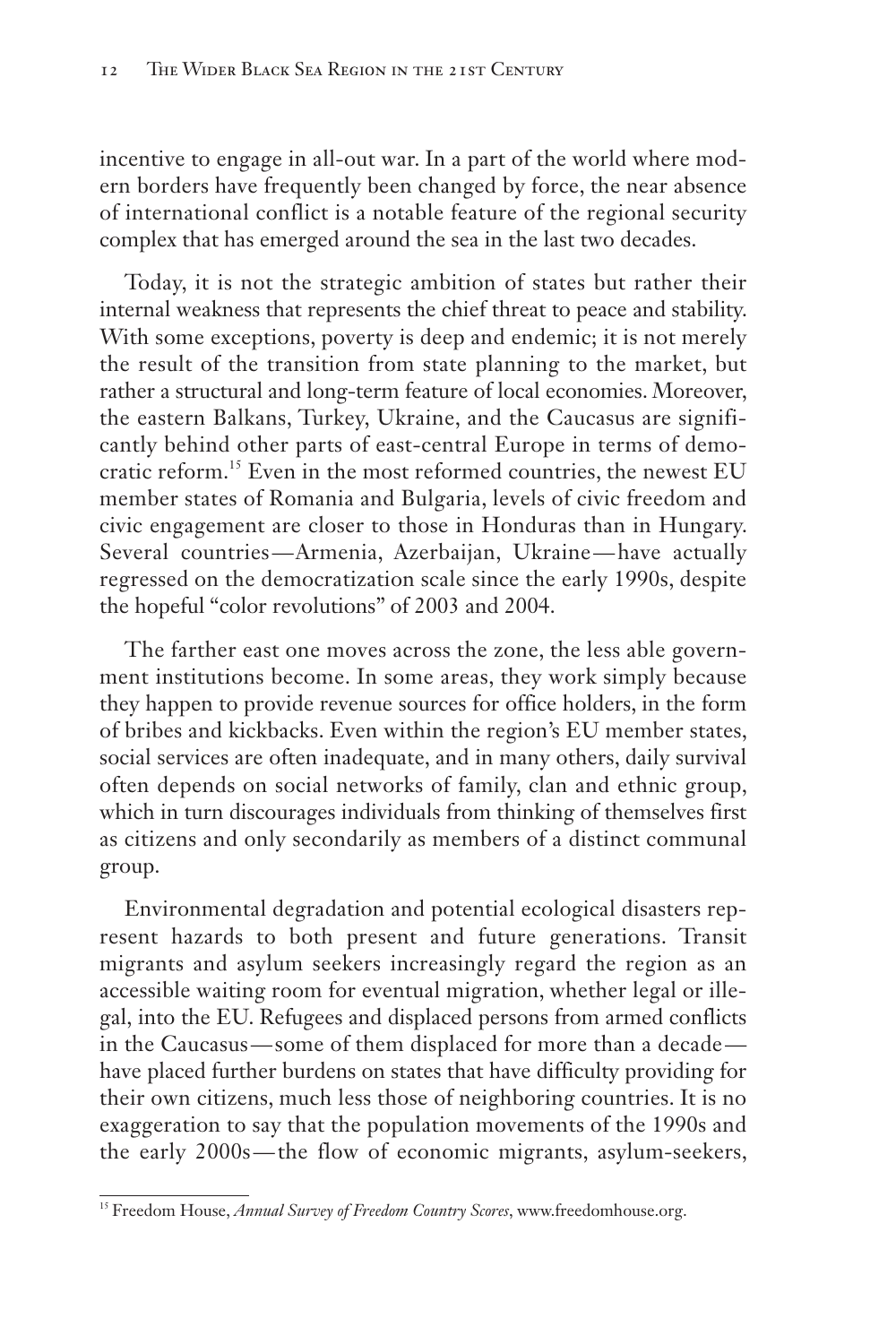transit migrants, and refugees — may yet transform the demographic structure of the region in as profound a way as the region's last major period of mass population movement: the multiple rounds of ethnic cleansing and war-time displacement that took place from the 1860s to the 1920s.

The particular problems of weak states are most striking in the outcome of the region's secessionist wars. In the early 1990s, several small wars and insurgencies raged across the wider Black Sea zone, but by the middle of the decade most had settled into relative stability. In the Balkan and post-Soviet conflicts, full-scale peace agreements or temporary ceasefires were signed; in some instances, large-scale international reconstruction efforts were put in place and foreign peacekeepers deployed. In four important instances, however, the end of all-out war did not produce a real solution to the conflicts. Instead, unrecognized but functional states grew up in the former conflict zones, de facto countries that have done an exceptional job of surreptitiously acquiring the accoutrements of sovereignty.

South Ossetia, Abkhazia, Nagorno-Karabakh, and Transdniestria have spent the better part of a decade as really-existing entities in the wider Black Sea zone. The internationally recognized governments that host them — Georgia, Azerbaijan, and Moldova — have continually called for outside help in settling the disputes, and multiple rounds of peace talks have been underway since the early 1990s, sponsored by the Organization for Security and Cooperation in Europe (OSCE), the United Nations, the Russian government, and Western countries. But in no case is a final resolution any closer than in the period from 1992 to 1994, when ceasefires were agreed in each conflict. The secessionists won the wars of the Soviet succession, and it should not be surprising that the unrecognized victors have been loath to cede control back to the recognized governments that they vanquished.<sup>16</sup>

In this limbo between war and peace, Eurasia's unrecognized states have created real institutions that are now brakes on the reintegration of these territories into the recognized countries. All have the basic structures of governance and the symbols of sovereignty. All have military forces and poor but working economies. All have held elections

<sup>&</sup>lt;sup>16</sup> For a full discussion of the unrecognized states, see Charles King, "The Benefits of Ethnic War: Understanding Eurasia's Unrecognized States," *World Politics* (July 2001); Dov Lynch, *Engaging Eurasia's Separatist States* (Washington: U.S. Institute of Peace, 2004).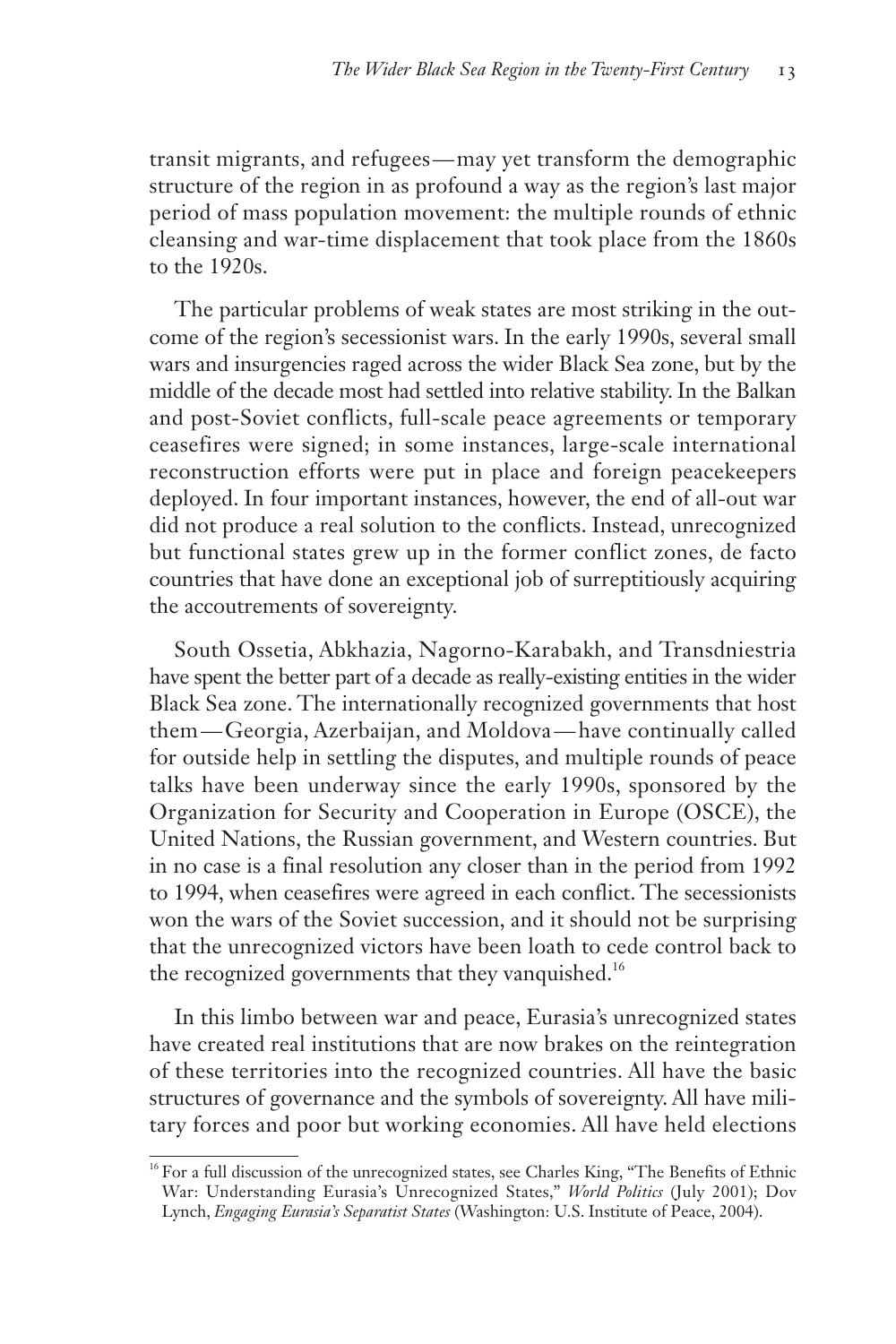(in some instances reasonably democratic ones) for political offices. All have set up currency structures, border regimes, and educational systems separate from those of the recognized states. Most current maps show only six states around the Black Sea, but if a baseline test of a "state" is simply the ability to exercise sovereign control over a defined piece of territory, then there are in fact at least ten, perhaps more, depending on who is doing the counting.

It was in part to deal with the problems of state weakness and to ensure that internal disputes would not erupt into international war that the littoral states and their neighbors launched a program of regional cooperation in the early 1990s. In June 1992, at a summit meeting in Istanbul, the heads of state of all the Black Sea littoral countries and other regional neighbors met to proclaim the emergence of a broad cooperation program, a set of initiatives that would eventually include policy areas such as the environment, crime and corruption, investment, taxation, and education. Six years later, the eleven member states — Russia, Ukraine, Turkey, Georgia, Romania, Bulgaria, Albania, Armenia, Azerbaijan, Moldova, and Greece — signed a charter that upgraded BSEC to the status of an international organization and created a permanent secretariat, now located in an impressive villa just up the Bosphorus from central Istanbul. (The charter came into effect in 1999, and Serbia and Montenegro joined as a single country in 2004.) A Black Sea parliamentary assembly, an investment bank, a multinational naval unit, a summer university, and a policy research center were also established.

Clearly the most pressing area of concern was the environmental degradation of the sea itself. Already in April 1992, all six Black Sea coastal states signed the Bucharest Convention on environmental protection; a year later, in a meeting in Odessa, they agreed to establish conservation zones in the coastal areas of each state, coordinate antipollution policies in the river systems that feed into the sea, and — for the first time ever — share vital scientific information on pollution and biodiversity. In 1996, under the aegis of BSEC, the first multi-country analysis of the causes of Black Sea pollution was completed, with assistance from the United Nations and other international organizations, and every five years, scientists in all coastal countries work together to issue a "state-of-the-sea" report, a diagnostic venture that is a major step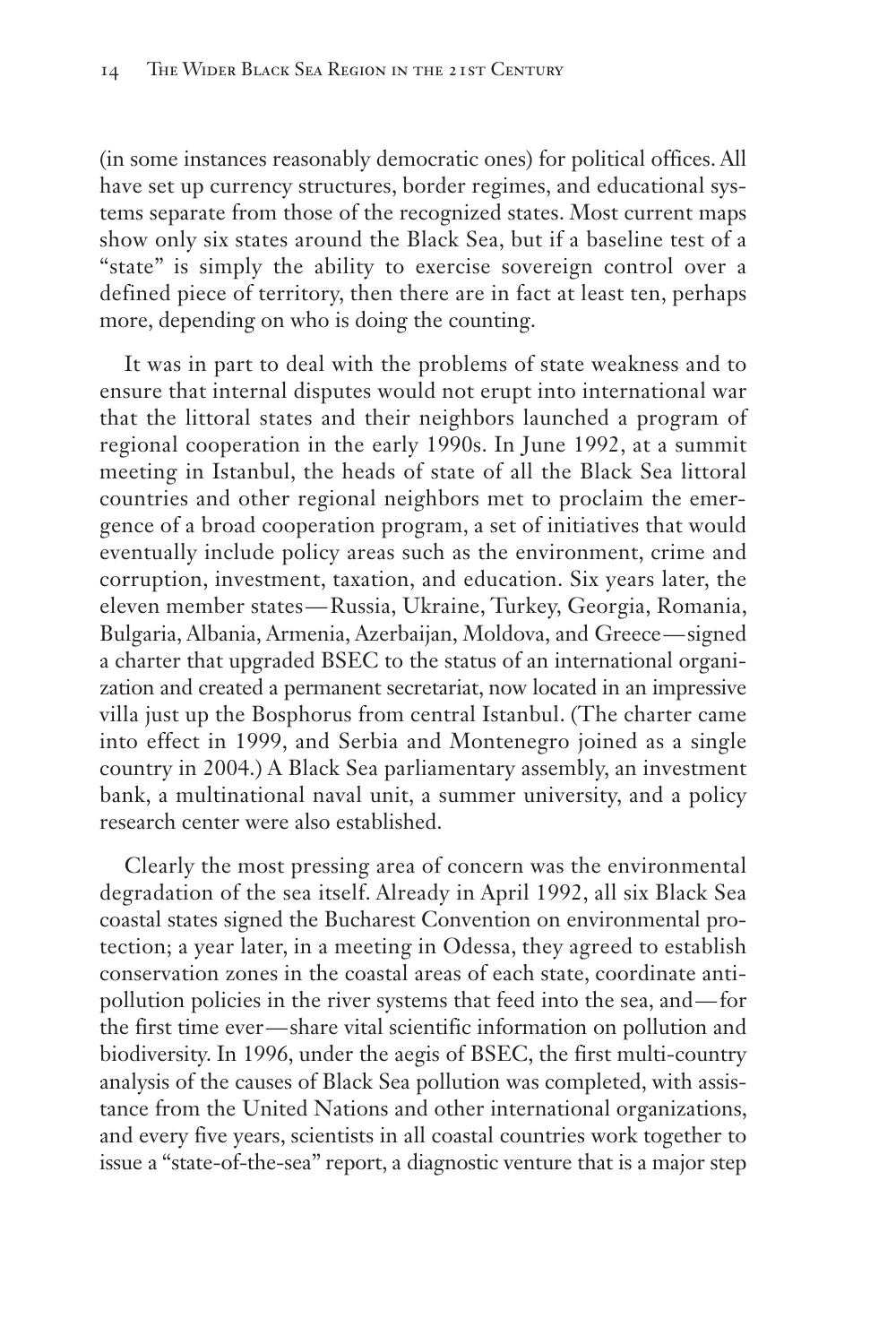away from the mutual suspicion that prevented such efforts during the Cold War.

There are already some signs of improvement. Nutrient enrichment has declined over the course of the 1990s and early 2000s, which has in turn produced a slow-down in oxygen depletion that threatened many species. Industrial pollution has also eased somewhat, while overfishing has been scaled back (although confrontations between Ukrainian and Turkish fishing vessels remains common due to a lack of clear demarcation of territorial waters). Industrial pollution, still acute in some areas, has become less of a problem on the sea as a whole simply because of the shutdown of large industrialized centers from Bulgaria to Georgia. As the economies of littoral states begin to recover, though, serious environmental problems will no doubt return.

In areas other than the environment, BSEC has not lived up to its original grand vision. BSEC member states conduct only a small percentage of their trade with other members. National airlines are far more likely to connect their capitals with major European and North American hubs than they are with neighboring states. Heads of state meet at summits, ministers travel to ministerial conferences, nongovernmental organizations occasionally work out action plans on an issue of common concern. But the emergence of a genuinely vibrant and cooperative region stretching from Greece to Azerbaijan is still a long way away.

The reasons for BSEC's difficulties are not difficult to uncover. A regional organization that includes three mid-size powers with divergent interests and goals — Greece, Turkey, and Russia — has inevitably faced problems of definition and direction. Each of these anchor states has its own vision of a foreign policy role in the region, but none is sufficiently wealthy to finance the kinds of programs that would have made that vision a reality. Moreover, BSEC's emergence was less the result of any genuine commitment to regional cooperation than the product of a peculiar concatenation of geopolitical interests. In the early 1990s, Turkey sought a new regional role, perhaps to demonstrate to the EU its potential as a force for stability and prosperity. The newly independent states of Eurasia were eager to join any international organization that would have them. Greece and Russia, in turn, were eager not to allow Turkey to define a new regional organization without them. The far trickier issue, however, has been to fig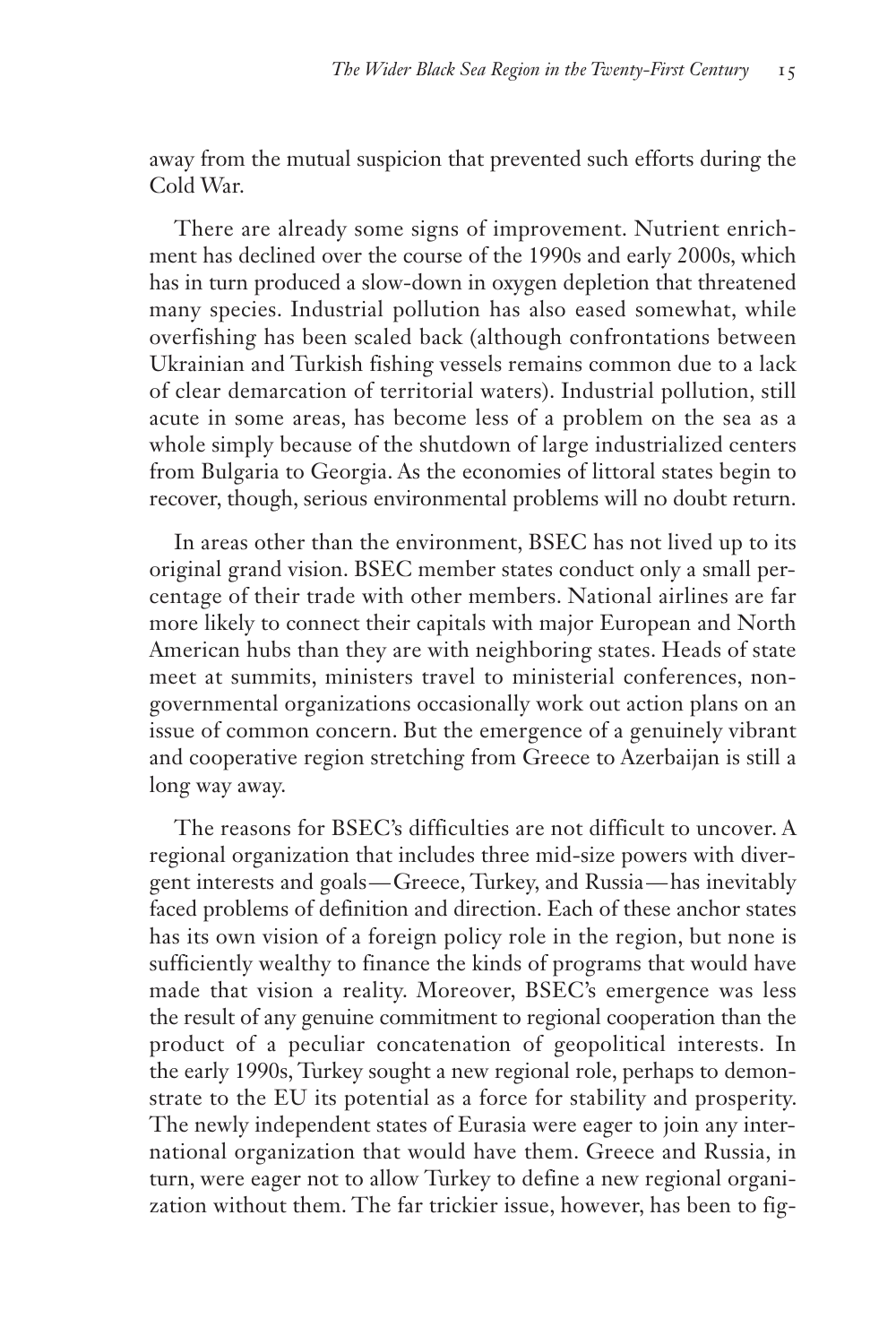ure out what this new club is supposed to do, now that the membership list has been finalized. Moreover, other forms of regionalism have inevitably competed with BSEC in defining the Black Sea space. For example, GUAM (the generally pro-Western caucus of George, Ukraine, Azerbaijan, and Moldova, established in 2001) represents a latter-day echo of the old Promethean project — with the attendant aim of defining the region in such a way as to check Russian influence.

No politician around the sea today believes that BSEC should be a substitute for the kinds of regionalism that really matter: membership in NATO and the EU. While presidents and prime ministers in BSEC countries repeatedly affirm their commitment to building a Black Sea region, in practice there is little incentive to cooperate fully with countries whose prospects for membership in the truly important organizations are even slimmer than their own. From time to time, Romania has expressed an interest in using its new status as an EU member state to help craft a forward-looking policy of engagement with the Black Sea zone, but other regional players, from Turkey to Russia, have not been enthusiastic. The latest EU initiative in the region — the Black Sea Synergy project — may yet turn out to be a competing form of regionalism in a zone that has already seen many failed attempts to encourage cooperation.<sup>17</sup> For all the energetic summitry that has defined BSEC and related forms of regionalism around the sea, meetings of heads of state and government ministers have resulted in the main in agreements to meet again. Today, it continues to be the processes of EU enlargement, NATO expansion, and U.S. and Russian foreign policy that are the driving forces behind the international politics of the Black Sea zone.

As the century progresses, the politics of energy will also bring together the countries and peoples of the wider Black Sea zone in new ways and will remain a source of rivalry in others. In the early 1990s, the promise of oil and gas from the fields around the Caspian Sea, one of the largest sources of marketable hydrocarbons outside the Middle East, sparked an energetic contest among individual states and multinational corporations. For much of the decade, the various channels that Caspian oil might take were the subject of wide-ranging debate. Some companies and governments advocated traditional routes to

<sup>&</sup>lt;sup>17</sup> "Joint Statement of the Ministers of Foreign Affairs of the Countries of the European Union and of the Wider Black Sea Area," Kyiv, February 14, 2008.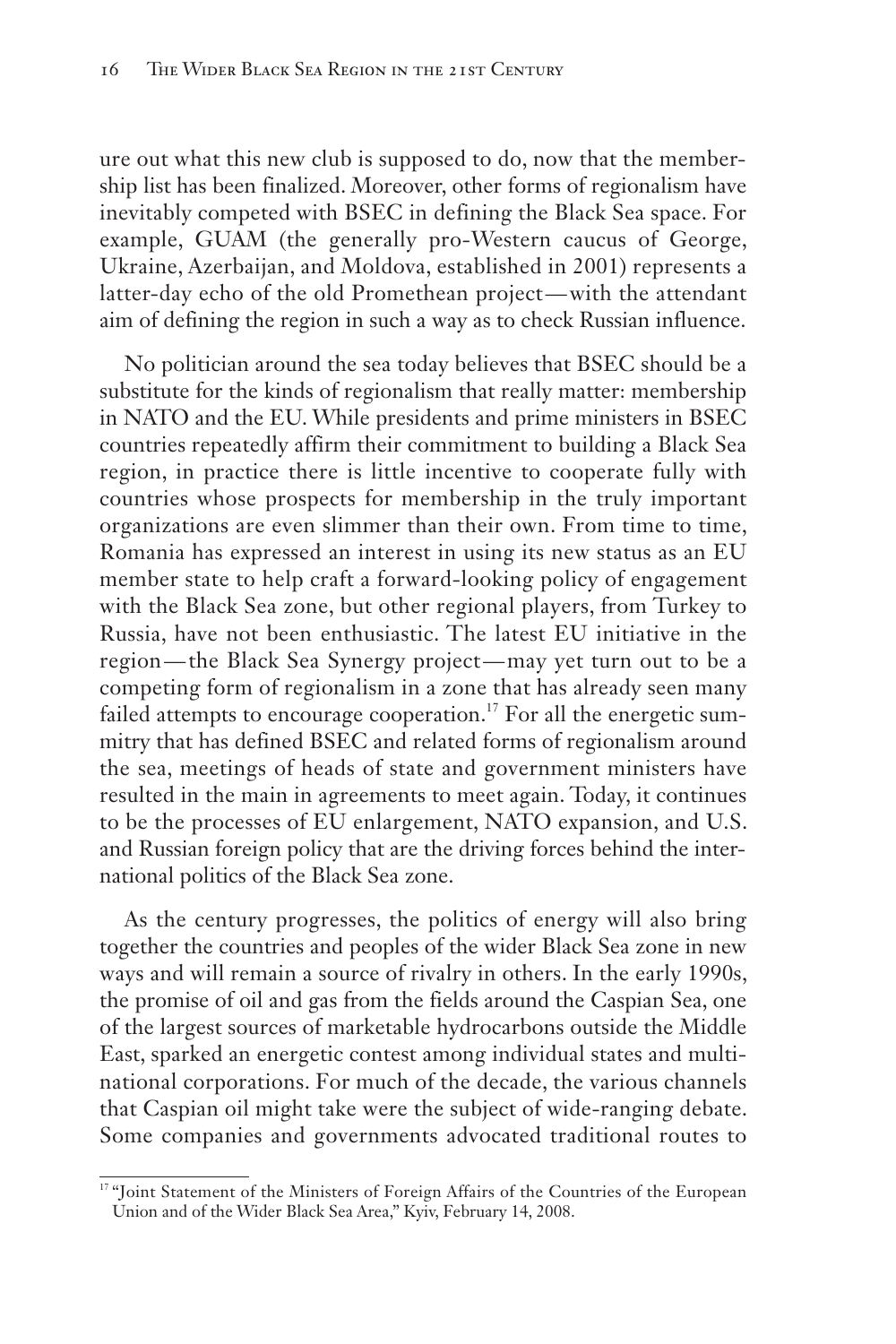ports on the eastern coast of the Black Sea and then via tanker to the Mediterranean. The Turkish government objected that the resulting increase in traffic though the Bosphorus would surely lead to a major environmental catastrophe, such as an oil spill along the heavily populated coasts, in the heart of Istanbul. Others argued for a new pipeline that would bypass the Black Sea region altogether and head south through Iran, a proposition rejected as politically unpalatable by the U.S.

The politics of pipelines finally ended with an agreement to construct an underground transit system from the south Caucasus to the eastern Mediterranean. By 2009 the Baku-Tbilisi-Ceyhan (BTC) pipeline is expected to carry a million barrels of oil per day. BTC has already had a measurable effect on the economies of the transit and terminus countries. But the future political and even strategic impact of BTC and other proposed oil and gas routes is uncertain. On the one hand, increased revenue can fund vital infrastructure projects and contribute to rural development in some of the most endemically poor parts of the Black Sea zone. On the other hand, increased revenue coming to the Georgian and Azerbaijani states may well be earmarked for military modernization and create the conditions for an eventual attempt to retake lost territories — Abkhazia and Nagorno-Karabakh by force. The politics of oil and gas have not only strategic-level implications for the entire region but also domestic political and security dimensions in the countries that currently benefit most directly from the region's hydrocarbon wealth.

## **Toward a New Regionalism?**

On the face of things, none of this would seem to bode well for the future of Black Sea regionalism. A set of relatively weak states can hardly hope to build a strong region. A zone with widely different levels of development in terms of the domestic economy and democratization is an unlikely candidate for interstate cooperation. Moreover, the widely divergent foreign policy orientations of the region's constituents have made real cooperation a challenge. The general rapprochement between Turkey and Russia — occasioned in part by commonalities of interest in the energy sphere and in part by common antipathy toward U.S. policies in Iraq—contrasts sharply with the staunchly pro-American foreign policies of Romania and Georgia. And with so many competing forms of regionalism on the table — BSEC, GUAM (a cooperative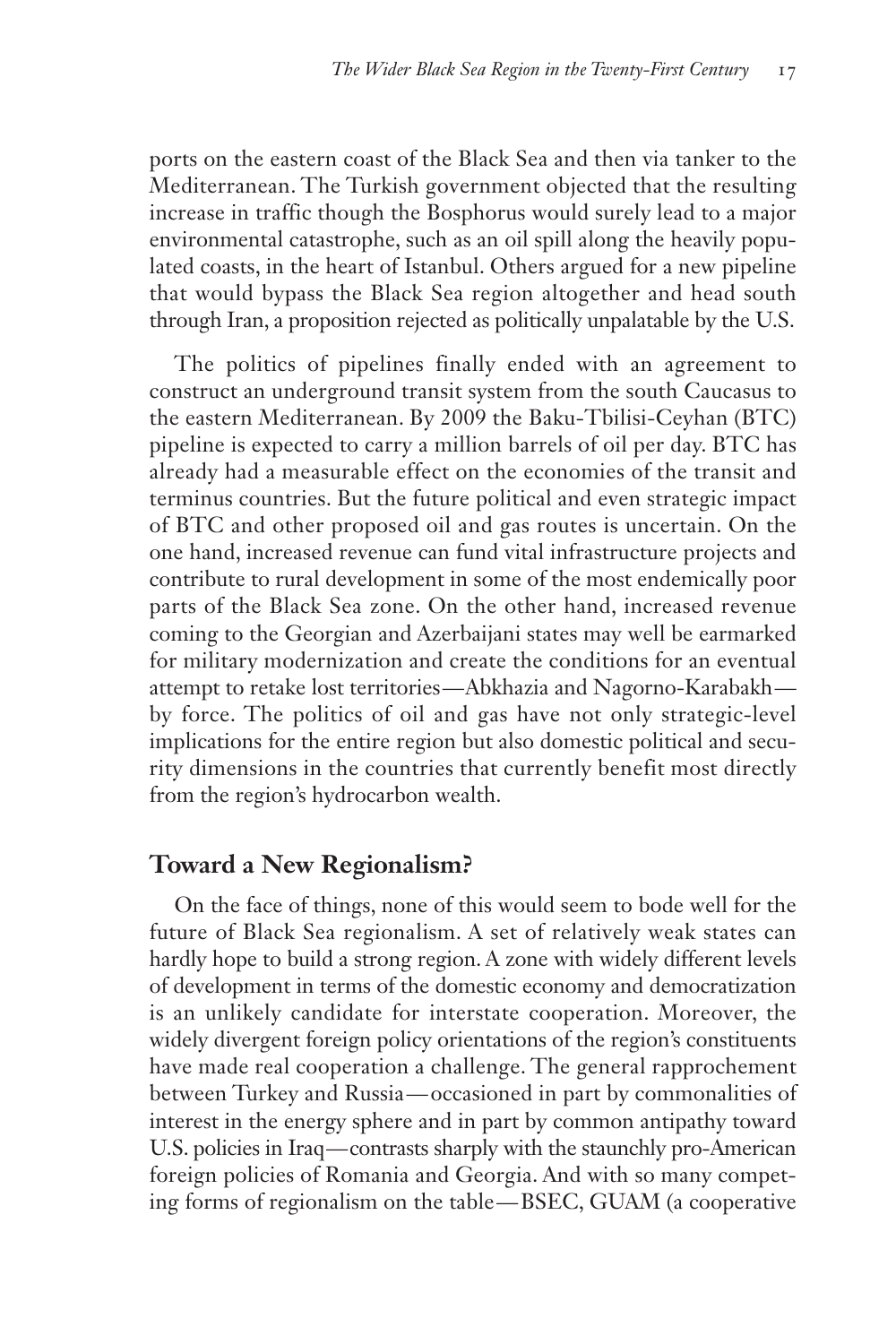forum of Georgia, Ukraine, Azerbaijan, and Moldova), the EU's Black Sea Synergy program, NATO — where exactly the wider Black Sea region lies is still an open question.

The incentives for regional cooperation are clear. The sea itself is a naturally fragile ecosystem that has been ravaged by decades of overfishing and urban and rural pollution. Cleaning up the sea can only be accomplished in concert. Trade is also crucial, especially for countries whose products are unlikely to find buyers on European markets. The development of regional infrastructure projects — from improving port facilities in Odessa, Batumi, and Varna, to building road and rail links — is a clear interest that all countries share. Even bringing tourists to the zone and marketing its natural beauty, from Turkey's alpine coastline to the beach resorts of Bulgaria, Romania, and Crimea, can become a target of cooperation.

Yet in the early twenty-first century, the obstacles to regionalism are likely to remain stronger than the incentives. Still, two key developments in the region could produce either an impetus to regional cooperation or doom regional efforts for the foreseeable future.

First is the resurgence of armed conflict. The threat of interstate violence will likely remain low. However, the persistence of unresolved border disputes has the potential to unleash larger-scale conflict. The declaration of independence by Kosovo in February 2008 only highlighted the power of simmering disputes in one part of the region to have an impact across the wider Black Sea zone. The "Kosovo precedent" has been a theme in regional politics ever since it became clear that the Serbian province was moving clearly in the direction of a unilateral declaration. The four other unrecognized states in the region have called on Russia to offer the same recognition that the U.S. and various EU member states accorded Kosovo. Russia has expressed little direct interest in such an outcome; indeed, the status quo seems more in Moscow's interest than pushing for the creation of still more weak and unpredictable countries in Russia's direct zone of interest. Still, small sparks could start large fires. An attempt by Georgia or Azerbaijan to take back Abkhazia or Nagorno-Karabakh by force would inevitably produce a Russian intervention. Even non-military developments will have an impact on the unrecognized states. Sochi — the site of the 2014 Winter Olympics — is only an hour's drive from Sukhumi, the capital of Abkhazia. Individual Abk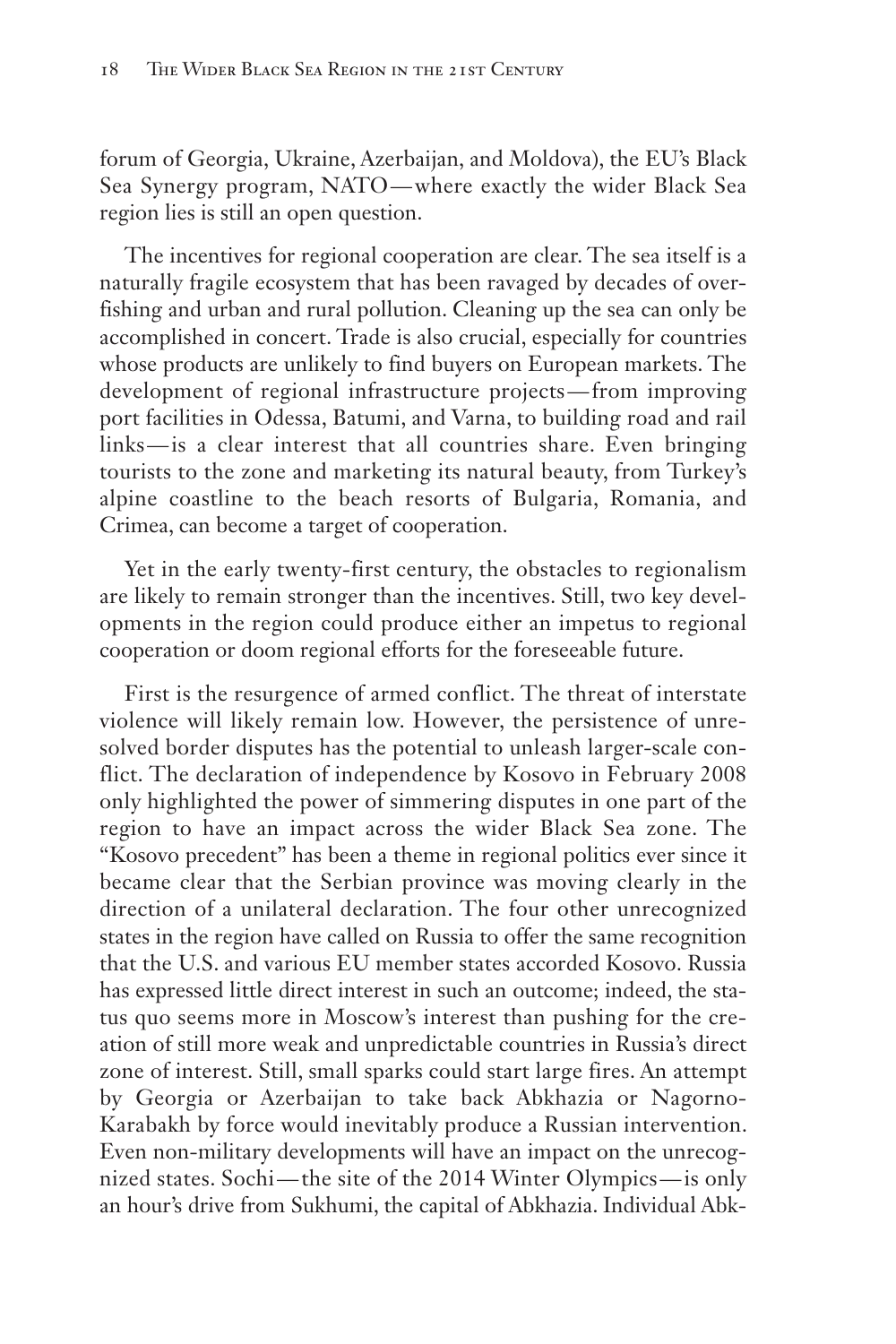haz will no doubt find employment opportunities on the large construction works that will ring Sochi. Olympic organizers will find Abkhaz hotels an easy overflow space for tourists and visitors. These developments will inevitably raise serious questions about the international community's relationship to Abkhazia and, by extension, to the other unrecognized countries in the Black Sea zone.

Second is the pace and nature of the future enlargement of Euro-Atlantic institutions.<sup>18</sup> Trade patterns, the movement of labor, and security structures will all change as a result of the next rounds of EU and NATO expansion. The Black Sea zone is the next frontier for both organizations, yet countries that are farther along the path toward membership, or that come into either organization in the next wave, will be unlikely to see much profit in cooperating with their neighbors who have fallen behind. In turn, those countries that are left out of the process of enlargement may well come to see some form of Black Sea regionalism as a powerful alternative to other Euro-Atlantic institutions. Cooperation between Turkey and Russia is already strong and may come to represent a "soft" and informal strategic alternative to the E.U. and the U.S. Much will depend, of course, on the future direction of U.S. foreign policy in the greater Middle East, but Black Sea regionalism will continue to be wrapped up in larger questions of strategic orientation and the available options for countries that are unlikely to be bound to the full range of Euro-Atlantic structures in the near future. The Black Sea could well become a region of a few small countries committed to Europe and Euro-Atlanticism in the midst of larger states that are at best ambivalent about their place in the West.

None of these potential developments means that the Black Sea will cease to be a region. As in the past, it will continue to be a distinct geographical zone marked by intensive ties of commerce, migration, and cultural commonalities. But whether the existence of this region will translate into a solid form of regionalism, beyond the endless summit meetings and declarations that have so far accompanied region-building efforts, will be determined by factors external to the region itself.

<sup>&</sup>lt;sup>18</sup> For a strong statement about the need for further eastern enlargement into the Black Sea zone, see Ronald D. Asmus, "Europe's Eastern Promise," *Foreign Affairs* (January/February 2008). On the impact of earlier rounds on democratization, see Milada Vachudova, *Europe Undivided: Democracy, Leverage, and Integration after Communism* (Oxford: Oxford University Press, 2005).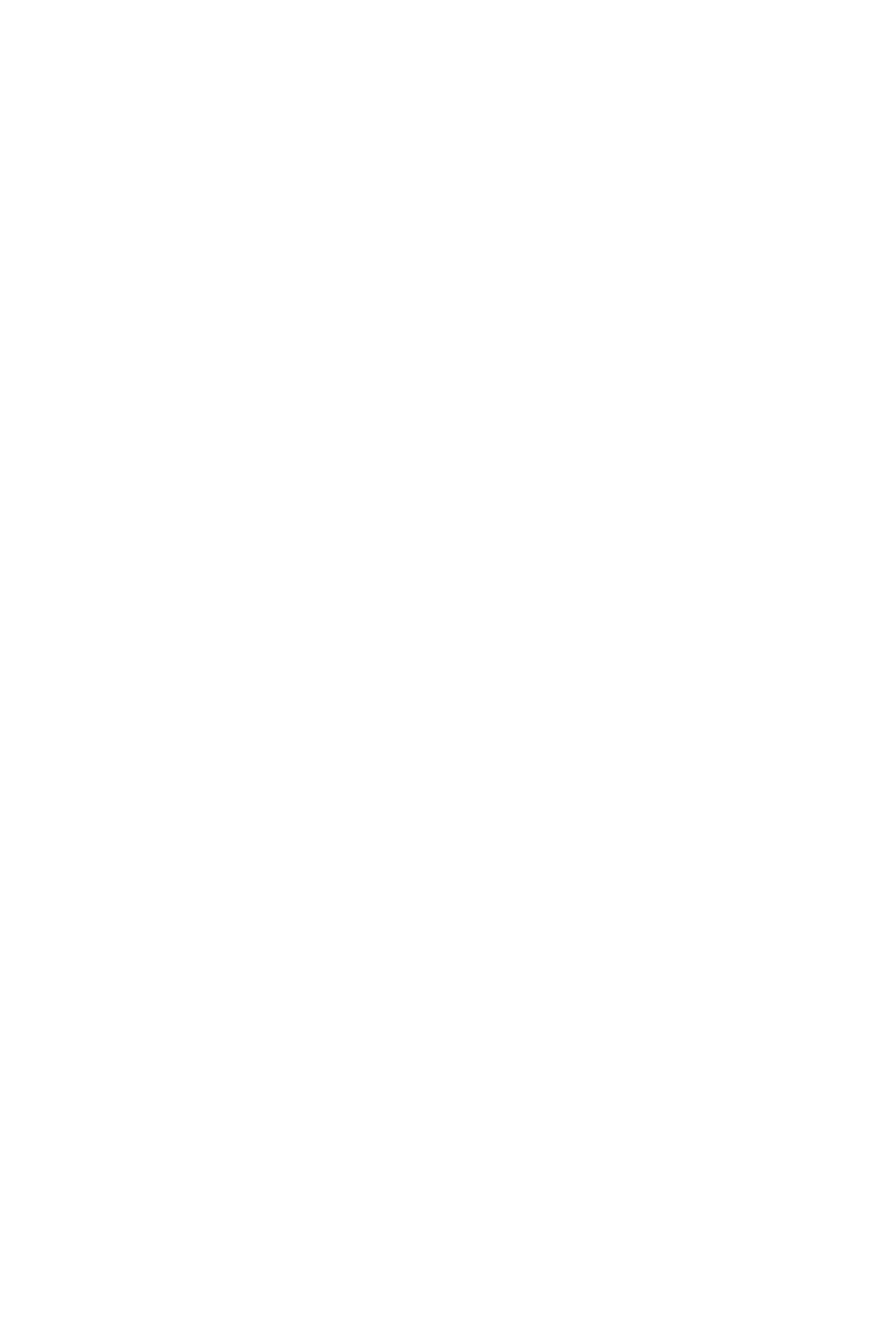**Perspectives from the Region**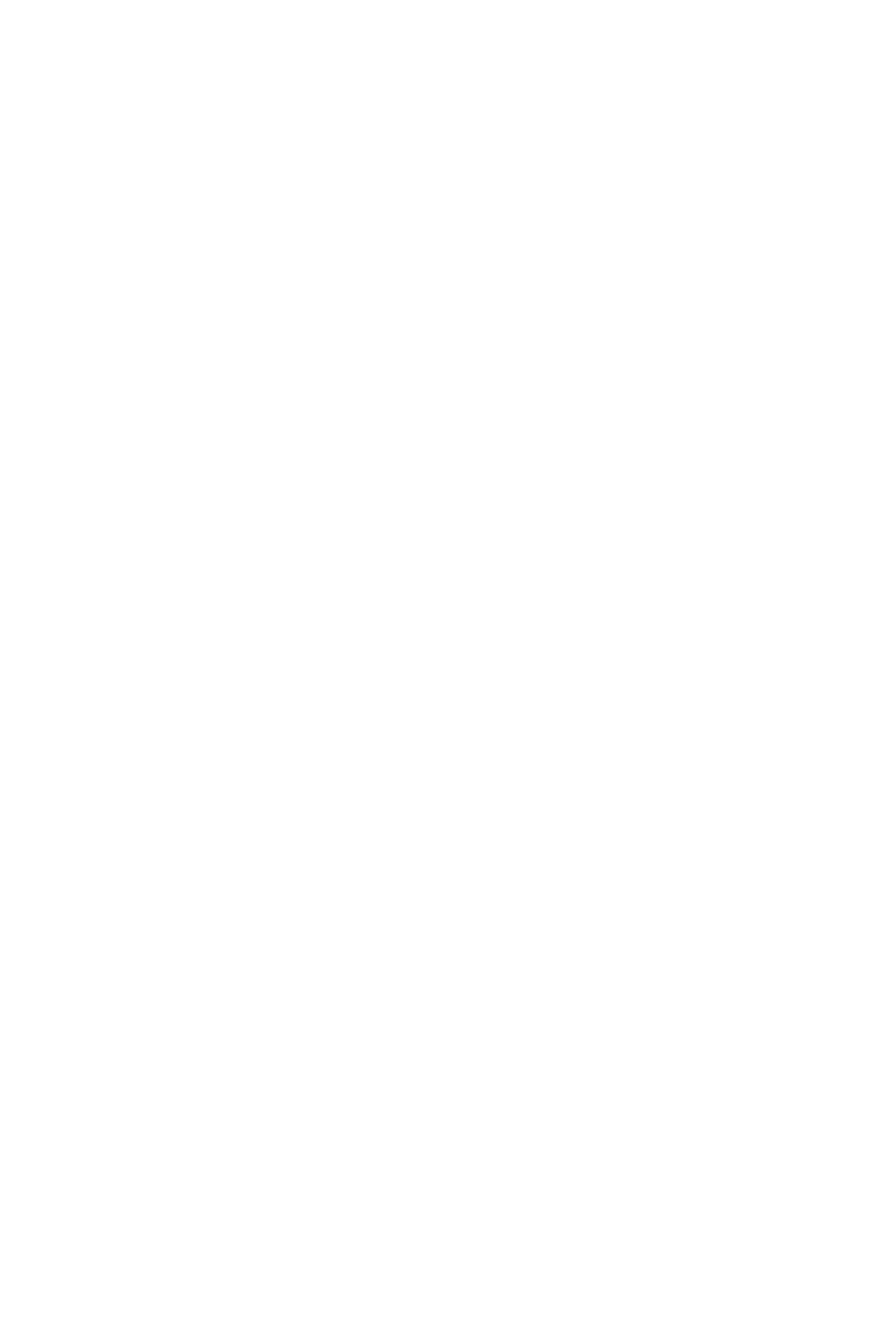## **Georgia and the Wider Black Sea**

#### *Jonathan Kulick and Temuri Yakobashvili*

A more-fully realized "Wider Black Sea" region — one that is broadly recognized as a coherent, organic region, with functional institutions and infrastructure — holds tremendous promise for Georgia. Indeed, it is central to Georgia's agenda for ensuring its stability and prosperity. In turn, this regional identity will allow Georgia to provide greater benefits to its neighbors and to other parties with interests in the region — and beyond.

As with all states at crossroads of civilizations and trade, Georgia has borne many regional identities. When subordinated to one empire or another, an identity was imposed to suit the purposes of the controlling power. In the aftermath of the Soviet dissolution, Georgia's regional identity was left adrift. "Former Soviet Union" and "Newly Independent States" bore too heavily the burdens of history, and did not suggest a promising future. The "South Caucasus" better reflects elements of shared geography, culture, and politics, but, as the sole or principal regional identity, is terribly constraining — the interstice among three regional powers and two seas, with deep internal fissures and an implicit yoking to the beleaguered North Caucasus (moreover, it too reflects a hegemon's perspective, as a less parochial revision of the "trans-Caucasus").

This confusion was not limited to Georgia. Even as new embassies are opening in Tbilisi, non-resident ambassadors to Georgia are located in Moscow, Kyiv, Baku, Yerevan, and Ankara. If nothing else, this dispersal suggests that Georgia is regarded as part of a Wider Black Sea region. For Georgia, at least, this is not a contrivance, as it was known to the ancient Greeks and others on the western shores of the Black Sea as Colchis, the land of the Golden Fleece. Restoring these associations is part and parcel of Georgia consolidating its statehood and identity, after centuries of subordination.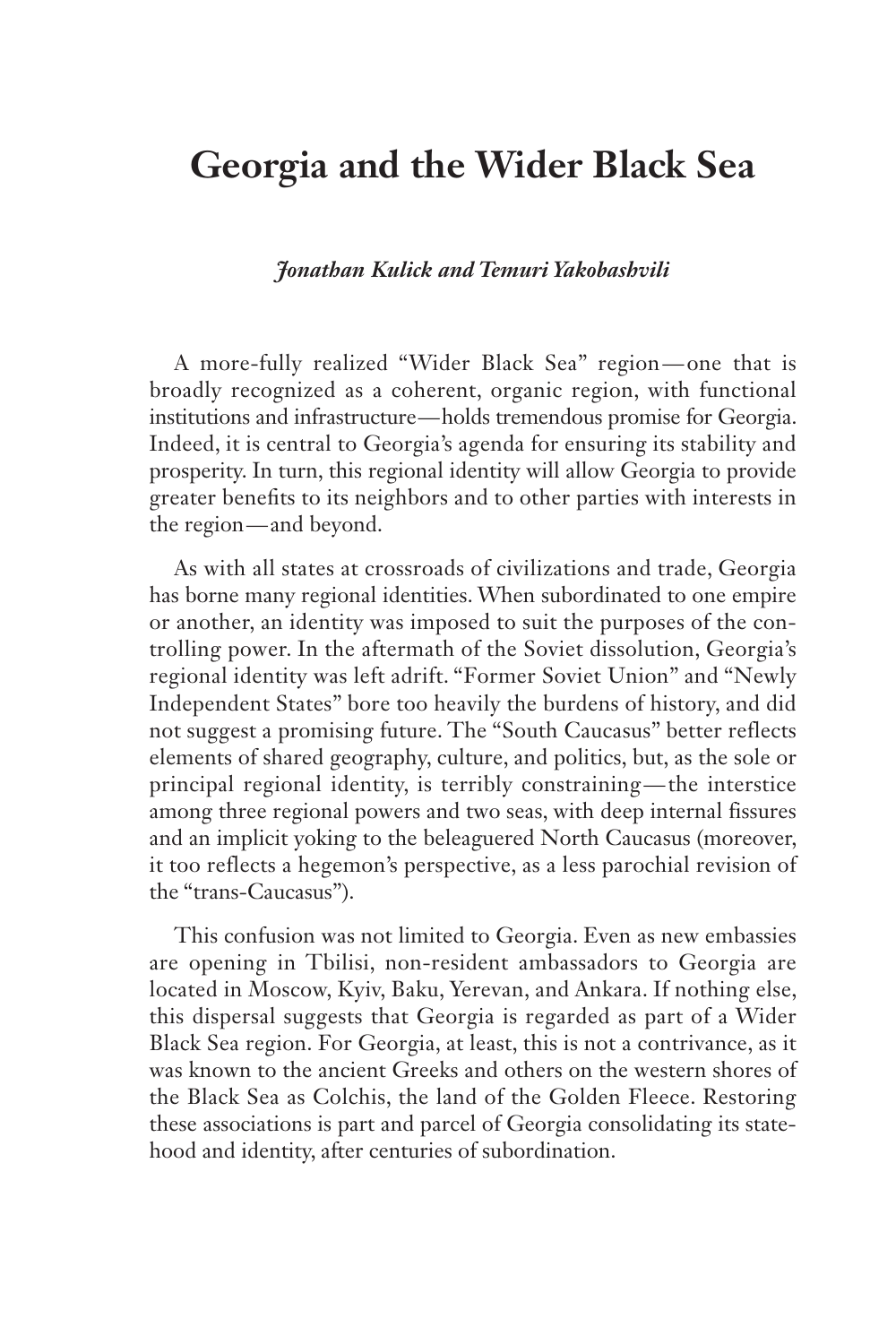While the practical consequences of Wider Black Sea integration are paramount in Georgia's strategy, the symbolic value should not be discounted. Recognition of a "Wider Black Sea region" will put another dent in popular (and elite) skepticism in much of the West as to whether Georgia is rightly "Western." We harbor no illusions that solidifying Georgia's Black Sea identity will cement its integration into European and Euro-Atlantic structures; it is one essential component of a broad-based strategy. Regional cooperation for its own sake is a worthy goal, but nearly all of the Georgian political elite see Europe and "the West" as the brass rings. In Georgia's fractious (and, most recently, circus-like) political culture, support for NATO accession is a shibboleth. Somewhat less urgently, but no less ardently, Georgia seeks the greatest participation available in European institutional frameworks, especially instruments of the EU's European Neighborhood Policy (ENP), and the EU's evolving "ENP-Plus" and "Black Sea Synergy" strategies.

As we noted, Georgia has had multiple identities. As a natural crossroads it will continue to have multiple identities in the future. As Georgia strengthens its identification with the Wider Black Sea, it is not turning its back on its neighbors to the east and south, with which it shares a great heritage. Rather, it can better serve as a hub for relations between east and west — and north and south — if it is secure in its identity within concentric and overlapping structures.

What does Georgia bring to its partners in the Wider Black Sea region, and by extension to more distant parties? By good or ill fortune, Georgia is implicated in developments in energy, trade, and transit; security and conflicts; and governance, throughout the Wider Black Sea region and beyond. In the last several years Georgia has instituted a thorough reform agenda that has yielded tremendous positive attention and investment from the international community but has been less broadly popular domestically, has fed a growing opposition and fueled unrest. We will consider Georgia's role in the region, the status and implications of domestic reforms, and the development and consequences of the political crisis of 2007.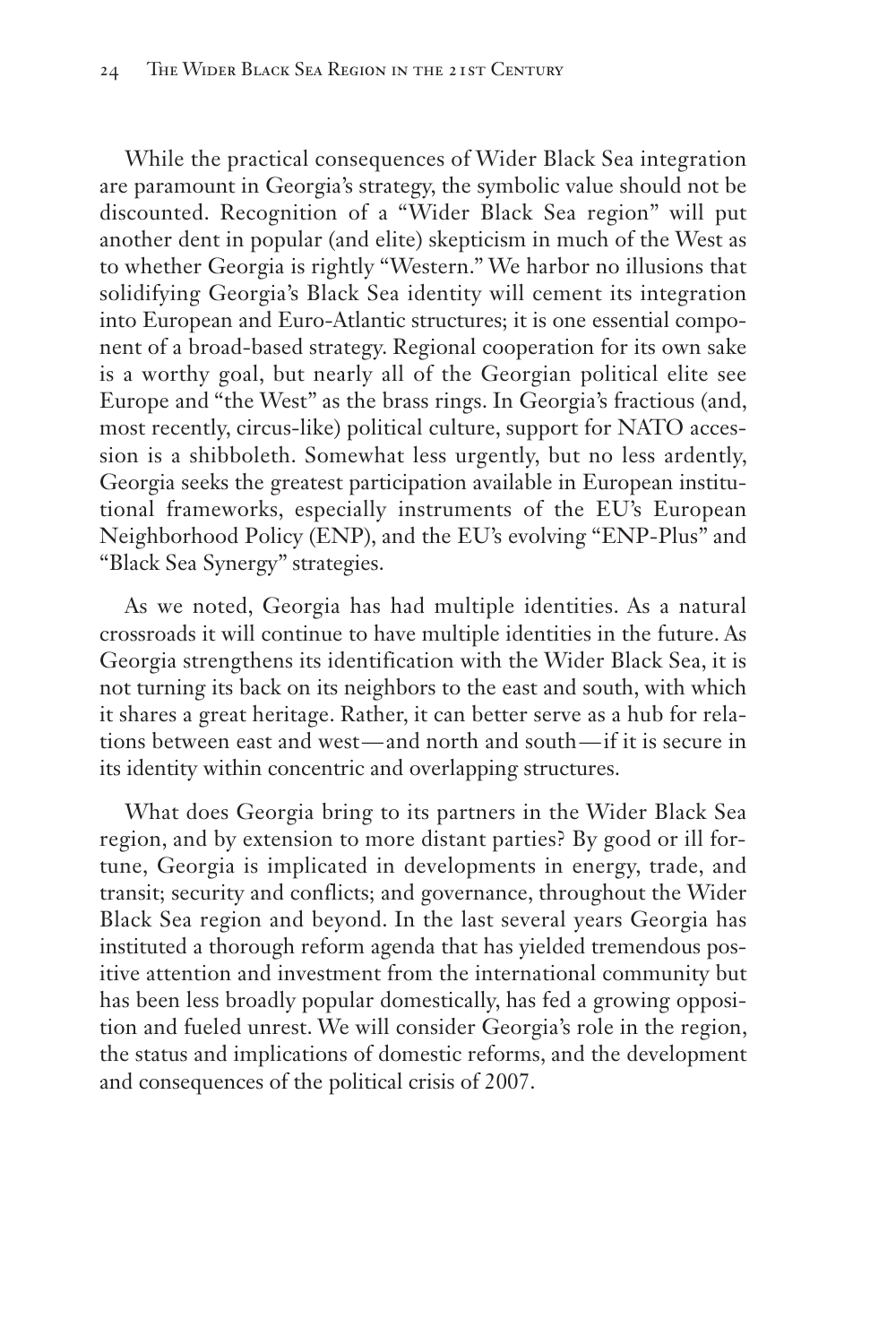### **Energy, Trade, and Transit**

The Black Sea littoral states, and the Sea itself, lie between some of the world's most promising new hydrocarbon resources, and one of the largest markets. As Europe's demand for oil and natural gas continues to grow for the foreseeable future, it can ensure its energy security only by diversifying its suppliers and supply routes. The vagaries of geography, economics, and politics dictate that much of the Caspian Basin hydrocarbons destined for European markets will transit Georgia. Georgia also figures importantly in the integration of domestic electricity grids, around the Black Sea and with other regional networks. As integration proceeds, Georgia's own energy security also becomes a concern for Europe. A secure Georgia will be an asset to European energy security. A glance at a map suggests that the most direct routes for transporting oil and gas from the Caspian Basin to Europe pass through or around the Black Sea. With general concerns about diversification of supply routes, and more specific concerns about Russia exercising monopoly power or wielding an energy-supply weapon, energy companies and end users have sought more southerly routes. For the time being, Armenia is unable to participate in such projects, and Western companies are either proscribed from or uneasy about engaging Iran. So Azerbaijani, Turkmenistani, and Kazakhstani oil and natural gas will increasingly transit Georgia.

Azerbaijani oil has long transited Georgia, by rail and pipeline, to the Black Sea terminals of Poti, Batumi, and Supsa, for transfer to tankers bound for western Black Sea ports or, through the Bosphorus, to more distant destinations. These terminals are receiving substantial new investment, and will continue to play an important role, especially as western-Black Sea distribution capacity expands (bypassing the over-trafficked Bosphorus), with projects such as the recently announced Odessa-Brody-Gdansk extension, and the proposed Constanta-Trieste and Burgas-Alexandroupolis oil pipelines. These new routes would primarily serve Kazakhstani oil, which has stimulated talks between Kazakhstan and Georgia about an entirely new Baku-Black Sea pipeline. A submarine natural-gas pipeline, the Georgia-Ukraine-EU (GUEU), has also been considered. Two recently opened pipelines bypass the Black Sea entirely: Baku-Tbilisi-Ceyhan (BTC) conveys oil to a Turkish Mediterranean terminal; and Baku-Tbilisi-Erzurum (BTE) conveys natural gas to a hub in eastern Turkey.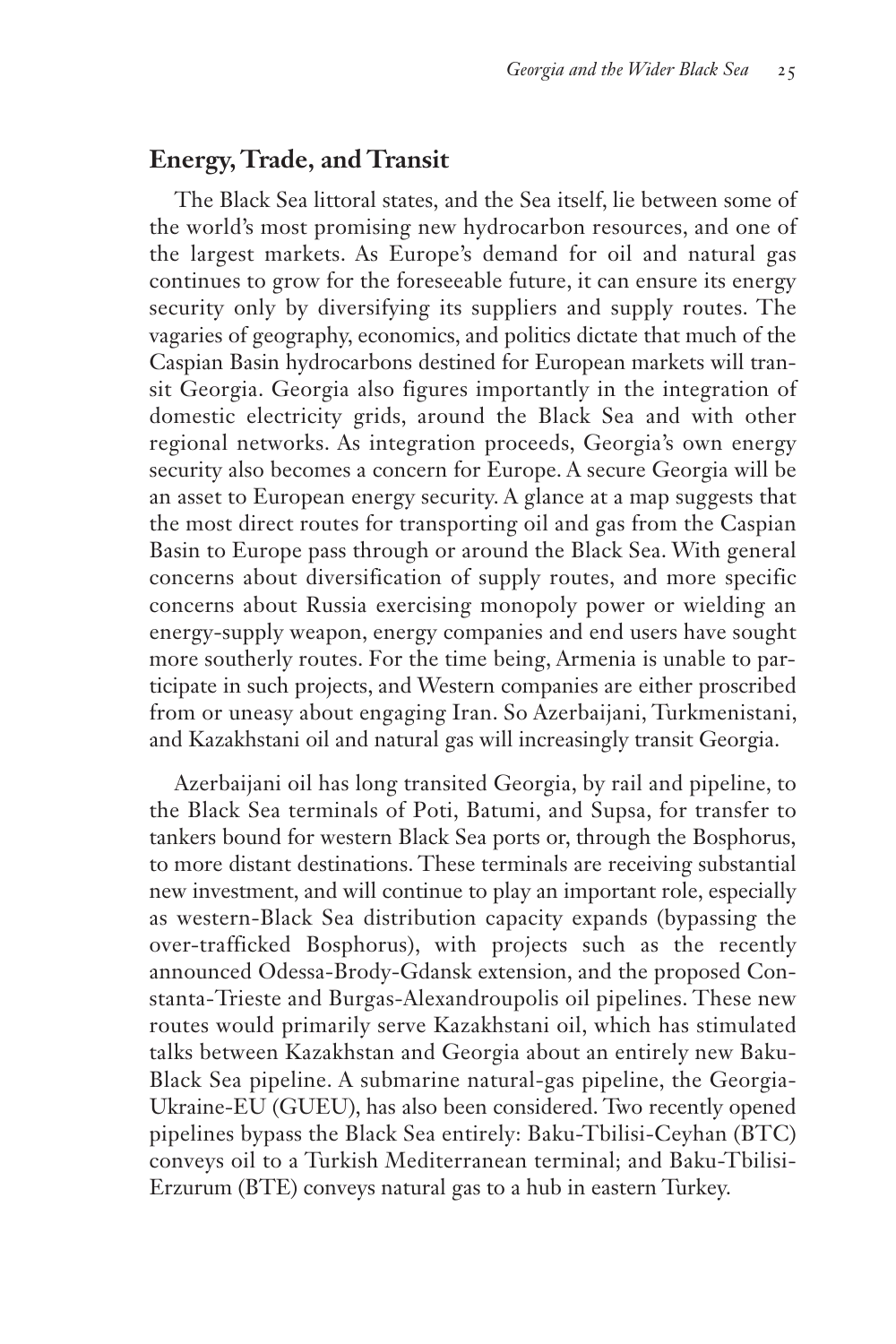As Europe relies more on this oil and natural-gas infrastructure in Georgia, it becomes more deeply implicated in Georgia's security as well-in both larger concerns of political stability, and more immediate concerns of thwarting attacks on infrastructure. Although the United States is not a significant customer for these resources, it has no interest in any disruption of supplies to Europe, and is supporting Georgia in developing its own capacity for infrastructure protection.

Russia must be considered in these discussions, as it regards any routes through Georgia as a threat to its preeminence as an energy supplier, and seeks to dissuade potential investors from considering Georgia options. Georgia is weaning itself from reliance on Russian natural gas, through arrangements with Turkey and Azerbaijan (and, as a backup option, Iran). But Russia still supplies Armenia through a pipeline across Georgia, and seeks to acquire Georgia's main gas pipeline so that it can increase its own cooperation with Iran. Longrange scenarios of regional conflict resolution and integration entail bringing Armenia into the region's energy development. For now, the region's tangle of interests, partners, and competitors is as intricate as the web of pipelines, and Georgia is ensnared in many of them.

While the region's electricity issues receive less attention in Western capitals, Georgia plays an important role here as well. Georgia recently signed an agreement with Turkey and Azerbaijan to fully synchronize their grids, and Russia may join (through Azerbaijan). Georgia is also connected to Armenia, which operates an aging nuclear power plant, supplied with Russian uranium that is flown over Georgia. Georgia has tremendous hydropower potential (and even cooperates with Abkhazia in running a hydropower station on their border), and has ambitious plans for new coal-fired and nuclear power plants. While primarily for domestic consumption, this added capacity would reinforce the circum-Black Sea electric ring that is now emerging, which is connected in various ways to the electric grids of western and northeastern Europe.

Energy resources are certainly the largest component of trade between Central Asia and Europe, but other goods are subject to similar considerations. Georgian rail and roads are part of the "new silk route" corridor, and are receiving substantial investments from the Millennium Challenge Corporation, through TRACECA, and from private and state investors, especially from Kazakhstan and Turkey.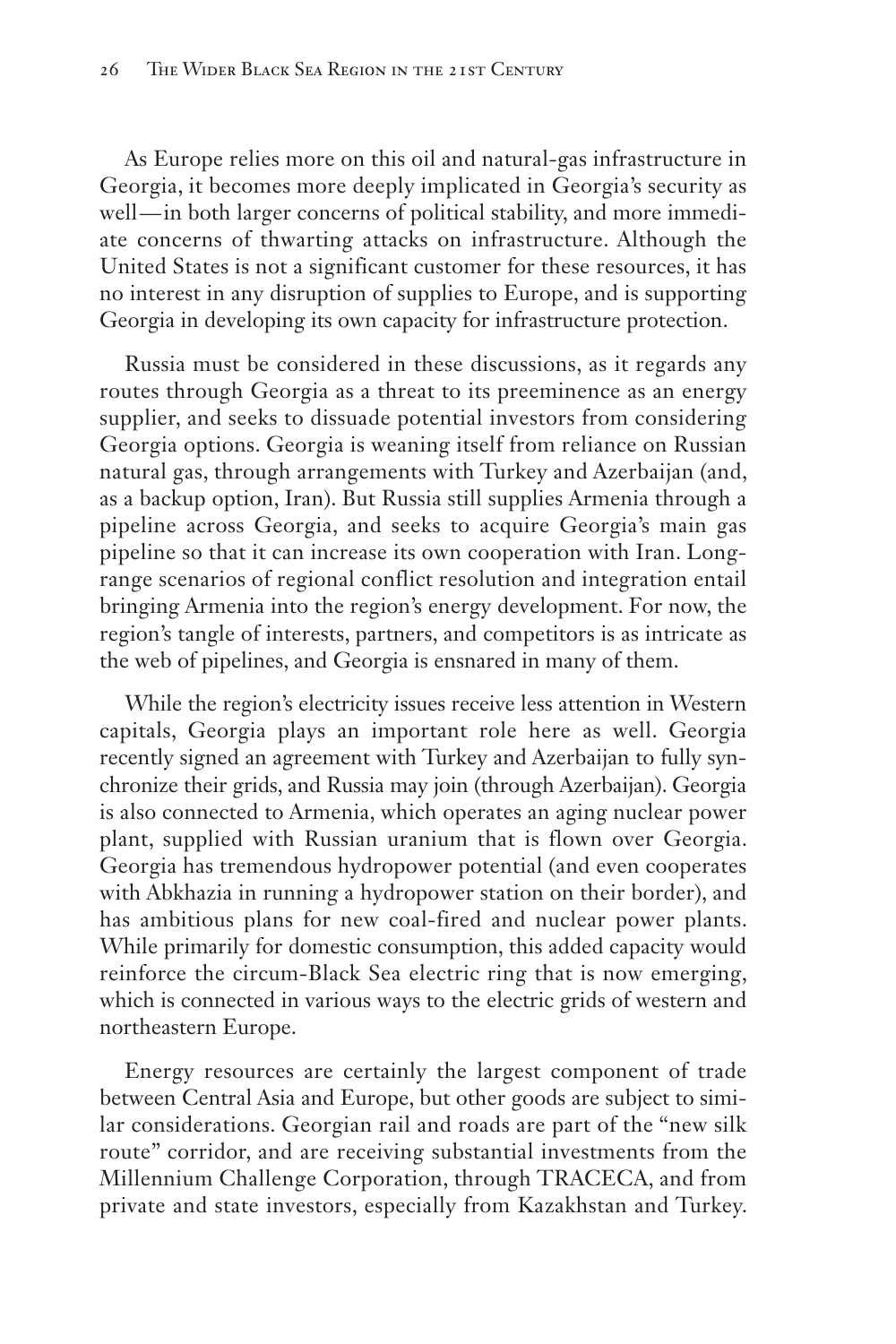The new Kars-Akhalkalaki-Tbilisi-Baku railway will be an important addition to the rail network, and has engendered some opposition in the U.S. Congress, due to complaints from Armenia. As part of its comprehensive economic reform policies, Georgia has slashed tariffs and transit fees and routed out corruption in customs, which had previously imposed huge costs in transshipping goods from the Azerbaijan border to the Black Sea. With Turkish partners, Georgia has built new airports in Tbilisi and Batumi, allowing for an expanded network of air connections. Russia, however, only recently lifted a travel embargo on Georgia. The land-border crossings remain closed, which hits Armenia hard as Georgia provides Armenia's only land access to Russia. The rail connection between Georgia and Russia runs through Abkhazia, and has been closed since the conflict began. Reopening that right-of-way has been proposed as a first, important step toward resolution of the Georgia-Abkhazia conflict. Georgia's Black Sea ports also serve as landlocked Armenia's principal access to the sea, and Armenian tourists are a major component of the booming tourism industry on Ajara's Black Sea coast.

## **Conflicts and Security**

A full treatment of Georgia's security environment in the context of the Wider Black Sea is beyond the scope of this chapter. The foremost concerns are the conflicts in South Ossetia and Abkhazia, the Russian role in those conflicts, and Russia's behavior towards Georgia more generally. These are not solely Georgia's problems, to be swept under the rug by the other states in the region, and in capitals further beyond, for two reasons.

First, Georgia's security matters to the extent that Georgia is important to the strategic interests and investments of other nations. Second, Georgia's predicaments are not unique. The conflicts in Nagorno-Karabakh and Transdniestria, and their prospects for resolution, are linked to those in Georgia. Russia's deployment of energy cutoffs as a political tool has echoes in Europe, and has awakened many there to their own potential vulnerabilities.

As the Wider Black Sea identity is a stepping stone to European and Euro-Atlantic integration, Georgia's security concerns figure in its relations with regional structures. NATO accession is Georgia's foremost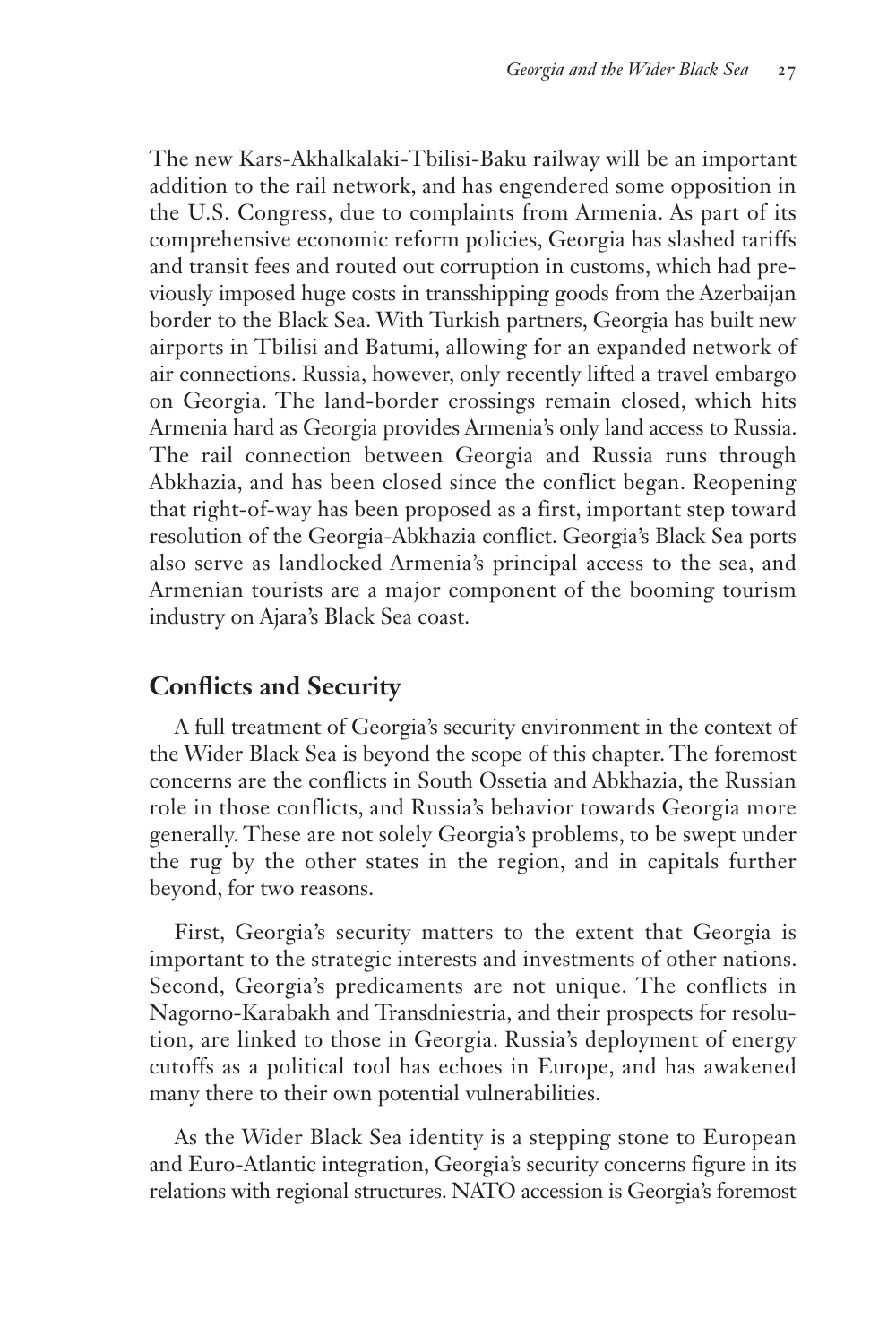foreign-policy priority— indeed, it is the least divisive issue in domestic politics — and Georgia is focused on gaining MAP (Membership Action  $Plan$ <sup>1</sup> status. Georgia and its supporters had maintained hope that MAP would be granted at the April 2008 NATO Summit in Bucharest. Yet the domestic political crisis of late 2007 was a setback, as it raised concerns about Georgia's democratic bona fides among uncommitted NATO members, and gave those NATO members who oppose expansion out of deference to Russia's interests an ostensibly principled excuse to deny Georgia's bid.<sup>2</sup> In the end, Georgia did not receive MAP at the NATO Bucharest summit, but the summit communiqué contained the unprecedented statement that "NATO welcomes Ukraine's and Georgia's Euro-Atlantic aspirations for membership in NATO. We agreed today that these countries will become members of NATO."<sup>3</sup> This carefully chosen language conveys a stronger commitment even than MAP, while at the same time not binding NATO to any MAP timetable. On balance, it is a victory for Georgia and its stalwart supporters.

Many observers regard Georgia's bid as a catch-22: NATO won't accept Georgia until it resolves the conflicts in Abkhazia and South Ossetia,<sup>4</sup> but Russia—which adamantly opposes Georgia's accession won't allow their resolution. We contend that accession and the conflicts should be delinked, and that doing so will actually contribute to conflict resolution. In the first instance, nothing in NATO's guiding principles precludes admitting a new member with unresolved territorial disputes or ongoing conflicts — the acceding state must be *working towards* resolution, which Georgia is doing, and there are plenty of historical precedents. If Georgia's membership serves the interests of

MAP is a program to prepare candidates for NATO membership as they conduct ongoing reforms; it is not a guarantee of invitation to join the alliance, although all MAP recipients to date (except for Macedonia) have eventually received an invitation.

<sup>2</sup> Just ahead of the Bucharest Summit, French Prime Minister Francois Fillon said, "We are opposed to the entry of Georgia and Ukraine because we think it is not the right response to the balance of power in Europe and between Europe and Russia, and we want to have a dialogue on this subject with Russia." [Francois Murphy and James Mackenzie, "France won't back Ukraine, Georgia NATO bids," Reuters, April 1, 2008, tinyurl.com/3lmqow.]

<sup>&</sup>lt;sup>3</sup> NATO, "Bucharest Summit Declaration," April 3, 2008, nato.int/docu/pr/2008/p08-049e. html.

After meeting with Russian President-elect Dmitri Medvedev in advance of the Bucharest Summit, German Chancellor Angela Merkel said that "countries enmeshed in regional conflicts shouldn't try to become members." [Brian Parkin, "Merkel sees no room in NATO for states caught in local conflict," Bloomberg, March 10, 2008, tinyurl. com / 4rzocb.]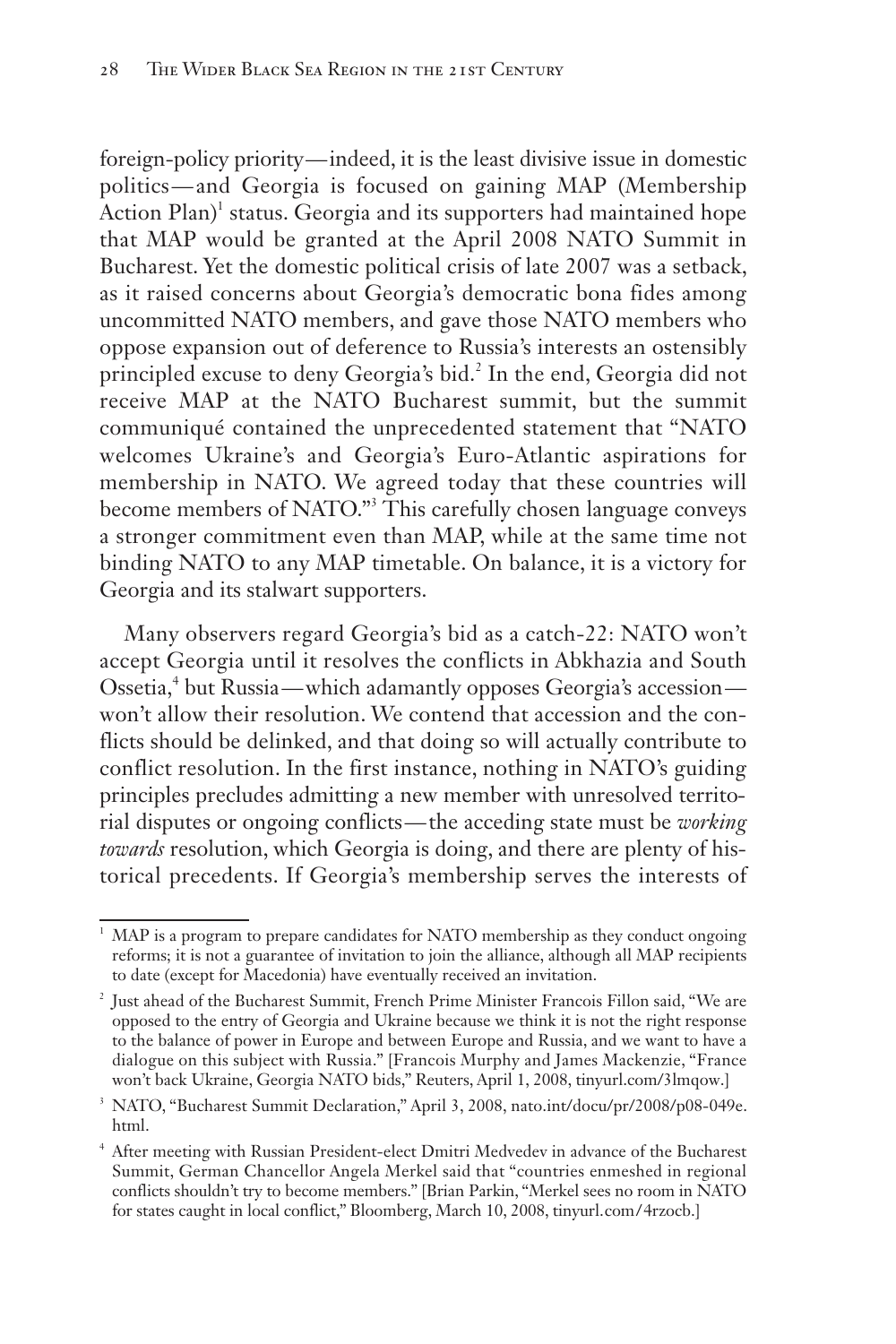NATO — which we believe it does — then the conflicts pose no barrier to accession.

In the second instance, NATO membership is a crucial element of Georgia's strategy for conflict resolution, which is predicated on demonstrating to the populations (if not the leaderships) of the separatist regions that life in Georgia *in* NATO offers greater security and prosperity than the alternatives. NATO membership is both a seal of approval from the West, and a guarantor of Georgian moderation in dealing with the conflicts. The current campaign in South Ossetia with the establishment of an alternative government led by Dmitri Sanakoyev, a former official in the de facto Tskhinvali government and aggressive investment in infrastructure and commerce in the Georgian- and proxy-controlled parts of the region is beginning to pay dividends. This government now controls forty percent of the territory of South Ossetia; it has averted armed clashes with the separatist forces while defending villages under its administration, and has captured the interest of international organizations looking for credible interlocutors in the conflict.

The Abkhazia case is a tougher nut to crack, for a host of reasons, but is not in principle irresoluble. The Wider Black Sea identity figures in this conflict in several ways. Abkhazia is a Black Sea littoral territory, with maritime links to Russia and Turkey. It maintains a navy and coast guard, and operations in its coastal waters are a potential flashpoint with Georgia. Georgia participates in several multilateral institutions (BSEC, BLACKSEAFOR, GUAM) with interests in securing the Black Sea itself; these organizations have the potential to play a larger role than they have in Georgia-Abkhazia relations, which they might do in the context of a Wider Black Sea identity. Turkey has a large Abkhazian diaspora (considerably larger than the ethnic-Abkhaz population of Abkhazia itself), and ethnic Armenians constitute about one-third of the population of Abkhazia, so both those states have direct interests in the conflict as well.

2008 has seen a flurry of developments around Abkhazia. Broad international recognition of Kosovo's independence emboldened Abkhazia's (and South Ossetia's) leadership in its insistence that Kosovo is a precedent — that is, if Kosovo's claim to legitimacy is deemed valid then so, by the same principles, must be their claim. Georgia, as well as most international actors, rejects this comparison,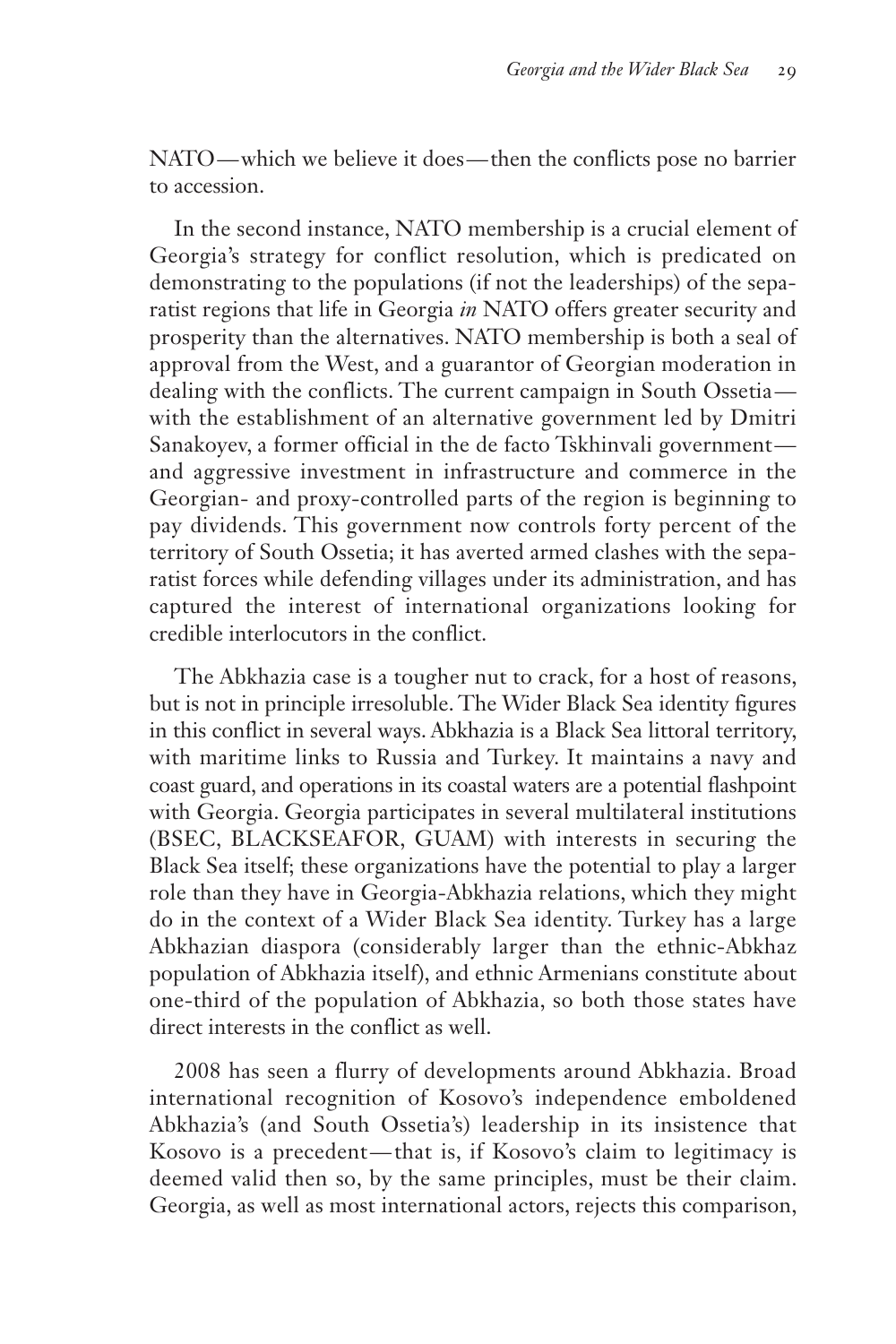while Russia maintains strategic ambiguity.<sup>5</sup> Shortly after Kosovo's declaration of independence, and immediately before the Bucharest Summit, the Georgian government issued a new, comprehensive proposal for reconciliation with Abkhazia.<sup>6</sup> The Abkhaz de facto authorities have publicly rejected the terms of the proposal.<sup>7</sup>

At the time of this writing, in the wake of Bucharest, Russia is almost daily upping the ante in its acknowledgment of Abkhazia everything short of a formal recognition of independence.<sup>8</sup> Scattered opponents of Georgian President Saakashvili's administration have criticized the government for its handling of the brewing crisis, or over particular terms of Saakashvili's proposal. But even in this corrosive domestic political environment, no important actors question Georgia's stance on the issues.

Absent a contretemps with Russia and the separatist authorities, the conflicts still loom large in domestic affairs. Public-opinion surveys consistently find that they rank second in the population's concerns, behind economic problems.<sup>9</sup> More than nationalist fervor or geopolitical calculation, the plight of the more than 300,000 people displaced from their homes in Abkhazia and South Ossetia weighs heavily on the Georgian public. A decade and a half after active conflict, most IDPs (internally displaced persons) still live in wretched conditions, with substandard housing, poor education, high unemployment, and attendant social dysfunctions, and thus are a drag on economic development. While IDPs are not monolithic in their political orientations, their chronic disaffection leaves them vulnerable to populist demagoguery, which is not in short supply.

<sup>5</sup> See, e.g., Igor Torbakov, "Russia plays up Kosovo precedent for potential application in the Caucasus," *Eurasia Net*, April 12, 2006, tinyurl.com/4hzmgj; and Jaba Devdariani, "Russian diplomacy uses 'Kosovo precedent' for tactical advantage on Abkhazia," *CACI Analyst*, February 8, 2008, tinyurl.com/3nrycu.

<sup>6</sup> For details, see Civil.ge, "Saakashvili outlines Tbilisi's Abkhaz initiatives," March 28, 2008, tinyurl.com/5tg9ra.

 $\frac{7}{1}$  The proposal has generally been well received in the international community. For a skeptical assessment, see Liz Fuller, "Latest peace proposal for Abkhazia a nonstarter," *RFE/RL*, April 3, 2008, tinyurl.com/6rw2sy.

<sup>&</sup>lt;sup>8</sup> See, e.g., the Russian Foreign Ministry's statement on President Putin's "instruction to boost ties with Abkhazia and South Ossetia," Moscow, April 16, 2008, unofficial translation via Civil.ge, tinyurl.com/3racpj; and President Saakashvili's response, via Civil.ge, tinyurl.com/6b2ypj.

<sup>9</sup> See, e.g., International Republican Institute, "Georgian National Voter Study," Tbilisi, 2007, tinyurl.com/6ypu2x.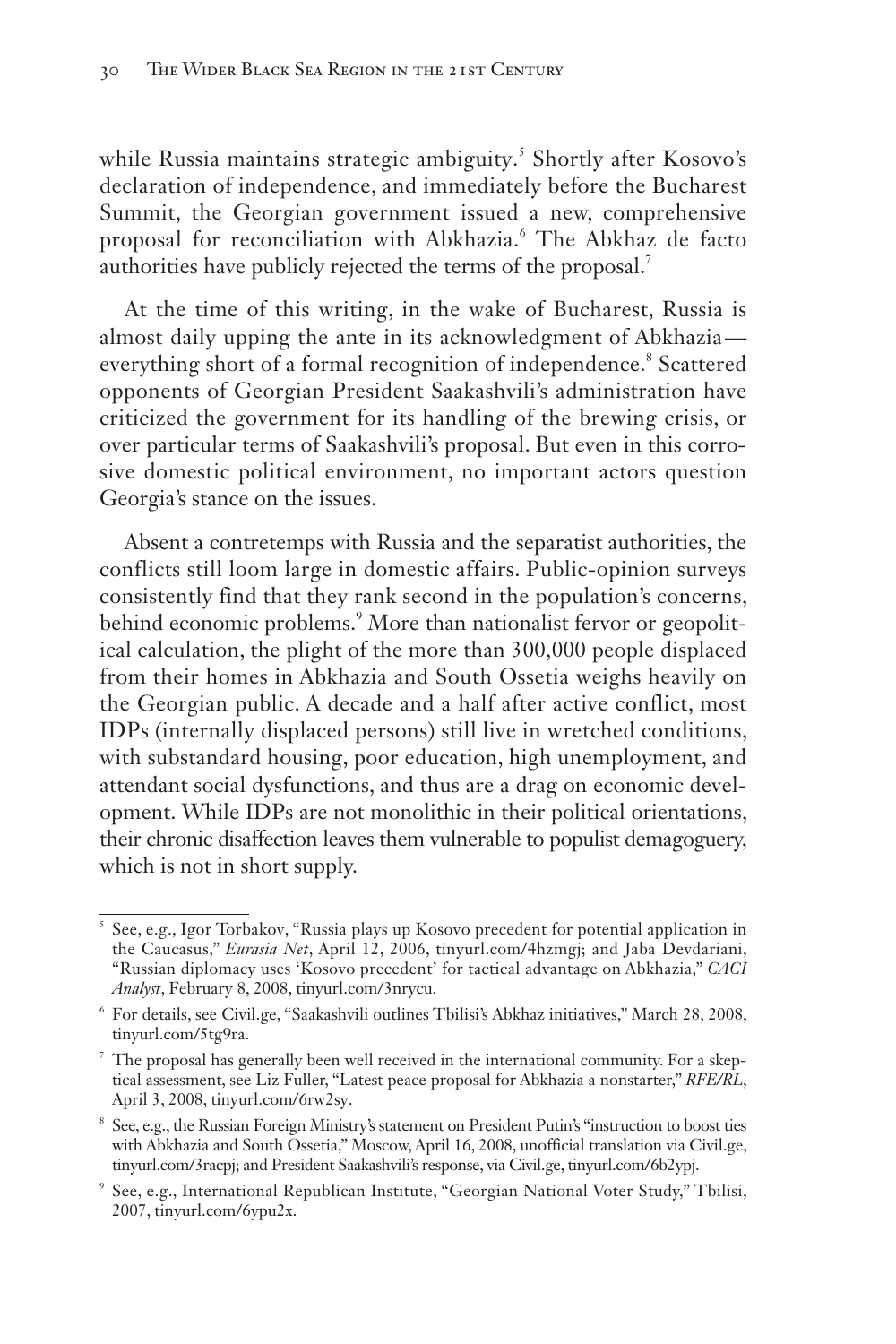The confluence of strategic and social interests lands the conflicts among the top concerns of any credible candidate or political party, and the range of the debate is fairly narrow. All involved agree (at least publicly) that the territorial integrity of the Georgian state is nonnegotiable and that IDPs must be allowed to return to their homes. Disputes are rather about preferred means, rhetorical stances, and competence. Parties in the international community, with their own interests in conflict resolution, have been supporting governance reform and democratic development in Georgia on the principle that a better governed, more democratic state is better able to address conflicts and their consequences. While domestic reforms are discussed at greater length below, we note that the post-Rose Revolution government now holds a more effective monopoly on violence within Georgia, and is now fiscally better equipped to respond to the social needs of IDPs.

Georgia is also involved in security beyond its borders, on the outskirts of the Wider Black Sea region. Georgian troops have participated in NATO peacekeeping operations in Kosovo and Afghanistan,<sup>10</sup> and are a major presence in coalition operations in Iraq. Georgia maintains friendly relations and growing commercial ties with Iran, while serving as a bulwark for Western efforts to contain Iran. Georgia's neighbors to the east are pulled between the orbits of Europe and various axes of cooperation among Russia, China, India, and Iran. As these develop, Georgia becomes the front line of Europe's engagement with the east.

#### **Governance**

Georgia's recent and ongoing transformations in governance figure prominently in the Wider Black Sea region. Its successes and failures variously give hope to, worry, or vex other parties in the regions. The Rose Revolution is given much of the credit for inspiring the Orange Revolution in Ukraine, whose outcome matters greatly to Europe. Reform-minded forces in Azerbaijan and Armenia have taken inspiration from the revolution, although their governments insist that such

<sup>&</sup>lt;sup>10</sup> In April 2008 Georgia announced that it would send 400 troops to serve in ISAF, in the volatile southeastern part of Afghanistan. Irakli Aladashvili, "Germany denied Georgia MAP, but in Afghanistan Georgians will fight where the Bundeswehr dares not tread," *Kviris Palitra* (English edition), April 7, 2008.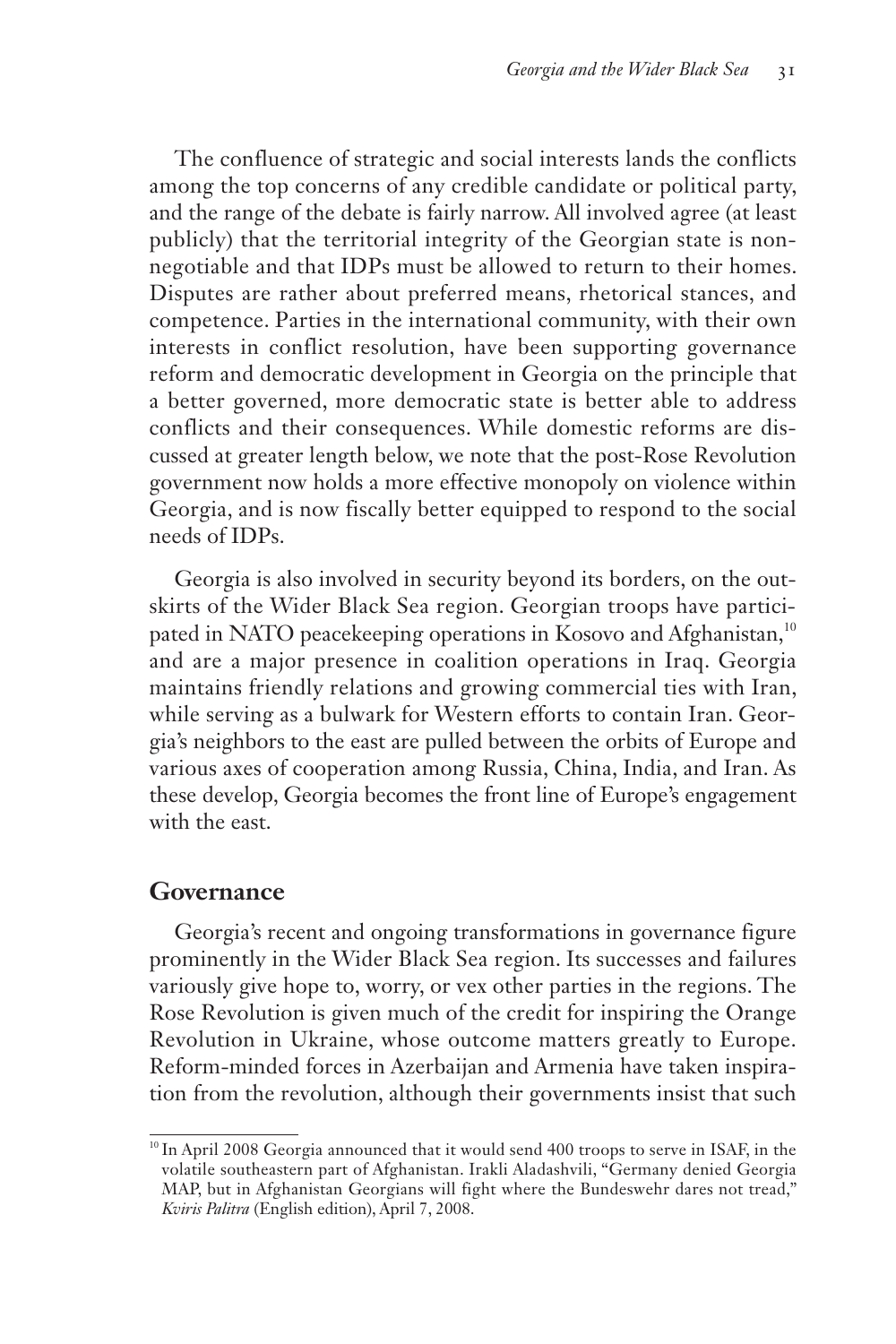changes aren't needed and won't be tolerated. The Georgian government strikes a careful balance between promoting democracy and democratization in the region, and maintaining good relations with the neighboring regimes. The old adage applies to states as well as individuals: hypocrisy is the tribute that vice pays to virtue.

Georgia's governance reform is also a Wider Black Sea project. Newly acceded NATO and EU members provide Georgia with institutional support and advice, in its efforts to approximate EU standards and to meet NATO expectations. Georgia and Ukraine support each other's reform efforts, which have different priorities but face some similar challenges. The two countries' leaders spearheaded the Community of Democratic Choice (CDC), a largely symbolic but important affirmation of their commitment to good governance and of the necessity of cooperation in their reform efforts. The CDC is nothing if not a statement of hope for the Wider Black Sea region. Similarly, GUAM has recast itself (not entirely comfortably) as the Organization for Democracy and Economic Cooperation — GUAM, and could become an effective instrument for promoting good governance in the region.

Whatever else the West seeks in the Black Sea region, it wants to rebuff the notion that the Black Sea is Russia's bathtub. If a "new Black Sea democracy" breaks free of the Russian orbit and thrives, Russia's suzerainty will be cracked.

The Saakashvili government came into office facing a litany of domestic challenges: rampant corruption; unproductive state assets, decrepit infrastructure, ineffective revenue collection, and poorly provided basic services; a bloated and ineffective civil service; dependence on foreign aid; and widespread unemployment and poverty. The previous government of Eduard Shevardnadze had undertaken a succession of economic-reform plans, with advice from international financial institutions and foreign development agencies, none of which met with much success, due to a weak central government and the interference of powerful vested interests. Similarly, it had instituted a number of anti-corruption commissions and agencies, to little avail.

The new regime set out an ambitious agenda to reform governance and drive economic growth. Their efforts have met with great success in some measures, garnering the acclaim of international financial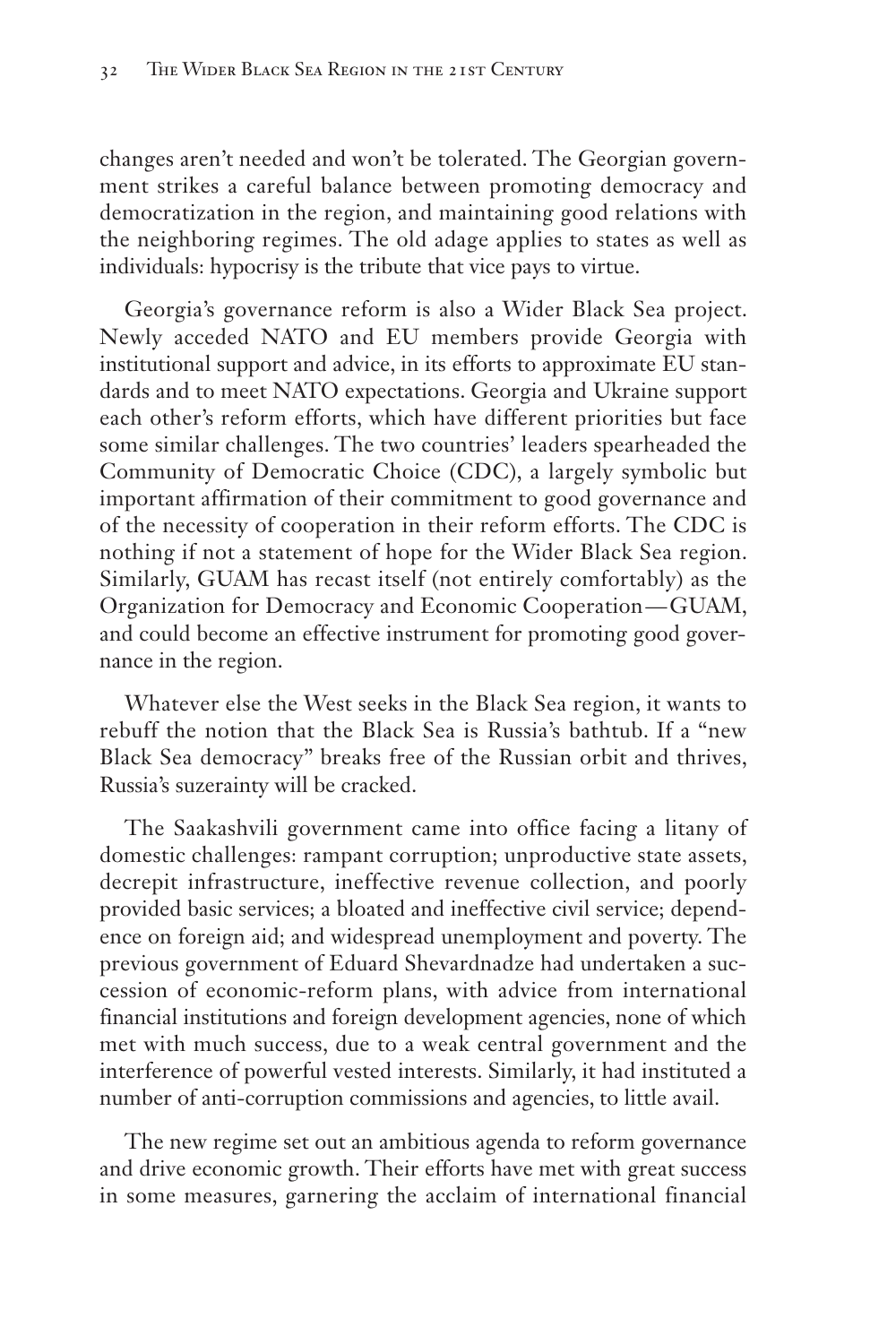organizations and foreign investors. While motivation for reform is wide, deep, and organic, it is also driven by the drive toward European and Euro-Atlantic integration. NATO is concerned not only with defense- and security-sector reform, but with judicial reform and ruleof-law issues.<sup>11</sup> The European Neighborhood Policy (ENP) commits Georgia to pursue reforms in essentially every area of domestic policy.<sup>12</sup>

Other efforts have come up short, some areas of pressing need have largely been ignored, and even the lauded reforms have given little relief to large segments of the population. The resultant widespread discontent fueled the popular opposition that led to the 2007 crisis and 2008 early elections.

Here we consider reform efforts in selected areas of domestic policy, in the first term of President Saakashvili; developments since the recent presidential election will briefly be noted later. Broader evaluations of reforms are conducted by international donor agencies, foreign governments, and watchdog groups; we refer the interested reader to these various reports.<sup>13</sup>

#### *Governance*

Georgia had a reputation for corruption that extended back at least to the nineteenth century,<sup>14</sup> through the Soviet period,<sup>15</sup> and into

<sup>&</sup>lt;sup>11</sup> See Parliament of Georgia, "Georgia's commitments under the individual partnership action plan (IPAP) with NATO-2004-2006," Tbilisi, 2004, tinyurl.com/3a9l66; and NATO Parliamentary Assembly, "Visit to Georgia [sub-committees on east-west economic co-operation and convergence (ESCEW) and future security and defence capabilities (DSCFC)]," Brussels, 2007, tinyurl.com/2bhfgq.

<sup>&</sup>lt;sup>12</sup> See European Neighbourhood Policy, "European Union-Georgia Action Plan," 2006; Open Society Georgia Foundation, "Georgia and the European Neighborhood Policy: Perspectives and challenges," Tbilisi, 2007; and Commission of the European Communities, "Implementation of the European Neighbourhood Policy in 2007: Progress Report Georgia," SEC(2008) 393, Brussels, 2008.

<sup>&</sup>lt;sup>13</sup> The most current and concise evaluation, released just before the November 2007 crisis and attuned to its precursors, is Bertelsmann Stiftung, "BTI 2008 — Georgia Country Report," Gütersloh, 2007. For the official view (which we regard as a mostly fair but notauthoritative assessment), see Government of Georgia, "Georgia's Democratic Transformation," Tbilisi, 2007, tinyurl.com/33wvnr.

<sup>&</sup>lt;sup>14</sup> See Gerald Mars and Yochanan Altman, "The cultural bases of Soviet Georgia's second economy," *Soviet Studies*, **35**(4),(1983), pp. 546-60.

<sup>&</sup>lt;sup>15</sup> See Ferdinand J.M. Feldbrugge, "The Soviet second economy in a political and legal perspective," in Edgar L. Feige, ed., *The Underground Economies: Tax Evasion and Information Distortion* (Cambridge, England: Cambridge University Press, 1989) pp. 297-338.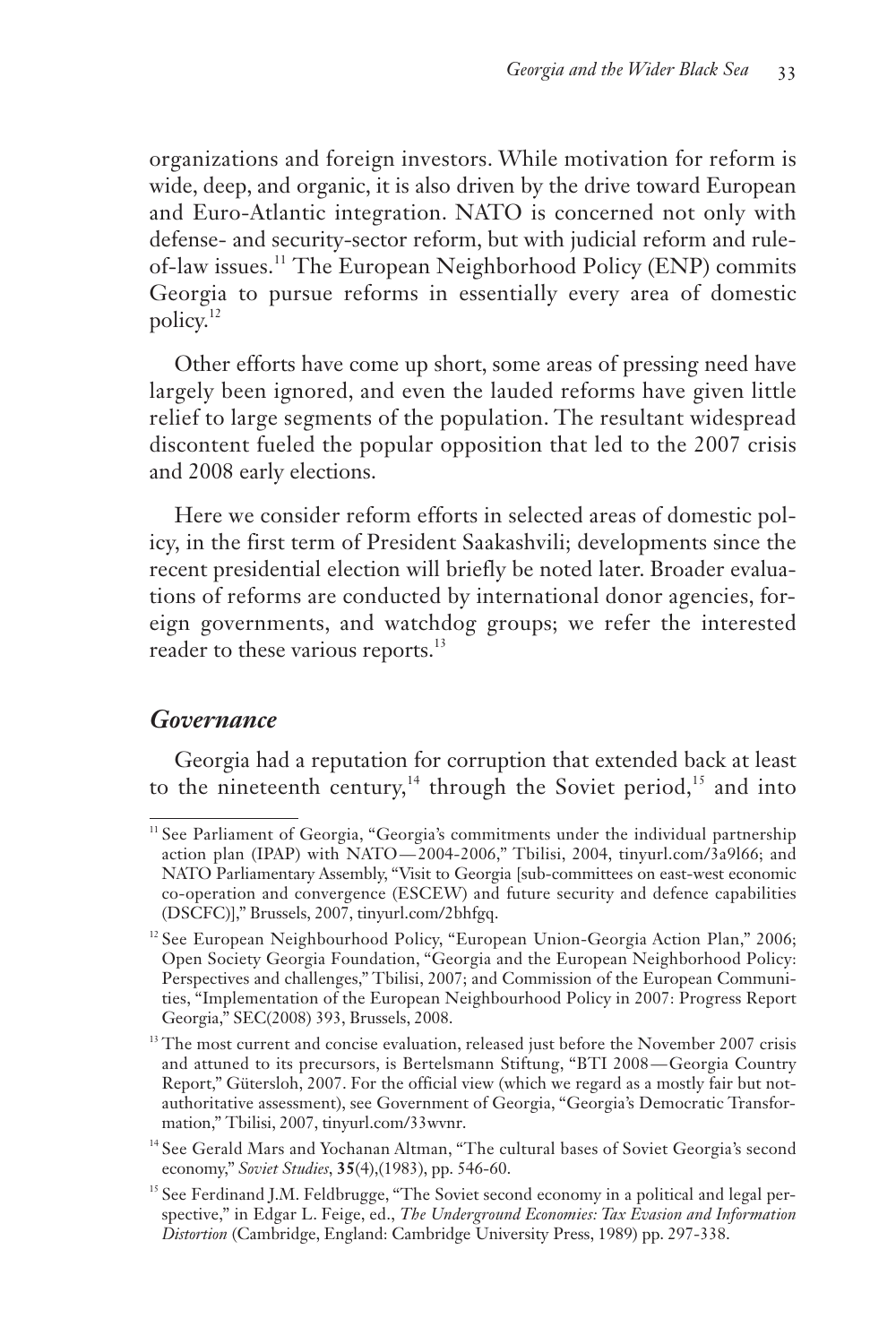modern independence. The thoroughgoing corruption of the Shevardnadze administration was one of the proximate causes of the Rose Revolution, and President Saakashvili had first made his mark in Georgian politics as a crusading anti-corruption Minister of Justice.

The campaign against petty corruption has been largely successful, most prominently in the wholesale elimination of the justly despised traffic police.<sup>16</sup> More broadly, comprehensive deregulation and reductions of tariffs and taxes have greatly reduced opportunities for petty corruption.<sup>17</sup> Civil service reform has contributed to a reduction in mid-level corruption, as the ranks have been thinned and salaries increased.18 At the upper levels, highly publicized arrests of public officials (from both the prior and current administrations) have discouraged routine corruption. Nonetheless, grand-scale corruption among the new leadership is widely alleged by the political opposition,<sup>19</sup> and public opinion surveys suggest a widespread belief that top officials are on the take, as a matter of course.<sup>20</sup> International observers give the government generally good marks, with steady year-on-year improvements in the Transparency International Corruption Perception Index and in the Freedom House Nations in Transition corruption sub-score.

 $16$  See C. J. Chivers, "Mtskheta journal; the traffic officer with his hand out has it whacked," *The New York Times*, August 24, 2004.

 $17$  For a broad review of anti-corruption efforts and progress, see Tamuna Karosanidze, "Alternative progress report on the implementation of the OECD ACN recommendations by the Georgian government" (Tbilisi: Transparency International Georgia, 2007).

<sup>&</sup>lt;sup>18</sup> See Angela Hawken and Jonathan Kulick, "Public-employee perceptions of corruption in post-transition Georgia," *Middle East and Central Asia Politics, Economics, and Society*, Salt Lake City, September 7-9, 2006.

<sup>&</sup>lt;sup>19</sup> Most recently and tendentiously, former Minister of Defence Irakli Okruashvili accused President Saakashvili of having appropriated two-billion dollars in assets; see "Okruashvili says Saakashvili owns \$2 bln, accepts bribes in watches worth min. \$50,0000," Interfax via Lexis-Nexis, March 7, 2008.

<sup>&</sup>lt;sup>20</sup> In particular, summary seizures and "reprivatization" of previously privatized real property are widely believed to benefit government officials and their associates. This may be the case, or the murky procedures may lend an unwarranted air of suspicion to aboveboard, if controversial, proceedings. On this matter see Lili Di Puppo, "International and national approaches to the fight against corruption in Georgia: Different methods, different objectives?" *Crises and Conflicts in Eastern European States and Societies: Stumbling Blocks or Stepping Stones for Democratisation?* Warsaw, September 2-8, 2007; and Group of States Against Corruption, *Evaluation Report on Georgia: Second Round*, Strasbourg: Council of Europe, December 2006.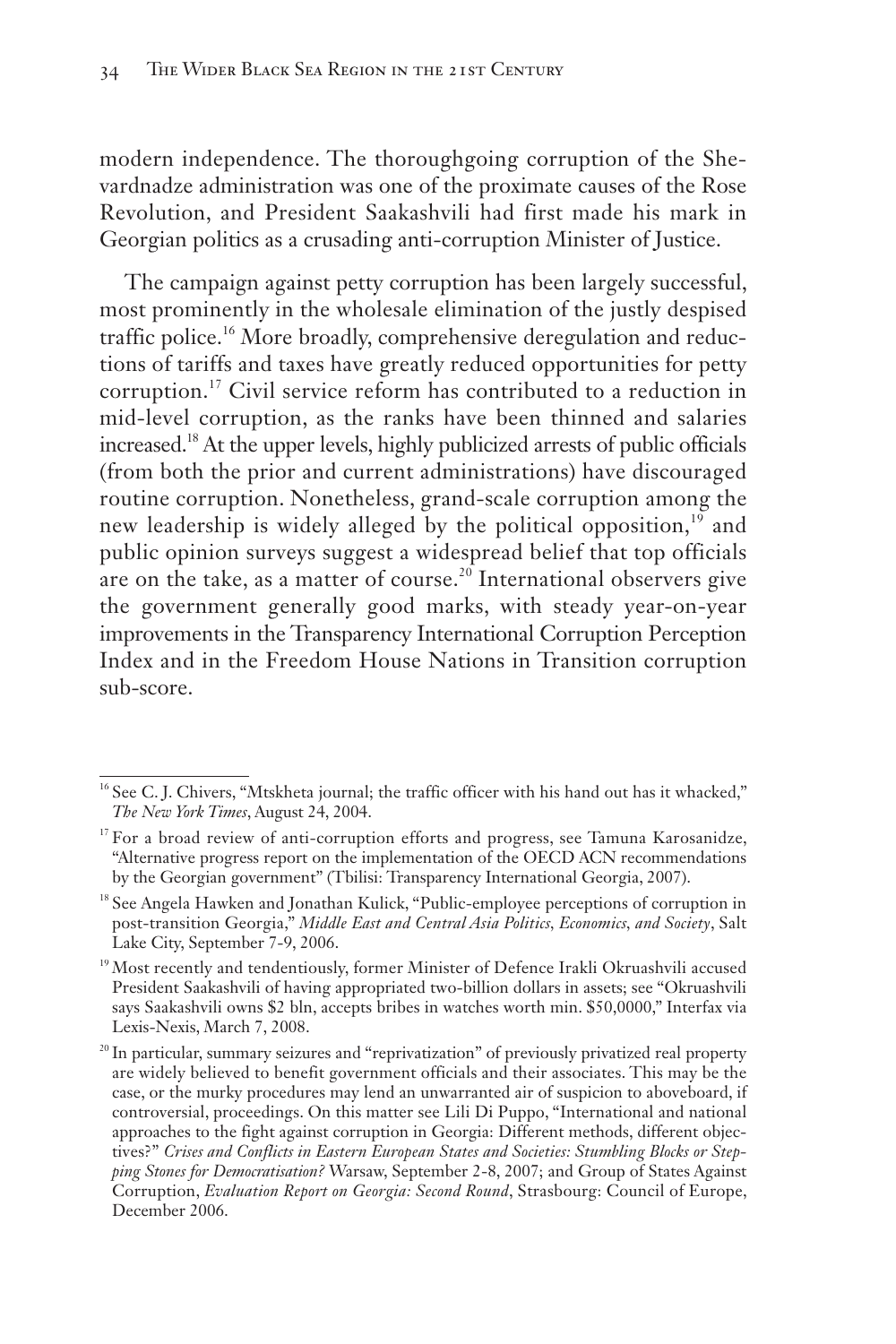Civil service reform has served purposes other than anti-corruption. The post-revolution government set out an ambitious plan to professionalize the civil service and to improve public administration, with substantial support from the international donor community.<sup>21</sup> The record is mixed. Many agencies that have routine interaction with the general public are regarded as much improved, in processes and personnel. And civil servants' attitudes (at least, those who have retained their jobs) about their work has improved.<sup>22</sup>

But the overall reform effort is hampered by the attempt to pursue two different, largely incompatible approaches simultaneously. One sees the civil service as a unitary corporation with centralized personnel management, while the other sees it as a labor market, with agencies competing for skilled workers. In addition, it has not been clear who is responsible for setting these policies and coordinating reform, with the Civil Service Council and Office of the State Minister for Reforms Coordination both claiming jurisdiction.<sup>23</sup>

#### *Economic Development*

In June 2004, Kakha Bendukidze, a native Georgian who was President and CEO of United Heavy Machinery, Russia's largest industrialequipment company, was named Georgia's Minister of Economy. Bendukidze was known as a staunch advocate of free markets and limited government, and as a forceful (or domineering) personality. He had advocated for economic reform in Russia and was regarded as an ally of other liberal (in the European sense) oligarchs. President Saakashvili gave him a brief for "ultra-liberalization" of the Georgian economy.

Bendukidze quickly set about to impose shock therapy on the Georgian economy. The principal and most-widely reported instrument was to be radical privatization of state-owned assets, to include utilities and other critical infrastructure, and natural resources. Bendukidze

<sup>21</sup> See, e.g., World Bank, "Public sector reform support," August 5, 2005, tinyurl.com/34kq8q.

<sup>&</sup>lt;sup>22</sup> See Angela Hawken and Jonathan Kulick, "Civil-service views on official corruption and leadership in Georgia," *Central Eurasian Studies Society*, Ann Arbor, September 28-October 1, 2006.

<sup>&</sup>lt;sup>23</sup> See Koba Turmanidze, "Reforming the Georgian civil service: Grand corporation or a competitive market?" Tbilisi: Transparency International Georgia, 2006.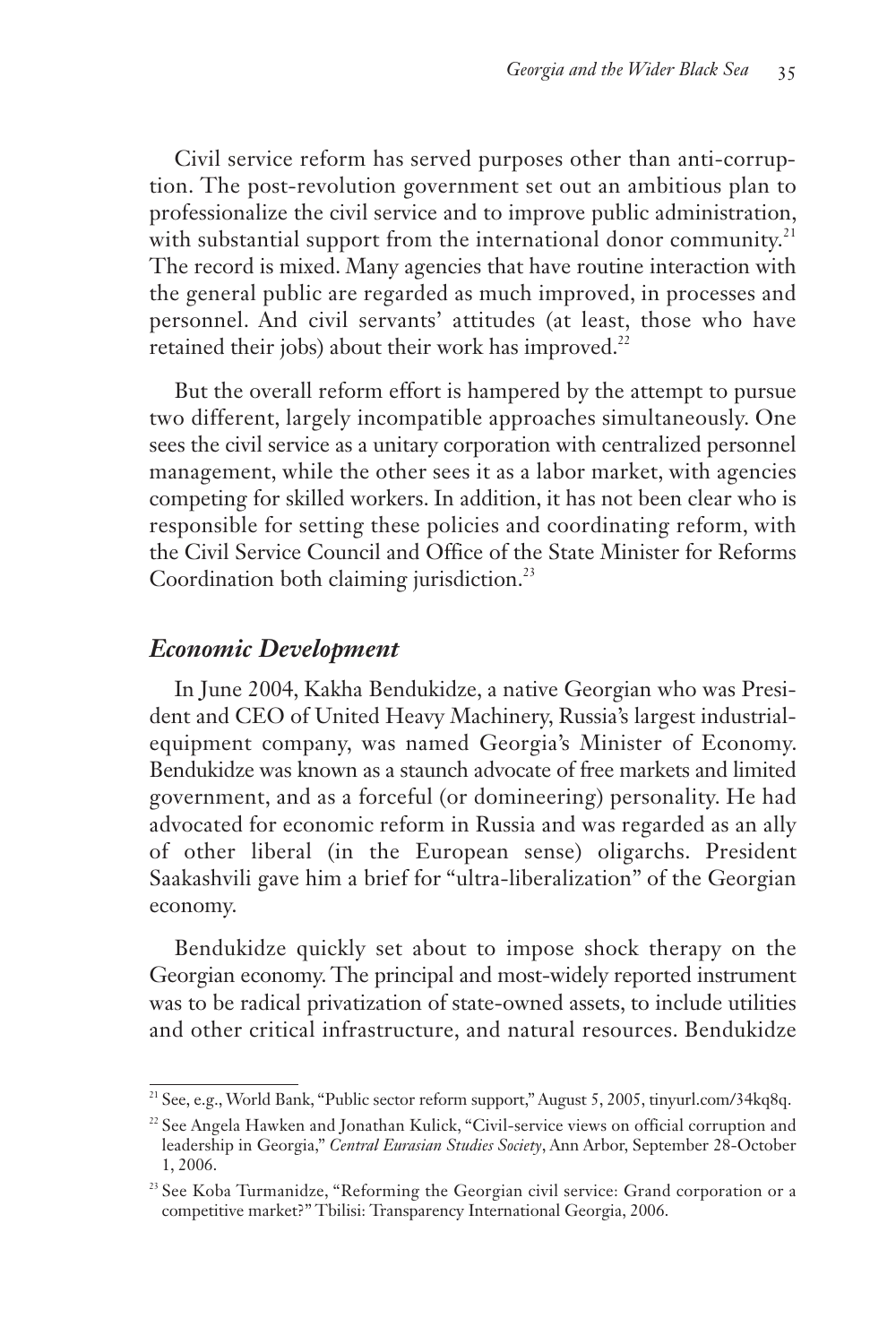had ample experience with privatization, having built his industrial empire from derelict former-Soviet heavy-equipment manufacturers. The Ministry also submitted a new comprehensive tax code to Parliament, with simpler procedures and reduced rates, a shift of the tax burden from businesses to the population, and a new system for resolving tax disputes.

These reforms were broadly popular, but met with vocal opposition from nationalist groups that accused Bendukidze of selling off Georgia and of disregarding the social needs of the poor. He lambasted the IMF for opposing sharp and rapid tax cuts, and quarreled with then Finance Minister Zurab Noghaideli over the same issues. There was no evidence that Bendukidze was troubled by any of these criticisms, and he welcomed the accolades of free-market advocates worldwide.

The initiative has accomplished a wholesale change in Georgia's business environment, with concomitant changes in outcomes, and is associated with substantial improvements in the state's finances. The major foci were licensing reforms, taxes and customs, labor market, privatization, and anticorruption. International observers regard the government as having succeeded on all counts, as witnessed by Georgia's unprecedented jump of 75 places in the World Bank's "Doing Business" country rating between 2005 and 2006, $^{24}$  and its further rise to 18th place in 2007. (Critics maintain that the government carefully tuned its economic policies to the World Bank's and other raters' assessment criteria.<sup>25</sup>) FDI has followed suit, growing from less than \$500 million in 2003 to \$2.7 billion in 2007.<sup>26</sup>

The benefits of this boom have not been uniformly distributed, however, and some reforms have worsened the lot of the unemployed and poor. Labor-market liberalization has eliminated almost all employment protections, while privatization of state-owned assets has shuttered thousands of small shops and vendor stands. The flood of foreign investment has fueled inflation (officially eleven percent in 2007, but widely regarded by economists as higher), with wages and pensions not keeping pace.

<sup>&</sup>lt;sup>24</sup> See World Bank, "Doing Business 2007: Georgia makes an unprecedented jump up the global rankings," September 6, 2006.

<sup>&</sup>lt;sup>25</sup> See, e.g., Maia Edilashvili, "Georgia 18th freest economy in Europe: Index of Economic Freedom: Experts' feedback varies," *Georgian Business Week*, January 21, 2008.

<sup>&</sup>lt;sup>26</sup> See Government of Georgia, "Mikheil Saakashvili Speech at the 44th Munich Conference on Security Policy," February 9, 2008.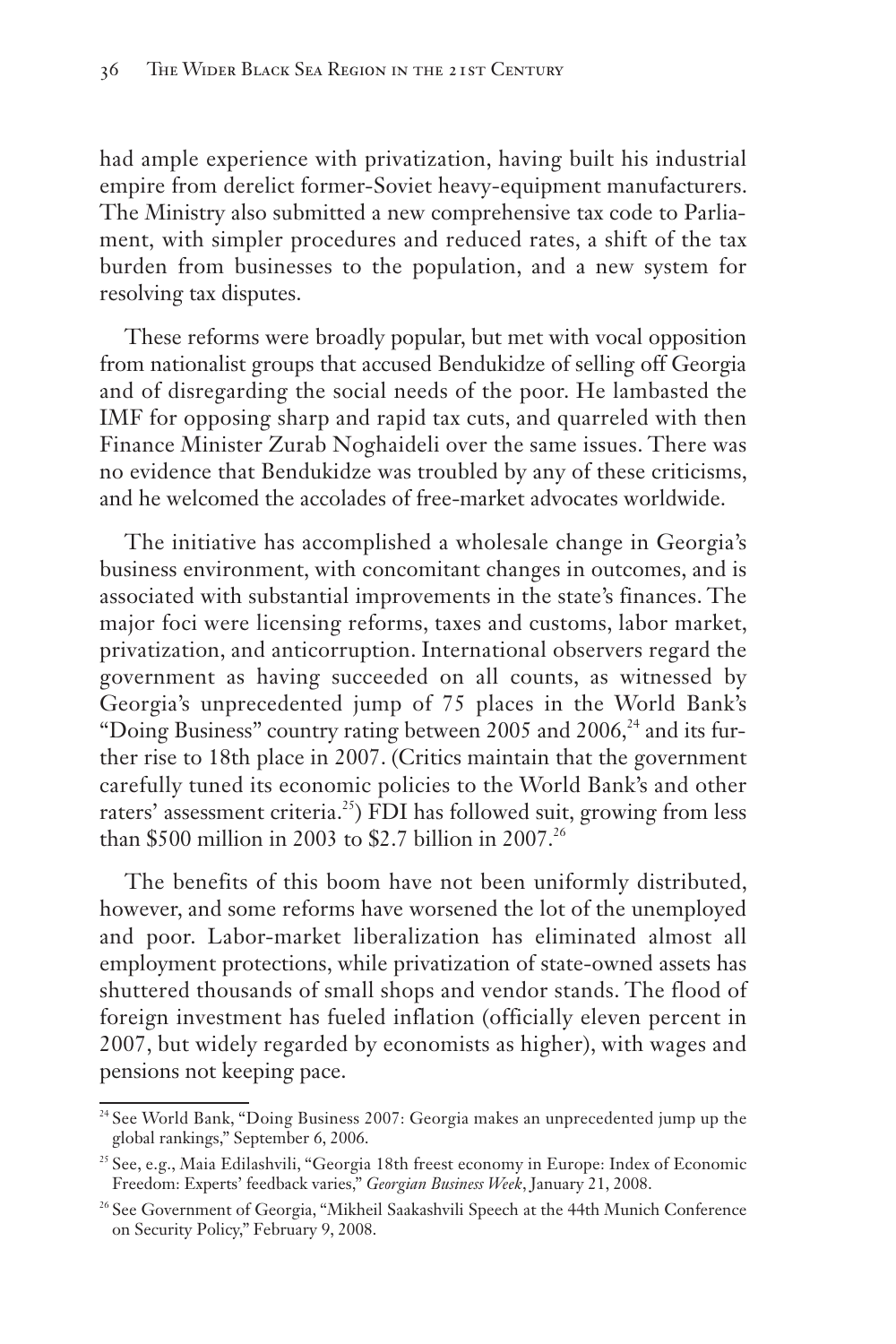Brute-force privatization has also angered many in the business community and potential foreign investors, as the Ministry of Economic Development has seized hundred of properties that allegedly were improperly privatized under the previous government, and reprivatized them in not-always transparent deals. Privatization has extended to critical infrastructure, including gas-pipeline networks, the national railway, electricity-generation and distribution assets, and the Tbilisi water company. In many of these deals, the buyers are Russian or Kazakh state-owned companies, or little-known privateequity firms, stirring suspicions that the new owners are in league with government officials or seek to exercise political control over Georgia through their holdings.

#### *Education*

Higher education had steadily declined since independence and was perhaps the most corrupt sector of public services; $^{27}$  many of the private universities that had emerged in response were of dubious integrity.<sup>28</sup> The new government instituted reforms to eliminate corruption in admissions, evaluation, and granting of degrees, and to improve the quality of instruction.<sup>29</sup> Professors' salaries were increased from their former pittances; a uniform, nationwide university-entrance examination was instituted; and accreditation requirements were stiffened. These reforms are perhaps politically the most-widely acknowledged successes of the post-revolution government,<sup>30</sup> as they were not engineered to yield excessive power to the executive (even though the reforms themselves were heavy handed), and few oppositionists allege that they benefit private interests.<sup>31</sup>

<sup>27</sup> See Natia Janashia, "Fighting corruption in Georgia's universities," *Academe Online*, 2004, tinyurl.com/34zfuh.

<sup>28</sup> See Molly Corso, "Education reform rocks Georgia," *Eurasia Net*, May 13, 2005, tinyurl.com/3b4hyj.

<sup>&</sup>lt;sup>29</sup> See Ministry of Education and Science, "Law on higher education of Georgia," Tbilisi, December 21, 2004, tinyurl.com/2mfcaq; and Ministry of Education and Science, "Consolidated education strategy and action plan (2007-2011)," Tbilisi, 2007, tinyurl.com/2vsxn3.

<sup>&</sup>lt;sup>30</sup> A survey of university applicants, their parents, and test administrators found that more than 90 percent approved of the new system; Karosanidze, op. cit.

<sup>&</sup>lt;sup>31</sup> See, e.g., Transparency International Georgia, "Where do we stand? Georgia's achievements and challenges through different lenses," Tbilisi, 2007. The report notes that a prominent opposition figure contends that the reforms entailed replacing disfavored faculty with those with approved political views; we find little evidence of such machinations.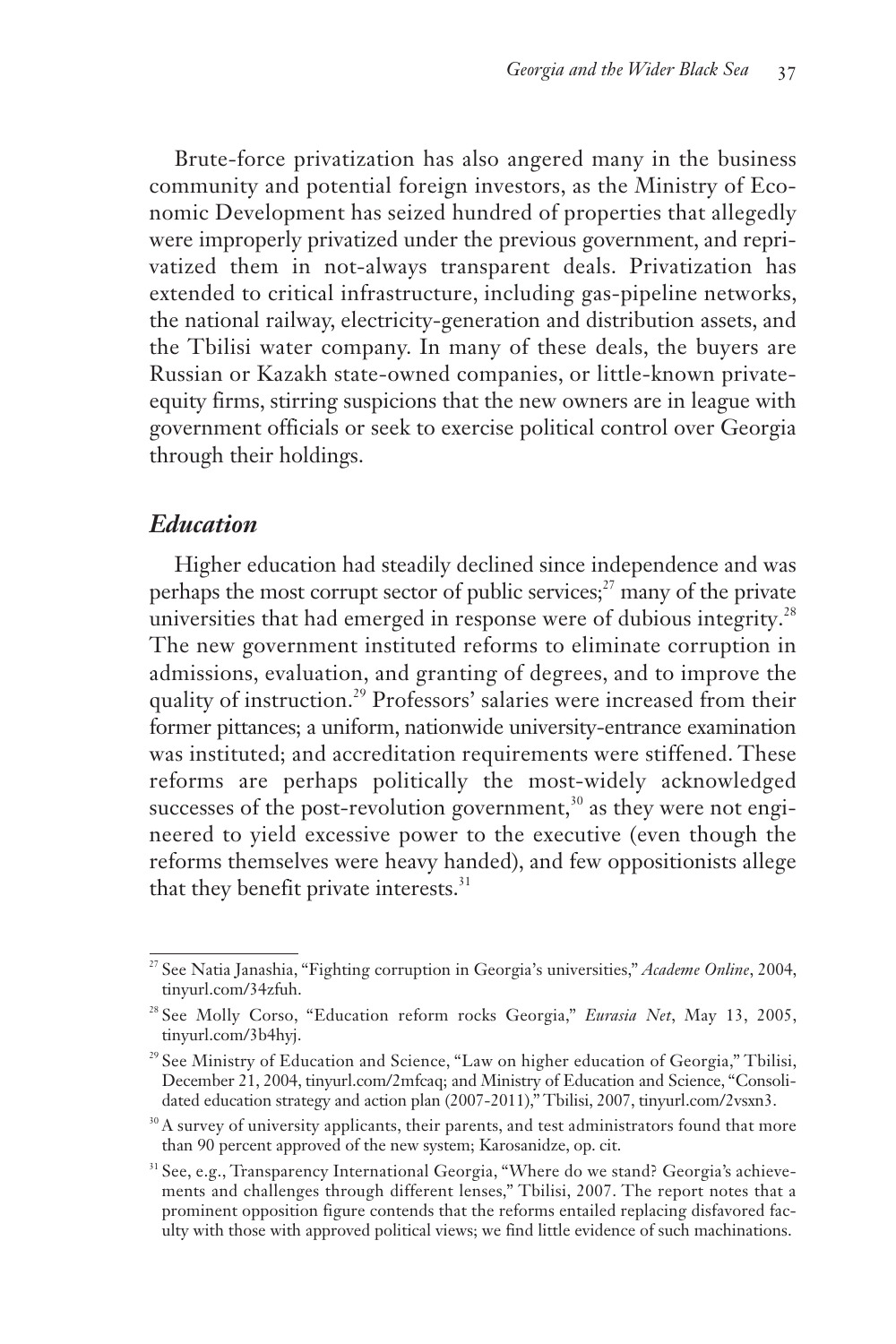Reform of primary and secondary education has been a greater challenge, as the schools are more broadly dispersed than the universities, which are heavily concentrated in Tbilisi. Consistent with a government-wide move towards local control,<sup>32</sup> the reforms have introduced local school boards, which supplant most of the budgeting and administrative functions previously belonging to the Ministry. Financing, in contrast, is now centrally provided.<sup>33</sup> Most observers regard these efforts as having succeeded well beyond expectations.

#### *Healthcare*

Under the ENP Action Plan, Georgia is obligated to pursue a range of health-sector reforms, in administration, financing, and quality and delivery of services. The government has committed itself to these efforts,<sup>34</sup> but the main thrust of healthcare reform to date has been hospital privatization,<sup>35</sup> driven largely by the dictates of the Ministry of Economic Development and the State Ministry on Reforms Coordination rather than the Ministry of Health, <sup>36</sup> which has been ill-equipped to manage reform.

As with every other sector of public services and infrastructure, the new government inherited a decrepit, poorly managed, and corrupt hospital system. The privatization scheme entails the closure and sale of hundreds of healthcare facilities, and the construction of larger, centralized, privately operated facilities, as a prelude to wider privatization of healthcare services. Hospital owners will be required to

<sup>&</sup>lt;sup>32</sup> On decentralization in Georgia, see Tengiz Shergelashvili, "Conceptual model of territorial-administrative setting of Georgia and separation of administrative, financial and property rights among different levels of authority," Tbilisi: NGO Coalition for Local Democracy and Self-Governance, 2005; Tamara Sulukhia, "Administrative remedies for abuses in local government: Georgia," in Edwin Rekosh, ed., *The Vicious Circle: Weak State Institutions, Unremedied Abuse and Distrust*, Budapest: Open Society Institute, 2005; and Jameson Boex, Jorge Martinez-Vazquez, and Michael Schaeffer, "An assessment of fiscal decentralization in Georgia," *Problems of Economic Transition*, **49**(1):51-94, 2006.

<sup>&</sup>lt;sup>33</sup> See Anthony Schierman, "From theory to practice: Georgia's school principal elections," *Georgia Today*, August 10, 2007.

<sup>&</sup>lt;sup>34</sup> See Ministry of Labor, Health Care and Social Welfare, "Main directions of state health care policy," Tbilisi, 2007, tinyurl.com/2s7aua.

<sup>35</sup> See n.a., "Tbilisi to get mega-hospitals," *Georgia Finance*, Spring, p. 38, 2007.

<sup>&</sup>lt;sup>36</sup> Formerly, the Ministry of Labour, Health, and Social Affairs, and now the Ministry of Healthcare and Social Issues.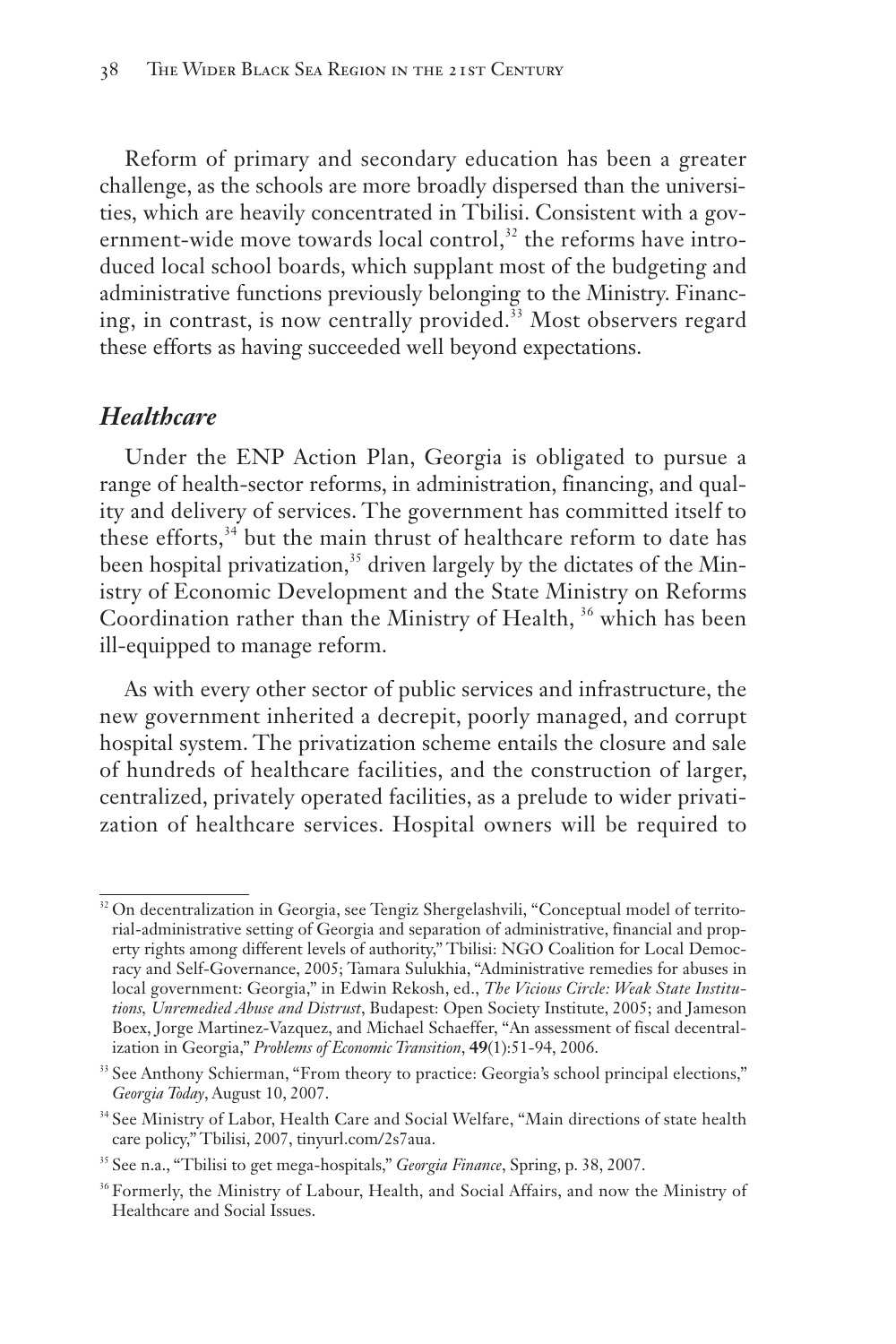operate the facilities as hospitals for seven years, after which time they may be converted to any other function. As all of the tender winners to date are real-estate developers, it is not apparent that they have a long-term commitment to healthcare.<sup>37</sup>

# *Energy*

The principal focus has been rehabilitation of the country's electricity infrastructure, which had fallen into disrepair and mismanagement in the previous decade.<sup>38</sup> Since the Rose Revolution, the electricity supply to nearly the entire country is stable, and reliable sources of fuel have been secured.<sup>39</sup> As with healthcare, the mantra for energy-sector reform is privatization (of electricity generation, transmission, and distribution assets, and of gas-distribution networks) and deregulation (of the electric-power market), and the Ministry of Energy's decisionmaking has largely been subordinated to the Ministry of Economic Development and State Ministry on Reforms Coordination.<sup>40</sup> The performance to date is mostly good, although critics are concerned with the probity and transparency of some of the privatization deals, and with the wisdom of selling critical infrastructure to foreign state-owned companies.

For instance, the Russian energy giant RAO-UES acquired the Tbilisi electricity-distribution company (and some generation assets) in a very complex deal that was concluded in June 2007. Transparency International Georgia calls the deal "not at all transparent," and notes that it was made known to the public only in November 2007.<sup>41</sup> To take another example, the sale of six hydropower plants and two distribution companies to the Czech-registered firm Energo-Pro remains shrouded in mystery as regards the terms of the sale and the ownership

<sup>&</sup>lt;sup>37</sup> See Transparency International Georgia, "'One hundred new hospitals' for Georgia: How long will they last?" Tbilisi, 2007.

<sup>38</sup> See Stacy Renee Closson, *State Weakness in Perspective: Trans-territorial Energy Networks in Georgia, 1993-2003*, Ph.D. thesis, London School of Economics, 2007.

<sup>&</sup>lt;sup>39</sup> The energy-technology roadmap calls for development of hydropower resources and a reduction in thermal generation, but in the meantime it was essential to secure natural gas from Azerbaijan, to eliminate Russia's chokehold on electricity generation.

<sup>&</sup>lt;sup>40</sup> The State Ministry was disbanded in the reorganization of January 2008.

<sup>&</sup>lt;sup>41</sup> See Liana Jervalidze, "Georgia's state policy in the electricity sector: Brief history and ongoing processes," Tbilisi: Transparency International Georgia, 2008.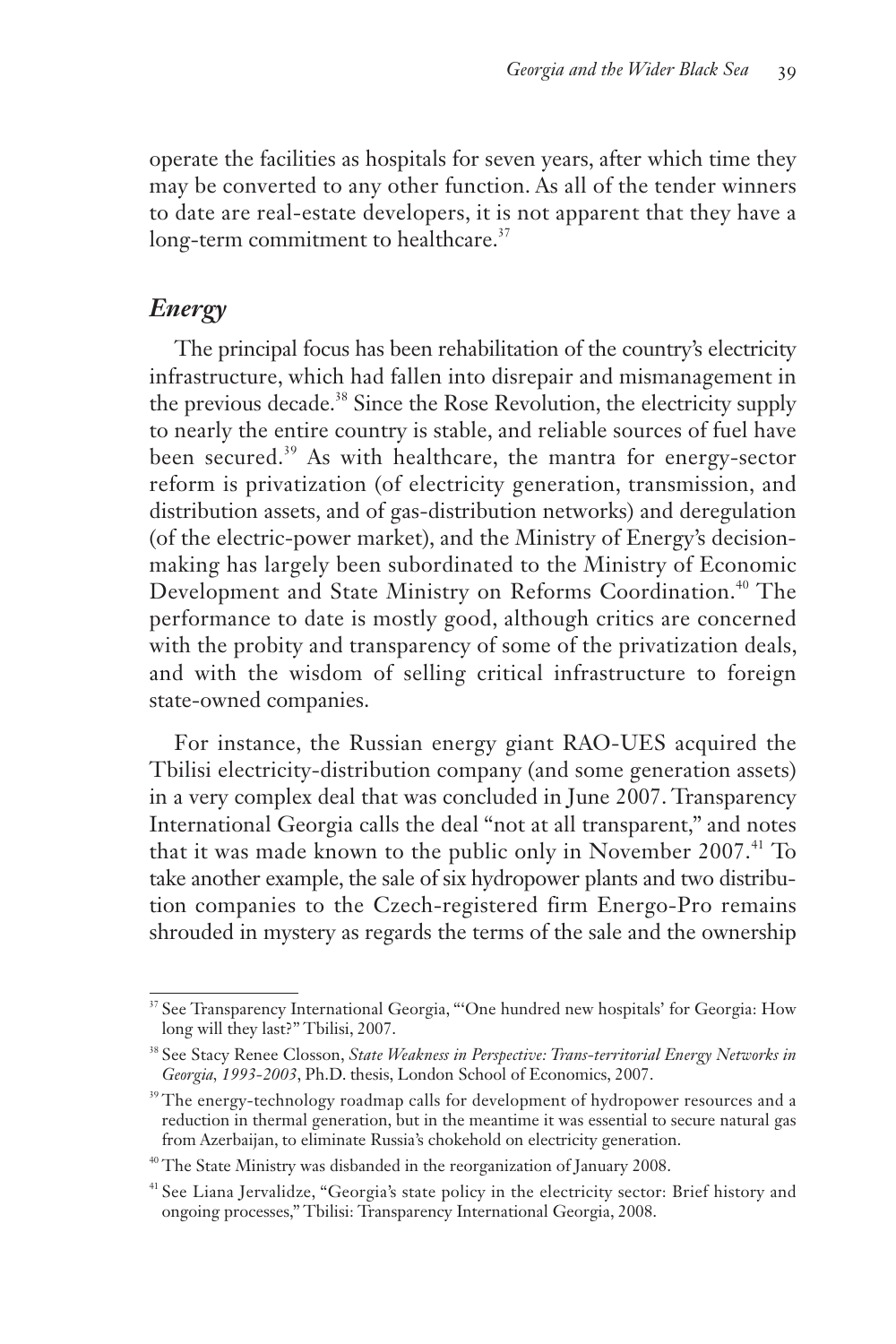structure of the purchaser.<sup>42</sup> Furthermore, contrary to the free-market goals of the energy policy, the deal provides for protection of Energo-Pro's monopoly in its distribution area, and for guaranteed rates on electricity purchases and transmission.<sup>43</sup> Georgia seeks investment in new hydropower generation, and offers investors full ownership of the facilities, unlike the more common BOT (Build, Operate, Transfer) scheme in most developing countries.

Despite the issuance of several energy-policy documents,<sup>44</sup> with substantial support from the international donor community, the government still operates without a coherent energy strategy. For example, the most recent energy legislation, adopted in June 2007, calls for aggressive development of hydropower resources, essentially dismisses coal due to environmental concerns, and makes no mention of nuclear power.<sup>45</sup> Scarcely a month later, President Saakashvili announced that Georgia would be building a civilian nuclear-power plant with help from France. A Georgian commission has been formed to study the issue,<sup>46</sup> but the French nuclear company has insisted that there are no concrete plans to proceed.<sup>47</sup> Later in the year, the Ministry of Energy issued a tender to build a 300-MW coal-fired plant for electricity export to Turkey,<sup>48</sup> reviving a discarded plan from the 1990s to exploit Georgia's low-quality coal fields.<sup>49</sup>

<sup>42</sup> See Nino Patsuria, "Good deal or fiasco? Czech Energo-Pro takes control of a huge slice of the Georgian energy sector," *Georgia Today*, February 9, 2007. The Czech government and EBRD back Energo-Pro, which has done little to allay suspicions. Even if the deal turns out to be entirely aboveboard, it remains evidence of a lack of sophistication in the government's communications strategy, or of a lack of concern with the public's right to know.

<sup>43</sup> Jervalidze, 2008, op. cit.

<sup>44</sup> For an overview of these documents see Liana Jervalidze, "Georgia's energy policy: Overview of main directions," Tbilisi: Transparency International Georgia, 2007.

<sup>&</sup>lt;sup>45</sup> Parliament of Georgia, "Resolution on main directions of Georgia's state energy policy," Tbilisi, June 7, 2007, tinyurl.com/39e7mw.

<sup>46</sup> Tamara Pataraia, "Feasibility of construction of a nuclear power plant in Georgia," Tbilisi: Caucasus Institute for Peace, Democracy, and Development, 2007.

<sup>&</sup>lt;sup>47</sup> Alexei Breus and Ann MacLachlan, "Georgia mulling constructing nuclear plant with Areva's help," *Nucleonics Week* via Lexis-Nexis, June 21, 2007.

<sup>48</sup> n.a., "Georgia to build 300 MW coal power plant," *Central Asia & Caucasus Business Weekly* via Lexis-Nexis, August 28, 2007.

<sup>49</sup> See CEE Bankwatch Network, "The Tkibuli coal power station, Georgia," Prague, 2002.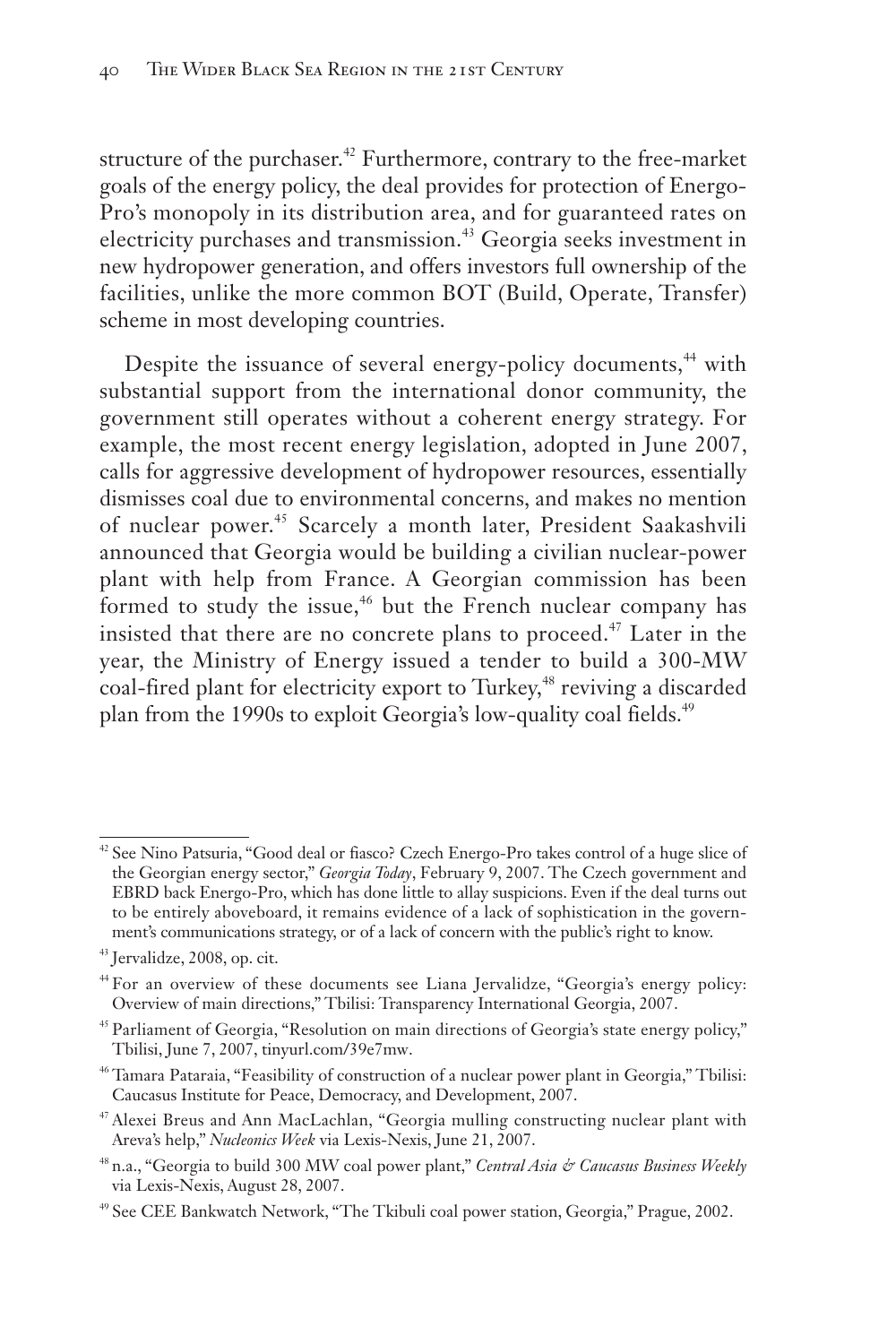# *Judiciary*

The judiciary and the rule of law have been the most troubling areas of post-revolution reforms, and the only ones in which, arguably, Georgia has slid back since the Shevardnadze era.<sup>50</sup> Judicial reform had begun in earnest in 1997, with substantial support from international donors, and with some measure of success.<sup>51</sup> In large part, these recent failures are a corollary of the rest of the reform agenda: President Saakashvili has sought to consolidate executive authority and to secure a compliant parliament in order quickly to institute reforms without undue interference. Contending with a political opposition and others who may stand in the way of reforms have been regarded as niceties of the democratic process that can be put off until later — in the meantime, omelet-making might require breaking a few eggs.<sup>52</sup> As we discuss in the next section, the government misguaged the public's tolerance for this sort of overweening reform.

At the highest level of judicial reform, the new government immediately went after allegedly corrupt Shevardnadze-era judges, passing constitutional amendments that increased the president's authority over judicial appointments and tenure, with little attention, however, to transparency and due process. Many judges resigned under pressure in 2005, and those remaining and newly appointed judges are disinclined to act counter to the administration's interests. The public continues to view the judiciary as the most corrupt part of the government, while legal professionals contend that it is supine but no longer corrupt.<sup>53</sup> Having removed judicial obstacles, the government was then able to go after allegedly corrupt officials, who were arrested and

<sup>50</sup> See Pamela Jawad, "Diversity, conflict, and state failure: Chances and challenges for democratic consolidation in Georgia after the 'Rose Revolution,'" Occasional Paper #30-3, Ithaca: Cornell University Peace Studies Program.

<sup>51</sup> See World Bank, "Communicating judicial reform in Georgia," Washington, 2001.

 $52$  Many international and domestic watchdog groups have issued reports on judicial reform, rule of law, and human rights in Georgia. In addition to annual reports from Freedom House, Human Rights Watch, Amnesty International, the International Helsinki Federation for Human Rights, Reporters Without Borders, and the U.S. Department of State, see American Bar Association, *Judicial Reform Index for Georgia*, Washington, 2005; Simon Papuashvili, et al., *Georgia: A Flickering Beacon of Democracy*, Tbilisi: Human Rights Centre, 2008; and Parliamentary Assembly of the Council of Europe, "Honouring of obligations and commitments by Georgia," Strasbourg, January 24, 2008.

<sup>53</sup> See, especially, Julie Triedman, "Law and disorder," *The American Lawyer,* March 1, 2008, tinyurl.com/5ozhdj.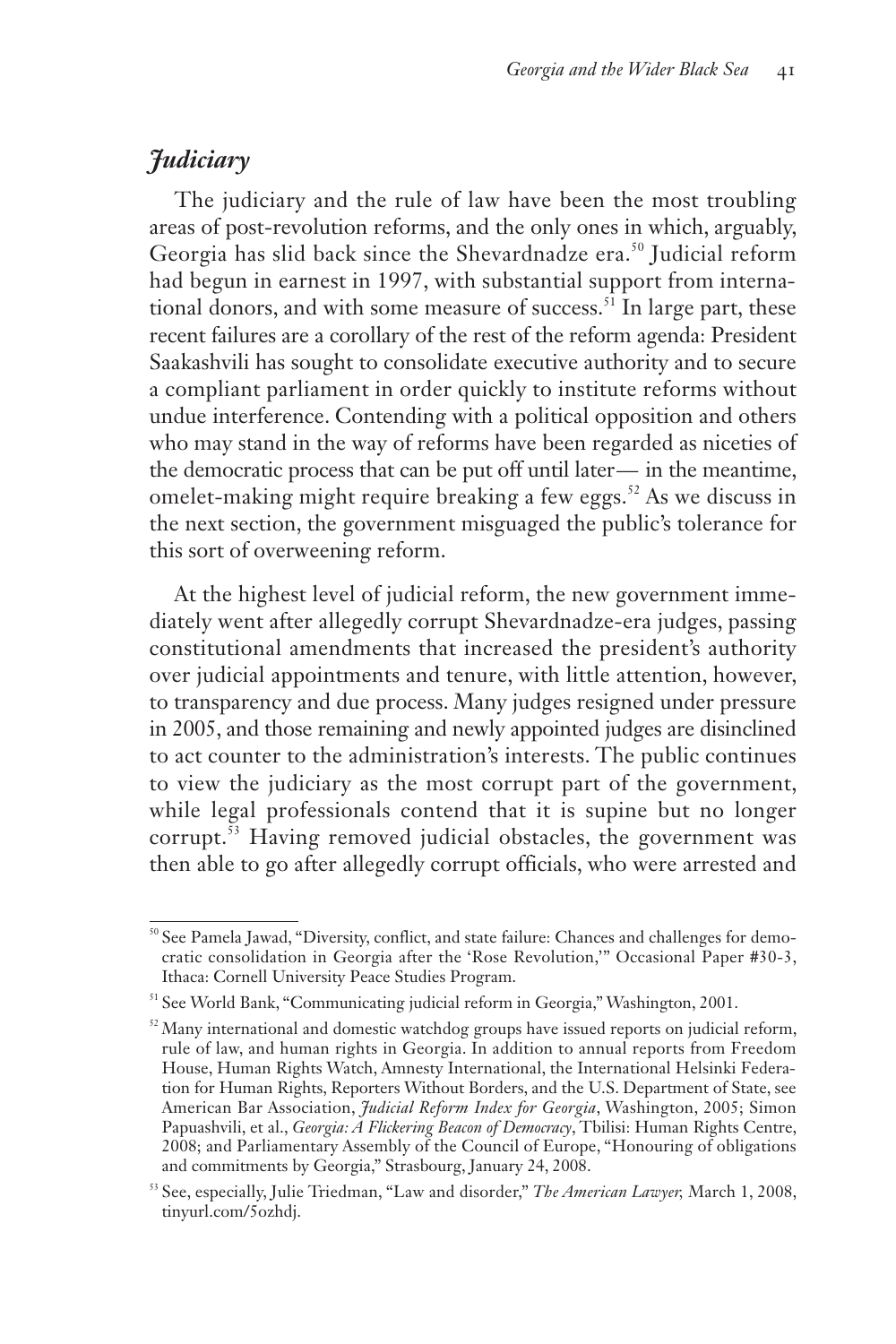then released without trial after making restitution (to extrabudgetary accounts).<sup>54</sup>

Criminal-police and penal reform has been slow in coming. Torture in official custody has been acknowledged and officially prohibited, but allegations persist.<sup>55</sup> A zero-tolerance approach to drug possession and other petty crimes has swelled the prison population by more than fifty percent,<sup>56</sup> and incarceration conditions remain grim. Police and other security forces are not entirely accountable for their actions.<sup>57</sup> Several high-profile cases of official misconduct and denial of due process have galvanized the political opposition, and have reinforced the impression that the government acts with impunity.<sup>58</sup>

Despite these serious shortcomings, Georgia has made progress in some areas, and the outlook for further improvement is positive. A Court of Appeals has been established, bringing Georgia closer in line with European Standards;<sup>59</sup> a new free-legal-aid service has been created within the Ministry of Justice;<sup>60</sup> the Civil and Criminal Procedure Codes have been overhauled; $61$  and jury trials have been introduced. $62$ 

## **Political Crisis**

While reforms in governance proceeded apace, Georgia's political system remained largely unchanged. The creation of an effective military,

<sup>&</sup>lt;sup>54</sup> See Theodor Tudoroiu, "Rose, Orange, and Tulip: The failed post-Soviet revolutions," *Communist and Post-Communist Studies*, 40(3): 315-342, 2007.

<sup>&</sup>lt;sup>55</sup> Amnesty International, "Anti-torture body criticizes Georgia: Rights groups urge Tbilisi to end torture," October 25, 2007, tinyurl.com/6n2oer.

<sup>56</sup> Parliamentary Assembly of the Council of Europe, 2008, op. cit.

 $57$  See U.S. Department of State, "Country report on human rights practices," Washington, March 11, 2008.

<sup>58</sup> See, e.g., (on the Maia Topuria case) Julie Triedman, "Justice Georgia style," *American Lawyer*, March 1, 2008, tinyurl.com/4bdvpc; (on the Sandro Girgvliani case) Paul Rimple, "Murder case verdict stirs controversy," *Eurasia Net*, July 7, 2007, tinyurl.com/49kmub.

<sup>59</sup> Government of Georgia, 2007, op. cit.

<sup>60</sup> Sophia Sosebashvili, "Pilot public defender program aids the accused," Tbilisi: Caucasus Investigative Reporting Center, May 2006, tinyurl.com/67pwpy.

<sup>61</sup> American Bar Association, 2005, op. cit.

 $62$  Tamuna Maisuradze, "People power: Jury trials to come to Georgia," Tbilisi: Caucasus Investigative Reporting Center, May 2006, tinyurl.com/4jx6jg; and n.a., "Trial by jury: More democracy or a face-lift for the Georgian Judiciary?" *Georgia Today*, December 21, 2007.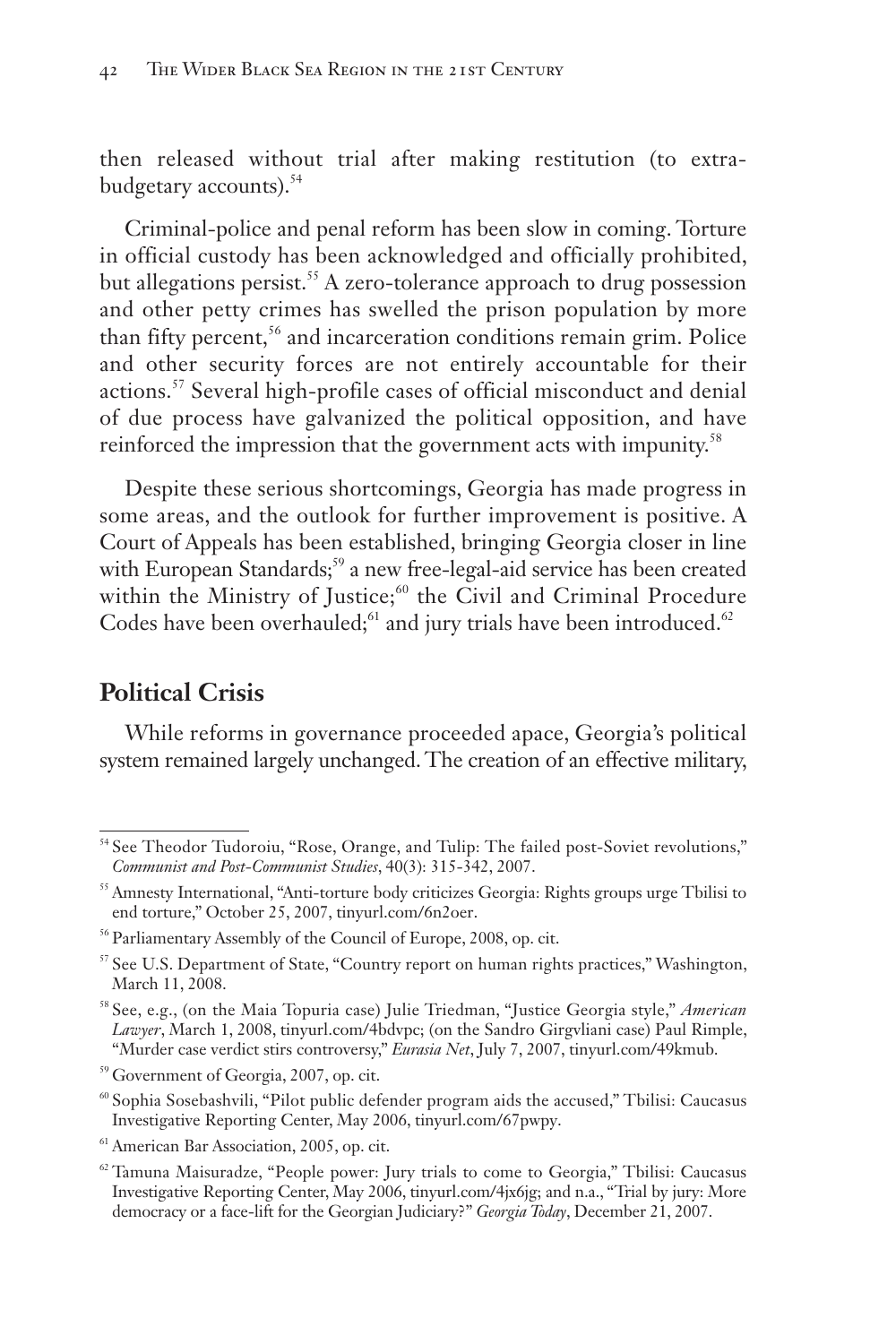tax-collection agencies, and police was not matched by developments in the political culture.

From Georgia's independence in 1991 (and, indeed, during Georgia's brief former independence in 1918-1921), it had been led by charismatic figures who were very broadly popular until they fell into disfavor and were replaced with a new regime. (President Saakashvili took office in January 2004 having won 96 percent of the vote—a figure more typically claimed by pseudo-democratic despots.) Political parties were largely built around personalities rather than constituencies, with incoherent or insubstantial platforms. Members of the political elite would create parties or coalesce as opportunities arose, and all but those in the ruling party were weak.<sup>63</sup>

The Saakashvili government further blurred the lines between the state, the government, and the party, practically and symbolically.<sup>64</sup> (The new flag of Georgia, for instance, was the flag of Saakashvili's National Movement party.) With a supermajority in parliament and a lingering post-revolutionary fervor, the government pushed through constitutional and other legislative reforms that increased the power of the executive, with a semi-presidential system explicitly modeled on the French arrangement.<sup>65</sup> These changes enabled the aggressive implementation of the government's reform initiatives; the chorus of praise from the international community only reinforced the government's confidence in its objectives and methods. But it did not — and seemed not to feel the need to — effectively communicate its strategy to the public, nor did it counsel patience.

Inevitably, fissures began to grow in the near-monolithic support for the government. Most ordinary people had expected that their economic circumstances would improve markedly and rapidly; for many, their disappointment turned to anger. Smaller numbers were put off by the government's heavy handedness, its harsh application of

<sup>&</sup>lt;sup>63</sup> For a detailed history of the development of Georgia's political parties, see Ghia Nodia and Álvaro Pinto Scholtbach, eds., *The Political Landscape of Georgia: Political Parties: Achievements, Challenges and Prospects*, Delft: Eburon, 2006.

<sup>&</sup>lt;sup>64</sup> The National Movement is only slightly more coherent as a party than many of the opposition vanity parties. It is a plural marriage of convenience among several disparate factions, kept together principally by President Saakashvili's force of personality.

<sup>&</sup>lt;sup>65</sup> See Robert Elgie, "Semi-presidentialism: Concepts, consequences and contesting explanations," *Political Studies Review*, 2(1): 314-330, 2004.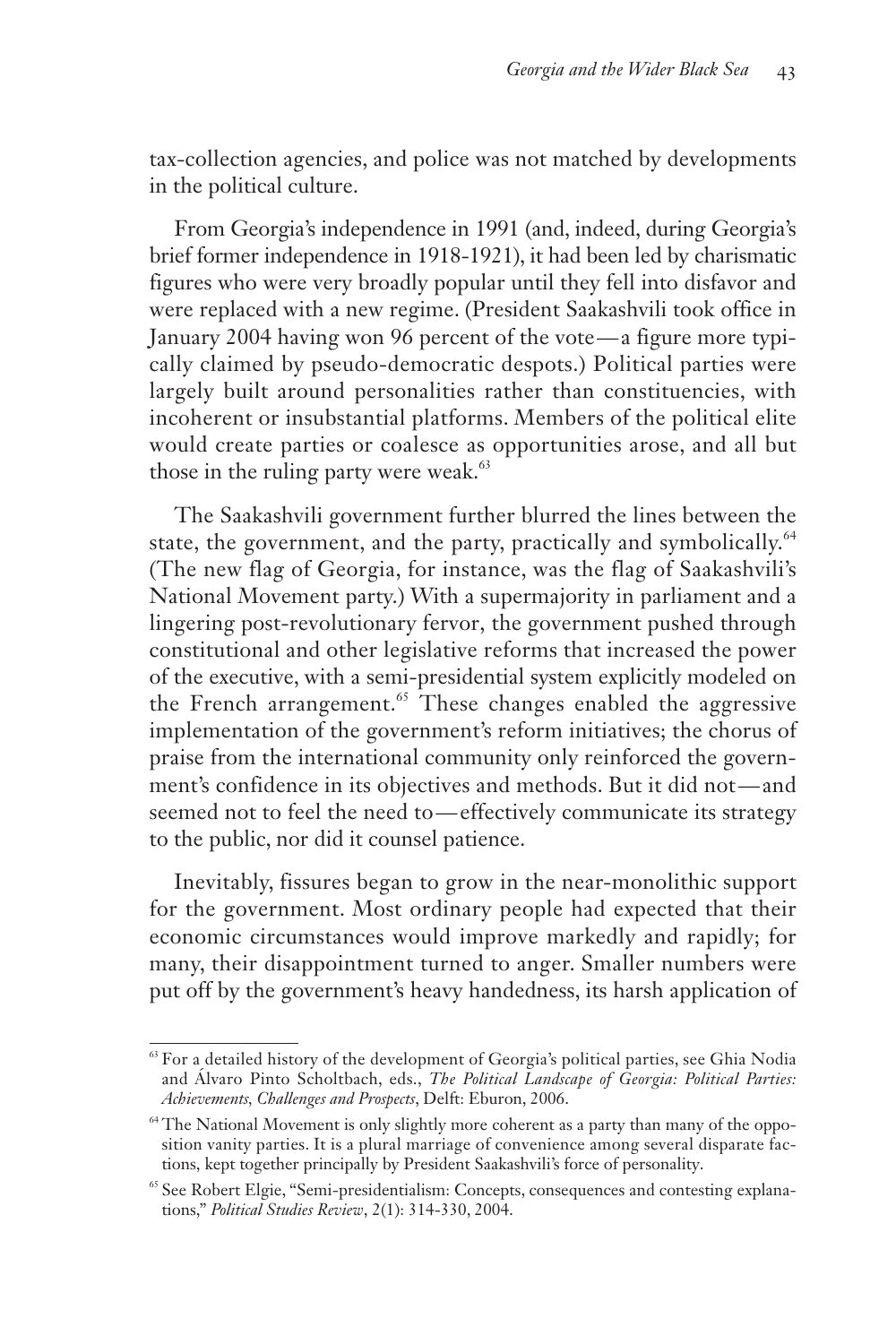the criminal justice system, and its apparent tone deafness to the concerns of the masses. Within the political elites, the government was creating its own enemies. After sweeping out nearly all of Shevardnadze's upper ranks, Saakashvili frequently shuffled cabinet members and other top officials, not always with apparent reason — a process the Georgian press often likened to a game of musical chairs. When the music stoppe, however, someone no longer had a seat, and many out-offavor former officials quickly became strident opponents of the administration with political ambitions of their own (most notably, the former Minister of Foreign Affairs, Salome Zourabichvili; and former Minister of the Interior, Defense, and — for one week— Economic Development, Irakli Okruashvili).

As popular discontent grew, so did the rhetorical volume of the opposition political parties, although none developed a popular base of support. In mid-2007, disputes over the timing and conduct of the next rounds of parliamentary and presidential elections galvanized the opposition parties. They began to call for systemic reforms, and somewhat coordinated their efforts, despite their diversity of ideologies (such as existed) and interests. After the spectacular launch of Irakli Okruashvili's political party on September  $25,66$  ten opposition parties<sup>67</sup> formed a unified movement,  $68$  and called for a public uprising against the government. The unified opposition called for the elimination of the presidency and the formation of a parliamentary republic, possibly a constitutional monarchy.<sup>69</sup> And it issued a twelve-point

<sup>66</sup> In Okruashvili's speech announcing the formation of his party, he accused President Saakashvili of murdering Zurab Zhvania, a co-leader of the Rose Revolution and then Prime Minister, who died of apparent carbon monoxide poisoning; of ordering Okruashvili to kill Badri Patarkatsishvili, Georgia's richest man and owner of the most-popular and opposition-identified media company; and of grand-scale corruption. (See Okruashvili's speech at the presentation of his party at tinyurl.com/4vup24.) Okruashvili, a nationalsecurity hardliner who had been one of Saakashvili's closest confidantes, was then arrested and charged with corruption. In the next several days he was released on six-million dollars bail, recanted his allegations and forswore further political ambitions, and left for Europe "for medical treatment." He remains in Europe; he is seeking asylum in France, has reinstated his allegations, and is running for parliament in the May 2008 elections.

<sup>67</sup> See Civil.ge, "National Council of Unified Public Movement," October 17, 2007, tinyurl. com/4cy88v.

<sup>68</sup> The Labour Party left the united opposition shortly after its formation, and the Republican Party left in March 2008. The longstanding and self-supporting New Rights and Industrialist parties did not join the united movement but largely supported their efforts.

<sup>69</sup> It was never clear who would be named monarch, as even the pretender to the throne showed little interest.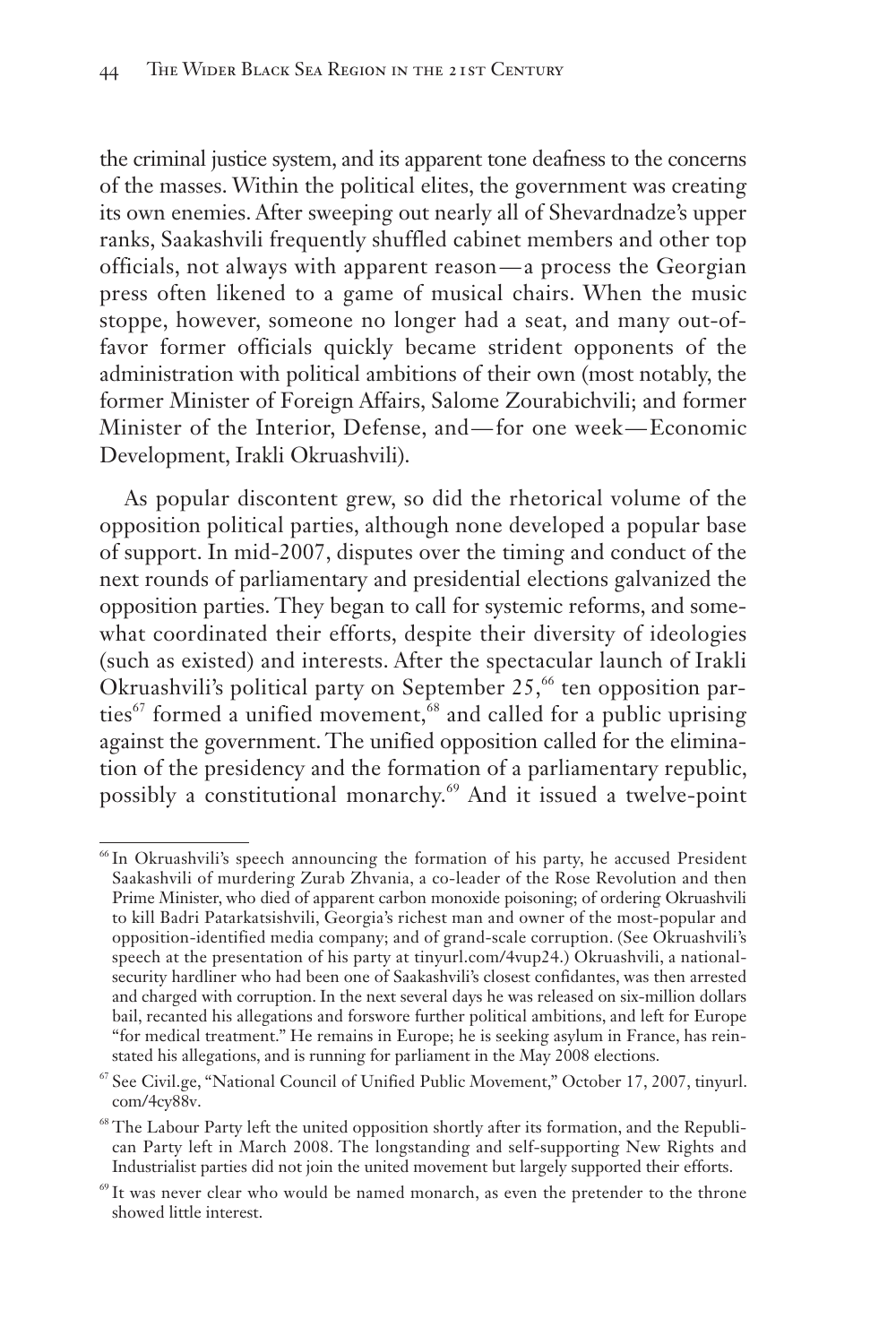manifesto, $70$  with four major demands: (1) hold parliamentary elections in spring 2008; (2) reform the Central Election Administration to include opposition-party members; (3) change the first-past-the-post parliamentary-election system; and (4) release "political prisoners."

As tensions escalated, the united opposition called for a demonstration in front of Parliament on November 2. Badri Patarkatsishvili, meanwhile, had announced his intention to enter politics, and to bankroll the opposition rallies.<sup>71</sup> While some elements of the opposition leadership were genuinely interested in the rather technical issues of their manifesto, others saw them as a pretext for a general mobilization of chronically disaffected masses with no particular stand on majoritarian vs. party-list electoral systems. In any event, tens of thousands of demonstrators turned out on November 2. Speaker of the Parliament Nino Burjanadze met with opposition leaders, to little avail. The demonstration continued for the next several days, with the calls for President Saakashvili's resignation growing bolder.

The standoff between the government and opposition hardened, emboldening the opposition leadership and supporters. On the fifth day of protests, the opposition announced that they were going to establish a permanent tent city until their demands were met. The next morning, November 7, police sought to clear protesters from in front of parliament; the opposition leadership called for the protests to continue, and a violent clash broke out between protesters and state security forces. Accounts of these events vary, and we do not seek to resolve them or to apportion responsibility here.<sup>72</sup>

From whatever perspective, the unrest undeniably caught the world's attention, with graphic televised coverage of masked, armor-

<sup>70</sup> See the manifesto of the National Council of the General Public Movement at tinyurl. com/52u2xp.

<sup>&</sup>lt;sup>71</sup> The government accused Patarkatsishvili of being in league with Russian-government forces looking to destabilize Georgia. Patarkatsishvili had made a fortune of some ten-billion dollars in Russia, where he was a close associate of oligarch Boris Berezovsky, both of whom were fugitives from Russia. Patarkatsishvili subsequently ran for president; was caught on videotape appearing to offer a Georgian Interior Ministry official \$100 million to overthrow the government; fled from Georgia to his estate in England; and died, of an apparent heart attack, at his estate in England in February 2008.

<sup>72</sup> See, e.g., Svante E. Cornell, Johanna Popjanevski, and Niklas Nilsson, "Learning from Georgia's crisis: implications and recommendations," Washington: Central Asia-Caucasus & Silk Road Studies Program, December 2007; and the many breaking-news reports at Civil.ge.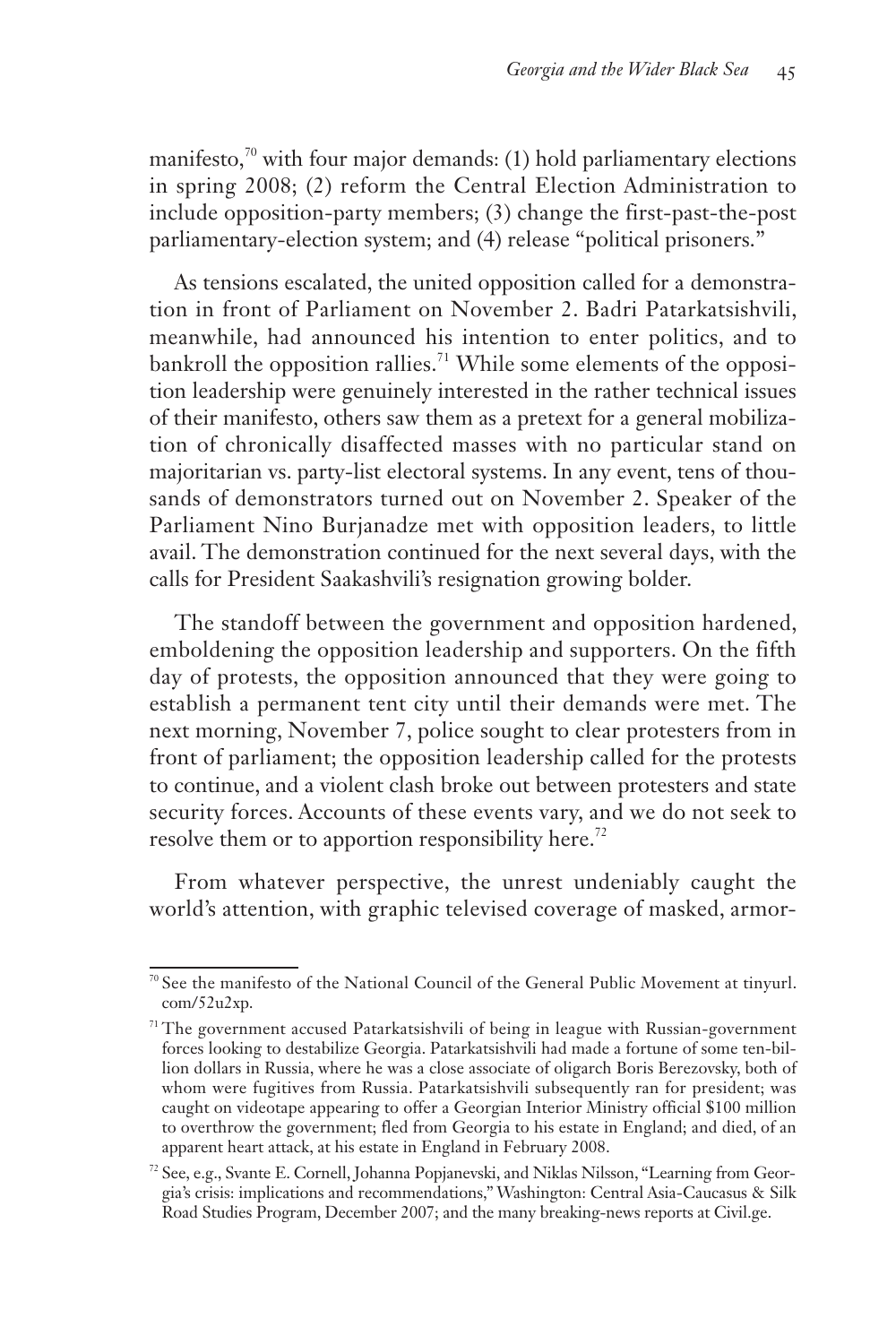clad security forces pursuing protestors.<sup>73</sup> As confusion mounted, rumors and speculation spread, abetted by the reports of the leading television station, Imedi. President Saakashvili spoke to the nation, accusing opposition figures of cooperating with Russian counter-intelligence officers in inciting riots.<sup>74</sup> On the evening of November 7, security forces seized the Imedi studios and took the station off the air, shortly before the Prime Minister declared a state of emergency. On November 8, Saakashvili announced snap presidential elections for January 5 and a plebiscite on holding early parliamentary elections.<sup>75</sup>

The government, political parties, and public had little time to absorb the trauma of November 7 before the presidential election campaign got underway. The united opposition ran together behind a single candidate; Saakashvili<sup>76</sup> and five others made the ballot. The campaign was as rancorous as might be expected, and was plagued with allegations of media bias, misuse of official resources, and the involvement of Russian security forces. Both it and the election itself were carried out under the close scrutiny of a phalanx of international observers and domestic watchdog groups; in the main, they judged both to be mostly free and mostly fair, with some significant reservations.<sup>77</sup>

Foreign governments friendly to Georgia were critical but cautious in their response to the political crisis. In particular, U.S. State Department officials played a prominent role in counseling the government to restraint, and in reconciling the government and opposition. For Georgia's international standing, the shutdown of Imedi TV78 was more damaging than the crackdown on the protests; western

<sup>&</sup>lt;sup>73</sup> For many Georgians, this brought back memories of April 9, 1989, when the Soviet army broke up a demonstration in the same location, killing twenty and wounding hundreds. Whatever the emotional resonance, the comparison is inapposite, in both the nature of the state's reaction and in the political aftermath.

<sup>74</sup> See Civil.ge, "Saakashvili says Russia, 'some radical opposition' involved in unrests," November 7, 2007, tinyurl.com/3gxrpp.

<sup>&</sup>lt;sup>75</sup> See his address on snap presidential elections at tinyurl.com/46tlhj.

<sup>76</sup> Under the Georgian Constitution, Saakashvili had to step down from office 45 days before the election in order to run for re-election; Speaker of the Parliament Nino Burjanadze was the acting president in his absence.

<sup>77</sup> International observers' reports may be found at tinyurl.com/4jno9h, and domestic watchdog groups' at tinyurl.com/4bhrlg.

<sup>&</sup>lt;sup>78</sup> At the time it was believed that News Corp. held 49% of Imedi, and that Patarkatsishvili had handed over power of attorney to News Corp. when he entered into politics. This turned out not to be the case, but the story remains murky even after Patarkatsishvili's death. After the state of emergency was lifted, Imedi briefly reopened, until the release of the videotape showing Patarkatsishvili's attempt to engineer a coup; most of the editorial staff resigned, and the station's future remains unclear.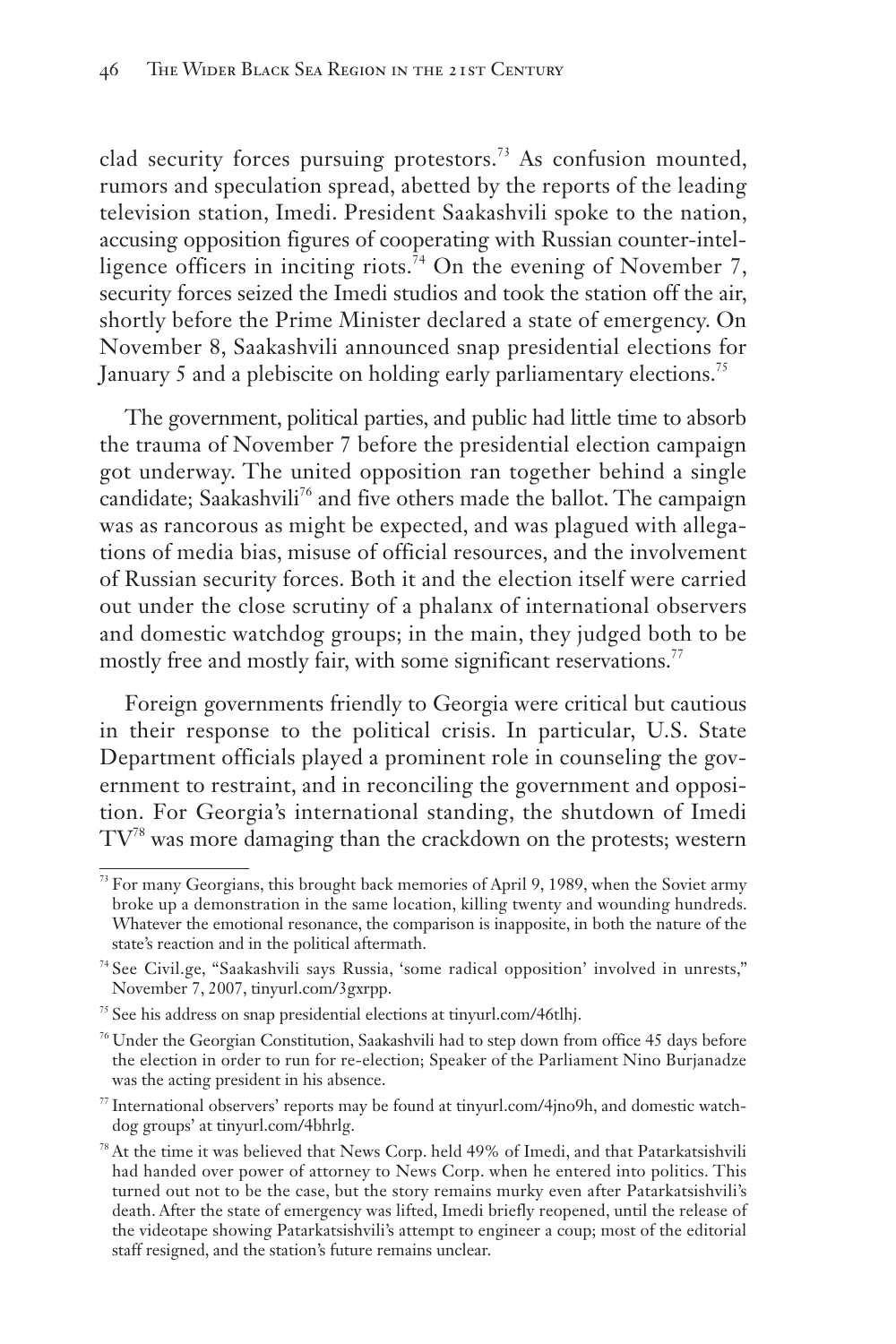states have ample experience with civil unrest and the need to maintain public order, but smashing up a television studio and barring the station from broadcasting is beyond the pale.

Saakashvili won by a narrow majority, averting a second-round runoff.<sup>79</sup> The opposition rejected the results and called for a recount and runoff, all to little avail, as the international community accepted the observers' findings and recognized Saakashvili's reelection.

As of this writing the campaign for the May 2008 parliamentary elections is now underway; it is being closely watched by the international community, which regards it as a crucial test of Georgia's commitment to, and grasp of, democratic norms. Thus far, it has centered on struggles over procedural matters, with little campaigning on differences in policy or competence.<sup>80</sup> A seventeen-day hunger strike on the steps of Parliament and in the Speaker's office ended after a plea from the Patriarch, and yielded the opposition no major concessions from the government.<sup>81</sup> With the electoral-system dispute settled in its favor, the ruling party is likely to retain a comfortable majority in parliament.<sup>82</sup> At the same time, fissures within the united opposition have begun to widen,<sup>83</sup> and a new, well-funded and potentially popular opposition party (Christian Democrat) has emerged.<sup>84</sup>

While they failed to oust President Saakashvili, the opposition movement and the events of November 2007 have had a manifest impact on Georgian politics. Beginning during his election campaign, Saakashvili has refocused his policy efforts on the needs of the poor, calling for a "Georgia without poverty" to bookend the first term's "Georgia without corruption" (and in defiance of the opposition rallying cry "Georgia without Saakashvili").<sup>85</sup> The new Prime Minister,

<sup>79</sup> See official results at tinyurl.com/3lwq77.

<sup>&</sup>lt;sup>80</sup> The principal issue was the apportionment of seats between majoritarian districts and party lists, and whether the former would be single-or multi-mandate; see Civil.ge, "Three options for new parliament structure," March 20, 2008, tinyurl.com/6mszrr.

 $81$  For details of the conduct of the parliamentary elections, see Government of Georgia, "Election update: Inter-Agency Task-Force for Free and Fair Elections," Tbilisi, March 31, 2008, tinyurl.com/3tpxsb.

 $82$  See, e.g., Liz Fuller, "Constitutional amendments create new rift between authorities, opposition," RFE/RL, tinyurl.com/65bfqy.

<sup>83</sup> See, e.g., Molly Corso, "Government, opposition remain at loggerheads," *Eurasia Net*, March 18, 2008, tinyurl.com/6p7wj7.

<sup>84</sup> See n.a., "Interview: Giorgi Targamadze," *The Messenger* [Tbilisi], February 22, 2008.

<sup>85</sup> See, e.g., Molly Corso, "Georgia declares war on poverty," *Eurasia Net*, February 6, 2008, tinyurl.com/53sh47.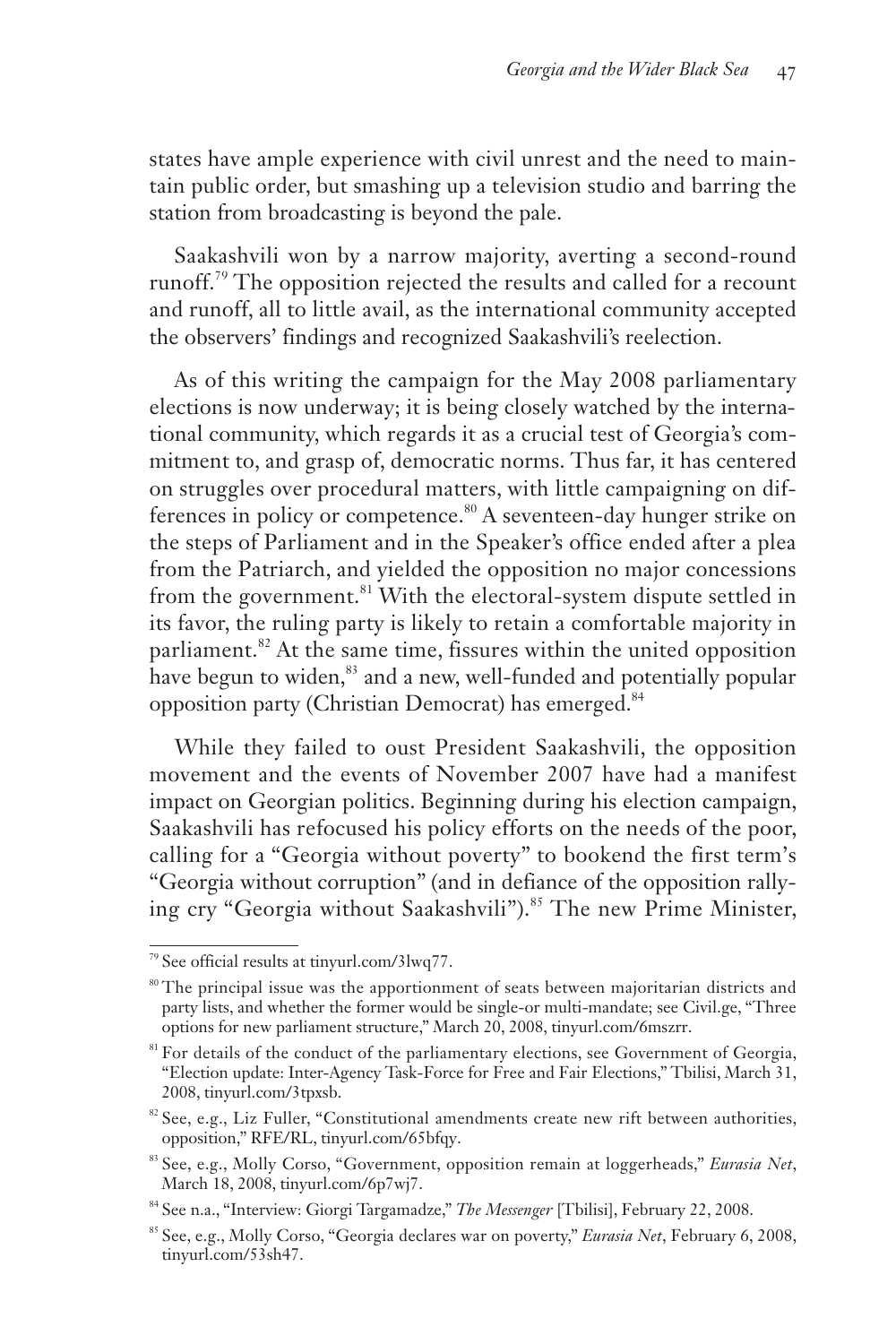Lado Gurgenidze, has spearheaded these efforts, and has been given wide latitude — announcing, for example, that military spending will be slashed in order to pay for social-welfare programs. Saakashvili has reached out to the opposition, offering positions in the cabinet, which they rejected—and his tone has been less confrontational.<sup>86</sup>

The new cabinet<sup>87</sup> reflects the greater attention to domestic issues, with a high-profile appointment to the previously neglected Ministry of Healthcare and Social Issues. The liberalization lightning rod, Kakha Bendukidze, has been moved to a less public (but no-lessinfluential) position. And a new, more constructive approach to relations with Russia and the conflict regions is reflected in the reassignment of the State Minister for Conflict Resolution to Minister of Foreign Affairs, and the naming of a civil society leader to head the newly renamed State Ministry for Reintegration Issues.

The November 2007 crisis was not inevitable, but neither was it entirely surprising. A strong-willed president and a post-revolutionary government, buttressed by international accolades for his reforms, confronted a weary populace and a slate of opportunistic politicians, in an immature political system that does not readily provide for compromise or settling disputes within the political process. The opposition then deployed the asymmetric threats of mass demonstrations and popular media under their control. Despite the best efforts of an accommodation-minded Speaker of the Parliament, the conflict played itself out in the streets rather than in government chambers.

As unfortunate as this episode has been, however, it has proved and demonstrated — the basic integrity of Georgia's democracy. No one was forced from office by extra-legal means. The security forces overreacted, to be sure, but no more so than in many other, more established, democracies, in recent years.<sup>88</sup> The Imedi affair is, as noted, a black mark against the government, but one whose lessons seem to have been learned. Most of all, the snap election and plebiscites, for all their shortcomings, gave to the people the choice of how to proceed. The election was the first in Georgia without a foregone conclusion, and was not centrally orchestrated. It was, accord-

<sup>86</sup> See, for example, his second inaugural speech, at tinyurl.com/3fqz2x.

<sup>&</sup>lt;sup>87</sup> See the list of ministers at tinyurl.com/4omsg2.

<sup>&</sup>lt;sup>88</sup> And much less so than in neighboring Armenia, after its February 2008 presidential election.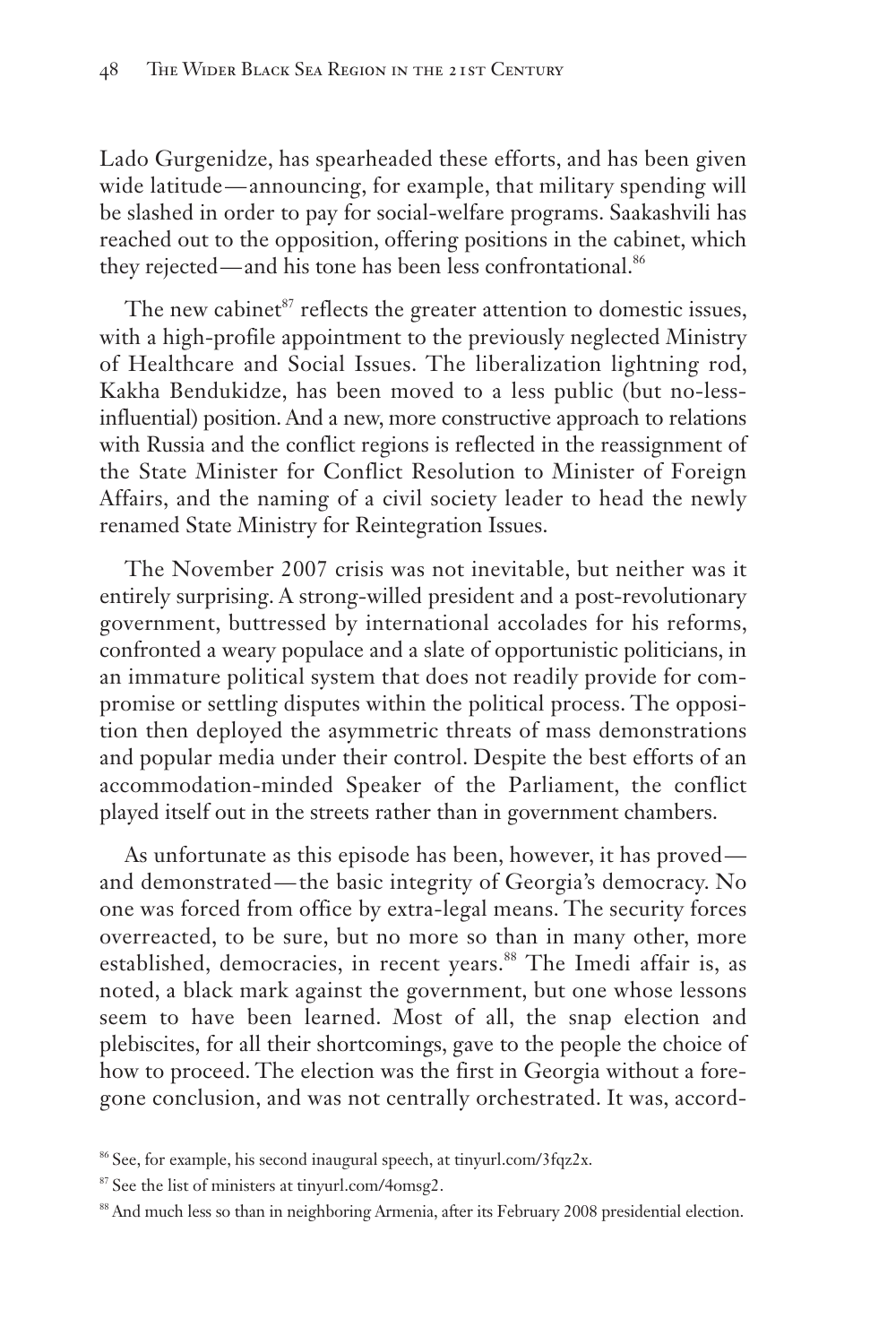ingly, not a precision instrument; much of the voting public did not know what to make of being offered a choice, and local initiative at the precinct level yielded some cases of greater-than-100-percent turnout.

The government and opposition remain at loggerheads on many counts, but now they are negotiating over issues such as the composition of the Board of Trustees of the Public Broadcaster, and reorganization of Interior Ministry agencies.<sup>89</sup> Georgian politics has a long way to go before it is as routine as in much of Europe, but it has taken its first steps.

## **Conclusions**

Despite the recent—and likely ongoing—tumult, Georgia has made remarkable progress in attracting foreign investment, reforming governance, and advancing its goals of Euro-Atlantic integration. After some false starts, the leadership has taken bold initiatives towards national reintegration and social-welfare reform. Relations with Russia remain tense and unpredictable. While this casts a shadow over much of the country's political and economic life, Georgia has been resilient, finding, for example, new markets for its embargoed wine and mineral waters.<sup>90</sup> The most exigent challenges remain in building democratic institutions and a political culture that sustains them. Few parties actively oppose these goals, but opportunism, parochial interests, and deeply-rooted mindsets militate against their easy or rapid realization.

Nonetheless, by the standards of its neighborhood Georgia is, in the much maligned words of George W. Bush, indeed "a beacon of liberty for this region and the world."<sup>91</sup> In the interests of developing a Wider Black Sea identity — and one that is congruent with Europe's interests in stability *and* democracy — Georgia leads by example. It is in no position to dictate reforms to its neighbors, and must maintain

<sup>&</sup>lt;sup>89</sup> See a comparison of the opposition's demands and ruling party's responses at tinyurl.com/ 3gj2j5.

<sup>90</sup> For a comprehensive assessment of the effects of the Russian trade embargo, see Eric Livny, Mack Ott, and Karine Torosyan, "Impact of Russian Sanctions on the Georgian Economy," Tbilisi: International School of Economics at Tbilisi State University, 2007.

<sup>&</sup>lt;sup>91</sup> Said during a public address in Tbilisi in 2005; see tinyurl.com/64ulob. In recent months this remark has often been misrepresented as "beacon of democracy."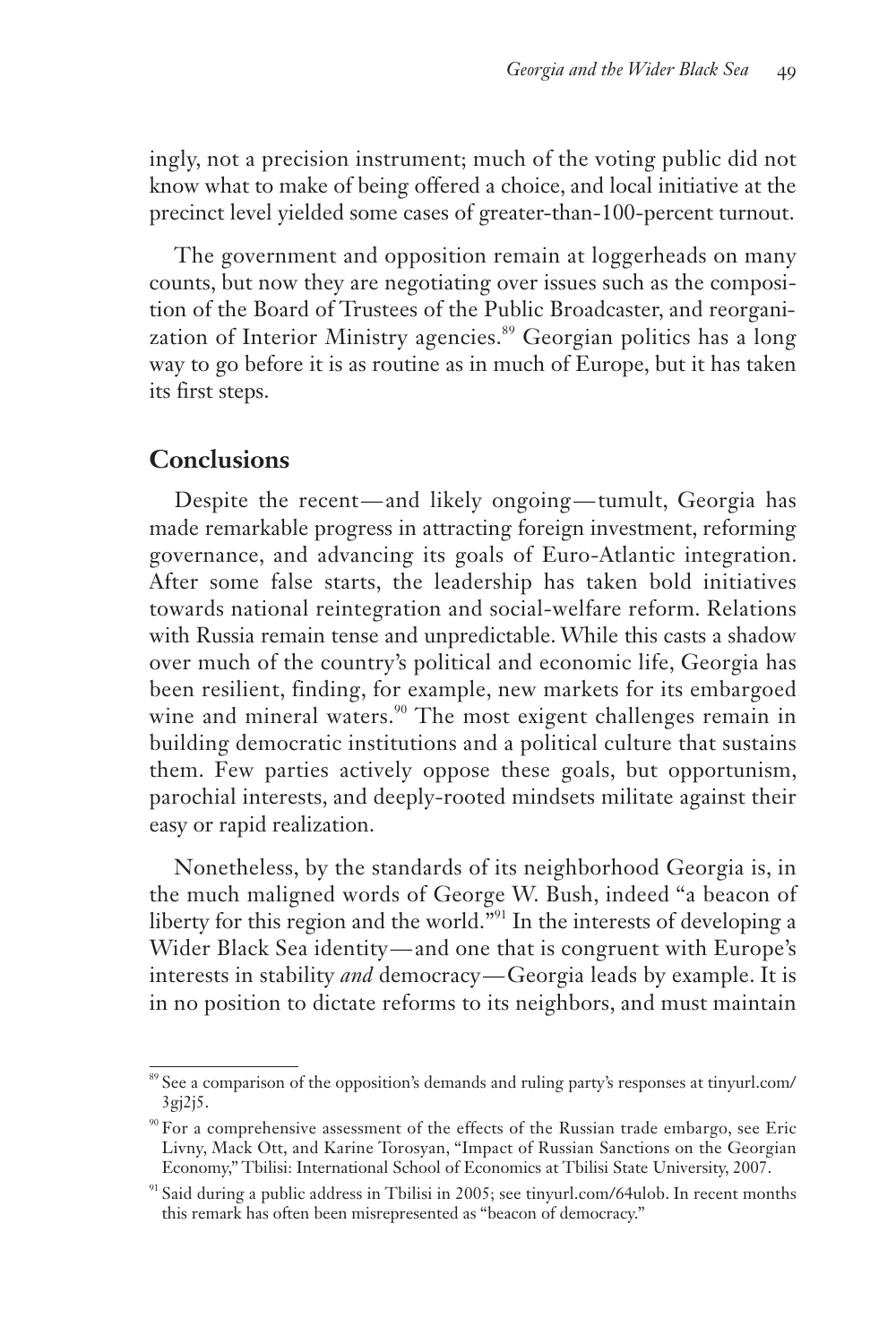some degree of hypocrisy in countenancing their policies that it rejects for itself, but reform and freedom can be slow-spreading contagions.

Georgia acts as a locomotive for regional economic development. Through no effort of its own it is a natural hub for transit from, within, and through the region, but this potential is being fully realized only since broad-based reforms have built investors' confidence in the state. As Georgia has developed into a hub for trade and transit, it now seeks to expand that role as a financial and commercial center for the region, having adopted a package of laws on finance and investment, $92$  and recently opened a free industrial zone in the Black Sea port of Poti.<sup>93</sup>

As we noted earlier, a Black Sea identity suits Georgia's interests and self-conception, and a Wider Black Sea identity draws in Georgia's South Caucasus neighbors, as well — but only to the extent that they wish to adopt that identity, and even then we should expect only piecemeal progress, as Georgia is not yoked to Armenia or Azerbaijan. Georgia may well pull away from its neighbors with regard to economic liberalization, but each state has a different basis for its economy, and there are no universal prescriptions for economic reform (although some prominent officials in Tbilisi might hold otherwise).

Nor should we expect a confluence of orientations toward international security. Georgia is rushing headlong to NATO, Azerbaijan is leaning in this direction, albeit with strong reservations, and Armenia is compelled to maintain its strong connections with Russia and the Collective Security Treaty Organization (CSTO) that grew out of the CIS. Progress on the Nagorno-Karabakh conflict and in Armenian-Turkish relations could enable greater cooperation with NATO (in the PfP framework and otherwise), but there is little that Georgia can do to advance that cause other than to serve generally as a pacifying and stabilizing force in the region.

Ultimately, while Georgia neither should nor seeks to turn its back on Armenia and Azerbaijan, the South Caucasus identity is limiting

<sup>&</sup>lt;sup>92</sup> Government of Georgia, "Government of Georgia submits to Parliament the Global Competitiveness of the Financial Services Sector Act," press release, Tbilisi, January 14, 2008, tinyurl.com/6pzau7.

<sup>93</sup> Maka Dzneladze, "In the zone: The plan to turn Poti port into an economic tiger," *Georgia Today*, February 29, 2008.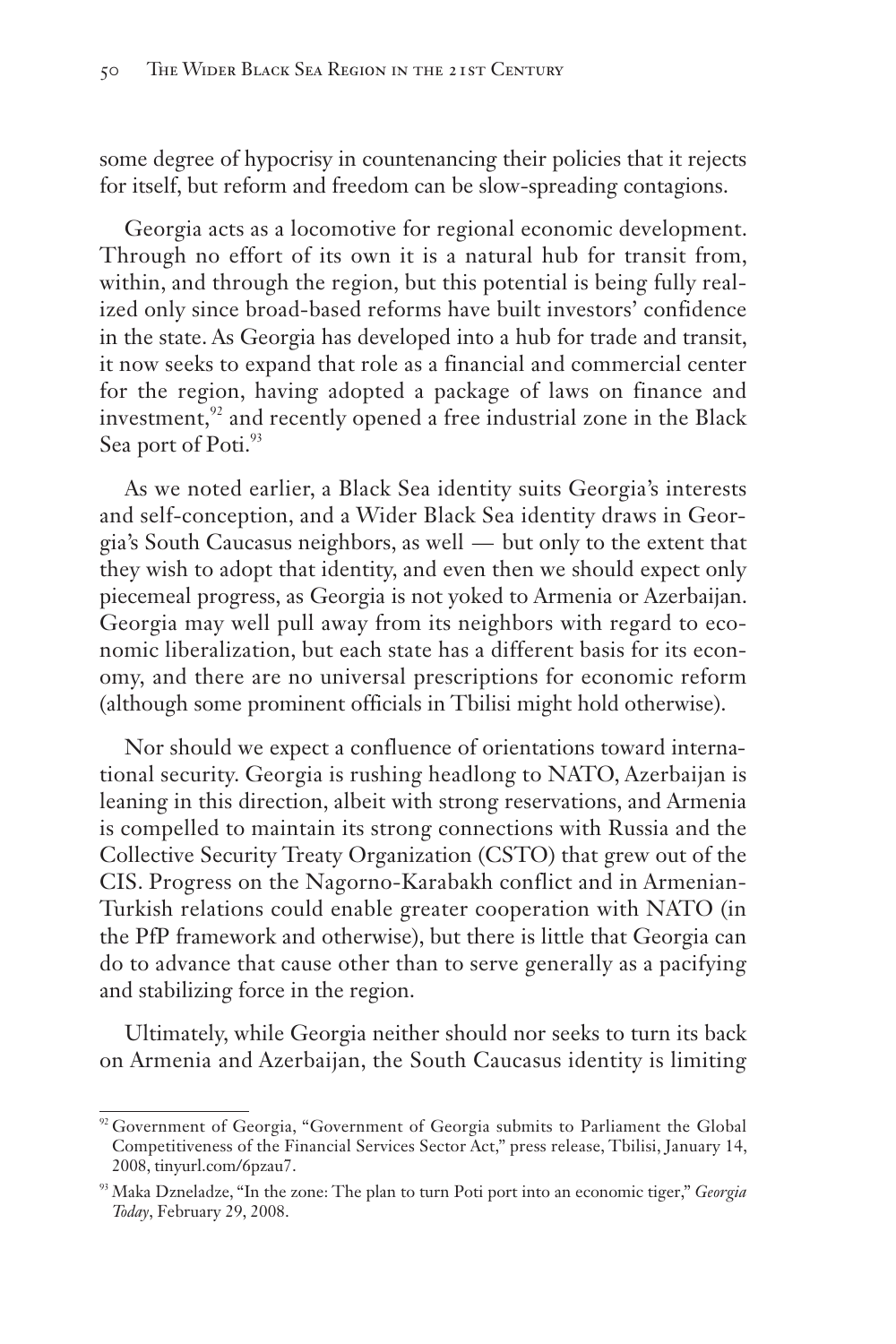and not entirely apt. Casual comparisons and quasi-official institutions alike draw parallels between the Baltic states and the South Caucasus states. These are fine, so far as they go: Both are groups of three small states; with different confessions, languages, and external cultural ties; and with shared histories under Russian or Soviet rule. But the Baltic states emerged from the dissolution of the Soviet Union with essentially common economic, political, and security agendas, and with no major disputes among the three. The South Caucasus is fundamentally a more heterogeneous region — the cleavages are not merely contingent, and would persist even in the event of political reconciliation. Georgia has, in many respects more in common with the Baltic states than it does with its immediate neighbors. In both concrete and rhetorical terms, it is more strongly tied to Ukraine than to its neighbors. The Wider Black Sea is organic to Georgia, and it matters.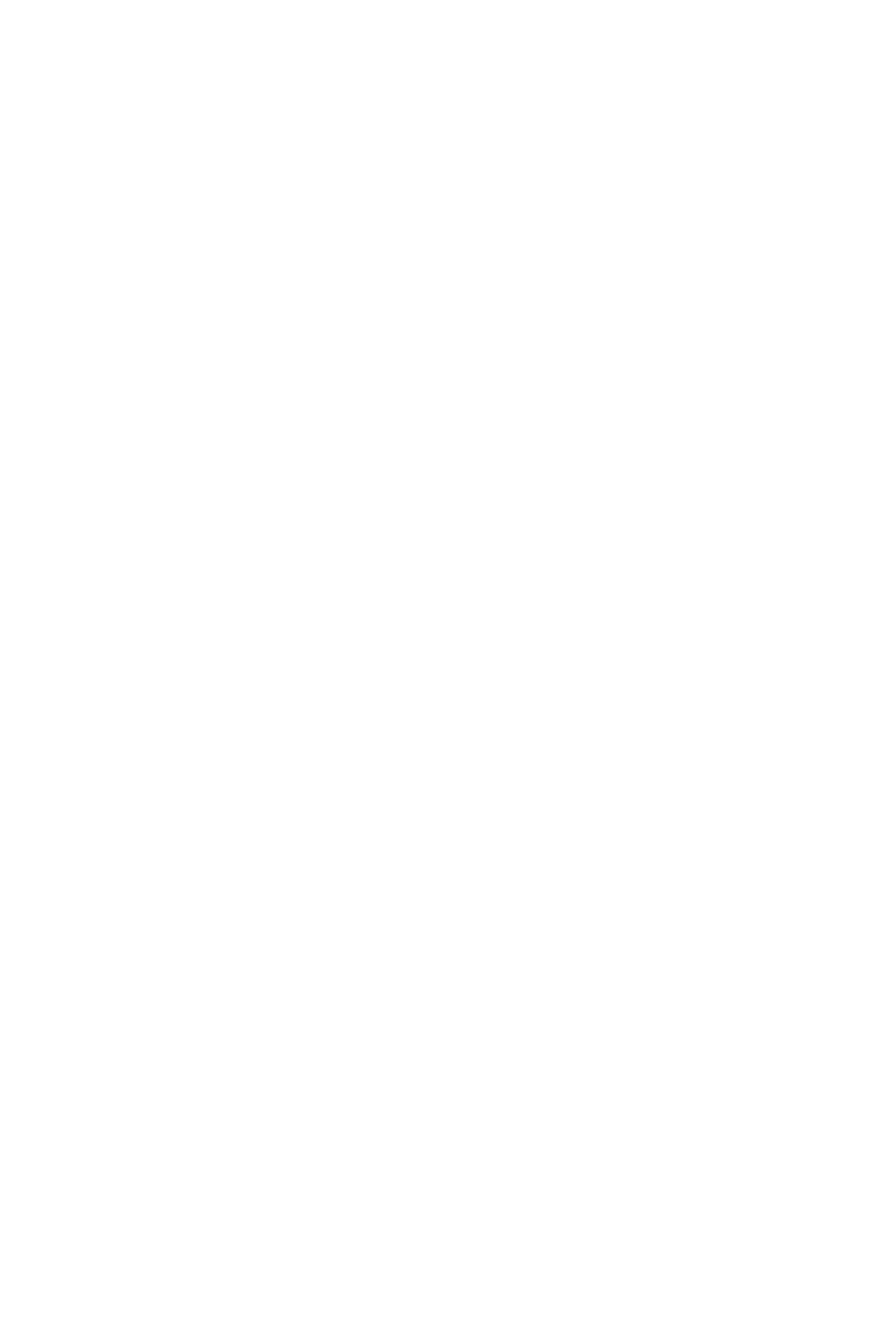# **Prospects for Armenia and Azerbaijan between Eurasia and the Middle East**

#### *Rainer Freitag-Wirminghaus*

The history of Armenia and Azerbaijan is strongly influenced by their geographical situation between Russia, Europe and the Near East. Future perspectives for each country in the wider region relate to their respective foreign policies orientations as well as their domestic political structures. A further crucial factor is their own deep enmity toward each other. The Nagorno-Karabakh conflict will continue to play a central role for both states. This chapter will address this conflict as well as possibilities of cooperation in the South Caucasus. The role of Azerbaijan as an important exporter of oil and gas is a further important element worth consideration, but is addressed in more detail in the chapter by Gerhard Mangott and Kirsten Westphal.

Armenia and Azerbaijan play a significant role in the geostrategic interests of the West in Eurasia. The 2004 NATO summit in Istanbul characterized the South Caucasus as an important region for the alliance. After a long period of reluctance, the European Union (EU) has also developed a stronger profile in the region. The countries of the South Caucasus became members of the EU's European Neighborhood Program (ENP), and in 2007 the EU included the countries in its "Black Sea Synergy" initiative. Admittedly this did not result from the merit of Armenia and Azerbaijan themselves but rather was related to developments in Georgia, particularly its "Rose Revolution." Through their membership in the European Council and in the NATO program of Partnership for Peace (PfP), however, both Armenia and Azerbaijan are to some extent already integrated into wider European and Euro-Atlantic structures. The South Caucasus is no longer just a peripheral region of Europe but is more or less recognized as a significant strategic component of Western security structures. It is part of the space between the Euro-Atlantic community and the Near East. The inclusion of Armenia, Azerbaijan and Georgia into the ENP and the Black Sea Synergy prompted the EU to raise its interest in the resolution of frozen conflicts in the Caucasus. Further integration of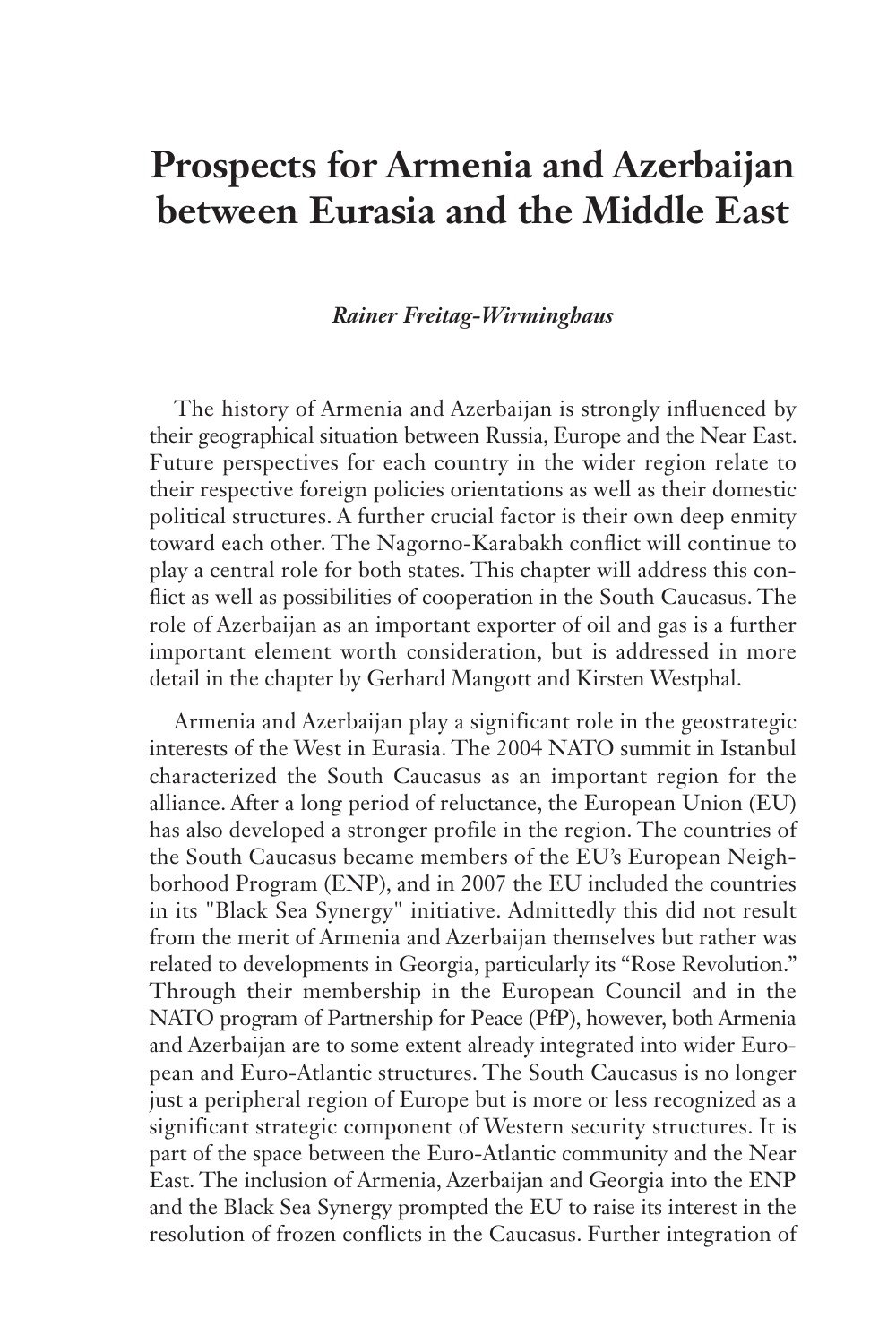Armenia and Azerbaijan into the Euro-Atlantic security system, however, faces a major obstacle: quick and successful democratization cannot be expected soon.

## **Foreign and Security Policies**

The South Caucasus forms a security complex in which not only security questions, but a number of political decisions, strategies and alliances are interrelated. The unsolved conflicts have an enormous impact on both domestic politics and foreign policy strategies. Every political leadership, including those of the separatist regimes, regards the security dilemma as the most important factor in its political decisions. On the other hand, the conduct of the conflict parties is also related to interference by external powers.

Essentially, the foreign policy of the South Caucasian states has been a balancing act between their own security requirements and the interests of different external actors. Political and security relations are polarized and the atmosphere of the Cold War has survived as nowhere else. On the one side there is Armenia, with a deep political, economic and military dependency on Russia and close relations to Iran. On the other side there are Georgia and Azerbaijan, with deepening links to NATO and close relations with Turkey. In simple terms the Euro-Atlantic security option stands for modernization and democratization, the Russian one for manipulation of conflicts. But as we will see one cannot speak of clearly distinguished axes, as there are too many overlaps and contradictions. Nevertheless, strong U.S.- Russian rivalry cannot be ignored. In the Caucasus the U.S. and NATO are considered the representatives of Western strategic and military interests, generally not very much distinguished from one another, while the EU is seen as engaged in development politics, but without strategic intentions.

Moscow's paradigm, in contrast, is that of controlled instability, including a claim on conflict management. In reality this usually means delay and prevention of conflict solutions for its own benefit. This is exacerbated by Russia's attempts to gain control of energy resources in the region.

Washington's aims include the expansion of its strategic partnership with Georgia and Azerbaijan while trying to diminish Armenia's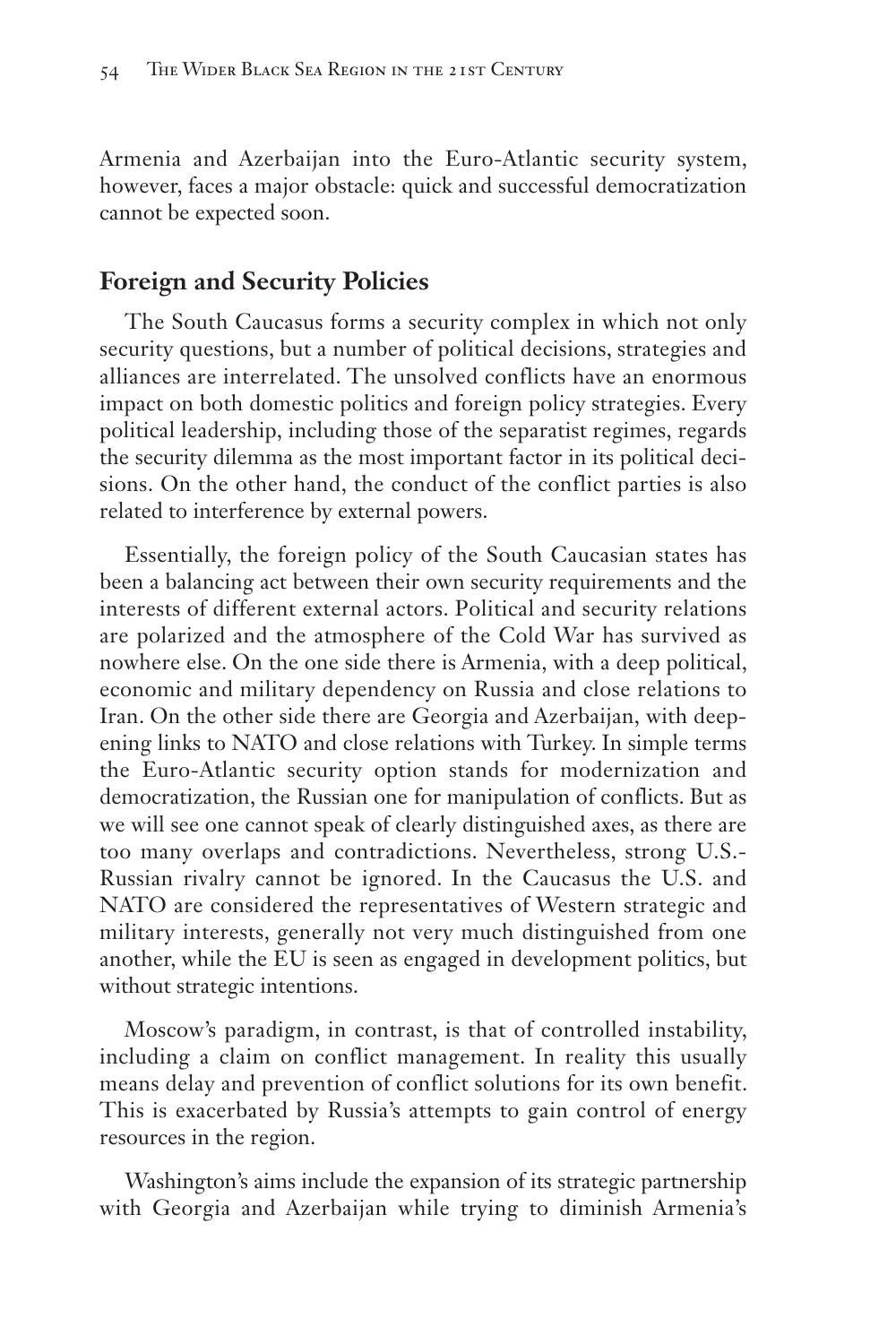dependence on Russia. Fostering political stability is related to ensuring energy exports through the Baku-Tbilissi-Ceyhan pipeline, fighting international terrorism and making use of the geostrategic situation of the region in view of Iran and Central Asia. NATO has also been more and more engaged in recent years, although it is wary of being embroiled in intra-regional conflicts. Integration into NATO structures stands not only for deepening military relations to the U.S. but also as a way of approaching Europe.

Due to their different relations with these external actors, each of the three Caucasian states has developed a strategy of its own. Georgia has turned to the West and its relations with Moscow are tense. Russian pressure and the rudimentary existence of Georgian civil society foster this distinct orientation.

Caught between the Euro-Atlantic security system and that of Russia and the Collective Security Treaty Organization (CSTO) of the CIS, the South Caucasian countries try to assert themselves with different strategies. Armenia's foreign policy of complementarity differs from Georgia's clear Western orientation and Azerbaijan's policy of balancing. Georgia and Azerbaijan pay less attention to their CIS membership, and from time to time consider leaving the organization, while Armenia belongs to the CSTO. Baku and especially Tbilisi attach more importance to their membership of GUAM (Georgia, Ukraine, Azerbaijan and Moldova), although this organization has not fulfilled early expectations that it could be a strong political alternative.

#### **Armenian Foreign Policy**

Armenia finds itself in the delicate situation of clarifying its position between a deepening dependence on Russia in the economic sector and a process of rapprochement with the U.S. and NATO. The country is engaged in a remarkable reorientation of its foreign and security policy by opening to the West. This opening has its limits, however, since the still existing trauma of being threatened by Turkey reinforces Russia's traditional role as a protecting power of Armenia. Armenia has attempted to live with this contradiction by introducing the concept of "complementarity" into its foreign policy. Generally speaking, "complementarity" implies friendly relationships with many different partners, such as Russia, the U.S., NATO and Iran. Armenia is the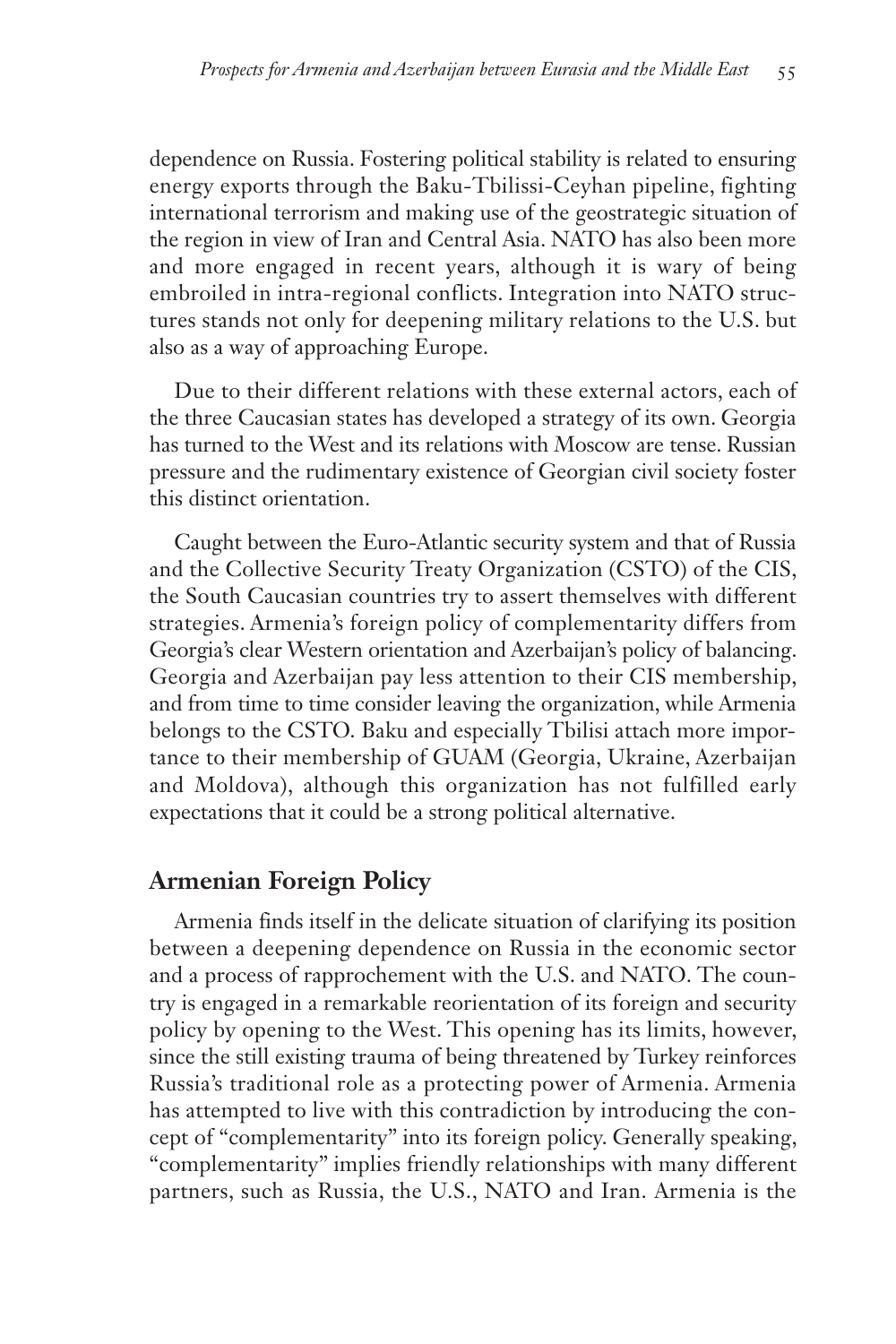only CSTO member with strong relations to NATO. But this does not mean symmetry in these relationships; Russia will remain Armenia's most important ally. In fact, Armenia's membership in the CSTO is an extension of its bilateral military relations with Russia. Within the CIS Russia has the closest military relation with Armenia. The main obstacle to reducing Armenia's dependence on Russia is the closed border with Turkey, while the Karabakh conflict impedes deeper integration into NATO.

The Armenian leadership still regards Armenian-Russian relations as the cornerstone of Armenia's security. A vast range of strategic cooperation exists between the two countries, especially in the military and military-technical sphere. A united air defense system and Russian military bases are aimed at neutralizing the assumed military threat from Turkey. 3,000 Russian military personnel guard Armenia's border with Turkey.

Russia is also Armenia's leading economic partner. However, this strategic alliance is not without contradictions and tensions. Armenia has been increasingly disappointed with Russia, especially since Gazprom's decision in 2006 to double the gas price. The two countries did reach an agreement on the value of the Armenian energy assets handed over to Russia.<sup>1</sup> But this did not stop concerns within Armenia about the reliability of Russia as an ally. Armenian attitudes to Russia have traditionally been quite emotional. Many Armenians have been frustrated to see Russia apply a "market approach" to bilateral relations even though Armenia does not charge Russia for its military base in the country. Gazprom's gas price hikes have caused some public outcry and led various opposition politicians formerly supportive of Moscow to recommend a pro-western attitude that would include relying on NATO rather than on the weak CSTO for security. Additional Russian actions, such as a temporary cutoff of gas supplies in 2006, following attacks on the pipeline through Georgia, or Moscow's readiness to sell weapons to Azerbaijan, have strengthened Armenian suspicions that

<sup>&</sup>lt;sup>1</sup> Gazprom has raised its stake in ArmRosGazprom (ARG), a Russian-Armenian joint venture running Armenia's gas infrastructure, from 45 percent to 58 percent. This was part of an agreement in April 2006 that allowed Armenia to avoid a doubling of the price of Russian gas to \$110 million until January 2009. In return Yerevan handed over more energy assets to Gazprom, giving Russia near total control over the Armenian energy sector. See Emil Danielyan, "Russia Steps up Economic Presence in Armenia," Eurasia Insight, November 16, 2006. http://www.eurasianet.org/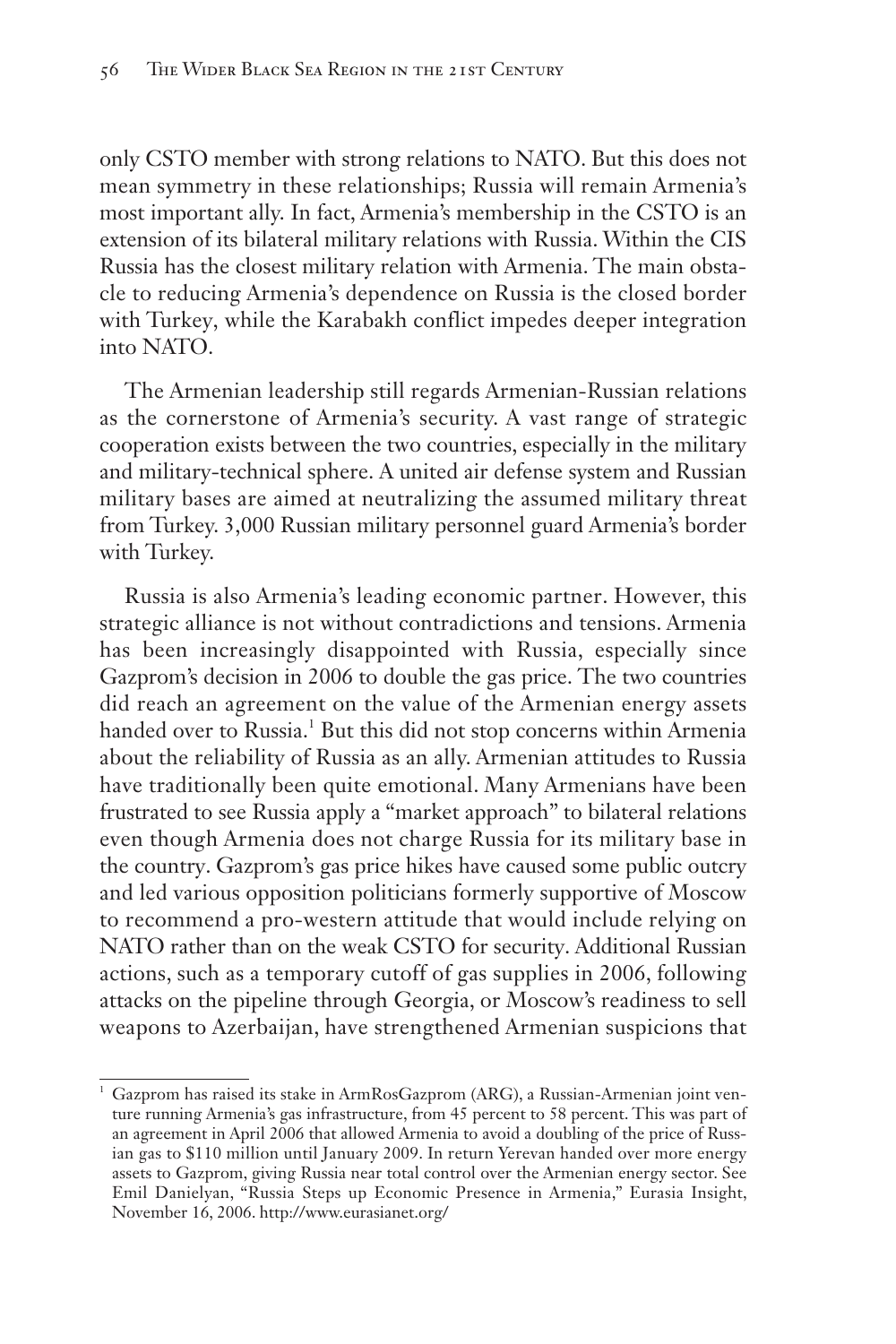their interests are no longer a priority for Moscow. There is no mass anti-Russian mood in Armenia, but the image of the "strategic partner" has been damaged.

Despite these political trends, Armenia's deep economic dependence on Russia has grown. Russia has ramped up its economic presence in recent years, and now boasts near total control over Armenia's energy and transportation sectors, including the major power plant. Business deals with Russia are rarely transparent, and have been an exclusive domain of former President Robert Kocharian and his successor Serzh Sarkisian. A vital pipeline project to diversify energy dependency away from Russia by carrying gas from Iran has also come under Gazprom's control in 2006. Another element of Armenia's weak position regarding Russia is its dependence on the two million Armenians living in Russia. Their remittances sent home amount to \$1 million a year.

In relations between Armenia and the U.S., the strong Armenian diaspora in the U.S. plays an important role. According to the new Armenian military doctrine published in 2007, cooperation with the U.S. is of paramount importance to Armenia in terms of establishing a democratic country and ensuring national security. In recent years Armenian-U.S. relations have rapidly developed. The U.S. is the leading financial donor to Armenia, which is one of the biggest beneficiaries of American financial help in relation to its population. In contrast to Azerbaijan, Armenia is involved in programs of the U.S. Millennium Challenge Corporation. Due to the great influence of the Armenian lobby in Washington it is the only country that receives generous support from the U.S. even as it upgrades its relations with Russia and Iran.

Intensified international antiterrorism cooperation after September 11 provided Armenia with the opportunity to outline its concept of complementarity. The military relationship with Washington was upgraded to what the government termed "allied relations." In a 2004 agreement about acquisitions and provision of mutual services, Washington and Yerevan agreed upon logistical support.

These developments were related in part to strong American cooperation with Azerbaijan, which had provided stop over facilities to U.S. airplanes on their way to Afghanistan. To prevent preferential U.S. treatment of Azerbaijan, Yerevan also reacted by sending a small peacekeeping contingent to Kosovo in the framework of a multina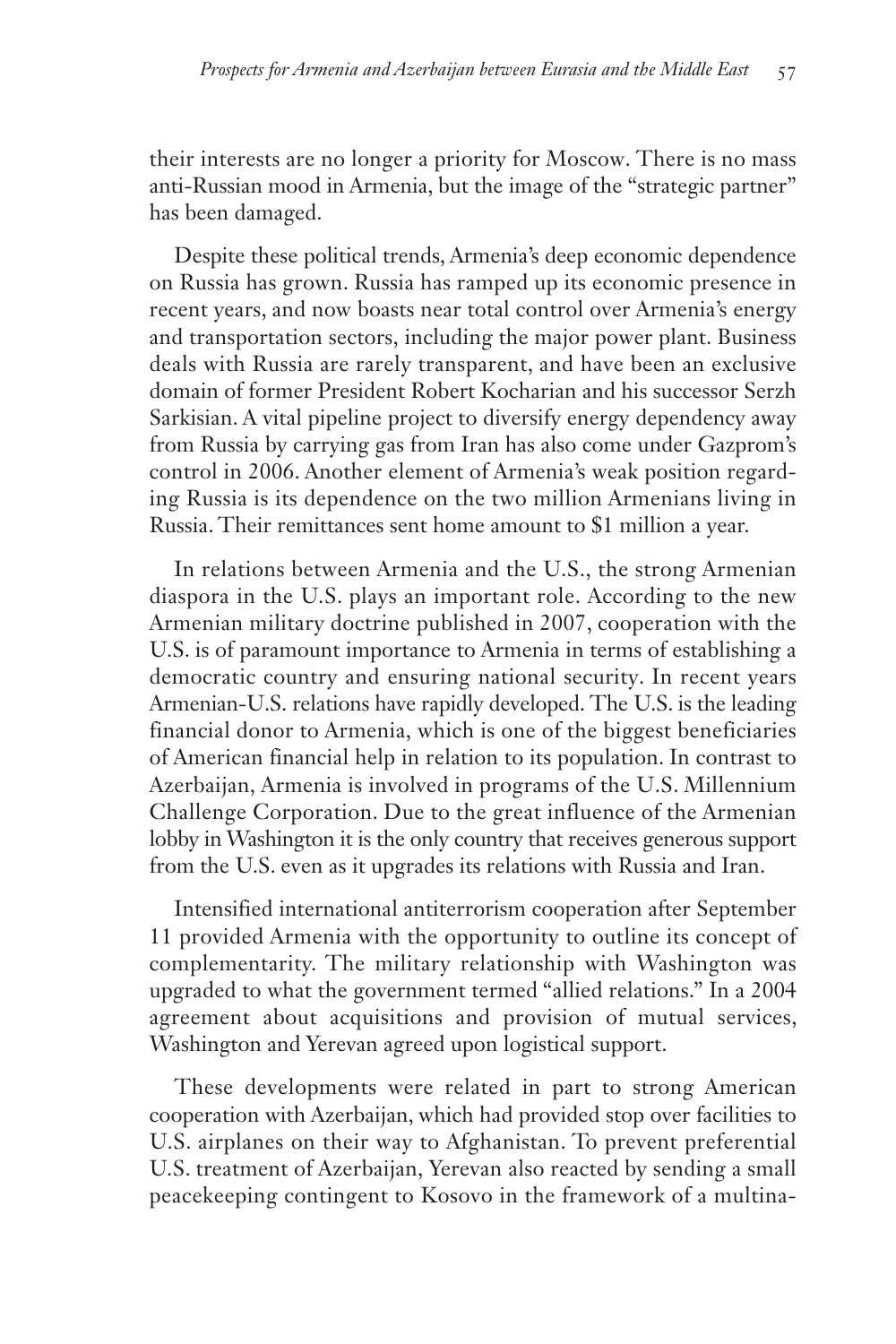tional brigade. These dynamic peaked with the deployment of a group of Armenian medical doctors, drivers and engineers for Iraq. Sending a symbolic peacekeeping contingent after heavy debates in the parliament was a remarkable decision, because it was opposed by large segments of the public, who feared for the safety of the Armenian community in Iraq. Before the U.S. invasion Armenia had supported the Russian position of opposing the war. But the peacekeeping action enhanced goodwill with Washington, and can be understood in the context of Georgia's and Azerbaijan's pro-American attitude. Armenia had to modify its foreign policy due to the reality of the Baku-Tbilissi-Ceyhan pipeline and strong U.S. engagement in the South Caucasus.

Armenian-NATO relations have also reached a new level over the last few years. This is not due to greater interest on the part of Armenia, but also to new NATO efforts to involve the South Caucasus in its strategic outreach and to develop individual relations with the three countries. For years Armenia has cooperated with NATO through the Partnership for Peace. Though Armenia does not strive for NATO membership, according to Armenia's military concept Armenian-NATO relations play an important role in ensuring the national security of Armenia. Relations with the North Atlantic alliance are deepening, and Moscow is no longer Yerevan's only strategic ally.

Fear of isolation drives Armenia to strengthen its military relations to NATO and the U.S. With the ratification of the multilateral *PfP* Status of Forces Agreement (PfP SOFA) in April 2004, Armenia could counter Baku's argument that cooperation with NATO would not be acceptable because of Armenia's dependence on Russia. The Armenian leadership argued that new lines of separation would be created in the South Caucasus should Georgia and Azerbaijan become NATO members, leaving Armenia to stand on its own. Yerevan argued that as long as Armenia did not become a member of the alliance, rapprochement with NATO would not contradict Armenian membership in the  $CSTO.<sup>2</sup>$ 

Membership in PfP and development of Individual Partnership Action Plans (IPAP) give NATO partners the chance to modernize

<sup>&</sup>lt;sup>2</sup> According to Defense Minister Sarkisian, "Armenia-NATO relations will develop until there arise contradictions between the international commitments assumed by Armenia within the framework of Collective Security Treaty Organization (CSTO) and NATO." Mediamax, South Caucasus — Defense & Security Weekly Review, 11-18 December 2004.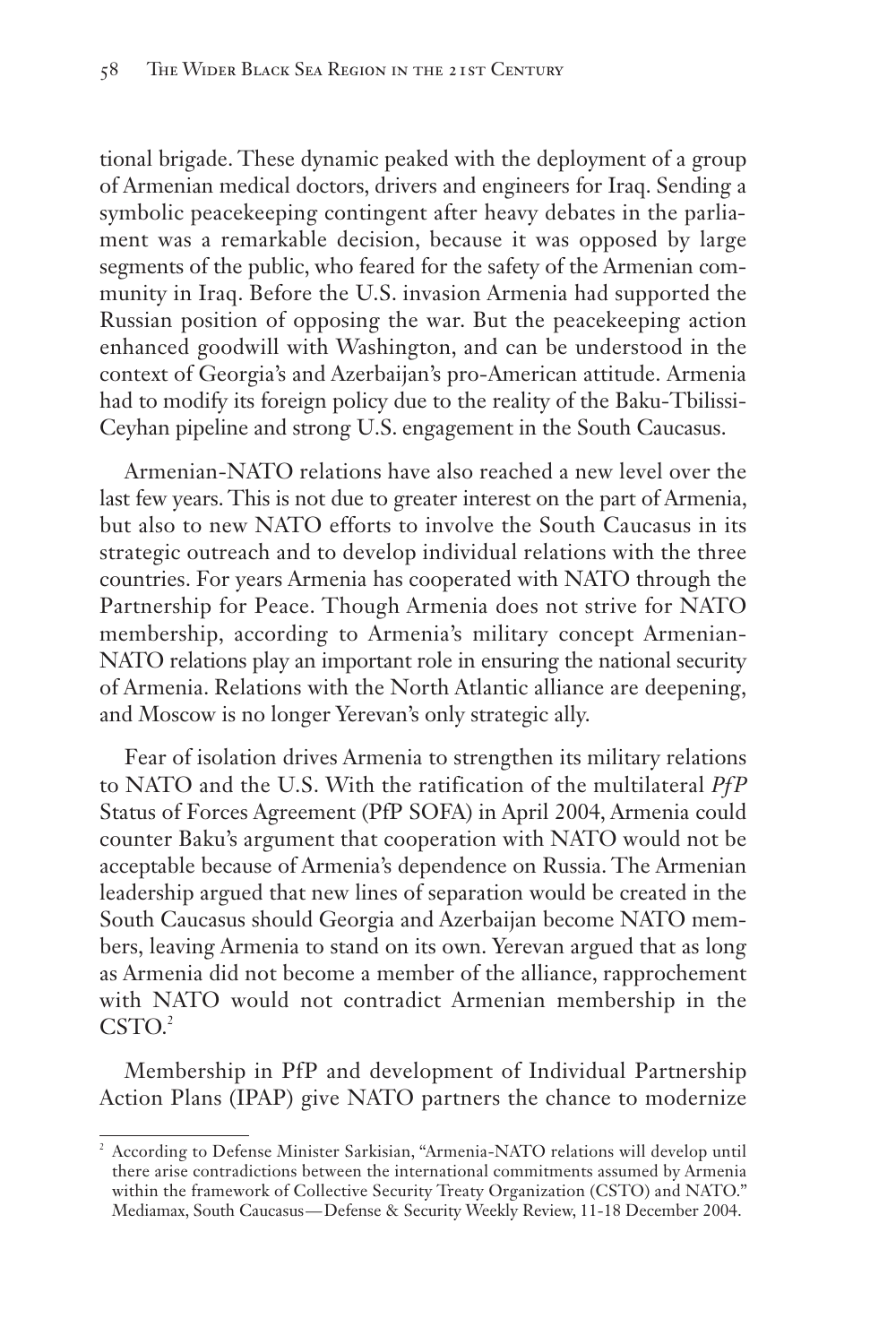their outdated defense sectors. IPAP reforms include periodical consultations with NATO, development of military doctrine, improvement of training, reform of defense ministries, and greater transparency. The armed forces of both Armenia and Azerbaijan would become more predictable for the alliance using similar standards. An important point is the reduction of the number of armed forces. Given that the Nagorno-Karabakh conflict remains unsettled, however, reduction in forces is not easy for either Armenia or Azerbaijan to accept. The Armenian leadership is not going to start a radical reformation of its armed forces, including democratic control of the defense system, until the settlement of the Karabakh conflict, unless Azerbaijan commits itself to carry out similar reforms. For Armenia it is still a priority to have a large army in order to have a guarantee to provide security and the need to keep the armed forces in constant operational readiness. This is not in line with the priorities of European integration, democratization and reforms. Although IPAP reforms last only two years, officially the army is slated to meet international standards through military reforms by 2015.

The Nagorno-Karabakh conflict remains to be the greatest obstacle to extended cooperation with NATO. It is linked to the other two curtailing factors, the alliance with Russia and poor relations with Turkey, the key member of NATO in the region. There is widespread opinion that NATO cannot guarantee the security of Armenia as long as Turkey is a member of the Alliance. Many people in Armenia continue to perceive NATO through the prism of the Cold War. There are also substantial differences in the ways NATO and Russia organize their military forces and defense structures. The weaponry of the Armenian army consists mainly of Russian weapons and the number of Armenian officers studying in Russian military institutions exceeds the number of those studying according to NATO standards.

On the other hand Yerevan is not falling behind its neighbors when it comes to the speed of deepening relations with NATO. On the contrary, Armenia's relations with NATO appear to be developing faster than NATO's relations either with Azerbaijan, which had begun this process much earlier, or even Georgia. Armenia's elaboration of its IPAP document did not only take less time, it was also more transparent. According to officials in NATO headquarters its presentation document was among the best submitted to the Alliance.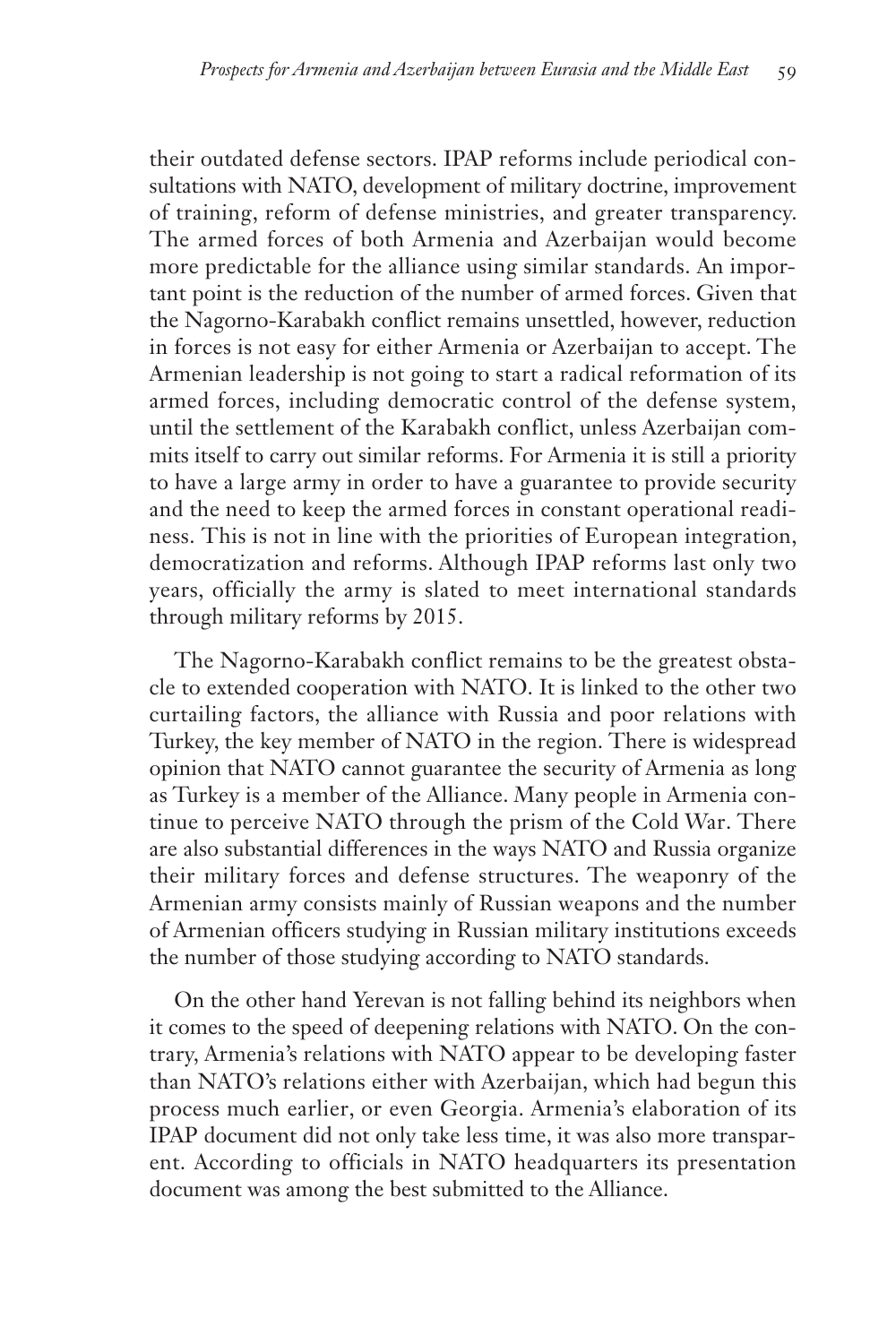Yet the contradiction remains: while cooperation with NATO promises to help Armenia implement important defense reforms, the CSTO guarantees an effective security system. Over time, it is doubtful that Armenia can successfully support parallel army structures oriented to NATO and to Russia/CSTO.

Despite the prevailing stereotypes about NATO's character, it is remarkable that in recent years public opinion in Armenia has shifted in favor of the Alliance. Especially in 2006 the issues of Armenia-NATO relations and the hypothetical membership of Armenia in the Alliance were discussed more actively than before. The main reason for this was Russia's gas price hike. The sudden increase in sympathy towards NATO has less to do with the goals and tasks of the Alliance and the values of freedom and human rights, and more to do with discontent with Russian actions. There is the danger that this could lead to disappointment. Unlike Georgia, which strives for NATO membership as a means to secure itself against a hypothetical military aggression from Russia, there is no such motive in Armenia. Armenia's problems, the Nagorno-Karabakh conflict and the absence of relations with Turkey cannot be solved over the short term by joining NATO.

It is possible that Georgia will become a NATO member within the next few years. This will of course change the situation in the region. However, this does not mean that Armenia would go the same way. But it is important that Armenia meets the values and the standards that represent the basis of NATO, and it is likely to continue to explore elements along these lines.

Armenians regard themselves as Europeans. As former President Robert Kocharian once said, "Being at the junction of civilizations, Armenia is the guardian of European values."<sup>3</sup> Armenia thus regards integration into European structures as a high priority foreign policy goal.<sup>4</sup> In 2006 a National Council for Armenia's cooperation with the

<sup>&</sup>lt;sup>3</sup> "Armenia, Iraq and the Greater Middle East," Mediamax, Weekly Analytical Report, January 24, 2005.

<sup>4</sup> In 1999 President Kocharian described Armenia's foreign policy as follows: "Armenia is geographically situated on the crossroad of Europe and Asia, in a region with ongoing active processes caused by global geopolitical changes of the last decade. These circumstances determine the peculiarities of our foreign policy based on the principle of complementarity. In the context of the forum I would like to outline two theses of Armenia's foreign policy. First of all, the perception of inevitability of Euro-integration processes, the identification of Armenia as part of Europe and the search for its role and place in the European architecture." Cited in "Armenia and the Black Sea: Geography or Politics?" Mediamax, Weekly Analytical Report, June 10, 2006.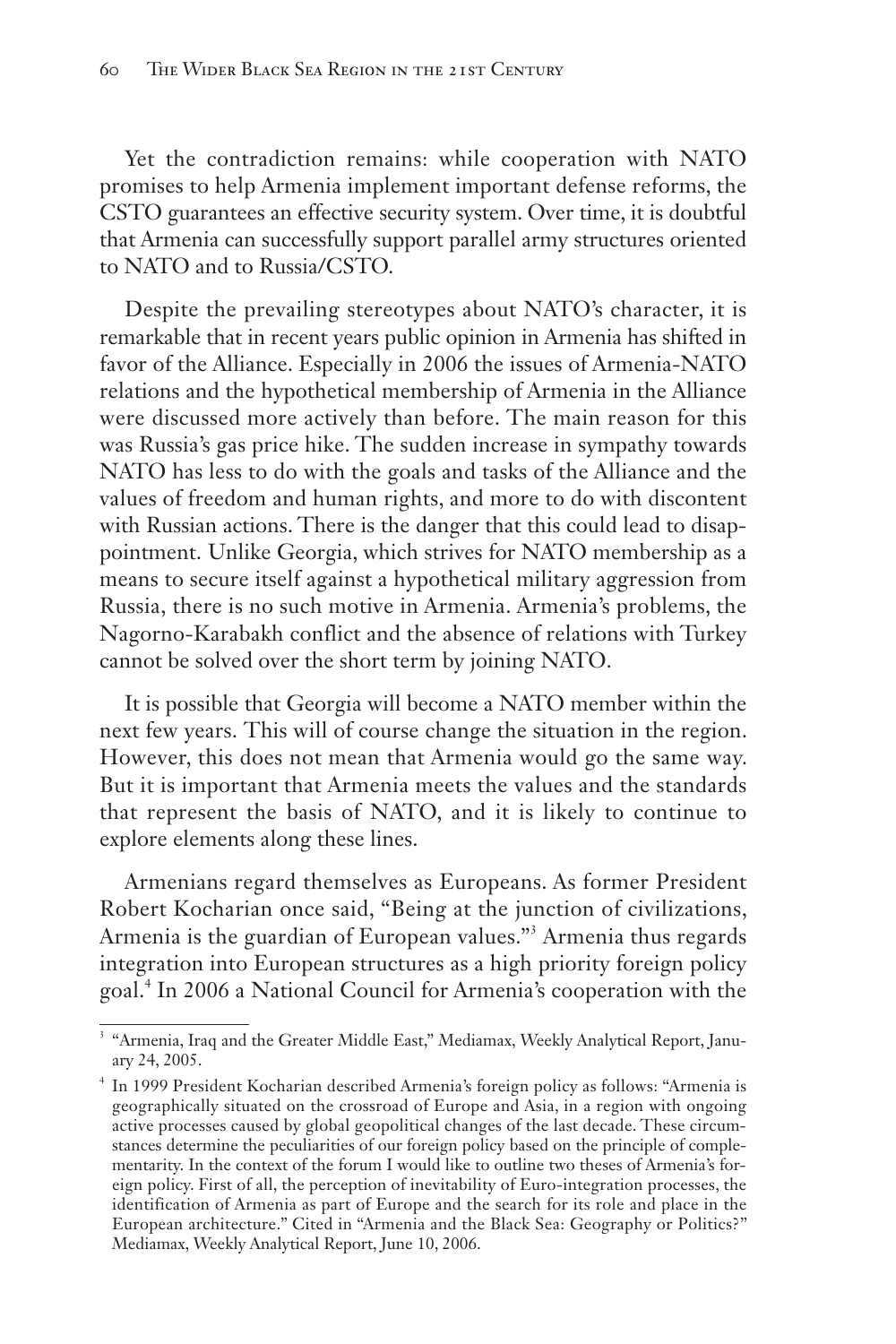EU, as well as a commission for coordination of such cooperation, were established to demonstrate the seriousness of Yerevan's intentions. Armenia was the first ENP country to draft a National Program for implementing its Partnership and Cooperation Agreement, which deals with reforms of the country's political institutions in accord with the requirements of the Council of Europe. The idea of the program is to bring Armenia as close as possible to European standards.

Ultimately, Armenia aspires to become a full member of the European Union. It views intensification of the relationship to NATO as one instrument along this path. As President Serzh Sarkisian once put it, Armenia has chosen the path of European integration and NATO is the central institution of European security. Most Armenian politicians think that there is no alternative to Armenia's European integration. Therefore relations with NATO will be developed in parallel with European integration processes.

True integration into Euro-Atlantic structures, however, would require normalization of relations with Turkey. Settling the Armenian-Turkish problem remains a challenge in the region, but there has been no breakthrough despite several initiatives in recent years. In addition to historical reasons and the Karabakh conflict, tensions between both countries are being generated by regional programs implemented by Turkey without Armenia's involvement, such as the Baku-Ceyhan oil pipeline and the Baku-Erzurum gas pipeline.

To neutralize economic and communication blockades imposed by Turkey and Azerbaijan, Armenia is trying to ensure a balanced relationship with Iran. For Armenia relations with Iran are important in terms of maintaining the military-political balance and stability in the region. Iranian-Armenian cooperation is limited primarily to economic and cultural exchange. Some energy programs have been devised with the aim of creating alternative energy resources. Strategic relations with Iran are a significant part of Armenian foreign policy, which seeks to mitigate the effects of the Turkish-Azerbaijani alliance.

Due to its vulnerable position Armenia is sentenced to remain Moscow's junior partner in ways that seem to exclude more profitable cooperation between Baku, Tbilisi and Ankara under the aegis of Washington. As long as the Karabakh conflict is not solved, the strong attachment to Russia will not stop. At the same time Armenia has to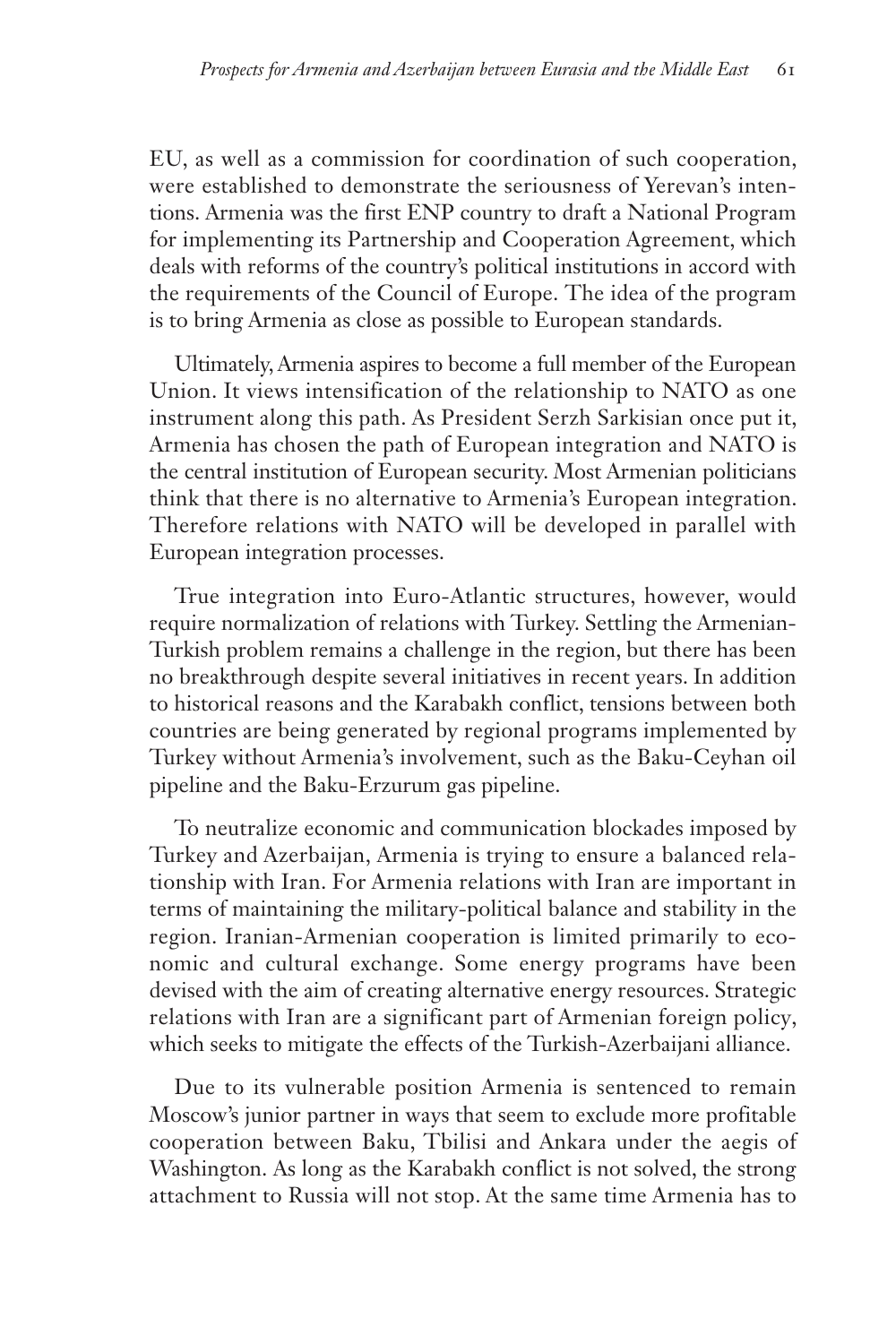follow Azerbaijan and Georgia in their Western orientation in order to escape isolation. In the competitive game of the external powers, it has fewer alternatives than the other two South Caucasian states. Russia has neither an interest in the normalization of Armenian-Turkish relations nor in a solution of the Karabakh conflict. In that case there would be no more need for a Russian military presence in Armenia. For Armenia the question is whether it should remain a passive observer of the changing geopolitical situation or whether it should become a more active participant in the process.

It seems clear that Yerevan has realized the necessity of assuming a certain role. In recent years, against the background of Russian economic and energy politics, there has been a slow but clearly perceptible process of alienation from Moscow, while Washington's financial help has increased. An obvious public change of mood in favor of the West has taken place, although it may be cyclical in nature.

Numerous polls in recent years show that the majority of the population want well-balanced relations in Armenia's foreign policy. Most Armenians still support the close relationship with Russia, though at the same time they want closer relations to NATO.<sup>5</sup> It is notable that the number of people who vehemently oppose Armenia joining the North Atlantic Alliance has decreased considerably. The number of those who would like a Western or a pro-Russian orientation is nearly equal. The EU is seen as the most trustworthy organization. The EU clearly enjoys more public support than NATO, due to Armenia's selfperception as a European nation. Over 80 percent of those polled would also prefer an affiliation with the EU than with the CIS.<sup>6</sup> Integration into European structures and alliance with Russia are not regarded as a contradiction. People still accept Russian military bases. It seems that the obvious changes in public opinion correspond to increasing cooperation with the EU, NATO and the United States.

<sup>5</sup> Emil Danielyan, "New Poll Shows Armenians Equally Supportive of Russia, West," *Eurasia Daily Monitor*, Washington, DC, June 26 2006.

<sup>6</sup> "Foreign Policy Preferences of the Armenian Citizens," Mediamax, Weekly Analytical Report, 30 October 2006. http://www.iri.org/otherregions/news/pdfs/2006-10-12 Armenia %20poll%20presentation.ppt.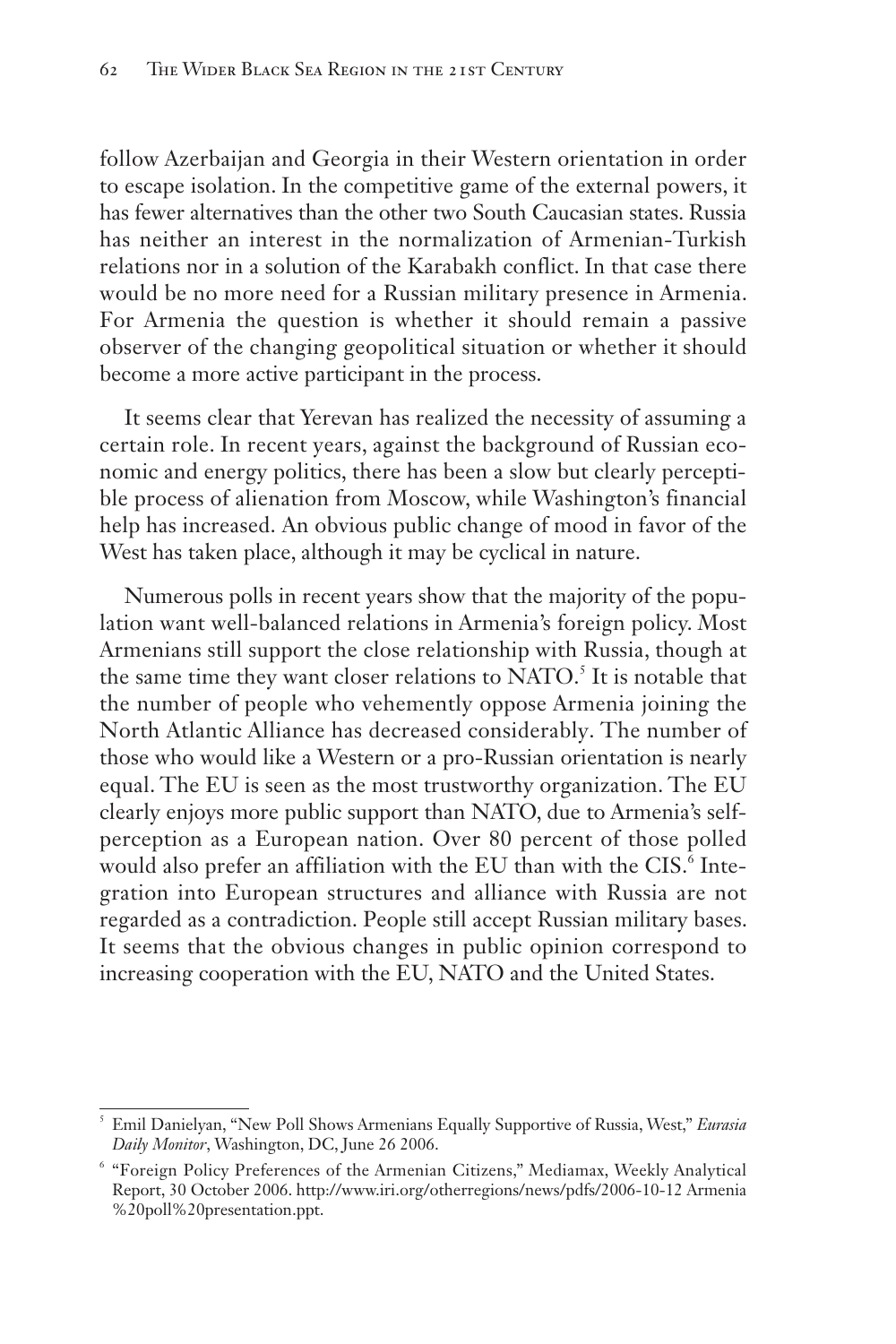# **Azerbaijan's Foreign Policy**

Azerbaijan has no real alternative to its Western orientation as far as security matters go. For financial reasons and for the protection of its oil exports through the Baku-Ceyhan pipeline it needs the U.S. as its strategic partner. Not being a member of the CSTO, Azerbaijan has cooperated for a long time with the U.S. and NATO while maintaining a strong strategic partnership with Turkey. However, in order not to damage its relationships with Russia and Iran it pursues a course of limited military cooperation with Washington.

Only the Karabakh conflict disturbs Azerbaijan's balancing policy. Without Russia, Nagorno-Karabakh cannot be solved. And as long as Washington remains neutral in the conflict, Azerbaijanis do not believe the U.S. can be their optimal partner in security affairs. The result of this constellation is a mixed attitude of frustration and aspiration. Azerbaijan seeks to change the status quo, and believes that its growing oil revenues could enable it to resolve the issue, if necessary, by force.

The majority of the population does not question cooperation with Washington, but the discontent with American conflict management within the Minsk group of the OSCE has grown. Western pressure on Azerbaijan and Turkey to compromise with Armenia is regarded with mistrust. People regard U.S. policy as rather pragmatic, focused on trying to secure the oil pipeline, push back Russian influence and use Azerbaijan against Iran. In their eyes American geostrategic interests have taken priority over the promoted values of good governance. Approval of U.S. policies has decreased due to the war in Iraq, although disapproval may be less than in other countries. Today most of the population and the elites think that American military bases in the country would not be in Azerbaijan's interests, particularly because they would not contribute to free the occupied regions around Karabakh. Up until 2003 the U.S. enjoyed a more positive image. But after the parliamentary election in autumn 2005, when Washington did not support the opposition, support for U.S. policies declined dramatically among pro-Western but disillusioned oppositional elites.<sup>7</sup>

<sup>7</sup> Rauf Mirqadirov, "Political Elite's Attitude to USA Deteriorates, American Attempts to be on both Sides at the Same Time Did not Succeed," Ayna, Zerkalo, Baku, January 28, 2004.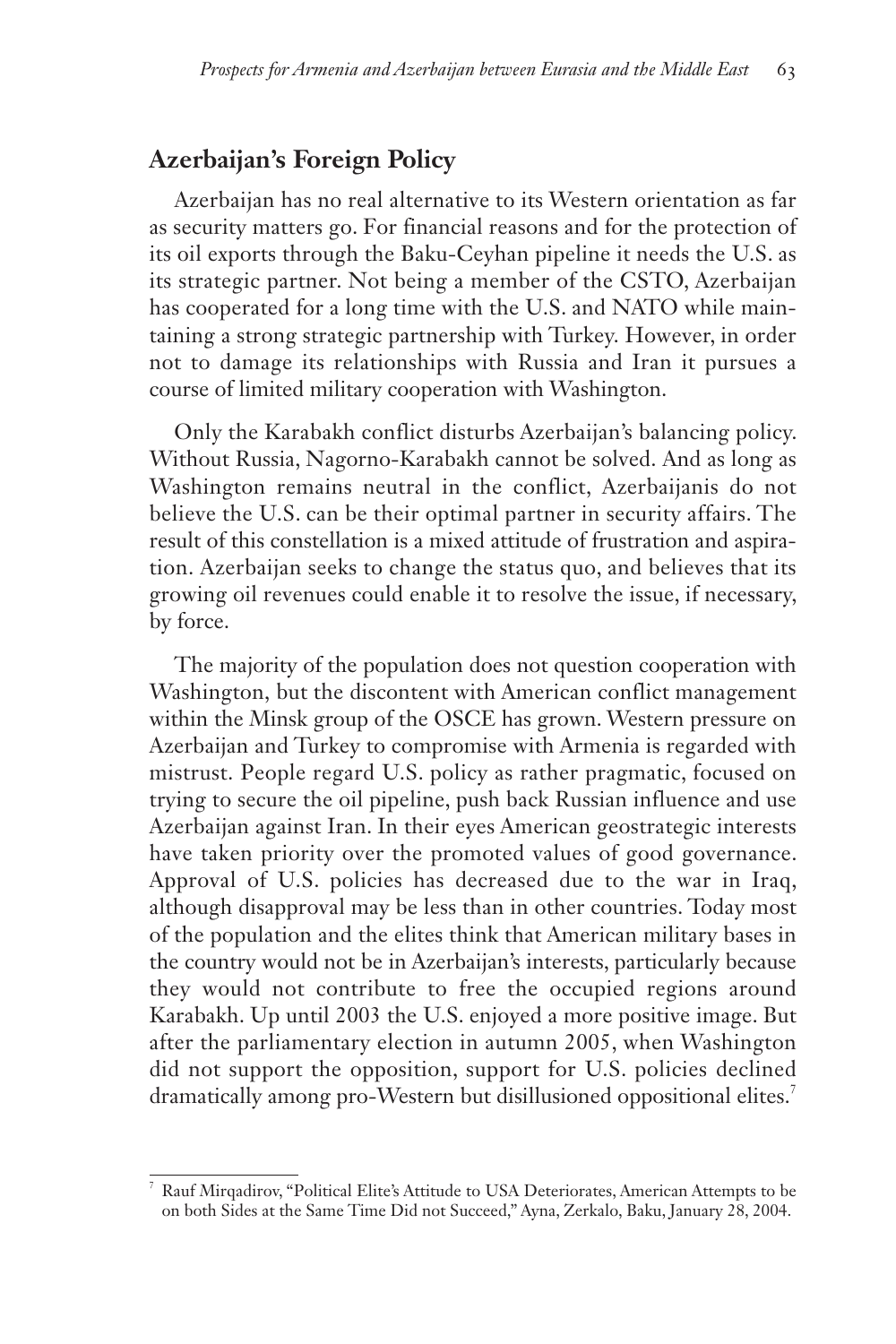Azerbaijan's proximity to Iran renders Baku's strategic value to Washington even greater than that of Tbilisi. U.S. military interests in Azerbaijan are driven by the demands of the fight against terrorism fight. The U.S. seeks to foster regional stability, forge assistance in countering terrorism, and maintain access to the Caucasus air corridor, which is essential for U.S. engagement in Afghanistan. To accomplish these goals, the U.S. military's European Command (EUCOM) has launched several initiatives that focus on the region as a whole as well as on Azerbaijan specifically.

After September 11, 2001 Washington moved away from relying on formal military bases to smaller operating locations. So in Azerbaijan it favors the deployment of small and not very conspicuous security locations achieving great mobility near the border to Iran. The strategy of "rapid reaction" corresponds with an initiative which was established by the name of *Caspian Guard*. In 2004 a program for training and equipment was started to guard the Caspian shore, providing Azerbaijan and also Kazakhstan with a control system in the Caspian Sea. *Caspian Guard,* with a command center in Baku, was designed not only for guarding the infrastructure of the Caspian but also the Baku-Ceyhan pipeline.<sup>8</sup>

*Caspian Guard* was later renamed *Caspian Security Guard*. This was a cautious downgrade of the original goals, because the old program had been more ambitious. The new *Caspian Security Guard* simply aims to protect the economic interests of the participating states.<sup>9</sup> Washington has stationed two mobile radar stations in the north and south of the country to monitor the Caspian Sea. Their capacity can reach to the Russian Federation.

The program does not facilitate deployment of military forces. Baku rejected U.S. mobile military bases, at least officially. In case of a potential American military attack on Iran it feared that Iran might retaliate by bombing Azerbaijan. Though former U.S. Defense Secretary Rumsfeld visited Baku several times in a short period, he could not convince Baku of the advantages of military bases. On the contrary,

<sup>8</sup> Alman Talyshli, "Rumsfeld's Baku Trip Stirs Controversy," *Eurasia Insight,* 13 April 2005. Cəsur Sümərinli, Ramsfeldin Məxfi Təlimatı, Ayna, Bakı, Aprel 13, 2005.

<sup>9</sup> Cəsur Sümərinli, Pentaqon xəzərdən əl çəkir? Adı dəyişdirilmiş "Caspian Guard" proqramından ABŞ-ın regionla bağlı bir sıra siyasi və hərbi məqsədlərinin çıxarıldığı bildirilir, Ayna, Ç.a., Noy. 28, 2006.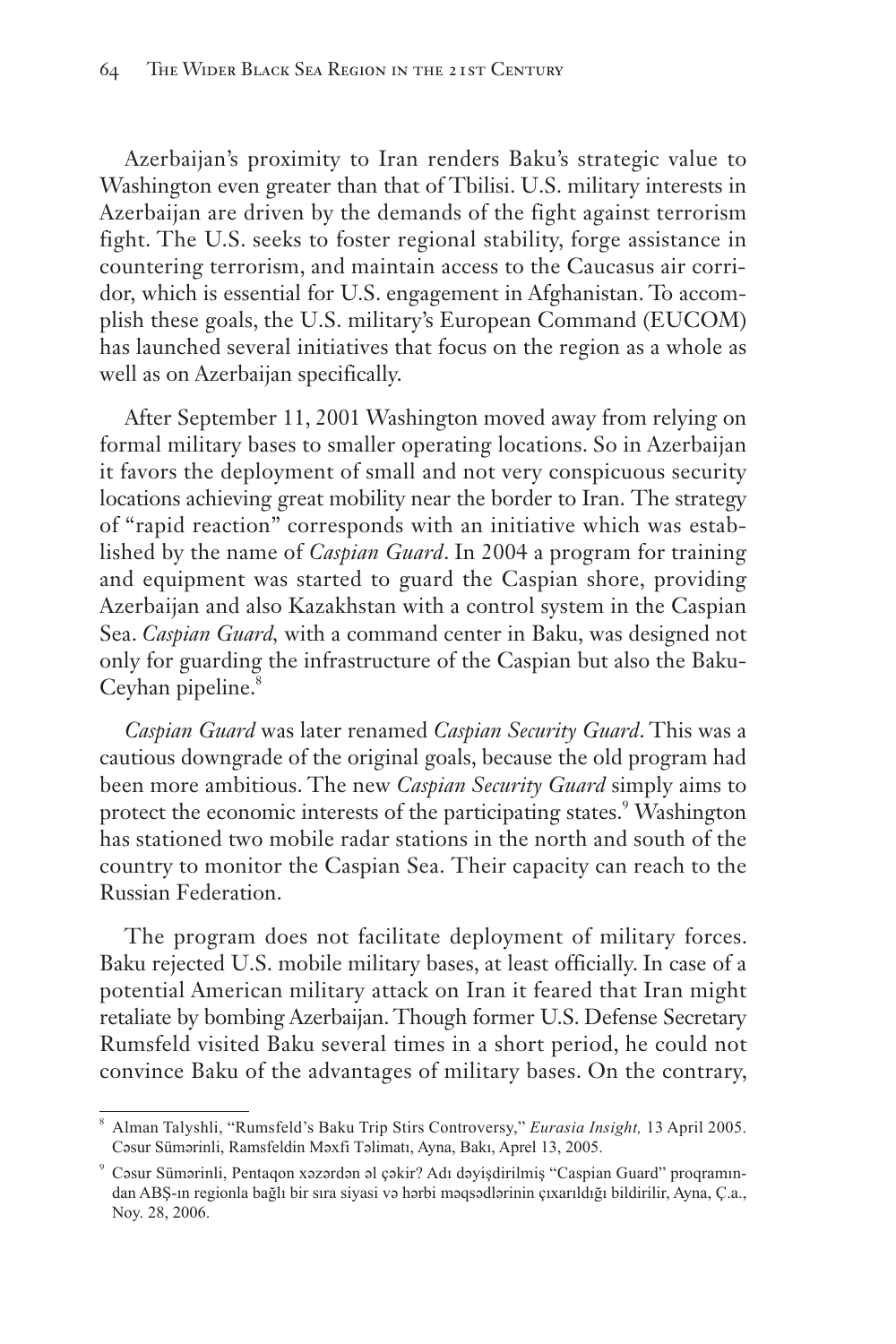Azerbaijan remained neutral in the Iranian-American conflict and assured Tehran that it would abstain from providing any technical and logistical assistance to the American side should a military conflict erupt. To confirm this the parliament adopted a law in 2004 prohibiting the deployment of foreign troops in the country. Though a potential deployment was always denied, rumors have never stopped. Eyewitnesses have reported that there are U.S. troops in the country, namely at former Soviet bases. Azerbaijani media also reported that the Pentagon was using Azerbaijani territory for virtual games and computerbased war simulations for a war against Iran. The U.S. embassy in Baku tends to downplay these rumors. On the other hand, according to Defense Minister Safar Abiyev, the mutual partnership with Washington includes training of Azerbaijani military experts by U.S. military officials in the field of war games and computer-based simulations, thus increasing the capability of the Azerbaijani military in terms of planning.<sup>10</sup>

Although Azerbaijan is moving closer towards NATO, it is still an open question whether membership is actually the long-term goal of Azerbaijan's so-called well-balanced policy. Generally Baku is striving for integration into Euro-Atlantic structures, but concrete steps are not clear. Azerbaijani government representatives take a rather careful approach to this issue, claiming that Azerbaijan is making real steps towards it but within the framework of the its balanced foreign policy. Baku is ambivalent about NATO. And NATO does not really know its real ambitions. Deputy Foreign Minister Araz Azimov put it this way: "… joining NATO is not an end in itself, but simply one possible element of a country's security."<sup>11</sup>

Russia is not really able to discipline Baku directly, but it could strengthen cooperation with Armenia. After Heydar Aliyev transferred power to his son Ilham, Azerbaijan postponed the ambition of NATO membership that it had expressed some years before. However, even Heydar Aliyev had never officially asked for membership, out of respect for Russia. He preferred to ask for the status of a candidate through his foreign minister. Azerbaijan has been a member of the

<sup>&</sup>lt;sup>10</sup> Azer Kerimov, "Azerbaijan again Torn between America and Iran," CACI Analyst, July 25, 2007. http://www.cacianalyst.org/.

<sup>&</sup>lt;sup>11</sup> Liz Fuller, "Azerbaijan: Baku Seems Ambivalent About NATO Membership," RFE/RL, March 22, 2007.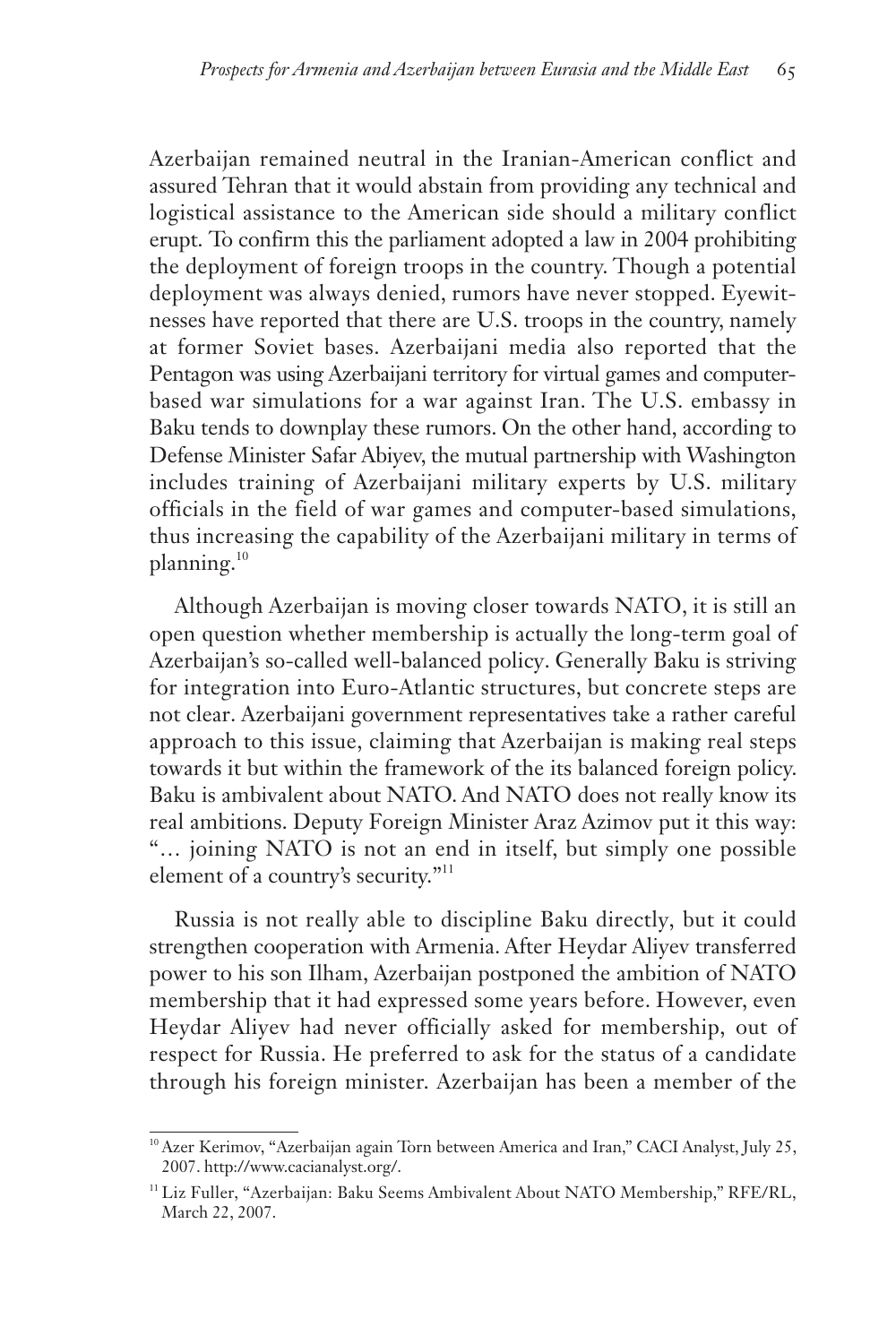Alliance's Partnership for Peace (PfP) program since 1994, and an Individual Partnership Action Plan (IPAP) is being implemented.

Neither NATO nor Baku has ruled out membership for Azerbaijan, but in contrast to Georgia, Azerbaijan does not eagerly strive for membership. The desire for normalization of Azeribaijan's relations with Russia, together with President Ilham Aliyev's fear of a velvet revolution supported by Washington, resulted in a tactical "wait and see" approach to the membership issue. This reflects the basic problems of the South Caucasian states, which are not independent in their political decisions. Their actions are being determined to a large extent by the imperative of their current security requirements. Circles inside the army promote a stronger pro-American policy, but while there is a partial integration into NATO structures, the government cooperates with Moscow in the field of military techniques.

NATO members like the U.S. and Turkey would like Azerbaijan to join the Alliance, not only for strategic reasons but also to provide a strong energy transportation link to the Caspian Sea that would make Europe less dependent on Russia. But few other members want to become embroiled either in Azerbaijan's struggle with Armenia or its internal problems.

As a result, Baku hesitates to reveal its ultimate goals while it delays elaboration of both IPAP and its own national security doctrine, which had been announced for a long time. Baku uses the Karabakh conflict to justify retention of some kind of Soviet-style standards concerning training, management and control mechanisms. The impact of increased Turkish and U.S. training and military education for Azerbaijani officers is said to be low. Experience in overseas peacekeeping deployments in Kosovo, Afghanistan, and Iraq has not yet resulted in enhanced combat strength. There is dubious utility in dividing the army along NATO-oriented or Soviet-style lines.

Institutional corruption poses another obstacle for military reform. The Defense Ministry is regarded as the most corrupt ministry in the country. Baku is not interested in transparency in military affairs. As a result, efforts to achieve greater professionalism in the military have lagged. Despite a massive increase in defense and strong bellicose statements from the Azerbaijani leadership, experts doubt whether the army is capable of waging a new war.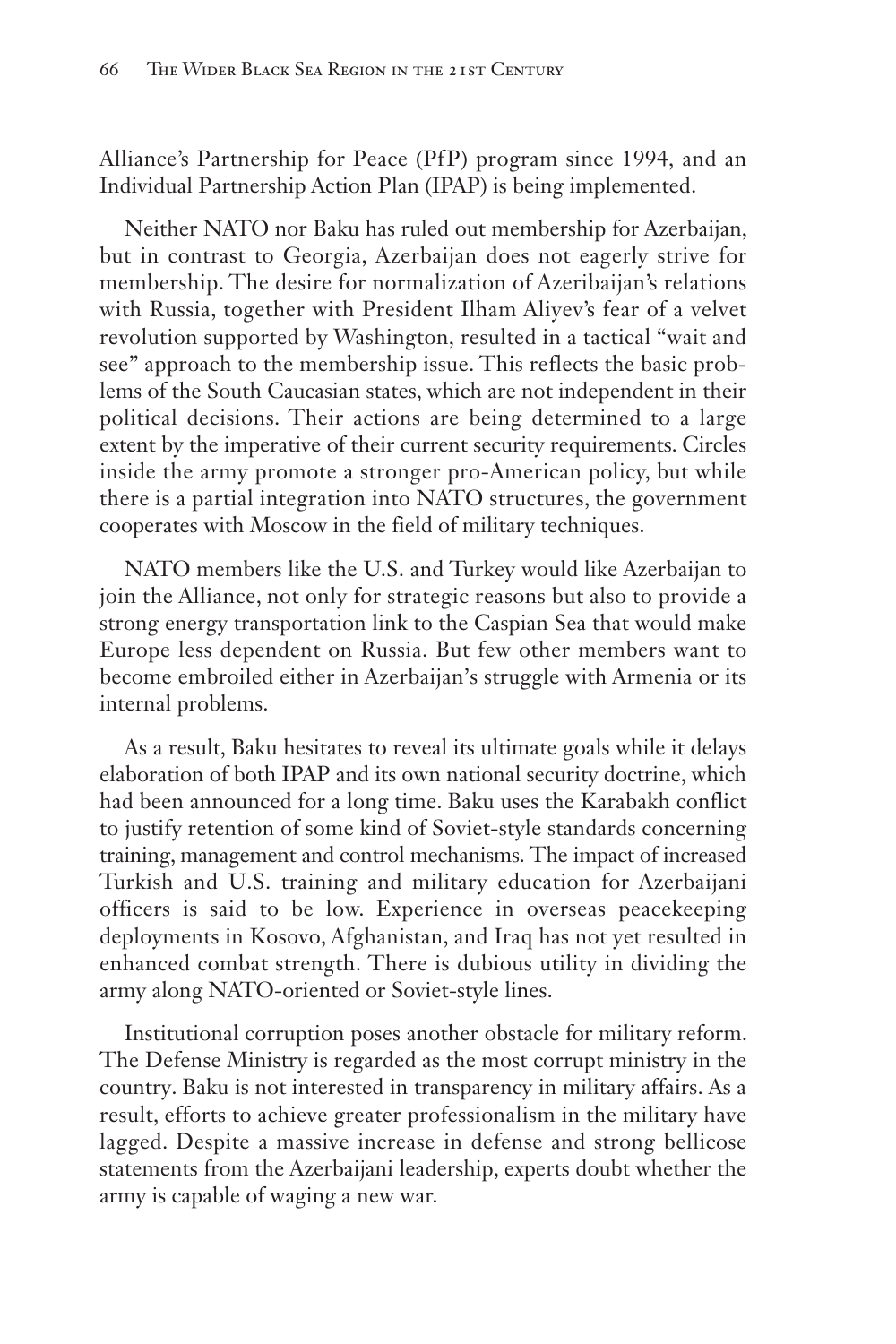Azerbaijan is unlikely to be able to fulfill its commitments to NATO over the next few years. Officially, Baku declares that the military reforms required by IPAP will bring the armed forces up to NATO standards by 2015. Through this cautious approach Baku seeks to avoid facing the high degree of hostility that Russia has directed at Georgia. As a result, Azerbaijan's integration into Euro-Atlantic structures is proceeding much more slowly than in Georgia's case. And NATO is not a subject of passionate debate in Azerbaijan, unlike in Georgia.

The chief spokesman of the Foreign Ministry described the Azerbaijani policy of gradual cooperation in this way: "We don't claim that we'll become a NATO member state tomorrow, or in a year. But we believe that the current framework of our partnership gives enough scope for us to make moves in this direction. Azerbaijan is now well aware that integration with Europe and Euro-Atlantic structures will bring stability to the region."<sup>12</sup>

Since Azerbaijan's authoritarian structures were heavily criticized by the West, Baku is looking for Moscow's support. Both share an interest in preventing so-called "color revolutions." Since the political conception of the leadership is closer to that of Moscow than to the Western understanding of democracy, the regime tries to keep a balance between them and to play the powers against each other. Improved relations with Moscow are more tactical than strategic. Baku's energy resources enable it to contain Russian influence. Moscow's efforts to attain control over infrastructure in the energy sectors of the CIS countries has been least successful in Azerbaijan. Moscow would like to convince Baku that cooperation with the CSTO would be useful. To counter the *Caspian Security Guard* program, it has launched an international naval task force or operations group, the so-called *CasFor* proposal, for the fight against trafficking in drugs, terrorists and weapons of mass destruction in the Caspian Sea basin. It appears largely to mirror the American initiative.

Although the Kremlin's proposals hold little attraction, an offer from Russia to change its position in the Karabakh conflict in favor of Azerbaijan could change Baku's position. On the other hand, such an

<sup>&</sup>lt;sup>12</sup> Jasur Mamedov, "Azerbaijan Tiptoes towards NATO. Baku's cautious policy seemingly designed to avoid spoiling relations with Iran and Russia," November 25, 2006. http:// www.armtown.com/news/en/a1p/20061125/43319/.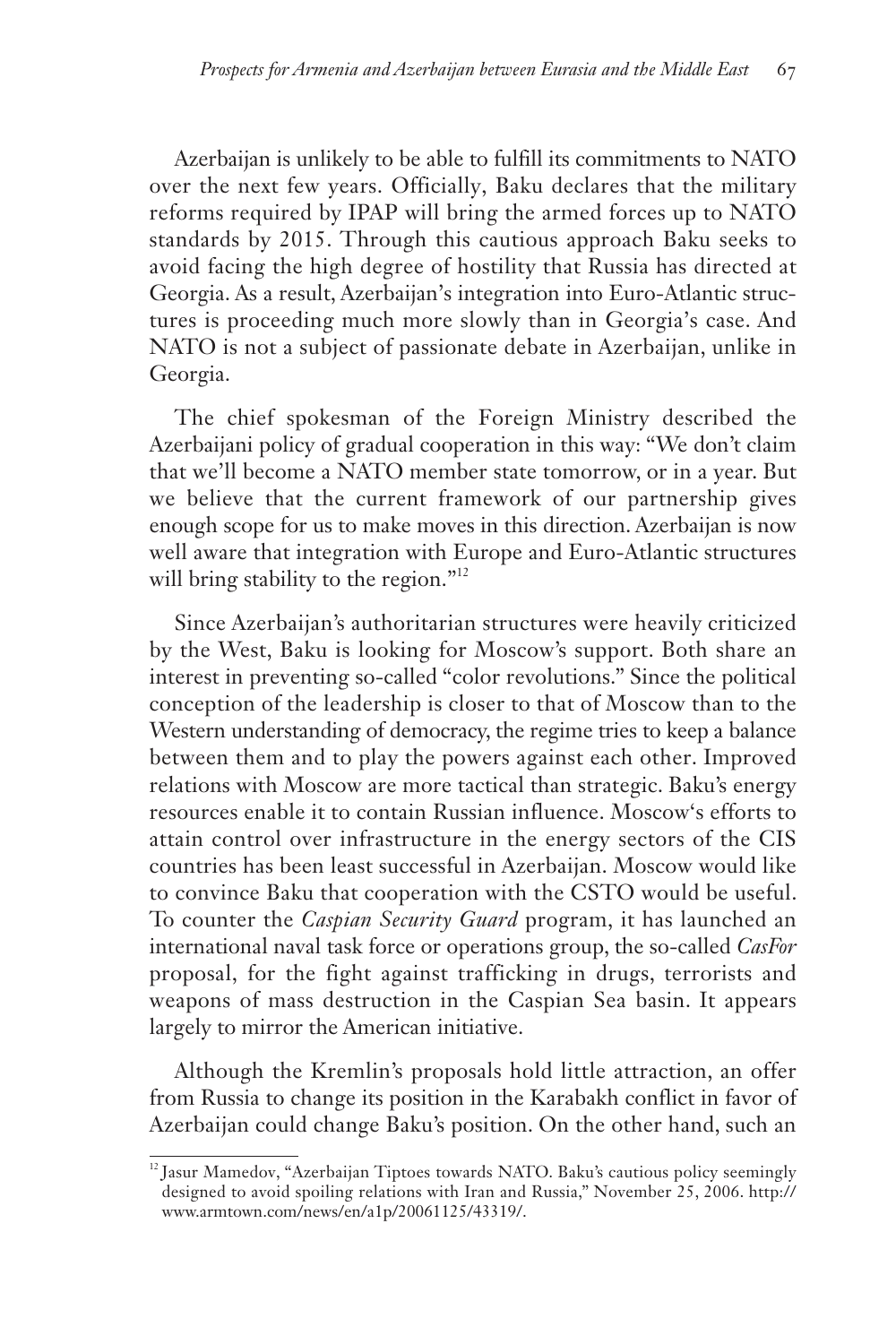offer would be met with some suspicion in Baku, because Armenia is the basic pillar of the CSTO in the South Caucasus and in general Moscow has demonstrated that its interests lie in perpetuating the unstable situation in the region.

Azerbaijan's deliberately cautious policy is designed to avoid spoiling relations with its big neighbors Iran and Russia, with which it would prefer to coexist peacefully. It is also part of a broader strategy, as Azerbaijan has also deepened its ties with Pakistan and the central Asian states. Baku increasingly assumes it can engage regional partners through a new position of strength resting on its energy resources. Turkey is still an indispensable ally concerning the Karabakh conflict, but Baku does not rely excessively on this connection. Outreach to these many different partners indicates that Azerbaijan does not possess a clear security related strategy but seems rather to be maneuvering tactically between various political options.

Despite the historic tension between Iran and Azerbaijan and the fact that Tehran supported Armenia in the Karabakh conflict, Iran is not regarded as a real threat. To some extent the currently tense situation in the region is profitable for Azerbaijan, as its location bordering Iran facilitates U.S. military engagement and enhances its geostrategic importance. It allows Baku to ignore Washington's concerns over its dismal electoral record and at the same time to develop its ties with Tehran. Even though relations with Iran are not based on friendship, but in fact are characterized by mutual mistrust, Baku will not risk its partnership with Tehran. Not only does Iran supply energy to the Azerbaijani exclave Nakhchivan, which remains in a difficult economic situation, but Baku also perceives the need to undercut efforts at Armenian-Iranian partnership.

There is a myth in the South Caucasus that Georgian membership in NATO will automatically open the door for Azerbaijan and Armenia, and that some day they could also become members of the EU. This illusion fails to take into account the fact that the EU's level of cooperation with Azerbaijan is limited by the policies of Azerbaijan itself. Without greater commitment to reform, Azerbaijan will not be able to move closer to Europe. The existence of energy resources is not enough. The agreement with the EU about the export of Azerbaijani gas from the Shah Deniz field to European markets may make Azerbaijani politicians think that Europe needs Azerbaijan more than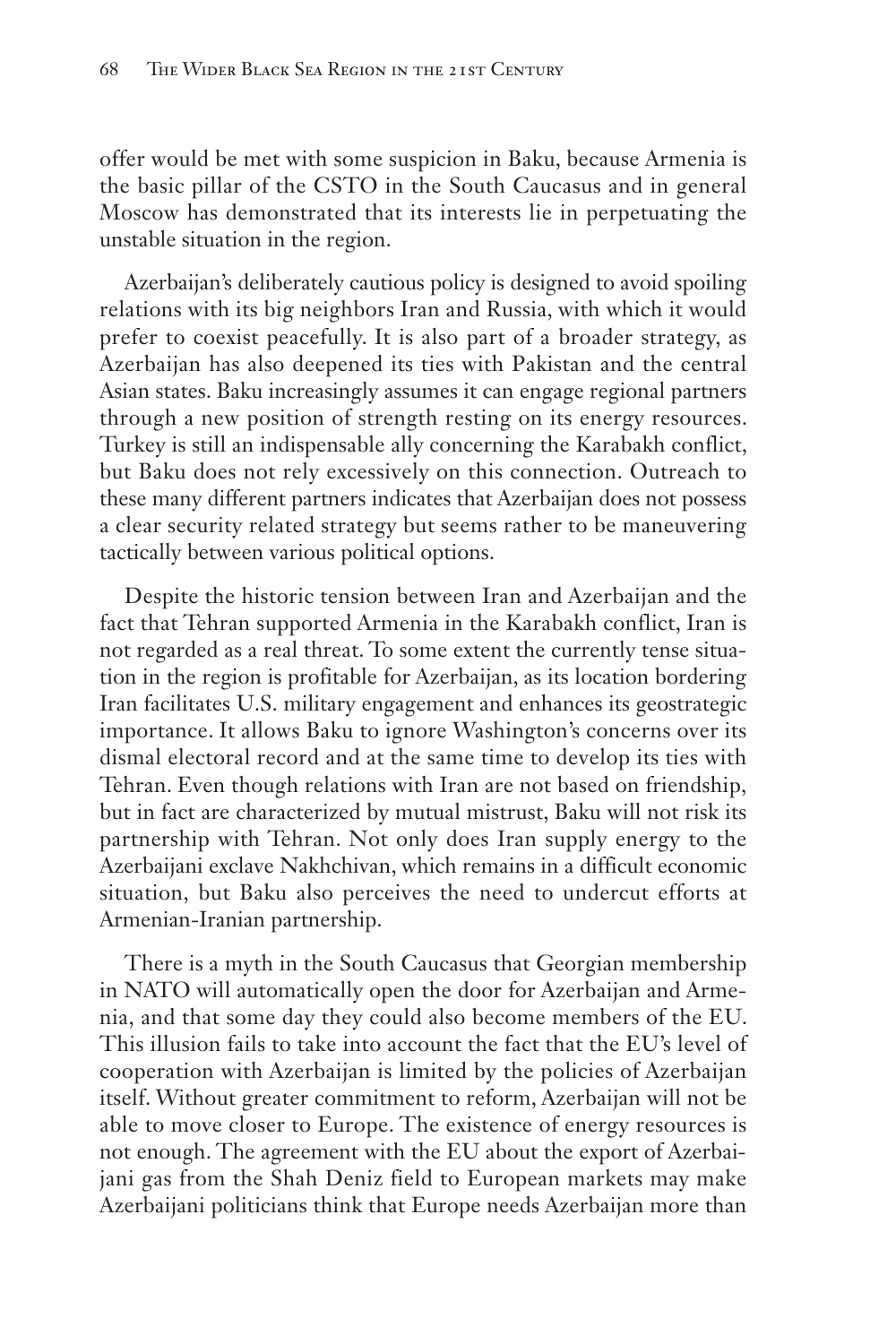the other way around. But in the long run it is European integration that could lead to political stability at home and provide the chance for a peaceful resolution of the Karabakh conflict.

The signing of the ENP agreement between the EU and the three South Caucasian countries has started a new chapter and is aimed at further deepening relations. But ENP as well as IPAP are in danger of remaining symbolic activities that do little to deepen the integration of Azerbaijan into European institutions. The reluctance of the government to seriously conduct the kind of real political and economic reforms that are a requirement for any move toward the prospect of membership in Euro-Atlantic institutions is too obvious. The desire of the authorities to perpetuate the domestic status quo, combined with the policy of playing off the external powers against each other, is one of the greatest obstacles to integration with Europe.

# **The Nagorno-Karabakh Conflict**

The most significant element determining the future of both countries is the conflict of Nagorno-Karabakh. Though it is has been on ice since the 1994 cease fire, it is undoubtedly the key conflict in the Caucasus. In the meantime, a de facto independent second Armenian state has been created in Karabakh, which officially belongs to Azerbaijan. The history of the conflict resolution process underscores that this unsolved "frozen" conflict exerts considerable influence on both the domestic development and the foreign policies strategies and orientations of both countries. It is the greatest obstacle for regional cooperation and delays the integration of these countries into European structures. And given that political elites in both countries justify the lack of political transparency by the requirements of national security, the conflict has had a negative impact on democratization.

Peace negotiations imposed under international pressure do little to halt the cycle of mistrust and militarization if publics are not prepared to accept inevitable compromises. Outside pressure, whether through European conventions or human rights declarations, is unlikely to change the mentality of confrontation, since the parties to the conflict appear incapable of examining critically their historically grown perceptions. Today the peace process is at a dead end. There is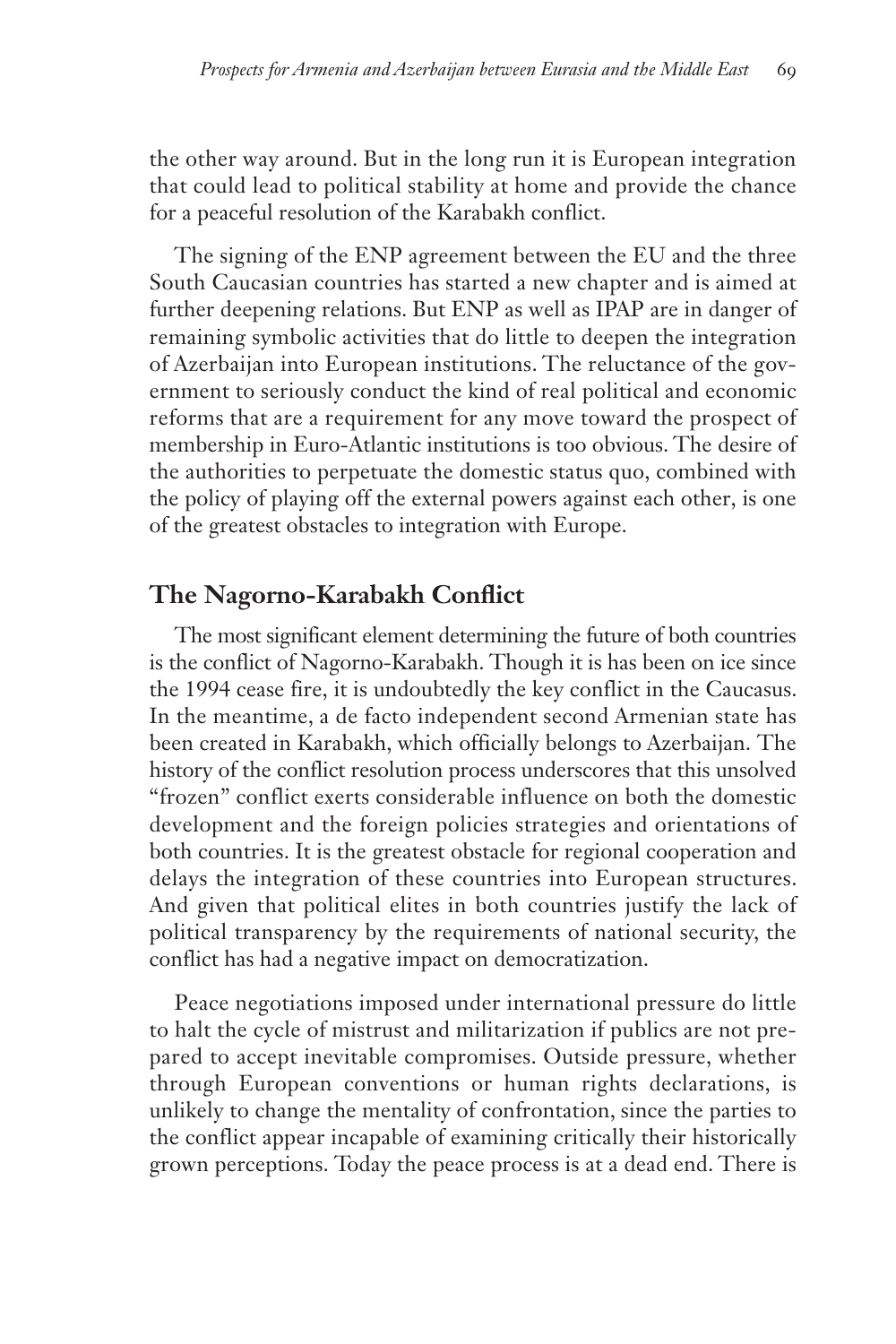no common basis of understanding. In neither country is there any serious political movement striving for compromise.

The deadlock in negotiations is fueling greater militancy, especially in Azerbaijan. People fear that any compromise might end in the loss of Karabakh. Since Ilham Aliyev's takeover he has often announced the possibility of a military option, though this may be primarily be a device to strengthen his internal position. Azerbaijan has increased its defense expenses drastically, which has forced Armenia to do the same. The military budgets of both countries are growing much faster than their high GDP growth rates. Azerbaijan's military budget has grown from \$146 million in 2004 to almost \$1 billion in 2007. While Azerbaijan's defense spending has risen eight-fold, Armenia's defense spending has increased by 350 percent compared to 2000 (\$264 million in 2007).<sup>13</sup> It is questionable, however, whether this has really had a positive effect on the combat strength of the Azerbaijani army, whose level of professionalism and moral condition is usually described as very low. As Georgia, too, increases its military spending, the Caucasus has become one of the world's most militarized regions, which contradicts each country's avowed priority of European integration.

Peaceful resolution of the conflict is likely to mean that Azerbaijan would have to carry the major burden of concessions. This is a proposition that few in Baku are willing to consider. Failure to reach such a painful compromise, unfortunately, could mean renewed conflict. The majority of the population in Azerbaijan would support a military operation to win back Karabakh, or at least the occupied regions around Karabakh, which Armenia controls as a buffer zone.<sup>14</sup> The government is adept at manipulating popular opposition to the international treatment of the conflict to consolidate its power base. It has been careful to centralize decision-making regarding Nagorno-Karabakh, and given Azerbaijan's rudimentary structures of democracy the peace process remains quite opaque to the public. Even the political opposition, however, while suppressed, is strongly against any compromise solution.

<sup>&</sup>lt;sup>13</sup> Oleg Gorupai, "The Geopolitical Whirlpool of the Caucasus," translated by Elena Leonova, in *Krasnaya Zvezda*, October 8, 2007.

<sup>14</sup> "Over Half of Azeris Back Military Conflict Resolution," Survey, Assa-Irada, Azerbaijan, November 3, 2005. According to this survey, 58 percent would support a military option and 25 percent a peaceful solution.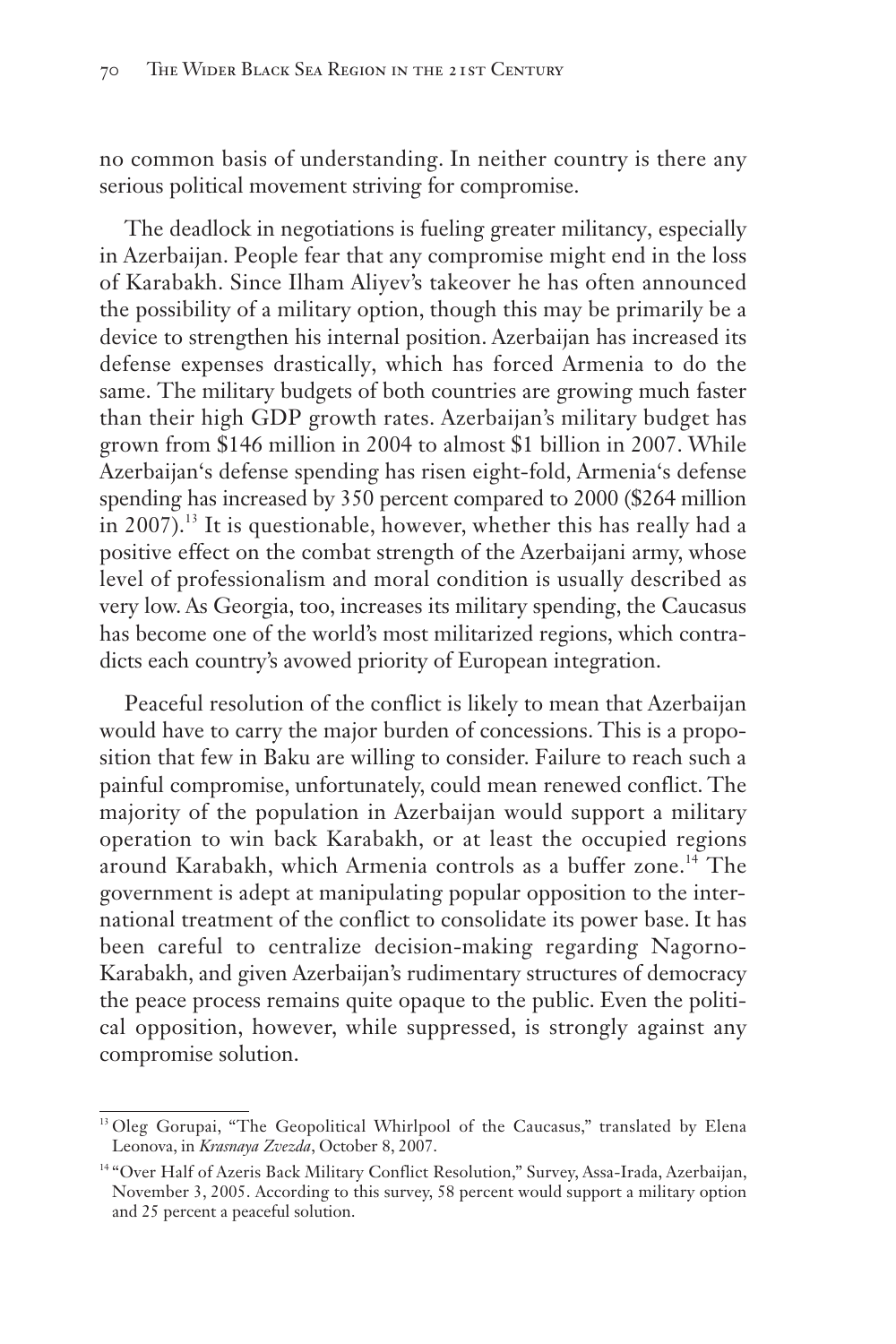Baku's militant rhetoric doesn't necessarily translate into an acute threat of war, because Azerbaijan cannot afford to become an international pariah. Nevertheless, the danger of renewed outbreak of violence must be taken seriously. Violations of the ceasefire are growing, as are related fatalities. There is also the theoretical danger that Russia could take measures to support Armenia were it to be attacked militarily by Azerbaijan. The CSTO states that collective security groups of one region within the CSTO could be involved in repulsing aggression in another collective security region of the CSTO at the request of one or more parties to the agreement.

Ruling elites in Armenia, on the other hand, are completely content with the present status quo and not prepared for serious concessions. They regard the prospect of a "forever frozen" conflict with equanimity, trusting in the capability of their army and harboring the hope that the independence of Kosovo could set a precedent for other conflicts, despite clear differences between Kosovo and Karabakh.

Greater outside pressure to move toward resolution risks strengthening internal resistance in both Armenia and Azerbaijan. Armenian hardliners reject everything that does not result in an immediate secession from Azerbaijan. Many are against a withdrawal from the occupied territories, which they call liberated regions.

Thus far, negotiations have failed to produce any significant progress. The Minsk Process initiated by the OSCE provides a platform for dialogue, but so far has not been able to develop feasible proposals to resolve the conflict.<sup>15</sup> There has been little willingness on either side to making concessions, and mediators have failed to secure agreement on rules governing the status of Karabakh. The 1994 ceasefire has led to a situation that is generally described as "no peace, no war."

Individual Russian and U.S. initiatives have had greater impact than the Minsk Group. Each assumed a different line of negotiation. Russian diplomacy led to the interim settlement. Later, the United States took the strategic initiative. In 1997 the U.S., France and Russia assumed co-chairmanship of the Minsk Group and since then have monopolized

<sup>&</sup>lt;sup>15</sup> The so-called Minsk Group is responsible within the OSCE for solving the Karabakh conflict. It comprises representatives of the conflicting parties and the following countries: U.S., Russia, France, German, Czech Republic, Sweden, Italy, Belarus and Turkey. The U.S., Russia and France currently hold the co-chairmanship of the Group.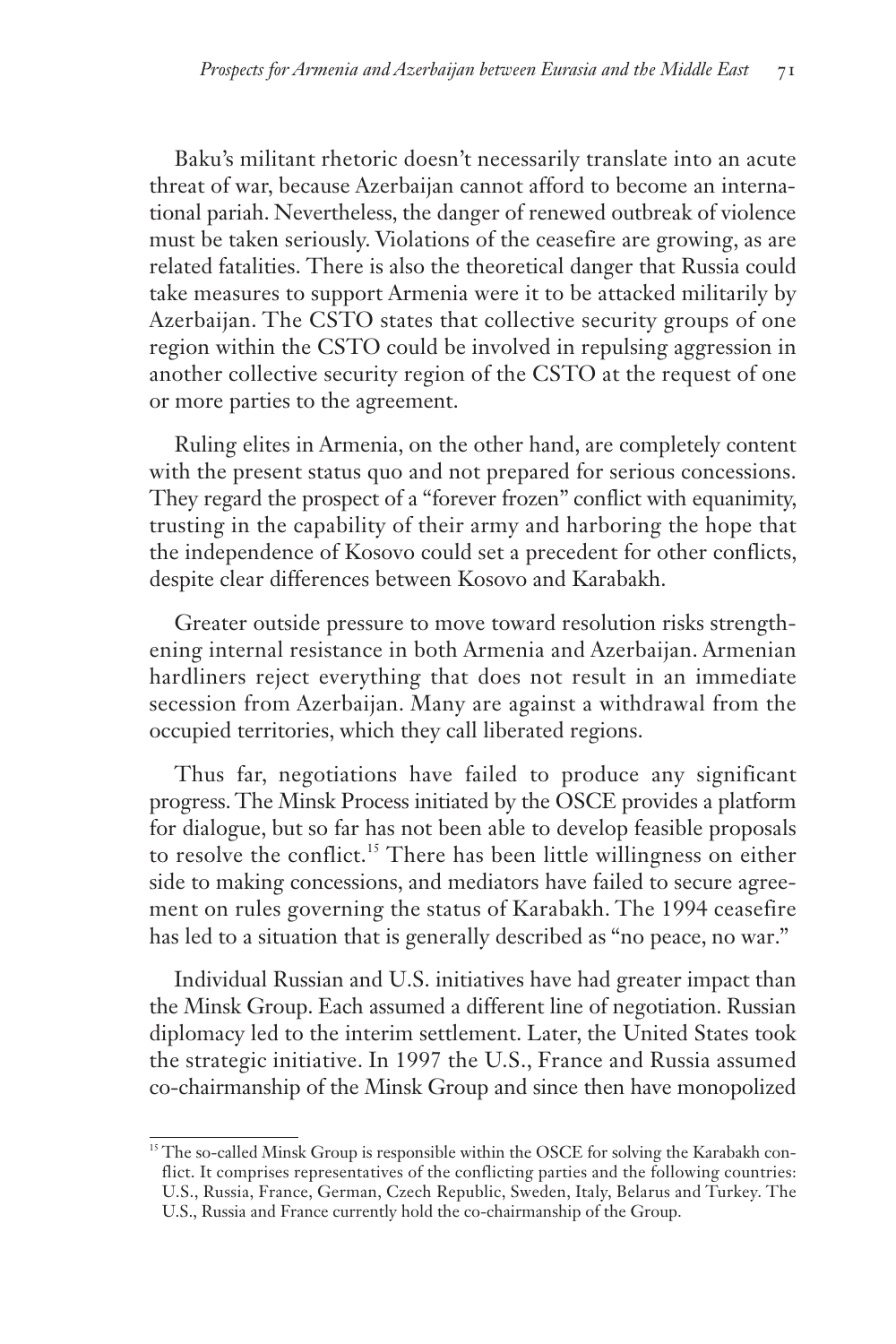the issues, isolating other Minsk group countries and rejecting intervention by the Council of Europe.

The OSCE co-chairmen proposed two peace plans in 1997 (known as the "package" and "staged" plans) that envisaged greater autonomy for Nagorno Karabakh and diminishing Azerbaijani sovereignty over the region. Both of them were accepted by Azerbaijan. Armenian President Levon Ter-Petrossian accepted the second plan, but was forced to resign because of his concessions.

A third plan was proposed in 1998 providing for the concept of a common state between Azerbaijan and Nagorno- Karabakh. It was rejected by Azerbaijan. In 1999 Western pressure forced meetings between Armenian President Robert Kocharian and Azerbaijani President Heydar Aliyev, while the efforts of the Minsk Group and the talks on a regional stability pact for the South Caucasus signalled positive changes. However, the adversaries remained unwilling to reach painful compromises. At the 1999 OSCE summit held in Istanbul, both Armenia and Azerbaijan proposed a stability pact as a forum for multilateral cooperation in the Caucasus. However, none of the proposals was set out in any detail.

The weak point of all proposals concerning a common state solution is that they would lead to complete secession. The biggest difficulty with such proposals lies in translating the details into the reality of the South Caucasus. A confederate solution that balances the principles of territorial integrity and the right to self-determination is seen by Azerbaijan as abandoning territorial integrity, whereas for Armenia it represents the logical consequence of the military reality. Therefore, Azerbaijan's displeasure with the OSCE's mediation attempts seems understandable. The negotiations conducted in Key West in April 2001, under the auspices of U.S. Secretary of State Colin Powell, also failed, despite great expectations. Although both presidents softened their stance during the talks, as soon as they returned home they each struck a far more hawkish position. They were not able to "sell" compromises to their people.

After September 2001, Washington pressed both sides for continuation of negotiations but without concrete results. The so-called Prague Process offered a new start. The Azerbaijani and the Armenian foreign ministers met in Prague in April 2004, signaling hope for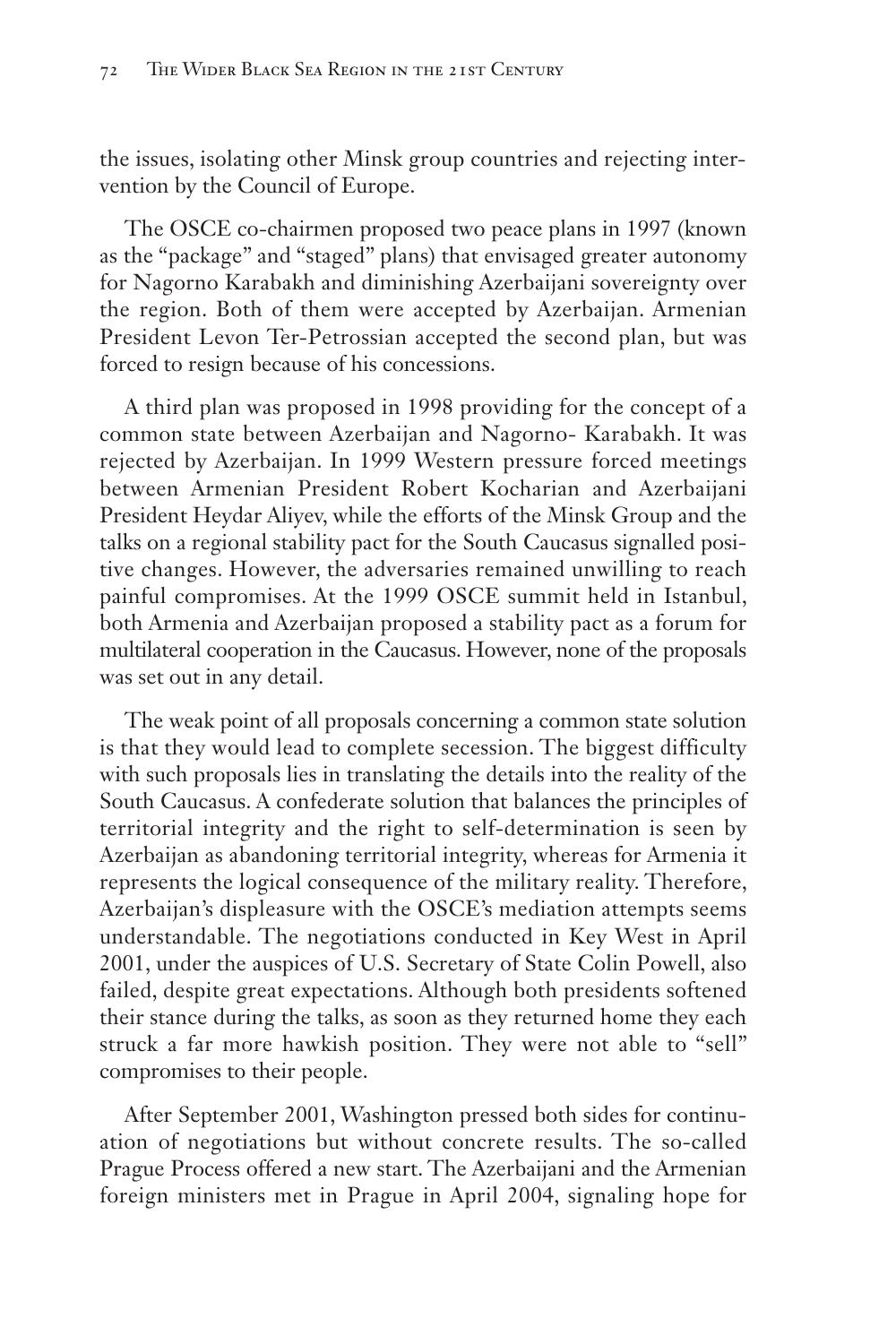change. Before the start of the dialogue, each side reiterated its position. Azerbaijan underscored that it agreed neither to the independent status of Nagorno-Karabakh nor to its being part of Armenia. Nevertheless, it declared that it was ready to grant the highest possible status of autonomy to Karabakh. Armenia insisted that the problem could only be resolved through self-determination by the Armenians of Karabakh. This would lead to unification with Armenia or to their recognition as an independent state. The Armenians declared that autonomy inside Azerbaijan was "a stage which is over".16

For the Azerbaijani public the insistence of the co-chairs on compromise has been perceived as losing sovereignty over Karabakh in return for the withdrawal of Armenian troops from the occupied areas outside Karabakh. Generally, there is distrust within Azerbaijani society towards the mediating team, due to the prevalent belief that the co-chair countries lean directly and indirectly towards Armenia. This is linked with tendencies towards a new anti-Western stance and the feeling of being the victim "once again." Such emotions are accompanied by calls on the Azerbaijani people to rely on their own strength. Such efforts can only result in a readiness for war that misjudges the existing balance of power and disregards the devastating effects of a further armed conflict.<sup>17</sup>

Although the essence of the ongoing negotiations had been kept secret until 2006, it was clear that Baku continued to insist on a settlement stage-by-stage, while Yerevan adhered to a package solution whereby the status of Karabakh would be determined first within a comprehensive peace settlement. Azerbaijan has been working on securing international recognition of Armenia as an aggressor state, and in this way pressuring Armenia to leave the occupied areas. There have been signals that the Armenian government may be principally ready to accept withdrawal as a first step, which would be enormous progress.

The optimism of the OSCE mediators proved illusory, however. Hoping for an open debate in both countries, in 2006 the co-chairs made the basic principles of the negotiations public for the first time. The negotiations envisaged a mixture of the "package" and "staged"

<sup>&</sup>lt;sup>16</sup> "Armenian Minister Rejects Azerbaijani Autonomy Idea for Karabakh," Mediamax. Armenian News Agency, Yerevan, May 16, 2005.

<sup>&</sup>lt;sup>17</sup> Elkhan Mehtiyev, "Armenia-Azerbaijan. Prague Process: Road Map to Peace or Stalemate for Uncertainty," Conflict Studies Research Centre, Caucasus Series 05/23, May 2005, p. 6.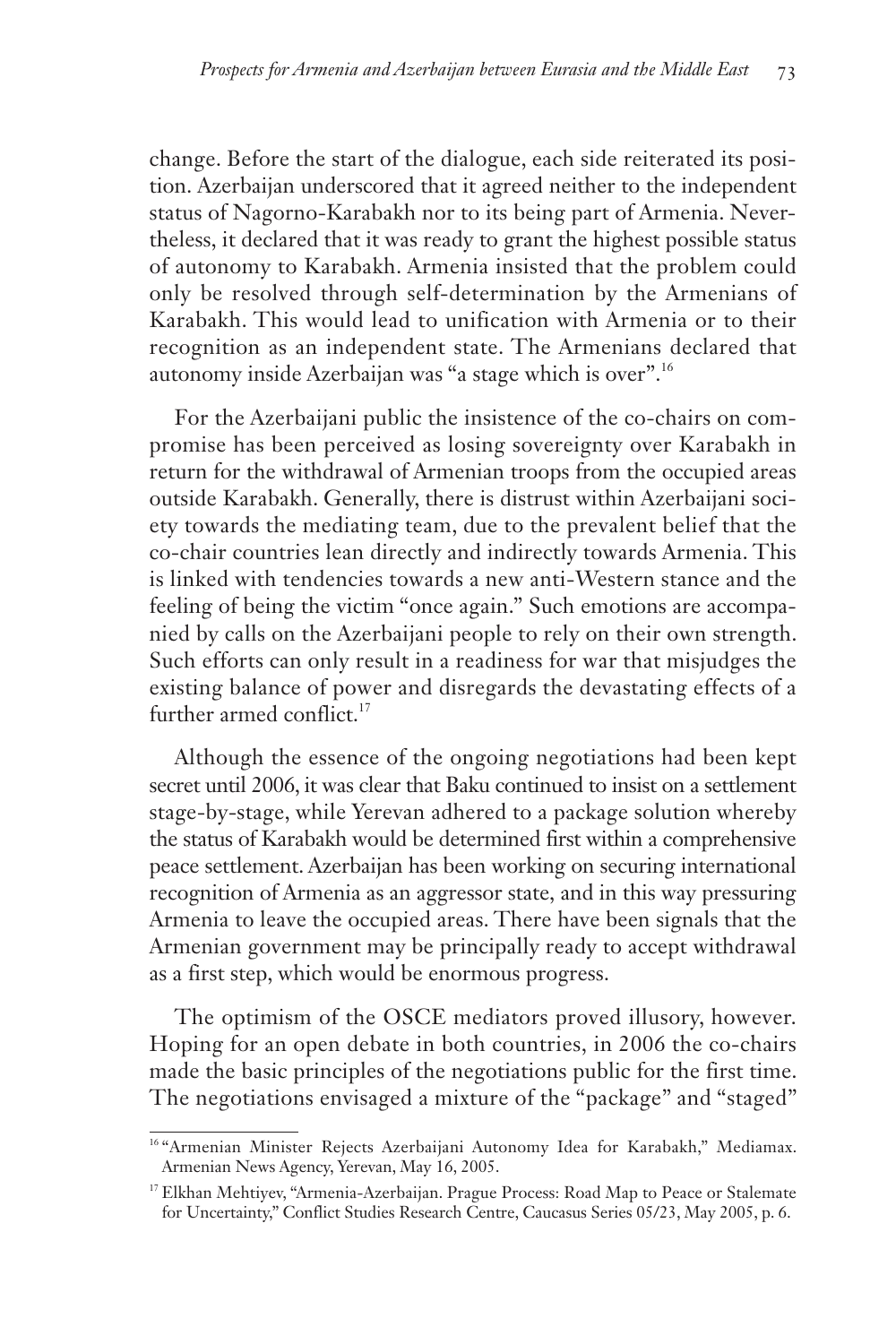plans. Some of its elements would be agreed at once, others would be gradually implemented. The final status of Karabakh would be decided by a future referendum by the population of Karabakh. The plan included withdrawal from the occupied regions and the reopening of communication links between the two countries. An international peacekeeping contingent would monitor the agreement. More problematic was an arrangement regarding the Azerbaijani districts connecting Armenia and Karabakh, which neither side wants to lose. It is also not very likely that Baku would agree to a referendum, because this would inevitably lead to the loss of Karabakh.

The political culture in Armenia and Azerbaijan is not conducive to such a solution. The Karabakh conflict is the most important national problem for majorities in each country. In Azerbaijan the defeat in the war and the loss of the region is a never-healing wound. Demonization of the Armenians through the media and in schools has deepened anti-Armenian sentiments to such an extent that there is little room for compromises. For most of Azerbaijanis, the prospect of living together with Armenians is not conceivable.

Emotions are running higher in Azerbaijan than in Armenia because Azerbaijan lost the war. But in neither country is there any great willingness to acknowledge that economic cooperation could be in one's own interest. As both presidents control most of the media, they have the power — and responsibility — to change the terms of the debate in their countries and promote discussion of solutions. They did not do so in the past, however, and are hardly likely to change their position in the future.

Each country believes that time is on its side. Yerevan hopes that the de facto reality of Karabakh as an independent state will lead to recognition by the international community, especially after Kosovo has gained its independence. Baku is wary of negotiations and pins its hopes on its arms buildup. Many people in Azerbaijan believe that the army is strong enough to initiate a new war, possibly a blitzkrieg. This could turn out to be an illusion. Meanwhile the prospect of a new war is something for which people are psychologically prepared. Mistrust is high, dialogue opportunities are low and on both sides a maximalistic attitude is widespread. Civil society is weak, yet a strong civil society appears to be a prerequisite for accepting compromises to peacefully resolve the conflict.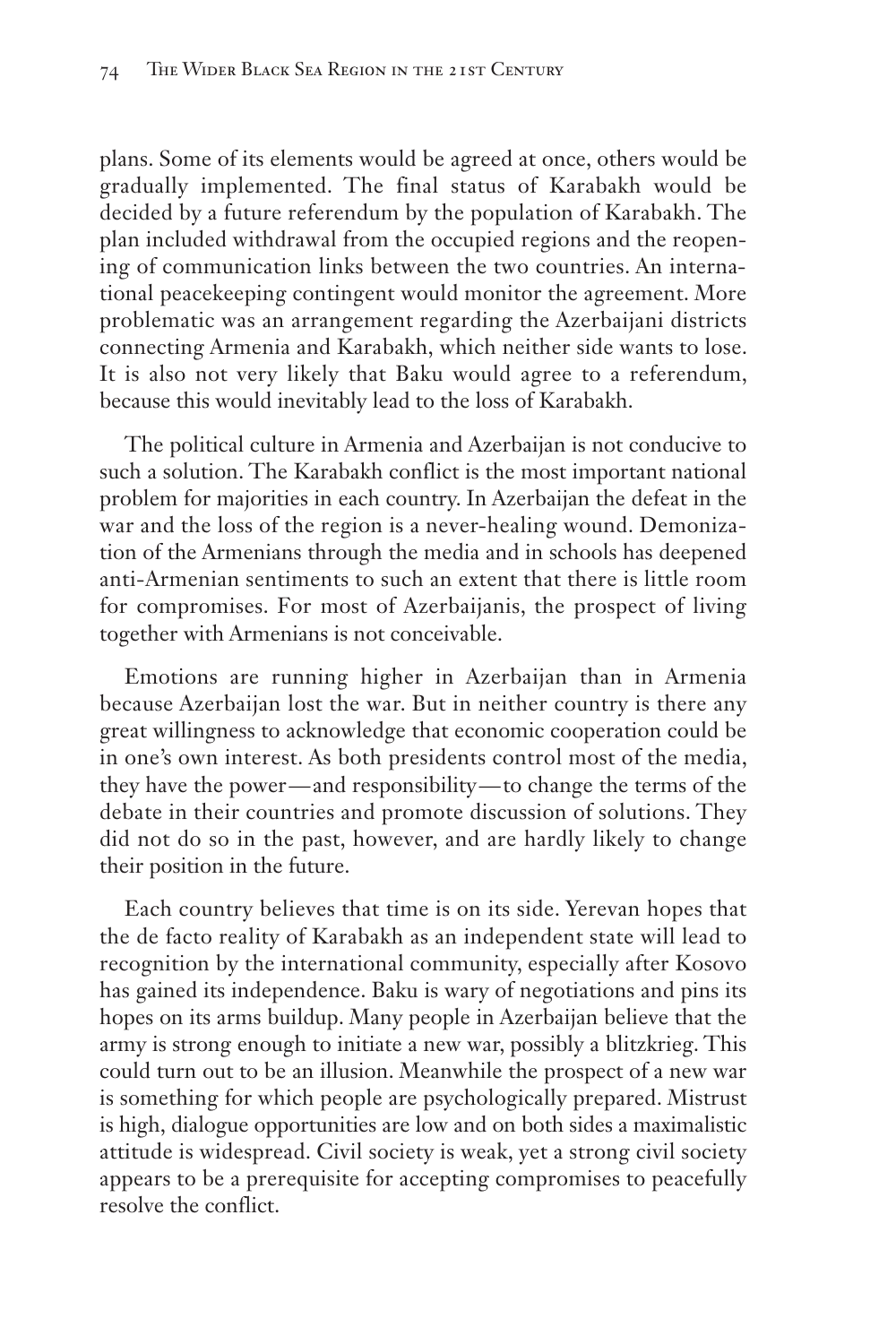## **Regional Cooperation**

Both Armenia and Azerbaijan need to engage in substantial reforms even to be considered for integration into European structures. Membership in ENP, not to speak of actual EU membership (a very distant prospect), requires measures to enhance democratization and promote a variety of economic and social standards. Integration in NATO structures would require each to align their political and military reforms with basic principles of European security.

Future prosperity is also dependent upon the degree to which either state is prepared to engage in regional cooperation. Yet each is seeking to advance its integration separately, and refuses any type of regional cooperation. This reluctance has actually diminished their security, notwithstanding the security reforms each has engaged in at home. As long as the Karabakh conflict remains unresolved, cooperation between Azerbaijan and Armenia is unrealistic.

There is extensive cooperation between Azerbaijan and Georgia, on the other hand, especially in the energy sector but also in the military field. Both are interconnected in GUAM, and their membership in the CIS plays only a subordinate role for them. Neither is a member of the CSTO. In addition to the U.S., their most important strategic partner is Turkey. Political, economic and military cooperation between Azerbaijan, Georgia and Turkey has deepened in recent years. The Baku-Tbilisi-Ceyhan pipeline project, which was inaugurated in July 2006, is the basis for this cooperation, and has been expanded by the Baku-Tbilisi-Erzurum gas pipeline. The three countries are also involved in the Nabucco pipeline project, which is slated to supply southeastern and central Europe with gas from the Caspian region to ease the EU's dependency on Russia. Another project is the Kars-Akhalkalaki-Tbilisi-Baku railroad, which is expected to be completed by 2009, linking Azerbaijan to Turkey and from there to western Europe. In 2007 the three countries signed an agreement titled the "Common Vision for Regional Cooperation." It envisages the expansion of cooperation in the fields of transportation, electricity, and the free movement of people. Links between the three countries have the potential not only to increase regional cooperation but also to open new links between central Asia, China and Europe. Azerbaijan will have a transport route to Europe and to the Turkish Mediterranean Sea. This will strengthen its position in the region politically and eco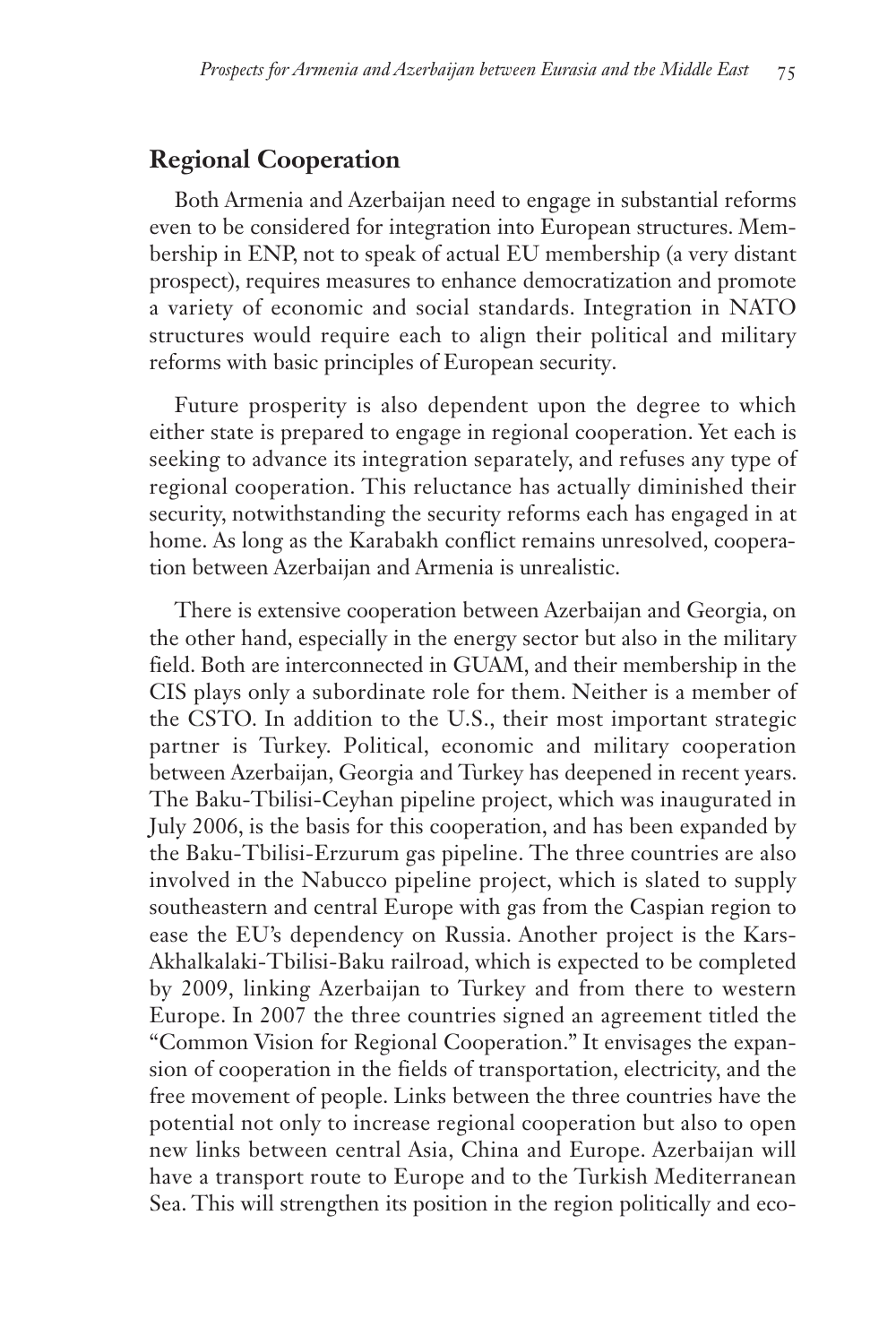nomically. The railway project would theoretically enable Turkish troops to reach Caspian shores in ten hours.

Pipeline politics has led to stronger Turkish engagement in security problems in order to enhance energy security. However, this is connected to absolute support of Azerbaijan in its conflict with Armenia. Next to the Karabakh conflict the complicated relationship between Turkey and Armenia is the main obstacle to regional cooperation. Today the conditions for normalization of this relationship could be better than ever. While the Armenian population has not overcome its fear of possible Turkish aggression, most Armenians are in favor of an opening of the Turkish-Armenian border. Turkey is reluctant to commit to this, however, because of its support for Azerbaijan regarding the Karabakh conflict. The opening of the border thus seems to be possible only after the Karabakh issue is resolved. Yet opening of the border has the potential to break the vicious circle of conflict and lack of cooperation.

Some people in Armenia believe that Turkish EU membership would sooner or later lead to a normalization of their relations with Turkey. Others, including the leadership, want the EU to make normalization and recognition of the Armenian genocide by the Turkish government a prerequisite of Turkish entry into the EU. If Armenian-Turkish relations would improve, Armenia would gain a certain independence from Russia, and the Russian military presence in Armenia might be rendered unnecessary. If Russia were to close its military bases in Armenia, however, this would mean the definitive withdrawal of Russia from the Caucasus, even though it controls almost 90 percent of the Armenian energy sector. Armenia's economic dependence on Russia is reinforced by its security dependence on Russia. If Armenia's security dependence diminished due to rapprochement with Turkey, its might also be in a position to lessen its economic dependence on Russia. So Russia cannot really welcome any progress in an Armenian-Turkish dialogue.

Abstract notions of greater possibilities for cooperation continue to take a back seat to concrete efforts to promote confrontation. The Kars-Akhalkalaki railway project, for instance, increases Armenia's isolation and enhances its dependence on Russia. Yerevan understandably argues that the disconnected but already existing route from Kars to Baku across Armenia is much shorter, but its arguments have fallen on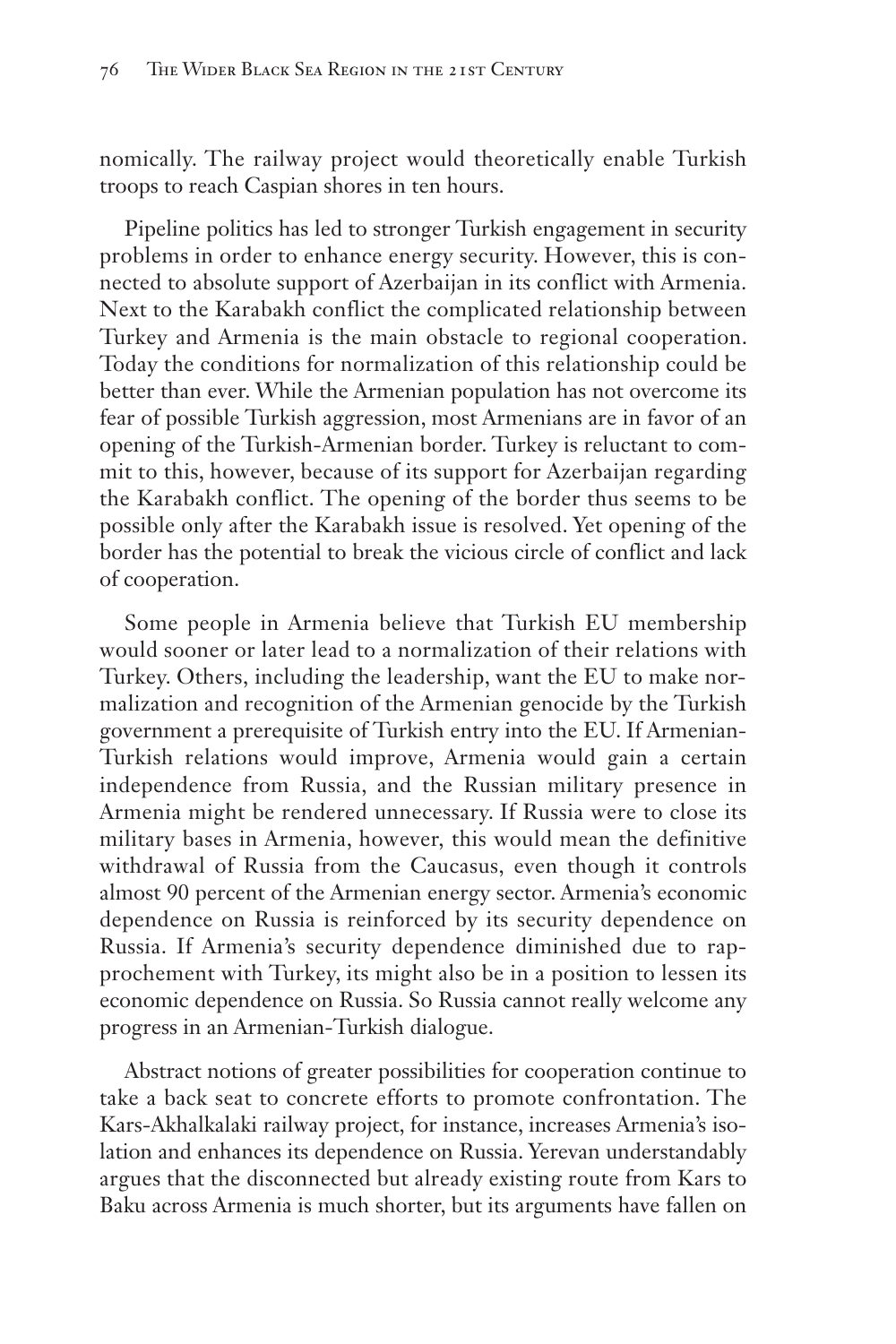deaf ears. As regional cooperation strengthens the strategic alliance between Turkey, Georgia and Azerbaijan while excluding Armenia, it will be increasingly difficult for Armenia to participate as an equal partner, although the EU and the U.S. have been reluctant to support the railway project due to the lack of Turkish-Armenian cooperation.

Uneven regional cooperation in the South Caucasus is likely to be reflected in the entire transportation networks of the region. While this is surely the intention of Azerbaijan, it will increase Armenia's dependence on Georgia as the only geographical access to Russia. In contrast to Baku, Tbilisi does not want to exclude Armenia. It views Armenia rather pragmatically as a partner for cooperation. In the Georgian national security concept only the U.S., Turkey and Ukraine are deemed to be strategic partners.<sup>18</sup> Georgia could play the role of a mediator between Armenia, Turkey and Azerbaijan, but Georgia's cooperation with Azerbaijan is much more important than its cooperation with Armenia. Armenia needs Georgia as its transit country more than Georgia needs Armenia. Destabilization of the political situation in Georgia or tense Russian-Georgian relations endanger Armenia's economic and communication links with the outside world. Any closure of the gas pipeline from Russia to Georgia would affect Armenia as well.

Due to these problems and reports of ethnic discrimination of the Armenian minority in the Georgian region of Samtskhe-Javakheti, Armenia's relations to Georgia, which is the only Christian country among its neighbors, are clouded by distrust. Russia and Iran enjoy much more popularity among Armenians. In a summer 2006 poll relations between Armenia with Georgia were described as "good" by 46 percent and "bad" by 45 percent.<sup>19</sup>

Though Armenia wants to integrate itself into European structures, it does not demonstrate much readiness to take an active part in the building of the wider Black Sea region. In this respect it follows Russia, which, together with Turkey, is not fond of this regional initiative. The Armenian leadership is cautious and skeptical regarding any new idea of regional identity. This is understandable for a country that has

<sup>&</sup>lt;sup>18</sup> "Georgia and Armenia: From Strategic Partnership to Pragmatic Cooperation," The Messenger, May 24, 2005, #093 (0867), Tbilisi.

 $19$ <sup>19</sup> The poll was performed by Baltic Surveys/The Gallup Organization on behalf of the U.S. International Republican Institute (IRI). See "Foreign Policy Preferences of the Armenian Citizens," Mediamax, Weekly Analytical Report, October 30, 2006.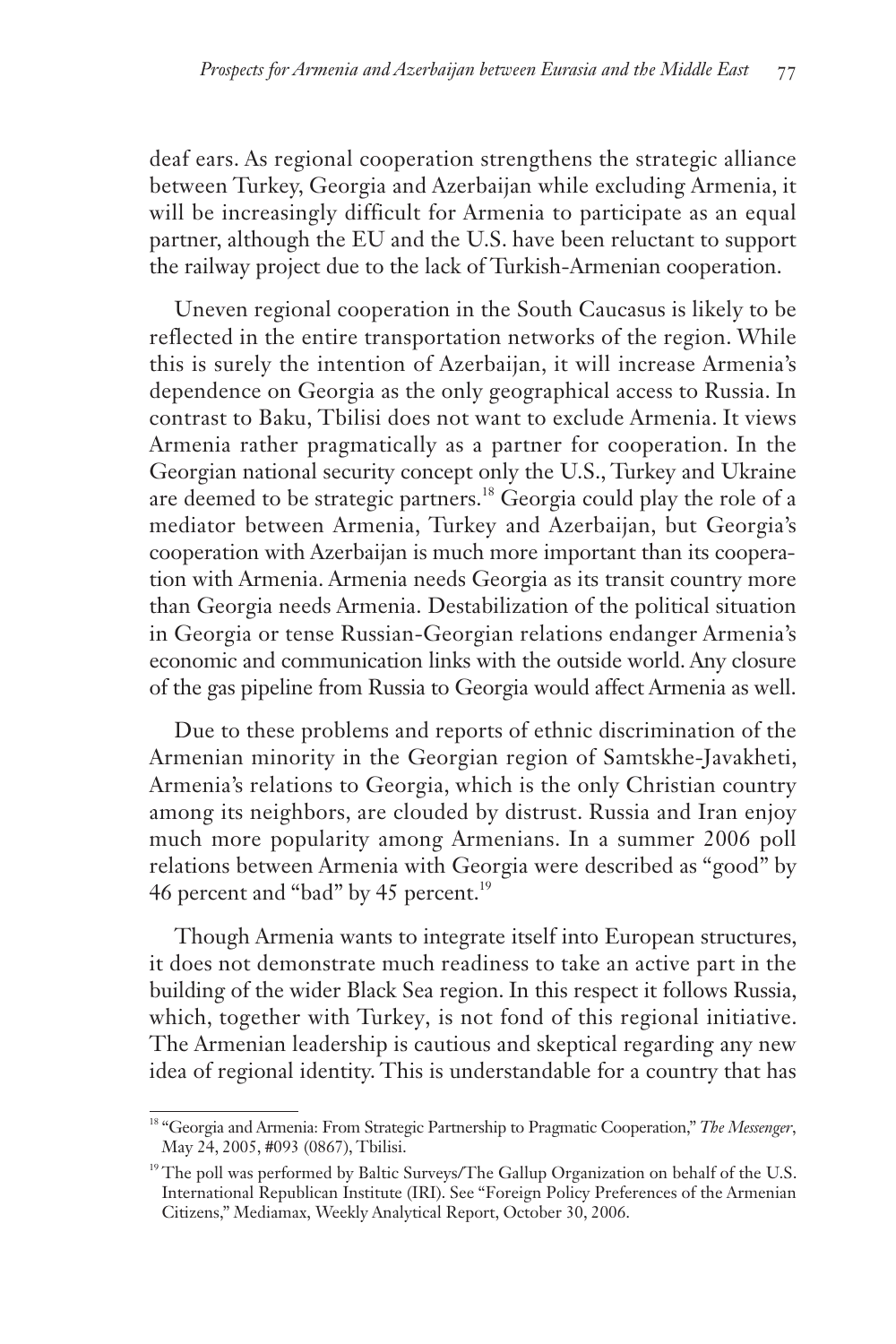complicated relations with some of its neighbors. In short, the countries of the region share few common approaches to their region. Instead, they are separated by unsettled conflicts and strong enmities.

# **Internal Structures and Perspectives**

Each of the political systems of Azerbaijan and Armenia may be generally characterized as a mixture of democracy and authoritarian governance. The legitimacy of both governments is highly questionable, given regular charges of electoral manipulation and suppression of opposition forces. Moreover, civil society in both countries is weak and marked by deep public distrust of government institutions.

Despite their weak record, in 2000 Azerbaijan and Armenia were admitted into the Council of Europe (CoE). The decision was bound with a request for reforms and an appeal to solve the Karabakh conflict. Even though neither state could really meet the terms of admission, CoE members calculated that membership would give the CoE a means to exert pressure on the two countries. This calculation has largely failed, although the CoE and the EU are keen to demonstrate that they have some means to influence change in the South Caucasus. In 2003, at the suggestion of the German government, a special EU envoy for the South Caucasus was appointed to participate in the OSCE negotiations and to consult on reforms and democratization.

The Council of Europe is the only European institution in which the South Caucasus states are represented. The governments are confronted with reform demands from Brussels without any commensurate commitment to closer relations, yet argue that such a commitment is important to secure domestic support for reforms. The Council of Europe regularly sends members as observers to the South Caucasus. The states are subject to strong CoE oversight, which they often view as interference. The Council's reports regularly criticize electoral manipulation in Armenia and Azerbaijan and both countries' lack of will to resolve the Karabakh conflict.

## *The Domestic Situation in Azerbaijan*

Since coming to power in 2003 Azerbaijan President Ilham Aliyev has consolidated his position by purging his father's old guard, in part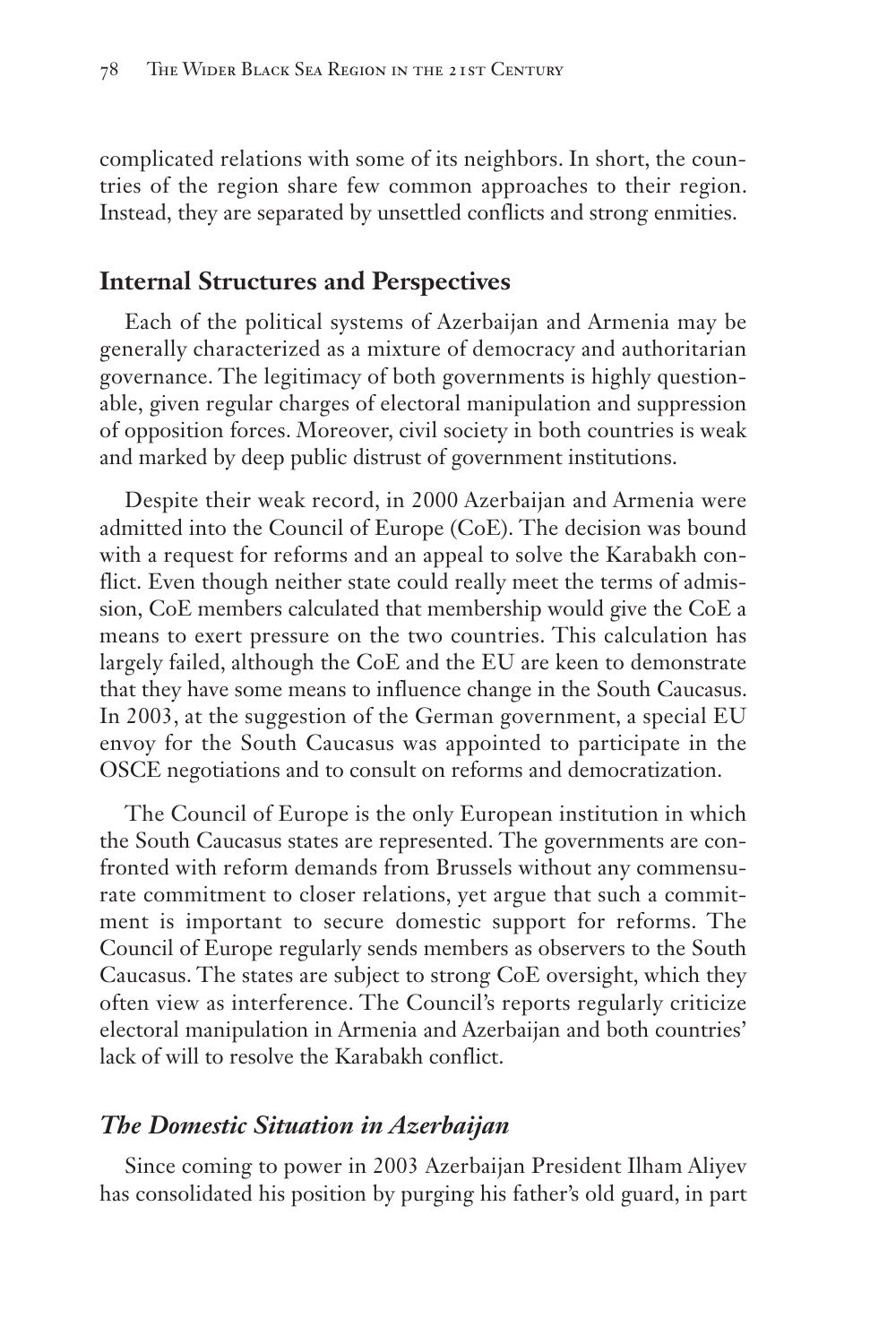through means of questionable legality, but with unexpected success. Despite the dubious results of his election the majority of the population seems to stand behind him. Part of the old guard retains some influence and is quite critical of the President, but Ilham Aliyev's younger supporters make no secret of their intent to oust the old guard from power. The question remains, however, whether this will lead to new thinking.

The regime owes its strength to the institutional weakness and fractiousness of the opposition. There is no serious political dialogue between the government and the opposition. Political discourse is practiced as a zero sum game, especially on the part of the government. The opposition has no chance to actively participate in the political decision-making process. The weakness of the opposition is not only the result of repression by the government, but also of the lack of charismatic leaders or a clear alternative political concept. Generally, political parties are not mass organizations but hierarchical cadre organizations bound to personalities and their regional loyalties. They are distinguished less by political differences than by personal animosities.

Widespread political apathy has replaced the surge of political mobilization that marked the early years of independence. Significant parts of the impoverished and unemployed population are unable to voice their opinion. The political climate has deteriorated, and is marked by repression of the opposition and the media. In principle democracy is supported by a majority of the population. Everyday reality, however, more closely reflects an authoritarian political culture.

The relatively good economic climate has helped Ilham Aliyev make the case that he is a reliable guarantor of continuity even as he introduces needed reforms. He has demonstrated a willingness to remove individual opponents, but has done little to tackle endemic corruption or break up the encrusted patronage structures that dominate the country.

Azerbaijan consistently ranks as one of the most corrupt countries on earth. The state oil company SOCAR, which is under the control of the presidential office and the Aliyev family, has a particularly bad reputation. The private sector is still inadequately protected from abuse by government authorities. On the other hand corruption is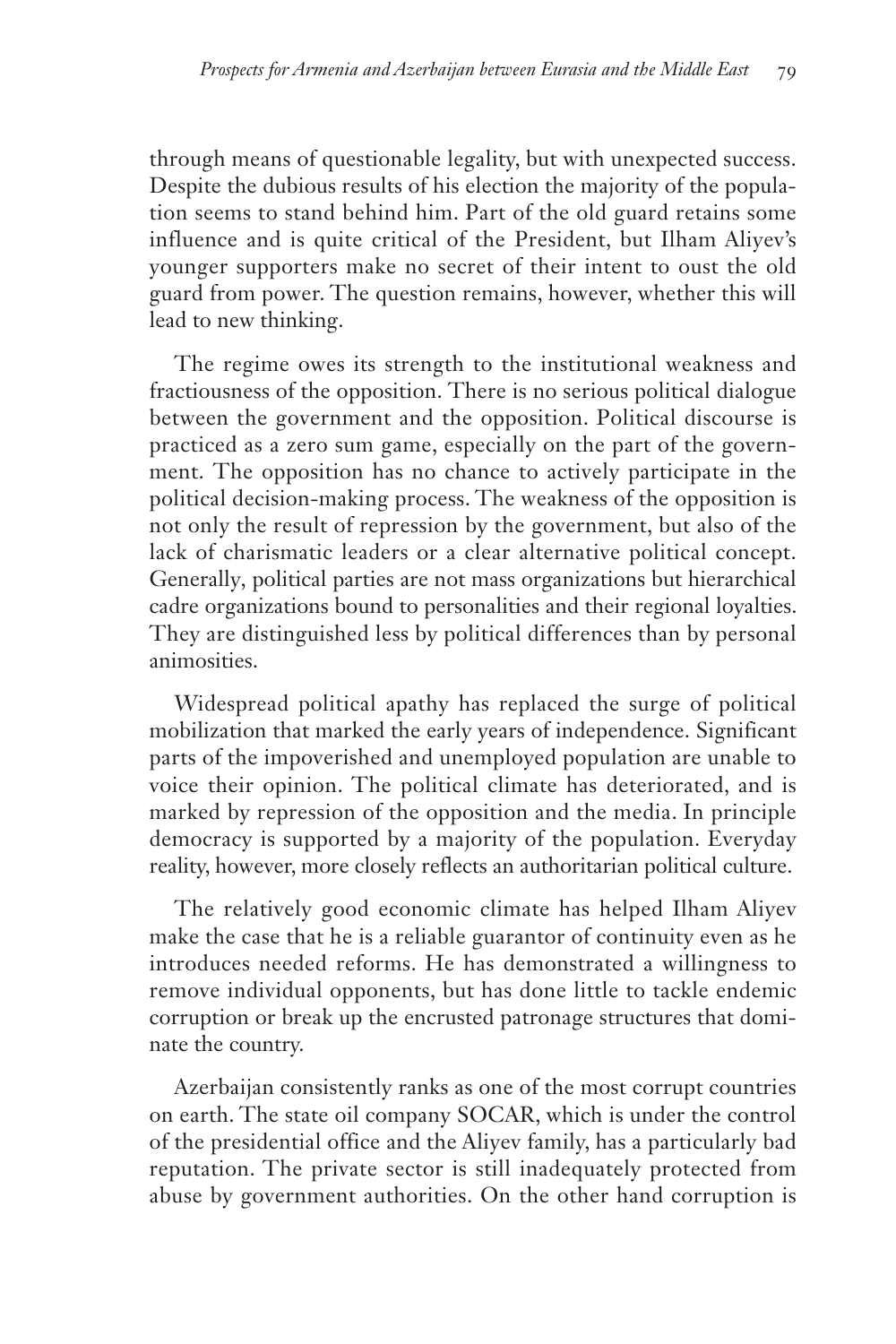often seen as holding the anemic state structures together or helping to solve problems when the state fails to fulfil its functions.

In spite of rising oil profits and high growth rates (32.5 percent in 2006), little progress is being made in reducing poverty. The establishment of a state oil fund and a long term strategy to use oil profits to upgrade infrastructure and reduce poverty indicate that the dangers of "Dutch disease" have been acknowledged. But transparency and concrete measures to use the oil fund for poverty reduction are still lacking. In the light of the widening gap between rich and poor this could lead to social unrest and fuel the rising influence of Islamistic circles.

Essentially, the regime is looking for ways to establish a market economy without also having to accept democracy. In some fields such as the media, repression has actually increased since Ilham Aliyev assumed power. Police actions against opposition demonstrators have generally been tougher than under his father.

Neo-paternalism and bureaucracy work hand in hand. The president holds the system together through a personal network of connections. This interdependence of public and private interests and private utilization of public agencies is the most important source of Aliyev's power. Parliamentary and judicial oversight of the executive branch is weak, and the generation and allocation of government resources is relatively opaque.

Azerbaijan has been the subject of considerable international criticism regarding human rights and freedom of the media. The government usually reacts to such criticisms with minimal reforms that it subsequently seeks to undermine. Even as the leadership engages in repression at home, it showcases selective reforms to satisfy external demands for democratic change, but without challenging the structure of power. Therefore reforms in the local administration did not result into decentralization and electoral reforms did not produce free elections. The constitutional state still exists on a low level while civil society remains rudimentary.

# *The Domestic Scene in Armenia*

After being heavily engaged politically in the first years of independence, most Armenians now tend to be disenchanted with politics.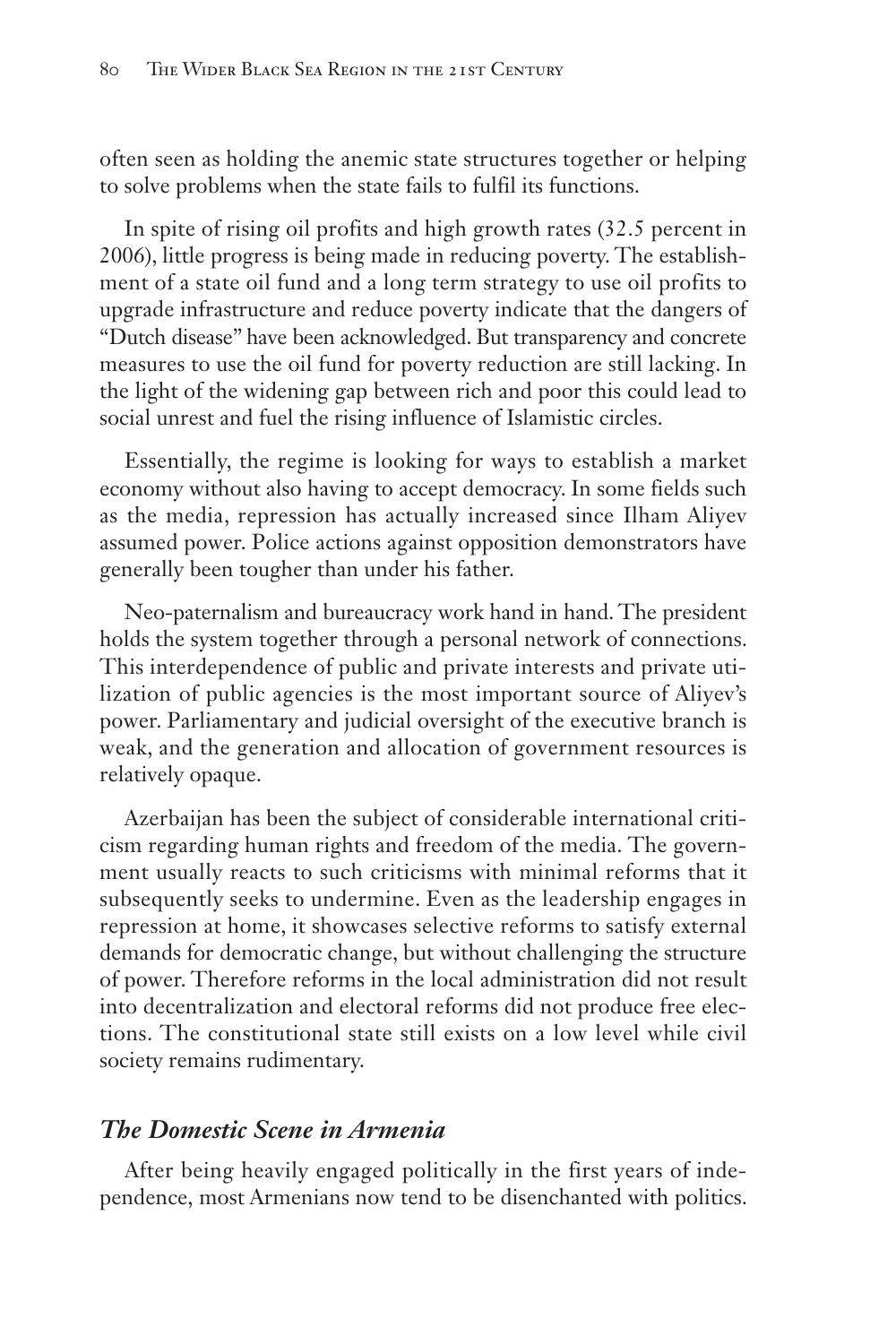The political landscape is divided between the coalition of progovernment parties and a poorly coordinated opposition. Neither the government nor the divided opposition has a large or committed popular following. As in Azerbaijan, parties are personality-based and associated with families or clans. The different entrepreneur groups are more important than parties and occupy a large number of seats in the parliament. Most parliamentary debates, therefore, are not between parties but between lobbyists. The latter perpetually form shifting alliances that are difficult for outside observers to track and understand.

The security forces play a key role in Armenian politics. The army is one of the pillars of the government and of the Karabakh clan, which claims former President Kocharian, a Karabakh war hero, and his long-time ally and successor Serzh Sarkisian, also a former military commander. They control the security structures and maintain a balance between different departments.

The general absence of transparency in both political and economic decision-making processes encourages the spread of the shadow economy. Corruption pervades all sectors of society. As in Azerbaijan it takes the form of bribes, extortion and nepotism in the public sector and in the upper ranks of leadership.

Despite a lack of natural resources and closed borders with Turkey and Azerbaijan, Armenia is booming economically with a growth rate of nearly 14 percent in 2007, driven mainly by the construction industry. Nevertheless, a large part of the population still lives below the poverty line.<sup>20</sup> There is high inflation and high unemployment and the gap between rich and poor continues to grow, leaving large segments of the population dependant on remittances from abroad. The economic recovery is concentrated in Yerevan and among circles close to the government. To secure political loyalty, business privileges are usually given to members of clans. Large parts of the economy are in the hand of veterans from the Karabakh war.

<sup>&</sup>lt;sup>20</sup> According to official statistics that have been deemed reliable by the World Bank and the IMF, the proportion of Armenians living below the poverty line fell from 55 percent in 2001 to under 30 percent in 2006. See Emil Danielyan, "Yerevan Vows 'Second-Generation' Reforms to Sustain Robust Growth," *Eurasia Daily Monitor*, Volume 4, Issue 133. July 10, 2007. This would mean that Armenia has reached one of its Millennium Development Goals — a reduction of its poverty rate by 8 percent by 2012. Some experts doubt these figures, however.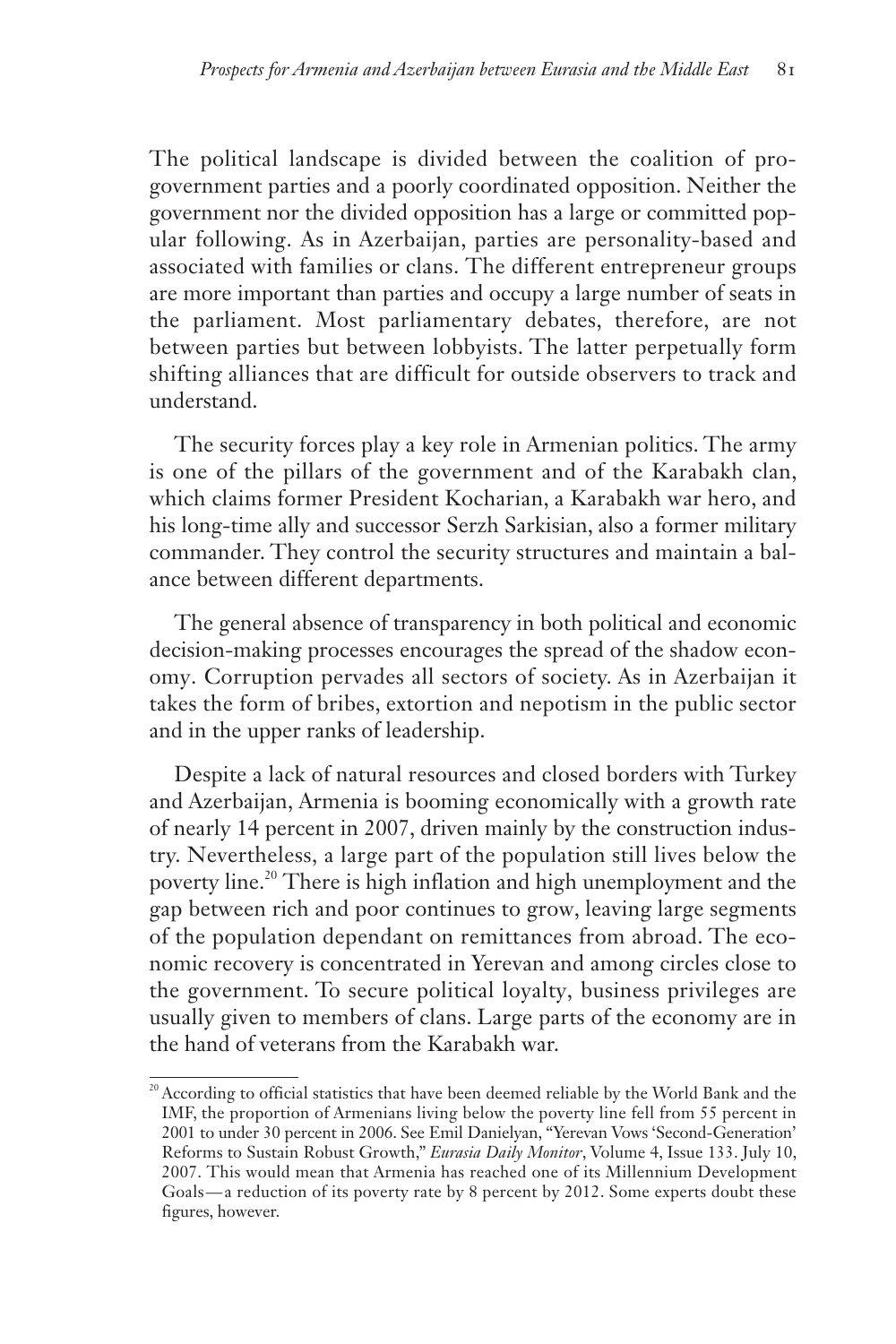The presidential election of February 19, 2008 was seen by some observers as an "historic chance" to restore the image of Armenia as "an isle of democracy in the South Caucasus." The leadership expected a smooth transfer of power from Kocharian to Sarkisian. However, events following the election indicate that the foundation of the ruling regime is less stable than expected. Though Sarkisian narrowly won the absolute majority, the opposition alleged that mass fraud had taken place and drew their supporters onto the streets.<sup>21</sup> As in Azerbaijan and Georgia, many people critical of the government have lost their faith in changing government peacefully through the ballot box. Too many elections have been spoiled by manipulation, whether through ballot-stuffing, multiple voting, intimidation of opposition activists, biased election commissions or one-sided media coverage during the campaign.

The mass rallies, led by the defeated former president Ter-Petrossian, resulted in the declaration of a state of emergency in Yerevan, the detainment of a number of opposition politicians, the death of eight people and a general polarization and destabilization. The leadership, after ten years in power, seems to have underestimated the extent of public dissatisfaction with the regime. Its credibility has been severely undermined.

#### **Perspectives**

Immediately after the Yerevan crisis in March 2008, heavy clashes erupted between Armenian and Azerbaijani soldiers in the frontline zone. This new spat of fighting may have been an attempt by the Azerbaijani leadership to capitalize on the instability in Armenia, or an effort by the Armenian leadership to distract attention from domestic troubles. Regardless of the motivation, it is obvious that any internal destabilization has the potential to unsettle the fragile peace between the two countries, thus affecting the entire South Caucasus. Thirdparty efforts to challenge the status quo are equally at risk of sparking renewed violence.

<sup>&</sup>lt;sup>21</sup> According to official results, Serzh Sarkisian won the election in the first round, securing 52.8 percent of the ballots, while Ter-Petrossian received 21.5 percent. The OSCE found many local irregularities, especially in the vote counting, but regarded the election "mostly in line with OSCE and Council of Europe commitments and standards."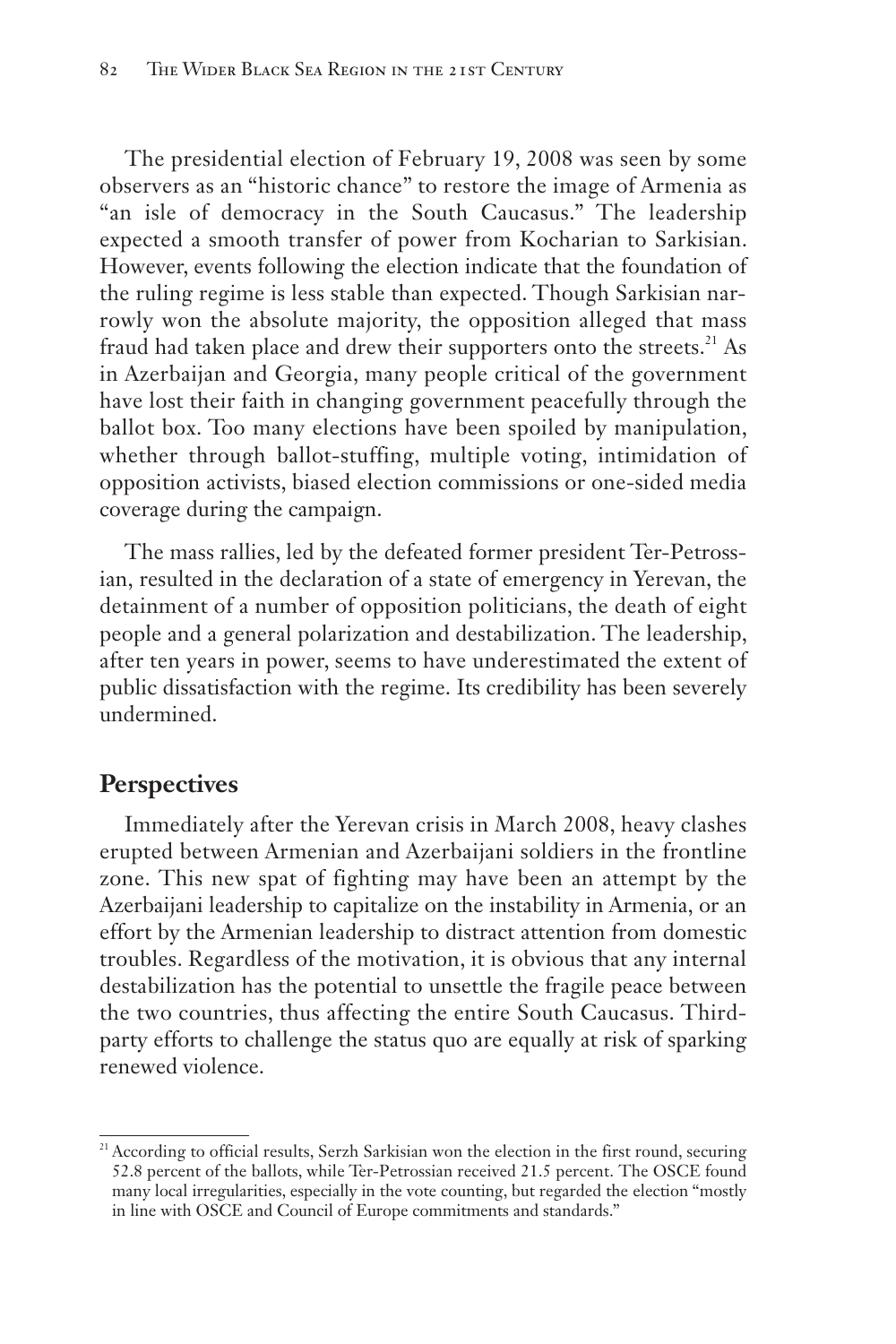In the end, both countries desperately need to be better integrated economically and politically with each other (especially Armenia, which faces the danger of isolation) if they are to secure continued growth and draw closer to European structures. Despite the confrontational rhetoric, people in both countries acknowledge that they share many experiences and interests, and know that their future prospects can improve only if old relations are renewed. A prerequisite is addressing the Karabakh issue realistically.

Unfortunately, neither of the two societies nor their leaders are prepared to do so. For a number of years Baku's refusal to allow its population contacts with Armenians has prevented any rapprochement. This policy was officially changed in 2005 when it became clear that it contradicted the government's claim that the people of Karabakh are Azerbaijani citizens. But there are still only a few internationally sponsored projects that connect Azerbaijan, Armenia and Karabakh. Neither leadership wants to lose their monopoly over conflict resolution. NGOs can only reach a small part of the people, but together with some meetings between journalists from each side they currently offer the only vehicle for encounters that can break the vicious circle of mutual demonization.

Such efforts remain exceptional, however, and there is some evidence that broader societal perceptions have hardened even further. In 2003 a joint study of the Armenian and Azerbaijani Sociological Societies concluded that people in both countries supported normalization. But the opposite trend has been visible since. Aggressive rhetoric from Baku hardened opinion in Armenia against any compromises. Only a few politicians on either side are willing to declare publicly that patriotic rhetoric is not enough to solve the conflict.<sup>22</sup> For both regimes domestic stability is more important than negotiations and chauvinist rhetoric is used to gain public support.

As long as there is no resolution of the Karabakh conflict, the democratic and economic development of both countries will be severely impeded. One might argue that stagnation in both countries sustains the status quo in this "frozen" conflict that is marked by rela-

<sup>&</sup>lt;sup>22</sup> In 2001 Azerbaijani independent politicians formulated a so-called "Karabakh Charta" that proposed a step by step solution that prompted considerable public debate. Though the aim was to prevent concessions in secret negotiations by the leadership, it signalled that there was room for more open debate.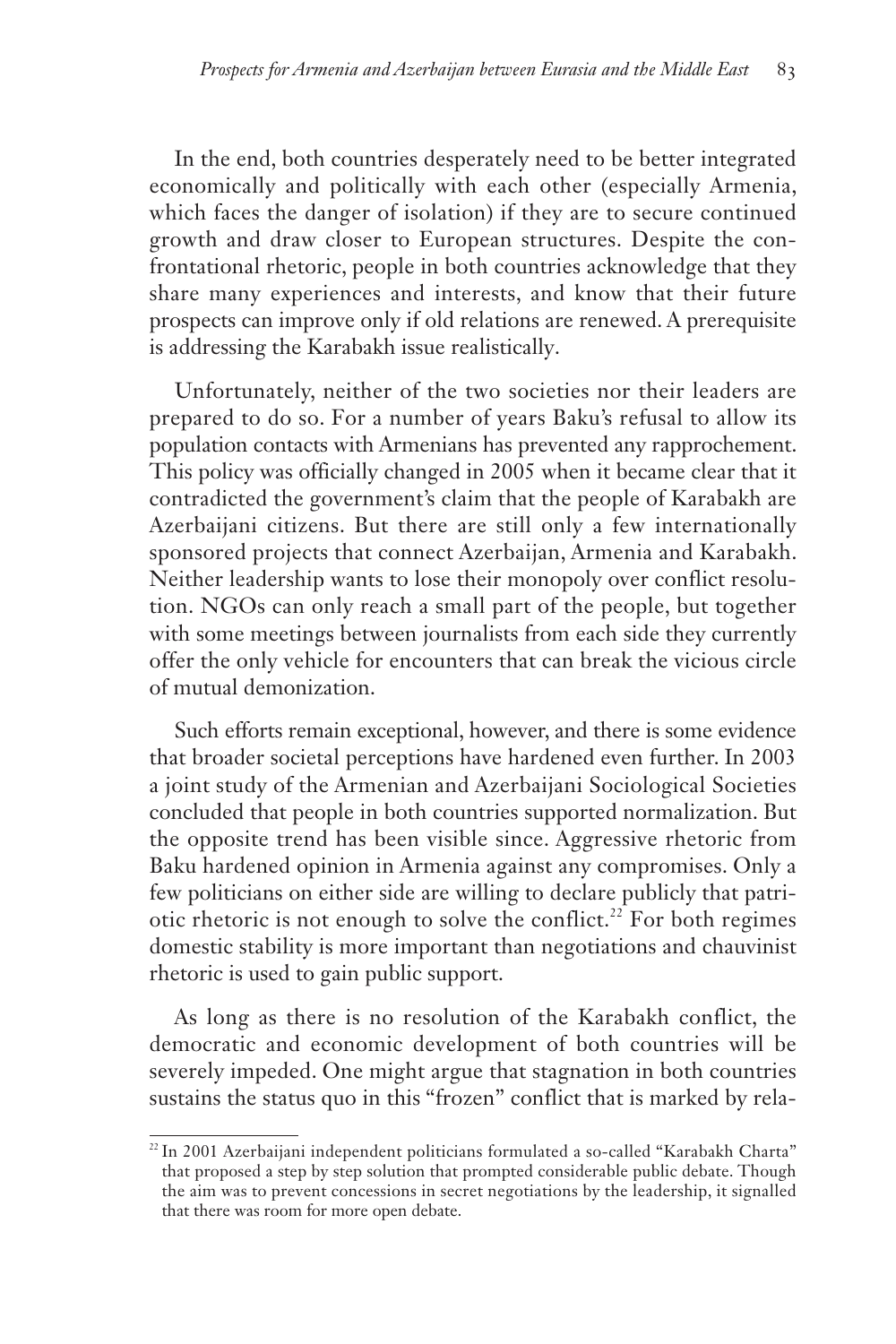tive stability and the absence of large-scale war. Yet without greater democratization the chances of rapprochement and normalization of the relationship remain slim. Civil society is still weak in both Armenia and Azerbaijan when it comes to popular participation in political and social life, and NGOs being dependent on Western subsidies. There is not much faith in democratization inside either society. In light of the violent suppression of opposition movements and the experience of questionable election results, most people believe that the authoritarian regimes will not change. A comparative study from 2005 has shown that only a small percentage of the people regard democracy building as important for their countries and that they neither realize nor accept the correlation between democratization and the improvement of the social situation.<sup>23</sup> This missing democratic vision corresponds to the disinclination of the leaderships to engage in democratic reforms, the resilience of patronage and corruption, and the lack of long-term strategies for development.

There are some positive signs. Both countries have formally fulfilled most of the Council of Europe guidelines, although reforms often remain cosmetic corrections. The main deficits exist in the fields of fighting corruption, independence of the judiciary and freedom of media.

If one were to rank the three South Caucasus countries with regard to democratic development, Georgia would rank first and Azerbaijan last. Azerbaijan is also the most passive when it comes to the process of European integration. The government in Baku arguably has the strongest position among the three countries, which gives it more options in terms of domestic and foreign policies. The strategic position of Azerbaijan and the competition between the West and Russia over access to energy resources and control over transit routes give Baku some leverage over its partners when bargaining over political relations and the supply of oil and gas.

Armenia has been perceived as being relatively more successful in developing democracy. In contrast to Azerbaijan, for instance, it was accepted to take part in the U.S. Millennium Challenge program. It has also demonstrated relatively greater interest in EU matters. But

<sup>&</sup>lt;sup>23</sup> Haroutiun Khachatrian, "Study: Democracy still not Perceived as Priority in Caucasus," *Eurasia Insight*, November 23, 2005. The result of the poll conducted by the Caucasus Research Resource Center in Baku, Yerevan and Tbilisi was that 14.6 percent in Yerevan regarded democracy building as important, vs. 9.7 percent in Baku und Tbilisi.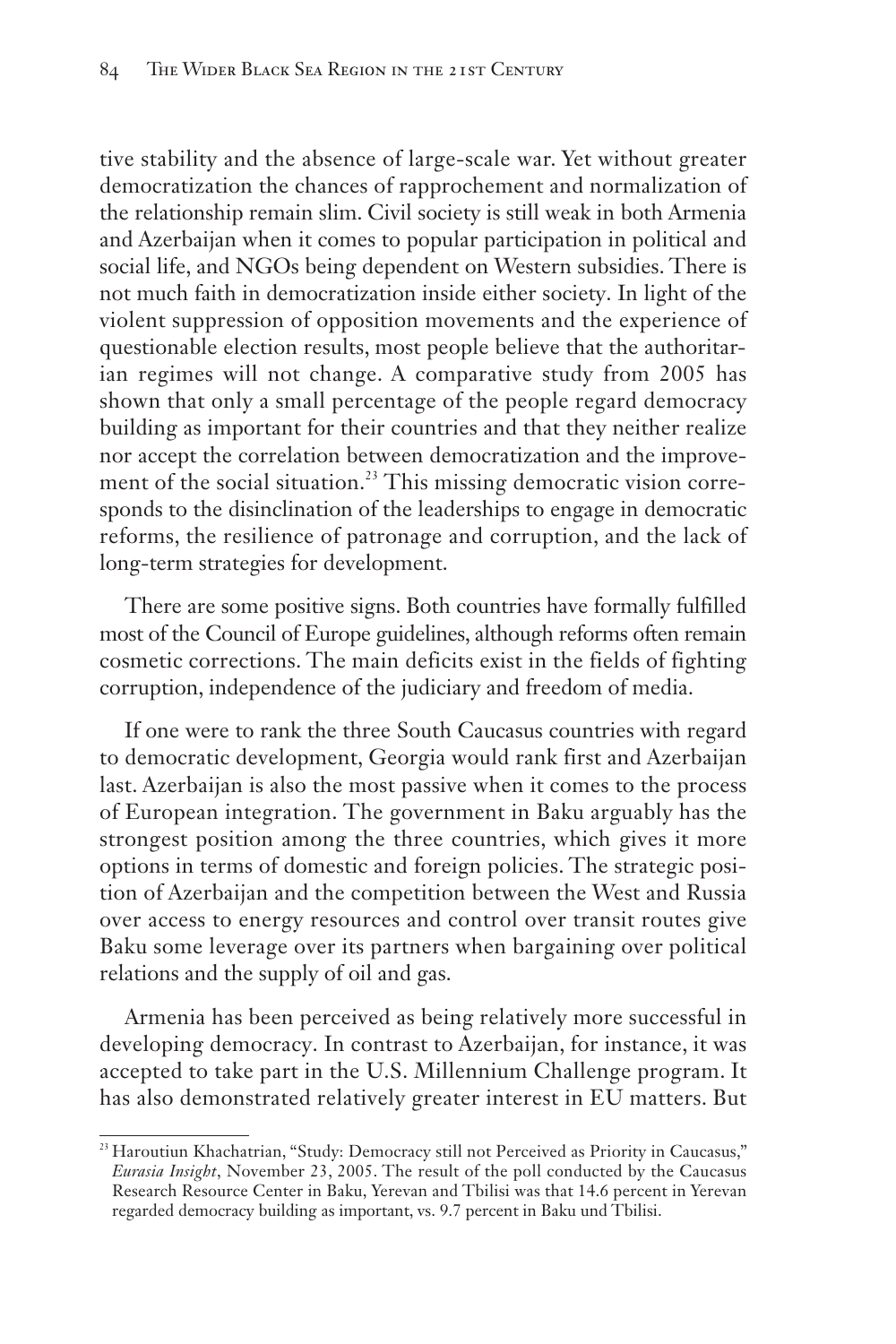the country has made too little progress in the political and judicial spheres to envisage much closer relations. This creates uncertainties for potential Western investors. Obviously the government's priority is the relationship with Russia — both politically and economically. Despite lip service regarding integration into European structures, Armenia might in fact become less interested in strengthening ties with the EU. The events of March 2008 have cast a shadow over the durability of Armenian democracy.

The three South Caucasus countries have different visions of their foreign policy and may differ in their sincerity when it comes to implementing democracy, but their structural problems are the same. Georgia has made considerably more process than its two neighbors in the fight against corruption at all levels and in the transparency of the electoral process. But here, too, there has been growing disappointment and suppression of the opposition after the presidential elections of early 2008.<sup>24</sup> In spite of all positive developments, Georgia is not so far ahead in its domestic reality. It is not breaking away from the neighbors in terms of democracy and liberalization. The main obstacle to regional cooperation is not the differing pace of each country's democratization, but primarily the regional conflicts. Armenia's dependence on Russia is a second important factor, since it enhances Armenia's isolation. The result could be an Azerbaijan that continues to grow in importance due to its oil, an isolated Armenia, and a conflict that stretches on unresolved for decades.

Nevertheless, Georgia's Western course could have considerable impact on Armenia and Azerbaijan. Georgia is eager to join the EU and transatlantic structures. If Georgia is accepted to NATO some day, this will have a big impact on its two neighbors, and could lead to some new developments. Another possible development that could break the vicious circle of conflict, internal stagnation and external dependency would be a normalization of the Armenian-Turkish relationship. It would offer new perspectives not only for Armenia but for the whole South Caucasus, and could spark a more positive cycle of interaction.

<sup>&</sup>lt;sup>24</sup> The same scenario happened in Armenia. After allegations of fraudulent elections, excessive force was used against mass demonstrations organized by the opposition. Azerbaijan had the same experience a few years ago, when Ilham Aliyev was elected.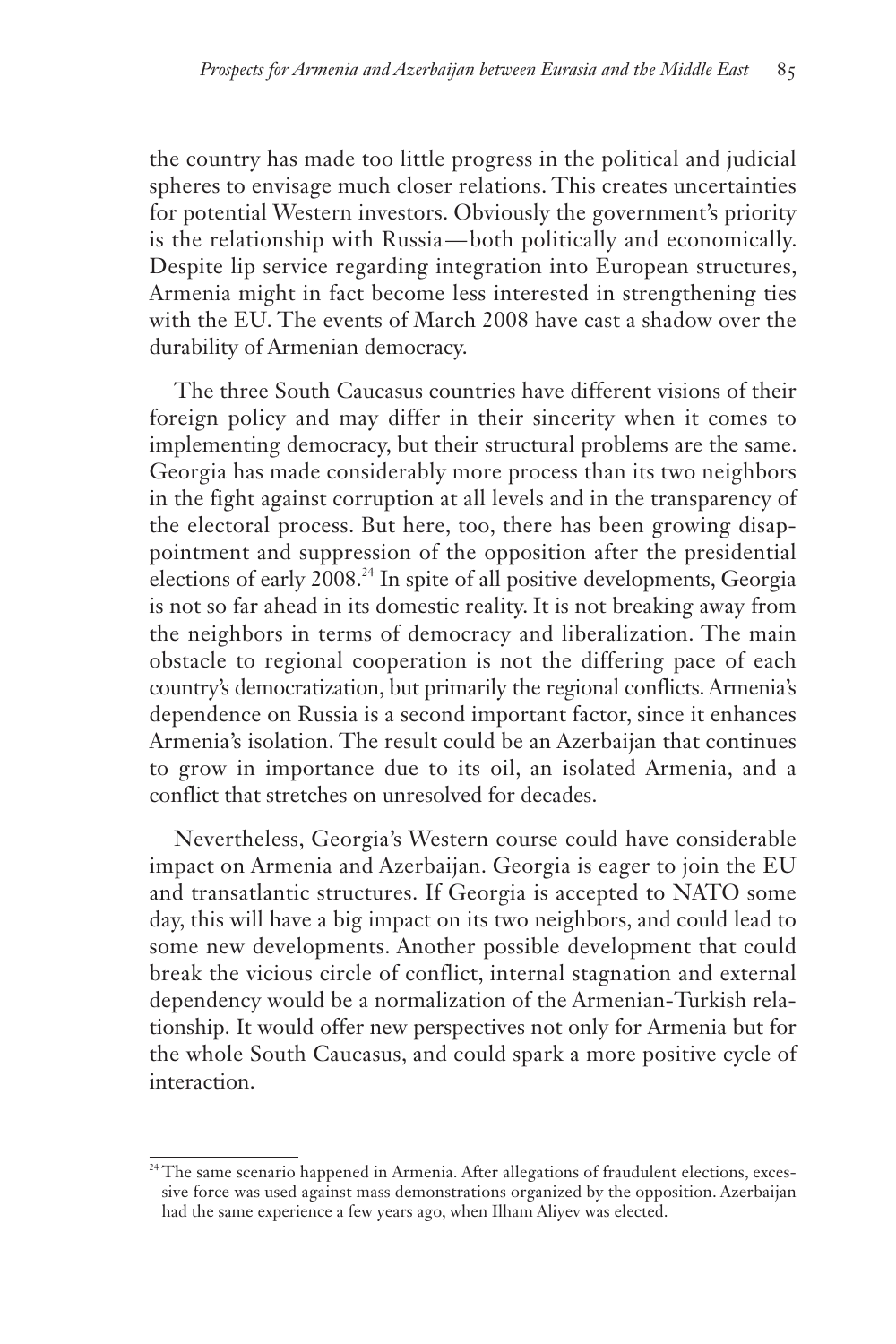The worst case scenario is an ongoing militarization of the South Caucasus until Azerbaijan tips the current balance of power to its favor and then feels strong and confident enough to start a new war. The parties could head off this danger by initiating elements of regional cooperation before a definite solution to the conflict is reached, accompanied by a reform process that could open pathways of integration into European structures. At the moment, the haphazard reforms that have been implemented have failed to advance any broad democratization of society. In each country the current leadership will probably strengthen its position of power. This means that in the short run serious changes should not be expected. Armenia will remain in Russia's orbit and Azerbaijan will be courted because of its energy resources, while being kept away from further integration into Western structures.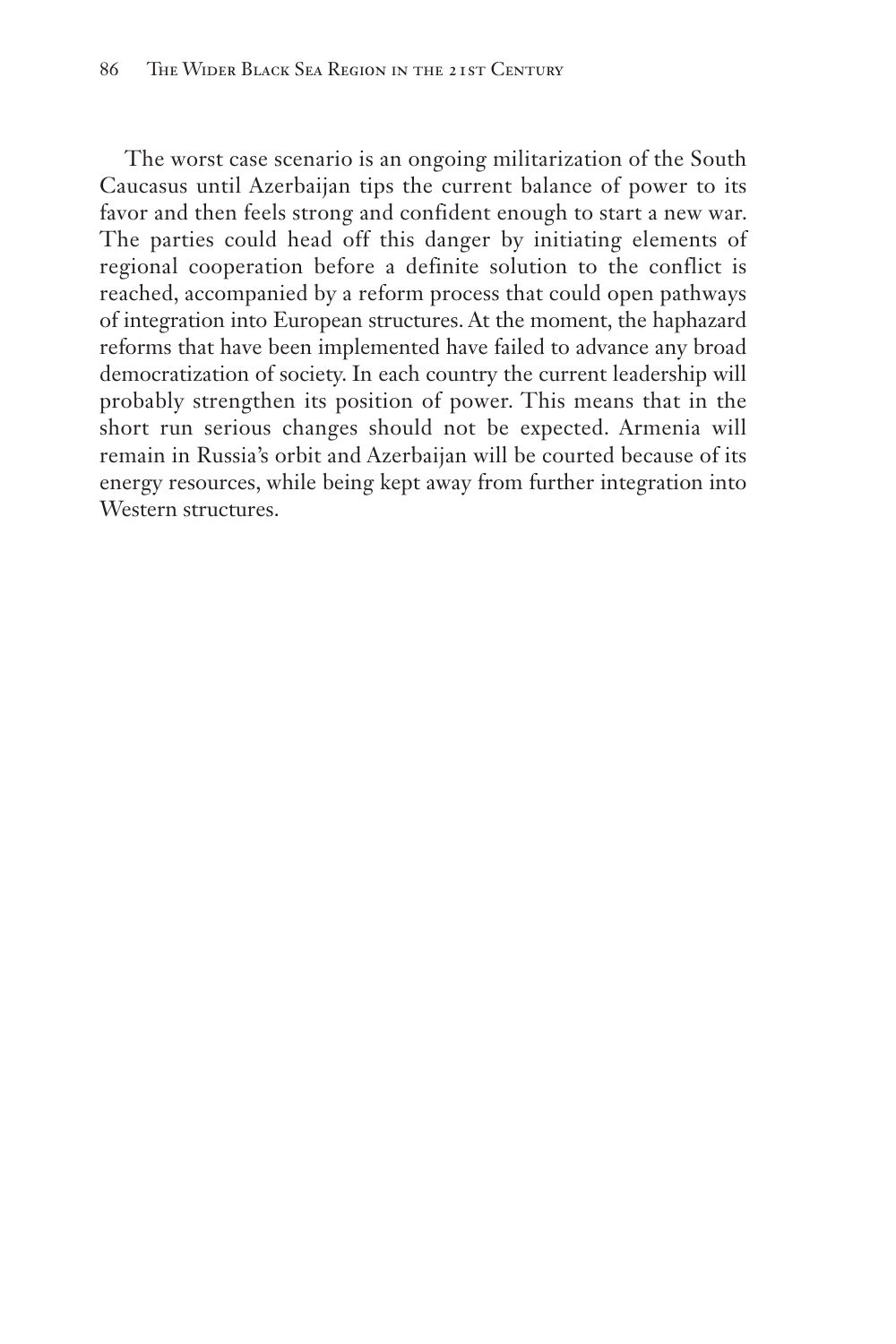# **Turkey and the Wider Black Sea Region**

#### *Zeyno Baran*

The Black Sea is the world's most isolated sea, connected to the rest of the world's oceans only by the two Turkish Straits. The Black Sea region has been witness to significant political and religious tumult over the millennia, featuring prominently in the histories of the Greek, Roman, Byzantine, and Ottoman Empires.

In recent decades, however, the Black Sea has been much calmer, with no conflict occurring in its waters since World War II. During the Cold War years, the littoral states consisted of the Soviet Union, Turkey, Romania and Bulgaria— one NATO member and three Warsaw Pact members. Though NATO member Turkey faced a superpower on the other side of the sea, even in the most troubled times this body of water remained peaceful thanks to restraint shown by its surrounding states.

Today, four of the Black Sea littoral states (Turkey, Romania, Bulgaria, and Greece) are NATO members, and the other two (Russia and Ukraine) enjoy bilateral relations with NATO: the NATO-Russia Council and the NATO-Ukraine Commission, respectively. Exactly what should constitute the "broader Black Sea region" is debated; from the Turkish perspective, it includes the six littoral states, along with Albania, Armenia, Azerbaijan, Moldova, and Serbia. For Turkey, the wider Black Sea region is the area that connects three seas: the Caspian Sea, the Aegean Sea, and the Mediterranean Sea. For the U.S., however, the region is the vast area stretching from the Caspian Sea to the Black Sea to the Baltic Sea.

# **Turkish Initiatives: BSEC and BLACKSEAFOR**

Endowed with the longest shoreline of all the littoral states, Turkey has long sought to assume leadership in the Black Sea region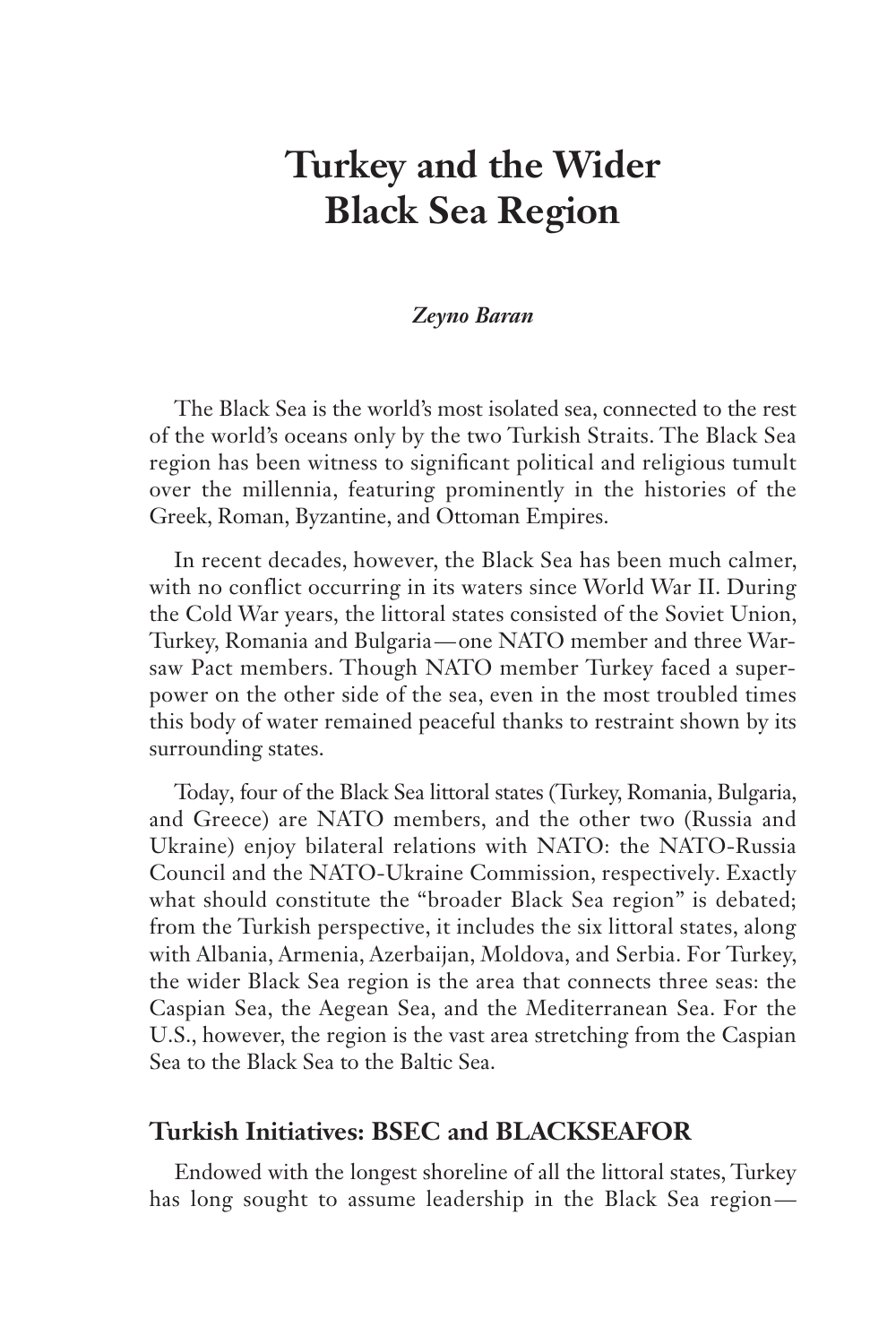although the country's policies towards that end have generally not been consistent or coherent. Nonetheless, with the end of Cold War, Turkey took the lead in strengthening economic, political, and cultural cooperation in the region. Specifically, it proposed and co-founded the Black Sea Economic Cooperation (BSEC) in June 1992. BSEC founding members consisted of Albania, Armenia, Azerbaijan, Bulgaria, Georgia, Greece, Moldova, Romania, Russia, Turkey, and Ukraine. The addition of Serbia in April 2004 brought BSEC's total membership to twelve. The organization was modeled after the European Economic Community and, as such, had stronger economic relations as its primary focus. Over time, BSEC's mandate has evolved to include "soft" security endeavors such as the prevention of crime and the coordination of relief efforts during natural or man-made disasters. As with the organization's founding, Turkey played a prominent role in BSEC's evolution from an economic forum to a project-oriented institution.

BSEC has proven itself to be a resilient and influential vehicle for increasing peace and security in the wider Black Sea region. Not only is it one of the few organizations in which Turkey and Armenia both participate, it also serves to bring long-time rivals Turkey and Greece closer together— with each country playing a key leadership role. BSEC's secretariat is based in Istanbul and its trade and development bank, the financial pillar of the organization, is located in Thessalonika. Even contentious neighbors Russia and Georgia are able to work together under the BSEC framework.

Indeed, maintaining peace within the Black Sea is one of Turkey's key policy goals for the region— one at which it has been quite successful. Throughout the long, tension-filled decades of the Cold War and the turmoil that followed it, the Black Sea has remained tranquil. This restraint springs in large part from recognition that conflict in the waters of the Black Sea would serve no one's interest. Moreover, there are no quarrels over demarcation among the littoral states every square meter of the sea falls under the sovereignty of one state or another.

Building upon BSEC's success, Turkey took the lead in crafting a formal regional security framework. Entitled the Black Sea Naval Cooperation Task Force (BLACKSEAFOR), this organization's membership is limited to the six littoral states of the Black Sea. Negotia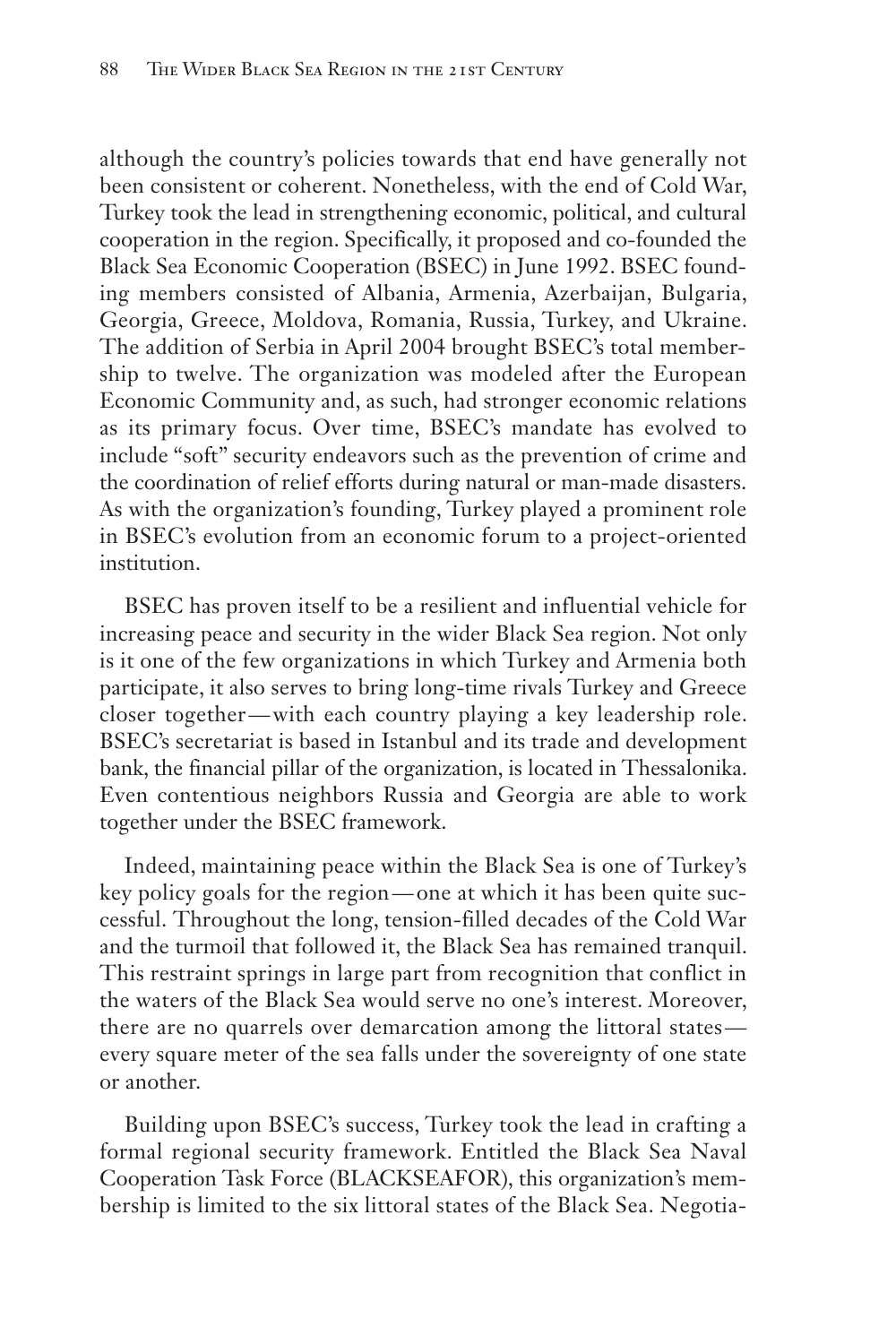tions on BLACKSEAFOR began in 1998 and its founding documents were signed in April 2001 in Istanbul. Like BSEC, BLACKSEAFOR's original mission was rather limited; its primary activities were humanitarian aid, search and rescue operations, and environmental protection. Of course, BLACKSEAFOR was also an excellent tool for enhancing neighborly relations among the six littoral states— many of whom were once adversaries. Following the September 11, 2001 terrorist attacks, BLACKSEAFOR embarked upon an ambitious transformation, dramatically expanding the scope of its mission. This mission now includes the prevention of terrorism, organized crime, and the trafficking of WMD or related material. In the context of this transformation, member states have adopted a number of documents, including a unique regional risk assessment paper. In the post-9/11 international arena, risk assessments have become a major tool for finding the right solutions to security challenges.

Turkey has sought to supplement BLACKSEAFOR with a joint naval operation modeled after the NATO-led Operation Active Endeavor in the Mediterranean. In March 2004, the Turkish government officially invited the other five littoral states to participate in Operation Black Sea Harmony, which is an effort to increase the ability and interoperability of the member states to respond to changing security threats. So far, Russia and Ukraine have joined, and Bulgaria, Romania, and Georgia have all expressed interest in becoming members. Once all the littoral states have joined, each will have a complete maritime picture of the Black Sea. Littoral states will know exactly who is navigating the sea, what cargo the ships are carrying, where they come from, and where they are going. Each state will conduct periodic surveillance missions and share information with the other member-states through the Operation's Permanent Coordination Center located in Eregli, Turkey.

The year before Operation Black Sea Harmony was proposed, the coast guards of the six littoral states established the Black Sea Border Coordination and Information Center (BBCIC) in Burgas, Bulgaria. This organization enhances information sharing about illegal maritime activities in the Black Sea region.

It is significant that membership in BLACKSEAFOR, Operation Black Sea Harmony, and the BBCIC is limited to the six littoral states. This arises from Turkey's belief that while more general regional secu-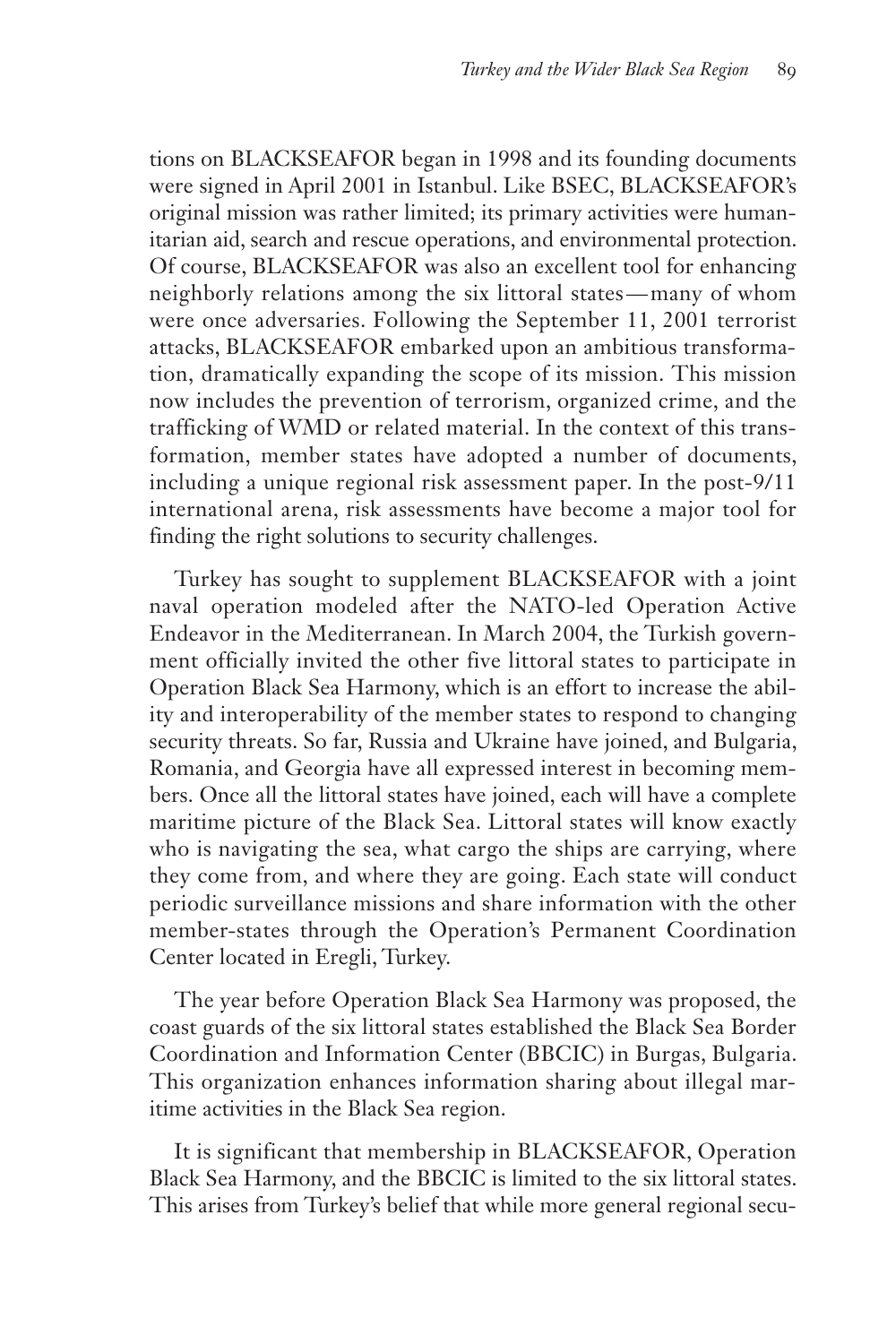rity and political issues can involve countries not actually bordering the sea, issues of maritime security should remain the sole purview of Black Sea littoral states. This conviction has led to some tension between Turkey and NATO, which seeks to expand its scope of activities in the Black Sea. Although BLACKSEAFOR and Operation Black Sea Harmony cooperate with NATO's Operation Active Endeavor, Turkey is strongly opposed to any permanent NATO exercise or outpost in the Black Sea. Not all Black Sea littorals share Turkey's opposition to a NATO presence. Both Romania and Bulgaria have demonstrated their willingness to potentially provide a permanent base for NATO or U.S. forces in the Black Sea.

# **Concern over the Straits**

One primary reason for Turkey's opposition to a NATO presence is a concern that allowing a greater role for NATO would be a prelude to Ankara losing control of the Turkish Straits, which it has controlled since the signing of the 1936 Montreux Convention. Accordingly, Turkey is responsible for ensuring free and safe passage of merchant ships in and out of the Black Sea, as well as regulating the transit of warships, including the duration of their stay. In order for NATO to legally conduct certain types of military exercises in the Black Sea, some clauses of the Convention would have to be amended or repealed, eroding Turkish sovereignty in the Straits.

Maintaining control over the Turkish Straits is a key aspect of Turkey's Black Sea policy. Ankara considers any modification to Montreux to be akin to opening Pandora's box: it could revive historic enmity between the Turks and the Russians, who have always dreamed of controlling the Straits in order to secure access to a year-round warm water port. In is instructive that while Turkey refers to this waterway as "the Turkish Straits," the West in general refers to them as "the Bosphorus" and "the Dardanelles," which are both Greek names. Thus, there is also residual concern that any change to Montreux could lead to tension with Greece.

Turkey is also rightly concerned about limiting the number of vessels that navigate this narrow waterway, as the Turkish Straits have become one of the world's busiest shipping lanes. Upwards of 54,000 vessels including 5,500 oil tankers— pass through this passage every year.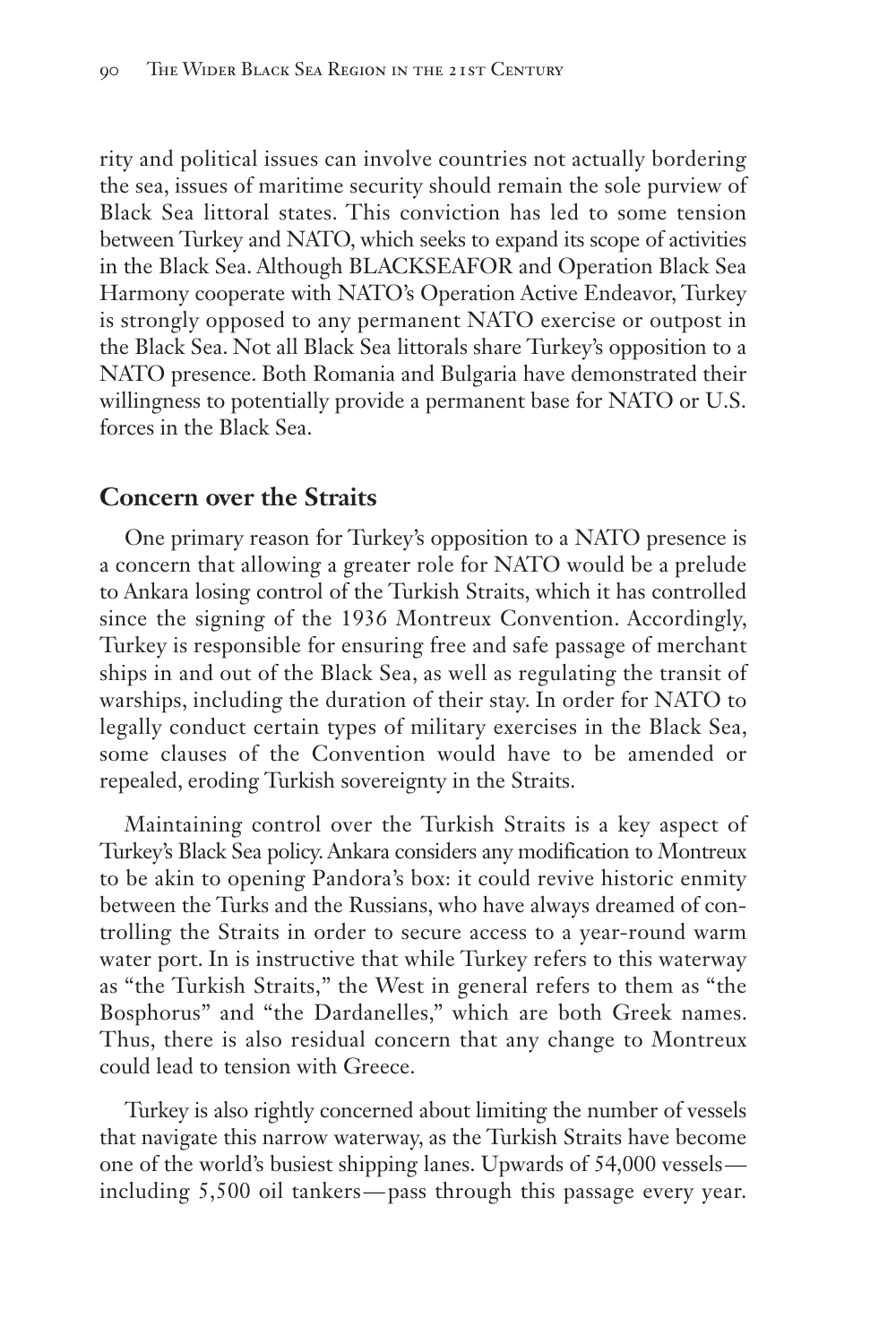This means that an average of 150 ships traverse the Straits every day. The Bosphorus Strait measures a mere 700 meters across at its narrowest point. An accident caused by terrorism, extreme weather, or simple human error would be disastrous, not only to the international oil trade but also to the millions of Turks who live along the shores of the waterway. Because of this danger, in 2002 Turkey limited the size of tankers transiting the Straits to under 200 meters at night and at other times when visibility is limited.

In an effort to limit tanker traffic in the increasingly crowded Straits, Turkey has sought the construction of oil pipeline routes that bypass the waterway. The first such bypass route was completed in 2006 and carries Azerbaijani oil from Baku, through Tbilisi, and into the Turkish Mediterranean port of Ceyhan. This pipeline is known as the Baku-Tbilisi-Ceyhan (BTC) pipeline and has an annual capacity of 50 million tons (although it currently operates at less than full capacity). There is also a pipeline in Ukraine connecting the Black Sea port of Odessa to Brody. This pipeline was originally intended to transport oil from the Black Sea via Ukraine to European markets, but instead has transported Russian oil to the Black Sea— thereby adding to tanker traffic in the Straits.

Several additional bypass projects are planned to accommodate the steadily growing volume of oil flowing westward from the Caspian Sea region: a pipeline from Turkey's Black Sea port of Samsun to Ceyhan; a pipeline from the Bulgarian port of Burgas to the Greek Mediterranean city of Alexandroupolis; a pipeline from Burgas through Macedonia to the Albanian port of Vlora; and a line from Constanta in Romania to Trieste in Italy.

However, there is not enough oil to fill all these pipelines. As such, Ankara strongly favors the Samsun-Ceyhan project as it would cross Turkish territory, yielding substantial economic benefits. Turkey also wants to continue the development of Ceyhan as a major oil terminal, with oil coming from both the Caspian and Iraq. Italian energy company Eni has agreed to construct Samsun-Ceyhan but it is uncertain whether there will be oil to supply it because Russia, Bulgaria, and Greece are also moving forward on the construction of the Burgas-Alexandropoulos pipeline. The Caspian Pipeline Consortium (CPC), which brings Kazakh oil to the Russian Black Sea port of Novorossiysk, intends to increase its pipeline's annual capacity from 31 million tons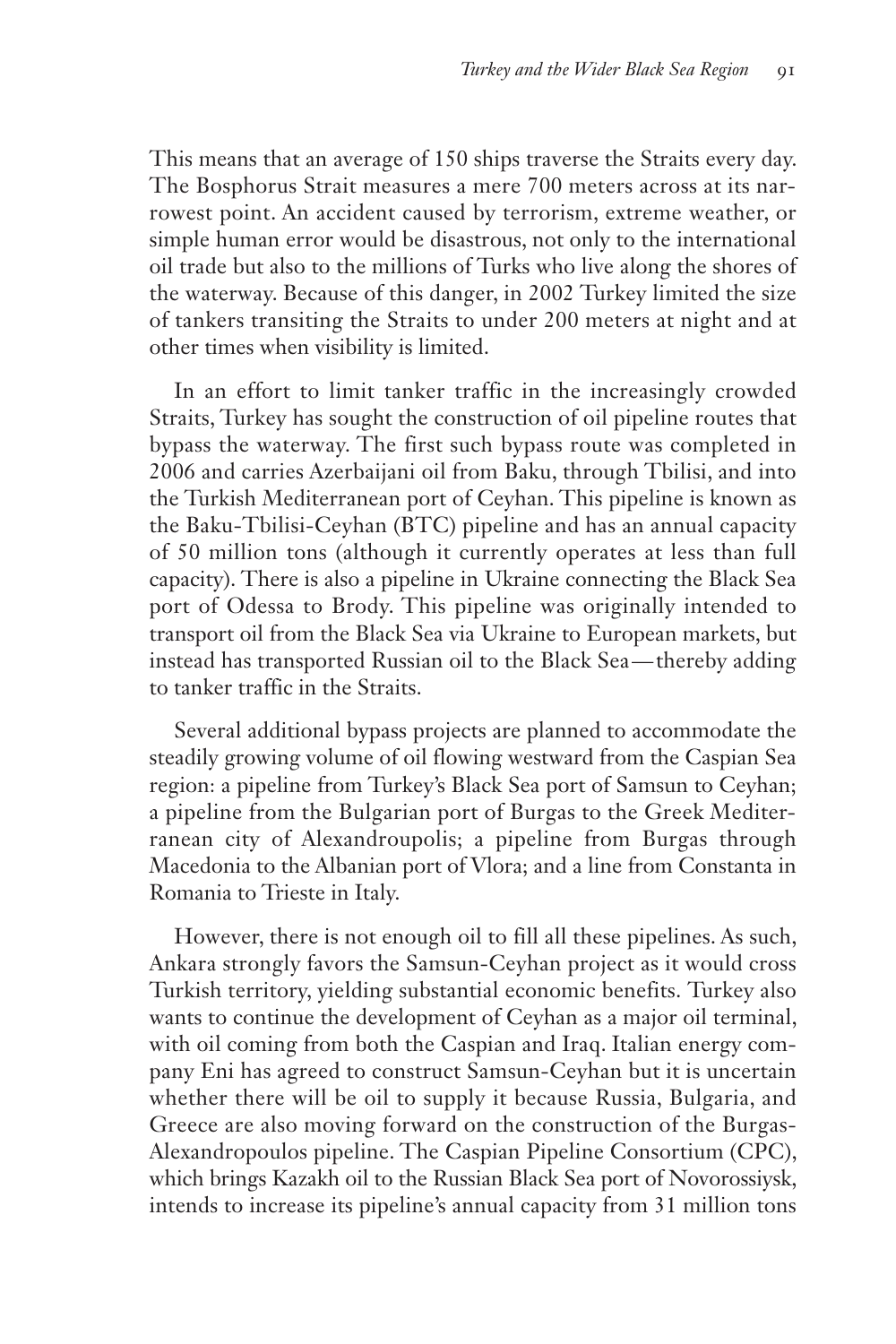to over 60 million tons. But because Russia has de facto control of this pipeline (and most other routes to the Black Sea), Moscow wants any additional oil shipped through Burgas-Alexandroupolis— which is to have a final capacity of 35 million tons, more than enough to accommodate the increased CPC throughput.

Of course, oil that is currently transported through the Turkish Straits could be diverted through Samsun-Ceyhan, but shippers are not likely to do this unless they need to due to over-crowding in that waterway. Otherwise, the free rider problem will continue. For one thing, utilizing Samsun-Ceyhan would add several additional steps to the exportation process. Tankers would carry oil from Novorossiysk or elsewhere to Samsun, load it into the pipeline, only to have different tankers pick it up in Ceyhan. Moreover, the use of Samsun-Ceyhan would not be free, further increasing the desirability for shippers to simply continue utilizing the Turkish Straits as they currently do. This competition over pipelines could eventually prove problematic to one of Turkey's primary Black Sea objectives: maintaining good relations with the other five littoral states.

# **NATO, GUAM, and the EU**

As mentioned earlier, Turkey seeks to maintain leadership over Black Sea regional initiatives. This is one reason why it is opposed to a larger role for NATO in the Black Sea— even though Turkey has been a member of the organization for almost 50 years. This desire has also led to uncertainty regarding what Turkey's position towards GUAM (Georgia-Ukraine-Azerbaijan-Moldova Organization for Democracy and Economic Development) will be. Although GUAM is not explicitly set up as a Black Sea organization, its four member states are all part of the wider Black Sea region— with Ukraine and Georgia actually bordering the sea. Turkey is currently an observer in GUAM, but is ambivalent about whether it should seek a more active role in the organization. Though GUAM is not an anti-Russian organization, it is perceived as such, which makes it unlikely for Turkey to join it in its current form.

Regardless of whether Turkey expands its role in GUAM, there are still other questions that complicate the country's Black Sea policy. For example, how will Turkey balance its desire to engage the wider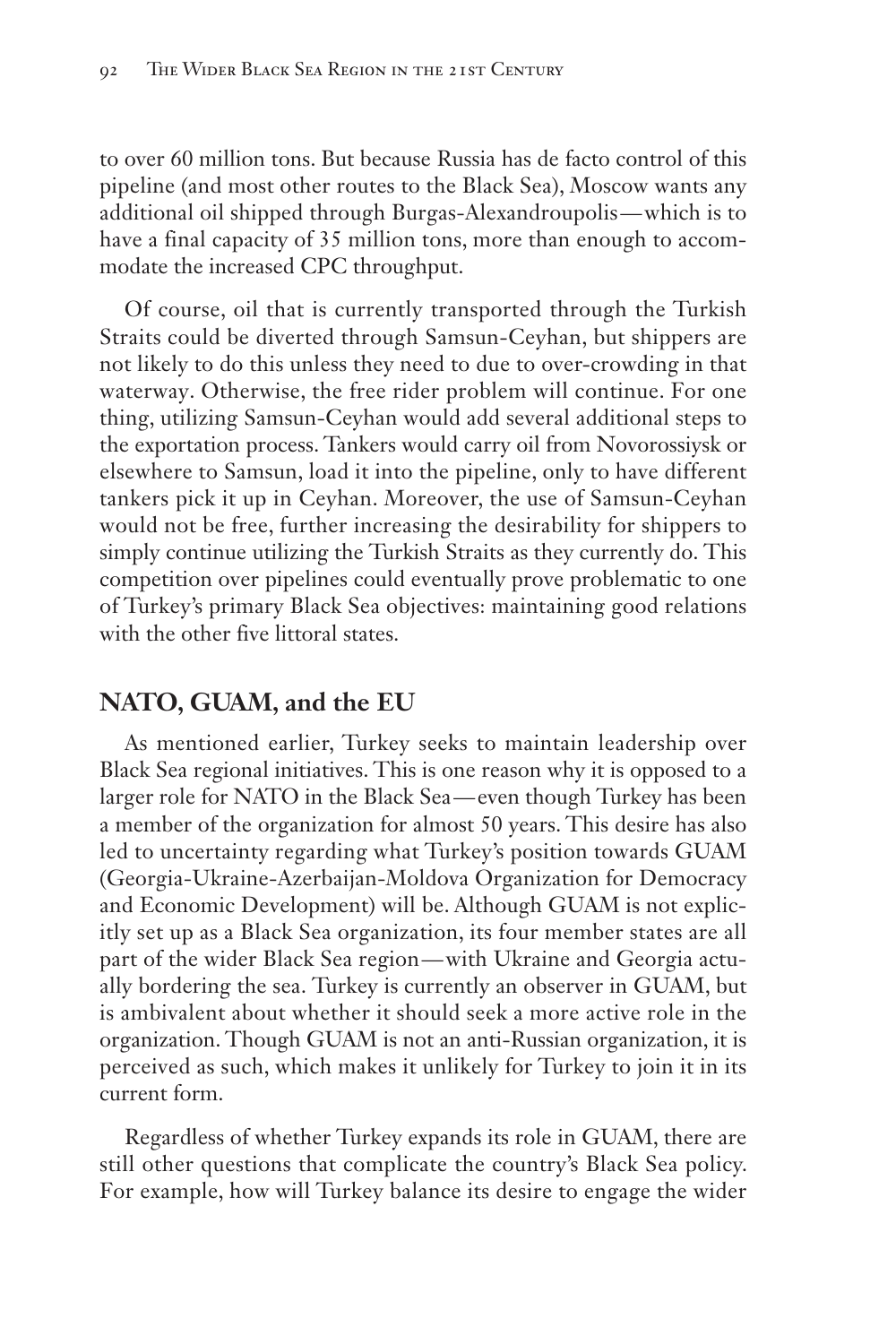Black Sea region with the fact that it currently has no diplomatic relations with Armenia? Turkey and Armenia clash on a variety of issues including the status of the disputed Nagorno-Karabakh region. It will be increasingly difficult for Turkey to continue consolidating relations in the region while excluding Armenia.

Another issue that complicates Turkey's Black Sea policy is the question of its accession to the European Union. Turkey has often considered EU membership and Black Sea regional leadership as two competing, rather than complementary, paths. Symbolically, joining the European Union represents Turkey firmly and permanently orienting itself westward. Yet the EU already expresses doubts about Turkey's "European-ness." Ankara does not want to fuel these doubts by emphasizing Turkey's dedication to the wider Black Sea region which includes the decidedly non-European Russia and the Caucasus.

Following the 1999 Helsinki Summit and the EU's refusal to begin accession talks with Turkey, policy makers in Ankara had turned to Eurasia, in particular the Black Sea region. They came up with a number of strategies that called for a closer partnership with energy-rich Central Asian countries, Black Sea littorals, and of course, with Russia. Then, after the EU granted Turkey candidate country status at its December 2004 summit, Turkey's Black Sea priorities were put on the backburner. But when the Turkey-EU accession process began a downward spiral in 2006, Turkey once again began paying attention to the Black Sea region— but this time in closer partnership with Russia, and less within a potential EU framework.

Turkey's interest in "Eurasianism" has been warmly received by Russia, which seeks to cast itself as the ideological and strategic "alternative" to the United States and the West. In his now famous February 2007 speech in Munich, Russian President Vladimir Putin strongly criticized the United States for "overstepping its borders" and "trying to establish a uni-polar world." Putin has sought to present Russia as an alternative— or even an adversary— to the West. In this, Moscow has a potential ally in Iran, which is eager to see an anti-Western bloc develop. While Turkey is by no means opposed to membership in the Western alliance, it is at least receptive to the rise of a second option in Eurasia. Indeed, Turkish foreign policy in recent years has sought to maintain close ties with both the West and the non-Western world, a concept labeled as "strategic depth." Embracing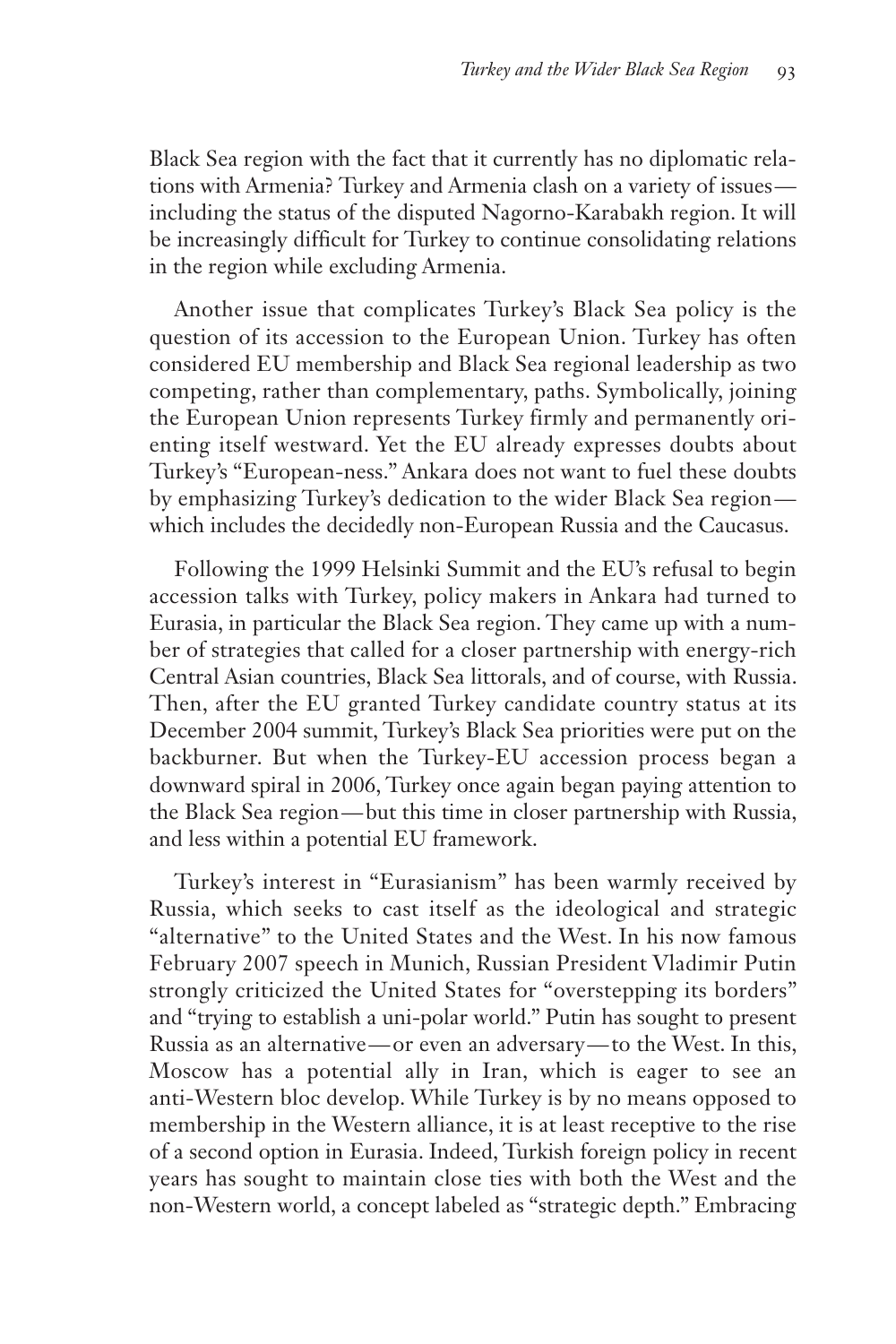the strategic depth concept has meant a relative depreciation of Turkey's relations with the West as Ankara looks to improve ties with countries like Russia, Iran, or Syria. However, there are still many issues standing in the way of any potential anti-Western option. Russia, Iran, and Turkey have a long history of mutual antagonism, and there are several intractable disputes among these three nations.

# **Bilateral Relations**

Despite the proliferation of Black Sea regional organizations over the past fifteen years, Turkey still prefers dealing with countries bilaterally rather than multilaterally. In this respect, Turkey is very much like Russia.

# *Russia and Ukraine*

Though complex, there is no denying that Russo-Turkish relations have increased greatly over the past few years. When Turkey's Justice and Development Party (AKP) was elected in 2002, it put the resuscitation of the underachieving Turkish economy at the top of its agenda. Moreover, it assessed that one of the best ways to accomplish this goal was to improve economic ties with Russia, whose economy was booming at the time. The AKP has certainly been successful in advancing this goal. Since the party's election, Turkey and Russia have increased the value of their bilateral trade by over 500 percent, from \$5 billion in 2002 to \$28.25 billion in 2007. In fact, over the past few years, Russia has emerged as Turkey's second-largest trading partner. Significantly, the growth of Turkish imports from Russia has substantially outpaced that of exports to Russia. In fact, imports from Russia represented \$23.5 billion of the 2007 total. Thus, Turkey's trade deficit with Russia equaled \$18.75 billion that year— by far the country's largest with any trading partner.<sup>1</sup>

Although Turkey's relationship with Russia has been very profitable from an economic perspective, the two countries still have a number of contentious issues between them. One glaring issue is the disagreement over the pipeline projects mentioned above. At times, Turkey has

<sup>&</sup>lt;sup>1</sup> The majority of Turkey's imports from Russia are energy and fuels. Turkish Institute of Statistics, available at http://www.turkstat.gov.tr/VeriBilgi.do?tb\_id=12&ust\_id=4.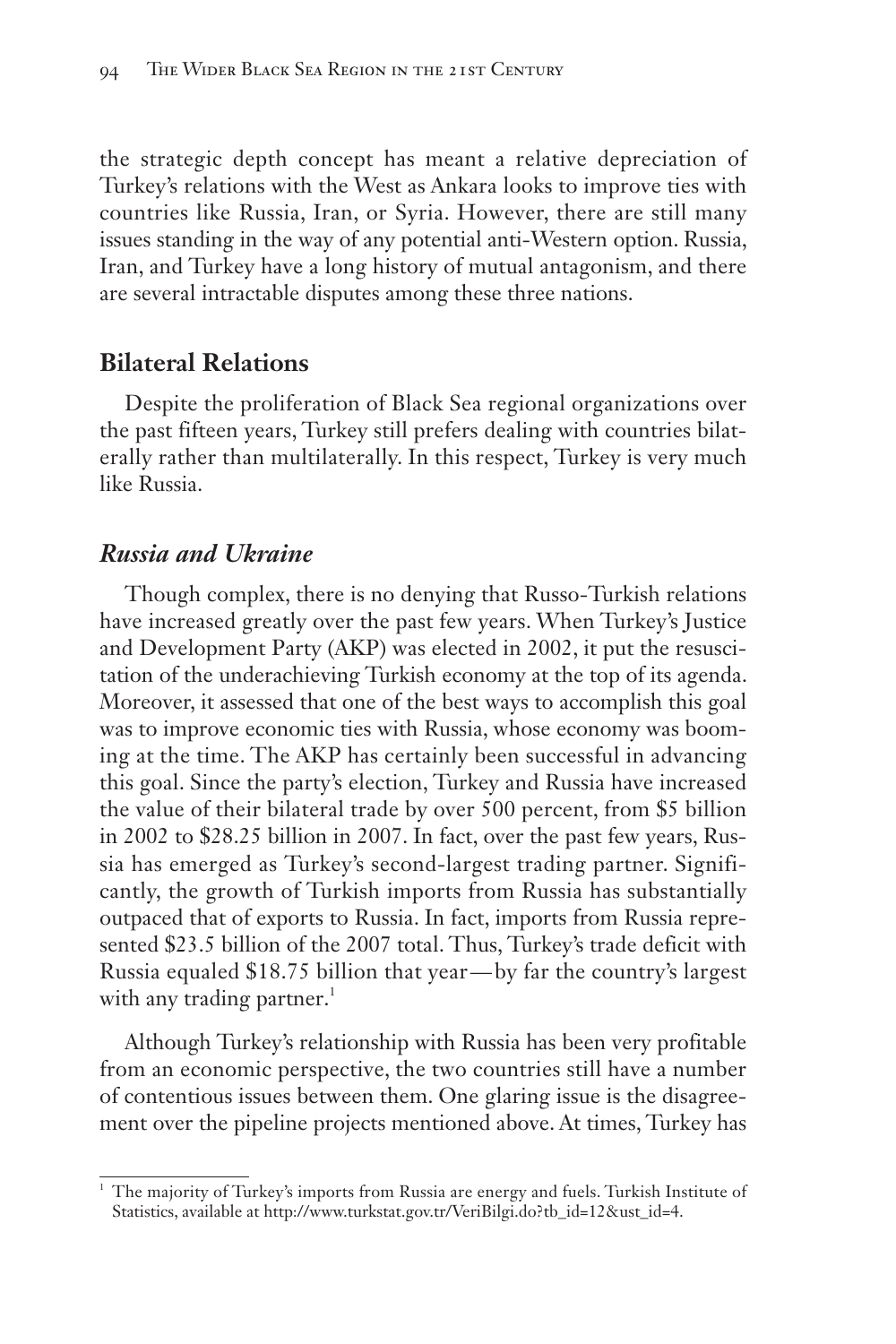backed energy projects that work against the strategic interests of Moscow. Of course, at other times, Ankara has supported Russian projects— such as the Blue Stream gas pipeline across the Black Sea. A second potential wedge between Turkey and Russia is the sympathy felt by many in the AKP for the Chechen cause. Moreover, many of Ankara's other policies in the wider Black Sea region oppose Russian interests. These policies include support for Kosovo's independence and Turkey's cooperation with Georgia and Azerbaijan on energy projects. These dynamics reveal why Turkey's relationship with Russia is characterized by a mixture of competition and cooperation.

Ankara recognizes that Russia is a great power and therefore seeks closer ties as a vehicle to ensure strategic depth. This is an interesting development because the great power that Turkey has historically sided with is the United States. But in the past few years, America's standing in Turkey has waned. Ankara is increasingly ambivalent about the utility of so strong a relationship with the U.S. This disaffection has resulted from Washington's unwillingness (until recently) to take what Turkey believed to be necessary steps against the PKK in Northern Iraq, but also from America's emphasis on democracy promotion in the Black Sea region and beyond. While building democracy is a noble objective— one that is supported by Turkey— America's democracy-promotion efforts in the region have contributed to instability and revolution. The 2003 Rose Revolution in Georgia was followed in 2004 by the Orange Revolution in Ukraine. Many Turks firmly believe that the American role in these revolutions was much stronger and more direct that it truly was— an opinion that is shared by many Russians. In fact, unease with American "interference" in the Black Sea region has been an important unifying issue for Turkey and Russia.

Turkey does not have a specific Ukraine policy; relations are mostly based on trade, with Ankara sensitive to Russia's interests in this pivotal country. Although in the past year or two Ukraine has been too focused on domestic turmoil to place much emphasis on foreign policy, the country has officially declared its intentions to pursue EU membership. Unlike Turkey, Ukraine is not actively engaged in accession negotiations with the EU and is not likely to begin them anytime soon. However, the EU has still made efforts to deepen relations particularly on energy— with Ukraine in recent years.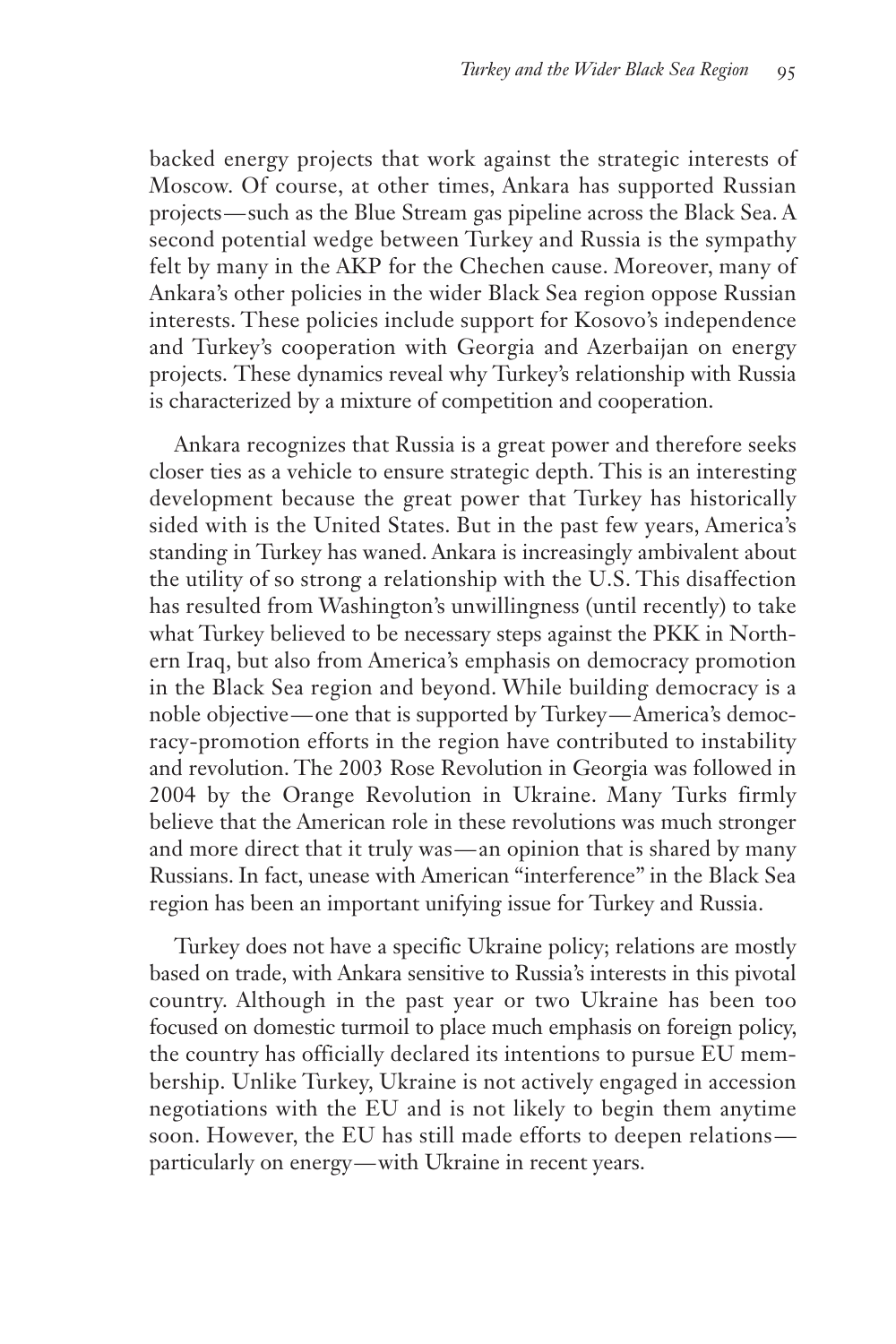#### *Southeastern Europe*

Turkey's relations with the countries of southeastern Europe have been influenced by the legacy of the Ottoman Empire, which conquered this region in the 14th and 15th centuries. The fact that these states would have some latent uneasiness or hostility towards their one-time overlords is not surprising. While the Turkish Republic has rarely shown contrition over any alleged misdeeds committed by the Ottomans, it has still sought to improve its relationship with these countries — particularly since the 1990s when Ankara began spearheading the regional integration efforts detailed above.

Of all the states of southeastern Europe, it is Greece that has consistently been the most serious rival to Turkey. It is telling that even though both Greece and Turkey are NATO allies, each of their independence days celebrates victory over the other. Greece and Turkey have not engaged in direct hostilities since the Greco-Turkish War (1919-1922), yet the two countries have come close on many occasions since then. They have quarreled over a number of issues, none more so than the status of Cyprus— which has been partially occupied by Turkish troops since 1974. Today, EU member Cyprus is de facto divided into two political entities: the internationally recognized Republic of Cyprus and the Turkish Republic of Northern Cyprus, which is recognized only by Turkey. In addition to the Cyprus issue, tensions between Turkey and Greece have occasionally flared up over delimitation of the Aegean Sea and its many islands. Turkish and Greek jets have frequently crossed into each other's air space in deliberate acts of provocation.

Nevertheless, recent years have seen a rapprochement between the two long-time rivals. In 1999, Greece began to publicly support Turkey's EU membership application. Three years later, the two countries signed an agreement on the construction of a gas pipeline linking their two countries— a project which was soon dubbed the "peace pipeline." This project was completed in November 2007 at a ceremony attended by the leaders of Turkey and Greece, as well as by Azerbaijani President Ilham Aliyev and U.S. Energy Secretary Samuel Bodman. This pipeline project exemplifies Turkey's strategy of strengthening economic ties while also strengthening political relations. Bilateral trade, investment, and tourism are advantageous from a purely financial perspective, but it is clear that Turkish leaders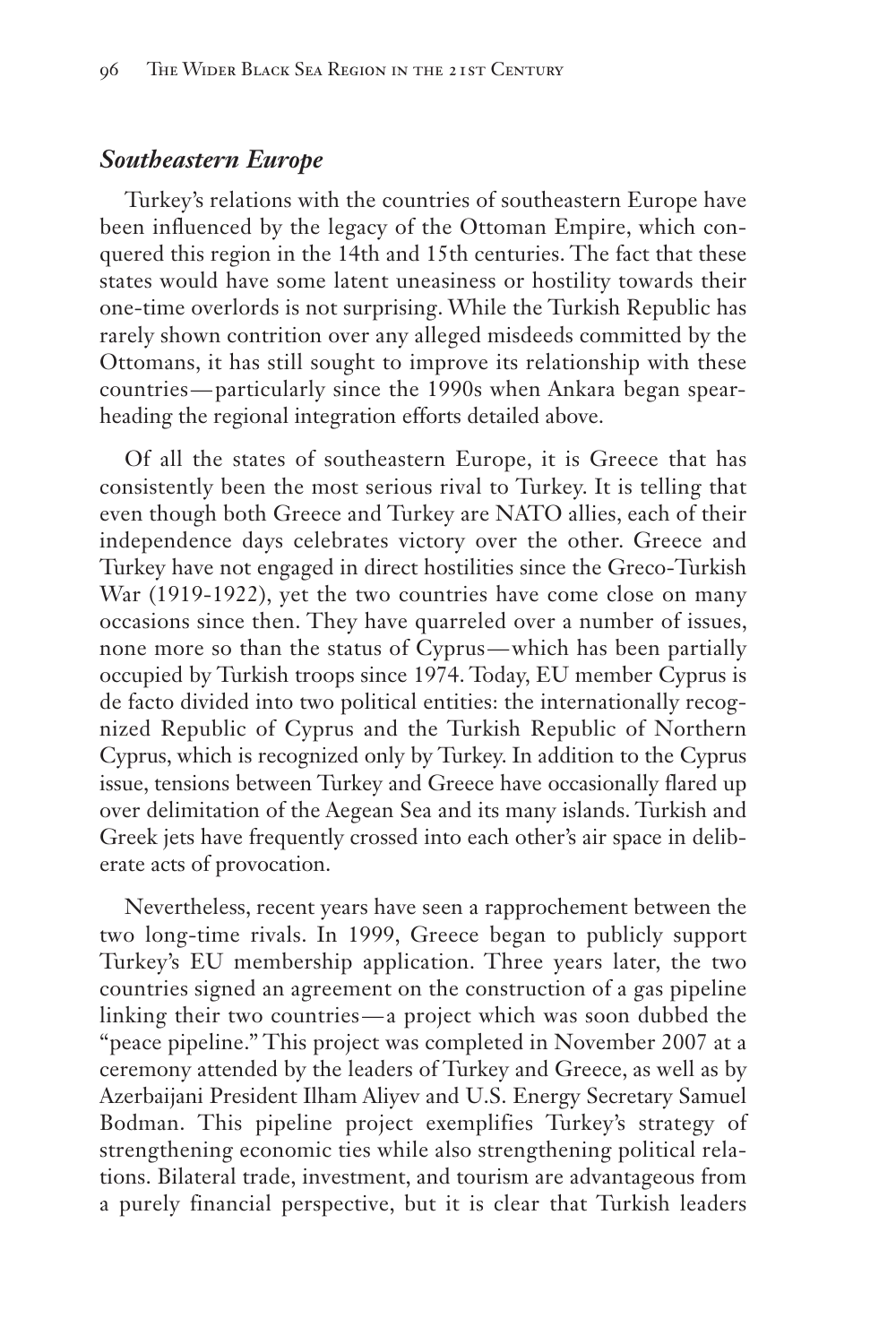perceive them as an important precursor for any broader rapprochement between countries.

Trade and investment between Greek and Turkey has skyrocketed over the past few years, with bilateral trade volume increasing more than 400 percent since 1999.<sup>2</sup> Not surprisingly, this bolstering of economic ties has been accompanied by an improvement in diplomatic relations. In May 2004, Prime Minister Erdogan paid an historic visit to his Greek counterpart, marking the first visit of a Turkish leader to Greece in 16 years. In 2008, Greek Premier Kostas Karamanlis returned the favor by meeting with Erdogan in Istanbul— the first visit of a Greek leader to Turkey in 49 years.

Over the past decade, Turkey has also deepened relations with Bulgaria, another former vassal of the Ottoman Empire. In the 1980s and early 1990s, Ankara frequently quarreled with Bulgaria over the treatment of that country's Turkic minority. In 1997, the two states along with Romania— engaged in a landmark trilateral meeting at Varna. There, the leaders of these three Black Sea nations affirmed their commitment to stability in the region and their desire to improve trilateral relations. The next year, Turkey and Bulgaria signed a free trade agreement, which has had an extremely positive effect. At the time that the agreement was signed, the value of bilateral trade between Turkey and Bulgaria stood at \$580 million. In 2007, that figure had risen to \$4 billion—a nearly sevenfold increase.<sup>3</sup>

Turkey's historical relationship with Romania has been decidedly friendlier than with Bulgaria. The Ottoman Empire first established diplomatic relations with Romania in 1878, the same year it was formally consolidated as an independent state. Interaction between Turkey and Romania declined during the Cold War when the latter was a part of the Warsaw Pact, but relations were not openly hostile. Since Romania gained its independence in 1989, Turkey has consistently supported the country's integration into transatlantic and European alliances like NATO. Turkey and Romania signed a free trade agreement in 1997, leading to a substantial deepening of economic and political ties

<sup>&</sup>lt;sup>2</sup> Turkish Institute of Statistics, available at http://www.turkstat.gov.tr/VeriBilgi.do?tb\_id= 12&ust\_id=4.

<sup>&</sup>lt;sup>3</sup> Turkish Institute of Statistics, available at http://www.turkstat.gov.tr/VeriBilgi.do?tb\_id= 12&ust\_id=4.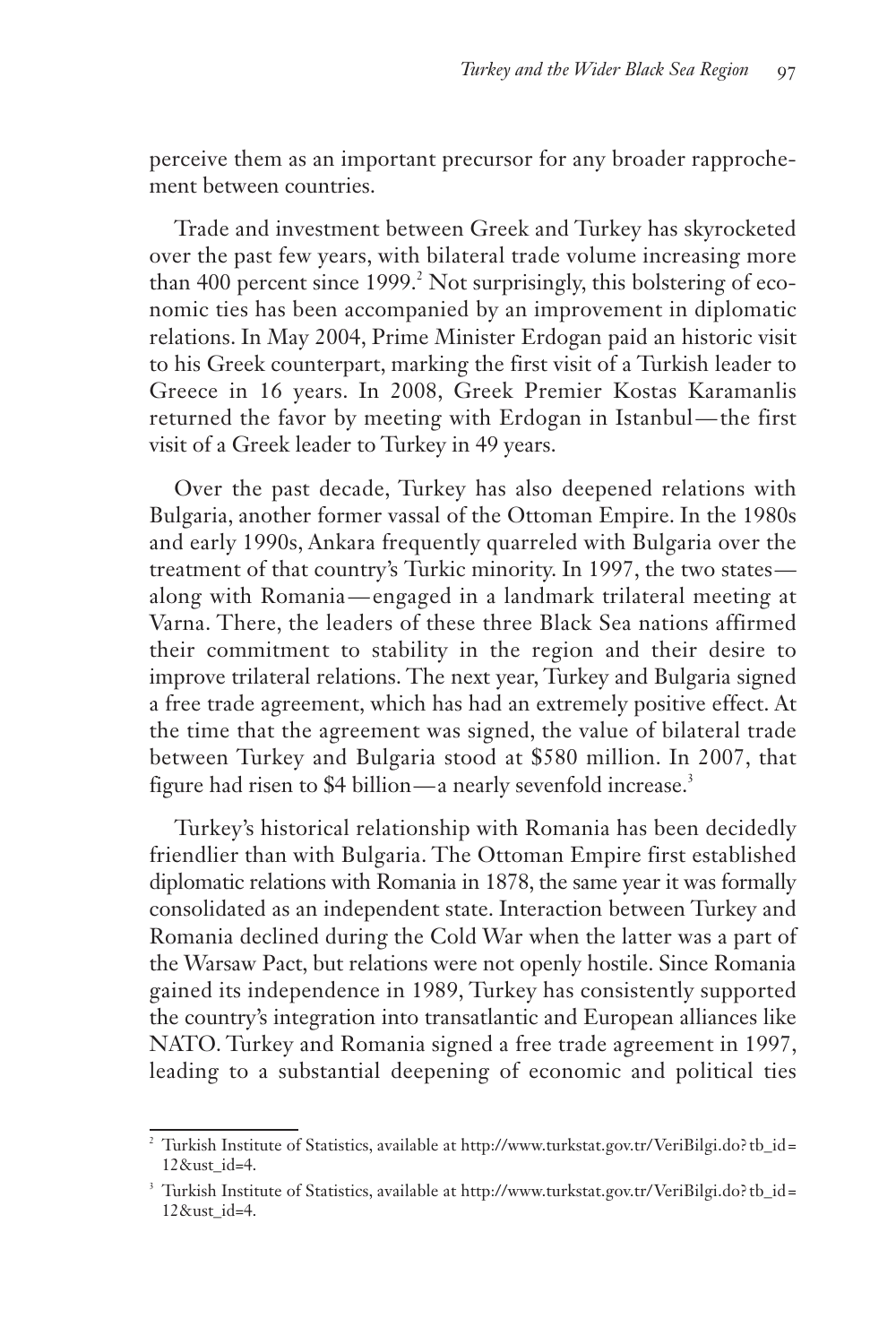between the two countries— particularly in the past few years. Bilateral trade stood at \$800 million in 1998, \$1.82 billion in 2003, and \$6.7 billion in 2007.<sup>4</sup> This growth has continued apace even though Romania angered Ankara in 2005 by organizing a high-level conference called the Black Sea Forum in Bucharest. Turkey interpreted this Forum as a challenge to its desired role as leader of all Black Sea regional initiatives. Along the same lines, Romania has been a proponent of a stronger role for NATO in the Black Sea, something that Turkey firmly opposes.

Bulgaria, Romania, and Greece have been among the strongest supporters for Turkey's accession to the European Union. While this support is a welcome sign of the warming relations among these countries, it also serves to remind Turkey of its own inability to join the EU. After all, Turkey has sought to join the EU— and before that the European Economic Community— for over two decades. It has been a strong European and Western ally for over four decades. On the other hand, Bulgaria, Romania, and several other new EU members were once arrayed against the West as part of the Soviet Union's Warsaw Pact during the Cold War. The fact that these one-time rivals were so quickly admitted while Turkey— one of Europe's staunchest allies during the Cold War— has seen its accession process drag on has contributed to Turkish disillusionment with EU membership.

Drawing back from the littoral states to those of the wider Black Sea region, Turkey's policies are still dominated by a desire for stability and good relations. Turkey strongly supports the independence of Kosovo, which is overwhelmingly Muslim and home to a Turkish community of around 30,000. The Turkish position is to act in compliance with NATO and the EU— as Ankara still officially seeks membership in the bloc. While Kosovo's independence could provide a positive precedent for the eventual recognition of the Turkish Northern Republic of Cyprus, it could also provide a precedent for the Kurds of Eastern Turkey and Northern Iraq, a prospect that is anathema for Ankara. Turkish support for Kosovo's independence also brings Ankara into opposition with Moscow, which supports the territorial integrity of fellow Slavic nation Serbia. Moscow judges that a successful secession in the Balkans would only encourage the

<sup>4</sup> Turkish Institute of Statistics, available at http://www.turkstat.gov.tr/ VeriBilgi.do? tb\_id = 12&ust\_id=4.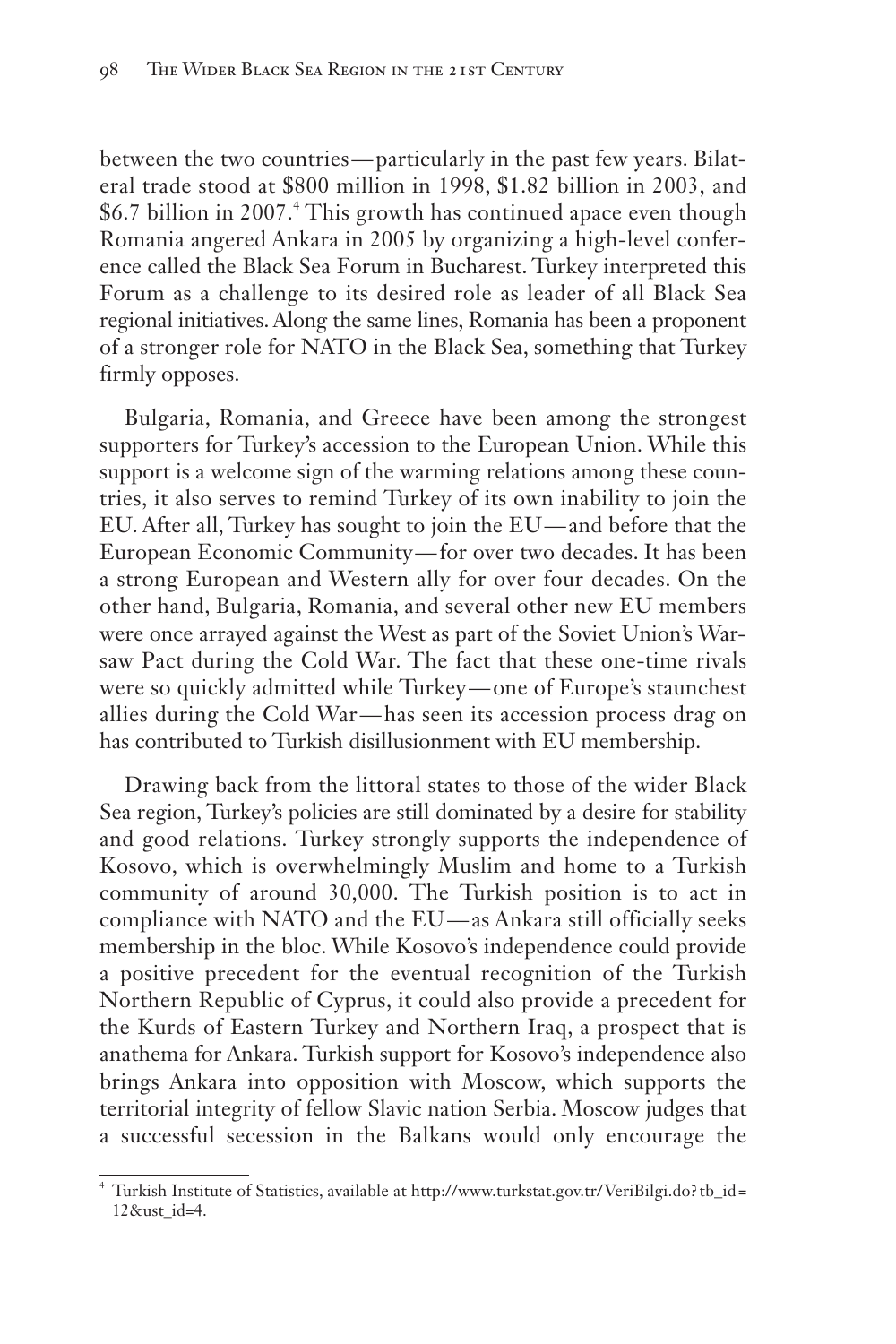separatist movement it now faces in Chechnya— particularly since both Kosovo and Chechnya have long been prominent causes of international Islamic jihadi groups. "Success" in Kosovo could lead the jihadi movement to redouble its efforts in Chechnya.

At the same time, Turkey supports Serbia's membership in the European Union. In fact, Turkey is supportive of all efforts to further integrate Balkan states of the Wider Black Sea region into European and Euro-Atlantic structures.

Turks are the second largest minority in Macedonia. Greeks are strongly opposed to the use of Republic of Macedonia as the official name of this country, as they feel it constitutes a monopolization of the term "Macedonia." This term can refer to an area within Greece, a historic region, and an ethnicity with members in both countries. Among other things, Athens worries that the legitimization of Macedonia as the country's official name will encourage irredentist claims based on the number of ethic Macedonians living in Greece. This dispute has even led Greece to reject Macedonia's potential membership in NATO member. For its part, Turkey supports the use of the terminology Republic of Macedonia.

# *The Caucasus*

The only country in the wider Black Sea region with which Turkey still has decidedly negative relations is Armenia. In fact, Turkey currently has no official relations with that country and the Turkish-Armenian border has been closed since 1993. The major points of contention between the two include the alleged Armenian genocide and the contested region of Nagorno-Karabakh, which is claimed by both Armenia and Azerbaijan. On Nagorno-Karabakh, as on nearly all issues, Turkey sides with Azerbaijan against Armenia. This instinctive solidarity between Turkey and Azerbaijan has hampered the normalization of relations with Armenia. Were Ankara not so firmly committed to supporting Azerbaijan on the Nagorno-Karabakh issue, it is likely that relations between Turkey and Armenia would have thawed. Indeed, Ankara has frequently stated it will not open Turkey's border with Armenia until that country withdraws from Nagorno-Karabakh.

The alleged genocide— while still a very raw subject for Turks— is not really an impediment to relations between the two countries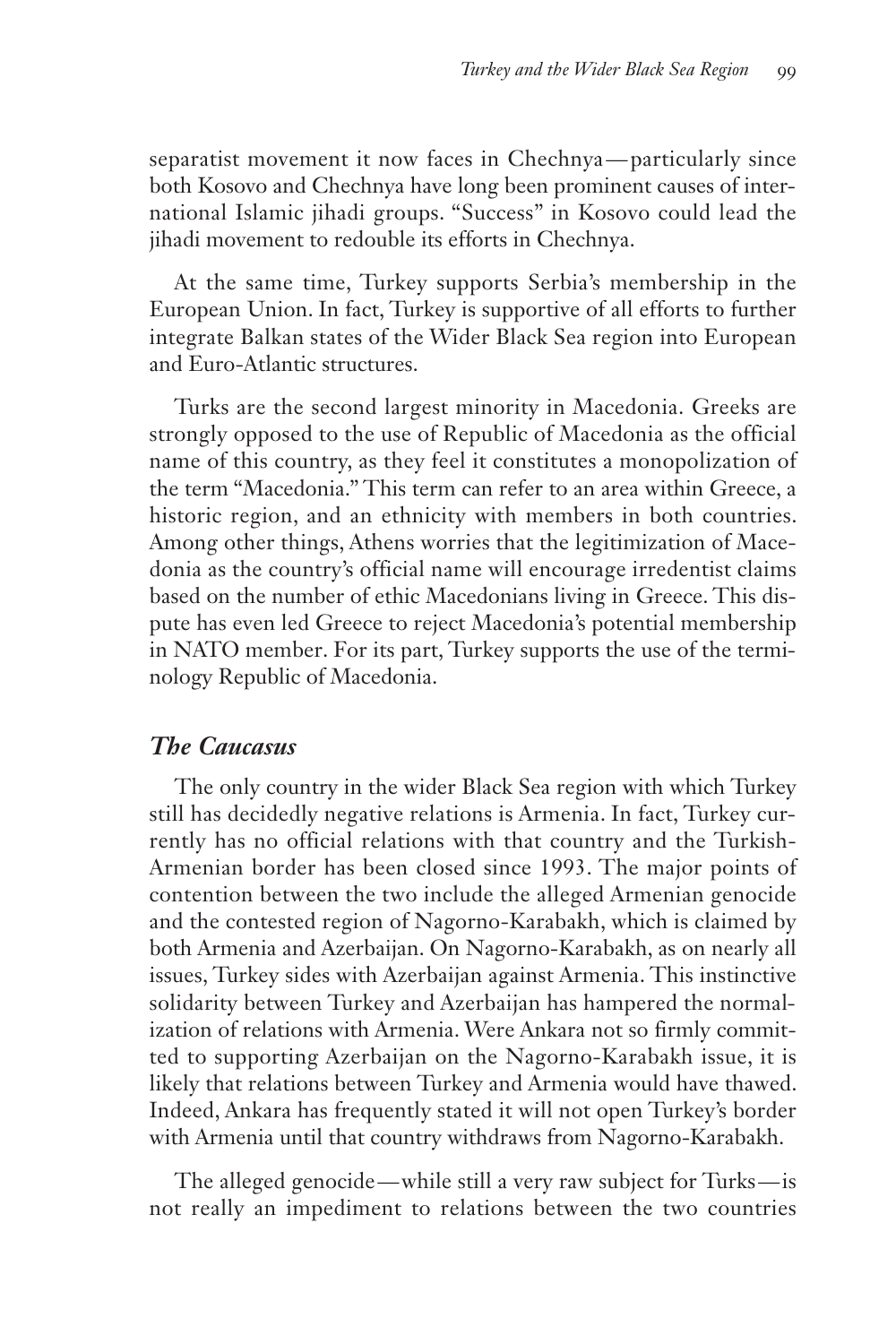because the Armenian government is not particularly adamant that Turkey admit responsibility. However, the actions of the Armenian diaspora spread across the globe have at times angered Ankara, which expects Yerevan to exert a certain degree of control over this group. This diaspora has succeeded in winning recognition of the genocide in a variety of European parliaments, resulting in strained relations between Turkey and those states.

Turkey is not likely to decouple its relations with Armenia from Azerbaijan anytime soon. Turkey and Azerbaijan share deep historical, religious, cultural, and economic ties. Indeed, "one nation, two states" is a phrase commonly used by Turks and Azerbaijanis to describe the nature of their relationship. In 2004, Baku strenuously protested when Ankara indicated that it might be willing to open the border with Armenia. This prompted Ankara to back down from its position almost immediately, and the presidents of Turkey and Azerbaijan soon issued a joint statement to emphasize their continued solidarity on the Nagorno-Karabakh issue. Thus, some kind of trilateral forum will have to be established among these three countries if any progress is to take place on Armenia-related issues. Turkey has, at times, attempted to organize such a forum or act as a broker in discussions between Azerbaijan and Armenia, but little has come from such initiatives— primarily because Armenia has little faith that Turkey would be an unbiased mediator.

As demonstrated by the "one nation, two states" phrase, Turkey's bilateral relationship with Azerbaijan is extremely robust. Turkey is Azerbaijan's largest trading partner, although bilateral trade only totals \$1.4 billion.<sup>5</sup> Ankara has sought to consolidate Azerbaijan's independence, security, and economic prosperity following that country's liberation from the Soviet Union. Together with Georgia, the leadership of Turkey and Azerbaijan led the way in pushing for the construction of the BTC oil pipeline, which was completed in 2006. At the same time, Turkey, Georgia, and Azerbaijan successfully supported a natural gas pipeline between their three countries. This project, called the South Caucasus Pipeline (SCP), was completed in 2007. Construction will soon begin on an ambitious railroad project stretching from Baku

<sup>&</sup>lt;sup>5</sup> Turkish exports to Azerbaijan are more than three times greater than imports from Azerbaijan. Turkish Institute of Statistics, available at http://www.turkstat.gov.tr/ VeriBilgi.do? tb  $id = 12$ &ust  $id = 4$ .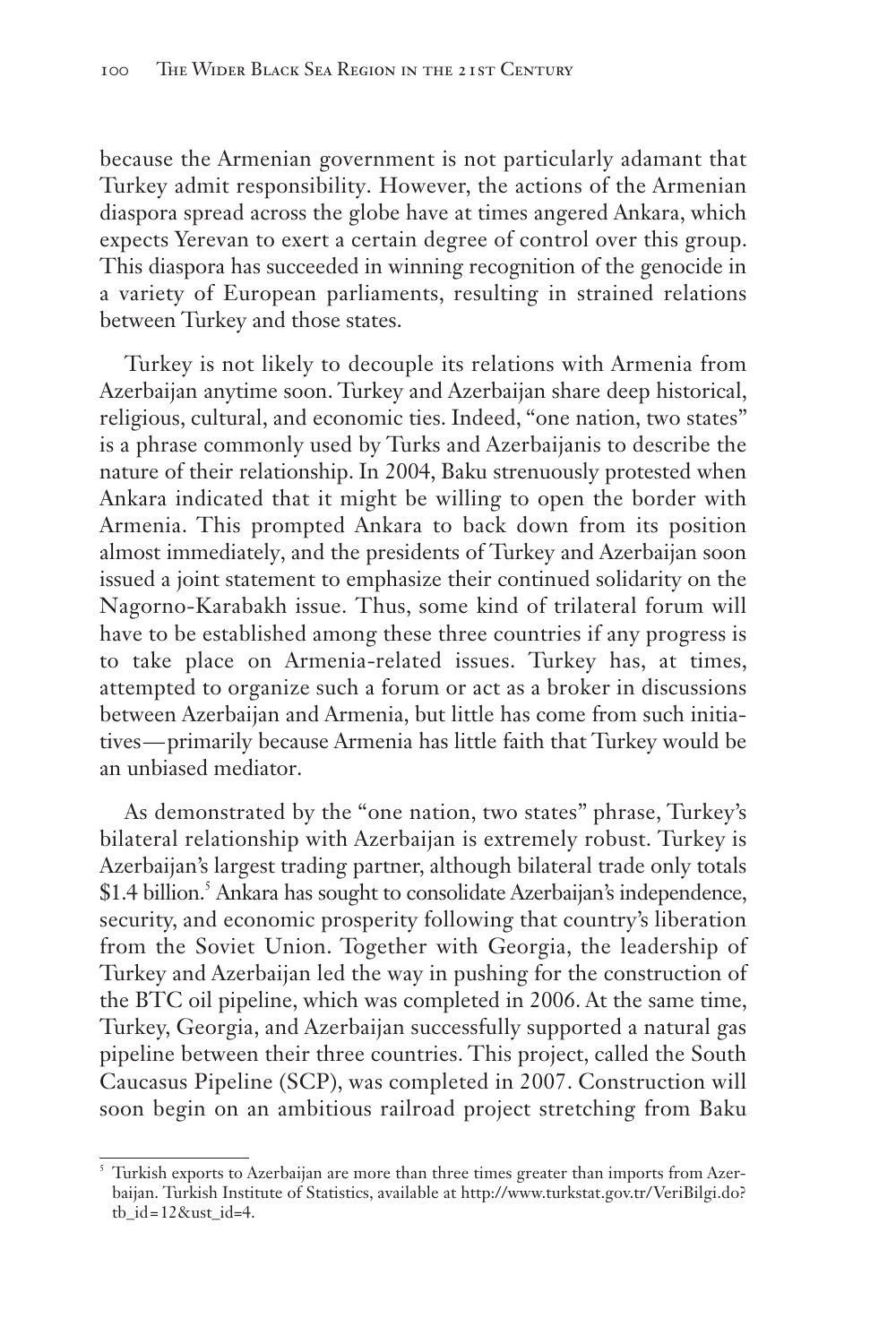through Tbilisi and terminating in Kars, a Turkish city near the Georgian border. These infrastructure linkages have greatly strengthened the political and economic integration of Georgia, Turkey, and Azerbaijan.

Armenia and Azerbaijan's neighbor in the Caucasus, Georgia, also enjoy a close relationship with Turkey. This partnership has blossomed thanks to the involvement of Georgia with Azerbaijan and Turkey on the energy and transportation projects just described. Georgia is the critical transit country from the Caspian region to the Black Sea, and the link between Turkey and Azerbaijan. Georgia is also where the Russian and Ottoman Empires came closest, and where Russian and Turkish policies sometime clash.

As noted earlier, the leadership in Ankara received the 2003 Rose Revolution with anxiety. Above all else, Turkey seeks stability in its Georgian neighbor, and it has been nervous about the Saakashvili government's confrontational position towards Moscow. Ankara does not believe a peaceful resolution of the frozen conflicts in Abkhazia and South Ossetia is possible without the involvement of Russia, or before amicable relations have been established between Russia and Georgia. On Abkhazia, Turkey has great potential to act as a mediator as there are more Abkhaz living in Turkey than in Abkhazia. At times, Turkey has tried to play just such a role, but has never given it the consistent focus this task requires. It has also been reluctant to take any action in Georgia (including Abkhazia) that could irritate Russia. Nonetheless, Ankara has sided with the Western alliance in expressing support for Georgia's further integration into the Euro-Atlantic framework including that country's eventual membership in NATO. In fact, Turkey is home to NATO's Partnership for Peace training center and has been responsible for training thousands of personnel from Georgia (as well as Azerbaijan and Central Asia).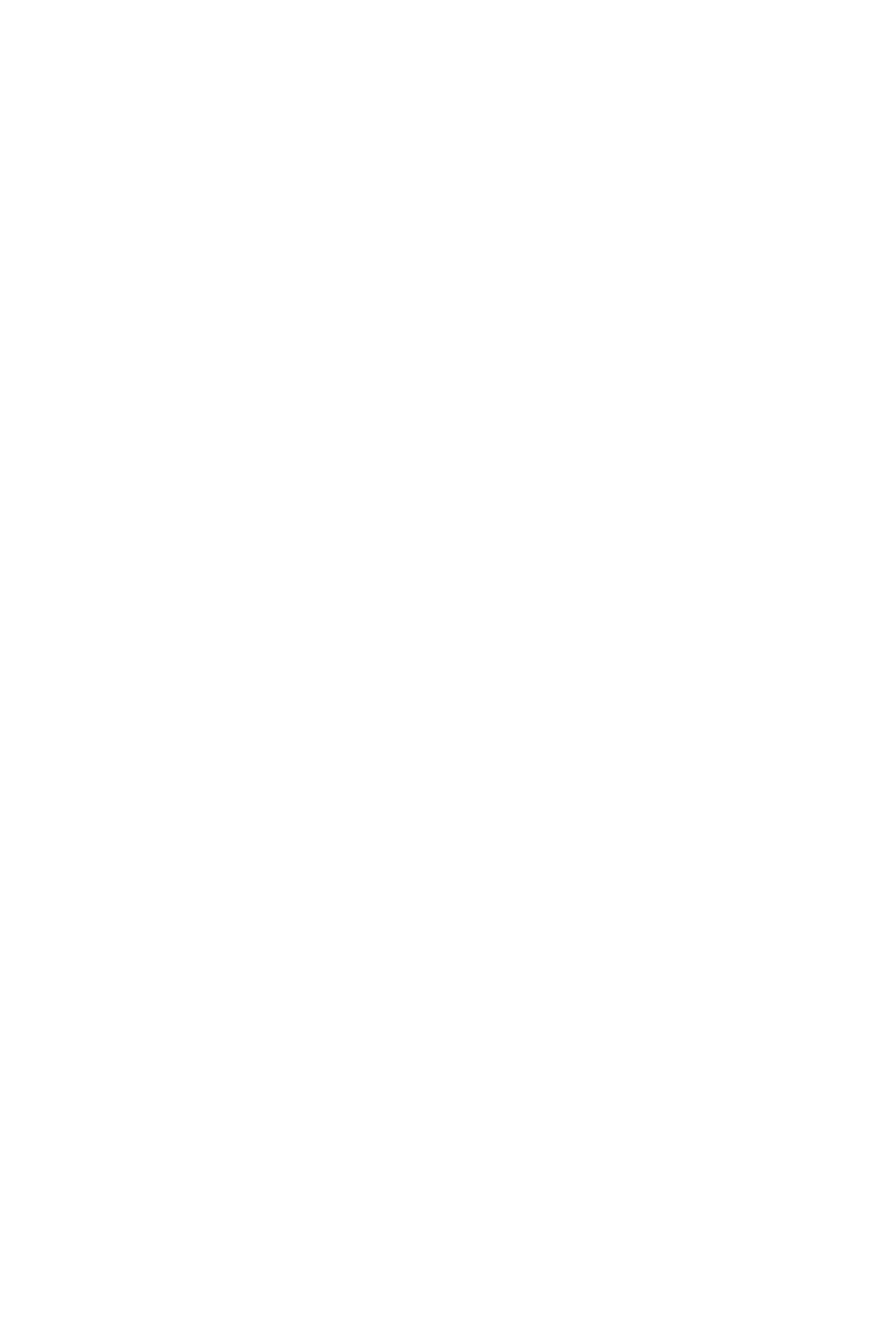# **Russia's Perspective on the Wider Black Sea Region**

#### *Dmitri Trenin*

A series of developments in the mid-to-late 2000s have highlighted the issues Moscow faces to the southwest of its borders. In February 2008 Kosovo declared its independence, over Serbia's vehement opposition and Russia's strongest objection, and the entity was immediately recognized by the United States and most of its European allies. This declaration and its recognition reverberated in the areas of "frozen conflicts" in Georgia and Moldova, and also in Armenia and Azerbaijan, which remain locked in the dispute over Nagorno-Karabakh. In April 2008 NATO's Bucharest summit, while not awarding Membership Action Plans to Ukraine and Georgia, nevertheless promised membership to both, further straining Moscow's relations with Kyiv and Tbilisi. Vladimir Putin's subsequent farewell summit with George Bush at Putin's Black Sea residence at Sochi failed to resolve differences over NATO enlargement, which looms as a major issue for already frayed Russian-American relations.

Another major issue in the relationship is ballistic missile defense (BMD), with Iran as the notional suspect. Concerned over U.S. plans to deploy BMD elements in Central Europe, Russia in 2007 offered as an alternative its own radars in Azerbaijan and the North Caucasus, Gabala and Armavir, and Russian experts have been suggesting a theater missile defense system built around U.S. Aegis and Russia's S-400 systems. Unhappy with NATO's foot-dragging on the ratification of the adapted Conventional Forces in Europe (CFE) treaty, Moscow in 2007 suspended its participation in the compact, whose flank provisions it regards as discriminatory. Moscow also indicated its doubts about the viability of the Intermediate Nuclear Forces (INF) agreement banning medium-range missiles, which the Russian General Staff has come to regard as an attractive instrument of dealing with military developments south of the border.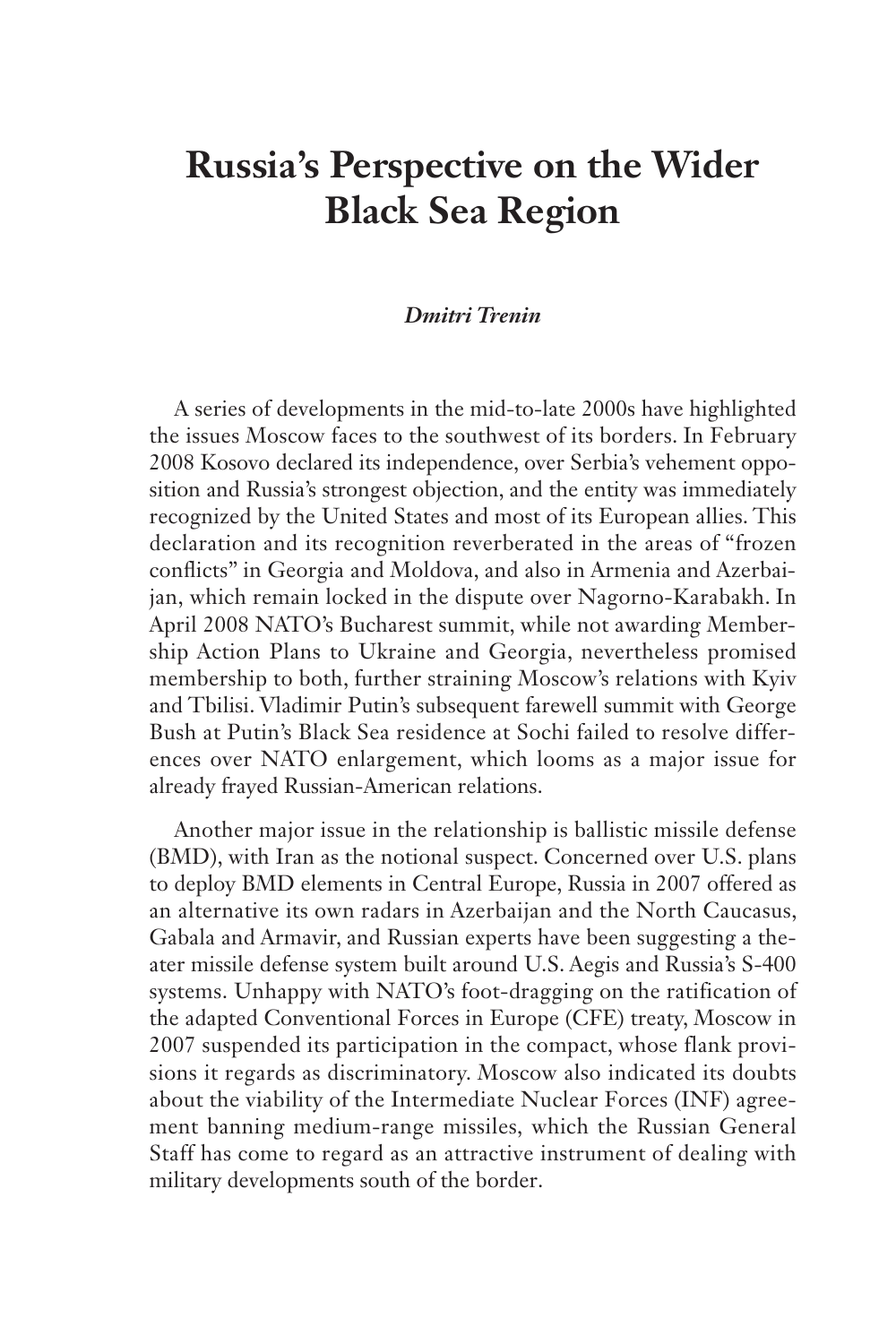Meanwhile, Chechnya's pacification and consolidation as a de facto fief of the Kadyrov clan has proceeded apace, and despite continuing security problems in Ingushetia, Dagestan and across the North Caucasus, Sochi in 2007 was awarded the 2014 Winter Olympics, which will attract massive investment in the adjacent region. Having consolidated its positions in Central Asia, Gazprom, in cooperation with Italy's ENI, launched a major pipeline project dubbed the South Stream, to supply Europe with Russian natural gas. This project has repercussions both for the countries it seeks to avoid, such as Ukraine, and those whose territory it traverses, such as Bulgaria, Serbia and Hungary. Ever after the Ukrainian gas crisis of January 2006, energy security has been viewed in Europe as both security through Russia and against it.

Though obviously gaining in importance, the southwestern direction of Moscow's foreign policy lacks a strategy, which, however, does not make it unique. In the past, this has not always been so. Peter I, at the start of the 18th century, seriously weighed the Black Sea against the Baltic as the prime gateway to Europe, and even considered making Taganrog on the Sea of Azov Russia's outward-looking capital. Later he ventured both against the Turks (foolishly, as he was soon to learn) and against the Persians (pointlessly, for his successors could not hold the acquisitions), even as he dispatched his officers to reconnoiter pathways to Central Asia and India, laying the groundwork for the future Great Game. Catherine II tried and failed to implement her "Greek project" of a satellite Orthodox empire centered in Constantinople. A century later Russian tsars embraced the doctrine of pan-Slavism, which served as both a guide for and justification of Russia's imperialist drive to the Balkans. This culminated in the early 20th century obsession with the Turkish Straits, which pushed Russia into the First World War and spelled the end of the empire.

Now, following a decade of managing the empire's second, and final collapse, the Kremlin leadership has adopted a highly pragmatic course that relies on the country's few but real comparative advantages and seeks to maximize economic gains, while minimizing perceived geopolitical losses resulting from the expansion of Western institutions. As the 21st century unfolds, Russia re-emerges, again, as a great power, simultaneously a competitor and a partner of the European Union and the United States, and a mighty neighbor to the new "lands in between."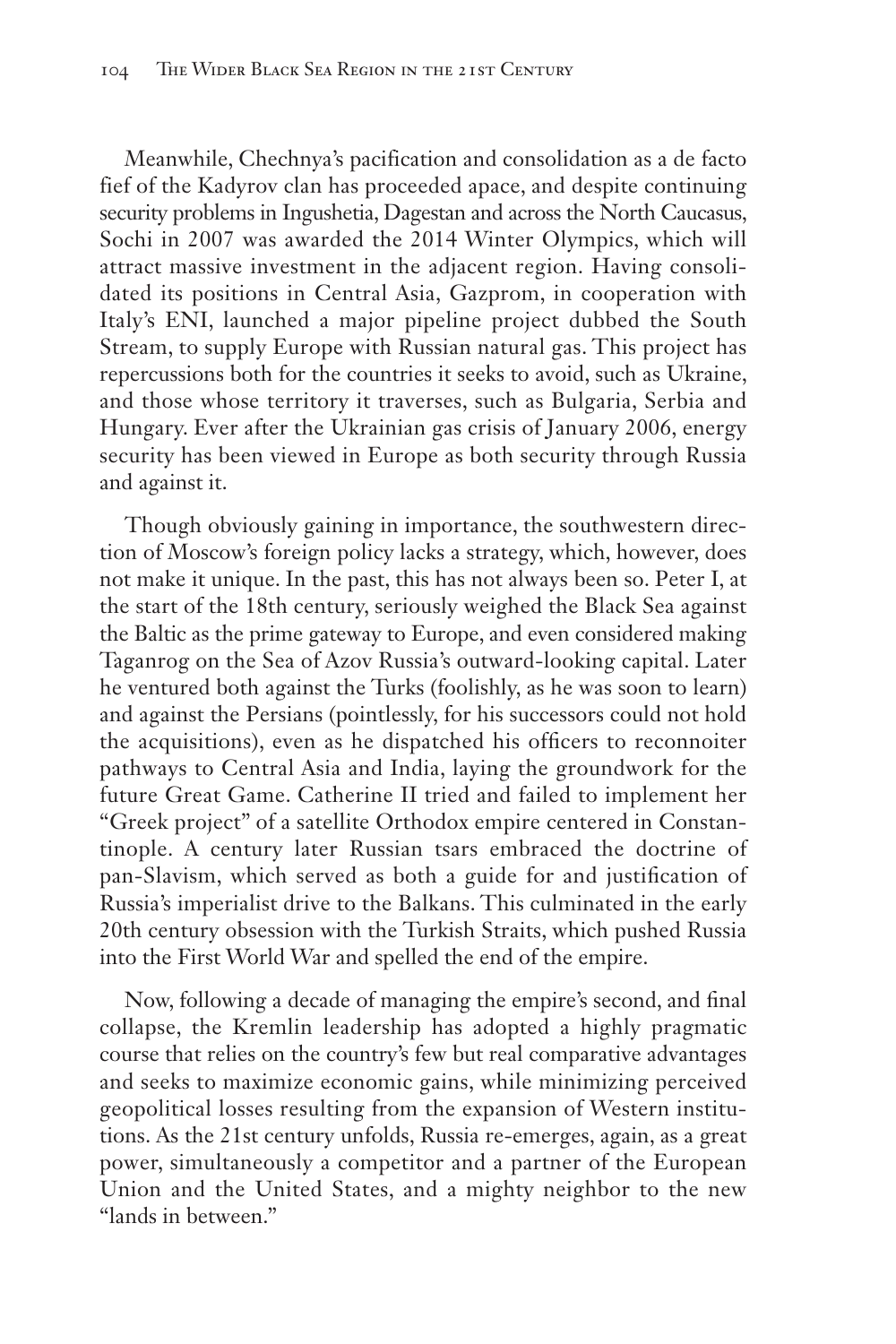Russia's foreign policy toward the wider Black Sea region is both modern and post-modern, and offers rich material for a case study of geopolitics under conditions of globalization.

This chapter analyzes Moscow's specific interests, objectives, and patterns of actions in the Wider Black Sea region. Under this angle, it will address the issues of the frozen conflicts in the post-Soviet space, all of them located around the Black Sea rim; the prospects for NATO's further expansion; the outlook for EU enlargement; the future of the CIS and other multilateral fora in the region; and, finally, energy politics.

### **Kosovo and the Conflicts**

Contrary to the initial hopes of many in the United States and in Europe, Moscow did not back down on Kosovo. Its refusal to support the 2007 Ahtisaari plan was not a bargaining chip to be traded in for some Western concessions elsewhere. For Russia, severing a province from a member state of the United Nations, against that state's wishes, created a highly unwelcome precedent. The Kremlin has long suspected Western countries, in particular the U.S. and the UK, as well as Turkey, of harboring plans to tear away Chechnya and the North Caucasus from the Russian Federation. Drawing parallels between the Serbs and themselves in 1999, the year of the conflicts in Kosovo and Chechnya, some Russians concluded that the only thing that protected them from a NATO humanitarian intervention was nuclear weapons. Having restored, at a high cost, Russia's territorial integrity, Moscow was in no mood for supporting a violation of sovereignty's basic tenet. It did not help that, by 2007-2008, the Kremlin had not felt the slightest inclination to be forthcoming to the West's interests. On the contrary, it adopted a stance that allowed Russia to pose simultaneously as a defender of international law; a true friend of the Serbian people; and a country not to be taken for granted by anyone.

When American and European diplomats realized their miscalculation, some swung from hopes to despair, fearing a repeat of the 1999 crisis in Russian-Western relations provoked by NATO's war on Yugoslavia over Kosovo. The 2008 clash over Kosovo, however, was markedly different from the one nine years before. Moscow stated its rejection of Kosovo's unilateral declaration of independence, which it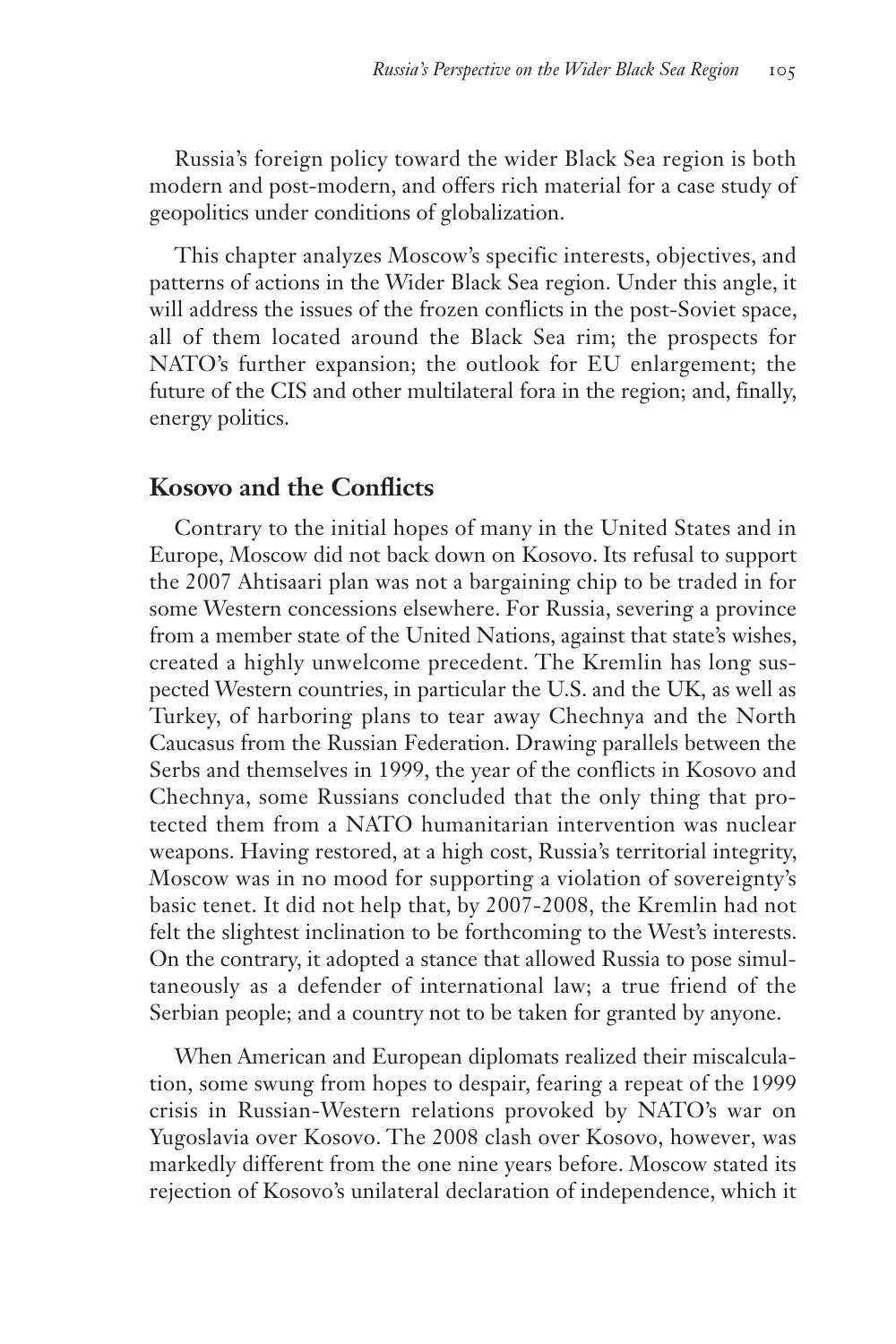branded illegal; it denounced Kosovo's recognition by the U.S. and a number of European countries as being contrary to international law; it refused to endorse the EU corps for Kosovo; and vowed to block Kosovo's accession to the UN and other international organizations. While in sharp disagreement with the U.S. and the major EU countries, Russia was anything but isolated in the wider world. Not only China and India, staunch advocates of territorial sovereignty, but such EU members as Spain, Slovakia and Romania did not follow the Western leaders' suit.

Having taken the moral high ground as the defender of international law, Moscow went on to cement its newly-rekindled relationship with Serbia, and use the opportunity for a bargain. It hosted at the Kremlin all the principal Serbian leaders during the country's presidential election, and sent its own delegation to Belgrade, led by Dmitri Medvedev (also during the latter's notional presidential campaign) to secure the purchase of Serbia's NIS energy monopoly by Gazprom.

Kosovo's independence, imposed by the West against Serbia's wishes, created a new situation for Russia with respect to the breakaway territories of Abkhazia, South Ossetia and Transdniestria. There was no mechanical "Kosovo precedent," i.e. an automatic Russian recognition of the enclaves. Moscow handled each situation on its own merits and in accordance with Russia's specific interests. Thus, on Karabakh, Moscow aligned itself with the other key members of the Minsk group, the United States and France, and formed a common position on conflict resolution, which did not please Baku.

On Transdniestria, Russia used the specter of the region's permanent separation from Moldova as a compelling argument in favor of a confederal solution to the conflict. Moscow gave Transdniestria's recalcitrant rulers more recognition, even as it pushed them toward resuming top-level negotiations with Chisinau. It also sought, quietly, to replace the old and odious guard on the Dniester with a more respectable and pliant group. Simultaneously, Russia eased economic restrictions on Moldova imposed in 2005 and gave a sympathetic hearing to President Voronin's pledge of Moldova's permanently neutral (i.e. non-NATO) status. Moscow was also gratified to see Chisinau reject any suggestions from Bucharest regarding the "reunification of the Romanian nation" in a single Romanian state.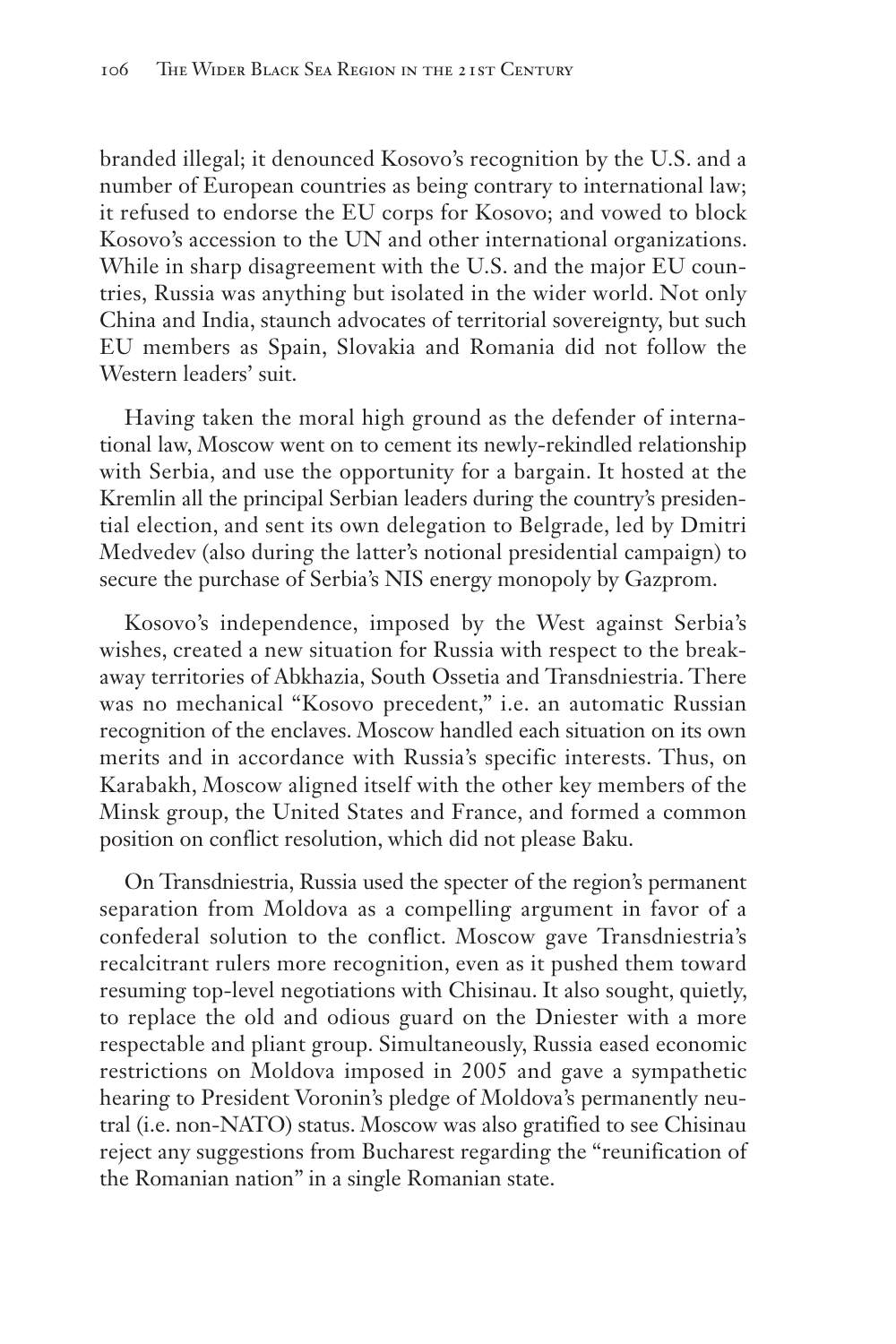The implications of Kosovo's independence were most crucial for Abkhazia and South Ossetia. Moscow exercised an option of their de facto integration with Russia, without a diplomatic recognition or a formal annexation. It announced the lifting of an economic blockade, imposed on Abkhazia by CIS countries in 1996, but later essentially disregarded. In April 2008 the Kremlin instructed the Russian ministries and regions to open relations with Abkhazia and South Ossetia, which placed both entities not into the category of sovereign states but rather into that of Russia's own regions— and all this without prejudice to Moscow's official stance respecting the sovereignty of Georgia within its internationally recognized borders. Having thus skipped formal diplomatic recognition, Moscow went way beyond that. It promised to involve Abkhazia in Sochi's Olympic projects. It vowed to protect Russian citizens, who form overwhelming majorities in both Abkhazia and South Ossetia.

In parallel, Russia demonstrated its willingness to ease restrictions it imposed on Georgia following the 2006 spy scandal, allow the resumption of air travel and postal connections, including remittances from Georgian migrant workers in Russia, and hinted at dropping its embargo on wine from Georgia. Moscow's objective has been winning Tbilisi's consent to Russia's membership in the World Trade Organization. Yet, these "positives" are heavily outweighed by more incidents in the conflict zones, and more fundamentally by the issue of Georgia's NATO bid, reaffirmed by a crushing majority in a January 2008 referendum. Whatever the differences among Georgia's political factions, virtually all of them support Western integration, and regard Russia's policies as essentially hostile. Moscow's early hopes of a regime change in Tbilisi have long been since dispelled. Russia can only warn, darkly, that Georgia's NATO accession will mean a permanent separation of the two still formally unrecognized republics.

### **NATO Enlargement**

In contrast to the vehement protests over the first wave of NATO's post-Cold War opening in 1999 to the three countries of Central Europe, Moscow's reaction to the second wave five years later, which included, among others, the Baltic States, Romania and Bulgaria, was muted. There were several reasons for that. One was the learning curve: once the dam had been broken, more water was to flow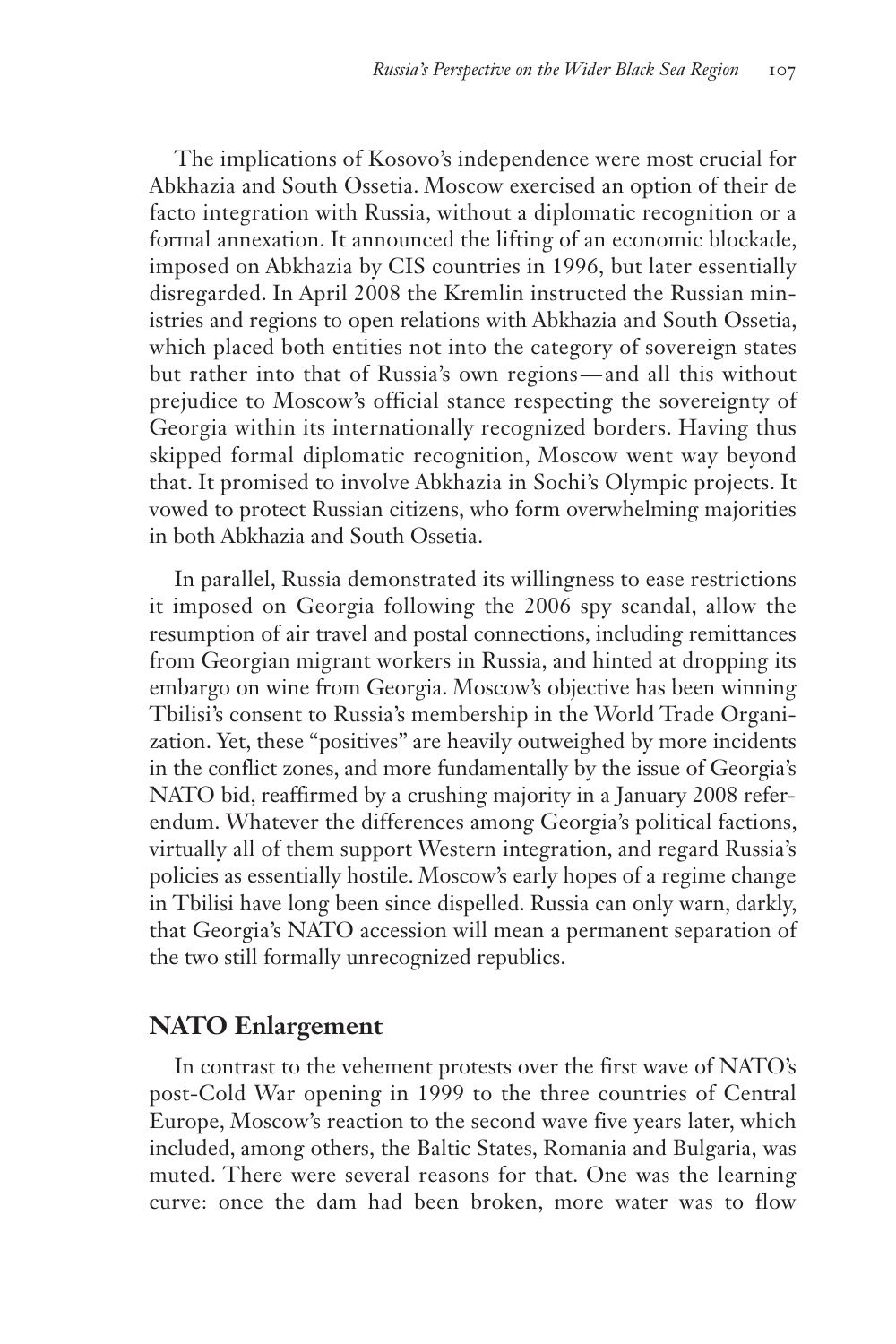through the opening. Renewed protestations beyond registering one's opposition would have only exposed one's impotence to do anything about it. Another was the hope that, after 9/11 and the establishment in 2002 of the Russia-NATO Council, an era of genuine partnership with the West might be dawning, making enlargement less of a problem. Thirdly, both Romania and Bulgaria lay far away from the main East-West strategic highway in Europe (i.e. the Paris-Berlin-Warsaw-Minsk-Moscow axis), and their importance, from that point of view, was literally marginal. Finally, there was Russia's traditional disdain for Romania as either a military ally or a battlefield enemy, and the lack of concern about Bulgaria, which after all had sided with Germany in both World Wars, but never actually fought against the country that had liberated it from the Ottoman yoke.

In 2008, there was barely a mention of Croatia and Albania, which were invited to join, but a lot of worry about Georgia and especially Ukraine, which were refused, for the time being, a Membership Action Plan (MAP).

#### *Ukraine*

Moscow's opposition to Victor Yushchenko's 2004 presidential bid and its single-minded support for his rival Victor Yanukovych was largely based on the notion that Yushchenko meant NATO in Ukraine, complete with bases and all, and Ukraine in NATO, i.e. the final severing of the thousand-year-long bond between the elements of the former Kyivan Rus. The Kremlin has always regarded the Orange Revolution as a U.S.-conceived special operation designed to tear Ukraine away from Russia and turn it into another Poland, i.e. Western-leaning and anti-Russian. In a famous phrase attributed to Gleb Pavlovsky, the Kremlin's one-time political technologist-inchief, "we had prepared for an election, and we won it (for Yanukovych), but we were never ready for a revolution."

After the Orange Revolution, Russia pinned its hopes on the strength of the opposition, the gas price factor and, even more importantly, on the divisions between the two principal elements of the Orange camp. Moscow was relieved when the split between Yushchenko and Prime Minister Yulia Tymoshenko allowed Yanukovych to form a government after the 2006 parliamentary elections. Among other things, this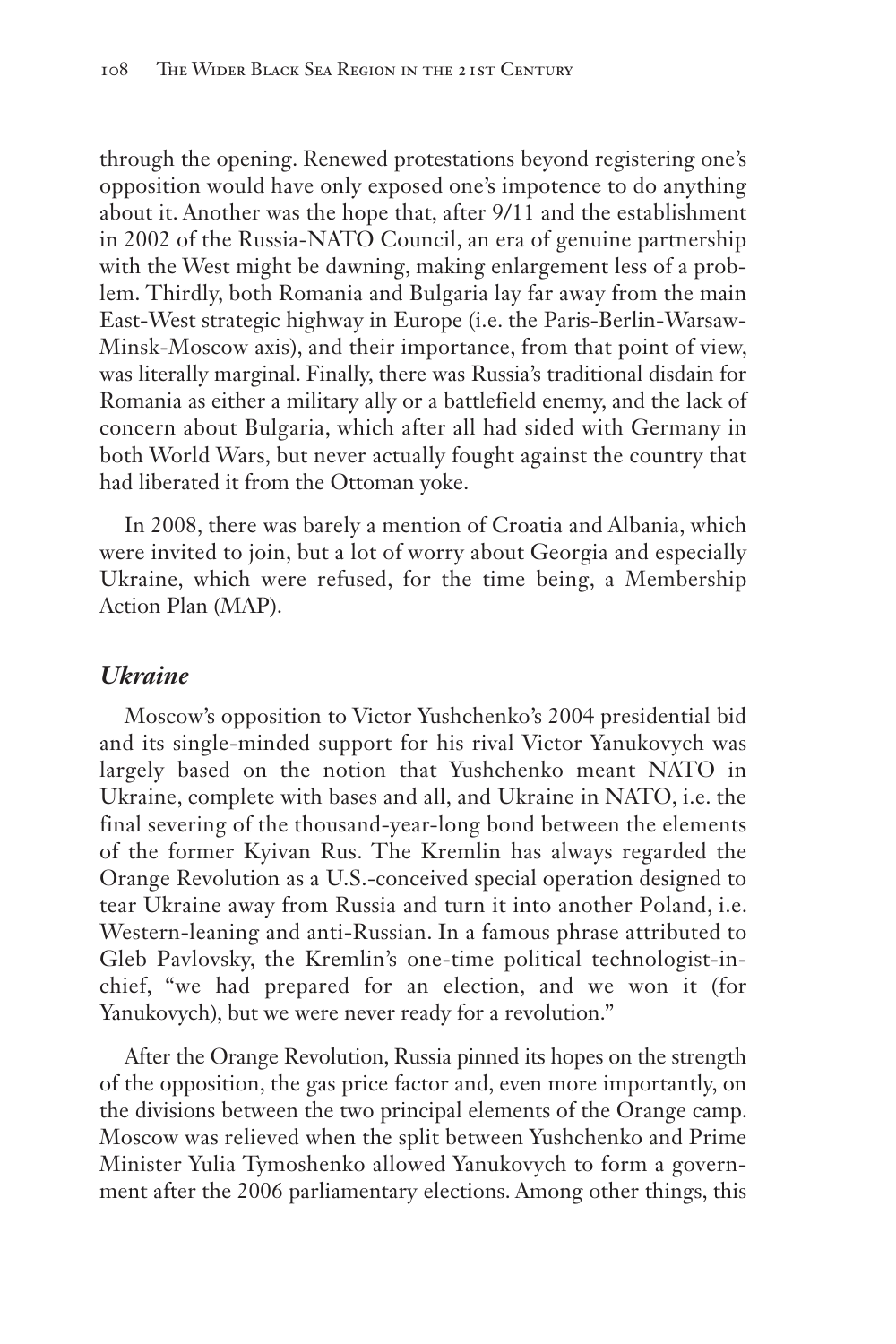let the NATO issue be put on a back burner. Moscow's concern was revived, however, when Yushchenko dissolved the Rada in 2007 unconstitutionally, in the Kremlin's view— and called a new vote. As a result, the Orange coalition glued back together, the Party of the Regions grew weaker and disoriented. With left-wing populists and socialists outside of the Rada, and Tymoshenko back as premier, President Yushchenko was able to revive the NATO issue and to formally ask for MAP in January 2008.

Apparently caught by surprise, Moscow decided to do its utmost to shoot down Kyiv's bid. Foreign Minister Sergei Lavrov's warning to do everything to stop Ukraine and Georgia from joining NATO and Vladimir Putin's reported comment on the fragility, even artificiality of the Ukrainian state point to Moscow's determination to actively oppose NATO's enlargement process this time, rather than just complain about it. For the time being, Russia has resorted to persuasion and cajoling of potential allies, such as Germany and France, in private, and to very public appeals for respecting the anti-NATO majority's view, coupled with dark warnings of the dire consequences of Ukraine's accession to NATO. Retargeting Russian missiles to cover hypothetical NATO bases in Ukraine may sound far-fetched; Abkhazia, however, demonstrates a chilly perspective for Crimea.

At Bucharest, Moscow may have won a battle, but the campaign continues. Russia's objective remains to keep Ukraine as some kind of a buffer between Russia and NATO, while opening it even wider for Russian business and making sure it remains within a common cultural, humanitarian and religious space with Russia. There is no plan, however, to integrate Ukraine with Russia economically, not to speak of political alignments or military alliances. The Russian leadership may have finally learned the lesson that there is no such thing as a pro-Russian Ukrainian politician. Moscow will need to pursue a careful carrot-and-stick policy. Economic incentives and appeals to a common cultural and historical heritage will need to balance the threats to wipe out foreign missile sites, should they appear in Ukraine.

# *Georgia*

As to Georgia's NATO membership, it is less central strategically, but just as painful psychologically. For two hundred years, until 2005,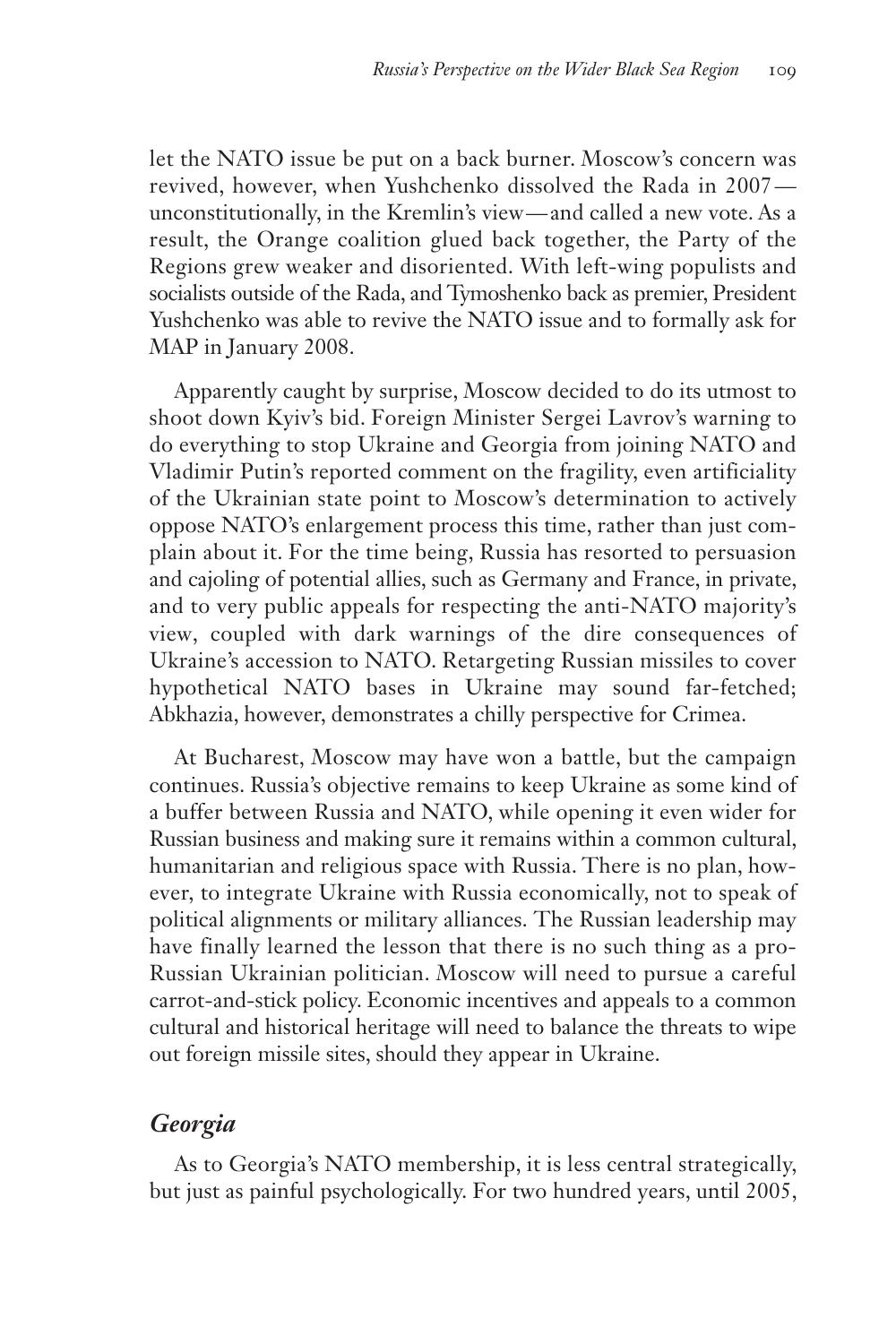Tbilisi had been the regional headquarters of the Russian army. Sochi, the Russian president's favorite residence, and, due to the inevitable presence of the "court," a de facto third capital of Russia, is only 20 km from the Georgian (Abkhazian) border. Under the 2005 treaty, Russian forces— except for the peacekeepers in Abkhazia and South Ossetia— left Georgia ahead of schedule, but watching the Western military take over former Soviet bases may be too much. Allergic even to a small-scale temporary presence, like the U.S. training mission in 2004-6, Moscow has insisted on Georgia codifying in its constitution its status of a country free from foreign troop deployments.

Georgia is also directly adjacent to Russia's turbulent North Caucasus. In the late 1990s and the early 2000s, Moscow accused Tbilisi of tolerating and even assisting Chechen rebels in its territory. It called the Chechen-populated Pankisi Gorge a terrorists' nest. To keep the terrorists out, Moscow introduced visas for all Georgian citizens. In 2002, Putin gave Tbilisi a warning, borrowing language from Bush's remarks about the Afghan Taliban aiding and abetting international terrorism. Even though today Chechnya seems pacified, tensions in the region abound. Historical experience pushes Russian leaders to take a dim view of Western and Turkish involvement in the Caucasus mountains. Putin's 2004 Beslan remarks, in which he lashed out at unnamed forces seeking to dismember Russia, offer a rare insight into the true sentiments of Russia's former president and current prime minister.

Following the 2003 Rose Revolution, and certainly since the absorption of Ajaria and the failed attempt to take over South Ossetia, Moscow has been concerned that Georgia would seek to provoke Russia into military action in the zones of conflict, which would be sure to galvanize a strong Western response, paint Russia as an aggressor unfit to be a peacekeeper, and cast Georgia as a victim of aggression, a front-line state deserving Western support in restoring its unity. From Moscow's perspective, Georgia in NATO would also be a bad example to neighboring Azerbaijan. Should Azerbaijan follow Georgia's lead and accede to the Alliance, NATO would not only control the pipelines from the Caspian, but gain direct access to the energy-rich region on Russia's southern border.

To deal with the unwelcome prospect of NATO in the South Caucasus, Moscow has been pursuing a two-pronged strategy. Within Georgia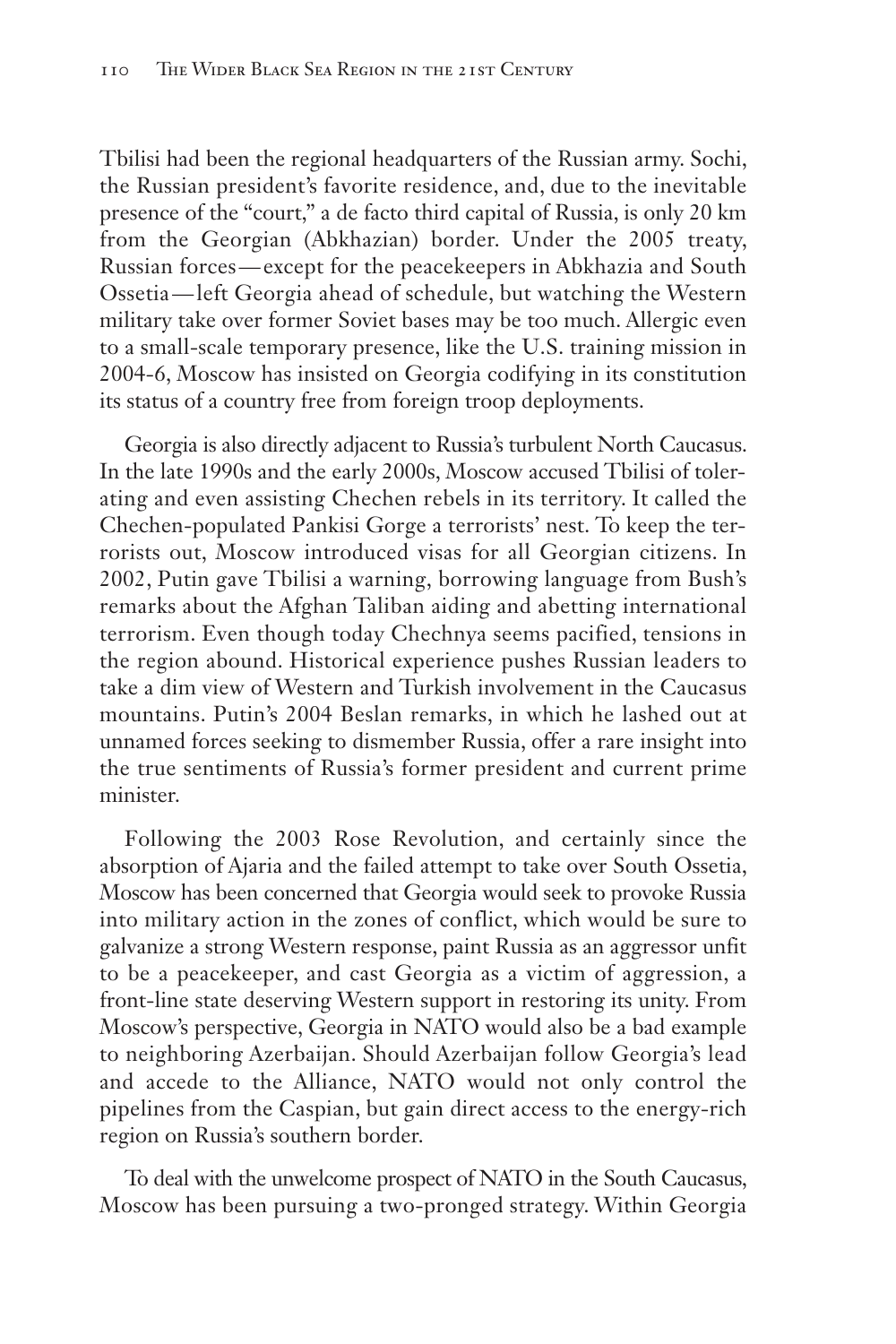proper, it initially hoped for and probably worked toward a regime change. It seemed to have believed that Igor Giorgadze, Edward Shevardnadze's former intelligence chief, accused of plotting to kill his boss and exiled in Russia, was capable of leading a popular revolt against Mikhail Saakashvili. When it became absolutely clear that Giorgadze's chances of success were zero, Moscow began to pin hopes on the disgruntled members of the Georgian elite, such as former defense minister Irakly Okruashvili and billionaire businessman Badri Patarkatsishvili. The problem for Moscow was that nearly all opposition figures were at least as anti-Russian as Saakashvili himself.

That left the conflicts. Arguably, Moscow could still keep Tbilisi out of NATO if it were willing and able to deliver Abkhazia and South Ossetia to Georgia. But it cannot, and wouldn't. What remains then for Russia is to argue that by accepting Georgia into its ranks, NATO would not only be importing ethnic conflicts into the alliance, but would be raising the prospect of an armed clash between the West and Russia. The Georgians, of course, have long regarded Russia as an aggressor and an occupier of a significant part of their territory. From Tbilisi's perspective, there is no Georgian-Abkhazian conflict, nor a Georgian-Ossetian one, but a conflict between a democratic Georgia and neo-imperial Russia. In contrast to Ukraine, the view of Moscow as hostile to Georgia is shared not only by the entire political elite, but also by the bulk of the population.

To deal with the Georgian population, Russia has employed both the stick and the carrot. It alternatively blew hot and cold on the Georgians, hoping to turn them against the Saakashvili government and appreciate the opportunities offered by the Russian market. The effect, however, has been rather mediocre. Saakashvili was blamed for his inability to deal with Moscow, but Russia did not make itself more popular with the Georgians. The sanctions were painful, but not sufficient to topple the government; the incentives, too, fell short of creating a pro-Russian groundswell movement.

## **EU Enlargement, the Future of the CIS, and Attitudes toward other International Organizations**

As in other cases of EU enlargement, Romania's and Bulgaria's accession to the European Union created a host of technical problems,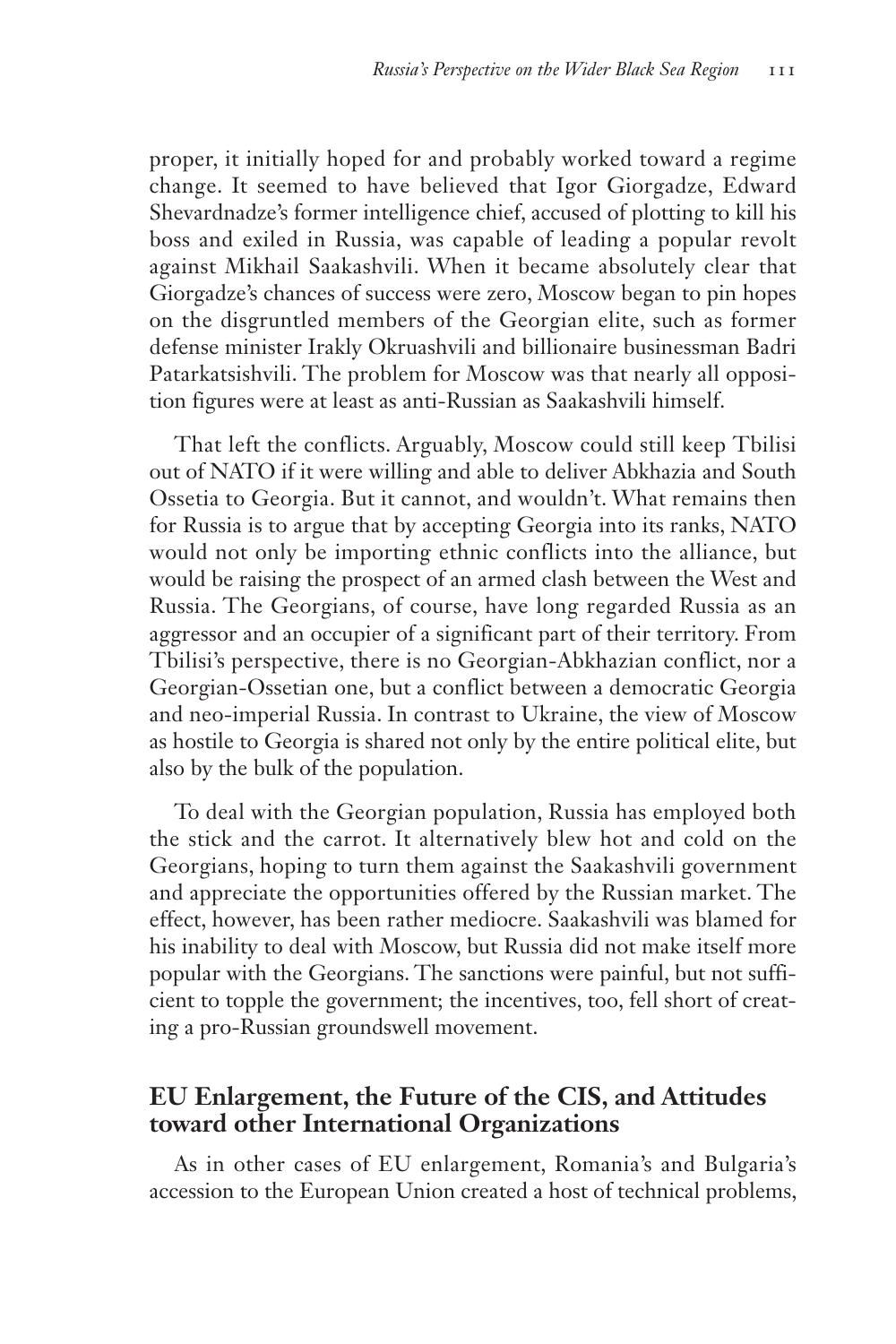but no major political ones. Even a hypothetical Ukrainian or a Moldovan membership does not look politically problematic to the Kremlin. There continues to be a gulf of difference between Moscow's attitudes toward NATO and EU enlargements. Unlike NATO, the EU is seen as non-threatening. Russian businesses are poised to integrate into the EU market at company levels, and the Russian government presses its EU partners to ease and eventually abolish visa restrictions on its citizens. Of course, both Ukrainian and Moldovan accession are considered very long-term propositions. Georgia, despite the EU flags adorning its ministry buildings, is believed to be the longest shot. Yet, it is clear that Russia, which claims an equal status to the EU as a whole, will compete with the Union in the former Soviet territory.

Upon joining the EU, Cyprus has ceased to be among Russia's principal offshore locations, but its integration happened exactly at the time that Russian money started flowing back into Russia. Alongside with Greece and Turkey, the island remains a favorite recreational area for weather-weary Russian holiday-makers. Russia has been watching Turkey's EU travails with obvious interest. Russia is best served, of course, by a secular, modernizing Turkey. However, Ankara's membership has an underside, from Moscow's perspective. Turkey enjoys a generally good relationship with Russia, and it does not have to look over its shoulder to coordinate its policies with others. Once in the EU, it may have to display solidarity with other members who may have less happy relations with Russia. Moscow definitely prefers an independent-minded Turkey that is an EU associate rather than a member and a NATO ally that can say no to the United States.

Since the mid-2000s, Moscow has regarded the post-Soviet Commonwealth of Independent States (CIS) as basically institutionalized summitry plus a common humanitarian space. As such, the CIS serves Russian interests. CIS jamborees provide the Kremlin with useful top-level meeting opportunities, including with such difficult counterparts as the Georgian and, for a period of time, Moldovan leaderships. Moscow's plans to organize a single economic space with Ukraine have now been completely abandoned. Overall, Russia acts more as a great power seeking to wield influence in its neighborhood than either as a would-be empire or a genuine center of regional integration. The two functioning integrationist organizations, the EurAsian Economic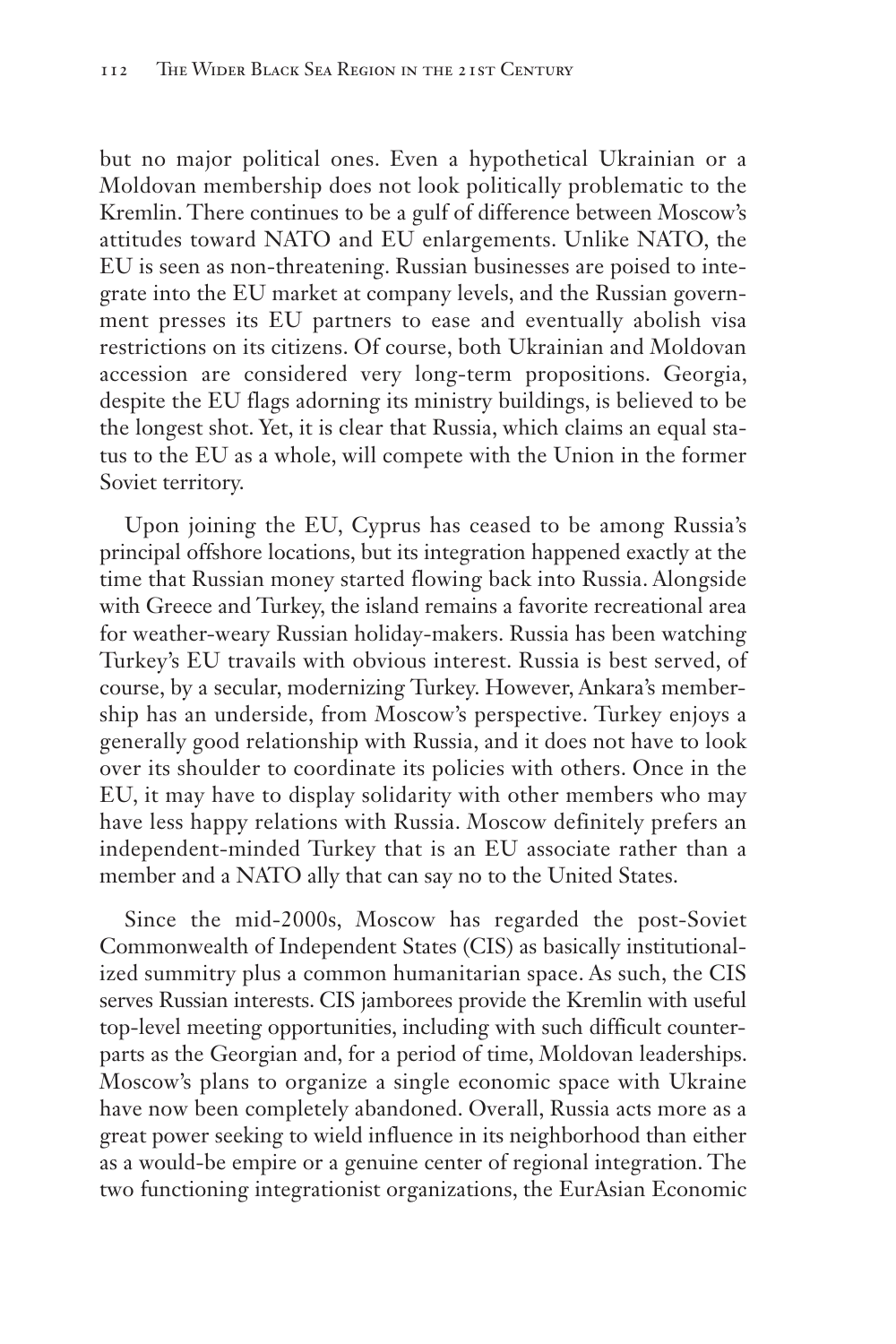Community (EurAsEC) and the Collective Security Treaty Organization (CSTO) are virtually absent from the region. Armenia belongs to the CSTO, and has it has turned over part of its economy to Russia, but all this amounts to is a bilateral relationship between Moscow and Yerevan.

The GUAM (Georgia-Ukraine-Azerbaijan-Moldova) organization, occasionally touted as a competitor to the CIS, is likewise mostly a meeting place and not much of an organization. However, Moscow views it as part of U.S.-supported efforts to foster "geopolitical pluralism" in the former Soviet Union, and thus deny Russia the primacy to which it aspires. Moscow was glad to see Uzbekistan quit GUAM and join the EurAsEC/CSTO, and has pursued very different policies toward the remaining members, from a very harsh stance toward Tbilisi and cool but correct relations *vis-à-vis* Kyiv to cooperative approaches to Chisineu and mildly friendly ties with Baku. As to the Community for Democratic Choice (CDC), founded after the color revolutions in Ukraine and Georgia, and supported by Poland and the Baltic States, Moscow sees it as a direct challenge to its core interests in the region. However, the CDC has remained largely inactive since its foundation in 2005. Russia views the Black Sea Cooperation Council (BSEC) as a useful regional forum alongside its sister organizations centered on the Baltic and the Barents seas, and the Caspian. From the Russian perspective, the big advantage of such bodies is that they exclude the big players, in particular the United States, and allow for useful discussions and practical cooperation with Russia's smaller neighbors. Economic interests lie at the heart of such cooperation.

# **Energy Politics**

Moscow grounds its claim to great-powerdom on the few comparative advantages Russia possesses. Energy abundance is one of those. Energy exports have become a key element of Russia's overall foreign policy strategy, and the Wider Black Sea region offers both major transit routes and a cluster of customers.

In the 1990s, Russia had to contend with the arrival of the Western oil majors to the Caspian, especially in Kazakhstan and Azerbaijan. In the 2000s, Moscow witnessed the construction of the Baku-Tbilisi-Ceyhan oil pipeline, which did away with the Russian monopoly on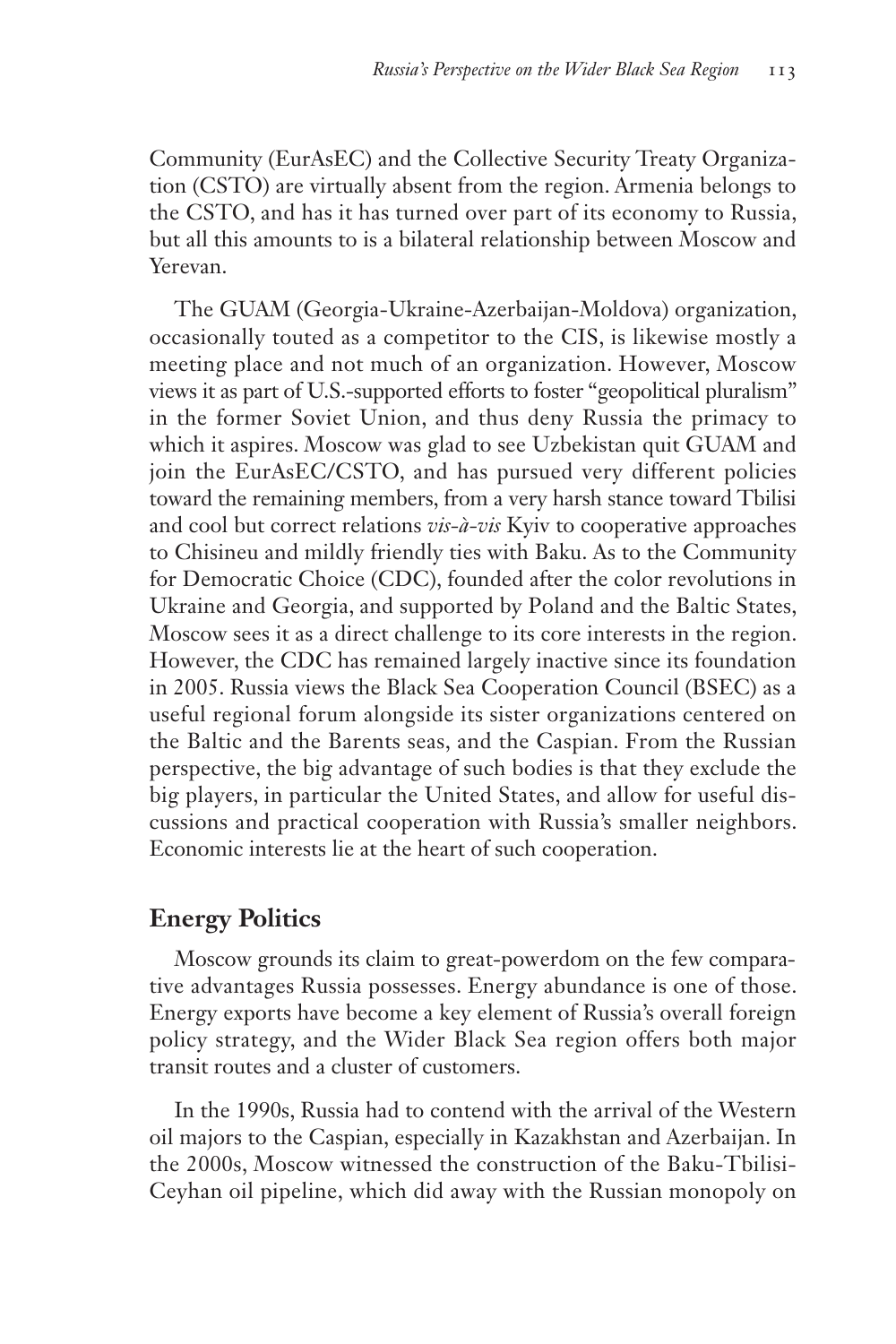oil transit from the Caspian to the world markets. Russia, however, was anything but "eased out" of the oil business in the Caspian-Black Sea region. Chechnya has been reintegrated with the rest of the Federation. Novorossiysk remains Russia's principal oil terminal, both for Russian and Kazakhstani petroleum. To avoid the congested Turkish Straits, Russia has managed to agree with Bulgaria and Greece to construct a pipeline from Burgas to Alexandropoulis. This has further cemented Russia's political relations with the two fellow Orthodox countries. Further north, the Anglo-Russian TNK-BP has managed to use the Odessa-Brody pipeline in a reverse mode, pumping Russian oil from the Druzhba pipeline to the Black Sea region. Other Russian companies, such as Lukoil and Tatneft, have been able to acquire assets in the region. Russia's UES has bought into the electricity grids.

Even more important is the fact that Russia has substantially consolidated and expanded its position in the natural gas market. The fundamental change occurred in 2005, when Gazprom dropped price subsidies for CIS customers and started charging prices that were more market-oriented. Almost as importantly, Gazprom insisted on the replacement of in-kind payments for gas transit by cash. The company's profits have soared, so has its capitalization.

Was this price hike a politically-driven move? Yes, in the sense that the color revolutions of 2003-2005 finally brought home to the Gazprom management and the Kremlin leadership something that should have been clear to them for years, namely, that the former Soviet Union was no more. Belatedly, they had to recognize that the system of imperial preferences had no economic and no political basis, and had to be abolished. Ironically, by cutting the umbilical cord of energy subsidies Russia was also, finally, setting its former provinces free from itself.

This move entailed more than targeted punishment of the "Orangist" Ukrainians, although psychologically this may have played the role of a trigger. Not a single CIS country, including Moscow's allies Armenia and Belarus, was spared the price raise. Everyone was treated as a foreign country. The CIS became just part of Russia's abroad.

Did Russia's move amount to the use of energy as a weapon? One could argue that the real energy weapon was a subsidized gas price: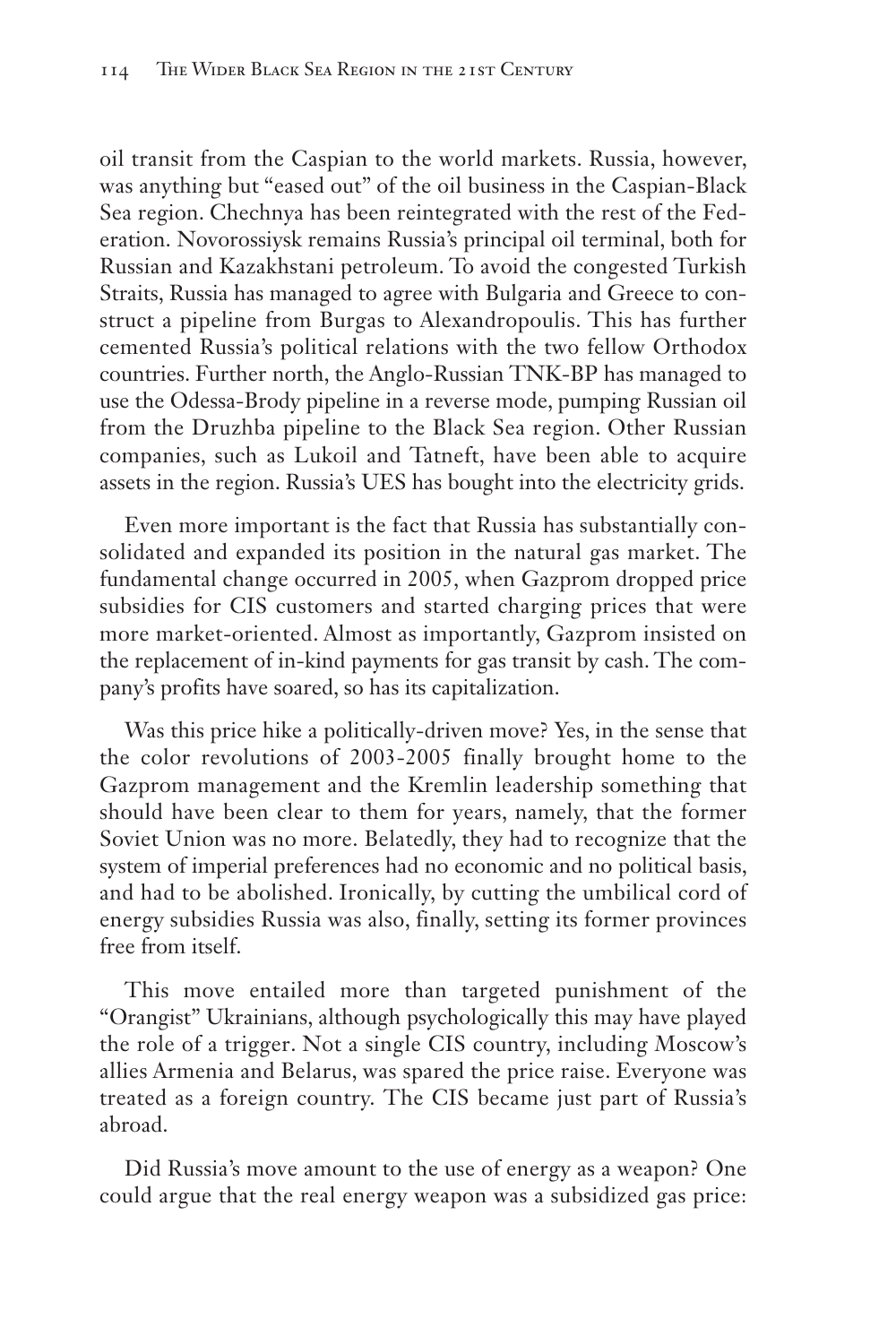the differential is usually paid in kind. True, Russia had never succeeded in getting much payment, of any kind, from the Ukrainians. The non-transparent barter-based scheme, however, enriched the well-placed insiders on both sides. In this respect, the changes introduced from 2006 on, though by no means sufficient, have been going in the right direction. This does not suggest, of course, that Russia cannot or does not use gas price changes as an instrument to manipulate Ukrainian politics and policies. As the only supplier to the Ukrainian market, and given the absence of a "world price" for natural gas, Gazprom and the Kremlin have wide latitude. Gazprom's actions in 2005-2006 are an example of wildly wrong policies for basically right reasons. What stands out is that Gazprom's shut-offs have been almost exclusively with former Soviet clients, with whom export and transit arrangements as well as property issues have been murky. Any attempt to blackmail Europe by threatening to cut it off would be suicidal for both Gazprom and Russia, which depend on their European customers more heavily than Europe does on its Russian supplier.

This does not necessarily mean a harmonious relationship. Between Europe and Russia there has been a scramble for Central Asian gas. Using the Kremlin's clout, Gazprom was able to secure long-term gas shipments from Turkmenistan, Uzbekistan and Kazakhstan. In a 2007 coup, President Putin managed to convince his three Central Asian counterparts to build a pipeline along the Caspian coast to Russia, rather than across the Caspian toward the Caucasus and Turkey. This dealt a major blow to the already struggling Nabucco project, promoted by the EU and supported by the United States as a means of reducing Europe's dependence on Russian gas. However, the competition continues.

Transit countries such as Ukraine are largely a nuisance, from Gazprom's perspective. The company has resolved to avoid overland transit wherever possible. Even in the 1990s, in cooperation with Italy's ENI, it constructed a gas pipeline, dubbed the Blue Stream, across the Black Sea to Turkey. In the mid-2000s, the idea of a Blue Stream-2 was floated. Eventually, however, Gazprom dropped Turkey as a transit country, too.

On the model of the North Stream— a pipeline designed to carry Russian gas from the St.Petersburg area across the Baltic Sea to northern Germany, thus avoiding not only the Baltic States and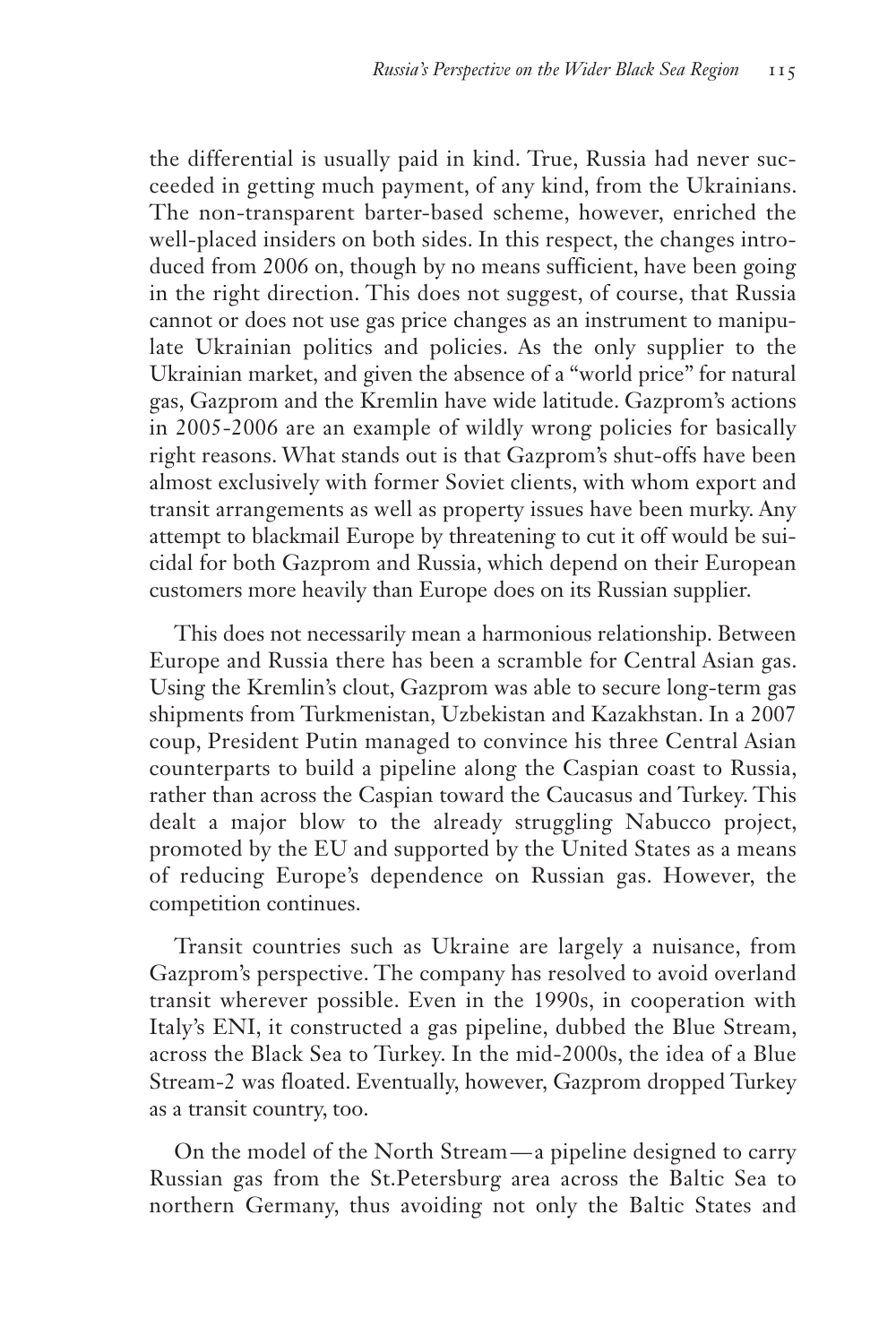Poland but also Belarus— Gazprom has proposed a South Stream, to run from southern Russia across the Black Sea to Bulgaria, and then on to Serbia, Hungary and Austria/ Slovenia and Italy. The two pipelines are scheduled to become operational by 2011 and 2013, respectively. Both projects highlight Gazprom's decades-old strategic partnerships with German and Italian energy companies such as E.ON, BASF, and ENI. More broadly, they stand as symbols of Russia's close relations with Germany and Italy, which are built on mutual self-interest and transcend party-political differences.

At a different level, pipeline projects help build new relationships between Russia, on the one hand, and the countries of southeast Europe. As Bulgaria, Hungary and Serbia have been receiving Russian investments, old and often frayed links are being put on a new solid foundation. Given Russia's strong bonds with Italy, Greece and Cyprus, and Russian interest in Slovenian, Croatian and Montenegrin coastal beaches and property, this sets the stage for Russia's comeback in the Balkans, albeit in a wholly different way than either in the 19th or the 20th centuries. Having withdrawn as peacekeepers from Bosnia and Kosovo in 2003, the Russians are re-entering the region as company managers and entrepreneurs.

Beyond even the widest definition of the wider Black Sea area, Russia's energy interests in the south and southwest stretch as far as Algeria (gas), Libya (gas and oil), Egypt (nuclear), Israel (a potential customer of Russian gas), Iraq (oil), Iran (nuclear, gas), Saudi Arabia (gas). Moscow, of course, has no resources and probably no interest at this stage to compete for dominance against the EU in the Balkans or against the U.S in the Middle East, but it is clearly intent on making its presence felt, and its interests reckoned with, in both places.

### **Conclusion**

A review of Moscow's policy toward the wider Black Sea region suggests that Russia has entered a post-imperial phase in its historical evolution. Russian leaders have stopped mourning the loss of the former Soviet borderlands, and are learning to play on the new chessboard, with new pieces, and under new rules. The business-oriented and highly pragmatic approach sits awkwardly with much more traditional zero-sum gaming around the perennial "Eastern Question." In the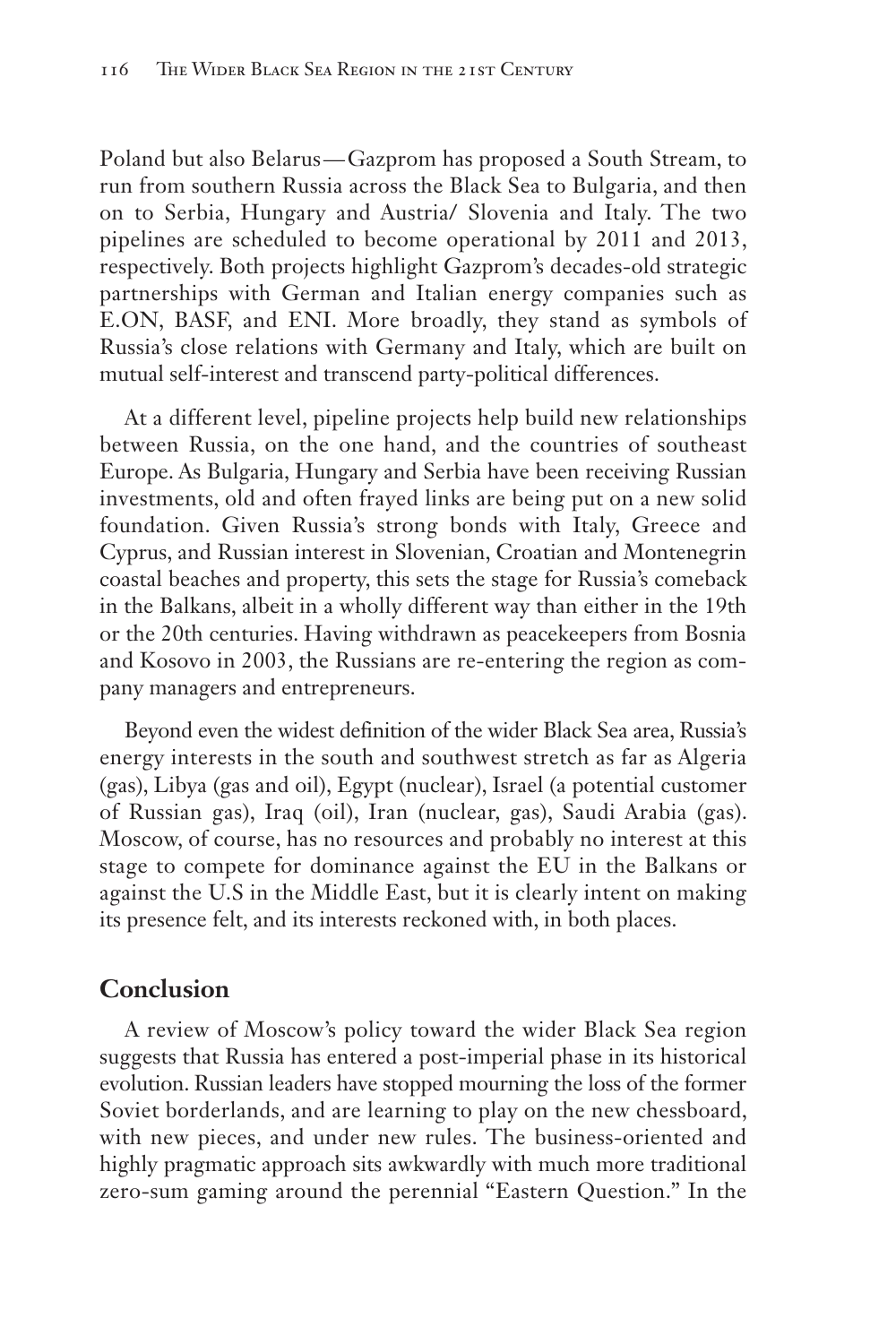past, Russia used to rely on its army and the navy as its only true friends abroad; now the duo includes oil and gas. An exercise in 19th geopolitics under the conditions of 21st century globalization makes an interesting spectacle, but it often disappoints.

Many compared the Soviet Union's demise in 1991 to the Russian empire's 1856 defeat in the Crimean war. Both ushered in periods of intense soul-searching and genuine attempts at domestic reforms. Yet, some basic ideas about foreign policy survive through the crises. As he stepped in as foreign minister in 1996, Evgeni Primakov adopted as his role model Prince Alexander Gorchakov, Russia's foreign minister for a quarter-century starting in 1856. Then, as now, Russia accepted its defeat, hoping for a future change in the balance of power and a change in circumstances to revise the consequences of its defeat. Gorchakov waited for 14 years and the Franco-Russian war to withdraw from the restrictions imposed on St. Petersburg. Vladimir Putin waited for about the same time before staging Russia's comeback in the mid-2000s. Russia as a middling great power has become a reality.

One of Moscow's big ambitions, of course, is to recreate Russia's primacy and pre-eminence in its neighborhood, and to subject others — Ukraine first of all—to its gravitational pull. To be able to achieve this goal, however, Russia will need to definitely exit from 19th century thinking and seriously upgrade its soft power. The Wider Black Sea region is not a Russian concept. However, something like a southwestern axis may be forming within contemporary Russian foreign policy. In the next few years, some of the most serious challenges and tests for Moscow's foreign policy will come from this direction. How Russia deals with Ukraine's and Georgia's NATO bids; the "frozen conflicts" in the Caucasus and Moldova; and the issue of Europe's energy security will help define the kind of player Russia will become in the international arena.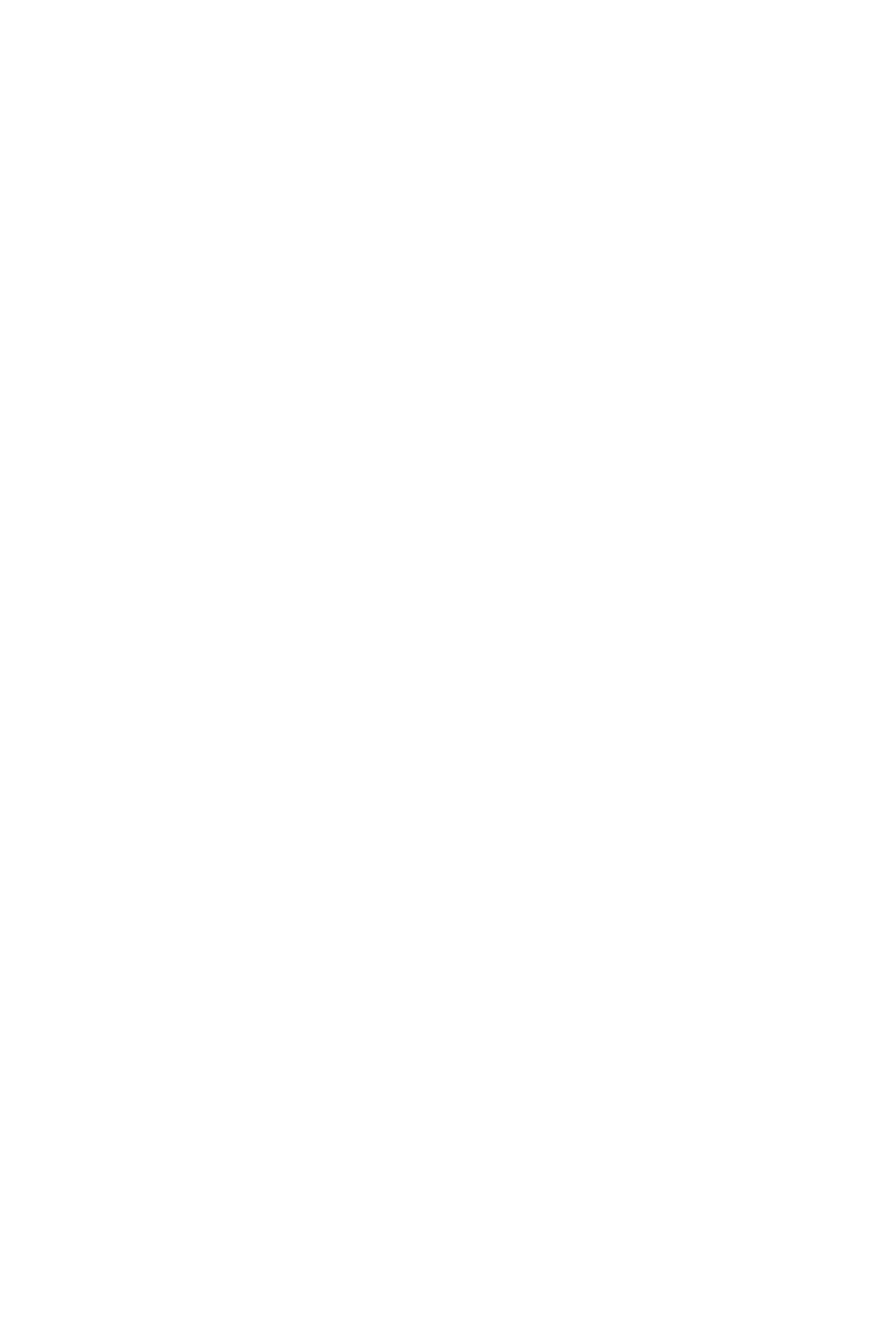**Transregional Issues**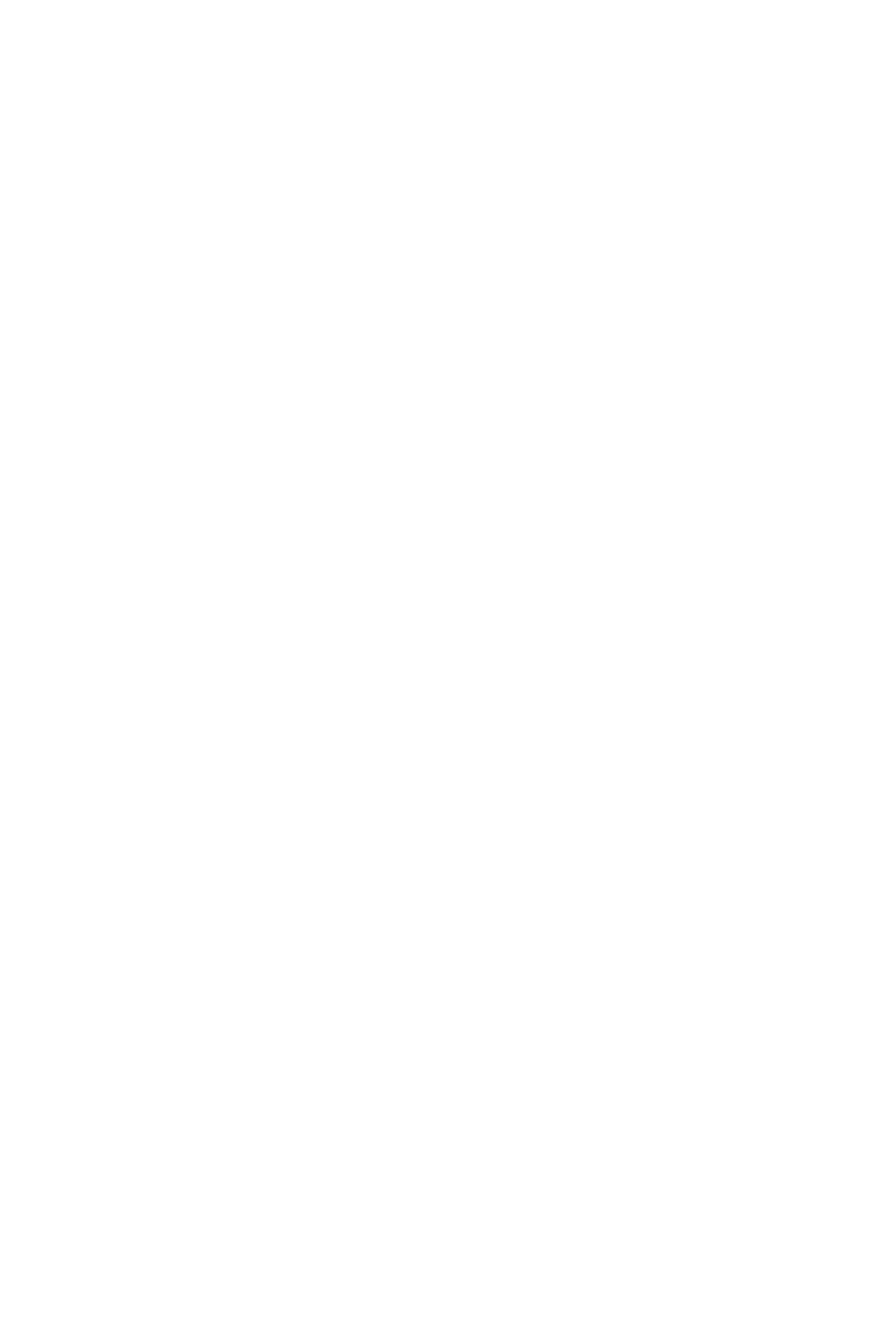# **Economic Developments in the Wider Black Sea Region**

*Vasily Astrov and Peter Havlik*

#### **Introduction**

The Black Sea region comprises a number of widely different countries: Bulgaria, Romania, Ukraine, Russia, Georgia, Armenia, Azerbaijan, and Turkey. Their economies differ in size (ranging from Georgia and Armenia, on the one hand, to Turkey and Russia, on the other) as well as in their institutional characteristics and integration perspectives. Bulgaria and Romania joined the EU in 2007; Turkey is a (distant) candidate for EU membership; Georgia and Ukraine aspire to EU membership but are highly unlikely to accede anytime soon; finally, Armenia, Azerbaijan and particularly Russia lack any ambitions to join the EU and have their own vision regarding development and integration prospects. The region is thus affected by the competing interests of the EU (Neighborhood Policy) and Russia, which has her own integration blueprints, basically aiming at the re-integration of the post-Soviet space. An additional dimension of the potentially conflicting interests in the region is its importance as a transit corridor for the energy resources from the Caspian Basin to Europe. Recent EU efforts to diversify energy supplies — in particular to reduce the EU's dependence on Russia, which is now not only a major supplier of natural gas to Europe, but also controls a bulk of transit from the Caspian energy-rich countries (notably Kazakhstan and Turkmenistan), explain the rising interest in the Black Sea region and the resulting rivalry between the EU and Russia.<sup>1</sup>

Apart from a similar level of economic (under-) development, a common economic characteristic of these countries is the fact that all have undergone severe economic turmoil over the past two decades,

<sup>1</sup> Energy issues are dealt with in a separate chapter by Gerhard Mangott and Kirsten Westphal, and we do not go into detail in this paper.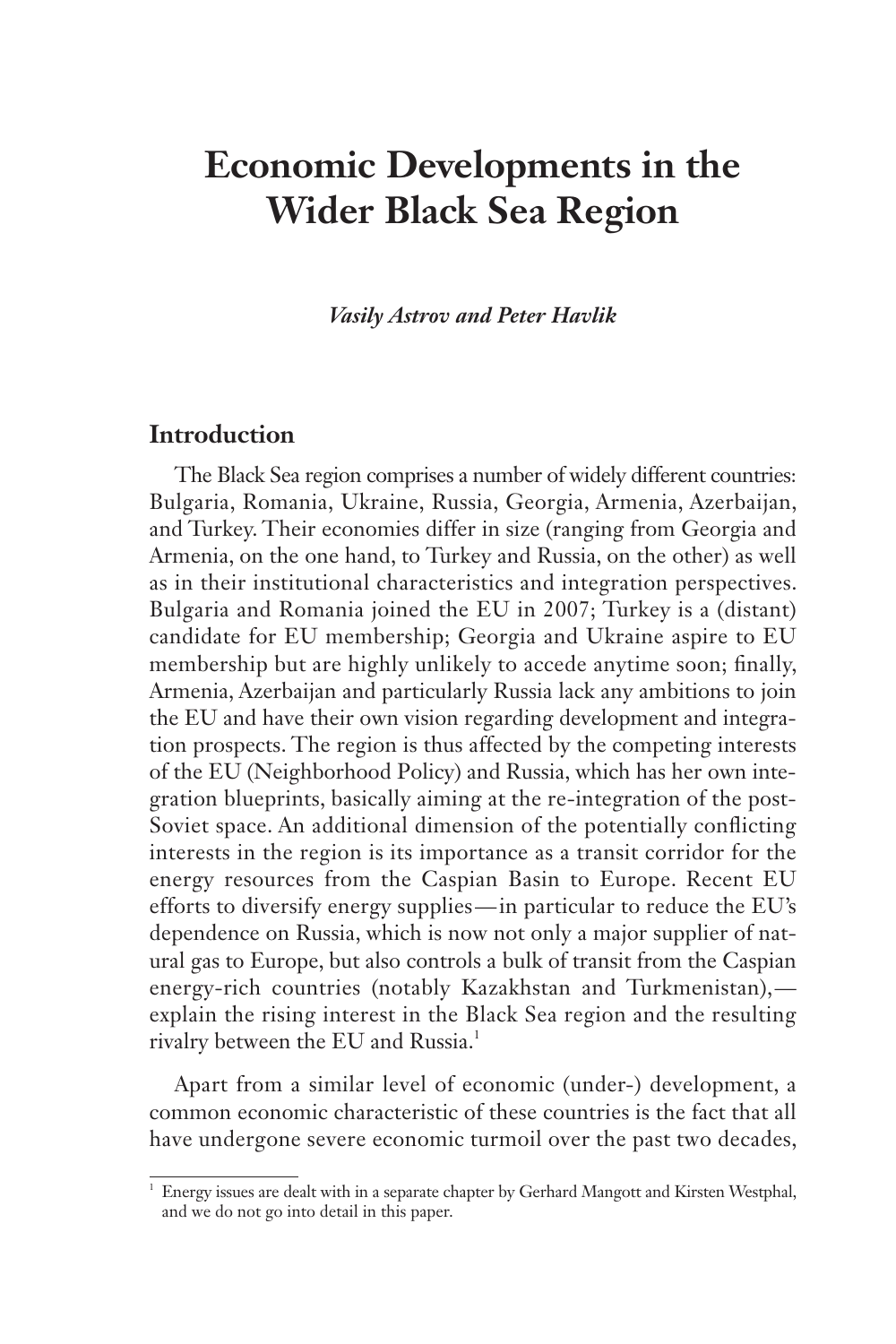



Source: authors' estimates based on Eurostat and CISSTAT (see Table 1).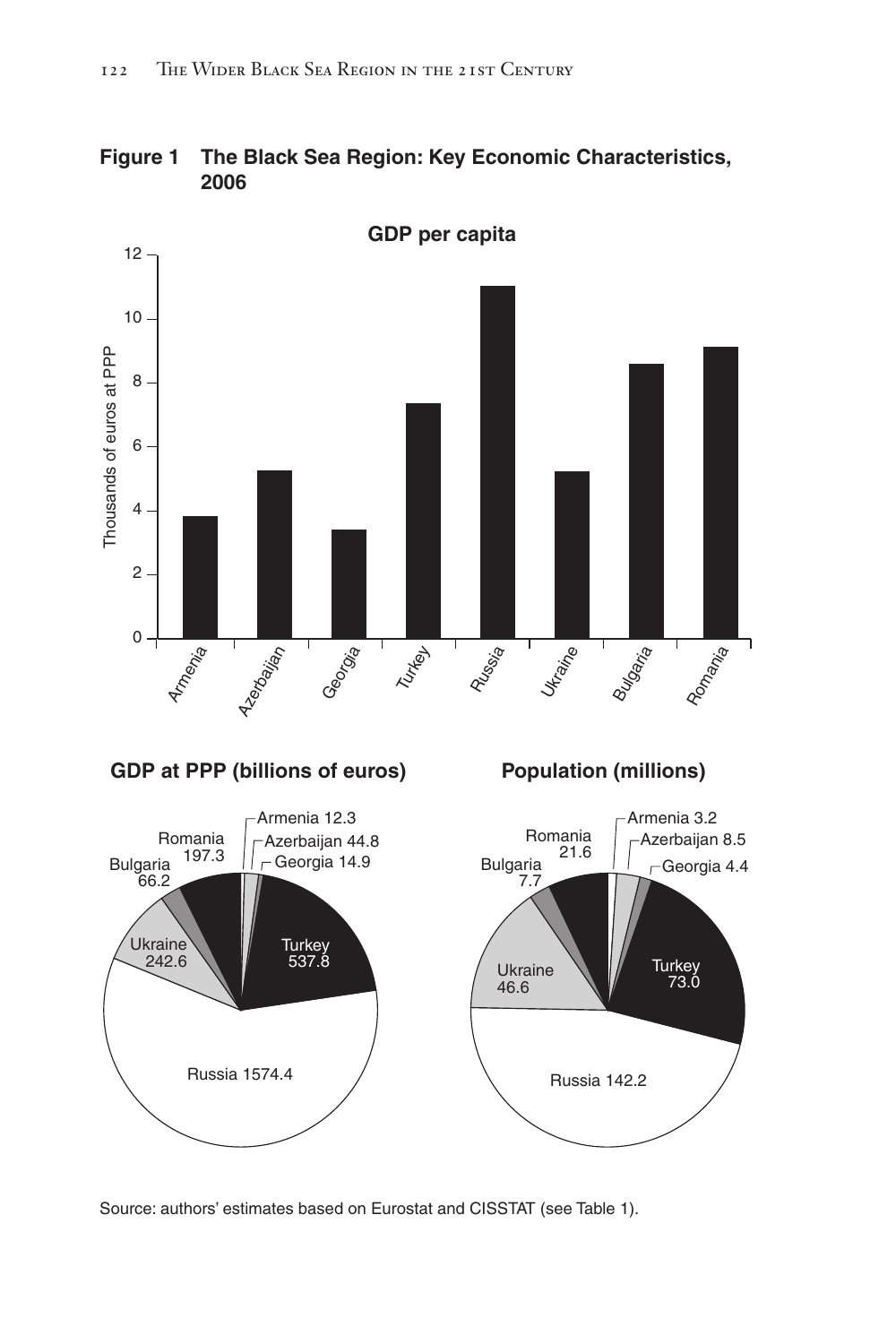|                                                  |               | Armenia Azerbaijan   | Georgia              | Turkey          | Russia           | Ukraine                 | Bulgaria          | Romania                    | <b>NMS-10</b>  | EU-15                    | EU-27             |
|--------------------------------------------------|---------------|----------------------|----------------------|-----------------|------------------|-------------------------|-------------------|----------------------------|----------------|--------------------------|-------------------|
| $GDP$ at exchange rates, $\epsilon$ billion      |               |                      |                      | 318.6           |                  |                         |                   |                            | 723.9          | 10796.3                  | 11539.7           |
| $GDP$ at PPP, $\in$ billion                      | 5. 1<br>12. 3 | $15.8$<br>44.8       | 6.2<br>15.0          | 537.8           | 785.8<br>1574.4  |                         | 25.1<br>66.2      | 97.3<br>197.3              | 320.3          | 0548.1                   | 11907.0           |
| GDP at PPP, EU-27=100                            | 0.10          | 0.38                 | $\frac{13}{2}$       | 4.5             | $\frac{13}{12}$  | 94.9<br>84.21<br>84.21  | 0.6               | $\frac{1}{2}$              | 11.5           | 90.6                     | 100.0             |
| GDP per capita at PPP, in $\epsilon$             | 3830          | 5280                 | 3450                 | 7370            | 1070             | 5200                    | <b>9600</b>       | 9140                       | 12700          | 26370                    | 23520             |
| GDP per capita at PPP, EU-25=100                 | $\frac{6}{1}$ |                      |                      |                 | 47               |                         |                   |                            | 52             | 112                      | 100.0             |
| GDP at constant prices, 1990 (1991)=100          | 155           | 22<br>150<br>253     | 15<br>15<br>15<br>15 | $rac{25}{180}$  | $\overline{5}$   | 22<br>73                | $rac{11}{56}$     | ន<br>ខេ                    | 143            | $\frac{28}{11}$          | 139               |
| GDP at constant prices, 2000=100                 | 202           |                      |                      | $\frac{1}{3}$   | $\frac{4}{3}$    | 155                     | 137               | 142                        | 131            |                          |                   |
| Industrial production, real, 1990 (1991)=100     | 84            | 78                   | $\triangleq$         | 204             | F                | 105                     | 85                | 82                         | 145            | $\overline{\phantom{a}}$ | $113$<br>$127$    |
| Industrial production, real, 2000=100            | 152           | 223                  | 155                  | 133.2           | 135              | 174                     | $\frac{1}{6}$     | 134                        | 144            | I                        | 110               |
| Population-thousands, annual average             | 3220          | 3480                 | 4350                 | 72974           | 42221            | 6646                    | 7699              | 21584                      | 02171          | 390196                   | 493499            |
| Employed persons —LFS, thousands, annual average | 1112          | 3973                 | 1700                 | 22330           | 68693            | 20730                   | 3110              | 9313                       | 42270          | 171010                   | 213768            |
| Employed persons, in percent of population       | 34.5          | 46.9                 | 39.1                 | 30.6            | 48.3             | 44.4                    | 40.4              | 43.1                       | 41.4           | 43.8                     | 43.3              |
| Unemployment rate $-\mathsf{LFS}$ , (%)          | 7.2           | L                    | 13.6                 | 9.9             | 6.8              | 6.8                     | 0.0               | 7.2                        | 10.0           |                          | 8.7               |
| General government expenditures, GDP %           | $\frac{1}{2}$ |                      |                      | 26.7<br>27.1    |                  | 32.0<br>32.0            | 37.2<br>40.8      |                            |                | $745.1$<br>45.1          | 47.2<br>44.8      |
| General government revenues, GDP %               | $\frac{8}{1}$ | $\frac{9}{2}$ ភ្ន    | $32.7$<br>$30.7$     |                 | 33.7             |                         |                   | 32.3<br>31.2               | $41.8$<br>38.4 |                          |                   |
| Price level, EU-25=100 (PPP/exchange rate)       | 35            |                      | $\ddot{+}$           | 63              | 56               | 26                      | 57                | 50                         | 54             | 102                      | 57                |
| Average gross monthly wages, in €                | 123           |                      |                      | 651             | 315              | 164                     |                   | 326                        | 765            | 3211                     | 2755              |
| $EU-27 = 100$<br>Average gross monthly wages,    | 4.5           |                      |                      | 23.3            |                  |                         |                   |                            | 27.3           | 116.6                    | 100.0             |
| Exports of goods (GDP %)                         | 15.7          | $126$<br>4.6<br>32.2 |                      | 22.7            | $7.08$<br>$7.08$ | 5<br>5 5 5 9<br>5 9 5 9 | $47.7$<br>47.7    | $7.66$<br>$7.88$<br>$7.88$ | 46.9           | 29.6                     | 30.6              |
| Imports of goods (GDP %)                         | 34.3          | 26.6                 | 46.9                 | 32.9            |                  |                         | 69.2              |                            | 51.3           | 29.9                     | 31.3              |
| Exports of services (GDP %)                      | I             | I                    | I                    | C.O             | 3.2              | 10.6                    | 15.9              |                            |                |                          | 8.9               |
| Imports of services (GDP %)                      | I             | I                    | I                    | $2.9$<br>$-7.9$ | 498              | $8.5$<br>$-1.5$         |                   | 5.7<br>5.7<br>5.7<br>5.7   | 3757<br>875    | တ္ ၀ လု<br>ထိ ထိ ဝု      | $\frac{6}{6}$ , 8 |
| Current account (GDP %)                          |               | I                    | $-14.9$              |                 |                  |                         | $13.0$<br>$-15.8$ |                            |                |                          |                   |
| FDI stock per capita, in €                       | 423           | 1250                 | 620                  | 822             | 1160             | 370                     | 2047              | 1432                       | 3019           |                          |                   |

Table 1 The Black Sea Region: An Overview of Economic Fundamentals, 2006 **Table 1 The Black Sea Region: An Overview of Economic Fundamentals, 2006** Notes: **NMS-10:** Bulgaria, Czech Republic, Estonia, Hungary, Latvia, Lithuania, Poland, Romania, Slovak Republic, Slovenia.<br>PPP: Purchasing power parity—wiw estimates. LFS—Labor Force Survey. Notes: **NMS-10:** Bulgaria, Czech Republic, Estonia, Hungary, Latvia, Lithuania, Poland, Romania, Slovak Republic, Slovenia. **PPP:** Purchasing power parity — wiiw estimates. **LFS** — Labor Force Survey.

Source: wiiw, AMECO, UNCTAD, EBRD, Eurostat and CISSTAT; authors' estimates. Source: wiiw, AMECO, UNCTAD, EBRD, Eurostat and CISSTAT; authors' estimates.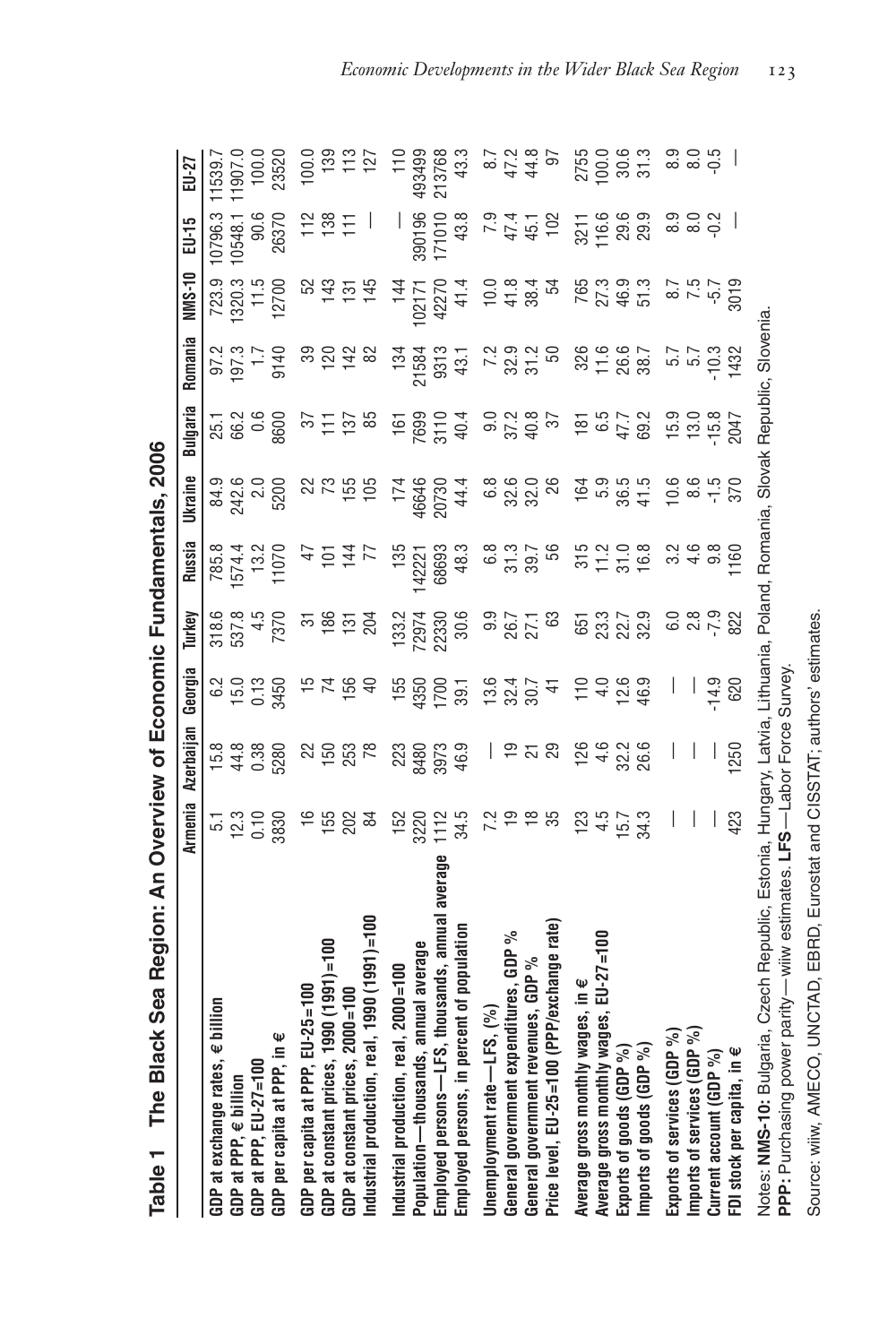followed by impressive recovery. However, the dramatic economic decline observed in most countries of the region (except Turkey) over the 1990s, which accompanied their transition from a centrally-planned system to a market economy, left its legacy in the form of a sharp deterioration of living standards. Even more than in the former socialist countries of central Europe, the economic transition of the Black Sea region was marked by a pronounced dismantling of the role of the state, especially when it came to social networks. In addition, the difficult economic situation and the local conflicts resulted in substantial outward and internal migration. In turn, Turkey, which — unlike the rest of the region — did not undergo a systemic change, has been repeatedly prone to financial crises. Despite a largely positive shortand medium-term economic outlook for the region, the longer-term growth sustainability is — apart from purely economic factors dependent on the resolution of a number of difficult social, political and institutional challenges.

This chapter provides the main economic characteristics of the countries concerned, outlines the sources and barriers to their growth, deals with structural issues, analyzes foreign trade patterns and integration prospects, and concludes with an outlook with respect to the countries' growth prospects and the challenges they are facing. Needless to say, only the key aspects of these problems can be addressed in this short chapter.

# **Economies of the Black Sea Region in Comparative Perspective**

### *Key Macroeconomic Indicators at a Glance*

Figure 1 and Table 1 provide an overview of key economic indicators for the Black Sea countries, comparing these also with the new EU member states from central and eastern Europe (NMS), as well as with the EU as a whole. As can be seen, most economies of the Black Sea region are rather small, and compared to the EU are even tiny:<sup>2</sup> the Armenian, Azerbaijani, Georgian and Bulgarian economies (measured as GDP at purchasing power parity — PPP) are less than 1 percent

<sup>&</sup>lt;sup>2</sup> In fact, the combined GDP of the Black Sea countries ( $\epsilon$  2.7 trillion at PPP in 2006) accounts for around one fifth of that of the EU.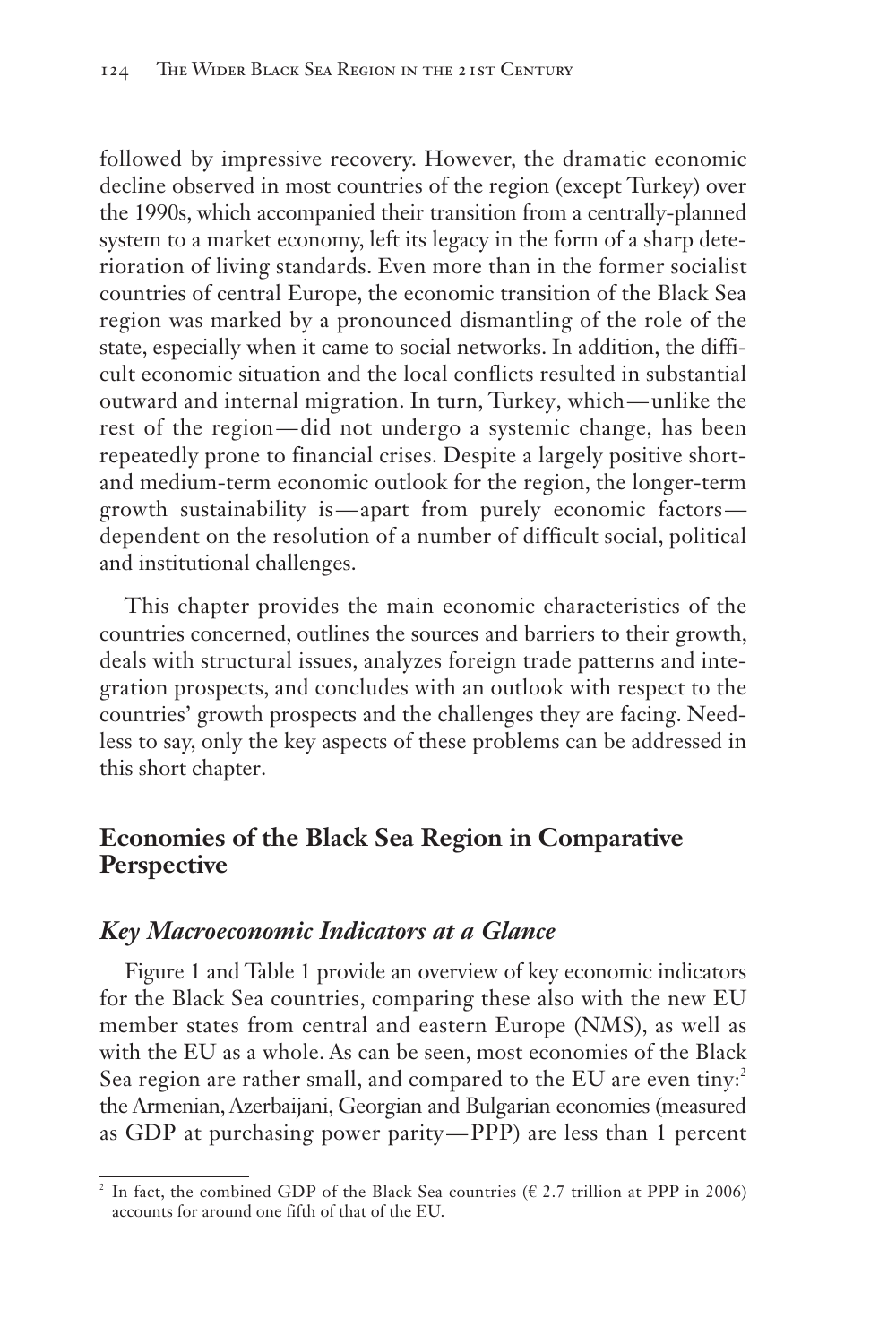that of the EU. Even Russian GDP — by far the largest in the region — corresponds to just 13 percent of EU GDP. Turkey's GDP is 4.5 percent of EU GDP. The Russian economy clearly dominates within the region, as it accounts for more than half of the Black Sea region's GDP, followed by Turkey (20 percent) and Ukraine (9 percent).

The Black Sea countries together, however, number more than 300 million inhabitants — compared with more than 490 million in the enlarged EU. Hence, the average level of development (measured as per capita GDP at PPP) stands at just one-third that of the EU. Within the region, Georgia and Armenia are the poorest, Russia the richest (with 47 percent of the EU average), while the levels of Azerbaijan, Turkey and Ukraine are similarly close with about 20 percent to 30 percent of the EU average. Thus, all Black Sea countries are poorer than the central European NMS.

## *Patterns and Sources of Economic Growth*

The transformation recession has left deep scars in the region, as an unprecedented economic decline occurred during the late 1980searly 1990s in all countries except Turkey. The length of the crisis and the trough of the GDP decline varied, however. Armenia reached a turning point already in 1994 (after GDP had declined by almost a half), Georgia in 1995 (its GDP had contracted by nearly two-thirds), and Azerbaijan in 1996 (where the economy had fallen to just 42 percent of the 1991 level). The recession was less severe — though more protracted — in the remaining countries. In Bulgaria, the bottom was reached in 1997 (at 82 percent of the 1991 level), in Russia in 1998 (after a 40 percent GDP loss in the previous years), and in Romania and Ukraine in 1999 (after several ups and downs in Romania and the loss of more than half of GDP in the previous years in Ukraine). In contrast, Turkey enjoyed relatively smooth economic growth during the 1990s, albeit interrupted by brief recessions (in 1994, 1991 and 2001).

As can be seen, the economic development of the region has been highly unstable, and even the countries that were spared from internal conflicts did not fare much better than the rest (e.g. Ukraine). Generally, the five former Soviet republics suffered from a much deeper economic decline than the remaining Black Sea countries, since their transformation recession was accentuated by a disintegration of the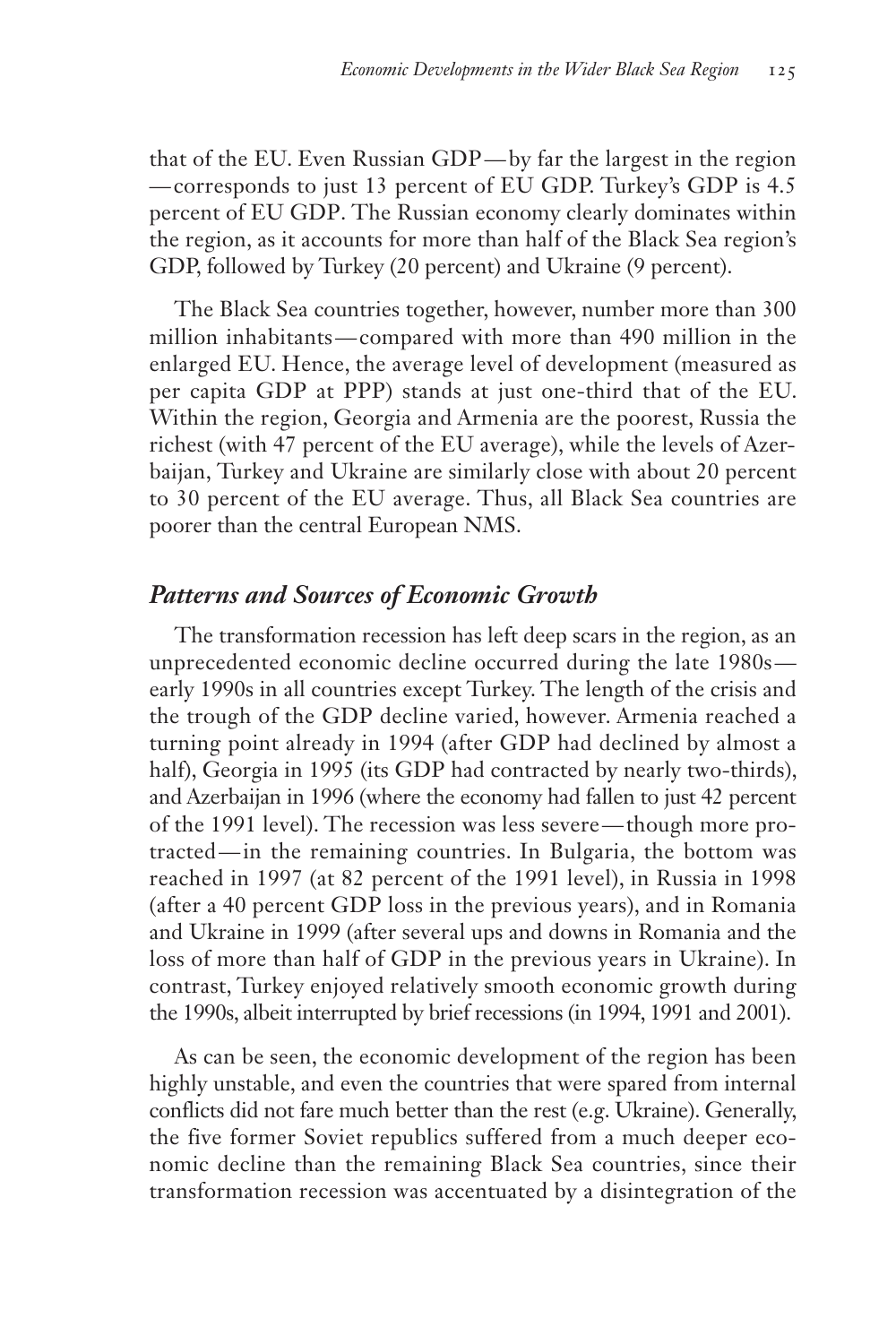Soviet Union. This resulted in a disruption of traditional economic linkages, which hit the small Caucasus countries particularly hard. In addition, the Caucasus countries — given their geographic location had more difficulties in re-orienting their economic ties towards Europe and, probably most importantly, were torn apart by severe inter-ethnic conflicts and the episodes of civil war. Thus, their military expenditures absorbed a lion's share of economic resources that could have been alternatively used for financing the badly needed economic restructuring. Besides, the conflicts brought about an extremely unstable environment, not only inhibiting large-scale investment but also creating an obstacle to cross-border trade flows.

The more positive news is that since the late 1990s, the whole region has enjoyed a fairly rapid economic recovery, growth being the fastest in countries that had previously suffered the most (Azerbaijan, Armenia, Georgia, and Ukraine). Since 2000, GDP has more than doubled in Azerbaijan and Armenia, and expanded by more than 50 percent in Georgia and Ukraine. In the remaining Black Sea countries, cumulative economic growth since 2000 has ranged between 30 percent (in Turkey) and 40 percent (in Romania and Russia). Thus, their growth performance is comparable to that of the NMS and, needless to say, has been much better than in western Europe (Tables 1 and 2). Nevertheless, Russia has just barely reached its pre-transition GDP level while Georgia and Ukraine still remain about 25 percent below their peak economic performance from the early 1990s.<sup>3</sup>

In individual countries, the sources of the recent economic recovery have been quite diverse. Thus, Romania's and Bulgaria's development has been hugely affected by their EU membership prospects, culminating in formal accession in January 2007. This event was the outcome of a long process of economic integration of these two countries into European structures. The anchor of future EU membership and the related reduction of political risks, the sustained reform efforts undertaken by the two countries' governments, particularly the adoption of the accession-related *acquis communautaire*, the long-standing free trade agreements with the EU, and — last but not least — massive

These comparisons are highly tentative — not only because of numerous statistical problems. The main issue here is to what extent the predominantly market-oriented output of these countries today can be numerically compared with their output produced under the former system of central planning (obviously, Turkey is once again an exception).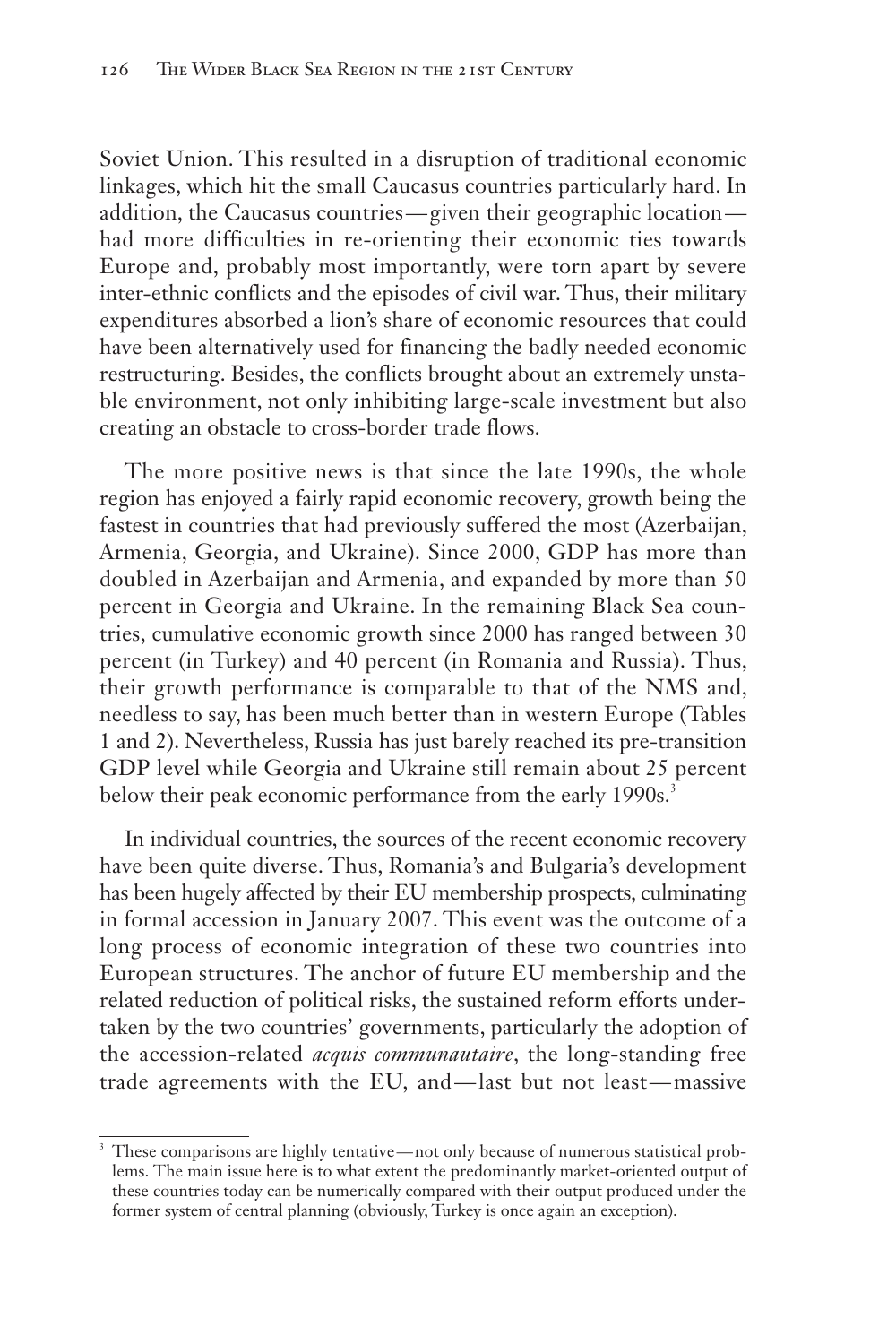inflows of FDI have facilitated a profound restructuring of the two economies, particularly in the last few years, and enabled them to gain firm niches in the European markets of selected goods such as textiles and, more recently, cars and electric appliances. Thus, Bulgaria and Romania have been broadly following the earlier development path of the more advanced NMS. Besides, they have benefited from substantial transfers from Brussels targeting infrastructure and — since their formal accession in January 2007 — are eligible for direct payments to their agricultural producers within the framework of the EU Common Agricultural Policy.

In the three Caucasus countries (Georgia, Armenia and Azerbaijan), economic growth resumed in the mid-1990s, after a certain degree of stability returned to the region following the signing of major ceasefire agreements. Since 1996 at the latest, all three countries have witnessed continuous economic growth — often at two-digit rates and uninterrupted by the Russian financial crisis of 1998. As a result of the dynamic economic performance, Armenia and particularly Azerbaijan have by now surpassed their pre-transition GDP by a wide margin, although Georgia — where the GDP decline over the nineties was the biggest — still has a way to go to reach the 1989 level. However, in all three countries, poverty is still widespread, with so-called 'internally displaced persons', i.e. largely war refugees, being the most vulnerable group, often living in temporary housing for years.

Economic growth originated from different sources in each country. Growth in Azerbaijan has been driven primarily by the booming export-oriented oil and gas sector. Following the signing of major production-sharing agreements (PSAs) with foreign multinationals,<sup>4</sup> the start of operation of the vast Azeri-Chirag-Guneshli offshore oil deposit and the launch of a major Baku-Tbilisi-Ceyhan oil pipeline in 2006, oil exports from Azerbaijan have surged, leading to the neardoubling of exports in 2006 alone, as well as impressive GDP growth of 34 percent in 2006 and 25 percent in 2007. Due to the growth in oil revenues the country's current account registered a huge surplus in 2006 (16 percent of GDP). This was a stark contrast to previous years,

<sup>4</sup> Although Azerbaijan has a state-owned oil corporation of its own (SOCAR), 70 percent of the country's oil exports is accounted for by the Azerbaijan International Operating Company (AIOC), including — beside SOCAR — such leading foreign multinationals as British Petroleum, Chevron, Statoil, and ExxonMobil.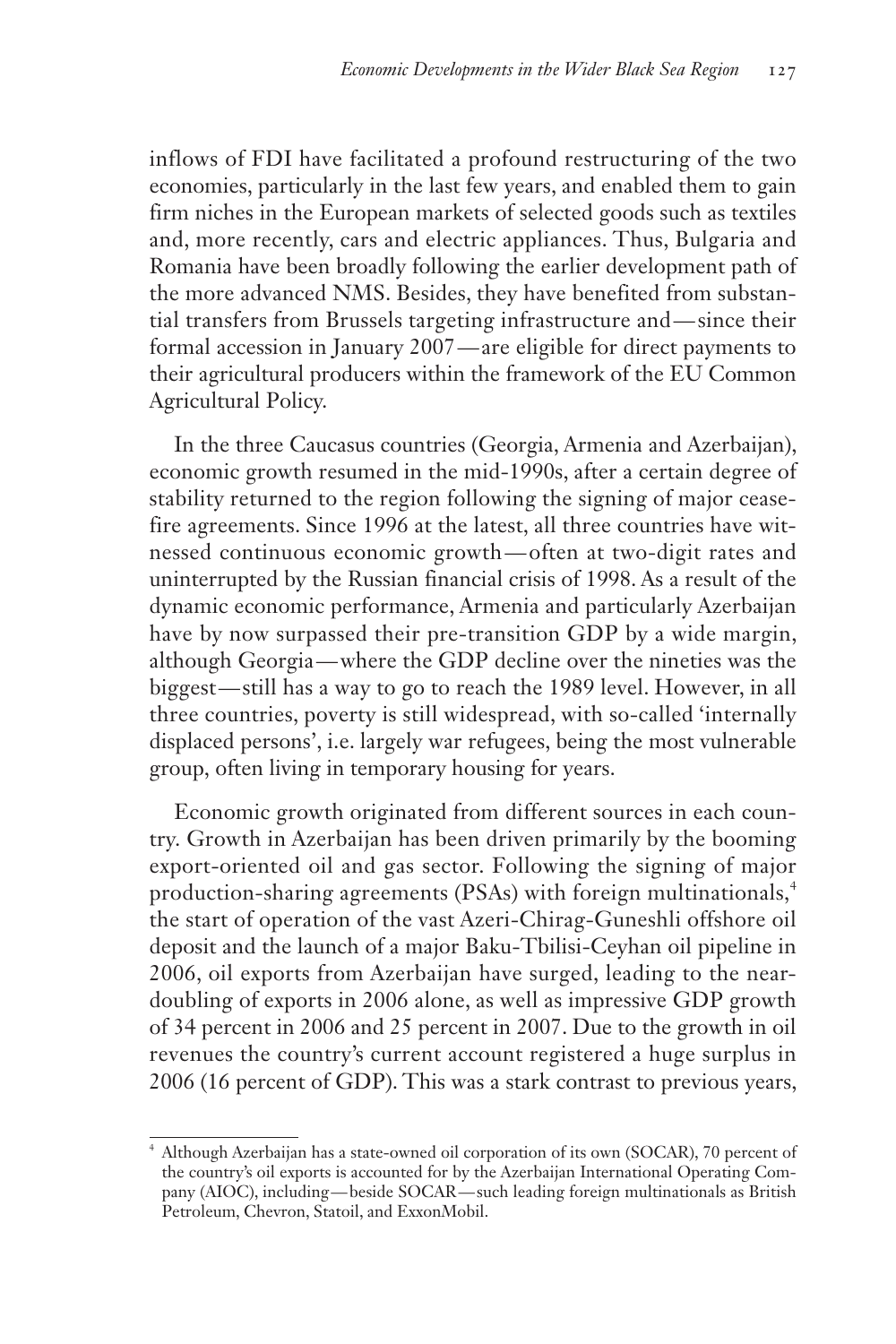which had been characterized by high current account deficits, largely due to FDI-financed imports of equipment for the oil industry. The massive influx of oil-related export revenues has enabled a rapid accumulation of foreign exchange reserves and has boosted the country's fiscal revenues. As a result, wages in the public sector and pensions were raised by about 50 percent, and capital expenditures by a stellar 300 percent. However, the unpleasant side-effect of the increased spending has been a surge in inflation — despite the on-going appreciation of the manat in line with the 'crawling peg' regime (in place since 2006). Currently, oil and natural gas account for about 30 percent of Azerbaijan's exports to the CIS and for some 90 percent to the non-CIS.

In Georgia and Armenia, in contrast, recent economic growth has been due primarily to rising domestic demand, financed largely by loans and transfers from abroad. These transfers have come from the wealthy foreign diaspora (e.g. Armenian diaspora in the United States and France), were part of official assistance (particularly to Georgia by the EU and the United States), or represented remittances from Armenians and Georgians who left their countries in search for better job opportunities, particularly in Russia. Georgia's development has been also greatly affected by the radical liberal reforms implemented after the 'Rose Revolution' of 2004, including *inter alia* the introduction of a flat personal income tax; a large-scale privatization program; reduction of arrears; and abolition of customs duties. The resulting improvement in the business climate led to a surge in private capital inflows, supplemented by foreign investment targeting the construction of two major pipelines: Baku-Tbilisi-Ceyhan (oil) and Baku-Tbilisi-Erzurum (gas). In Armenia, the key engine of growth has been the services sector, particularly construction, which benefited from both FDI and remittances and posted growth rates of some 30 percent over the last few years. In both countries, the massive inflows of foreign exchange induced currency appreciation and thus helped contain inflationary pressures. In addition, the appreciation has contributed decisively to the rising confidence in domestic currencies and hence to the de-dollarization process which, in turn, has fuelled further appreciation.

The reverse side of this macroeconomic stability, however, has been greater external imbalances, as high economic growth has led to a strong demand for imports, such as the imported inputs for the boom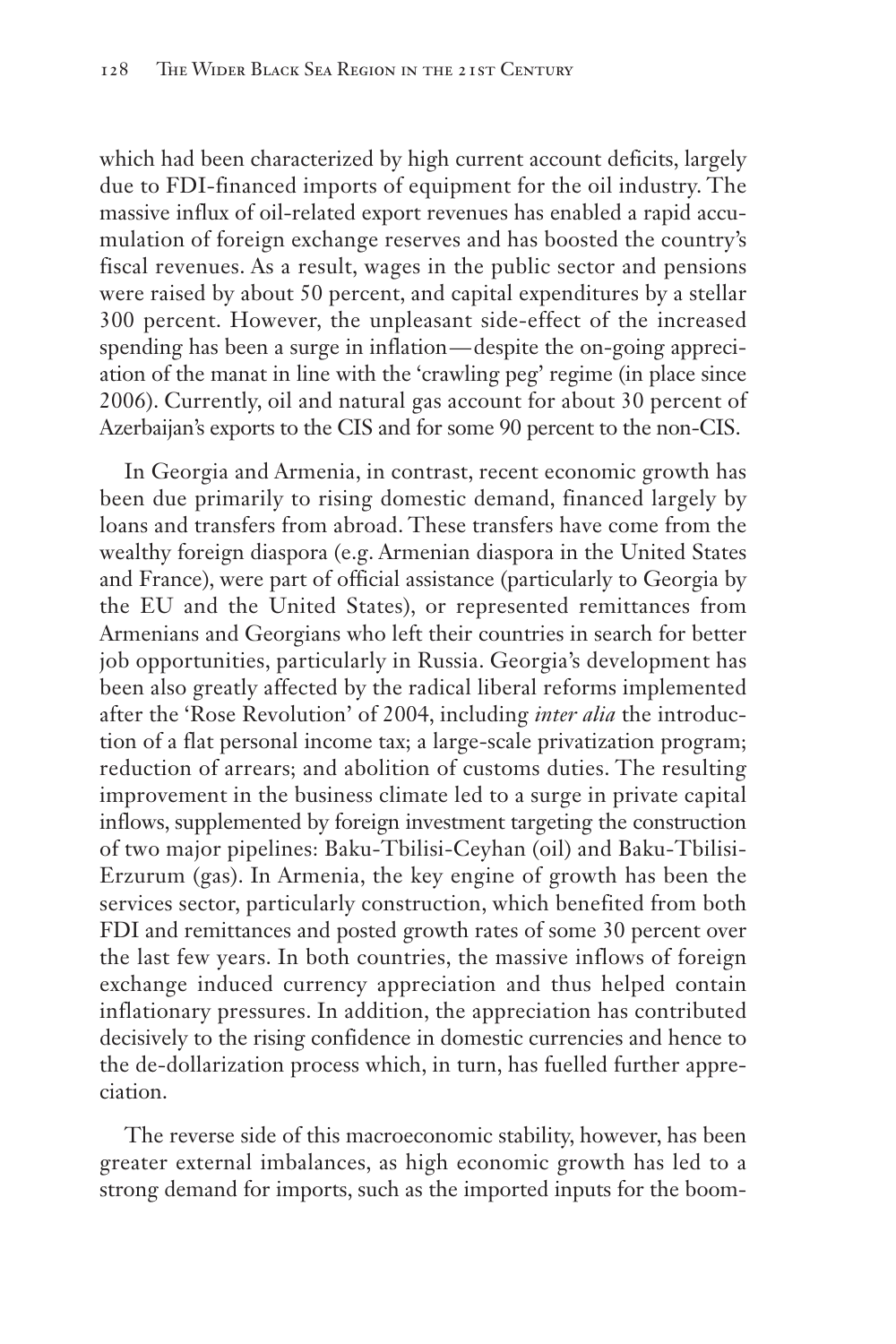ing construction sector. As a result, trade deficits have been on the rise, particularly in Georgia. Georgian exports contracted dramatically in 2006 due to trade sanctions imposed by Russia — hitherto Georgia's main trade partner. More broadly, rising trade deficits are a reflection of the structural weakness of these countries' industrial sectors and of their dependence on energy imports, particularly against the background of globally booming energy prices and the current policy of Russia's Gazprom to bring its export prices closer to west European levels.

In Russia and Ukraine, the recovery was initially triggered by the devaluation of their currencies in 1998-1999 following the Russian financial crisis. This opened a window of opportunity, initially for the domestic food-processing industry, but the recovery soon spilled over into other sectors as well. Also, the growth in both countries was helped by the booming world prices for their main export commodities: energy (in Russia) and metals (Ukraine), as well as by a surge in Russian import demand for Ukrainian products. Meanwhile, abundant export-generated revenues have translated into strong domestic demand for both consumer and investment goods, and — with the exception of a temporary setback after the 'Orange Revolution' in Ukraine in 2005 — investor sentiments have vastly improved, including those for FDI. Still, even when compared to Bulgaria and Romania (let alone the more advanced new EU members), both countries are still lagging behind in terms of FDI penetration and, as a result, have had rather limited success in upgrading and diversifying their economic structure away from energy and metals.

Turkey's steady economic performance has largely resulted from a comprehensive reform package launched in 2002 aimed at improving the fiscal situation and mending the rampant inefficiencies in the country's state-dominated industrial sector. Although Turkey has never had a truly planned economy of the Soviet type, its private sector had been basically confined to retail trade and services, whereas large industrial assets had been state-owned and protected from international competition. The weak competitiveness of domestic industry had typically led to import booms, culminating in the balance-ofpayments crises. However, over the last few years, the bulk of stateowned banks and industrial enterprises have been privatized, and the climate for FDI has drastically improved. The country's exports grew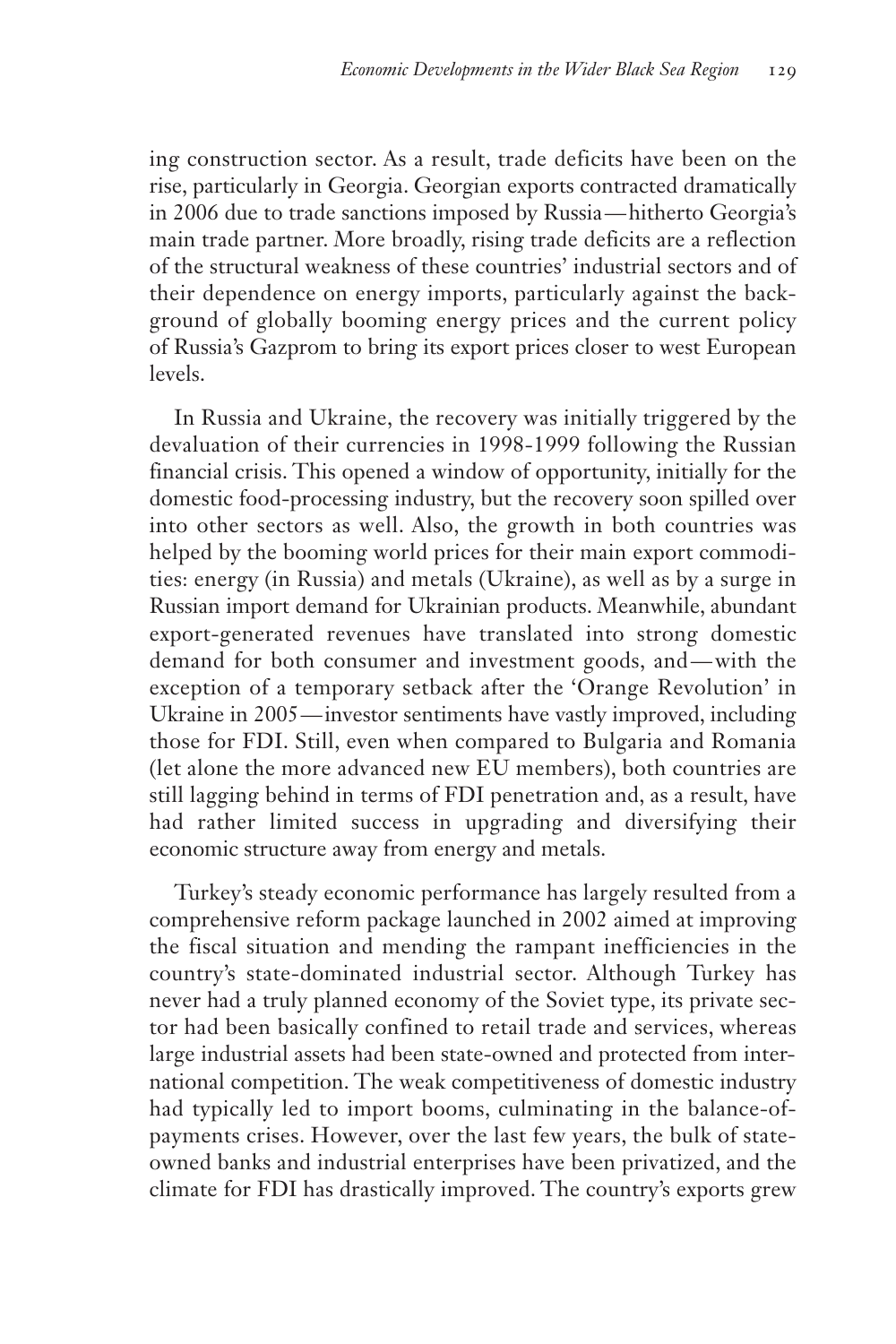strongly and trade deficits declined. Budget deficits declined as well, forcing banks to look for alternative investment options rather than the budget deficit financing. Since 2002, the economy has been growing on average roughly 7 percent per year, and the country's vulnerability to future crises has arguably decreased.

# *Industry Performance*

Predictably, the devastating impact of the transformational recessions has been most visible in industry, where output fell victim to the abrupt opening to international markets. Apart from purely systemic transition factors such as price liberalization, abolition of subsidies, privatization and the scaling down of military spending, industry suffered over-proportionally also due to the dismantling of regional trading blocs such as COMECON (Bulgaria and Romania) and the USSR (Russia, Ukraine and particularly the Caucasus countries). As a result, Georgia lost 80 percent of its industrial output by 1995, Azerbaijan 70 percent by 1997, and Armenia 50 percent by 1993. By the time the recovery started in 1998-1999, Russia, Ukraine, Bulgaria and Romania had lost about half their industrial output. Turkey is again a special case, as the relatively smooth industrial growth in this country was only briefly interrupted in 1994 and 1999.

Despite the rapid industrial recovery since the mid- and the late 1990s — accompanied and partly fueled by restructuring, re-orientation to new markets and inflows of foreign investments — only Ukraine has so far managed to fully restore its previous level of industrial output; the remaining countries are still 15-20 percent below their 1990-1991 peak (Georgia is even 60 percent below—see Table 1).<sup>5</sup> Since 2000, the fastest industrial growth has been recorded in Azerbaijan (largely thanks to the development of oil fields), Ukraine (steel and chemicals), Bulgaria, Georgia and Armenia (foodstuffs, textiles and metal products). This pattern largely squares with the industrial structures currently observed in individual countries. Thus, Azerbaijan is now specializing in hydrocarbon extraction (70 percent of industrial output), Armenia and Georgia in food and beverages (32 percent and 38 percent, respectively), Ukraine in metals (25 percent), while Bulgaria and Romania are specializing in a combination of food, beverages and

 $5$  Turkey is an exception, as its industrial output more than doubled between 1990 and 2006.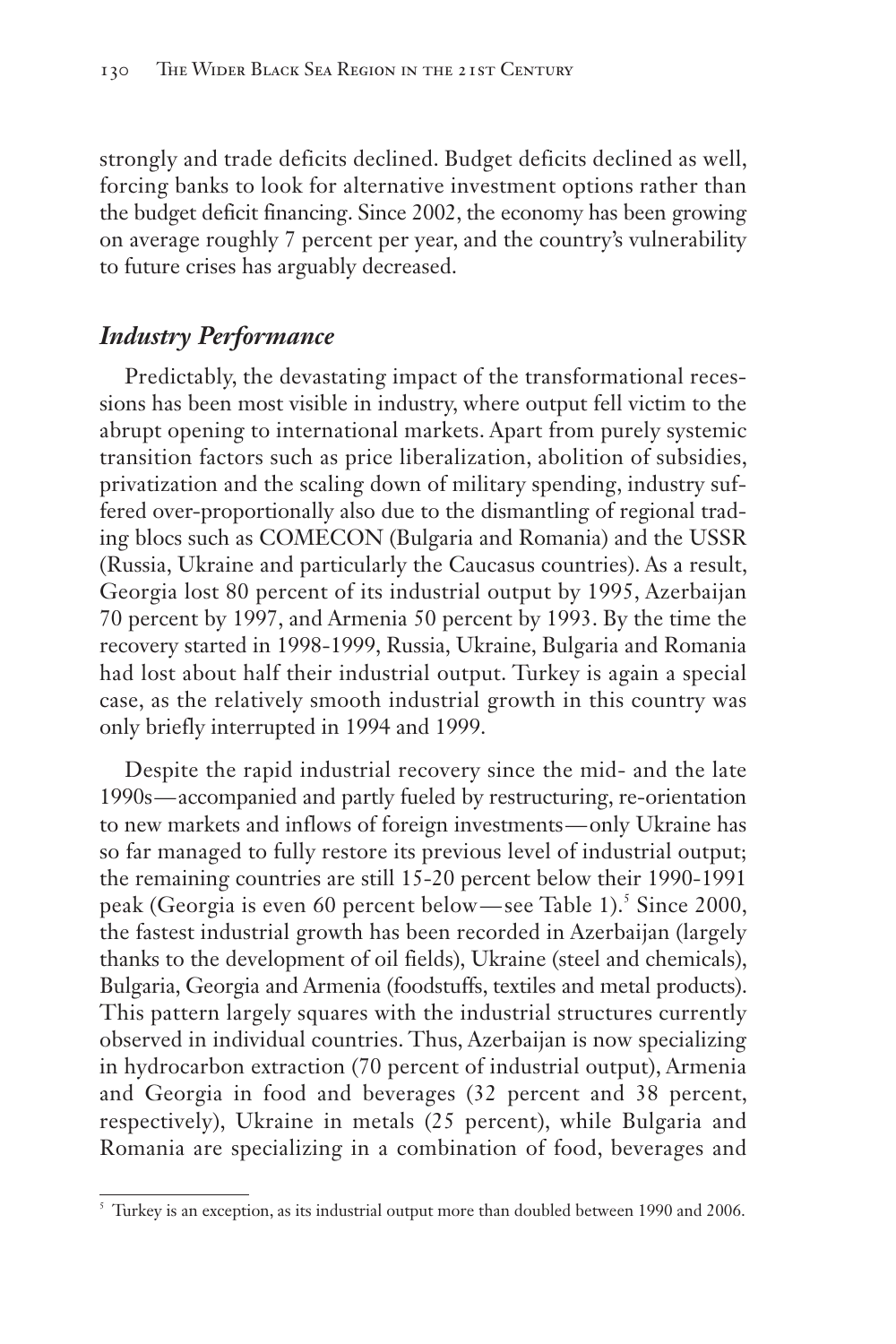basic metals. The respective industrial structures are largely reflected in the commodity composition of exports, as we discuss later.

### *Structural Changes and Labor Market Developments*

The relative decline of industry and the extraordinary fast development of services, which had been neglected or virtually non-existent (e.g. banking, insurance and real estate activities) under the previous system, was one of the outstanding features of transition in the Black Sea countries, bringing their economic structure closer to that of Western Europe. By now, almost all countries of the Black Sea region are service-oriented — except for Azerbaijan where the extraction industry accounts for 51 percent of gross value added. In Russia, Ukraine and Georgia, about 60 percent of gross value added originates in the services sector; the respective shares are somewhat smaller in Bulgaria, Romania, Turkey and especially Armenia (36 percent). In Bulgaria and Turkey, but also in Armenia, Georgia and Azerbaijan, tourism is of growing importance — though still below its potential. At the same time, Romania, Turkey, and particularly Armenia and Georgia (20 percent of gross value added in both countries) are still highly dependent on agriculture, especially as far as employment is concerned — a clear sign of underdevelopment.

The labor market situation and, more generally, social conditions are still very difficult in the whole region, notwithstanding recent rapid economic growth. This is reflected in the above-mentioned low GDP per capita levels and even more so in average wages, which range between 4 percent (Georgia) and 23 percent (Turkey) of the EU level (measured at exchange rates — see Table 1). The fact that the highest wages can be earned in Turkey (about  $\epsilon$ 650 per month) is illustrative of the relatively low well-being in the countries concerned and explains why many workers from Azerbaijan, Georgia and Ukraine seek temporary employment in Turkey . Yet there is also significant outward labor migration from these countries and Armenia to Russia, variously estimated at several hundred thousands of persons in the case of Ukraine. In turn, a large number of Turks, and recently also Bulgarians and Romanians, have moved to seek employment opportunities in western Europe. The Black Sea region has thus been a huge source of (frequently illegal) labor migration, especially of young people. Moreover, there is also a large number of internally dis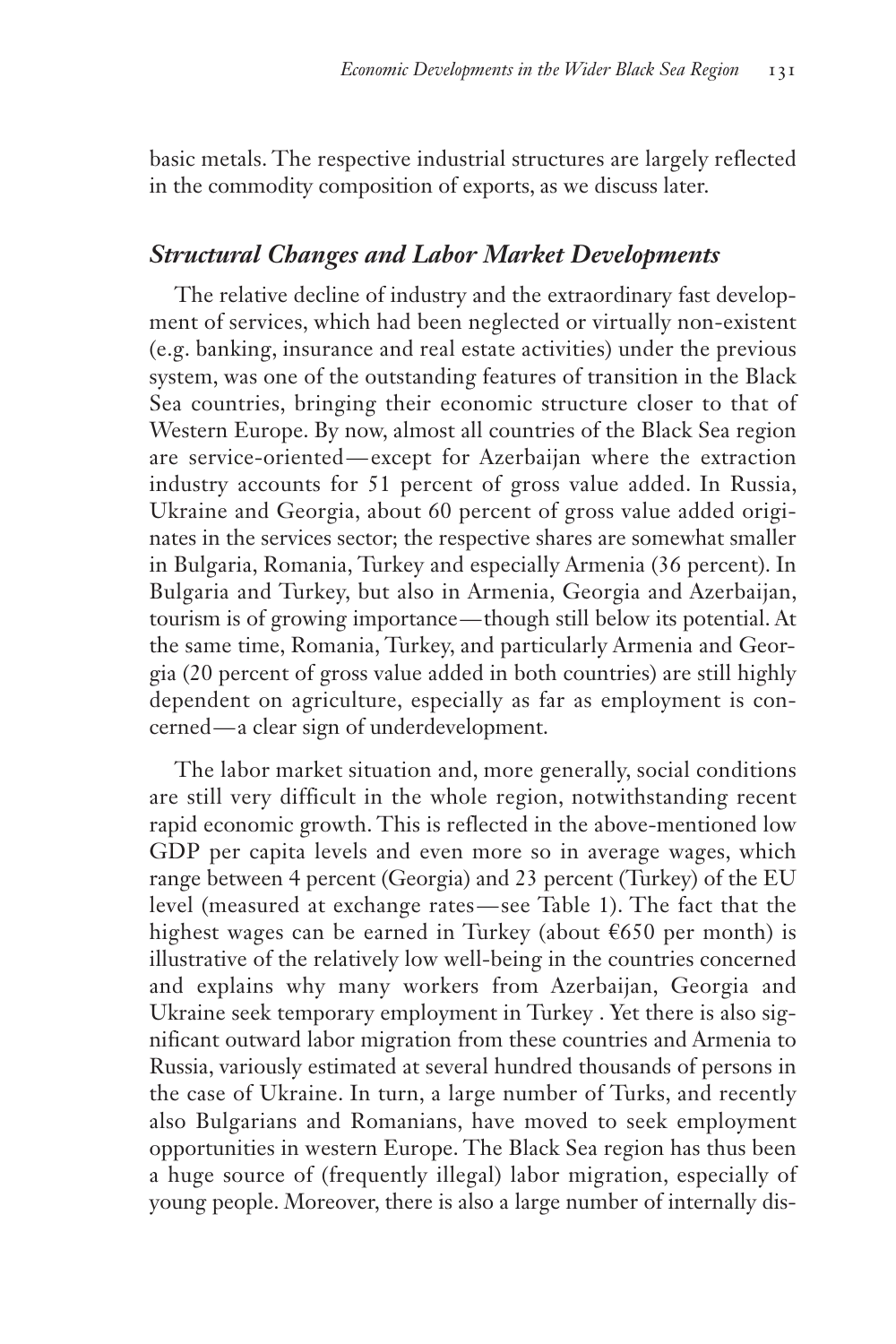placed persons, particularly in Azerbaijan (from Nagorno-Karabakh), Georgia (from Abkhazia) and Russia (from Chechnya).

Outward migration may be one explanation why unemployment in the Black Sea countries is not excessively high: with the exception of Georgia, official unemployment rates are mostly in single digits, yet the share of employed persons in the population (in the absence of comparable employment rates) is in most countries rather low (Table 1). At the same time, several countries — Russia, Ukraine, Bulgaria and Romania — are currently reporting labor shortages, especially of skilled labor.

### **Foreign Trade Patterns and Integration**

#### *Overall Foreign Trade Developments*

External economic relations are playing an increasingly important role in the Black Sea countries, as demonstrated by the recent high dynamics of their foreign trade (see Table 3). Fast export growth has been reported not only in energy-rich Azerbaijan and Russia, but also in Armenia, Georgia, Bulgaria and Romania — albeit in the former two countries from very low levels. However, in all countries except Armenia and Turkey, imports have been surging even faster, reflecting these countries' strong economic performance and the strengthening of domestic demand, but also the massive inflows of FDI and the related imports of investment goods. As a result of these developments, the majority of the countries suffer from fairly high, and rising, trade deficits. In Armenia and Georgia, exports cover less than half of imports, indicating a potentially unsustainable development and a high dependence on transfers through both private remittances and official assistance. In other cases (Bulgaria, Turkey and Ukraine), the trade deficits are at least partly compensated by exports of services such as transport and tourism. In contrast, Azerbaijan and Russia enjoy large trade surpluses thanks to their high energy exports.

#### *Regional and Commodity Composition of Trade*

The European Union, Russia and Turkey are the main trading partners of the Black Sea countries. Predictably, for Bulgaria and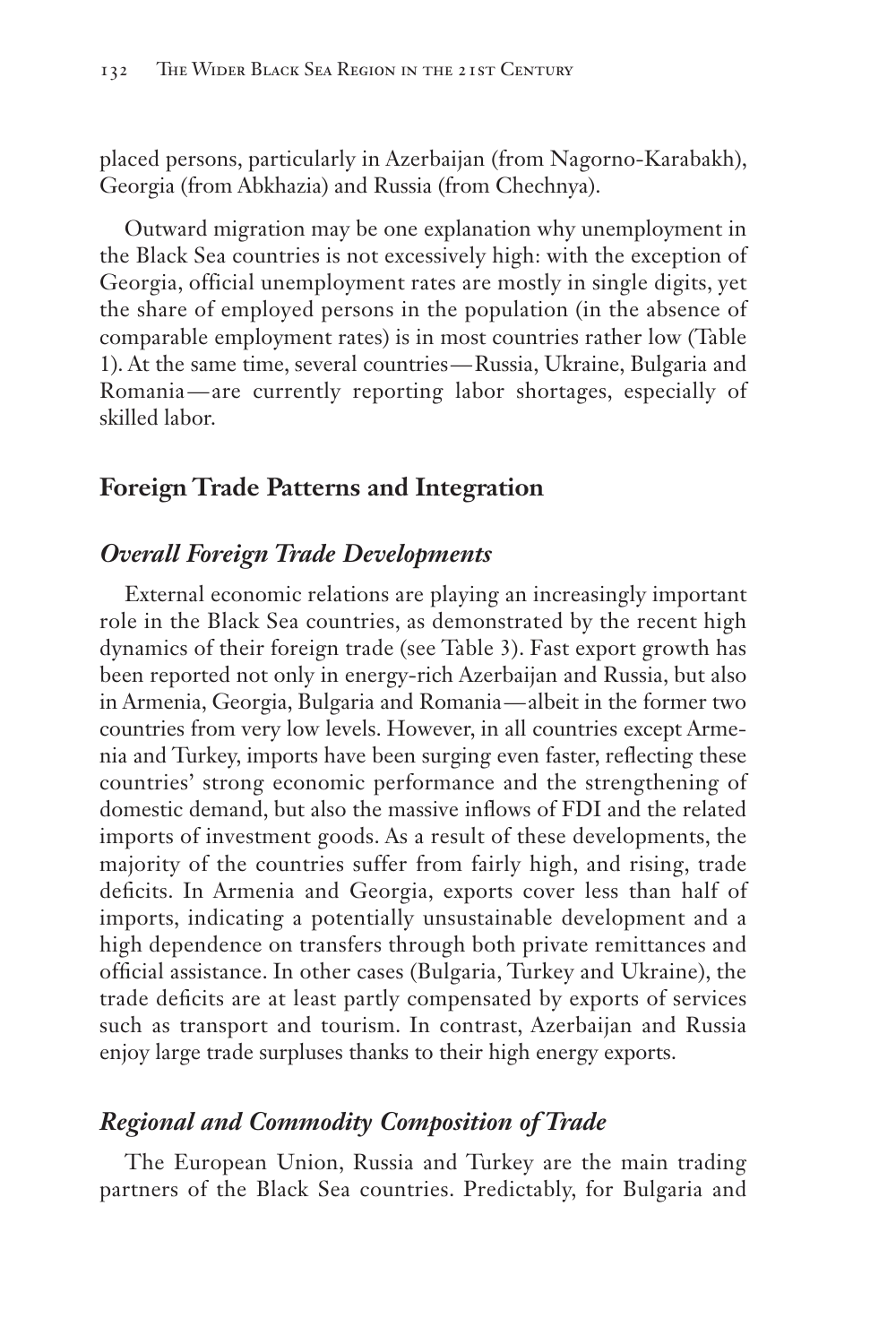| ۱<br>$\overline{\phantom{a}}$<br>Ò |
|------------------------------------|
| l                                  |
| )<br>5<br>.<br>ŝ<br>¢              |
| ı<br>Ï<br>$\frac{1}{2}$<br>Ċ<br>i  |
| :<br>:<br>:<br>l<br>ı              |
| i                                  |
| ı<br>Ţ                             |
|                                    |
|                                    |
| I<br>C<br>ı<br>ı<br>ļ              |

|                      |               |                       | GDP                  |                                                                                                                                                                              |                 |                | Consumer prices                                |                   |                                                                                                                                  |                      |                | Unemployment, based on LFS <sup>ª</sup> |                        | Current account    |           |                          |
|----------------------|---------------|-----------------------|----------------------|------------------------------------------------------------------------------------------------------------------------------------------------------------------------------|-----------------|----------------|------------------------------------------------|-------------------|----------------------------------------------------------------------------------------------------------------------------------|----------------------|----------------|-----------------------------------------|------------------------|--------------------|-----------|--------------------------|
|                      | real ch       | against previous year | hange in percent (%) |                                                                                                                                                                              |                 |                | change in percent (%)<br>against previous year |                   |                                                                                                                                  | rate in percent (%), | annual average |                                         |                        | percent (%) of GDP |           |                          |
|                      | 2005          | 2006                  | 2007                 | 2008                                                                                                                                                                         | 2005            | 2006           | 2007                                           | 2008              | 2005                                                                                                                             | 2006                 | 2007 2008      |                                         | 2005                   | 2006               | 2007      | 2008                     |
| Armenia              | 13.9          | 13.3                  | 13.7                 | $\overline{9}$ .0                                                                                                                                                            | <u>င</u>        | 0.9            | $4\overline{4}$                                | 4.0               | 7.6                                                                                                                              | 7.2                  | ە<br>ق         | $\overline{\phantom{a}}$                | 5<br>4.                | $-4.5$             | <u>ား</u> | $\overline{\phantom{a}}$ |
| Azerbaijan 26.4      |               | 34.5                  | 25.0                 | 25.0                                                                                                                                                                         | 9.7             | 8.3            | 16.7                                           | 16.0              | $1\overline{4}$                                                                                                                  | <u>ო</u>             | $\frac{2}{1}$  |                                         | $\ddot{\ddot{\omega}}$ | 15.6               | 19.8      |                          |
| Georgia              | 9.6           | 9.4                   | 12.7 <sup>b</sup>    | 0.6                                                                                                                                                                          | 8.3             | $\overline{5}$ | 9.2                                            | 8.0               | 13.8                                                                                                                             | 13.6                 | 14.0           | I                                       | $-10.8$                | $-14.9$            | $-15.9$   | I                        |
| Turkey               | 7.4           | ن<br>0                | 4.2                  | 4.0                                                                                                                                                                          | 8.2             | 9.6            | $\frac{8}{8}$                                  | 0.6               | 10.3                                                                                                                             | 9.9                  | 9.9            | $\frac{0}{11}$                          | -6.3                   | $-8.2$             | $-7.9$    | $-6.9$                   |
| Russia               | 6.4           | 7.4                   | $\overline{\circ}$   | 6.4                                                                                                                                                                          | 12.5            | 9.7            | 5                                              | 12.0              | 7.2                                                                                                                              | 6.8                  | 6.2            | 5.8                                     | 11.0                   | $9.\overline{8}$   | 5.9       | 2.4                      |
| <b>Ukraine</b>       | 2.6           | $\overline{2}$        | 7.3                  | 6.5                                                                                                                                                                          | 13.5            | $\overline{5}$ | 12.8                                           | 19.0              | 7.2                                                                                                                              | 6.8                  | 6.4            | 6.4                                     | 5.1                    | 5. ۲-              | $-4.2$    | $-6.0$                   |
| Bulgaria             | 6.2           | .<br>ය                | $\overline{6}$ .0    | 5.5                                                                                                                                                                          | 5.0             | 7.3            | 8.4                                            | 10.0              | $\overline{10}$                                                                                                                  | $\overline{0}$       | 6.9            | ဖ                                       | $-12.0$                | $-15.7$            | $-21.6$   | $-18.8$                  |
| Romania              | $\frac{1}{4}$ | 7.8                   | 6.0                  | 5.5                                                                                                                                                                          | 0.6             | 6.6            | 4.8                                            | $\overline{8}$ .0 | $\overline{1}$                                                                                                                   | 7.3                  | 6.5            | 6.5                                     | $-8.7$                 | $-10.4$            | $-14.3$   | $-14.9$                  |
| <b>NMS-10°</b>       | $\frac{8}{4}$ | 6.5                   | $\overline{6}$       | 5.4                                                                                                                                                                          | 3.6             | 3.2            | 4.2                                            | 4.8               | 9.7                                                                                                                              | 10.0                 | 8.2            | 7.4                                     | $-4.6$                 |                    | -7,1      | $-7.2$                   |
| EU-15 <sup>c</sup>   | ڢ             | $\infty$<br>نّہ       | 2.7                  | $\frac{8}{1}$                                                                                                                                                                | $\overline{21}$ | 2.2            | 2.0                                            | 2.6               | 7.9                                                                                                                              | 7.7                  | 7.0            | $\overline{7.0}$                        | 0.0                    | $-0.2$             | $-0.4$    | $\overline{\phantom{a}}$ |
| EU-25°               | $\frac{1}{1}$ | $\overline{3}$        | 3.0                  | $\overline{21}$                                                                                                                                                              | $\overline{21}$ | 2.2            | 2.2                                            | $2.\overline{8}$  | $\infty$<br>∞                                                                                                                    | 8.2                  | 7.3            | $\overline{7.1}$                        | $-0.2$                 | $-0.5$             | $-0.6$    | I                        |
| EU-27 <sup>c</sup>   | <u>ာ</u>      | 3.2                   | 5.1                  | 2.2                                                                                                                                                                          | 23              | 2.3            | 2.2                                            | 2.9               | 8.7                                                                                                                              | 8.2                  | 7.2            | 7.1                                     | $-0.3$                 | $-0.6$             | 8.o-      | I                        |
| Notes: NMS-10: The N |               |                       |                      | aLFS—Labor Force Survey (except for Azerbaijan); bJanuary-September; swiiw estimate.<br>Source: wiiw, Eurostat, CISSTAT, EBRD, Georgian Economic Trends, authors' forecasts. |                 |                |                                                |                   | lew EU member states (Bulgaria, Czech Republic, Estonia, Hungary, Latvia, Lithuania, Poland, Romania, Slovak Republic, Slovenia) |                      |                |                                         |                        |                    |           |                          |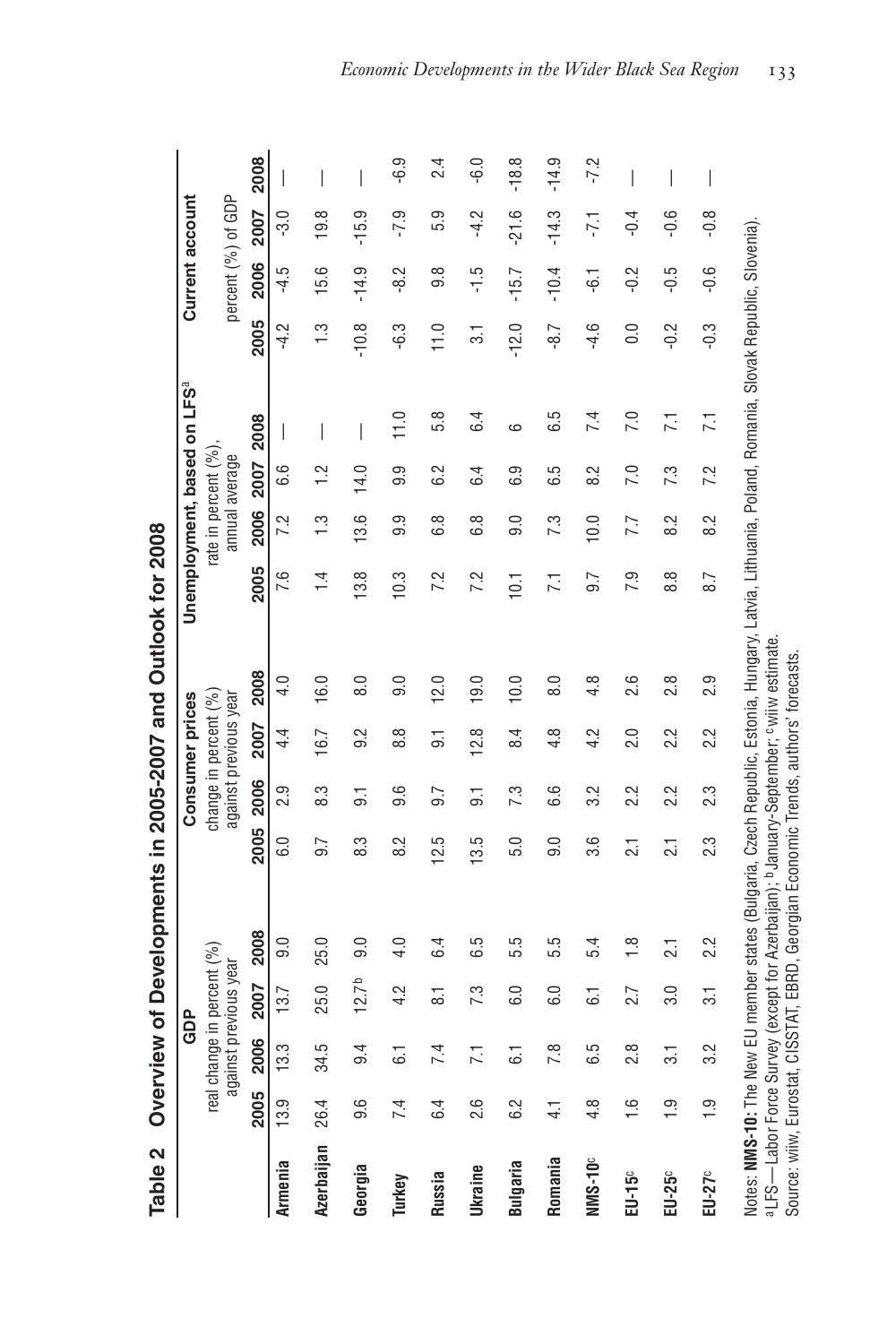|                 | 2006<br><b>Exports in</b><br>euro terms<br>(index,<br>$2000 = 100$ | 2006<br>Imports in<br>euro terms<br>(index,<br>$2000 = 100$ | 2006<br><b>Exports</b><br>$(\epsilon$ million) | 2006<br><b>Imports</b><br>$(\epsilon$ million) | 2006<br><b>Trade</b><br>balance<br>$(\epsilon$ million) |
|-----------------|--------------------------------------------------------------------|-------------------------------------------------------------|------------------------------------------------|------------------------------------------------|---------------------------------------------------------|
| Armenia         | 240                                                                | 182                                                         | 785                                            | 1.747                                          | $-962$                                                  |
| Azerbaijan      | 268                                                                | 329                                                         | 5,037                                          | 4,195                                          | 842                                                     |
| Georgia         | 226                                                                | 380                                                         | 791                                            | 2.933                                          | $-2,142$                                                |
| <b>Turkey</b>   | 219                                                                | 184                                                         | 73.066                                         | 105,882                                        | $-32,816$                                               |
| Russia          | 214                                                                | 298                                                         | 240.154                                        | 105.547                                        | 134.607                                                 |
| <b>Ukraine</b>  | 193                                                                | 237                                                         | 30,556                                         | 35,870                                         | $-5,314$                                                |
| <b>Bulgaria</b> | 229                                                                | 261                                                         | 12.012                                         | 18,479                                         | $-6,467$                                                |
| Romania         | 229                                                                | 286                                                         | 25.881                                         | 40.746                                         | $-14.865$                                               |

#### **Table 3 Foreign Trade of Black Sea Countries, 2000-2006**

Source: wiiw and CISSTAT databases.

Romania, which are EU members themselves, the EU accounts for 50 to 60 percent of their exports and imports. However, the (enlarged) EU has become also the leading trading partner for Russia, accounting for 57 percent of Russian exports and more than 40 percent of its imports in 2006, and, interestingly, also for Armenia, Azerbaijan and Georgia — despite the lack of a common border, and largely due to a marked decline in the trade of these countries with Russia. The latter partly reflects the general trend of trade re-orientation away from Russia, which has been the case for many post-Soviet republics, mainly reflecting changing patterns of comparative advantage, but particularly in Georgia's case — also trade restrictions, such as Russia's embargo on imports of Georgian mineral water and wine.<sup>6</sup> For Ukraine, the importance of the EU is somewhat lower: the EU accounted for 34 percent of Ukrainian imports and less than 30 percent of exports in 2006. Accordingly, the importance of Russia for Ukraine's foreign trade is rather high, particularly on the import side, reflecting massive energy imports. However, the country's exports to Russia (particularly transport vehicles and other machinery) have been

<sup>6</sup> Officially, the embargo was justified by the allegedly poor quality of Georgian products, but there are good reasons to believe that the decision was largely politically motivated, given the strained relations between the two countries over the issues of Abkhazia, South Ossetia, and especially Georgia's NATO membership aspirations.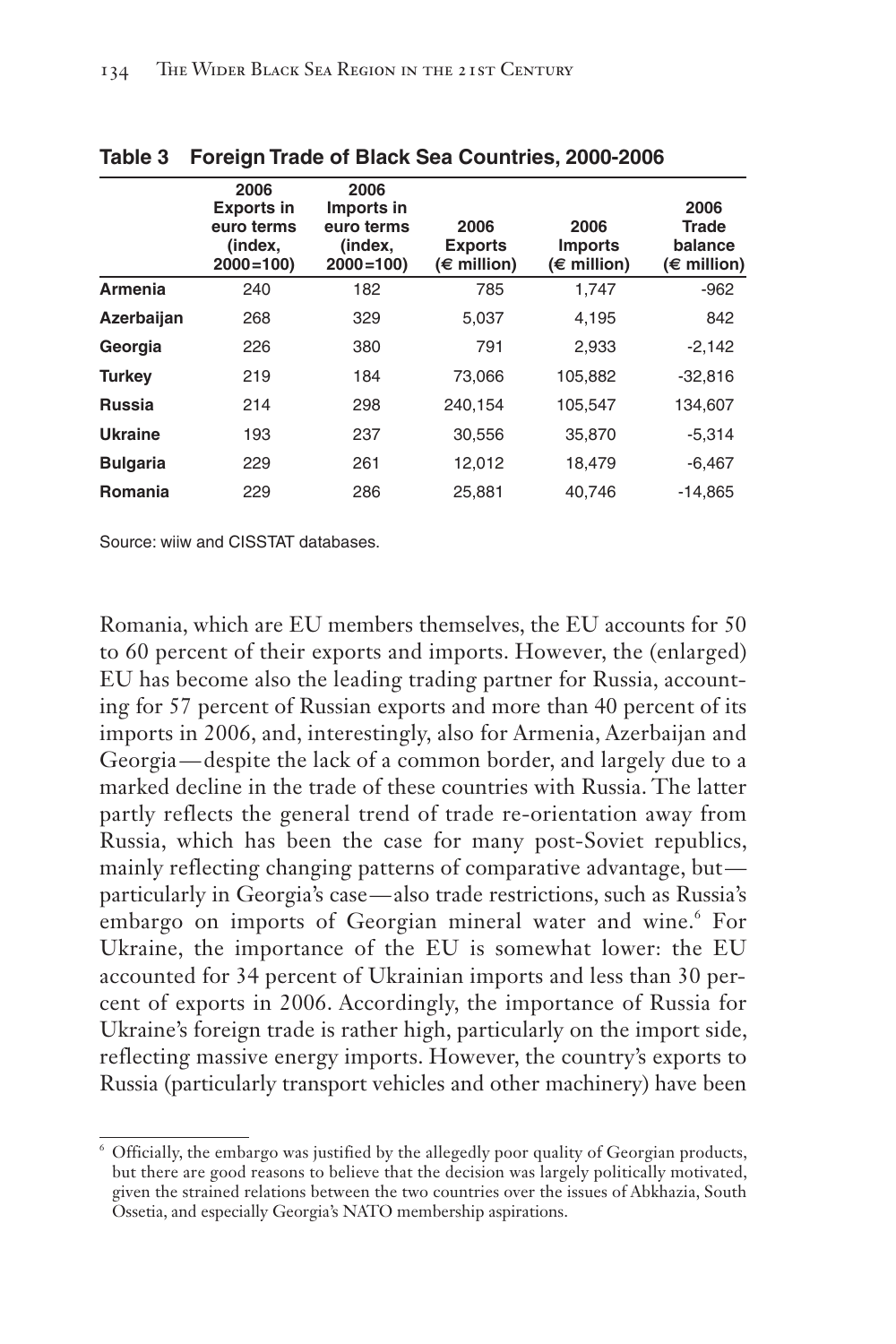booming recently as well, so that Russia's share as an export destination has risen markedly.<sup>7</sup>

Table 4 provides an overview of the top trading partners for the Black Sea countries. It also highlights several interesting features of regional trade specialization, with important implications for regional integration. First, foreign trade of the Black Sea countries is relatively well diversified: the top five trading partners combined account for 38 percent (Turkey) to 66 percent (Azerbaijan) of exports, and between 40 percent (Russia) and 58 percent (Ukraine) of imports. In general, Russia's and Turkey's geographical trade concentration is the lowest among the Black Sea countries, which is not surprising given their size.

Second, trade *within* the Black Sea region is most important for Georgia and least important for Russia and Turkey. This can be seen in Table 4, where each country's top trading partners that are also Black Sea countries are marked in bold. Russia, Turkey and Ukraine as larger markets typically dominate regional trade, whereas Bulgaria and Romania are invariably missing on the list, since they trade mostly with the EU. Generally, the geographic trade patterns of the countries involved do not give an impression of the Black Sea region being a distinct trading block per se, and in those cases where important regional trade links do exist (Russia, Ukraine, and Turkey), this seems to be explained first of all by these countries' size rather than by the fact that they are part of the Black Sea region.

Outside the Black Sea region, important trading partners are Germany, Italy and the Netherlands. The United States plays the biggest role for Turkey (6 percent of exports and 4.5 percent of imports), but also to some extent for Armenia (4.8 percent of imports), Russia (4.6 percent of imports), Azerbaijan and Georgia (3.5 percent of imports), and also serves as an export market for Ukraine and Russia (about 3 percent of exports).

The geographic patterns of trade flows are related to their commodity composition. We will just highlight key features, without going into detail. The exports of Azerbaijan and Russia are dominated

It is important to mention in this context that from the EU viewpoint, the Black Sea region is not too important either as an export market or as a source of imports. The single exception is Russia, which is the main supplier of energy to the EU; yet in 2006, it accounted for just 3.7 percent of overall EU imports, and Turkey accounted for another 1 percent.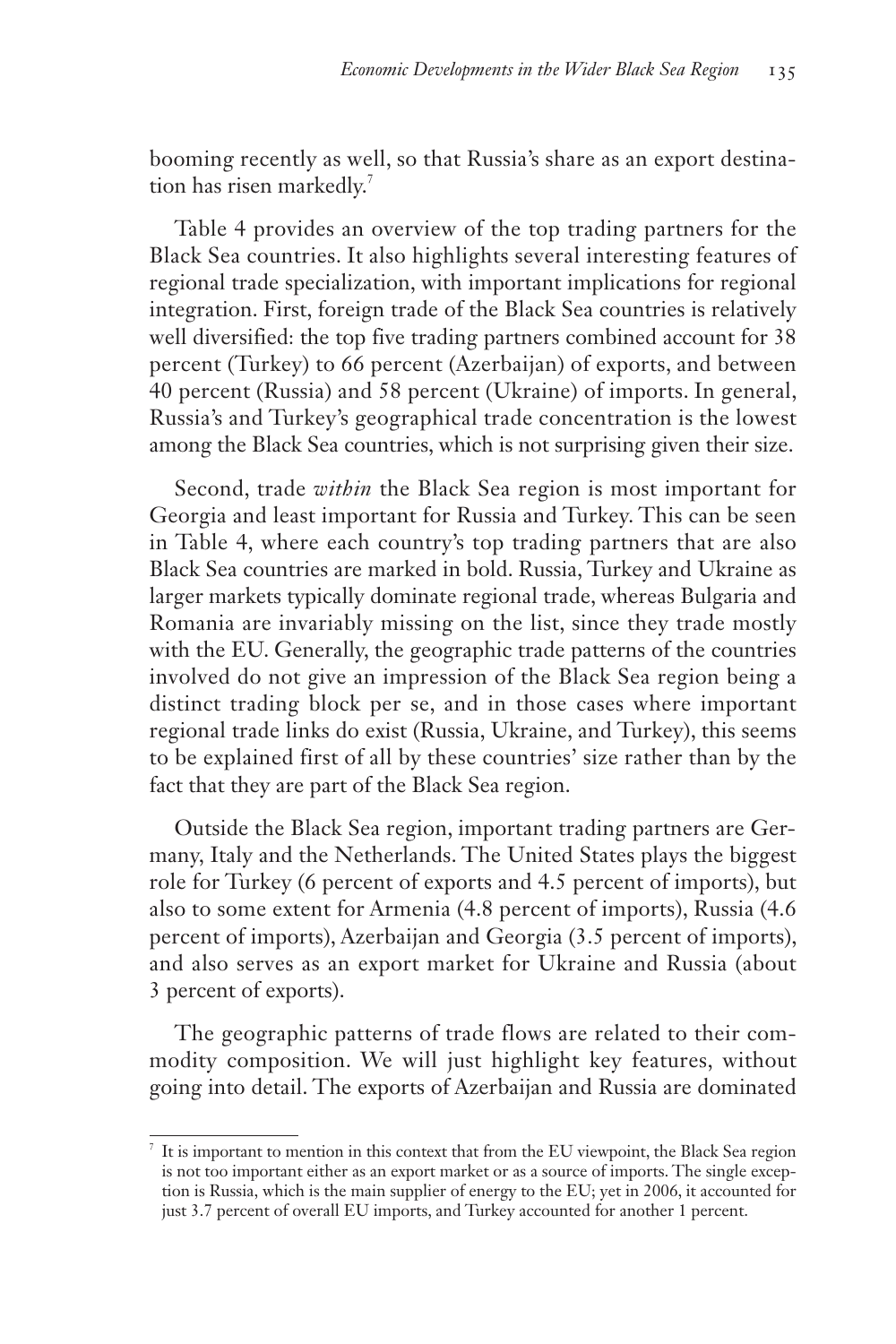|                 | <b>Exports</b>                                                                         | <b>Imports</b>                                                                            |
|-----------------|----------------------------------------------------------------------------------------|-------------------------------------------------------------------------------------------|
| Armenia         | Germany, Netherlands, Russia,<br>Belgium, Switzerland<br>(59 percent of total exports) | Russia, Ukraine, Kazakhstan,<br>Germany, Belgium<br>(41 percent of total imports)         |
| Azerbaijan      | Italy, Turkey, France, Russia,<br>Iran<br>(66 percent of total exports)                | Russia, United Kingdom,<br>Germany, Turkey, Turkmenistan<br>(53 percent of total imports) |
| Georgia         | Turkey, Azerbaijan, Russia,<br>Armenia, Turkmenistan<br>(44 percent of total exports)  | Russia, Turkey, Germany,<br>Ukraine, USA<br>(51 percent of total imports)                 |
| <b>Turkey</b>   | Germany, United Kingdom, Italy,<br>USA, France<br>(38 percent of total exports)        | Russia, Germany, China, Italy,<br>France<br>(42 percent of total imports)                 |
| <b>Russia</b>   | Netherlands, Italy, Germany,<br>China, Ukraine<br>(39 percent of total exports)        | Germany, China, Ukraine,<br>Japan, Belarus<br>(40 percent of total imports)               |
| <b>Ukraine</b>  | Russia, Italy, Turkey, Poland,<br>Germany<br>(42 percent of total exports)             | Russia, Germany,<br>Turkmenistan, China, Poland<br>(58 percent of total imports)          |
| <b>Bulgaria</b> | Italy, Turkey, Germany, Greece,<br>Belgium<br>(47 percent of total exports)            | Russia, Germany, Italy, Turkey,<br>Greece<br>(50 percent of total imports)                |
| Romania         | Italy, Germany, Turkey, France,<br>Hungary<br>(54 percent of total exports)            | Germany, Italy, Russia, France,<br><b>Turkey</b><br>(49 percent of total imports)         |

#### **Table 4 Top Five Trading Partners of Black Sea Countries in 2006**

Source: wiiw, CISSTAT, Turkish statistical office.

by mineral products (supplemented in the latter country by metals), and those of Ukraine, Armenia and Georgia by metals and other lowprocessed goods. In contrast, Bulgaria and (even more so) Romania export mostly manufactured products, including machinery and transport equipment. Also, all former Soviet republics still exhibit a distinct commodity structure when it comes to exports to the CIS (mostly to Russia) where some of the traditional processed manufacturing trade still remains: food and beverages from Armenia and Georgia, chemicals from Azerbaijan, transport equipment from Georgia, and transport vehicles and military equipment from Ukraine. The majority of these exports are not competitive in other markets and represent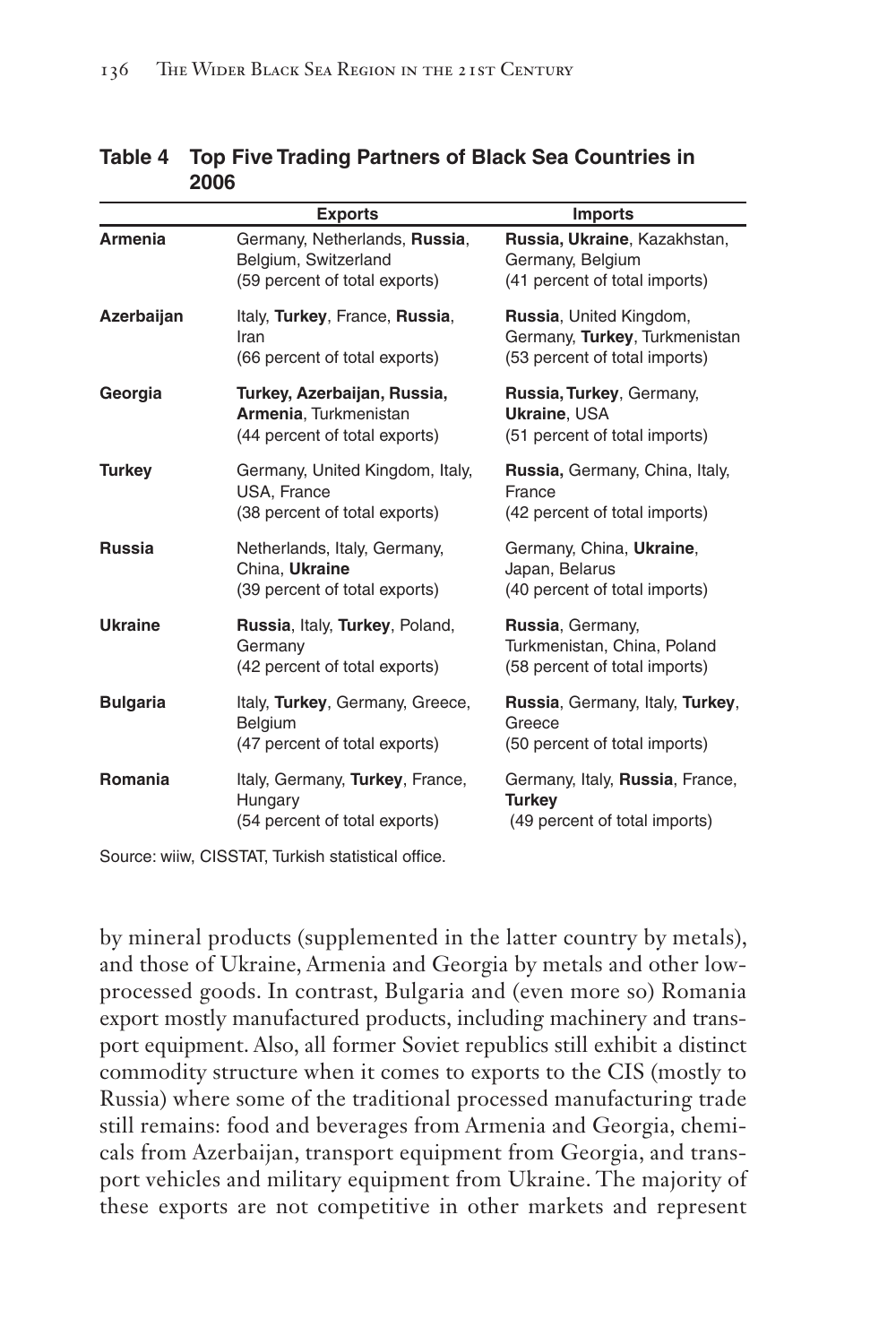legacy structures from the Soviet past. Therefore, as these countries advance economic reforms and make further progress in their transition to market economies, their foreign trade patterns and particularly the commodity composition of their trade with Russia and other CIS will most probably undergo serious change.

# *Regional Integration*

The presently rather low level of regional integration of Black Sea countries can be attributed to their economic heterogeneity as well as to political issues. Formally, economic cooperation between the countries of the region is carried out within the framework of the Black Sea Economic Cooperation (BSEC). The BSEC was established in 1992, has its headquarters in Istanbul, and since 1999 enjoys the legal status of an international organization. It encompasses twelve member states: the eight countries covered in this chapter as well as Moldova, Greece, Albania and Serbia. However, in spite of the existence of BSEC, in reality multilateral cooperation in the Black Sea region is overshadowed by the relations between these countries and the European Union. In other words, regional cooperation generally proceeds only to the extent to which it is compatible with the format of these countries' relations with the EU. As already mentioned in the introduction, this format differs widely between individual countries of the region. EU relations with these countries can be grouped into three broad types:

- 1. EU membership (Bulgaria and Romania) and EU accession (Turkey being an official candidate);
- 2. European Neighborhood Policy (all other Black Sea countries, except Russia); and
- 3. 'Four Common Spaces' and Strategic Partnership (Russia).

In addition, relations with the EU within the first two types take place almost exclusively on a bilateral basis — despite regular 'synergy meetings' between BSEC and the EU.<sup>8</sup> This is in stark contrast to EU initiatives in other geographic regions, which were conceived from the

<sup>8</sup> This is part of the EU's so-called 'Black Sea Synergy' strategy, which has been pursued since the EU was granted an observer status at BSEC in June 2007. The first such meeting (at foreign minister level) took place in February 2008 in Kyiv.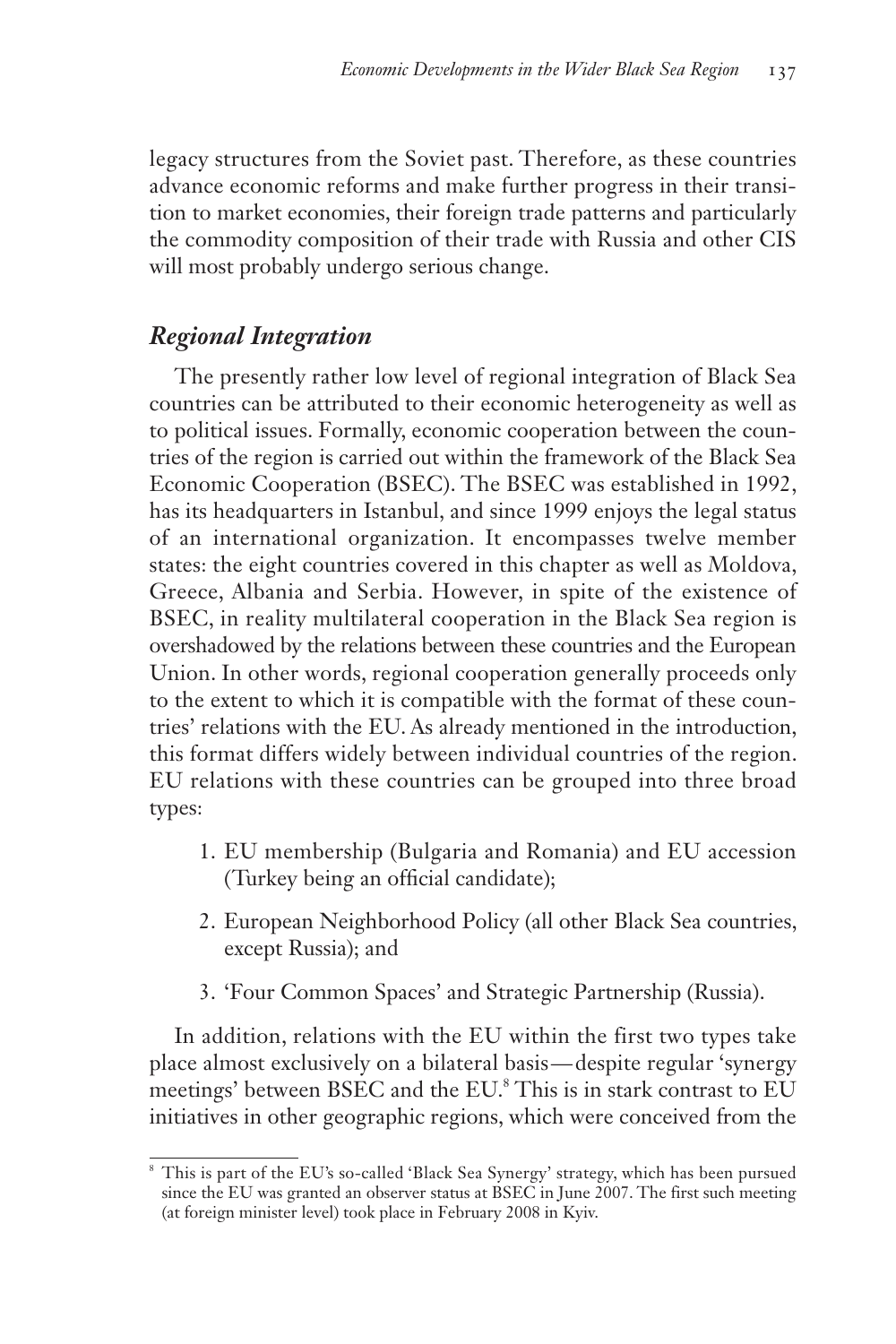|                                                              |       | V     |       |            |            |            |       |            |            |
|--------------------------------------------------------------|-------|-------|-------|------------|------------|------------|-------|------------|------------|
|                                                              | Total | Rus   | Ukr   | Tur        | Arm        | Aze        | Geo   | Bul        | Rom        |
| Agriculture, hunting and<br>related service activities       | 2.16  | 0.23  | 4.07  | 3.47       | 0.00       | 0.55       | 9.11  | 3.90       | 1.89       |
| Forestry, logging and<br>related service activities          | 0.13  | 0.64  | 0.61  | 0.02       | 0.38       | 0.00       | 0.02  | 0.09       | 0.08       |
| Fishing, fish farming and<br>related service activities      | 0.19  | 0.00  | 0.00  | 0.19       | 0.83       | 0.00       | 0.00  | 0.00       | 0.00       |
| Mining of coal and lignite;<br>extraction of peat            | 0.44  | 2.27  | 0.74  | 0.00       | 0.00       | 0.00       | 0.00  | 0.00       | 0.00       |
| <b>Extraction of crude</b><br>petroleum and natural gas      | 8.33  | 55.21 | 1.01  | 0.06       |            | 0.00 86.24 | 33.43 | 0.09       | 0.00       |
| <b>Mining of metal ores</b>                                  | 0.61  | 0.68  | 6.83  | 0.30       | 1.66       | 0.00       | 7.90  | 1.09       | 0.04       |
| Other mining and quarrying                                   | 0.57  | 1.03  | 2.28  | 0.77       | 1.05       | 0.00       | 0.09  | 0.30       | 0.07       |
| <b>Manufacture of food products</b><br>and beverages         | 5.29  | 0.63  | 7.15  | 4.42       | 0.61       | 0.07       | 8.90  | 4.66       | 1.11       |
| <b>Manufacture of tobacco products</b>                       | 0.22  | 0.01  | 0.01  | 0.02       | 0.02       | 0.00       | 0.01  | 0.01       | 0.01       |
| <b>Manufacture of textiles</b>                               | 1.79  | 0.08  |       | 0.83 11.46 | 0.17       | 0.02       | 0.01  | 6.00       | 5.04       |
| <b>Manufacture of wearing apparel 2.40</b>                   |       | 0.06  |       | 4.70 17.90 | 3.73       | 0.00       | 0.51  | 16.22      | 17.85      |
| Tanning and dressing of leather                              | 1.14  | 0.14  | 2.10  | 0.39       | 0.02       | 0.00       | 0.01  | 3.86       | 8.88       |
| <b>Manufacture of wood</b><br>and wood products              | 0.89  | 1.15  | 3.22  | 0.10       | 0.04       | 0.02       | 0.90  | 1.38       | 3.18       |
| Manufacture of pulp,<br>paper and paper products             | 1.77  | 0.44  | 0.33  | 0.33       | 0.04       | 0.00       | 0.00  | 0.60       | 0.31       |
| <b>Publishing, printing</b>                                  | 0.48  | 0.03  | 0.02  | 0.08       | 0.79       | 0.00       | 0.02  | 0.14       | 0.11       |
| Manufacture of coke,<br>refined petroleum                    | 3.46  | 16.85 | 6.03  | 2.18       | 0.00       | 6.82       | 28.07 | 3.47       | 2.01       |
| <b>Manufacture of chemicals</b><br>and chemical products     | 11.98 | 2.71  | 8.76  | 2.55       | 2.72       | 0.28       | 3.62  | 4.49       | 2.99       |
| <b>Manufacture of rubber</b><br>and plastic products         | 2.57  | 0.11  | 0.89  | 3.25       | 0.02       | 0.01       | 0.03  | 1.48       | 3.22       |
| <b>Manufacture of other</b><br>non-metallic mineral products | 1.13  | 0.11  | 0.57  | 2.49       | 0.07       | 0.00       | 0.03  | 2.24       | 0.99       |
| <b>Manufacture of basic metals</b>                           | 6.88  | 11.08 | 34.18 |            | 6.92 62.29 | 0.10       |       | 5.77 26.16 | 8.86       |
| <b>Manufacture of machinery</b><br>and equipment             | 7.01  | 0.26  | 1.92  | 6.64       | 0.08       | 0.42       | 0.81  | 7.12       | 8.45       |
| <b>Manufacture of office</b><br>machinery and computers      | 4.59  | 0.02  | 0.38  | 0.10       | 0.02       | 0.00       | 0.05  | 0.33       | 1.41       |
| <b>Manufacture of</b><br>electrical machinery                | 3.27  | 0.15  | 2.51  | 2.56       | 0.03       | 0.03       | 0.11  |            | 3.96 12.63 |

#### **Table 5 Commodity Composition of EU Imports from Black Sea Region Countries, 2006 (in percent)**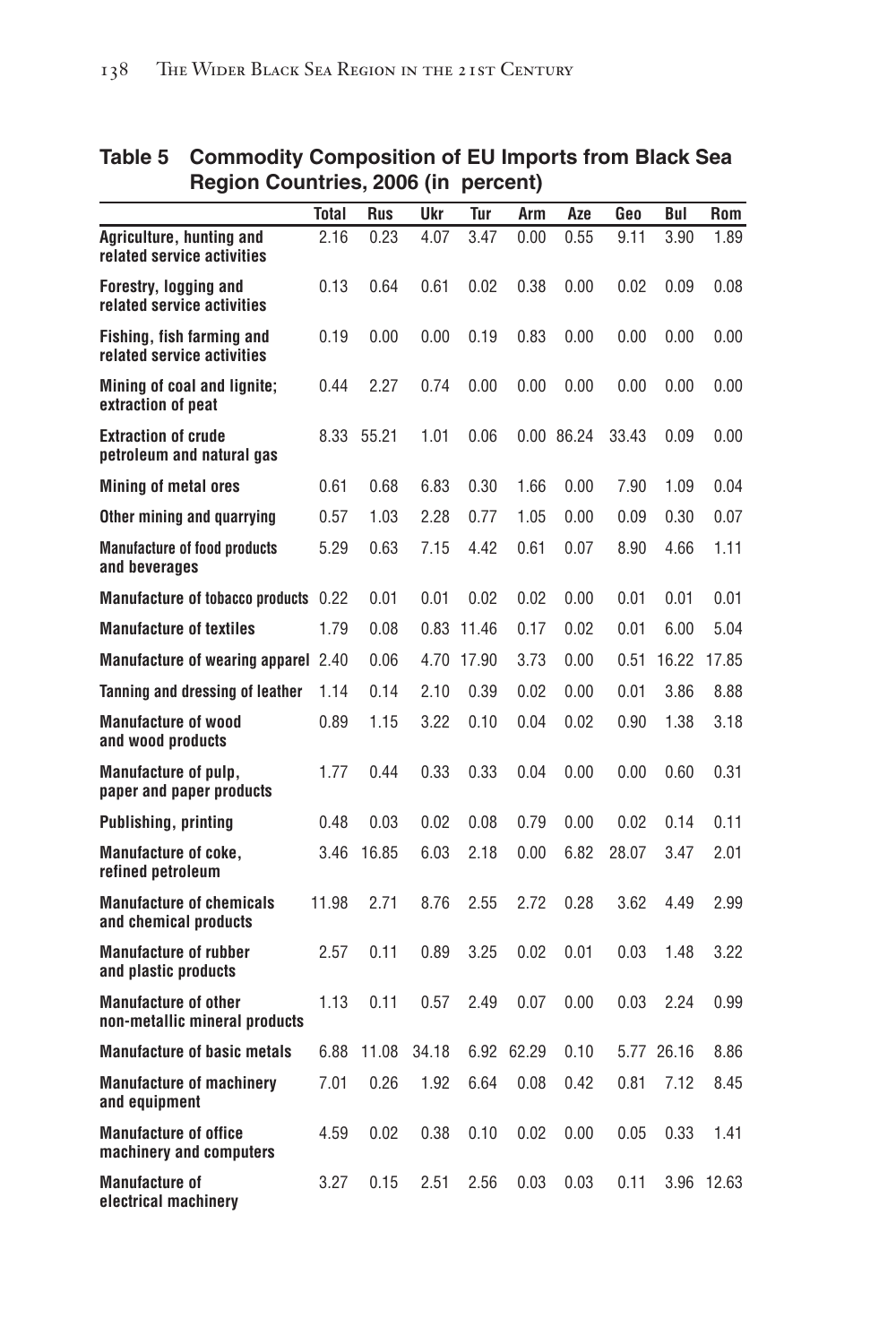|                                                                     | Total  | <b>Rus</b> | Ukr  | Tur         | Arm                         | Aze         | Geo  | Bul                  | <b>Rom</b> |
|---------------------------------------------------------------------|--------|------------|------|-------------|-----------------------------|-------------|------|----------------------|------------|
| <b>Manufacture of radio, TV</b><br>and communication equipment      | 5.84   | 0.09       | 1.46 | 6.08        | 0.50                        | 0.01        | 0.13 | 1.47                 | 1.88       |
| <b>Manufacture of medical.</b><br>precision and optical instruments | 2.73   | 0.06       | 0.16 | 0.29        | 0.07                        | 0.37        | 0.23 | 1.66                 | 0.71       |
| <b>Manufacture of motor</b><br>vehicles, trailers                   | 10.19  | 0.10       |      | 0.40 20.64  | 0.03                        | 0.00        | 0.10 | 0.40                 | 6.22       |
| <b>Manufacture of other</b><br>transport equipment                  | 2.49   | 0.18       | 1.22 | 1.13        | 0.04                        | 0.02        | 0.05 | 0.98                 | 1.83       |
| <b>Manufacture of furniture</b>                                     | 2.35   | 0.48       | 1.29 |             | 1.94 24.70                  | 4.95        | 0.02 | 2.83                 | 5.98       |
| Electricity, gas, steam<br>and hot water supply                     | 0.44   | 0.36       | 1.69 | 0.00        | 0.00                        | 0.00        | 0.00 | 1.93                 | 0.34       |
| n/a                                                                 | 6.10   | 4.65       | 2.82 | 0.71        | 0.00                        | 0.00        | 0.00 | 1.00                 | 0.88       |
| Total                                                               | 100.00 | 100.00     |      |             | 100.00 100.00 100.00 100.00 |             |      | 100.00 100.00 100.00 |            |
| of which: manufacturing                                             | 80.74  | 34.89      |      | 79.78 94.45 |                             | 96.00 13.20 |      | 49.43 91.56          | 96.67      |

#### **Table 5 Commodity Composition of EU Imports from Black Sea Region Countries, 2006 in percent (%) (continued)**

Abbreviations: Russia (Rus), Ukraine (Ukr), Turkey (Tur), Armenia (Arm), Azerbaijan (Aze), Georgia (Geo), Bulgaria (Bul), Romania (Rom).

Source: authors' calculations based on Eurostat COMEXT Database.

very beginning in regional — rather than bilateral — format and have been partly institutionalized.<sup>9</sup> The bilateral approach preferred by the EU with respect to the Black Sea countries results not least from the fact that BSEC is often perceived in the EU as an organization confining itself to mere declarations. This is due in part to bilateral tensions between some of the Black Sea countries, most notably between Armenia and Azerbaijan, Armenia and Turkey, and Turkey and Greece. In fact, the multilateral cooperation of the Black Sea countries with the EU is largely confined to *sectoral* initiatives such as the Interstate Oil and Gas Transport to Europe (INOGATE), the Transport Corridor Europe-Caucasus-Asia (TRACECA), the Black Sea Pan-European Transport Area (PETrA), and the Danube-Black Sea Environmental Task Force (DANBLAS). As a result, the EU fails to act as a 'center of gravity' promoting deeper regional integration for the Black Sea region as a whole.

The examples are the Northern Dimension (Baltic Sea region), the Stability and Association Process (Western Balkans), and the Euro-Mediterranean Partnership.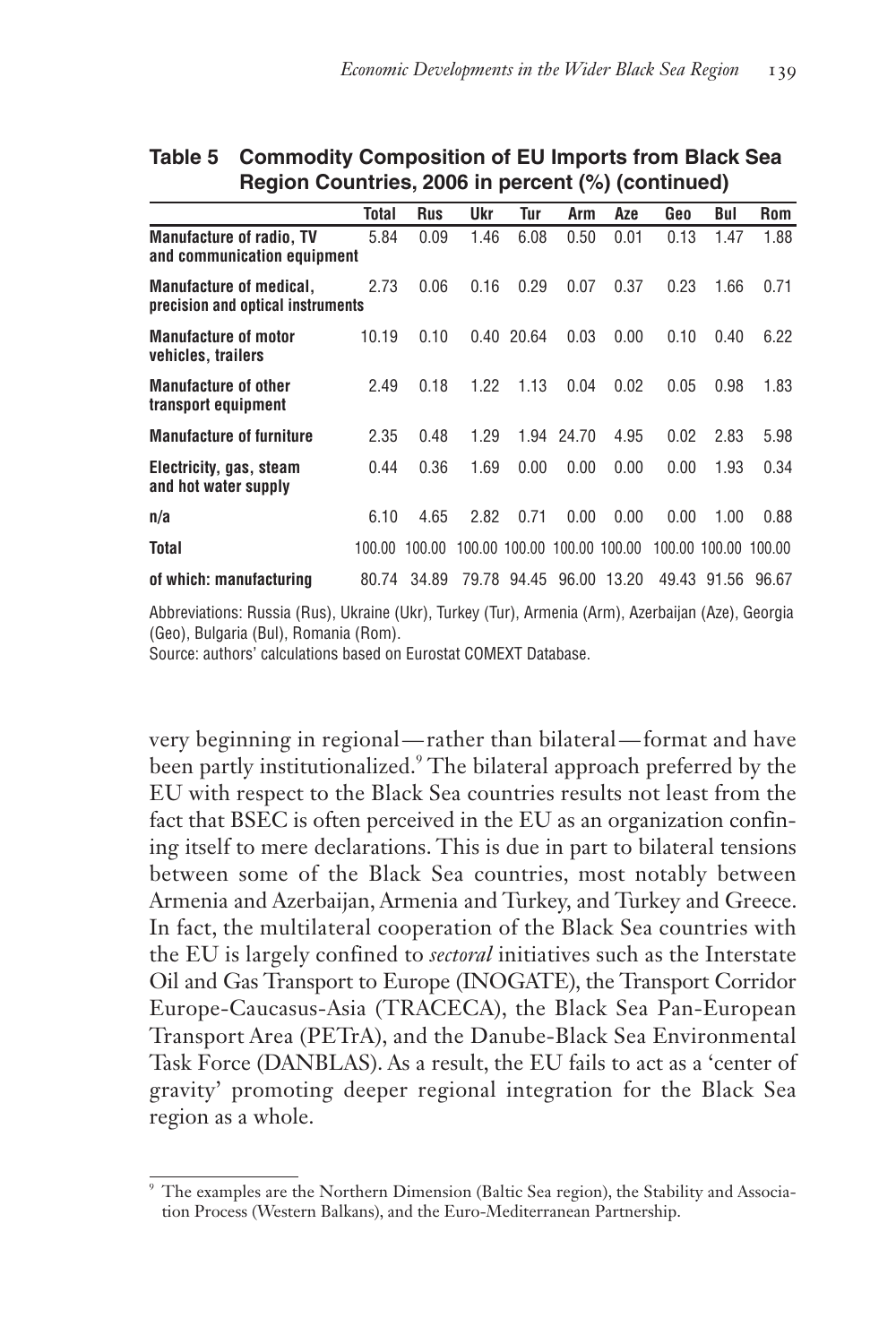At the same time, multilateral integration in the Black Sea region under the auspices of Russia, which, given its economic size, could potentially serve as an alternative 'gravity center', appears to be equally problematic.<sup>10</sup> This holds true even for Ukraine, Georgia, Armenia and Azerbaijan, all of which belong to the CIS. Although there is a formal CIS-wide free trade agreement, a number of important commodities are exempted, and there are frequent frictions and even occasional bans on imports into Russia of selected (primarily food) products from these countries, such as wines from Georgia (or neighboring Moldova, for that matter) or dairy and meat products from Ukraine. Another example is quotas and anti-dumping measures against the imports of Ukrainian steel products into Russia. Furthermore, Georgia and Armenia have been WTO members for several years (since 2000 and 2003, respectively), Ukraine is currently at the final stage of WTO accession (and is negotiating a 'deep' free trade agreement with the  $EU$ ,<sup>11</sup> while Russia and Azerbaijan—both aspiring to WTO membership — are still negotiating. The unequal speed of WTO accession complicates regional trade integration and investment issues even further, as it provides countries which joined earlier with a possibility to put forward extra demands to the applicant countries, which enables them to negotiate better market access terms for themselves or block the applicant country's accession altogether (Georgia's veto on Russia's WTO accession is a relevant example).

The prospects of closer economic integration between the CIS and the non-CIS Black Sea countries potentially involve problems of an even greater dimension. Bulgaria and Romania are EU members. Therefore, any integration steps with these countries would necessarily require deeper integration with the EU as a whole. Besides, Turkey is also a long-standing member of a customs union with the EU, which means that the Turkish trade regime for imports from the third countries is unified with that of the European Union. An additional problem concerns bilateral trade relations between Turkey and Armenia (both countries remain deeply split over the 'genocide issue'),

<sup>&</sup>lt;sup>10</sup> The important exception is energy trade, as Russia is the leading supplier of oil and gas for the Black Sea countries (except Azerbaijan and, with some reservations, Georgia). However, co-operation in the area of energy does not require formal integration, as energy is traded on a customs-free basis.

<sup>&</sup>lt;sup>11</sup> The agreement on Ukraine's WTO accession was signed in February 2008, but still has to be ratified by the country's parliament to ensure formal accession. Negotiations of a free trade agreement with the EU started in February 2008 as well.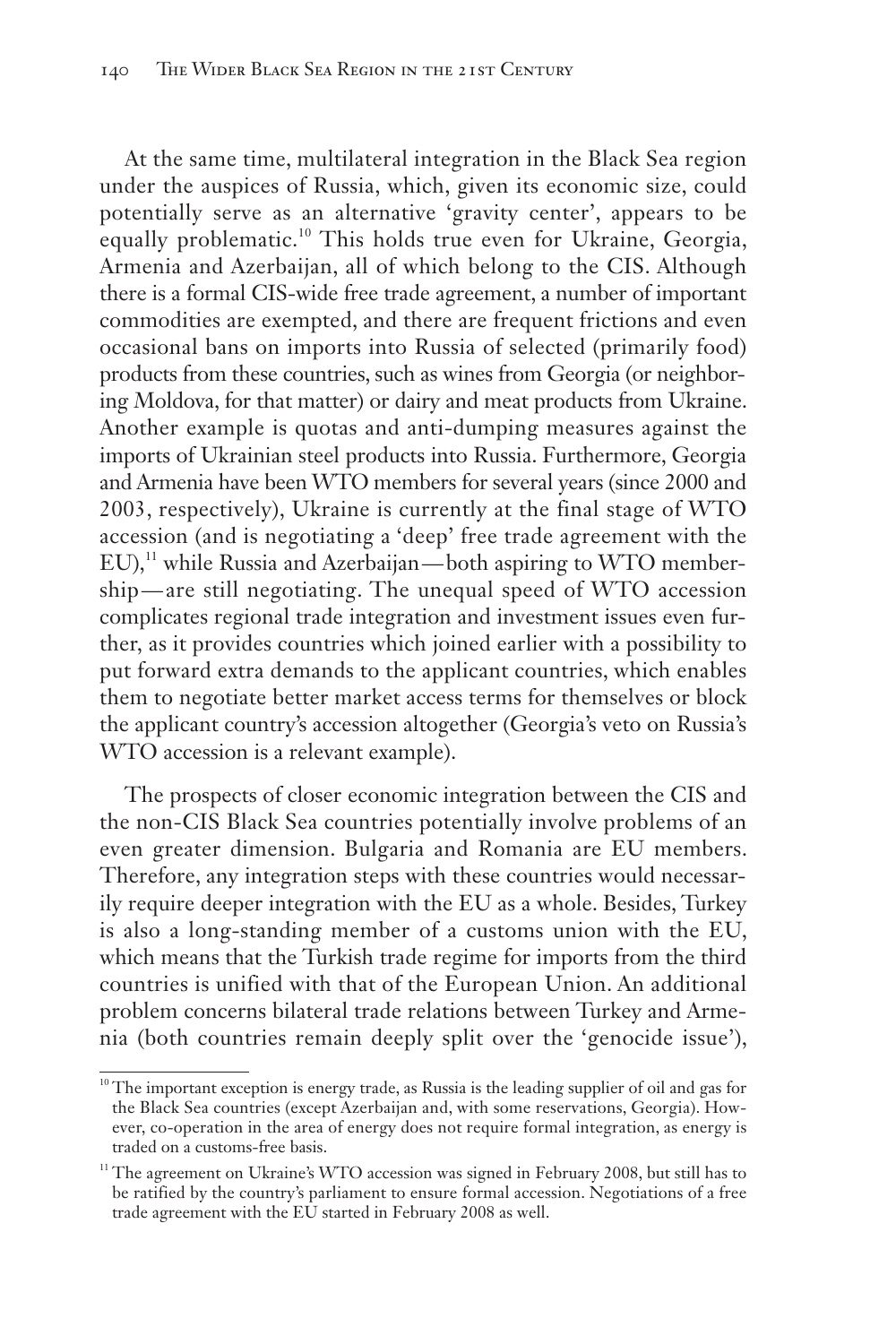Armenia and Azerbaijan (frozen conflict in Nagorno Karabakh), Georgia and Russia (the latter supporting separatists in Abkhazia and South Ossetia), which are hampered by the strained political relations. Therefore, as long as the integration prospects between the EU and Russia — energy apart — remain bleak, and bilateral relations between several Black Sea countries are low-profile, any far-reaching economic integration encompassing the Black Sea region as a whole will be highly unlikely. At the same time, with growing economic strength, Russian capital increasingly dominates important sectors in the region (such as energy, metals and telecommunications), thus possibly fostering regional integration from 'below'.<sup>12</sup>

# **Regional Economic Challenges and Outlook**

As demonstrated by the above brief analysis, the Black Sea region comprises a widely heterogeneous group of countries which face vastly different economic problems and find themselves at different levels of development — even if all of them have enjoyed recently high economic growth, accompanied by an impressive surge in bilateral trade flows. Yet many challenges remain, which differ among individual countries.

In Bulgaria and Romania, the economic outlook is stable thanks to their firm anchor in the European Union and the sizeable transfers they are receiving from Brussels. At the same time, the risks of overheating cannot be ignored. Booming domestic demand, largely financed by loans from foreign-owned banks, is increasingly facing supply constraints, which, on the one hand, contribute to inflationary pressures and, on the other hand, spill over into soaring imports. Due to sizeable inflation, both countries suffer from real currency appreciation which threatens their trade competitiveness. Widening external imbalances make these countries increasingly vulnerable to sentiments in world financial markets, raising the risk of a 'hard landing' (credit crunch) in the case of a sudden outflow of short-term speculative capital. Over the last two years, speculative capital has been particularly targeting Romania — in contrast to Bulgaria, where the very high external deficits have been so far largely financed by the inflows of

<sup>&</sup>lt;sup>12</sup> See A. Libman, and B. Kheyfets, "Expansion of Russian Capital in the CIS Countries," *Ekonomika* (Moscow, 2006).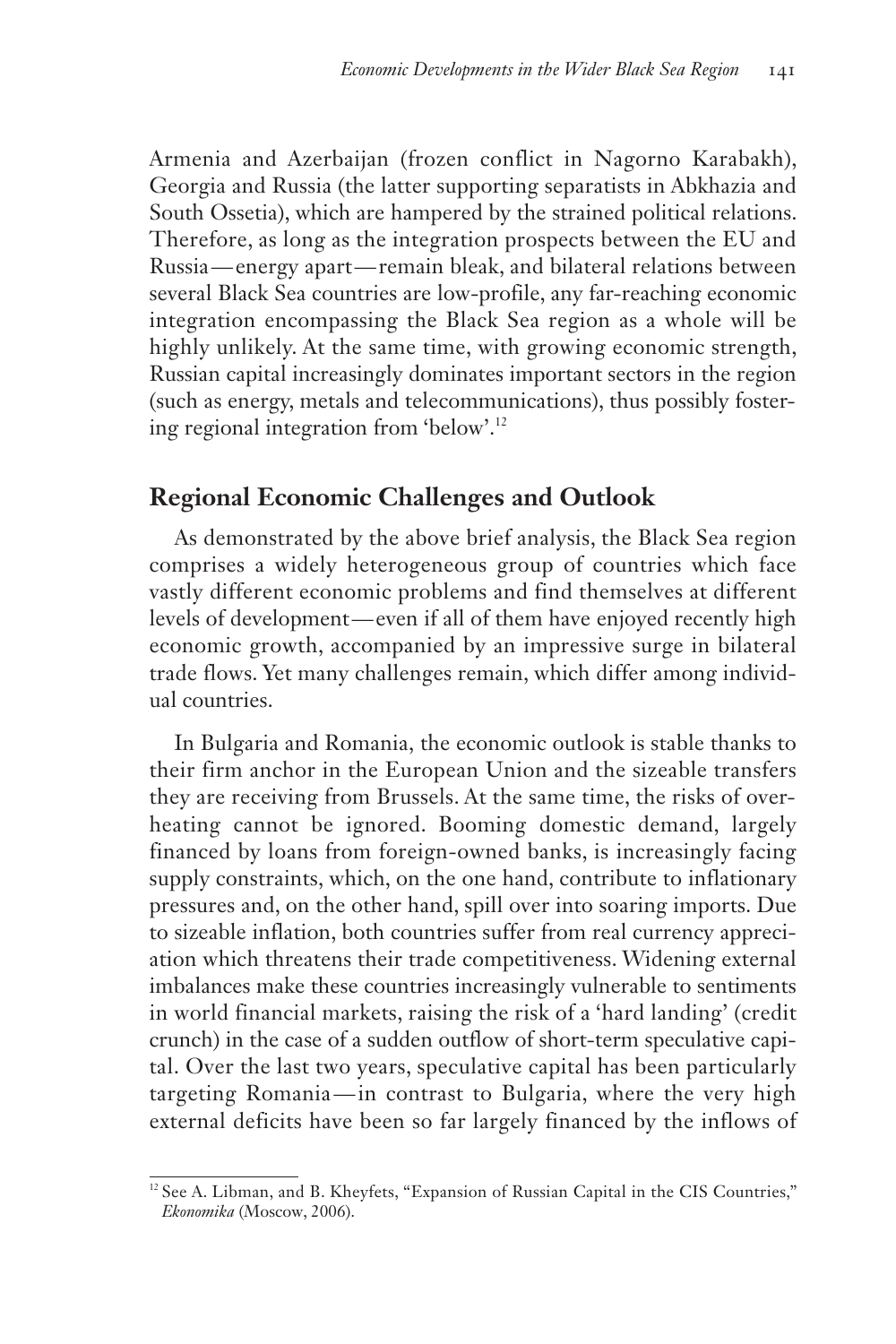FDI.. However, in the longer run, should FDI inflows subside and a financial crisis break out, Bulgaria may find it more difficult to cope with external shocks. Unlike Romania, it is operating a fixed exchange rate regime to the euro within the framework of a 'currency board'. Therefore, any currency devaluation — which might be required to improve the country's competitiveness and thus reduce external deficits — would be very difficult to implement. This would imply leaving the 'currency board', with the resulting credibility loss of the country's monetary authorities.

The issue of overheating also applies to some extent to Georgia and Armenia, although the financial vulnerability of these very small economies does not seem to be excessively exposed at the moment. In fact, Georgia and Armenia are primarily facing structural — rather than macroeconomic — problems. In both countries, poverty is still a big issue. According to the World Bank definition, it affects around 30 percent of the population on average, but is typically worse in the countryside. The reasons for this are multiple, but an important explaining factor has been the virtual dismantling of the social safety network in the wake of economic transition. The latter is manifested *inter alia* in the small size of government, particularly in Armenia, where general government expenditures hover around 20 percent of GDP.<sup>13</sup> This is not only much below what is common in EU countries (generally above 40 percent), but even e.g. in Russia and Ukraine (30-35 percent). The limited ability of the Armenian government to spend is partly due to low tax morale and the widespread activities of the shadow economy, and also to the fact that some of the most dynamic economic sectors (such as construction) used to be exempted from taxation. Another problem for Armenia is the relative closeness of its economy: primarily because of the problematic relations with its neighbors Turkey and Azerbaijan. As a result, its foreign trade turnover stands below 50 percent of GDP (and exports at just 16 percent of GDP) — much lower than what the country's small size would suggest. The costs of this are manifold: not only do missing export opportunities imply losses for the economic agents involved; the re-direction of cargo shipments via sub-optimal transport routes means eroding profit margins of exporters and higher domestic prices of imported goods. Similar problems can be observed in Georgia,

<sup>&</sup>lt;sup>13</sup> The latter is also true for Azerbaijan-see Table 1.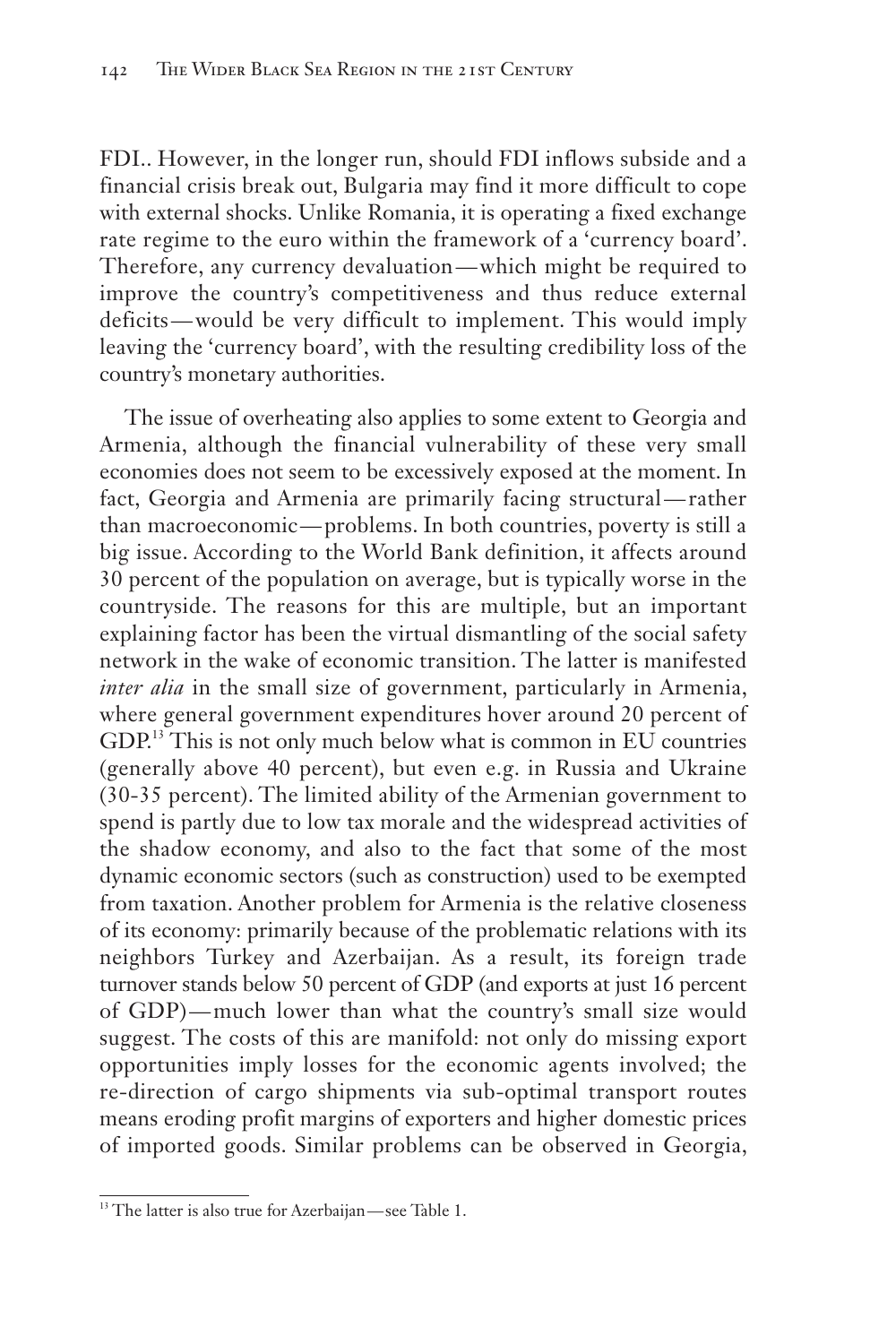whose transport links to Russia are largely blocked due to the unresolved status of Abkhazia and South Ossetia.

Another issue of concern for Armenia (and, as a matter of fact, for Ukraine, whereas Georgia's export structure is, paradoxically, more diversified) is the narrow specialization in commodities whose world prices are subject to sharp and unpredictable fluctuations — which partly translates into the volatility of these countries' growth paths. In Ukraine, some 40 percent of exports is represented by metals, particularly steel; in Armenia about 60 percent of exports is represented by diamonds and non-ferrous metals such as copper and molybdenum. As exemplified by the recent successful experience of numerous east European countries (including Romania and Bulgaria), attracting FDI into industrial branches producing (and exporting) more sophisticated products (as well as potentially in tourism) helps improve the economic structure and thus represents a remedy to this problem. However, a prerequisite for that would be improvement in the investment climate, which would require *inter alia* the settlement of existing 'frozen' conflicts (in Southern Caucasus) and greater political stability in general (in Ukraine). The latter two factors explain why foreign investors have largely avoided these countries so far (see the low levels of cumulative FDI stock per capita in Table 1).

In Russia and Azerbaijan, narrow specialization in energy resources is potentially dangerous — even though in the short and the medium run oil prices are expected to stay stubbornly high, so that the risk of a crisis currently appears to be low. The necessity of diversifying the economy away from energy is generally understood by the countries' authorities.<sup>14</sup> Therefore, the biggest policy challenge for these countries is how to take advantage of the current oil 'bonanza' in the most efficient way in order to pursue the goal of diversification. Following the experience of many other energy-exporting countries, both countries set up 'oil funds': Azerbaijan in 1999 and Russia in 2004. However, channelling energy revenues exclusively into oil funds for the benefit of future generations (as has been largely happening so far in Russia, and in line with the policy pursued e.g. by Norway) — rather than spending them on a current basis — runs the risk of depriving the

<sup>&</sup>lt;sup>14</sup> In Azerbaijan, this issue appears to be of particular relevance, since, according to available estimates, the country's oil production is likely to peak out already in 2009-2010 — unless new oil deposits are discovered.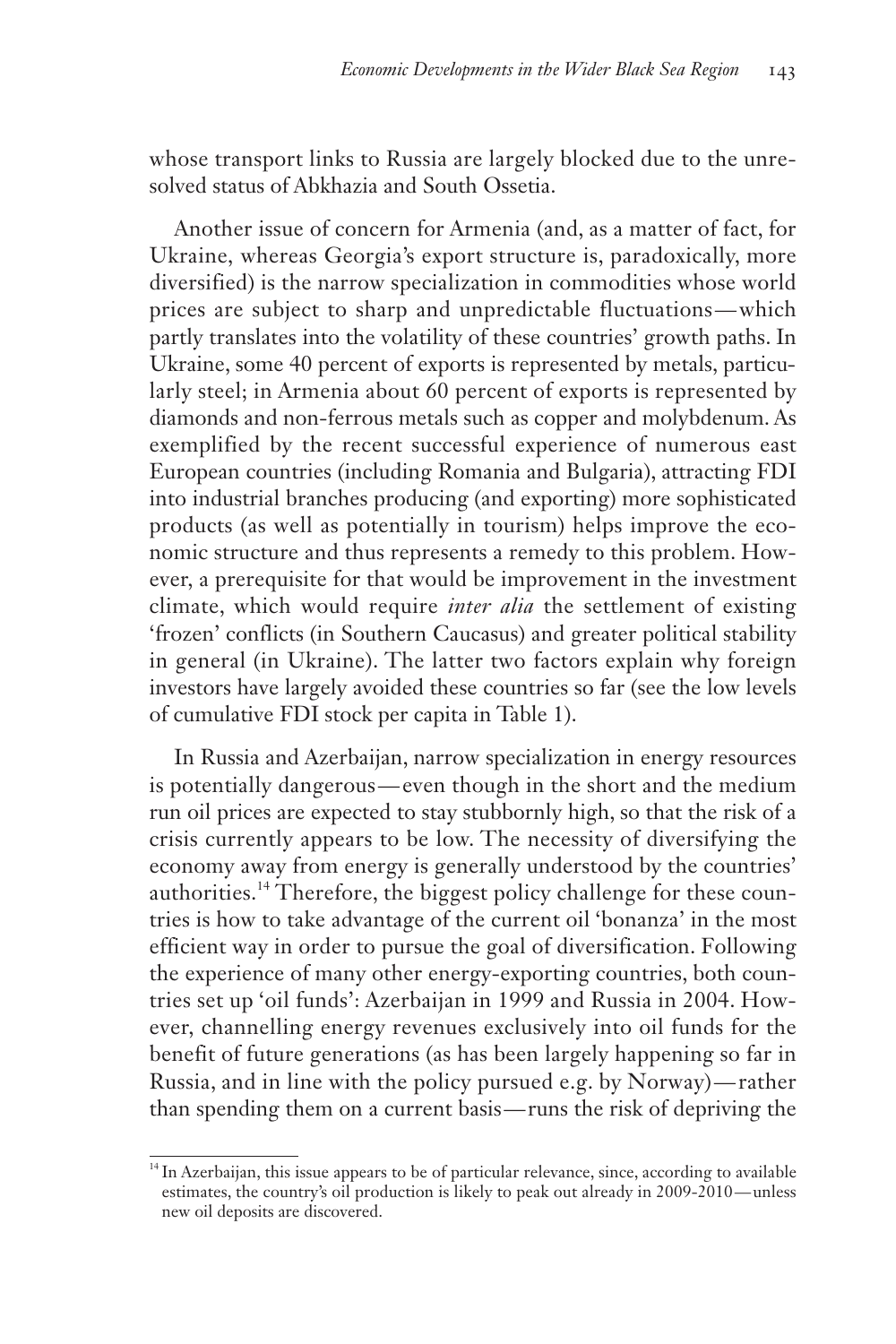economy of badly needed investments, including in infrastructure and the social sphere (in so-called human capital). Indeed, it is fairly obvious that the development needs of both Azerbaijan and Russia are quite different from those of Norway. On the other hand, boosting government expenditures on a current basis (the strategy currently pursued by Azerbaijan), if driven to the extreme, may fuel inflation, leading to higher production costs and thus undermining the competitiveness of the non-energy tradable sector (the so-called 'Dutch disease') — thus making the goal of economic diversification even more difficult. Therefore, the policy challenge for the authorities under the current circumstances is to find a reasonable compromise by tempering the pace of fiscal expansion in order to avoid excessive 'overheating'. Another challenge is to keep corruption in check.

Turkey faces two main economic challenges. First, despite the remarkable reform progress reached over the last few years and the much sounder banking system nowadays, the country's persistently high current account deficits (around 8 percent of GDP in 2006- 2007) and underlying trade deficits are still a concern. The domestic price level, which stands at around two-thirds of the EU average, seems to be much higher than justified by the country's level of development, and creates problems for the country's goods-exporting sector, particularly such less productive segments such as textiles. Second, the reform efforts of the government—however impressive thus far largely owe their success to the country's EU membership aspirations and may subside markedly in response to the increasingly skeptical attitude towards Turkey's EU accession on the part of European policymakers and the broader public.<sup>15</sup>

Despite these problems, the outlook for the Black Sea countries is largely positive, with annual GDP growth in excess of 5 percent in the medium and long run being feasible — not least owing to the considerable catch-up potential of all countries concerned (for a short-term forecast, see Table 2). Apart from sound economic policies — which should go beyond the standard stabilization, liberalization and privatization tasks (all of them largely completed by now),<sup>16</sup> — it is especially

<sup>&</sup>lt;sup>15</sup> In fact, the public support of integration policies within Turkey has already diminished more on that, see Pöschl, J., "Turkey's Economy Dipping its Toe in Troubled Waters," in Havlik, P., M. Holzner et al., *Weathering the global storm, yet rising costs and labour shortages may dampen domestic growth,* wiiw Current Analyses and Forecasts, Nr., February 1, 2008.

<sup>&</sup>lt;sup>16</sup> For more details, see EBRD Transition Report (2007).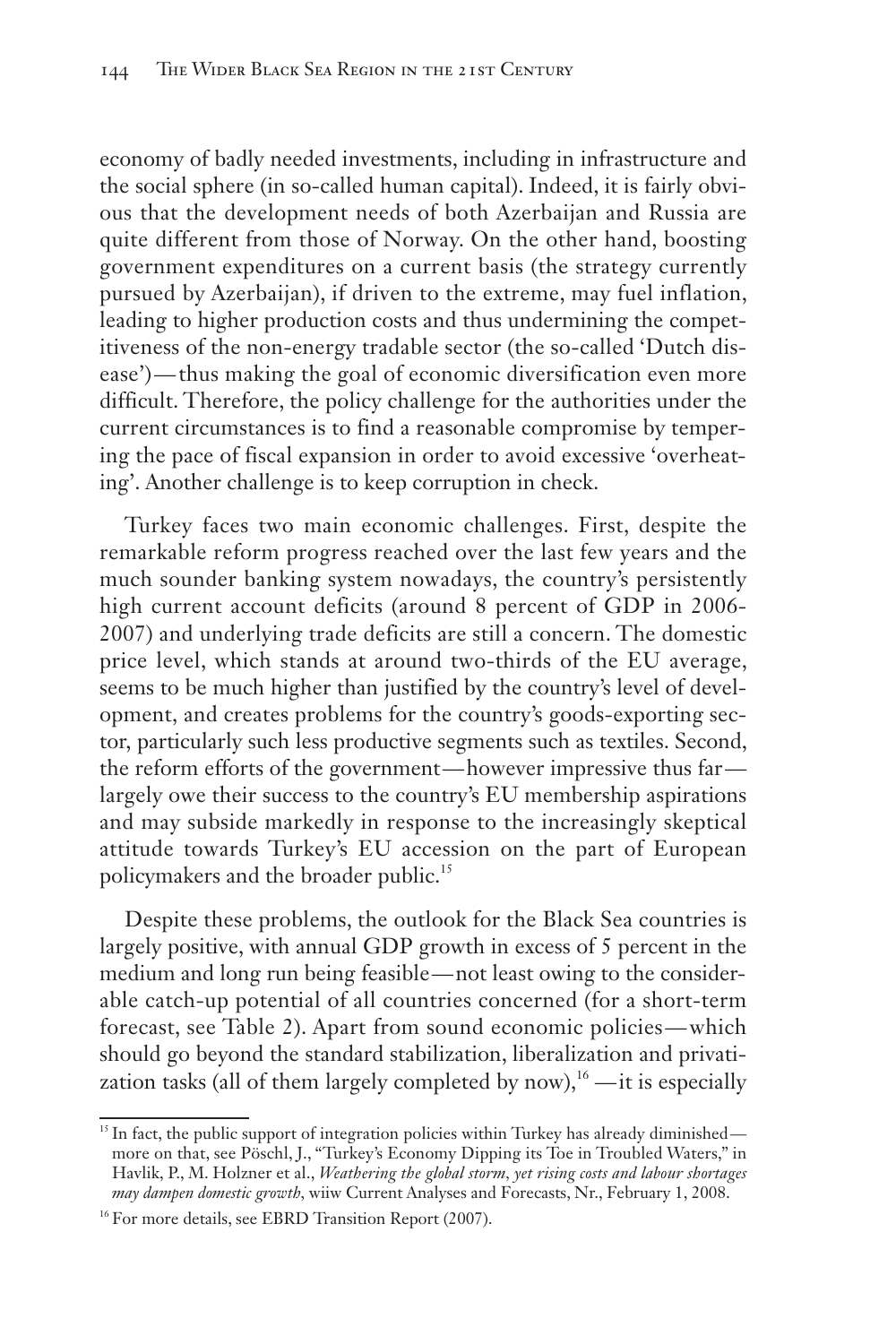the fostering of institutional reforms and related improvements of investment climate that will be indispensable for a lasting and sustainable economic development in the Black Sea region. More decisive steps towards regional and EU economic integration would undoubtedly further contribute to the favorable economic prospects of the countries involved. However, as demonstrated by our analysis, such integration would require significant changes in the stance of regional (and EU) policymakers, a higher level of mutual trust, a solution of 'frozen conflicts', and ultimately hinges on prospects for cooperation between Russia and the EU.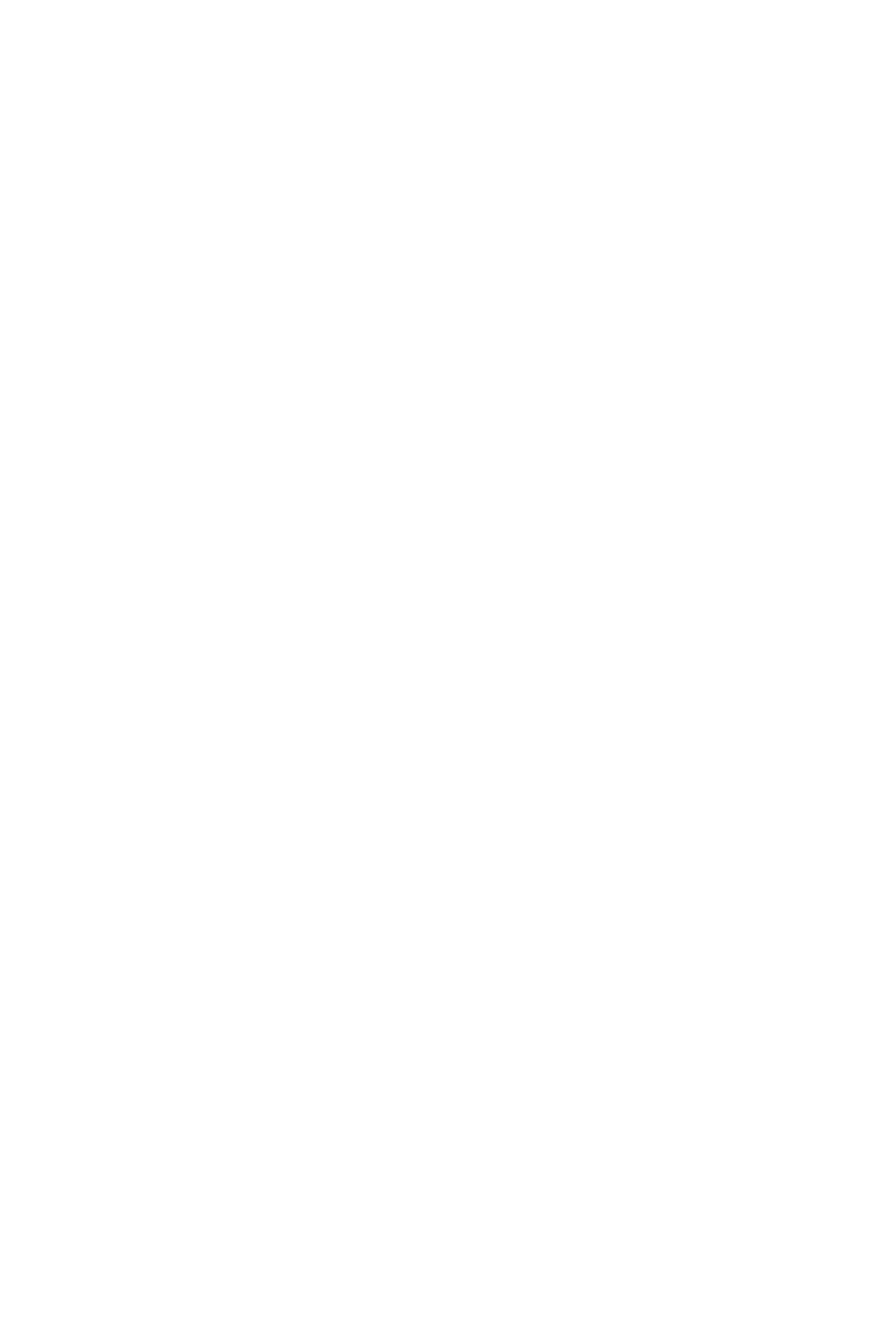# **The Relevance of the Wider Black Sea Region to EU and Russian Energy Issues**

*Gerhard Mangott and Kirsten Westphal*

### **Total Primary Energy Supply of the EU and Growing Gas Import Dependence**

The debate on energy security has intensified in the last few years. World oil prices in particular have soared, due largely to the combined effect of underinvestment in production capacities over the last decades, turmoil in the Middle East, and soaring energy demand in emerging economies, particularly China and India. Energy price levels are expected to stay high in coming years.

This chapter focuses on the relevance of Russia, the Black Sea and Caspian regions for the oil and gas supply of the European Union, both as supplier and transit countries.

First, it is important to discuss the overall context of European energy supplies. EU-27 Total Primary Energy Supply (TPES) in 2006 was based primarily on oil, which accounted for 39.4 percent of total consumption. Gas accounted for 26.6 percent; coal for 17.5 percent; nuclear energy for 12.3 percent; and hydroelectric energy for just for 4.2 percent of TPES. The percentage rate of renewables was negligi $ble<sup>1</sup>$ 

In 2006, the EU-27 accounted for 16.4 percent of world Total Primary Energy Supply. The U.S. held the largest share of TPES with 21.4 percent. China is quickly catching up with the EU, accounting for a 15.6 percent share of TPES in 2006. Russia's share of Global TPES in 2006 was only 6.5 percent.<sup>2</sup>

<sup>&</sup>lt;sup>1</sup> British Petroleum (BP), *Statistical Review of World Energy 2007*. Data provided online at www.bp.com/statisticalreview, accessed August 5, 2007.

 $2$  BP, Ibid., p. 40, accessed March 2008.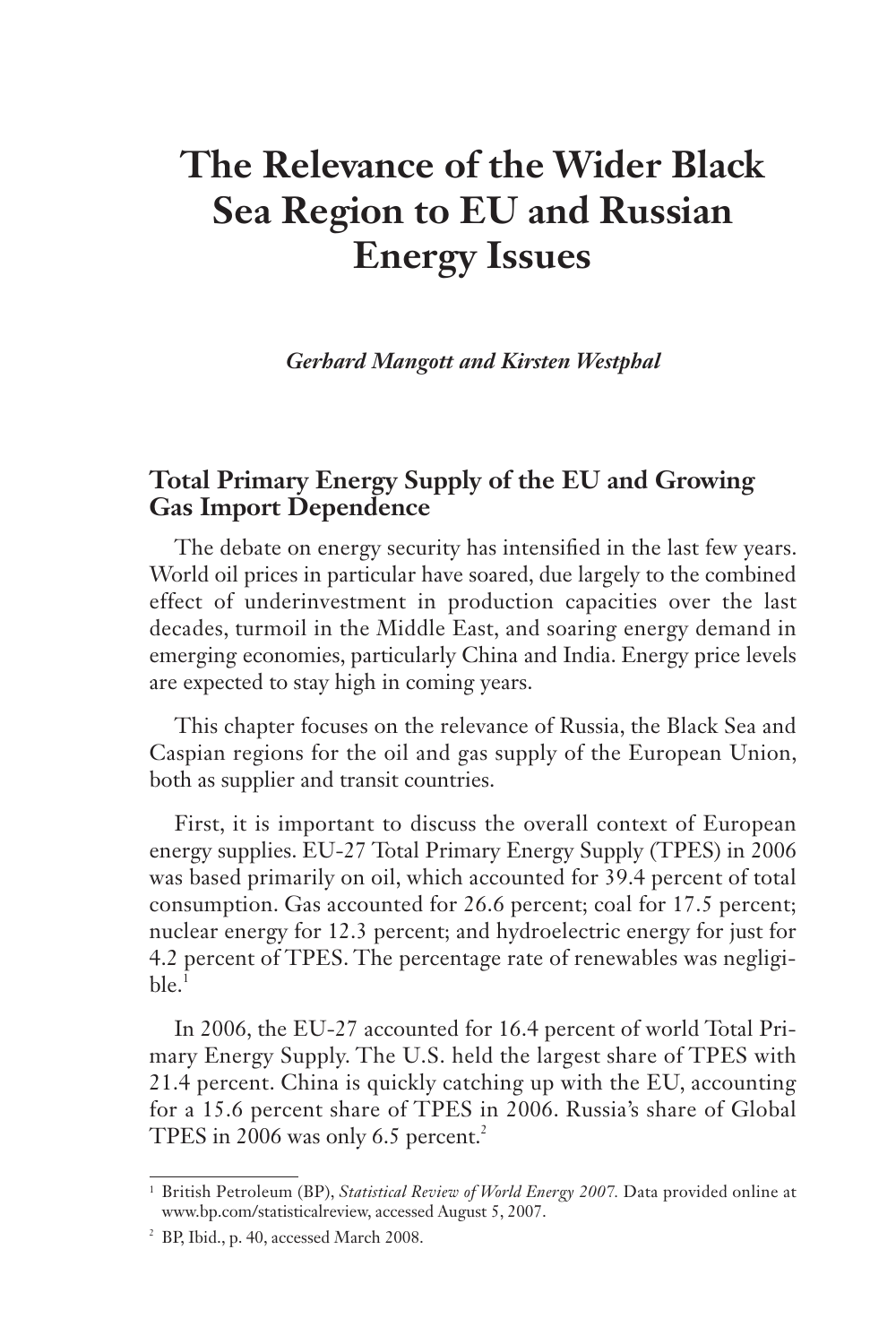| ,<br>.<br>.<br>$\cdots$ |                    |      |                |     |       |  |  |  |  |
|-------------------------|--------------------|------|----------------|-----|-------|--|--|--|--|
| Oil                     | <b>Natural Gas</b> | Coal | <b>Nuclear</b> |     | Total |  |  |  |  |
| 39.5                    | 26.0               | 23.8 | 7.9            | 2.8 | 100   |  |  |  |  |
| 17.2                    | 57.8               | 15.0 | 4.7            | 5.3 | 100   |  |  |  |  |
| 20.5                    | 3.3                | 6.9  | 0.7            | 5.6 | 100   |  |  |  |  |
| 28.2                    | 9.3                | 55.7 | 0.9            | 5.9 | 100   |  |  |  |  |
| 44.4                    | 16.0               | 22.5 | 13.0           | 4.1 | 100   |  |  |  |  |
| 39.4                    | 26.6               | 17.5 | 12.3           | 4.2 | 100   |  |  |  |  |
| 39.9                    | 26.4               | 17.2 | 12.4           | 4.1 | 100   |  |  |  |  |
| 39.7                    | 25.0               | 20.6 | 9.4            | 5.3 | 100   |  |  |  |  |
| 28.9                    | 70.7               | 0.4  | 0              | 0   | 100   |  |  |  |  |
| 10.4                    | 46.0               | 27.5 | 14.1           | 2.0 | 100   |  |  |  |  |
|                         |                    |      |                |     | Hydro |  |  |  |  |

**Table 1 Total Primary Enrgy Supply (TPES) in 2006 percent (%)**

Source: BP Statistical Review of World Energy 2007

The EU-27 consumed 18.7 percent of world oil production, 17 percent of the world's gas production and 10.3 percent of global coal production in 2006.<sup>3</sup> Given the fact that the EU-27 possesses just 0.6 percent of the world's proven oil reserves and 1.4 percent of proven natural gas reserves, the EU is highly dependent on fossil fuel imports.

EU-27 gas production in 2006 amounted to 202.7 bcm, whereas consumption levels were at 487.4 bcm.<sup>4</sup> Domestic production thus covers less than half of the EU's natural gas needs and a mere onefifth of its oil needs. The Netherlands and the United Kingdom hold the largest gas reserves of all EU members. UK gas production, however, started to decline rapidly in 2001 and output had declined by about 20 percent by the end of 2006. In 2006 Norway was the largest gas producer in Europe (87.6 bcm), with UK a close second (80 bcm). Gas production in the Netherlands was 61.9 bcm in 2006.

62.7 percent of gas consumption in the EU-27 is currently (2006) imported.<sup>6</sup> Moreover, the EU's dependence on imported energy is set to grow further — notwithstanding current efforts to raise energy effi-

<sup>6</sup> Ibid.

<sup>3</sup> BP. Ibid. op. cit.

<sup>4</sup> Proprietary calculations on data by BP, op. cit.

 $<sup>5</sup>$  Ibid.</sup>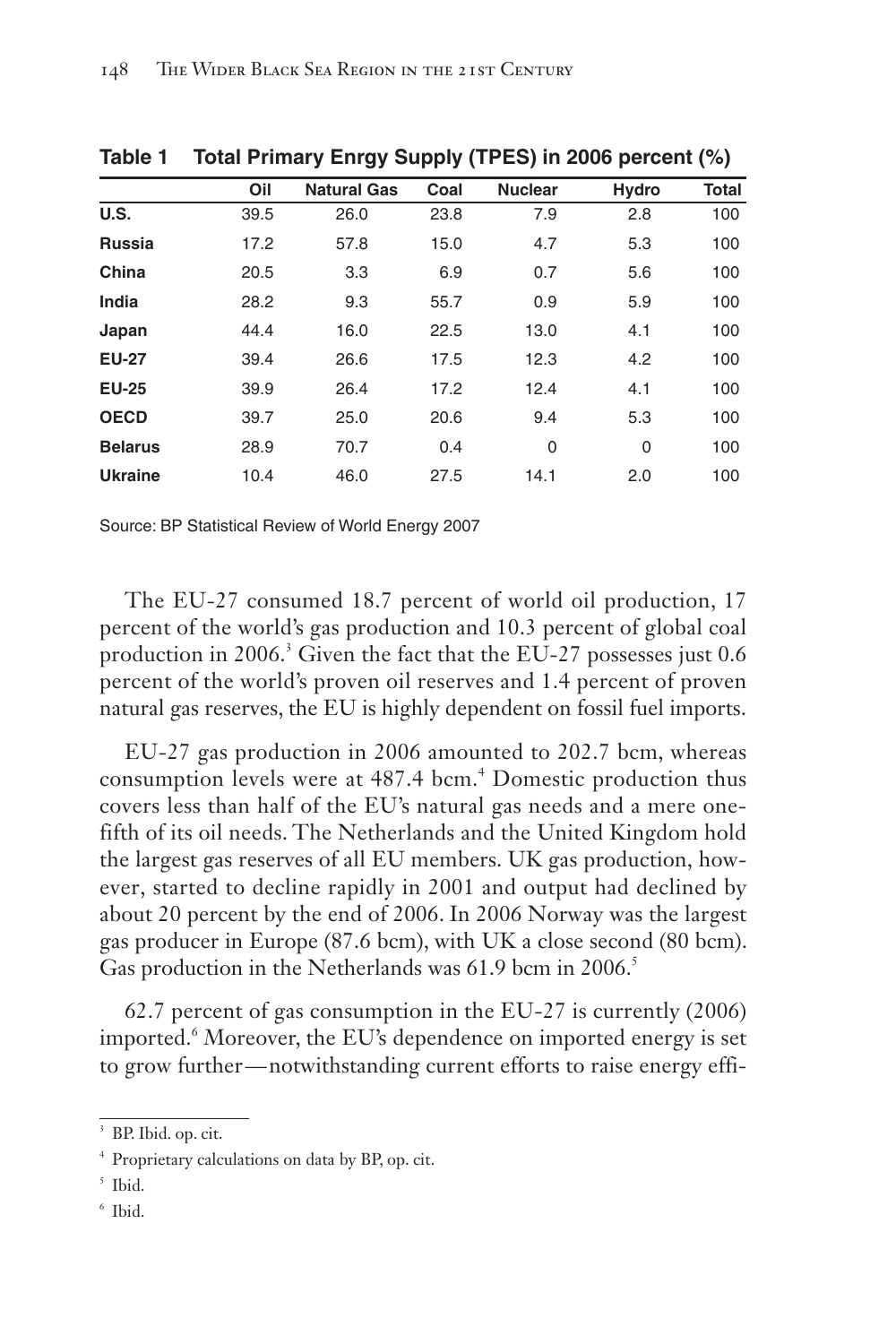ciency and encourage the use of renewables — given that the EU's domestic deposits (mainly those in the North Sea) are largely depleted and therefore that its own hydrocarbon production will inevitably decline; its approach to nuclear energy is rather ambivalent; and its energy needs continue to increase, albeit at a modest pace. The European Union will thus be an ever larger net energy importer in coming decades. According to the European Commission, the share of imports in overall EU gas consumption will rise to 84 percent in 2030. If oil is included the Commission's estimates rise to 93 percent.<sup>7</sup>

It is difficult, however, to make such long-term prognoses. The price of gas is an important variable, for instance. Alternative energies such as coal and renewables will become more cost-attractive the more gas prices rise. One also has to calculate the impact of climate change policies, which might hamper the use of  $CO<sub>2</sub>$ -emitting fossil fuels.

#### **EU Gas and Oil Suppliers**

The supply of oil to the EU originates from a number of countries. At present, Russia is the major foreign supplier of oil, accounting for 26 percent of EU consumption, followed by Norway with 13 percent, Saudi Arabia with 9 percent, Libya with 8 percent and Iran with five percent. The share of other exporters to the EU is well below one percent. The EU's indigenous production makes up 18 percent of overall consumption.<sup>8</sup>

The liberalized global oil market provides a quite flexible infrastructure when it comes to supply reliability. Supplies are relatively diversified by countries of origin and transport. Nonetheless, the EU will become increasingly dependent on a limited number of energy abundant countries of the "strategic ellipsis:" Known global hydrocarbon reserves are increasingly concentrated in the region encompassing Siberia, the Caspian Sea Basin including central Asia, and the OPEC producers of the Middle East. Taking into account that Russia is already the major EU supplier and that the Middle East hosts a

<sup>7</sup> Communication from the Commission to the European Council and the European Parliament, "An Energy Policy for Europe," SEC (2007) 12, January 10, 2007 (accessed online via: http:// eur-lex.europa.eu/LexUriServ/site/en/com/2007/com2007\_0001en01.pdf, here p. 3.

<sup>&</sup>lt;sup>8</sup> Commission of the European Communities: Commission Staff Working Document, "EU Energy Policy Data," SEC (2007) 12, Brussels, 10.01.2007, p. 12.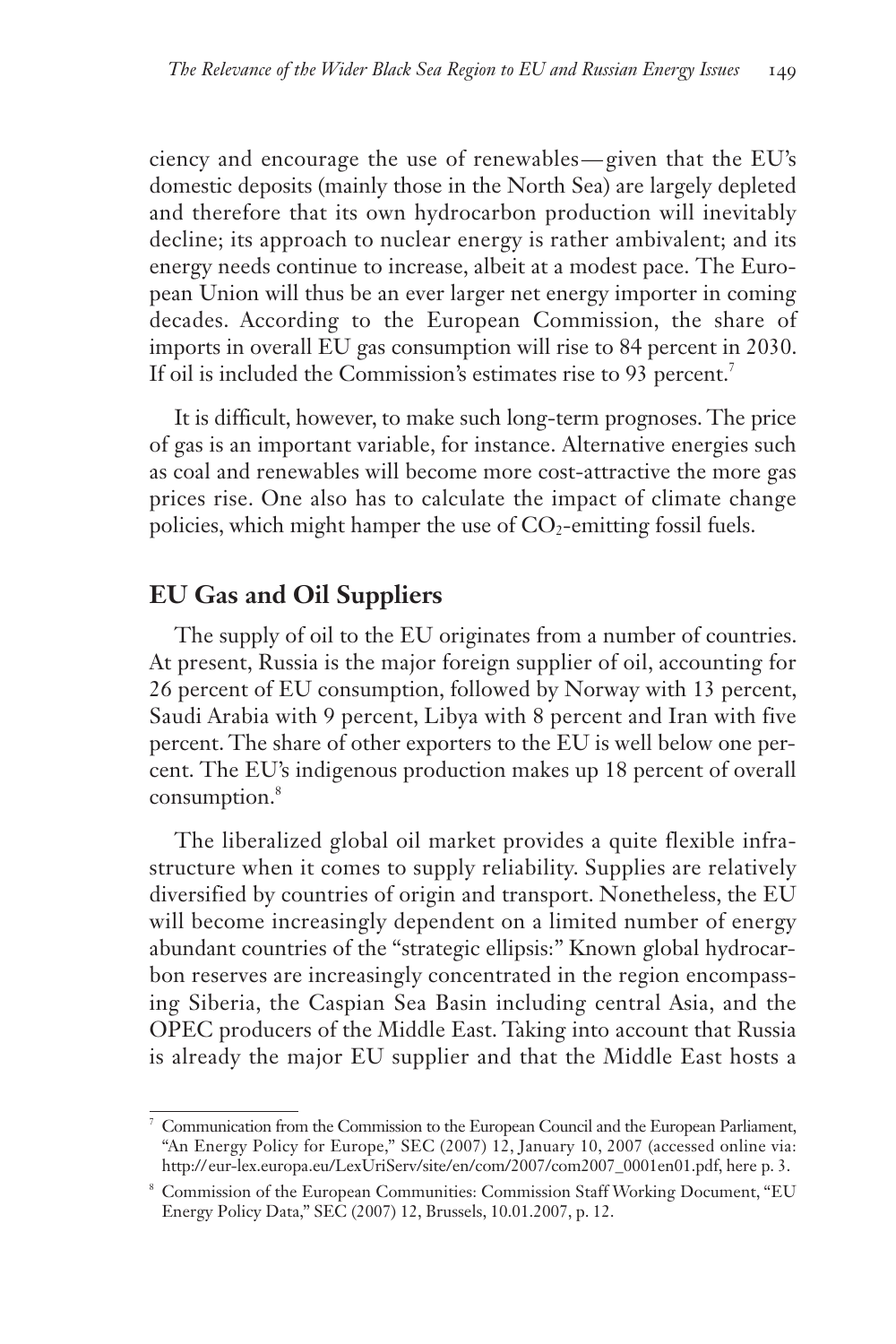number of political risks, the Caspian Sea Basin has attracted specific interest as an alternative oil producing region. This region is landlocked, however, and therefore the issue of transit through the Black Sea region to Europe is of strategic importance.

Natural gas supplies to the EU is much more sensitive in regard to supply security than are oil supplies. Although the EU produces 37 percent of its gas consumption, 29 percent of the EU's gas consumption originates in Russia. Norway provides 17 percent and Algeria 13 percent of EU oil consumption.<sup>9</sup> In other words, 87 percent of the upstream gas sector in the EU is dominated by only four companies.<sup>10</sup>

Norway has proved to be a reliable supplier in the past, and legal harmonization between the EU market and Norway within the European Economic Area is a further factor facilitating bilateral energy trade.

Algeria has supplied gas to southern Europe via pipelines since the 1970s and supplied liquefied natural gas even before that time. Despite a gas dispute in the 1980s, Algeria has proved to be a reliable supplier, but a large part of its gas pricing is pegged to crude oil (instead of fuel oils). $^{11}$ 

Russia's state-dominated company Gazprom plays a preeminent role as EU's primary supplier of gas, making it the crucial partner for most gas companies in the EU market.<sup>12</sup> This aspect is central for the assessment of Russia's market power. Russia's reliability as a supplier was questioned in the aftermath of the Russian-Ukrainian gas dispute in 2006 that also hit EU states with delivery shortages. Not only physical aspects of deliveries from Russia have been debated since then, but the energy partnership with Russia has come under scrutiny per se. This astonished the Russian side, as the reliability of Ukraine as a gas transit country was never being debated by the EU.

<sup>9</sup> Ibid, p.11.

<sup>&</sup>lt;sup>10</sup> Rudolf G. Egging and Steven A. Gabriel, "Examining Power in the European natural gas market," in *Energy Policy* 34, 2006, pp. 2,662-2,778, on this point p. 2,763.

<sup>&</sup>lt;sup>11</sup> Energy Charter Secretariat, *Putting a Price on Energy. International Pricing Mechasims for Oil and Gas*, Brussels, 2007, p. 163.

 $12$  Commission/SG/HR, "An External Policy to Serve Europe's Energy Interests," Paper from Commission/SG/HR for the European Council, S160/06, 2006, p. 5.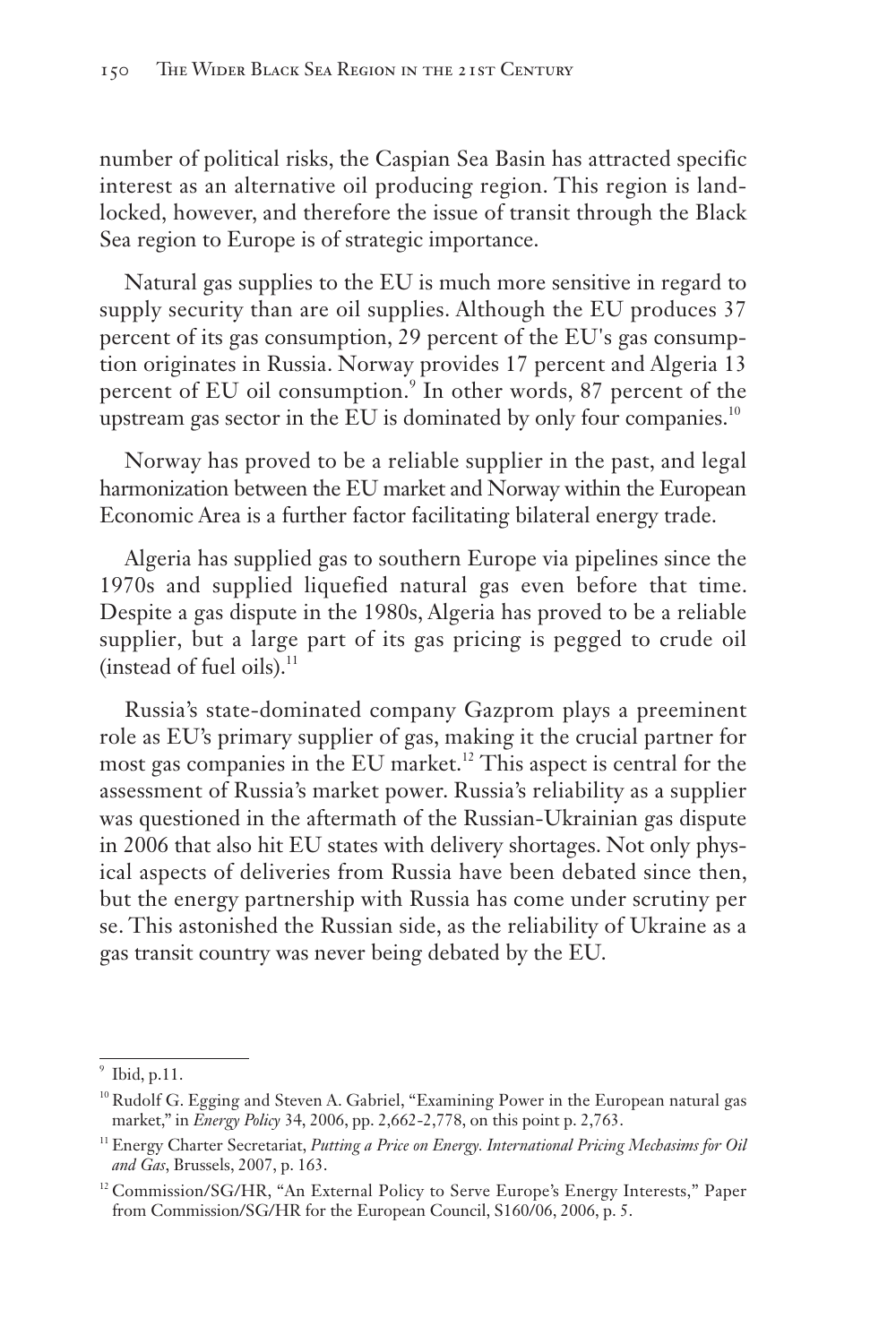#### **The Energy Partnership with Russia under Scrutiny in the EU**

Russia's major relevance as an oil and gas supplier to the EU affects directly and indirectly the foreign energy policies of the EU and its member states. Therefore, it is critical to focus on the EU-Russian energy partnership, since it helps to explain the strategic importance of the Black Sea and the Caspian Basin region for the EU. As regards the physical aspects of gas deliveries and in disregard of the latest media hype, it has to be acknowledged that delivery contracts between the former USSR and western European countries have lasted for more than thirty years. In Germany and Austria, Russia has traditionally enjoyed a very good reputation for high dependability and delivery reliability since the 'gas for pipe' deals of the early 1970s. These deals were signed during the détente of the East-West conflict and served as economic ties during "hotter" periods of the Cold War. Italy and France signed similar contracts. In the new eastern member states of the EU that belonged to the COMECON during the Cold War, up to 100 percent of gas supplies had originated in the former Soviet Union. The EU has recognized this by initiating and promoting a close energy partnership with Russia within the EU-Russia energy dialogue since 2000.

The energy partnership between the EU and Russia has become more tense since the Ukrainian-Russian gas dispute in 2006, which was followed by similar 'battles' over prices and transit fees between Russia and post-Soviet states. Russia's course on gas deliveries was predominantly interpreted by the European press as a means to exert pressure on the pro-western Ukrainian government that had taken power after the Orange revolution in 2003/2004. Indeed, Moscow's timing and rudeness in demanding new export and transit arrangements can be questioned. Nevertheless, Gazprom had good reasons to demand higher gas prices and a payback of Ukrainian debts.

The gap between the EU and Russia has widened with regard to organizing principles in terms of energy cooperation and the management of interdependencies. In 2007, the EU and Russia failed to negotiate a new partnership agreement, mainly due to Poland's veto, but also because of different positions regarding the energy partnership. Whereas the EU aims to engage Russia in a web of institutional ties under market principles and international law, Russia wants to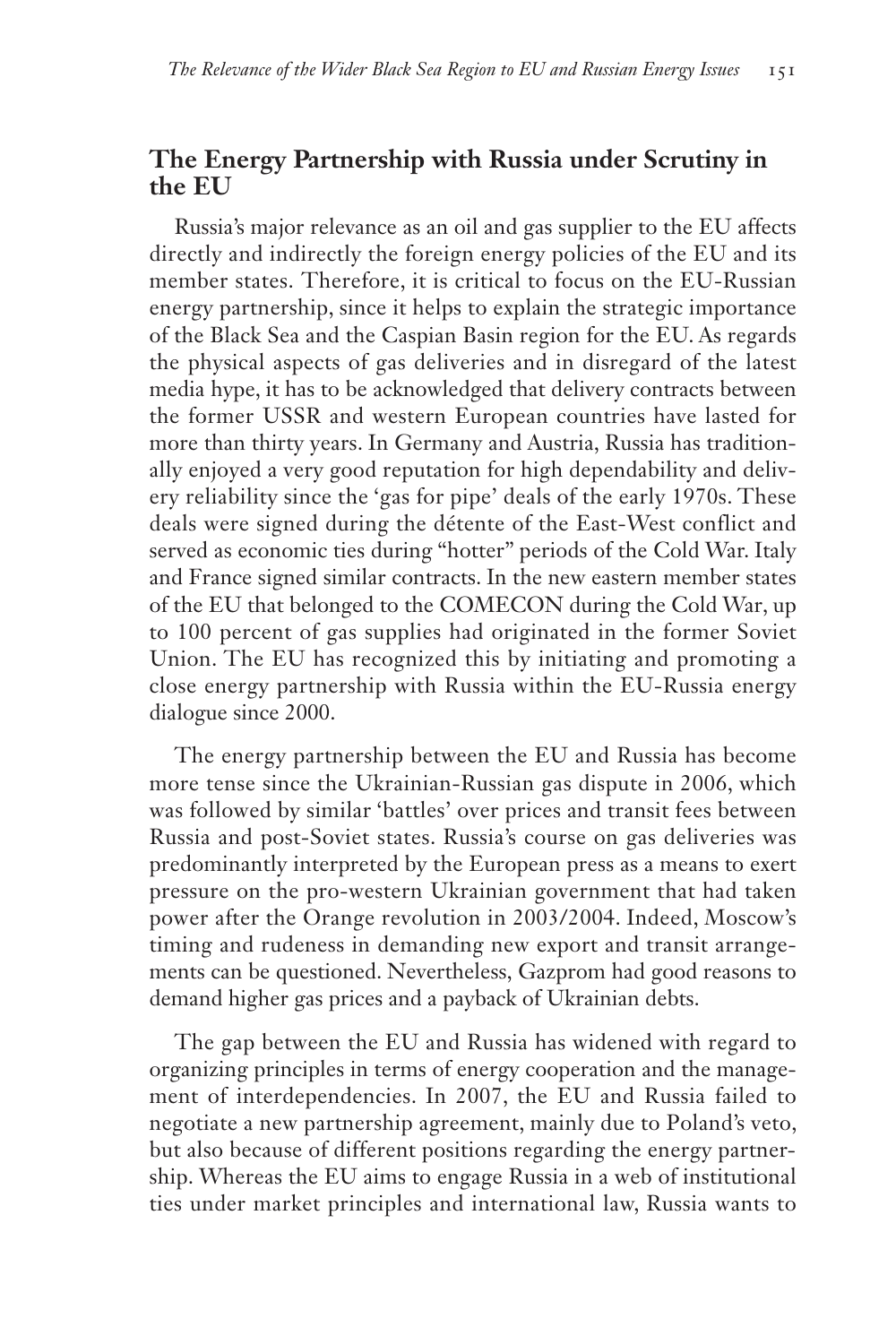limit the EU-Russia energy partnership to technical questions and day-to-day issues. With rising energy prices and growing world demand, Russia has taken on a more assertive role in international relations. Russia has framed itself as an indispensable power in world energy relations. It is abstaining from multilateral treaties such as the Energy Charter Treaty (ECT) and is rejecting the principle of reciprocity in equal and free access to markets and infrastructure**.**

Russia's assertive posture as an energy strongman also has an internal dimension. Since 2002, the state's grip on energy companies has been tightened. Unlike the gas sector, the oil sector was largely privatized in the 1990s. The onslaught unleashed by the Putin administration on the private oil company Yukos, together with the arrest of Yukos owner Mikail Khodorkovski in 2003, initiated a massive renationalization campaign. State-owned Rosneft acquired the most valuable parts of the Yukos company, such as Yukos' core producing subsidiary Yuganskneftegas, at rigged auctions. In the gas sector the state acquired a controlling stake of almost 51 percent due to a reshuffling of stakes. Gazprom has also expanded into the oil, nuclear and electricity sector. Moreover, the strategic production sharing agreements of Kovykta and Sachalin-2 have been revised in ways that disadvantage Western companies and the joint venture of TNK-BP. This encroachment on private investors' rights has raised deep concern in the EU.

There is even a more important concern, however. As Gazprom has spent so much on acquiring stakes in strategic gas field (the acquisition in December 2006 of a 50 percent plus one stake in the Sakhalin-2 project of Royal Dutch/Shell, Mitsui, and Mitsubishi, and a 72 percent stake in Sibneft) and many non-core assets, some analysts fear that it might lack sufficient financial resources to explore new gas fields, repair Russia's aging gas infrastructure, or invest in new energy-saving technologies. The International Energy Agency and Russian experts have already drawn attention to the danger of a gas deficit in Russia.<sup>13</sup>

<sup>&</sup>lt;sup>13</sup> International Energy Agency, Optimising Russian Natural Gas: Reform and Climate Policy, Paris 2006. See also the remarks of the former Deputy Energy Minister Vladimir Milov, quoted in Alan Riley, *The Coming of the Russian Gas Deficit: Consequences and Solutions* (London: Centre for European Policy Studies, Policy Brief 116, 2006). Estimates warning of a gas supply crunch are not shared by all gas experts in the EU. For a dissenting opinion see: Roland Götz, *Russlands Erdgas und Europas Energiesicherheit* (Berlin: Stiftung Wissenschaft und Politik, August 2007), p. 21. The main argument of the gas-supply-crunch skeptics is that those calculations do not take into account the growing production volumes of Russia's private gas companies Novatek and Itera.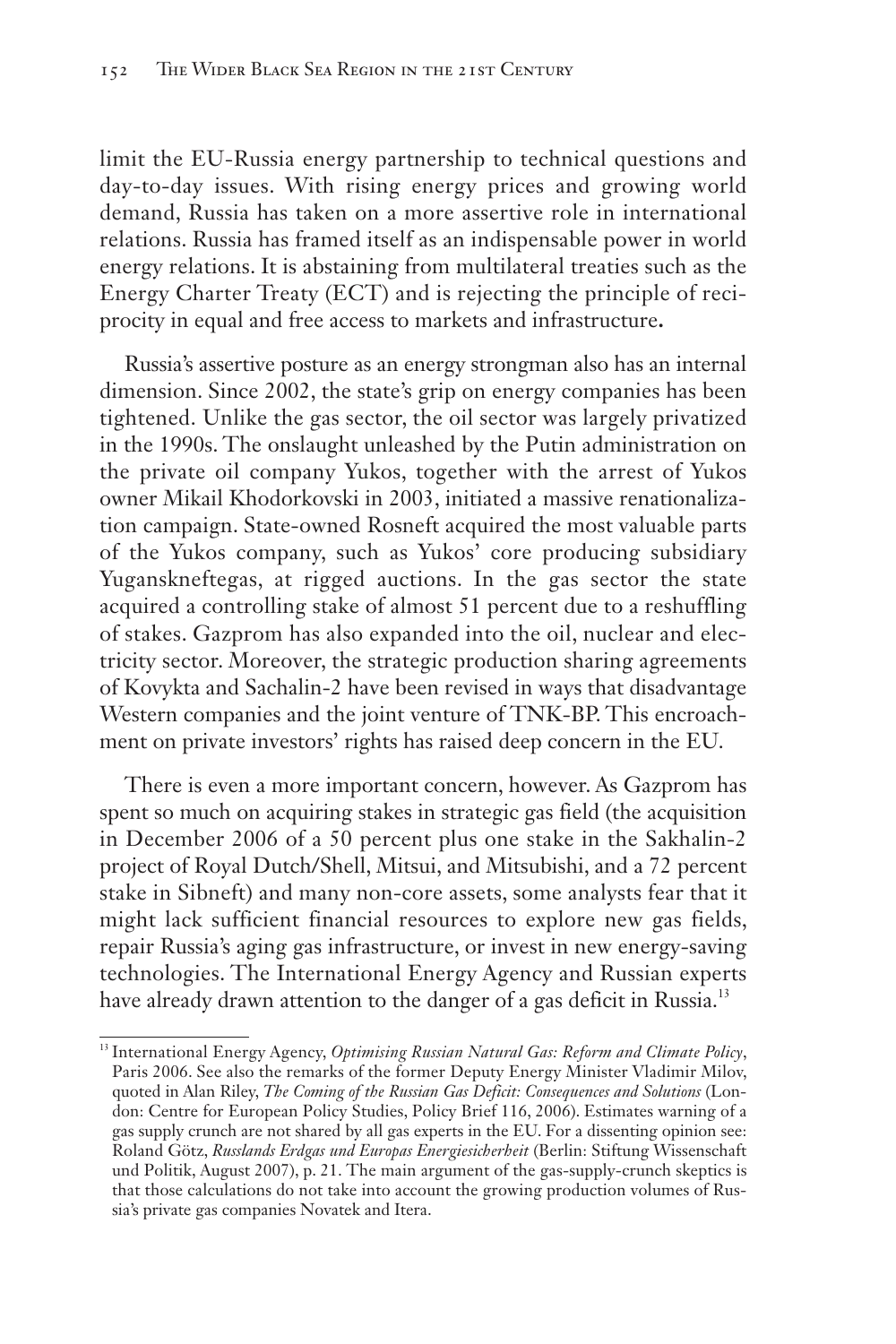The Kremlin's major support for Gazprom in recent years has taken the form of investment in new export pipelines and the consolidation of the company's market position at home and abroad. By employing this strategy, Russia has succeeded in expanding its already dominant role as EU gas supplier. Moreover, Gazprom is close to becoming a gatekeeper for central Asian gas exports. The central Asian countries so far have almost no alternatives to exporting their gas via export routes over Russian territory. Russia has signed longterm import contracts with the central Asian states. Russia buys their gas at low(er) prices, which it uses for the post-Soviet markets, but sells its own surplus gas to the EU for a much higher price. This obviously has implications for EU efforts to bring the Caspian and Black Sea energy markets closer to the EU.

# **EU Interests in the Black Sea and Caspian Basin Regions**

Access to Caspian and central Asian hydrocarbons is at the heart of the EU's Central Asia strategy, launched in 2007**.** Caspian and central Asian hydrocarbon reserves are regarded as a means to diversify EU's supply basis. But it is not just the EU which eyes the region's resources; they are of strategic significance for global energy markets as well. First, growing global energy demand, driven particularly by China and India, is running headlong into stagnating production. Second, these countries, as part of the strategic ellipsis, are the only countries outside OPEC and besides Russia that offer potential access to unexplored super giant and giant oil and gas fields. In addition, these countries have a relatively good production/reserves ratio. It is therefore among the very few region likely to increase its share in global energy production outside the Persian Gulf.

The energy abundant states in the Caspian Basin and central Asia belong to the strategic ellipsis that hosts the vast majority of global hydrocarbon deposits and encompasses Siberia and the Middle East. 61.5 percent of global oil reserves are located in the Middle East, with Iran itself accounting for 11.4 percent. Russia has a share of 6.6 percent, and four percent is located in the central Asian and Caspian region.<sup>14</sup> The wider region of the strategic ellipsis also hosts 70 percent of

<sup>14</sup>BP, op. cit., p.6.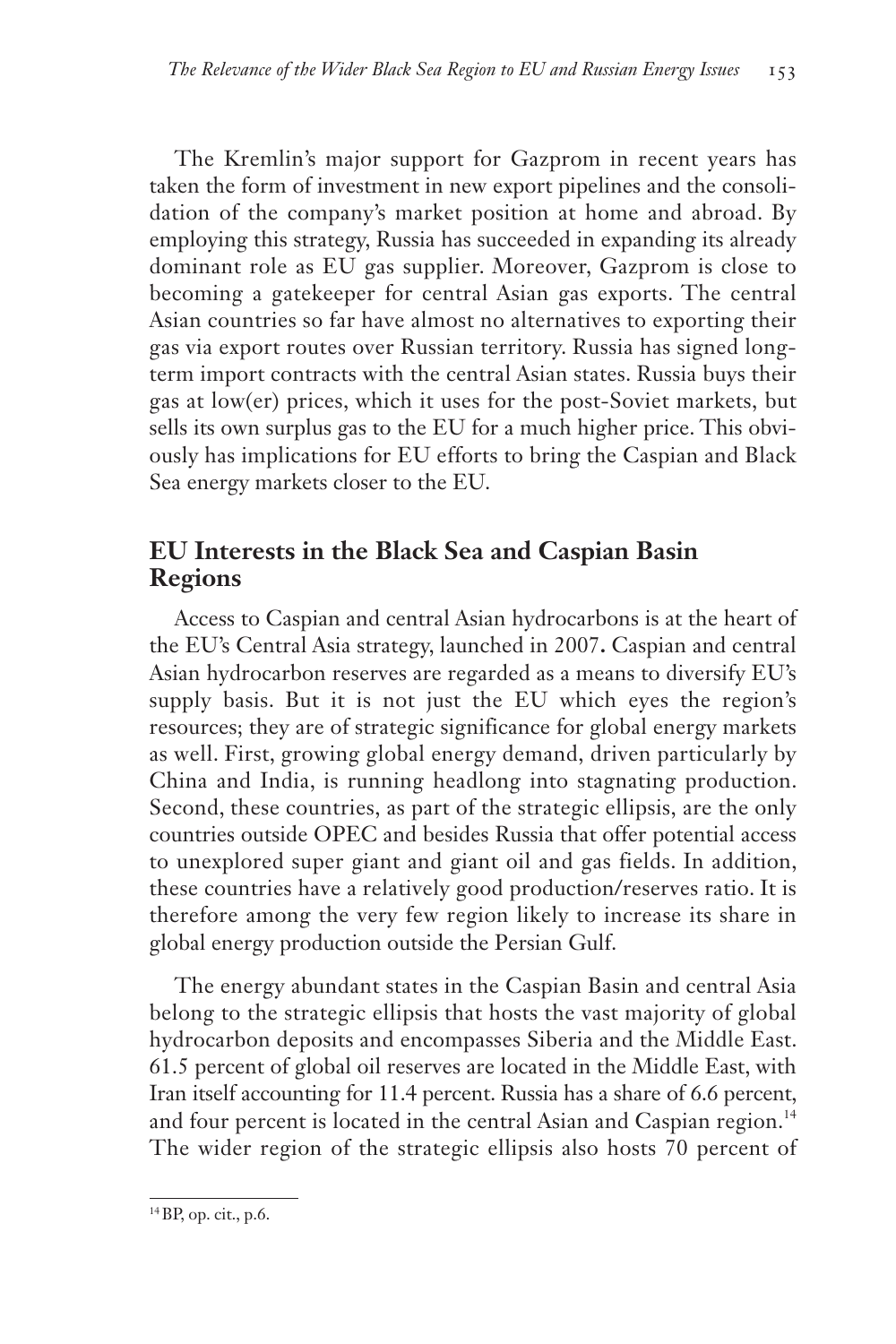world gas reserves: Russia owns 26.6 percent of all world gas reserves; the share of the Middle East makes up 40.5 percent with Iran alone accounting for 15.5 percent; and the central Asian/Caspian region is home to more than five percent.<sup>15</sup>

Azerbaijan holds oil reserves of 7 billion barrels and gas reserves of 1.35 trillion cubic meters, mainly located in offshore fields. Kazakhstan has oil reserves of 39.8 billion barrels in four large fields onshore and offshore in the Caspian Sea: Tengiz, Karachaganak, Kashagan and Kurmangazy. The country has also significant gas reserves of three trillion cubic meters, comparable with Norwegian reserves.<sup>16</sup> Turkmenistan's gas reserves are almost of the Kazakh scale with 2.86 trillion cubic meters. Their geographical location is close to the Iranian border. Uzbekistan's gas reserves are 1.87 trillion cubic meters and are significantly higher than Dutch reserves. They are located in the south and southeast of the country. The production / reserve ratio, however, is the lowest in the region. Turkmen oil reserves total 0.5 billion barrels, comparable with Uzbek reserves of 0.6 billion barrels.<sup>17</sup> In 2006, central Asian gas production accounted for 23 percent of Russian production.<sup>18</sup>

There can be no doubt that action on supply diversification is needed in the EU. Because of its geographic location as a bridge to the energy abundant countries of the Caspian Basin and central Asia the Black Sea region will be of major importance for the EU as a transit corridor. Moreover, countries such as Georgia and Ukraine share the EU's interest in diversifying energy supplies and reducing their dependency on Russia. For those countries, the EU is the strategic partner to modernize and reorganize their energy systems.

The EU's interests in the region are both geoeconomic and geostrategic. The EU has an interest not only in linking the wider region's energy export infrastructure to the EU, but also linking the region politically and economically to the EU through shared governance structures. International energy trade is related to issues of geography, distance and proximity, pipeline routes and other infrastructure. Since

<sup>17</sup> Ibid.

<sup>15</sup> Ibid, p.22.

<sup>16</sup> Ibid, pp. 6, 22.

<sup>18</sup>Authors' calculations based on Ibid, p. 24.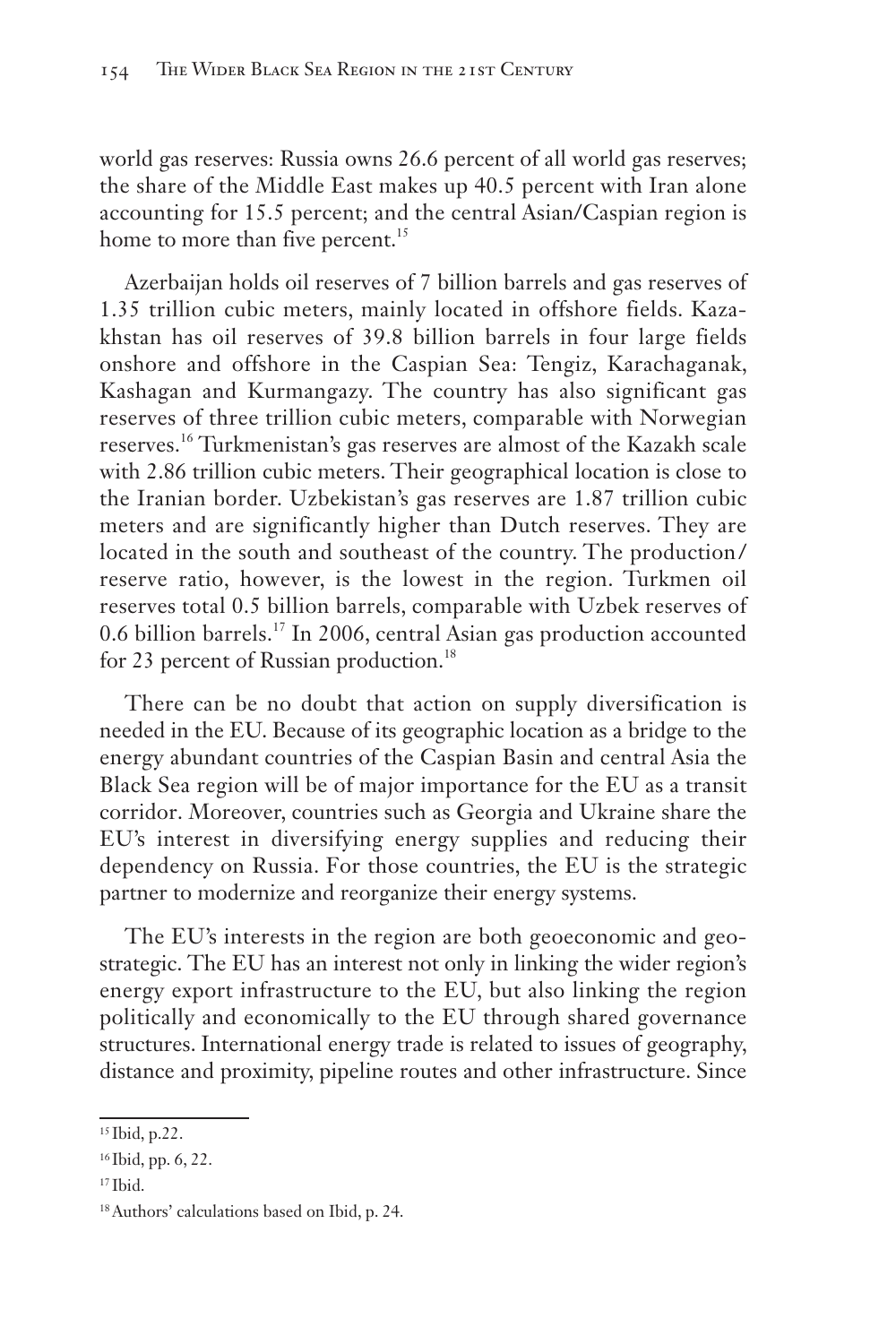energy infrastructure constitutes a long lasting link between regions and countries, it does have a strong geopolitical dimension. Seen from this perspective, cooperation and even integration into EU political and regulative frameworks is at stake. The EU has started initiatives to promote the convergence of energy markets under market principles and law.

With regard to the Caspian region, these issues have been widely analyzed as a new "Great Game"-a struggle over spheres of influences between Russia, China and the West. Apart from the fact that the energy policy agenda is being analyzed in the categories of security policy and the supply situation is being interpreted as one of growing competition between states, the general crisis of multilateral cooperation, which is increasingly being replaced by a multipolar (dis)order, also plays a role. The renaissance of neorealist balance of power approaches is reflected in the economic sphere by switching from multilateral agreements towards bilateral ones. This trend is staked against the EU's strategy to project its model of energy governance beyond its borders. This policy has been renewed and pursued more energetically since March 2006, when the EU hastily reacted to the Russian-Ukrainian gas dispute with a new Green Paper on energy policy<sup>19</sup> and then in January 2007 produced a whole package of farreaching proposals that had been worked out on the basis of the discussion about the Green Paper.<sup>20</sup> The Commission has proposed a common external energy policy, the main goal of which should be the creation of a pan-European energy community in the neighboring regions.<sup>21</sup> In this way the regional dimension, which includes the neighboring region of the Black Sea, becomes a central focus.<sup>22</sup>

This is a move of major geostrategic significance. Russia, as the largest supplier of fossil fuels to the EU, structures the common neighborhood by means of bilateral and exclusive (state) treaties

<sup>19</sup>Commission of the European Communities, Green Paper on "A European Strategy for Sustainable, Competitive and Secure Energy," COM (2006) 105 final, Brussels, 8.3.2006.

<sup>&</sup>lt;sup>20</sup> http://ec.europa.eu/energy/energy\_policy/index\_en.htm.

<sup>21</sup>Commission of the European Communities, Communication from the Commission to the European Council and the European Parliament, "An energy policy for Europe," COM (2007) 0001 final, Brussels, 10.01 2007. and EC, Green Paper, 2006, p. 16 and pp. 18-19.

<sup>22</sup>See in more detail Kirsten Westphal, "Liberalised, Monopolised, Fixated. Antinomies of the European Energy Market," in *Osteuropa,* The Europe beyond Europe. Outer Borders, Inner Limits, 2007, p.155-182.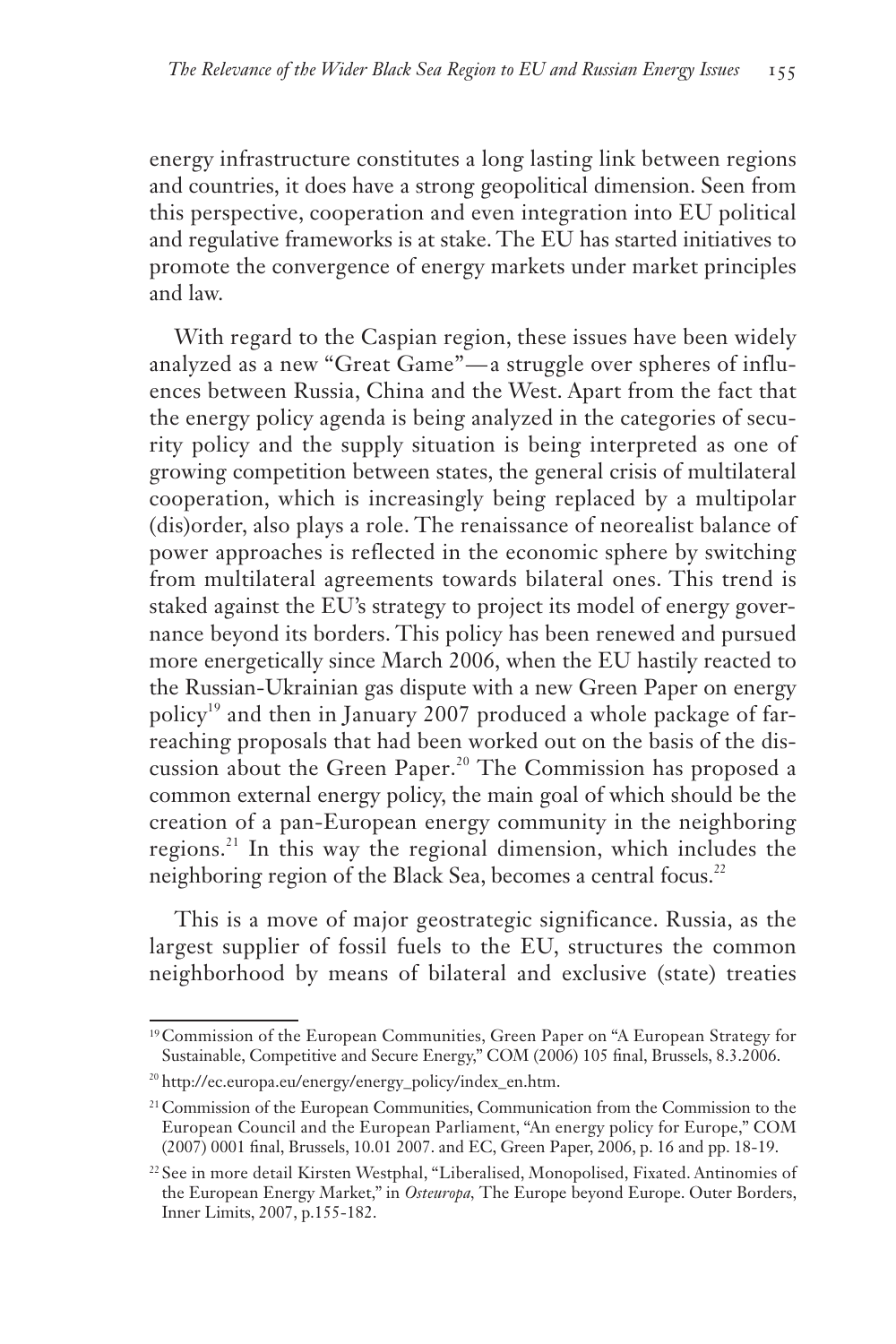which, because of power asymmetries, are overwhelmingly shaped to serve Russian interests. Russia is the crucial counterpart to the EU's approach to the region. The fact that Russia has significant power to dominate and shape Eurasian gas markets has consequences for the EU and its governance approach. Moreover, in many countries of this region Russia has a good starting position as the single (most important) supplier of energy. Moreover, as a legacy from the Soviet Union the energy companies and their respective managements have longstanding ties with Russia(n) companies. For instance, in Armenia Russian companies have taken over the majority of the energy sector. For Turkey, Russia is an important partner in becoming an energy corridor and an intermediary of energy to the European Union and the south European energy markets. Under these terms, the EU is now, with the envisaged creation of a pan-European energy community, pursuing a policy that can be described as geo-energy-economic and geopolitical,<sup>23</sup> challenging Russia in the common neighborhood.

#### **EU Governance Initiatives Toward the Region**

The EU's approach is to create, step-by-step, a pan-European energy community consisting of concentric circles. In this way, the EU is pursuing a policy of exporting its own models of order and structure. The inner circles encompass countries which are in the process of joining and those hoping to join, together with EFTA and, in particular, the European Economic Area that came into force in 2004 (and of which Norway, an important energy supplier, is also a member). In these circles the *acquis communautaire* is accepted either in its entirety or to a great extent (up to around 80 percent). The next circle is the energy community, which came into existence on July 1, 2006 and includes both EU member states and southeast European states. The essential elements here are the extension of legal norms and of free trade in electricity and gas, together with a harmonized regulation of demand according to the principles of energy efficiency and environmental and climate acceptability. It is explicitly foreseen that the energy community is to be extended to Turkey, Norway, Moldova, and Ukraine. The outermost circle consists of the states of

<sup>23</sup>Aurélia Mané-Estrada, "European Energy Security: Towards the creation of the geoenergy space," in *Energy Policy* 34, 2006, pp. 3,773-3,786.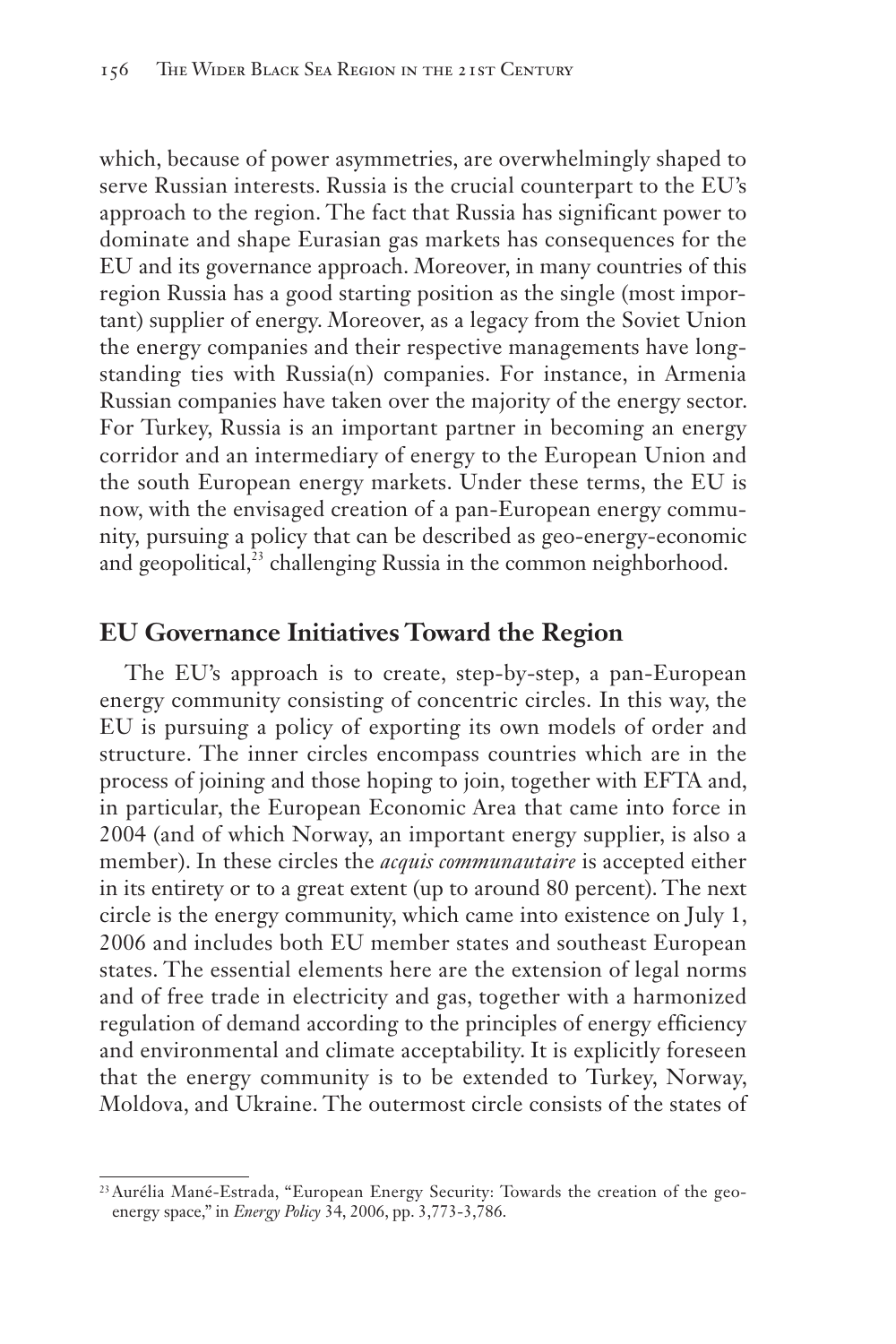the neighborhood and Russia. Here, legal harmonization and convergence are matters that need to be negotiated.

The overall idea is that the common market should be enlarged, a legal basis in the sense of commercial and ecological norms created, and incentives put in place that will tie the states of the Caspian Sea Basin, the Middle East, and North Africa to the European market by means of new infrastructure projects.<sup>24</sup> The EU's Neighborhood Policy and its Action Plans build on existing bilateral and regional initiatives.<sup>25</sup> They represent only one element in a mosaic of dialogues and farreaching bilateral and multilateral cooperation mechanisms. In the realm of energy the plan is to extend the energy network to the region and to achieve convergence by gradually applying the Energy Community Treaty. By doing this, the EU is offering the region an alternative framework of order and integration to Russian predominance.

Under the new approach the neighboring region has an important role to play in the step-by-step creation of a pan-European energy community. Energy, therefore, is a key area within the EU's Neighborhood Policy. To the EU's east, the neighborhood mechanism's relevance from the perspective of energy policy is greatest for Ukraine and Moldova, Georgia, Armenia, and Azerbaijan.<sup>26</sup> For these countries, questions of the diversification of sources of supply, transport routes, and energy sources are major concerns. The Action Plans envisage broad cooperation in the areas of energy dialogue, convergence of energy policy, harmonization of legal frameworks, participation in EU energy programs, renewable energies, and regional cooperation, as well as nuclear security in the cases of Ukraine and Armenia.<sup>27</sup> The

<sup>&</sup>lt;sup>24</sup> Council Decision on the Conclusion of 29 May 2006 by the European Community of the Energy Community Treaty (2006/500/EC), in Official Journal of the European Union, 20.07.2006, L198/15-17 and Treaty Establishing the Energy Community.

<sup>25</sup>Commission of the European Communities, Communication from the Commission, European Neighbourhood Policy, Strategy Paper, COM (2004) 373 final, Brussels, 12.5.2004, p. 18.

<sup>26</sup>Commission of the European Communities, Communication from the Commission, European Neigbourhood Policy, Recommendations for Armenia, Azerbaijan, Georgia and for Egypt and Lebanon, COM (2005), 72 final, Brussels, 2.3.2005.

<sup>27</sup>Commission of the European Communities, Commission Staff Working Document, Annex to the Green Paper A European Strategy for Sustainable, Competitive and Secure Energy, What is at stake — Background document, {COM(2006) 105 final} SEC(2006) 317/2, Brussels, p. 37; and Commission of the European Communities, Communication from the Commission, European Neighbourhood Policy, Strategy Paper, COM (2004) 373 final, Brussels, 12.5.2004, p. 17.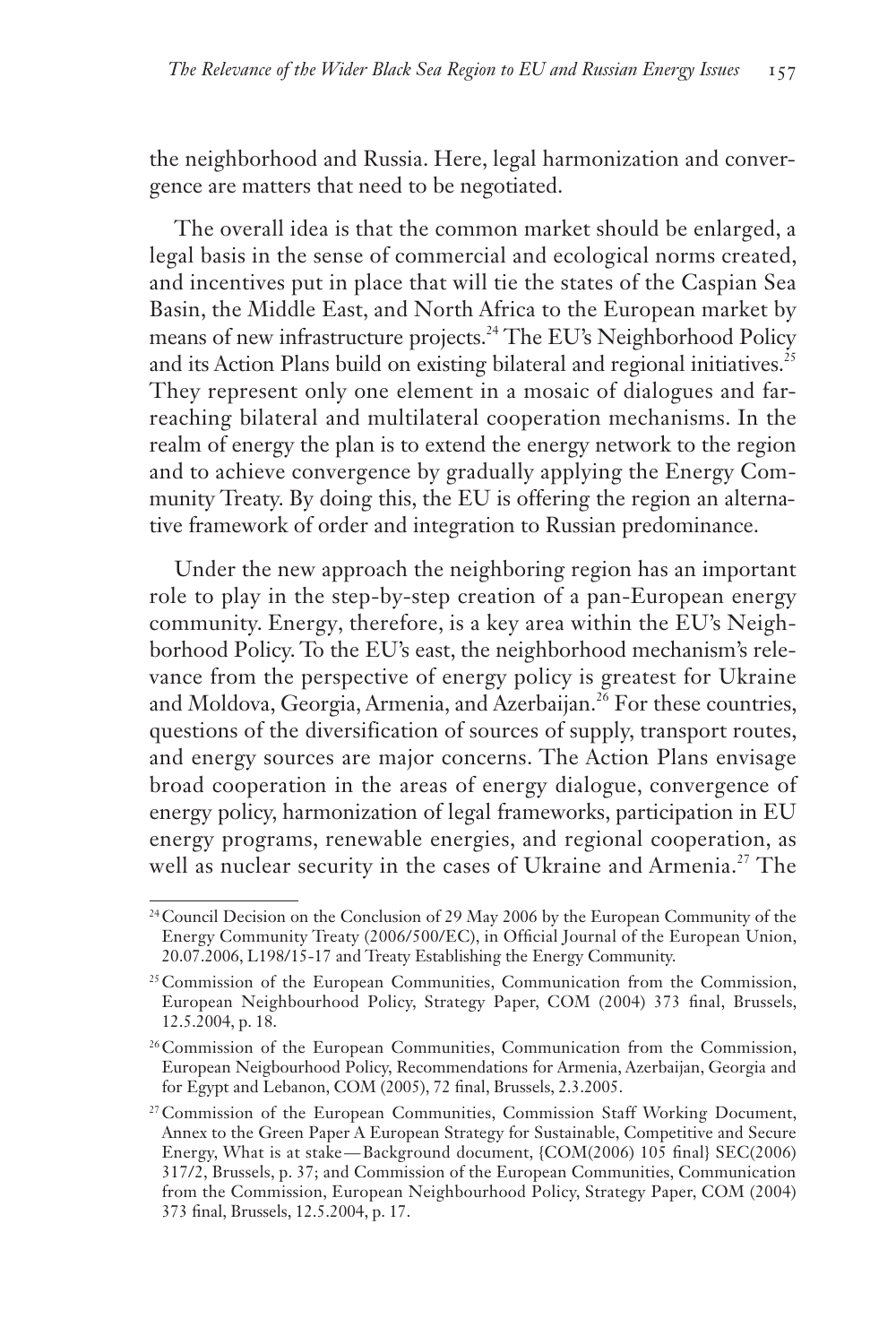transport networks and their maintenance, repair, and extension are a further field of cooperation which also includes important questions related to transport regulations.<sup>28</sup>

Of particular importance for the EU's approach to the region is the Baku Initiative (launched in November 2004).<sup>29</sup> This multilateral mechanism covers the Caspian Sea region, the Black Sea region, and the neighboring countries. Russia holds an observer status. This initiative builds upon a timetable for the convergence of energy markets, greater energy security, a sustainable energy policy, and investment issues.<sup>30</sup>

Both the Baku Initiative and the EU Neighborhood Policy are closely tied to the TACIS programme INOGATE (Interstate Oil and Gas Transport to Europe), which was developed in 1996-7 and has been in force since February 2001 as an international framework agreement.<sup>31</sup> The purpose of INOGATE is to tie the resources of the Caspian Sea and central Asian spaces to European markets. 21 states have signed the treaty, including the southeast European states, the countries of the Black Sea and Caspian Sea regions, as well as Lithuania —but not Russia. Within the framework of INOGATE, important transport routes to European markets have been identified established, feasibility studies conducted, and repairs to existing networks, storage capacities, and measuring stations financed. INOGATE thus serves to extend the Transeuropean Networks (TEN). However, until now its actual impact has been very limited.

The above mentioned EU policies mention Russia as an important partner when it comes to regional cooperation, the extension of energy networks, and market convergence. So far, however, Russia has shown no willingness to agree to multilaterally binding treaties and agreements but rather pursues a strongly self-interest based energy policy oriented to penetrate, dominate and structure the wider European, Black Sea and Caspian Basin energy markets. The EU's effort to

<sup>28</sup>EU/Ukraine Action Plan, pp. 33-35, Europäische Nachbarschaftspolitik EU-Georgien, p. 9, pp. 28-30, and ENP-Aktionsplan EU-Georgien, p. 6, pp. 28-29. The Action Plans can be downloaded from the EU website: http:// ec.europa.eu/ world/enp/ documents\_en. htm#3.

<sup>29</sup>http://ec.europa.eu/comm/external\_relations/energy/baku\_initiative/index.htm.

<sup>30</sup>http://ec.europa.eu/dgs/energy\_transport/international/regional/caspian/doc/2006\_11\_ 30\_astana\_conclusions.pdf.

<sup>31</sup>For more detailed information, see www.inogate.org.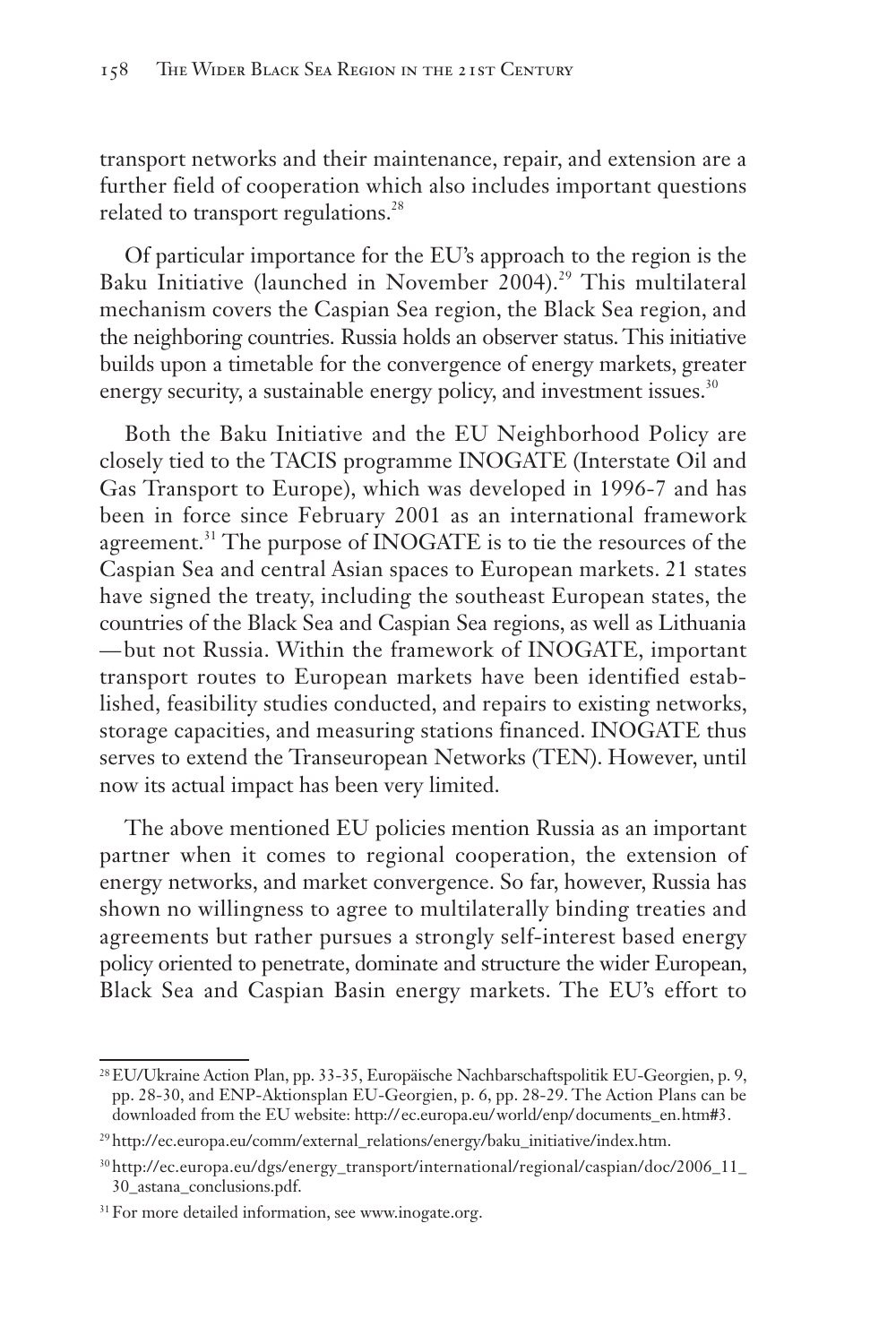diversify transport routes and supply clashes with Russia's interest in cementing its market position in Europe.

#### **Russian Pipeline Projects and EU Interests**

Russia is interested in diversifying its gas export markets.<sup>32</sup> Until 1999 all Russian gas export pipelines to the EU ran through Ukrainian territory. The Ukrainian monopoly was broken only in 1999 when Russia commissioned the Yamal Pipeline to Germany — crossing Belarus and Poland. In 2003 the Blue Stream Pipeline went online, connecting Russia and Turkey with a Black Sea underwater pipeline.

Russia considers both Belarus and Ukraine to be critically unreliable transit countries and is particularly interested in decreasing Ukraine's strong position regarding Russian gas exports — in 2008 still about 78 percent of Russian gas transport to the EU runs through Ukraine. For these reasons, Gazprom is working on two flank routes.

The northern pipeline — Nord Stream — links Vyborg (Russia) with Greifswald (Germany). The purpose of the Nord Stream pipeline project is to offer Russia an alternative option for its gas exports to EU customers. This pipeline will be sea-based, aiming to bypass Latvia, Lithuania, Estonia and Poland. The project, which is led by a consortium of Gazprom, E.On and BASF (Germany) and Gasunie (Netherlands), faces numerous political and ecological difficulties and will be commissioned no earlier than 2011.

Given this book's focus on the wider Black Sea, however, this chapter discusses in more detail Russia's initiatives for a southern flank route. Russia has two strategic objectives in the Black Sea Region: to prevent EU access to central Asian gas, particularly Turkmen and Kazakh gas; and to build new pipelines which bypass Ukraine, undermine the economic and financial viability of EU pipeline plans such as Nabucco (see below) and monopolize gas supplies for southeastern Europe.

As regards a southern Russian gas outlet, Russia first proposed the "Blue Stream II" pipeline (also known as South European Gas Pipeline,

<sup>&</sup>lt;sup>32</sup> We will adress only export route diversification plans of Russia with special emphasis on the Black Sea and Caucasian region. As regards diversification of gas export markets Russia is currently investing in exploring new gas fields in eastern Siberia and the Far East and is also considering the Chinese, Japanese and Korean markets.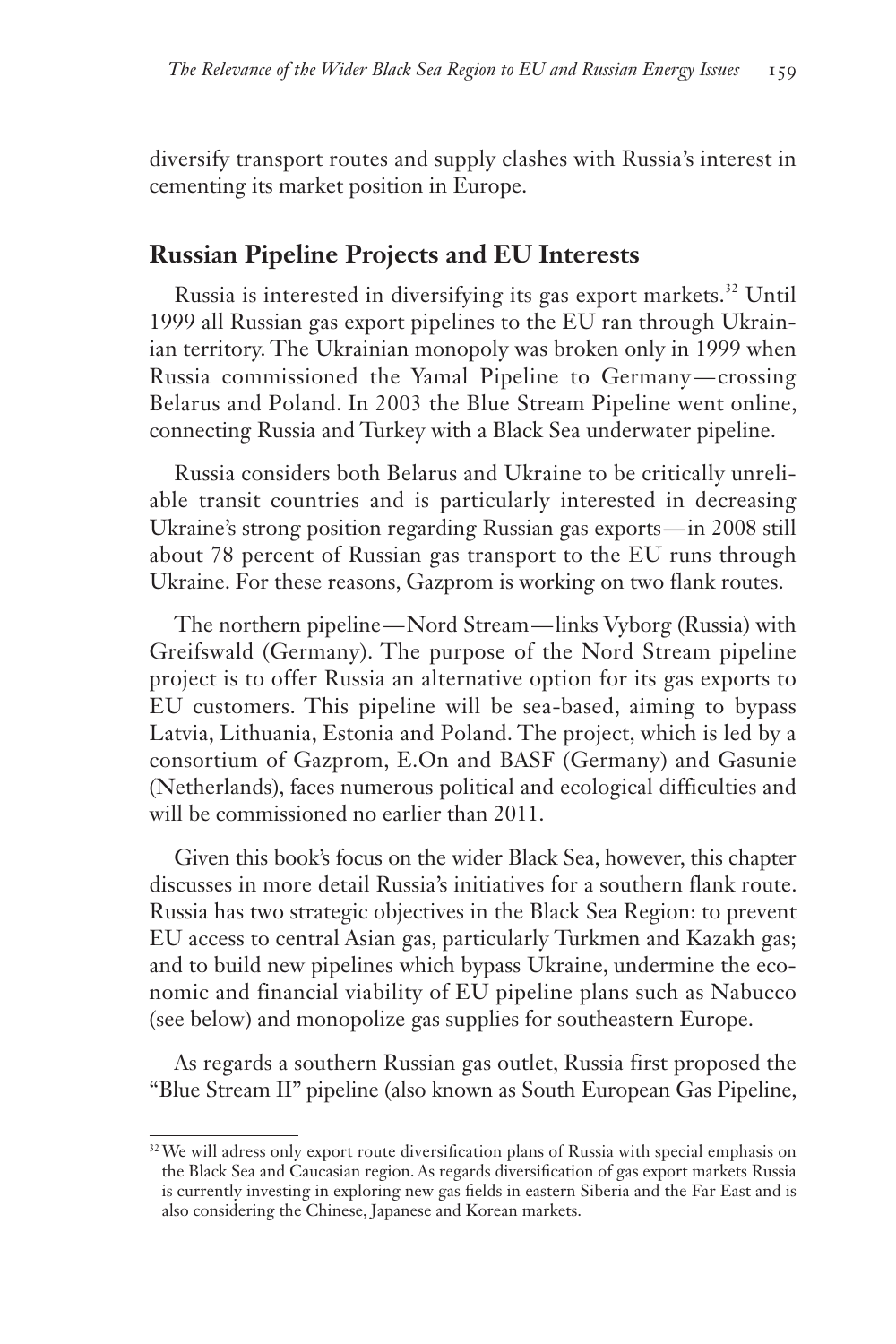

**Figure 1 Blue Stream pipeline routes**

Source: http://www.eni.it/eni/images\_static/immagini/23\_06\_07/south\_stream\_map.jpg

SEGP). This is meant to extend the "Blue Stream" pipeline, which is already in use and brings Russian gas to Turkey, to transport Russian gas via Bulgaria and Romania to Hungary. The projected capacity would be about 30 bcm/year. An alternative option for Blue Stream II is to transport gas from Turkey via Greece and several other countries to Italy.

In June 2007, however, Gazprom and the Italian company ENI (Ente Nazionale Idrocarburi) raised an alternative route project — South Stream (Yushnyj Potok). Gazprom and ENI signed a strategic partnership agreement in 2006. Gazprom was given the right to make direct sales to Italian customers. In exchange, ENI and Enel hold stakes in previous Yukos assets on the Yamal peninsula. ENI received stakes in Gazpromneft. ENI and Gazprom agreed to joint ownership of South Stream in July 2007.

South Stream's projected capacity is around 30 bcm/year. This pipeline option would exclude Turkey and transport gas via Bulgaria (via its Varna port) as the central energy hub with a southern spur to Italy via Macedonia and Albania or via Greece to Italy and a second spur to Austria via Bulgaria, Serbia and Hungary. The pipeline is slated to be operational by 2013. So far, Greece, Bulgaria, Serbia and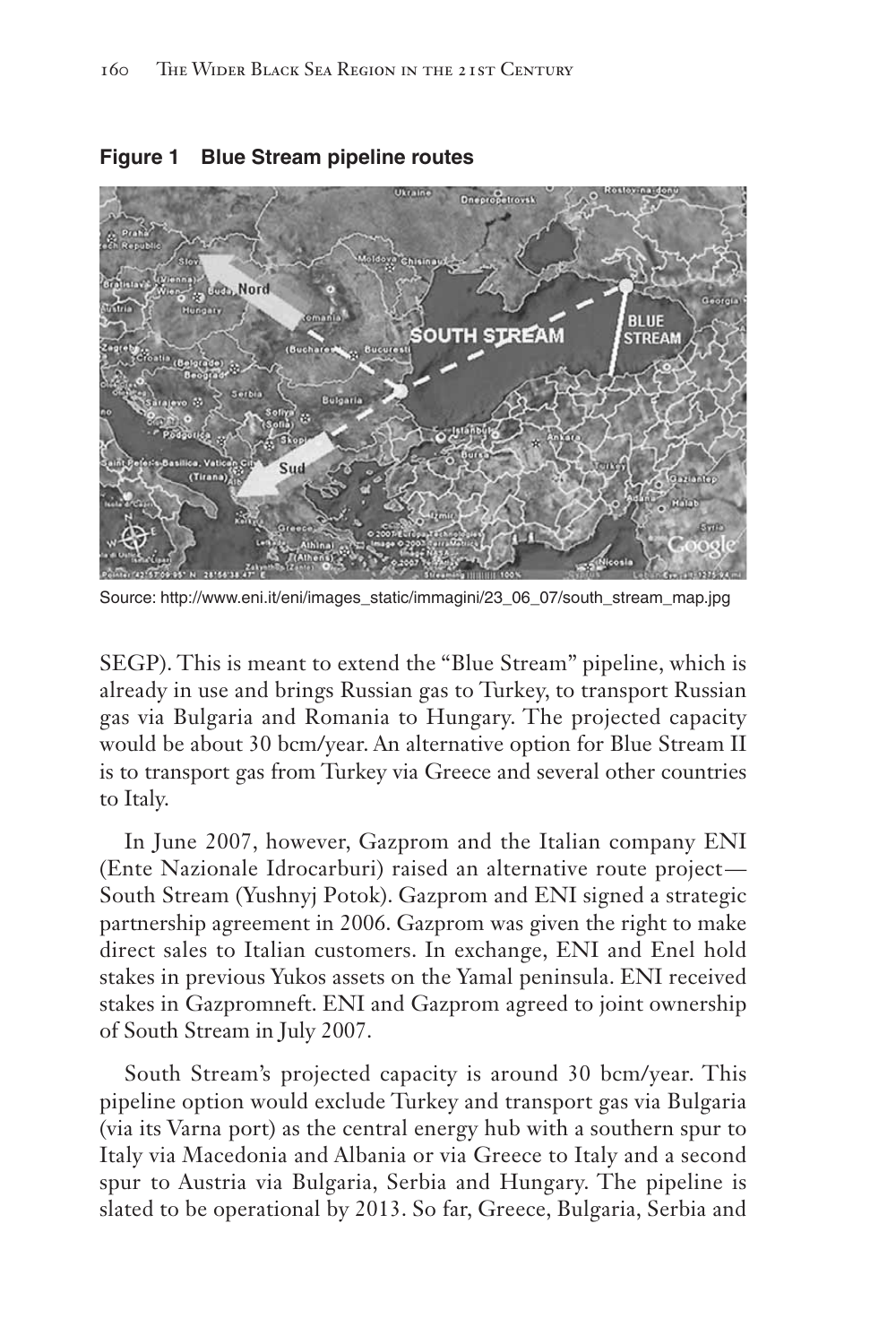Hungary have decided to sign up to South Stream. A major irritant for the EU is the fact that Bulgaria and Hungary with their respective gas companies are also part of the EU-backed Nabucco project, which is considered unviable if South Stream were to be build first.

After Hungary's decision to join South Stream the Nabucco project seems virtually dead. At the signing ceremony on February 28, 2008 Putin ridiculed the Nabucco project: "You can build a pipeline or even two, three, or five. The question is what fuel you put through it and where do you get that fuel. If someone wants to dig into the ground and bury metal there in the form of a pipeline, please do so, we don't object.... There can be no competition when one project has the gas and the other does not."33

The European Commission is following Russia's South Stream plans with trepidation. The EU is keen to diversify its gas suppliers with the countries of the Caspian Sea Basin at the center of EU efforts. In order to access Caspian gas *and* to lessen the EU's dependence on Russia, which currently transports large volumes of Caspian gas to Europe via its own pipeline network, new transport corridors have to be built. At the very center of the EU's route diversification efforts is the Nabucco-Pipeline, set up by the Nabucco Gas Pipeline International consortium that consists of six companies (OMV, RWE, MOL, Transgaz, Bulgargaz und Botas), with Austria's OMV in the lead. Nabucco is supposed to stretch from Erzurum, Turkey—the terminal point of the Trans Caspian Gas Pipeline — to Baumgarten, Austria, which will become its terminal point and major distribution center.<sup>34</sup> None of the members of the consortium is a major gas producer but each is engaged in gas transit and distribution. Nabucco is expected to start with gas transport of about 10 bcm in 2013. In its final phase expected to be completed in 2018 — Nabucco is scheduled to transport about 30 bcm. Construction costs are expected to be more than €6 billion.

<sup>&</sup>lt;sup>33</sup> Quoted in Vladimir Socor, "South Stream Gas Project Defeating Nabuco by Default," *Eurasian Daily Monitor,* March 5, 2008 (http://www.jamestown.org/edm/article.php? article\_id=2372856.

<sup>&</sup>lt;sup>34</sup>The project was launched by OMV and Botas in 2002. OMV's Baumgarten compressor station currently transmits about one third of all Gazprom exports to western Europe. On January 25, 2007 Gazprom acquired 50 percent of the Central European Gas Hub, which is a subsidiary of OMV Gas International.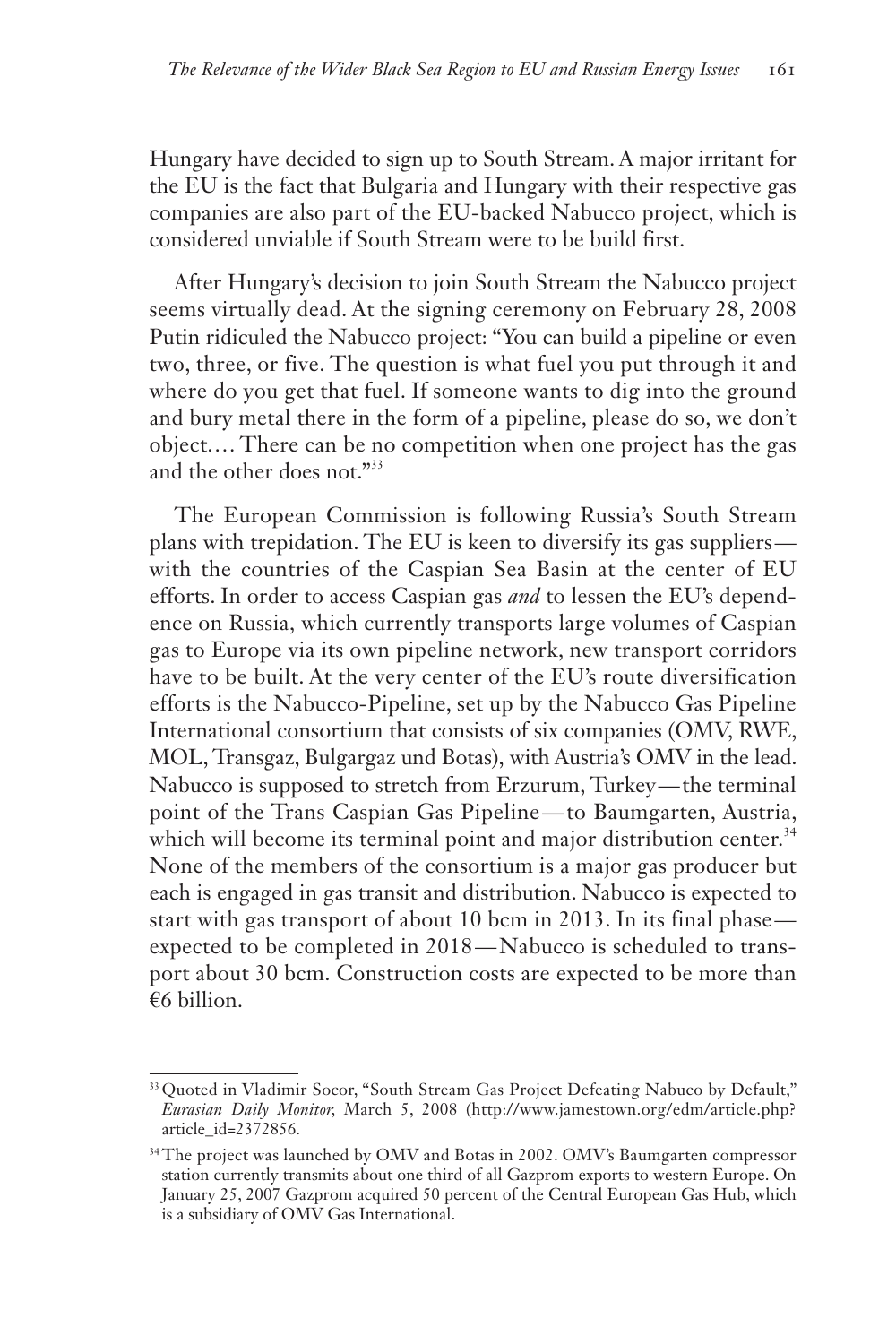Nabucco is also meant to provide Caspian Sea countries — Turkmenistan, Azerbaijan and Kazakhstan — with alternative outlets for their gas, bypassing Russia and strengthening their economic and political position with Russia, including with regard to price settings. A first major pipeline route was commissioned in July 2007 — the Baku-Tbilissi-Erzurum pipeline (BTE). Its current capacity is 20 bcm/year. Turkey has contracted 6.6 bcm of Azerbaijani gas production at the Shaz Deniz field in 2007. In November 2007 a connector pipeline linking Turkey and Greece started operations with a planned full capacity of 3 bcm/year. This pipeline could be extended to Italy by 2012.

So far, the Nabucco consortium has been unable to contract sufficient gas even for the start-up phase of the venture. The start-up phase is set to begin in early 2012, although it may be delayed to 2013. Azerbaijani gas production will be crucial for the viability of Nabucco. Its gas reserves are estimated at about 2.3 tcm. Gas from Azerbaijan for the Nabucco pipeline will, as of today, most likely not exceed 10 bcm annually. Nabucco, however, is expected to be economically profitable only with a target capacity of about 30 bcm. The first phase of Shaz Deniz<sup>35</sup>, which was launched in late 2006, is about to produce up to 15 bcm/year. In early October 2007, plans for extricating gas in phase II of the Shaz Deniz project had to be delayed by one year to 2013. Two other facts further reduce the gas available for exports through Nabucco, though: With Azerbaijan's domestic consumption on the rise, export volumes might stagnate. What is more, Azerbaijan is committed to supply gas to Turkey and Georgia, which further reduced the gas volumes available for Nabucco.

Nabucco could also be rendered viable through the inclusion of Iranian gas. The U.S., however, is exerting pressure on the Nabucco consortium to exclude Iran from the project. After OMV signed a memorandum with Iran on investment in three blocs of Iran's giant gas field South Pars, the company was harassed by the U.S. on the basis of the Iran Sanctions Act of 1999. OMV seems to have succumbed to U.S. pressure, but the Turkish and Iranian governments are keen to go ahead with their cooperation on developing the large South Pars gas field and transport part of the produced gas to Turkey.

<sup>&</sup>lt;sup>35</sup> ShazDeniz is exploited by a consortium of Socar, BP and Statoil, which also owns the TGP from Baku to Erzurum.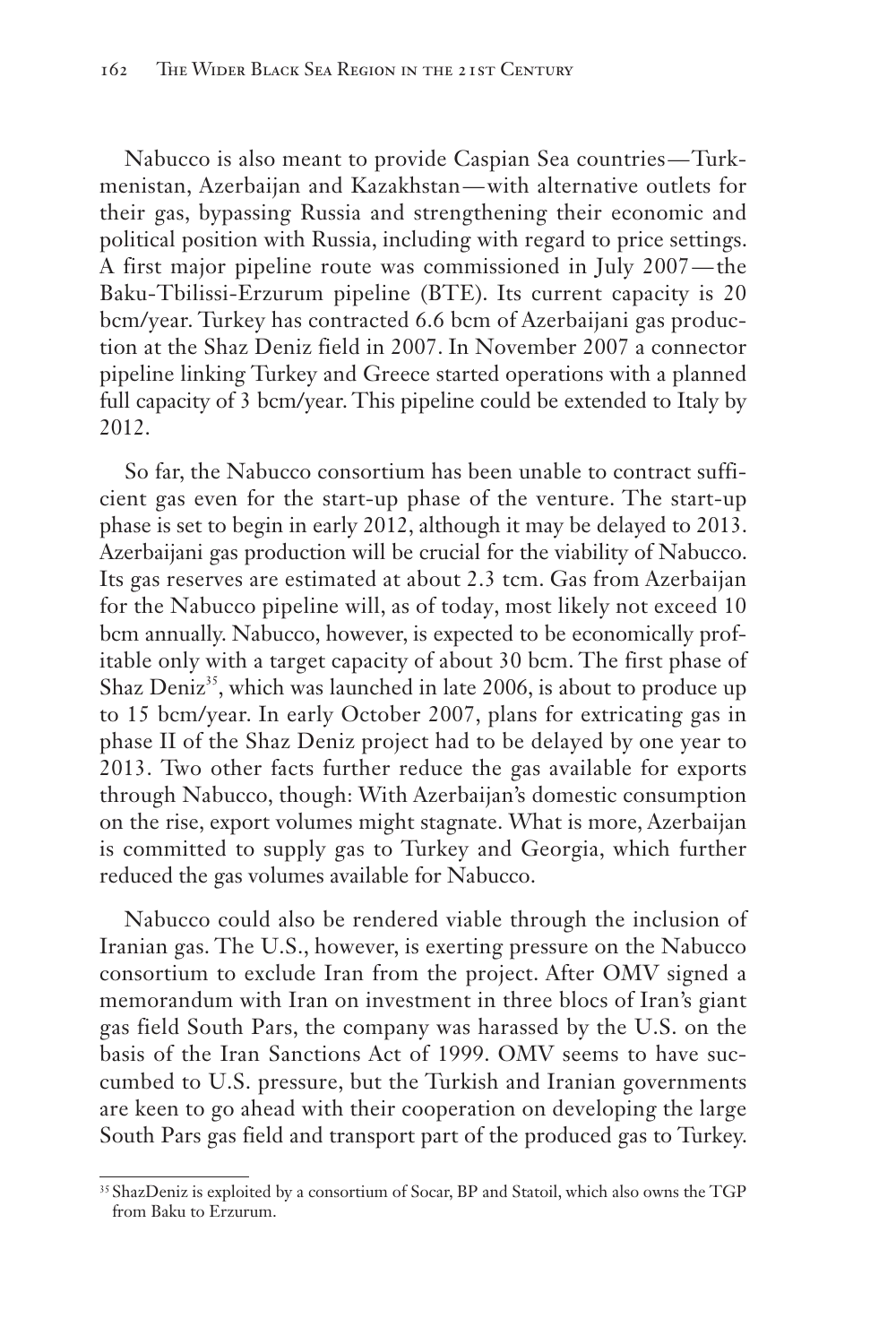The gas reserves of that field are estimated as 53.8 bcm and 56 billion barrels of condensate.<sup>36</sup> Turkey is the only recipient of Iranian gas, with Iran being the second major supplier of gas to Turkey after Russia. In case Turkey and Iran will eventually sign an agreement on the joint development of South Pars, the produced gas will be exported to Turkey via existing pipelines and feed the Nabucco pipeline.

Given the unclear prospects of Iranian gas exports, Nabucco is being kept alive only by Turkmen gas exports. Currently Turkmen gas fields are connected only by pipelines running to Russia and Iran. The construction of a trans-Caspian gas pipeline to export gas to the EU via Azerbaijan is technically feasible — particularly if the Turkmen offshore gas-field Block I could be linked with Baku — but currently seems blocked by both Turkmen lack of interest and Iranian objections based on the disputed legal status of the Caspian Sea. The five littoral states of the Caspian Sea have not yet achieved consensus on the legal status of the Sea. Iran considers it a lake, the other littoral states as a sea. If it was to be defined as a lake this would provide Iran with a larger share of the seabed.

What is more important, however, is the issue of the size of Turkmen gas reserves. There are no independent evaluations of Turkmenistan's gas reserves. Reserves are considered to range from 2.1 to 7 trillion cm,<sup>37</sup> much lower than the 22 trillion cm about which former president Niyazov had boasted. In 2006 Turkmenistan produced 62.2 bcm.<sup>38</sup> It currently exports around 45-50 bcm annually. The bulk is earmarked for Russia; a much smaller portion is shipped to Iran.

Under the leadership of President Berdymuchamedov, successor to the late Niyazov, Turkmenistan is currently trying to keep all options open. There is an intense rivalry for Turkmen gas by Russia, China and European countries, but Russia and China are in the lead.

<sup>36</sup> John C.K. Daly, "Turkey moves to position itself as a strategic transit corridor for Caspian hydrocarbons," Eurasia Daily Monitor, August 17, 2007 (http://www.jamestown.org/ edm/ article.php?article\_id=2372384 ).

<sup>37</sup> Jonathan C. K. Daly, "Analysis: Turkmenistan sides with the Kremlin," UPI Energy Analysis, November 30, 2007 (http://www.upi.com/International\_Security/ Energy/Analysis/ 2007/11/30/ analysis\_turkmenistan\_sides\_with\_kremlin/7234/, accessed December 1, 2007.

<sup>38</sup> John C.K. Daly, "Energy Analysis: China and Turkmen energy," UPI Energy Analysis, January 4, 2008 (http://www.upi.com/International\_Security/Energy/Analysis/2008/01/04/ analysis\_china\_and\_turkmen\_energy/4323/, accessed on January 5, 2008).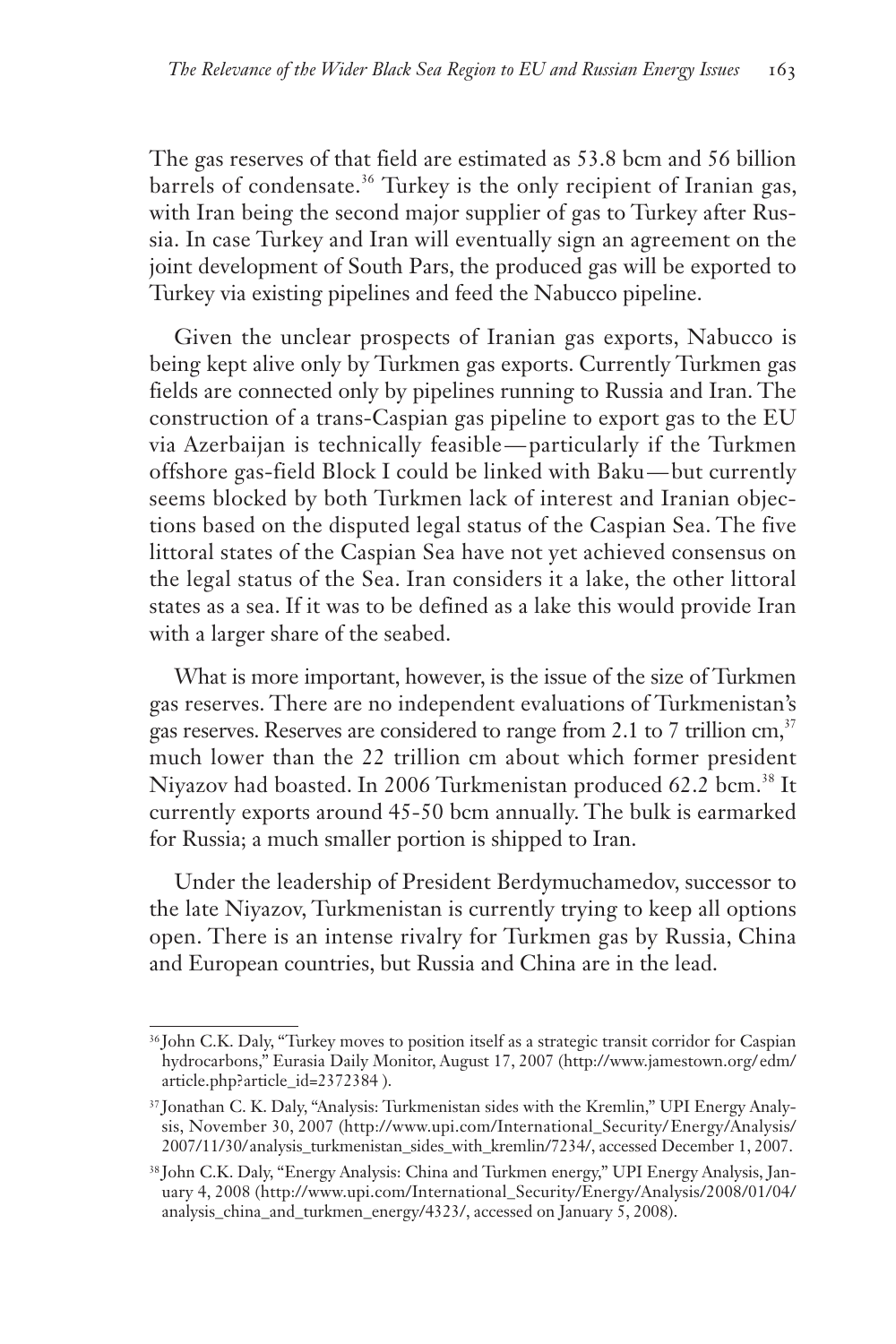In April 2006 Turkmenistan and China signed a framework agreement on cooperation in the oil and gas sector with the prospect of long-term Turkmen gas exports of up to 30 bcm to China. This deal also includes the construction of a gas pipeline from Turkmenistan to China.<sup>39</sup> Initial building operations began in summer 2007. The full capacity of the pipeline to be financed and operated by CNPC (via CNPC subsidiaries) will be around 30 bcm/year, and it will export gas from the Bagtiyarlik — the licence for which is held by CNPC. The contract is to last for 30 years. Kazakh and Uzbek territories will have to be crossed by the pipeline. Uzbekistan fully supports the project, because it offers an alternative outlet for its own (modest) gas exports and promises considerable income from transit fees. In 2006 Uzbekistan produced 62.5 bcm of natural gas, with about 12.5 bcm used for export.<sup>40</sup> As of today, it is highly unlikely that Uzbekistan will be able to increase significantly its gas production, given the degree of field exhaustion.

The bulk of Turkmen gas is earmarked for Russia. This gas is essential for the Russian strategy of exporting Russian gas with high windfall profits to EU markets and to use Turkmen gas for Russian domestic consumption. Moreover, cheap Turkmen gas played an important role in settling the Russian-Ukrainian gas dispute.

In May 2007 the presidents of Russia, Kazakhstan and Turkmenistan agreed to build a new pipeline on the eastern coast of the Caspian Sea to transport Turkmen gas to the Russian pipeline network. The pipeline is slated to ship 10 bcm gas/year, beginning in 2009, and should later be expanded in order to transport up to 30 bcm/year. After tense negotiations a final agreement was signed on December 20, 2007 in Moscow.<sup>41</sup> Each party to the contract—which is to last until 2028 — has agreed to build the pipeline section on its own territory, which obliges Kazakhstan to build the longest section and leaves Russia with only a short section to construct. However, the

<sup>&</sup>lt;sup>39</sup> Initial talks between the two countries had already started back in 2006, when Niyazov was still alive.

<sup>40</sup> John C.K. Daly, "Analysis: Uzbek and Tajik energy," *UPI Energy Analysis,* January 4, 2008. (http://www.upi.com/International\_Security/Energy/Analysis/2008/01/04/analysis\_uzbek \_and\_tajik\_energy/8258/, accessed January 5, 2007).

<sup>41</sup>According to Turkmen President Berdymuchamedov, who was quoted in *The Moscow Times,* September 27, 2007, Issue 3752, p. 1.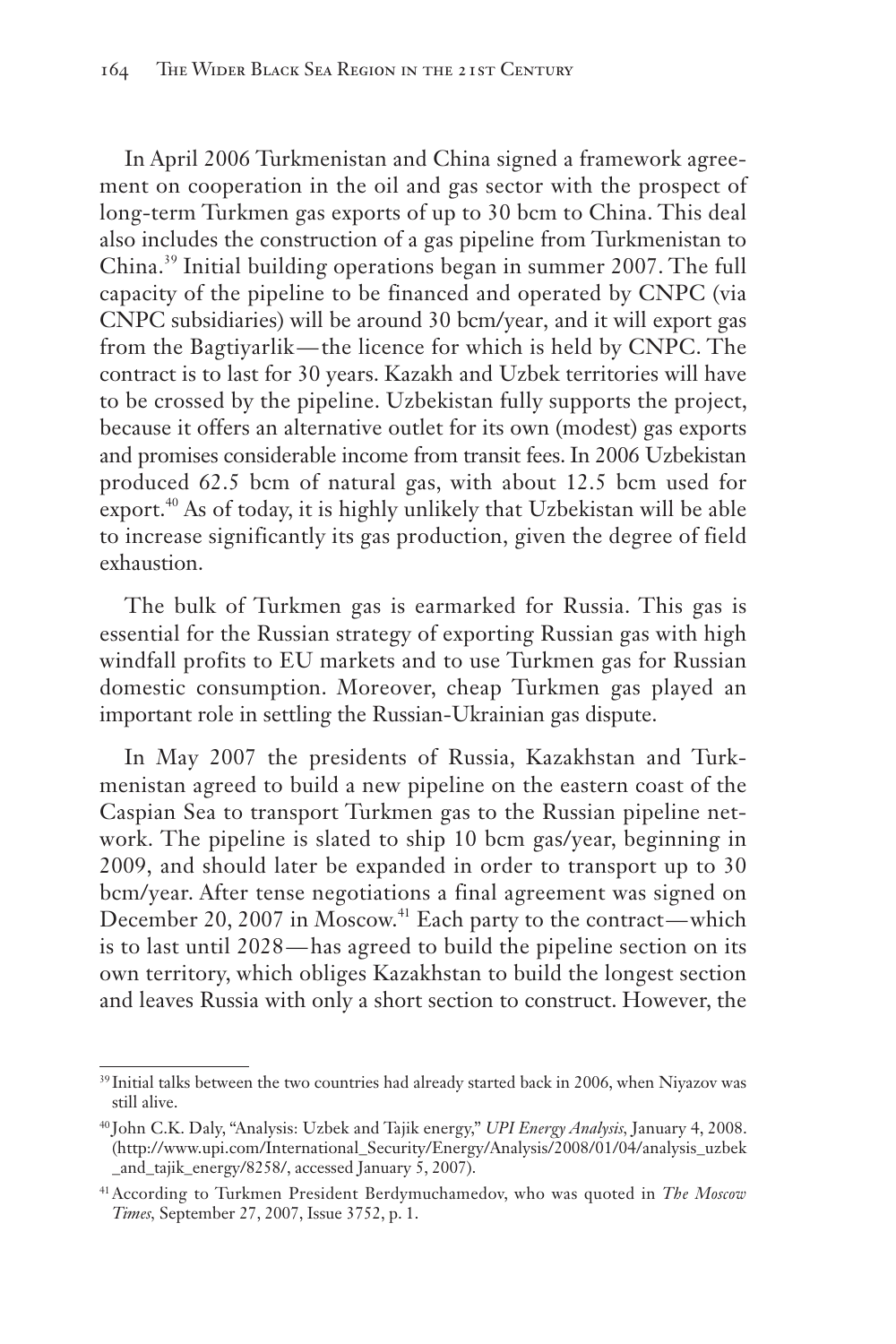agreement does not include a clause calling for an *obligatory* supply of gas to be transported via the new pipeline.

In addition, central Asian gas and oil export pipelines to Russia (Central Asia-Center Pipeline) ought to be reconstructed and modernized by 2011. Current capacity of about 45-52 bcm is to be expanded to 75-90 bcm in 2010.<sup>42</sup>

In 2003, Gazprom signed a 25 year contract with late Turkmen leader Niyazov. In this agreement, Turkmenistan committed itself to gradually raise its gas exports from 50 bcm to 90 bcm in 2009. If 30 bcm in gas exports to the China are added, plus minor gas exports to Iran, the total export volume will be more than double the 2006 production volume. This means that Turkmenistan will have to triple is 2006 production level within the next 6 years to start shipping gas to the EU via the Nabucco pipeline. This seems to be a rather remote possibility.

In the oil sector, Russia still has a major, albeit no longer dominant role as far as oil exports from the Caspian are concerned. The major oil producing countries in the Caspian Basin are Kazakhstan and Azerbaijan.

Azerbaijani oil exports are delivered through two pipelines outside Russian Federation territory. The major pipeline is the Baku-Tbilisi-Ceyhan Pipeline (BTC), which opened in May 2006 and transports oil from the offshore Azeri-Chirag-Guneshli fields (operated by BP) to world markets. In 2007 between 750,000 and 1 million barrels of oil/day were pumped via this pipeline, which is still below its capacity. Full BTC capacity could only be achieved through the addition of Kazakh oil, which would have to be transported to Baku by oil tankers.

The second pipeline outlet for Azerbaijani oil is the Baku-Supsa (Georgia) pipeline, which was built in 1999. The capacity of this pipeline, however, is low; only about 100,000 barrels per day are exported. $43$ 

<sup>42</sup> John C.K. Daly, "Analysis: U.S. irked by Tukmen gas policy," *UPI Energy Analysis,* November 23, 2007 (http://www.upi.com/International\_Security/Energy/Analysis/ 2007/ 11/23/ analysis\_us\_irked\_by\_turkmen\_gas\_policy/1334/, accessed November 24, 2007).

<sup>43</sup> John C.K. Daly, "Analysis: Turkey-Iraq spat may hit energy," *UPI Energy Analysis,* October 26, 2007 (http://www.upi.com/International\_Security/Energy/Analysis/2007/10/26/ analysis \_turkeyiraq\_spat\_may\_hit\_energy/2917/).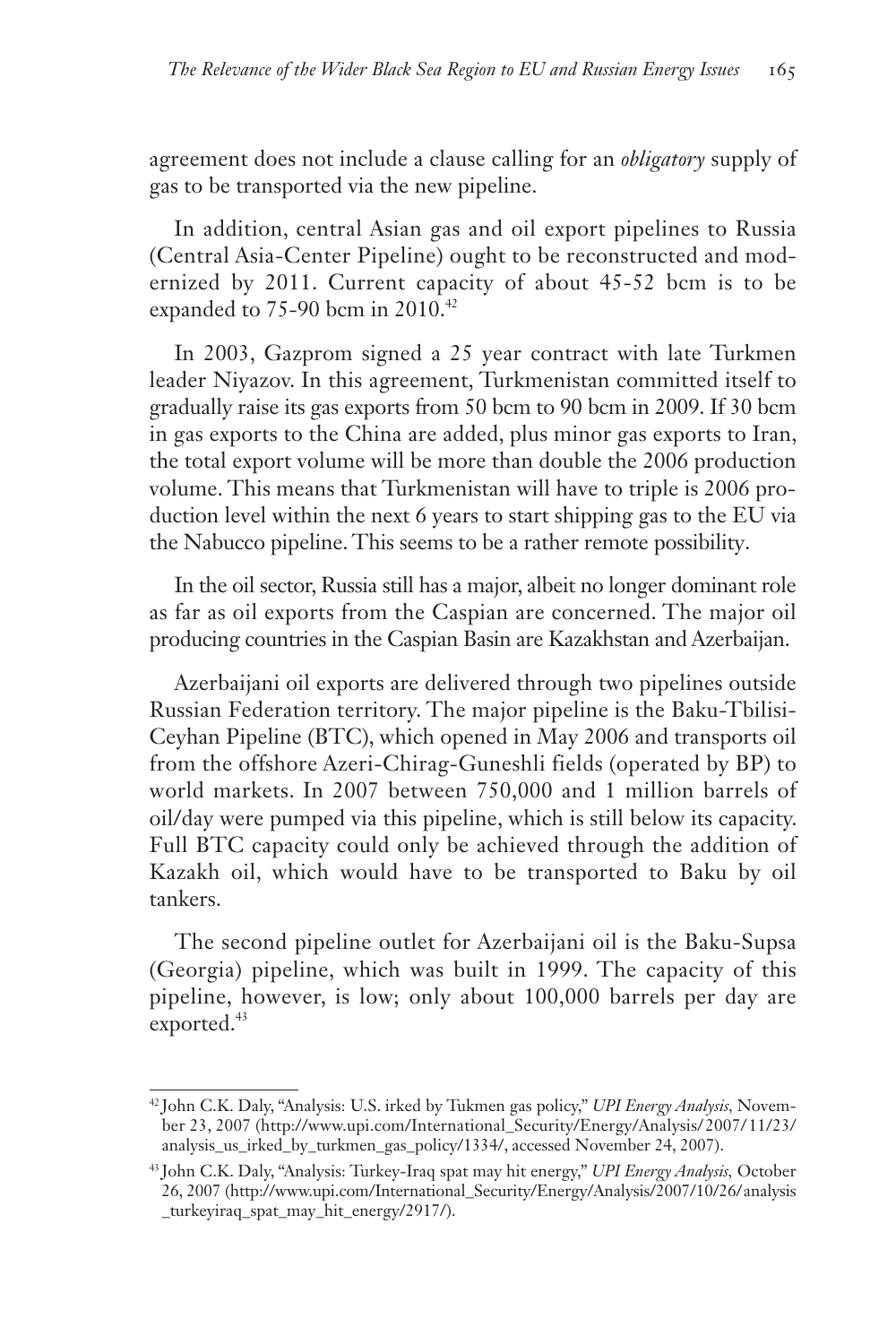Kazakh oil is primarily exported via the pipeline from the Kazakh Tengis oil field to Novorossyisk at the Russian Black Sea coast. This pipeline is owned by the Caspian Pipeline Consortium (CPC), the only oil pipeline on Russian territory which is not owned by the Russian state oil pipeline monopoly Transneft. The major state shareholders are Russia, Kazakhstan and Oman, which together account for 50 percent of the CPC's shares. The other half of the share package is owned by the oil companies Chevron, LukArco<sup>44</sup>, Mobil, Rosneft and some other companies. From Novorossiysk the Caspian oil is transported by tanker to the world market through the Turkish Straits (Bosphorus and Dardanelles).

Russia has long blocked Kazakh demands to increase the volume of Kazakh oil exported via the CPC pipeline. In order to reduce any incentive for Kazakhstan to export some of its oil via Baku and the BTC, Russia accepted in early 2008 to increase Kazakh oil export volumes via the CPC pipeline to Novorossiysk. In exchange, Kazakhstan agreed to export the additional volume through a new pipeline project — the Burgas-Alexandroupolis pipeline. The new pipeline bypasses the Turkish Straits and will be built by Greece, Bulgaria and Russia on the basis of a joint construction and operating venture. Gazprom holds a majority stake. As with the South Stream pipeline, this new outlet weakens Turkey's role as a regional energy hub.

In October 2007 Georgia and Azerbaijan teamed up with Ukraine, Poland and Lithuania in the consortium *Samartia* to ship oil via the existing oil pipeline Odessa-Brody (Ukraine).<sup>45</sup> This pipeline will be extended to Plock, Poland, and linked to the already existing Plock-Gdansk pipeline. The crucial issue, however, is whose oil could be transported through this pipeline. Azerbaijani oil, limited in volume, is consumed both domestically and transported either to Supsa, Georgia or exported via BTC pipeline — which still has spare capacity. — to the Mediterranean. The pipeline therefore needs Kazakh oil, which ought to be shipped by tanker to Baku. It goes without saying that Russia will do whatever is necessary to obstruct this effort. In the interim, the Odessa-Brody pipeline is used by Russia to transport Russian oil to

<sup>44</sup>LukArco is a joint venture formed in February 1997.

<sup>45</sup>On this summit see John C.K Daly, "Analysis: Eastern E. Offers Transit Routes," http:// www. upi.com/ nternational\_Security/Energy/Analysis/ 2007/10/12/ analysis\_e\_europe\_ offers \_transit\_routes/7539/.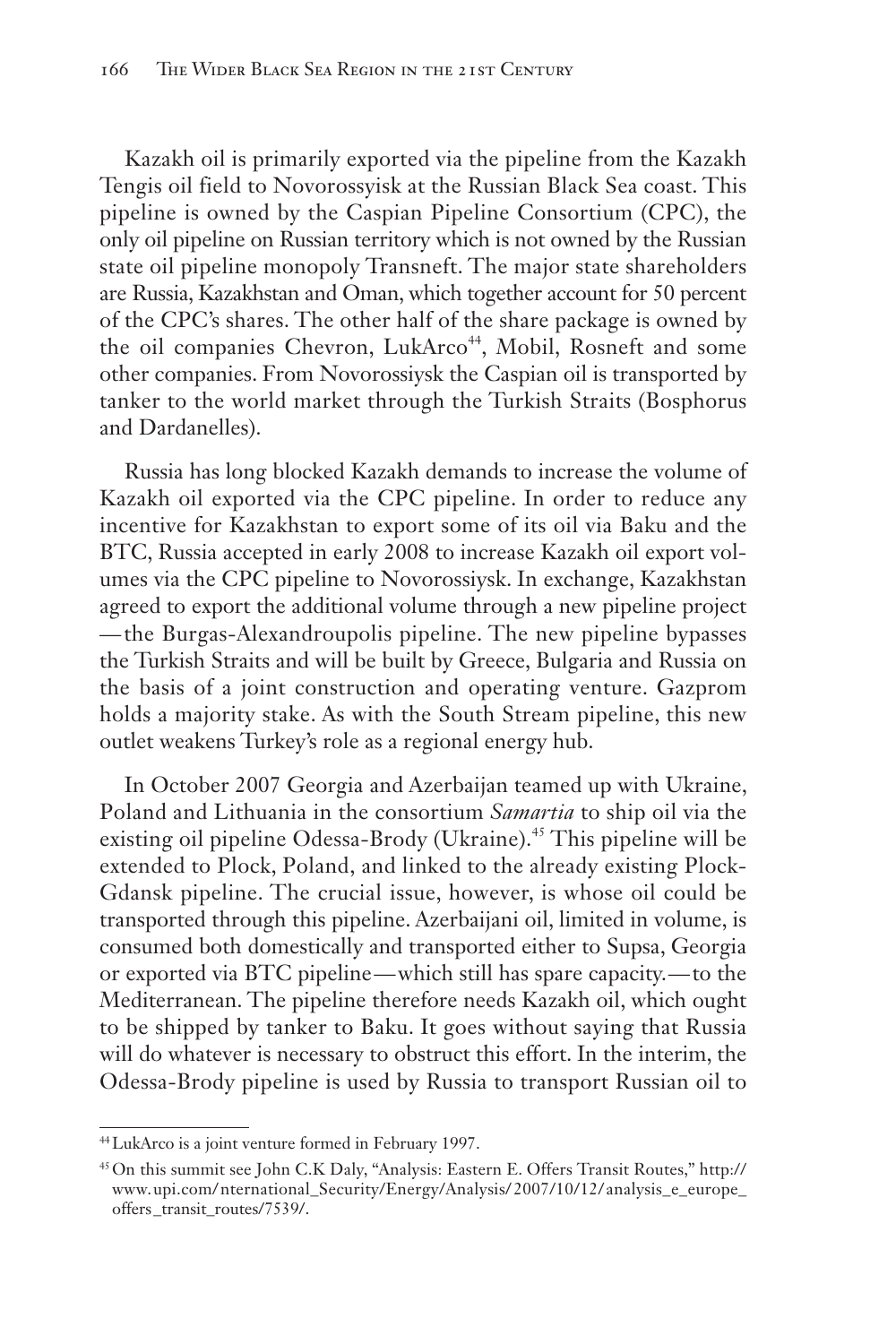the Black Sea and further export it to global oil markets. In sum, it may be said that Russia has played its cards quite well and maintains its crucial role for Caspian Basin oil trade and exports.

#### **Internal and External Obstacles to the EU's Approach Towards the Region**

The EU's energy policy toward the region, which is directed to the creation of an energy community, faces a number of challenges at different levels: inside the Caspian Basin region; within the EU itself; and at the international level.

Internal obstacles in the region result from the fact that the control of hydrocarbons is a strategic issue for any producing country — an issue that is closely related to power, political authority and full sovereignty. For the energy-abundant states of the Caspian Basin, oil and gas resources have been a main asset and lever to build statehood and maintain and increase economic and political independence from Russia. Each of the states has followed different strategies, however, regarding energy exploitation. Azerbaijan and Kazakhstan opened their energy sectors to foreign investment or even privatized their energy sector, whereas Turkmenistan and Uzbekistan maintained a state-dominated energy industry.<sup>46</sup> As Uzbekistan and Turkmenistan could generate revenue from energy exports as well as from their cotton plants and textile industries, they were under less pressure to accept foreign investment in the oil and gas sector. This proved to be also a strategy to ensure political power and survival, since the agricultural sector forms the traditional support base. This is the common denominator: politics dominate economics, and the main goal is to stay in power. Therefore, leaders have pursued energy development strategies that have been "politically rational but not necessarily economically optimal."<sup>47</sup> Energy abundance has been used to keep patronage and clientelistic networks alive by distributing economic and political resources to maintain personal power. In Kazakhstan and Azerbaijan, this was done via the "foreign investment injection:" Kazakhstan chose a strategy of privatization in the oil and gas industry and attracted foreign investment,

<sup>46</sup>E. Weinthal and Luong P. Jones, "Prelude to the Resource Curse: Explaining Oil and Gas Development Strategies in the Soviet Successor States and Beyond," *Comparative Political Studies* 4, vol. 34, May 2001, pp. 375.

 $47$  Ibid.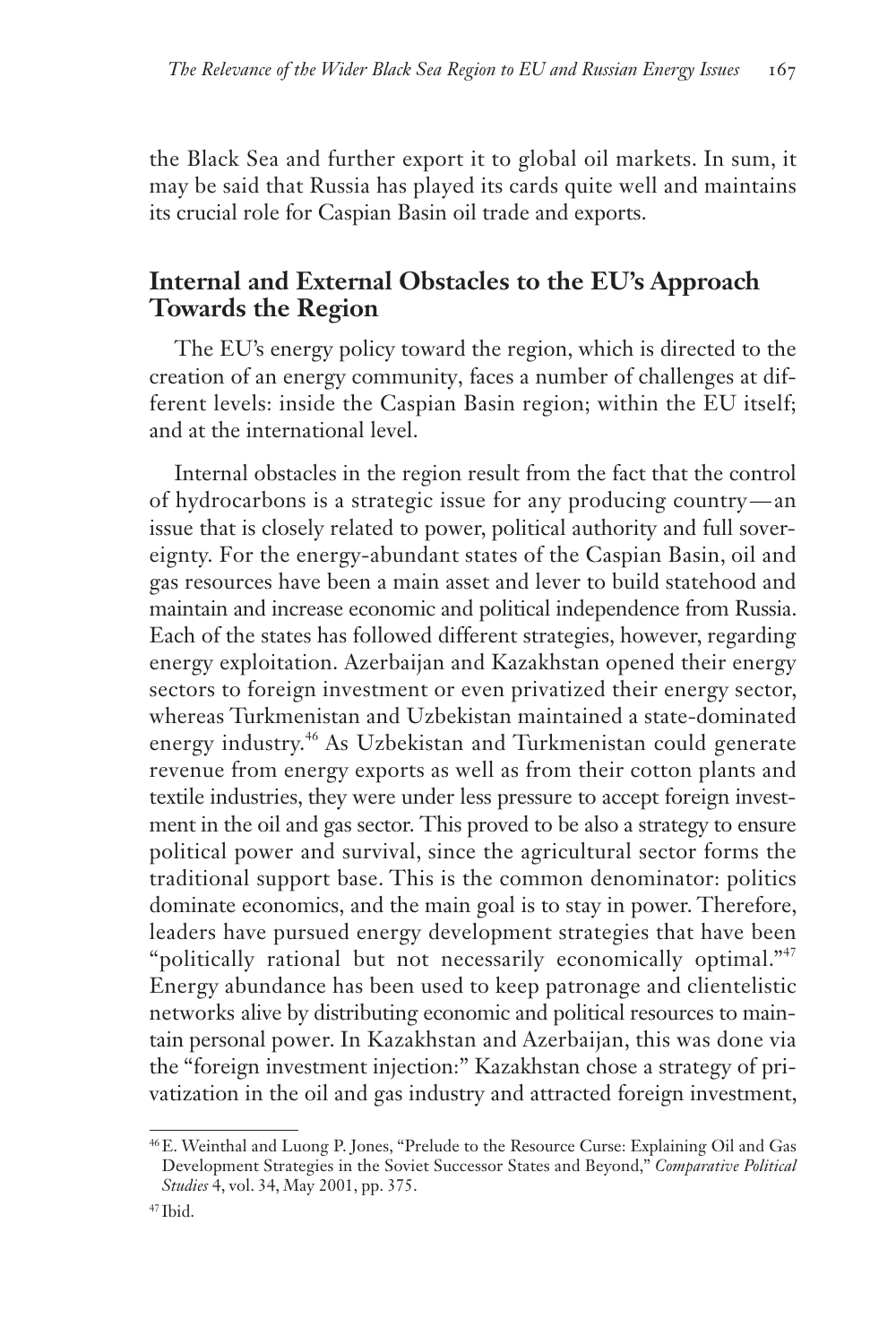not only to generate revenues but also because "the transfer of ownership provided them with the means to alter the status quo distribution of resources to either incorporate or counter rivals."<sup>48</sup> Azerbaijan founded a national state-company, primarily to secure the powerful political and economic position of an already dominating elite, but also to open the market for joint ventures with foreign enterprises because of the lack of alternative sources of revenue.

As seen from the example of many energy-producing states, "bad economics" (faulty economic strategies) often also make for "bad politics" (a deficit of democracy) and vice versa. Energy rents often flow to a narrow group of elites, which often sharpens social divisions or solidifies existing cleavages. Under such circumstances, even when energy reforms and investments are badly needed, they are delayed by ruling elites keen on maintaining power, which perpetuates authoritarian regimes. If foreign investment had been accepted, some authoritarian regimes such as Kazakhstan do not hesitate to encroach on the fundamental rights of foreign investors guaranteed under Production Sharing Agreements.<sup>49</sup> The Nazarbayev regime forced them to accept higher profit stakes for the Kazakh government. Moreover, it has become clear that these authoritarian elites tend to favor other, i.e. Russian and Chinese, companies over Western multinationals. The reluctance to accept major investment by major Western oil and gas companies, had a negative impact on the modernization of exploration methods and technologies. Reliance on their aging exploration capabilities kept productivity in the oil and gas sector low and caused major environmental damage. Furthermore, the Caspian Basin states have done little to improve regional cooperation on hydrocarbon exploitation.

Western companies have faced a vicious circle in the region. In the 1990s no clear decisions were made on major oil and gas pipeline routes to the West, which led to serious setbacks for European and Western multinational companies. As long as there is no way to export hydrocarbons to markets, production is stopped. This has given Russia, and nowadays also China, the chance to shape realities. Russia and China have turned a blind eye to internal developments in the producing countries while upholding the principle of non-interference in

<sup>48</sup> Ibid, p. 394.

<sup>&</sup>lt;sup>49 "</sup>Kashagan Partners Face Renegotiations," *FSU Oil& Gas Monitor* 1, August 2007, Week 30, p. 11.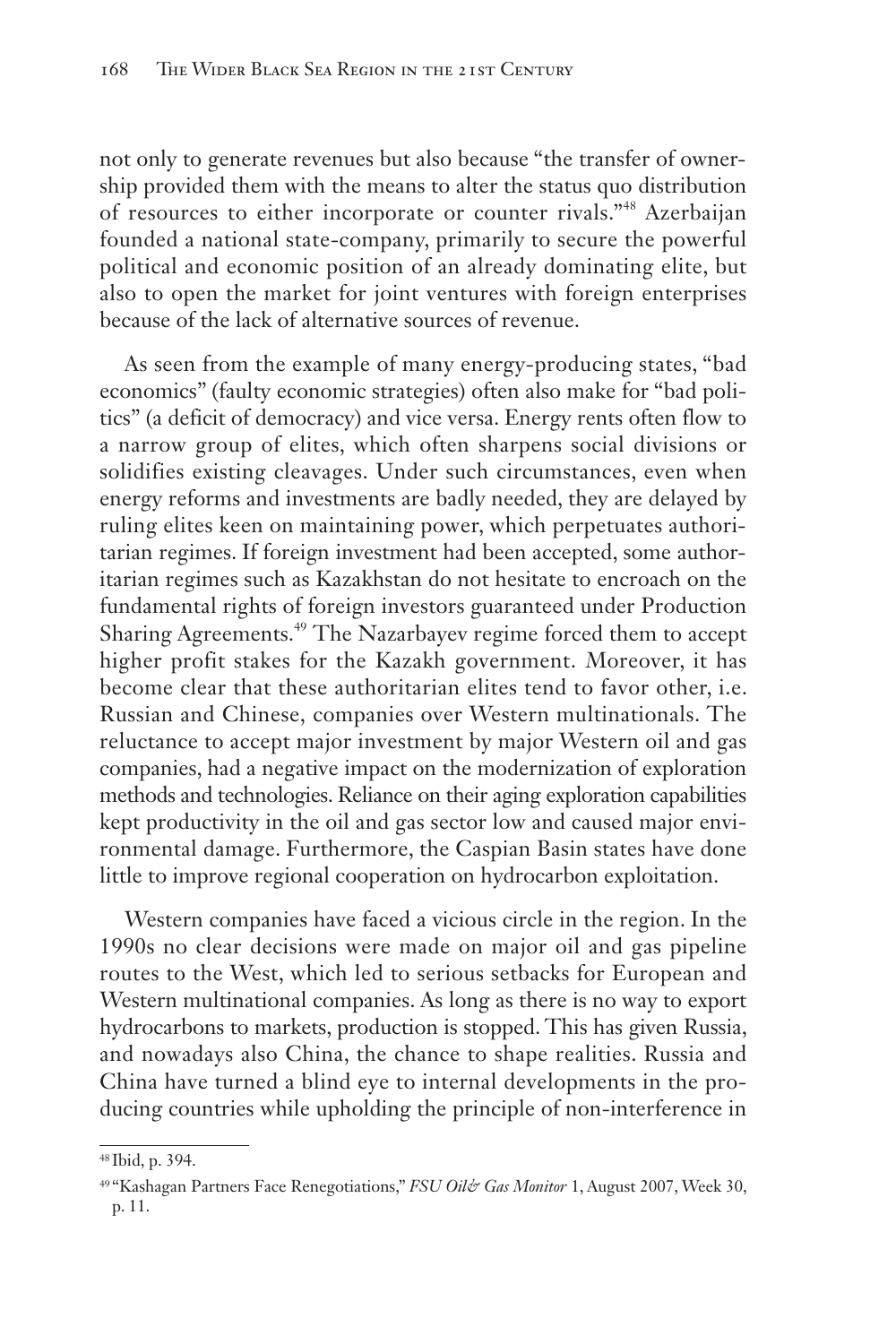domestic affairs, which made them easy partners for the regimes of the region. As a consequence, European companies have lost ground and it will be difficult for the EU to catch up with Russian and Chinese projects. This, in turn, hampers the construction of new transport corridors.

# **A Common External Energy Policy? The EU's Patchy Record**

The approach toward securing energy supplies from the Caspian Basin through the Black Sea region builds upon and demands a common EU external energy policy. Yet, energy policy is a particularly controversial field within the EU. The European Commission has been asking for such a concerted effort since 2006. Although the Commission continues to recognize the right of every member state to maintain its own external relations in order to secure supplies and to determine its own energy mix, at the same time it has called on member states to improve the coordination and coherence of their foreign energy policies. A number of the larger member states perceive energy policy to be a national prerogative, however. They are extremely reluctant to cede any sovereignty to the EU in this sphere. Nonetheless, calls for a common energy policy are becoming louder in the EU, while national governments celebrate state sovereignty and national egoism in this field.

Energy policy in the EU is a remarkable example of a policy field that requires both deepening and widening of the agenda. The EU is faced with the task of establishing an internal market with effective competition while at the same time facing resistance by energy business and member states. Externally, the EU is faced with the challenge that energy trade must be carried out between markets that are structured in different ways — some liberalized, some highly regulated by the state. The energy trade in the EU's internal market is liberalized (to different degrees), whereas in Russia it is regulated to a high degree by the state and the Russian company Gazprom has an almost complete monopoly on the transport of gas. The common neighborhood is characterized by different stages of monopolization and liberalization. Moreover, EU-based firms and Russian companies compete over access and shares in the respective energy sectors of the neighborhood, leaving domestic companies behind in capital and technol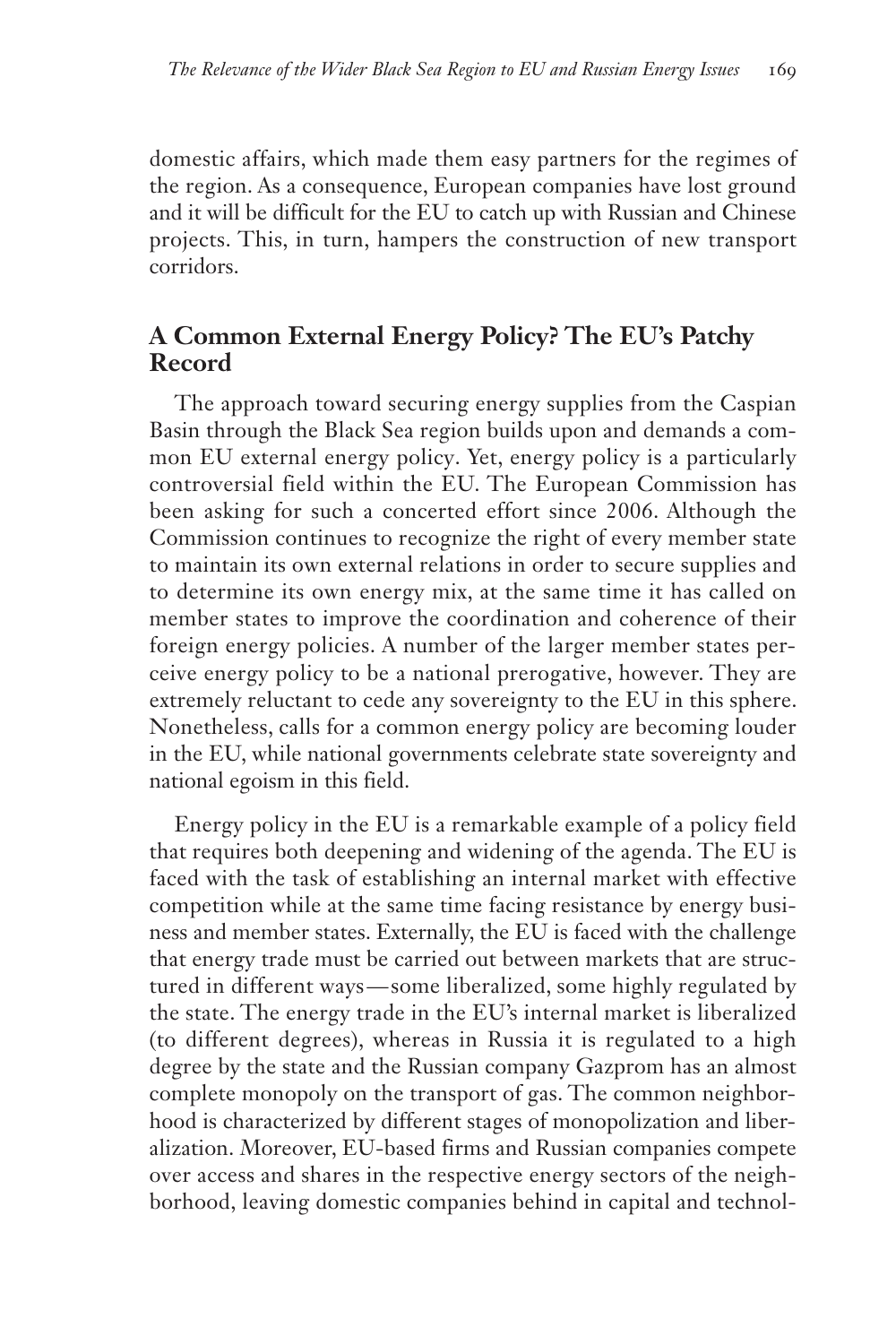ogy and exposing the governments to various degrees of political pressure and economic lobbying. Moving to the international level, Russia is the main actor with which the EU has to deal on questions of the rules of the game in the Black Sea and the Caspian Basin, since the region lies in the area of influence of both the EU and Russia. Russia is the EU's decisive counterpart on questions relating to political order, pipeline routes, and the goal of diversification, since the EU and Russia have different strategies on the central questions of order. The harmonization of the markets in relation to reciprocity of access to markets, infrastructure, and foreign investment are central issues that arise on a regular basis and in a variety of fora.

#### **Russia as the EU's Main Counterpart**

Russia uses its quasi-monopoly of gas exports from the east to Europe as a lever and has tried to preempt EU efforts to diversify its suppliers and pipelines. Russia has used its gas pipeline monopoly as a bottleneck for alternative gas producers in the Caspian Sea Basin and central Asia who want to export their gas to Europe. Gazprom's transport monopoly also affects Russia's relations with the central Asian countries, which up until now have had very few alternatives to export routes passing through Russian territory. Russia has signed long-term contracts with the central Asian states that enable Russia to sell any surplus gas of its own to the EU for a good price. Russia has also played on the fact that EU member states have pursued their own national policies. The Nord Stream pipeline, which bypasses the "traditional" transit countries Ukraine, Belarus, the Baltic States and Poland, is a good example of how Russia profits from the disaggregation of EU member state interests. Moreover, Russia relied on Gazprom's exclusive bilateral package deals with European energy companies in its recent pipeline deals such as Nord Stream<sup>50</sup> and South Stream. These 'quid-pro-quo' deals, which offer European companies access to Russian production sites, establish joint ventures in transport and give Gazprom an access to the respective end consumer markets, not only make multilateral cooperation within the EU more difficult, but also demonstrate how European energy companies

<sup>50</sup>For a detailed description of the deal see Kirsten Westphal, "Germany and the EU-Russia Energy Dialogue," in P. Aalto, (ed.), *The EU-Russian Energy Dialogue. Europe's Future Energy Supply* (Aldershot/Burlington: Ashgate, 2007), p. 93-118.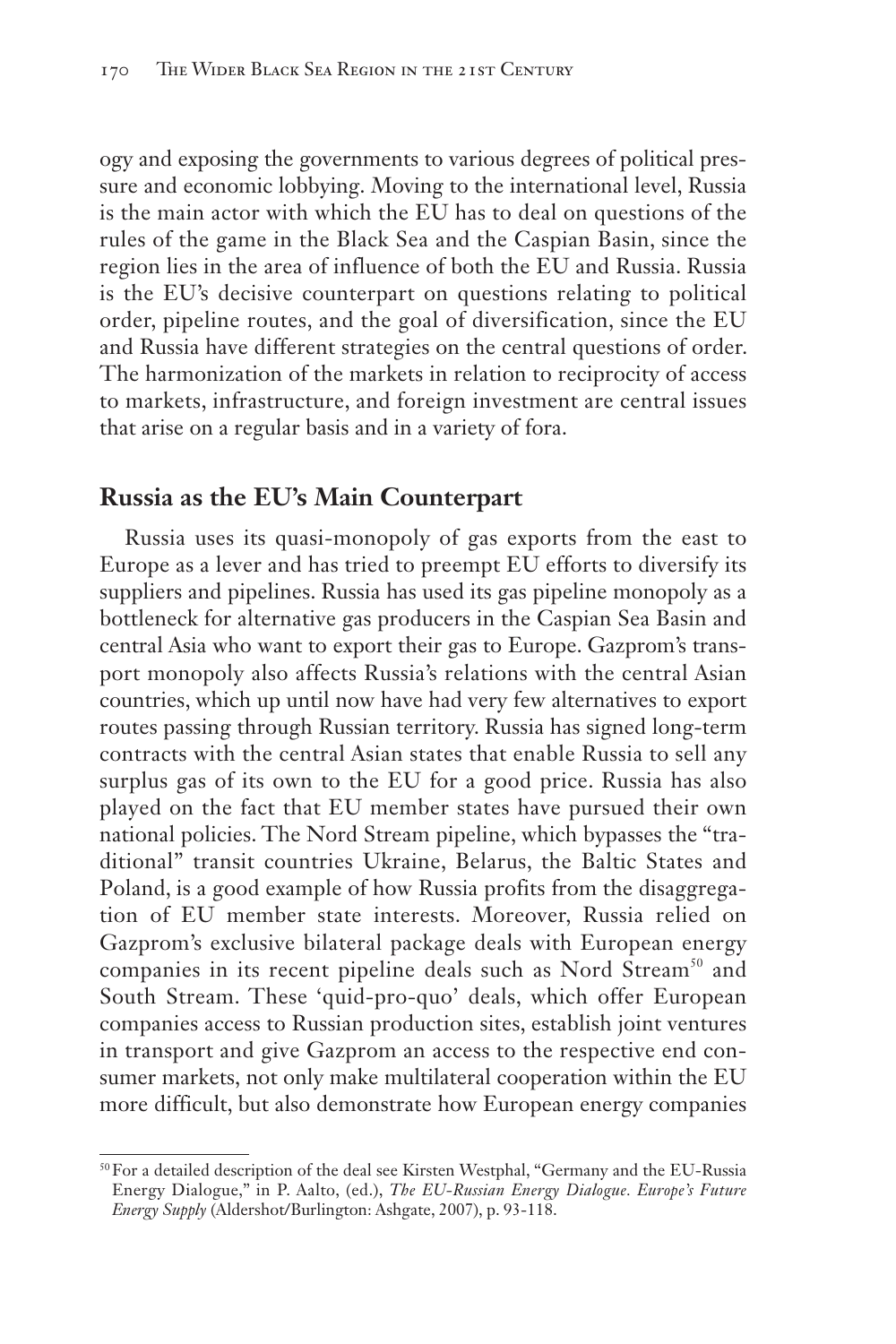try to secure their market position in the EU with the help of exclusive deals with Gazprom as their main gas supplier.

Gazprom has enjoyed a favorable starting position on many occasions because of long-standing ties with national energy companies and their management. These connections helped Gazprom take over shares of transport companies in Hungary, Bulgaria, Serbia and Greece in order to realize South Stream.

In the important transit countries of the common neighborhood, Gazprom's main goal has been to establish control, either completely or in part, over the important transport routes, and also to move into the sale of gas. This obviously has implications for the neighboring space, just as Russian activities in this space affect the EU.

In political terms, the landscape of the regional political economy of oil and gas has changed in ways that favor Russia as an exporter and transit country and are likely to affect the rules and regulations of energy trade on the European continent. The issues of pricing and transit in the common neighborhood are important levers for Russia as it seeks to dominate Eurasian energy markets. A variety of actors are engaged in the markets, ranging from private multinational companies and state-controlled companies to the governments of the resource-rich states. The way prices are set also varies. In some cases the market sets the price, and in others the price is regulated and subsidized by the state. This means that at the international level the principle of reciprocity, i.e. reciprocally guaranteed and non-discriminatory access to markets and infrastructure, does not operate, which hampers the investment activities of Western companies.

# **Transit and Price Issues as Determining Factors in the Region**

The Ukrainian case illustrates best how crucial transit and price issues are for the wider region and for EU energy policies. For Russia, these issues have served both as a lever to gain access to national energy sectors and to saturate these markets with Russian gas in order to preempt alternative supplies. Gazprom combines its legitimate business interest in charging higher prices for gas in the post-Soviet space with a strategy of paying low prices to former Soviet republics in exchange for access to their transport networks. It is important to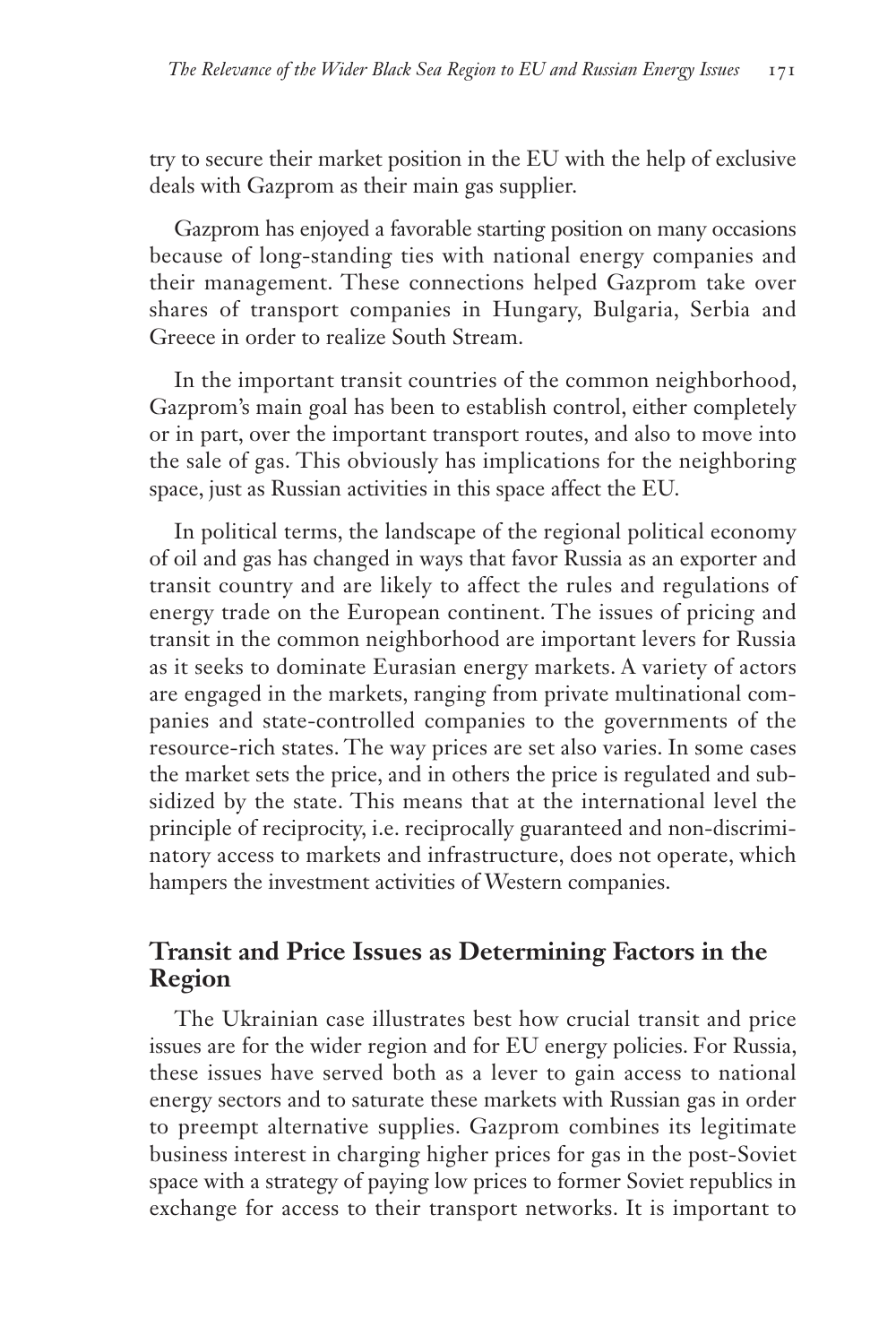recall, however, that for a long time Russia had subsidized the post-Soviet region with cheap energy.

As regards transit, the picture has changed with the dissolution of the USSR and with EU enlargement. Most of the newly independent post-Soviet countries turned into transit countries for Russian gas to the West. After 1991 and the expiration of the original terms of engagement, Russia moved to market pricing with former bloc countries and split the arrangements into a long-term supply contract and a transportation agreement with Poland, Slovakia, and the Czech Republic.<sup>51</sup> This meant an early adjustment to market prices under the same model and level as for the western European countries. For the newly independent states (with the partial exception of the Baltic States), the picture was somewhat different because prices remained significantly lower. These price-transit arrangements, which favored close Moscow allies, became increasingly unattractive as gas prices began to rise beginning in 2003. Therefore, since 2004/2005 Moscow has pressured the other CIS states into new market-related pricing.<sup>52</sup> Russia sought to end the opaque barter deals that compensated transit and transportation with politically-derived, non-market gas pricing for Ukraine, Belarus and Moldova. Russia has now imposed a new pricing and transit regime that uses EU markets as a benchmark for its net income calculations, because the EU market is the largest customer for Russian gas with high potential for increased demand.<sup>53</sup>

Gazprom has long been trying to take over at least parts of the pipeline infrastructure and the storage facilities in the transit countries as a means to gain further economic, political and physical control over energy exports. In 2006 Gazprom reached such agreement with Belarus that not only included a new 5-year-contract delinking supply and transit but also gave Gazprom 50 percent control of Beltransgaz, the Belarussian gas transport company. This means that Gazprom has partial control of the important Yamal pipeline, through which approximately 22 percent of Russian gas exports to Europe flows. The

<sup>51</sup>Energy Charter Secretariat, *Putting a Price on Energy. International Pricing Mechasims for Oil and Gas,* Brussels, 2007, p. 166-169.

<sup>&</sup>lt;sup>52</sup>http://www.gazprom.ru/articles/article19812.shtml (Справочные материалы правка к брифингу «Переход на рыночные принципы сотрудничества с республиками бывшего СССР. Работа на рынках дальнего зарубежья. Диверсификация экспортных маршрутов и поставки СПГ. Использование схемы обмена активами» 20 июня 2006 года).

<sup>53</sup>Energy Charter Secretariat, op. cit., p. 167.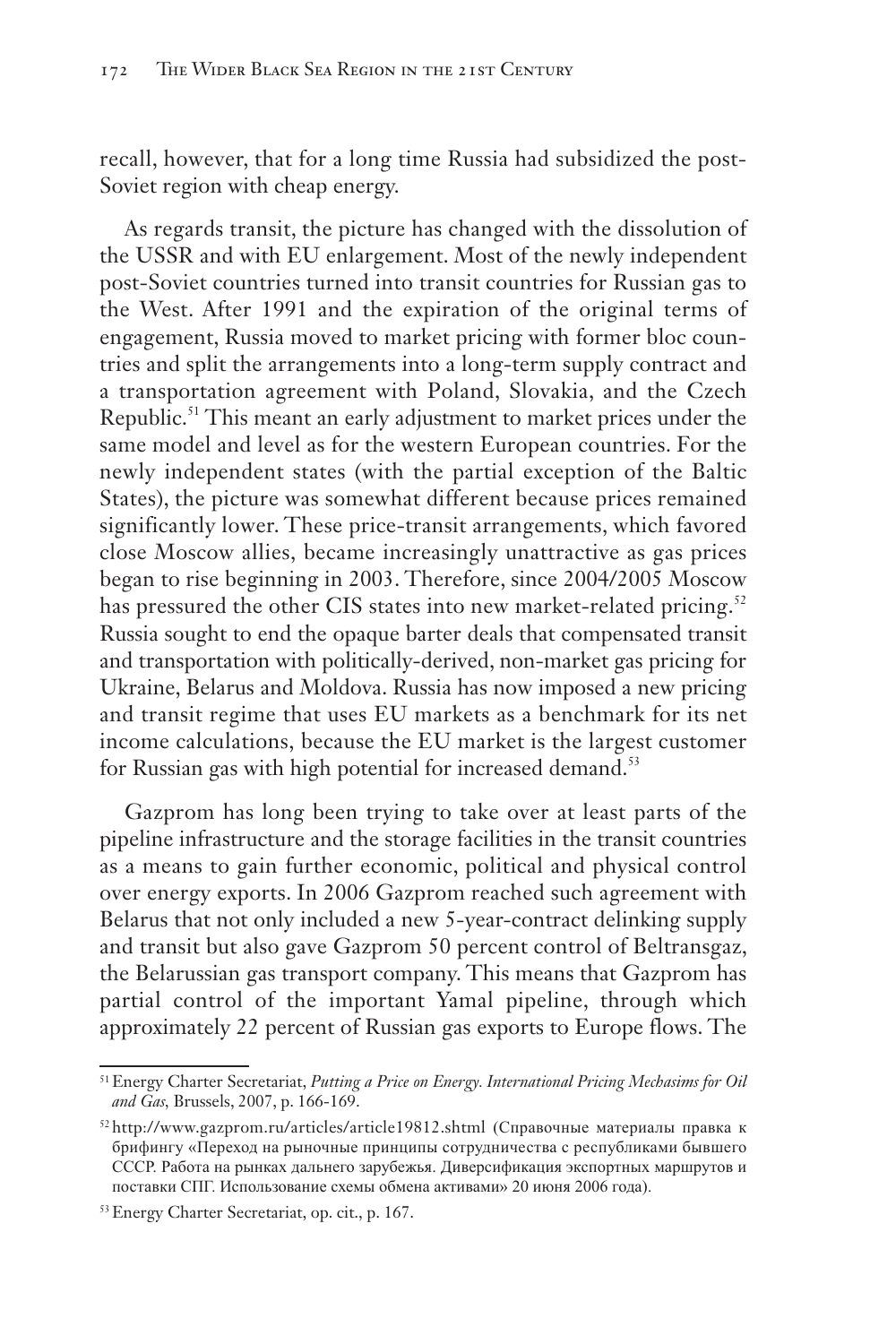company had been pursuing this goal for years.<sup>54</sup> Under this agreement, prices will reach EU levels by 2011.<sup>55</sup> Moldova and Ukraine have so far rejected Russian attempts to buy parts of the energy infrastructure. Nonetheless, Gazprom's shift to the new pricing approach of Russian gas based on replacement value in the EU has led to a price spike in Moldova under the quarterly contracts the country has with Gazprom.

The most prominent case of price and transit disputes has been Ukraine. After the dispute of January 2006, Gazprom and Naftogaz signed a deal that also included an intermediary company RosUkrEnergo. Under this deal this company buys Central Asian gas at the respective external borders at a price of \$65 per 1000 cubic meters. An additional amount of gas was available from Gazprom at a base price of \$230 per 1000 cubic meters. Since then the bulk of imported gas obviously came from Central Asian sources. The price of gas in 2007 rose to \$100.08 per 1000 cubic meters (up from \$65 in 2006) from Turkmenistan and to \$100.75 per 1000 cubic meters from Uzbekistan. In addition, Ukraine had to pay \$24.60 per 1000 cubic meters for transportation to the Ukrainian border.<sup>56</sup> Some analysts believe that this deal became precarious when Central Asia did not supply sufficient gas to RosUkrEnergo and Ukraine hat to buy gas from Gazprom.<sup>57</sup> As a consequence, in February 2008 Gazprom once again threatened to cut off its gas supplies to Ukraine unless Kyiv repaid a debt of \$1.5 billion. The new agreement cuts out middlemen and commits both parties to make the trade more transparent. Ukraine also agreed to pay \$179 per 1000 cubic meters and to settle the debt soon.<sup>58</sup> Even though Russia is very dependent on these three transit countries, and in particular on Ukraine, it has managed to implement a pricing and transit regime to its own liking.

As stated above, Russia is not only a "taker" of transportation but also a provider of transportation — mainly of Caspian and central

<sup>54</sup>Astrid Sahm and Kirsten Westphal, "Power and the Yamal Pipeline," in Margarita M. Balmaceda, James I. Clem and Lisbeth Tarlow (eds), *Independent Belarus: Domestic Determinants, Regional Dynamics, and Implications for the West* (Cambridge, MA: Harvard University Press, 2002), pp. 270-301.

<sup>55</sup>Energy Charter Secretariat, op. cit., p. 172.

<sup>56</sup> Ibid., p.171.

<sup>57</sup>Andrew E. Kramer, "Gazprom could shut gas flow to Ukraine," *International Herald Tribune,* February 8, 2008, p. 12.

<sup>58</sup>Energy Charter Secretariat, op. cit., p. 171.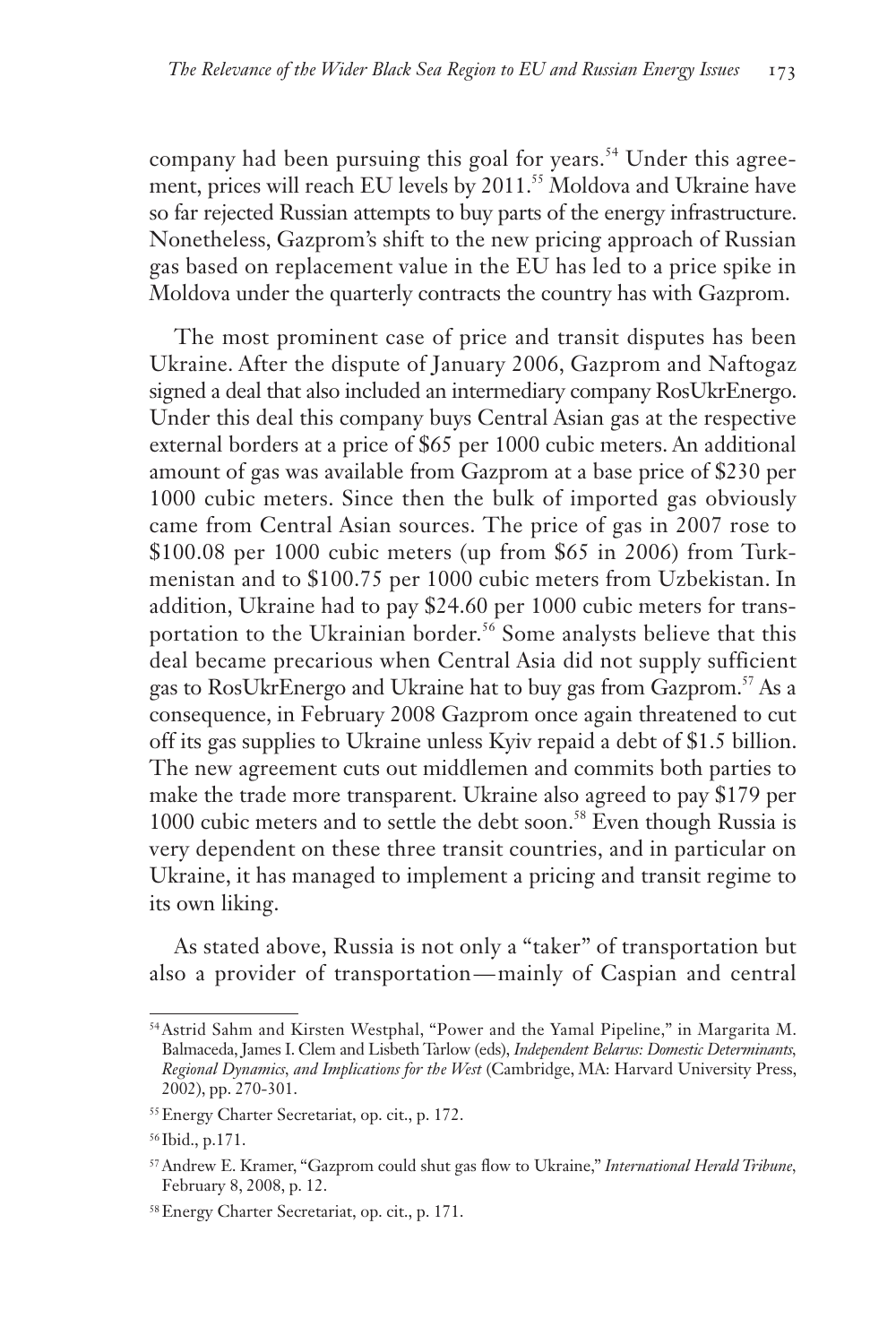Asian hydrocarbons to the West. Russia has instrumentalized its favorable geographical position and the existing pipeline network to impose its own pricing and transit regime on central Asian gas producers. During the first years of the bilateral treaties Russia paid very low prices for gas. Prices are individually negotiated and have risen since 2006. For Turkmen gas prices jumped in 2006 from \$44 to \$65 per 1000 cubic meters, and in 2007 to \$100.08. This is almost the price at which Russia sells its gas to Belarus.<sup>59</sup> In 2008, facing the EU's central Asia strategy and the Turkmen policy to keep all options open for export, Russia moved to pay higher prices for central Asian gas.

With the Shah Deniz gas field in Azerbaijan in production, the situation in the Caucasus will change, as Azeri gas will be also available in Azerbaijan and Georgia via the South Caucasus Pipeline. Georgia is striving to become more independent from Russia gas as in early 2007 Russia asked for a price of \$235 per 1000 cubic meters, which is comparable to EU levels. The fact that Russia has demanded such prices from Georgia and Azerbaija while continuing to supply gas to Armenia at a price of \$110 per 1000 cubic meters under a contract that is valid until 2009,<sup>60</sup> has been widely viewed as a political pricing strategy by Moscow. Armenia has been a close ally to Russia and the majority of its energy system has been sold to Russia.

Bulgaria plays an important role in both the Russian South Stream and the EU's Nabucco project. It is 100 percent dependent on gas imports from Russia and is the only country with which Gazprom still has a barter agreement (expiring in 2010). Transit is paid for in kind with gas supply. The existing contract has proved to be very favorable for Bulgaria.<sup>61</sup> It can therefore be assumed that Bulgargaz has a strong interest in maintaining a good relationship with Gazprom, and this may have been a vehicle for Russian transport interests to realize South Stream.

Romania is also an important transit country for Russian gas. Romania has a significant gas production itself, but imports the rest of

<sup>59</sup> Gazprom: Spravka k brifingu "Perechod ha rynočnye principy sotrudničestva c respublikami byvšego SSSR. Rabota na rynkach dal'nego zarubežja. Diversifikacija eksportnych maršrutov i postavki CNG. Ispol'zovanie schemy obmena aktivami", 20.6.2006 www. gazprom. ru/ articles/ article19812.shtml.

<sup>60</sup> Energy Charter Secretariat, op. cit., p. 172-173.

<sup>61</sup>Energy Charter Secretariat, op. cit., p. 169.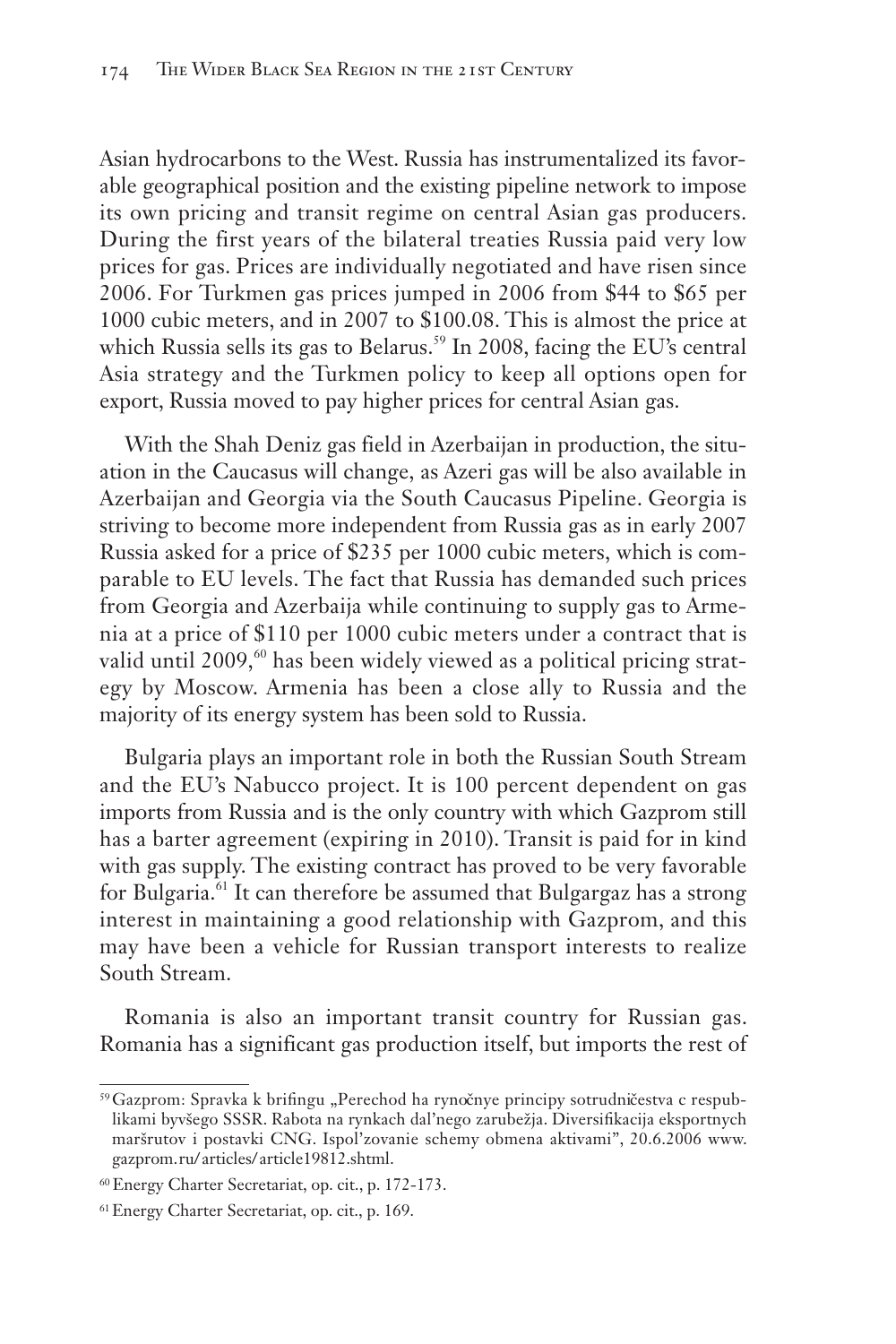its consumption (around 40 percent) from Russia. A contract running from 2010 to 2030 was signed in 2006 and is said to have fixed prices at about \$280 per thousand cubic meters.<sup>62</sup>

Turkey is a very interesting case, as it is linked with Russia via the Blue Stream pipeline. Russia has managed to saturate the Turkish gas market. A 2002 energy deal and favorable prices guaranteed to Turkey has enabled Russia to undermine Iranian and Azeri efforts to access the Turkish market to any significant degree. With regard to Turkey's role as an energy corridor to the EU, it is of specific importance that Turkey seeks the role of an intermediary for Russian gas and not only of a mere transit country.

#### **Conclusion**

With the EU in dire need of higher volumes of external gas supplies, it has three basic objectives: add more gas to the import basket; diversify its gas (and oil) suppliers; and diversify its supply routes. Gas deliveries from the Caspian Basin meet all three objectives. Over the short and medium-term, the volume of gas imported from the Caspian is expected to be modest, because of both limited mediumterm gas production volume (Azerbaijan) or multiple export commitments (Turkmenistan, Kazakhstan). More important is the fact that pipeline routes connecting the Caspian gas fields with EU consumers will also work as infrastructure to import gas from Egypt via the Arab Gas Pipeline and, at least in the medium term, from Iran (South Pars gas field) and Iraq (Akkas gas field). The major imperative for the EU is the construction of the Nabucco pipeline, which is designed to import non-Russian gas from multiple sources bypassing Russia. These eventual gas volumes are to meet southeastern European gas demands and should be distributed to other EU consumers via the gas trading platform in Baumgarten, Austria.<sup>63</sup> So far the EU's energy policies and its initiatives towards the region have not really been successful in tying the region to the EU's project of a pan-European energy community.

 $62$  According to the Balkan and Black Sea Petroleum Association, but not officially confirmed by Gazprom. See Energy Charter Secretariat, op. cit., p. 170.

 $63A$  less probable gas route emanating from the Caspian is "White Stream," which is supposed to run from Georgia along the Black Sea seabed to Ukraine, Poland and the Baltic countries.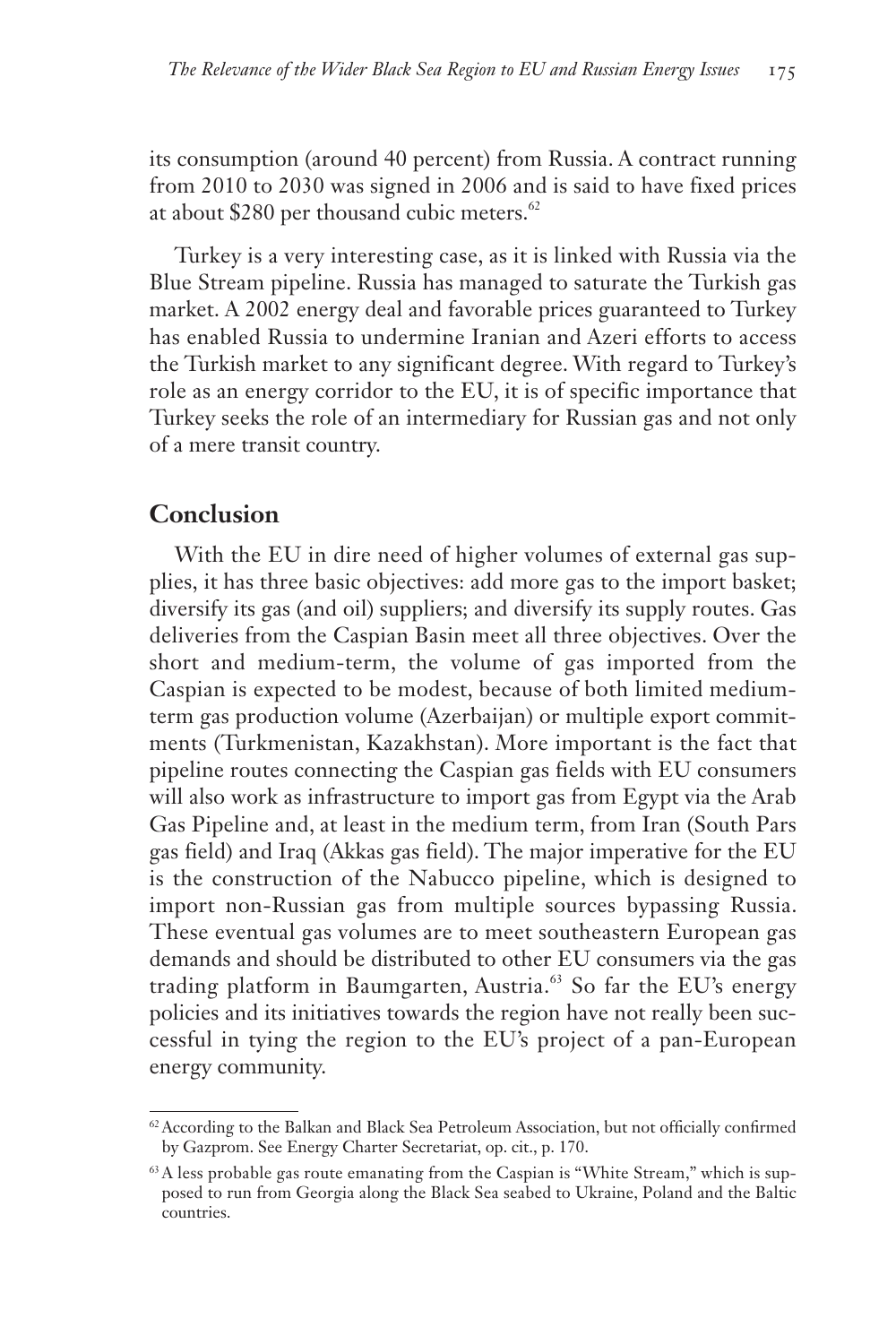Russia understands its priority goal to be to obstruct any and all export routes bringing Caspian or Iranian gas to the EU while bypassing Russia. Russia has no interest in lowering EU dependence on Russian supplies, losing hegemonial control of Caspian gas exports or allowing Iran to emerge as a competitor on the EU gas market. Thus, "South Stream," Russia's southern-flank pipeline initiative, is meant to undermine the rationale of the Nabucco pipeline and to reduce Ukraine's role as a major transit country for Russian gas exports. Russian energy policies have been crafted to serve Russia's interest in dominating the Eurasian gas markets and exerting significant market power with regard to volumes, export routes and prices.

All these competing gas plans make the Black Sea region a central stage of geopolitical and geoeconomic struggles and clashes of interests. The struggle for the Caspian and the Black Sea is a reflection of mistrust, rivalry and alienation between the EU, the U.S. and Russia. The region is not just an area where diverse economic interests conflict; it is also a region of complex geopolitical faultlines and frontiers. Whether the actors involved will pursue zero-sum strategies, or whether non-confrontational competition will prevail, is hard to judge as of today. Whether this conundrum is an opportunity or a curse for the Black Sea region remains to be seen.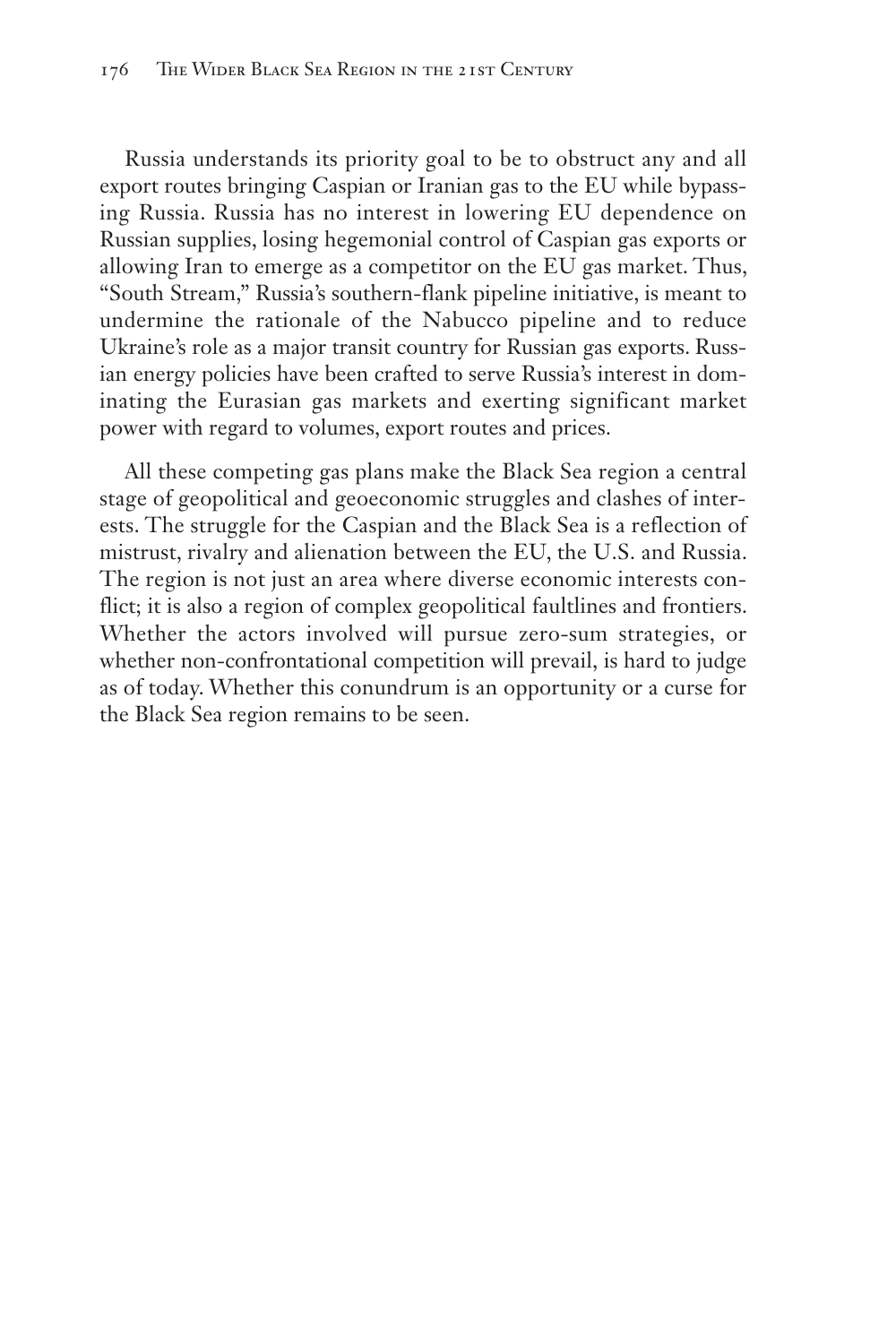# **Conflicts in the Wider Black Sea Area**

#### *Anna Matveeva*

The Black Sea region, broadly defined, contains four unresolved conflicts that broke out at the time of the Soviet collapse. This chapter examines the current state of two unresolved conflicts in Georgia (Abkhazia and South Ossetia), Nagorno-Karabakh (dispute between Armenia and Azerbaijan) and Moldova (Transdniestria).

The chapter will argue that while the conflicts have a common origin derived from the impact of the break up of the Soviet Union, their subsequent development has been largely shaped by the particular political trajectories of those states that contain the conflicts. The states of the region developed differently after independence. The way in which their polities formed matters most for the prospects of resolution, continuation of the stalemate or possibility of resumption of violence. Each of the conflicts occupies a different political and ideological place in each of the different countries. There is only a weak degree of interconnectedness between conflicts in different states, and each state tends to concentrate on its own problems.

Much has been already written about the causes of these conflicts and there are competing historical narratives of how violence came about.<sup>1</sup> This chapter will not revisit these histories; it will concentrate on their outcomes. It will outline where the conflicts are now, including developments in the separatist regions; their practical consequences; the record of external engagement; and factors which can alter the status quo, for better or worse. It will conclude with discussion of the "pattern of unresolved conflicts" in Eurasia and lessons to be drawn

<sup>1</sup> Thomas de Waal, *Black Garden: Armenia and Azerbaijan Through Peace and War (*New York University Press, 2003); Laurence Broers, ed., "The Limits of Leadership: Elites and Societies in the Nagorny Karabakh peace process," *Accord Series No. 17,* Conciliation Resources, London, 2005; Jonathan Cohen, ed., "A Question of Sovereignty. The Georgia-Abkhaz Peace Process," *Accord Series No. 7,* Conciliation Resources, London, 1999; International Crisis Group, "Conflict Resolution in the South Caucasus: The EU's Role," Europe Report no. 173, March 20, 2006. International Crisis Group, "Georgia: Avoiding War in South Ossetia," Europe Report no. 159, November 26, 2004.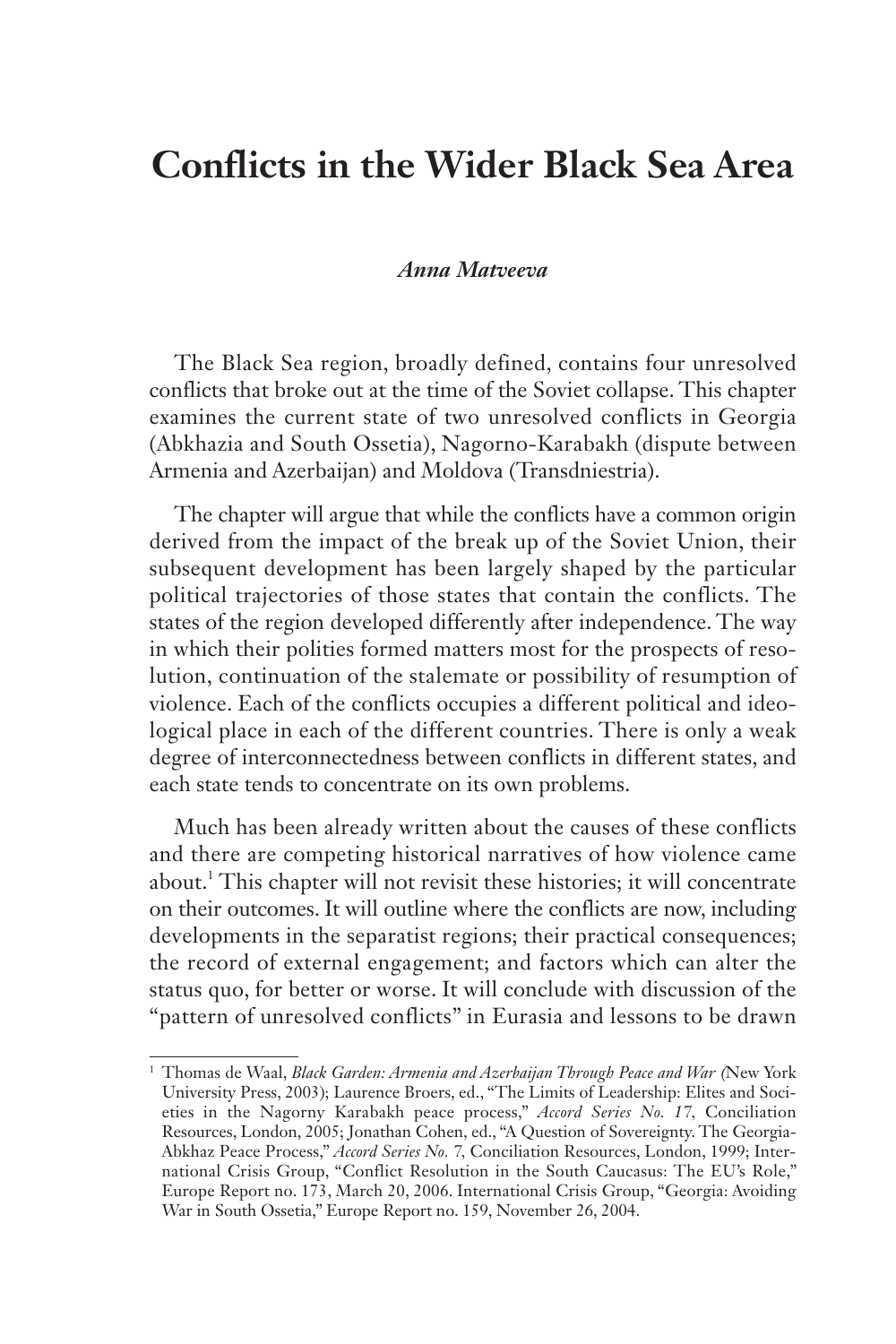from it. It argues that it is time to design new intellectual frameworks to address the realities and to seek progress on issues of practical significance rather than status of territories.

## **The State of the Conflicts**

Wars in the South Caucasus have been very intense and extremely brutal, with all sides engaged in gross violations of human rights.<sup>2</sup> However, since the end of large-scale hostilities in 1994 a fragile peace has followed suit, despite periodic skirmishes in de facto border areas. There has been a certain accommodation to the status quo among elites and the population in general. There are constituencies in political and business circles, and among the population at large, that have a stake in non-resumption of hostilities, even if the current arrangements are neither stable nor fair. The passage of time has had an impact. Conflicts stagnate, but fragile peace has been kept and enabled life to go on. Azerbaijan, for example, has attracted considerable foreign investment into its energy sector, which has facilitated rapid growth. With the exception of Karabakh, a degree of economic and social interaction across separation lines is taking place.

Georgia has two unresolved conflicts — one in the former autonomous region of South Ossetia in the foothills of the Main Caucasus Range, and the second in the former autonomous republic of Abkhazia on the Black Sea coast. Both are located on Russia's borders, enabling interaction between the two. South Ossetia is tiny in terms of population,<sup>3</sup> but is located on the main road linking Georgia with Russia and is important for Black Sea trade, especially with Turkey. Smuggling along the South Ossetian Highway has played a significant role in ensuring the survival of the breakaway region.

<sup>2</sup> Casualty figures are disputed and unreliable. With respect to Karabakh conflict, Thomas de Waal in reference to Arif Yunusov cites the figures of 17,000 dead (11,000 on Azeri side and 6,000 on Armenian) and 50,000 wounded as most reliable. — de Waal, the Black Garden, Appendix I. In the war in Abkhazia 8,000 died and 18,000 were wounded. ICG 'Abkhazia Today' Europe Report no. 176, 15 September 2006, p. 1. The Abkhaz side stated that it lost 4,000, which given that according to the 1989 Soviet census only 93,267 ethnic Abkhaz lived in the autonomous republic, makes it over 4 percent of the total nation, although some casualties were ethnic Armenians and Russians.

Estimates range between 50 to 80,000 residents.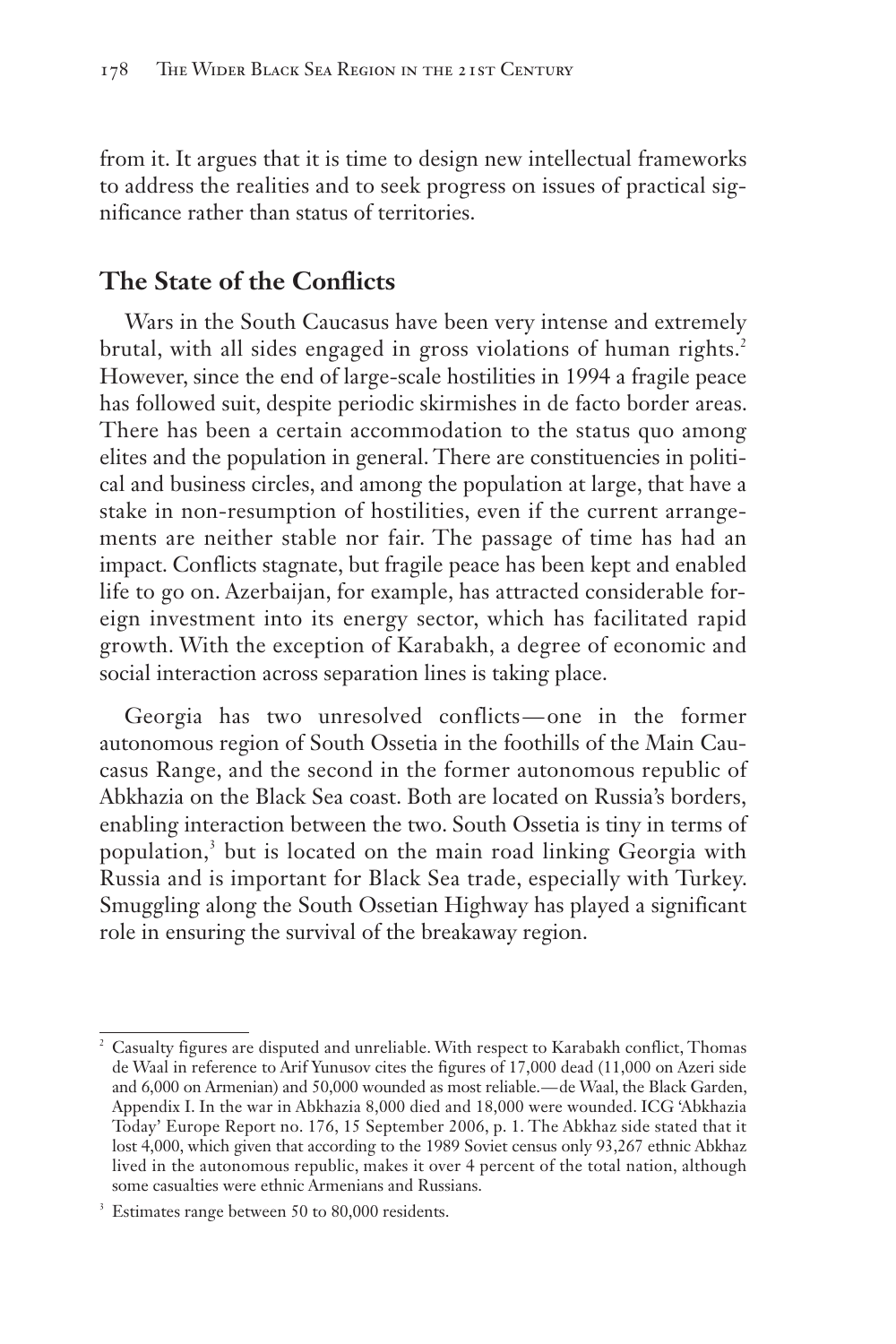Abkhazia is much larger in territory and population,<sup>4</sup> and has vital resources of its own, most notably tourism developed during Soviet times. Roughly speaking, it is comprised of two parts: the agricultural eastern region, from where most ethnic Georgians were displaced during the war of 1992-93, and the tourist-oriented western region, where resorts are located and which used to contain a diverse ethnic mix during Soviet days. Ethnic Georgians constituted a plurality of residents of Abkhazia before their displacement. Currently the ethnic Abkhaz are in power, while the self-proclaimed republic preserves a multiethnic character with a substantial Armenian population and return of some displaced Georgians.

During the tenure of President Eduard Shevardnadze the prevailing assumption among the expert community was that renewal of fully-fledged hostilities was unlikely, although violence along the Georgian — Abkhaz division line occurred in 1998 and 2001. However, after the "Rose Revolution" of 2003 and the ascension of Mikhail Saakashvili to power in Georgia, these assumptions started to change. Inspired by a successful resolution in 2004 of a political stand-off with the leadership of the Ajara province, which refused to bow to the authority of the central state, the new Georgian leadership felt empowered to deal with the unresolved conflicts, using threat of force if need be. The assertive stance of the new government led to incidents of violence in South Ossetia and Abkhazia, militarization of Georgia proper and of its conflict zones.

Conflict over Nagorno-Karabakh is essentially a territorial dispute between the two neighboring states of Armenia and Azerbaijan over control over the area which geographically belongs to Azerbaijan, but had been largely populated by ethnic Armenians. Unlike in other cases, where conflicts unfolded after the states became formally independent and the boundaries of former Soviet republics were recognized as international borders, the Karabakh conflict began during Soviet times as an internal conflict within the Soviet state between

Pre-war population of Abkhazia stood at 525,000. According to the last Soviet census of 1989, 235,000 were ethnic Georgians. The official Abkhaz census conducted in 2003 found a total population of 214,016. The post-war figures are contested and reliable estimates range between 200-220,000 residing in Abkhazia and a slightly lower number being IDPs on the Georgian side, — ICG Abkhazia Today. These figures do not include emigration to Russia from both sides, since most migrants continue to be registered in their 'official' places of residency, — author's field research in the context of UNDP assignments, Abkhazia and IDP settlements in Georgia proper, 2005.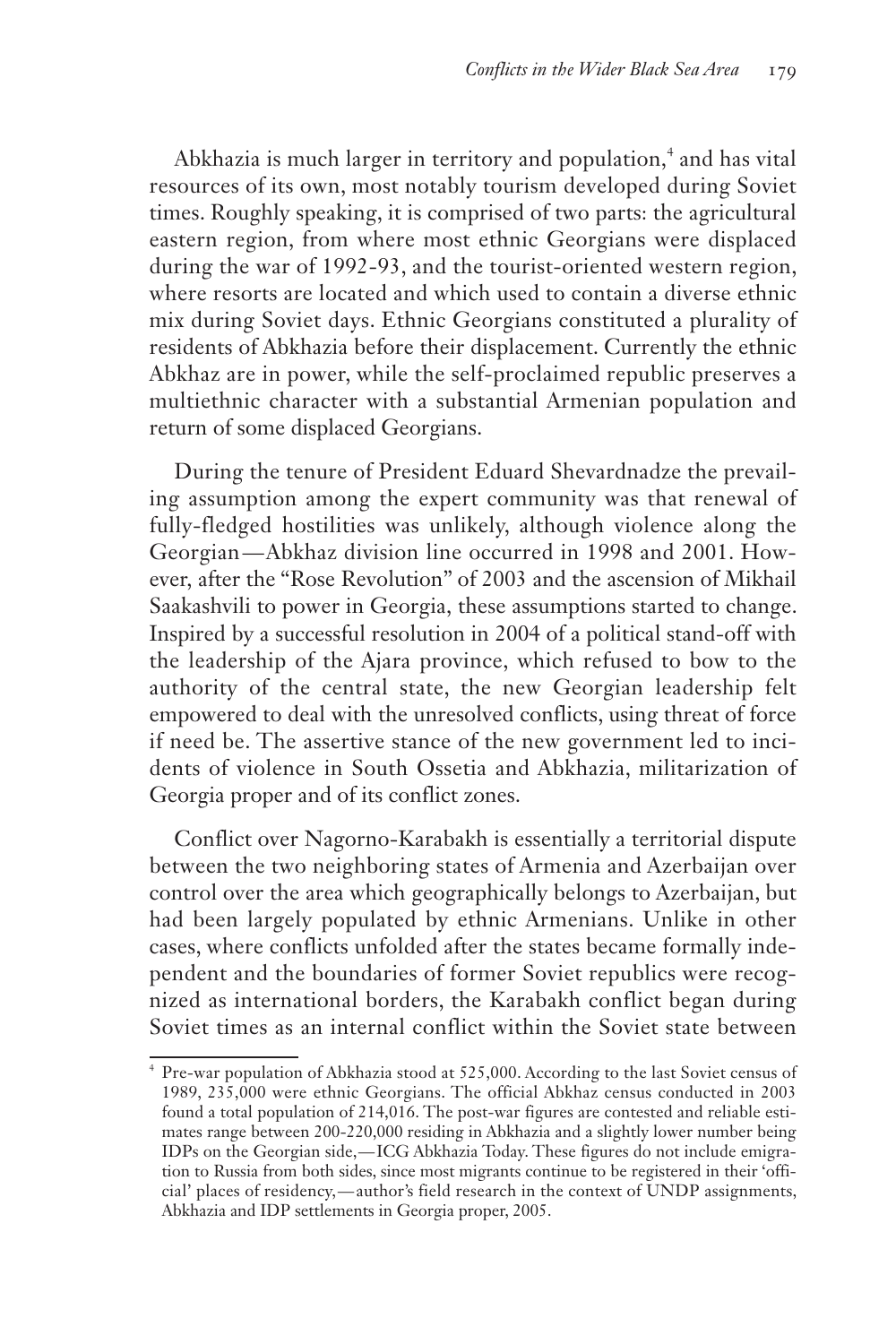two federal jurisdictions. The origins of conflict provide both sides with legal arguments that suit their positions: while Azerbaijan bases its claim upon the principle of territorial integrity, Armenia insists on the right to self-determination.

Initially, Armenia suffered a great deal for its annexation of Karabakh, as it found itself isolated in the hostile neighborhood of Azerbaijan and Turkey, had to integrate ethnic Armenian refugees from Azerbaijan who would not return, and suffered an energy blockade in the first years of independence. However, the role of the Armenian diaspora has been key in helping the new state to survive, while international lobbying has helped Armenia avoid becoming a pariah. Armenia has also been a major beneficiary of international assistance. Over the past decade, the U.S. provided over \$1.4 billion of assistance, and Armenia is to receive \$235 million from the Millenium Challenge Account.<sup>5</sup> Despite being twice as small as Azerbaijan in terms of population, Armenia received 50 percent more aid than Azerbaijan. This near absence of U.S. funding was due to the fact that from 1992 until October 2001 U.S. aid to Azerbaijan was constrained under section 907 of the Freedom for Russia and Emerging Eurasian Democracies and Open Markets (FREEDOM) Support Act, enacted in October 1992 as a result of the influence of American — Armenian lobby. Section 907 limits government-to-government aid to Azerbaijan because of its blockade of Armenia.<sup>6</sup>

In its second decade of independence, Azerbaijan has undergone a major economic and social transformation due to its energy wealth, which has propelled it into the richest state of the South Caucasus. Although wealth is distributed unevenly, it nevertheless provides a degree of welfare and creates a "feel good" factor, as the economy is growing and future prospects look hopeful. Together with labor migration to Russia, which takes the bulk of poor and disaffected workers out of the country, energy development is a factor for greater stability and reduces incentives to popular mobilization to fight a new war.

The Armenian army (in Armenian vocabulary, "self-defense forces of Nagorno-Karabakh") enjoys military superiority since it controls a significant area around the Karabakh enclave, from where ethnic

<sup>5</sup> www.state.gov/r/pe/ei/bgn/5275.htm.

 $6$  Broers, 2005, op. cit., p. 90.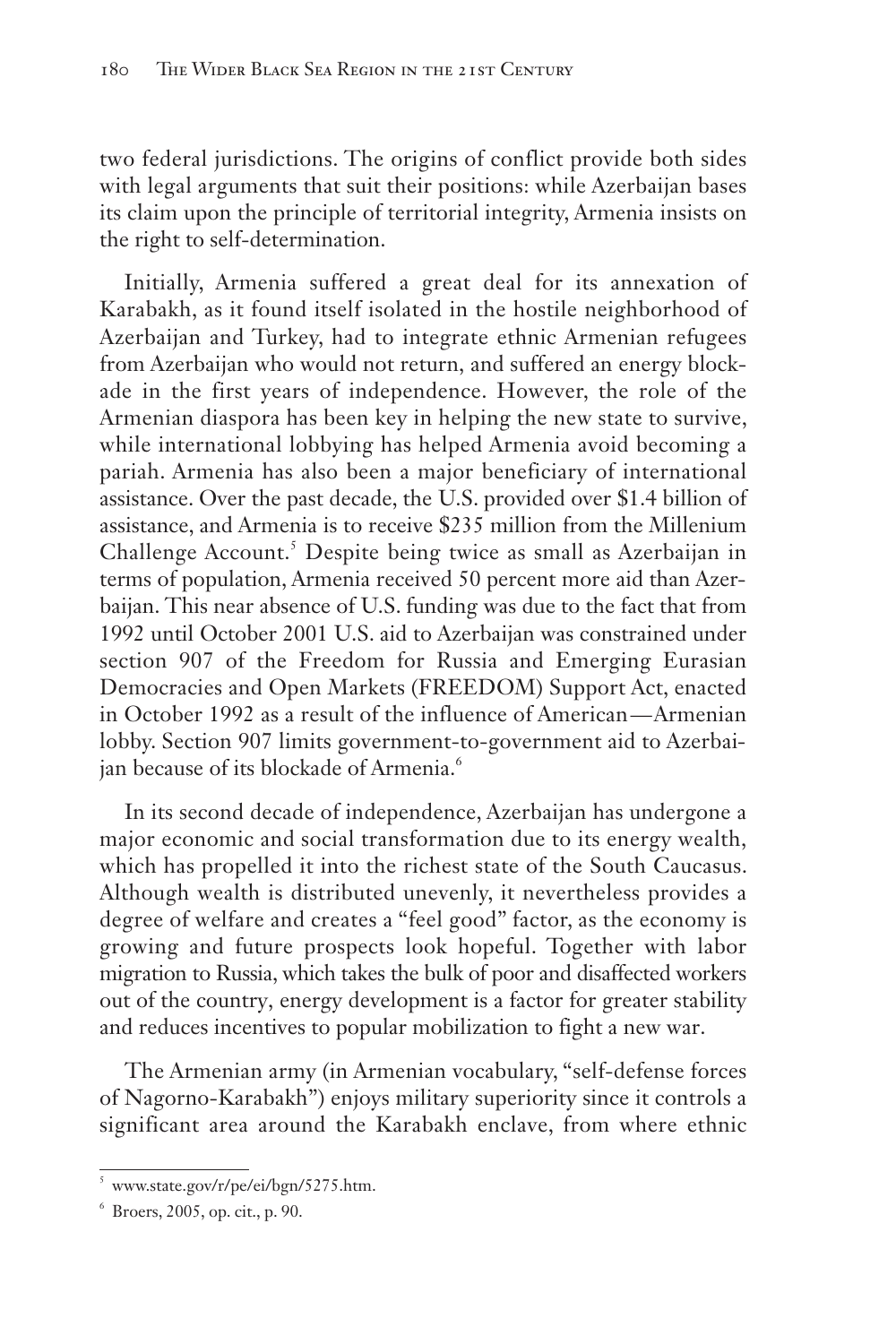Azeris have fled and which constitutes a buffer zone.<sup>7</sup> This means that when hostile episodes occur along the ceasefire line, they hardly have any direct relevance for the population of Karabakh.

The major deployments of peacekeepers are in Georgia's conflict zones: some 1700 CIS (de facto Russian) forces in Abkhazia and a tripartite force of Georgian, South Ossetian (450 each) and 500-strong Russian contingents in South Ossetia. Armenian and Azerbaijani armies face each other across the ceasefire line.

Conflict in the Moldovan region of Transdniestria, while also having separatism at its root, is quite distinct from the Caucasus conflicts.<sup>8</sup> Unlike in the Caucasus, the Moldovan conflict is not related to any ethnic ideology, nor is it rooted in a long history of interethnic tensions. Transdniestria is the region located on the Dniestr river, which divides it from the rest of the country. It contains major industrial capacities, which allows its industrialized economy to develop, and its multiethnic population is comprised roughly equally among Russian, Ukrainian and Romanian communities.

#### *Separatists Matter*

De jure, the unrecognized territories belonged to their Union Republics for a relatively short historical period — Abkhazia was part of the Georgian Union Republic for 62 years (1931-1993 — technically, during the years of 1991-1993 it was already independent Georgia); Karabakh was part of Azerbaijan for 70 years (1921-1991); and Transdniestria was joined with the Moldovan Union Republic for 48 years from the end of the Second World War until the end of the Soviet Union (1944-1992). At present they are each into their second decade of separate existence. Internal developments in the separatist regions are often treated as "black boxes." They are pictured as solely dependent on the Kremlin's will, which underestimates the signifi-

If Karabakh itself is included, then Armenians currently control 13.6 percent of the internationally recognised territory of Azerbaijan — in Thomas de Waal, "The Nagorny Karabakh Conflict: Origins, Dynamics and Misperceptions," p. 17, in Laurence Broers (ed.) *The Limits of Leadership: Elites and Societies in the Nagorny Karabakh Peace Process,* Accord no. 17, London: Conciliation Resources, 2005.

<sup>8</sup> On analysis of the first decade of the conflict see Tony Vaux with Jan Barrett, "Conflicting Interests: Moldova and the impact of Transdniestria," Strategic Conflict Assessment funded by DFID, Stonesfield: Humanitarian Initiatives, 2003.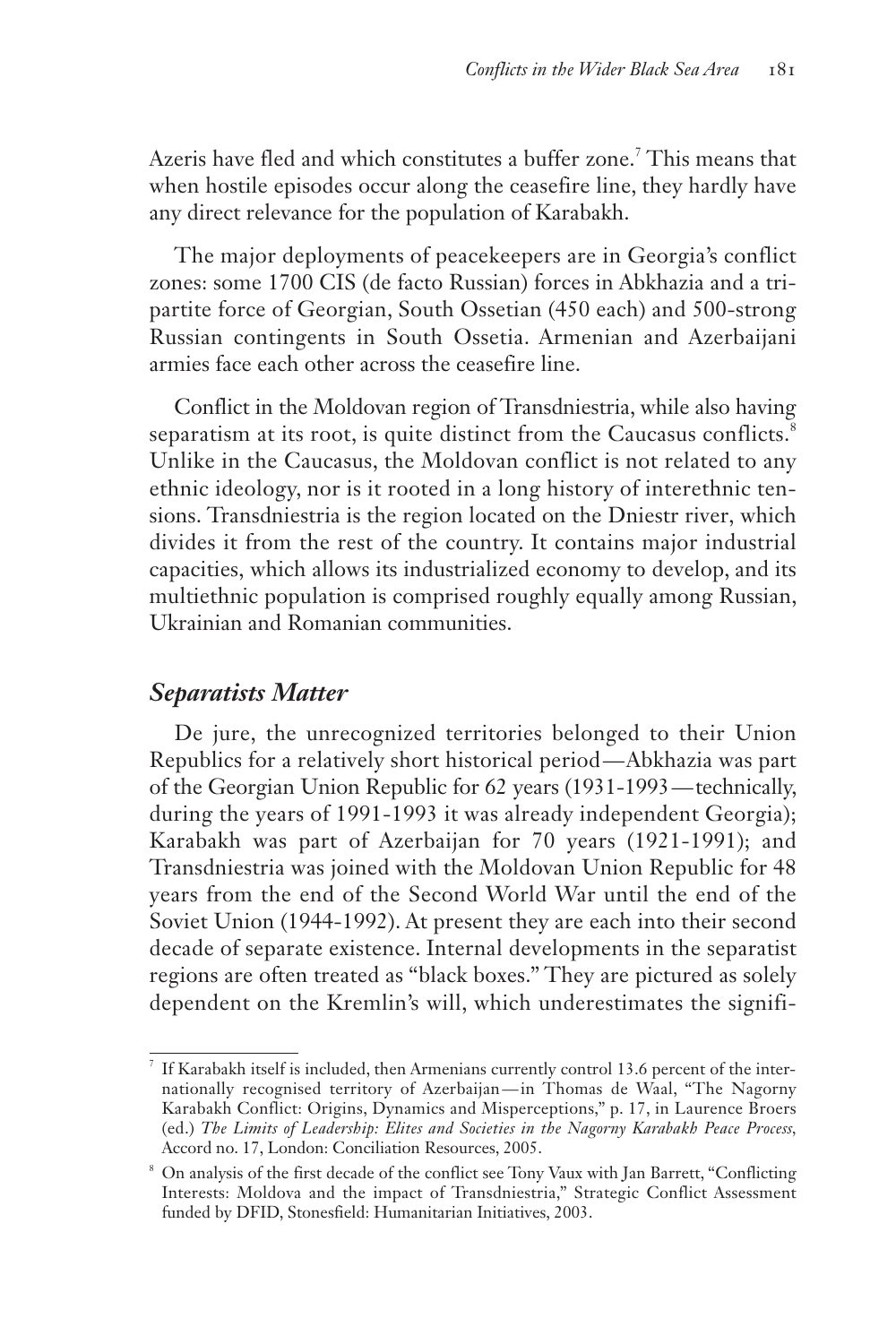cance of their "coming into being" as political and economic entities.<sup>9</sup> Indeed, a need to survive in a hostile environment, as well as struggles for power and control over resources, produced quite accomplished political leaderships. They are skilled in controlling their own populations and in manipulating power-brokers in Moscow, upon whose favors they are dependent. As Dov Lynch observes, "for all their weakness, de facto states have emerged in each of these areas."10

Democratic developments vary throughout the broader region, but the unrecognized areas do not fare worse than the regional standards. Abkhazia produced a democratically elected president in hotly contested elections of 2004-05, and has a coalition government, functioning opposition, developed civil society and, by Caucasian standards, reasonably free media. There are three ethnic Georgians deputies in its People's Assembly. In tiny South Ossetia the current President Eduard Kokoity won elections against the incumbent Ludwig Chibirov in November 2001. In November 2006, however, two parallel elections took place in South Ossetia, one electing Kokoity as president with 98 percent and the other electing Dmitrii Sanakoev (see below) with 96 percent—and each election by the same electorate, rendering the two claims to power rather dubious.<sup>11</sup> In Karabakh, June 2005 parliamentary elections were accompanied by lively political competition, despite being bitterly criticized by the losing parties.<sup>12</sup>

Transdniestria is still headed by Igor Smirnov, its first president. While he remains in power, competitive presidential elections are not feasible, but his exit is likely to pave way for a democratic process. However, parliamentary elections were genuinely competitive, there is

<sup>9</sup> However, there are a number of empirical studies that seek to 'unpack' what is happening on the ground — Oksana Antonenko, "Frozen Uncertainty: Russia and the Conflict over Abkhazia," pp. 205-270, in Bruno Coppieters and Robert Legvold (eds.), *Statehood and Security: Georgia after the Rose Revolution* (Cambridge, Massachusetts: MIT Press, 2005); Anna Matveeva, "Georgia: Survey of Conflict Prevention and Peacebuilding Activities,' pp. 416-444, in P. Tongeren, H Veen & J. Verhoeven (eds.), *Searching for Peace in Europe & Eurasia,* (Boulder: Lynne Rienner, 2002); Dov Lynch, *Engaging Eurasia's Separatist States: Unresolved Conflicts and De Facto States, (*Washington D.C.: U.S. Institute of Peace Press, 2004), Wennmann 2006, op. cit., ICG Reports, op. cit., 2004-07.

 $10$  Lynch, , op. cit., p. 39.

<sup>&</sup>lt;sup>11</sup> Arguments about democracy should take the question of size into account: with 50,000 voters and little urbanization, the 'presidential' elections remind one more of municipal elections in rural areas.

<sup>&</sup>lt;sup>12</sup> Gegham Baghdasarian, " A Karabakh Armenian Perspective," p. 24, in Accord, no. 17, 2005.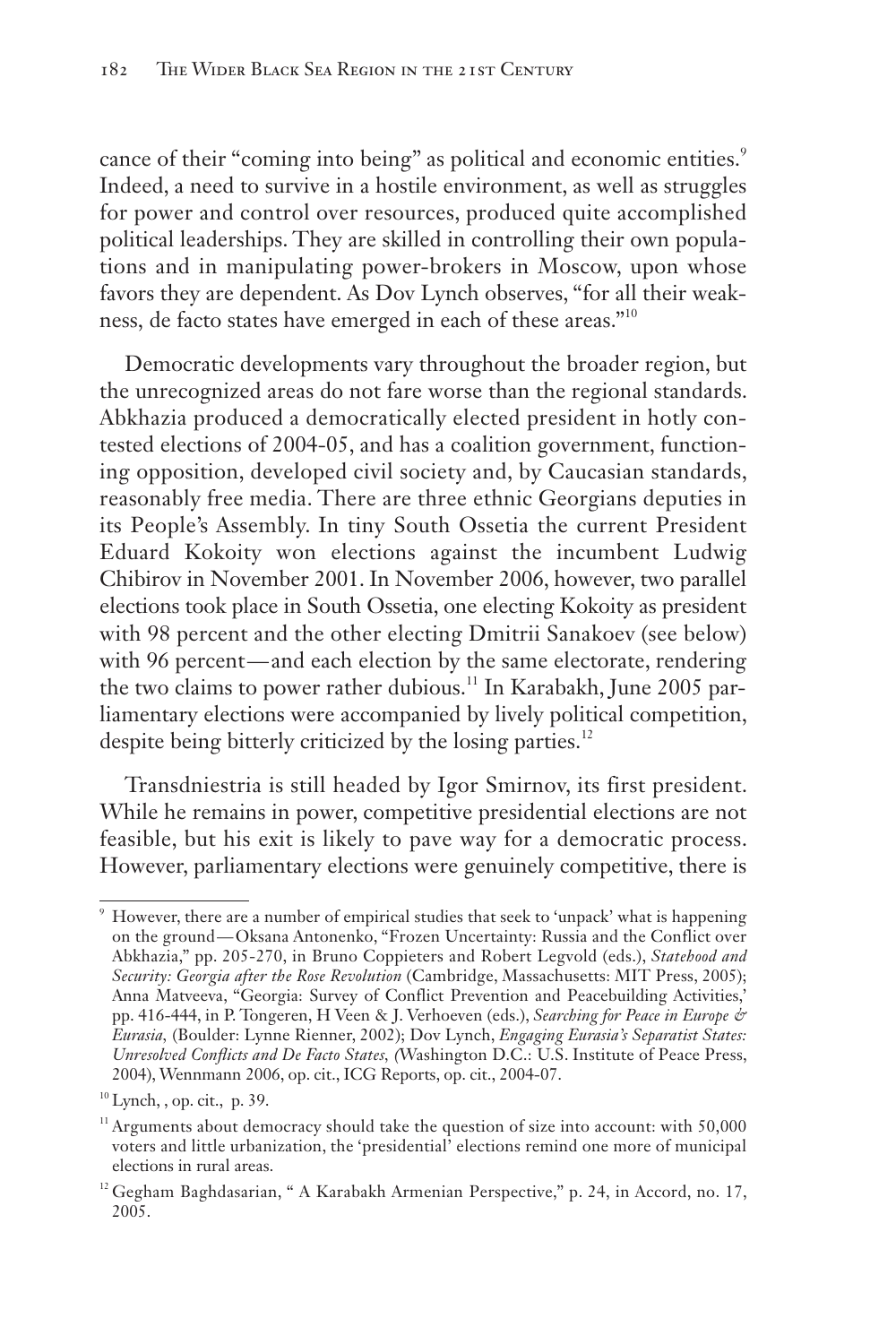functioning opposition and media, and developed civil society. Speaker of Parliament Yuri Shevchuk has challenged Smirnov's position quite effectively, for example, on the disappearance of payments for Russian gas which were administered through the Gazprombank and controlled by Smirnov's son Oleg and his wife Marina. The scandal led to an investigation by Gazprom, whose officials confronted Igor Smirnov with embezzlement.

The governments in the unrecognized entities have demonstrated a capacity to provide security and modest welfare for their populations. While Karabakh and Transdniestria have not really suffered a breakdown of law and order, crime has been a problem in South Ossetia and Abkhazia. However, under the leadership of new, younger presidents, crime has been reduced. The governments also provide welfare, schools, hospitals and universities are functioning, and social benefits are being paid. Standards of living are not worse than across the border. For better or worse, the separatist governments are managing their internal affairs.

Abkhazia and Transdniestria are the most economically selfsustainable of the entities. Abkhazia's tourism, agriculture and location on Black Sea routes, and Transdniestria's developed industries, allow moderate growth. The Transdniestrian economy functions well, since in addition to agriculture it inherited vast industrial capacities from Soviet days, which it managed to preserve and even modernize. It claims to export its products to 78 countries.<sup>13</sup> South Ossetia and Karabakh are disadvantaged by their geographic location, but benefit from proximity to their ethnic kin-North Ossetia (Russia) and Armenia respectively—which permit them access to the outside world.

Links to Russia play an important role for Abkhazia and South Ossetia, which are being progressively incorporated into Russia's economic, social and cultural space. In a reversal of the active social and economic interaction of the Shevardnadze period, the introduction of tighter controls on smuggling through South Ossetia made the latter turn away from Georgia. Since 2004 the de facto authorities reoriented their links almost entirely to the north. The 2004 closure of the Ergneti market on the crossing from South Ossetia — a former tax haven that provided a lifeline for the population of the border areas—

<sup>&</sup>lt;sup>13</sup> Interview of Igor Smirnov to Kommersant-Daily.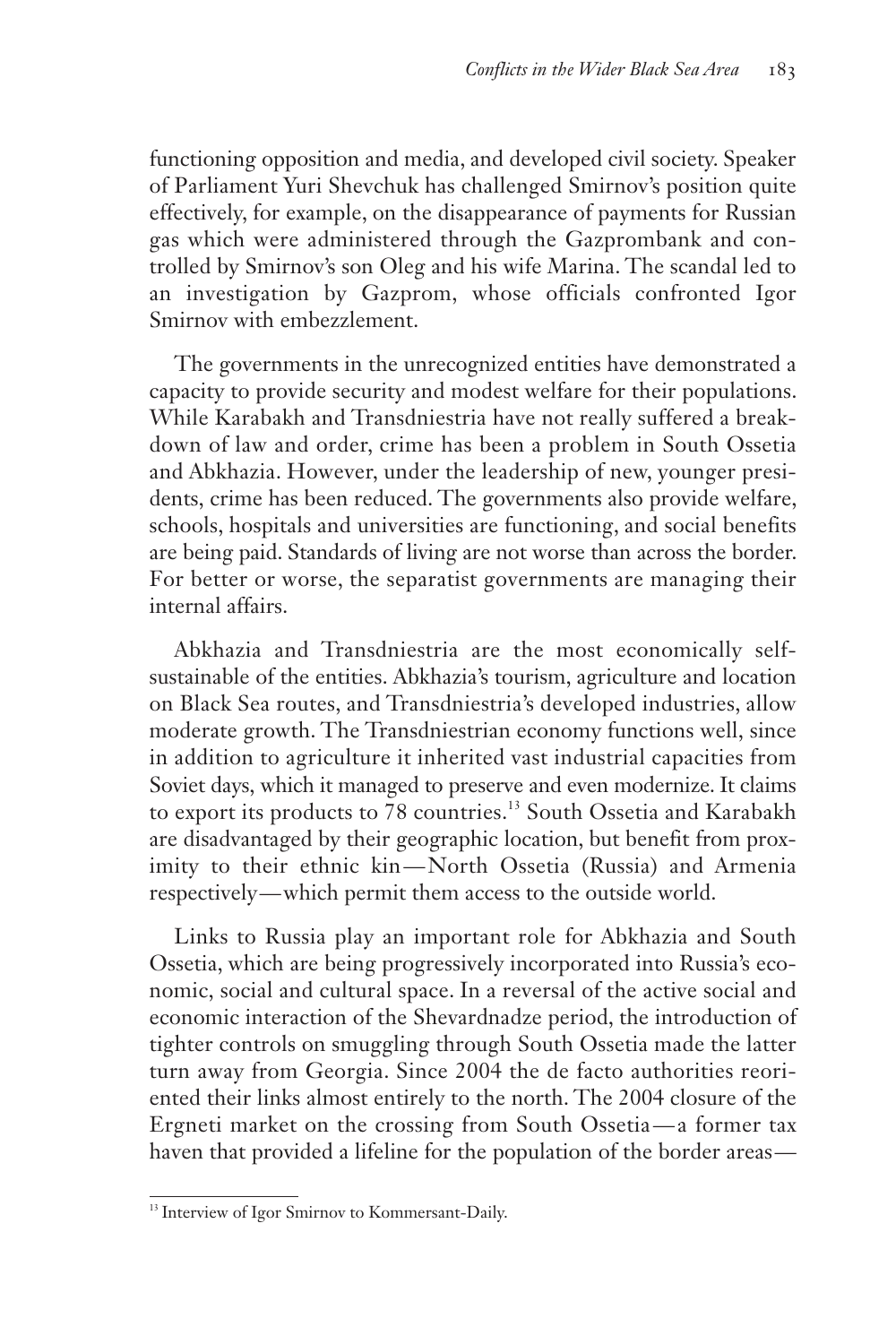was a heavy blow to the South Ossetian economy, but hurt Georgia as well since it also ended the smuggling of Russian oil.

Abkhazia's links with Georgia proper were all but halted by the conflict. Investment comes mostly from wealthy businessmen of Abkhazian origin who settled in Russia and made their fortunes there. Revenue from Russian budget tourists is a major source of income. All trade has been redirected towards Russia, with ethnic Georgian agricultural producers from the eastern part of the entity delivering their goods to the border with Krasdonar krai. Many people from Abkhazia use Russia's educational and medical facilities, and Russian telecoms and internet providers from Krasnodar krai cover Abkhazia. This trend continues to gain momentum: in December 2007 Russian passport holders, whose number expanded considerably during the mid-2000s, voted in Russian parliamentary elections. Russia's minister for regional development Dmitri Kozak announced in 2008 that Abkhazia's resources would be used for preparations for the 2014 Olympic Games in Sochi.<sup>14</sup>

External security and uncertainty about the future are major concerns in the separatist areas. The breakaway regions look towards Russia for protection. However, attitudes in Abkhazia are mixed. On the one hand, Russia is the main security provider and the defender of last resort in case of a serious threat. The population of Abkhazia appreciates the economic and social opportunities provided by Moscow, such as Russian state pensions. On the other hand, the Abkhaz are wary of the Kremlin's interference in their internal politics, which they have successfully resisted,<sup>15</sup> and they have little desire to fall under the diktat of Moscow.<sup>16</sup> Were Russians to come into control of Abkhazia, issues that are uncomfortable for the Abkhaz would be looked at more closely, such as access of Armenians to political power, privatization and investment opportunities, and property rights for non-residents.<sup>17</sup>

<sup>14</sup> *ITAR TASS*, March 7, 2008.

<sup>15</sup> Oksana Antonenko, 2005.

<sup>16</sup> Liana Kvarchelia, "Sanctions and the path away from peace," in *Powers of Persuasion: Incentives, Sanctions and Conditionality in Peacemaking,* Accord, no. 19. Issue Editors: Aaron Griffiths with Catherine Barnes, London: Conciliation Resources, 2008.

<sup>&</sup>lt;sup>17</sup> The Abkhaz legislation prohibits acquisition of property in Abkhazia by non-residents. This precludes Russian large-scale investment from legitimate sources. There are small businesses and individuals from Russia who own property covertly through middlemen from Abkhazia, but they are aware that their rights are insecure. Russian ownership of property is not widespread, but long-term lease is possible — author's interview with Tamaz Ketsba, a lawyer from Abkhazia, Sukhumi, August 2005.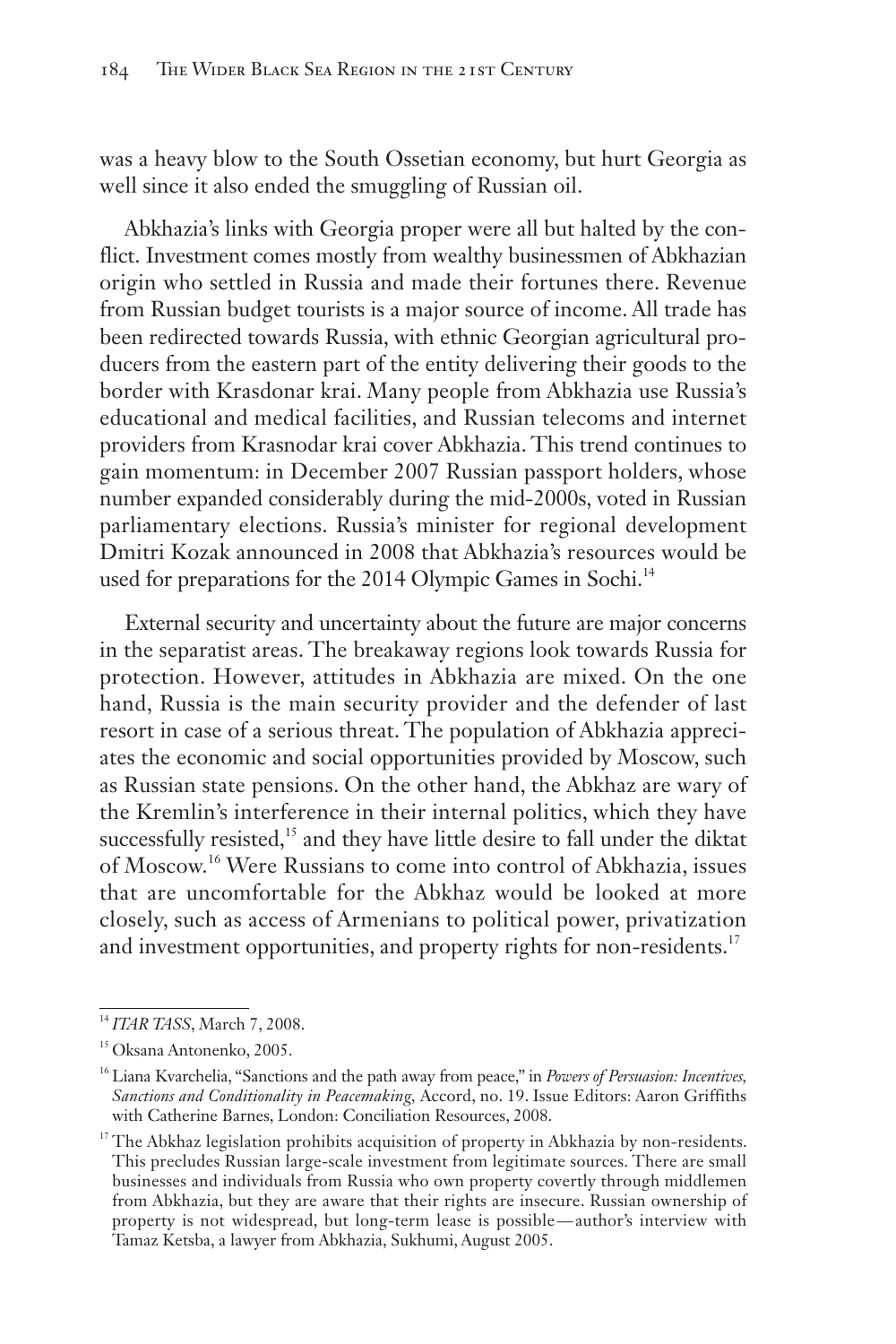Karabakh is de facto incorporated into Armenia. There are no reminders of Karabakh's recent past in Azerbaijan, apart from some remaining historical monuments. Even its top politicians come from the ranks of Karabakh "revolutionaries." The central government in Yerevan rules Karabakh as one of the provinces of the country, but with special security needs. This intricate relationship — the influence of the Armenian state over the Karabakh authorities and the decisive nature of the Karabakh factor in internal Armenian politics — dominates the impasse.<sup>18</sup> There is also an on-going settlement process of populating Lachin corridor, which connects Karabakh with Armenia, with ethnic Armenian settlers.<sup>19</sup>

Transdniestria is the only place that has not lost viable economic and social links with the state it broke away from. Despite periodic ups and downs in political relations, the authorities in Chisinau and in the breakaway territory do not obstruct mutual interaction. As a result, many businesses and NGOs from Transdniestria are also registered and have bank accounts in Moldova proper, students attend universities, cars with license plates "from the other side" freely cross back and forth. Despite the status dispute, relations between populations from both sides are peaceful, both Romanian and Russian languages are accepted as means of communication, produce from Transdniestria is sold in Moldovan shops etc. Fears that violence might resume are virtually non-existent.

Thus, each of the unrecognized entities has passed the test of establishing a functioning statehood on the territories its controls. Symbolic attributes of statehood have also been created.<sup>20</sup> This factual statehood influences the way the separatists view future resolution of the disputes. The view is quite uniform: the only solution is either independence or "association" with a kin/friendly state, to preclude integration into the state they broke away from originally. For example, while in the 1990s the Abkhaz side found it possible to discuss a common state with Georgia, in 1999 it adopted a constitution which

<sup>&</sup>lt;sup>18</sup> Baghdasarian, op. cit., p. 23.

<sup>&</sup>lt;sup>19</sup> The OSCE inspection mission of February 2005 concluded that there was no significant involvement of Armenia in settlement process, while they observed some direct involvement of the Nagorno Karabakh authorities, above all in Lachin and a limited area east of Mardakent. — in Accord, "Limits of Leadership," 2005, p. 99.

<sup>&</sup>lt;sup>20</sup> For example, stamps. An Abkhaz stamp depicting Monica Lewinsky and Bill Clinton hit major Western newspapers at the height of the Lewinsky affair.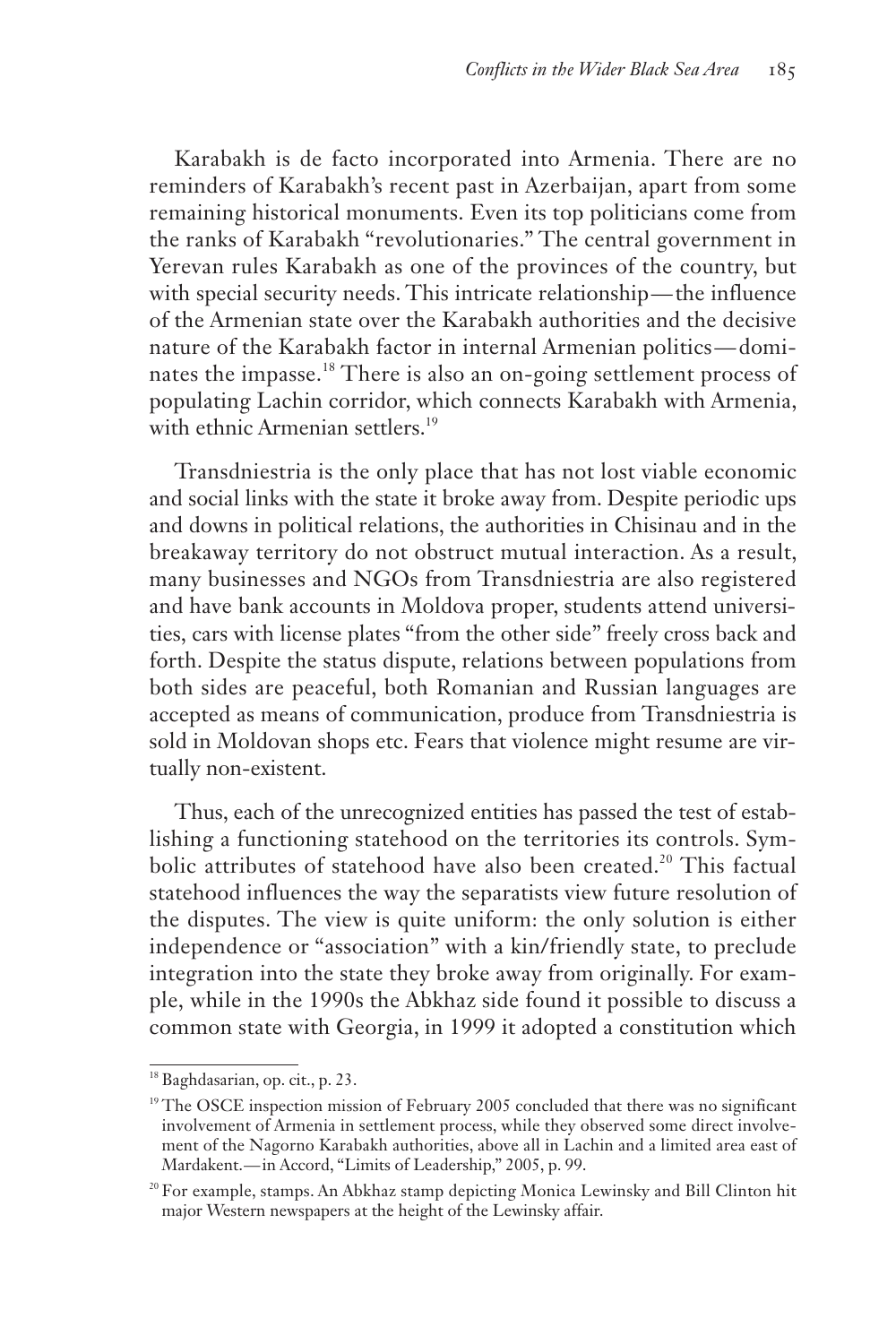proclaimed itself an independent state.<sup>21</sup> Since then, the Abkhaz side has not been interested in anything but outright independence, and there are no political forces in the territory that would consider reunification with Georgia again. In Transdniestria, a referendum took place only in 2006, after border restrictions were introduced and the negotiations process broke down completely. 97 percent voted for independence.

## *Consequences of Conflicts*

Although certain accommodations have taken place, the conflicts continue to generate various effects. The most acute consequences are for the breakaway territories themselves, since their unresolved status restricts export opportunities, restricts travel for their populations outside of the  $CIS$ ,<sup>22</sup> gives them little control over their fiscal policy, as they have to use the currency of the other state, and makes them spend disproportionally on defense and keep large forces of reservists. Security is a major concern. While the situation in Moldova is calm, the Caucasus conflicts continue to produce casualties. In the Karabakh case Azerbaijan has lost 3,000 men since the ceasefire, while Armenia lost 873.<sup>23</sup> Since 2004 in Georgia there are weekly—and, in warmer months, daily, — incidents of killings and abductions in the vicinity of the conflict zones.<sup>24</sup>

The issue of refugees and internally displaced persons (IDPs) is a bleeding wound in the Caucasus.<sup>25</sup> The figures on displacement are

<sup>&</sup>lt;sup>21</sup> The Constitution was passed with a huge majority, but only 58.5 percent of the pre-war electorate could vote.

<sup>&</sup>lt;sup>22</sup> Contrary to a widespread belief, distribution of Russian passports (internal IDs) in Abkhazia does not allow full citizenship rights, including entitlement to obtain a foreign passport to travel outside the CIS.

<sup>&</sup>lt;sup>23</sup> Figures researched by ICG, 'Nagorno Karabakh Report' (2007), p. 1.

<sup>&</sup>lt;sup>24 "</sup>Georgia's South Ossetia Conflict: Make Haste Slowly," International Crisis Group Europe Report no. 183, Tbilisi/ Brussels, June 7, 2007, pp. 13-17, also ICG "Abkhazia — Way Forward" Report, 2007.

 $25$  The conflict in Transdniestria scarcely produced displacement, while those who initially fled violence, largely returned to their places of residents. In South Ossetia around 12,000 out of 30,000 Georgians left the region between 1990 and 1992, while around 30,000 Ossetians left Georgia in the same time, mostly moving to North Ossetia (Russian Federation) — cited by Christoph Zurcher, "Georgia's Time of Troubles, 1989-1993," chapter 2, pp. 83-115, p. 107, in Coppieters and Legvold op. cit.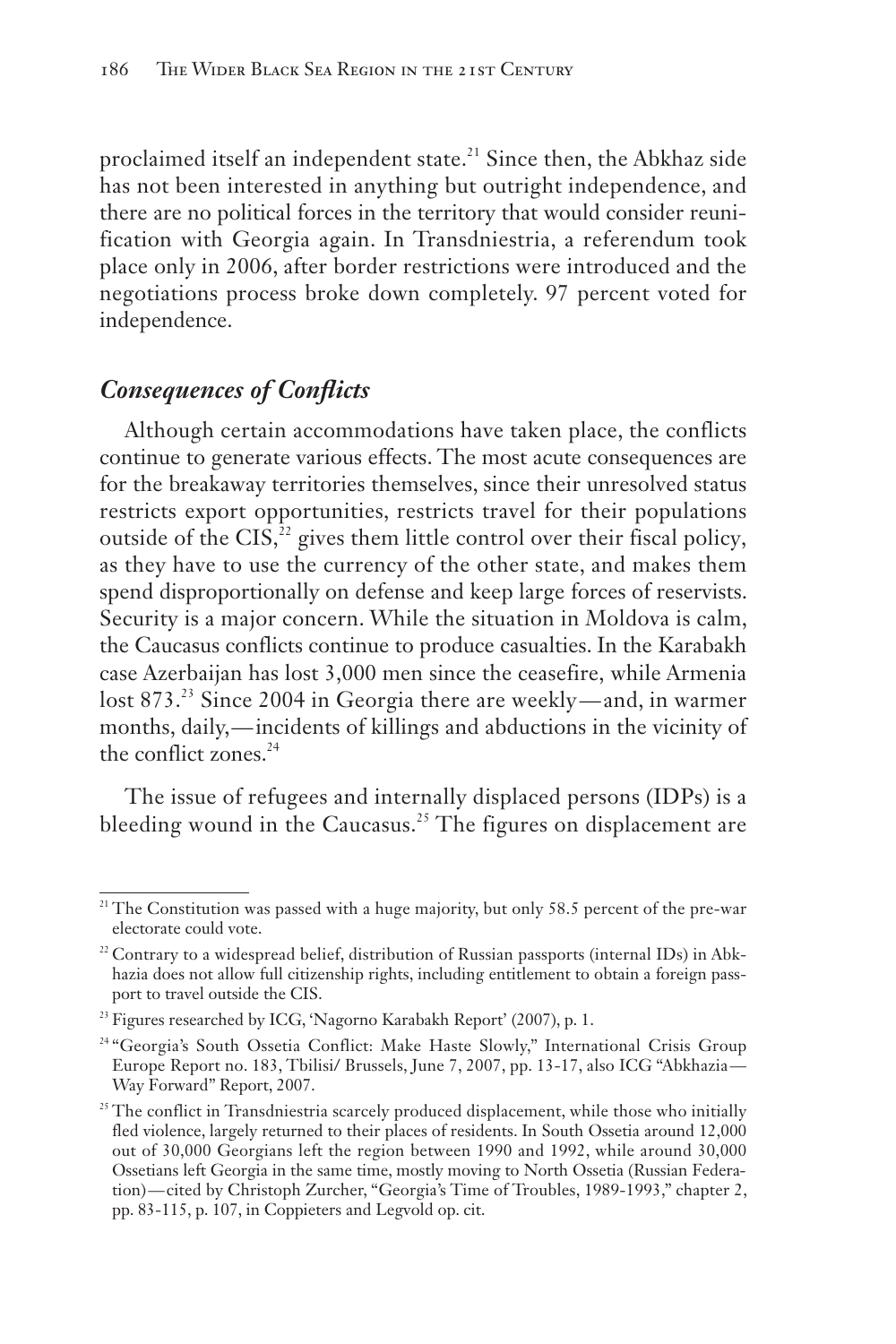very politicized and hotly disputed. IDPs are ethnic Georgian who were residents of Abkhazia<sup>26</sup> and South Ossetia, and Azeris from Karabakh and surrounding districts; and refugees are Armenians from Azerbaijan, since they crossed an international border. For these people there has been little adaptation to the new circumstances. Most continue to live in temporary accommodation and in psychological limbo, hopeful that they will be able to return home very soon.

Azerbaijan has the most to gain from a settlement, even if it were to lose the Karabakh enclave, since it would regain territories presently occupied by Armenian troops and could move IDPs into them. However, the cost of keeping IDPs in limbo has not exceeded the cost of giving up the claim on Karabakh. President Ilham Aliyev stated that Azerbaijan would not give up its position. "We will solve the issue on the basis of territorial integrity," Aliyev has declared. "Diplomatic efforts alone are not enough and, if necessary, Azerbaijan could resort to use of force  $"27$ 

In Abkhazia a fair share of the displaced from the easternmost Gali district-mostly farmers with no other skills than farmingreturned,<sup>28</sup> but the prospects for a return *en masse* for IDPs displaced from other districts of Abkhazia are very limited. Meanwhile, the governments of Georgia and Azerbaijan pursue a non-integration policy. The official line since 1993-94 has been that IDPs would go back very soon. Thus, the IDPs maintain separate schools and civil registries and in general relate to the state as refugees rather than full citizens. This has been a convenient line for the government, which otherwise would have to create conditions for IDPs to be re-housed, enable them to gain access to land and property rights. The international community has cautiously challenged this policy, and in Georgia a new strategy was adopted by the Ministry of Accommodation and

<sup>&</sup>lt;sup>26</sup> In 2005, the Georgian ministry of refugees and accommodation, with UNHCR support, conducted a verification exercise and registered 209,013 displaced from Abkhazia, including about 45,000 who returned to Gali, but opted not to give up the IDP status because of access to benefits. The Georgian authorities often use the figure of 300,000 in their public statements — "Abkhazia — Way Forward," International Crisis Group Europe Report no. 179, Tbilisi/ Brussels, January 2007.

<sup>27</sup> Xenia Solyanskaya, "Вздорный Карабах", March 4, 2008, http://www.gazeta.ru/ politics/ 2008/03/04\_a\_2657501.shtml citing Aliyev's speech at an opening ceremony of the monument to his father reported by Reuters.

 $28$  Georgian figures stand at 55,000 returnees, while the Abkhaz claim that between 70 and 90,000 returned, in Markedonov, 2008.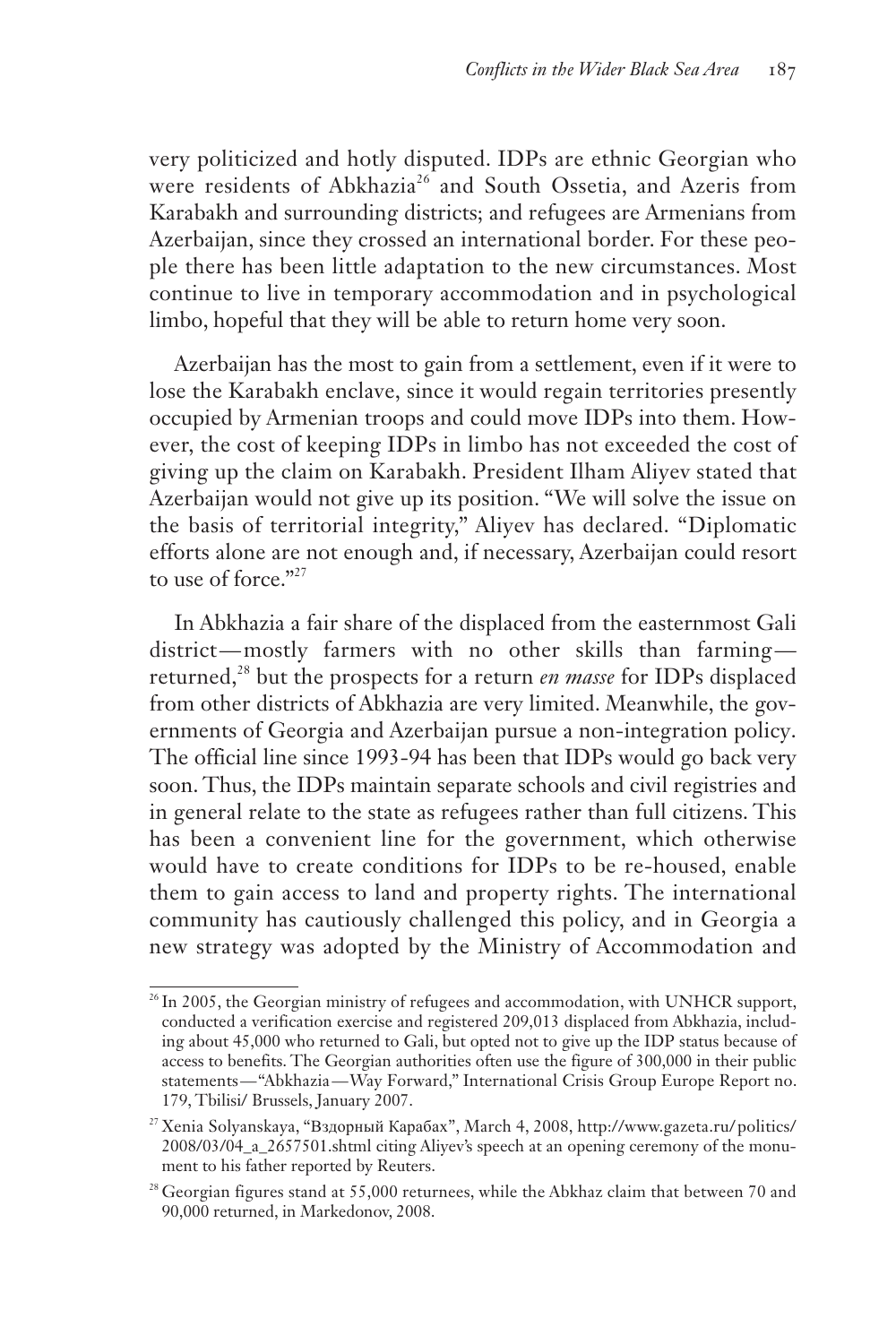Refugees in 2007. Still, a debate on alternatives to return and integration into the host society remains a public taboo.

For the region as a whole, the unresolved conflicts matter for largescale infrastructure projects and transportation networks. The lines of division disrupt the old Soviet routes and create obstacles for building of new ones. The Baku–Tbilisi–Ceyhan oil and gas pipelines opened connections between Azerbaijan and Georgia to Turkey, but the general tendency is to close the borders and deal with the immediate neighbors as little as possible. Links between Armenia and Azerbaijan have been severed, leading to isolation of Armenia, since its border with Turkey is also closed. The conflict in Abkhazia prevents road and rail links from being opened between Armenia and Russia via Georgia, due to the reluctance of the Georgian government to allow opening of the road before there is progress on conflict settlement. Closure of the Russian/Georgian border due to differences over South Ossetia in 2006 interrupted the only land route Armenia had to Russia, the main market for its goods. The 2006 closure of the border between Ukraine and Moldova over Transdniestria also created new obstacles for trade, transit and social interaction.

It can be argued that the Georgian and Armenian economies coped remarkably well with conditions of an adverse regional environment and problematic market access. As the countries have to survive somehow, alternative arrangements have developed, albeit at considerable cost, such as pipelines bypassing Armenia, and previously marginal routes, e.g. from Armenia via Georgia's ports, have became important for Black Sea trade. Still, future major infrastructure projects would confront formidable political obstacles. Thomas de Waal observes that Georgia has failed to win strategic advantage from its central position in the South Caucasus and proximity to Turkey and Iran, and that its lack of interest in regional cooperation is a major factor in its own strategic vulnerability.<sup>29</sup>

The most important consequences of conflicts are the moral and psychological impact of the failure to reintegrate the territories, even if this impact is not tangible. The conflicts lie at the core of the modern identities of the new nations, be it military defeat and loss of territories or victory and resistance against all odds. In the same way as the suf-

<sup>&</sup>lt;sup>29</sup> Thomas de Waal, "Georgia and its Distant Neighbors," in Coppieters and Levgold, op. cit., p. 336.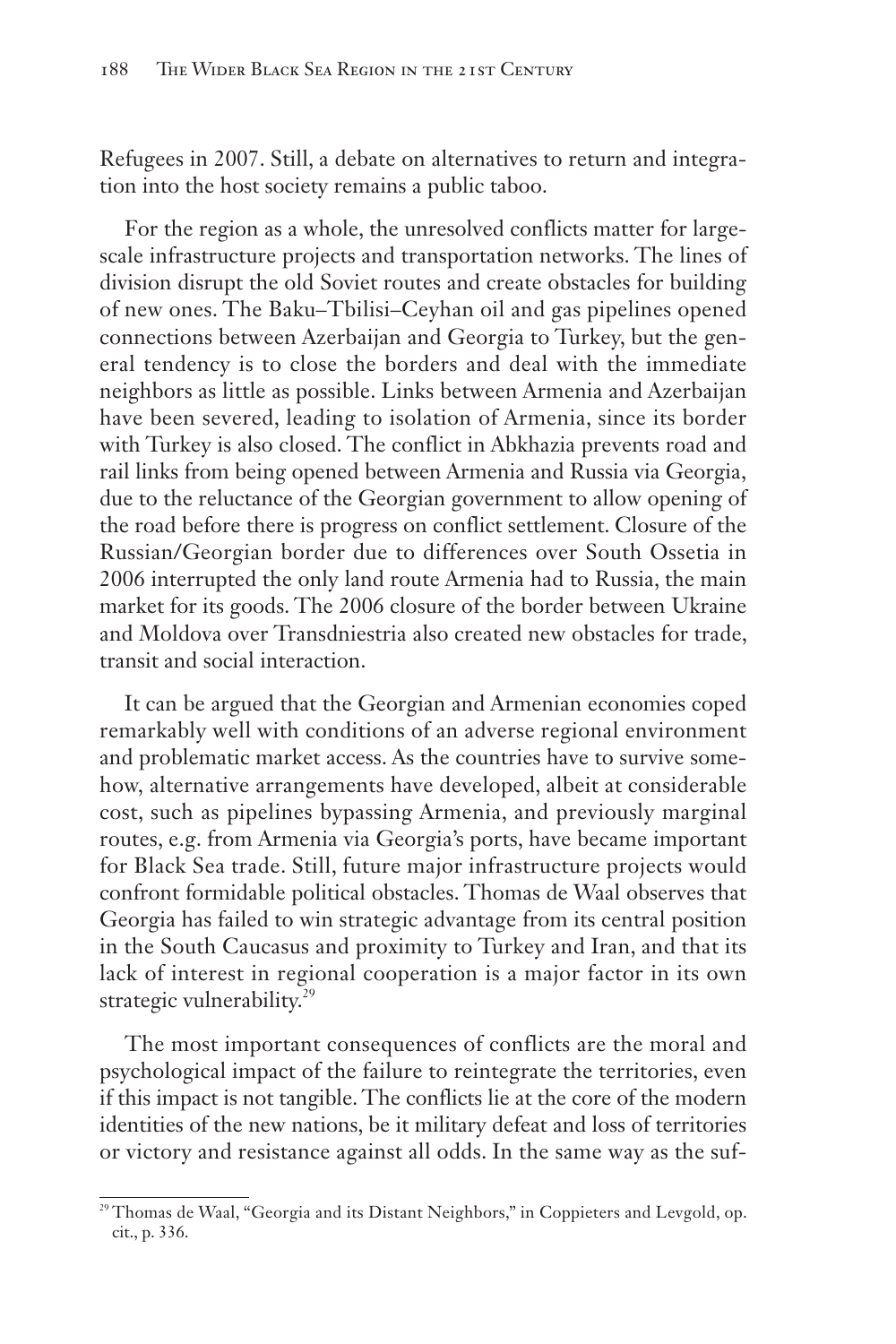fering of Armenians in the hands of the Ottomans in 1915 ("memories of genocide") is an essential feature of Armenian national identity, "Soviet fallout" conflicts represent a deeply emotional issue for Georgians and Azeris in ways that go far beyond the actual significance of these territories. In this sense, conflicts and democratization are linked: letting go of the conflicts can open space and free up energy for internal political transformation towards democracy.

#### *Summary*

Since open warfare ended, these conflicts have produced little violence, and ceasefires have largely held with minimal involvement of peacekeepers. The breakaway regimes are consolidated and are in control of their territory and population, and they demonstrate capacities to provide security and welfare. Every passing year drives them away from the states they separated from. Practical accommodation to the new situation has taken place, but there are important moral and ideological consequences of the recent conflicts for the new nations. As noted by Lynch, the current status quo is deeply entrenched and these conflicts may not be settled for generations to come.<sup>30</sup>

Bruno Coppieters outlines five options regarding settlement of these conflicts:

- 1. Recognition of the sovereignty of the breakaway polities as fully independent or as associated states
- 2. Enforced abolition of their statehood
- 3. Forced inclusion in a federal framework
- 4. Peaceful inclusion in a federal framework
- 5. Status quo [of unrecognized de facto statehood].<sup>31</sup>

There is an argument that if the recognized states were to federalize and powers were sufficiently separated vertically and horizontally, the separatists would be attracted to offers of substantial autonomy.<sup>32</sup>

<sup>30</sup> Lynch, p. 103.

<sup>&</sup>lt;sup>31</sup> Bruno Coppieters, "The EU and Georgia: time perspectives in conflict resolution," Paris: EU Institute for Security Studies, Occasional Paper no. 70, December 2007.

<sup>&</sup>lt;sup>32</sup> Bruno Coppieters, for instance, "Locating Georgian Security," pp. 339-388, in Coppieters and Legvold, op. cit.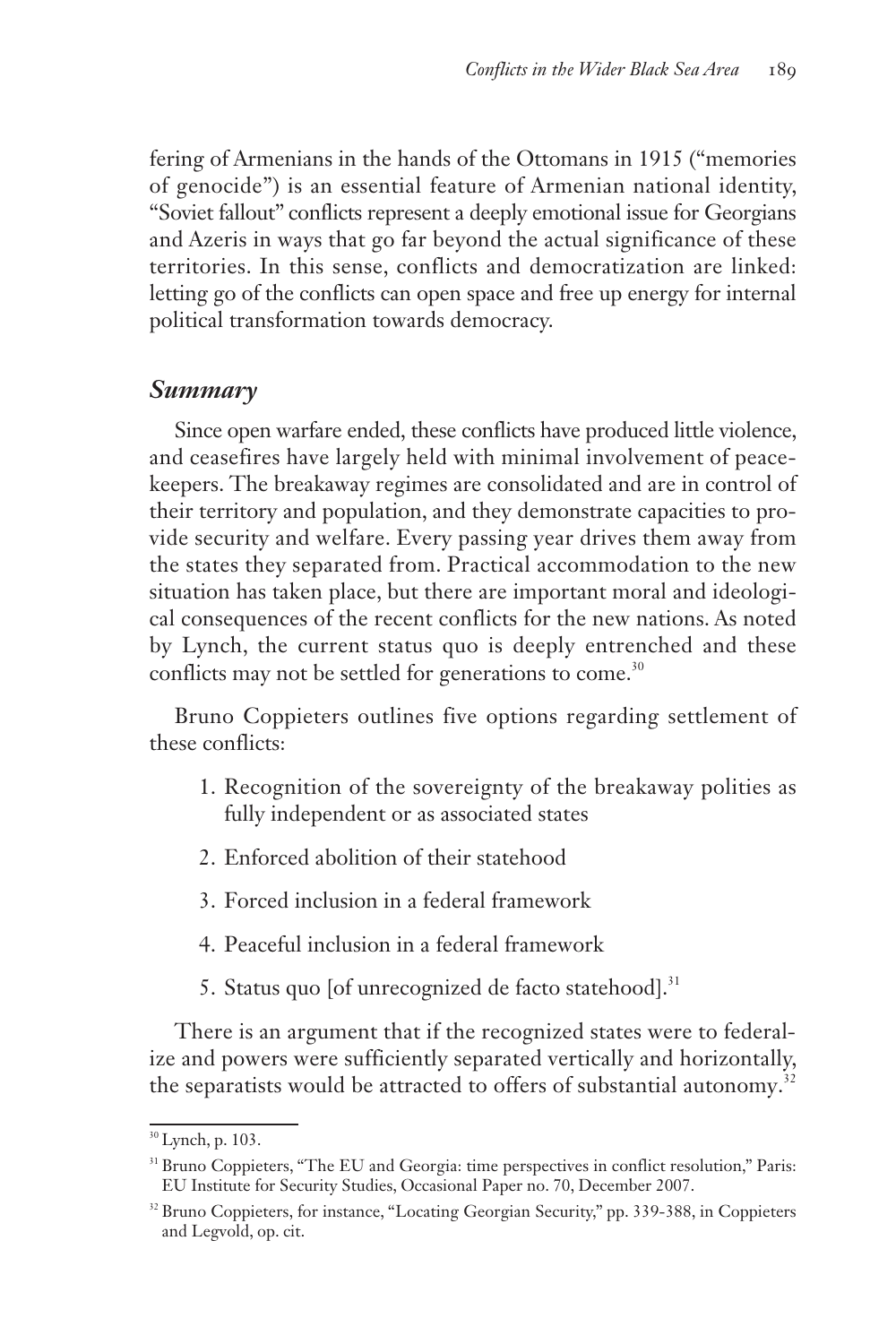Another view is that an economic boom in the recognized states would create a "pull" factor of prosperity. These arguments fail to take into account that the separatist regimes are not interested in anything but outright independence (or, for Karabakh, unification with Armenia), and that the conflicts started because of separate identities and fears of assimilation.<sup>33</sup>

From the separatists' perspective, there is little to be gained by unification, while the risk of falling under the control of the "host" states is considerable. Even in the most tranquil case of Transdniestria, political obstacles to reintegration into Moldova are huge. From the viewpoint of Tiraspol (capital of Transdniestria), reintegration's potential losses are greater than its benefits. One concern is that privatization would be reversed and that Transdniestrian enterprises would be renationalized by Chisinau.<sup>34</sup> The power-holders in Tiraspol have little desire to bow to the authority of Chisinau if they can be masters in their own land.

#### **Record of External Engagement**

#### *Russia*

Russia's role is crucial for all the conflicts, but is different in each case. So far, Russia has not elaborated a regional perspective for the Black Sea area and deals with the countries on an individual basis. Nor does it have a policy of dealing with unresolved conflicts tied to a vision of a desired outcome. This lack of clarity leads politicians in Georgia and Moldova, and commentators in the U.S., to speculate that Russia uses the unresolved conflicts as leverage over Georgia and Moldova or that Russia has an interest in expanding its territory by annexing Abkhazia and South Ossetia. Although these assumptions seem ludicrous from Russia's perspective, it has not adequately explained its policies and actions in accessible language and in acceptable terms of political debate.

<sup>&</sup>lt;sup>33</sup> de Waal notes the genuine fear of "genocide," the extinction of their ethnic group, that drives many people in the Caucasian conflicts — Thomas de Waal, "Separation Anxiety," IWPR, February 20, 2008.

<sup>&</sup>lt;sup>34</sup> In the words of President Igor Smirnov, " They [Moldova] are not interested in people of Transdniestria. They are interested in our property." — Smirnov's interview to Kommersant Daily, "Игорь Смирнов: мы из СССР не выходили," no. 40(3857), March 13, 2008.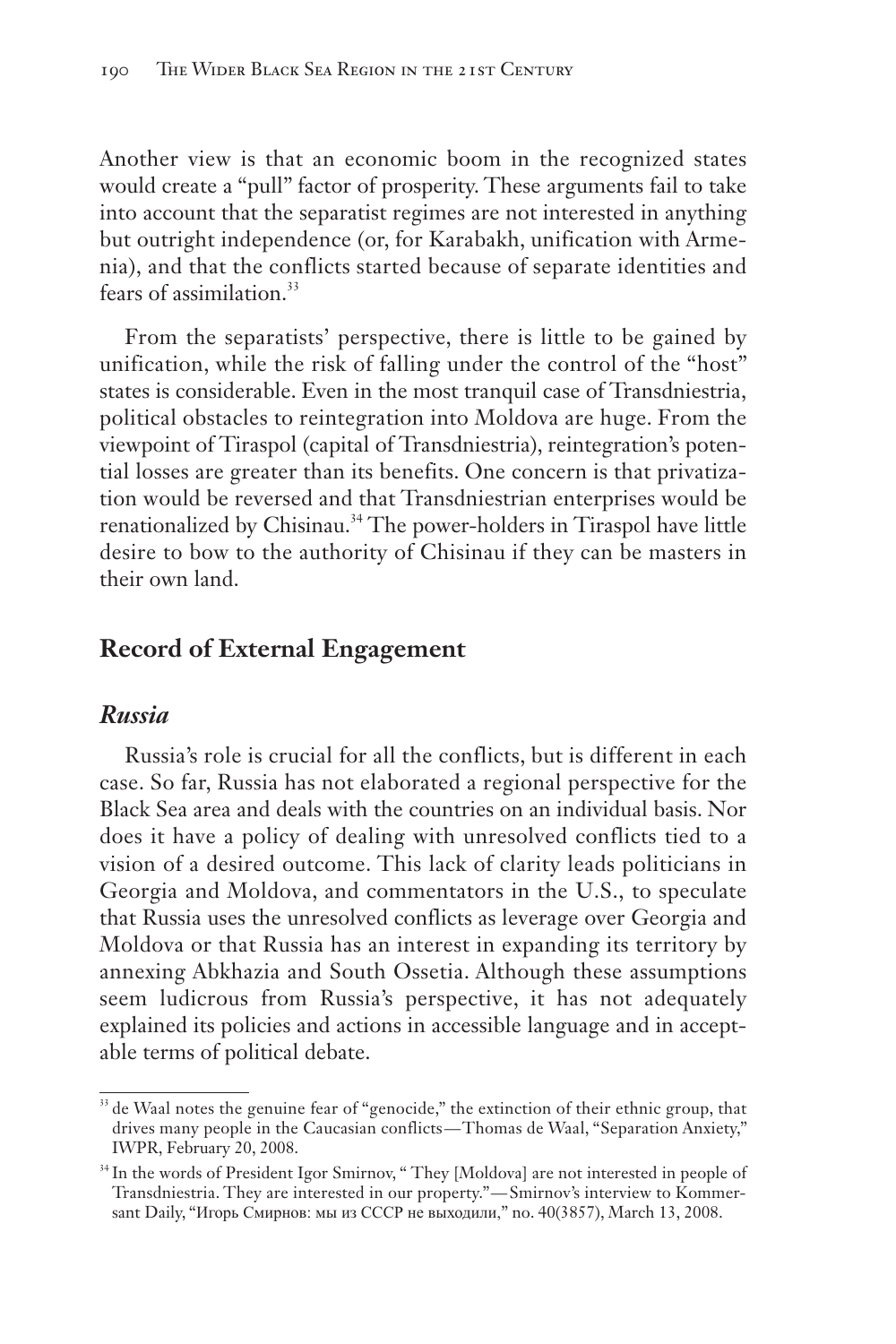Moscow's formal position has been to uphold territorial integrity based on the Soviet republican borders with a right to self-determination within the states. It also maintains that both parties have to agree on the final outcome and that process is likely to take time.<sup>35</sup> This stance may change in future depending on how the international context evolves. Different options float in Moscow, while the separatists have their own lobbies, which work to ensure that their interests are not neglected.

Contrary to media speculation, the conflicts are liabilities, not assets for Moscow, yet it has been so deeply engaged with the conflicts that disengagement is almost impossible. "Wag the dog" situations occur in which the separatists foster their agendas upon Moscow. In March 2008 Sukhumi, Tskhinvali and Tiraspol issued formal appeals to Russia for recognition, using Kosovo as an example, which unleashed a parliamentary debate and considerable publicity that Moscow could have lived without. In this sense President Vladimir Putin warned that Kosovo sets a "terrible precedent," as it forces Russia to confront awkward issues. But he also said that Moscow would not "ape" the West, indicating it would not move swiftly to recognize the breakaway regions.<sup>36</sup>

The Georgian perspective is that the conflicts in Abkhazia and South Ossetia are a function of Georgian — Russian relations and that Russia is a party to conflicts driven by ambitions to acquire territory and retain hegemony.<sup>37</sup> The Russian perspective is that the conflicts are between the Georgians, and Abkhaz and South Ossetians, and that it plays a role of a third party. Georgia has the most adverse relations with Russia out of all of the CIS states, over multiplicity of disputes. After Russian withdrawal from military bases in Georgia in 2007,<sup>38</sup>

<sup>&</sup>lt;sup>35</sup> According to President Putin, "Extremely difficult relations have formed between these peoples. What we need is patience. We need carefully to try to restore [their] confidence towards one another and build up a common state. This is what we are calling for, this is what we want". Quoted in Vladimir Socor, "Putin's Logic on Georgia and the Frozen Conflicts," Jamestown Foundation *Eurasia Daily Monitor*, vol. 3, no. 196, October 24, 2006.

<sup>36</sup> "Abkhazia Restrictions Lifted," *The Associated Press* March 7, 2008.

<sup>&</sup>lt;sup>37</sup> Sergei Markedonov notes that both Georgian and Russian propagandists went to great lengths in counterproductive rhetoric to create such impression — Sergei Markedonov, "Абхазская головоломка", 12 March 2008 http://www.gazeta.ru/comments/ 2008/03/12\_ a\_2665051.shtml.

<sup>38</sup> Юрий Гаврилов, "Ни портянки, ни гвоздя. Россия раньше срока вывела свои военные базы из Грузии", Rossiiskaya Gazeta, no. 4520, November 16, 2007.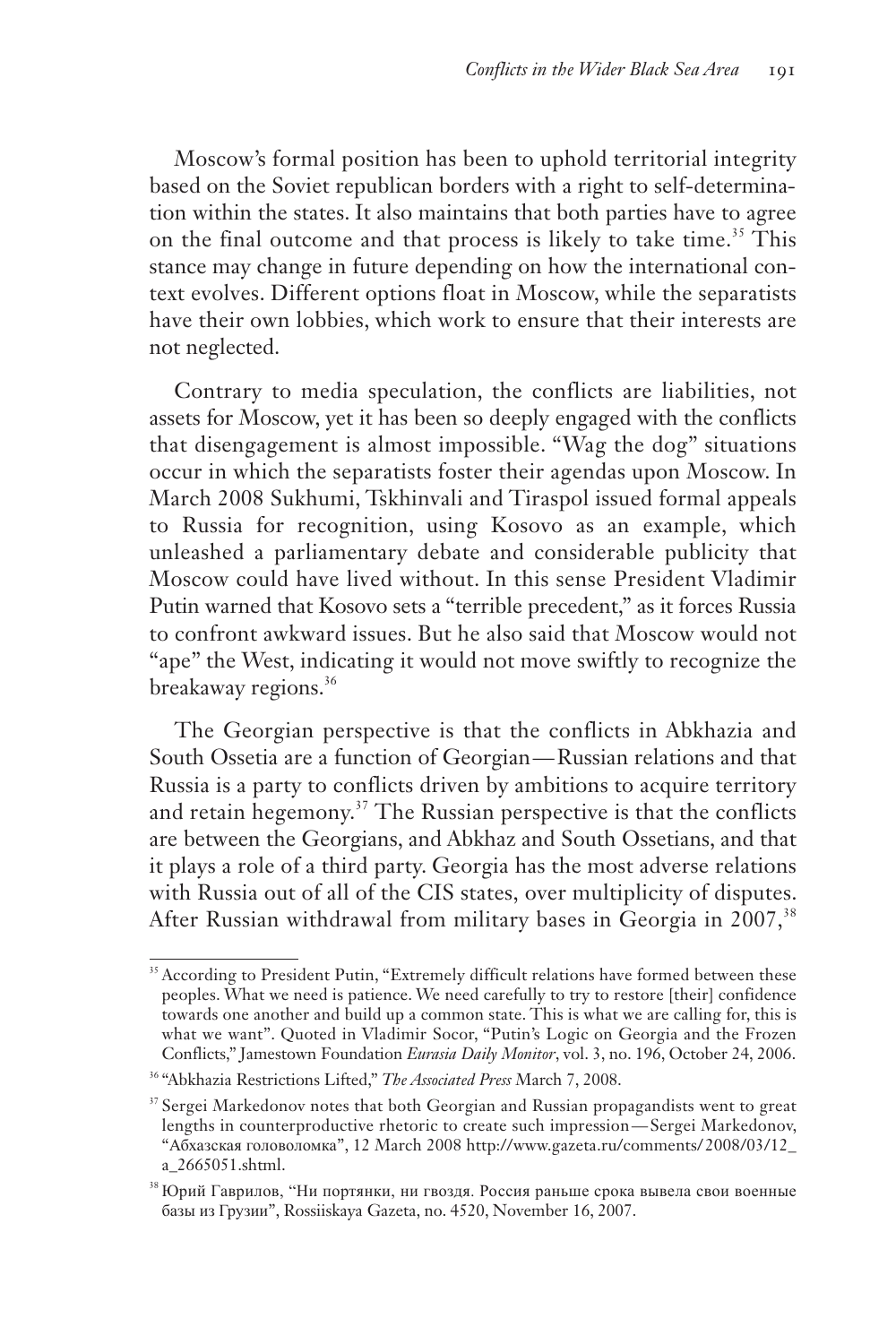one on-going issue is the presence of Russian peacekeepers, on whose withdrawal Georgia insists, since, in the Georgian view, this undermines the return of IDPs. In Moscow's view, the primary obstacle to return is Georgia's refusal to agree to the rules for their registration proposed by the UN High Commissioner for Refugees.<sup>39</sup> Other issues include the controversy whether or not the Russian withdrawal from military base in Gudauta in Abkhazia was complete; opening of the railway line via Abkhazia; payment of Russian social benefits to Abkhazia's residents; and abolition of 1996 sanctions over Abkahzia. The Georgian establishment realizes that Western interest and attention to its problems of lost territories can be only sustained if Russia is seen as an evil mastermind, meddling into its affairs. Thus, a neverending series of clashes with Moscow have to be sustained, since they serve a PR purpose and heighten Georgia's chances to obtain Western financial and political support.<sup>40</sup> Currently the hopes of Western engagement are pinned on NATO membership.<sup>41</sup>

Still, Moscow used to favor Georgia much more than it does now. When Eduard Shevardnadze was President in Georgia and Boris Yeltsin was President in Russia, Moscow's policy tried to facilitate reintegration and, on Georgia's insistence, pursued policies to disadvantage Abkhazia. In 1994-95, during the first war in Chechnya, Abkhazia was regarded by Moscow as a supporter of Ichkeria and the best friend of Shamil Basayev.<sup>42</sup> The January 1996 CIS Summit adopted a memorandum that provided a legal basis for imposing CIS sanctions on Abkhazia. As a result, only 48 telephone lines remained and travel for men between 16 and 60 across the Russian border was not allowed. Commercial interaction was prohibited and few supplies reached Abkhazia beyond humanitarian aid. Entry into Abkhazia was allowed only for residents registered in Abkhazia and for CIS citizens with invitations from Abkhazia residents. The airport was closed to international flights and the railway functioned only within Abkhazia's

<sup>&</sup>lt;sup>39</sup> Statement of the Russian Foreign Ministry to the CIS Executive Committee on March 6, 2008, reported by the RFE/RL Newsline on March 7, 2008. Georgia does not trust the Abkhaz to count the returnees to the Gali region and has obstructed attempts by UNHCR to do so, although Belgium provided funding for the exercise — ICG "Abkhazia — Way Forward" Report, p. 20.

<sup>40</sup> Skakov, p. 35, Coppieters, *The EU and Georgia* 2007.

<sup>41</sup> Coppieters, Ibid., p. 27.

<sup>&</sup>lt;sup>42</sup> Basayev even married an Abkhaz woman from Gudauta during his involvement in the Georgian — Abkhaz war.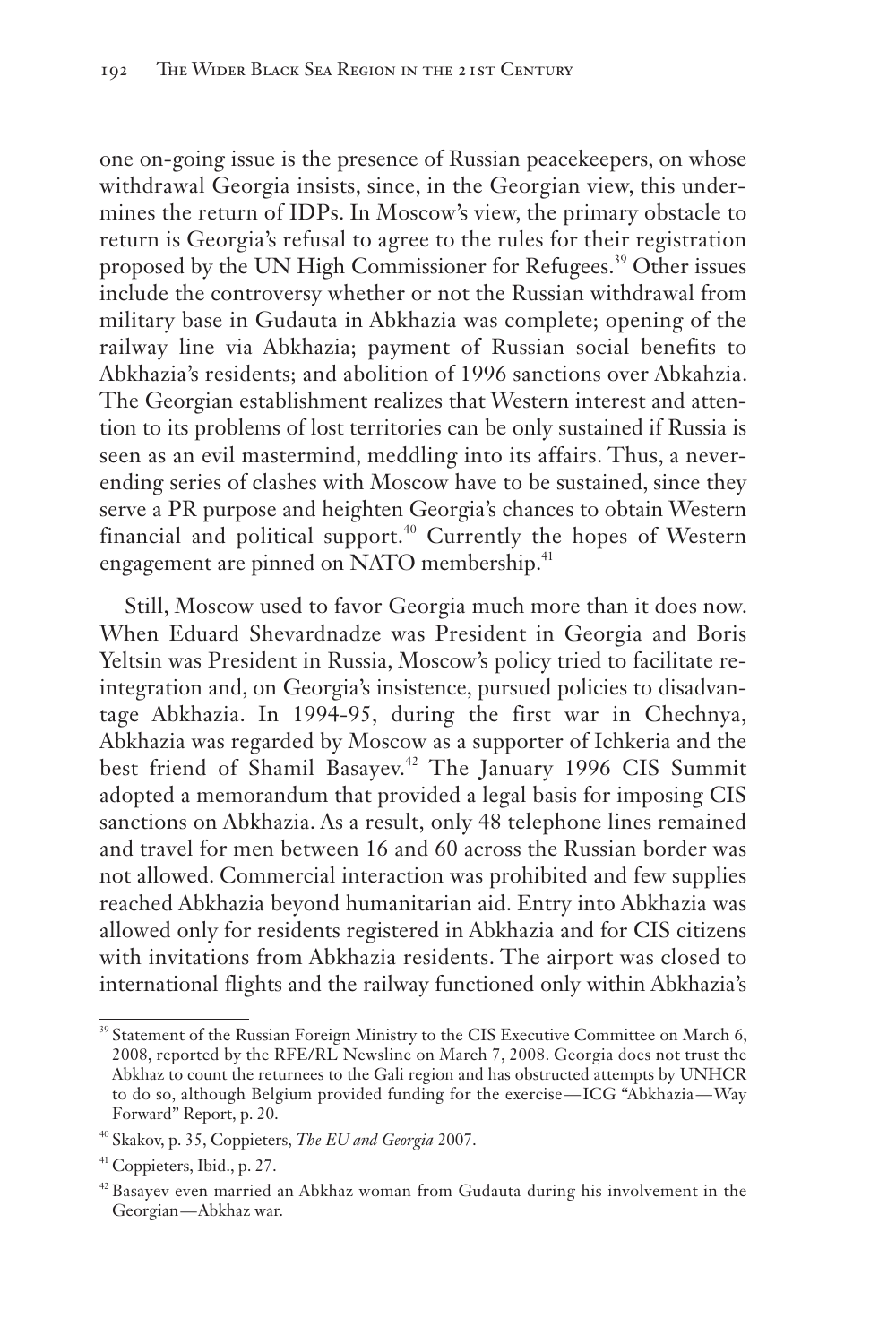borders. The seaports were closed for passenger boats, and Abkhaz boats could not leave port to bring goods from Turkey. A new round of restrictions were introduced more recently: from March 2006 till October 2007 wines from Abkhazia were banned from the Russian market, and in 2007 a ban on imports of Abkhaz agricultural goods was introduced on "sanitary grounds."

This near-blockade only hardened the Abkhaz position and the 'besieged fortress' mentality. Cohen notes that "the decade-long existence of sanctions has left a psychological legacy of Abkhaz alienation and self-reliance that few in Georgia understand."<sup>43</sup> This is echoed by Liana Kvarchelia: "Georgia did not anticipate how the isolation policy and sanctions would increase Abkhazia's reliance on Russia. This not only restricted Abkhaz residents' freedom of movement, but also made Russia the only 'outside world' with which Abkhazia could communicate."<sup>44</sup> Although the Georgians see the failure of sanctions as exemplifying Russian perfidy and Abkhaz intransigence, the sanctions have perversely provided a security blanket against Georgian influence. Achim Wennmann also concludes that isolation of Abkhazia and South Ossetia was counterproductive.<sup>45</sup> This presents a sharp contrast with Moldova, where business and social interaction was promoted with the aid from the international community, and society preserved many features of living in a common state.

Some restrictions on trade and travel through the Russian border were gradually lifted during President Putin's time in office, while relations with Georgia took a turn for the worse, although this did not lead to a general lifting of sanctions, such as the re-opening of the airport or to changes in regulations concerning seaports. Nevertheless, Moscow took some steps towards peacemaking in the Georgian/Abkhaz conflict. In March 2003 Presidents Putin and Shevardnadze signed an agreement in Sochi establishing three Working Groups on return of IDPs (initially to the Gali district); on restoration of the railway line through Abkhazia; and on renovation of the Inguri power

<sup>43</sup> Jonathan Cohen, "Introduction to the Georgia-Abkhazia case study," in *Powers of Persuasion: Incentives, Sanctions and Conditionality in Peacemaking.* Accord, no. 19. Issue Editors: Aaron Griffiths with Catherine Barnes, London: Conciliation Resources, 2008.

<sup>44</sup> Liana Kvarchelia, "Sanctions and the path away from peace," in *Powers of Persuasion,* Ibid.

<sup>45</sup> Achim Wennmann, "Renewed Armed Conflict in Georgia? Options for Peace Policy in a New Phase of Conflict Resolution," PSIO, The Graduate Institute of International Studies, Geneva, Occasional Paper no. 3, 2006.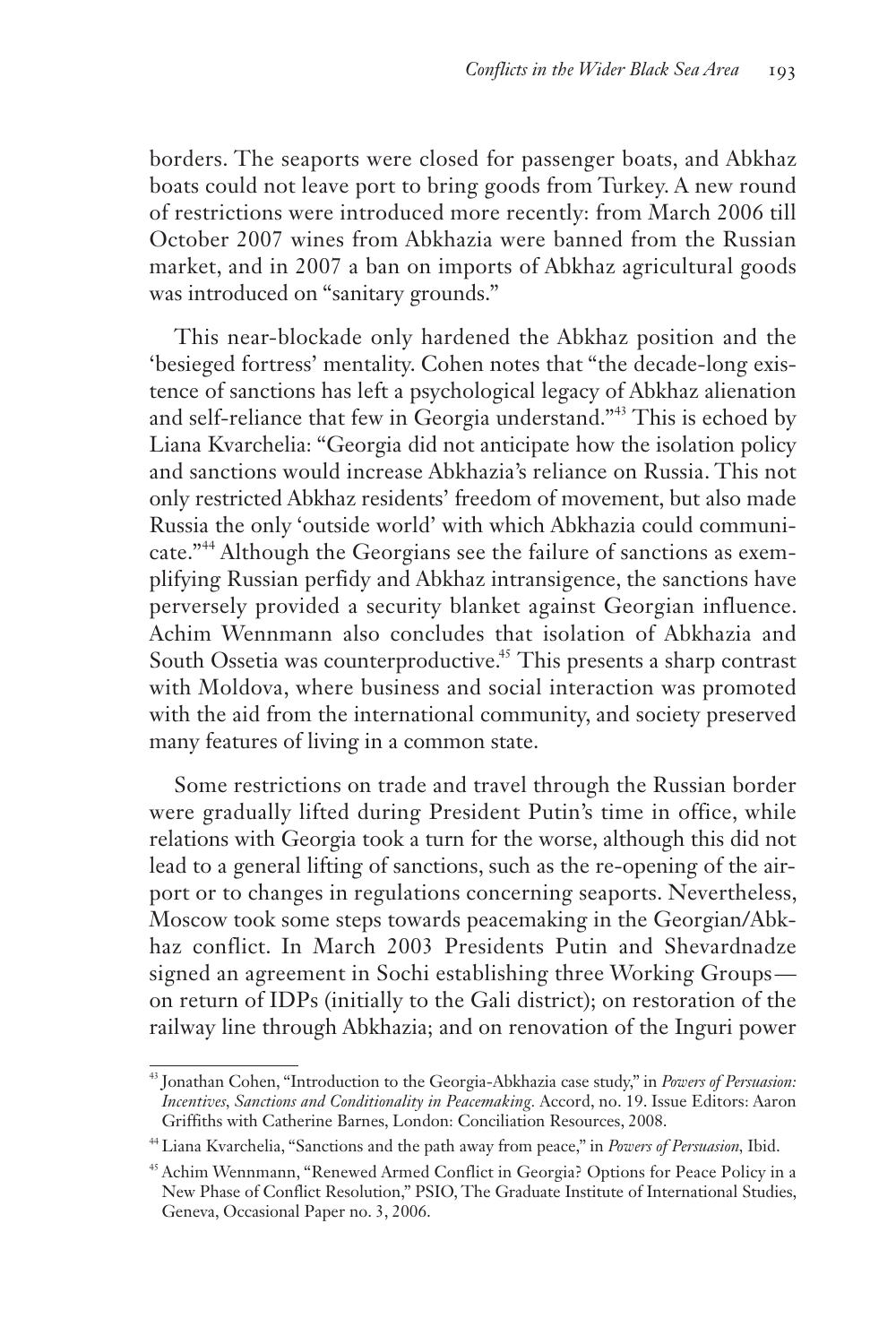station. The Rose Revolution in Georgia brought the Working Groups process to a halt, as relations between Georgia and Russia deteriorated over a wide range of issues.

From Moscow's perspective, Russia has no influence over Georgia's politics and there is nothing left to lose. Relations in most spheres came to a halt. There are hardly any Russians left in Georgia, and the policy is to welcome their emigration back to the homeland.<sup>46</sup> Personal factors also contributed. While relations with Eduard Shevardnadze, former Soviet foreign minister and member of the Politburo, never came to a complete breakdown, Saakashvili's presidency brought the interaction to a new low. The Kremlin came to regard the Georgian president as a kind of maverick leader of Hugo Chavez type, and his capacity to provoke Moscow is best compared to the effect Cuba has upon Washington.<sup>47</sup>

Emotions aside, Russia has three main goals it wants to achieve in Georgia:

- 1. an explicit commitment to non-resumption of hostilities in Abkhazia and South Ossetia, guaranteed by Russia and UN or OSCE;
- 2. neutral status, especially no entry into NATO, since Moscow fears that membership of an anti-Russian country in the Alliance would influence the latter's policy and that the Russia — NATO relationship would become a hostage to provocative actions of the Georgian authorities;
- 3. opening of the North South transit corridor, which would allow land trade with Armenia and Turkey.<sup>48</sup>

Since Tbilisi has been unwilling to move on any of these points, relations have deteriorated. However, Vladimir Putin still hoped to

<sup>&</sup>lt;sup>46</sup> As Russia's population has been declining, the government started to encourage those with ties to Russia to return. A Presidential Working Group was established to develop a programme for state support for return of compatriots, for which \$240 million have been pledged by the government — *The Moscow Times*, October 25, 2006.

<sup>47</sup> Vyacheslav Nikonov, President of Polity Foundation, in remarks at Wilton Park Russia conference, February 2007. At the October 2007 CIS summit in Dushanbe Vladimir Putin refused to conduct a bilateral meeting with Saakashvili, although the latter apparently flew to Tajikistan just for this purpose.

<sup>48</sup> Skakov, p. 36-37.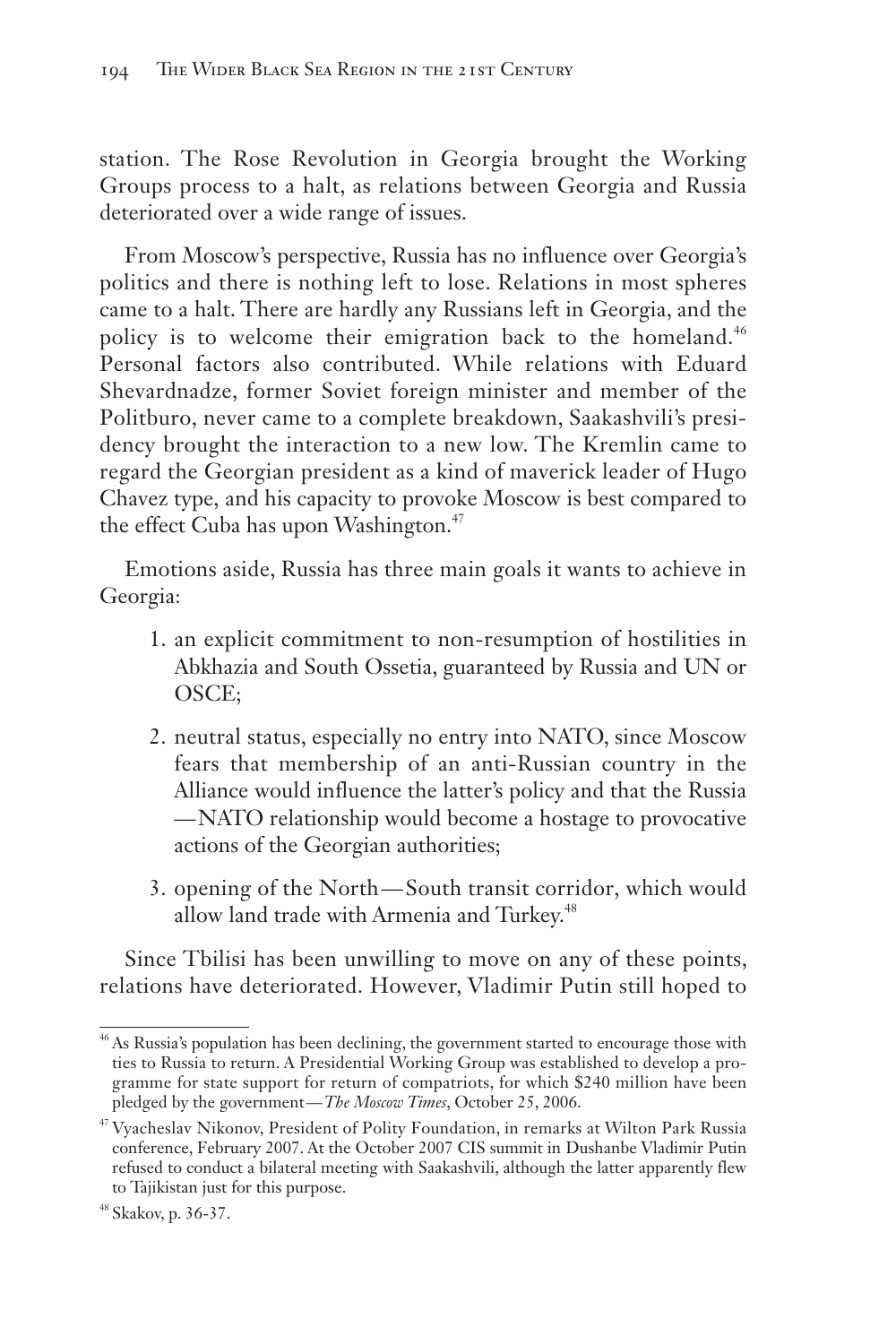finish his presidency on a positive note and took a number of conciliatory steps, such as resumption of direct air traffic with Georgia in March 2008, lifting the ban on Georgian wines and resumption of postal services. These steps still do not change the political fundamentals, however.

The significance of the Caucasus and Georgia for Russian policymakers tends to be exaggerated in the West. With regards to the Caucasus, two issues prevail: security concerns in the North Caucasus and Caspian Sea energy resources. Both make Azerbaijan a priority, since it is energy-rich and contains North Caucasian ethnic minorities who live alongside the Russian border. Azerbaijan is the only country attractive for major investment. Otherwise, the region's energy market is tiny, and construction of the Blue Stream pipeline to Turkey allows Gazprom to avoid transiting gas through Georgia. The scale of Caucasian labor migration into Russia is small in comparison with Central Asia, which has an excessive supply of labor force to replace the Caucasians if migration, as in the case of Georgia, ends.

Moldova's relations with Russia are more complex and multidimensional. On the one hand, Chisinau and Moscow are at odds over Transdniestria, and personal relations between Presidents Putin and Voronin have been tense. At the same time, economic and social ties between the two countries are intense: Russia is a large market for Moldovan goods, a recipient of labor migrants, and has a visa-free regime, while Moldova benefits from Russian investment. Unlike in Georgia's case, the unresolved conflict did not result in an overall breakdown of the relationship.

In 2003 the parties to conflict came very close to ending the dispute and signing a power sharing agreement under Russian mediation. At President Voronin's request, Putin appointed Dmitrii Kozak, his deputy head of administration, to negotiate between the sides and prepare the draft. The so-called "Kozak Memorandum" proposed an asymmetrical federation of the Republic of Moldova, with a federal subject of Transdniestria, including major concessions to the latter. The agreement envisaged a transition period of 12 years (until 2015) when Transdniestria could block important federal laws and international agreements. The Moldovan government supported the memorandum, and it was due to be signed in November 2003 in President Putin's presence, but at the last minute Voronin called Putin and cancelled the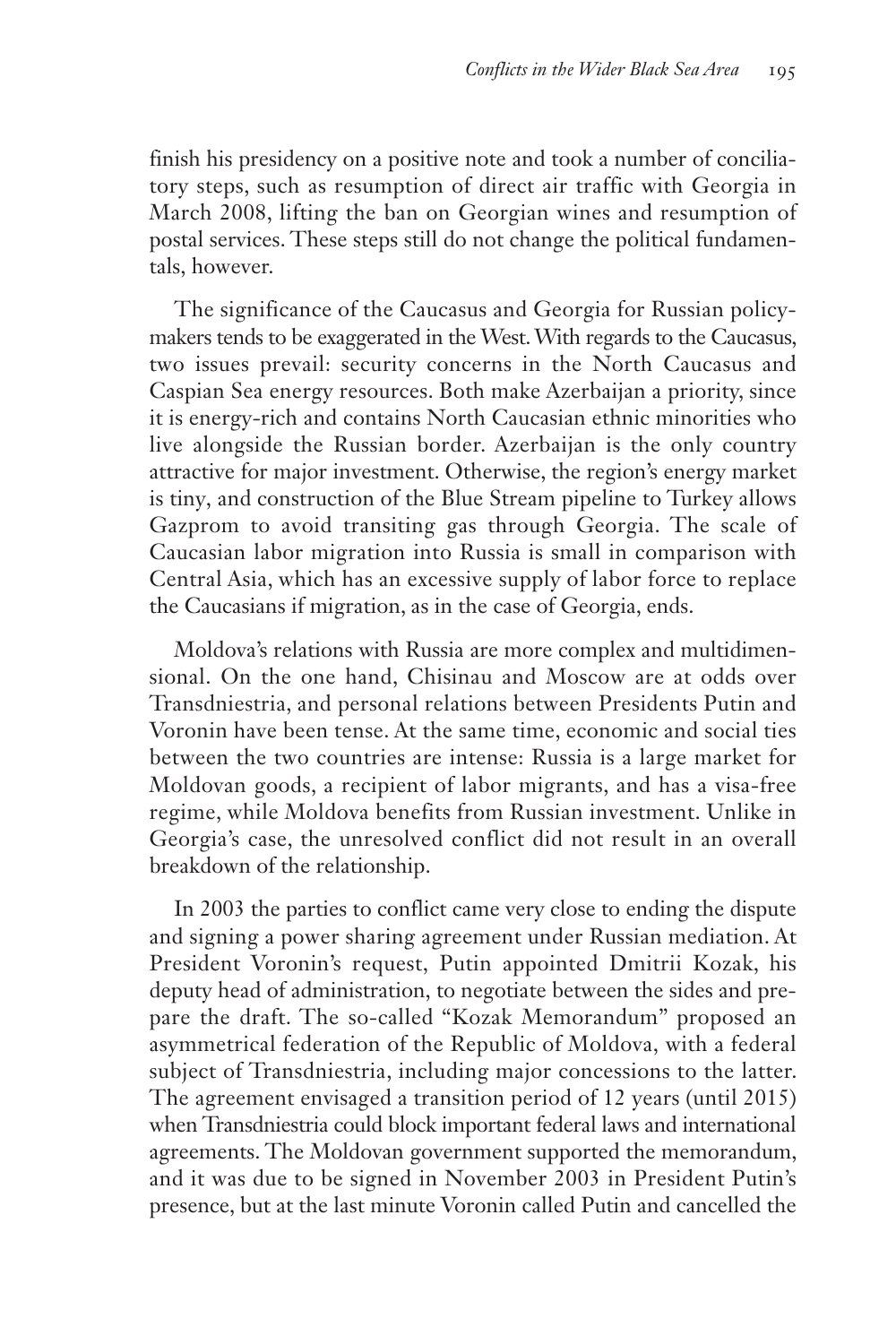ceremony. This was the result of his extensive talks over ten days with the OSCE Mission in Moldova, the Dutch OSCE Chairmanship, the U.S. and the EU, who advised him not to sign the Memorandum due to concerns that Russia would maintain a sizable military presence until 2020.<sup>49</sup> After the failure of the Kozak memorandum, political negotiations gradually ceased.

In Moldova, the OSCE has been a lead international organization in the conflict resolution process, which adopted a 5+2 format (the five mediators of Russia, Ukraine, OSCE, U.S., and the EU, together with the two parties Moldova and Transdniestria). After the failure of Russian diplomacy in 2003, Voronin turned to the U.S. and the EU for help to negotiate better terms for Chisinau and to strengthen his hand, but negotiations came to a complete halt in 2006 and the format has since been dormant.

Towards the end of his presidency Vladimir Putin tried to mediate again between Chisinau and Tiraspol. Russian-Moldovan relations improved, and diplomacy went into action, including shuttle diplomacy by the Russian negotiator, deputy secretary of the Security Council Yuri Zubakov. President Voronin was prepared to accommodate Moscow's fears that Moldova would join NATO and Russian peacekeepers would be replaced by NATO militaries. Moscow hinted at its consent to withdraw its military presence in exchange for Moldova's neutrality and non-alignment, although without precluding its eventual entry into the EU. A Neutrality Declaration would be adopted by Moldova, and would be open for signature for all  $5+2$  participants<sup>50</sup> (excluding Tiraspol) as international guarantors. Voronin also hinted that his country could leave GUAM.<sup>51</sup> The EU expressed its willingness to work with Russia on renewal of the peace process, but abstained from stating that it would sign the neutrality declaration.<sup>52</sup>

Meanwhile, Tiraspol's relations with Moscow deteriorated, as Kremlin felt that its goodwill was exploited, and was frustrated with corruption

<sup>49</sup> "Moldova: Regional Tensions over Transdniestria," International Crisis Group Europe Report no. 157, June 17, 2004, Chisinau/ Brussels.

<sup>50</sup> These are Russia, Ukraine, OSCE, U.S., the EU and Moldova.

<sup>&</sup>lt;sup>51</sup> Voronin's interview to Kommersant-Daily. "Мы с Владимиром Путиным давно потеряли вкус к собственным хотелкам" Президент Молдавии рассказал "Ъ" о том, каким образом он хочет вернуть Приднестровье, *Kommersant* no. 38(3855) от March 11, 2008.

<sup>52</sup> Interview of the EU SG Kalman Mizsei to *Kommersant*-Daily, "Мы уважаем нейтралитет Молдовы" // Спецпредставитель ЕС о решении проблемы Приднестровья, Kommersant, no. 41(3858), March 14, 2008.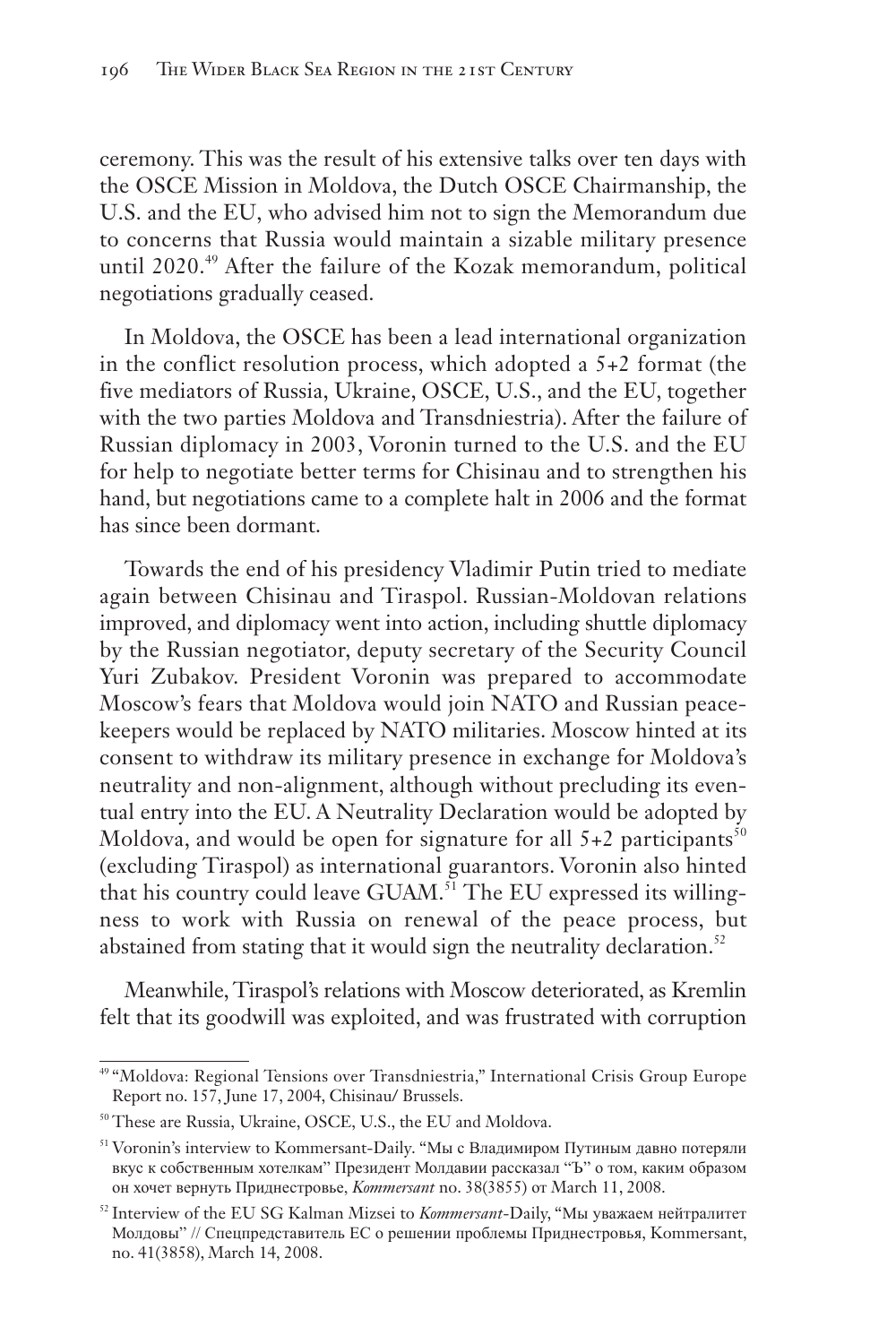and misuse of its humanitarian and financial aid. Moscow impressed upon Tiraspol its displeasure with backroom deals involving Russian gas, allegedly sold on the side at commercial prices, while Tiraspol amassed \$1.5 billion in unpaid bills to Gazprom. Transdniestria's de facto Foreign Minister Valerii Litskay was summoned to Moscow to explain that Tiraspol needed to renew direct talks with Chisinau.<sup>53</sup>

Voronin hopes to resolve the status dispute by 2009, the time of parliamentary elections in Moldova. This may be the last chance for Voronin to get a deal out of Moscow: should he stage another lastminute withdrawal, as he did with "Kozak memorandum," that would spell the end of the Kremlin's good will. Indeed, there are hopeful signs of renewed direct bilateral meetings, fora involving international sponsorship of the peace process, and OSCE and the EU diplomacy geared into action in addition to Russian mediation.

#### **Multilateral and Informal Conflict Resolution Efforts**

After fifteen years of intense diplomatic efforts, it appears that by and large international mediators have reached the end of the road in terms of proposing viable terms for settlement of these conflicts. In the case of Karabakh, the mediators have admitted that they have little left to propose. There are no disagreements among the OSCE Minsk Group co-chairs (U.S., France and Russia) — Karabakh is one of the few issues where French President Chirac, U.S. Secretary of State Rice and Russian President Putin all pushed in the same direction with zero success. The co-chairs stated that:

We have reached the limits of our creativity in the identification, formulation and finalization of these principles. We do not believe additional alternatives advanced by the mediators through additional meetings with the sides will produce a different result. If the two sides are unable to agree on those principles we have put forward, we believe it is now contingent upon them to work together to reach an alternative agreement that both find acceptable.<sup>54</sup>

<sup>&</sup>lt;sup>53</sup> Vladimir Soloviev, "Приднестровье смирилось с Молдавией: Россия вынудила Игоря Смирнова к переговорам с Кишиневом," Kommersant, no. 33(3850), February 29, 2008.

<sup>&</sup>lt;sup>54</sup> 'Statement by the Minsk Group Co-Chairs to the OSCE Permanent Council', June 22, 2006.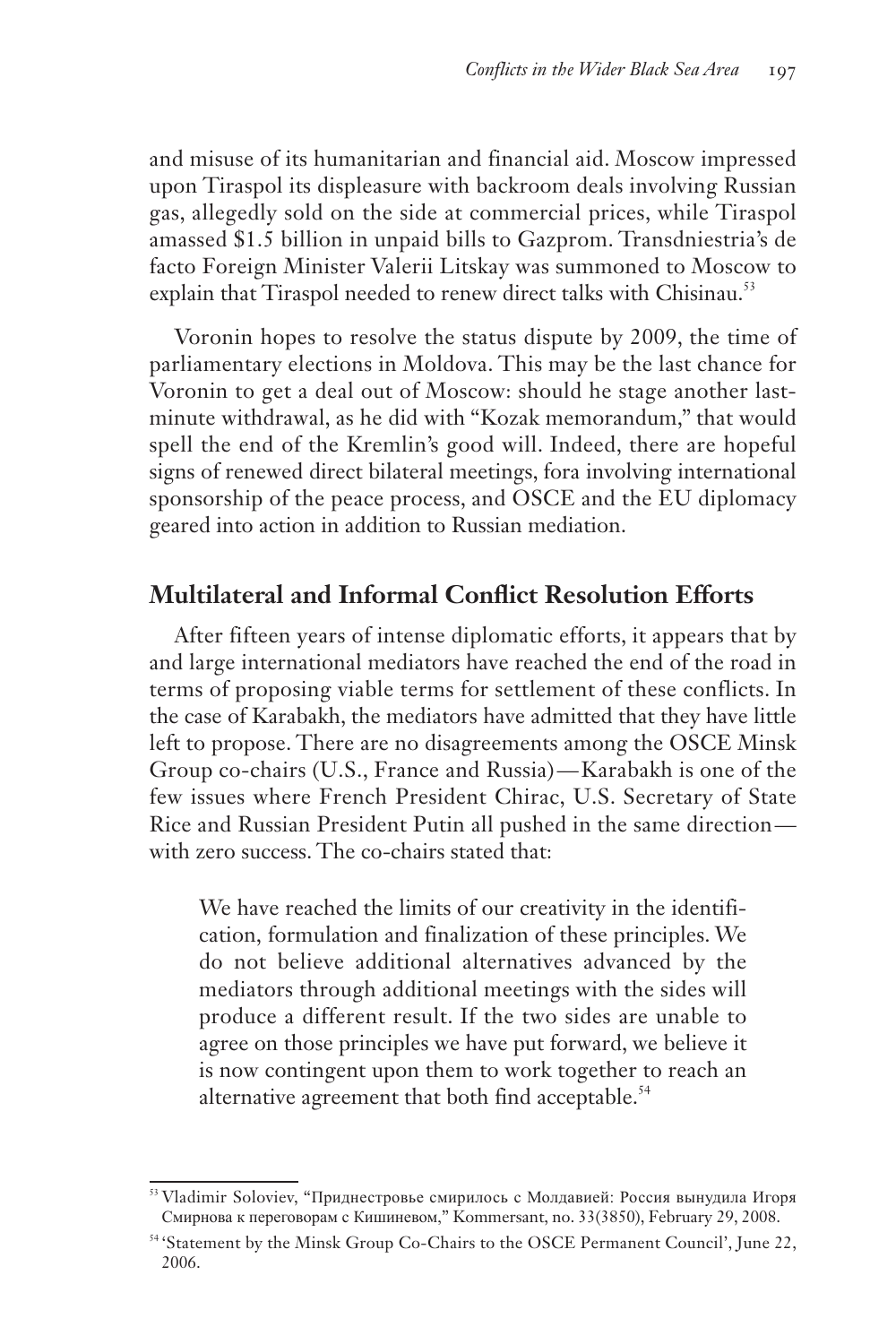Recently Azerbaijan warned that it would review relations with France, Russia and the U.S. after they voted against a UN resolution calling on Armenia to pull out of Azerbaijani territory. The three countries argued that they have to remain neutral in their capacity as mediators, and therefore could not vote for the resolution.<sup>55</sup> In theory, Azerbaijan can turn for support to Muslim states, but this option is risky given the fears of Islamist influence at home and the fact that Muslim countries have so many "hot" conflicts on their plate that it is questionable whether they would be able to dedicate diplomatic resources to Karabakh.

While peacemaking in Karabakh was mostly an issue taken up by the OSCE, the conflict in Abkhazia received top-level attention at the UN. The UN provided 133 military observers (UN Observer Mission in Georgia, or UNOMiG), whose main function has been to monitor the Russian peacekeepers.<sup>56</sup> The position of a UN Secretary General Special Representative (SRSG) was created in 1993 to conduct political negotiations. Formal negotiations occur within the Geneva Peace Process chaired by the UN and facilitated by Russia, and include observers from the OSCE and "The Group of Friends of the UN Secretary General" (U.S., UK, Germany, France and Russia), but extensive rounds of negotiations failed to produce any substantial agreements.

Individual UN SRSGs changed over time, and so did their approach — either trying to tackle the problem head-on by designing political frameworks and elaborating a legal basis for reunification,  $\frac{57}{2}$ or working on practical aspects of bilateral interaction. In 1997 a Coordinating Council under UN auspices and three working groups were established — on non-resumption of violence, return of IDPs and on economic issues — but in 2001 fighting in Kodori halted the Council's work, and attempts to renew it during the Saakashvili presidency were again disrupted by violence in Kodori. Following deployment of

<sup>&</sup>lt;sup>55</sup> Interfax News Agency, March 10, 2008.

<sup>&</sup>lt;sup>56</sup> As of January 1, UNOMIG had 133 military observers from 32 countries in place to verify the ceasefire agreement between the Georgian Government and the Abkhaz authorities, and 19 police officers. — UNOMiG website, http://www.un.org/apps/news/story.asp? NewsID=25413&Cr=georgia&Cr1=&Kw1=UNOMIG&Kw2=&Kw3=.

<sup>&</sup>lt;sup>57</sup> The most important document is the 'Paper on Basic Principles for the Distribution of Competencies between Tbilisi and Sukhumi' (the 'Boden Document) proposed by the then UN SGSR Dietrich Boden.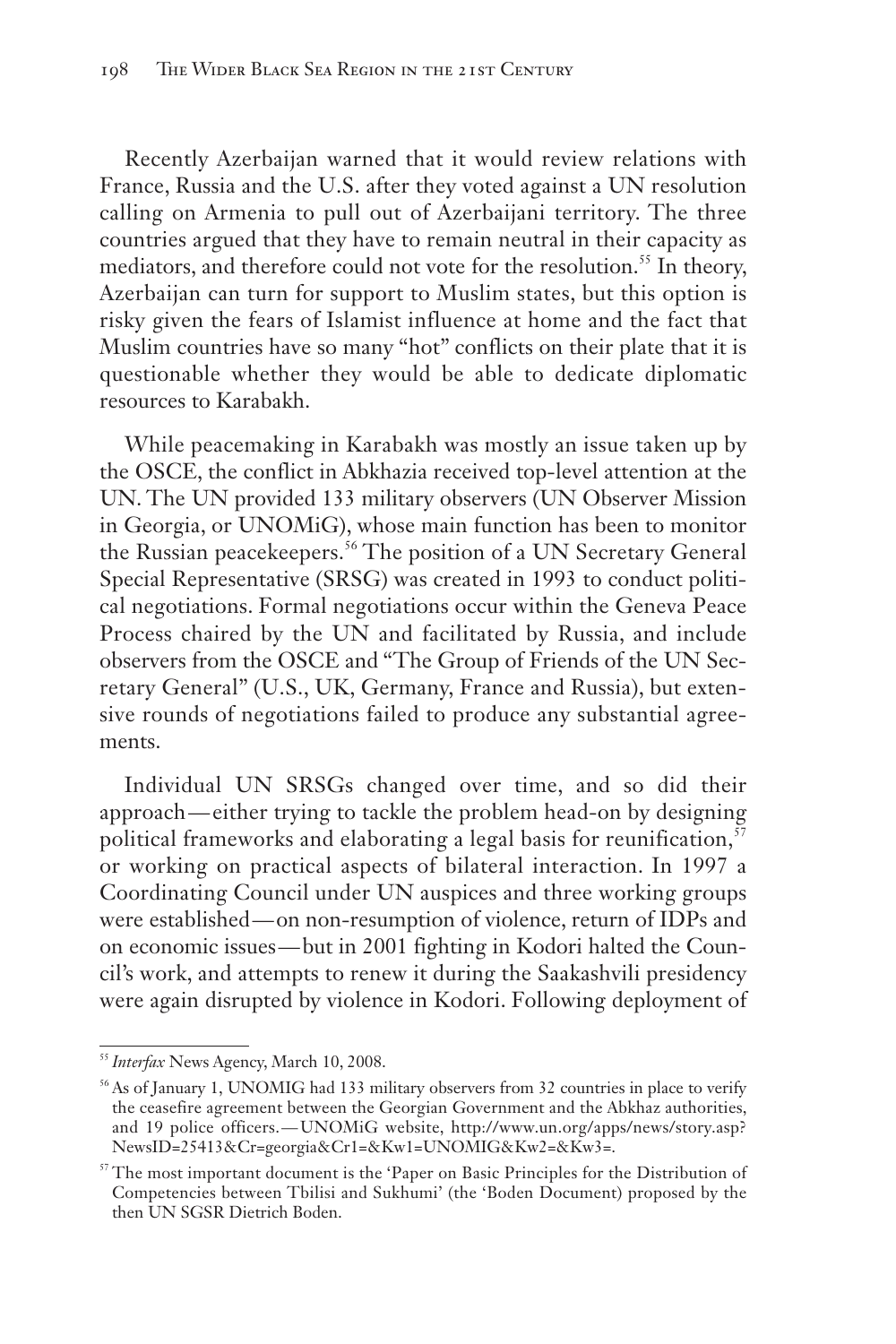Georgian troops in Upper Kodori in July 2006, the Abkhaz maintain that they are prepared to discuss the Georgian military presence in Kodori only, and would not resume official negotiations before Georgian troops pull out. The Georgian side maintains that the issue of Upper Kodori is not negotiable.<sup>58</sup> As tensions on the ground mounted, the UN increasingly had to operate in crisis prevention mode rather than design new frameworks for settlement.

The OSCE has concentrated on the South Ossetian conflict and has had little clout in Abkhazia due to its overt commitment to the territorial integrity principle and its backing of Georgia's definition of displacement of ethnic Georgians from Abkhazia as "ethnic cleansing."<sup>59</sup> However, activities of the OSCE Mission on the ground have become gradually more accepted by the Abkhaz, and positive relations have been built, which have facilitated such practical engagement as the joint UN/ OSCE Human Rights Center in Abkhazia.

Still, none of these measures — negotiations, aid, military observation and high level diplomatic attention — has resulted in the outcome desired by the Georgian side, i.e. bringing the breakaway territories under Georgia's jurisdiction. Thus, disillusionment has settled in, and Georgians have become increasingly critical of the UN and OSCE, claiming that since they include Russia, this paralyzes their effectiveness in conflict resolution.<sup>60</sup> According to this logic, Georgia needs to join other international fora where Russia is not present and bring the weight of these other bodies to strengthen Georgia's hand.

#### *Track Two Activities*

Since 1995 international NGOs such as International Alert and Conciliation Resources, foundations (Heinrich Boell Stiftung), universities (Free University of Brussels with a program of work on elaboration of legal and constitutional arrangements, using federalism in Belgium as

<sup>&</sup>lt;sup>58</sup> Report of the Secretary General to the UN Security Council on the situation in Abkhazia, Georgia, January 23, 2008, S/ 2008/ 38, http:// daccessdds.un.org/ doc/UNDOC/GEN/ N08/ 212/01/PDF/N0821201.pdf?OpenElement.

<sup>59</sup> OSCE Budapest (1 December 1993), Lisbon (1 December 1996) and Istanbul (November 19, 1999) summit declarations.

<sup>60</sup> Various examples are cited, for instance, Russia's criticism of the OSCE border monitoring mission over North Caucasian border which eventually led to the mission closure — Alex Rondeli in remarks at the Tbilisi roundtable, October 2007.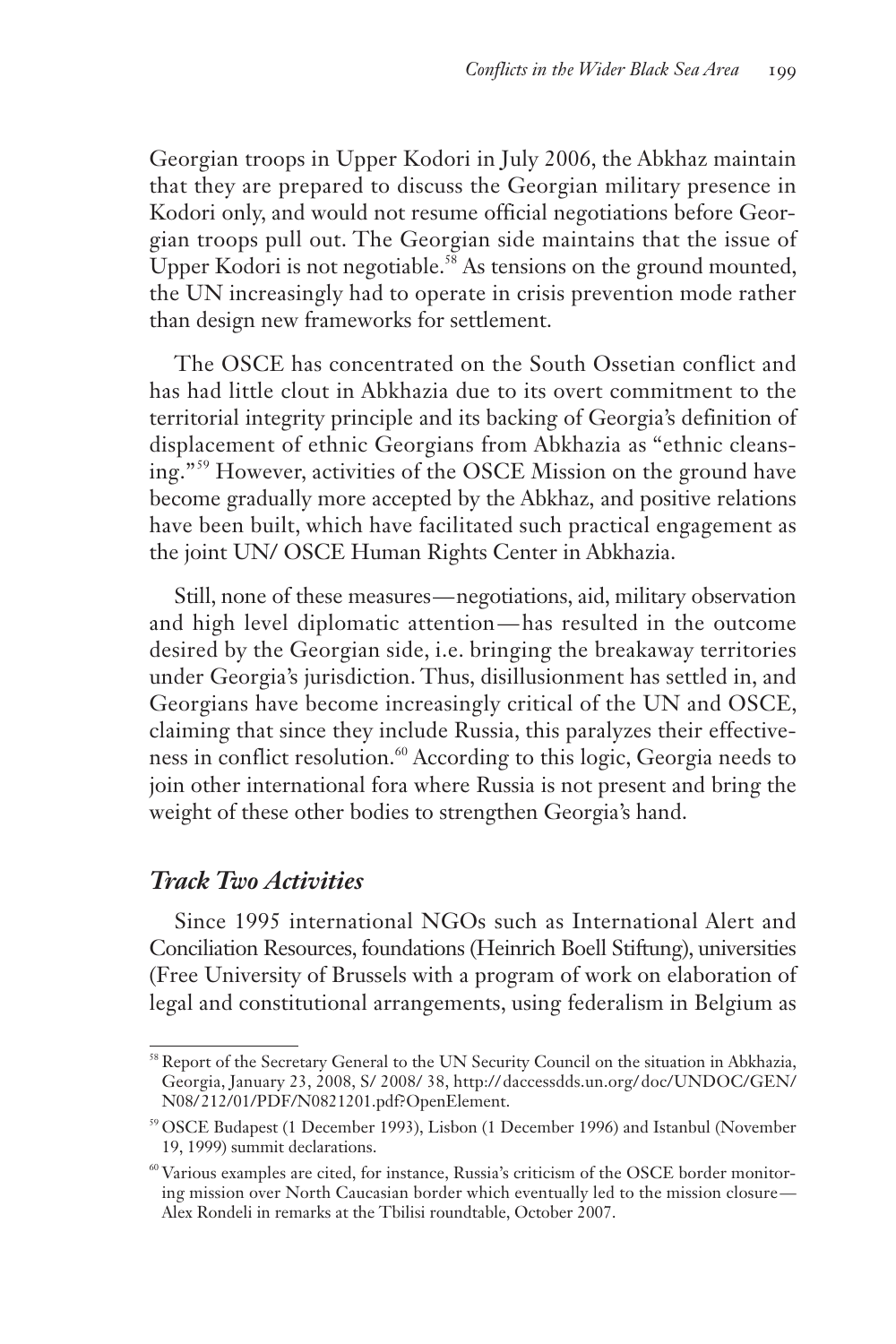a starting point) and international projects (mediation by the University of Kent team, Peacebuilding Framework project in Moldova) have opened and facilitated channels for political dialogue between parties to conflict. They have also worked on attitudes, elaboration of possible legal arrangements and social responses to the situation of division with the overall aim of creating enabling environment to reach sustainable peace. They also worked on democratization and building of social capital in the breakaway republics — activities eventually subjected to criticism by the governments of Georgia and Azerbaijan.

Georgian authorities have become increasingly disappointed with third party activities, which are felt to be entrenching the *status quo* instead of changing it. Pressure is growing on the conflict-resolution organizations and their funders to stick to the Georgian position and its version of settlement terms. In Azerbaijan there are also visible signs of frustration with confidence-building and peacemaking activities of the international NGOs.<sup>61</sup> Only in Moldova do they appear to have had a more welcoming reception.<sup>62</sup>

International NGOs have become more vocal in their advocacy for the non-recognized. Conciliation Resources, for instance, makes the point in relation to the Karabakh conflict that greater engagement with Karabakh as a de facto entity is essential, since de facto states represent an institutionalized form of non-state actor, which offers numerous opportunities for engagement. They have institutional structures and leaderships, and display degrees of pluralism and competition within their internal political orders. Thus, they argue, international interventions have to respond to the dynamics which have emerged since the conflicts rather than respond only to the original causes.<sup>63</sup> This point of view is echoed by the International Crisis Group (ICG), which argues the need "to promote democratization, civil society development and the rule of law, not as recognition of status but as a means to break their isolation, build confidence and avoid exclusion."<sup>64</sup> This stance is increasingly at odds with the recognized

<sup>61</sup> ICG Nagorno Karabakh Europe Report no. 187 (2007), pp. 15-16.

 $62$  For example, peacebuilding programme by PATRIR, a Romania-based organization, being sponsored by the Global Conflict Prevention Pool (the UK government).

<sup>&</sup>lt;sup>63</sup> Conciliation Resources, Policy Briefing dedicated to the launch of The Limits of Leadership Accord no. 17, January 2006.

<sup>64</sup> ICG Europe Report, no. 173 (2006), p.4.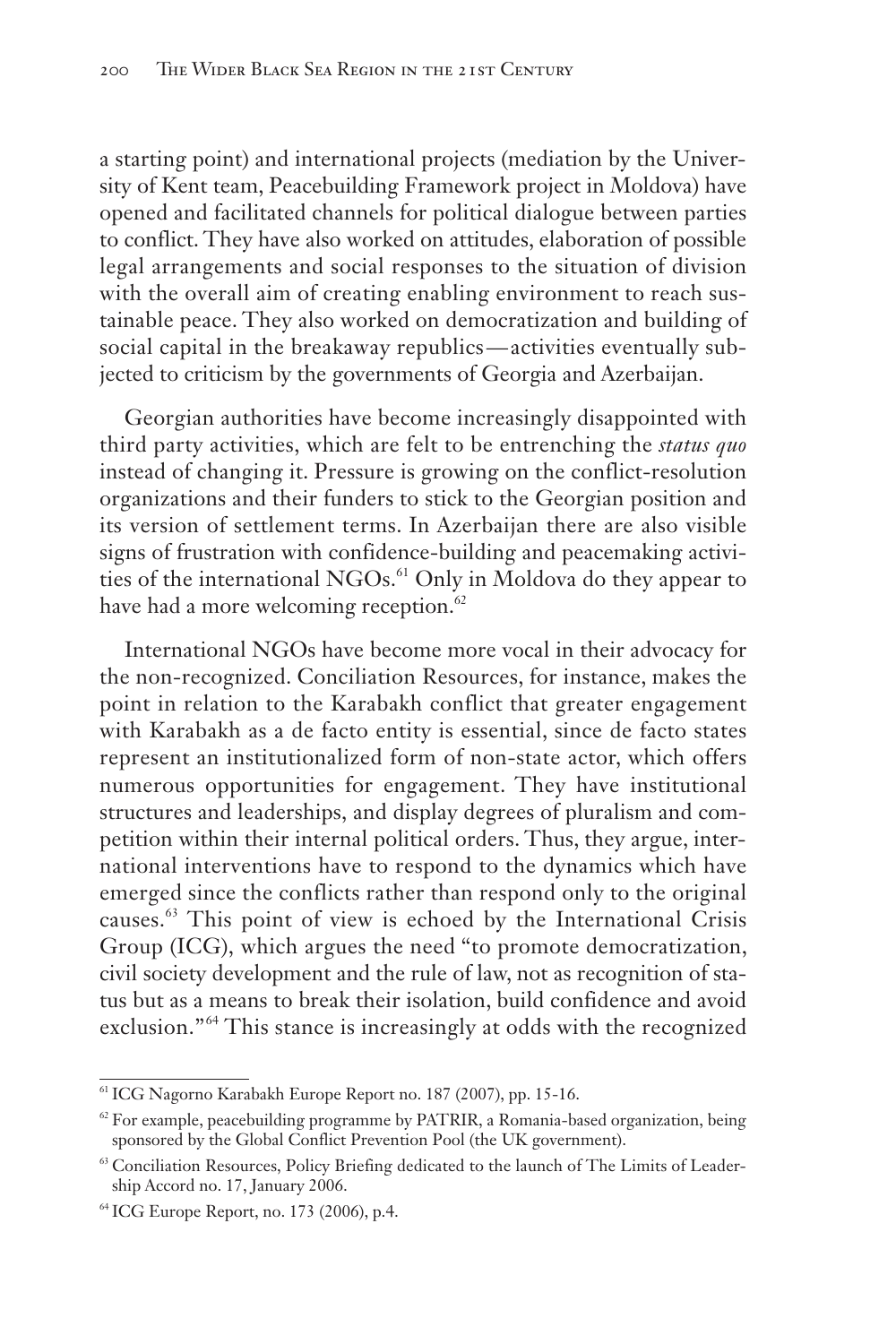states. Cohen concludes that "In 2006-07 Georgian frustrations with the process and concerns about external engagement in Abkhazia reduced the space for international development and civil society initiatives."<sup>65</sup>

#### *The United States*

Although, as I argue elsewhere,<sup>66</sup> the Europeans and Americans have pursued similar policies towards aid and development in the Caucasus and Central Asia, their approaches towards unresolved conflicts, especially in Georgia, have been different.

Georgia is the priority country in the region for the United States. In one Russian expert's view, the U.S. has a number of advantages: realistic approaches stemming not from phobias and stereotypes, but from concrete analysis of the changing situation; its proclivity to work not only with the state, but with elites and with society at large; and its ability to draw on good regional experts. This makes the U.S. a proactive player and gives it an advantage over Russia.<sup>67</sup> The U.S. policy line has been of non-engagement with the breakaway territories and robust support for Georgia's territorial integrity. Consequently, USAID and other governmental funding has not been directed to Abkhazia and South Ossetia.<sup>68</sup>

The U.S. policy toward conflict management has been crucial, in large part due its enormous influence over the Georgian government. $69$ Washington has counseled restraint with the Georgian leadership and preventing it from making provocative steps. After the Rose Revolution,

<sup>65</sup> Jonathan Cohen, Accord, no. 19, op. cit.

<sup>66</sup> 'Donor Approaches to Aid in the Caucasus and Central Asia,' in A. Korhonen and D. Lehrer, (eds.) *Western Aid in Postcommunism: Effects and Side-Effects* (Basingstoke, Palgrave, 2008, forthcoming).

<sup>67</sup> Alexander Skakov, "Russian-Georgian Relations and the Role of External Factors in the Caucasus," pp. 28-41, pp. 28-29, in Peter Linke & Vitalii Naumkin (eds.), Особенности политической ситуации на Кавказе и подходы внешних сил, Rosa Luxemburg Foundation in cooperation with the Center for Strategic and Political Studies, Moscow, 2007.

<sup>&</sup>lt;sup>68</sup> This does not apply to the U.S. private foundations that sponsored projects and enabled U.S. academics to travel there. World Vision has a substantial program in Abkhazia.

<sup>69</sup> On the extent and significance of the U.S. unprecedented support to Georgia see Achim Wennmann, op. cit., p. 53, also Edward Bell with Diana Klein, "Peacebuilding in the South Caucasus: What can the EU contribute?," London: International Alert, September 2006, pp. 11-12.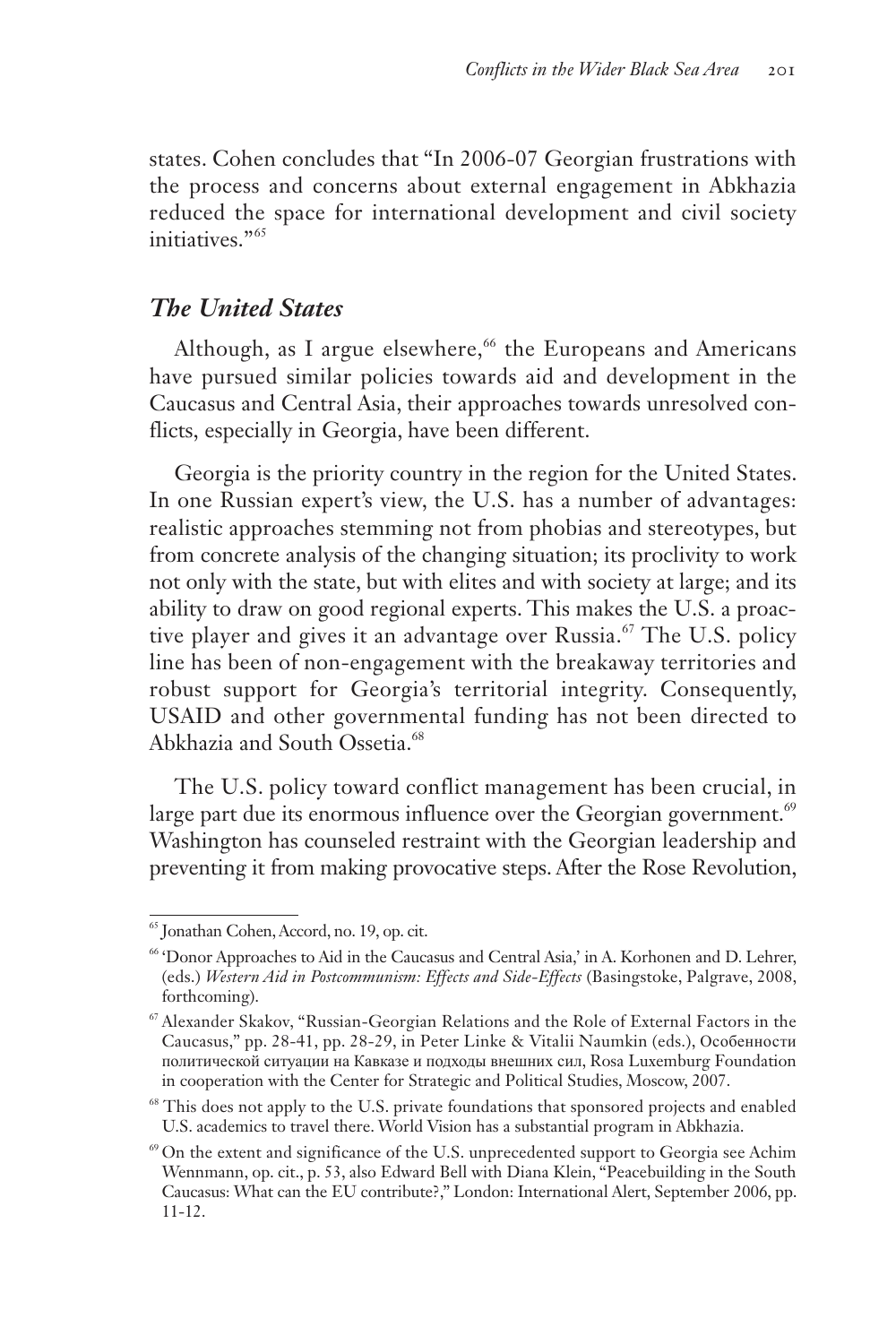for example, Washington saw that a collision course with Moscow was counterproductive and that a complete breakdown in relations with Russia would not be in Georgia's strategic interests. Initially, Tbilisi was encouraged to take steps to foster a cooperative relationship.

In terms of analysis of the conflict, U.S. policy-making circles tend to adhere uncritically to the Georgian government's position regarding the conflicts, and show little willingness to engage with the perspectives of the other side, blaming non-resolution solely on Moscow.<sup>70</sup> This is hardly surprising, since Georgia has symbolic significance in the context of U.S.-Russia relations. The parties to conflict have sought to leverage rivalry between Washington and Moscow to their advantage.

Such a game may rest upon shaky foundations. As one senior Abkhaz politician put it, "the real danger for us is the coming to power of an overly pro-Russian leader in Georgia." Moreover, U.S.-Russian relations may improve, given the change in power in both capitals in 2008- 2009. Dmitri Medvedev's election as Russia's President signals that Moscow is likely to take a generally pro-Western line. However, any Russian leader will avoid a repeat of the situation of the early Yeltsin period, when Russia was meant to feel content with a role of a junior partner in a U.S.-led world order.<sup>71</sup> Any U.S.-backed plan for resolution of Black Sea conflicts that did not involve Russia's endorsement or involve it as an equal partner would be met with counter measures.

### *The EU and its Member States*

Individual European states, such as the UK (through the Global Conflict Prevention Pool), Germany (German political foundations) and Scandinavian countries (such as the FRESTA secretariat of the Danish Ministry of Foreign Affairs), and the European Commission have actively supported conflict resolution work, including in the unrecognized territories. EU aid to Abkhazia has amounted to  $E25$ million since 1997 and around  $\epsilon$ 7.5 million to South Ossetia.<sup>72</sup> In the mid-2000s the EU sought to play a proactive political role by creating

<sup>70</sup> Zeyno Baran, "Kosovo precedent no solution for Caucasus region," *Financial Times*, Letters To The Editor, May 17, 2006 placed on the Georgia MFA website, http://www. mfa.gov.ge/ index.php?info\_id=1413&lang\_id=ENG&sec\_id=85.

<sup>&</sup>lt;sup>71</sup> Igor Zevelev, Mikhail Troitskiy, "Russia and China in the Mirror of U.S. Policies" October 17, 2007, © "Russia in Global Affairs". No. 4, October-December 2007, http://eng.globalaffairs.ru/.

<sup>&</sup>lt;sup>72</sup> ICG South Caucasus report.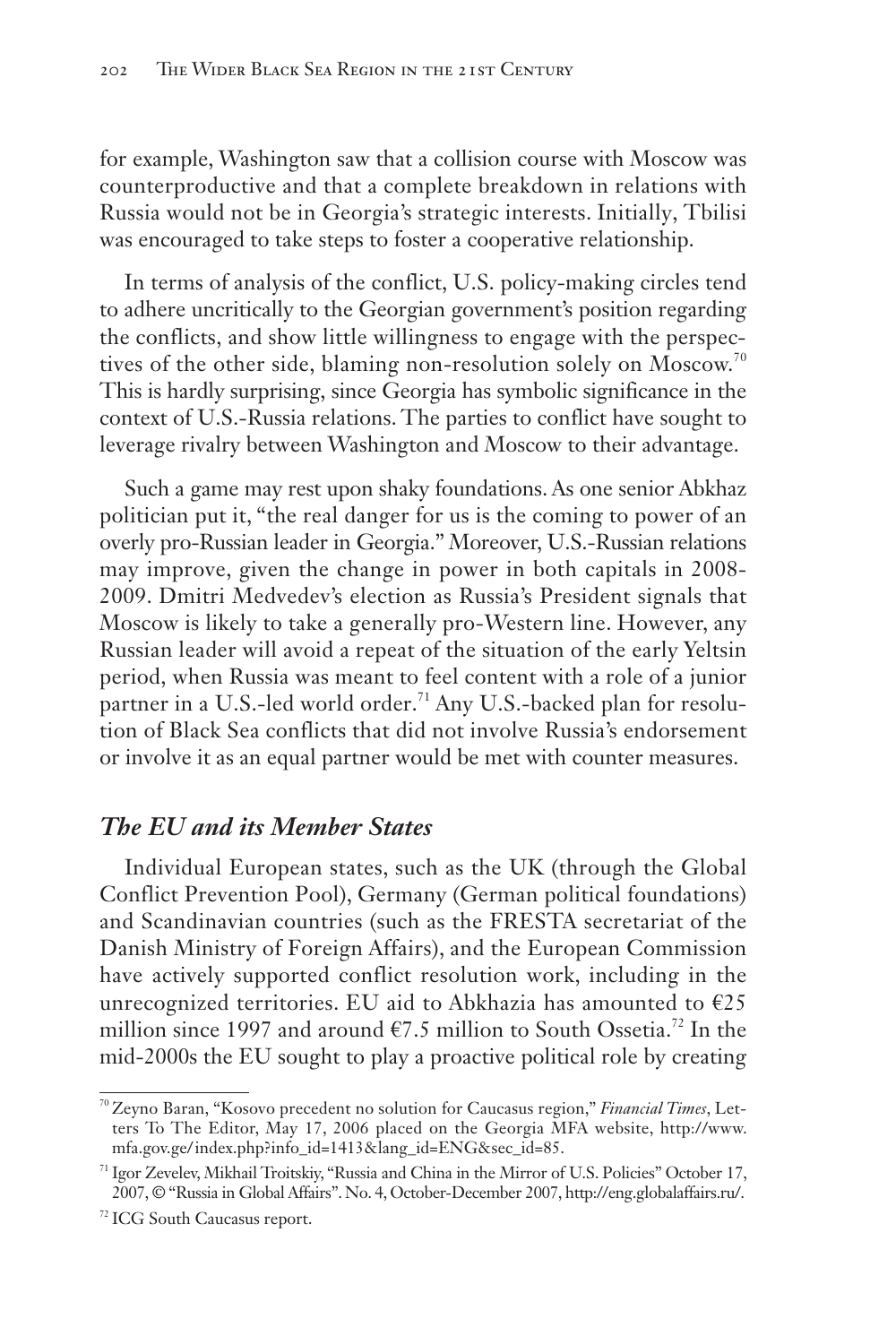EU Special Representatives for the South Caucasus (2003) and for Moldova (2005).

The EU has not challenged the status quo in the Caucasus directly. Rather, its role has been a preventative one. It has concentrated on conflict transformation and on building capacities for peace.<sup>73</sup> The European Commission designed and financed programs in post-conflict recovery in South Ossetia (since 1994) and in Abkhazia (since 2005) and sought to bring parties closer together through an informal confidence-building process. As a result of its proactive role, it was granted observer status at the Joint Control Commission meetings in South Ossetia and there is a possibility that the EU will be included into the Group of Friends. The Commission's approach has been to encourage the parties to start building confidence and better understanding of each other's needs and realities by engaging in practical projects with each other and agreeing to joint decision-making on economic and social rehabilitation. Such activities, it is thought, could help to prepare the ground for a settlement. This is a long-term approach, aimed at building social capital on all sides. The EU has not taken as proactive a stance in the Karabakh conflict as it did with regard to Georgia, as it has hesitated to take sides in an inter-state conflict between Armenia and Azerbaijan.<sup>74</sup>

In the Transdniestria case EU action have been more robust. In 2007 the EU deployed a Border Monitoring Mission in support for the establishment of border restrictions between Transdniestria and Ukraine, over which the authorities in Chisinau had little control. Ukraine is a major player in this equation, since it borders on the breakaway region. Still, Kyiev has been careful to avoid putting too much pressure upon Transdniestria, where many of its ethnic kin live, and has been reluctant to enforce policies that could be unpopular at home.

The EU measures were aimed at weakening the Transdniestrian economy by restricting cross-border trade with Ukraine (the destination for most of the breakaway territory's exports), pushing it towards participating in the Moldovan economy and paying taxes to the Chisinau authorities. As a result, 90 percent of Transdniestrian export-

<sup>&</sup>lt;sup>73</sup> Including strengthening capacities of the Office of the State Minister of Conflict Resolution Affairs (renamed "Ministry of Re-integration" in 2008).

<sup>74</sup> Marietta Konig, "Unexpected Home Waters: EU-Enlargement in the Wider Black Sea Region," pp. 74-94, p. 78 in Linke & Naumkin, op. cit.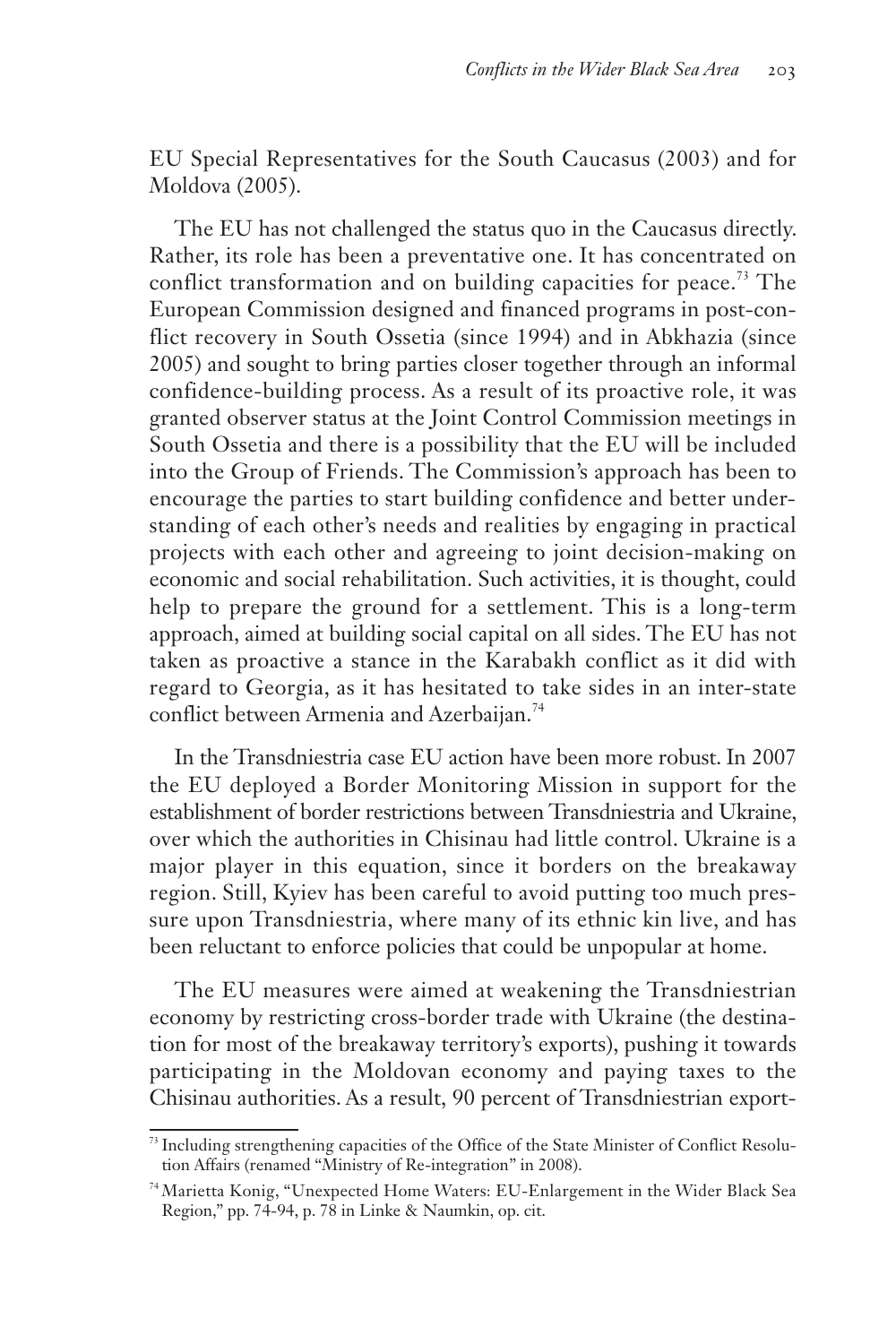oriented enterprises registered their businesses in Moldova. Exports grew 19 percent. However, it adversely affected the confidence-building process and led to internal consolidation of the Tiraspol regime, which before the border closure had started to lose popularity. Overall, the measures reinforced a sense in Transdniestria that "the West is against us and Moscow is our only friend."

#### *Summary*

The international community on the whole has done well, given that the outcome — non-resumption of hostilities — has been more positive than in unresolved conflicts elsewhere (e.g. Sri Lanka). The UN, OSCE and global civil society actors have made significant efforts to facilitate peace processes. Channels of communication have been opened and multiple options for settlement explored. Thousands of IDPs owe their survival to international aid. However, international actors have not been able to bring about formal resolution of the conflicts. This record is not unusual — international organizations have been unable to do so in many other areas. Still, this is not to say that their contribution has been in vain. The role of the international actors has been preventative by ensuring that the conflicts would not re-ignite, and that is probably the best they could have done. The record is better than in Kosovo and Bosnia, where non-resumption of hostilities required a robust international military presence for more than a decade.

In sum, one has to have realistic expectations on what external players can deliver if they have mostly positive incentives at their disposal. Neither the recognized states nor the breakaways are collapsing or failed polities. A solution cannot be easily imposed upon them. After the military campaign in Kosovo, it would be almost impossible to have another UN-sanctioned "humanitarian intervention," and there are more acute hotspots than the Black Sea area, with its relatively benign problem of unresolved conflicts. All parties have powerful allies on the international arena. It is unrealistic — and counterproductive — to expect that external mediators, rather than the parties themselves, can make the decision to compromise. Their role is to establish modalities for negotiations and introduce positive incentives for change, but with a sober realization that this may not work. For example, the "pull" of early entry into the EU has not nudged Serbia to drop its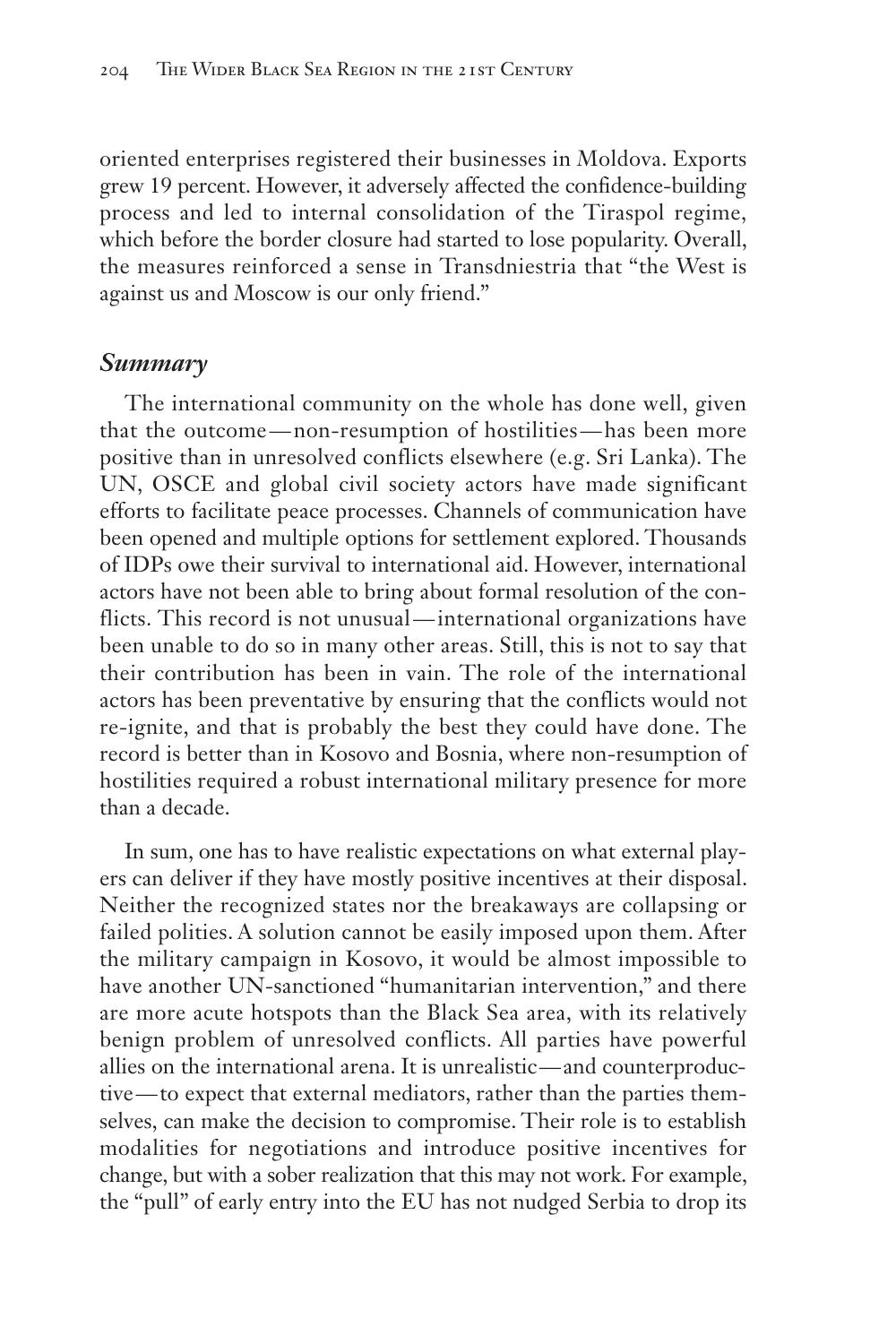claim upon Kosovo, and there is no reason to believe that Georgia would trade independence for Abkhazia for NATO or EU membership.

It is unlikely that external powers could coerce separatists into peace settlements they do not want. Rather, they can discourage parties to go to war once again, and encourage them to continue with the negotiation process. This is urgently needed in Georgia.

### **Factors for Change of the Status Quo**

By 2003 an "unstable stability" had settled in the Black Sea area, a balancing act based upon parity between the main regional actors. The neighboring powers of Russia, Turkey and Iran have been on the whole satisfied with the status quo, while extra-regional powers—the U.S. and the EU—have not.<sup>75</sup> Since 2003 the region has again seen more turbulence. This section identifies internal and international factors capable of fostering change — for better or worse.

## *Internal Dynamics*

First and foremost, internal political developments in the recognized states are key. Accession to power of new presidents — first in Armenia, and then in Azerbaijan and Georgia — rendered their countries' policies towards conflicts more hard-line and occasionally militant. Armenia's first president, Levon Ter-Petrossian, was forced out of office because of his softening stance on Karabakh. He was succeeded by a more nationalistic figure from Karabakh, Robert Kocharian. Young president Ilham Aliyev of Azerbaijan makes far more assertive statements on Karabakh than did his father. Yet despite the Azerbaijani leadership's rhetoric that "Karabakh will be ours one day soon," the appetite for a military solution is not apparent, while new-found prosperity has diverted popular attention to individual material interests rather than mobilizing towards collective ends. One reason for an upsurge in belligerent rhetoric may be that the society is preparing to go to war. An alternative explanation maybe that the leadership is aware that the loss of the territory matters for national self-esteem, but is unable to do much about it. Therefore it uses sloganeering as a substitute for action rather than a prelude to it. However, the situation

<sup>75</sup> Alexander Skakov, in Linke & Naumkin, op. cit. p. 28.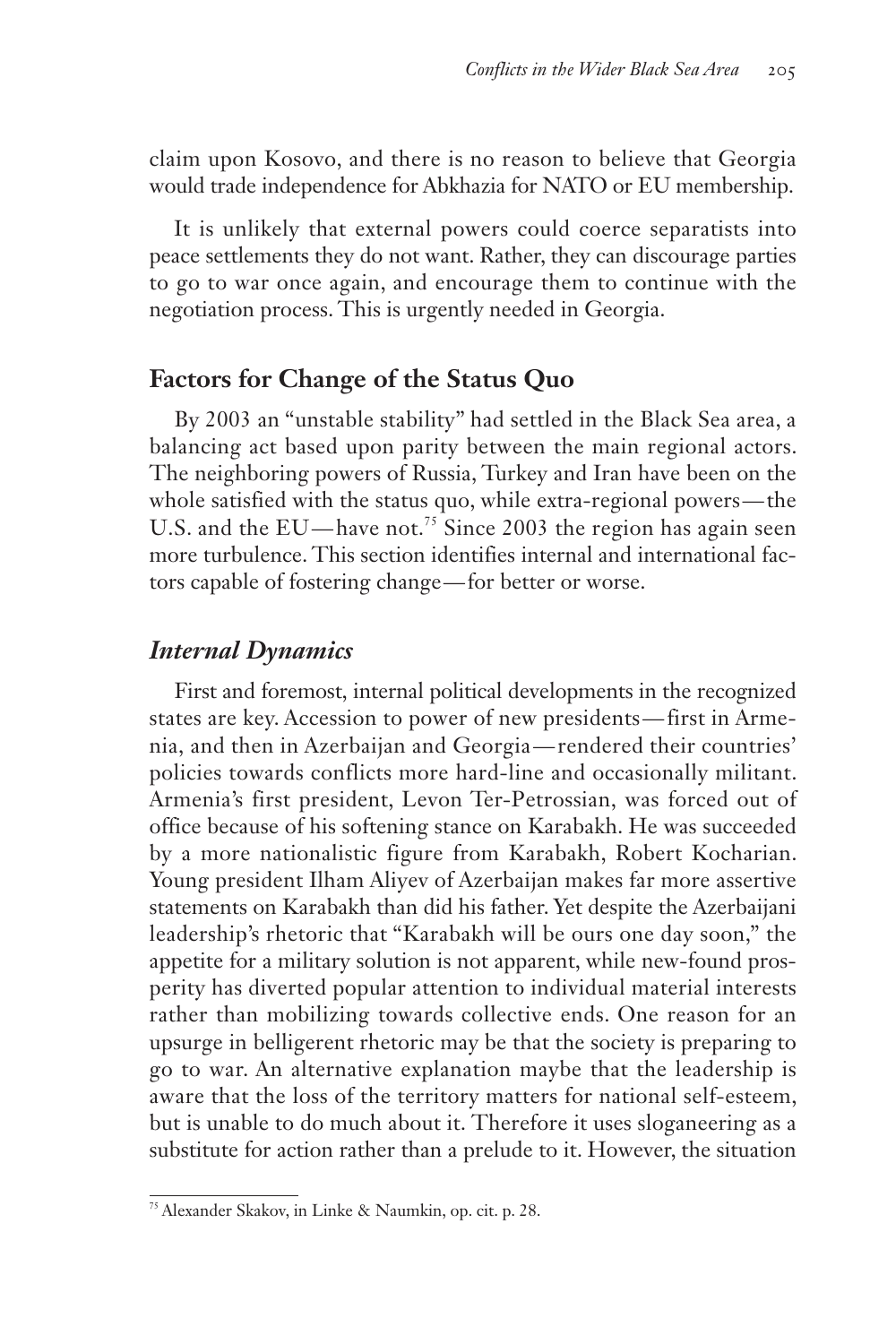is tense enough that it could out of hand by default than by design, even if there is little substance behind the war rhetoric.

In Georgia the "Saakashvili factor" has been of paramount importance. Shevardnadze's approach — underpinned by his greater personal familiarity with Abkhazia—was to play a "good cop—bad cop" game: on the one hand, to engage with the opponents both directly and through mediation channels; and on the other hand to encourage highly vocal radicalism of the Abkhazia's "government-in exile." The latter was behind the low-key guerrilla warfare in eastern Abkhazia adjacent to Georgia proper, which the official leadership pretended not to be aware of. At the same time, non-governmental contacts have been encouraged and a belief in "people's diplomacy" has been popular.

The Rose Revolution was a decisive factor changing the dynamics of the conflict. Wennmann has observed that "there was a tacit understanding in Georgian government circles to deal first with Ajara, then with South Ossetia, then with the economy and ultimately with Abkhazia. Ajara turned out to be a success, South Ossetia a disaster; the economy and Abkhazia are still outstanding."<sup>76</sup>

Upon coming to power in January 2004 Mikhail Saakashvili declared that "Georgia's territorial integrity is the goal of my life" and promised to reintegrate Abkhazia by 2009.<sup>77</sup> In 2004–5 he restored the monopoly on violence by the state, brought proliferation of armed groups to a halt, purged the "government-in-exile" and moved it away from Tbilisi, and appointed new people to deal with the resolution of conflicts. Irakli Alasania, presidential representative for Georgian-Abkhaz relations and Giorgi Khaindrava, state minister for conflict resolution affairs, energetically engaged in the dialogue with the Abkhaz and South Ossetians. The separatists, in their turn, appreciated that Tbilisi finally started to take their security concerns and aspirations seriously. When Sergei Bagapsh was elected de facto president of Abkhazia in 2005, he took steps to put its house in order and reigned in Abkhaz paramilitaries that used to harass Georgian returnees. Hopes ran high that a lot of old baggage was cleared and real progress was possible. However, despite improved confidence, a speedy resolution on status has not been achieved.

<sup>76</sup>Wennmann, op. cit., p. 53.

<sup>77</sup> 'New leader vows to hold next inauguration in Abkhazia', Civil Georgia, January 24, 2004, cited by ICG Abkhazia report.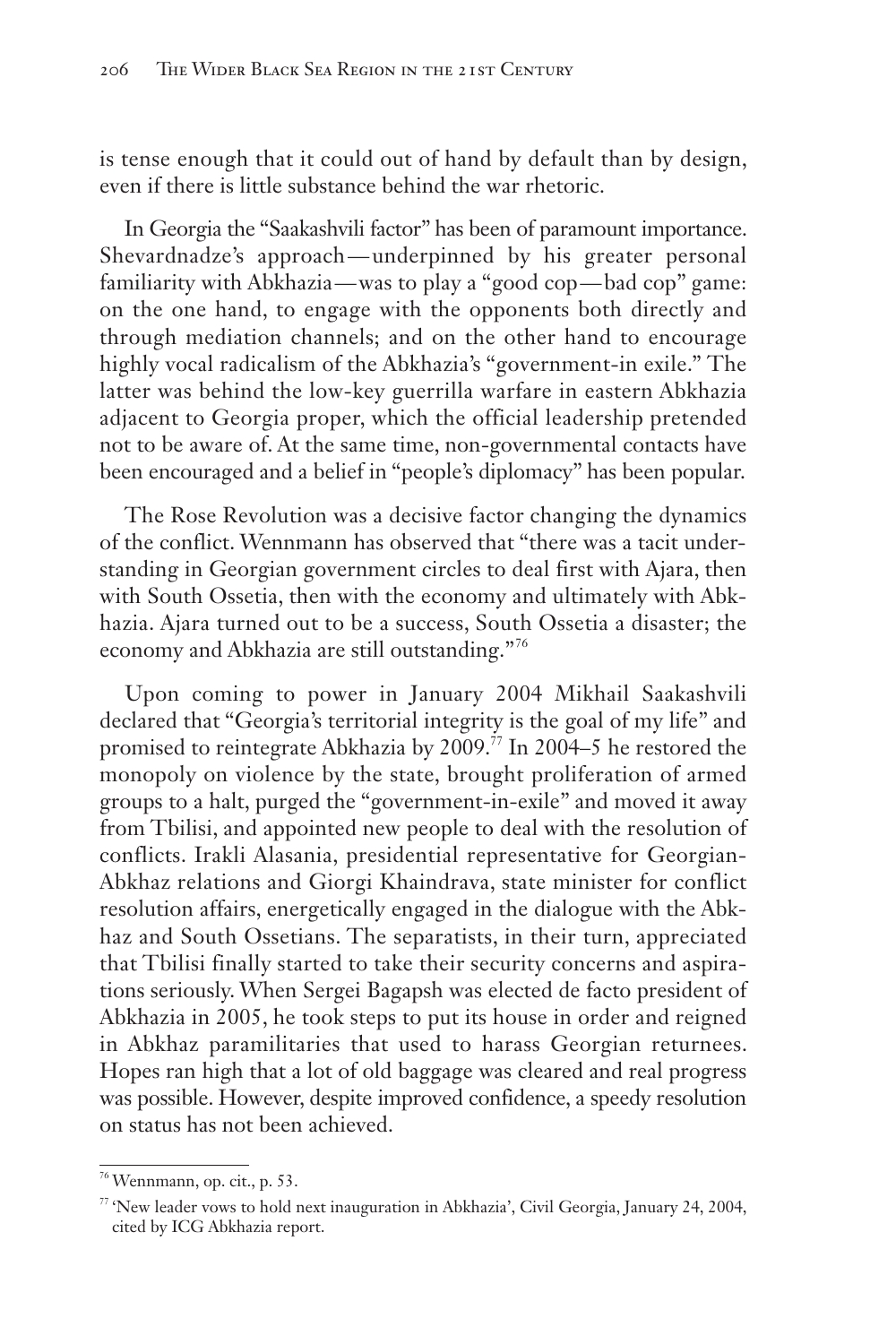From the new leadership's perspective, Shevardnadze's policy of "appeasement of separatists" did not bring the desired results. Tbilisi's approach changed during the years 2005 and 2006. Alasania and Khaindrava were both sacked from their jobs in July 2006. Defense Minister Iraklii Okruashvili, a notorious hawk, embarrassed the government in the eyes of the international community with statements such as his desire to "meet the new year of 2007 in Tskhinvali," which had a popular resonance among Georgian youth. The South Ossetian conflict, which was the closest to resolution during the Shevardnadze period, suffered major setbacks as a result of Tbilisi's actions and moved further away from resolution. International pressure apparently facilitated Okruashvili's downfall<sup>78</sup> and sent a clear message that despite all the support for Georgia, the military option would not be tolerated.

"Track two" contacts became increasingly discouraged by the officialdom. In 2007 a prominent civil society peace activist, Paata Zakareishvili, who has a long record of dialogue with the Abkhaz and Ossetians, was declared a "traitor" by Saakashvili personally. A media campaign of harassment ensued.

Frustrated with the inability to solve the problem quickly, and aware that a military intervention could be too risky in the light of a predictable western reaction, the Georgian leadership has come up with a new approach to dealing with the conflicts. Although not articulated in policy documents, its pillars can be sketched as follows: re-negotiation of ceasefire agreements, in which Russia plays a central role; establishment of alternative political structures in parallel to those of the *de facto* authorities, with a subsequent request to the international community to engage with these structures; bringing in new international actors who have not been involved previously, e.g. new EU member states or U.S. NGOs and more oversight of aid going to the breakaway territories.<sup>79</sup>

Along these lines, a parallel structure to the *de facto* authorities of South Ossetia has been created. The "Temporary Administration for Tskhinvali Region" was established by a law approved by the parliament on April 5, 2007. On May 12, 2007 Dmitri Sanakoev, a South

<sup>&</sup>lt;sup>78</sup> It was widely believed by the local and international observers that the U.S. was behind the removal of Okruashvili from heading the Ministry of Defense, although U.S. officials never confirmed this — author's interviews in London (2006) and Tbilisi (2007).

<sup>79</sup> Author's interview with Tony Vaux, November 2007, London (by telephone).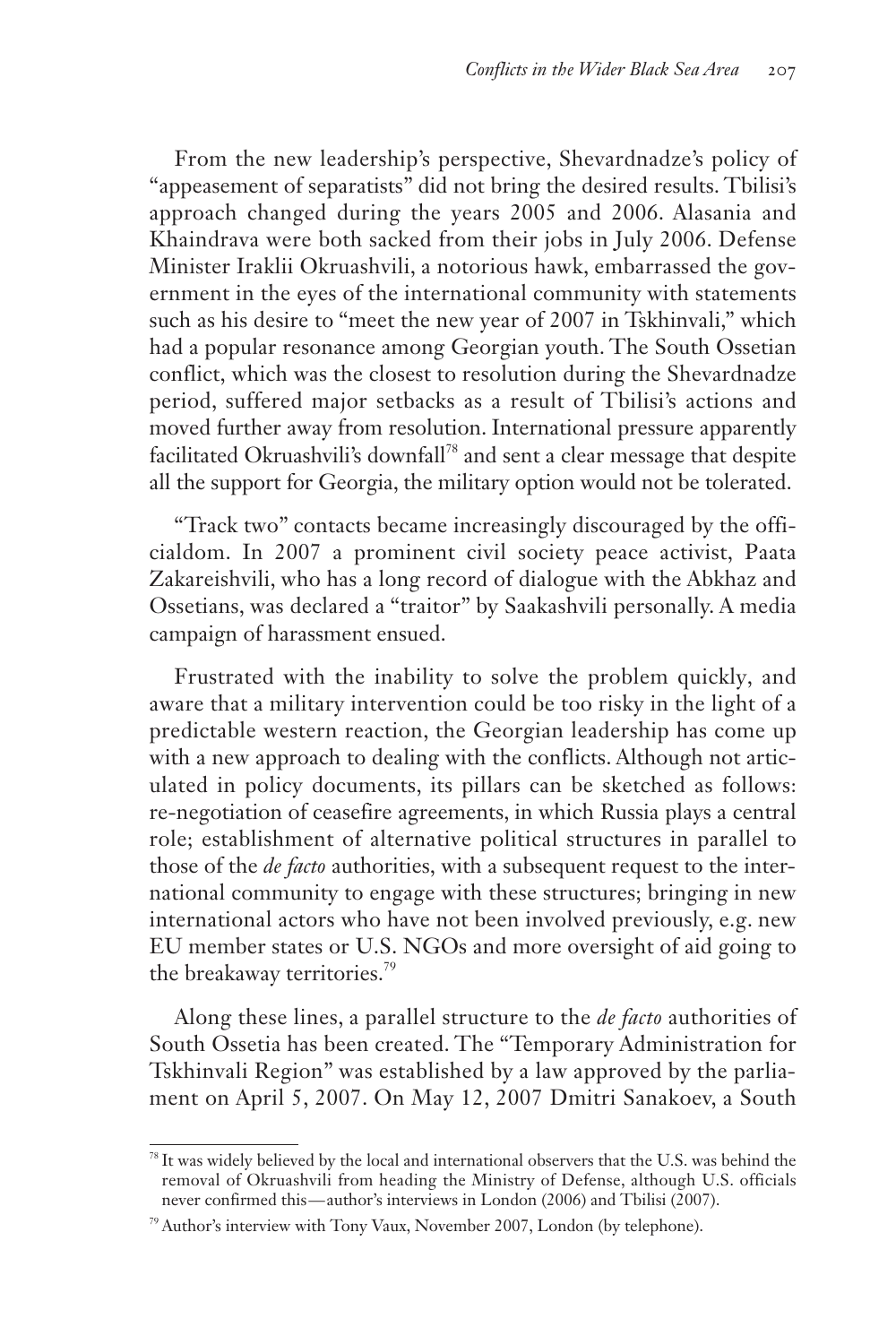Ossetian defector,<sup>80</sup> was appointed as its head. Efforts are being made to link up ethnic Georgian villages in South Ossetia with the rest of Georgia and provide developmental aid to the Temporary Administration, with assistance from the international community. Dmitri Sanakoev was given an opportunity to address the 9th session of the EU-Georgia Parliamentary Cooperation Committee in June 2007 in Brussels, an invitation which interpreted by the international media and by Georgia as a clear signal of endorsement of its new policy and a message to the de facto authorities that the EU is on their side.

Georgian authorities are considering doing the same in Abkhazia, but so far attempts to draft an ethnic Abkhaz politician of some standing to act as a figurehead for a parallel structure have not met with success.<sup>81</sup> Instead, the "government-in-exile" (representing ethnic Georgian former residents of Abkhazia) is no longer in exile, as it was moved into the Upper Kodori, following Georgian troops.

#### *Economic Dynamics*

While the Georgian and Moldovan economies are not very prone to massive upheavals, the situation may be different for Azerbaijan, which is hugely dependent on oil revenues. Its reserves are expected to decline by 2012. Revenues would decline correspondingly, even without a massive drop in oil prices. Some observers, such as the International Crisis Group, predict a boom-and-bust scenario, in which a sharp economic decline leads to popular dissatisfaction, which the government seeks to divert by starting a new war over Karabakh.<sup>82</sup>

However, even if the prediction of oil reserve decline is correct, there are other mitigating factors to prevent the economy from a sharp downturn: a) the government is aware of the danger and has implemented measures to establish national financial reserves and diversify the economy; b) the country is well-integrated with other high-performing economies to the north (Russia) and east (Kazakhstan); c) service industries are being developed that capitalize on emergence of a growing middle class. By 2012 Azerbaijan's economy

<sup>80</sup> Dmitri Sanakoev used to be a 'minister of defense' of the self-proclaimed republic at one point and can claim credentials in speaking for the Ossetians who are not happy with the Kokoity leadership — author's interview with Paata Zakareishvili, Tbilisi, November 2007.

<sup>81</sup> Author's interview with Paata Zakareishvili, November 2007.

<sup>&</sup>lt;sup>82</sup> ICG Nagorno Karabakh Risking War, Crisis Group Europe Report, no. 187, November 14, 2007.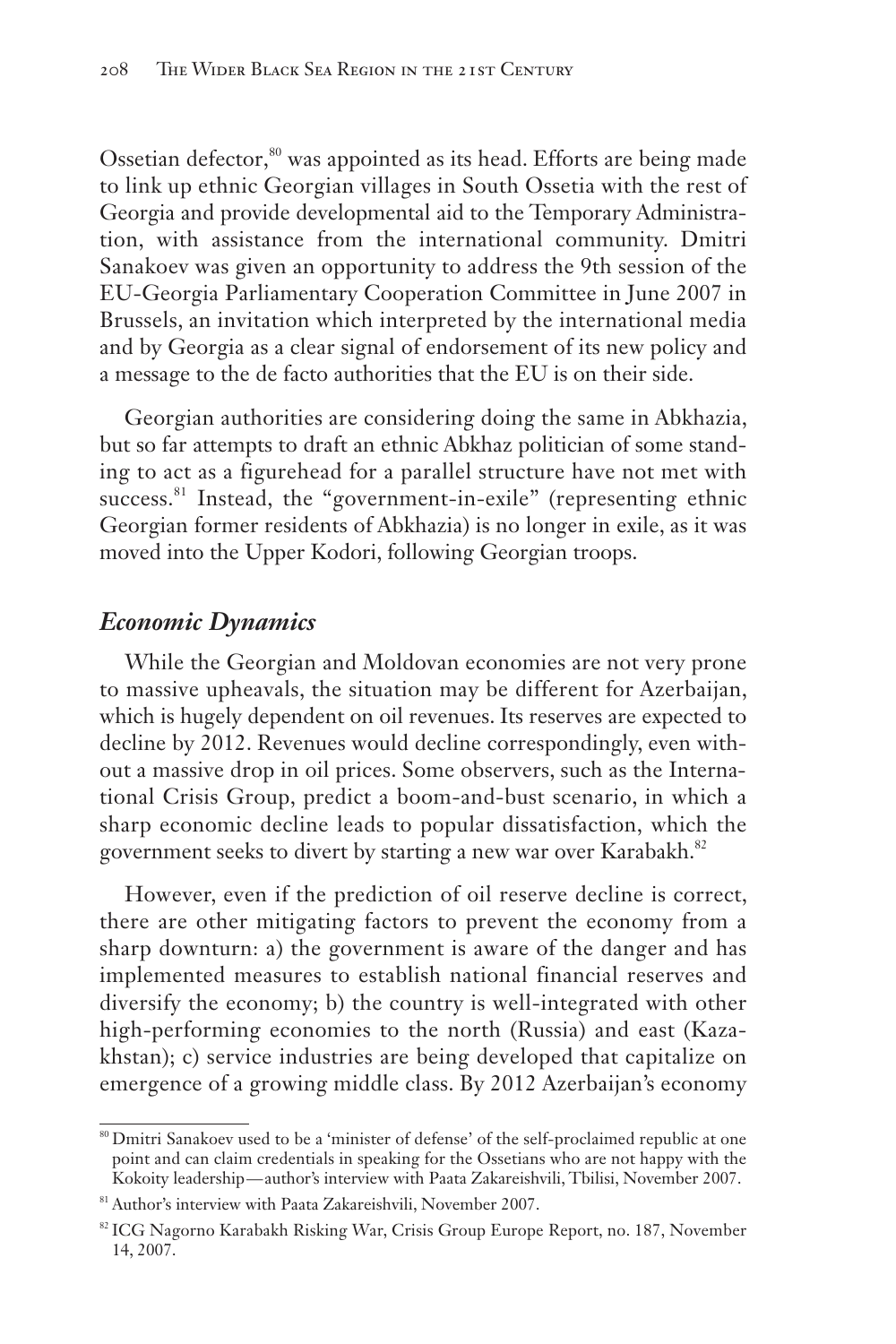may be able to withstand the challenge of declining oil revenue. Moreover, because oil wealth is distributed unevenly and the majority of the population has to rely on other sources of income, a drop in energy revenue may not be a dramatic experience for society at large.

Azerbaijan has a great deal to lose economically should it provoke a new war. Energy pipelines are likely to be disrupted, oil majors such as BP are likely to curtail their operations, and the international reputation of the country would suffer. Newly-found prosperity could easily turn into dust. Hard-earned diplomatic achievements would be severely undermined on the international arena. These considerations are likely to put severe restraints upon the leadership.

#### *Military Buildup*

After young leaders came to power in Azerbaijan and Georgia, both countries vastly increased their defense expenditure. Baku's military expenses increased in 2004-2005 by 51 percent and rose a further 82 percent in 2006.<sup>83</sup> In 2007 the military budget rose to \$1.1 billion. However, it is unclear whether greater investments in hardware led to vast improvements in military professionalism.<sup>84</sup> Violence returned to Karabakh — on March 4, 2008 the worse fighting in many years broke out, resulting in a full day of hostilities. Observers blame the fighting on post-electoral turmoil in Armenia and recognition of Kosovo status.<sup>85</sup> The Azeri army also may have been testing Armenian capabilities.

Georgia spent \$220 million on defense in 2006 and intended to spend around \$600 million in 2007.<sup>86</sup> Georgia's military build-up looks more combat-ready: thanks to U.S. military aid, Georgia's armed forces have undergone robust training. After 9/11, the country was the greatest beneficiary of U.S. security assistance in the CIS, receiving \$31.9 million in financial year 2002, \$41.4 million in 2003 and \$38.5 million in 2004.<sup>87</sup> The U.S. provided the country with bilateral security assistance, including training through the International Military Education and Training (IMET) program. The Georgia

<sup>83</sup> Stockholm International Peace Research Institute database.

<sup>84</sup> 'Nagorno Karabakh: Risking War," ICG Europe Report no. 187, November 14, 2007.

<sup>85</sup> Xenia Solyanskaya, "Вздорный Карабах," March 4, 2008, http://www.gazeta.ru/ politics/ 2008/03/04\_a\_2657501.shtml Previously most casualties were due to sniper fire.

<sup>86</sup> "2007 Defense spending to Reach almost GEL 1 bln," *Civil Georgia*, May 1, 2007.

<sup>87</sup> U.S. Department of State, "Congressional budget justification for foreign operations," April 15, 2002, http://www.fas.org.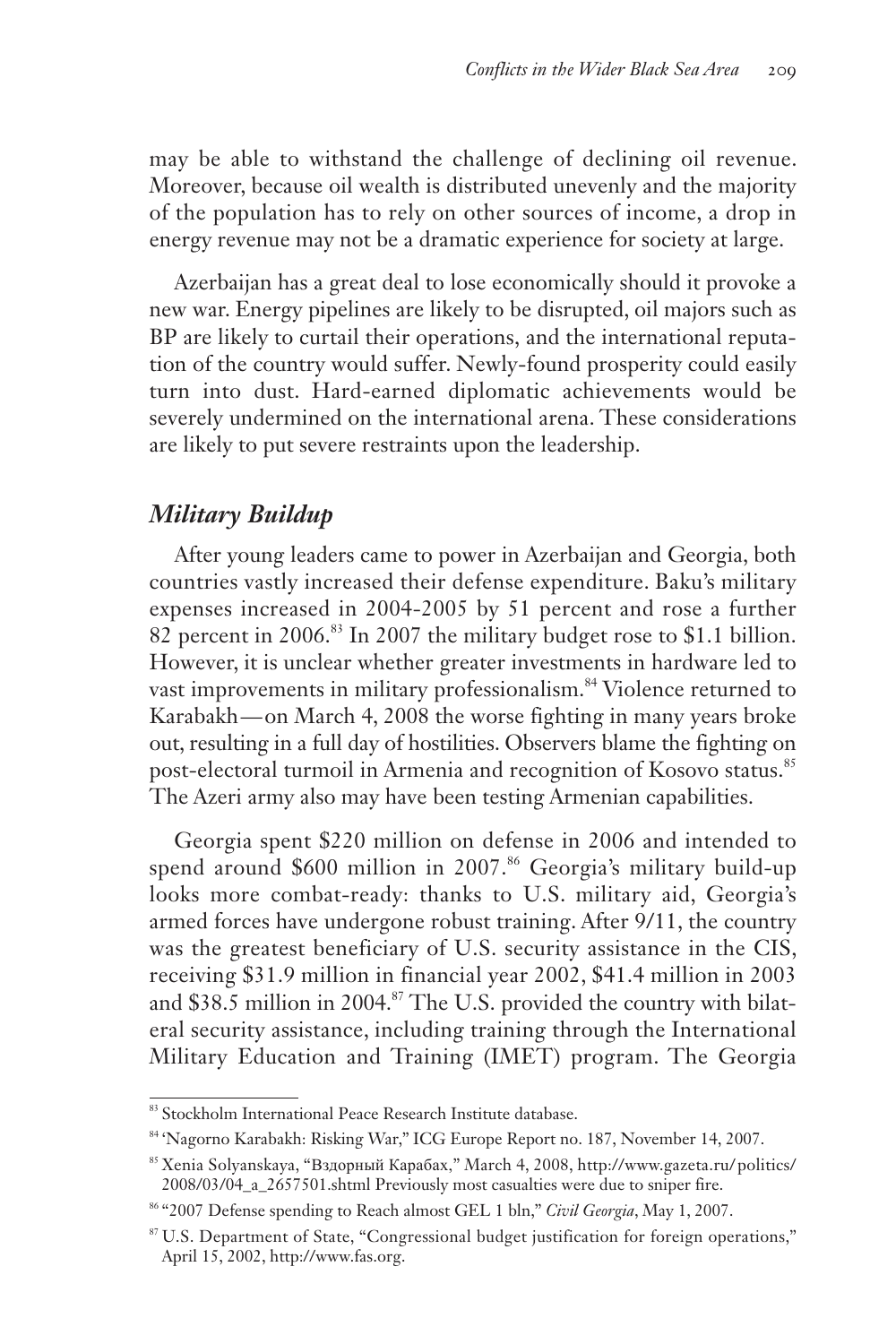Train and Equip Program (GTEP) ended in 2004, giving way to the Georgia Sustainment and Stability Operations Program launched in January 2005. Partnership with the U.S. state of Georgia's National Guard, visits by the Sixth Fleet and the Coast Guard to Georgia, and a Bilateral Working Group on Defense and Military Cooperation were also offered.<sup>88</sup> Georgian troops acquired combat experience in the war in Iraq, to which Georgia has contributed 2,000 troops. Other troops have been sent to Afghanistan.<sup>89</sup>

Steps were taken to show the separatists that use of force as a last resort is possible. Deployment of Georgian troops into South Ossetia led to violent clashes in August 2004, and were repeated the next summer. A 100,000 strong-reserve force with the aim of protecting territorial integrity was announced. In April 2006 a military base was opened at the former Soviet airfield at Senaki in the vicinity of the Abkhaz border. Crime-fighting operations in Kodori against local Svan strongmen in the summer of 2006 resulted in a Georgian government operation to take control of the Kodori Gorge-administratively part of Abkhazia but not under its rule. This gave the Georgian side two sites (in the lowlands and in the highlands) from which intervention into Abkhazia could be launched.

Security incidents around breakaway territories-some of them leading to serious violence — increased in 2006-2007. Participation of U.S. trained troops in operations in South Ossetia in 2004 made the separatists think that U.S. assistance is meant to create a rapid reaction force to be used against them. Construction of a Georgian military base less than twenty miles from Tskhinvali is regarded as serving an offensive purpose. The Georgian government began to organize sports camps for patriotic youth, one of them in the village of Ganmukhuri, located next to the border with Abkhazia. This initiative was strongly criticized by the UN Secretary-General and the Group of Friends.<sup>90</sup> Shortly after recognition of Kosovo, Georgian military

<sup>88</sup> http://www.state.gov/r/pa/ei/bgn/5253.htm.

<sup>89</sup> *Agence France Presse*, January 8, 2008.

<sup>90</sup> "In the view of UNOMIG, the build-up of forces and emotions during the incident [near the camp between Georgian Ministry of Interior personnel and the CIS forces] could easily have led to fatalities." — UNSG Report, January 23, 2008. President Saakashvili called the previous criticism warning about the dangers of locating the camp next to the security zone, 'amoral and miserable advice' in his speech to the participants, in Malkhaz Alkhazashvili, "Saakashvili unwisely prefaces international address by dressing down the UN," *The Messenger,* September 11, 2007, *Georgia News Digest* September 12, 2007, quoted by Coppieters.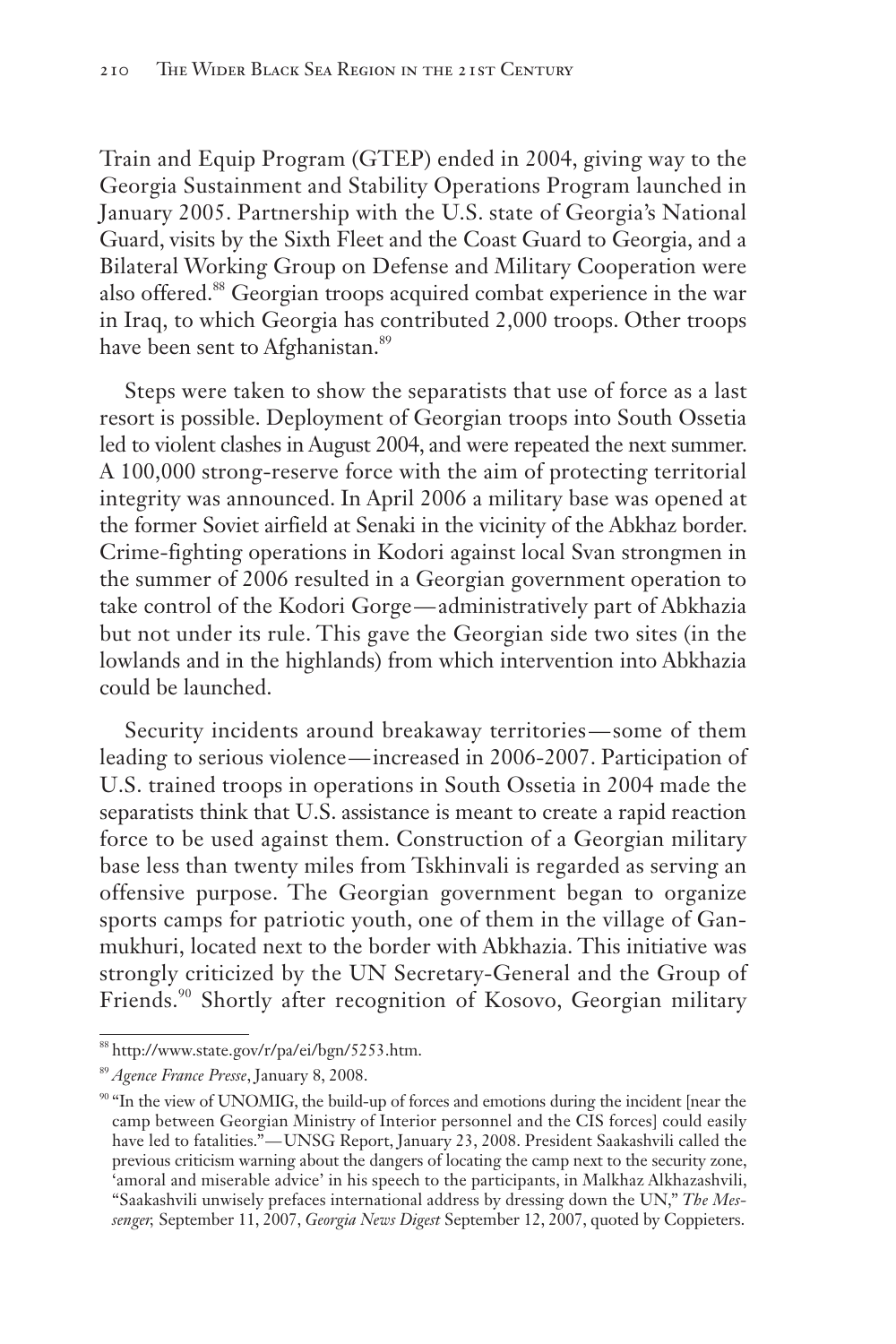forces were relocated in March 2008 toward the Abkhazian-Georgian line of contact, and the Abkhaz announced a mobilization of 2,500 reservists.<sup>91</sup> In April 2008 a Georgian unmanned military surveillance plane was shot down over Abkhazia in the zone adjacent to the line of contact. The Abkhaz insisted on their right to shoot down aircraft in demilitarized zone, while the Georgians claim that the plane was downed by the Russian forces. This is already a second incident of such nature, escalating tensions in the de facto border area.

As noted by de Waal, "the leaders of Azerbaijan and Georgia fear that they are losing the breakaway territories and drop ever heavier hints that they could use military action to reconquer them. Thanks to new Caspian Sea oil revenues, Azerbaijan has the fastest-growing defense budget in the world."<sup>92</sup> Still, despite the saber ratting in Tbilisi, it cannot be assumed that the Georgian government has been bracing itself for an attack. There is a significant peace constituency among Georgian elites and among the IDP community, contrary to belief of many.<sup>93</sup> More probably the reasoning was that—by the same token as in Ajara — the separatist regimes are fragile and about to collapse, and a little pressure from Tbilisi would tip the balance.

This proved to be based on a false premise, and the Georgian military escapades only provoked the separatists into rearming, boosting their fighting capabilities and turning to Moscow for help. The military buildup around Gori, confronting South Ossetia, and deployment in the Upper Kodori in Abkhazia gave the separatists reasons to believe that Georgia had been developing a more serious army in order to prepare military intervention against them. They responded by purchasing Russian weapons and inviting Russian military instructors to

<sup>91</sup> There are 4500 regular troops in Abkhaz army and 10,000 reservists who can be mobilized — Kavkaz Center, http://www.kavkazcenter.com/eng/content/2008/03/01/9375.shtml.

<sup>92</sup> Thomas de Waal, "Separation Anxiety," IWPR Comment, www.iwpr.net, Feb. 20, 2008.

<sup>93</sup> E.g. Achim Wennmann, pp. 54-55. However, war-mongering and bellicose attitudes among the IDP communities are not confirmed by the author's own field findings in the context of evaluation of the UNDP 'New Approach to IDP Assistance' programe, Georgia, 2005. Interviews with IDPs in temporary accommodation centers revealed their desire to return to Abkhazia in a peaceful way and resume what in their view were friendly and cordial relations with the Abkhaz. The picture they imagined might have been too rosy against the grim reality of war and separation. Those who fought the war on the Georgian side openly state that return for them is impossible, and they are the most determined to integrate into the new conditions. The same is confirmed by the International Center's on Conflict and Negotiations' work with IDPs — author's interview with Prof. Georgi Khutsishvili, Tbilisi.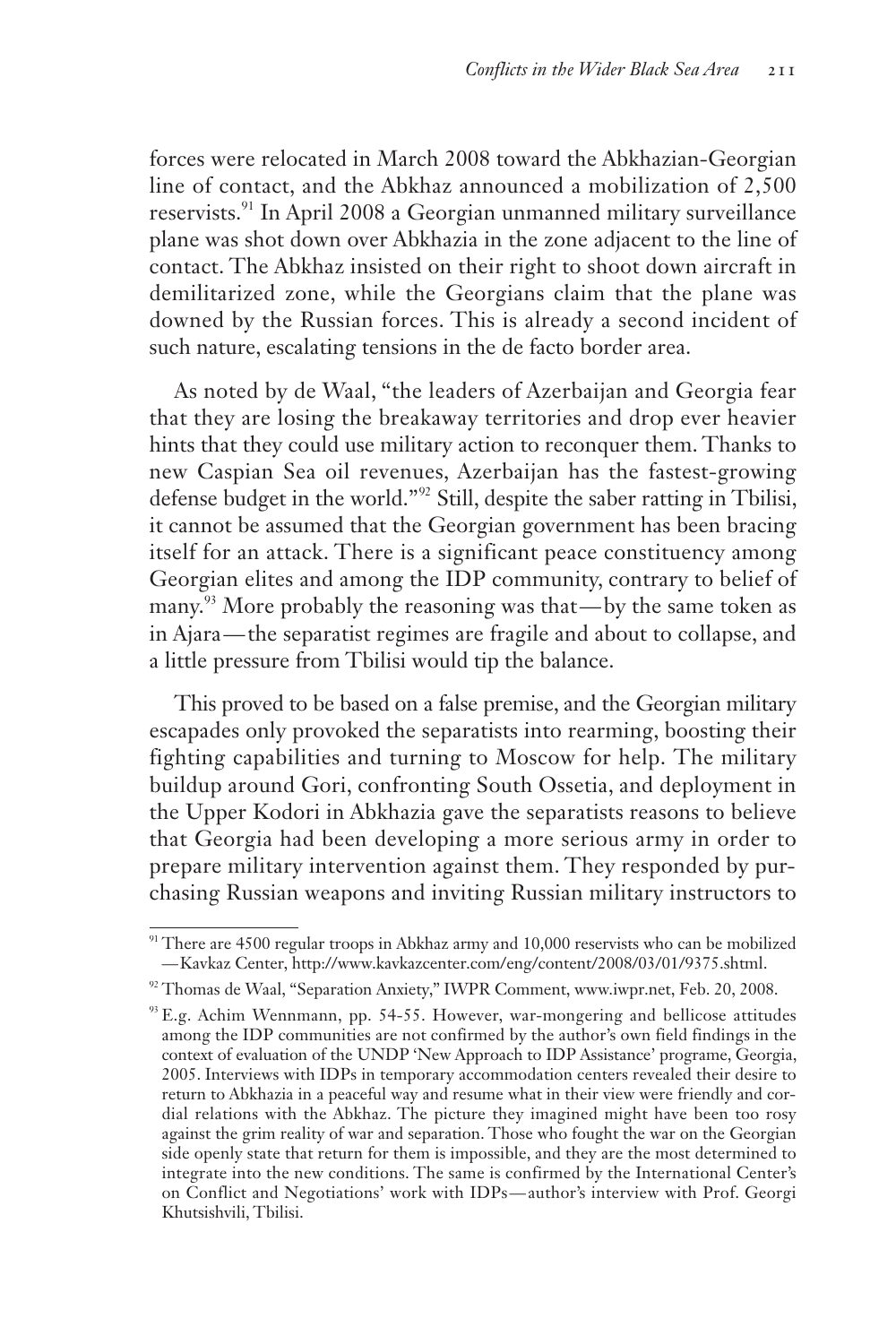train their self-defense forces. Both sides ratcheted up the tension in their stand-off, but the arms race did not fundamentally change the military parity between them.

A more real danger posed the military build-up is the potential for the situation getting out of hand spontaneously, with one side provoking the other into hostilities, generating a military response, in a manner not dissimilar to how these conflicts originally started.

#### *International Factors*

Recently, extra-regional developments brought new impetus for resolution of conflicts — and new fears by some that resolution might not be on their terms. These developments include recognition of Kosovo's independence by the U.S. and a number of EU countries; possible NATO membership for Georgia; and Russia's desire to build better relations with the West, signified by Dmitrii Medvedev's election as president in Russia.

#### *Kosovo Fallout*

The U.S. argument that Kosovo does not create a precedent for conflicts in the Caucasus is essentially a political one and can only be carried out by political means. The European expert community is far less convinced that "Kosovo is a special case" and that it does not create a precedent. Thomas de Waal notes that "whatever Western governments choose to say, this will strengthen the confidence of the Caucasian separatist territories that time is on their side and that the facts on the ground will eventually be recognized in perpetuity."<sup>94</sup> In the light of Kosovo independence, it is not enough to say to the Abkhaz, South Ossetians and Transdniestrians that Kosovo is a unique case. They are unlikely to be satisfied with a federal option that the Kosovars rejected. The Kosovo case has created a situation in which open debate regarding the right to secession is no longer a taboo subject. De Waal argues that the Abkhaz claim to sovereignty should be examined on its merit and displaced Georgians should be able to state their rights. This would present a basis to address issues that are now impossible to discuss.

<sup>94</sup> Thomas de Waal, "Nowhere Land," *Wall Street Journal* November 20, 2007.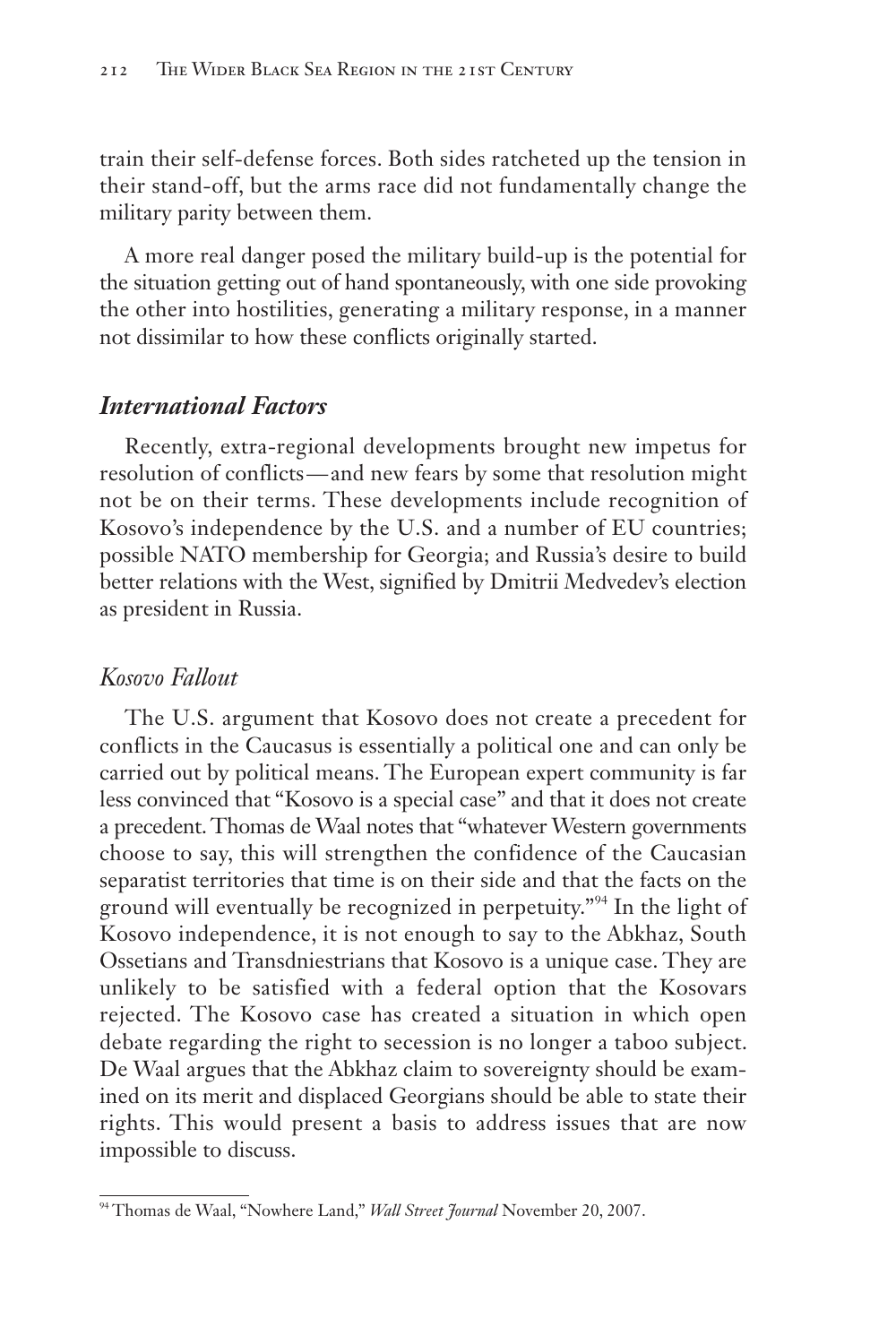The recognition of Kosovo brought the "no values, interests only" discourse to the fore, since the crucial factor behind recognition was the extent of Western government support for it. Therefore, a substantial debate on the merits of the case for recognition of other separatist conflicts is unavoidable if the international community wants to dispel the sense that Kosovo gained recognition only on the grounds that the West was pro-Albanian and anti-Serb. In March 2008 the parliaments of Abkhazia and South Ossetia sent a formal request for recognition to such international bodies as the UN, OSCE and the EU.<sup>95</sup> In the light of Kosovo independence, their requests cannot simply be dismissed.

Now that Kosovo independence has been recognized by the Western powers, it has become more difficult both for Russia and the West to insist on territorial integrity as enshrined by OSCE principles. The message Kosovo independence has sent is that this principle — and possibly other principles — can be bent for political reasons and according to the relationship that separatists in any particular case have with the West. Appeals to respect of international law sound less convincing in the post-Kosovo world — the "might makes right" principle has gained momentum.

The decision on Kosovo status also underscored Russia's diminishing say in international affairs. Despite Russia's permanent seat at the UN Security Council, it can be bypassed in international decision-making by the U.S. and the EU when they act together. Russia cannot prevent this from happening globally, nor does it have global interests of a kind the Soviet Union had, but this realization does not happen without consequences. In Russia's own neighborhood Moscow will seek to ensure that the U.S. and the EU cannot simply do as they please, and is likely to resist unilateral Western action more effectively than in Kosovo case.

Kosovo independence is unlikely to prompt Moscow to revise its approach to the conflicts of the wider Black Sea region. "The Russian leadership has never said that after Kosovo we will immediately recognize Abkhazia and South Ossetia,"<sup>96</sup> insisted Russian Foreign Minister Sergei Lavrov. However, Kosovo has provided an argument that can

<sup>&</sup>lt;sup>95</sup> RFE/RL Newsline, March 7, 2008.

<sup>&</sup>lt;sup>96</sup> RFE/RL Newsline, March 7, 2008.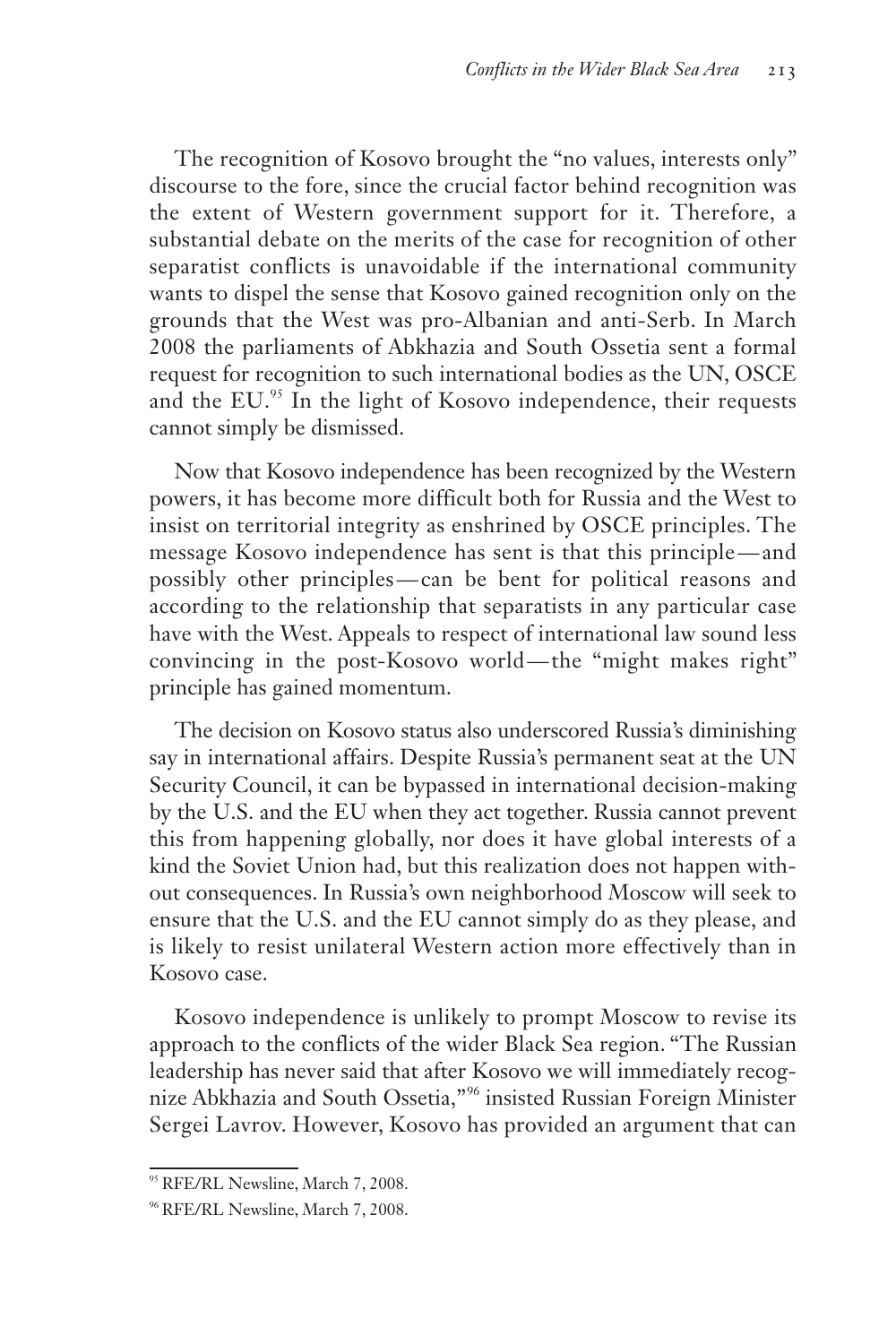be used if the stakes are raised. So far, nothing dramatic has happened. Still, the Kremlin took steps interpreted by Tbilisi as further annexation of its breakaway territories by opening representation offices there which are to promote business, trade and social ties on an official basis. This does not change the situation on the ground, because these processes have been underway anyhow, but presently they acquired a formal government's backing and are meant as a statement. However, the Transdniestrian case is different for Moscow — the Russian Duma MPs insisted that they view Moldova and Transdniestria as one state, with a special legal status for the region, to guarantee a wide range of rights.<sup>97</sup>

Russia's position is essential, but not sufficient, to take the matter further. The separatists would have to create enough support by the CIS states and possibly Turkey — given the Abkhaz diaspora there and the Cyprus problem — to seriously prepare the ground for recognition. They have already set up a "Community for Democracy and Peoples' Rights," which unites Abkhazia, South Ossetia and Transdniestria and which may attract other members outside of the CIS. Moscow would not risk a collision course with the West, unless there are changes in the international system more significant than developments in the unrecognized territories of the Black Sea. Nonetheless, the separatists are now armed with a powerful argument, and will continue to lobby Moscow accordingly.

International recognition of the breakaways, based on the Kosovo precedent, would not solve their problems once and for all, since Georgia and Moldova would not accept such a development and would be able to rally Western support behind their positions. However, recognition by a number of governments would give the breakaways better protection against any attempt to subjugate them by force.

### *Georgia's Bid for Membership in NATO*

A major sticking point between Russia and the West is NATO entry for the CIS countries. Moldova does not seek such membership, and

<sup>97</sup> Vladimir Soloviev, "Слушания выслушали вполуха: Абхазии, Южной Осетии и Приднестровью дали поиграть в Косово," *Kommersant*, no. 41(3858), March 14, 2008.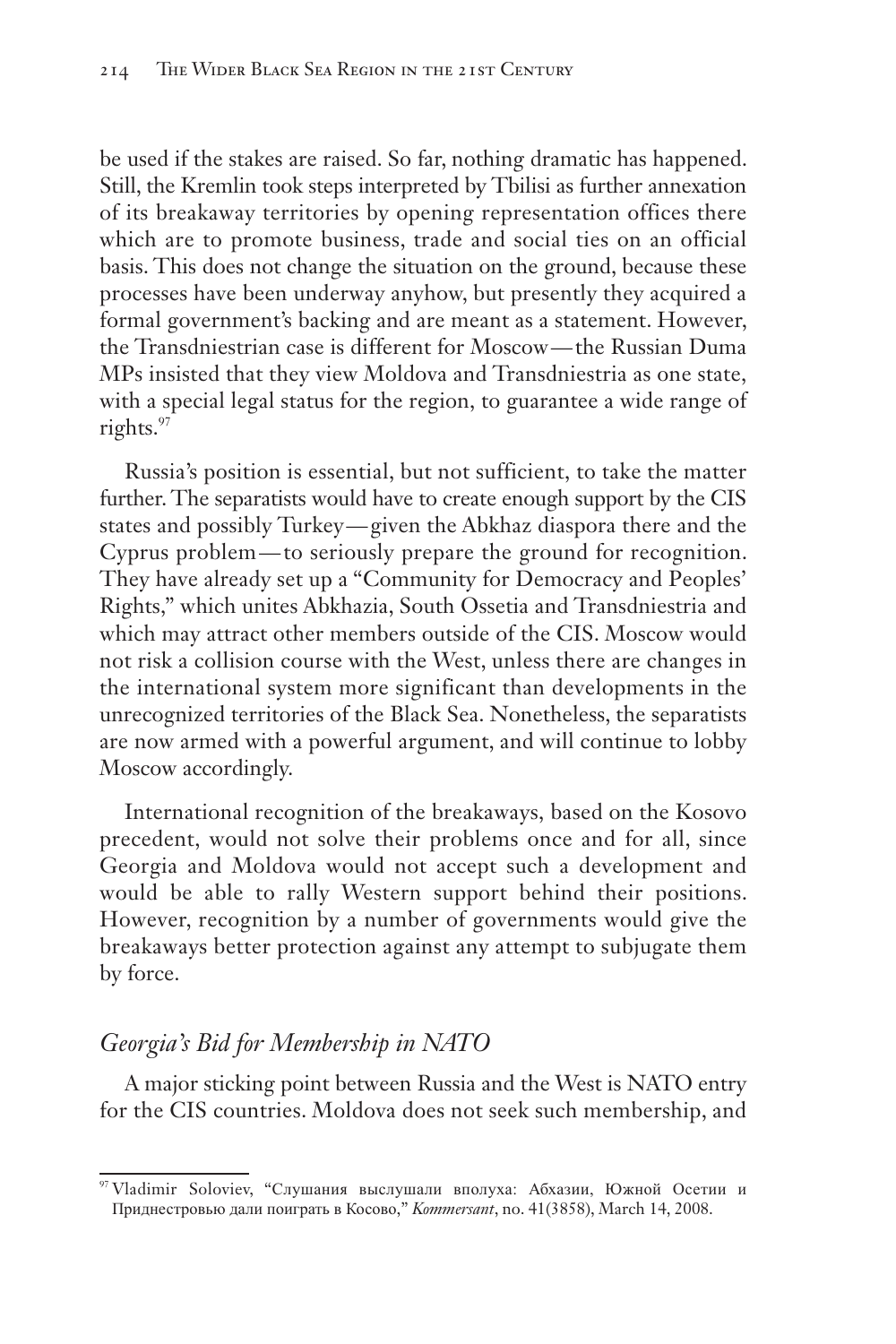so is in a different position than Georgia, which actively seeks entry into the Alliance. 72.2 percent of the Georgian public expressed their support for their country's entry into NATO in a plebiscite conducted simultaneously with the January 2008 presidential elections.<sup>98</sup> The process leading to Georgia's entry into NATO is likely to have a profound impact upon prospects for resolution of the separatist conflicts. If membership turns from a political slogan into a tangible prospect, i.e. that its current Intensified Dialogue status changes to a Membership Action Plan with a clear timetable, which could lead to its eventual accession to the Alliance, this may prompt Russia to start planning for eventual recognition of independence of Abkhazia and South Ossetia, and to deploy Russian military contingents in these territories.

At the NATO Bucharest Summit in April 2008, the Alliance stopped short of offering Georgia a Membership Action Plan, but did indicate that it saw Georgia's future in the Alliance at some unspecified point in time.

The U.S., along with a number of new NATO members (the Baltic states, Poland, the Czech Republic) support Georgia's NATO bid. U.S. Deputy Assistant Secretary of State for European and Eurasian Affairs Mathew Bryza stated that "pleasing Russia, or avoiding Russia's displeasure when it comes to NATO enlargement, is not something that drives our policy. We believe that every European country that aspires to NATO membership and fulfils the criteria should have the door open to NATO membership. We are hoping that Georgia will fulfill those criteria."<sup>99</sup> "Old Europe," such as Germany, France, Greece, Italy, Norway and Spain, wary of antagonizing the Kremlin, have been more reluctant, and led the opposition at the Bucharest Summit to offering Georgia a Membership Action Plan. In this context de Waal argues that "to put Georgia on a fast-track into NATO is… irresponsible. The Alliance should not be expected to absorb a country that has two unresolved conflict zones with Russian peacekeepers in them. The danger is that if Georgia joins NATO before the conflicts are resolved, those peacekeepers will simply change their helmets."<sup>100</sup>

www.gazeta.ru January 12, 2008, http://www.gazeta.ru/politics/2008/01/12\_a\_2543912.shtml.

<sup>99</sup> Quoted by Brian Whitmore, 'Georgia: With New Political Landscape, Can Stability Prevail?', *Radio Free Europe/ Radio Liberty*, January 11, 2008.

<sup>100</sup> Thomas de Waal, "Nowhere Land," *Wall Street Journal*, November 20, 2007.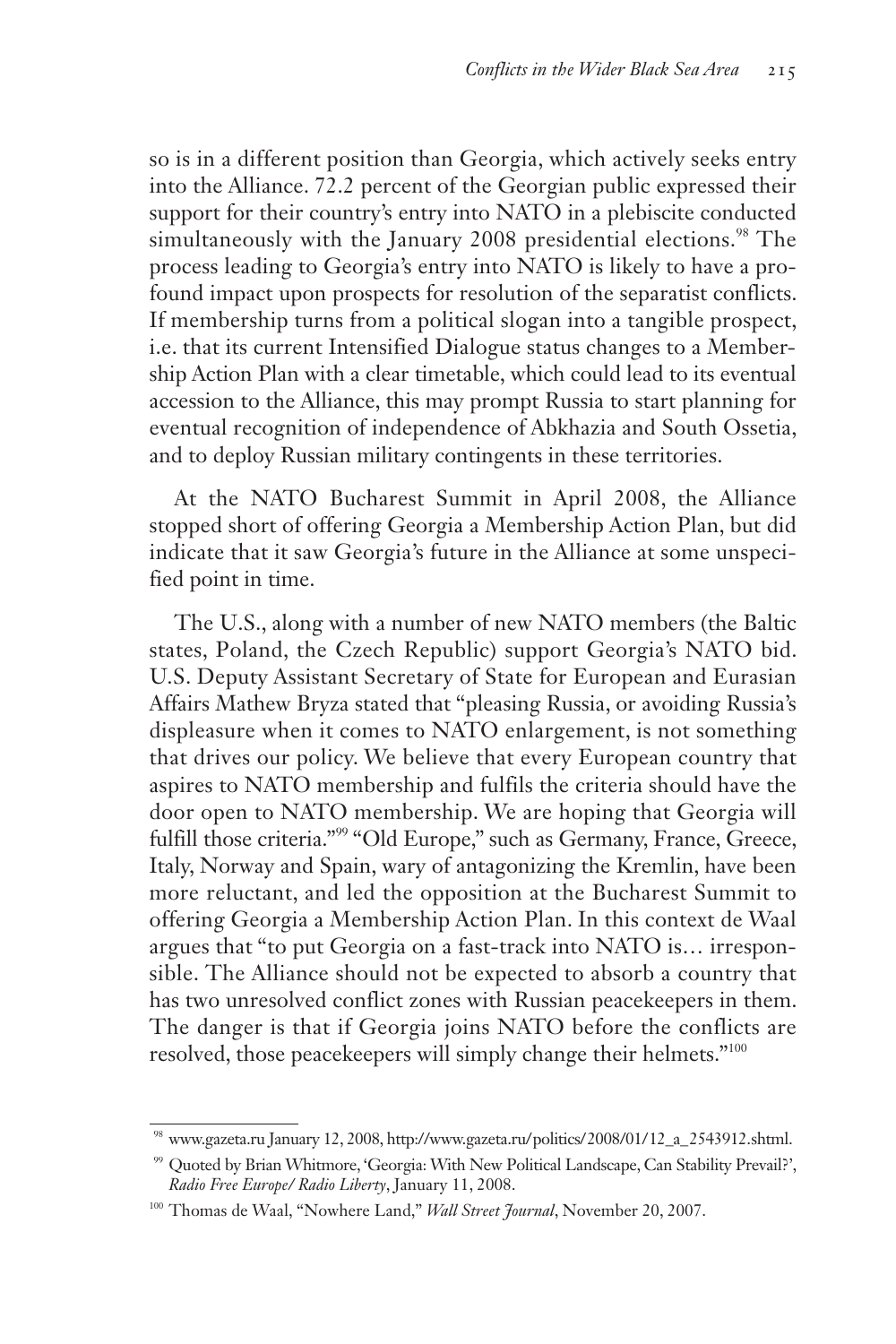From Moscow's perspective, the question of recognition of Abkhazia, South Ossetia and Transdniestria depends not on recognition of Kosovo, but on the overall state of Russian-Georgian and Russian-Moldovan relations, in which NATO membership is a crucial element.<sup>101</sup> It would also be related to the prevailing mood in transatlantic relations.

Medvedev's election has signaled that Russia is interested in mending relations with the West. Russia's unilateral assertiveness is unlikely, given that it would have to pay a heavy price for recognition of the breakaways. This could change, however, depending how events shape up. Georgia's entry into NATO could be a big step towards loss of its breakaway territories.

## **Withdrawal of Russian Troops and Prospects for Alternative Peacekeeping**

Russian peacekeeping is a problem for Georgia. Since 1994, Russian peacekeepers have lost 112 dead<sup>102</sup> in the Abkhazia conflict zone. The May 1994 Moscow Agreement, signed under UN auspices and under Russian facilitation, stipulated the ceasefire and provided for a peacekeeping force (under the CIS, but in reality Russian). It is a target for revision, however. The deployment of peacekeepers is based on consent of both of the conflict parties, which gives them leverage to ask the force to leave. On July 17, 2006 the Georgian parliament passed a resolution requesting the government to ask the peacekeepers to withdraw. While resolutions similar in tone were passed under Shevardnadze with no further consequences other than serving as a vent for political frustration, under the new government they have became more serious. In October 2007 Mikheil Saakashvili told the Georgian public that he addressed a request to the CIS to terminate the peacekeeping mission, but nothing happened,<sup>103</sup> and in March 2008 Temuri Yakobashvili, the new State Minister for Reintegration, reiterated that the mandate of Russian peacekeepers had to be altered since they could no longer be present in the zone of conflict.<sup>104</sup>

<sup>103</sup> Author's interview with Paata Zakareishvili.

<sup>&</sup>lt;sup>101</sup> Author's interview with Irina Zvyagelskaya, Institute of Oriental Studies, Russian Academy of Sciences, Moscow, February 2008.

<sup>102</sup> http://www.newsru.com/world/18jul2006/gruz.html, July 2006.

<sup>104</sup> Ilya Azar, Alexander Artemyev, "Nedokosovo," March 7, 2008, http:// www.gazeta.ru/ politics/ 2008/03/ 07\_a\_2661318.shtml.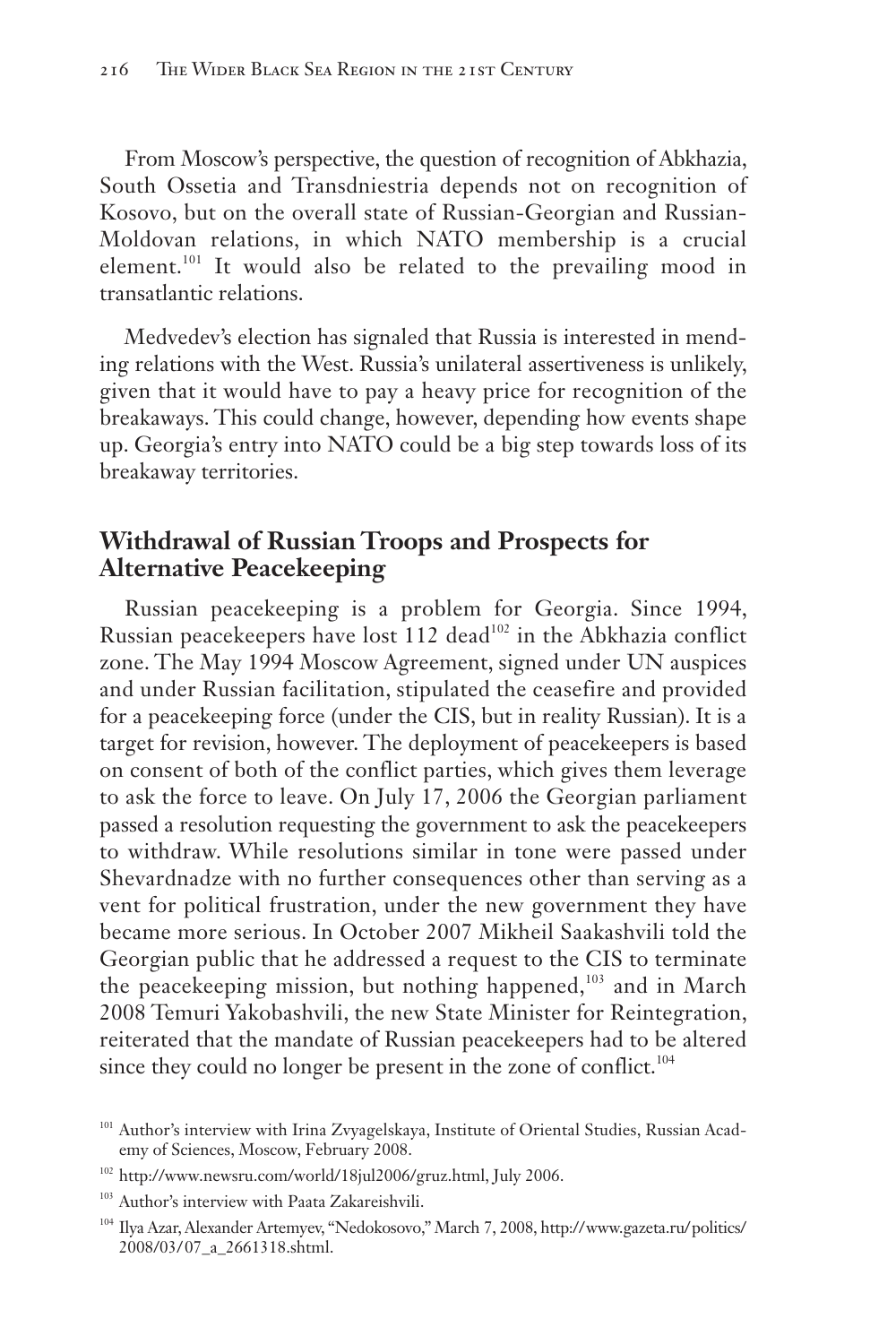The presence of Russian peacekeepers in Georgia does not rule out for Georgia the option of using force as a last resort. However, it makes unlikely any scenario in which Georgian troops would attack and achieve a decisive victory quickly before the world realizes what is happening. The separatists are likely to put up strong resistance and intend to fight to the end. Support by the North Caucasian kinship groups is likely. A bloody and drawn-out war would be a massive blow to Georgia's international reputation. Such a war would generate a major outcry in European capitals, upon whose good will Tbilisi relies. Moreover, Western media is not as hostile to the Caucasian separatists as they have been towards Serbs, and are likely to present the matter in a more objective fashion.

Tbilisi embarked on an aggressive verbal campaign against the CIS peacekeepers, alleging various incidents of violence. The UN Secretary General Ban Ki-Moon voiced concern about Georgia's representation of peacekeeper' misconduct, and indicated that he sensed a "disconnect" between realities on the ground and media or official statements regarding "a string of allegations concerning either the deployment of forces on both sides of the ceasefire line or incidents involving the Abkhaz forces or the CIS peacekeeping force." In his January 2008 report on the situation in Abkhazia he warned that "fanning fear and hostility through misrepresentation will only entrench [the image of the enemy] further." "From a conflict-prevention viewpoint," he continued, "one side's false allegations can only raise the other side's suspicion that preparations for the use of force are afoot, and lead it to take countermeasures, thus triggering a potentially dangerous escalation."<sup>105</sup>

Georgia's aspiration is either to have no peacekeepers, as in Karabakh, or to replace Russian force with peacekeepers from the new

<sup>105</sup> "Misrepresentations fanning fears in Georgian-Abkhaz dispute, says Ban Ki-moon," January 25, 2008, http:// www.un.org/ apps/news/story.asp? NewsID=25413&Cr= georgia& Cr1= &Kw1= UNOMIG&Kw2=&Kw3= Regarding the allegations, the Report further states that "The Mission investigated them ex officio or at the request of the sides and found most of them baseless or exaggerated." "A widespread sense of uncertainty and alarm was fuelled throughout the period by an almost daily flow of inaccurate reports originating in the Georgian media and, occasionally, by the Georgian authorities themselves. Each individual allegation may have had little impact, but cumulatively they have contributed to growing distrust and insecurity, ultimately increasing the chances of confrontation." "There were also a growing number of allegations levelled specifically at the CIS peacekeeping force in the Gali sector. After verification by UNOMIG patrols, those allegations, too, proved mostly groundless." Report of the UN Secretary General to the UN Security Council, January 23, 2008.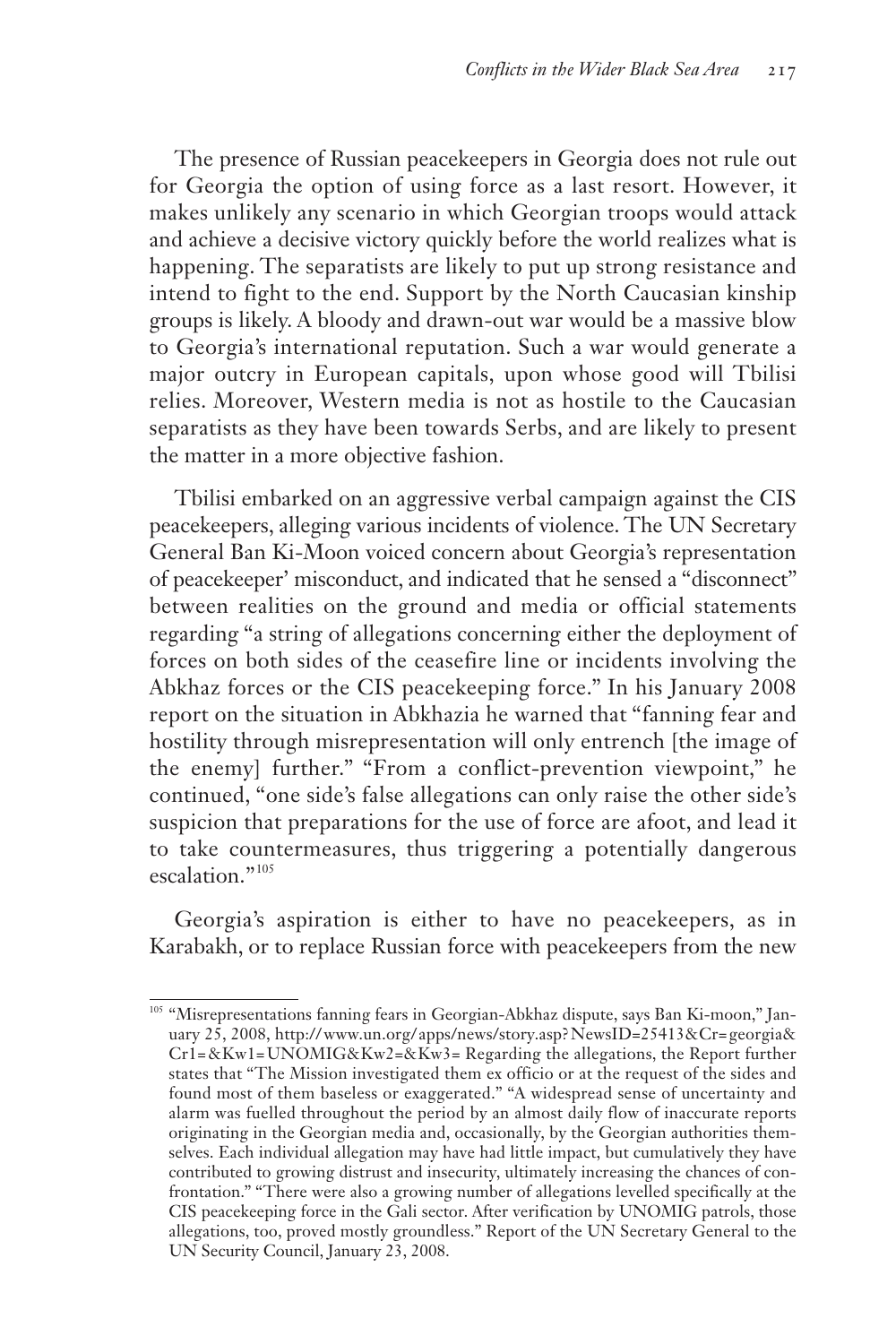EU member states and Ukraine. In 2007 there was an attempt to create peacekeeping forces under GUAM,<sup>106</sup> but Moldova vetoed the decision. The EU has declared that it in principle would be prepared to send peacekeepers to Georgia (although so far the EU ESDP missions have not included "peacekeeping" *per se*), but has been reluctant to consider an operation that would not be acceptable to the separatists and to Russia. In practice, it could not even agree on a Border Support Team in 2005 to replace the OSCE border monitoring mission on the Russian–Georgian border. It may be less problematic to assemble a "coalition of the willing" operation, but it would be difficult to legitimize it internationally and make it acceptable for the Abkhaz and South Ossetian sides. While withdrawal of the CIS peacekeeping force is possible — and will automatically trigger a withdrawal of the UNOMiG observers, whose mandate is tied up with the peacekeeping force — its replacement with workable alternatives is unlikely.

Disagreements about the role of the Russian military exist in South Ossetia and Moldova as well. At the same time, there is a sense, especially in Moldova, that "peacekeeping," in the traditional sense of military forces armed with conventional weapons, is over and there is a need for a mobile team of civilian experts in crisis management (police/rule of law type), in which the EU has experience, for instance through its ESDP missions in the Western Balkans. A joint operation of this kind between Russia and the EU is quite feasible, and would be acceptable for both parties.

In sum, external actors find that the status quo is tolerable and far preferable to a sharp increase in regional tensions, which would drag Russia in and force the West to face uncomfortable choices. The use of force is one solution for dealing with de facto states, but it is unlikely to be supported by the international community.

### **Conclusion**

Ethno-territorial disputes have been an inevitable consequence of the collapse of empires, be they British, French, Ottoman or Haps-

<sup>106</sup> GUAM stands for Georgia, Ukraine, Azerbaijan and Moldova, and used to include Uzbekistan, which opted out in 2005. GUAM is widely regarded as an alternative structure to Russia-led regional projects.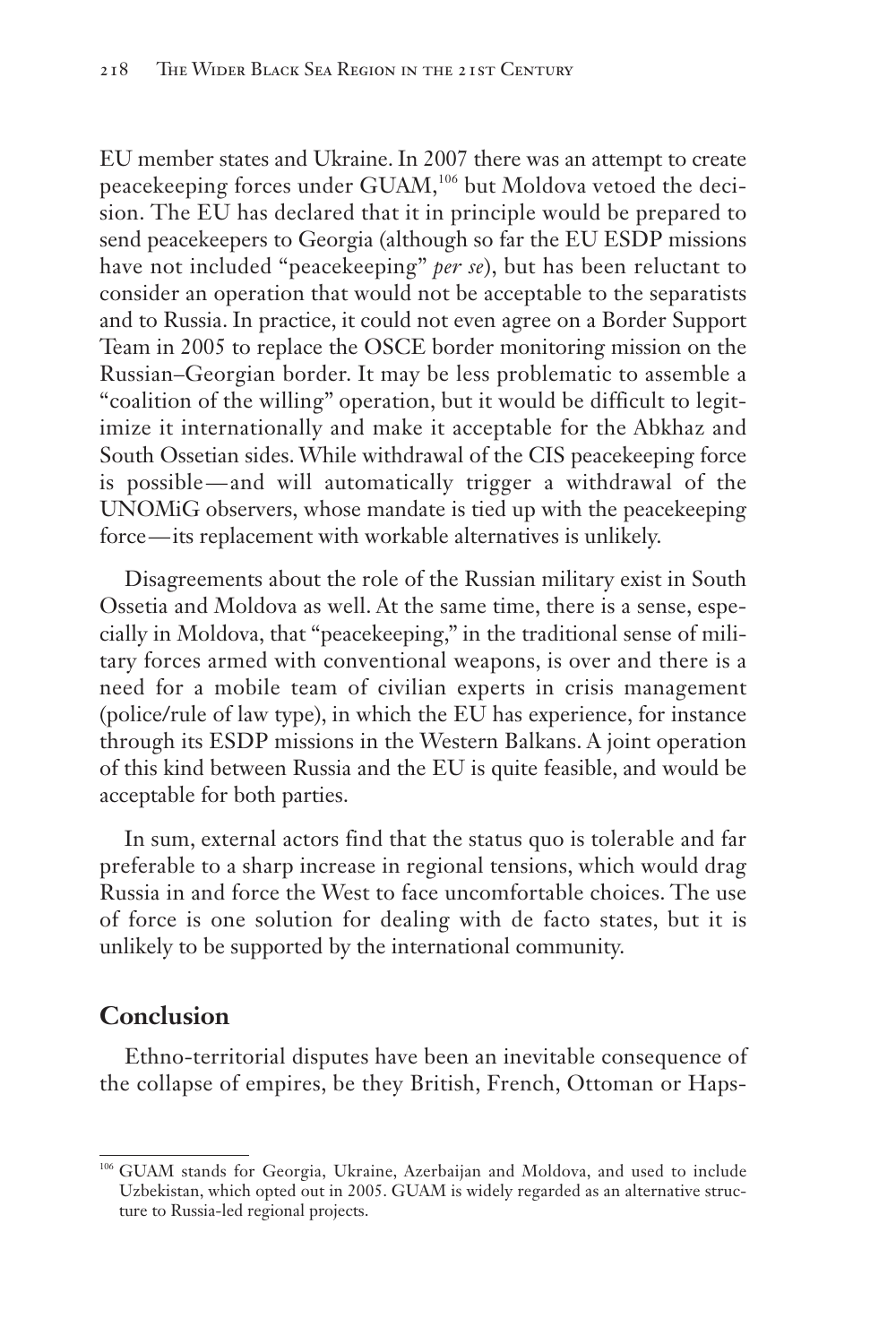burg. The end of the USSR was no different in this respect. The crisis and ultimate collapse of the empire created a window of opportunity for a number of identity groups to assert their dissatisfaction with the status of territories as a result of the empire's division. These groups anticipated that the break down of the USSR would be bad news for them, and voted to preserve the Union.<sup>107</sup> The years 1989-1993 represented a unique period, when it was possible for particular groups to resist inclusion into larger political entities. This can be explained by the state of crisis the emergent states had been in. A later attempt in Chechnya failed.

The Caucasus countries and Moldova were not the only states affected by ethno-political grievances at the time. However, full-blown armed conflicts erupted only there. This implies that there is some significance to the notions of a regional neighborhood and a domino effect of conflicts, even if in symbolic terms.

In all four cases the breakaway territories survived and developed with very little amount of aid, with the exception of Karabakh. They all have democratic forms of government, although in some places democracy is more real (Abkhazia) than in others (Karabakh). The governments perform their social mandate and, by regional standards, deliver material (services) and non-material (security) public goods. The Transdniestrian economy has been performing well above the Moldovan one for a long time. This means a) the breakaway territories have evolved into viable *self-governing entities with* essential *features of statehood* [in Westphalian sense] and b) the *role of external aid* has been *marginal*.

The consequence of consolidation of statehood in the breakaway territories is that the ruling elites are either not challenged internally, or, when they are (Abkhazia), are able to resolve or resist these challenges, since they have successfully survived crises in the past. Consensus exists in societies that they have paid the price for separation and has now become a reality. Thus, the idea that the separatist leaders are preventing their people from resolution is based on a false premise. There is no internal pressure to change the status quo.

<sup>107</sup> Smirnov's interview is characteristically titled: 'We have never left the Soviet Union', Kommersant-Daily.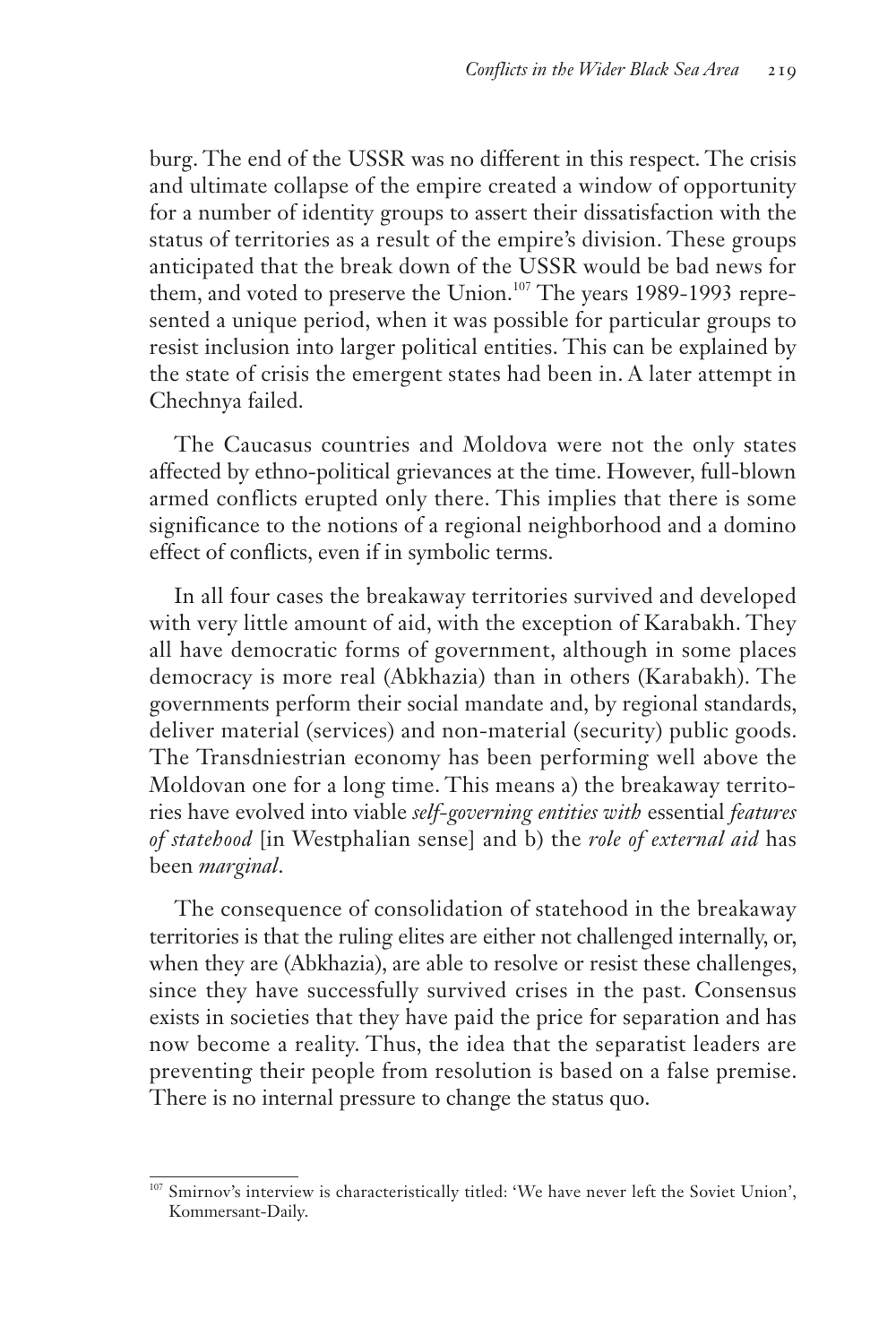Unless the unrecognized territories fall into turmoil following military conquest, the mentality of resistance is more likely to result in internal consolidation. Attempts to threaten the separatists with force only tends to unite their societies behind them and to suppress internal grievances in the face of external threat (Abkhazia). Relaxed attitudes towards cross border interaction and benign rhetoric, on the contrary, work towards rapprochement and foster the emergence of diverse political forces (Transdniestria).

The external environment matters for unresolved conflicts, since the parties to conflict play a role of proxies to Cold War rivalries. Old rivalries are replayed in Georgia and Moldova more than in any other part of the world. On the one hand, external influences and support ensure that neither party gains a substantial military advantage over the other, and patrons constrain their proxies from acting irresponsibly. On the other hand, reliance on "big allies" precludes parties to conflict to take direct negotiations with each other seriously enough.

Karabakh offers a contrasting example, since rivalries between Russia and America play no role and the notion of a Cold War revival does not apply. Yet resolution is equally distant, indicating that the significance of external actors should not be exaggerated.

Although the external parties contributed to rearmament of their proxies (in Georgia), direct military intervention (as by NATO in Kosovo) is extremely unlikely. It would be impossible to achieve consensus on the use of force in the West without a clear and direct threat to the security of western countries. Otherwise, unless the West is prepared to change the status quo by force, economic and social factors pull the separatists toward Russia.

There is an argument that the conflicts are de facto resolved, but that their resolution is not recognized by anybody but the separatists themselves. Perhaps in a situation of such intense ethnic grievances and recent history of bloodshed the breakaway territories can peacefully coexist and interact with their host states only on a basis of inclusion into a larger regional entity with an overarching political framework and regulatory mechanisms, as the Soviet Union has been before and what the EU represents for its members. Ideas of applying the EU model to the South Caucasus have been developed, such as the "EU Stability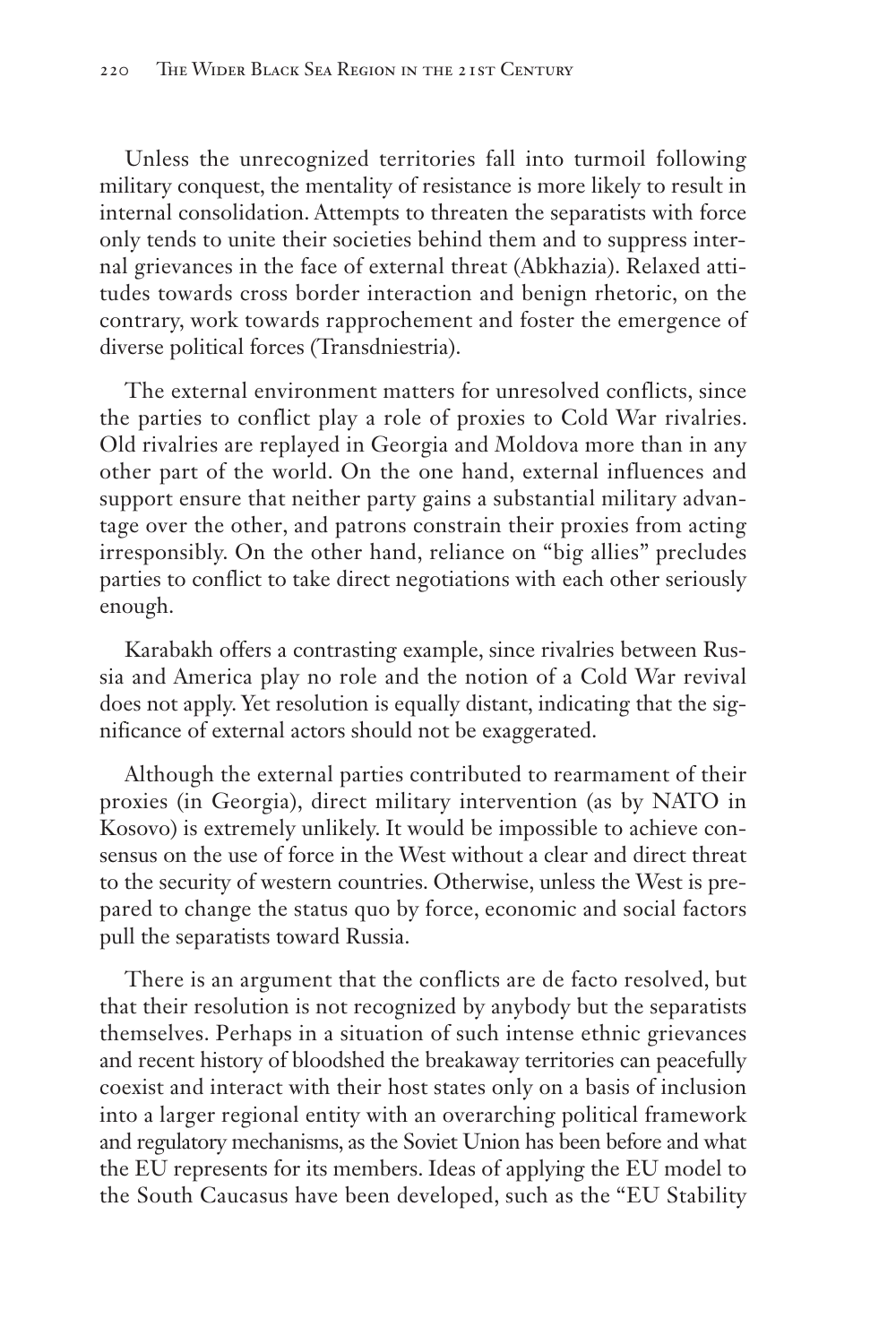Pact" for the Caucasus.<sup>108</sup> The rationality of this logic is beyond doubt, but it faces compelling political obstacles, such as the consolidation of independent statehood. In this context, the notion of giving up a degree of sovereignty would be seen as a threat, and likely to contribute to closed economic systems and authoritarian tendencies in politics.<sup>109</sup> Regional integration in the Black Sea area is nowhere in sight.

If there is an ethno-territorial conflict in the making, prevention has much better chance of success than re-integration after a war which separatists have won (Macedonia versus Northern Cyprus). Otherwise, peaceful re-integration of separatist territories may had been possible in the short period when the military action just ended, but before the breakaway entities consolidated internally politically and economically, and before great power rivalries became entrenched. The effects of separation are crucial: there is hope when people's contacts are strong, and little hope when societies grow apart.

A stalemate may be broken down incrementally over the longerterm if the parameters of the game are changed from arguments over the status of territories to actions that foster greater economic and social interaction in spite of political differences. This would require opening of trade and transit routes that are currently closed, launching regional programs equally open to all — including Russia — and adapting mindsets to new realities. There is no guarantee that this approach would work. Still, any coercive options are less likely to bear resolution, but could backfire very badly.<sup>110</sup>

The factor of fear is important for separatists. However, it does not work to facilitate a desire to re-join the host states. The effect it produces is to reinforce defenses and build up military capabilities

<sup>108</sup> First outlined in Sergiu Celac, Michael Emerson, "A Stability Pact for the Caucasus, a new deal for the whole region, incorporating: a South Caucasus Community, Russian/ EU/U.S. Southern Dimension cooperation, enhanced Black Sea-Caucasus-Caspian cooperation" A consulting document for the CEPS Task Force for the Caucasus, Working Document no. 145, May 2000. See also *Europeanization and Conflict Resolution: Case Studies from the European Periphery,* by Bruno Coppieters, Michael Emerson, Michale Huysseune, Tamara Kovziridze, Gergana Noutcheva, Nathalie Tocci, Marius Vahl, Gent, Academic Press, 2004.

<sup>109</sup> Mehman Aliev, "European model as a basis for emergence of united Caucasian space," pp. 55-62, in Linke & Naumkin, op. cit.

<sup>110</sup> On the worst, middle and best case scenarios see de Waal and Matveeva, 'Central Asia and the Caucasus: a Vulnerable Crescent,' Coping with Crisis Working Paper Series, New York: International Peace Academy, February 2007.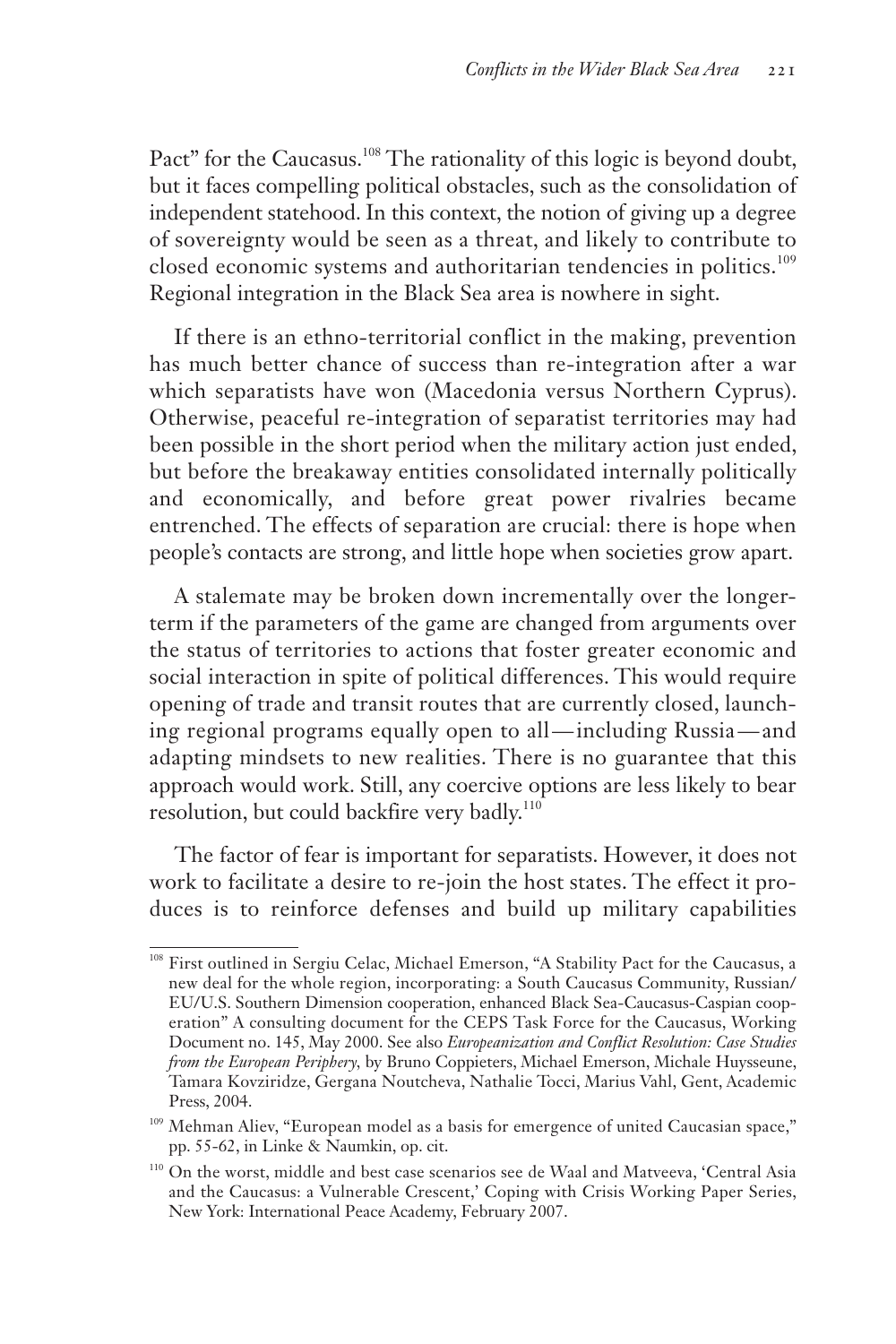(Karabakh) or to turn to an ally (Abkhazia and Ossetia to Russia) to seek protection. For example, Georgia's NATO bid reinforced the fear in Abkhazia and South Ossetia that Georgian membership in an Alliance with a recent history of military intervention in internal matters of other states (Bosnia, Kosovo, Afghanistan) would magnify a threat against them. In Moldova, in contrast, there is little fear that reunification would result in a direct physical security threat. This makes the dispute more prone to resolution.

The factor of time is also significant. While there was a period when major shifts have been possible (1989-1994), the region has stabilized and reshaped itself since then. State consolidation, to a different degree, has been a progressive trend. Alternative poles of attraction (Russia and Ukraine) have emerged and play a role of "pull" factors for the separatists, against which the host states have to compete with their more limited potential. Coppieters points out to the significance of the "time factor," arguing that Georgia and the EU agree on the principle of territorial integrity based on the USSR republican borders, but while Tbilisi is striving for a quick settlement, the EU fears that Georgian impatience may lead to escalation of conflicts to violent and unmanageable levels.

Lastly, the value discourse also plays a role. From the separatists' point of view, the West is playing a game of double standards. When small and at that time defenseless entities were attacked by "democratizing" troops from host states, the West remained silent. It was also slow and reluctant to admit the provocative actions by the Georgian side towards Abkhazia (subversive activities of Georgian guerrillas in the 1990s) and, with the exception of Karabakh, demonstrated a reluctance to acknowledge the validity of their perspective and the fact that they have suffered in the conflicts as well. This created a perception that value arguments are relative, and that they depend on who is making the argument.

While the dispute in Moldova is on the way to resolution, there are no compelling reasons why the status quo would not last for years and decades in the Caucasus. Cyprus and Taiwan offer precedents for such a possibility. The idea of delayed status, with the possibility of eventually opening a serious debate on recognition within an agreed time frame, may be an option. $111$ 

<sup>&</sup>lt;sup>111</sup> The idea is being discussed at the Russian Parliament, only in very general terms. Elina Bilevskaya, Ilya Azar, "Полунезависимые," www.gazeta.ru, March 13, 2008.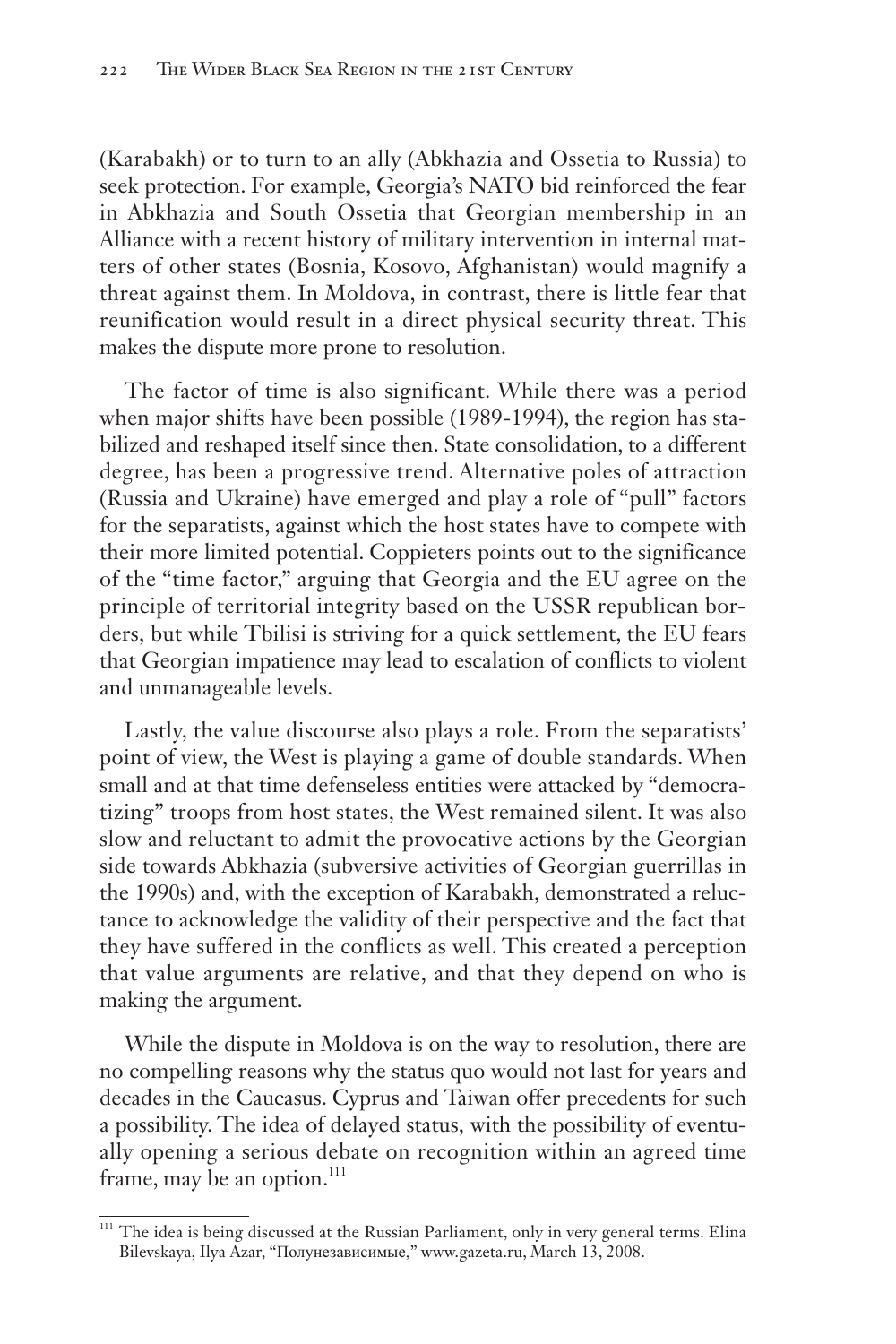If one rules out the possibility of renewed wars, various alternatives to the status quo may be conceivable.

Although South Ossetia insists on the same status as Abkhazia, it is likely to be content with re-integration into North Ossetia in Russia, and is too small to function independently. A general improvement in Russian — Georgian relations with active trade and transit along the route would make the practical consequences minimal.

It is unrealistic to expect that Abkhazia would agree to autonomy status within Georgia as proposed by President Saakashvili in March 2008, or that it would trade sovereignty for promises of western economic aid. Policymakers need to take into account that the alternative to recognition of sovereignty of Abkhazia — with or without a treaty linking it to Georgia— is not its re-integration with Georgia, but its integration into Russia. Recognition of Abkhazia's sovereignty, conditioned on recognition on rights of displaced Georgians to return or to receive compensation for their property, may be the preferred option. Compared to the present situation, it would be a huge improvement for the displaced. It would be easier for the international community, in the same way as in Kosovo, to insist that certain conditions are met before sovereignty is confirmed, such as rights of the displaced. However, if Abkhazia is incorporated de facto into Krasnodar krai, both Georgia and the international community would lose any leverage and perhaps lose direct access as well.

Since this is unlikely to happen, continuation of the status quo is the most feasible option, because the constraints upon the parties are greater than the factors pushing them to war. In the absence of resolution, however, the breakaway territories would be further incorporated into the neighboring/kin states, and drift away from the ones they broke from in their practical economic, social and cultural interactions, losing Georgian or Azeri language skills and the experience of interethnic mix. Unless human interaction is restored soon, there will be little to connect the peoples together, and the question of sovereignty could wither away.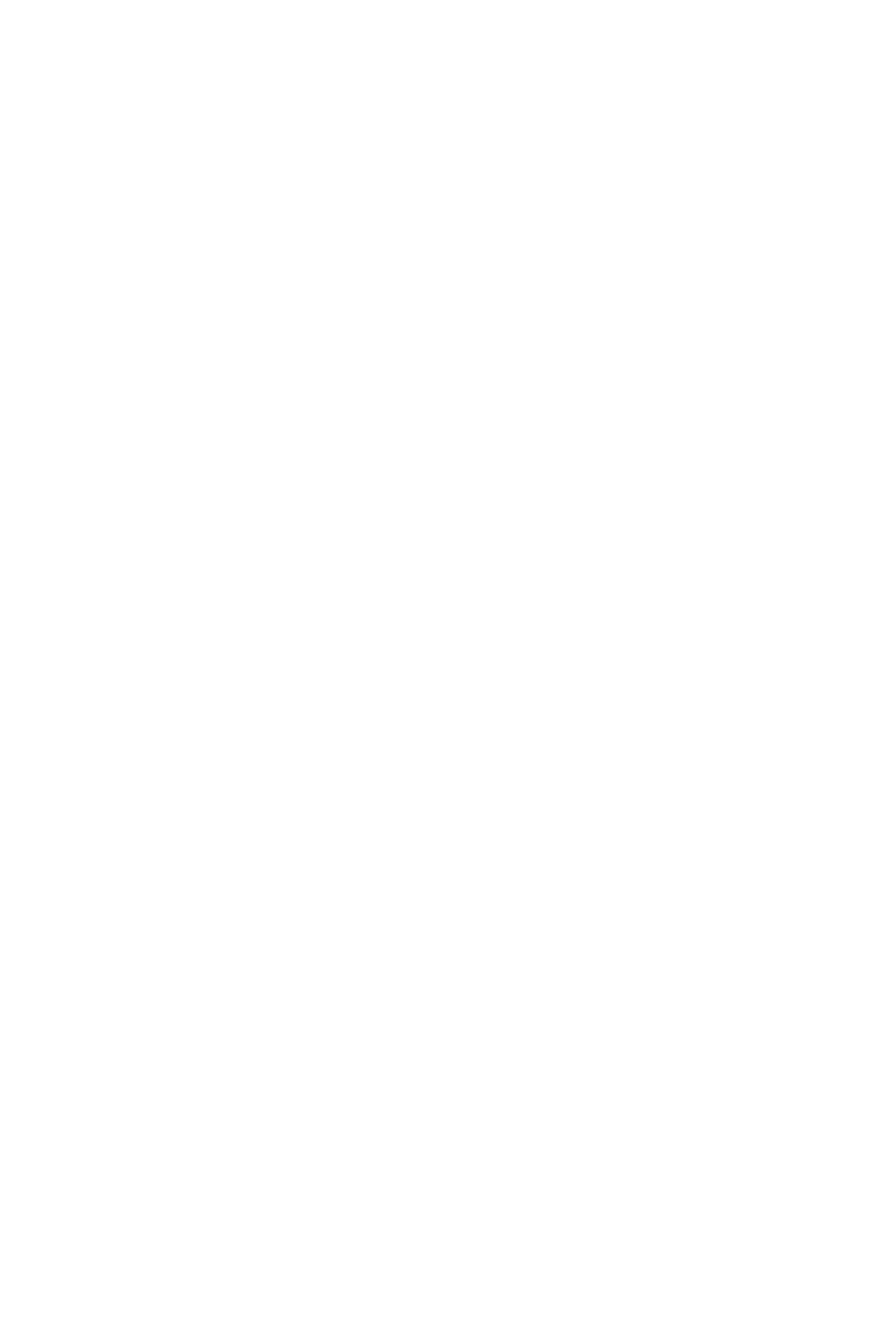# **Expanding the European Area of Stability and Democracy to the Wider Black Sea Region**

#### *Svante Cornell and Anna Jonsson*

NATO's April 2008 Bucharest Summit took the historic decision of stating unequivocally that Georgia and Ukraine will eventually be members of the Alliance. This historic decision was a key step in the expansion of the European area of stability and democracy to include the wider Black Sea region. Indeed, since the aftermath of World War II, European integration and cooperation has been the leading force making the continent whole, stable and democratic. The European Union (EU), along with NATO and the Council of Europe, is the chief representative of this historic process. European integration has brought what has come to be called democratic security to an evergrowing part of the world, now gradually expanding to include the wider Black Sea area. However, the pace and modalities of democratic development have gradually changed as the European area of democracy and peace expands eastwards.

The transition to democracy in central and eastern Europe took place relatively rapidly and painlessly, and was fueled by the prospect of membership in the EU and NATO. In the states of the former Soviet Union outside the Baltic states, however, democratic breakthroughs did not occur in the first decade of independence, and these states until recently did not have prospects of membership in the EU or NATO. Instead, various forms of semi-authoritarian rule developed across the post-Soviet states, and no democratic breakthrough took place for the first decade of their independence — quite to the contrary, a backlash was visible in several states, most notably Russia. But this sense of gloom changed in 2003, when what soon came to be known as the "Rose Revolution" in Georgia ushered into power a Western-educated elite that pledged allegiance to democratic princi-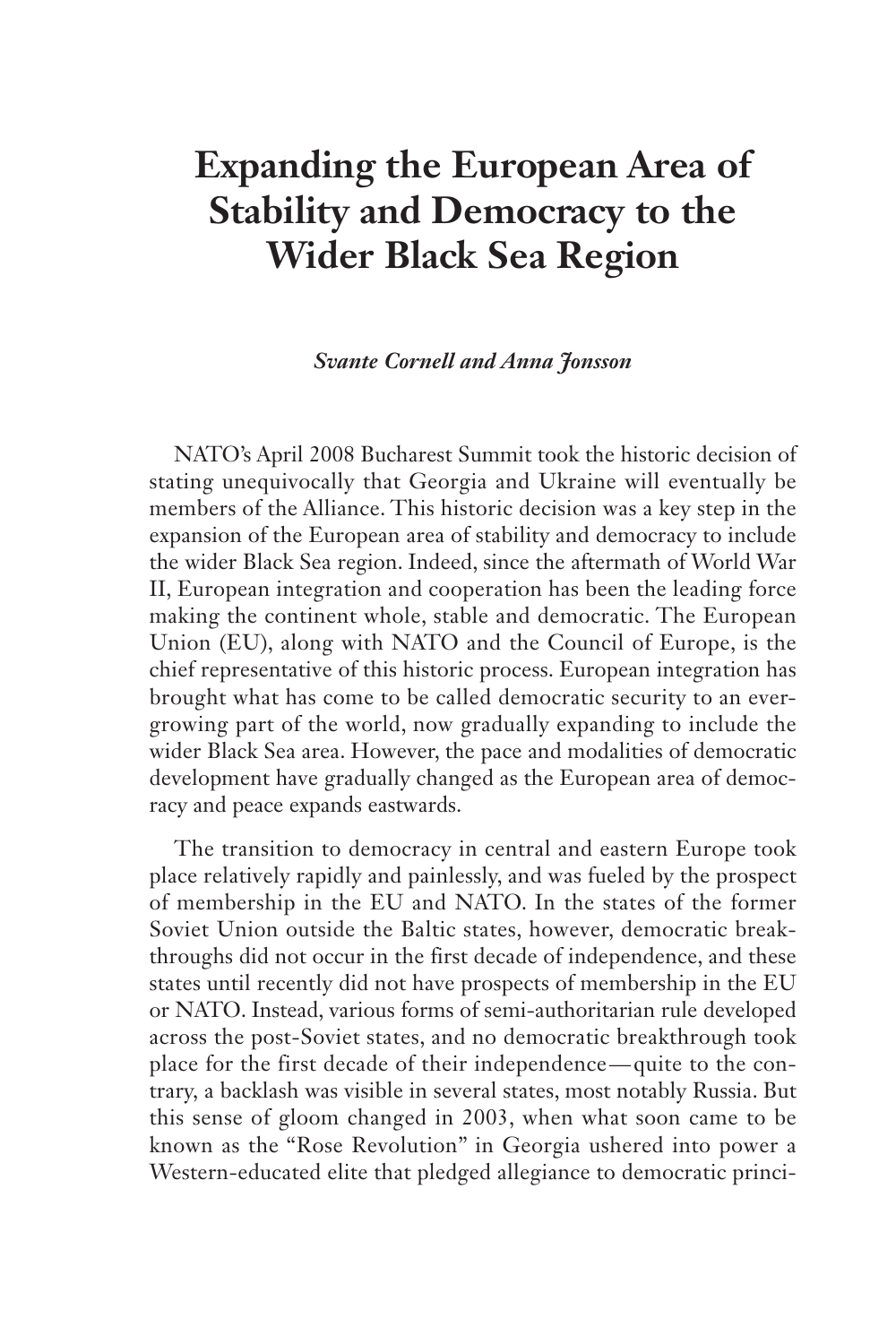ples and the building of a functioning state based on the rule of law. A year later, the process was duplicated in Ukraine's Orange Revolution.

These twin processes constituted the greatest advances so far in the development of sustainable democracy in the post-Soviet space. Together with the EU's expansion into southeastern Europe, they contributed to the emergence of a wider Black Sea region that is increasingly accepted as constituting Europe's southeastern corner; and brought back hopes for the political development of the remainder of the post-Soviet states. Yet as has been experienced in both states, revolution by itself did not bring democracy, and the new leaderships faced immense domestic and external challenges to their stated goal. Domestically, reforming the Soviet-style bureaucracy, fighting corruption, dealing with virulent and sometimes irresponsible opposition, and managing authoritarian tendencies within the ruling elite have constituted difficult tests. Externally, both states have had to contend with a resurgent and aggressively hostile Russia, whose leadership felt directly threatened by democratic revolutions on its periphery. Indeed, Russia's President Putin made it his mission to contain and if possible roll back the democratic achievements in Georgia and Ukraine, fearing that they would otherwise eventually spread to Russia itself and threaten the form of government there.

This chapter discusses the development of deeper democratic institutions in the entire region, and their permissive conditions as well as obstacles. The paper argues that democratic development in the wider Black Sea region, at the basic level, is a function of the regional states' capacity to provide human security to their citizens. This is the case as the democratic rights and liberties of individuals are unlikely to be exercised in the absence of basic security, which in turn requires that the state be in control both of its governing institutions and its territory. In other words, the paper concurs with Francis Fukuyama that consolidated democracy is a function of consolidated "stateness," and that the weakness of stateness and the rule of law, including the continued unresolved status of territorial conflicts across the region, is one of the main explanations of the region's democratic deficit. As the paper will show, Western policies toward the region have not been sufficiently structured in a way as to strengthen the stateness in the regional countries. The chapter begins with a brief overview of the situation in the wider Black Sea region, before moving to a discussion of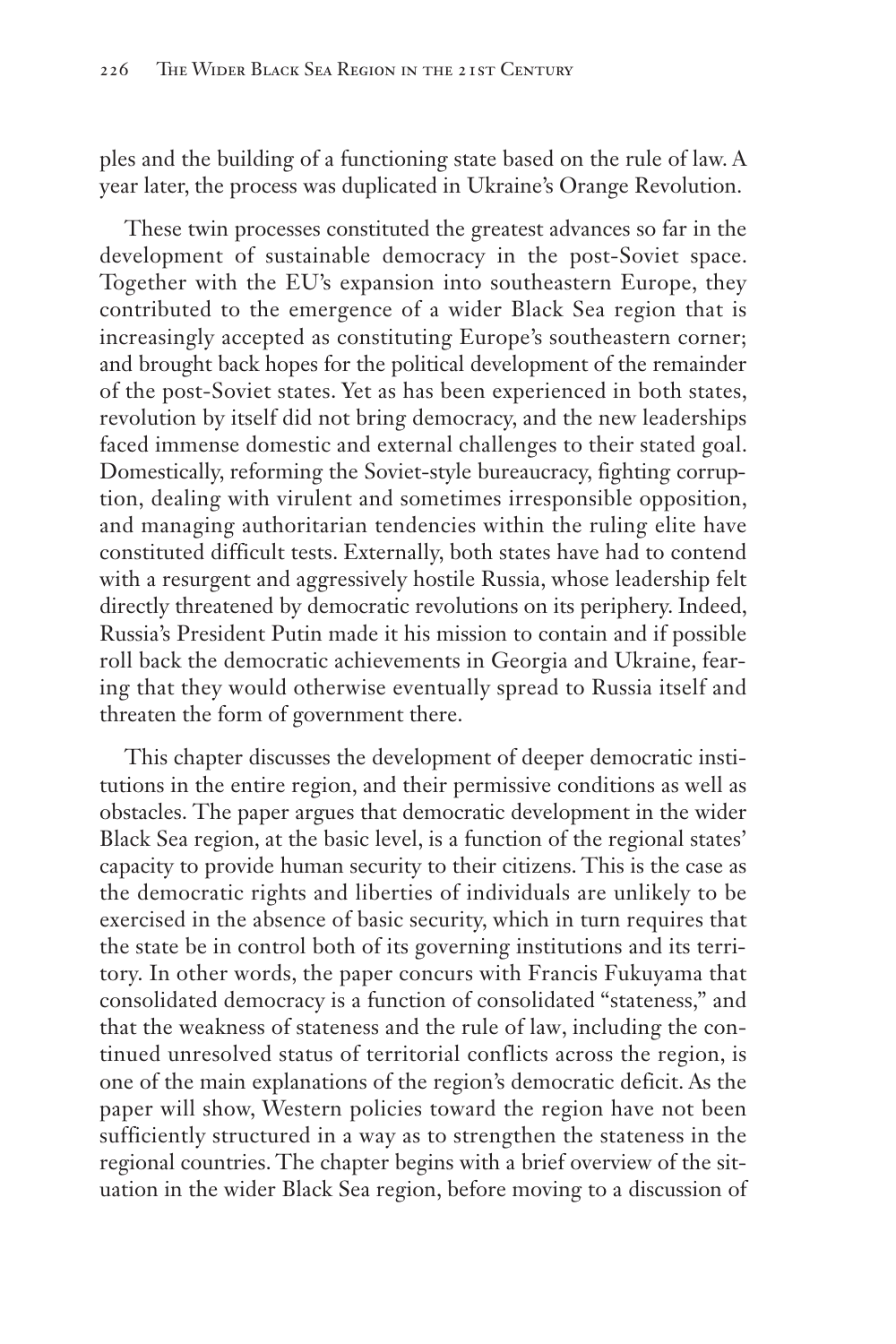Western policies in support of democratization. The chapter then seeks to conceptualize the region's evolution in terms of democratic security.

## **Weak States and Developing Democracies in the Wider Black Sea Region**

The countries of the wider Black Sea region are unique among "emerging democracies" in their relationship to Euro-Atlantic institutions. Even resource-rich countries such as Azerbaijan and Kazakhstan, which could be thought to eschew reforms due to their wealth, realize that their economic lifeline and their continued independence is linked to the westward transportation of energy to European markets. The region's close proximity to Europe and the states' increasing interconnectedness with European economies and polities make the prospect of the gradual building of democratic institutions more plausible than for most states. Yet in spite of this, and of substantial Western resources invested in democratization efforts in the region, the process has been remarkably slower than in central Europe in the 1990s. This has objective reasons: the region lacks a tradition of democratic political culture, and a weakness of statehood, and its economic conditions were worse than those of central Europe or the Baltic states. Indeed, all states in the wider Black Sea Region suffer from inefficient and weak state institutions. Bulgaria and Romania stand out due to the strong support and the carrot provided by the transition to EU membership, while the secessionist areas of Azerbaijan, Georgia, and Moldova stand out on the other extreme due to the very fact that they lack functioning rule of law institutions.

## *Romania and Bulgaria*

Romania and Bulgaria have become full members of the EU and NATO, but continue to experience problems with their justice systems and with corruption. Aside from the judicial system per se, corruption, the fight against organized crime, money laundering, and police cooperation have been highlighted by the EU, which has demanded continued progress in these areas.<sup>1</sup> Yet it must be recognized that in spite

<sup>1</sup> Monitoring report on the state of the preparedness for EU membership of Bulgaria and Romania, Brussels June 29, 2006, COM(2006) 549 final. Available at http://ec.europa.eu/ enlargement/pdf/key\_documents/2006/sept/report\_bg\_ro\_2006\_en.pdf.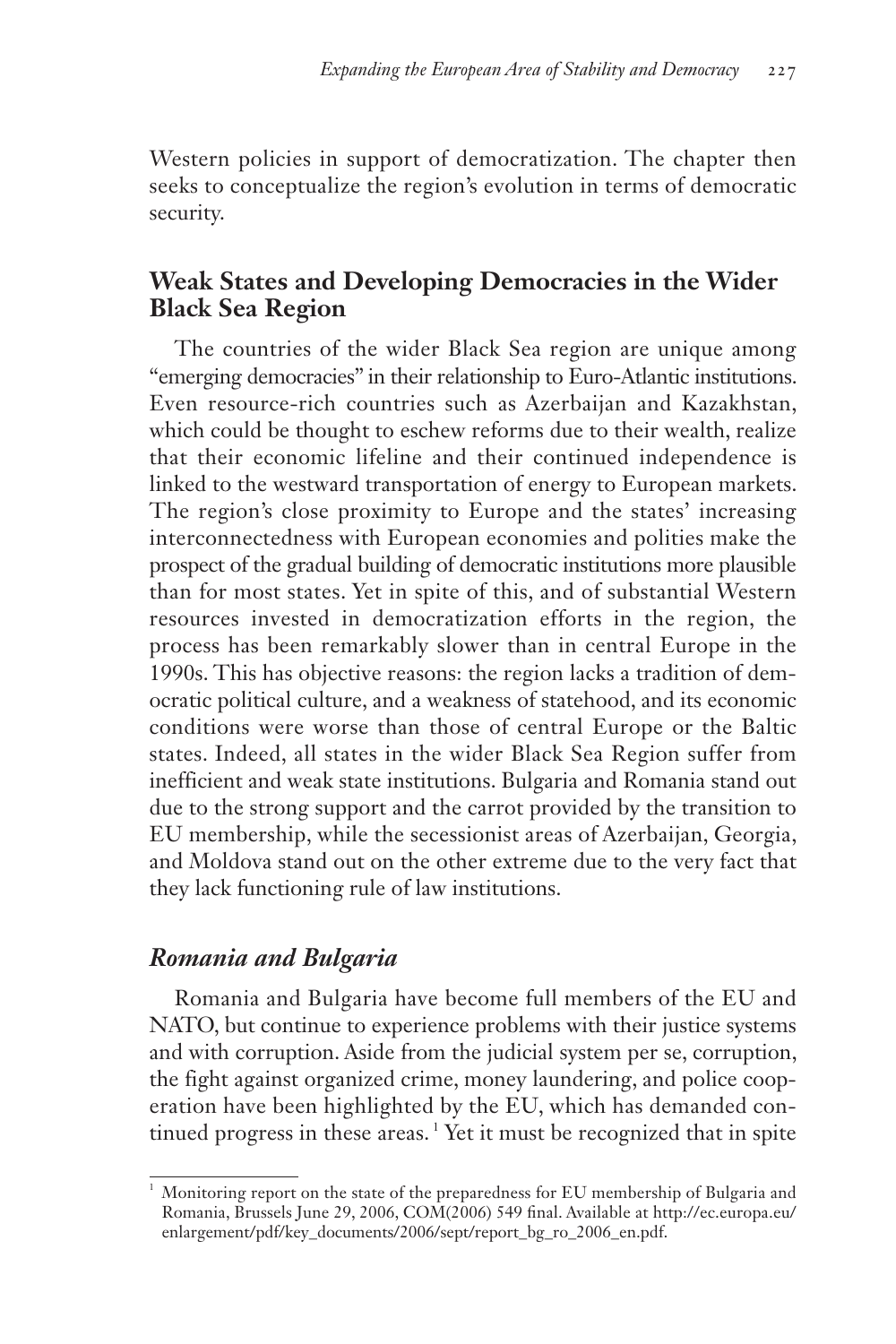of remaining institutional weaknesses, Romania and Bulgaria are the most successful Black Sea states in terms of state building and democratic reform. Indeed, their condition in the mid-1990s was not very different from the characteristics of the most advanced states of the former Soviet Union today, such as Ukraine and Georgia. This makes the EU's approach to them all the more a success story: decisive engagement through economic support coupled with strict conditionality and a membership perspective is considered by Romanian academics as a key to the country's remarkable transformation. The concept could potentially be applied to other Black Sea States, which face similar problems as Romania and Bulgaria did during the  $1990s<sup>2</sup>$ . However, the question is whether the absence of a membership carrot makes such a prospect toothless.

## *Turkey*

While being a strategic NATO member since 1952, Turkey's road to the EU has been long and fraught with difficulties. Turkey has been a pluralistic democracy since 1950, but the process of building sustainable democracy has been interrupted at several occasions by political instability and military interventions. This is the case today as well, with a deep and destabilizing rift between the elected, moderate Islamist government and the entrenched secularist state structures. Aside from the ongoing conflict over Turkey's form of government and the role of religion in politics, its main problem with regard to European integration has been its human rights deficit and the treatment of minorities, mainly pertaining to the conflict surrounding the Kurdish population of southeastern Turkey. These problems have been closely connected to the Turkish establishment's perception of vulnerability of the state to internal and external threats. But while domestic troubles, mainly the military's intervention into politics, have hurt Turkey's EU aspirations, it should be noted that this never prevented democratic development from resuming once order had been re-established. Unlike their Latin American or southeast Asian contemporaries, the Turkish military never aspired to retain power, only to prevent what they perceived to be aberrations of the democratic political process. This enabled a gradual progress in democracy and human rights to take place, though this progress was often slow.

<sup>&</sup>lt;sup>2</sup> Interviews, Bucharest, July 2006.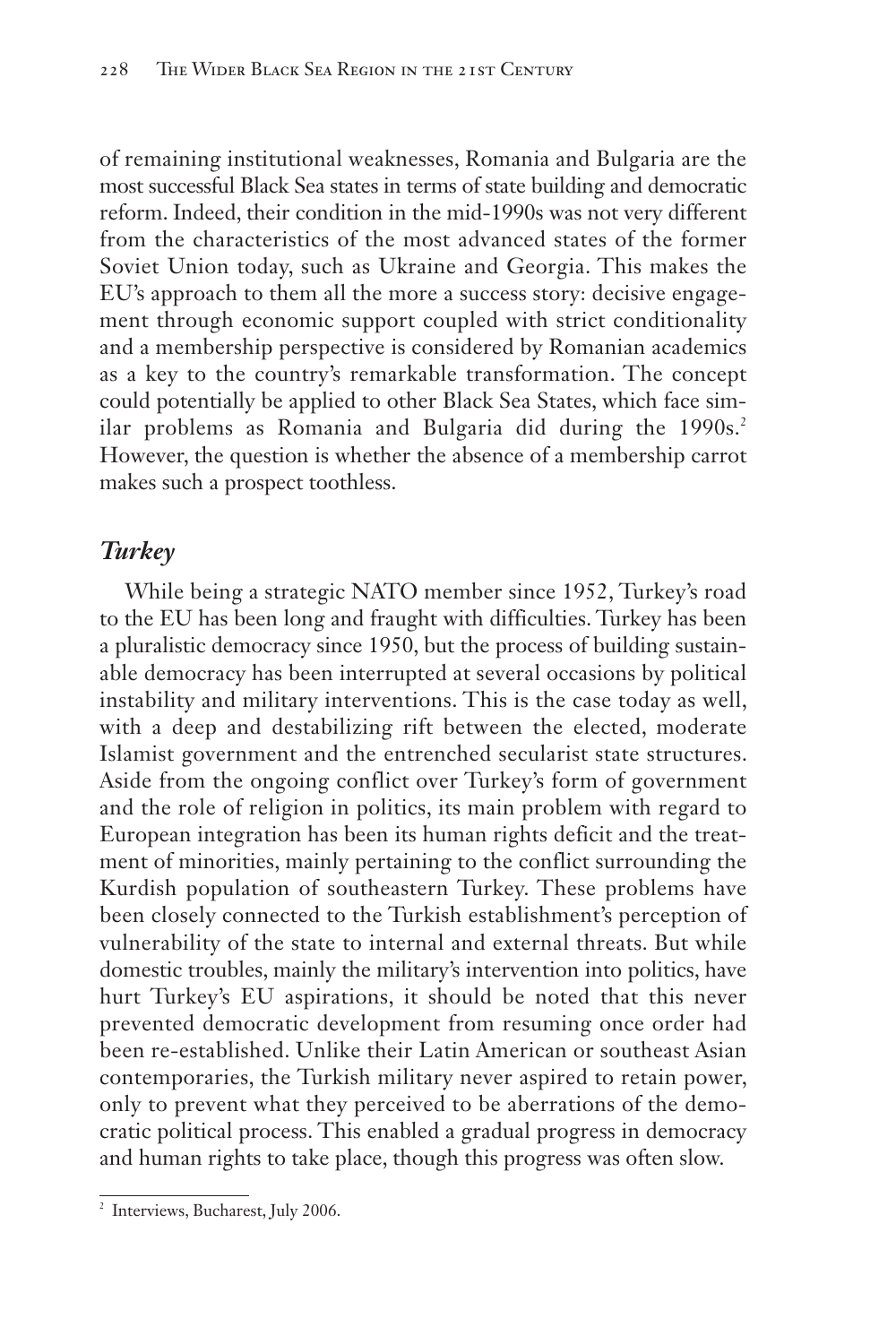In the past several years, important changes in the Turkish political, societal and economical systems have been implemented. In fields such as human rights and rule of law, reforms have now put Turkey on track for full membership in the EU, although the timeframe is still uncertain. These positive reforms are the direct effect of the Turkish government's commitment since 2002 to EU membership and a newly found understanding that the membership process requires confronting and dealing with many difficult domestic issues. That said, since 2005 the Turkish EU accession process has slowed down, in great part due to the internal affairs both of the EU and Turkey. In Europe, enlargement fatigue and the growing opposition in key states such as Germany and France to Turkish membership has led to mixed signals coming from Europe, adding to Turkish concerns of European double standards. In particular, the EU's failure to follow through on its promises to address the Cyprus issue and the isolation of Northern Cyprus has been seen in Turkey as a betrayal.

In Turkey itself, the controversy over the ruling Justice and Development Party's (AKP) record in government began to consume most of the country's energies beginning in 2007. Long distrusted by the secular elite and population in Turkey, the AKP's decision to eschew compromise in the election of the country's next president in early 2007 triggered a political crisis that had yet to abate by mid-2008. The AKP's insistence on electing a "religious president" was as an alarm bell in secular circles, leading to unrest in the military leadership as well as huge demonstrations gathering literally millions of people, primarily women, to protest against the perceived encroachment on the secular republic. The AKP gambled on its successful economic record and the disarray in the political opposition and called early elections, which it won in a landslide. But having promised to seek consensus in his victory speech, Prime Minister Recep Tayyip Erdogan instead increasingly moved toward confrontation with the secular establishment. Indeed, the AKP seemed to interpret its re-election as a green light for majority rule, feeling little need to either compromise or to hold a dialogue with the opposition. That posed the prospect of deepened confrontation and polarization in Turkey, a society split into conservative-religious and secular halves. The AKP's bureaucratic appointment policies, its hurried amendment of the constitution to allow for religious headscarves in universities, and a series of other moves contributed to heightening political tensions, triggering a law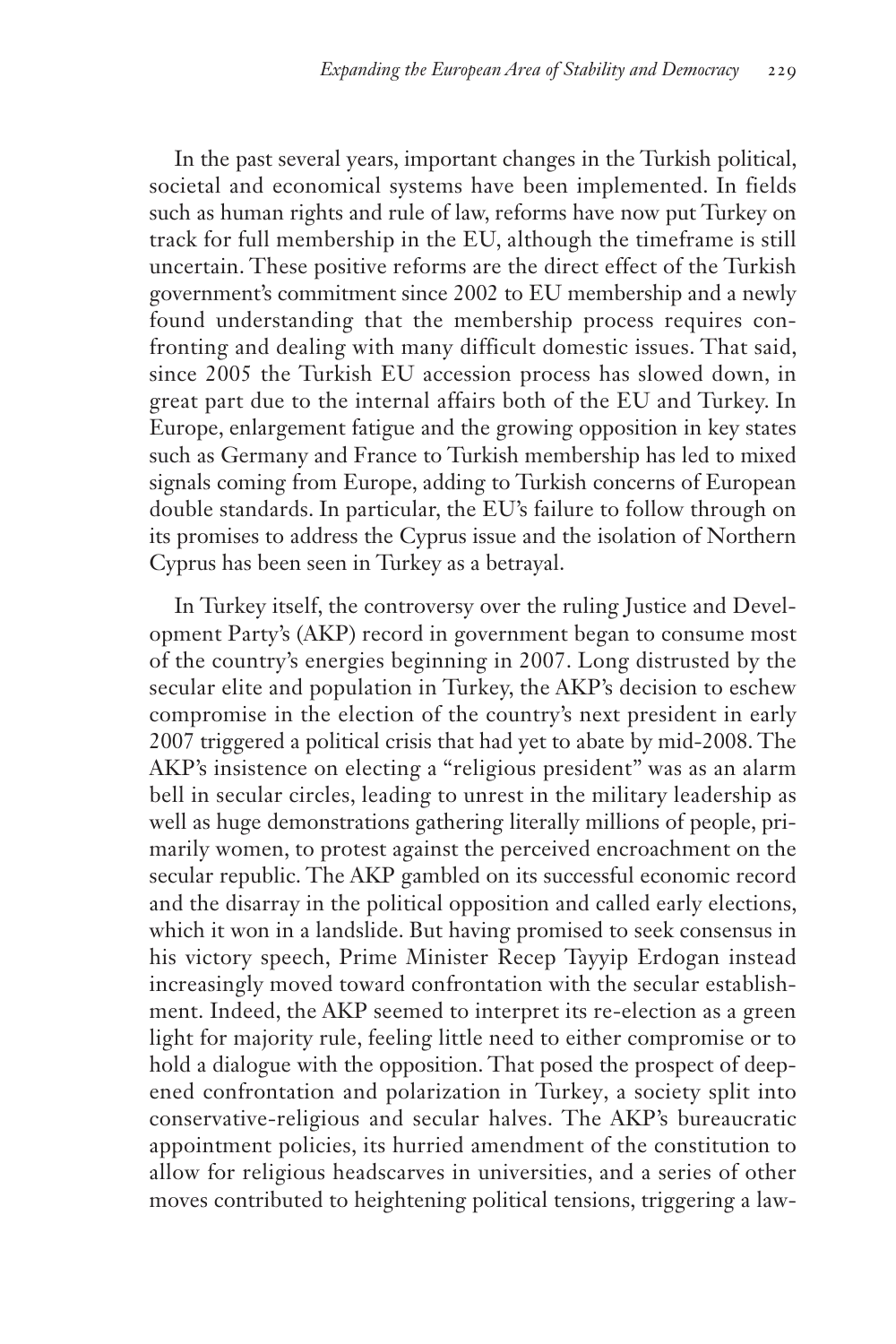suit for the ruling party's closure by the chief state prosecutor in early 2008.

Europe and America have an important role to play in helping Turkey steer through this controversy. But as in the former Soviet Union, Western powers have tended to have an electoral-focused understanding of democracy, hence supporting the democratically elected party's policies while paying little attention to the country's context and the long-term implications of the AKP's Islamicization policies. Indeed, Europe found itself in the uncommon position of supporting an Islamist party against the secular, culturally more European parts of the population. This in turn led to growing disenchantment with the EU among Turkey's population. The Islamist-leaning portions of the population were never the carriers of Europeanization in Turkey, and the secular forces increasingly see the EU as a destabilizing element in the country. As a result, the three main political forces in Turkey have questionable democratic credentials and are to some extent anti-European On the one hand, the left-wing and right-wing nationalists have turned increasingly anti-EU and exhibit strong authoritarian tendencies. On the other hand, the moderate Islamists of the AKP remain in many ways intent on Islamicizing the country, something they have been able to do through democratic processes in the past several years. Whether their commitment to democracy would survive should they prove unable to continue this process remains an open question.

Europe's challenge in Turkey will be to strike a balance between the short-term goals of Turkey abiding by electoral democratic principles, and the long-term goal of supporting the continued Europeanization of the country, a future that is difficult to imagine in a Turkey that is less secular and more Islamic in its politics.

### *Ukraine*

The so-called Orange Revolution during the fall and winter of 2004-2005 gave rise to hopes for a rapid process of democratization in Ukraine. The government of President Viktor Yushchenko initially set up an ambitious agenda aimed at reforming and strengthening state institutions and combating corruption. Progress on these issues proved hard to achieve in practice, however, and most problems inher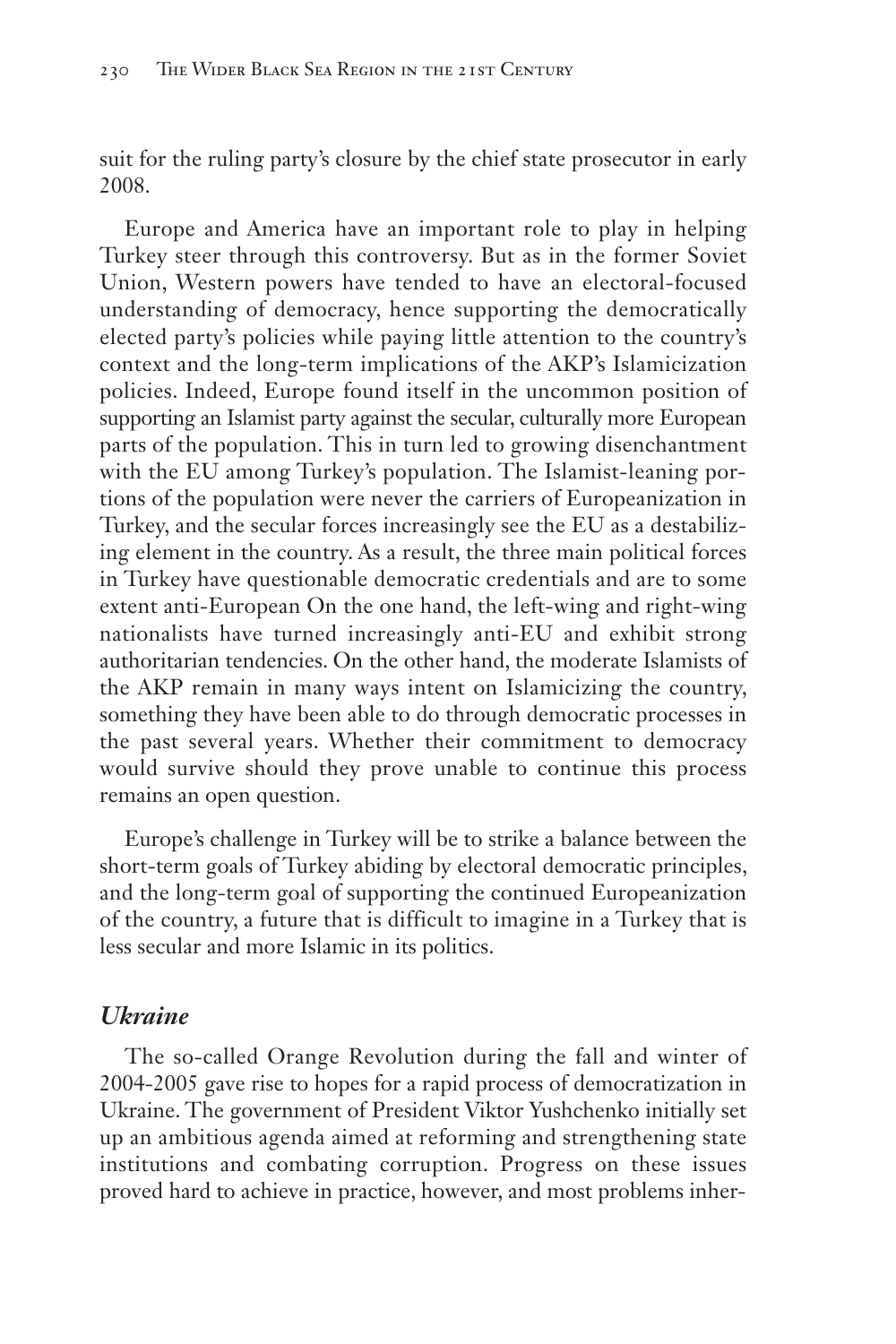ited from the Kuchma regime remain. According to the Sigma Governance Assessment Report of March 2006, the Ukrainian legal system was largely flawed, hampering judicial predictability. The civil service lacks professionalism and is largely politicized, while state institutions are unaccountable and the policy system highly centralized. These features together provide for a lack of coherence in governmental action and provide a fertile ground for corruption and mismanagement.<sup>3</sup>

Post-revolutionary Ukrainian politics have been marked by increasing divisions within the Ukrainian leadership. The resignation of Yulia Timoshenko as prime minister in 2005 and the weak results in the 2006 parliamentary elections marked a crisis for Yushchenko's leadership, as he was forced to appoint his former rival for the Presidency, Viktor Yanukovich, as prime minister. The return to power of Timoshenko in Fall 2007, dubbed the second Orange coalition, nevertheless brought back a pro-Western and reform-minded government to power. The series of elections and changes of government in Ukraine imply that the country has proved itself capable of one of the cornerstones of a democratic system: changes of power as a result of democratic elections. That said, Ukraine has important shortcoming in terms of the establishment of the rule of law and state-building, and its polarized political climate and uneasy relationship with Russia continue to pose major challenges to its progress.

Although Ukraine has had a change of power as a result of competitive elections and hence could be termed an electoral democracy, the Ukrainian state clearly performs badly in terms of rule of law and one could also argue that the state's sovereignty has never really been consolidated since internal power struggles and the misuse of official power and office still puts serious restraints on the capabilities of the state to deliver in terms of human and democratic security. As is the case in Russia, elections have turned into a tool for economic and political elites to cling to power and wealth. And as is the case in most of the countries in the Wider Black Sea region, the Ukrainian state has not been able to create strong enough loyalty on behalf of its citizens towards the state apparatus, which mostly is a result of the lacking rule of law and the near-epidemic degree of corruption in the

<sup>3</sup> Support for Improvement in Governance and Management (SIGMA), *Ukraine Governance Assessment*, OECD/EU, March 2006, Available at http://www.oecd.org/ dataoecd/ 46/63/ 37127312.pdf.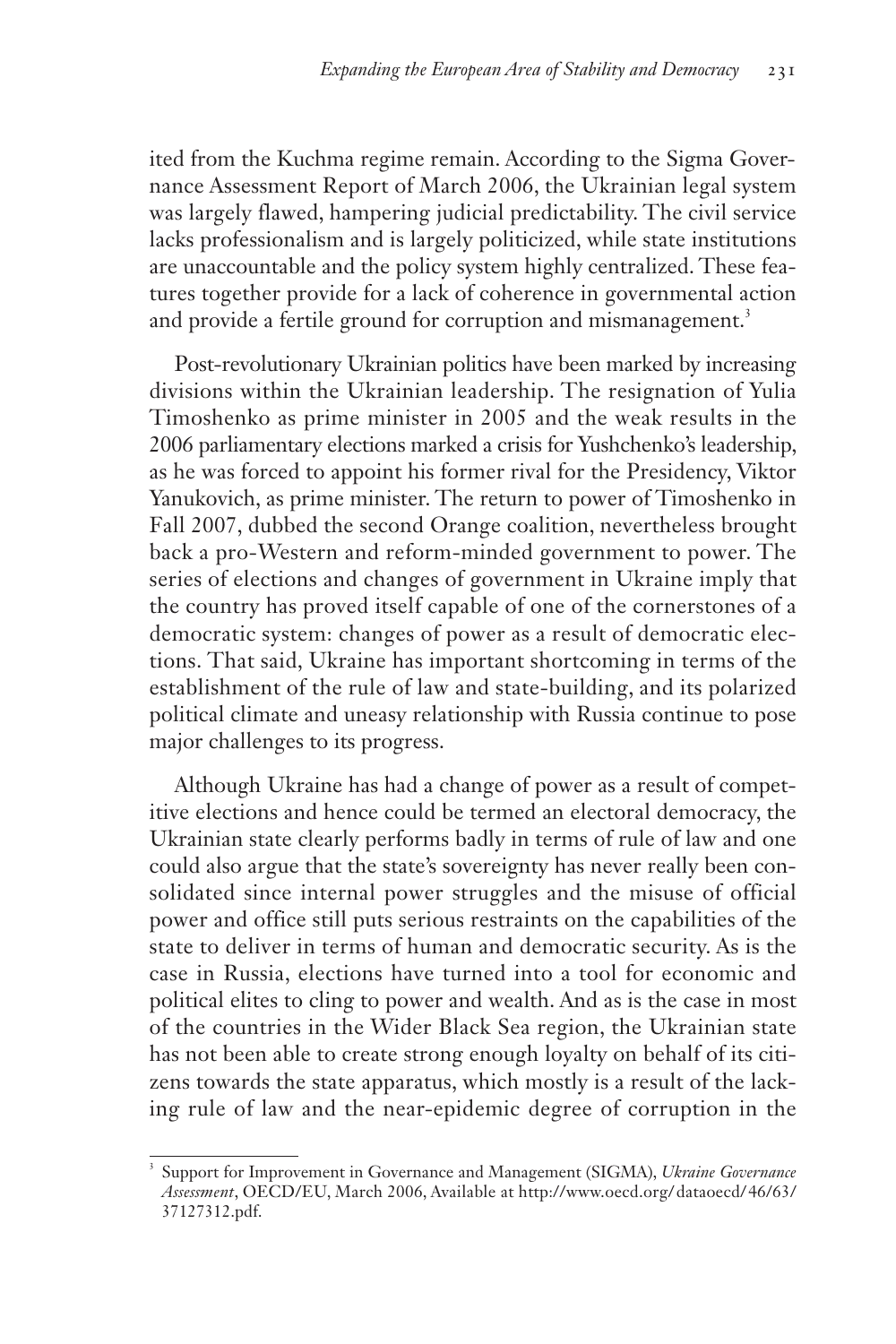country. This conclusion is all the more serious taking into consideration Russian involvement in Ukrainian domestic politics and the everlingering question of dividing the country into one Ukrainian and one Russian part, which was most recently raised by President Putin as a threat at NATO's Bucharest summit.

#### *Moldova*

By far the poorest country in Europe, Moldova struggles with statebuilding, democratization and economic reform. Moldova bears most signs of weak statehood in terms of limited institutional capacity, rampant corruption, a weak judicial system and government control over mass media. Nevertheless, Moldova stands out by having had several elections leading to a change in power, and by a lesser conflation of economic and political power than most post-Soviet countries. Moldova has taken an increasingly Western turn in its foreign policy and considers integration with Europe a main priority. The main instrument for the implementation of the ENP in cooperation between EU and Moldova in these fields is the EU-Moldova Action Plan, where strengthening of administrative and judicial capacity, ensuring respect for freedom of expression and freedom of the media and enhancing long term sustainability of economic policy are mentioned as specific priorities.<sup>4</sup> However, progress in the implementation of the Action Plan has been slow and reform in the areas listed above remains quite limited.<sup>5</sup> A serious impediment to strengthening the Moldovan state is the unresolved conflict in Transdniestria, circumscribing Moldovan sovereignty and granting Russia leverage against Moldova's orientation towards the EU. Residents of Transdniestria enjoy little of the democratic progress seen in Moldova. The territory's *de facto* government allows no free elections and no political opposition to speak of, and ethnic Moldovans are in practice relegated to second-class citizens, and prohibited from studying Moldovan in the Latin alphabet.<sup>6</sup>

<sup>4</sup> *EU/Moldova Action Plan*, February 2005.

<sup>&</sup>lt;sup>5</sup> Expert Group and Adept, "European Union-Republic of Moldova Action Plan: Assessment of Progress in 2nd Quarter of 2006," *Euromonitor*, April 2006.

<sup>6</sup> See eg. Freedom House, "Transnistria (Moldova)," *Freedom in the World 2006 (*New York: Freedom House, 2006).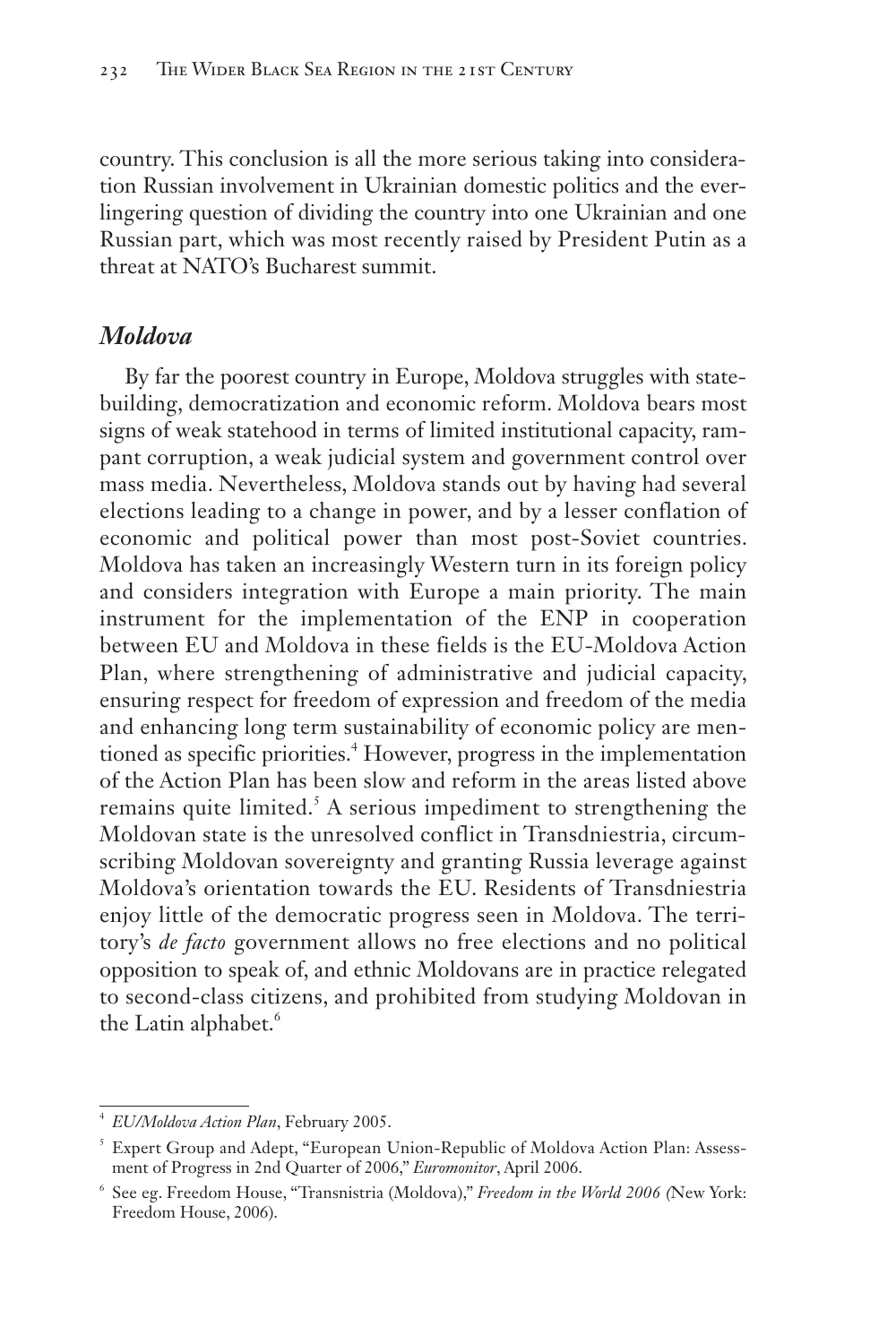The Moldovan state building process has been and continues to be problematic from many aspects — mainly its unresolved conflict and its continued status as the poorest country in Europe. However, if comparing the two, poverty clearly is the most serious problem facing the Moldovan government in both the short and long term. Nevertheless, in order to come to terms with both the secessionist ambitions of Transdniestria and poverty, Moldova needs to enhance the capacity of its state apparatus to deliver human and democratic security to its citizens. The lacking rule of law creates a less efficient state administration, which in its turn further decreases the population's trust in the government. Corruption is still a quite considerable hindrance to security and development in the country. Should the Moldovan government be able to deliver democratic and human security to its people, Moscow's influence would probably diminish and the population of Transdniestria might feel an increasing loyalty to Chisinau. Nevertheless, for this scenario to be realized, sincere rule of law reform is needed. The EU does have a very important leverage on Moldova, taking into consideration the country's size and geographic location.

### *Georgia*

Georgia's 2003 Rose Revolution prompted the most significant and far-reaching set of reforms carried out in any post-Soviet state outside the Baltic states. The new government, led by President Mikheil Saakashvili, embarked on a full-ranging reform of the state apparatus, coupled with an impressive anti-corruption program. This also entailed a substantial purge of personnel in state institutions, and the arrival to power of a new generation of leaders, many of which were western-educated. Indeed, within less than two years, Georgia turned from a failing state into an increasingly functioning democracy. Whereas some authoritarian tendencies and corruption have lingered in the country, the changes in Georgia have been remarkable. The government rapidly managed to triple the state budget and to conduct a far-reaching cleanup of the police and interior ministry. Moreover, the central government restored control over the wayward Ajaria region formerly controlled by a local strongman. Successes in the fight against rampant organized crime are being followed by continued reforms of state institutions, not least in the judicial sector. Nevertheless, the Saakashvili administration's democratic aura was somewhat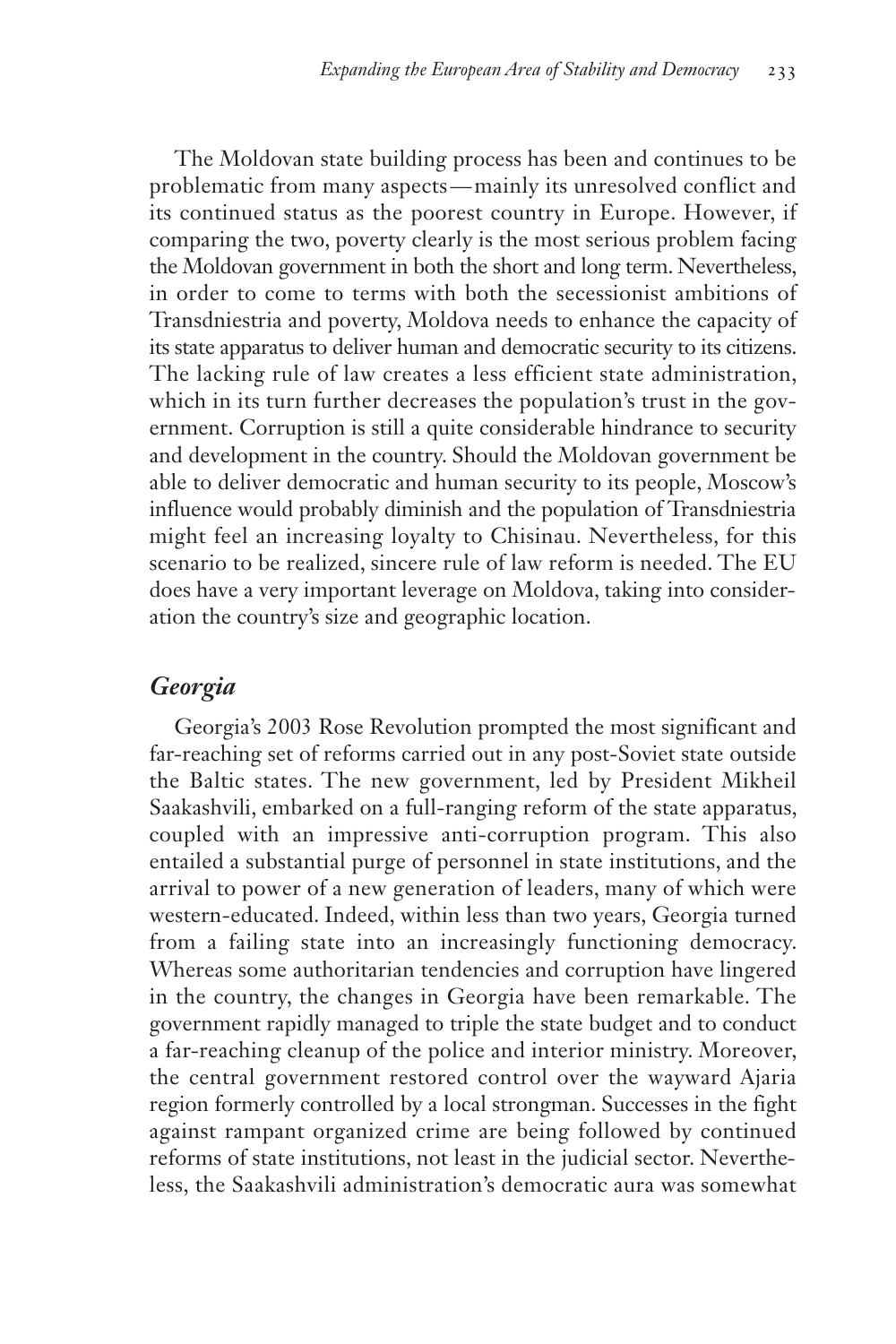tarnished by the confrontation of November 2007, when massive opposition demonstrations rocked the capital city. The government's reformist zeal had led to rapid GDP growth but also to substantial socio-economic consequences, which the government had failed to pay attention to. As a result, disenchantment with government policies grew. When a weak and divided opposition found financial support from Georgia's richest man, business tycoon Badri Patarkatsishvili, it proved able to channel the popular disenchantment into political action. In particular, Patarkatsishvili's ownership of the country's most popular TV channel, Imedi TV, enabled the opposition a vehicle of influence unknown to most post-Soviet opposition forces. Fearing a loss of control over the situation and aware that Patarkatsishvili's attempts to undermine the government included deeply undemocratic means, the government cracked down on protestors on November 7, with what has generally been accepted to be excessive force. Nevertheless, President Saakashvili restored most of his democratic credentials by calling early presidential elections for January 5, 2008. These elections, judged by international observers to conform to most OSCE standards, vindicated the Georgian government's credentials. Nevertheless, they did point to the difficulty of striking balances between state-building reforms, on the one hand, and democratic inclusiveness on the other.

Georgia's crisis also indicated the deeply polarized nature of its political climate, and the lack of democratic maturity and responsibility among political actors. The opposition's tendency of taking to the streets instead of communicating its demands within the country's institutional framework was a factor undermining the democratic process. Also, unrest and a weakened state apparatus opened up to the exploitation of Georgia's national interests by foreign and transnational actors. Primary among these was and remains the role of Russia, which can be counted upon to exploit any weakening of the Georgian state. The lack of clarity of Russia's role in the unrest and in its ties to the opposition's main financier was a factor adding to the government's insecurity and siege mentality. Importantly, the 2008 election campaign highlighted the danger that asymmetric threats can pose to a nascent democracy. The main asymmetric threat was the role played by Patarkatsishvili, who had exploited the openness of Georgia's political system for his political aims. He founded a TV station that served as a mouthpiece for increasingly fierce anti-government rhetoric; used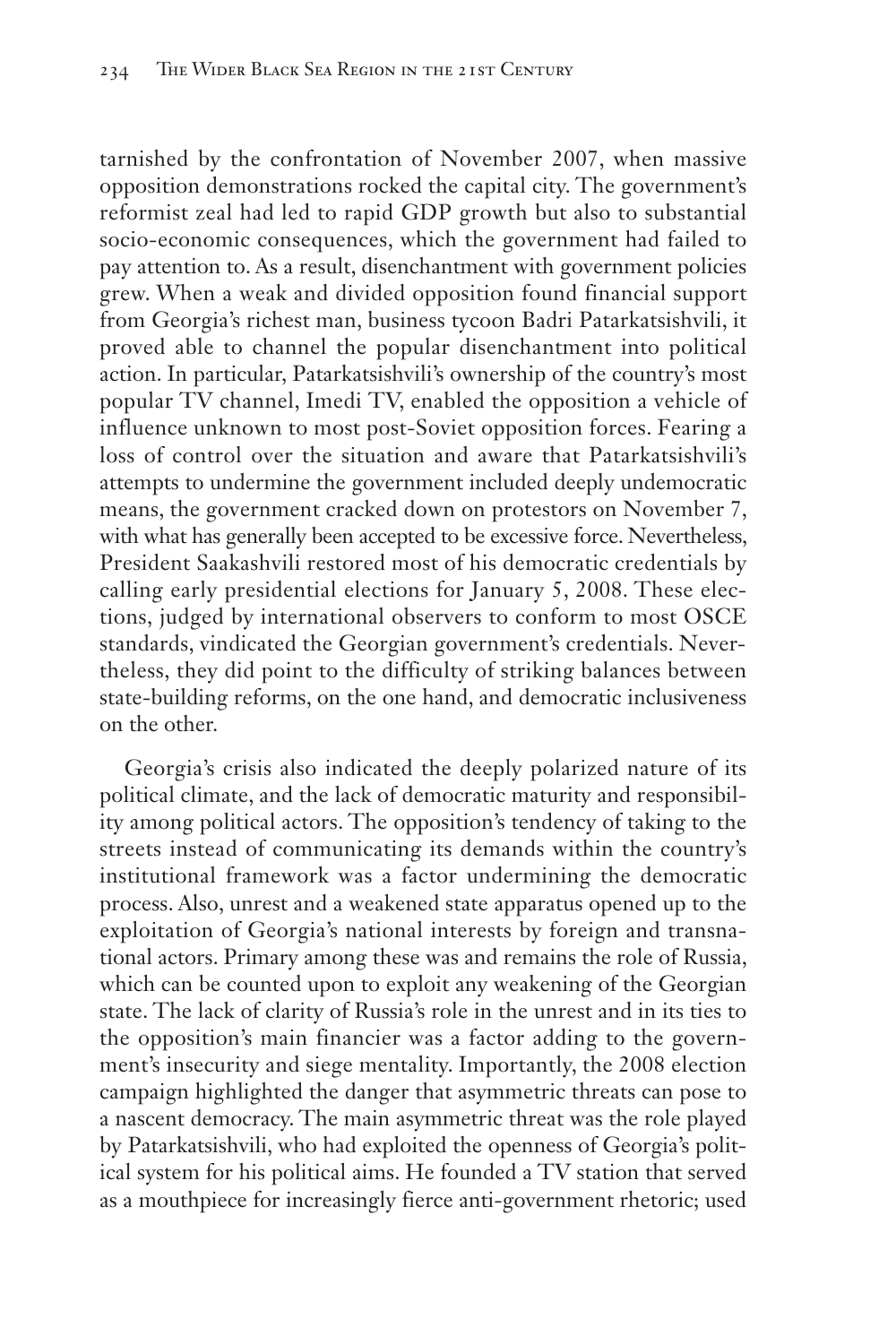his fortune to finance opposition political parties and forces, and organizing protestors. The dangers posed were clearly indicated by audio and video evidence presented by a government sting operation, which showed that Patarkatsishvili plotted to utilize the elections to foment a coup against the authorities. This was done by seeking to bribe a high-level police figure to "reveal" made-up evidence of electoral fraud on election day, which in turn would be used to bring out popular anger and topple the government — something leading Georgian political scientist Ghia Nodia termed the "falsification of falsifications." Had Georgian authorities not been able to expose this plot, it could have made serious damage to the election process. Indeed, the episode highlights the difficulty faced by democratic states in countering non-democratic opponents seeking to exploit and abuse the democratic system and the popular mood.

The external (Russian) factor, as well as asymmetric threats, are serious impediments to Georgia's prospects of consolidating democracy. Indeed, should these threats continue while the Georgian political system remains weak, authoritarian sentiments could easily be rekindled among Georgia's political forces, some of which may conclude that Georgia cannot, under current circumstances, afford the "luxury" of democracy. This prospect makes it all the more necessary for Georgia's Western partners to invest in engagement and dialogue with all legitimate political forces in Georgia to strengthen democratic institutions.

Georgia's prospects of establishing a sustainable democracy are hindered by the unresolved conflicts over South Ossetia and Abkhazia. These regions have been unaffected by the Rose Revolution and the ensuing progress in governance. In particular, the ethnic Georgian population originally inhabiting these areas either remains as displaced persons living elsewhere in Georgia, or live either as secondclass citizens in the two secessionist entities or in a legal limbo in areas that are for most practical purposes uncontrolled. The situation is most pressing for the ethnic Georgian of the Gali district of Abkhazia. As such, they are not enjoying the improving governance that has benefited the rest of Georgia's citizens. As for the citizens of the unrecognized republics, their ability to participate in politics and to have their rights enforced varies. Abkhazia has come further in terms of a participatory political system, with a sense of interaction between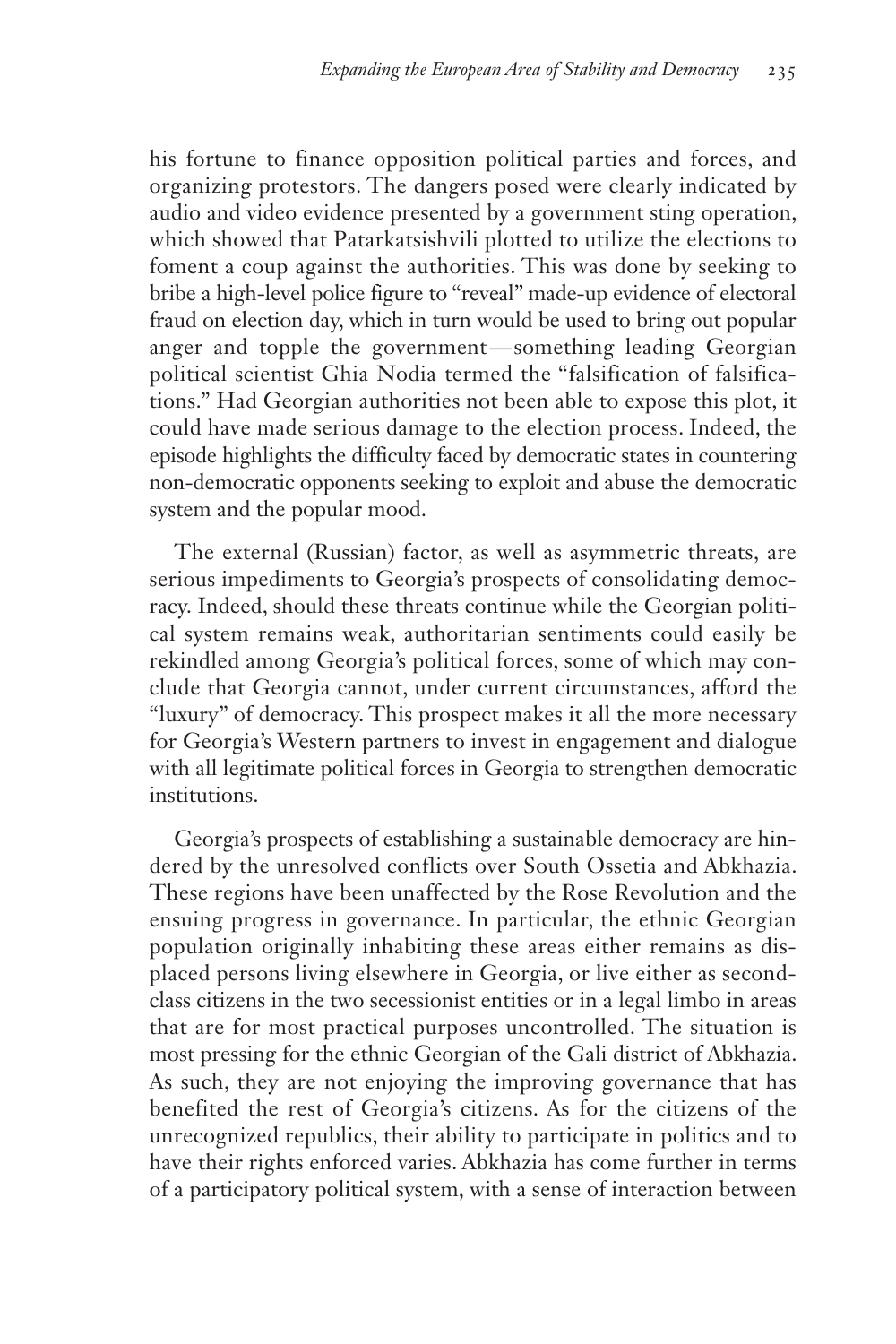Abkhaz *de facto* authorities and their society being apparent. Nevertheless, this system remains fundamentally flawed as long as it does not permit the voice of the ethnic Georgian community from being a part of the political process.<sup>7</sup> As for South Ossetia, the elite appears much more closely aligned with Moscow, and much less of an independent actor in touch with the population it claims to represent.

#### *Armenia*

Armenia has continued to exhibit a semi-authoritarian form of government. A relatively free media and political pluralism coexist with the persistence of flawed elections, none of which has been recognized by the international community. Armenia was in the forefront of reform in the early 1990s, yet this gave way to a development similar to that of its neighbors. Armenia's media situation has deteriorated somewhat in recent years, while the parliament has come to be increasingly dominated by business interests. In the past several years, the government of Robert Kocharyan has increasingly lost in domestic popularity, in spite of continuous economic growth. However, Armenia has been the country in the South Caucasus most intent on developing its action plan within the European Neighborhood Policy, and is seen as a leader in reforming the economic sector. Political reform has nevertheless lagged behind, with the government refraining from relinquishing control over the political spectrum. Yet the opposition remains divided as well, as shown most clearly by its abortive attempt to copycat the Georgian Rose Revolution in 2004, which garnered only limited public support.

By contrast, the 2007 presidential elections saw a succession of power within the ruling elite from Kocharyan to his long-term associate, former Prime Minister and earlier Defense Minister Serge Sarkissian. The presidential elections were hotly disputed, with opposition forces alleging systematic fraud. Opposition protests were ruthlessly suppressed by government intervention, resulting in the death of at least eight protestors in post-election violence, and the jailing of over 100 political prisoners, many of which were kept under arrest for months without being charged with a crime.

<sup>7</sup> See eg. Freedom House, "Abkhazia (Georgia)," *Freedom in the World 2006* (New York: Freedom House, 2006).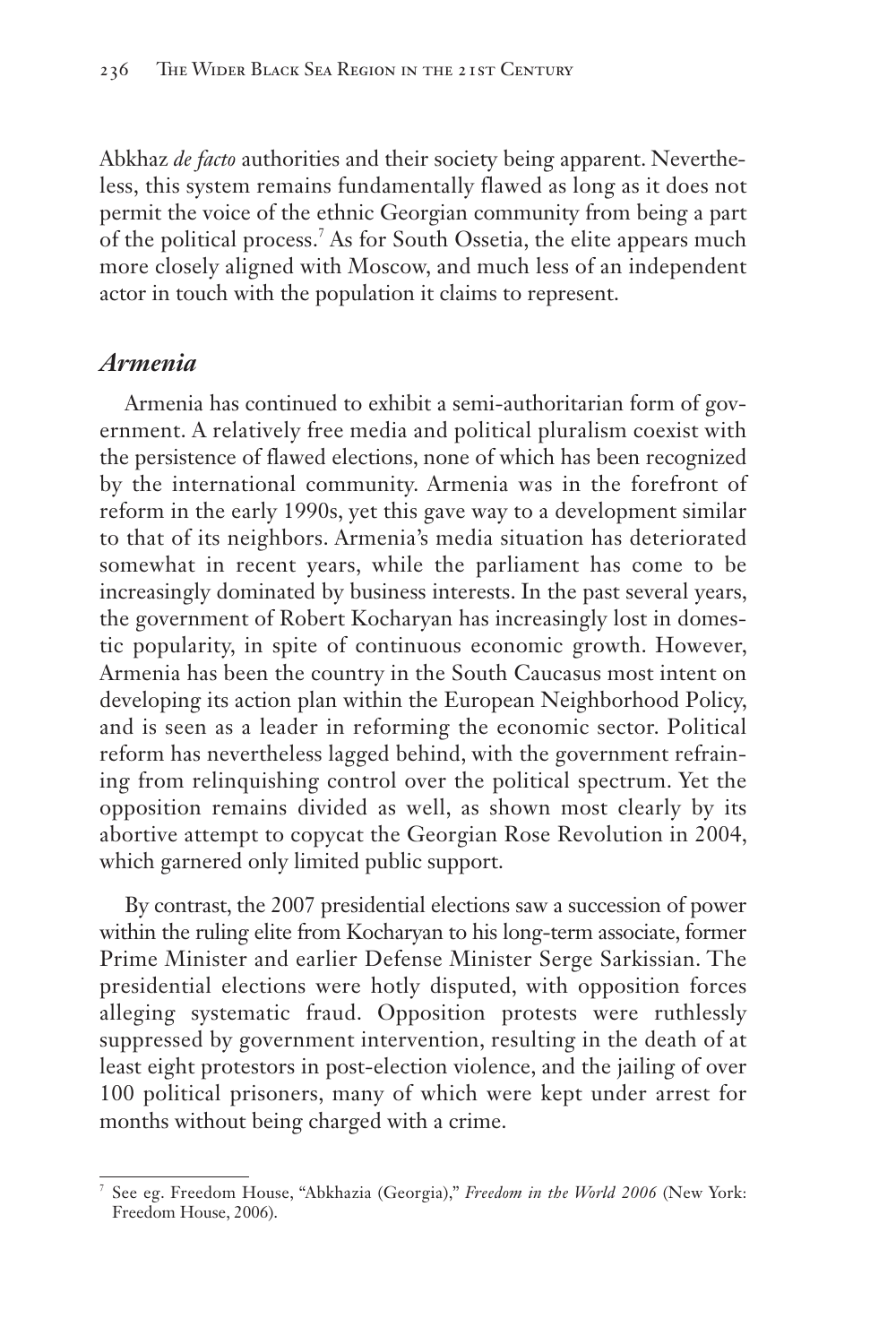The succession implied the continued dominance of a Karabakh elite over Armenian politics — Sarkissian served as mountainous Karabakh's defense minister in the early 1990s, when Kocharyan was the President of the secessionist enclave. The Kocharyan presidency worked to build state institutions and was important for providing a sound economic basis to the country. Nevertheless, much reform will be required in the political sector to overcome the present democratic deficit, further tarnished by the post-election violence.

#### *Azerbaijan*

Azerbaijan could also be classified as a country torn between democratization and authoritarianism. The government, exercising control over broadcast media, is nevertheless faced by a vociferous yet divided opposition, and relatively free print media. As in Armenia, no Azerbaijani election has been characterized as free and fair, and the government maintains a secure control over the parliament. Nevertheless, successive elections have seen a move toward a parliament consisting less of ruling party loyalists, and increasingly consists of a more mixed array of forces, with increasing prominence of business people. This is partly due to the majoritarian electoral system, which makes financial power an important asset in winning elections, especially outside the capital. Azerbaijan saw the succession to long-time strongman Heydar Aliyev in 2003, which led to his son, Ilham Aliyev, taking up the presidency after a troubled election in 2003, whose result was violently contested by the opposition. There is nevertheless little doubt that Ilham Aliyev commands substantial popularity, derived in great part from the government's economic windfall resulting from oil exports, as well as his success in establishing an aura of merging continuity, implying stability, with change, implying economic reform. The main impediment to Aliyev's reforms — and to the development of strong state institutions and a democratic political culture — is the continued power of entrenched regional and economic elites within the government. These forces, inherited from the chaotic 1990s, withstand moves for reform, and limit the President's ability to conduct autonomous policies. Seeing these elements as formidable forces than cannot easily be unseated, the President has adopted a strategy of measured and gradual reform in the political field while embracing more rapid reforms in the economy. The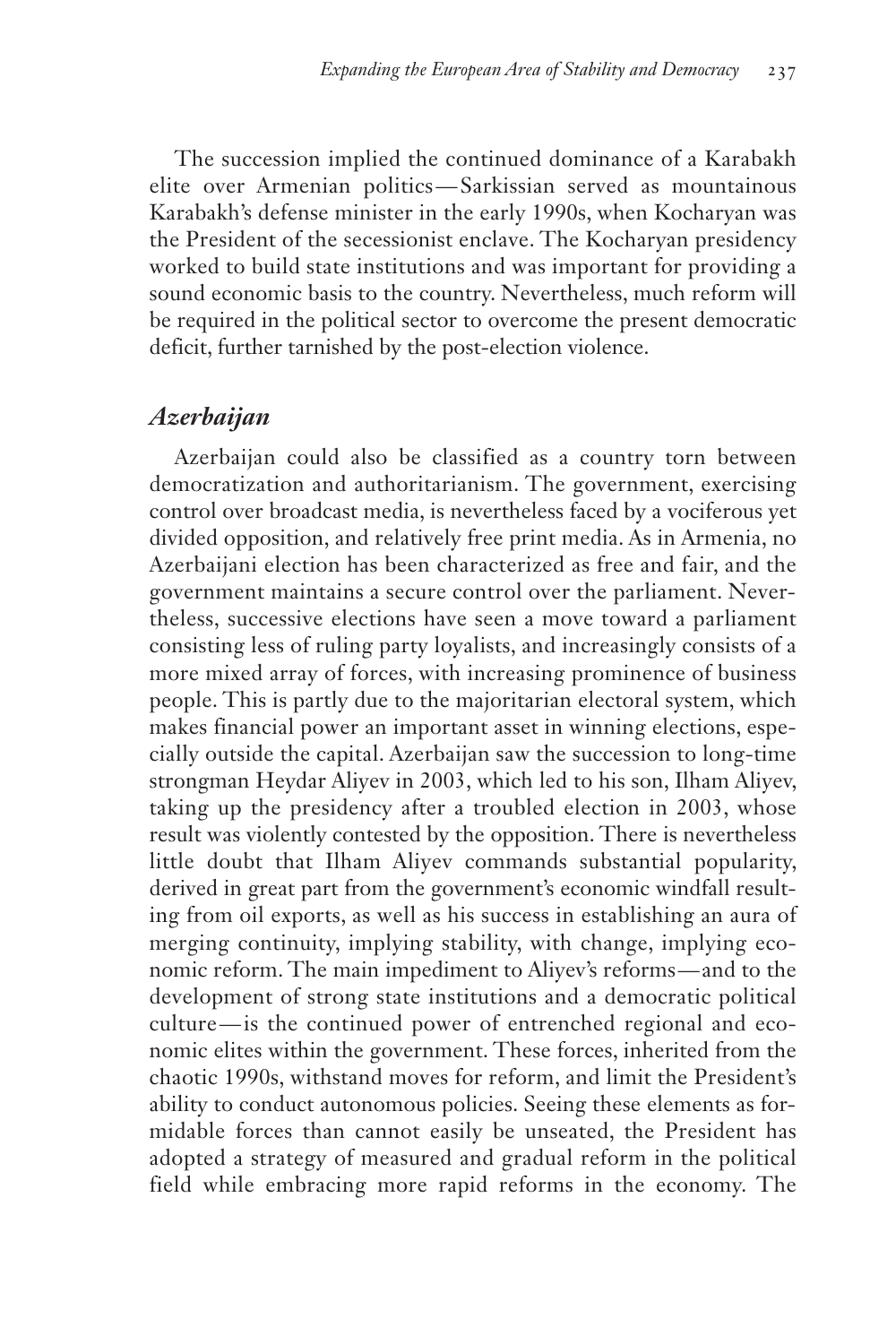reforms that have been conducted have generally been positively appraised, nevertheless the pace of political reform remains excruciatingly slow. Much remains to be done in the electoral system, in the freedom of the press, in the building of strong state institutions, and not least in the judicial and interior ministry sectors and the struggle against corruption. In particular, the presidential elections to be held in October 2008 are likely to indicate Azerbaijan's path. Whereas reforms appeared to slow ahead of the election, the question is whereas President Aliyev in his second and last term will follow through on some of the political reforms that he has promised but has yet to deliver on. Clearly, the conduct of the election will be a major indication of the road ahead.

In terms of democratic security, the main impediment in Azerbaijan lies in the fate of the over 800,000 displaced persons from the Nagorno-Karabakh conflict. Given that their territories remain under occupation, they are unable to return to their homes, retaining hence a status as displaced people. Azerbaijani authorities are increasingly accepting their integration into mainstream Azerbaijani society, in spite of earlier reluctance to do so as it implies *de facto* recognition of the results of ethnic cleansing. The future of this large population group is very unclear, while the territory of Nagorno-Karabakh itself is closely integrated with Armenian politics, as evidenced by the transfer of Karabakh politicians to leading positions in Armenia proper.

#### *North Caucasus*

Clearly, the most serious failure to uphold human security in the wider Black Sea region can be found in the uncontrolled territories such as the secessionist republics and the Russian North Caucasus. These areas are plagued by ethnic cleansing, lack of protection of life and property, discrimination, and poor education and medical care. The North Caucasus, in particular, has been plagued by the erosion of state institutions. The war in Chechnya has been the region's major conflagration, which led to the breakdown of basic societal stability in the war-torn republic. Russian troops, and of late the ethnic Chechen militia groups loyal to Moscow, engage in systematic abuses against the civilian population that have obliterated any prospects of human security. Russia's inability to stabilize the region led to a policy of centralization of power across the North Caucasus, which has in turn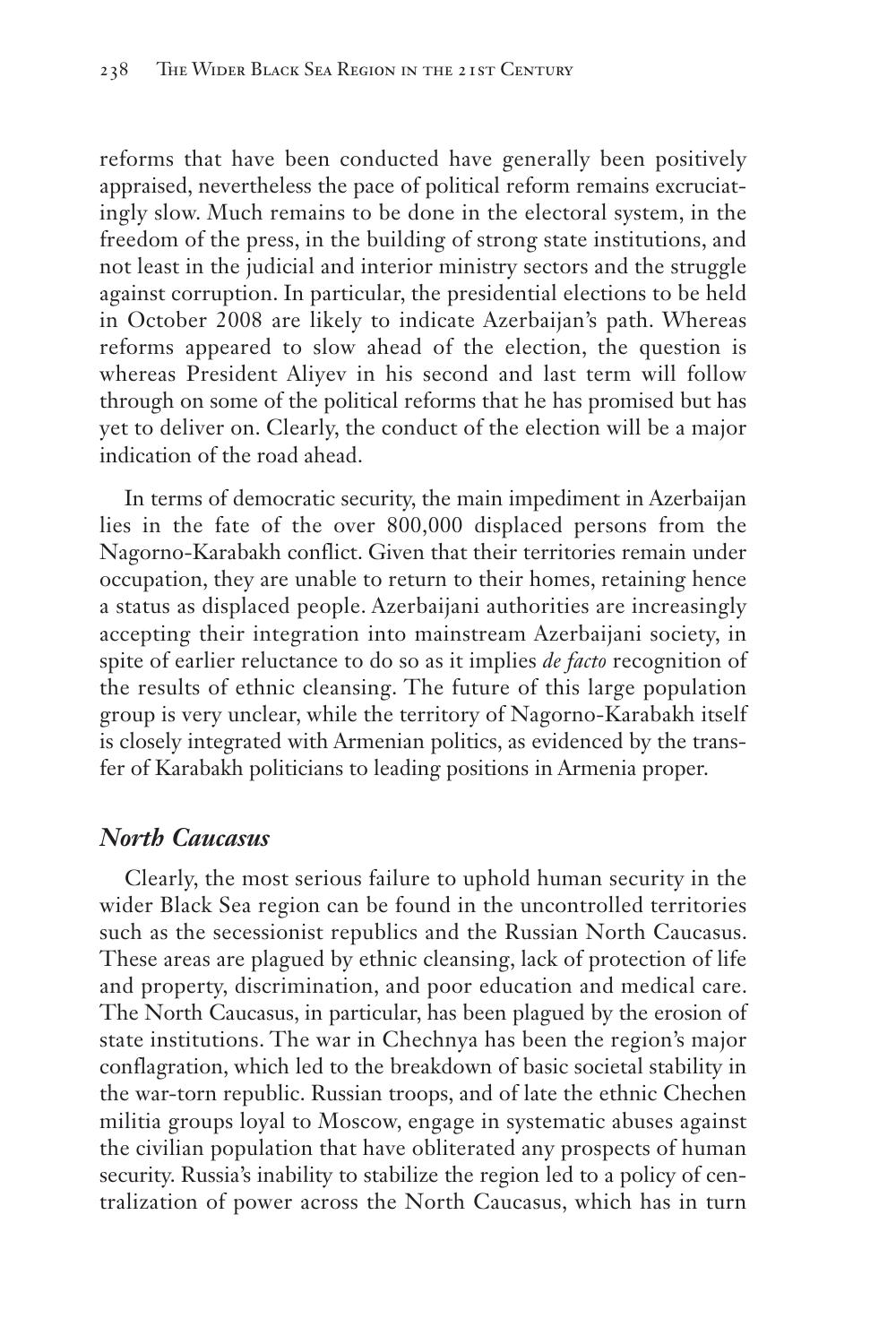exacerbated the situation, leading to an erosion of stability in republics neighboring Chechnya. This is coupled with an enormous shadow economy and entrenched informal as well as criminal structures. Among other, almost all ethnic Russians have either left the North Caucasus or are planning to do so.<sup>8</sup> A memorandum written by President Putin's special representative to the North Caucasus, Dmitri Kozak, indicated an acute awareness of the crisis in the region. The report noted that "Further ignoring the problems and attempts to drive them deep down by force could lead to an uncontrolled chain of events whose logical result will be open social, interethnic, and religious conflicts in Dagestan". The North Caucasus is rapidly developing into a failed state within the Russian Federation.

### **Western Policies**

The main focus of Western strategies to support democratization in the wider Black Sea region has been on achieving free and fair elections, while a secondary focus has been on the building of civil society. These are important objectives by any measure. However, the focus on elections and civil society has often been excessive, and overshadowed the deeper and equally important question of building functioning state institutions.

Indeed, an electoral focus allows the focusing of efforts on a single event, thereby being both media-friendly and permitting government officials to focus on developments in a given country at a given time. Yet the more arduous task of building the institutions that lie as the basis for a functioning democratic society have not been given the attention they deserve. As a result, the focus on elections has failed to bring about the desired results. Across Eurasia, governments have learned how to handle elections, ensuring their incumbency without having to intervene on election day as was formerly the case. Instead, government can use the advantages of incumbency in terms of the use of media, money and exploiting divisions among the opposition to stay in power. More importantly, even in states that have seen elections leading to changes of power, this has not necessarily led to the

<sup>8</sup> John B. Dunlop, "Dmitry Kozak's Plan for the North Caucasus," address to the Central Asia-Caucasus Institute Forum, Washington, December 6, 2006.

<sup>9</sup> As published in *Moskovsky Komsomolets*, July 8, 2005. See Andrei Smirnov, "Leaked Memo Shows Kremlin Fears Collapse of Dagestan," *Eurasia Daily Monitor*, July 14, 2005.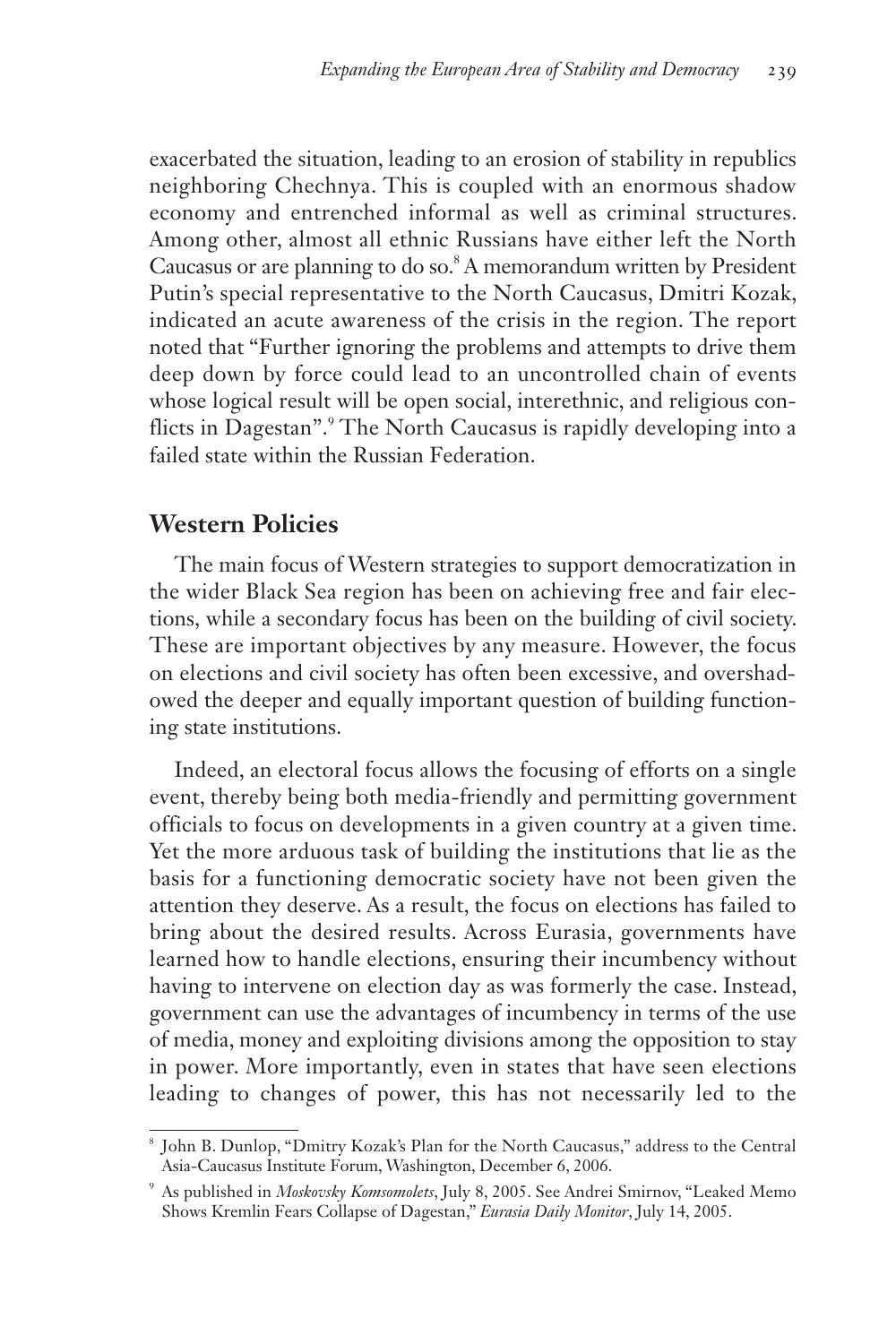improvement of the judicial framework or the rule of law, let alone a reduction of corruption.

On a broader level, Western assistance to the former Soviet states has largely failed to achieve its objectives. Western donors fundamentally misunderstood the region's politics and their implications. In devising aid strategies, the West did three things: first, it confused means and aims; second, it deliberately avoided the unresolved conflicts, the main problem of the region; and third, it eschewed dealing with state-building, instead preferring to build "civil society."

#### *Confusing Aims and Means*

The Western approach has been plagued by a confusion of aims and means. Western democratization assistance has appeared to see democracy not only as a goal to achieve, but also as the method by which this goal achieves itself. Democracy is hence both treated as the goal and the way to achieve that goal. But this does not always correspond to the reality of the building of sustainable democracy. Countries that have embarked on free elections without functioning state institutions have often rapidly degenerated into economic downturn, widespread corruption and unrest, and in the process compromising the very concept of democracy. This scenario, of course, is not far from what happened in the Soviet successor states in the early 1990s — leading at best to the building of what Fareed Zakaria terms "illiberal democracies." But stable democracies in the long term evolve not out of snap elections but out of the long-term building of statehood and the emergence of economic prosperity and a middle class, which gradually works to limit the state's encroachment on its rights. Hence the rule of law can gradually be built while the state is liberalizing, with the ruling elite gradually and irrevocably losing its control of society, leading to political democratization. This model of democratization has arguably yielded much more promising and stable results than electoral democracies that have seen the liberalization of the electoral system without the gradual building of the rule of law.

### *Eschewing State-Building for Elections and Civil Society*

Donors appear to have concluded that the governing structures in the states of Eurasia were corrupt and unreformed — a correct charac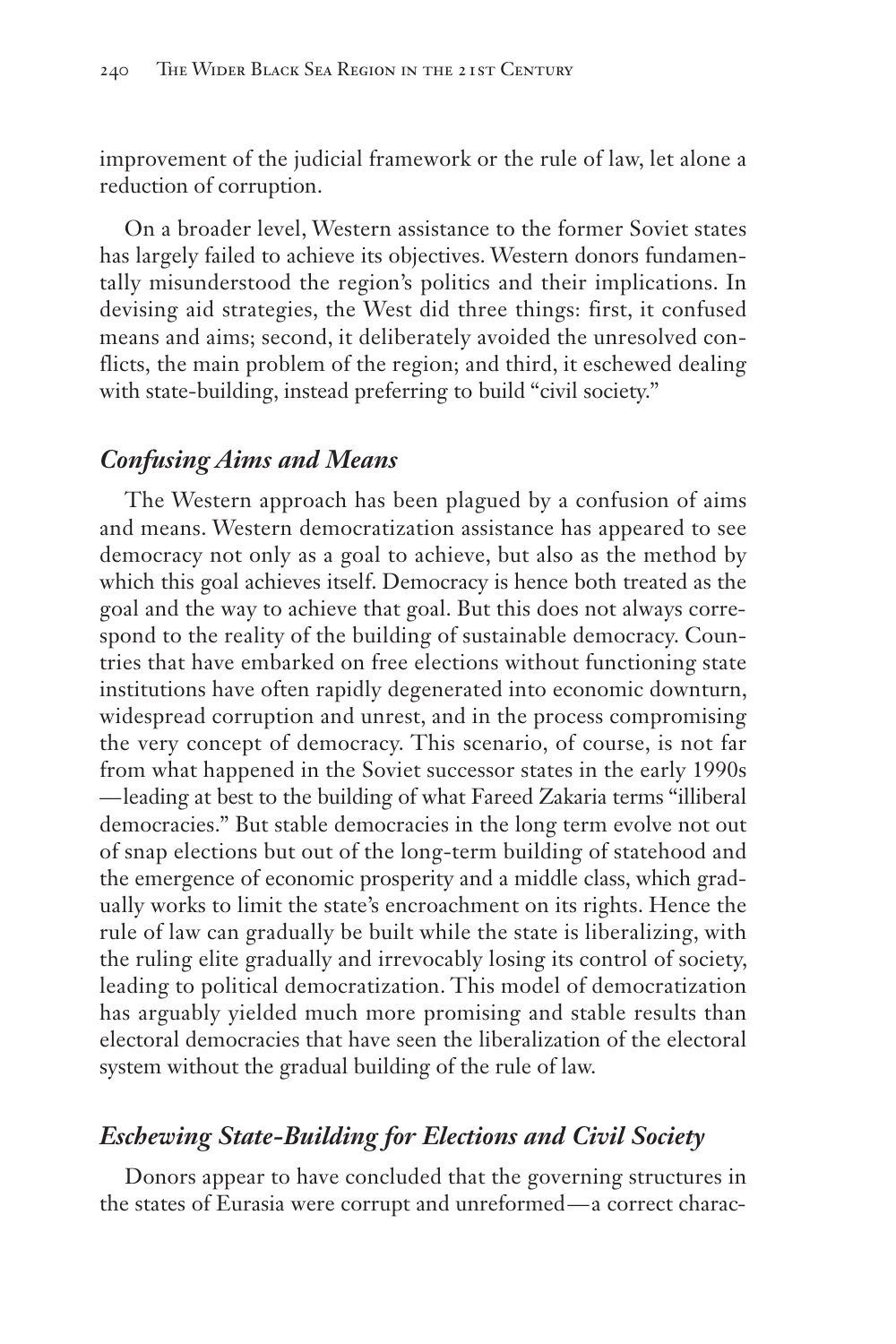terization. The substantial funds spent for democratization assistance have not been spent primarily on building and reforming state institutions. Instead, they have tended to be targeted toward building parallel structures in civil society. This aimed at laying the foundation for voluntary associations that could survive autonomously after having been created. Yet in practice, these efforts instead often led to the emergence of groups dependent on Western funds and unable to survive independently of Western donors. A good portion of these groups positioned themselves in opposition, agitating against governments rather than working with them for true reform. Governments, meanwhile, came to see support for civil society as support for oppositional forces.

Aside from this focus on civil society, Western donors focused their attention on elections rather than state-building. Whereas support for electoral systems and international electoral observation missions consumed many resources, the equally important but tedious work of continual institution-building was given comparatively scant attention. In particular, the security sector — specifically the police, interior ministry, customs, and judiciary — continue to be the least reformed, least efficient and most corrupt institutions in the states of the region. The weakness of the security sector impedes the building of democratic and accountable states across the region, because these institutions, with which citizens interact more often than any other sector save perhaps education, are key to public confidence in the state and the government. Indeed, their practices have alienated many loyal citizens, exacerbating existing socio-economic frustration.

Western aid programs and foundations in response have tended to focus their assistance on entities such as political parties and NGOs, and treating local officialdom and the police as unredeemable pariahs. Across the former Soviet Union, the police and the ministries of internal affairs that control them remain the most unreformed part of the governments, representing a powerful and anti-reform faction, locked in struggle with reformist elements concentrated in other parts of the governments. The strength of these forces imply that the presidents cannot ignore or override them. Ministers in the security sector typically run widely corrupt and dysfunctional institutions that enjoy little or no support among the population, while greasing the wheels of their fiefdoms by skimming budgets and extorting money from civilians through their lower ranks. Georgia's reform of the police is the exception rather than the rule.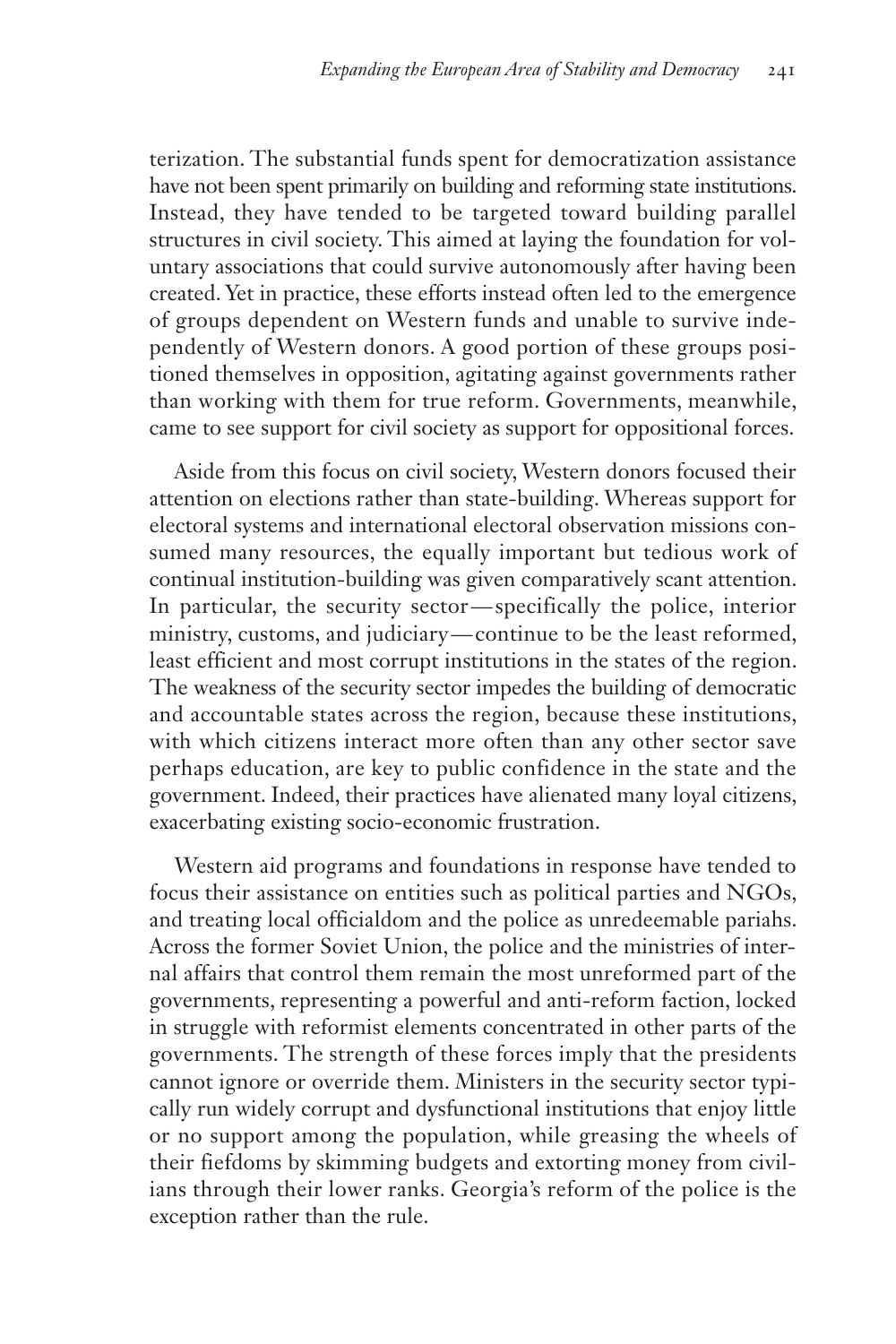Western disengagement from these sectors helped perpetuate the very practices that development cooperation has been intent on counteracting and rooting out. Against this background, it is clear that stable societies cannot be built in disregard for the security sector and legal system, that is to say, in dissonance with state institutions. When seventy percent of the police force is corrupt, strengthening civil society will be futile. True development will take place only if support for civil society is balanced with efforts to build the state institutions that are prerequisites for a functioning and influential civil society. Building the rule of law is crucial, since society built on justice and equity must be the basis of any democratic development.

It is therefore imperative for Western policies to answer to the challenge and focus increasingly on working with, rather than against, government agencies in the process of reforming the security sector. This would be a most substantial contribution to reducing the perhaps largest impediment to democratic development, good governance, and the respect of human rights.

#### *Keys to the Region: Unresolved Conflicts*

Western efforts to support the development of the states of the wider Black Sea region have largely avoided the unresolved territorial conflicts that form the regional states' main problem. Development cooperation has seemed to operate under the assumption that the conflicts cannot be solved with the resources available. This in turn led Western institutions to pay lip service to negotiation "processes" that have generally been moribund, instead of making conflict resolution a central part of their agenda. The implication has been to circumvent the conflicts. Development cooperation has hence tended to work on everything but the conflicts, seeking to develop civil society, governance, transparency, agriculture, gender equality, and education, to name only a few areas. However, in spite of their considerable merit, these efforts have failed to change the fundamental fact that the unresolved conflicts remain at the heart of the failure of reform and achieve visible progress in all of these sectors. Ten years of experience has shown that the failure to work on the conflicts has been a recipe for the failure to build strong, democratic societies in the region. Instead, Western institutions and powers have permitted Russia to maintain a dominant role in the conflict resolution processes and peacekeeping in the conflicts,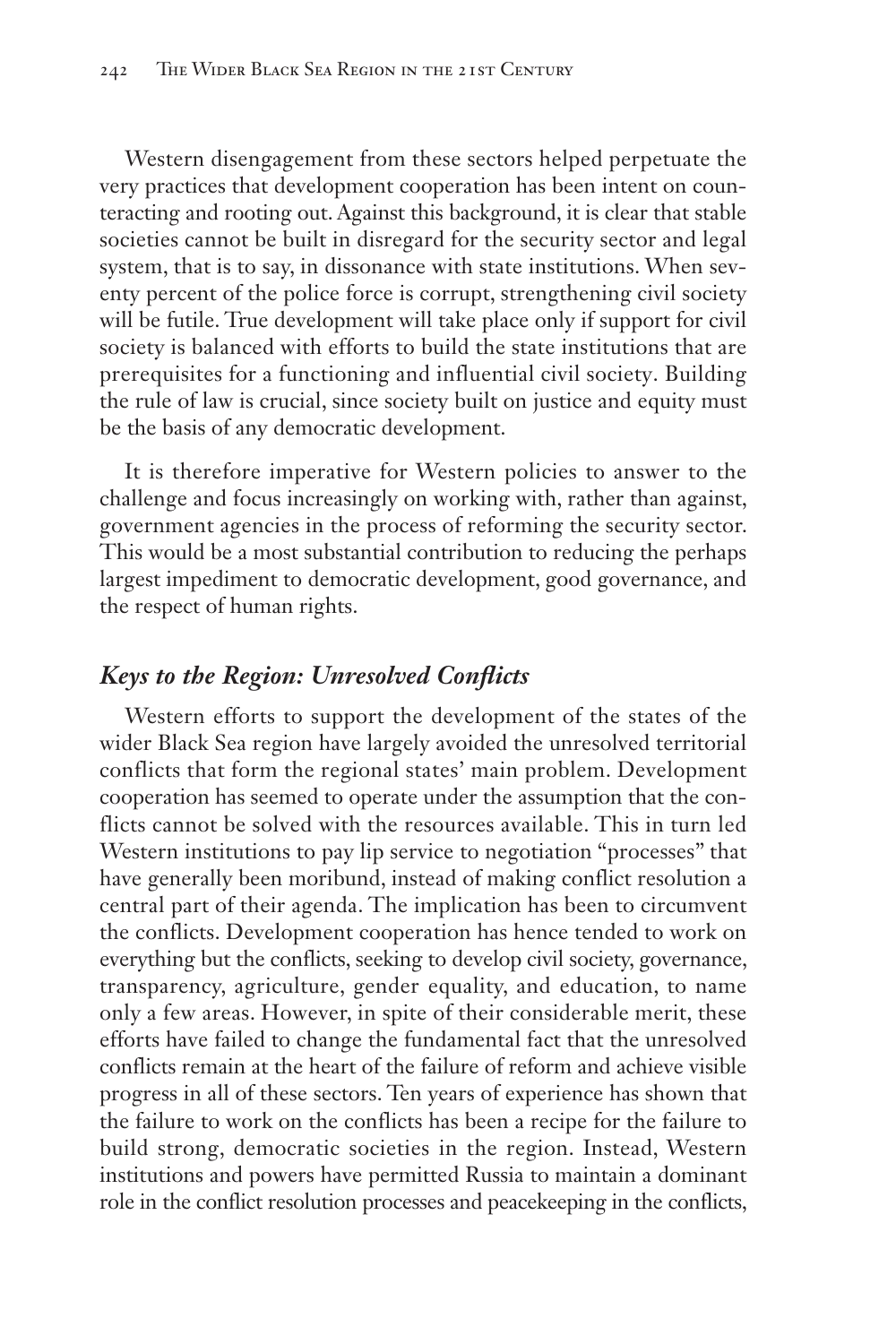in spite of Moscow's increasingly clear intervention in the conflict zones, which has made it a party to the conflicts rather than an impartial arbiter. Indeed, the fallacy of this policy was on clear display by early 2008, when Moscow accelerated its process of seeking control over Georgia's conflict zones in the middle of an election campaign ahead of the country's parliamentary elections.

#### *Western Policy Tools*

There are important differences that need to be taken into account when assessing the prospects for attaining the long-term goal of democratic security in the Black Sea Region. First, in central and eastern Europe the process of international socialization, i.e. the diffusion of democratic and rule of law institutions and values, was successful for two main reasons. First, the prospect of membership in NATO and the EU created a positive incentive to reform that also gave the West various tools of leverage. Second, most of the states in central and eastern Europe had a tradition of democratic politics and a strong European identity on which they could draw. Neither of these factors apply to the states of the Black Sea region.

The Council of Europe, in which all regional states are members, provided the forum for learning and disseminating the values of democracy and the rule of law. Yet as noted previously, the carrot of membership in the EU and NATO is present across the region. Romania and Bulgaria have gained membership in the EU, Turkey is a candidate country with accession negotiations under way, and all three are members of NATO. Yet the EU deals with Moldova, Ukraine and the states of the South Caucasus through the European Neighborhood Policy (ENP). ENP offers a privileged relationship, built upon a mutual commitment to democracy and human rights, the rule of law, good governance, market economy principles and sustainable development. The ENP in this sense goes beyond existing relationships to offer a deeper political relationship and economic integration. Yet ENP is not about enlargement, and explicitly fails to offer an accession perspective, which weakens its potential as a carrot for reforms.

Countries in the wider Black Sea region that are not already closely affiliated with the EU at present are unlikely to see their prospects improve in the near future, given the enlargement fatigue prevailing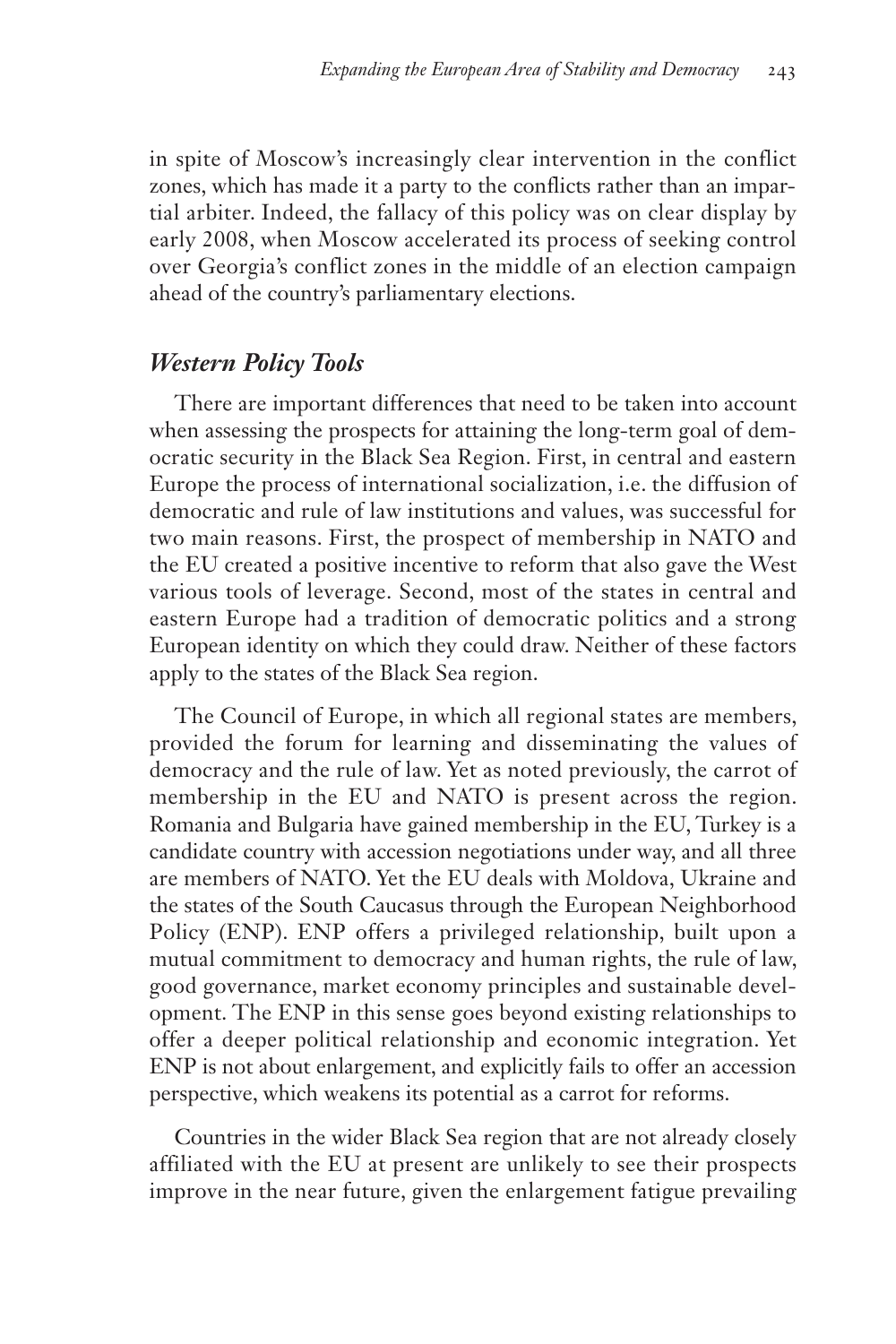in Europe. Since all the states are already members of the Council of Europe, the only remaining institutional carrot is NATO. Clearly, this undermines the impact on domestic reforms of the EU and the Council of Europe. Yet it does require European institutions to develop a long-term policy that is both pragmatic and value-based in order to be effective.

#### **Democratic Security: Conceptual Discussion**

Democracy and the rule of law, two pillars upon which democratic security rests, are two concepts with both theoretical and political connotations. Used and misused in the transitions following the dissolution of the Soviet Union, they have come to mean everything and nothing. They have even come to carry potentially negative connotations among parts of the population and policymakers in the region. It is therefore of outmost importance to be clear on what the main purpose of democratic security is. The concept's main purpose is to create a situation in which the state *per se* is strong enough to uphold necessary democracy and rule of law institutions such as regular open and free elections and an independent judiciary, at the same time as it acts as the guarantor for both state and human security. State security means that the state is able to establish and protect its sovereignty against both external and internal threats. Human security, on the other hand, refers to a situation where individuals living within a state are secure in terms of freedom, social and economic welfare and the protection of life and property.

Human security as both a policy goal and as an academic idea has contributed to the integration of the development and security communities.<sup>10</sup> States such as Canada, Norway and Japan have made human security part of their foreign policy agenda. The common core for the human security discourse is its starting point in the needs of individuals — it focuses on "the needs of socially embedded individuals" as two scholars so elegantly put it.<sup>11</sup> The main goal is to establish a secure enough environment for individuals to realize their economic,

<sup>10</sup> Gary King and Christopher J.L. Murray, "Rethinking Human Security,"*Political Science Quarterly*, vol. 116, no. 4, 2001-02, p. 589.

<sup>&</sup>lt;sup>11</sup> Des Gasper and Than-Dam Truong, "Deepening Development Ethics: From Economism to Human Development to Human Security," *The European Journal of Development Research*, Volume 17 no. 3, p. 377.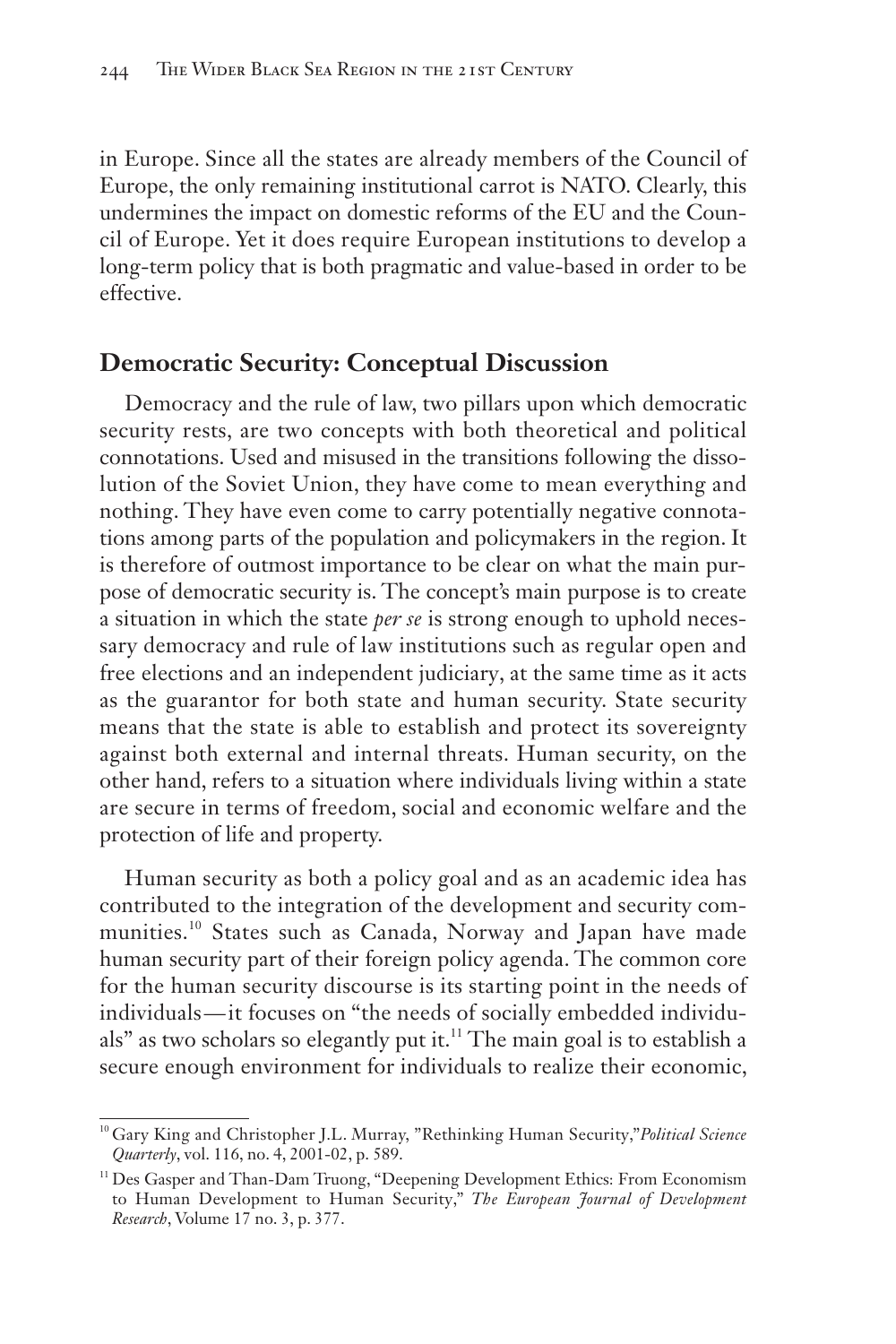political and social capabilities. Generally, the increasing focus on human security indicates a shift from state interests both in terms of security and economic development towards an increasing focus on individuals, hence a people-centered approach to development and security. This approach recognizes that the state-centered approach to security is inadequate when threats to both state and human security are increasingly transnational in character.

Human security has four essential characteristics: It is universal, its components are independent, it focuses on prevention since its method is prevention, and it is people-centered.<sup>12</sup> According to the 1994 UNDP *Human Development Report* there are seven categories of threats to human security. These are: economic, food, health, environment, personal, community and political.<sup>13</sup>

## *The Interrelationship of Democracy, Rule of Law and Human Security*

Clearly, it is difficult, if not impossible to maintain a clear dividing line between the three components of democratic security as defined above. All three components are more or less a function of each other. Rule of law is a vital precondition for human security, while democracy as such provides legitimacy to the state and hence stability in the long run. The very minimum requirements of human security such as protection of life, access to food and medical care clearly need to be attended at an initial point. Following this basis, establishing functioning law enforcement agencies and other public service agencies is necessary to provide human security. Already at this point issues related to democracy and rule of law such as representation, popular influence and control over state affairs and state finances need to be attended. How to go about it, and what priorities to make, must be decided on a case-by-case basis, taking into account the regional and national context. One complicating factor in the Black Sea region is the high degree to which non-state actors are involved. For example, in the secessionist republics of Abkhazia, Karabakh, South Ossetia and Transdniestria, unrecognized political leaders are de facto responsible for upholding human security for their inhabitants.

<sup>&</sup>lt;sup>12</sup> Gary King and Christopher J.L. Murray, "Rethinking Human Security," Political Science *Quarterly*, vol. 116 no. 4, 2001-02, pp. 585-589.

<sup>&</sup>lt;sup>13</sup> UNDP, *Human Development Report 1994* (New York: Oxford University Press, 1994).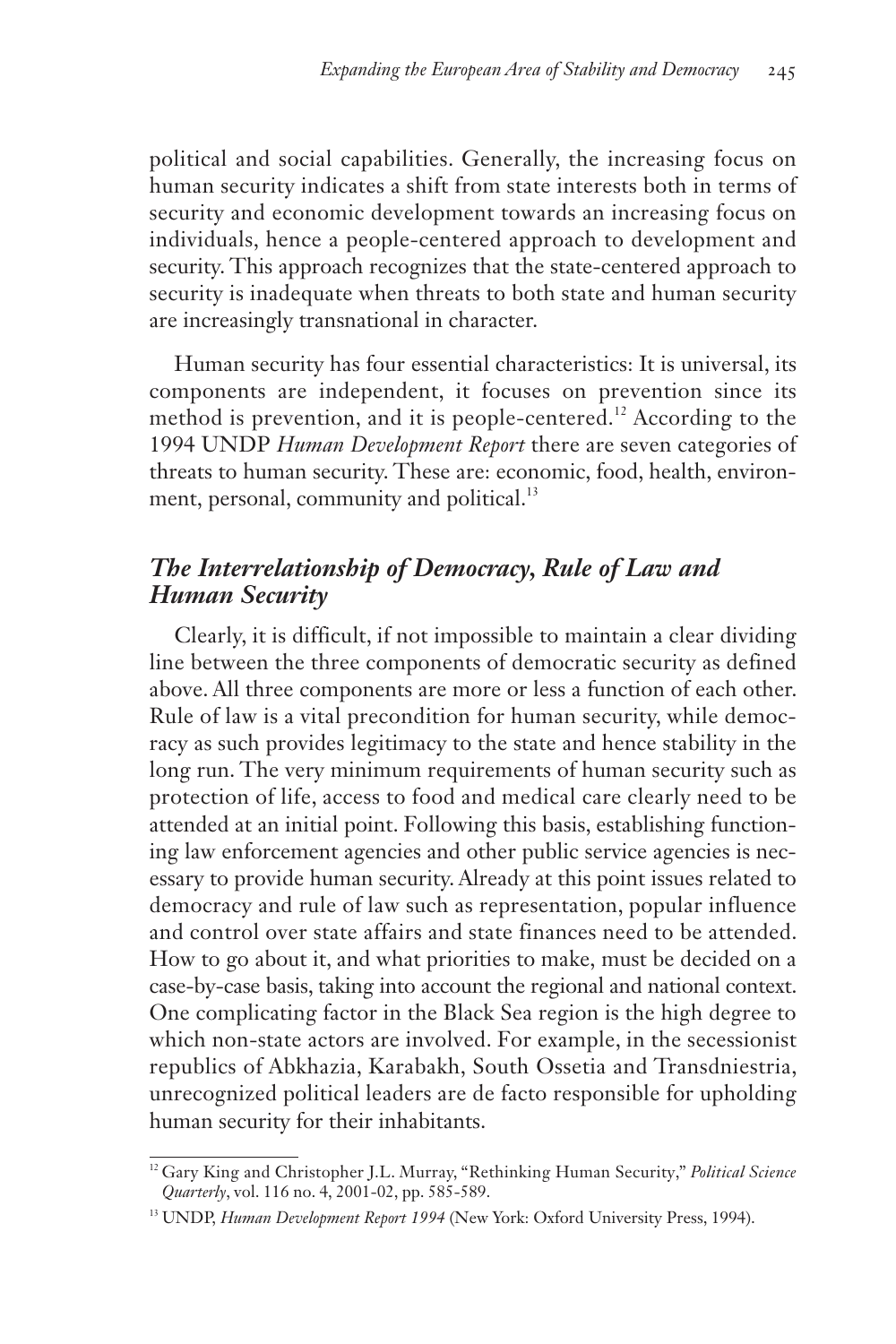The policy argument in favor of the human security approach is that poverty reduction, in combination with establishing societal peace and stability, makes individuals less likely to mobilize against each other. Others have gone so far as to claim that the concept of weakened and failed states is only useful in the context of human security. This is based on the argument that the question *for whom* the state is failing is more relevant than simply *whether* the state is failing.<sup>14</sup> Indeed, the difficulty often lies in analyzing why and how a state is failing, and to identify what power relations are at stake and how they contribute to the *status quo* called state failure. Only thereafter is it feasible to assess what measures are needed to achieve human security. The main question is hence to what extent a state is willing or able to function in such a matter that it can provide welfare to the majority of its inhabitants.<sup>15</sup>

#### *Sovereignty, Governance, and Democracy*

It is important to recall that the scholarly literature on democratization has come to revise substantially the previously dominant "transition paradigm," which strongly influenced Western policies toward countries "in transition" in the 1990s. The basic assumption was that "any country moving away from dictatorial rule can be considered a country in transition toward democracy."<sup>16</sup> This proved to be correct in central and eastern Europe. These were the areas most closely linked to western Europe, where European support was strongest, and where the carrot of NATO and EU membership was consistently present. But it has not proven correct elsewhere, as other forms of semi-authoritarianism in many localities came to replace the socialist state systems. Aside from its determinism, as Thomas Carothers notes, the transition paradigm also erred in over-emphasizing elections as the motor of democracy promotion, and in failing to "give significant attention to the challenge of a society trying to democratize while it is grappling with the reality of building a state from scratch or coping with an existent but largely nonfunctional state."<sup>17</sup>

<sup>&</sup>lt;sup>14</sup> Morten Boås and Kathleen M. Jennings, "Insecurity and Development: The Rhetoric of the Failed State," *The European Journal of Development Research*, vol. 17 no. 3, September 2005 (385-395).

 $15$  Ibid., p. 390.

<sup>&</sup>lt;sup>16</sup> Thomas Carothers, "The End of the Transition Paradigm," *Journal of Democracy*, vol. 13 no. 1, 2002, p. 8.

 $17$  Ibid., pp. 8-9.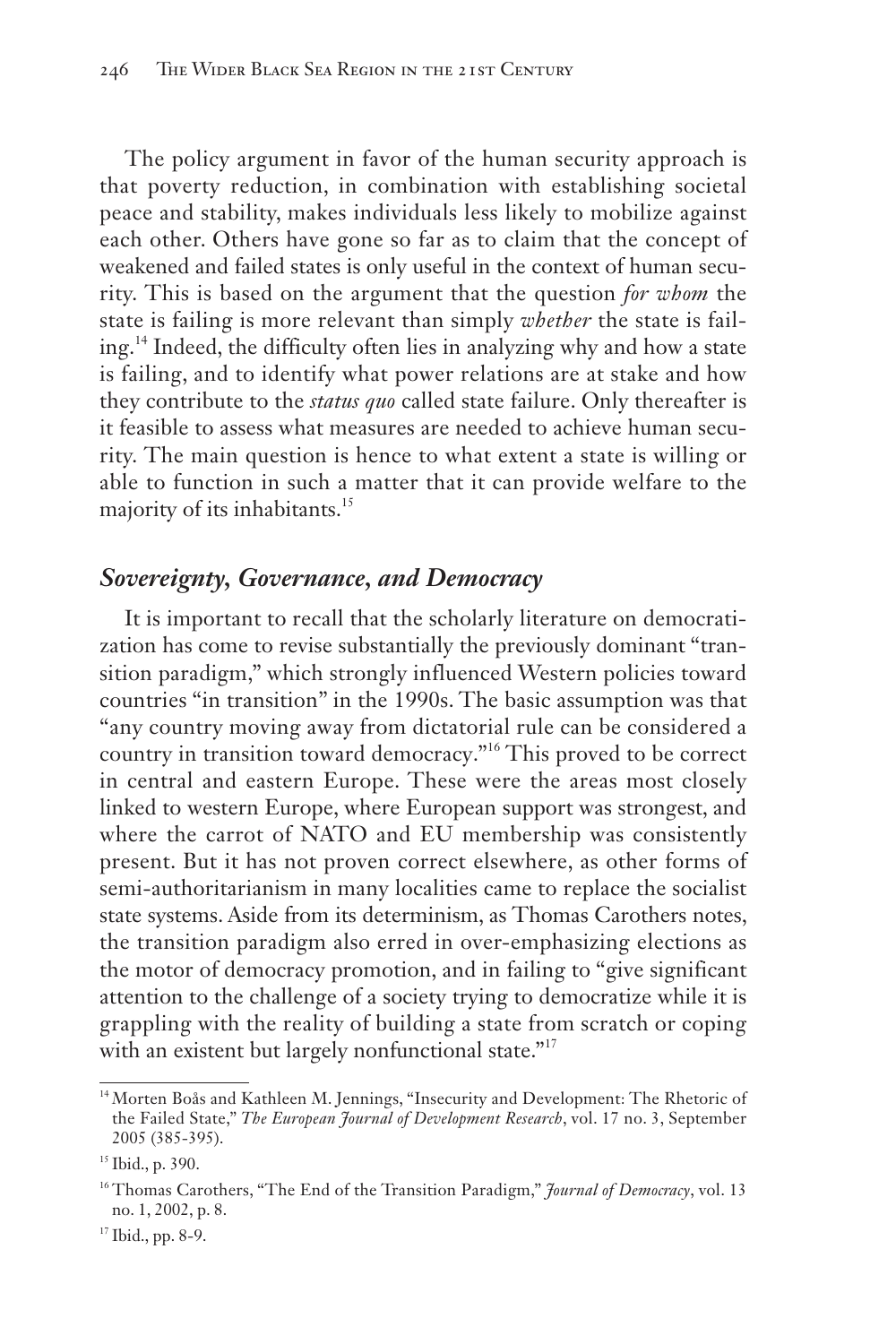Western approaches in the 1990s that neglected state-building and favored the building of electoral democracy and civil society have demonstrably failed to produce the desired results, in areas of the wider Black Sea region as elsewhere. This in turn has lead to an increasing consensus, or a "new conventional wisdom," that the building of functioning, sovereign states — what Fukuyama calls "stateness" — is a prerequisite for the development of representative and participatory institutions.<sup>18</sup> Fareed Zakaria takes the argument one step further, arguing that the premature imposition of electoral democracy on a country can do more harm than good, especially when it ignores the development of what he terms "constitutional liberty," implying the rule of law and basic state institutions. In such conditions, electoral democracy can lead to the development of *illiberal* rather than liberal democracy — to popular authoritarianism or even fascistoid regimes emerging. Hence elected rulers, if not subjected to strong constitutional limitations on their power, are vulnerable to populist pressures, and often end up ignoring legal limits and even depriving their citizens of rights, ruling by decree and doing little to develop civil liberties.<sup>19</sup> Russia and Venezuela, and their development since Zakaria's book was written, are excellent examples. Zakaria instead argues that the best examples of emerging liberal democracies are those where a strong constitutional liberal infrastructure developed, sometimes under liberal authoritarian regimes.<sup>20</sup> Chile, Singapore, and South Korea are

<sup>&</sup>lt;sup>18</sup> "The development-policy community thus finds itself in an ironic position. The post-Cold War era began under the intellectual dominance of economists, who pushed strongly for liberalization and a minimal state. Ten years later, many economists have concluded that some of the most important variables affecting development are not economic but institutional and political in nature. There was an entire missing dimension of stateness—that of state-building—and hence of development studies that had been ignored amid all the talk about state scope. Many economists found themselves blowing the dust off half-centuryold books on public administration, or else reinventing the wheel with regard to anticorruption strategies." Francis Fukuyama, "The Imperative of State-Building," *Journal of Democracy*, vol. 15 no. 2, 2004, 17-31. See also a fully developed argument in Francis Fukuyama, *State-Building: Governance and World Order in the Twenty-First Century* (Ithaca: Cornell University Press, 2004).

<sup>19</sup> In his original article "The Rise of Illiberal Democracy," published in *Foreign Affairs,* November 1997, Zakaria argued the case as follows: "Democratically elected regimes, often ones that have been re-elected or reaffirmed through referenda, are routinely ignoring constitutional limits on their power and depriving their citizens of basic rights and freedoms. From Peru to the Palestinian Authority, from Sierra Leone to Slovakia, from Pakistan to the Philippines, we see the rise of a disturbing phenomenon in international life — illiberal democracy."

<sup>&</sup>lt;sup>20</sup> Zakaria, op. cit.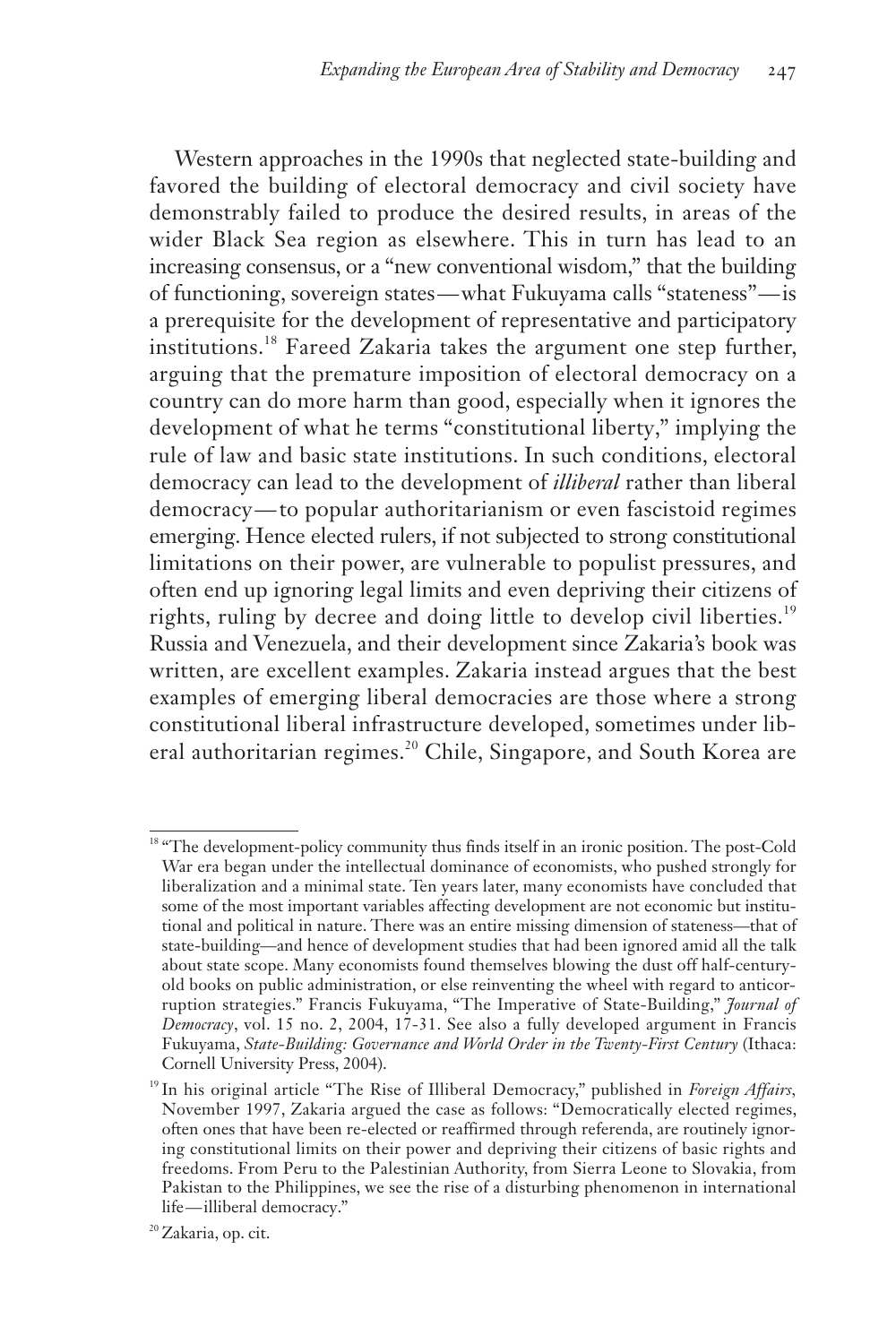examples, and Turkey could be added as an earlier case, following Atatürk's reforms in the 1920s.

The interrelationship between the three concepts of sovereignty, governance and democracy is nowhere more relevant than in the South Caucasus and Moldova, where one of the most striking characteristics of states has been the failure to build sovereignty, starting at its very basis: state control over territory, which has proven elusive given the continued unresolved status of territorial conflicts. This is true both for Moldova, with Transdniestria; the South Caucasus, with the breakaway regions of Karabakh, South Ossetia and Abkhazia; and for the Russian North Caucasus, most prominently but not exclusively Chechnya.

Sovereignty, defined as the control by the state of its recognized territory and its ability to exercise authority over it, is the precondition for a functioning political system that can provide law and order as well as a regulatory framework, and enable the political participation of its citizens and guarantee their rights. Governance is the second element of this equation. Although Western observers frequently view the states of the region as authoritarian or semi-authoritarian, they are in fact arguably under-governed. The powers of presidents may be large on paper, but in fact the ability of the leadership of any state to govern their country effectively is severely limited by a lack of resources and trained officials, as well as the persistence of strong regional- and kinship-based networks that wield real power outside the capitals, thwarting central governmental authority from expanding. Endemic corruption should be added to this. Bad governance or the actual lack of governance precludes the building of ties of loyalty between state and society, increase the risk of social conflict and prevent the resolution of existing conflicts, and makes true democracy impossible. Finally, the building of democracy — free elections, but equally importantly the rule of law, participatory government, and the respect for human rights — is a course that Europe seeks to promote and that the local states have all committed to follow in various international agreements, most obviously through their membership in the Council of Europe. Yet the same reasons that prevent the building of sovereignty and good governance — unresolved armed conflict and the strength of entrenched and non-transparent informal networks — also thwart the aspirations of the people of the region to live in safety,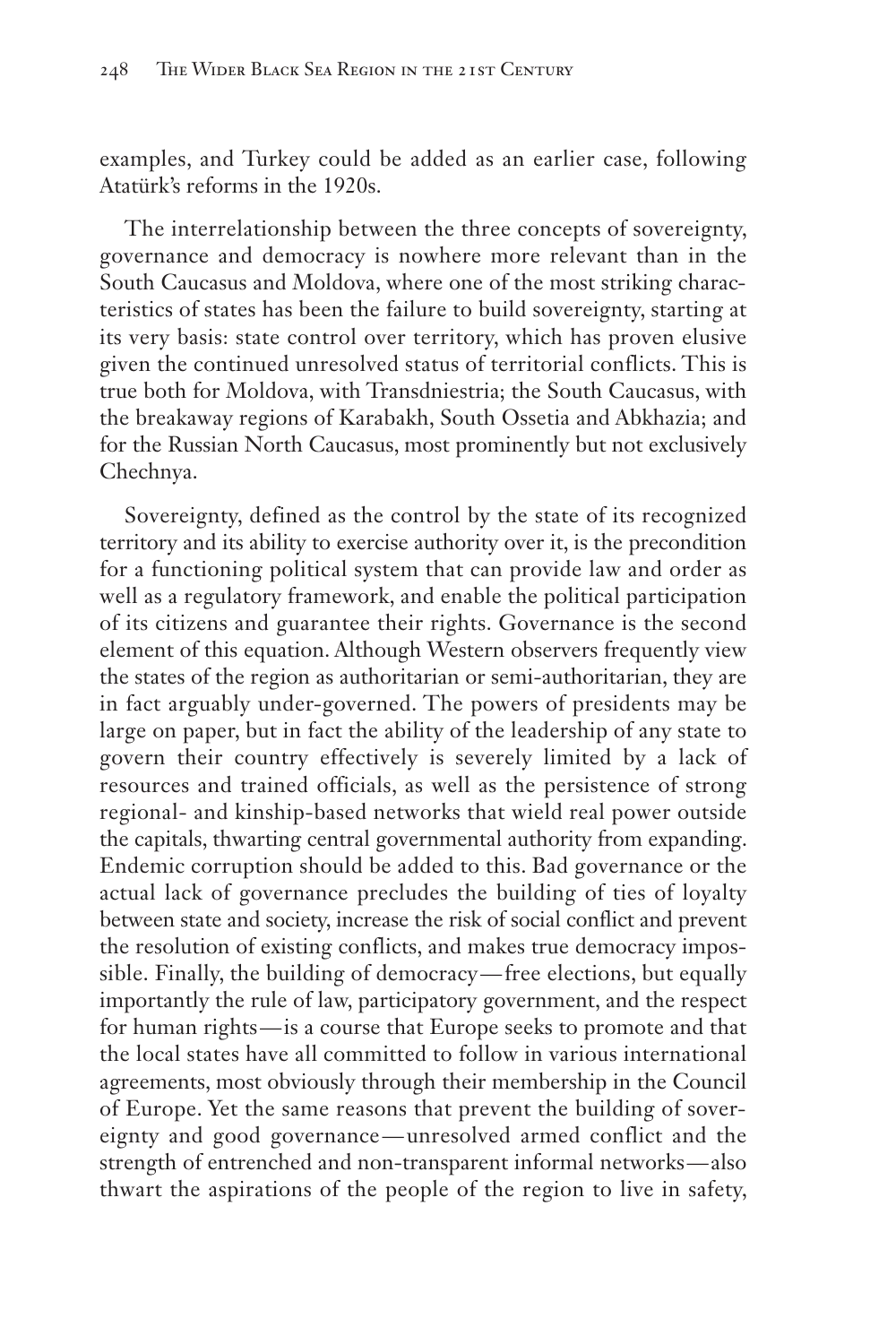protected by law, and able to participate in political processes and select their own leaders.

The failure to build strong sovereignty in the states of the wider Black Sea region is directly related with the failure of governments to provide good governance and with the weakness of their democratic credentials. It is hence in Europe's long-term interest to work in tandem for the building of sovereignty, governance and democratic government in the region. Failing to achieve this will ensure the continuation of instability, conflict, and poverty. It will also in turn contribute to the proliferation of radical ideologies, whether based on nationalism or religion or a combination of both, as well as organized crime in the region. As the EU follows NATO in expanding eastward to the Black Sea, this would directly impact Europe, as it to some extent already does. This makes the strengthening or restoration of sovereignty; the promotion of a constitutional liberal infrastructure through statebuilding and the rule of law; and the consolidation and development of democratic institutions a central long-term European interest.

#### *Conclusions*

The wider Black Sea is a complex region, where the prospects for political development exhibit great variations. Some areas are firmly entrenched in Europe and consolidating democracies, whereas other areas face much larger challenges on that road. Meanwhile, Western policies have failed to adapt to the changing realities of the region. It is therefore imperative for these policies to be re-assessed. Moreover, it is crucial that Western interests in the democratic development of this crucial neighborhood be pursued and advanced in conjunction with, and not in opposition to, Europe's other interests. Failing to do so is likely to bear counter-productive consequences for the future political development of the region. Indeed, a policy toward the states of the region that is solely based on a democratization discourse without taking into account the interests of the states in economic and security matters is unlikely to yield success. Without recognizing the security challenges and economic concerns of these states—and especially the linkage between economics and security in the field of energy— the potential of Western policies to contribute to democratic consolidation in the region is likely to remain underutilized.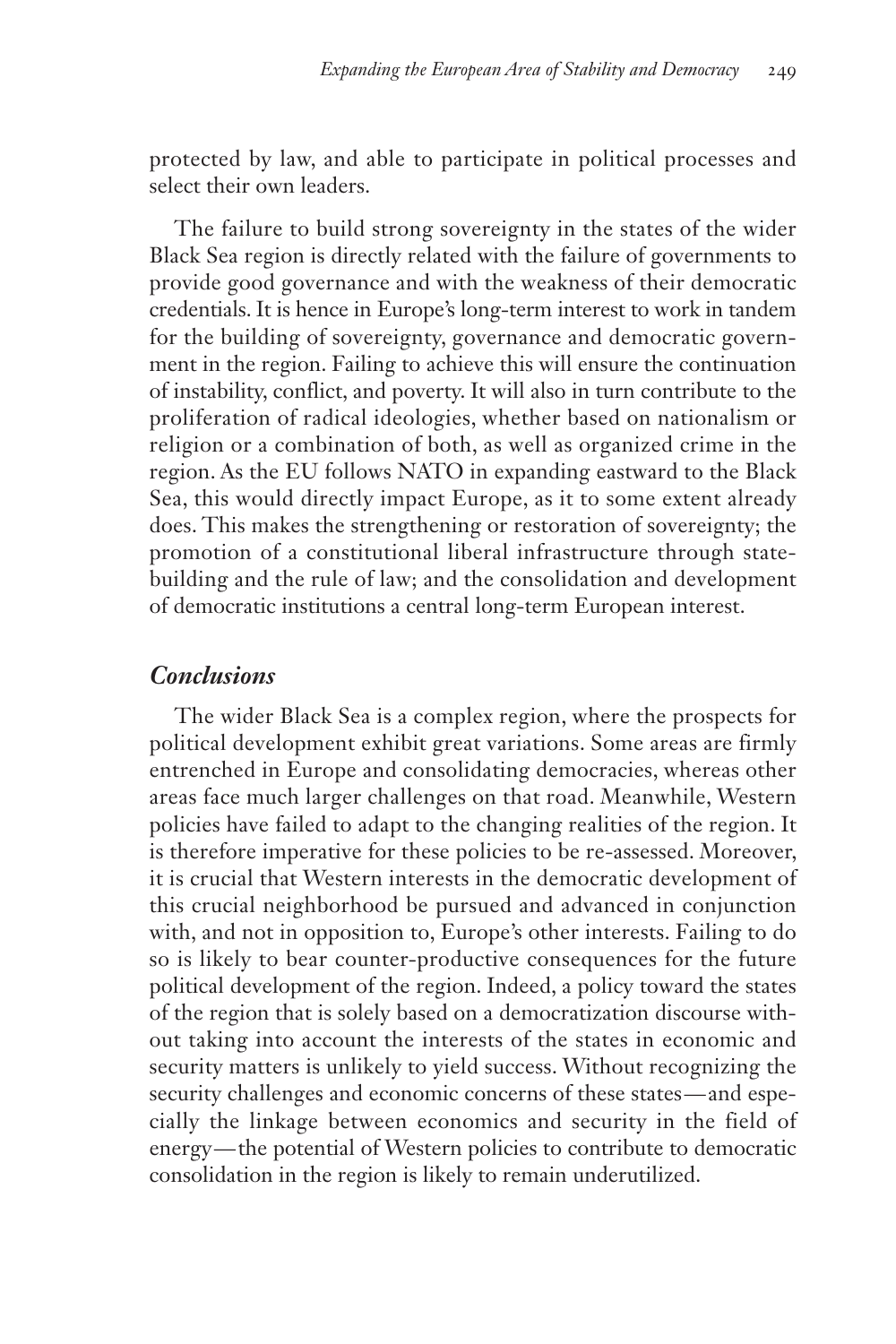Our cursory overview of the situation in the states of the region tends to confirm recent findings by Carothers, Fukuyama and Zakaria, who have underscored the importance of building state institutions for the progression of viable democracies, and who have noted the excessive Western inclination to focus on electoral processes and civil society rather than the state. Clearly, one does not exclude the other: the improvement of the electoral system and the building of civil society are key elements in any process of democratization. In this region, it is nevertheless clear that the state-building element has been underprioritized in Western policies.

Moreover, the situation in the wider Black Sea region adds another element to this discussion: the complex but important issue of unresolved conflicts—often manipulated by external powers—and their negative effects on the prospects for democratic development in the affected states. The evolution of the wider Black Sea region hence suggests an intimate link between security and political development, which has not been sufficiently analyzed, yet has important policy implications and is an important area of focus for the academic debate.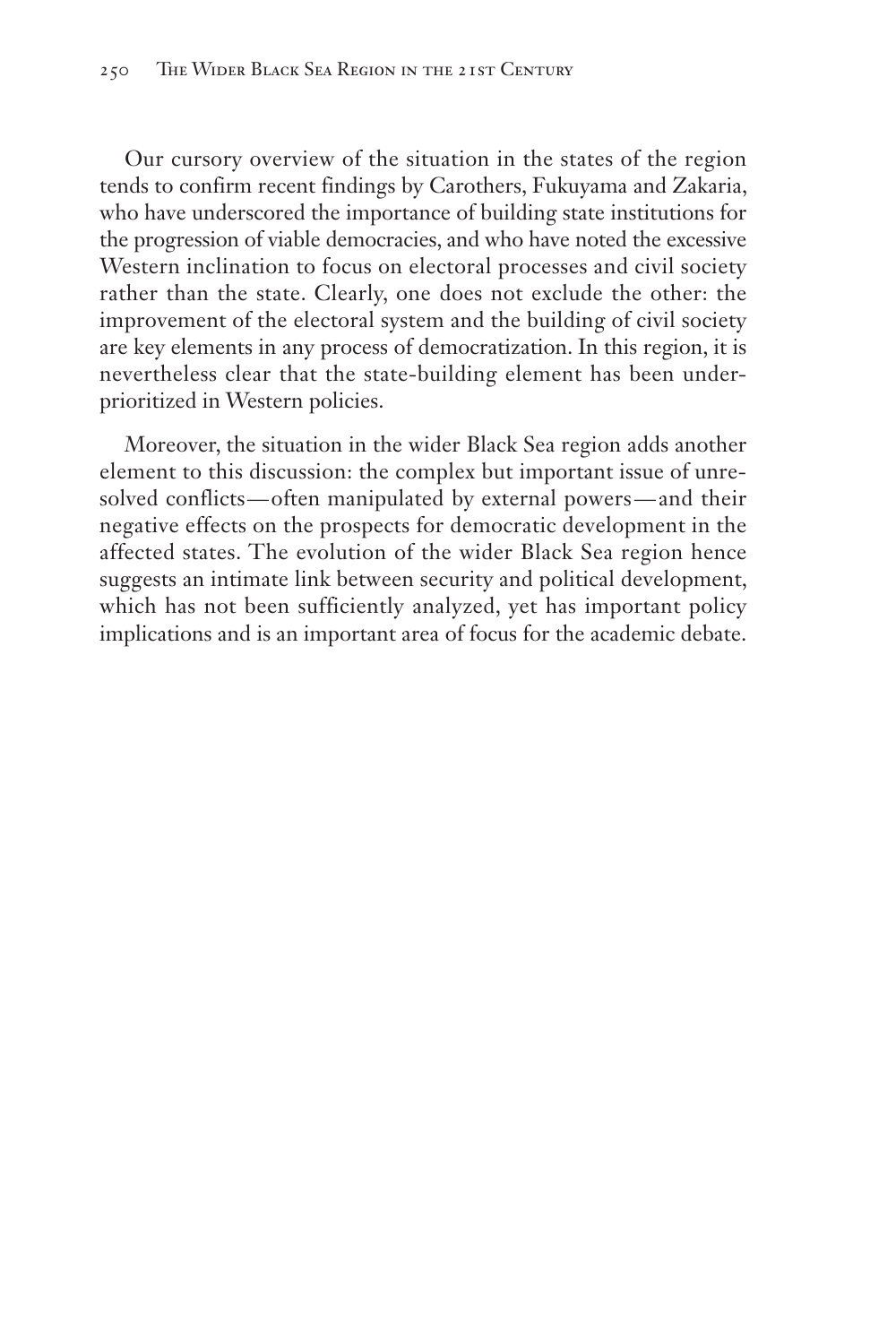# **European, Russian and Transatlantic Approaches**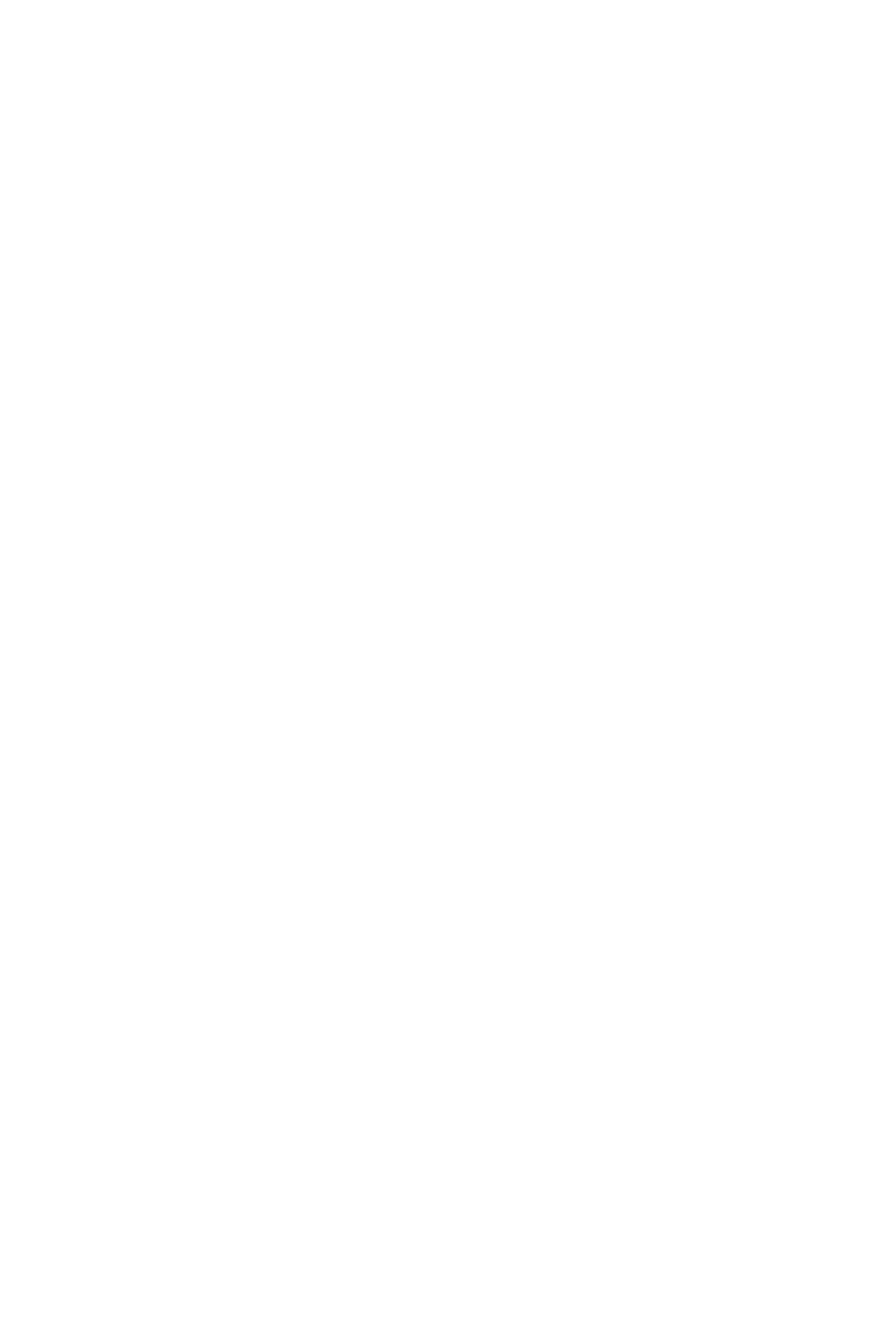## **The EU's New Black Sea Policy**

*Michael Emerson*<sup>1</sup>

## **Introduction**

On January 1, 2007, with the accession of Bulgaria and Romania, the European Union officially entered the Black Sea. Until then EU institutions had been very reticent over expressing any interest in the Black Sea as a region of policy relevance. For example, earlier offers by the Black Sea Economic Cooperation organization (BSEC) for the EU to become an observer there had not met any positive response.

However the European Commission had been thinking about it, although hesitation among various member states had discouraged any open initiative. When the accession of Bulgaria and Romania happened the issue could no longer be a question mark, given the obvious new legitimacy for the EU to take an active interest now in the region, and equally obvious demands by the two new member states for it to do so. As a result it took only a few months for the Commission to produce in April 2007 a policy document entitled "*Black Sea Synergy a New Regional Initiative."* <sup>2</sup>

The title of this document and its content bore a striking resemblance to a CEPS Policy Brief of June 2006 by Fabrizio Tassinari entitled *"A Synergy for Black Sea Regional Cooperation — Guidelines for an EU Initiative.*"<sup>3</sup>

The Commission's Black Sea Synergy paper announced therefore the opening of a new Black Sea policy for the EU. It follows in the path of a familiar logic of action in response to the EU's territorial enlargement, namely to construct a certain regionalism around the

<sup>&</sup>lt;sup>1</sup> I am grateful to Fabrizio Tassinari for many discussions on this topic, and for his permission to use materials from his one of his writings.

<sup>2</sup> Document COM(2007)160 final, 11.04.2007.

<sup>3</sup> Fabrizio Tassinari, *A Synergy for Black Sea Regional Cooperation — Guidelines for an EU Initiative,* CEPS Policy Brief No 105, June 2006.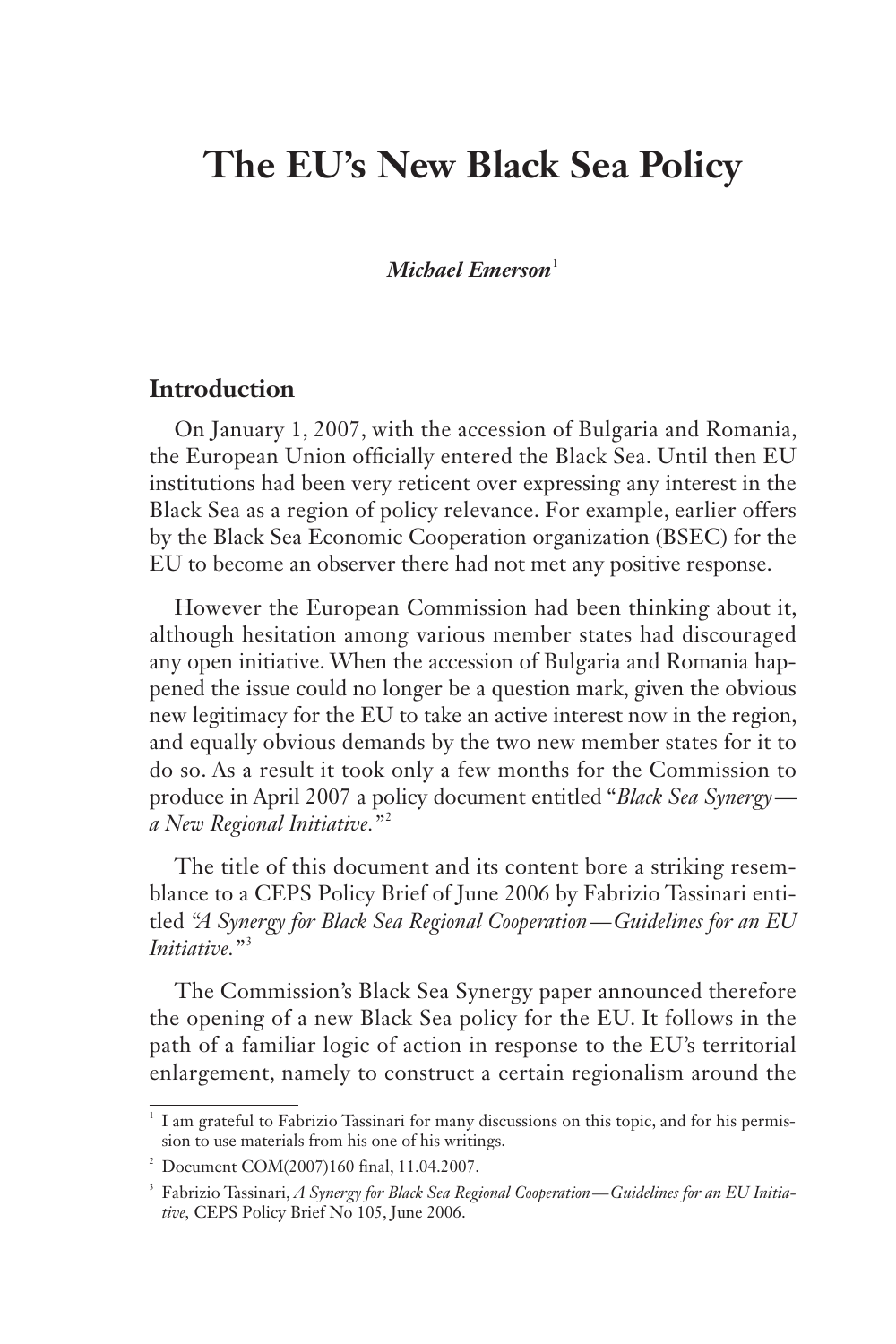EU's newly extended periphery. This has been seen already in three cases: to the south in the Mediterranean with the Barcelona process, to the southeast with the Stability Pact for the Balkans, and to the north around the Baltic and Barents Seas under the name of the 'Northern Dimension'.

The Black Sea initiative will also add a multilateral regional dimension to the Eastern branch of the European Neighborhood Policy (ENP), which since 2004 had so far been entirely built around bilateral activity with Moldova, Ukraine and the three South Caucasus countries.

But what is this policy going to look like in practice? Some first answers began to emerge with the first major political event for the EU's new Black Sea policy at a ministerial meeting held in Kyiv on February 14, 2008, to which the EU invited all Black Sea states, and which was hosted by Ukraine at the level of President Yushchenko.

## **Typology of regionalisms**

At first sight there are quite a number of types of regionalism open for consideration in the case of the Black Sea. Box 1 lists no less that nine possible, which is suggesting already that there may be ambiguities, if not confusions and competing visions at stake.

The standard theory of federalism, or more broadly of multi-tier governance, assigns various public policy functions to the geographic level that optimally encompasses the costs and benefits of the policy in question. More precisely this is a search for solutions when there are major spillovers of costs and benefits beyond the territory of the given jurisdiction. Typically there will be under-provision of the policy where the costs or benefits fall significantly beyond the borders of the national territory. Regional cooperation above the level of the state can be a way of correcting for poor fits between the territory of government and the impact of the policy or problem. Seas enclosed by a number of different states provide some classic examples, notably in the cases of environmental pollution and fisheries. Without mechanisms to ensure cooperation to achieve common objectives, such as preservation of water quality and fishing stocks, the individual state will not have a proper incentive to optimize policy; or; the individual state cannot alone manage the problem without accepting a totally unreasonable burden of the costs, or even at any cost. These can be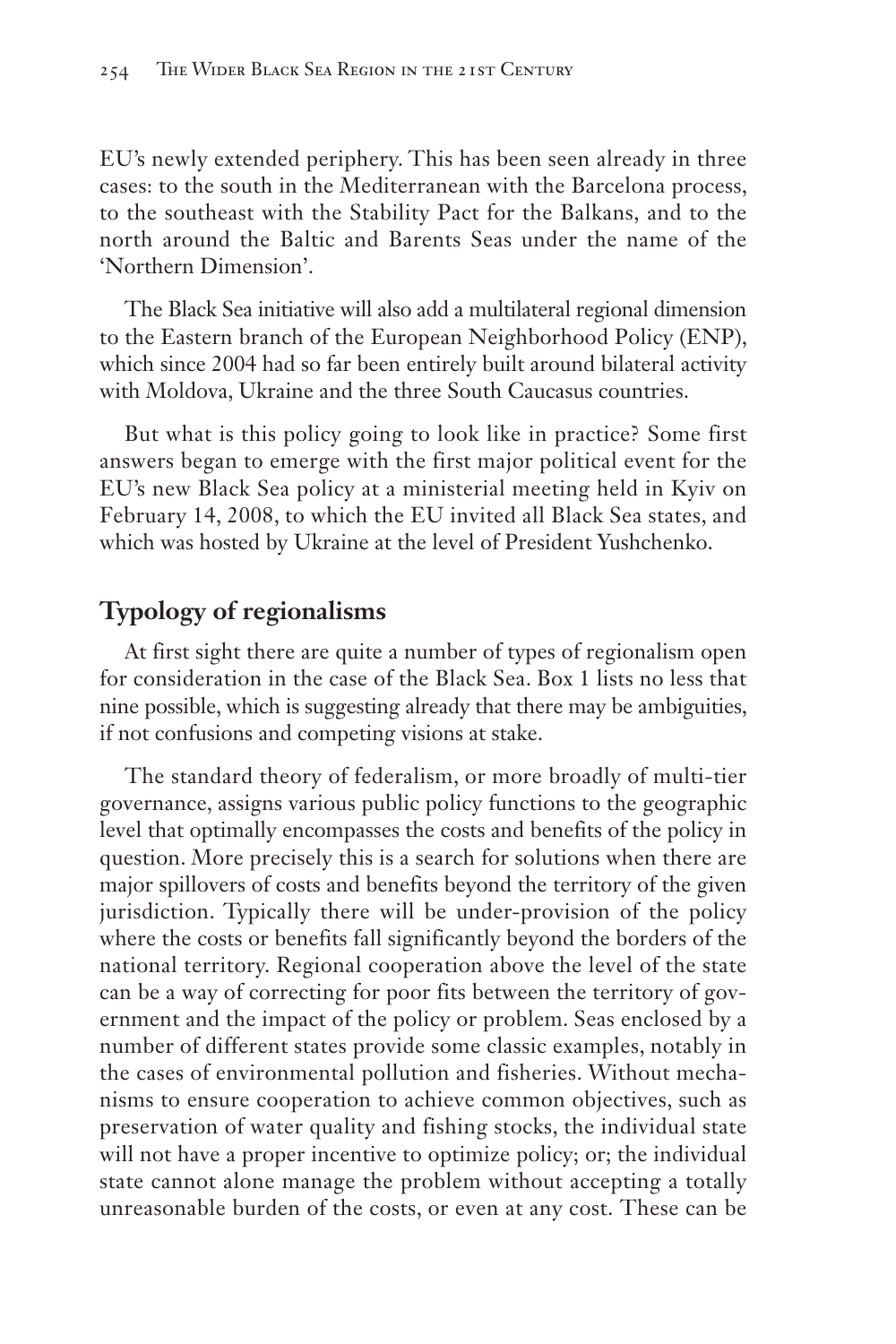## **Different possible species of Black Sea regionalism**

**Technical regionalism:** objective criteria assign specific public policy functions to the territorial level that encompasses best their costs and benefits

**Good neighborliness regionalism:** where neighbouring political jurisdictions organize together congenial activities with a view to building good relations and friendship

**Security regionalism:** facing common threats such as illegal migration, the trafficking of drugs and people, terrorism, and strategic security generally

**Eclectic regionalism:** experimenting with many conceivable types of regional cooperation, without a clear strategic view, or evident criteria for selection

**Dysfunctional regionalism:** vain attempts to construct regional cooperation, frustrated by serious political divergences or inefficiencies between the participants

**Institutional regionalism:** focus on the administrative and organizational structures devised to promote regional cooperation

**Transformative regionalism:** regional cooperation as a means of working towards the 'Europeanization' of the region

**Compensatory regionalism:** a major bloc, in practice the EU, seeks to compensate outsiders immediately beyond its frontiers for disadvantages of exclusion

**Geopolitical regionalism:** relating to the objectives of leading powers to secure a sphere of influence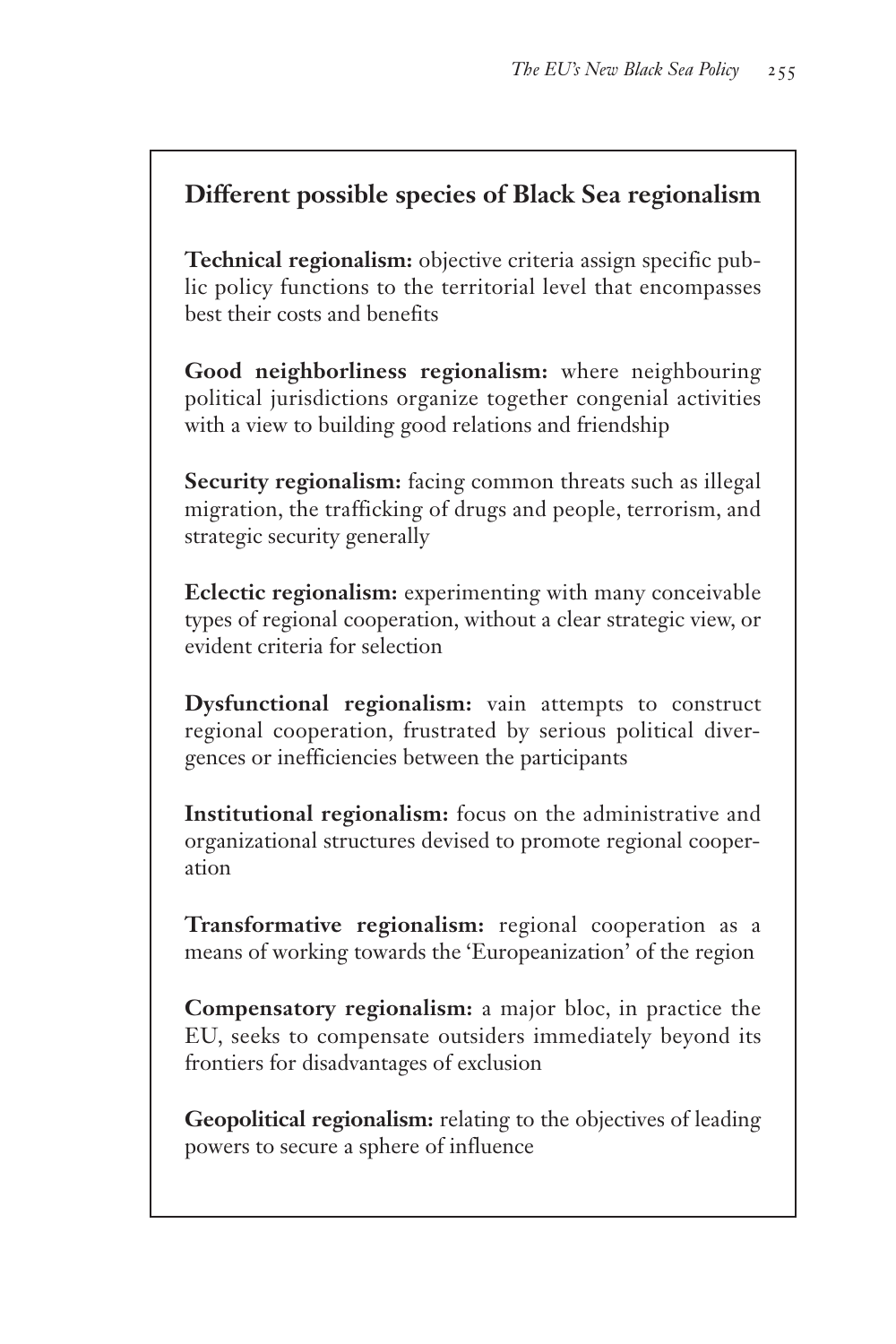regarded as issues of *technical regionalism*, which ban be entirely matters of efficiency of public policies at the regional level, where all parties can in principle have the same or similar objectives, and which may be effectively de-politicized.

The region's jurisdictions may also organize other de-politicized activities together for which they may be little or no technical need, but which can contribute to a spirit of mutual confidence and create bonds of friendship, maybe in spite of serious political differences and in order to limit or begin to overcome such differences. Examples include joint youth and sporting activities, twinning or groupings of local or regional officials for semi-social gatherings, or regional 'Rotary clubs' of professional people. We can call this *good neighborliness regionalism.*

Common security threats of cross-border nature, such as illegal migration and trafficking of drugs and people, and movements of terrorists, may also be viewed up to a point as needing regional cooperation technically. But these elements of security policy easily run into highly political matters of strategic security and geopolitics, and the forming of security communities or alliances, and so merit a separate term as *security regionalism.* At the present time there are two overriding security fears shared by all or most EU and Black Sea states: international radical Islamic terrorism and security of energy supplies. While the Black Sea region is not at the heart of the international terrorism scourge, Russia has had a strong interest in joining in the 'global war against terror' logic of President Bush, since this glosses over other ethno-separatist and human rights issues posed in the North Caucasus. The EU has its major concerns over terrorism too, but the Mediterranean is more relevant here than the Black Sea. The wider Black Sea-Caspian-Central Asian region is a major conduit for drug supplies, which is a shared concern for both Russia and the EU. However there are reports of serious collusion between corrupt government circles at high levels and drug mafia agents in the Caucasus, especially in Azerbaijan, which limits the scope for cooperation. Energy supply security is the strongest candidate as a core driver on the EU side, largely in association with the U.S., in order to counter the monopolistic practices and ambitions of the Russian energy and especially gas sector. This topic is dealt with in depth in the chapter by Gerhard Mangott and Kirsten Westphal. But here the EU's interest to secure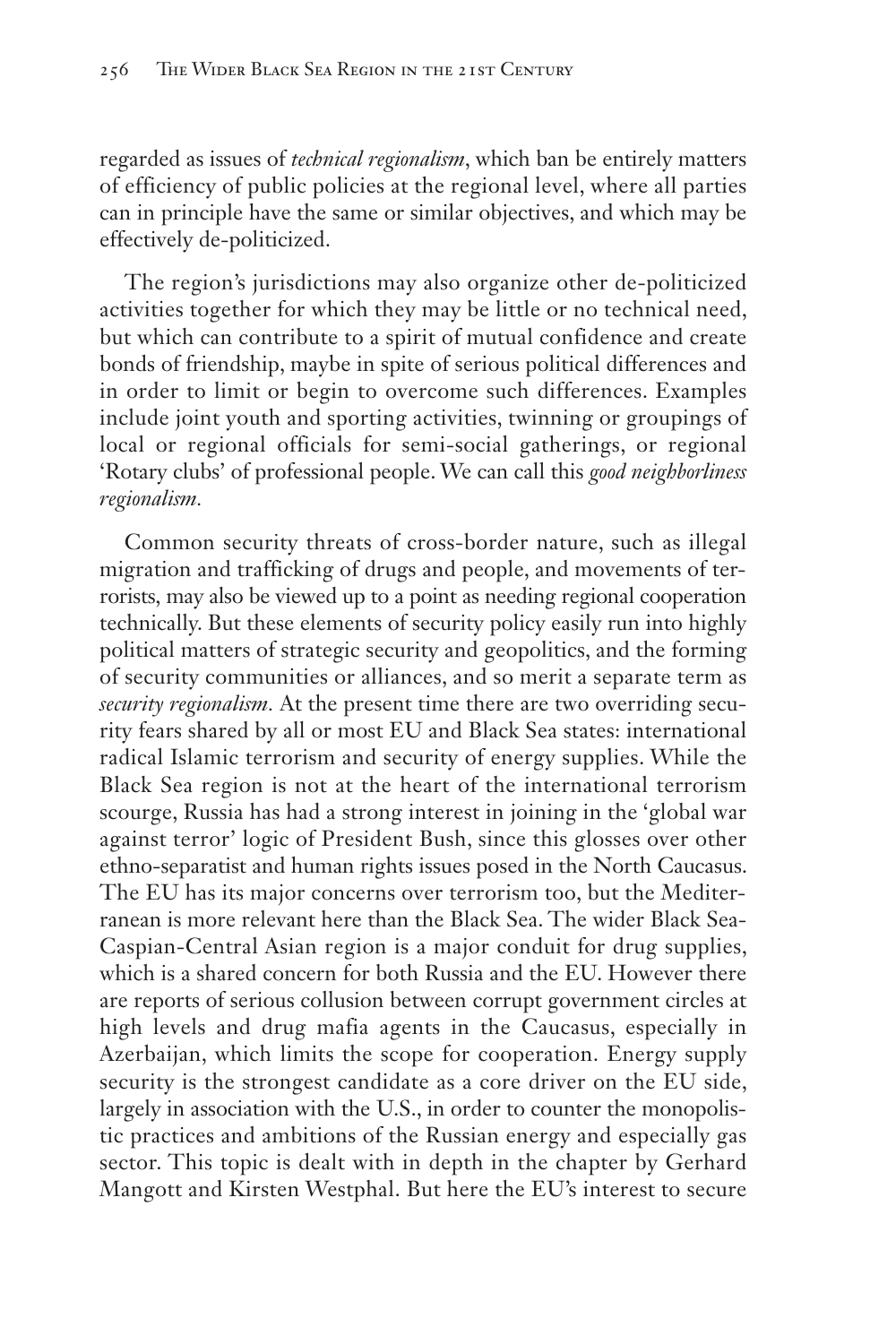diversification of supply routes is in direction contradiction to Gazprom's interest to secure its monopolistic position over gas supply networks. In short the Black Sea now sees a complex overlay of projects that are cooperative for some participants while being competitive (or threatening increased Gazprom monopolization) for others.

Already we are collecting a variety of quite different regionalisms. The presence of several kinds of motivation may create a diffuse sense that some kind of regionalism needs to be organized, without it being clear at the outset quite what the priorities should be, especially where the region encompasses jurisdictions that have been politically divided for some time. The jurisdictions may come together and make a political declaration favouring their regional cooperation, and draw up lists of conceivable cooperative activities. This leads to a process of trial and error, or something of a bureaucratic Darwinian process, in order to sort out which activities prove viable. At the initial stage this may be called *eclectic regionalism*.

The Black Sea Economic Cooperation organization (BSEC) has created a comprehensive institutional structure — ministerial councils, a permanent secretariat, working groups of senior officials and experts on sectoral topics, a development bank, a parliamentary assembly, a policy research institute. These structures were set up ahead of establishing real functions. This *institutional regionalism* may be viewed as a variant of the eclectic approach: i.e. set up a comprehensive institutional structure and wait for the Darwinian processes again to sort out the functions that prove themselves in practice from those that fail to take off. In fact BSEC has seen so far only a weak overall performance, due to several factors, including the competition between the two leading regional powers, Russia and Turkey, through to the weak administrative capacities of many of the member states to organize significant cooperation, and the very limited financial resources made available.

However these eclectic and institutional approaches may be viewed as masking more fundamental problems of incompatibility of objective among the region's actors. The grounds for skepticism are quite substantial. The Black Sea region is extremely heterogeneous politically, economically and culturally and in shapes and sizes of its countries. It is sometimes said that the Black Sea is a region with little in common except the sea that divides it. Is the Black Sea to provide an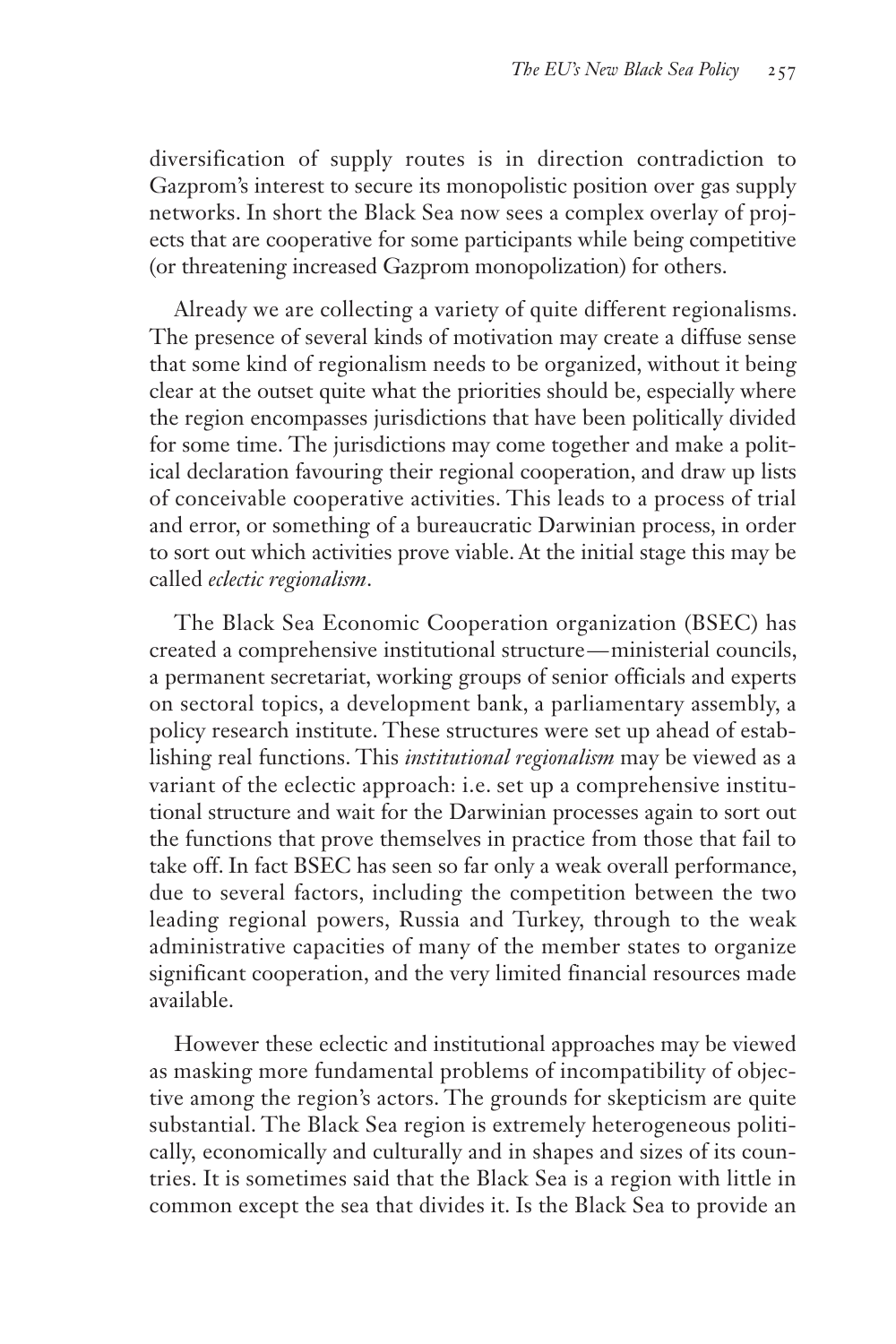example *dysfunctional regionalism*? To be sure there is political poison in the region stemming from the frozen conflicts, which involve in one way or another every country of the region. Relations between Russia, Ukraine and Moldova are troubled by the Transdnistria conflict, between Russia and Georgia by the Abkhazia and South Ossetia conflict, and between Azerbaijan, Armenia and Turkey by the Nagorno-Karabkah conflict. The EU for its part comes to the region with its own segmentation between four categories of states: the full member states (Bulgaria and Romania), the accession candidate state (Turkey), the ENP partner states (Ukraine, Moldova, Armenia, Azerbaijan and Georgia), and finally Russia as a would-be strategic partner. The EU's primary policies towards each category are bilateral, and are driven by different Commission departments. To say the least, the pursuit of an effective Black Sea regionalism is going to be an uphill struggle.

In a more positive interpretation of the EU's interests in the region the Black Sea initiative is a natural move to strengthen the ENP, which aims at bringing the whole region to converge on the EU's political values and economic structures, norms and standards — in short *transformative Europeanization*. This paradigm may be viewed as involving not only specific policy reforms along the lines of EU laws, but also the transformation of the nature of national borders, diluting their significance and with them national identities in movements towards the post-modern state. The EU's conception of regionalism at its periphery seems to represent the hope that the Europeanization process may spill over its frontiers into the wider neighborhood— at least to some degree even where the prospect of accession is not on the horizon.

However the Black Sea region contains several countries — Georgia, Moldova and Ukraine especially — that are deeply disappointed at not being granted by the EU a 'membership perspective'. A standard argument is that this lack of Europe's mega-incentive for a transformative Europeanization is a serious weakness for the European Neighborhood Policy. A Black Sea initiative could be seen as seeking to bolster the ENP and to compensate is some degree for the disappointment of the Black Sea states aspiring to membership — *compensatory regionalism* for the excluded lying beyond the frontier.

Finally there is the overarching question how the Black Sea Synergy is intended to, or may actually affect the geo-political tendencies and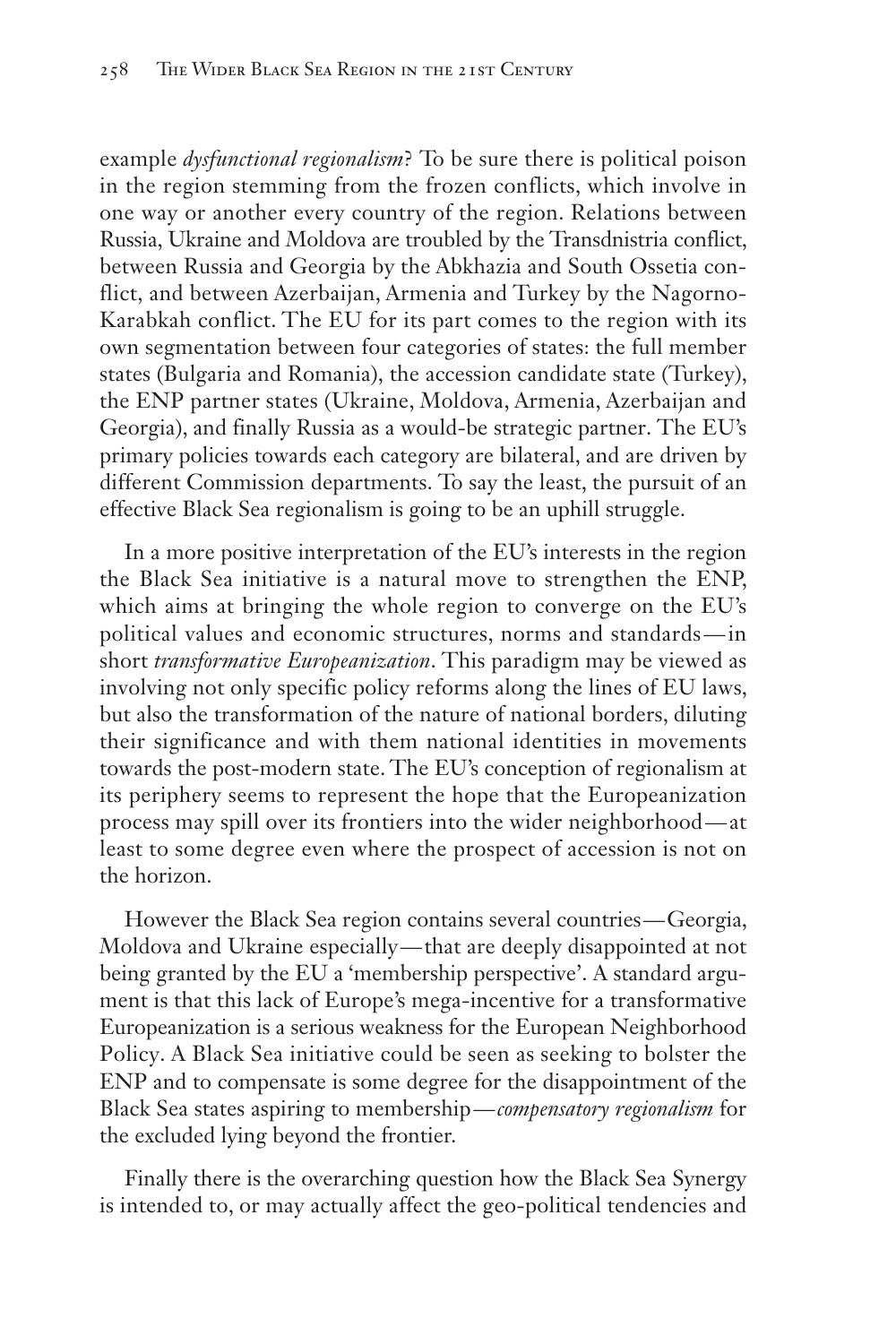tensions in the region— *geopolitical regionalism*. Russia is felt by Ukraine, Moldova and Georgia to be playing overt or implicit strategies of political and economic pressurization, and the Kremlin openly states its foreign policy priority to re-consolidate the CIS area. The U.S., for its part, is certainly perceived by Russia as adopting the contrary geopolitical position, especially with respect to Georgia, which together with Ukraine seeks NATO accession, or at least in the foreseeable future a membership action plan (MAP). In this situation the EU is playing certainly a softer game, but one that is not without subtlety and options. It can certainly present itself as a more neutral player.

## **An Unofficial Black Sea Synergy Proposal, June 2006**

The CEPS paper took position both on the matters of organizational and institutional structure, and the choice of priority sectors of policy considered most plausible for Black Sea cooperation. It drew on the EU's prior experiences (the Northern Dimension initiated in 1999, the Barcelona Process in 1995, and the Balkan Stability Pact in 1999), which provided important references. All three were regionalmultilateral responses to the EU's own enlargement and/or the collapse of communism, be it Soviet or Yugoslav. All three initiatives have been attempts to ease if not erase Europe's post-world war divisions, or to soften its borders with its neighbors and so diminish the disadvantages of exclusion. The Barcelona Process was indirectly motivated by these same concerns, since the Southern EU member states were concerned that there should not be a swing in bias in the EU's policies to the advantage of the north, given the opening of the EU for its enlargement to central and eastern Europe. In terms of our typology of regionalisms, the broad objectives were somewhere in the range between the transformational and the compensatory. The Black Sea fits into this logic, and was only delayed as a result of the time lags in the enlargement to the Black Sea coast with the accession of Bulgaria and Romania.

There is an important difference in these three cases over whether the EU is coming into a pre-existing structure as in the Northern Dimension, given the Baltic and Barents Sea councils that date back to 1992 and 1993 respectively, or setting up a new structure *de novo*, as was the case with the Barcelona Process and the Stability Pact. In this respect the Black Sea is in the first category, given that the BSEC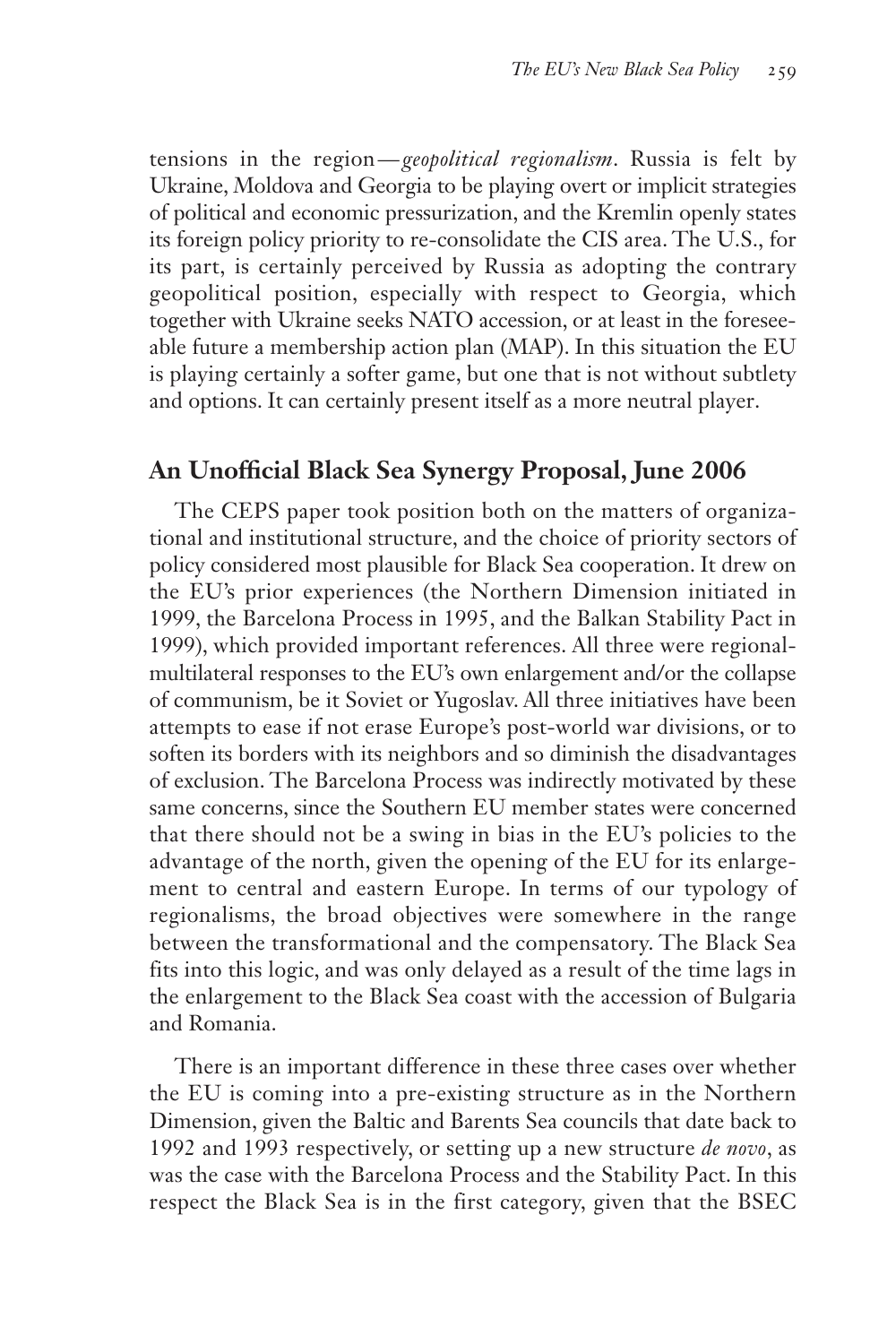organization that was founded in 1992. To the south the Barcelona Process started *de novo* without any pre-existing regional organization, and has remained without its own institutional structure. However this has created lingering resentment with the southern Mediterranean partner states over the lack of formal equality of the partnership. This will be corrected to some extent with the initiative of President Sarkozy, as a result of which the Barcelona Process will be re-baptized as 'Union for the Mediterranean', with two co-chairs from the southern EU and southern Mediterranean states, and a small common secretariat. To the southeast the Stability Pact also started *de novo* out of the need to fill a security vacuum after the Bosnian war.

There is the further issue whether the EU is the only major actor, or at least the clear prime mover. The Balkan Stability Pact was proposed by the then German EU presidency, but quickly became a project of the EU-U.S. alliance, and co-opted into its structure all relevant international organizations (OSCE, UN agencies, NATO, World Bank etc). For the Barcelona Process the EU has acted on its own. In the Northern Dimension the objective was initially to secure cooperative relations with Russia alongside the prospect of the EU's Baltic enlargement. Following the 1997 enlargement the Northern Dimension has been reshaped, with only four full members: the EU, Iceland, Norway and Russia. The Black Sea, analogous to the northern Dimension, has its pre-existing BSEC structures, in which both Russia and Turkey have so far been the lead actors.

The Black Sea could thus broadly fit into the pattern of the EU's regionalism established in the three other cases, but it still had to be determined whether to play the whole EU initiative through the preexisting BSEC organization, and how agreement might be reached with Russia and Turkey as the major players. The CEPS paper took position in favor of 'variable geometry', i.e. allowing for different participation and organizational forms according to the sectoral policy domain, not to the exclusion of BSEC, but without granting it a general competence for the entire initiative. This is illustrated in Figures 1 and 2. Specific 'partnerships' were proposed for five sectoral priorities: environment, energy, transport, internal security and democracy.

The choice of these five sectors marked the case for a limited number of priorities, with a strong emphasis on technical regionalism (environment, energy, transport), as opposed to the extremely dis-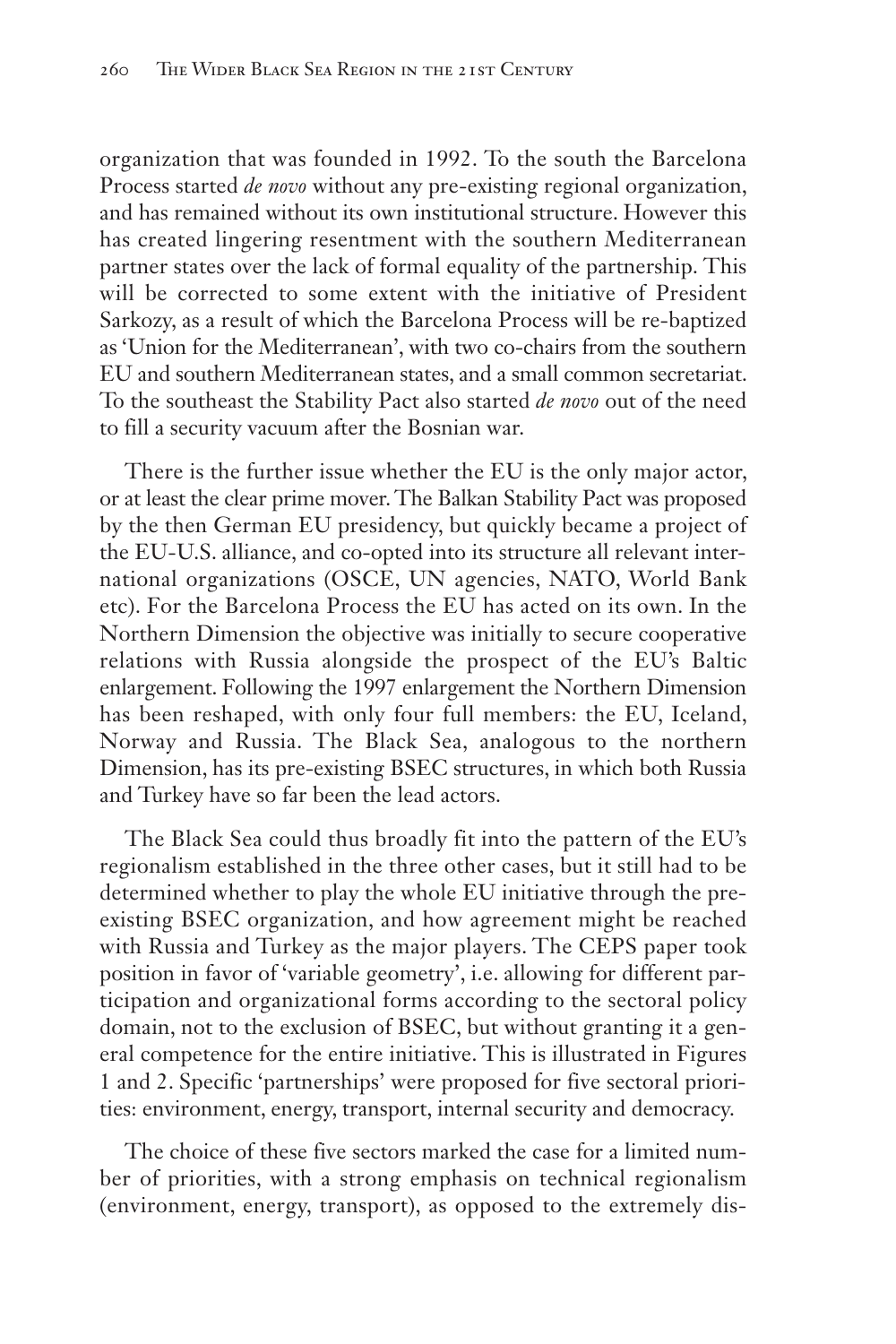

**Figure 1 The Variable Geometries of the Wider Black Sea Region**

Source: Tassinari, op.cit.





Source: Tassinari op. cit.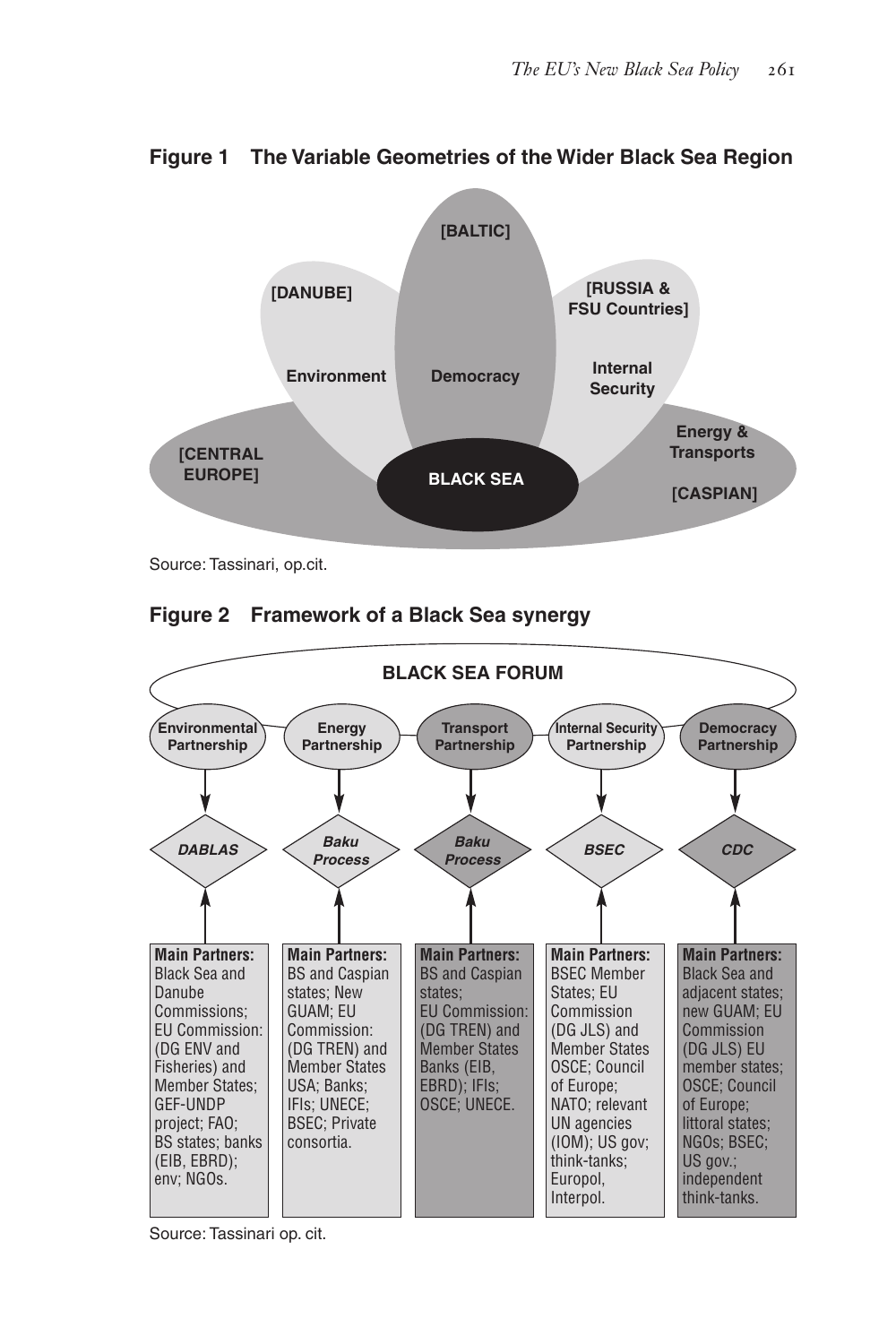persed efforts of BSEC. Each of these three domains sees significant prior EU activity in the Black Sea region, each with different functional maps, for example with the environmental activity addressing the water quality of the Danube basin that stretches up into Austria and central Europe, and the transport activity based on the EU's priority corridors, which go West-East across the Black Sea region, but not around it.

In two cases political considerations militated against using BSEC as the institutional base, energy and democracy. The issues here relate to Russia's strong positions: in the first case to maximize the monopolistic position and freedom of action of Gazprom, and in the second case to minimize democracy promotion activity of the 'color revolution' variety. Since BSEC takes decisions by consensus it would be a dumb move to play the EU's very different interests in these questions through BSEC.

Therefore different formats for participation, organization and funding could be devised for each of five sectoral 'partnerships'.

The CEPS study also advocated an overarching coordinating mechanism, justifying the synergy attribute. This was to be called the Black Sea Forum, and followed the experience of the Black Sea regional ministerial meeting convened by Romania in June 2006. This would not be an institution, but nonetheless a regular political event at which evolving priorities could be deliberated on by all BSEC member states and the EU, without it being however an event controlled by BSEC.

## **The EU's official Black Sea Synergy proposal, April 2007**

The European Commission's Black Sea Synergy paper of April 2007 retained the 'Synergy' keyword in its title. However it also set out a long list of 13 topics that could be the subject of regional initiatives, contrary to the CEPS recommendation of a more limited and prioritized agenda. The Commission's list is here summarized in the order its Synergy document, with a few indications of the intended content under each heading: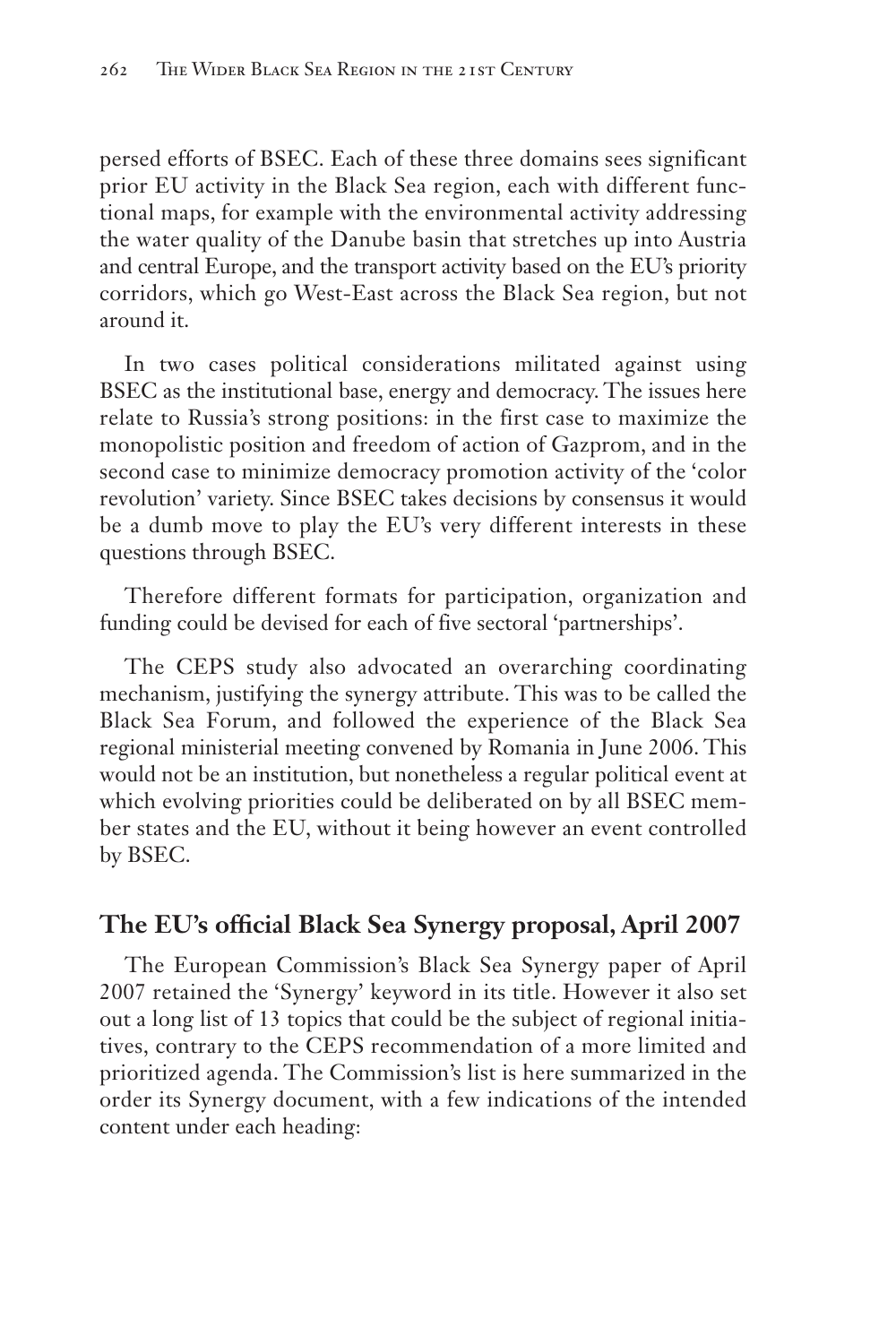- 1. Democracy, human rights and good governance, with support for regional initiatives underway, implying but without naming however the Community of Democratic Choice, which has been a color revolution ginger group
- 2. Security in relation to the movement of persons, notably illegal migration and trans-national crime
- 3. A more active role through increased political involvement in the four frozen conflicts (Transdniestria, Abkhazia, Southern Ossetia and Nagorno-Karabakh)
- 4. Energy supply diversification through investment in a new trans-Caspian trans-Black Sea corridor, implicitly to undermine Russia's monopolistic position, and a possible common energy policy legal framework for the ENP countries
- 5. Transport corridors with support for a number of priority transport infrastructure axes already identified, and regulatory harmonization in this sector
- 6. Environmental protection, with special reference to the Black Sea itself and the Danube basin flowing into it
- 7. Maritime policy, favoring a holistic approach aiming at safety of shipping, environmental protection and job creation in searelated sectors and coastal regions
- 8. Fisheries, with new ways to be sought for sustainable use of fisheries resources
- 9. Trade policy, advocating that WTO membership be completed for those countries not yet there (Russia, Ukraine, Azerbaijan), and approximation of trade related policies on EU standards, but with caution against regional free trade initiatives that might contradict the EU customs union
- 10. Research and education networks, promoting enhanced 'connectivity' between systems and regulatory harmonization
- 11. Employment and social affairs, with vague advocacy of exchange of information on best practices, social dialogue and training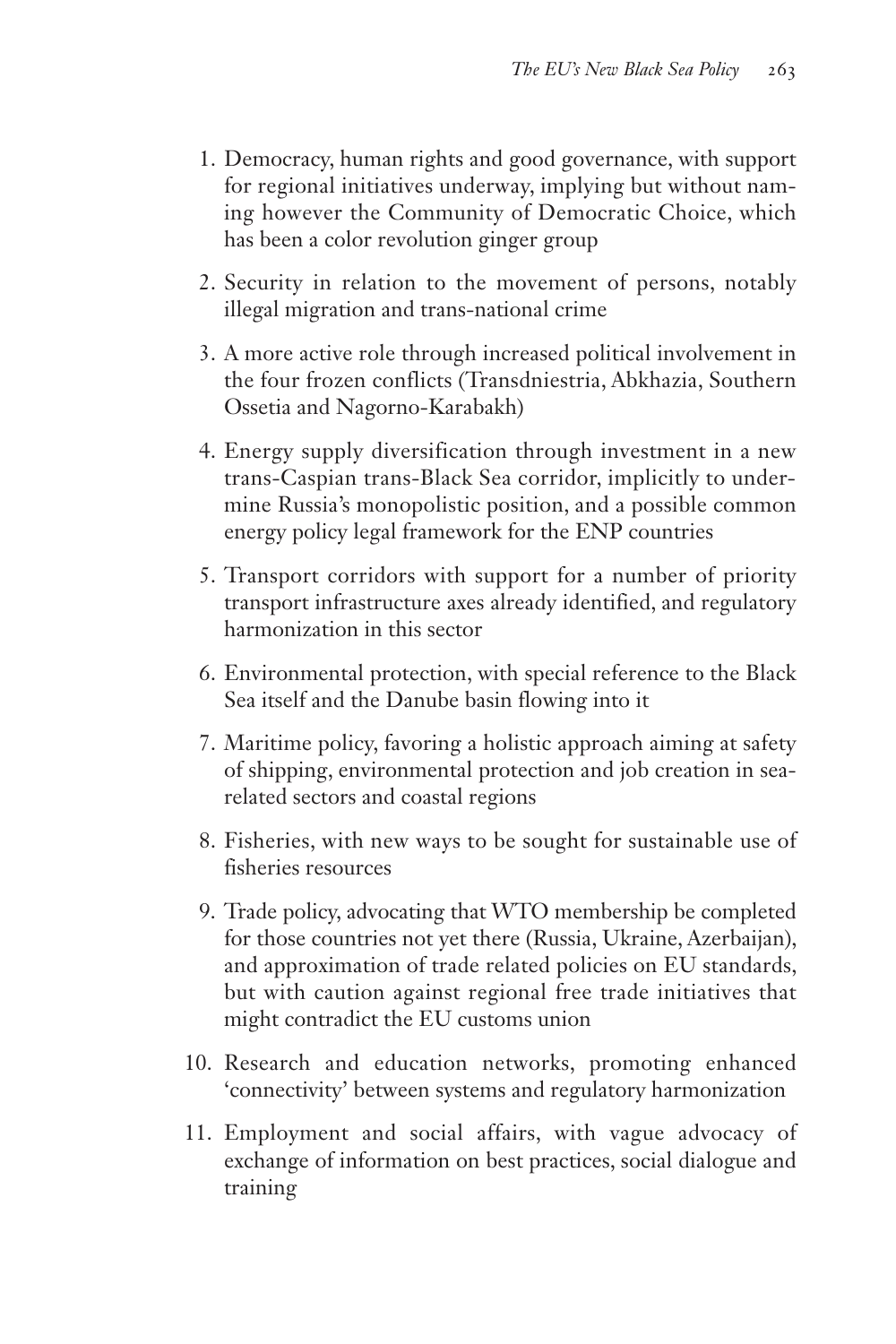- 12. Regional policy itself in the sense of extending Bulgaria and Romania's new experiences in participating in EU's own programs to enhance the competitiveness of coastal regions
- 13. Financial support can be made available under national, regional and cross-border programs of the ENP's budgetary grant instrument (ENPI), as well as through investment funding from the European Investment Bank and EBRD.

The Commission's proposals were thus highly *eclectic*, and amount to addressing all conceivable topics, with the exception of hard security and military affairs. It suggests that the EU embarks upon an experimental period to see which sectors or approaches might develop significantly, indeed the bureaucratic Darwinian process of natural selection already mentioned. Actually it sees almost every sectoral department of the Commission throwing in each their own propositions over what they might do in the Black Sea. The Commission seems here to be flying on automatic pilot, and the controls have been locked onto the practice established over the last decade in negotiations over both enlargement, with neighborhood policy as its weak derivative. This consists of taking up the chapters of the enlargement process for alignment of policies on the EU norms and standards. With the Commission working as a collegial body, new general policy initiatives will typically see an inter-service working group formed and the project coordinator, in this case the Directorate General for External Relations, has to preside over the production of the resulting policy document that meets with internal diplomatic consensus.

Nonetheless there is a good fit in the order of implicit priorities, with five of the first six sectors coinciding with the CEPS recommendation. The addition proposed by the Commission is concern for conflict resolution in the region, which is surely a desirable objective. The EU's involvement in attempted mediation efforts in the four 'frozen conflicts' (Transdniestria, Abkhazia, South Ossetia and Nagorno-Karabakh) has been so far very low profile. The main exception is in the case of Transdniestria, where the EU has put in place border monitoring mission and has joined the official negotiating table in its socalled 5+2 format. On the other hand the list contains items of only weak plausibility for the EU's involvement Black Sea regionalism for example employment and social affairs, and research and development.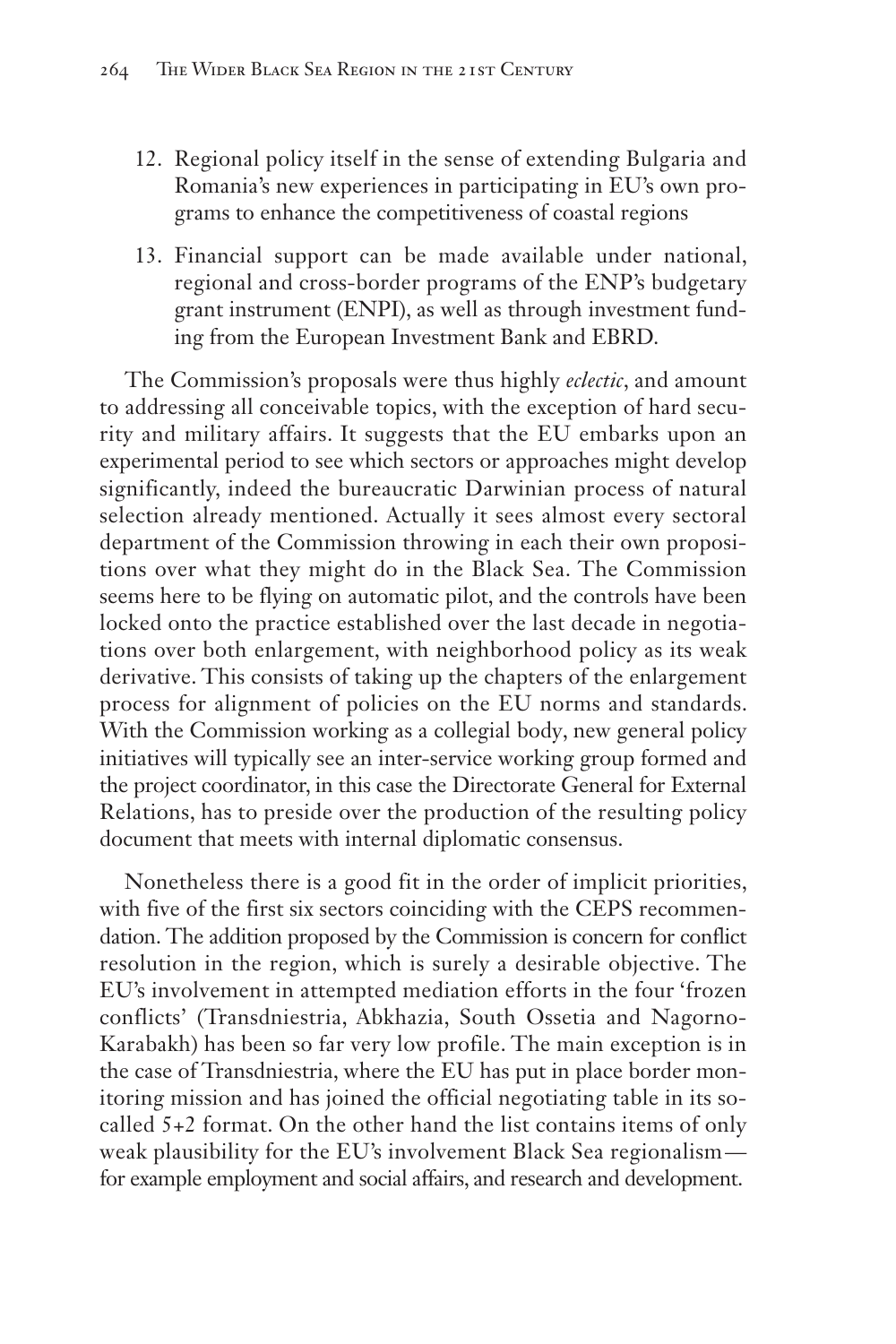The proposal for trade policy relates of course to a strong EU competence. The EU has now embarked on a policy of negotiating 'deep free trade' agreements with all the Eastern neighborhood states. These are the same Black Sea states, except for Russia which is also a laggard in trade policy not even having acceded yet to the WTO. This naturally leads to the idea that at some stage there could be a multilateralization of this set of free trade agreements, with common pan-European rules of origin for 'diagonal cumulation' already developed for the Euro-Mediterranean region, forming a Black Sea free trade area, with or without Russia.

The proposal for an overarching maritime policy is extremely fuzzy at this stage. The concept is being promoted as a new EU policy domain for all of the seas that adjoin the EU, but it is far from firmly established operationally at the EU level, and so its regional applications also seem remote at the present time.

On the wider political questions the Black Sea Synergy paper raised the possibility of either or both ministerial meetings with all BSEC member states (i.e. with Russia) or with just the ENP states (i.e. without Russia).

The BSEC option — i.e. to develop Black Sea cooperation with all BSEC states including Russia — can be justified as the way to bring Russian foreign policy in the European theatre into a more cooperative mode. While Russia is formally outside the ENP, it has a bilateral programme with the EU for deepening four 'common spaces' in ways that bear some resemblance to the ENP action plans. The Black Sea Synergy would thus be bringing the EU closer together with both the ENP states and Russia. Moreover the EU has a relatively positive experience of cooperation with Russia now in the Baltic Sea region with the Northern Dimension cooperation, and would like the same to develop in the Black Sea.

The ENP option — i.e. to develop Black Sea cooperation just with the ENP states without Russia — would be justified by the contrary political logic of developing the substance and credibility of this cooperation in part to induce Russia to re-evaluate its near abroad policy. Russia would see itself losing influence, and therefore in need of a pragmatic change of policy.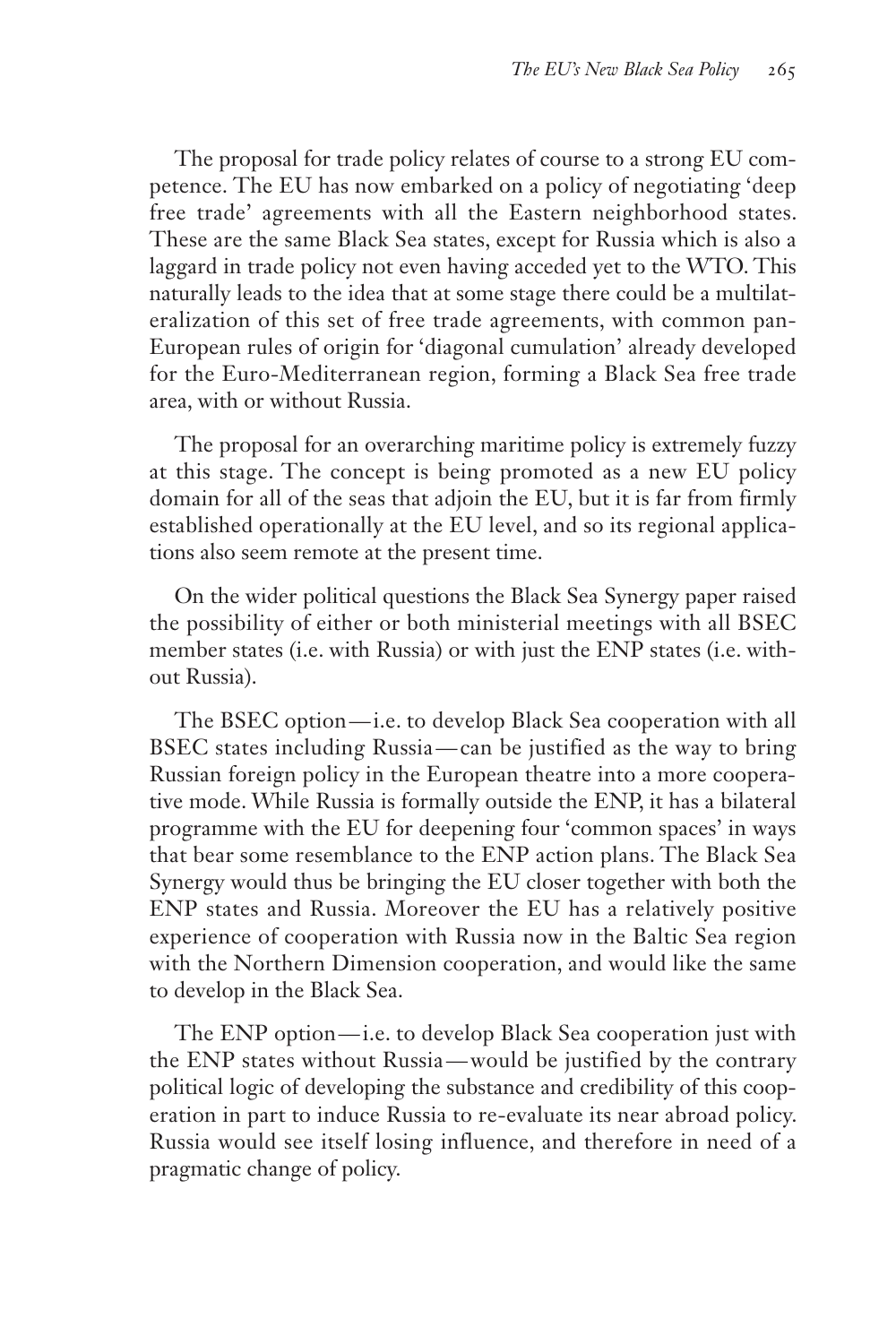The Commission proposed not to create new regional institutions, but expressed a willingness to take up an observer status in the Black Sea Economic Cooperation (BSEC) organization, while remaining open to the use of other regional bodies. It seems to be thinking in terms much along the lines of the CEPS paper, namely to establish a number of specific partnerships for each priority sector.

## **The First EU-Black Sea Ministerial Meeting, February 2008**

The ministerial event of February 14, 2008 was in fact quite revealing on a number of these issues. A first seeming curiosity was the publication of two versions of the conclusions. The first one in Annex A are the conclusions published by the BSEC member states alone, and the second one in Annex B are the jointly negotiated conclusions of the BSEC member states and the EU. While at first sight these two documents have a substantial degree of overlap there are interesting for both their commonalities and differences, and so both are worth documenting alongside each other.

The institutional question was highlighted by the fact that there were actually two ministerial meetings on February 14, not one. At the first and shorter meeting the EU troika (Presidency and Commission) joined in a meeting of the BSEC ministers, the latter gathered together in their BSEC capacity. The BSEC ministers adopted a declaration "on a BSEC-EU enhanced relationship." The second and longer meeting resulted in a joint statement under the authority of "the ministers of foreign affairs of the countries of the European Union and of the wider Black Sea area."

At play here was the question of the degree to which the EU's Black Sea Synergy would be articulated through the BSEC organization, or whether BSEC would be just one of the possible institutional arrangements to be used. On the BSEC side Russia and Turkey were seeking to maximize the use of the BSEC organization. It may be speculated that the motivations here are somewhat different. For Russia the consensus decision-making rule of BSEC was attractive as an instrument for retaining control over the EU's insertion into the Black Sea process. Turkey was perhaps more motivated by its pride of ownership of BSEC, having been its political initiator, and with Istanbul the loca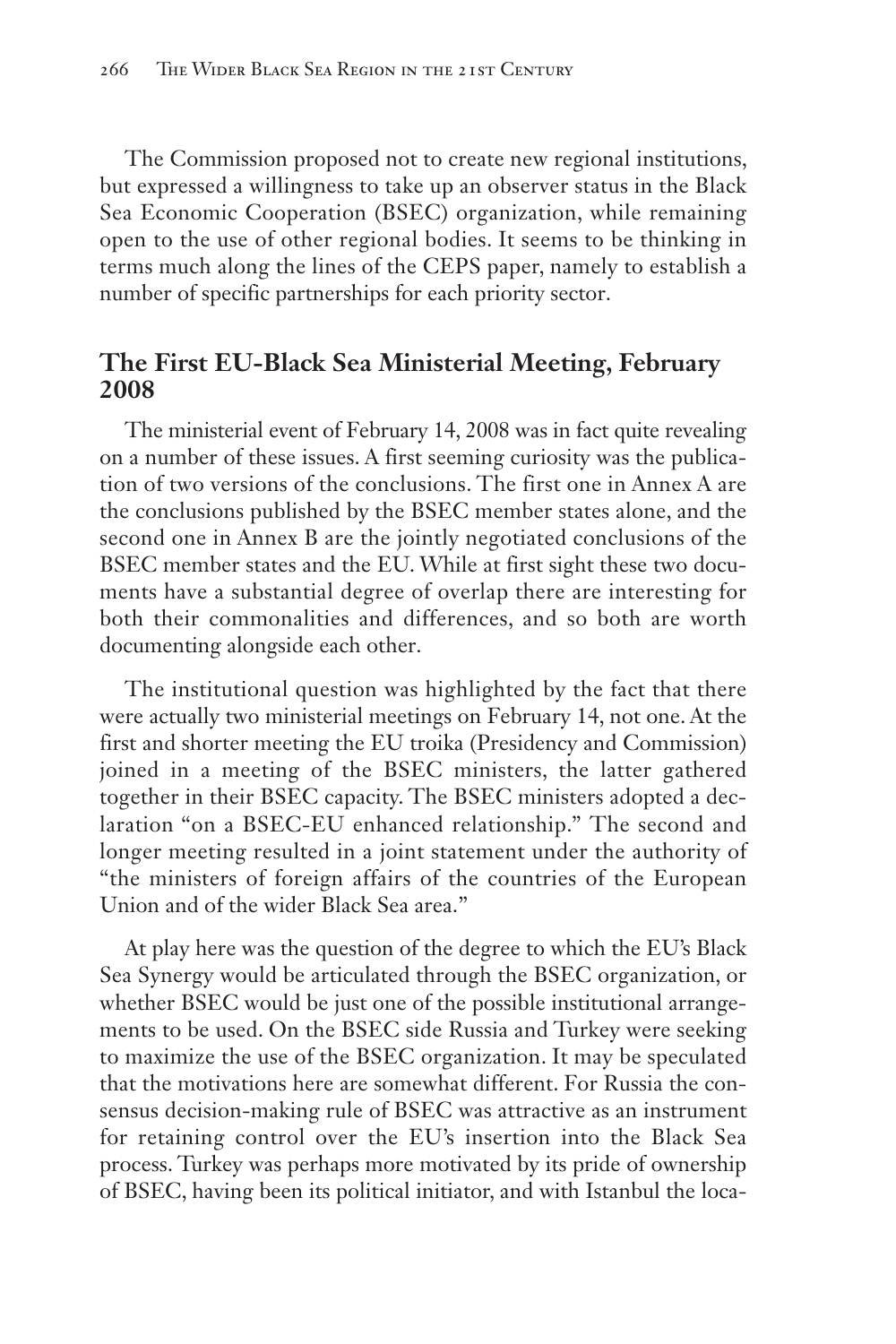tion of its headquarters. On the EU side many member states are wary of granting too big a role, and certainly not a monopoly position, to BSEC for reasons opposite to Russia's motivation.

So a compromise was reached, with the first shorter meeting taking place within a BSEC framework, and the second one referring in its title just to the 'wider Black Sea area'. The Russian position has actually moved a lot since the time when it was basically against the EU's insertion into BSEC in any way—such was the position adopted by Russia at some earlier BSEC meetings. When faced with the impossibility to stop the EU's entry into the Black Sea its second position was then to try to constrain it to BSEC decision-making to the maximum degree. The outcome on February 14 with the two meetings seems to have been a rather weak rearguard action by Russia in this regard.

These meetings of February 14 thus did provide some answers to two of the questions we asked earlier. The EU has entered into a Black Sea process with Russia, rather than just with the ENP states; and the process includes BSEC, but without a monopoly position.

For future such events there could be changes in format on the EU side. This first Black Sea event brought together all 27 member states, $4$ which is a very heavy format for an important but not top-priority topic. Elsewhere the EU develops lighter formats, notably in the case of the Northern Dimension, which has invented to so-called 'open troika' method, where the EU is represented by the Presidency and Commission, plus on an optional basis those member states that feel seriously interested. This format will be further simplified when the Treaty of Lisbon enters into force, with merger of the Presidency and Commission (through double-hatting of the High Representative and Vice-President of the Commission).

The texts of the two concluding documents further underline the different institutional preferences. The unilateral BSEC declaration is first of all strong on the achievements of BSEC and goes on to stress that the EU-BSEC relationship should be comprehensive and inclusive, avoid duplication, and be further institutionalized with an 'enhanced

The EU member states were represented with 5 foreign ministers, 14 at deputy foreign minister level, and 8 at ambassadorial level, whereas the 8 non-EU Black Sea states were represented with 6 foreign ministers and 2 deputy foreign ministers, including Russia at first deputy foreign minister level.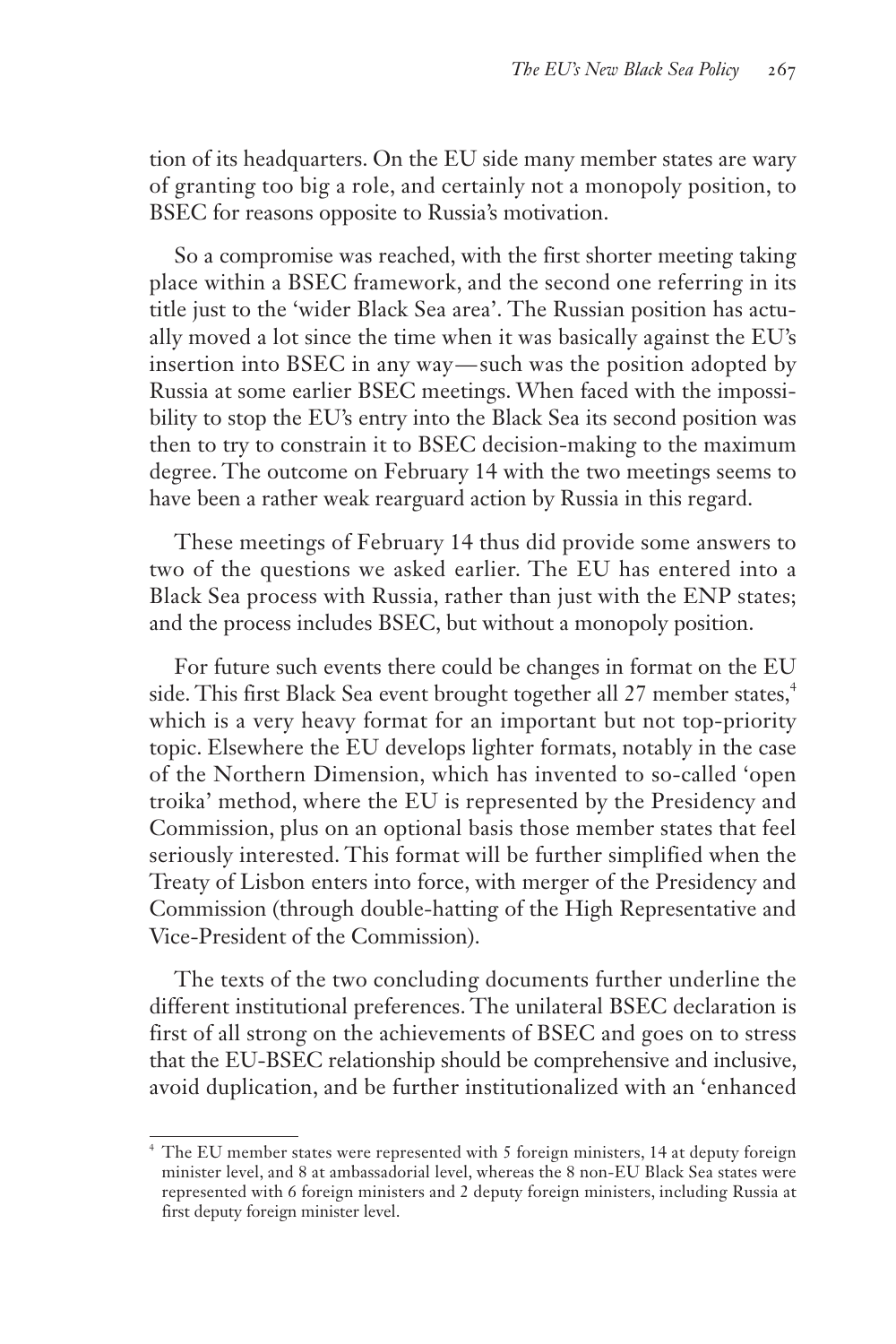BSEC-EU relationship' to include ministerial meetings in different formats (i.e. ministers of various sectoral policy domains). The EU-BSEC relationship does in fact broaden out, with the European Commission now taking up the role of observer in several BSEC working groups (transport, environment, research).

However, while the joint statement of the ministers of the EU and wider Black Sea area recognizes the important role to be played by BSEC, but also notes that "the Black Sea Synergy will at the same time remain open to all appropriate cooperation possibilities provided by other regional bodies and initiatives" (i.e. the 'Black Sea Synergy' here standing for the EU policy). There is reference also to the Black Sea Synergy benefitting from the formation of "Black Sea partnerships involving various stakeholders from the EU and wider Black Sea area", which more concretely can mean the creation of operational trust funds such as already in operation in the Northern Dimension.

The priority sectors mentioned in the two documents contain both substantial common ground and some significant differences. The list of identified sectors is shorter in the BSEC document, partly because BSEC is basically an economic organization, to the exclusion of purely political issues; whereas for the EU the Black Sea Synergy is definitely also intended to be political. The BSEC document thus identifies transport, energy security, environment, crime, terrorism, disaster relief, information technologies, and the movement of people and the creation of clusters. The joint statement covers also all these domains (except passing over the 'clusters'), but also addresses questions of democracy, human rights, civil society, conflict resolution and parliamentary activities. These latter political activities will of course fit more easily with the GUAM and Community of Democratic Choice initiatives, of which Georgia and Ukraine are the keenest advocates, whereas Russia regards these as dangerous instruments for the spread of 'colour revolutions'.

The last substantive paragraph of the joint statement is most positive: "Participants considered that this Black Sea Synergy meeting is the beginning of a long-term regional cooperation endeavour offering new opportunities and increased stability to citizens of the Black Sea area and the whole of Europe". The next stage in the process will be in June 2008 when the Commission presents to the Council a report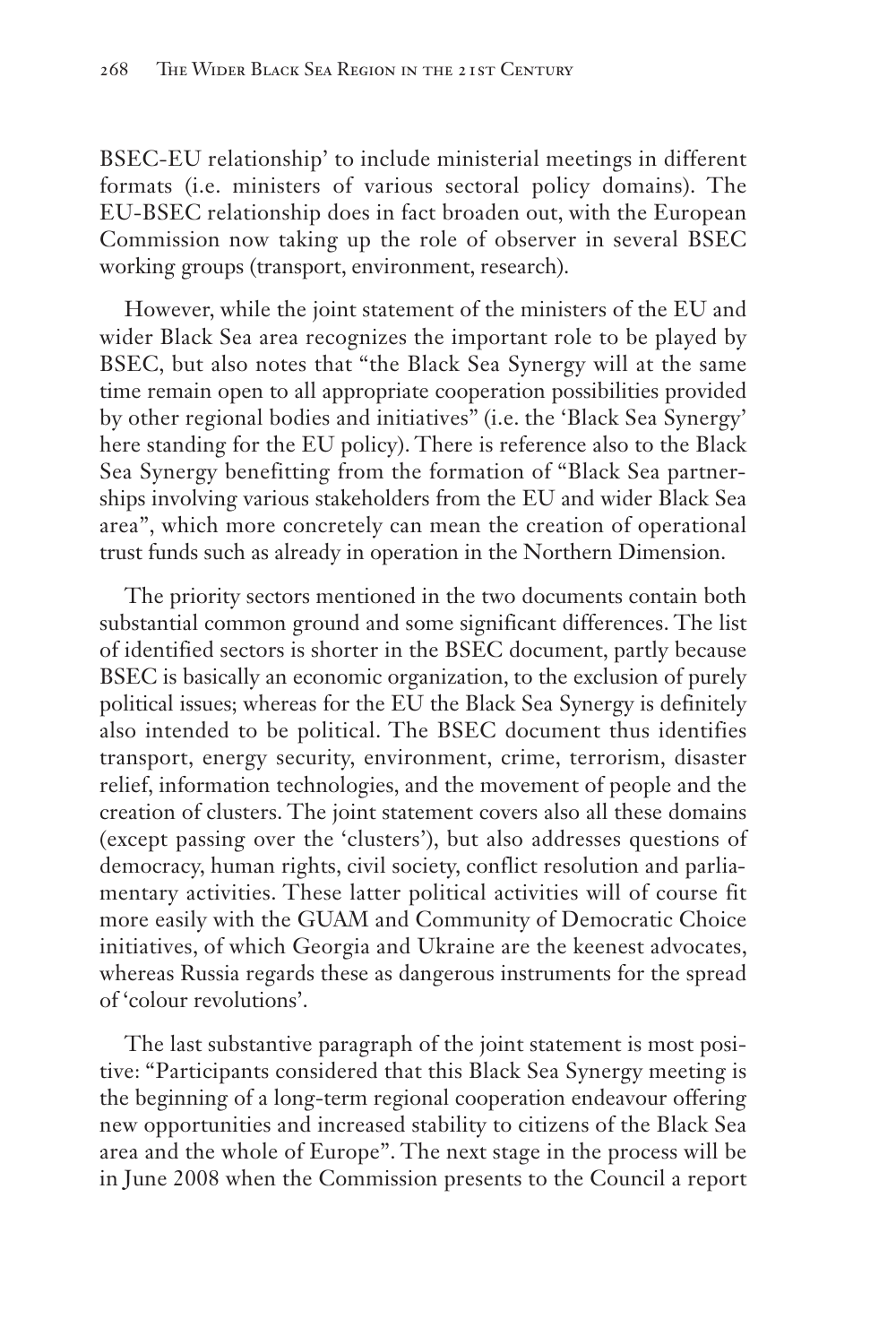on progress to date, with indications of how the various lines of concrete activity will be followed up.

## **Conclusions**

Overall one can register that the EU has taken significant steps towards constructing a new Black Sea dimension to its neighborhood policies in the wake of the EU's enlargement to the Black Sea region with the accession of Bulgaria and Romania on January 1, 2007. The act of enlargement was promptly followed in April 2007 by the Commission's 'Black Sea Synergy' proposal, which was readily endorsed by EU foreign ministers and then at the top level by the European Council. This has now begun to be been operationalized at the wider Black Sea level with the first ministerial meeting in Kyiv in February 2008, which set fairly clear guidelines for next steps.

In the course of this meeting several key questions surrounding the possible political character of the initiative began to be answered. A certain dialectic process between the EU and Russia was played out. First Russia was invited to the ministerial meeting and accepted to participate, thus averting the alternative scenario under which the EU's initiative might have proceeded only with ENP countries. But secondly Russia's wish to tie the EU's presence in the region predominantly into the BSEC organization for reasons of political control was declined by the EU, which is now an observer of BSEC without granting this body any monopoly. Russia has had to go along with this, and the joint statement of the Kiev meeting envisages activity on purely political issues outside BSEC, and with the EU retaining freedom to use any appropriate regional body or arrangement.

More broadly this beginning of a Black Sea dimension to the EU's neighborhood policies fills out an obvious gap in the EU's vision of the map of the wider Europe. The EU is moving towards a certain degree of commonality in its approaches to each of the three enclosed seas of its periphery — the Baltic, the Mediterranean and now the Black Sea. While the political profiles of these maritime regions are of course very different they naturally give rise to many common policy challenges, including those issues that are based on non-political matters of regional maritime geography. However the EU seems to be principally motivated in seeing all regions in its neighborhood so far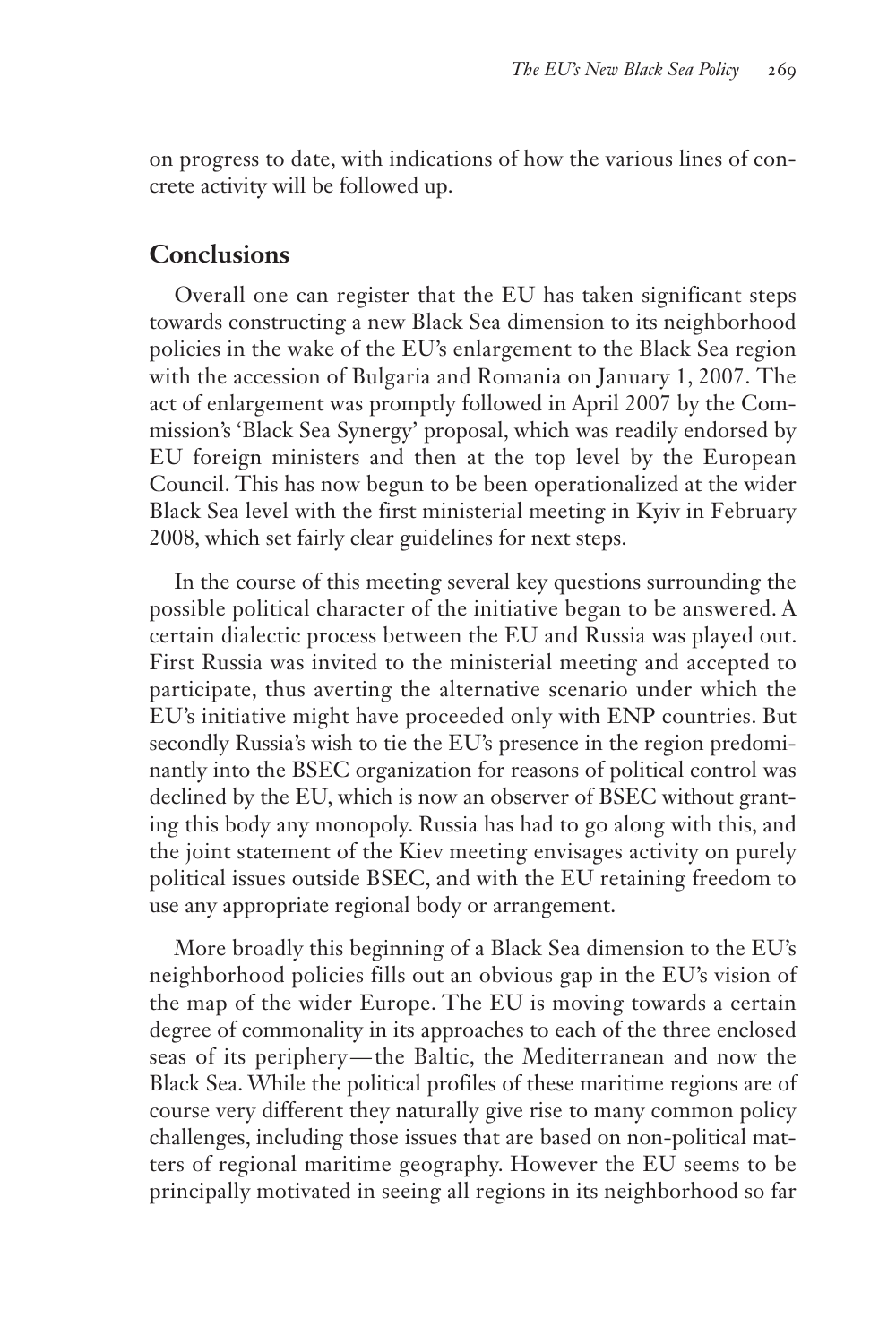as possible integrating with its economy and converging on its political norms. It is still an unanswered question how far this can succeed through neighborhood policies that do not comprise a further widening of the enlargement process.

Can we answer our own question about where the EU's Black Sea Synergy is going to find its main place in the typology of regionalisms set out at the beginning? While the Commission's initial proposals were highly 'eclectic', the Kyiv ministerial did some useful prioritization. There is certainly going to quite an amount of 'technical regionalism' combined with 'security regionalism'. There is already in evidence a gentle diplomatic ballet between the EU and Russia, with the EU resisting Russia's pursuit of its own 'geopolitical regionalism'. The EU would like in theory to see its efforts lead to a 'transformative regionalism', but the lack of agreement so far over further extending membership perspectives to countries of the region risks the outcome being more in the category of 'compensatory regionalism'.

## **Declaration**

**of the Ministers of Foreign Affairs of the member states of the Organization of the Black Sea Economic Cooperation on a BSEC-EU enhanced relationship**

> *Special Meeting of the BSEC Council of Ministers of Foreign Affairs,*

## *Kyiv, February 14, 2008*

We, the Ministers of Foreign Affairs of the Member States of the Organization of the Black Sea Economic Cooperation (BSEC) the Republic of Albania, the Republic of Armenia, the Republic of Azerbaijan, the Republic of Bulgaria, Georgia, the Hellenic Republic, the Republic of Moldova, Romania, the Russian Federation, the Republic of Serbia, the Republic of Turkey and Ukraine — met in Kyiv, on February 14, 2008. We discussed the perspectives for the development of a mutually beneficial cooperation between BSEC and the EU, respecting the interests of both sides.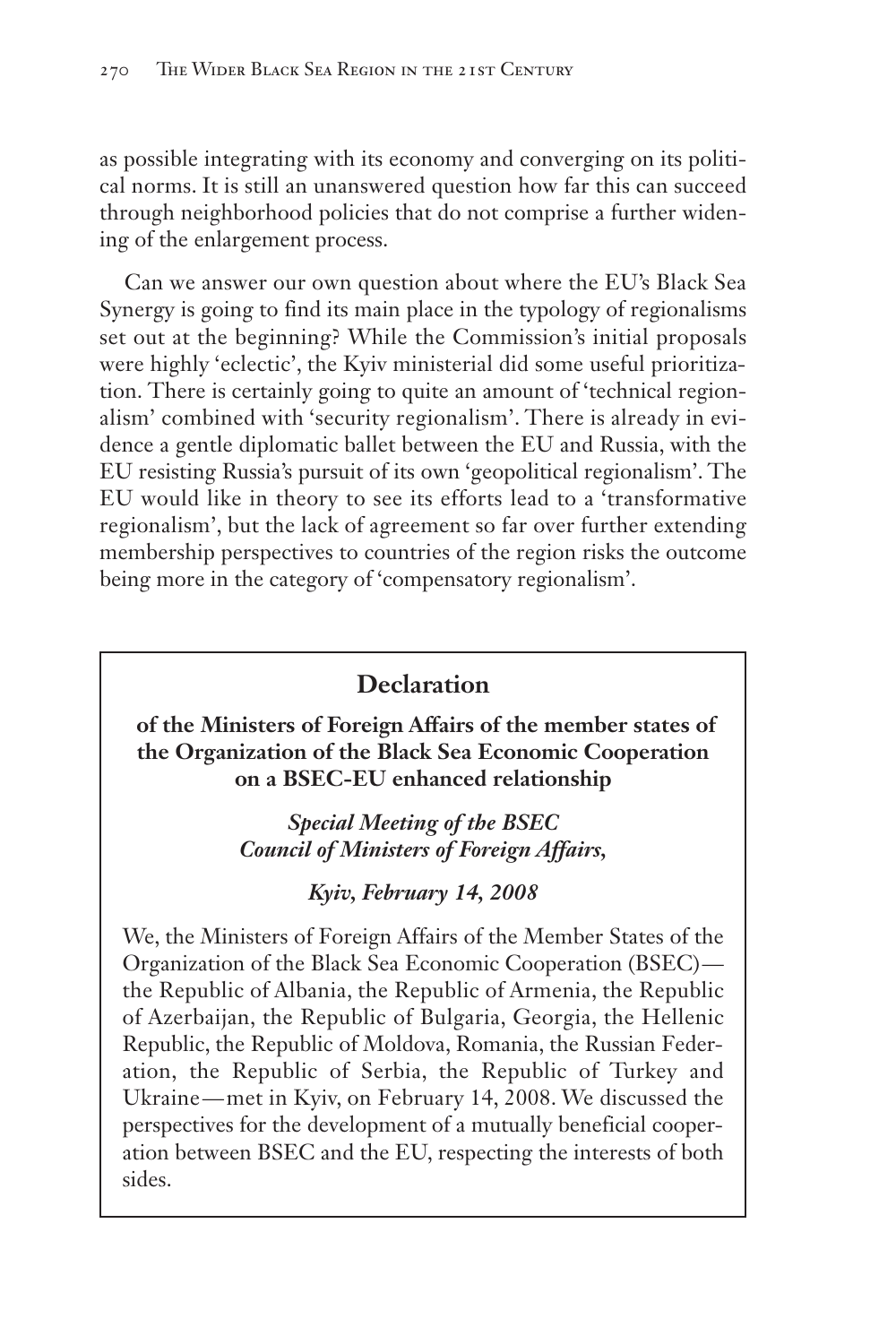Taking guidance from the political assessments and executive dispositions of the Declaration adopted by the Heads of State and Government of the BSEC Member States on the occasion of the BSEC Fifteenth Anniversary Summit held in Istanbul, on June 25, 2007, we reaffirm our commitment to the Organization and its Charter as an indispensable foundation for peace, stability, security and prosperity in the wider Black Sea area.

We consider BSEC-EU interaction as an integral part of overall European economic, scientific and environmental cooperation. Our aim is to achieve proper synergies by coordinating the efforts with various integration and cooperation formats, international organizations and institutions, in particular financial ones, acting in the BSEC area.

BSEC is an inclusive, treaty-based, full-fledged, project oriented regional economic organization, possessing mature institutional structures, well established operational rules and procedures. We all share the conviction that our multilateral economic cooperation contributes to enhancing peace, stability, security and prosperity to the benefit of our region. The Organization has also contributed to developing a sense of regional ownership and identity among our peoples. We are committed to further consolidate its role as an active and reliable partner in international and regional affairs.

We believe that the earliest peaceful settlement of the existing protracted conflicts in the BSEC region, on the basis of the norms and principles of international law will contribute to the enhancement of regional cooperation.

The BSEC-EU interaction is a forward-looking and promising framework, which can contribute to shaping the foundations of an enhanced regional relationship.

BSEC continues to be committed to develop new legal instruments and mechanisms for multilateral economic cooperation in a regional format, which can effectively benefit the citizens of the area.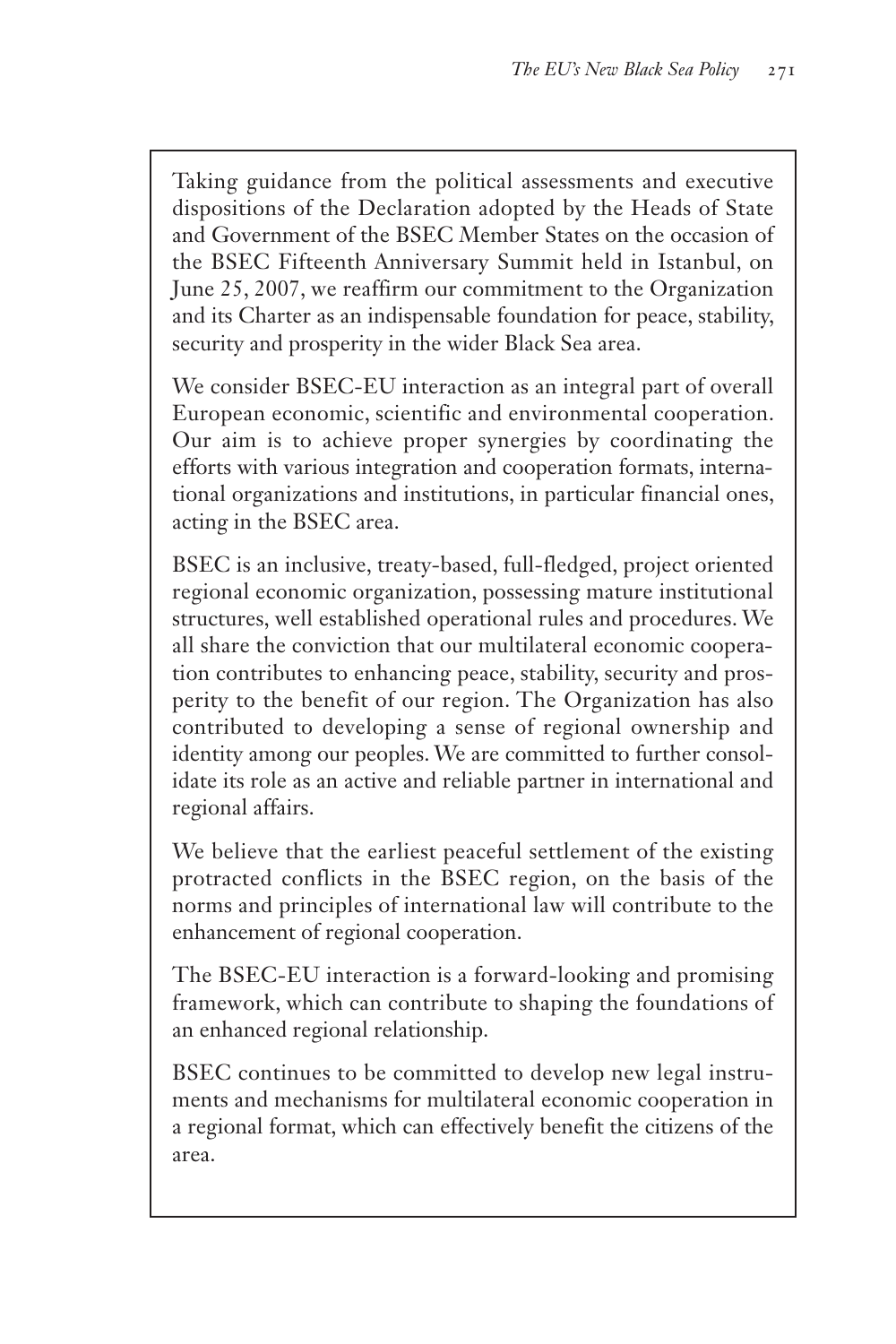We believe that interaction between BSEC and the EU should further be institutionalized and result-oriented, through the identification of common tools and the development of synergies. It is necessary to undertake joint efforts to support development and cooperation in the wider Black Sea area, through various cooperation programmes and partnerships.

We also believe that the joint BSEC-EU action in the wider Black Sea area should be comprehensive and inclusive, so that its benefits encompass all BSEC Member States.

BSEC is looking for closer cooperation and coordination with the EU in the areas of mutual interest, ensuring complementarity, synergies and avoiding duplication of work.

We also express the wish to establish a BSEC-EU enhanced relationship, within which Ministerial Meetings in different formats could be held.

We invite the EU to join the efforts of BSEC in particular in the priority areas of the development and interconnection of transport infrastructure in the region (Black Sea Ring Highway and development of the Motorways of the Sea of the BSEC region), in enhancing energy security and environmental sustainability in the region, in combating all forms of organized crime, terrorism, in preventing and managing natural and man-made disasters, in upgrading communication and information technologies in the region and in facilitating the movement of peoples, including representatives of the business communities and lorry drivers, between the EU and BSEC countries. BSEC is interested in using the EU experience in promoting regional cooperation inter alia through the creation of clusters with the view to unite efforts of industry, universities and research centers. With this aim, BSEC suggests to develop together with the EU a respective "road map" for cooperation and establish special ad hoc joint working groups for practical implementation. BSEC is also interested in starting talks at an expert level, to identify means and ways of cooperation in the areas of common interest.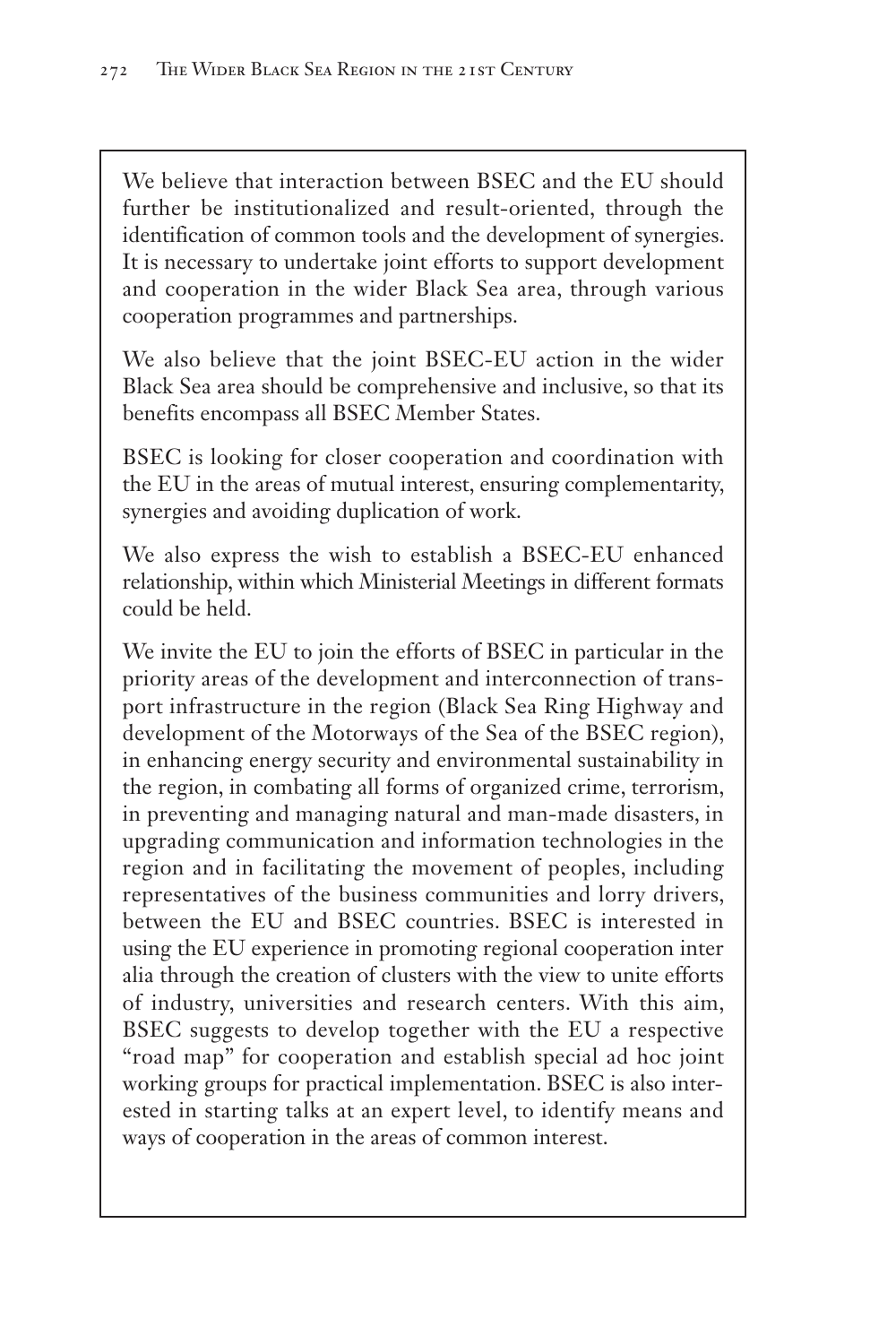We express our gratitude to the Government, the Ministry of Foreign Affairs and the people of Ukraine for the warm hospitality and the excellent organization of this important Meeting, held back-to-back with the Ministerial Meeting for launching the Black Sea Synergy process.

## **Joint Statement**

## **of the Ministers of Foreign Affairs of the countries of the European Union and of the wider Black Sea area**

1. Foreign Ministers of the countries of the European Union and of the wider Black Sea area met in Kyiv to initiate the Black Sea Synergy cooperation. The Meeting was opened by H.E. Viktor Yushchenko, President of Ukraine.

2. Ministers identified significant challenges and opportunities in the wider Black Sea area, which may require coordinated action at the regional level. They agreed that greater involvement by the European Union can increase the potential of Black Sea regional cooperation. Ministers welcomed the Black Sea Synergy Initiative of the European Union as an important tool to achieve this goal.

3. Participants agreed that the primary task of the Black Sea Synergy is the development of cooperation within the Black Sea region and also between the region as a whole and the European Union. The different aspects of the Synergy will be discussed, agreed upon and implemented by the interested countries in a fully transparent and flexible manner, based on mutual interests.

4. The Black Sea Synergy will benefit from the European Neighbourhood Policy and other EU policies applied in the relationship with countries of the region. EU support to Black Sea regional cooperation is aimed at producing tangible results in a number of priority areas. This includes the development and interconnection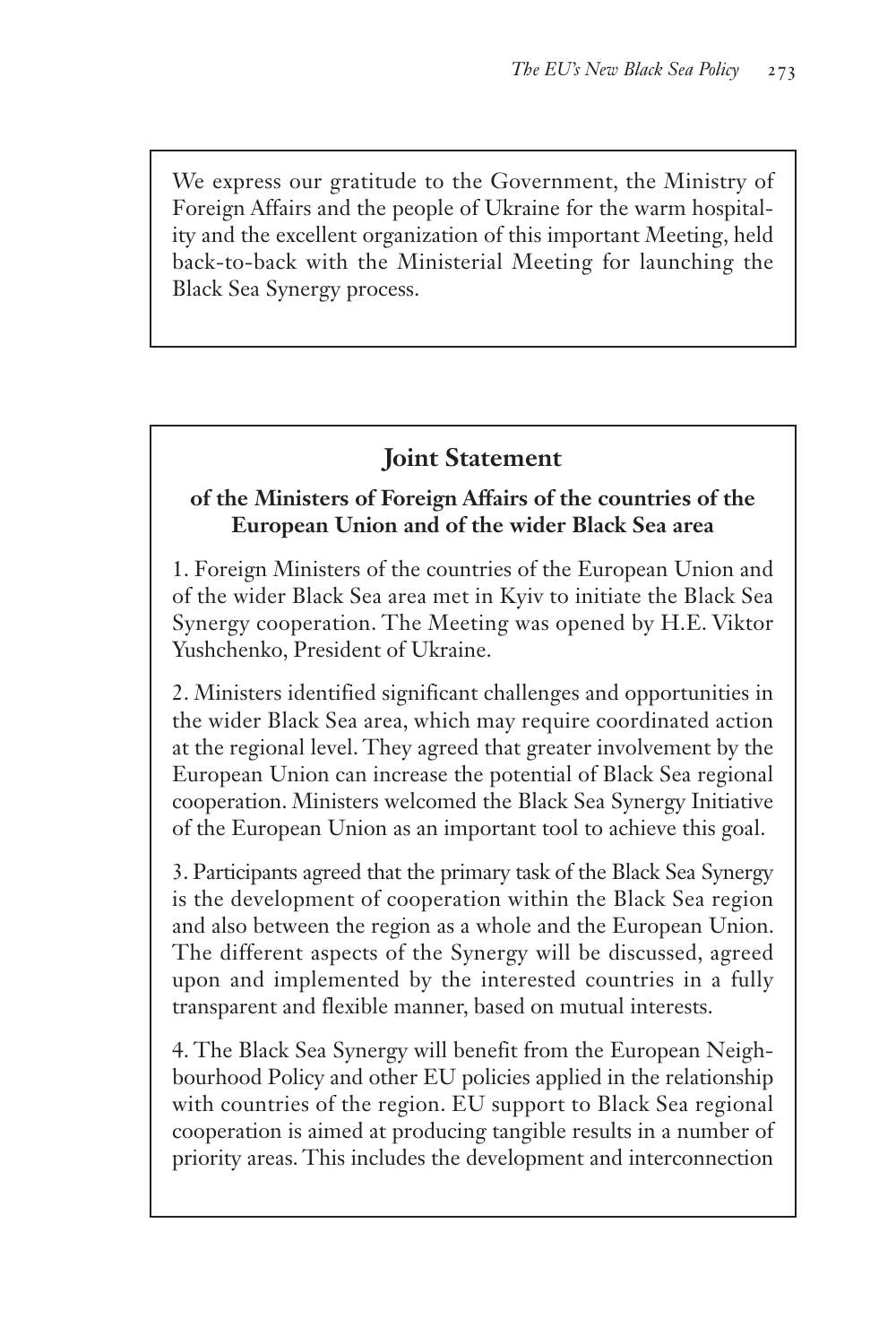of transport, energy and communication infrastructure, responding to increasing trade, investment, traffic and information flows as well as rapidly evolving transit needs. Ministers declared their intention to promote the dialogue between energy producers, consumers and transit countries aimed at ensuring fair access to energy resources and markets, enhancing energy security and environmental sustainability. They will support regional transport cooperation with a view to improving efficiency, safety and security. Ministers agreed that the Black Sea Synergy offers a framework to improve coordination between relevant EU and regional policies as well as wide-ranging programmes such as the development of major trans-national transport axes, the Motorways of the Sea or the Black Sea Ring Highway.

5. The Synergy should contribute to better coordinating specific environmental programmes, notably those focusing on tasks relating to water quality. It should also invigorate the dialogue on Black Sea maritime policies and facilitate efforts to establish regional fisheries management cooperation in order to ensure sustainable use of Black Sea fishery resources. Black Sea regional cooperation should also provide a framework for building capabilities to cooperate in combating climate change and in preventing and managing natural and man-made disasters in the region. Black Sea countries and the European Union will develop region-wide activities to strengthen cooperation in the fields of migration, law enforcement and the fight against organised crime building on the activities of cooperation arrangements already in place, by ensuring added value and avoiding duplication**.** Increased EU engagement in Black Sea regional cooperation has the potential to bring benefits also in the fields of trade, science and technology, research, culture and education as well as employment and social affairs.

6. Ministers took note of the wish for a possible visa facilitation perspective and the role of enhanced mobility in promoting the development of trade and economic relations.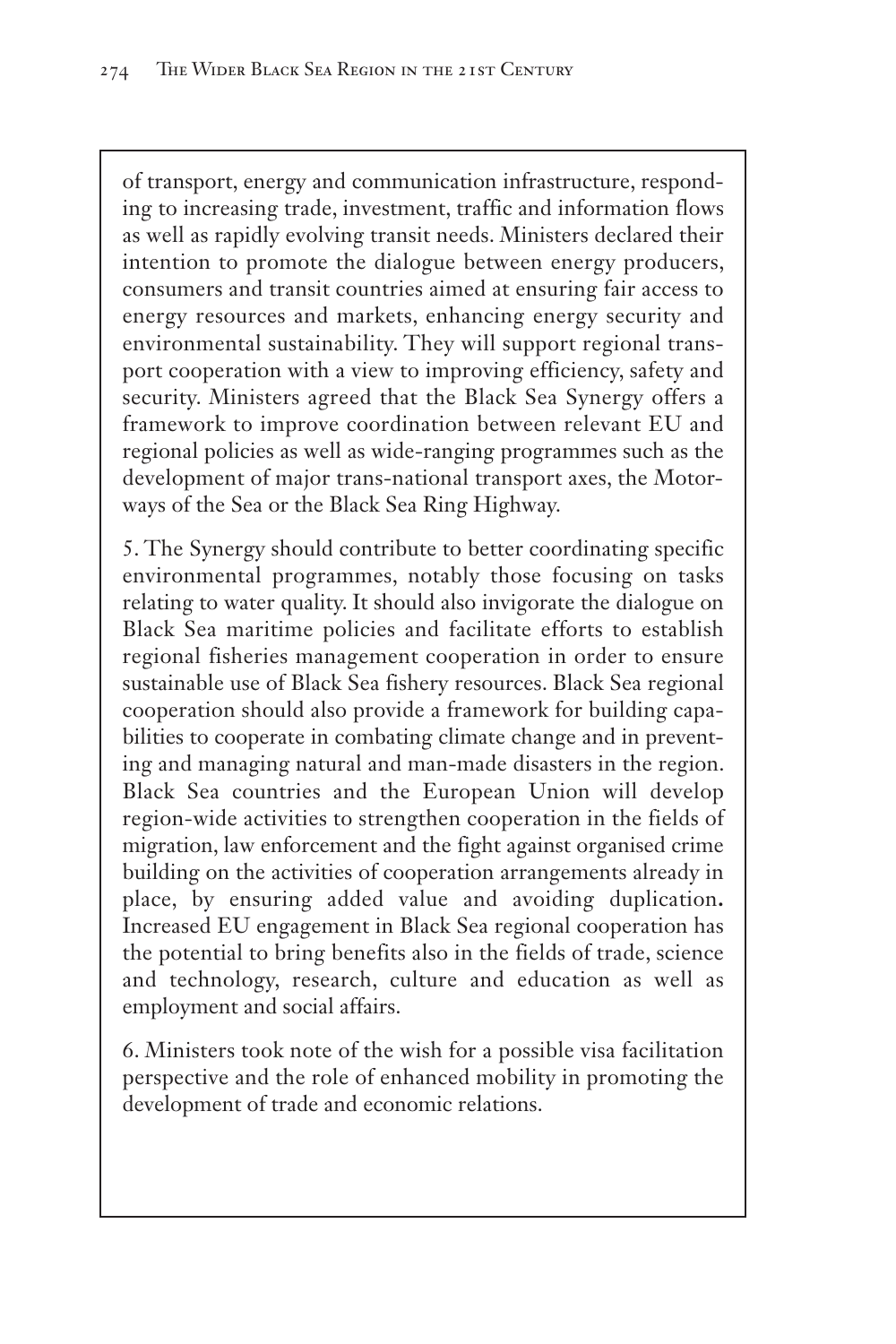7. The Black Sea Synergy could benefit from Black Sea partnerships, involving various stakeholders from the EU and the wider Black Sea area.

8. Participants agreed that the Black Sea Synergy would be a useful means to strengthen the democracy and respect for human rights and to foster civil society.

9. Protracted conflicts impede cooperation activities. Therefore participants emphasized the need for their earliest peaceful settlement on the basis of the norms and principles of international law.

10. The Meeting took due regard of the importance of parliamentary activities in promoting regional cooperation.

11. Ministers welcomed the first steps of the Black Sea Cross-Border Cooperation Programme which supports civil society and local level cooperation in Black Sea coastal areas.

12. Participants stressed the need for proper funding of priority regional cooperation programmes. Co-financing should apply as a general rule. In this context**,** the regional activities of the International Financial Institutions, most notably the EBRD, the EIB and the BSTDB, could offer new possibilities along with financing coming from the EU and from countries of the Black Sea area.

13. The Ministers recognised the important role played by regional organizations and initiatives, particularly by the Organization of the Black Sea Economic Cooperation (BSEC). Ministers noted with satisfaction that the European Commission has obtained observer status in BSEC and has engaged in practical interaction with it in several fields. Black Sea Synergy will take due account of the work in BSEC and will at the same time remain open to all appropriate cooperation possibilities provided by other regional bodies and initiatives, including those in the Danube region, a key area to strengthen connections between the EU and the Black Sea countries.

14. Participants considered that this Black Sea Synergy Meeting is the beginning of a long-term regional cooperation endeavour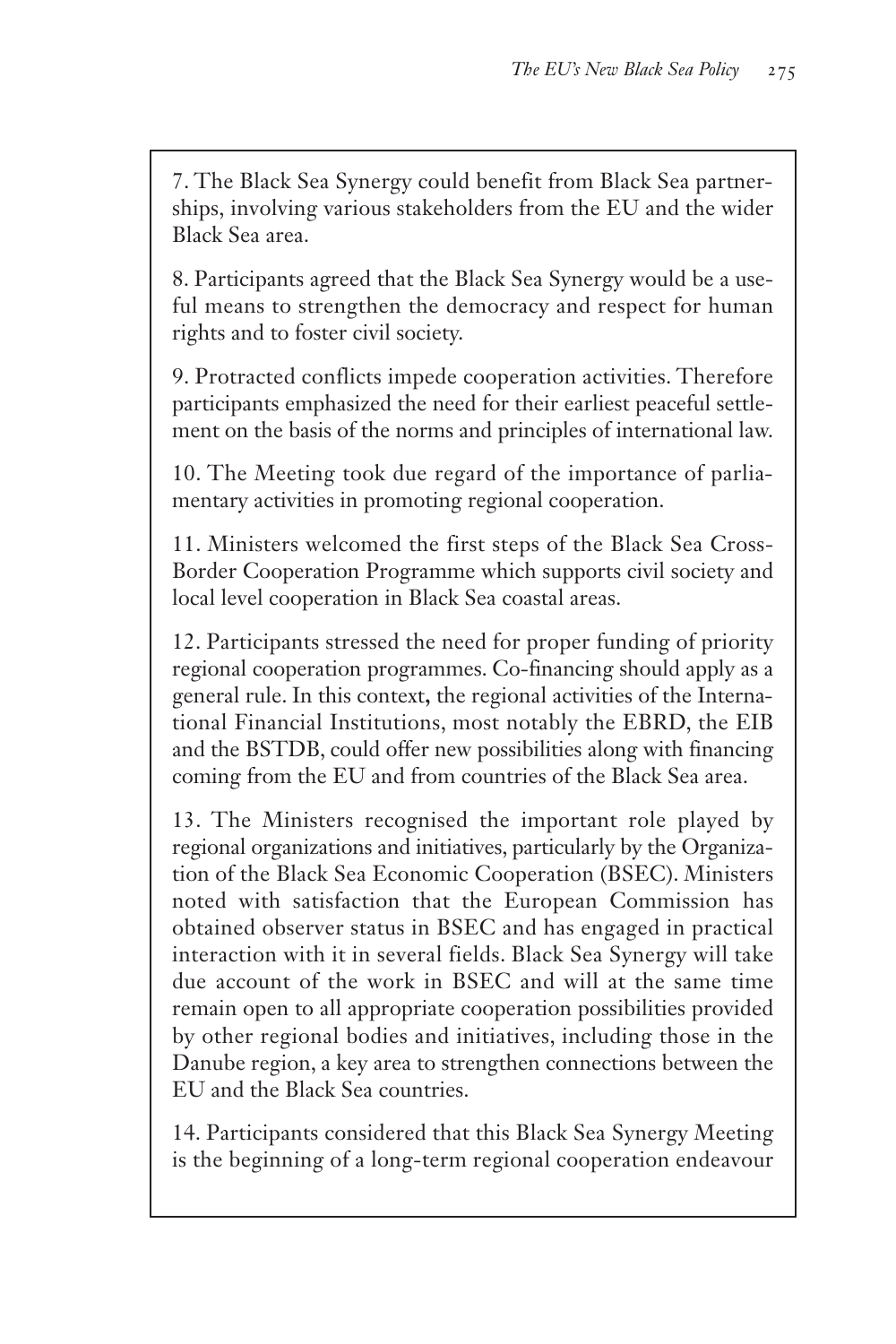offering new opportunities and increased stability and prosperity to citizens in the wider Black Sea area and the whole of Europe.

Ministers expressed their gratitude to Ukraine for the excellent preparation and organization of the Meeting.

Kyiv, February 14, 2008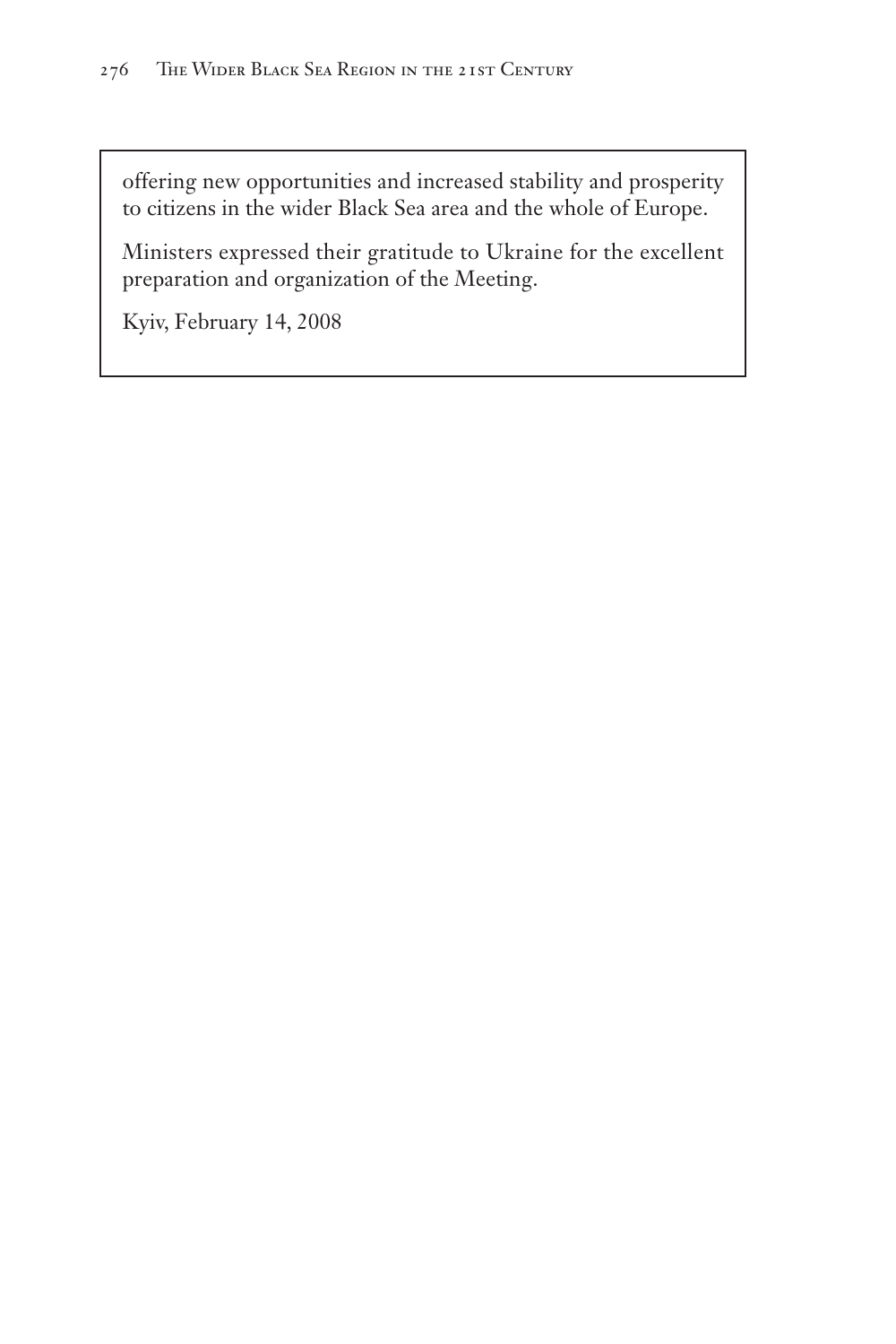## **NATO and Black Sea Security**

#### *F. Stephen Larrabee*

The democratic revolutions in Georgia and Ukraine have given rise to a new debate over how best to consolidate the democratic transitions in these countries and promote security in the Black Sea region.<sup>1</sup> One of the key issues in this debate is what role NATO should play in this process. Where does it fit into the broader Western effort to promote security in the Black Sea region? What is the appropriate division of labor between NATO and the European Union (EU) in promoting security in the region?

This debate is not entirely new. The West faced many of the same questions and dilemmas in the early l990s in regard to central Europe. Then, as now, concerns were expressed about the qualifications of the aspirants and the impact that their membership would have on the coherence and efficiency of NATO and the EU. Then, as now, the Russian factor loomed large in the debate. Many Western officials and analysts worried that NATO enlargement would antagonize Russia and lead to a confrontation with Moscow.

A lively debate also ensued about which institution — NATO or the EU — should take the lead in stabilizing the region. Two schools of thought emerged. One school argued that what the central European countries needed most was economic prosperity and social stability, not military security. The EU, they contended, was best placed to provide the required economic and social stability. Therefore, this school argued, the EU should take the lead, not NATO.

A second school maintained that NATO should go first. While not denying that central Europe needed economic and social stability, this school argued that economic and social stability could only be achieved if these countries felt secure. Only then would they have the determination and self-confidence to carry out the reforms necessary

<sup>1</sup> See Ronald D. Asmus, "Europe's Eastern Promise," *Foreign Affairs,* Vol. 87, No. 1, January/February 2008, pp. 95-106.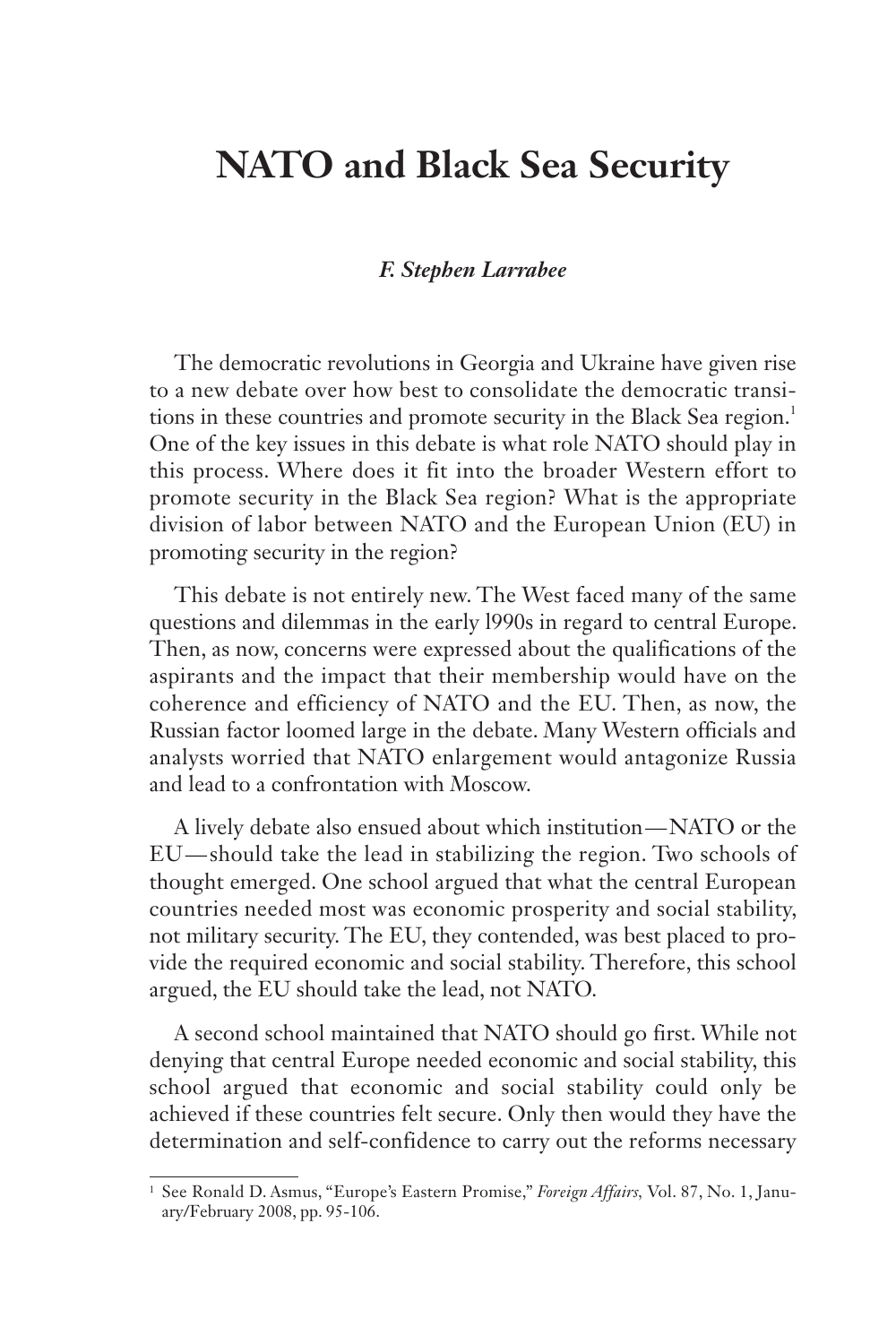to achieve economic and social stability. Moreover, the requirements for EU membership, this school contended, would take a decade or longer to meet. The West, supporters argued, could not afford to wait that long to embed the central European countries in a Euro-Atlantic framework. Otherwise the window of opportunity to anchor these budding democracies to the West might begin to close.

## **The Changing Context of NATO Enlargement**

Today the Euro-Atlantic community faces a similar, though in many ways more difficult, challenge in the Black Sea region. However, the strategic context in which the enlargement debate over Black Sea security is taking place is quite different from the strategic context that existed at the time of the enlargement to central Europe.

First, Russia is stronger now. At the time of the first enlargement debate Russia was weak. Today, Russia, buoyed by rising energy prices, is in a more assertive and self-confident mood. In addition, Russia has greater leverage, particularly in the economic realm, in the Black Sea region than it had in central Europe.

Second, the qualifications of the aspirants for NATO membership in the Black Sea region are much weaker than the qualifications of the aspirants from central Europe. While Ukraine and Georgia have made significant progress in recent years in improving their qualifications for membership, they are not as far along as Poland, Hungary, and the Czech Republic were at the time they were admitted to NATO. Public support for NATO membership in Ukraine, for instance, is considerably lower than it was in any of the three central European members when they entered NATO.

Third, "identity" issues play a much more important role in the enlargement debate today than they did a decade ago. While many NATO members initially had reservations about admitting the countries of central and eastern Europe into the Alliance, few doubted that the countries of central and eastern Europe were "European" countries. The situation is quite different today. Many members of NATO are not entirely convinced that Georgia and Ukraine are really part of Europe.

Fourth, NATO's role is less certain today than it was a decade ago. Then, NATO was regarded as the preeminent Western security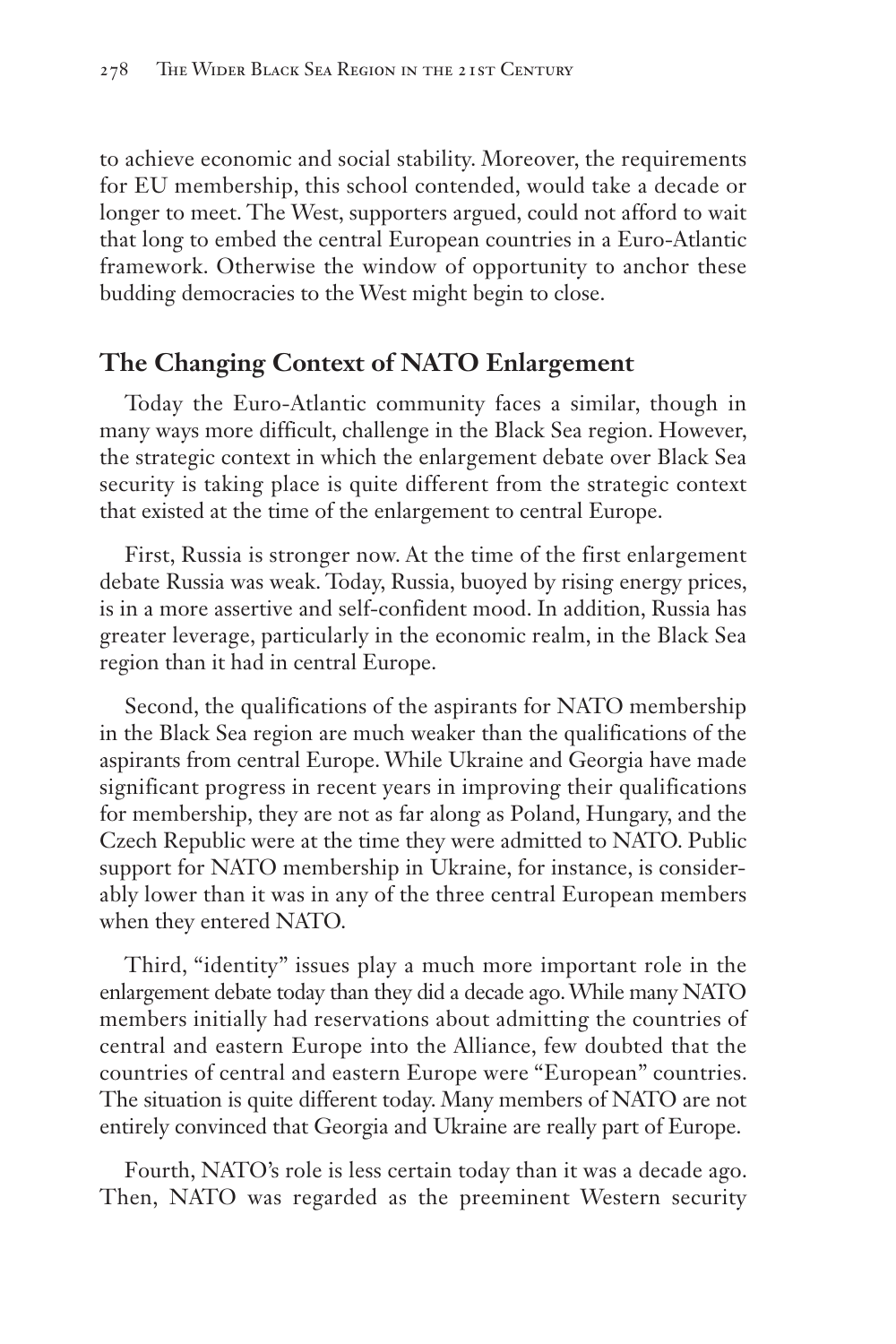organization. Today, European attention is increasingly focused on the EU. At the same time, NATO's problems in stabilizing Afghanistan have raised serious questions about the Alliance's vitality and ability to meet the emerging security challenges of the 21st century.

Finally, the strategic focus of the United States has changed. In the l990s, the attention of the United States was still heavily focused on Europe. Today, U.S. strategic attention is concentrated on areas beyond Europe's borders — Iraq, Iran, China, North Korea, etc. Thus enlargement, while important, is less central to Washington's foreign policy agenda than it was a decade ago.

This does not mean that NATO has no role to play in promoting security in the Black Sea region or that the Alliance should not enlarge to include countries in the Black Sea region. But it does mean that Western leaders need to devise a strategy that takes into consideration the changed international context for enlargement today as well as the specific regional dynamics in the Black Sea region.

## **Regional Aspirants**

The enlargement debate in the Black Sea region centers principally around two countries: Ukraine and Georgia. However, the two countries present very different challenges for NATO.

#### *Georgia*

In Georgia, unlike Ukraine, NATO membership enjoys strong popular support. Close to 77 percent of the population supports Georgia's membership in the Alliance — a level higher than in any of the east European aspirants admitted to NATO in 2004 and considerably higher than in Croatia and Albania, which were invited to join the Alliance at the Bucharest summit in April 2008. This pro-NATO sentiment is shared across the political spectrum in Georgia. In March 2007, the Georgian parliament passed a declaration underscoring Georgia's commitment to NATO. The text was signed by all political parties represented in the parliament and passed 160-0.

Moreover, in the last several years Georgia has made important strides in modernizing its military forces and making them more NATO-capable. Recent reforms have resulted in the formation of two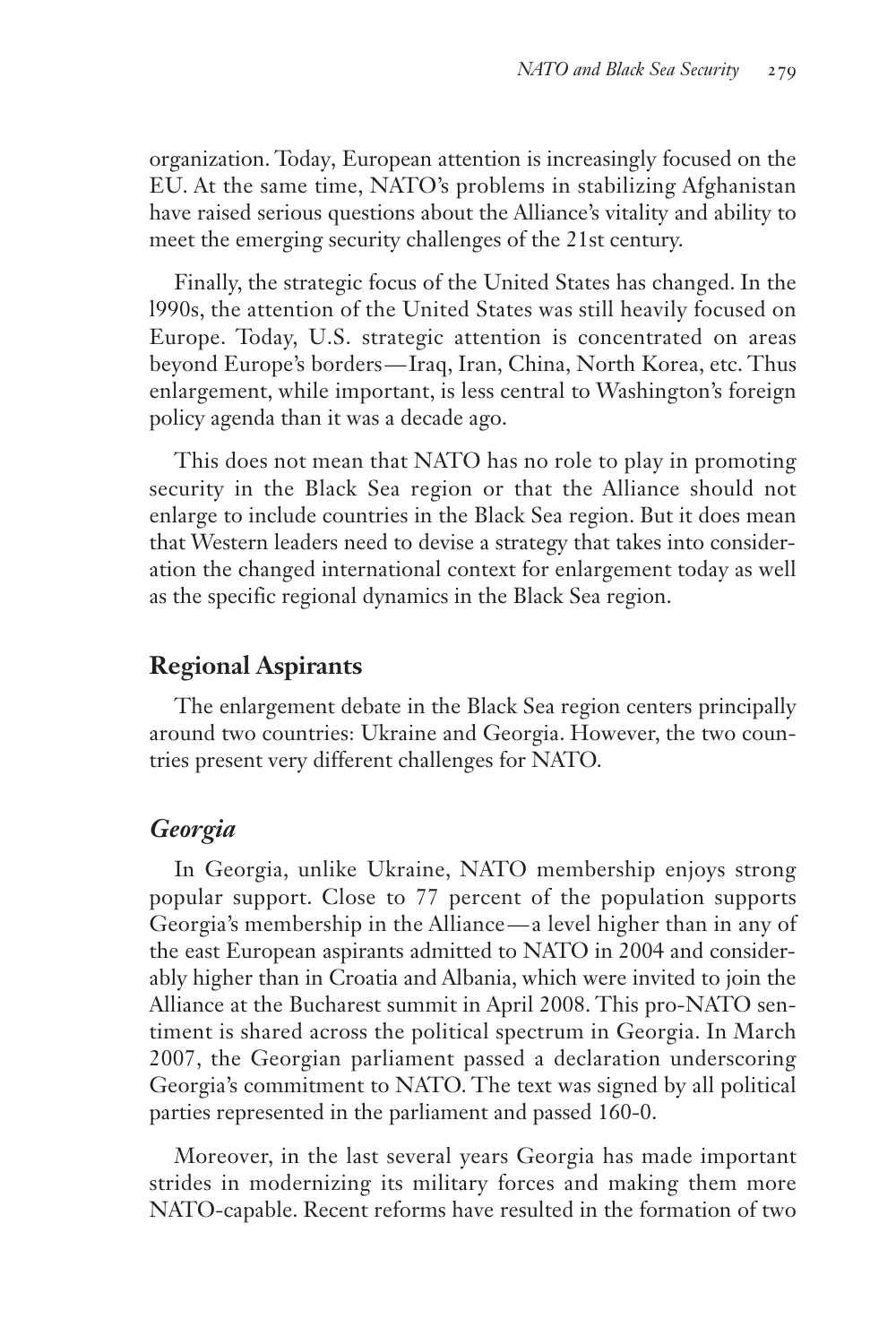NATO-capable battalions: the transformation of the General Staff into a Joint Staff, and the evolution of a conscript-based force into a contract-based Army. Civilian control of the military has also been strengthened.

These reforms have been designed to create a smaller and more mobile force and have generally been given higher marks by officials from NATO and the European Command (EUCOM). However, the Georgian government's plans to create a fifth brigade have raised concerns in NATO. A fifth brigade would represent an increase of 25-30 percent in the strength of the Georgian forces over the original planning figures submitted in Georgia's Individual Partnership Action Plan presented to NATO in 2004.

The Georgian government has justified the increase on the grounds that the armed forces of Georgia's neighbors, Azerbaijan and Armenia, are several times larger than those of Georgia. However, Georgia faces no threat from Azerbaijan or Armenia. Some NATO officials suspect that the real reason for the increases may be related to plans to launch a military campaign to reincorporate the breakaway regions of Abkhazia and South Ossetia, which declared their independence from Georgia in the early l990s and are supported by Russia. There is also concern whether Georgia can afford such a large increase in its military forces.

In addition, some NATO members question whether Georgia has made sufficient progress in establishing a viable and transparent democracy to be admitted into NATO. Georgia's democratic reform record is far from perfect. But it is as good—and in some cases arguably better — than that of some recently admitted aspirants from eastern Europe such as Romania and Bulgaria, not to mention Albania, which, as noted, was invited to join the Alliance at the Bucharest summit in April 2008. Since President Mikheil Saakashvili's assumption of power in November 2003, the economy has improved visibly; the degree of political freedom has been expanded; and corruption has been significantly reduced.<sup>2</sup>

<sup>2</sup> See the Bertelsmann Foundation's Transformation Index (BTI), *BTI 2008 Georgia Country Report* for a comprehensive assessment. Bertelsmann gives Georgia an overall rating of 6.6 out of 10.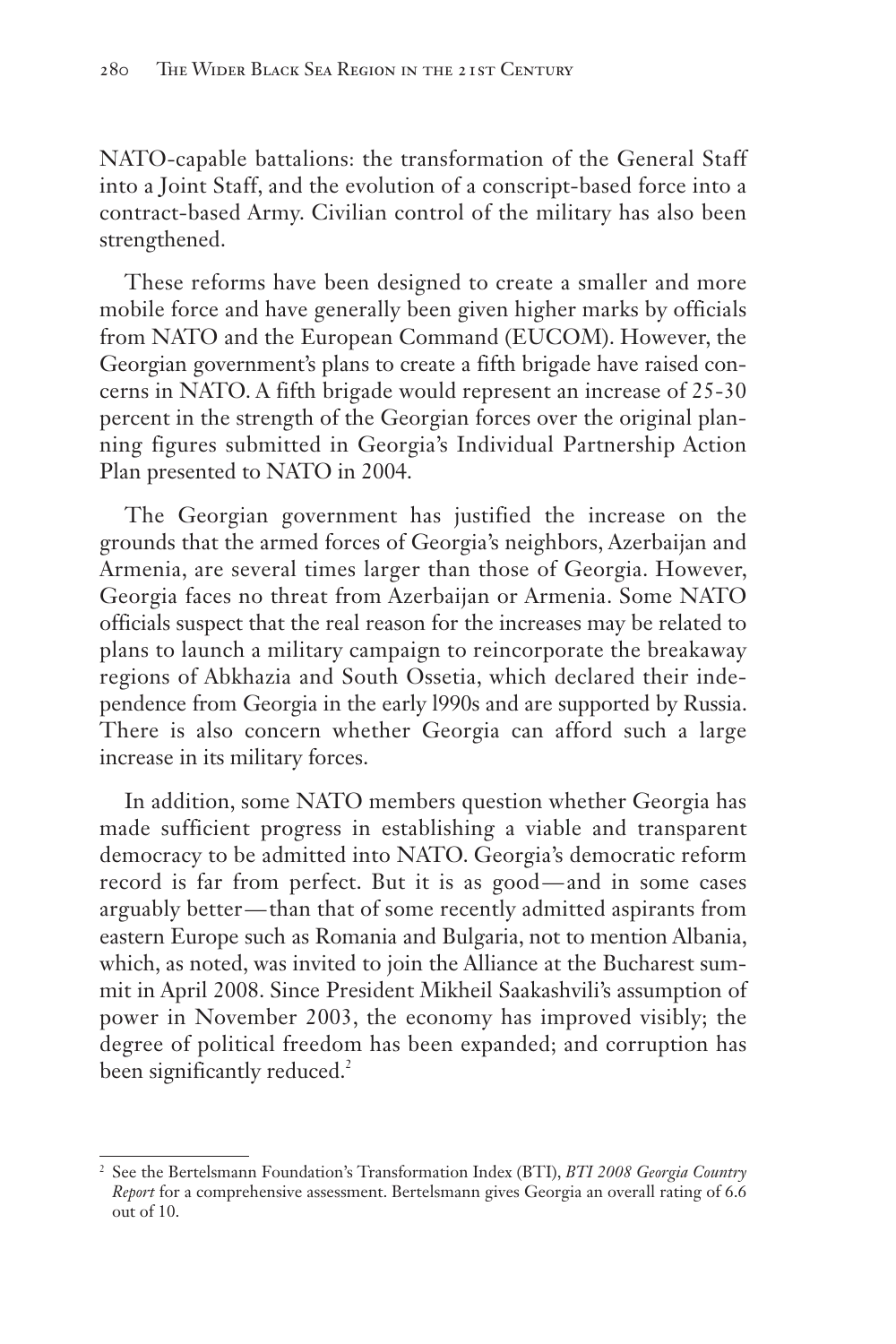The Georgian government's use of force to disperse demonstrations in November 2007 badly damaged Saakashvili's image, both at home and abroad, and raised questions in the mind of some NATO members about Georgia's democratic credentials. However, the government's crackdown, while ill-considered, should not obscure the overall political and economic progress that has been made since November 2003. The opposition, while noisy, is weak and has been unable to articulate a coherent or convincing alternative political program.

Moreover, Saakashvili still enjoys significant political support. He easily won the presidential elections in January 2008, gaining 53.5 percent of the vote against 25.7 percent for his opponent, Levan Gachechiladze, the leader of the opposition.<sup>3</sup> While the result was a far cry from the 96.9 percent he received in the elections in 2004, it demonstrated that Saakashvili still commands considerable support. The elections were generally considered by the OSCE to have been carried out in a fair and honest manner. Their implementation contrasts sharply, moreover, with recent elections in other parts of the former Soviet Union, particularly Russia, Armenia and Azerbaijan — not to mention Kazakhstan, Kyrgyzstan and Turkmenistan — which were characterized by numerous and serious irregularities.<sup>4</sup>

The main obstacle to Georgia's membership prospects, however, is not its democratic credentials, which, as noted, are certainly as good as those of NATO members such as Bulgaria and Romania. Rather it is the existence of "frozen conflicts" with the breakaway regions of Abkhazia and South Ossetia, which declared their independence from Georgia in the early 1990s.<sup>5</sup> Many European members of NATO fear that these disputes could drag NATO into a conflict with Russia if Georgia becomes a member of the Alliance.<sup>6</sup>

<sup>3</sup> Full election results available from the IFES Election Guide at: http://www.electionguide.org/results.php?ID=1179, accessed March 10, 2008.

<sup>4</sup> Ukraine is a notable exception to this pattern. The parliamentary elections in March 2006 and September 2007 were both judged by the OSCE to have been conducted in a fair and open manner with relatively few irregularities.

 $5$  A detailed analysis of the conflicts and their origins cannot be undertaken here. For a good discussion, see Dov Lynch, *Why Georgia Matters*, Chaillot Paper No. 86 (Paris: European Union Institute for Security Studies, February 2006, pp. 35-44. Also Bruno Coppieters, *The EU and Georgia: Time Perspectives in Conflict Resolution*, Occasional Paper No. 70 (Paris: European Union Institute for Security Studies, December 2007).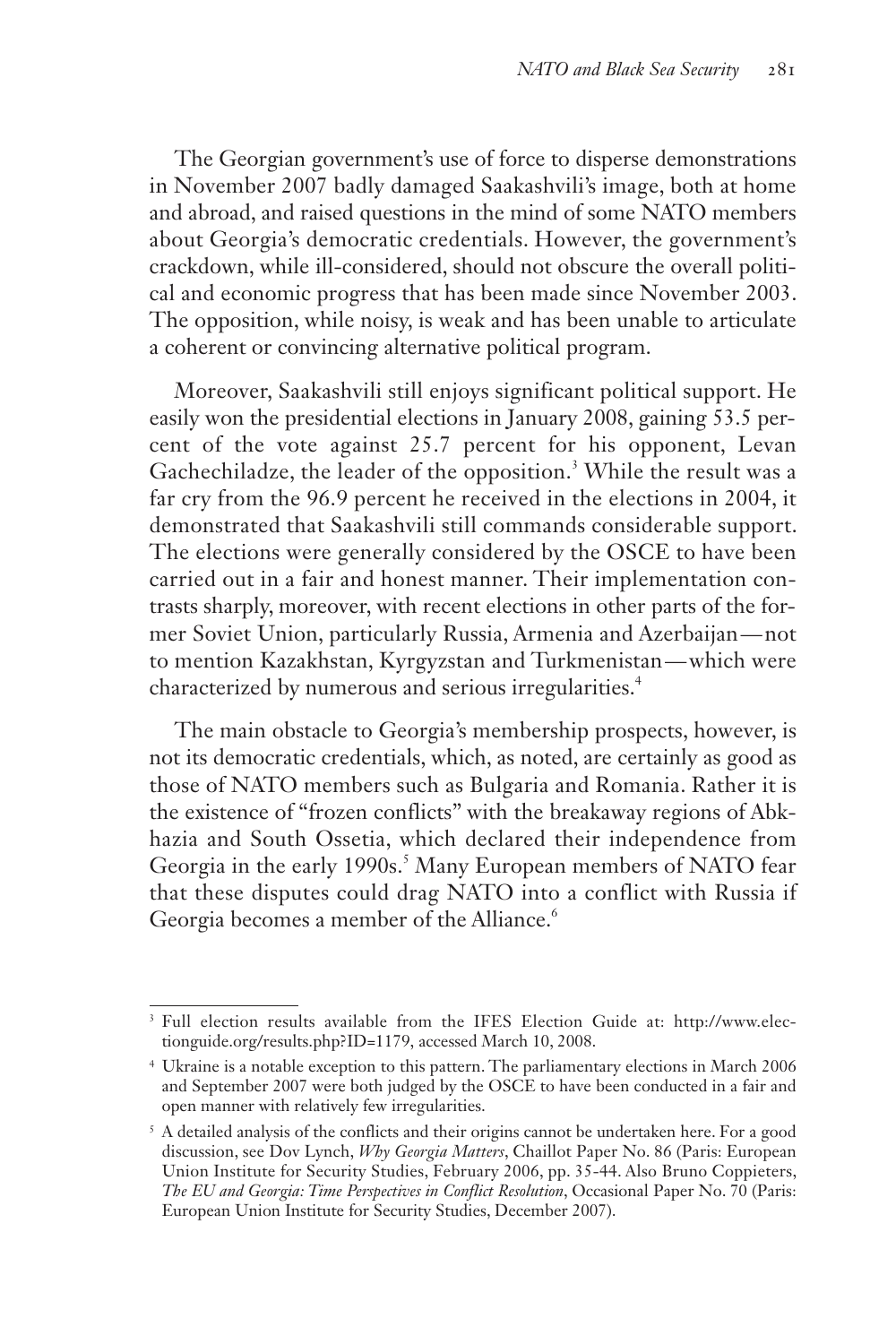However, making the resolution of the conflicts in Abkhazia and South Ossetia a precondition for Georgian membership in NATO, as some members such as Germany argue should be done, would essentially give Russia a veto over Georgia's NATO membership aspirations and virtually ensure that the conflicts will remain unresolved. Russia has little incentive to see the conflicts settled since their resolution would remove one of Moscow's main instruments for exerting pressure on Georgia and would reduce its influence in the Caucasus more broadly.

Abkhazia and South Ossetia are highly dependent, politically and economically, on Russia, which has granted Russian citizenship and Russian passports to the majority of the residents in the two separatist enclaves. Moreover, in April 2008, President Putin issued a decree further strengthening economic, cultural, social, and diplomatic ties with the breakaway regions. The decree included provisions for Russia to establish semi-official consular offices as well as expand trade links with both entities.<sup>7</sup>

Some NATO members are hesitant to offer Georgia a Membership Action Plan because they fear that in retaliation Moscow might formally recognize Abkhazia and South Ossetia as independent states. Such a move, however, is unlikely. It would stimulate stronger pressure for independence in Chechnya and elsewhere in Russia, especially the northern Caucasus — a development Moscow is eager to avoid. Rather Moscow's policy seems aimed at strengthening economic and political ties with the two entities but stopping short of formal diplomatic recognition — something akin to U.S. relations with Taiwan.

Still, fears that NATO could be dragged into a conflict with Russia over Abkhazia and South Ossetia if Georgia were offered NATO membership cannot be totally dismissed out of hand. However, the dangers could be significantly mitigated by a unilateral statement by Georgia before or at the time of MAP accession pledging to solve its outstanding territorial disputes solely by peaceful means. Such a statement would reduce the prospect of NATO being dragged into an armed conflict over Abkhazia or South Ossetia while holding open the legal possibility of peaceful reunification of Abkhazia and South Ossetia

<sup>6</sup> In a speech in Berlin on March 10, 2008, for instance, Chancellor Angela Merkel of Germany bluntly warned that "countries that have unresolved conflicts cannot become NATO members."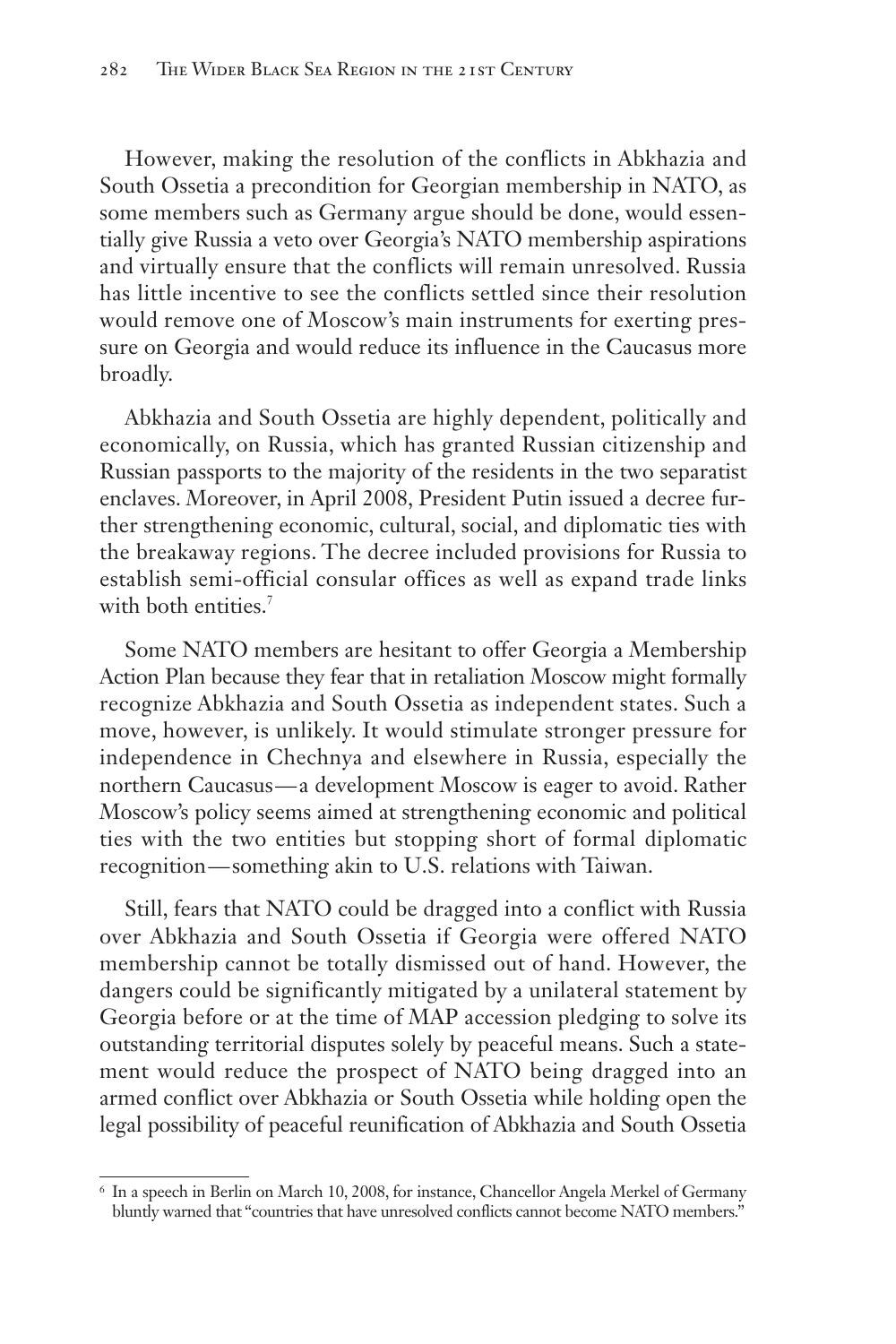some time in the future if political circumstances change, as provided for under the l975 Helsinki accords.

While the two conflicts are often linked together, there are important differences. The prospects for a peaceful settlement of differences in South Ossetia are much better than in Abkhazia. The ethnic composition of South Ossetia is quite diverse, whereas in Abkhazia there are practically no Georgians left, except for the Gali district. Nearly 200,000 ethnic Georgians fled or were forced to leave during the civil strife in the early l990s and few have returned. Moreover, South Ossetia is surrounded by Georgian villages and within easy reach of Tbilisi. Abkhazia, by contrast, is more insular and anti-Georgian feeling is much stronger.

The Georgian government has launched a number of initiatives designed to resolve the dispute with the government in Tskhinvali, the capital of South Ossetia, including proposing a broad-based plan that would give South Ossetia significant autonomy as well as other important cultural and economic benefits. To date there has been little progress in resolving the dispute, largely because any re-association with Georgia would significantly weaken the political power and damage the economic interests of the corrupt autocratic leadership in South Ossetia, which derives much of its power and wealth from smuggling and other illegal activities.

However, South Ossetia faces growing economic problems, which is driving more people to emigrate to North Ossetia and elsewhere in search of jobs and better economic conditions. If the economic situation in South Ossetia continues to deteriorate, and if Georgia maintains its current reform course and continues to strengthen its ties to the West, many South Ossetians may eventually conclude that they are better off enjoying significant political and cultural autonomy in an increasingly prosperous, Western-oriented Georgia closely tied to NATO and the EU than remaining part of a politically isolated, economically depressed pseudo-state run by a corrupt, criminalized elite that is dependent on Russia for its survival. This could open new prospects for resolving the current differences between Tbilisi and Tskhinvali. At the same time, the prospect of eventual membership in NATO serves as an important incentive for Georgia to resolve its dispute with South Ossetia (and Abkhazia) by peaceful means.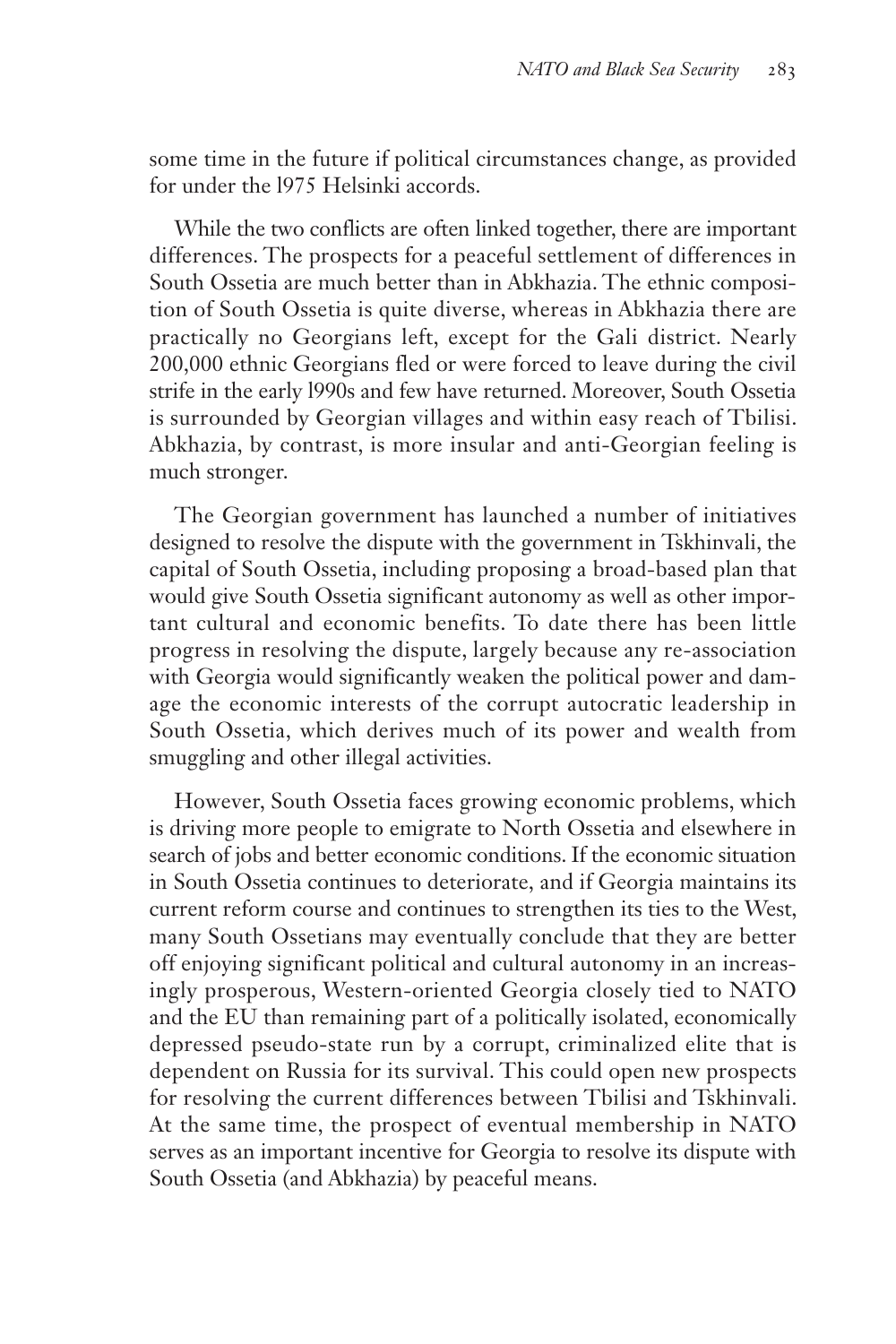#### *Ukraine*

Ukraine's aspirations for NATO membership present a very different set of dilemmas. The first is strategic. Georgian membership in NATO is one thing; Ukrainian membership quite another. Georgia is a small country and its armed forces in no way pose a threat to Russia. Ukrainian membership, by contrast, would have enormous strategic consequences. It would deal a fatal blow to any residual Russian hopes of creating a "Slavic Union" between Russia, Ukraine and Belarus and severely diminish Russia's ability to expand its influence in the western CIS. It would also have important consequences for military cooperation between Russia and Ukraine, particularly in air defense and ballistic missile production.

Second, Ukrainian membership in NATO would raise the issue of the Russian Black Sea Fleet. Under the agreement signed in July 1997, Ukraine granted Russia port facilities in Sevastopol for the Black Sea Fleet until 2017. President Putin has suggested that the agreement should be extended.<sup>8</sup> An extension of the accord, however, could complicate — and probably kill — Ukraine's prospects for NATO membership. Many NATO members would be reluctant to support Ukrainian membership if the Russian Fleet is stationed on a semipermanent basis in Ukraine.

The third—and most important—problem is the low level of public support for NATO membership in Ukraine. According to surveys by the Razymkov Center in Kyiv, support for Ukrainian membership in NATO declined from 32 percent in 2002 to 17.2 percent in October 2006.<sup>9</sup> This downturn was observable across all age groups. A poll conducted in October 2006 revealed that if a referendum on NATO accession had been taken at that time, 54 percent of the population would have voted against accession.<sup>10</sup>

<sup>7</sup> See C.J. Chivers, "Russia Expands Support For Breakaway Regions in Georgia," *New York Times*, April 17, 2008.

<sup>8</sup> "Russia ready for talks to extend Black Sea Fleet's stay in Crimea," *RIA Novosti*, October 25, 2006. See also Vladimir Socor, "Putin Offers Ukraine 'Protection' for Extending Russian Black Sea Fleet's Presence," *Eurasian Daily Monitor, Volume X, Issue 200,* October 30, 2006.

<sup>9</sup> See Anatoliy Bychenko, "Public Opinion on NATO and Ukraine's Accession to it," *National Security and Defense,* No. 9 (81), 2006, p. 20.

<sup>10</sup> *Ibid*, p.21.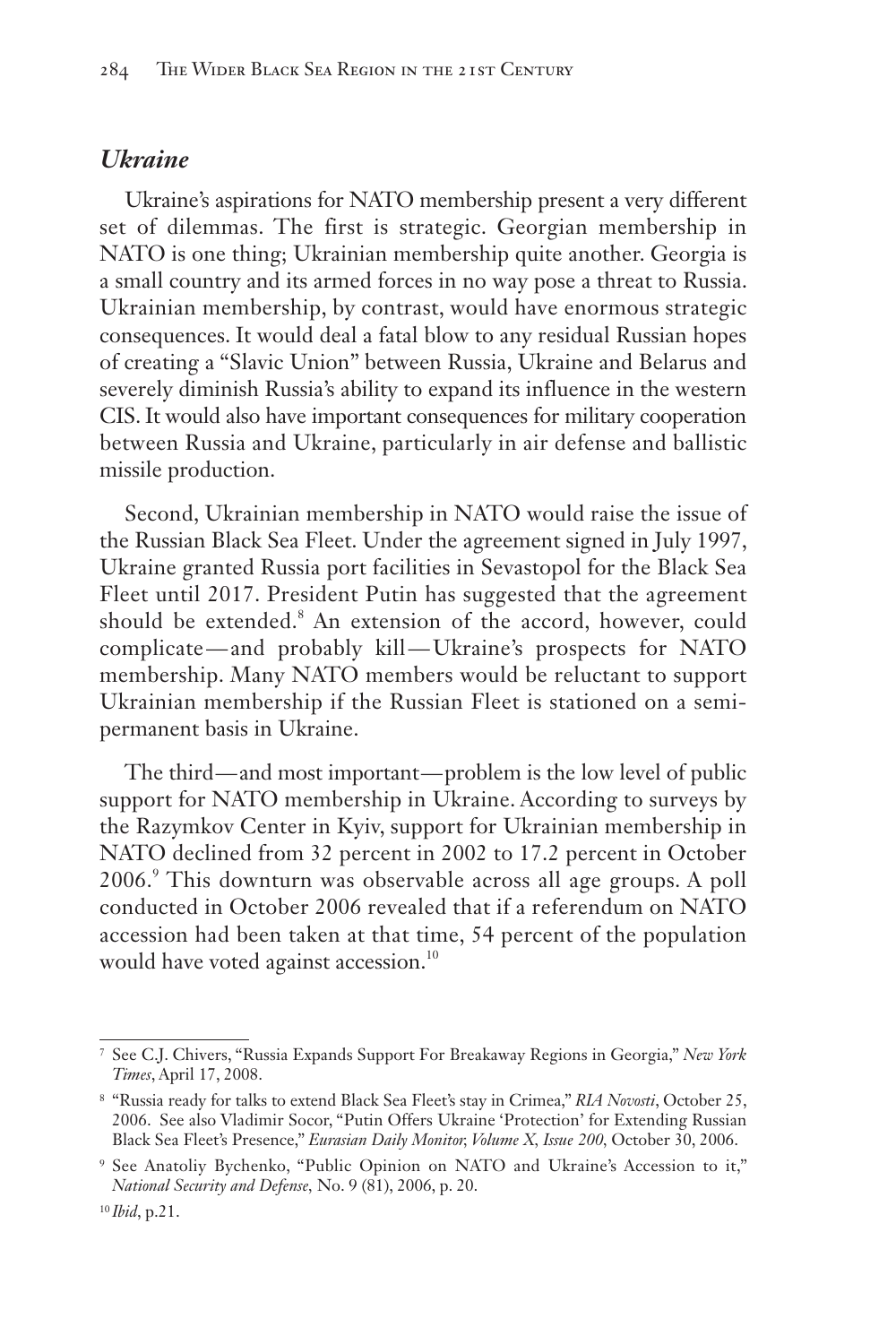The low level of public support is due to the long years of anti-NATO propaganda during the Soviet period as well as the strong anti-NATO propaganda conducted by former Prime Minister Viktor Yanukovych during the 2004 presidential campaign. NATO's air campaign against Serbia in the spring of 1999 and the U.S.-led military intervention in Iraq have also contributed to a decline in public support.

Support varies significantly, however, from region to region. Pro-NATO sentiment is strongest in western and central Ukraine and weakest in the Russified southern and eastern regions. In general, however, public awareness of NATO in Ukraine is very low. Polls show that nearly half of the population (47 percent) has little knowledge or understanding of NATO.<sup>11</sup> Many of these respondents could be mobilized to support NATO membership if the Ukrainian government conducted an effective campaign to inform the population about the benefits of NATO membership, as was done by a number of east European aspirants prior to their admission to NATO. But this would take time — probably 4-5 years — and so far no Ukrainian government has shown a willingness to devote the required energy and resources to conduct such a public education campaign.

Moreover, unlike Georgia and eastern Europe, where elite support for NATO was strong, in Ukraine the elite and main political parties are sharply divided over the issue of Ukrainian membership in NATO. The ruling coalition composed of Our Ukraine/People's Self Defense (NUNS) and Prime Minister Yulia Tymoshenko's bloc (BYuT) favor Ukrainian membership in NATO, while the Party of Regions, the Communists and Volodymyr Lytvn's bloc, which comprise the current opposition in the Rada, are opposed to NATO membership or are unwilling to support it at this time.

However, even within the ruling coalition there are visible differences. While President Yushchenko is an ardent supporter of Ukrainian membership in the Alliance, Prime Minister Tymoshenko, who comes from eastern Ukraine where support for NATO is low, is much less enthusiastic about NATO membership.<sup>12</sup> Moreover, the coalition is

<sup>11</sup> *Ibid*, p.25.

<sup>12</sup>Tymoshenko did not even mention NATO, for instance, in her controversial article in *Foreign Affairs*. See Yulia Tymoshenko, "Containing Russia," *Foreign Affairs*, Vol. 86. Nr, 3, May/June 2007, pp. 69-82.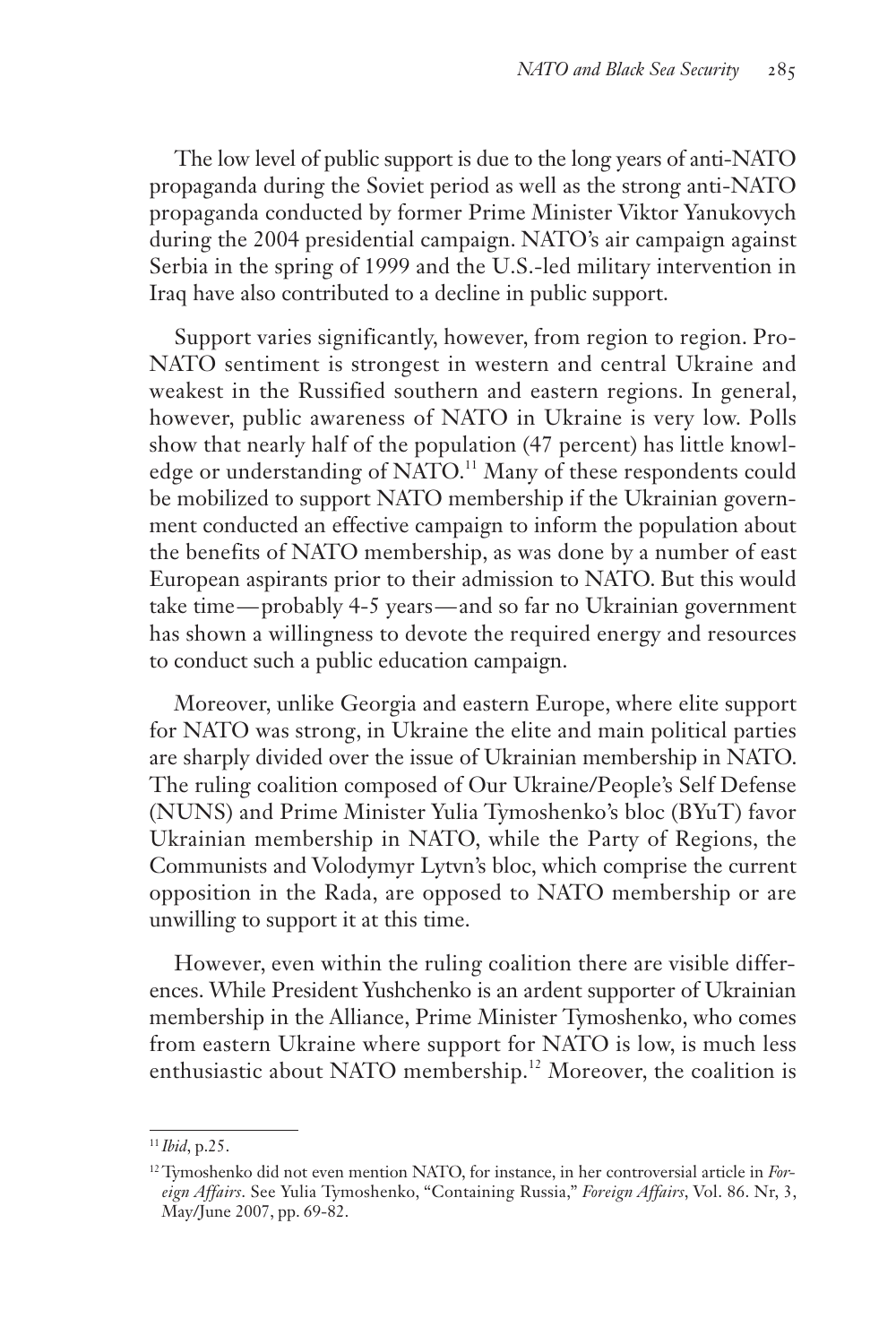plagued by intense internal bickering and personal rivalries and has only a slender two seat majority in the Rada, raising serious questions about its longevity.<sup>13</sup> A collapse of the coalition could bring the anti-NATO forces to power, seriously damaging Ukraine's chances of receiving MAP in the near future and undercutting Kyiv's prospects for NATO membership over the medium to long term.

Fourth, there is no clear consensus within NATO regarding Ukrainian membership. The United States, Poland, and most East European countries favor Ukrainian membership if Ukraine demonstrates a serious commitment to implementing political, economic, and military reforms. However, many west European members of NATO, especially France and Germany, have reservations about admitting Ukraine. Some members do not feel that Ukraine is really a "European" country while others fear that Ukrainian membership in NATO would increase the pressure for the EU to admit Ukraine. Many also worry that Ukrainian membership would antagonize Russia and lead to a deterioration of relations with Moscow.

Given the lack of strong public support for NATO in Ukraine at the moment, the absence of an internal consensus in NATO regarding Ukrainian membership within the Ukrainian elite, and the concerns within NATO about the impact of admiring Ukraine on relations with Russia, Ukrainian membership in the Alliance does not appear to be very likely in the near future. If it carries out a serious reform program over the next year or so, Ukraine will probably be granted MAP, but public support for NATO will need to increase visibly before Ukraine can be considered seriously for NATO membership.

# **The Bucharest Summit: A Strategic Turning Point?**

The Bucharest summit (April 2008) represents an important milestone — perhaps even a critical turning point — in NATO's approach to the Black Sea region. At the summit, Alliance leaders postponed granting Georgia and Ukraine MAP, preventing an open confrontation with Moscow that could have derailed the summit. At

<sup>13</sup>For details, see Taras Kuzio. "Yushchenko Looks to Grand Coalition To Replace Tymoshenko," *Eurasian Daily Monitor*, Vol. 5, Nr. 44, March 7, 2008.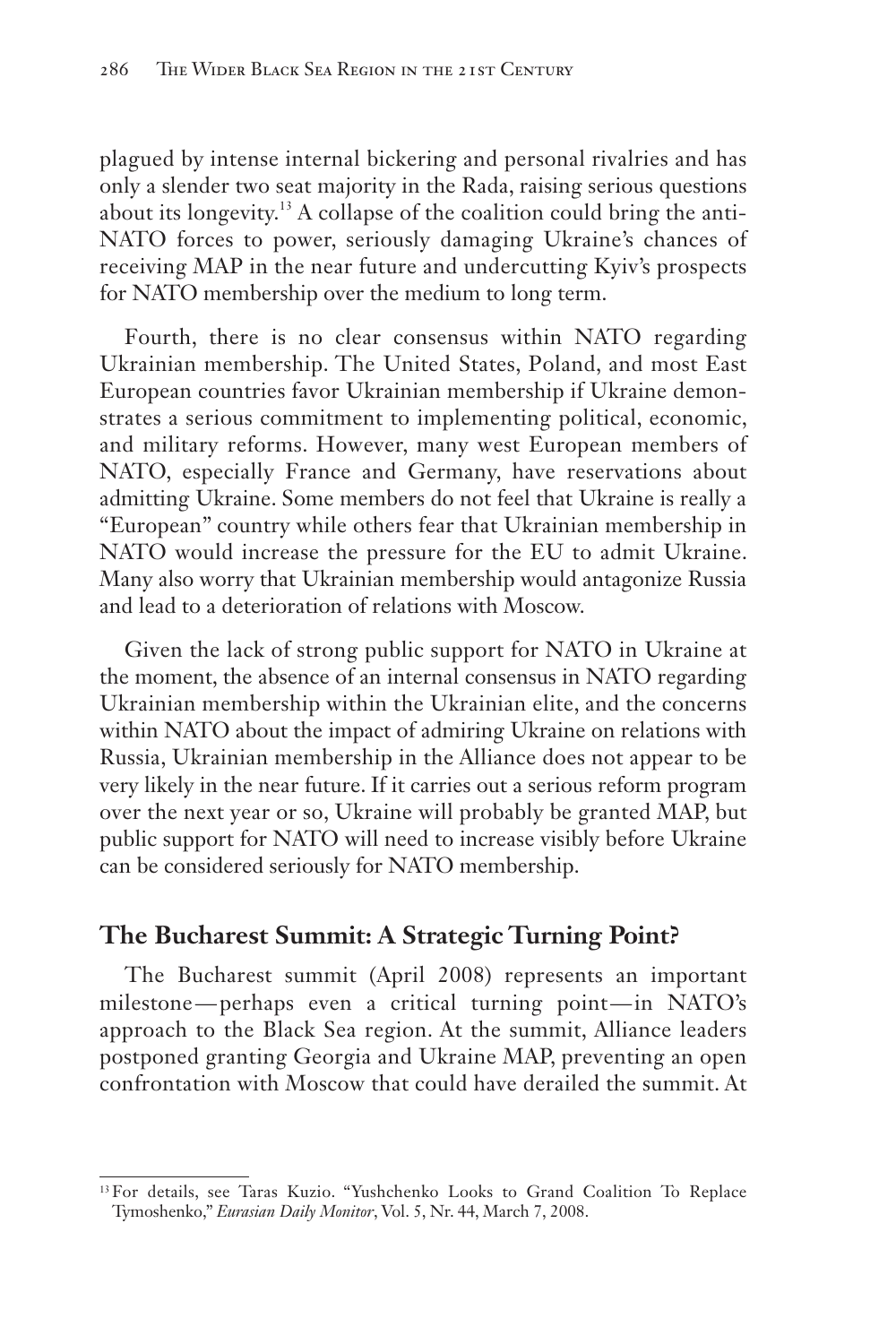the same time, in the final communiqué they agreed to admit Georgia and Ukraine into the Alliance at an unspecified time in the future.<sup>14</sup>

Thus, while MAP was postponed, Georgia and Ukraine ended up getting more than if they had received MAP: they got a written commitment from the Alliance that they will eventually become members. This significantly changes the dynamics of the enlargement debate. The question now is no longer *whether* Georgia and Ukraine will become NATO members but *when*.

In effect, NATO kicked the can down the road. The Alliance agreed that some day Georgia and Ukraine will become members but left open the timing of when admission will occur. This approach has several advantages but also some weaknesses. First, it buys time for Georgia and Ukraine to improve their qualifications for membership — which is precisely what MAP is designed to help them do. At the same time, it provides an important political assurance that if they improve their performance, they will eventually be admitted into the Alliance. It thus strengthens the pro-NATO forces in Georgia and Ukraine and provides a strong incentive for both countries to make the sacrifices needed to keep the reform process on track.

Second, it gives NATO time to develop an internal consensus regarding Georgian and Ukrainian membership. At the moment this consensus is lacking. Some Alliance members, particularly France and Germany, have reservations about Georgian and Ukrainian membership. For some, this is primarily related to the timing of admission. It is not a case of whether but when. However, for others such as France, the concerns run deeper and relate to the European balance of forces. Thus building a consensus in favor of Georgian and Ukrainian membership will take time and will heavily depend on Georgia and Ukraine's performance.

Third, it gives the Alliance time to try to build a more cooperative relationship with Russia and defuse — or at least try to manage — Russian opposition. However, this will not be easy. Russia is likely to

<sup>&</sup>lt;sup>14</sup> "We agreed today that these countries will become members of NATO." See paragraph 23, *Bucharest Summit Declaration* issued by the Heads of State and Governments participating in the meeting of the North Atlantic Council in Bucharest on 3 April 2008, NATO Press Release (2008)049, issued April 3, 2008, available at: www.nato/ int.docu/ pr/ 2008/ p09-049e.html (accessed April 18, 2008).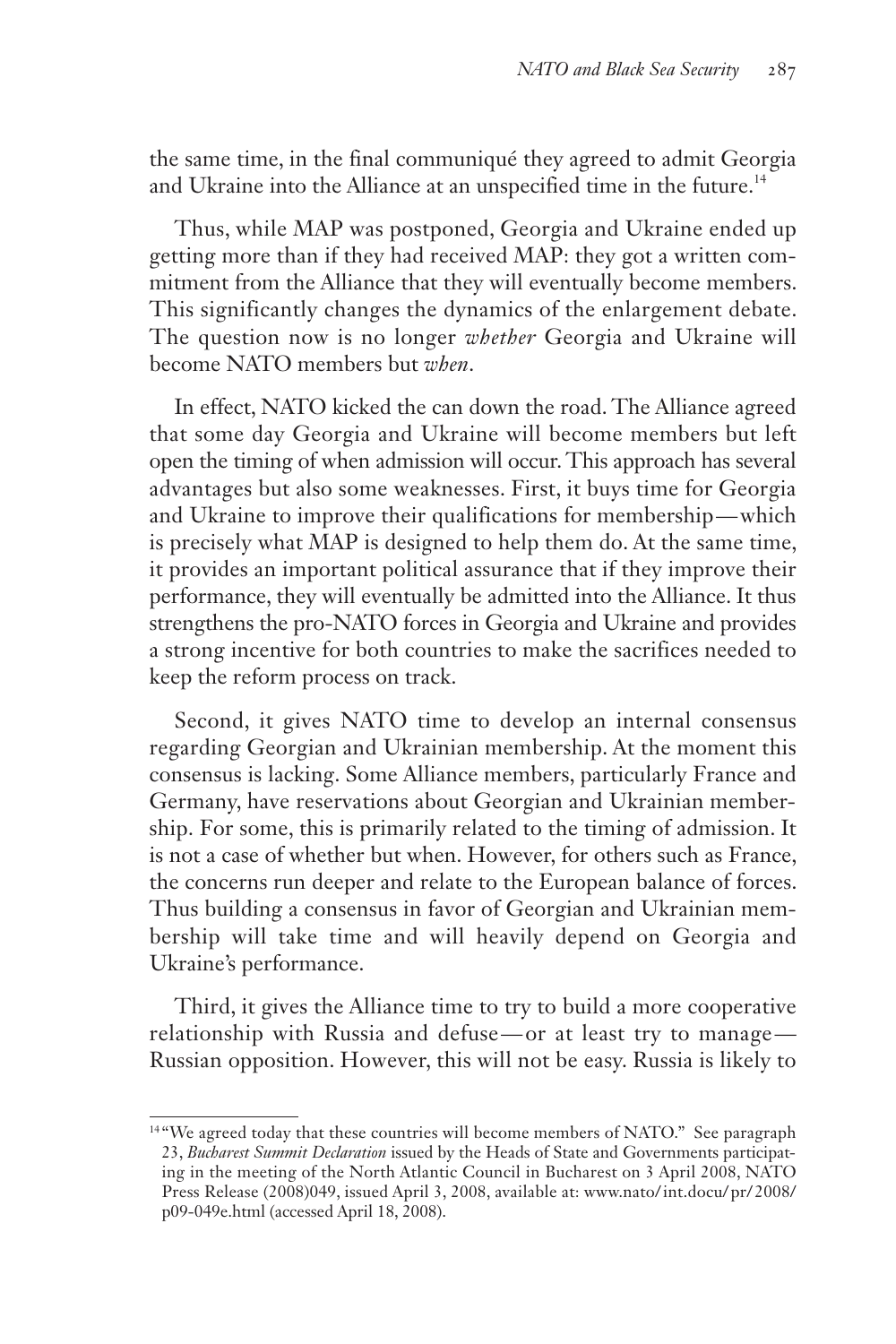oppose the admission of Georgia and Ukraine (especially the latter) as a matter of principle. Moscow regards the Black Sea region as part of its "sphere of influence." This perception has deep roots in Russian history and in the Russian psyche, and it is not likely to change in the near future.

Some NATO members see the leadership change from president Putin to Dmitri Medvedev as providing an opportunity to put Alliance's relations with Moscow on a firmer footing. And certainly the Alliance should try. However, a major change in Russian policy especially regarding NATO enlargement — is unlikely in the near future. As Putin bluntly warned German Chancellor Angela Merkel during her visit to Moscow in March 2008, Medvedev "is no less a nationalist, in the positive sense, than I am. And I don't think our partners will have an easier time with him."<sup>15</sup>

Medvedev has no political or institutional power base; he owes his job to Putin. It will take him time to build his own power base and put his imprint on foreign policy. And as prime minister, Putin will still be in a position to influence Russian politics and policies behind the scenes even if formal authority for foreign policy resides with the president. Thus, at least initially, Russian foreign policy is likely to be marked by considerable continuity. Consequently, it would be unrealistic to expect major shifts in Russian policy regarding Georgian and Ukrainian membership in NATO.

At the same time, the summit in Bucharest left many of the most knotty issues related to future enlargement — particularly the question of how the Alliance will defend Georgia and Ukraine once they become members — unanswered. In the past, NATO leaders have been extremely wary of making "hollow commitments." But they seem to have made their membership pledge to Georgia and Ukraine with surprisingly little thought as to how the Alliance would carry out an Article V commitment to these countries if they become NATO members—a fact that could pose important dilemmas in the future.

<sup>15</sup>Bertrand Benoit and Neil Buckley, "Merkel cautious after meeting Medvedev," *Financial Times*, March 3, 2008.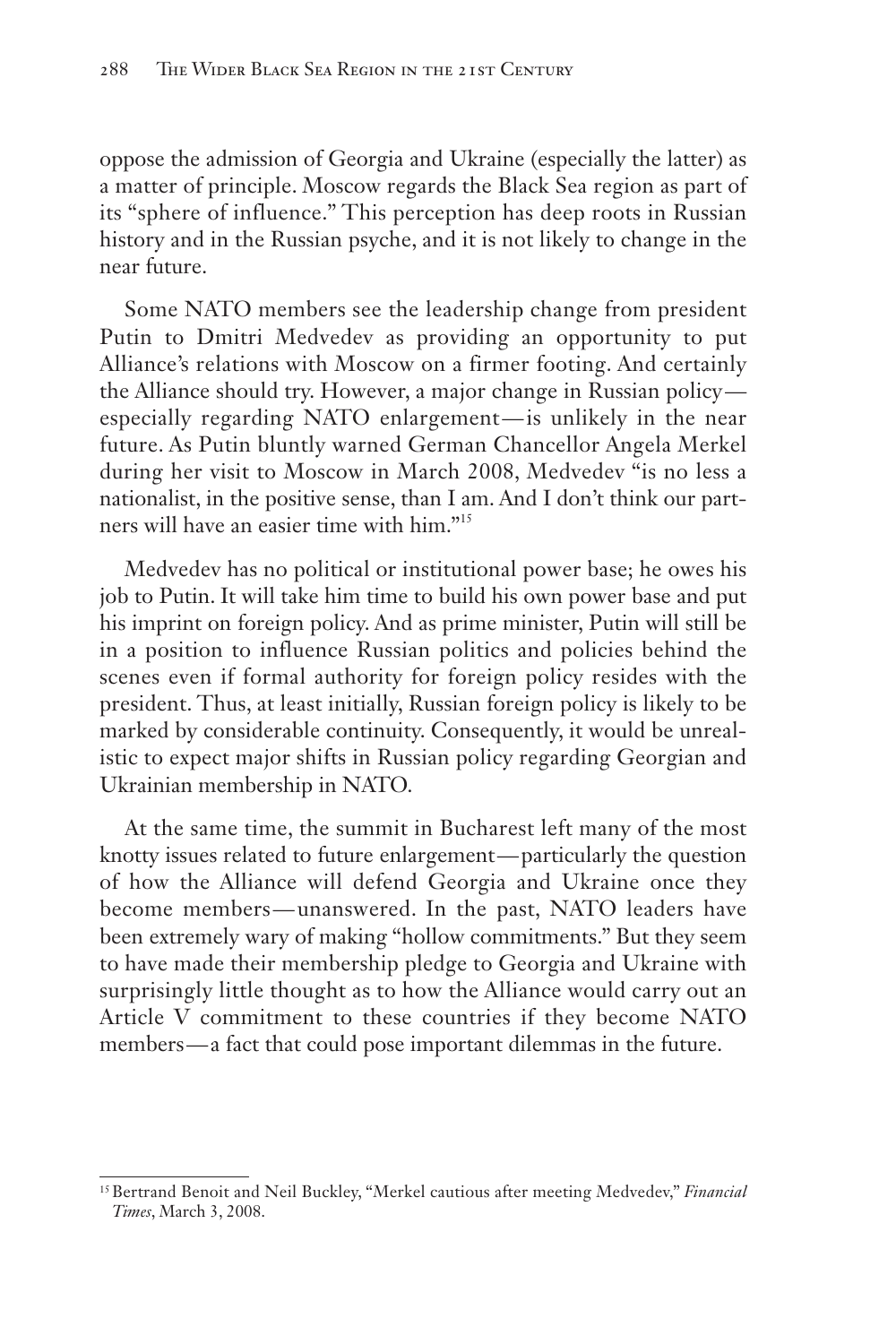# **EU or NATO First?**

In the emerging debate about how best to provide security in the Black Sea region, the question of which organization, NATO or the EU, should take the lead has resurfaced with new intensity.<sup>16</sup> Supporters of an "EU First" strategy point out that Russia is strongly opposed to NATO enlargement to the Black Sea region. Thus they argue it would be better for the EU to take the lead. This would avoid a confrontation with Russia. Moreover, they contend, the EU is much better positioned to address the economic and social problems these countries face.

However, the EU First approach has a number of weaknesses. The most important is that the United States is not involved in the enlargement process. Given Russia's strong economic and political interests in the region and its ability to wield economic, political, and military power there, the lack of U.S. involvement is a serious liability. While Russia is less opposed to EU engagement in the region than NATO's involvement there, Moscow does not like the EU's involvement either. Thus having the United States engaged in the process as a strategic counterweight to Russia is an important asset.

The second disadvantage of the EU First strategy is the long time frame and difficulty of many aspirants, particularly Georgia and Ukraine, to meet the criteria for EU membership in the foreseeable future. This is all the more important because the aspirants in the Black Sea region are less qualified than the countries of central Europe were at the time of their application for EU membership. Thus the accession process is likely to take much longer—at least another decade, probably much longer. Indeed, it is not clear that the EU door will be ever opened at all to Ukraine and/or Georgia. However, without a clear prospect of membership, pro-Western leaders in countries like Georgia and Ukraine may not be able to sustain popular support for the sacrifices needed to carry out the reforms required for EU membership.

By contrast, the criteria for entry into NATO are much less rigorous and easier to meet. Thus if members of the Alliance believe it is in

<sup>&</sup>lt;sup>16</sup> See F, Stephen Larrabee, "NATO First? Why NATO has to Lead a New Wider Black Sea Strategy," *Black Sea Paper Series Nr. 2* (Washington D.C.: German Marshall Fund of the United States, April 2008), pp.1-6 and Joerg Himmelreich, "ESDP — A Driver for Increased European Responsibility for Black Sea Security," *Ibid*.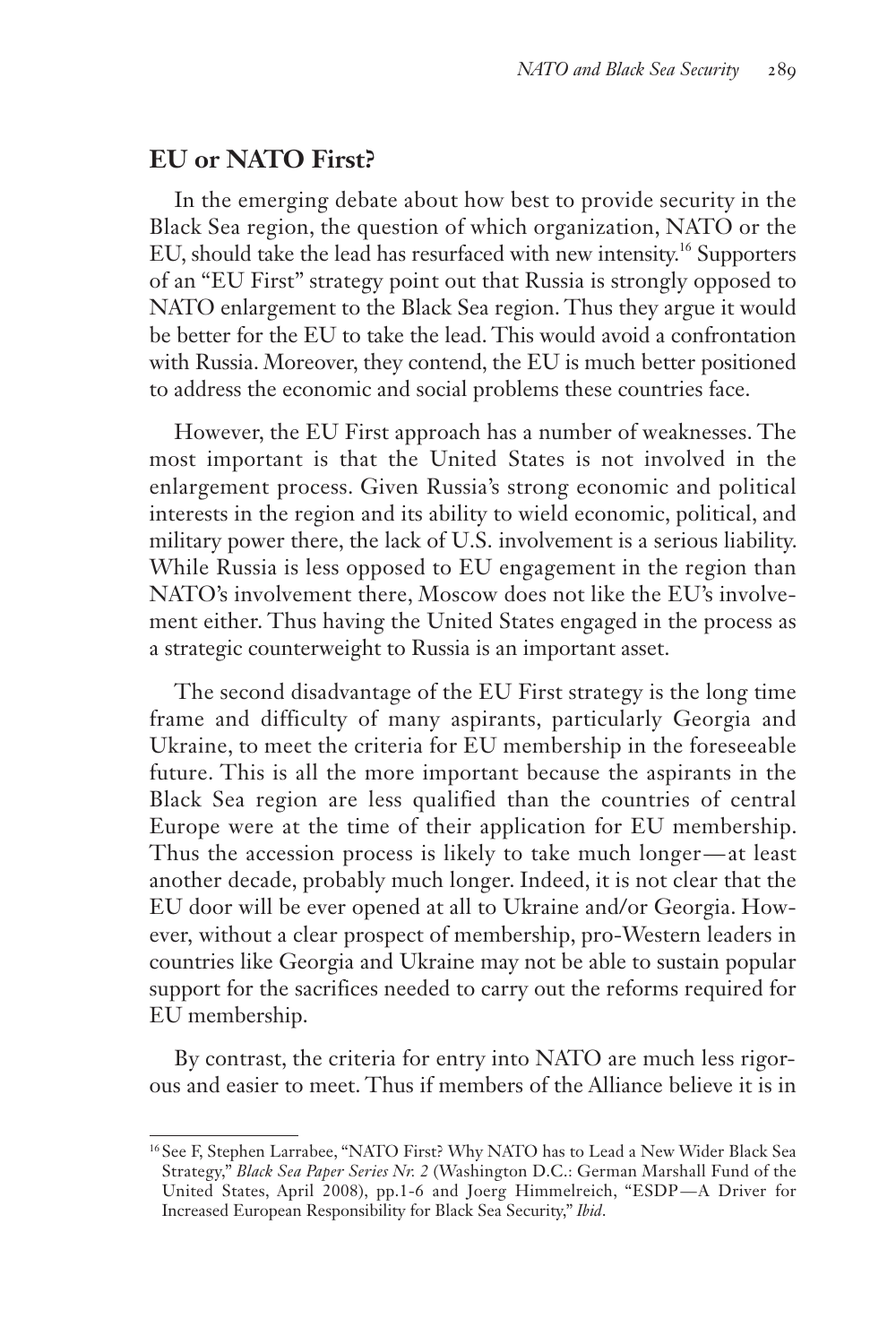NATO's strategic interest to integrate Ukraine and Georgia into the Alliance, and if the two Black Sea aspirants obtain MAP and improve their qualifications for membership, the two could become members of the Alliance much sooner than they could become members of the EU (if they get in at all). Thus NATO membership could provide an important anchor to the West for these countries while they seek to meet the much more difficult and onerous criteria for membership in the EU.

In short, in some cases it may be in the West's strategic interest to tie certain countries closely to the West. (This may be the case in particular for Ukraine.) The United States cannot afford to allow its strategic interests to be determined solely by the EU, whose criteria for membership require aspirants to meet some 80,000 regulations. These criteria may take decades to meet. The accession process cannot and should not — be artificially accelerated for strategic reasons; it has its own rationale and logic which should remain intact. But this should not prevent the West from using other means such as NATO to anchor these countries more closely to Euro-Atlantic structures if these countries meet the qualifications for membership.

#### **The Russian Factor**

The main objection to a NATO First strategy in the Black Sea region is the potential impact on Russia. Many European officials fear that integration of Georgia and Ukraine into NATO could provoke a confrontation with Russia. Again this risk is not new. The West faced a similar dilemma during the debate over the adhesion of the countries of central Europe to NATO in the l990s. The difference is that Russia today is much stronger than it was in the l990s and has even stronger historical and strategic interests in the Black Sea region than it did in central and eastern Europe.

This is an argument for prudence and careful diplomacy, not for strategic capitulation. Western statesmen need to consider Russia's strategic interests in the Black Sea region, but Russia should not be given a veto over Western policy or a *droit de regard* over the right of independent and sovereign nations to choose membership in structures which they believe enhance their security. This has been a key principle of Western policy and should remain so. Nor should the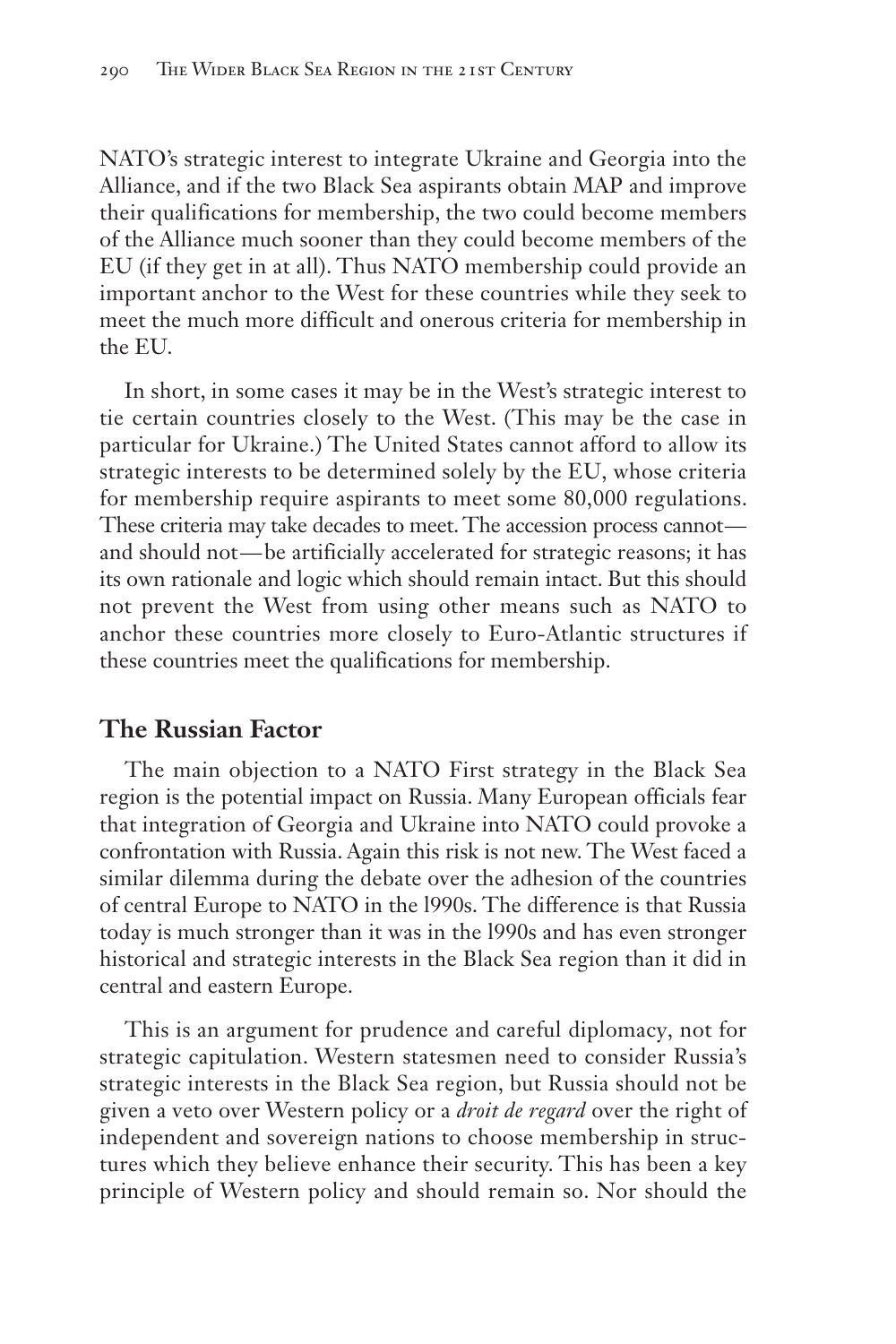countries of the Black Sea region be excluded from membership simply because at a certain historical moment they were part of the Soviet Union.

This is all the more important because Russia is in a more selfconfident and assertive mood today in comparison to a decade ago, and is seeking to reshape its relations with the West in line with what it considers to be its new strategic interests. As a result, Russian policy, especially toward the former Soviet space, is likely to have a sharper edge in the coming decade. We are already seeing evidence of this in Georgia, Ukraine and Moldova. A failure to uphold key principles of Western policy is only likely to encourage Moscow to toughen its stance in the Black Sea region, not adopt more cooperative behavior.

In short, Western leaders need to combine firmness with flexibility. But they should not delude themselves into believing that they can avoid geo-strategic problems by substituting soft power for hard power or using the EU as the tip of the Western effort to expand stability and security eastward. Moreover, one should not assume that the EU and Russia will be natural or easy partners in the wider Black Sea area. Indeed, the clash between a post-modern EU, with its emphasis on democratic reform, human rights and rule of law, and a more nationalistic, assertive Russia, determined to preserve — and even expand — its influence in the Black Sea region, could make EU engagement in the Black Sea area much more difficult than many advocates of an EU First strategy assume.

# **Reconsidering the NATO/EU Enlargement Linkage**

In the past, there has been a close linkage between NATO and EU enlargement. Both have been seen as part of the same process of expanding security and stability eastward. As a result, the NATO and EU enlargement processes have been closely coordinated. However, the further east NATO and the EU expand, the more difficult it is likely to be to maintain the linkage that has existed to date between EU and NATO enlargement.

Maintaining this linkage was not a major problem in the past because there was a general consensus in both organizations that the aspirants from central and eastern Europe were part of Europe. However, as noted earlier, today the question of "European identity" has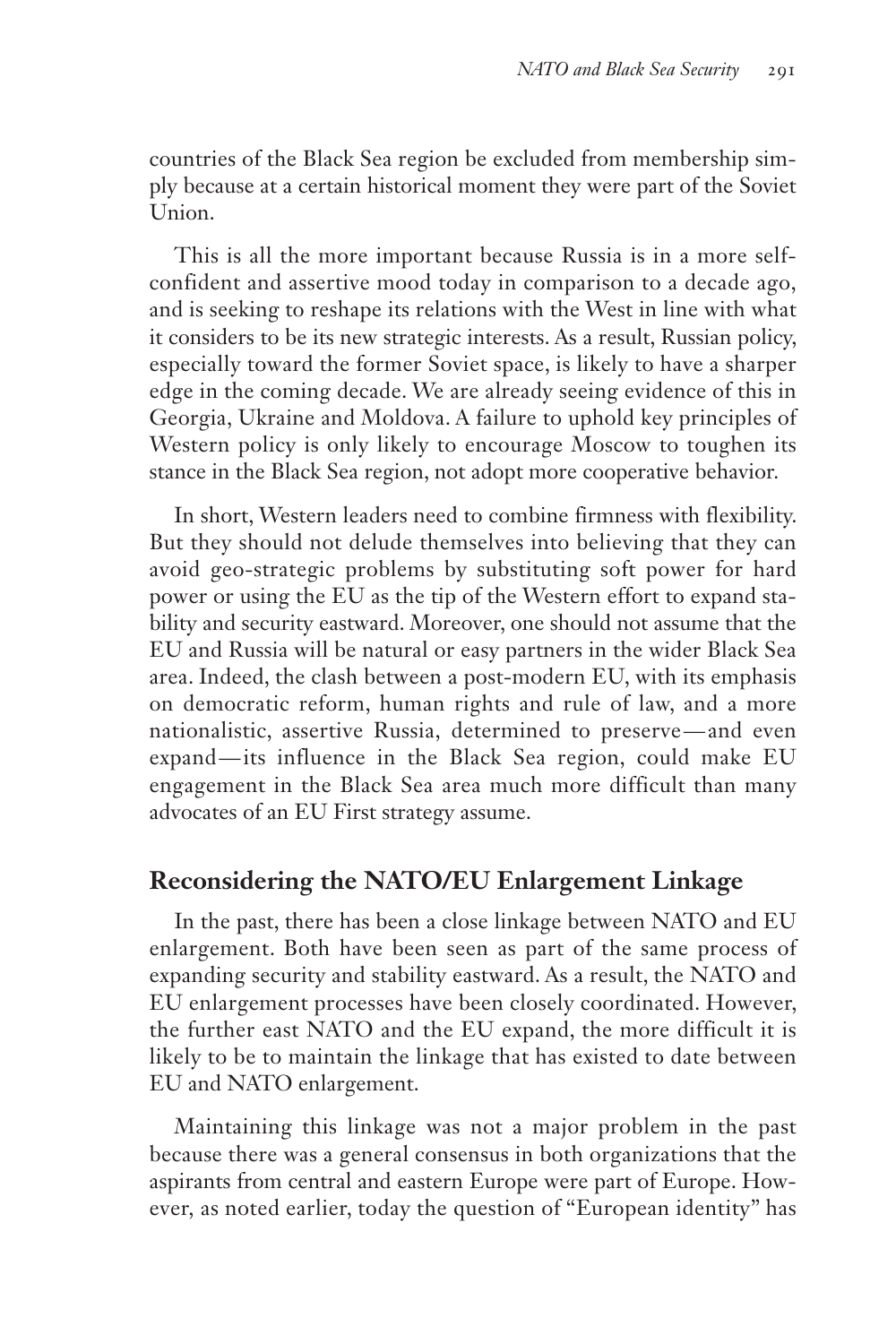become more important. Many NATO and EU members question whether Ukraine, Georgia and Turkey are part of Europe, whether on geographic, cultural or religious grounds.

Thus, in the future, the close linkage between the two processes of enlargement that has existed to date is likely to erode. Some aspirants may become members of NATO but not members of the EU—or at least not have a perspective of EU membership for a long time. Moreover, the erosion of the linkage between the two enlargement processes is likely to be accelerated if NATO becomes a more "global" alliance. In such a case, the geographic focus and criteria for membership in each organization may diverge even more starkly than they do today.

At the same time, the Alliance may also need to rethink its approach to MAP. When MAP was originally conceived in l999, it was viewed as a means of helping candidates improve their qualifications for entry and setting them on a clear path to membership. The road to membership was envisaged as being relatively short—and that, in fact, was the case in the first two rounds of enlargement.

However, this approach was conceived at a time when candidates were better qualified than the aspirants from the western Balkans and Black Sea region. The situation is quite different today. Candidates in the western Balkans and Black Sea region have a harder and longer row to hoe. They need more time to prepare for membership.

One solution to this dilemma worth considering would be to *weaken the linkage between MAP and membership*. MAP would still be conceived as a vehicle to help aspirants improve their qualifications for membership but it would *not be a guarantee of membership*. Some aspirants who acquire MAP status might become full members of NATO but others might not. Weakening the linkage between MAP and membership would give candidates like Georgia and Ukraine a longer period to prepare for membership. At the same time, it would provide an important interim form of association between Intensified Dialogue and membership that would tie the candidates more closely to NATO. This would make it easier to manage many of the current anxieties about Georgian and Ukrainian aspirations for NATO membership while keeping open the door to membership over the longer term.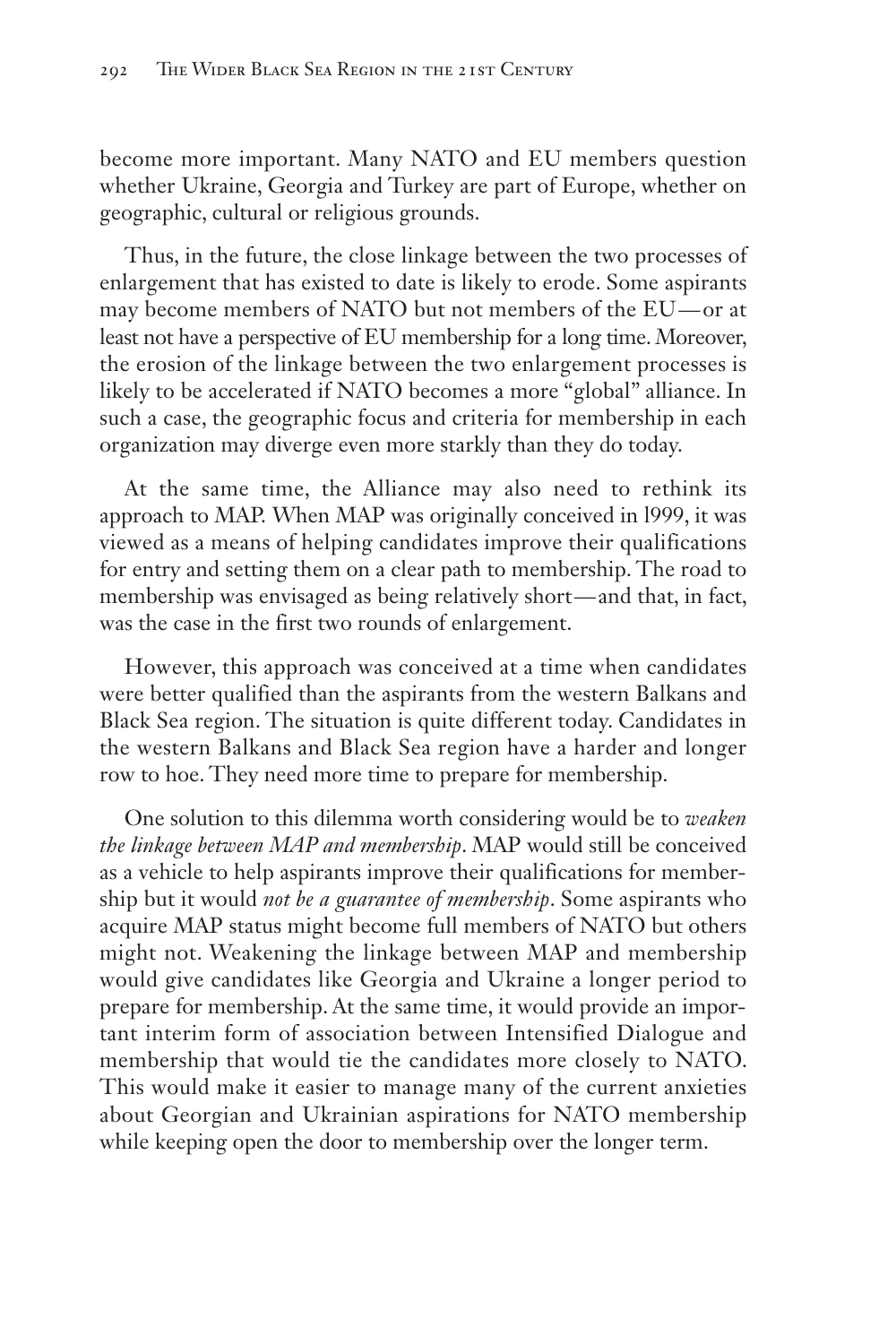# **Troubled Strategic Partnership: The Black Sea Dimension of Russia's Relations with the West**

#### *Nadia Alexandrova-Arbatova*

Writing about the Black Sea region is a difficult task, in particular because the future of the region is heavily influenced if not determined by trends developing outside this area. It is an even more difficult task if one regards this space through the prism of interdependence with the adjoining regions of the Balkans, the North Caucasus and the Caspian, which in turn bridge the Black Sea with central Asia and the Middle East. The heterogeneity of the Black Sea region in terms of security arrangements and membership in different international organizations (OSCE, EU, NATO, CIS and GUAM), the presence of regional and external players with conflicting interests and troubled relations, the existence of so-called frozen conflicts, and the growing importance of the Black Sea-Caspian region as an energy transport route mean that instability in this area can have significant ramifications not only for domestic and regional security, but for European and international security as well.

The Black Sea Economic Coordination, or BSEC, is the only regional organization embracing all the countries of the Black Sea region, but it has limited capabilities to mitigate tensions between its members, for one simple reason. Most of the problems which exist today in the Black Sea region are not so much regional problems but rather regional projection of more fundamental differences that exist in Russia's relations with its major Western partners — EU, NATO and the United States. These differences have a strong impact on the regional situation, including Russia's troubled relations with the GUAM countries (Ukraine, Georgia, Moldova and Azerbaijan) and growing rivalry over energy pipelines. Therefore, trends in the Black Sea region cannot be separated from trends in Russia's relationship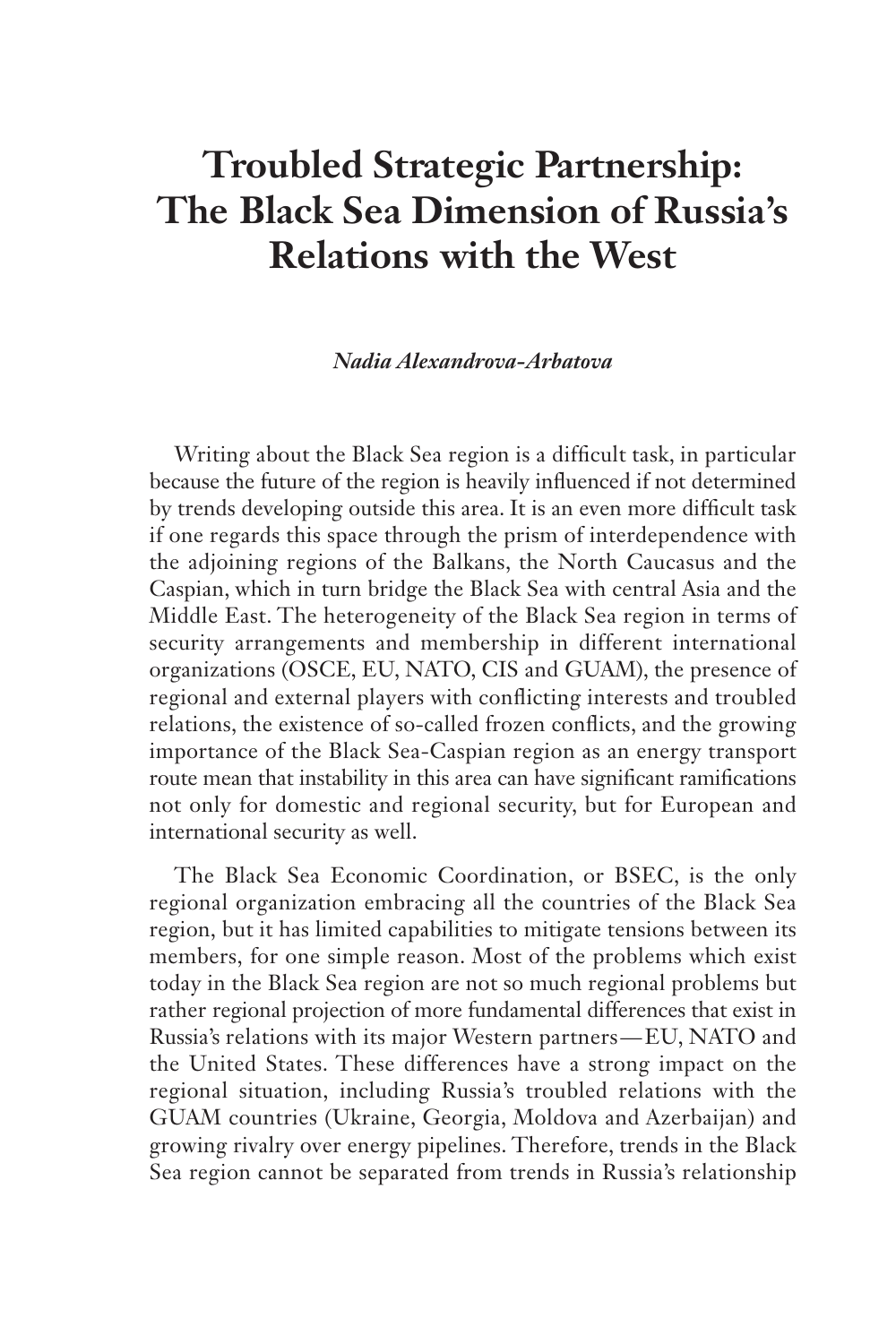with the West at large, which during the last decade has become anaemic and in some instances even antagonistic.

### **Convolutions in the Russia's Relations with the West**

Unlike the 1990s, Russia today is widely perceived by its Western partners as an authoritarian country that is drifting away from liberal values, prone to neo-imperialism and a more self-assertive course in its foreign policy. Paradoxically, Putin's Russia passed through the same foreign policy stages as Yeltsin's Russia. At the end of their presidential terms both Boris Yeltsin and Vladimir Putin were confronted with a flare-up in tensions around the Kosovo problem. However, these similarities are relative and can have significantly different consequences given changing domestic and international contexts.

After the collapse of the USSR, Russia's relations with Europe and the United States quickly passed through several stages: a romantic (or euphoric) period in the early 1990s, characterized by a conspicuously pro-American foreign policy on Russia's part; a stage of mutual disappointment in the mid-1990s; and then a stage of mutual mistrust in the late 1990s, which resulted in "Russian Gaullism": a more selfassertive, anti-American and pro-European foreign policy. The Kosovo crisis in spring 1999 was a clear watershed in Russian-Western cooperation.

President Putin inherited from the Yeltsin period three major problems that remain unresolved and will challenge Putin's successor. First, there is a growing gap between respective security perceptions in Russia and in the West (first and foremost with regard to NATO enlargement). Second, there is a complex interaction between trends in Russia's domestic evolution and tendencies within the international economic order that could have a negative impact on relations between Russia, Europe and America. Third, there is a very complex interplay of Russian and Western interests in the space of the Former Soviet Union (FSU) which, if not reduced to a common denominator, threatens to damage Russian relations with Europe and the United States.<sup>1</sup>

<sup>1</sup> Alexei G. Arbatov, Karl Kaiser and Robert Legvold, eds., *Russia and the West: The 21st Century Security Environment* (New York: M. E. Sharpe/East–West Institute, 1999), p. 239.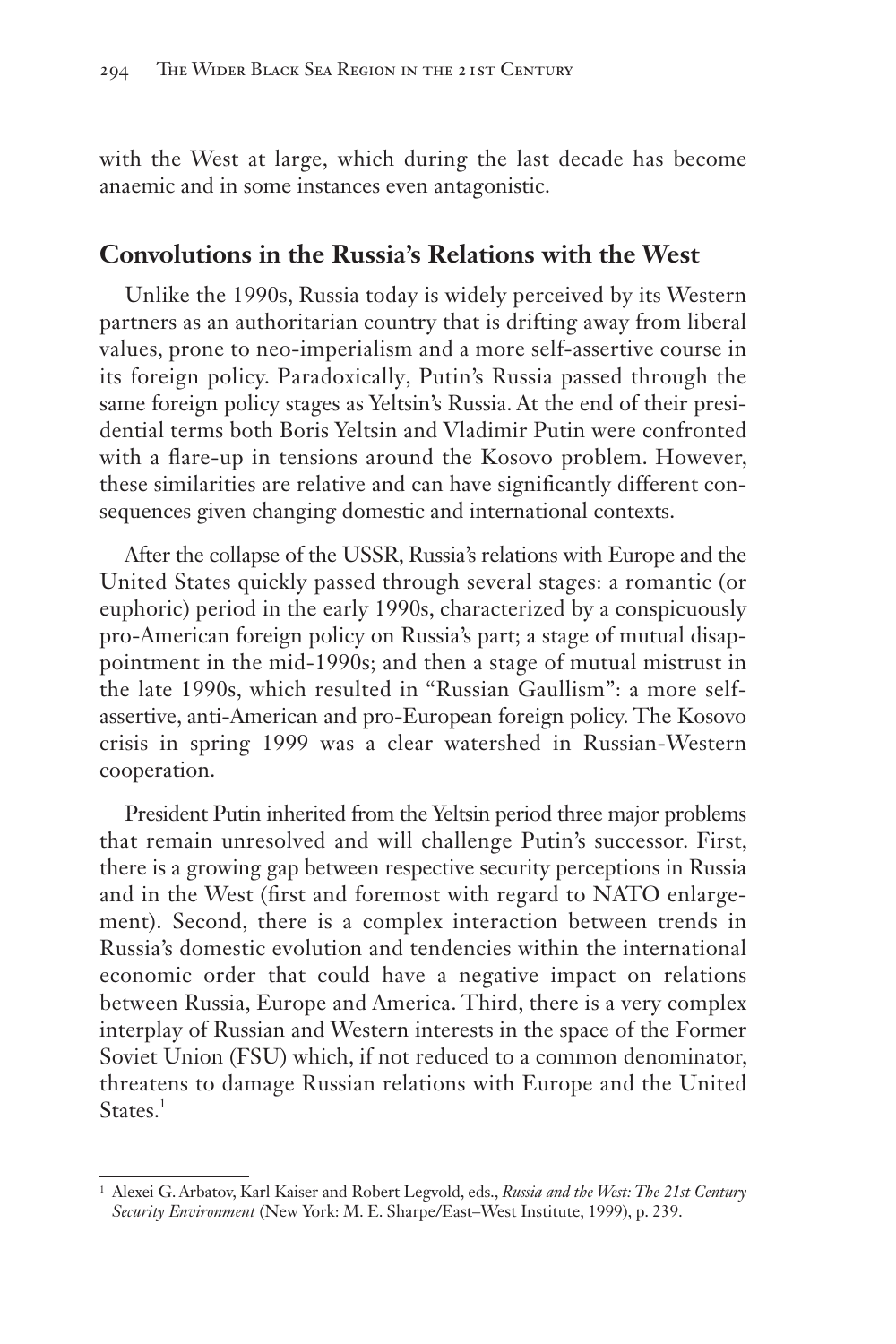Under the Putin presidency in 2000, relations confidently entered a pragmatic-minimalist phase, with Russian leaders and those of leading Western countries continuing to negotiate with each other, voicing good will and proposing important initiatives without any strategic goals. Although President Putin proclaimed himself a devoted partisan of Russian-Western cooperation, having supported ratification of the START II Treaty, the post-Kosovo dialogue between Russia and NATO, and strategic partnership with the EU, his foreign policy was one of *a tous azimuths*. He left the doors to the West open; but he also opened many doors in the south and in the east, thus willingly or unwillingly sending the West a message that Russia had an alternative.

In short, Putin's diplomacy in the period prior to September 11 was an intensive one, and was pursued vigorously in all areas; but the foreign policy priorities of the Russian Federation were not clear, either in terms of regions or problems. The answer to these questions given by the Russian leadership in the immediate aftermath of September 11 was clear and unequivocal: Russia stands together with the civilized world against terrorism. Putin said that Russia was rooted in European values; that under certain conditions Russia could go further in antiterrorist cooperation; and finally, that Russia would not be against NATO's expansion to the east if Russia were part of this process. "Of course, we would reconsider our position with regard to such expansion if we were not involved in such process," he said in Brussels.<sup>2</sup>

The post 9/11 cooperation with the U.S. and its European allies opened a new romantic period in Russia-Western relations, raising expectations by Russia that it would be accepted as a fully fledged partner. These expectations had a very positive impact on Russia's domestic situation by helping to reinforce the positions of liberals and reformers in Putin's entourage. Unfortunately, neither Washington nor Brussels turned out to be ready for a radical change in their relations with Russia. They were fearful that this new alliance partnership would confront them with additional problems and require rethinking of previous positions on NATO's enlargement, the question of the Anti-Ballistic Missile (ABM) Treaty and other strategic agreements. "No reaction followed other than the standard reply issued by senior NATO officials that the organization does not invite anyone and that a country wishing to join needs to make an application (and get in the

<sup>2</sup> Gareth Jones, "Putin Softens on NATO," *Moscow Times*, October 4, 2001, p. 1.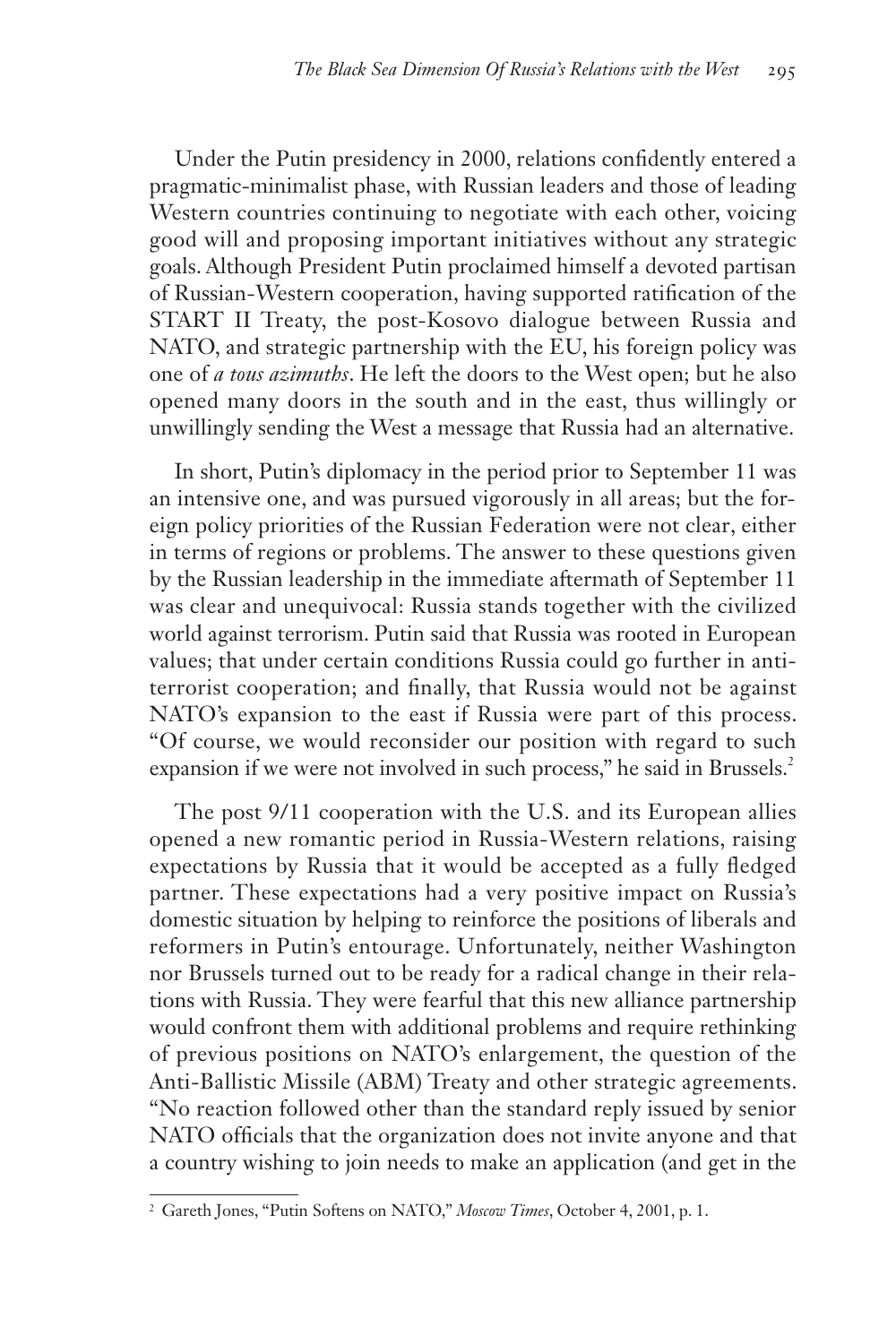queue behind Latvia, Romania, Slovakia and other candidates.) Such was NATO's "farsighted" position regarding a great power that had completely freed the West from military threat from the east, at great cost to itself, and given Europe a level of security the continent had not known since the dark ages."3

In spite of Russia's willingness to participate as a real partner and the high domestic risk taken by President Putin in embarking on this partnership (since there was opposition to this course), the United States and its allies did not make a serious effort to involve Russia on a full-time basis. The partnership was limited to very selective cooperation. Russia's support was taken for granted, and there was no reciprocation in any of the three areas of concern that existed before September 11: the growing security gap between Russia and NATO/the United States; economic challenges; and rivalry in the space of the former Soviet Union. No concessions were made on NATO's enlargement to the Baltic states or on the issue of the ABM Treaty. Instead, NATO offered to engage with Russia in a new body for cooperation, albeit with no guarantees that the new grouping would not be just a new version of the Permanent Joint Council (PJC) formed in the 1990s. As for the ABM problem, the Bush administration half-heartedly agreed to negotiate further reductions of strategic forces, but Washington did not appear to be interested in radical cuts of nuclear arms.

As the core of the foreign policy consensus in Russia emerged by the end of 2002 and developed in 2003-2007, it came to rest primarily not on general agreement about Russian behavior in the world, but about the world itself. In contrast to Moscow's expectations during the euphoric period, the concern emerged that changes in the system of international relations did not create a benign international environment for Russia's evolution. The Russia-U.S. and Russia-NATO summits in this period were mainly of symbolic importance, and geared to reestablishing the situation that had existed in Russian-Western relations before the Madrid decisions and the Kosovo crisis. The NATO Prague summit, as it was viewed in Russia, gave a green light to further eastward enlargement to the CIS space without giving a strategic perspective to Russia. It dented the image of EU enlargement, which initially had been regarded by Moscow as a natural trend

<sup>&</sup>lt;sup>3</sup> Alexei Arbatov, "Moscow-Munich: A New Framework for Russian Domestic and Foreign Policies," Moscow Carnegie Center Working Papers, no. 3 (2007), p.16.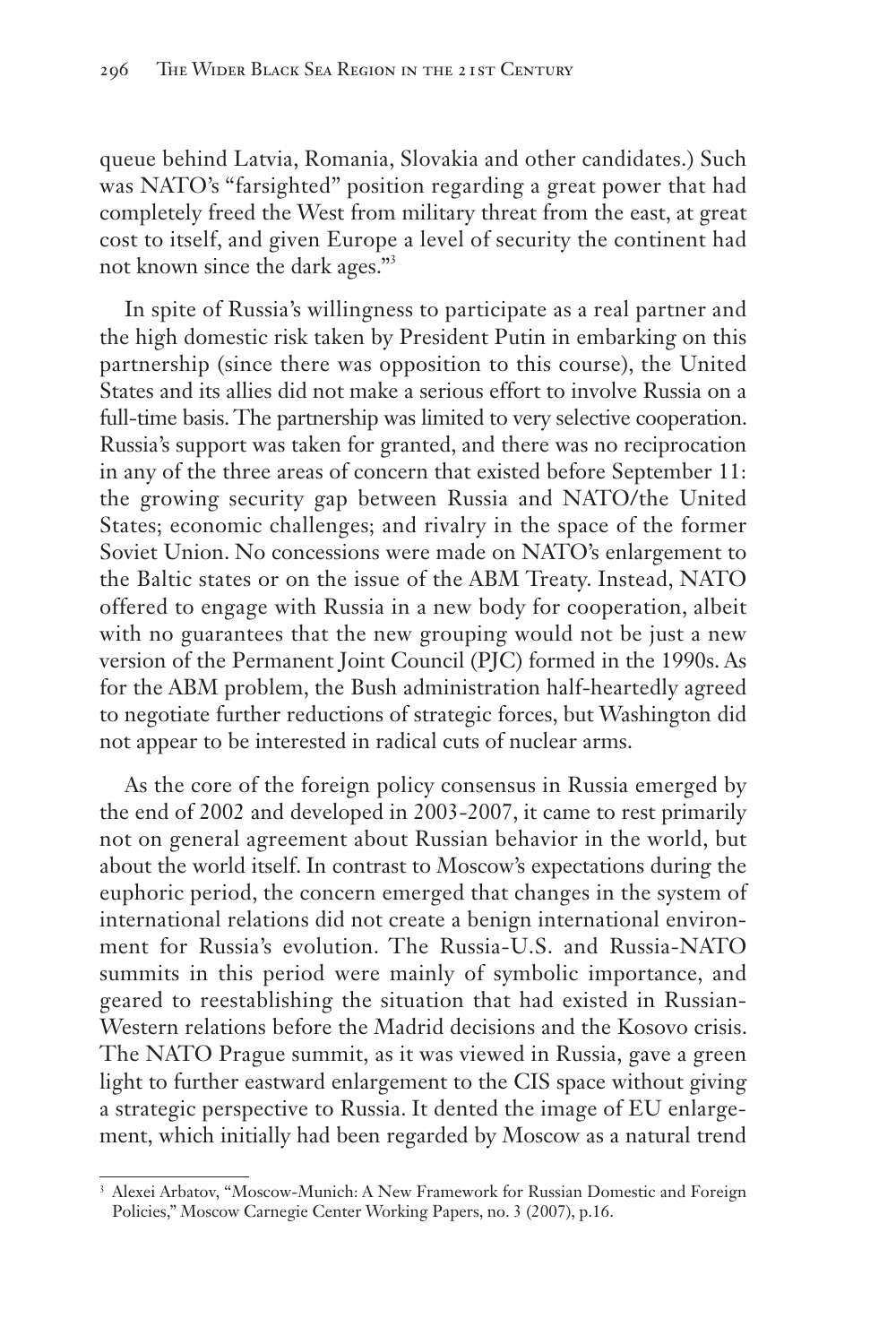in Europe's post-bipolar evolution, since Brussels always singled out EU and NATO enlargement policies as complementary processes. In the eyes of the Russian political elite, the post-communist European countries should first become part of the Western security system and only afterward count on EU membership. EU and NATO have never accepted this argument, although no one can cite an example with regard to post-communist Europe when EU membership of central and eastern European countries was not anticipated by their membership in NATO. Even if this dynamic is just a "coincidence," foreign policy perceptions matter and they cannot be dispelled without any explanation.

The Russia-EU Saint Petersburg initiative of May 2003, which broached the potentially breakthrough idea of "four common spaces" between the two partners, was accompanied by doubts regarding both the feasibility of creating such common spaces and the seriousness of the intentions announced by the parties. The biggest doubts concerned the idea of creating common spaces of cooperation in the framework of the Russia-EU Partnership and Cooperation Agreement (PCA), which was outdated by 2003 and expired in 2007. It seems that the Saint Petersburg Initiative was based mainly on the desire of the EU to add, at least formally, a new dimension to its relations with Russia on the eve of the forthcoming — and biggest — enlargement of the EU to CEE countries. The very logic of this enlargement prompted the EU to seek new forms of cooperation with Russia, which was going to be left outside the scope of this strategy.

EU enlargement to the central European countries brought about practical problems such as that of Kaliningrad transit, and raised Russian fears that EU policy *vis-à-vis* Russia would be shaped by the new EU members, who were still suffering from the post-Soviet syndrome. The Moscow Summit in May 2005 adopted a single package of road maps to act as the short and medium-term instruments for the creation and implementation of the four common spaces. The London Summit in October 2005 focused on the practical implementation of the road maps. Despite the good intentions, however, these road maps could not provide the necessary legal foundation for the implementation of the St. Petersburg initiative, since they were less working plans than lists of intentions. Russia was excluded from the final draft of the European Neighborhood Policy (ENP) under the pretext that it was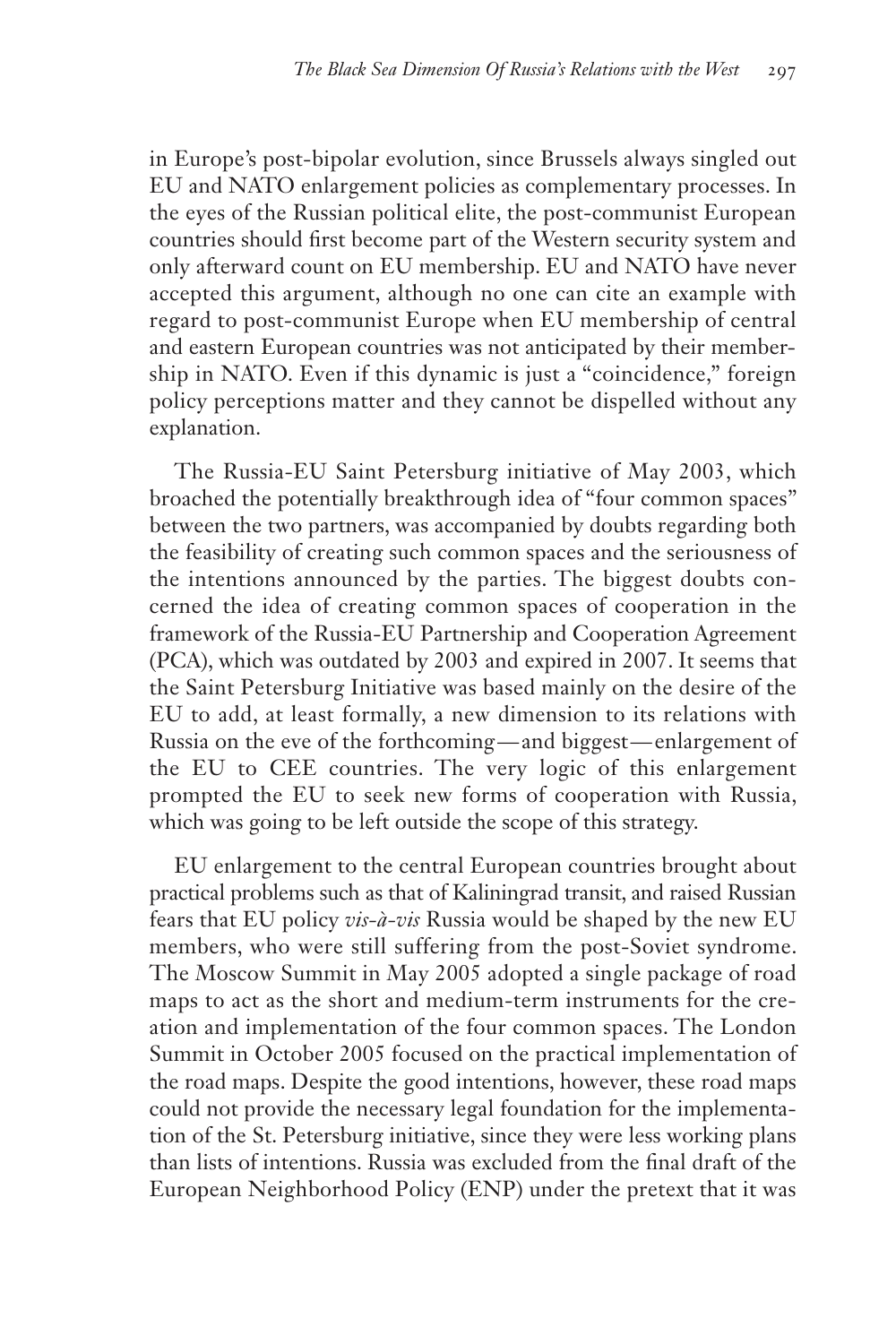"too little" for the Kremlin, which was seeking strategic partnership with EU based on the post- PCA treaty. But EU-Russia negotiations on the post-PCA were blocked by Poland. Put simply, caught up in its internal problems, the EU has failed to present a clear and substantial strategy for Russia.

The year 2007 was a turning point for Russia. The absence of strategic goals in Russia's relations with NATO/U.S. and the EU, as well as mutual dissatisfaction and mistrust, resulted in a flare-up in tensions between the partners. The February 2007 Munich speech of president Putin opened a new foreign policy stage of "Russian Gaullism." Russian foreign policy had come full circle. The message sent by Putin in Munich was directed at reconsidering the model of Russian-Western relations established in the 1990s and based on unilateral concessions to Western partners. Russia wants to be recognized by the West as an equal partner, one which has a right to express its own foreign policy interests, be it regarding the Kosovo problem or the prospects of NATO's enlargement to the CIS space.

Unlike Russian Gaullism during the Yeltsin period, Putin's Gaullism is based on the improved economic situation, political stability and broad public support. Unlike the well-considered *a tous azimuths* policy of French Gaullism, Russia's *multiple vectors* foreign policy does not mean it is versatile and balanced. The European choice of Russia has not become final, irreversible or common to its new political elite or to the public. Apart from the administrative mess evident in Russian foreign policy, Russia's lack of clarity in foreign policy priorities is indicative an of a bitter ideological struggle underway between various political forces over the choice over the appropriate model of domestic development of the Russian Federation, which also affects the country's foreign policy priorities and choice of partners and adversaries, who have been changing at a dizzying pace.<sup>4</sup> This situation became even more convoluted with Russia's "petro-state" economic model, which by definition is a model of an authoritarian political system, and thus creates serious problems for real partnership with the West. From this point of view, while increasingly harsh critique by Brussels may often be well justified, it by no means always

<sup>4</sup> A Common Space of External Security between Russia and the EU: Obstacles and Imperatives, Concept Of the Committee "Russia in a United Europe," presented at the Annual Meeting in Stockholm, October 5-7, 2007.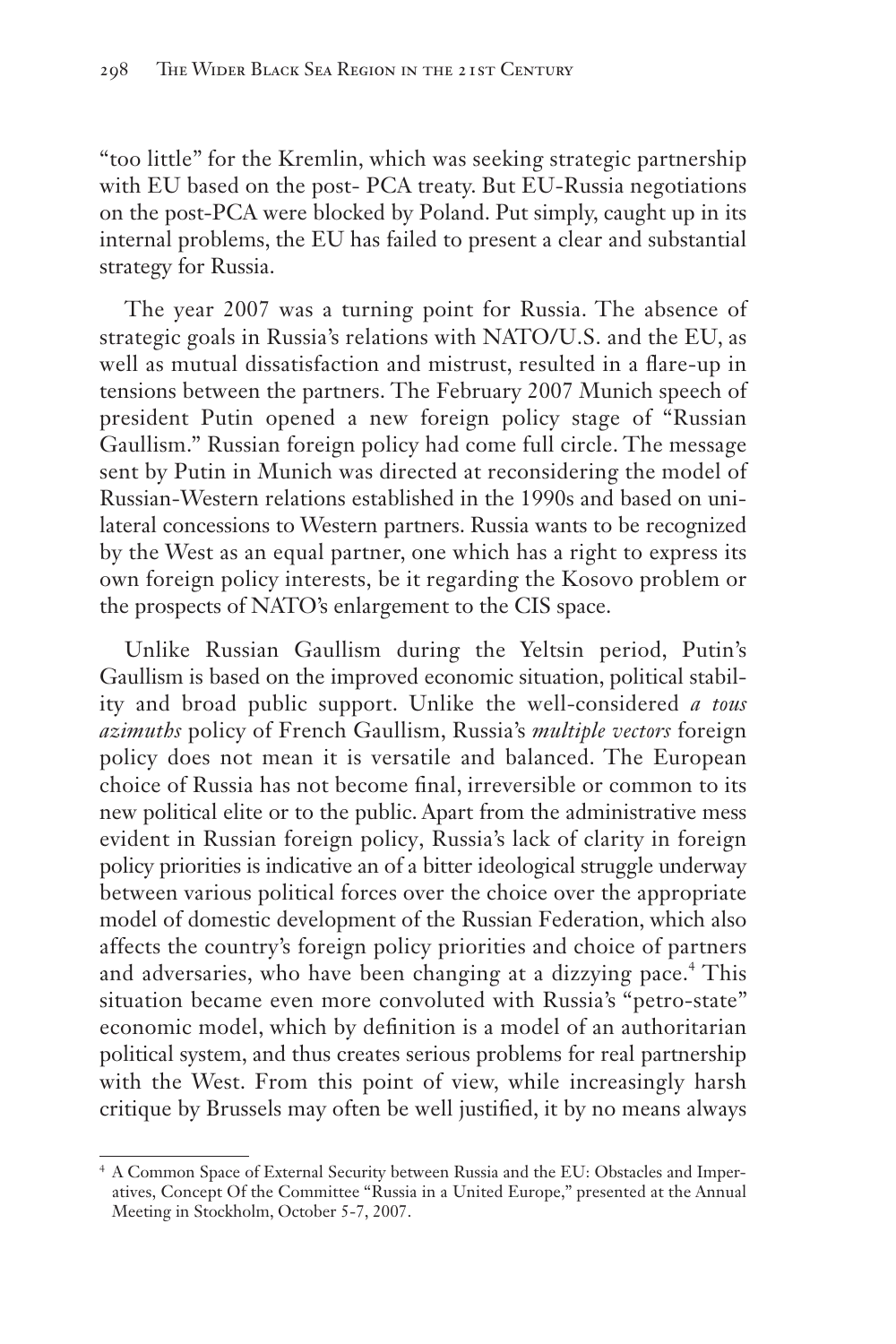takes into account either the alternatives that are realistically possible in Russia or the impact of the EU's own (and often wrong) actions on political infighting in Russia.

Democracy, being a product of consistent domestic evolution, cannot be imposed by force from the outside on an unprepared society. One fact not adequately understood in the West is that the present political system in Russia does not contradict the predominant sentiments in Russian society, which today are marked by a mix of the post-Versailles syndrome (the humiliation of the 1990s) and the post-Weimar syndrome (the fear of falling back into misery at the stage of coming out of the crisis). This situation should not be assessed as irreversible. Rather it should be regarded as transitional: with domestic economic and political stability and a benign international environment, democracy develop and mature in a natural and consistent way. This can be vividly proved by the two "euphoria periods" in Russian-Western relations after the collapse of the USSR.

Notwithstanding growing differences between Russia and the West around U.S. plans to build missile defense facilities in central and eastern Europe, Russia's moratorium on the CFE Treaty, Kosovo's status and other issues, the fundamentals for Russian-Western partnership are still of strategic importance. With all due respect to the importance of economic cooperation, the major imperatives for strategic partnership are related to security in a broad meaning of this word, energy and economic security included. First, without this partnership there won't be any stability in Europe and its regions. Second, this partnership is crucial for the emerging North-South bipolarity, which is not just a geographic notion but a global competition between possible new superpowers, coalitions of states and transnational actors of the 21st century. The Black Sea region can be seen as the embodiment of challenges and opportunities to Russian-Western strategic partnership.

#### **The Black Sea as a Case Study**

# *Traditional and Non-traditional Security Challenges*

It is widely recognized that Europe's security, its regions included, is not challenged by traditional Cold War threats but rather by socalled "new threats"— proliferation of WMD, international terrorism,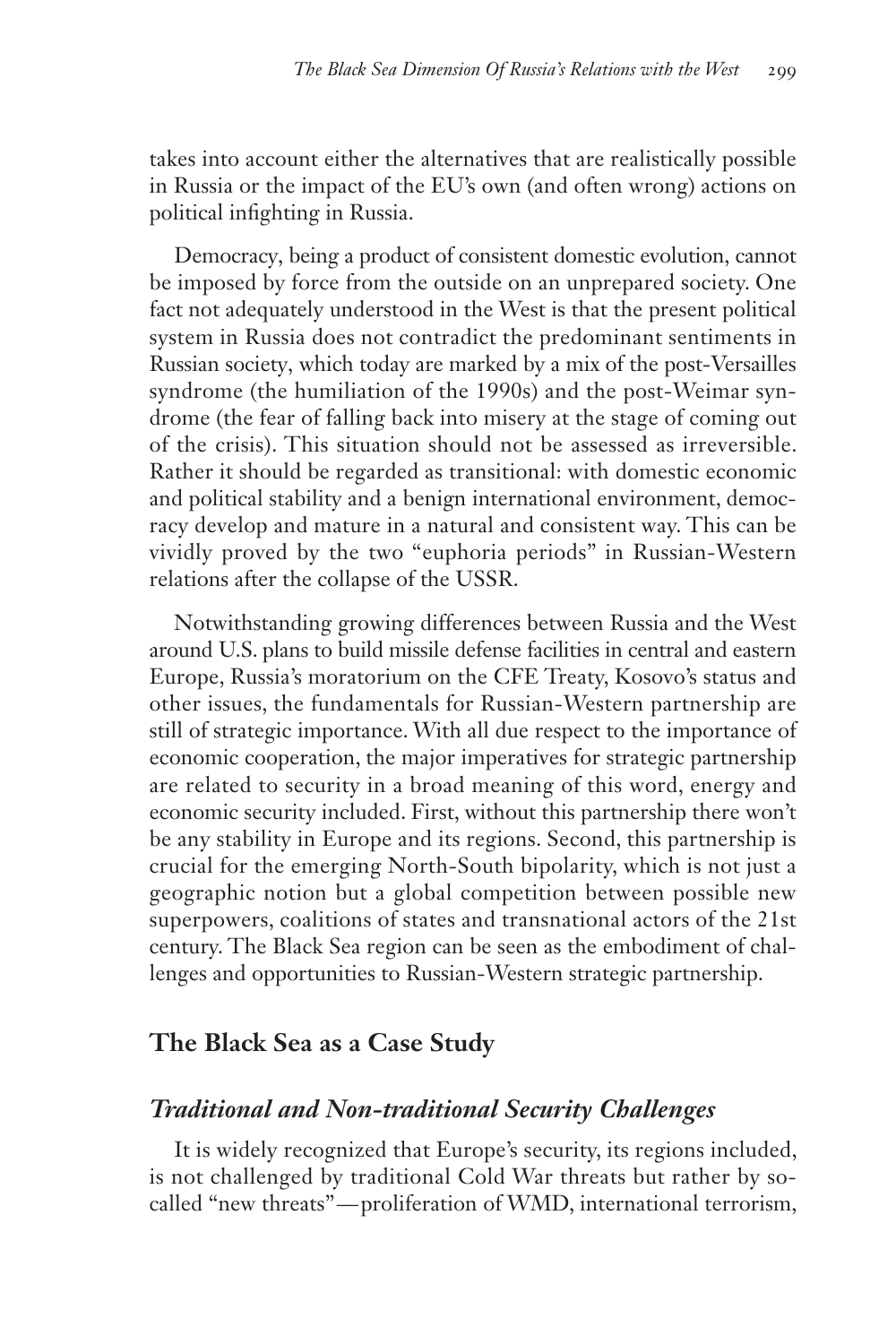ethno-religious conflicts, failed states, trans-border crime. But given the fact that in the past, the Black Sea region was the political borderland between NATO and the Warsaw Pact, traditional security perceptions still cast a long shadow over the region in the absence of a clear-cut NATO/U.S. strategy *vis-à-vis* Russia. NATO, notwithstanding its transformation, is still a military alliance. As Ian Lesser has rightly pointed out, "there can be little question that much of the strategic significance accorded to the region in the post-Soviet era derives from a very traditional stake in power projection. For Russia the stakes are clearly different."<sup>5</sup> A more competitive relationship with Russia could also mean a different kind of American and NATO engagement across the region. Bulgaria, Romania and Turkey could face new pressures regarding security cooperation, base access and over-flight rights.<sup>6</sup>

From the Russian perspective, NATO's enlargement strategy, which includes an increasingly active policy of promoting the control of air and sea space around the Black Sea region, is at odds with Russia's security interests — (1) to prevent new dividing lines in the region and the expansion of military coalitions which excludes Russia as a full member; and (2) to ensure uninterrupted and secure energy, trade, civil and military communications within and throughout the Black Sea and the Straits. Being just a symbolic partner of European and Euro-Atlantic institutions but a member of none, Russia will be suspicious about NATO's intentions; it will be interested in the regional status quo; and it will be looking for its own strategic and ad hoc allies.

The question of NATO's enlargement to the GUAM countries is seen by Moscow as a radical change in this status quo, which is fraught with new security challenges to its interests. On the one hand, GUAM, a "political, economic and strategic alliance founded in 1996 to strengthen the independence and sovereignty" of its members, has been a net product of Russia's troubled relations with Georgia, Ukraine, Azerbaijan and Moldova, who lost their last hope to resolve their territorial problems with the help of Moscow. On the other hand, this crack in the CIS has been used by the U.S. and NATO, which started supporting GUAM countries to help them move farther away from Russia. "In this sense the countries in question are objective (and, maybe, unconscious) conduits of the West's interests aimed

<sup>5</sup> Ian O.Lesser, "Global Trends, Regional Consequences: Wider Strategic Influences on the Black Sea." Xenophon paper No. 4, ICBSS, November 2007, p. 6.

<sup>6</sup> Ibid. p. 13.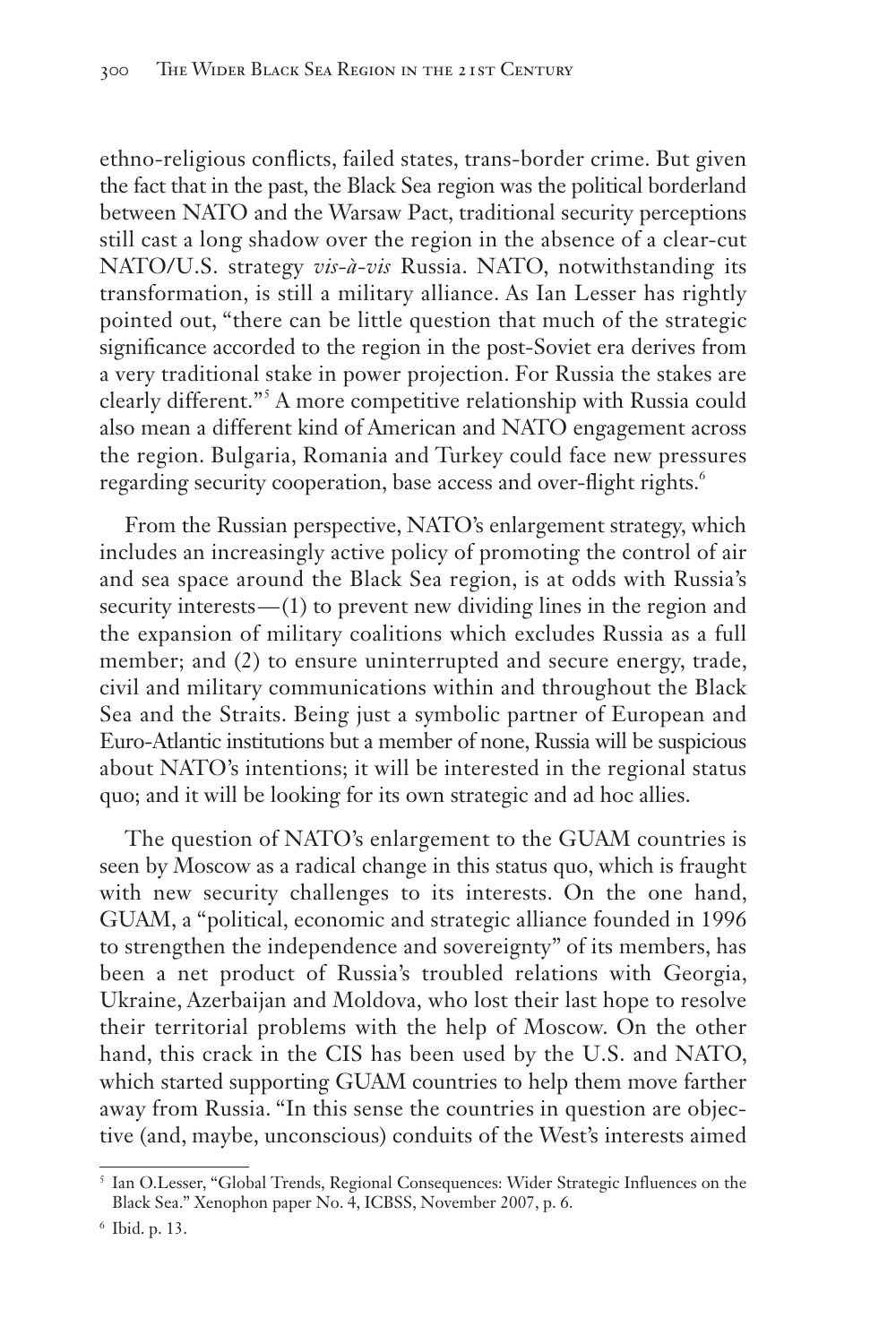openly and officially at preventing Russian prevalence in the former Soviet Union."<sup>7</sup> GUAM member states have established structured relations with NATO through relevant partnership and cooperative programs such as Intensified Dialogue (Georgia, Ukraine) and IPAP (Azerbaijan, Moldova). The latest waves of enlargement led to strengthening of links between NATO and GUAM countries as well as with the whole region of GUAM. Georgia and Azerbaijan are regarded by Russia as "the leaders in militarization of the region, with militarization going on concurrently with the beefing up of the U.S. and NATO military infrastructure in the two countries (mobile task forces, stopover air bases etc.)."<sup>8</sup> This situation reminds one of a vicious circle in which the situation evolves in line with a self-fulfilling prophecy scenario. One cannot but agree with Ian Lesser, who has written that in "an even more negative case, friction with Russia could spur a remilitarization of the Black Sea region, in the sense of higher defence spending, a greater emphasis on capabilities beyond territorial defense, and a revival of Russian naval activity in the Black Sea and the eastern Mediterranean."<sup>9</sup>

The question of Russia's plans to restore its permanent naval presence in the Mediterranean Sea has already become topical. In 2007 the Commander of the Russian Navy Fleet, Admiral Vladimir Masorin, announced Russia's plans to return to the Mediterranean. He did not say whether new bases would be established in the region. It is commonly known, however, that such bases could only be opened in Syria, where ports were used for the same purposes by the USSR. Russian experts say that Moscow's plans are unlikely to come to fruition any time soon. There is neither the money nor the technical capacity for it. Nonetheless, Masorin's announcement, in which those plans were recalled, has caused serious alarm in Israel. The Israelis think that the Syrian ports the Russians are most likely to use will turn into major centers of electronic surveillance and air defense centers and, as such, threats to Israel's national security. <sup>10</sup> Though it is hardly likely that Russia will be able to reinstate the Soviet Eskadra-like presence, given the wave of self-assertive sentiments and growing

<sup>7</sup> Alexei Arbatov, Round Table at Military-Political Problems Research Foundation, "Military Diplomat," International magazine, N4, 2007, p. 42.

<sup>8</sup> Andrei Areshev, Round Table at Military-Political Problems Research Foundation, "Military Diplomat," International magazine, N4, 2007, p. 52.

<sup>9</sup> Lesser, op. cit., p 14.

<sup>10</sup>http://www.kommersant.com/p793357/r\_527/overseas\_military\_bases\_navy/.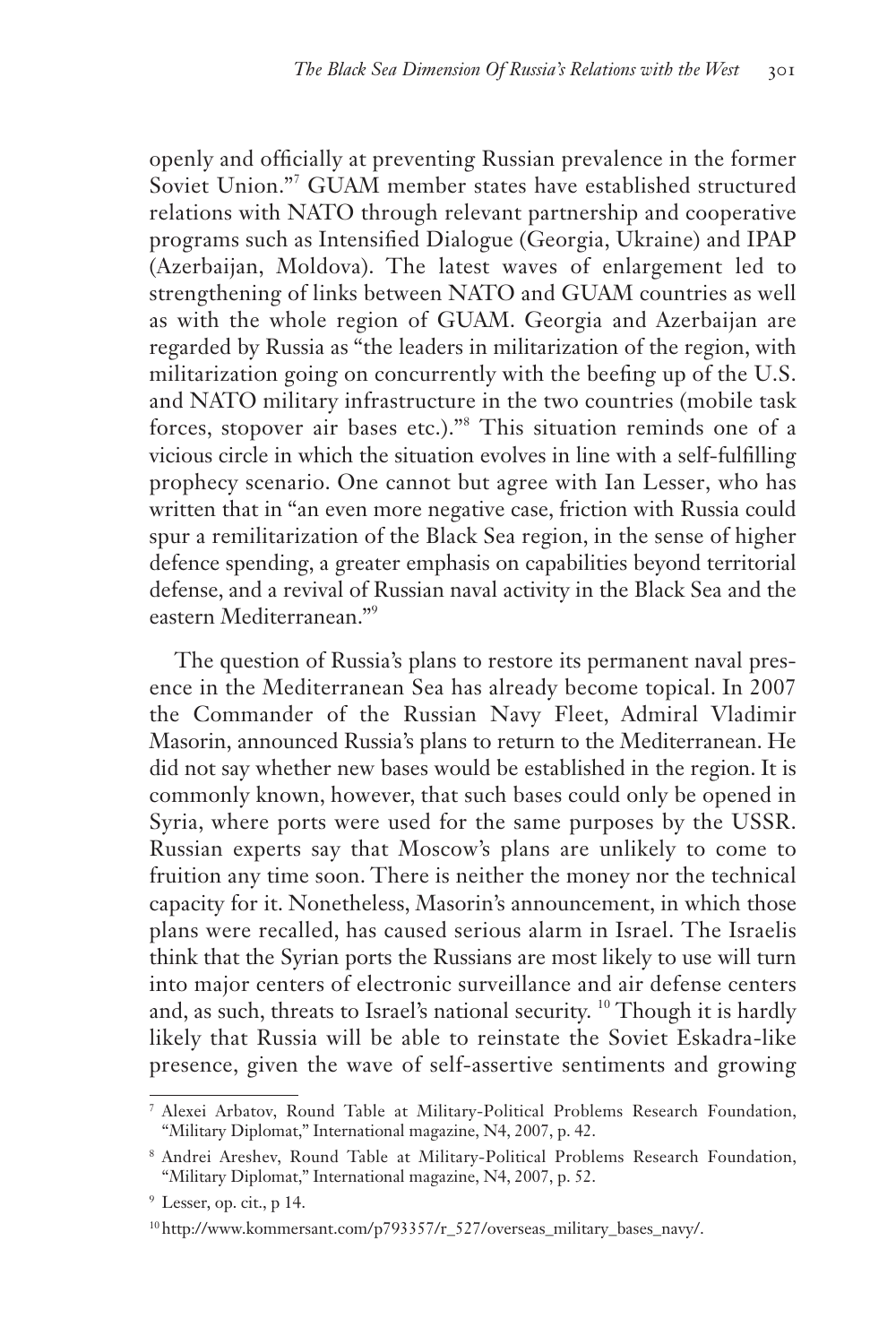differences with NATO/U.S., Moscow could think about a limited permanent presence in the Mediterranean, which would be a source of new tensions in the wider Black Sea region.

There can be no doubt that NATO's strategy in the Black Sea region is guided not only by the rivalry with Russia but also by terrorism, proliferation and energy concerns as well as by a complex relationship with the regional countries in general and Turkey first and foremost. The growing gap in security perceptions between NATO, Russia and Turkey is having a strong impact on all participants involved, and dividing and undermining international cooperation on non-traditional security threats. "Issues of security cooperation have already been a source of strained relations between Ankara and Washington, and Turks are now inclined to a more benign view of Russian policy encouraged by a burgeoning economic relationship between Russia and Turkey."<sup>11</sup>

As part of NATO's efforts to combat terrorism in the wake of September 11, 2001, the organization launched Operation Active Endeavor, aimed at detecting and deterring terrorist activity in the Mediterranean. Russia and Turkey are both members, but in 2006 both objected to expanding it into the Black Sea, since both oppose outside military presence there. Russia is fearful that more active U.S. involvement in the region may be destabilizing. Turkey has claimed that NATO activity in the Black Sea may threaten the 1936 Montreux Convention, which stipulates that Turkey alone controls the Turkish Straits connecting the Mediterranean and the Black Sea, and that Operation Active Endeavor would be redun dant to BLACKSEAFOR launched by Turkey in April 2001, and Black Sea Harmony, a Turkish initiative of 2004 for the littoral states, which was inspired by Operation Active Endeavor.<sup>12</sup>

Generally speaking, conflicting regional interests and differing security concerns of the Black Sea littoral states and external players strongly affect the need to counter and suppress extremism, separatism and terrorism. There is a general agreement between Russia and the EU/NATO on the list of non-traditional external threats.

<sup>11</sup>Lesser, op. cit., p. 13.

<sup>&</sup>lt;sup>12 "The Wider Black Sea Region: An Emerging Hub in European Security" (Svante E. Cornell,</sup> ed.), *Silk Road Paper,* the Central Asia-Caucasus Institute & Silk Road Studies Program, 2006. pp. 71-72.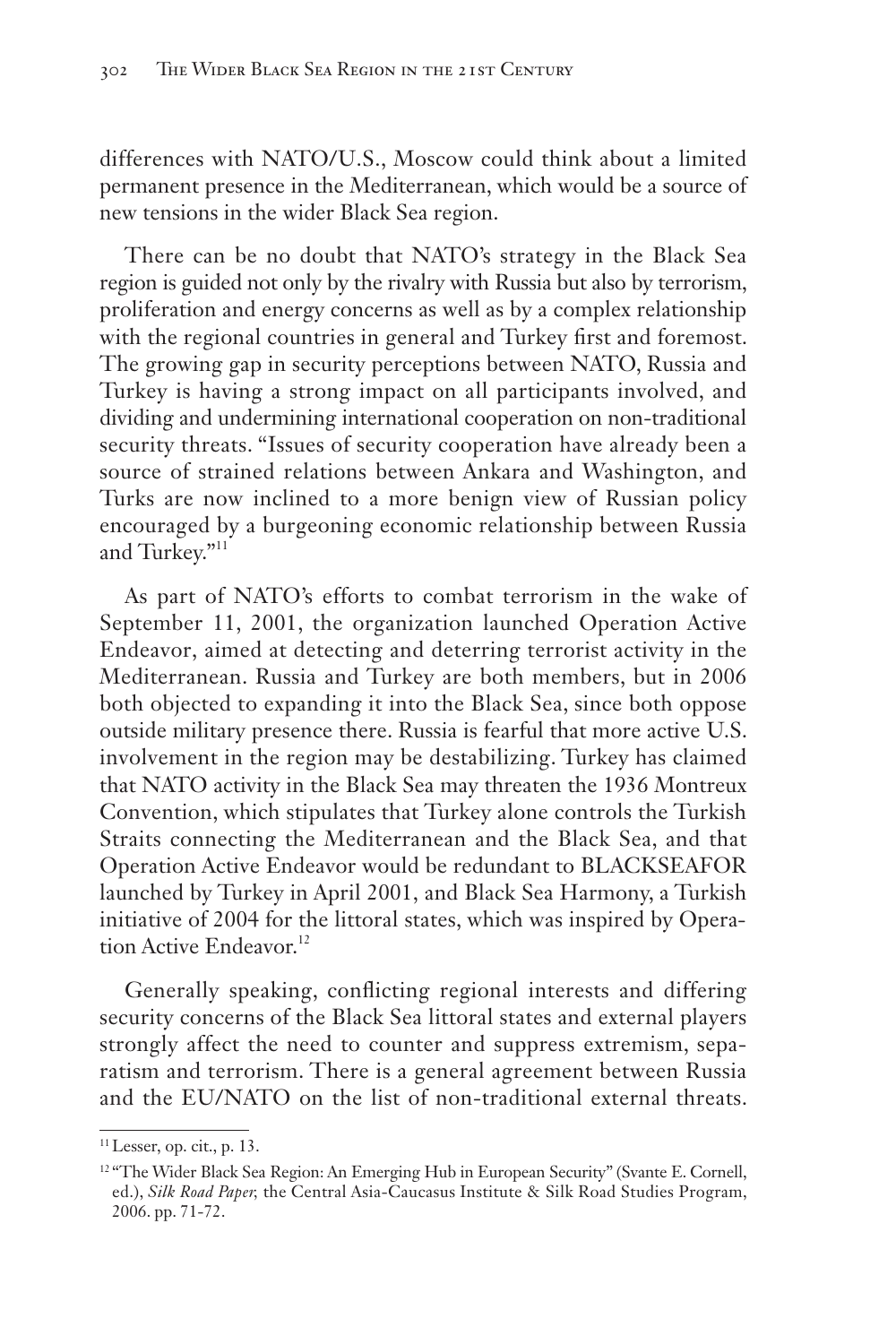However, there is no unity when partners try to agree on who may be classified as international terrorists, as failed states or as rogue states supporting international terrorism. With regard to the wider Black Sea region, Russia understands terrorism to mean above all Wahhabi terrorism, which exists in the North Caucasus and in central Asia (in particular Chechen Islamic militant groups or the Islamic Movement of Uzbekistan). Countries tacitly and unofficially supporting terrorism are, in the first place, Saudi Arabia, Pakistan, and Jordan— American partners and allies. The United States has never placed these countries on its list of states supporting terrorism. It has been very skeptical about the Russian definition of terrorist groups, in particular those in Uzbekistan, Kyrgyzstan, Tajikistan and in the North Caucasus. The United States sees Iran as a key state supporting terrorism and lists Hezbollah and Hamas among terrorist organizations. Russia, however, has never accepted this view. The European Union is mostly fixated on the Palestinian problem, which, in its opinion, is the main source of terror, including in Europe — a view not shared by Russia.

For the time being the threat of nuclear proliferation is not a major topic in the Black Sea region. There are only two countries in the region — Ukraine and Turkey — that theoretically have capabilities to become nuclear powers if they decide to withdraw from the Non-Proliferation Treaty (NPT). It is difficult to imagine a scenario that makes Ukraine choose the nuclear option, but the case of Turkey is less certain. Turkey is unlikely to become a nuclear power as long as it is a NATO member. From this point of view a Turkish break with NATO/U.S. is not in the interests of Russia, notwithstanding Russian-Turkish tactical interactions in the region. Such a development would not necessarily bring Turkey closer to Russia, because a break with NATO would mean a radical regime change in favor of the most extremist Islamist forces. If it did result in a closer Turkish-Russian relationship, it would mean that Russia had aligned itself with anti-Western Islamist forces, which at the end of the day would be detrimental to its existence as a federal state.

The emergence of nuclear powers in the Black Sea neighborhood of the broader Middle East would have a number of potentially important strategic consequences for the region. As Lesser notes, "for the Black Sea region where some nuclear arsenals have been reduced or dismantled since the end of the Cold War, a nuclear Iran and new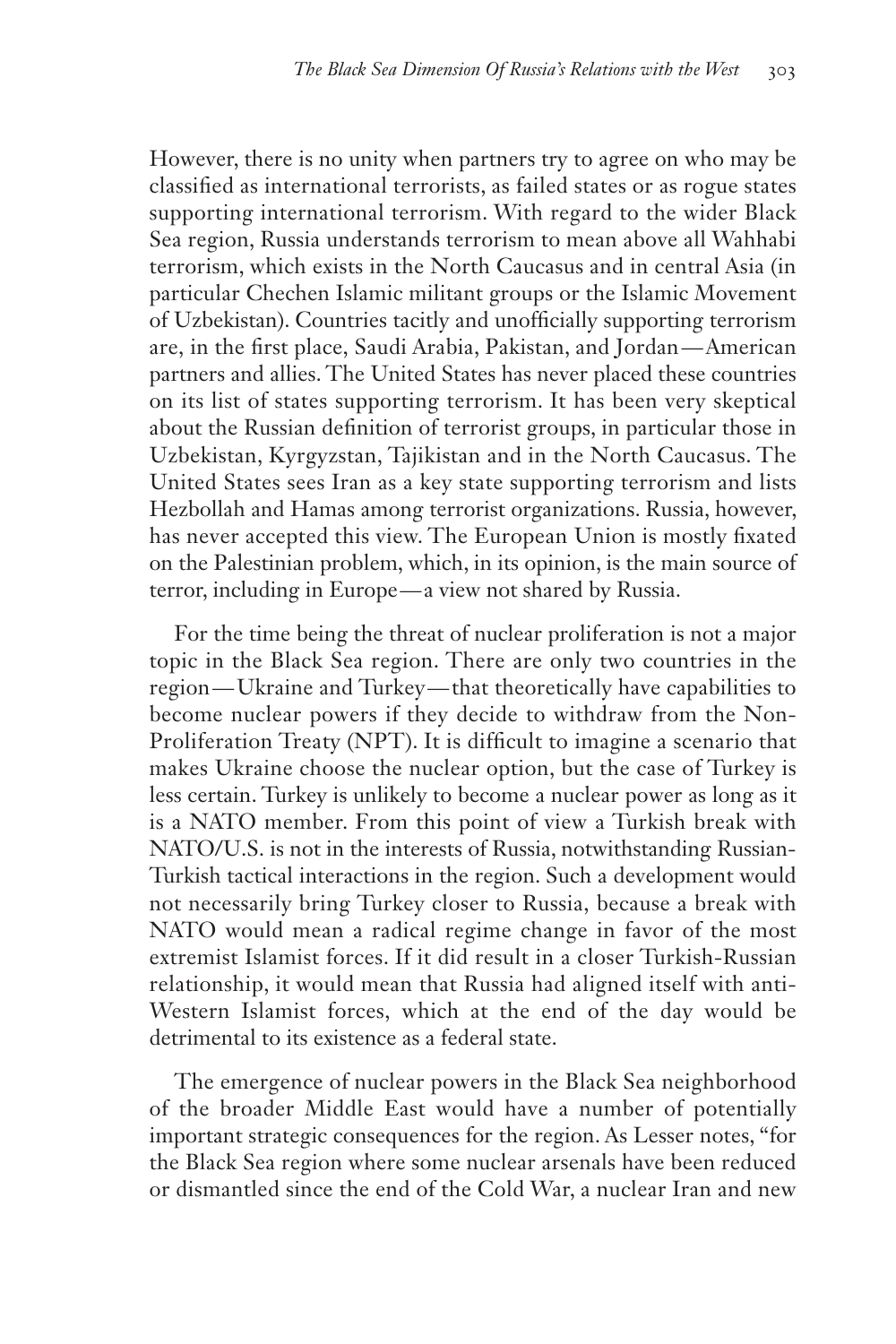proliferation dynamics to the south and east could mean a disturbing re-nuclearization of security and strategy."<sup>13</sup> This means that the non-proliferation of WMD ranks high in the international security agenda. However, all countries, including the great powers, have many foreign policy, economic and military interests in addition to nonproliferation. Therefore the genuine priority of non-proliferation in terms of practical policy-making of the great powers is strongly dependent on their ability to overcome individual geopolitical and commercial interests for the sake of global and regional stability.

# *Frozen Conflicts*

The existing frozen conflicts in the Black Sea area—Nagorno-Karabakh, Transdniestria, Abkhazia and South Ossetia — are commonly perceived in the West as part of Russia's CIS policy, directed at retaining its control over this space. The real picture is more complex. The frozen conflicts have at least three dimensions — internal, Russia/CIS and international.

The internal dimension of the frozen conflicts is closely related to their origins. It would be impossible for external players to drive a wedge between the parties involved in the conflicts if there were no grounds for the split between them. With the disintegration of the former Soviet Union, ethnic violence has escalated in those former Soviet republics where ethnic-religious and territorial problems existed even before the Soviet era.

Nagorno-Karabakh is a de facto independent republic that is officially part of the Republic of Azerbaijan, about 270 kilometers (170 miles) west of the Azerbaijani capital of Baku and close to the border with Armenia. The feud between Azeri Moslems and Armenian Christians has been going on for centuries. The modern incarnation of the conflict in the region began after the Armenian movement to free Karabakh from Azeris was made public in 1988. The declaration of secession from Azerbaijan in February 1988 declares secession to be the final result of a "long-standing resentment in the Armenian community of Nagorno-Karabakh against serious limitations of its cultural and religious freedom by central Soviet and Azerbaijani authorities," but more importantly it represents a conflict over territory. Full-scale

<sup>13</sup>Lesser, op. cit., p. 15.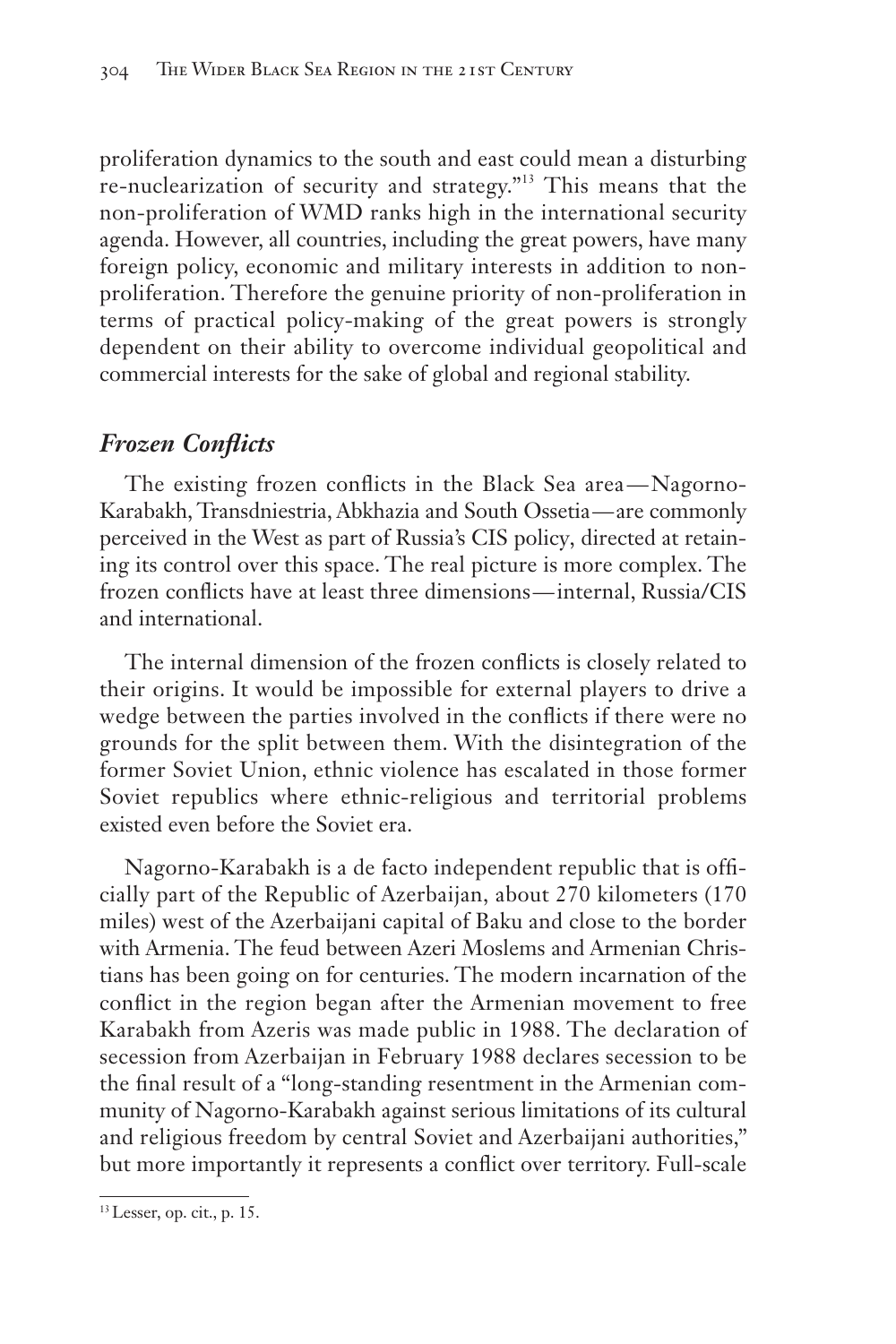fighting erupted in the late winter of 1992 and resulted in much bloodshed and destruction. By the end of the war in 1994, the Armenians were not only in full control of the enclave but also held and currently control approximately 9 percent of Azerbaijan's territory outside the enclave. A Russian-brokered cease fire was signed in May of 1994, and peace talks, mediated by the OSCE Minsk Group, have been held ever since by Armenia and Azerbaijan.<sup>14</sup>

In Georgia, the disintegration processes in the USSR, which released nationalist sentiments and past grievances of all parties involved in these conflicts, also enhanced the conflicts in South Ossetia and Abkhazia. The political leadership of the autonomous region of South Ossetia strove to upgrade the status of the region through reunification with the North Ossetian Autonomous Republic (which lay within the Russian Federation). In a counter move Tbilisi (like Milosevic with regard to Kosovo) abolished South Ossetia's autonomous status in 1990, since Georgian nationalists did not regard the Ossetians as indigenous.

The case of Abkhazia was different. The Abkhaz had the right to preserve their political status as an indigenous people, provided that the rights of the Georgians (who made up some forty-five per cent of the population in Abkhazia) were significantly extended. Georgians were challenging the political privileges of the Abkhaz titular nation, which comprised only eighteen per cent of the population in Abkhazia. The leaders of the Abkhaz national movement refused to acknowledge the authority of the Georgian political leadership in Tbilisi, and before the dissolution of the USSR had already sought to upgrade Abkhazia's status from autonomous republic to union republic. After the dissolution of the USSR they demanded equal status with Georgia in a loose federative framework. The escalation of tensions over political status reached its climax with the war of 1992-93 when Georgian troops, consisting mainly of paramilitaries, intervened in the political conflict between the two main nationalities of Abkhazia. The open conflict ended with the victory of the Abkhaz troops supported by nationalist movements from the North Caucasus and by the Russian military. Under the CIS mandate, peacekeeping forces were deployed on the ceasefire line between the parties in 1994. The United Nations has sent military observers to the conflict zone and is

<sup>14</sup> en.wikipedia.org/wiki/Nagorno-Karabakh\_War — 241k.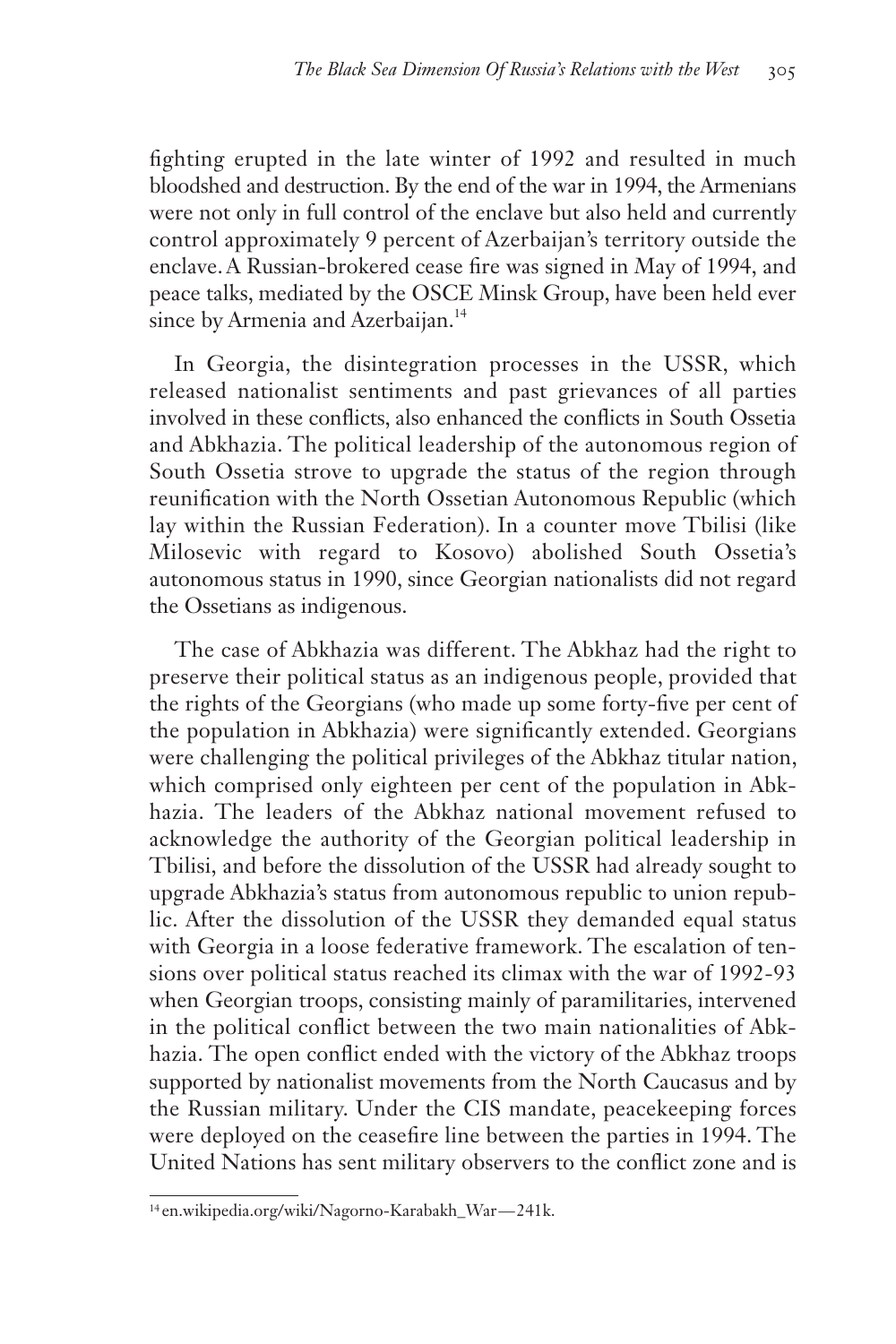mediating between the two sides, with Russia acting as facilitator, but negotiations on political status have not led to significant results. The question of unreturned Georgian refugees remains unresolved. Spontaneous clashes between Georgian guerrilla and Abkhaz militia led to a resumption of hostilities, resulting in a new wave of internally displaced persons fleeing the region.<sup>15</sup> Unlike South Ossetia, Abkhazia is not seeking membership in the Russian Federation.

Transdniestria also presents a particular case. Moldova's growing national aspirations within the disintegration process in the USSR, **t**he end of the Communist rule in neighboring Romania in December 1989, and rapid rapprochement between Romania and Moldova, including the partial opening of the border between them on May 6, 1990, led many in Transdniestria and Moldova to believe that a union between Moldova and Romania was soon possible, ending with them inside Romania. The Russian-speaking population was fearful that it could no longer demand the return to Russian as the official language. At the time of the war, it was widely believed on both sides that Moldova would, in the near future, most likely reunite with Romania, leaving the Russian population alienated. These fears resulted in the creation of the Pridnestrovian Moldavian Soviet Socialist Republic (PMSSR) in 1990 by pro-Soviet separatists, who hoped to remain within the Soviet Union when it became clear that Moldova would achieve independence from the USSR. The PMSSR was never recognized as a Soviet republic by authorities in either Moscow or Chisinau. In 1991, the Pridnestrovian Moldavian Republic succeeded the Pridnestrovian Moldavian Soviet Socialist Republic. The war of Transdniestria involved armed clashes on a limited scale that broke out between PMR Republican Guard, militia and Cossack units, supported by the Russian 14th army, and Moldovan policemen/troops as early as November 1990 at Dubossary. Fighting intensified on March 1, 1992, with the accession of newly independent Moldova into the UN, and alternating with ad hoc cease-fires, lasted throughout spring and early summer 1992 until a ceasefire that same year (July 21), which has held ever since.<sup>16</sup> Though the ethnic factor played a certain role in the beginning of the conflict, of all frozen conflicts the problem of Transdniestria is the most political.

<sup>15</sup>www.c-r.org/our-work/accord/georgia-abkhazia/conflict-roots.php — 35k.

<sup>16</sup> ru.wikipedia.org/wiki/Приднестровский\_конфликт — 138k.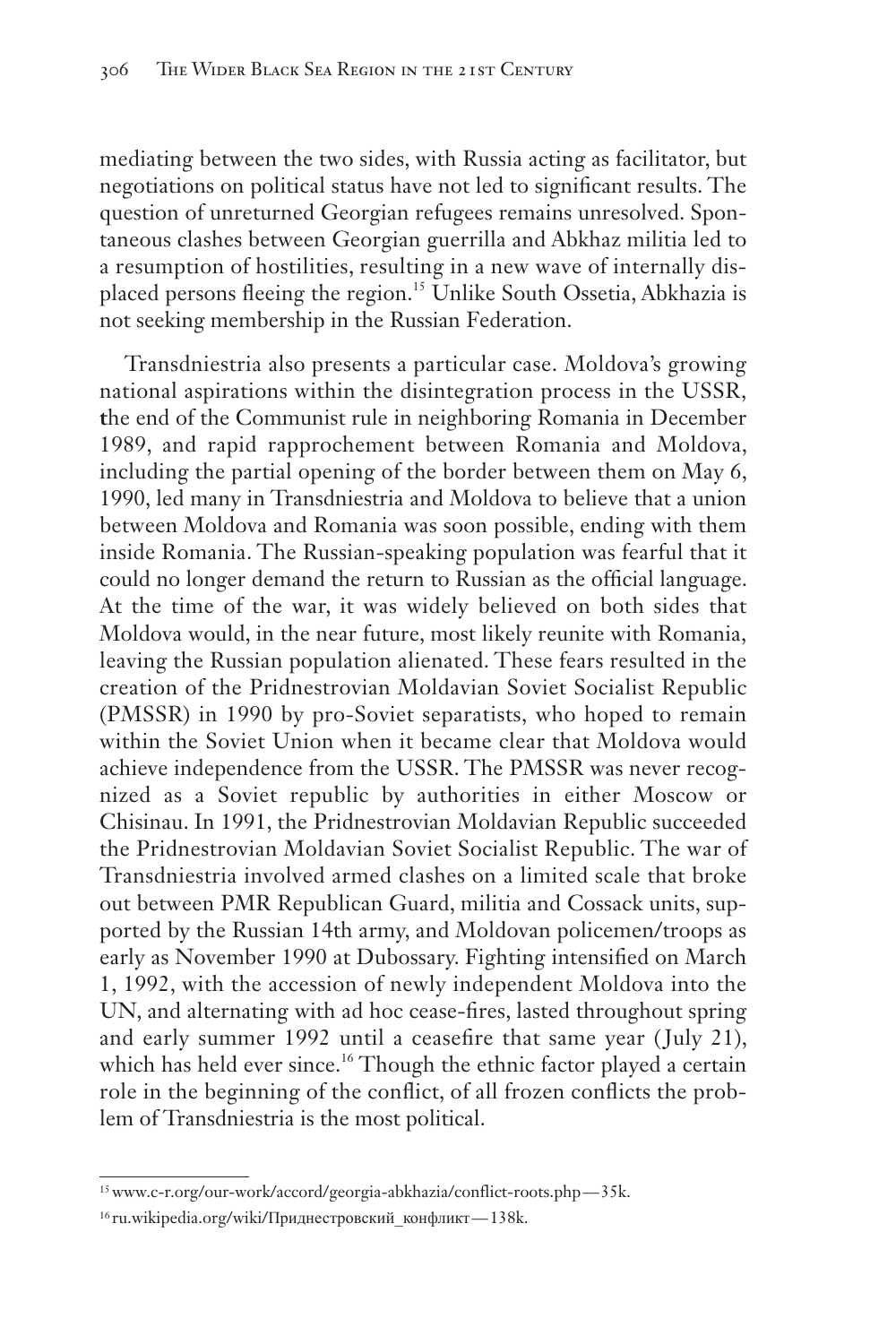Notwithstanding the economic, political, cultural and ethnic peculiarities of the frozen conflicts as well as their varying geopolitical locations and environments, they share some fundamental features: the bitterness of the dominant titular ethnic group about losing to the separatists as a result of the intervention of an external force; the factor of refugees (except Transdniestria); the loss of territorial integrity as well as the fact that communism in the post-communist NIS has been replaced by nationalism. The latter has become the main driving force in the formation of statehood in these countries.

The Russia/CIS aspect of the frozen conflicts is a complex and contradictory interaction of Russia's domestic situation, its policies toward neighboring states (which only recently constituted a highly integrated totalitarian empire) and its relations with the West during the period of transition. The latter defines the international dimension of the frozen conflicts which goes far beyond the very process of conflict resolution.

In the immediate aftermath of the collapse of the USSR, Russia was confronted with the necessity of presenting a well-thought strategy *vis-à-vis* a zone of its vital interests. Though it is now universally perceived in the West that the policy of Yeltsin's Russia was much more democratic and liberal than that of Putin's Russia, most of the problems related to Moscow's troubled relations with the GUAM countries are rooted in the 1990s. The very fact that GUAM (initially  $GUUAM<sup>17</sup>$ ) was created in 1996 is the best evidence to this fact. The CIS policy of the Yeltsin leadership was driven by neo-imperialist idealism, paradoxically in line with the perceptions of the Russian communists who believed in the genuine desire of former Soviet nations to reunite (against the will of their elite) and revive the former imperial grandeur. The "reassembling" of the CIS under the aegis of Russia and the challenge of concrete problems prompted its leadership to establish "special relationships" with the CIS states, which at the end of the day boiled down to Russia playing the role of a donor of post-Soviet newly independent states in exchange for their political loyalty. This policy made Russia take a tougher stance on relations with Ukraine and other republics, pressuring them on territorial,

<sup>17</sup>GUUAM (Georgia, Ukraine, Uzbekistan, Azerbaijan and Moldova) Group was formally founded as a political, economic and strategic alliance designed to strengthen the independence and sovereignty of these former Soviet Union republics.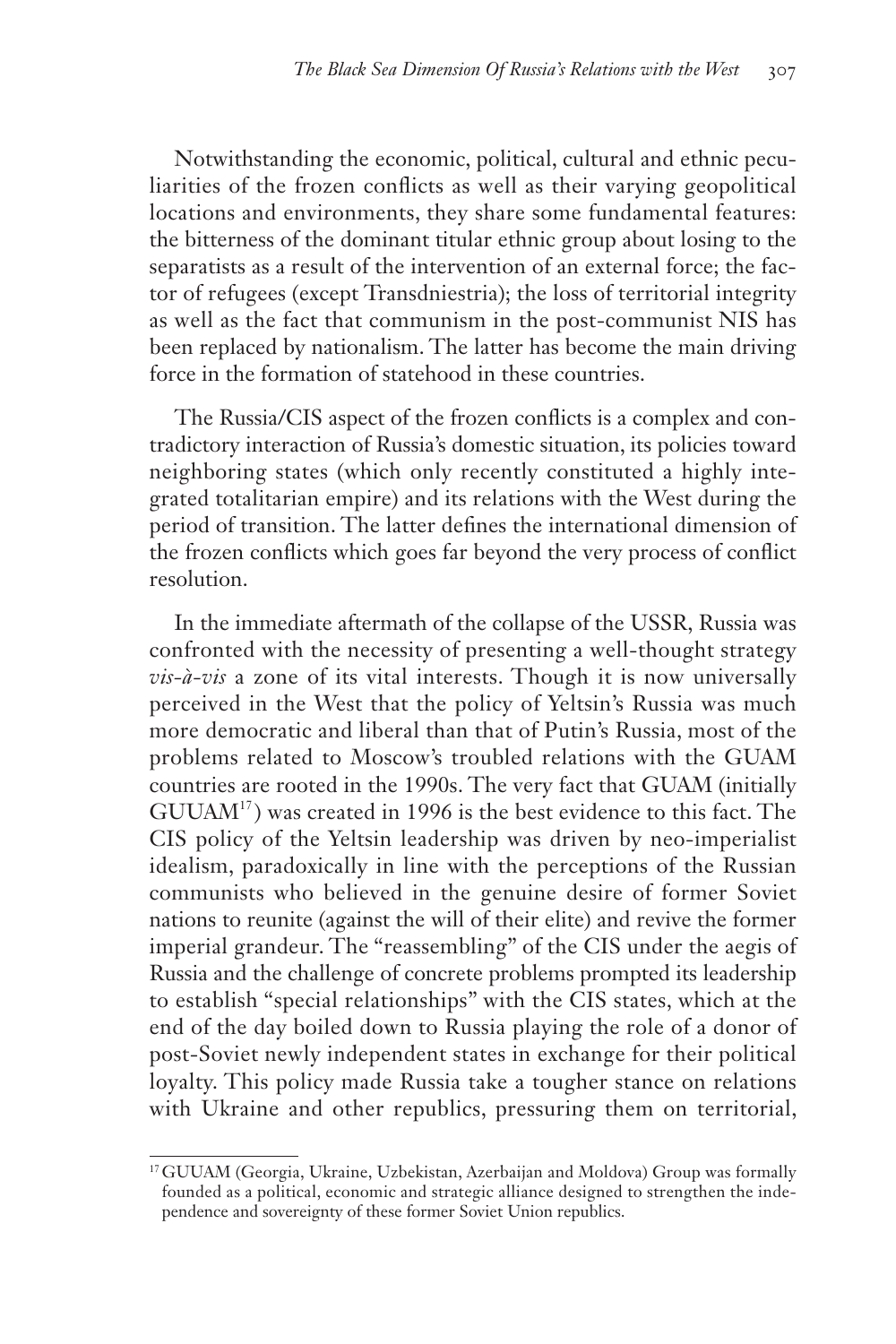ethnic, economic and military issues of discord. GUUAM was thus a result of this ill-conceived and heavy-handed policy. In addition, the war in Chechnya turned out to be the biggest disservice to Russia's national interests, including its relations with the CIS states as well as its internal evolution. "The 'dirty' war in Chechnya is equally the result of the failure of Russia's policy in the Transcaucasus and its inability to devise a viable federal system within the Russian Federation."<sup>18</sup> Having failed to transform the CIS from an institution for more or less civilized divorce into an in integrationist organization with a flexible geometry, Russia was trying to leverage the vulnerabilities of CIS states hosting the conflicts to retain its position in Russia's so-called near abroad.

Under Putin, Moscow's policy towards the CIS has shifted to a more pragmatic stance. As Alexei Arbatov notes, since

Russia gained in economic and financial potential and independence, it began taking a very pragmatic approach towards each individual country or sub-region. It abandoned ephemeral imperial projects in relations with its neighbors and turned its attention instead to the transit of energy exports, the acquisition of promising business assets and infrastructure, investment in natural resources exploration and production, maintaining genuinely important military bases and facilities, working together on combating new transborder threats, and taking a strong stance on humanitarian matters.<sup>19</sup>

Not every aspect of Russia's CIS policy can be justified and supported. Concern with the anti-Russian flavor of "the orange revolutions" led the Kremlin to make some serious mistakes (such as Putin's congratulations to Yanukovych on his victory in Ukraine's presidential election in 2004 before the election results were made official, or the excesses of the indiscriminate anti-Georgian campaign of autumn 2006). But in its substance Russia's CIS policy is now much

<sup>18</sup>Alexei Arbatov, "Russian Security Interests and Dilemmas: An Agenda for the Future," in Alexei Arbatov, Abram Chayes, Antonia Handler Chayes and Lara Olson, eds., *Managing Conflicts in the Former Soviet Union* (Cambridge, 1997), p. 418.

<sup>19</sup>Alexei Arbatov, "Moscow-Munich: A New Framework for Russian Domestic and Foreign Policies," Moscow Carnegie Center Working Papers, no. 3, (2007), p. 17.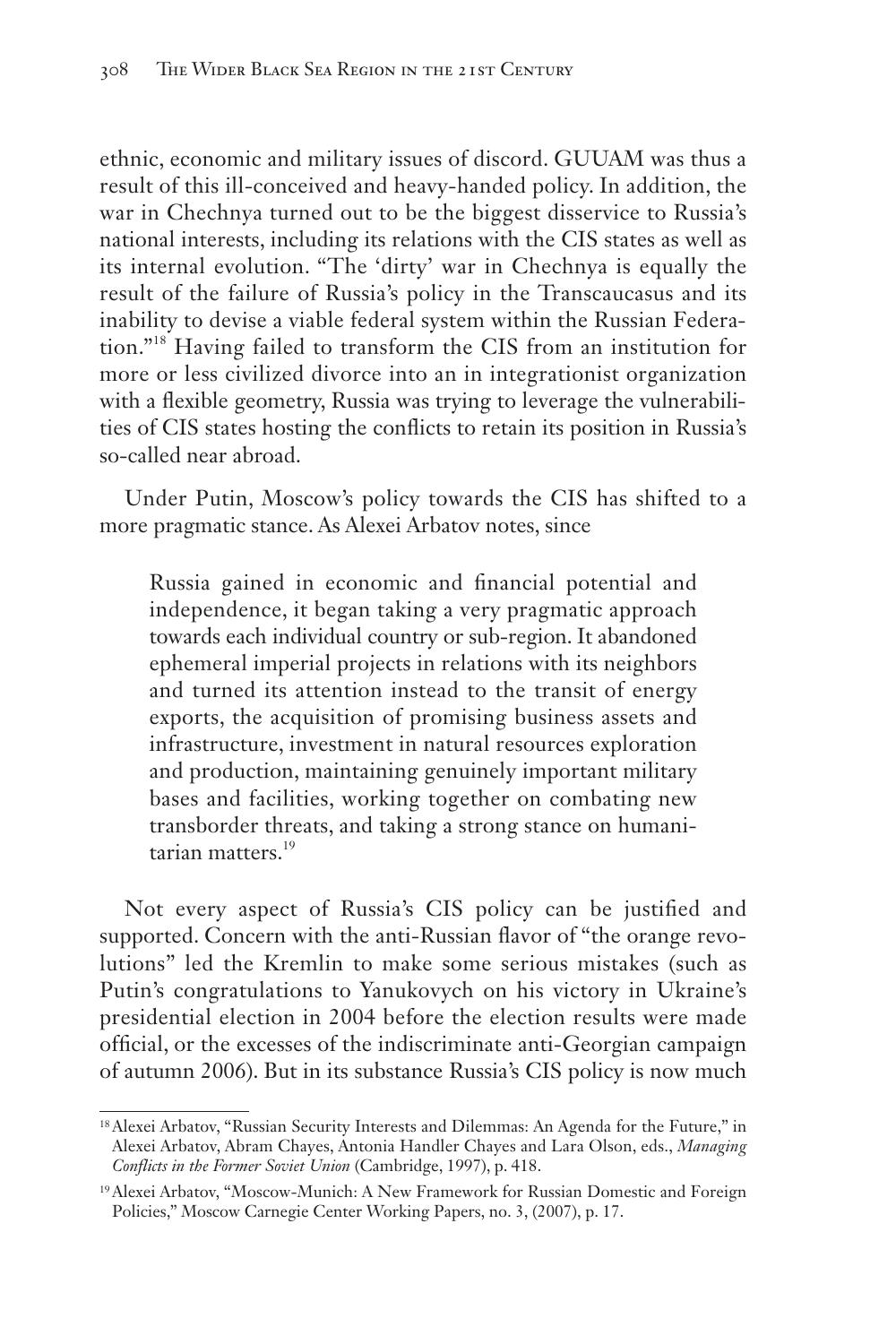clearer and more predictable than the eccentric and often very aggressive policy of the 1990s.

The conflicts with Ukraine, Georgia and Belarus over energy prices and transit costs unleashed a new wave of accusations that Russia was practicing a policy of energy imperialism and blackmail. There can be no doubt that the form in which Moscow introduced new energy prices was rude and unacceptable, and the form in which foreign policy is implemented can be as important as its content. But the fact remains that the transition to world prices for energy supplies does represent the renunciation of the former imperialist policy of economic favors in return for political or military-strategic loyalty. This has been confirmed by Moscow's similarly pragmatic approach to neighbors as diverse as Ukraine, Georgia, Armenia and Belarus.<sup>20</sup>

Attention to the 'frozen' conflicts is focused primarily on preventing the conflicts in neighboring countries from being resolved through the use of force. It would be better, of course, if Russia were working more actively to bring about a peaceful settlement of these 'frozen' conflicts. In the absence of mutually beneficial solutions acceptable for all parties involved in the conflicts, however, this policy is surely not worthy of blame. Furthermore, Moscow's policy is not as unfair and irresponsible as the current Western policy of separating Kosovo from Serbia with all the consequences that will follow, including repercussions for Balkan stability and the similar 'frozen' conflicts in the CIS.<sup>21</sup>

Russia's troops are deployed as peacekeeping contingents under the CIS mandate in Abkhazia, South Ossetia and Transdniestria — against the will of the Georgian and Moldovan leadership — and this is a constant source of tension with the neighboring countries and the West. However, it would be worthwhile to remind that these peacekeeping forces were deployed to prevent resumption of violence when nobody in the West wanted to sort out the mess in the post-Soviet space. Now GUAM debates standing up a peacekeeping battalion 530 men strong designed to shoulder missions in hotbed of tensions as a UN-mandated peacekeeping force. It means an attempt at ousting the Russian peacekeepers in Abkhazia, South Ossetia and Transdniestria which, undoubtedly, will be unacceptable for "the rebellious autonomies."

<sup>20</sup> Ibid., p.18.

<sup>21</sup> Ibid, p.18.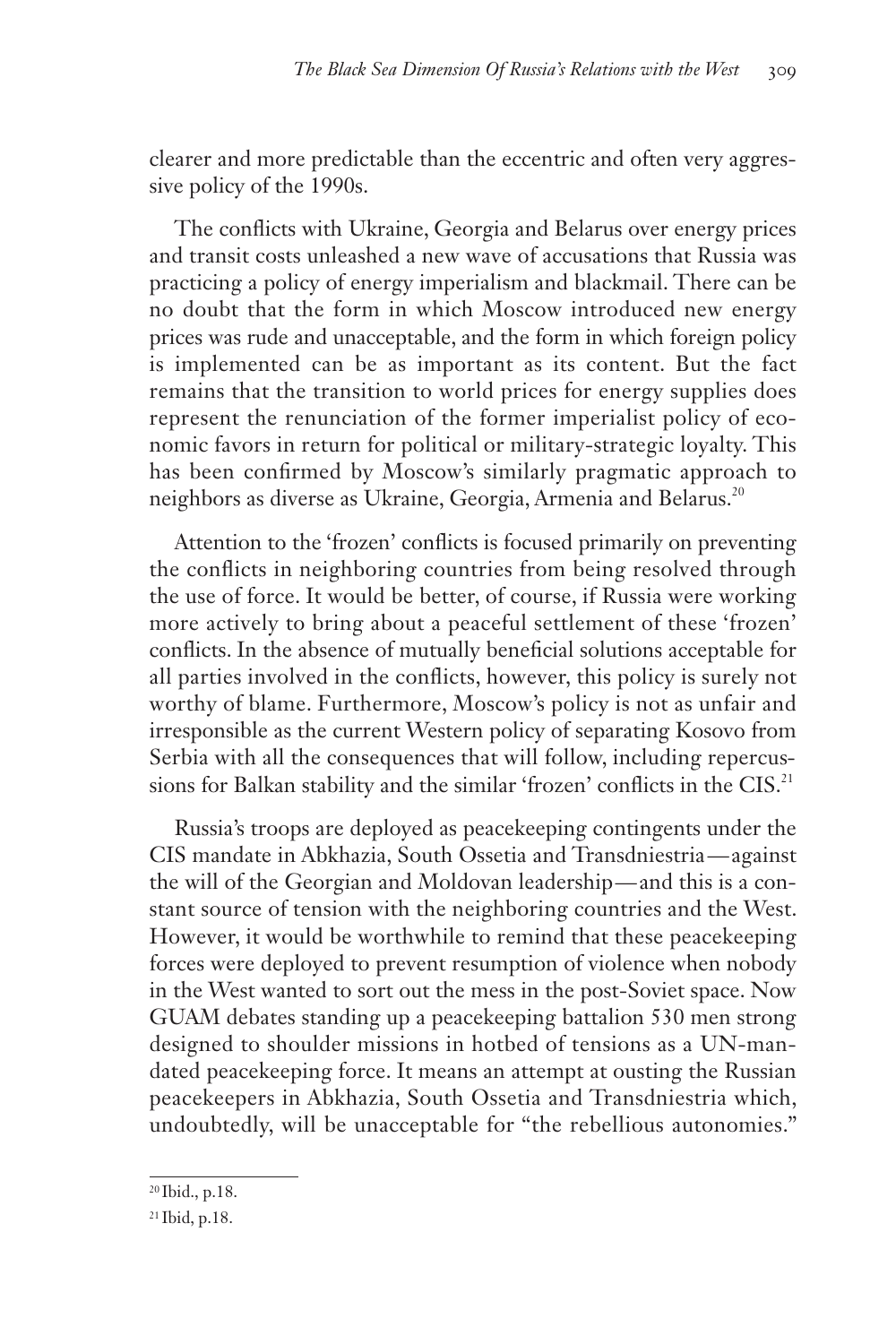Under the best scenario in Russian-Western relations (which is getting less and less likely), international (CIS-NATO-EU) peacekeeping forces could be created. But that would require engagement of Russia in peacekeeping operations and interaction with the NATO Response Force and, in this context, with EU battlegroups in implementing resolutions of the UN Security Council.

Interestingly enough, of all the frozen conflicts in the CIS space the most confusing one to Russia is Nagorno-Karabakh, because it affects Russia's relations with Armenia and Azerbaijan, two states that are equally important for Russian interests in the region. Armenia is Russia's strategic ally and a CSTO member, while Azerbaijan is far more important to Russia economically, particularly in terms of the Caspian oil fields and oil and gas transit from Azerbaijan and via it from central Asia. Moscow tries to keep a balance between the two, playing a role of referee unwilling to destroy relations with either country. It has no peacekeeping force there and seeks to prevent new violence between the two and Turkey's involvement in this conflict.

The international aspect of the frozen conflicts goes far beyond international involvement in the conflict resolution process. Russia's relations with the CIS countries hosting the frozen conflicts are an integral part of a much broader security landscape. Both the "great power" sentiments of the Russian political elite and its fears of a Western strategy geared to "squeezing" Moscow out of the CIS, a zone of vital Russian interests, have been strengthened in recent years by Western intentions to base a new security system primarily on NATO and EU and to exclude Russia; Russia's experiences with the West in the Balkans; and the prospects of NATO's enlargement to CIS space.

Once the problem with the Soviet nuclear legacy was solved, the West perceived the disintegration trends on the territory of the CIS as a key condition of democratization of these countries and a guarantee that the USSR would never be brought back to life, in whatever form, in the post-Soviet space. That approach was as erroneous as the "reassembling" of the CIS by Russia in the 1990s, without clearly formulated interests and goals in each concrete case. Moreover, Western support of "the orange revolutions" for the sake of democracy acquired a clear anti-Russian bias. The "orange revolutions" were portrayed in Western media in black and white colors, as a goodversus-evil struggle between western-oriented democrats and wicked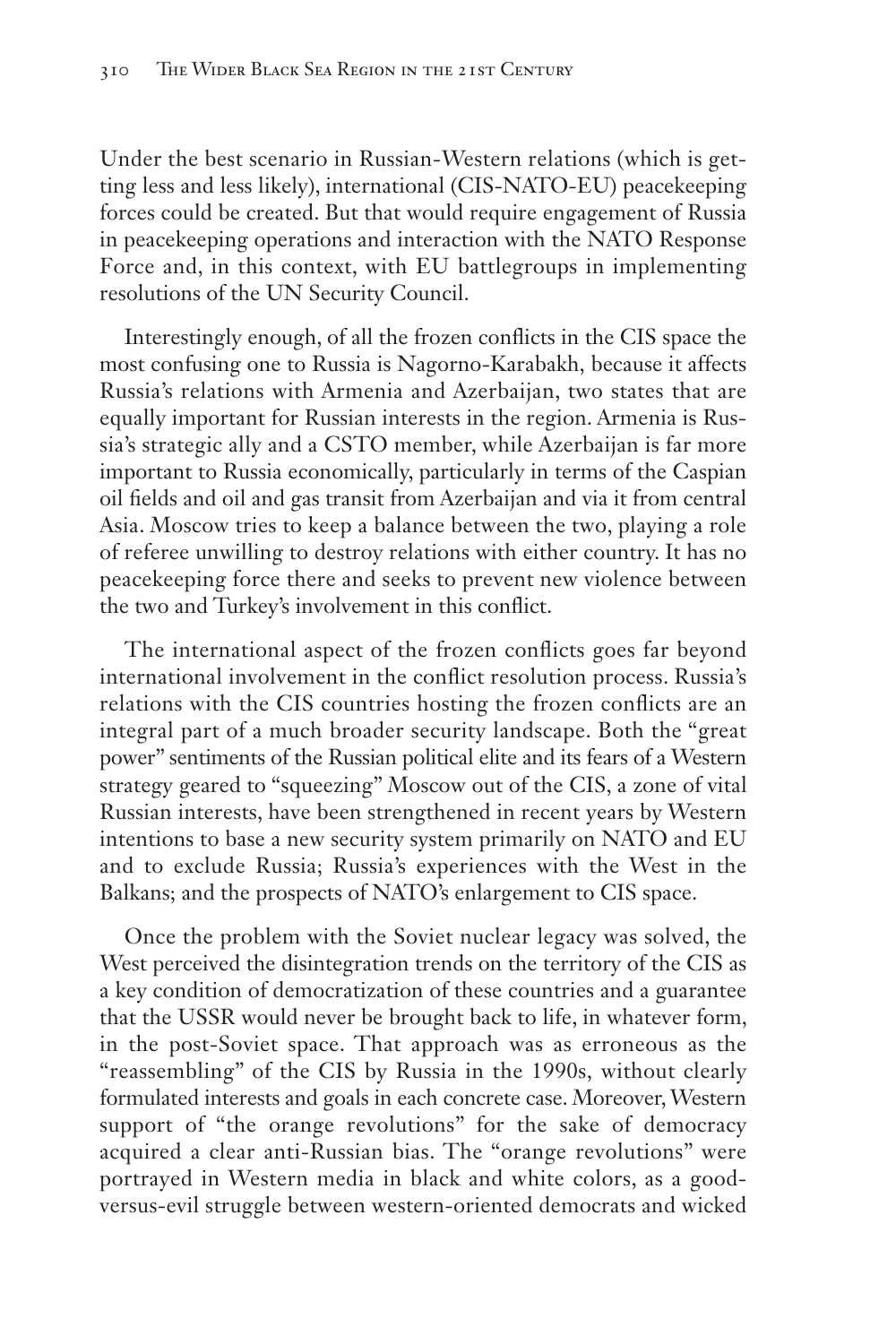pro-Moscow communists, while in reality it was an extremely complex struggle for power and control of economic resources between various rival factions.22

The self-inflicted dilemma between "the West or Russia" with regard to the CIS space is a false choice that hampers international cooperation on the frozen conflicts. On the one hand, Russia's participation is essential for the process of conflict resolution, although it is often seen not so much as part of the solution but rather as part of the problem. On the other hand, the West is fearful that Russia's contribution to the resolution of the frozen problems would reinforce its positions in the CIS. That was one of the reasons (as it is seen in Russia) behind the negative attitude towards the Kozak plan regarding the Transdniestria conflict. Drawn up in 2003 by the then-first deputy chief of Russia's Presidential Administration, Dmitri Kozak, the plan was rejected by Moldova with encouragement from the United States, the European Union, and other international actors. Moldova rejected the "Kozak plan" within hours of its planned signing as the result of pressure by hardliners in the West. The Moldovan President was informed by then OSCE Dutch chairman Jaap de Hoop Scheffer, U.S. Ambassador to Moldova Heather Hodges and the EU's High Representative for Foreign and Security Policy Javier Solana about opposition by Washington and Brussels to the mutually agreed-upon settlement plan between the two sides.<sup>23</sup> Later it was recognized by the OSCE's Chairman-in-Office, Dimitrij Rupel of Slovenia, that elements of the Yushchenko plan and the Kozak plan could be combined into a single project. This example is very telling. The process of conflict settlement in all four cases is driven not by the goals of conflict resolution but by rivalry, suspicion and the foot-in the door policies of the external actors. Except for the case of Nagorno-Karabakh, where the West and Russia are taking an equidistant stance, in the other conflicts the West strongly supports Georgia and Moldova and opposes Russia. In order to find a balance, Russia and the West need first of all to elaborate wise and far-sighted formulas for calculating their national interests. This can be referred not only to the CIS space but to all areas of cooperation in the wider Black Sea region.

<sup>22</sup>Eric Margolis, "Ukraine: the Orange Revolution Devours its Young," http://www.ericmargolis. com/archives/2005/10/ukraine\_the\_ora.php.

<sup>23</sup>http://www.tiraspoltimes.com/node/1301.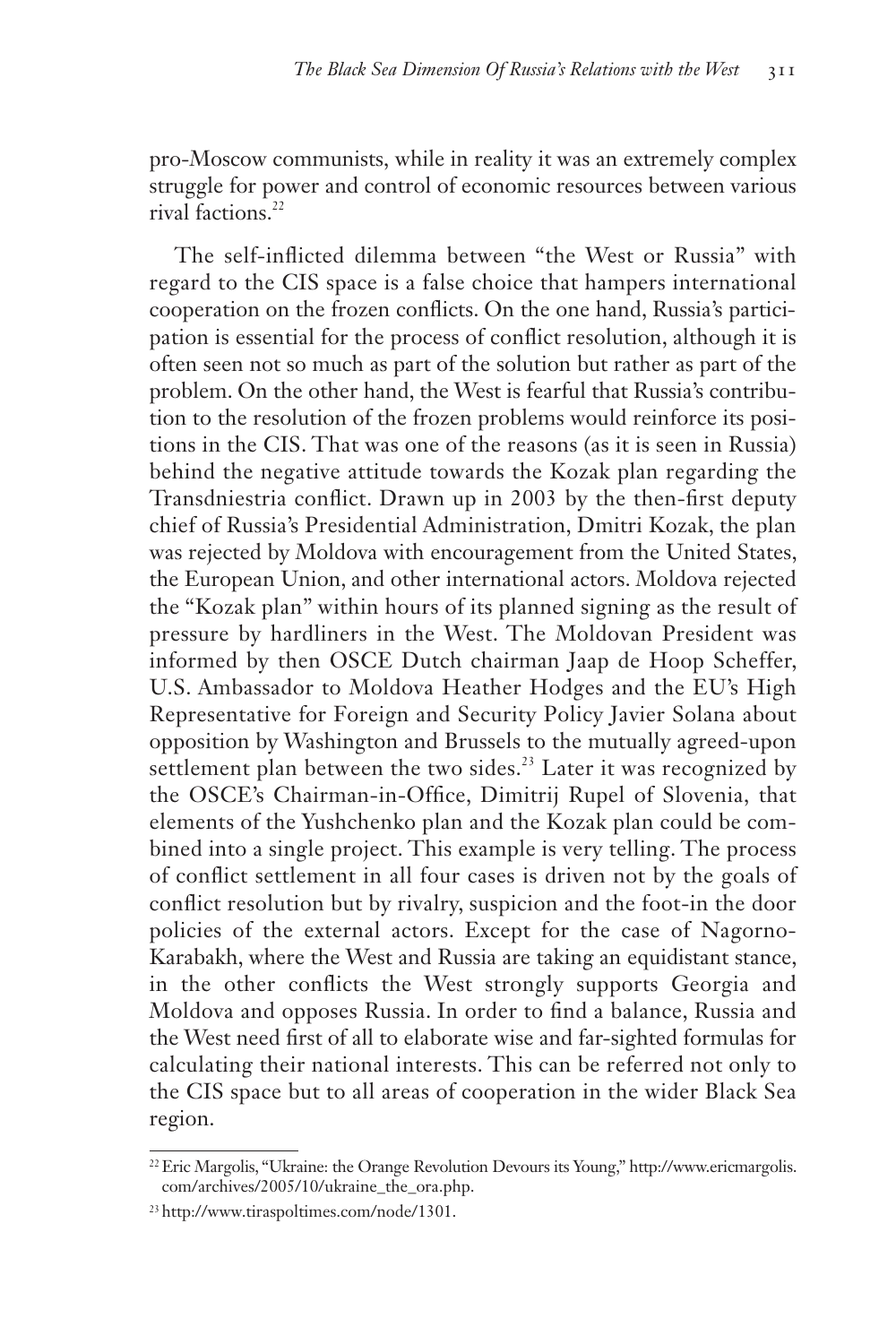The international context with regard to the frozen conflicts in the Black Sea region has worsened with the re-emergence of the Kosovo status problem. Russia has been trying desperately to prevent any hasty decision on Kosovo status, arguing that the Kosovo precedent will give a green light to secessionist movements and trigger a chain reaction in the region, in the post-Soviet space and in Europe from Spain to the UK. The unilaterally proclaimed independence of Kosovo on February 17, 2008, backed by the U.S. and the leading European countries against the will of Serbia and the norms of the international law, creates a risk of escalation of the frozen conflicts and new tensions between Russia and the West. First, it confronts the Russian leadership with a serious challenge. To recognize the "rebellious autonomies" in the CIS along the Kosovo model would mean to reconsider the main principle of Russian foreign policy regarding inviolability of post-Soviet borders. To leave the decision without any diplomatic response would mean to discredit Russia's foreign policy commitments. Second, there will be strong pressure on the Kremlin, by both Russian nationalists and the leaders of the self-proclaimed autonomies, to recognize the independence of Abkhazia, South Ossetia, Transdniestria and Nagorno-Karabakh. There will also be pressures from the Russian Eurasia movement to expand this approach to "sleeping conflicts" in other areas of the post-Soviet space, primarily Crimea. Third, the split in the international community (fortunately, not only along the traditional East-West confrontation line), has a negative impact on the prospects for conflict resolution elsewhere, since it puts geopolitical rivalry ahead of the goals of peaceful settlement.

The Kosovo problem has shown that in the absence of a mutually acceptable solution of a conflict, a freezing of the status quo is not the worst option. This can be particularly relevant to the frozen conflicts in Georgia. An improvement in Russian-Georgian relations as well as an improvement of the domestic situation in Georgia enabling it to present itself as an attractive economic and political option for Abkhazia and South Ossetia, the problem of the rebellious autonomies could be resolved in a natural way.

The situation with Transdniestria is different. The fact that Moldova's European choice is to be within the framework of neutrality, and Moldova has signed its individual plan of cooperation with NATO as a state committed to preserving neutrality, creates a much more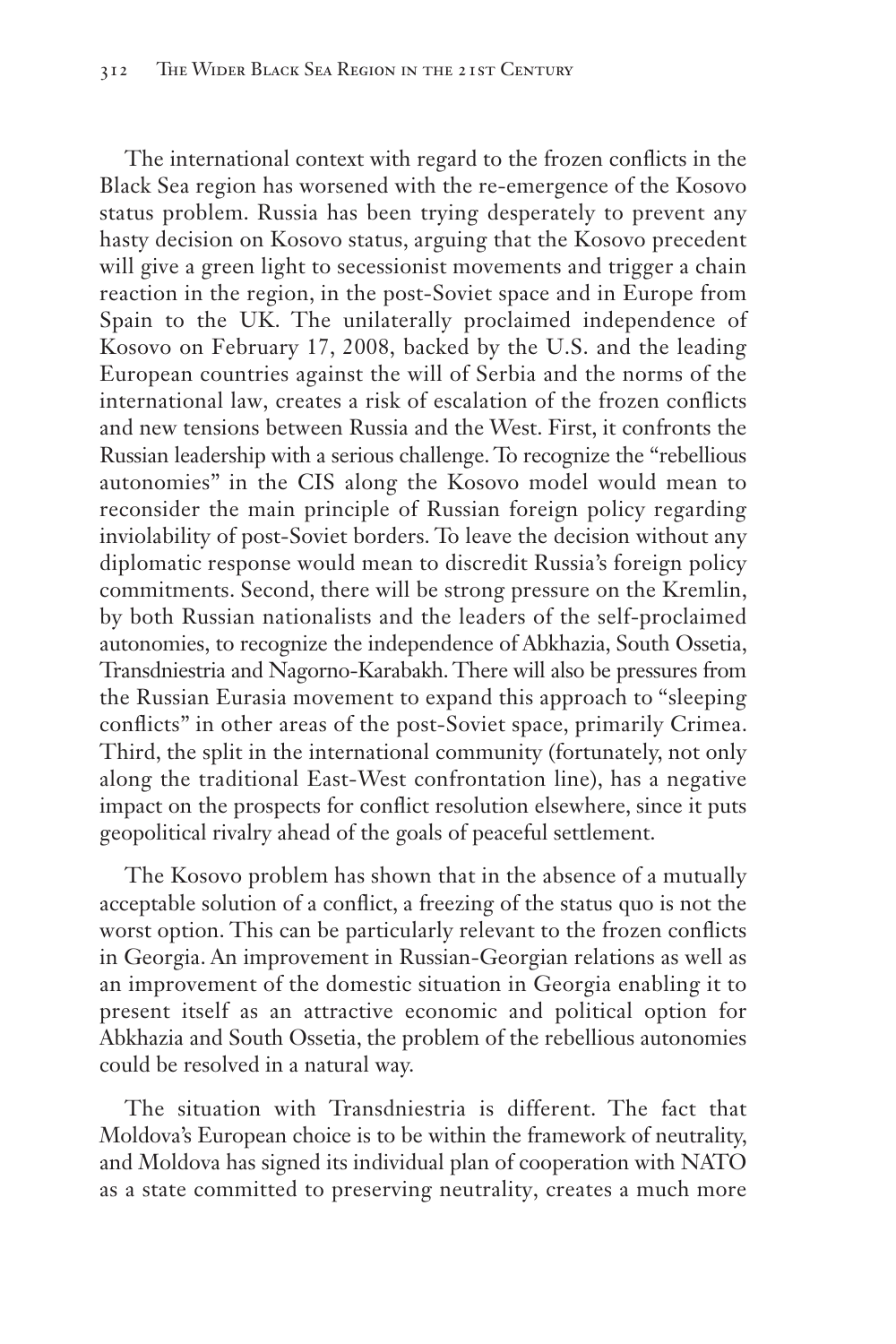favorable environment between Moscow and Chisinau. Meanwhile, Chisinau has a vital stake in a breakthrough in relations between Russia and the EU and the creation of a new multilateral format, involving Russia and the EU, to resolve the problem of Transdniestria.

The Nagorno-Karabakh situation also depends to a great extent on external actors — Russia, the United States and Turkey. Given the importance of the region in terms of energy supplies, maintaining the status quo plays into the hands of all parties to the conflict and the external players. Nobody needs a war in the region. Should hostilities break out, the Baku-Tbilisi-Ceyhan oil and Baku-Tbilisi-Erzerum gas pipelines would turn into burial fires. Nevertheless, the danger of renewed violence must be taken seriously. From this point of view Nagorno-Karabakh is the least frozen conflict, which implies more active efforts for peaceful settlement. Russia could play a decisive role, since it is acceptable as a peace broker both to Armenia and Azerbaijan. The latter will never come to terms unless they are prodded, offered a settlement and made to accept it. As to the districts seized by Nagorno-Karabakh forces outside its territory as a buffer zone, Nagorno-Karabakh should pull out its troops, and the CIS should deploy peacekeeping forces. Russia's participation in the peacekeeping mission in this case will be welcomed by the parties to the conflict. This would suit Azerbaijan because it would get its land back and have the refugees return here. This would suit Armenia as well because it would know that Russia will no allow hostile inroads and the use of force against Nagorno-Karabakh from that territory. Diplomats will have to come up with a status acceptable for Nagorno-Karabakh and face-saving to Azerbaijan. This will require a Turkish-Armenian rapprochement, the absence of which is one of the obstacles for peaceful settlement. As the issues are seen in Moscow, Russia is part of the solution to all frozen conflicts but a great deal will depend on the West's acceptance of its role in peaceful settlement.

### *Energy Security and the Black Sea Region*

An additional strategic challenge that specifically affects the Black Sea region involves the security of energy supplies. The Black Sea region plays a crucial role in this context linking the region even more closely to energy trade around Eurasia, the Middle East and the Mediterranean. Proliferation of gas and oil routes is linked to con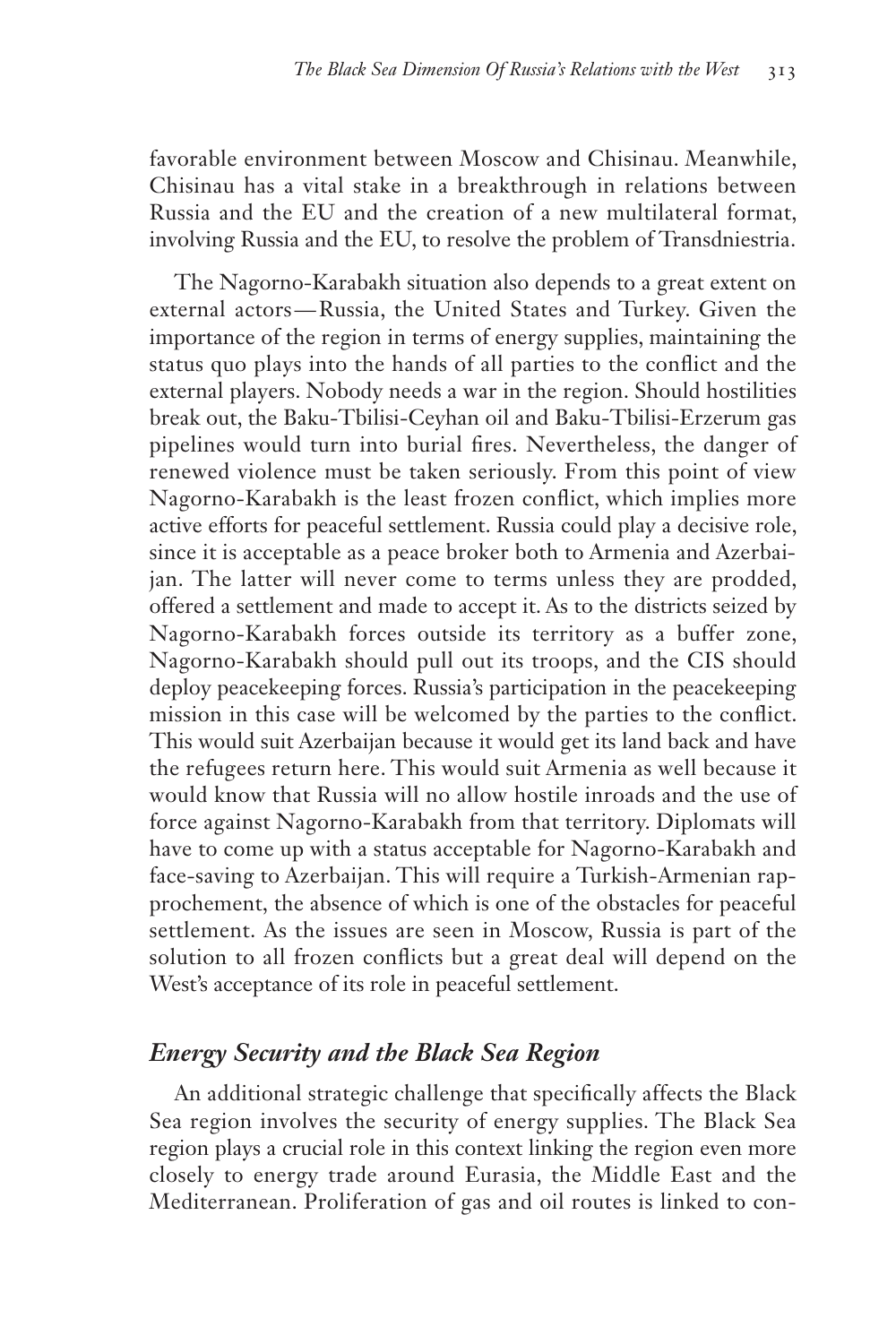cerns about energy diversification, environmental security, and above all, the future of relations with Russia and to a lesser extent Iran.<sup>24</sup>

Russia is an important external energy supplier to the EU, currently accounting for over 25 percent of its oil and gas deliveries. The EU will remain Russia's most important energy export market and European companies are Russia's most important foreign investors.<sup>25</sup> Moreover, all scenarios show that the EU's energy imports will continue to grow significantly. According to some estimates, EU dependence on external energy supplies by 2030 will amount to 81 percent of its oil consumption and 93 percent of its gas consumption.<sup>26</sup> The energy interdependence between the EU and Russia can be regarded as a window of opportunity for their cooperation, as well as a security challenge, depending on the nature of their relations. However, the growing gap in Russian-Western security perceptions, including the multifaceted Russia-Western rivalry in the CIS space, as well as Russia's evolving energy concepts ("the energy superpower concept" and "a gas OPEC with Algeria and Iran"), its "three in one" position as a producer, consumer and a transit country, and its recent scandals with Ukraine, Georgia and Belarus over energy prices and transit costs, are all viewed by the West as threats, leaving little hope for greater cooperation.

Energy interdependence has already taken the form of a "pipeline arms race," which has forced other regional states with stakes in this game to take sides in the competition. This process started with the building of the Baku-Tbilisi-Ceyhan (BTC) pipeline, which destroyed Moscow's monopoly on west Caspian oil. The signing in Athens of a long-delayed Balkan oil pipeline agreement in March 2007 was Russia's response to ensure the flow of cheaper Russian crude to the Mediterranean. The pipeline between the Bulgarian Black Sea port of Burgas and the Greek Aegean Sea port of Alexandroupolis, estimated to cost about \$1 billion, will speed up oil transportation by bypassing the congested Turkish Bosphorus, where tanker delays are costing oil companies nearly \$1 billion a year. Russia's monopoly over gas exports (as far as Azerbaijan is concerned) is threatened by the building of the Baku-Erzurum gas pipeline, which flows in parallel to the BTC

<sup>24</sup>Lesser, op. cit., p. 19.

<sup>25</sup>European Commission, http://ec.europa.eu/energy/russia/index\_en.htm.

<sup>26</sup>Vladimir Chizhov, "Moscow Needs a Strong European Union," Nezavisimaya gazeta, Dipcourrier, 22 October 2007, p. 13.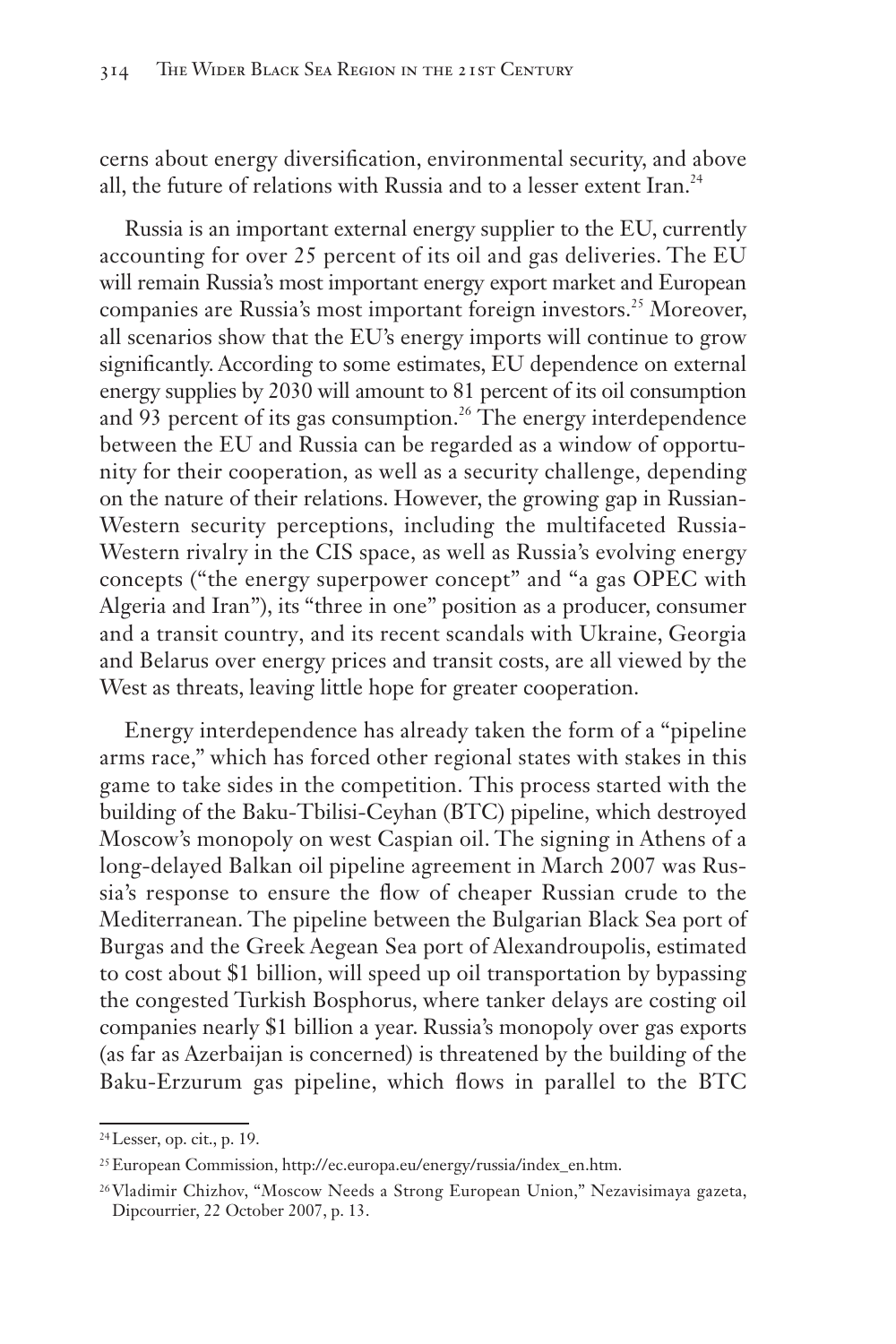pipeline, and which will deliver gas from the Shah-Deniz field to Turkish markets. However, Moscow has tried to offset the loss of control over Azerbaijan's oil supplies by seeking to commit the Turkish market to growing volumes of Russian gas supplies. This prospect was greatly aided by the building of the Blue Stream pipeline, crossing the Black Sea, delivering an eventual 10 bcm or more to Turkey by 2010.<sup>27</sup>

Nowadays, energy diversification is driven not by considerations of economic expediency but by geopolitical rivalry, which has taken the form of a highly competitive game. The capacity of the Baku-Tbilisi-Ceyhan pipeline is roughly half that of the existing pipelines from Iraq to Iskenderun. Nonetheless, this pipeline has been a strategic development from the point of view of the transit states.<sup>28</sup> Russia's plans regarding construction of two stretches of the regional 'Southern Stream' regional pipeline is of strategic importance for Russian interests. One stretch is running from Bulgaria towards Greece and the other towards Serbia. By realization of the project in Serbia, Gazprom could render meaningless the EU's intention to construct the international Nabucco pipeline for transport of gas from central Asia in order to decrease its dependence on Russian sources. "The pipeline war" has become a critical issue in a complex interplay between Russia, the West and the regional countries. It will also involve new actors outside the Black Sea rim— Iran and Iraq — thus extending the energy competition and allowing these new actors to use Russian-Western conflicts to their advantage.

The question of energy security has acquired a certain military dimension, as expressed perhaps most prominently by Sen. Richard Lugar in his speech at the Riga NATO summit. The Russian-Ukrainian gas scandal provided him with a new argument for NATO's revival as the main Western security institution. Russia was presented as the main energy threat and Sen. Lugar singled out energy as an Article 5 commitment — i.e. Article 5 of the North Atlantic Charter identifies an attack on one member as an attack on all. He said there is little difference between a NATO member facing an energy cutoff and a member facing a military blockade or other military demonstration on

<sup>&</sup>lt;sup>27</sup> "The Wider Black Sea Region: An Emerging Hub in European Security" (Svante E. Cornell ed.), *Silk Road Paper,* the Central Asia-Caucasus Institute & Silk Road Studies Program, 2006. pp. 80-81.

<sup>28</sup> Ian O.Lesser, op. cit., p.21.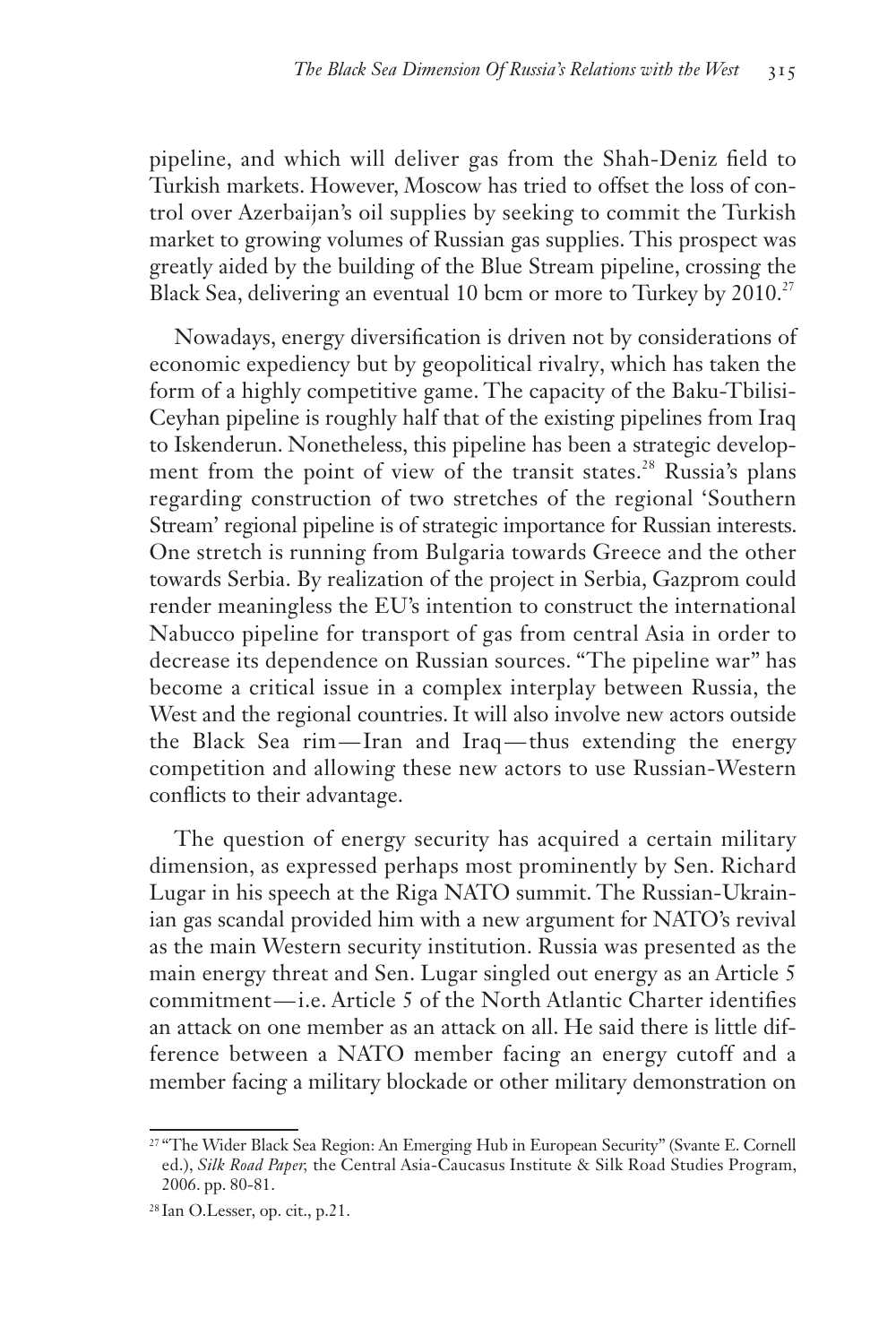its borders.29 This concept has been criticized not only in Russia but in EU countries as well. As Christophe Paillard from the French Ministry of Defense has written, coming to the aid of any member whose energy sources are threatened by using NATO's Article 5 mutual defense clause could lead to a radical re-examination of NATO's defense doctrine. The threat of invoking Article 5 was intended to ensure mutual defense, but it also implies the threat of war when it is used. European energy security cannot be held hostage to the risk of open conflict that an association with NATO would bring. Ultimately, the European Union is the better organization for the job.<sup>30</sup> Nonetheless, it is likely that NATO's missions will be extended to security of oil supply and maritime routes for energy. There might, however, be strong popular opposition to any NATO effort to secure energy infrastructure in the countries of the wider Black Sea region, including central Asia and the Middle East, should energy disruptions occur there.

The energy security differences between producers and consumers, above all between Russia and the West, will never be 'solved' purely through legal and commercial means, but rather by a larger political partnership. In other words, whether or not one should be worried by Europe's current and future energy dependence on Russia, it is undoubtedly true that the current atmosphere of mistrust does not arise solely from energy anxieties but reflects a more fundamental discrepancy between the political leanings and outlooks of the EU and Russia. Whether that mistrust will be lifted depends on whether Russia and the EU eventually manage to clearly define the shared objectives which their partnership might help them achieve. $31$ 

# **Conclusion**

The challenges emanating from the wider Black Sea region should be addressed in a broader context of a multipolar world. Unlike the bipolar world, a multipolar system of international relations enable other powers— China, India, Iran, Pakistan and others — to increase their influence elsewhere using the differences and rivalry between

<sup>&</sup>lt;sup>29</sup>www.swamppolitics.com/news/politics/blog/2006/11/-977k.

<sup>30</sup>http://www.nato.int/docu/review/2007/issue1/english/debate.html.

<sup>31</sup>http://www.diploweb.com/english/russia/gazprom07115.htm.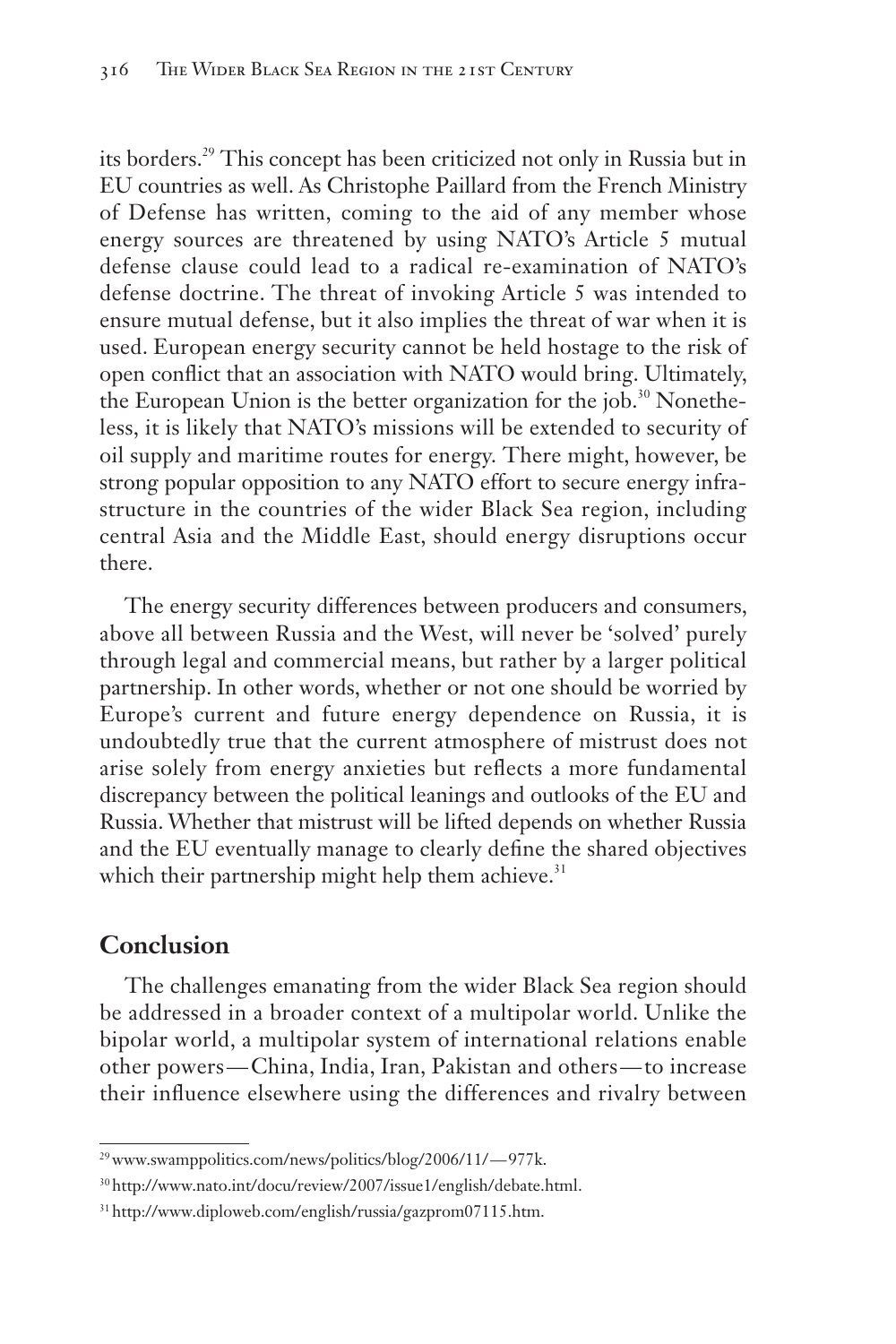Russia and the West to their own advantage. A more confrontational relationship between Russia and the West would be at odds with the long-term interests of either party, which means that the essential imperatives for the Russia-Western partnership should be emphasized at the global and regional level. Undoubtedly, this would require from both sides radical re-thinking of their present relationship, which is marked by a cold peace that is too fragile a basis for real partnership.

A new legal format is central for EU-Russia relations. A post-PCA should be upgraded and adjusted to the St. Petersburg initiative on four common spaces of cooperation. It would allow promoting regional cooperation in the north and south of wider Europe and building confidence in the Black Sea region. At the same time a new qualitative breakthrough would be needed in the Russia-NATO relationship before and if the next wave of enlargement to the CIS space takes place. If Russia is really integrated into NATO, if it is part of "the team," the very question of NATO's expansion to the countries of GUAM would become irrelevant. Unless and until the Russia-NATO problems are resolved, neutrality of the GUAM countries remains the main factor of stability in the post-Soviet space, Black Sea region and Europe at large. Another important condition for promoting global and regional cooperation and preventing conflicts between Russia and the West would be the launching of a new initiative: a Stability Pact (or Cooperation Pact) for the CIS. This initiative could be launched by EU, Russia and other CIS states as a functional approach to cooperation between them. A functional approach consists precisely in making the agenda of cooperation as concrete as possible, concentrating resources on the main issues and conducting intensive negotiations with clearly set goals and deadlines. In this connection it would seem important to reformat the Russia-EU agenda on the four common spaces to include five priority areas: energy; internal security; external security; military-political and military-technical cooperation; and science. The range of participants in these projects should be determined by the principle of "flexible geometry," that is, it should not assume automatic participation of all the states in these projects. The role of BSEC as a regional sub-contractor and coordinator can be strengthened and extended to new joint projects.

It should be recognized that constructive relations between Russia, EU and NATO/U.S. in the long term constitute the main factor for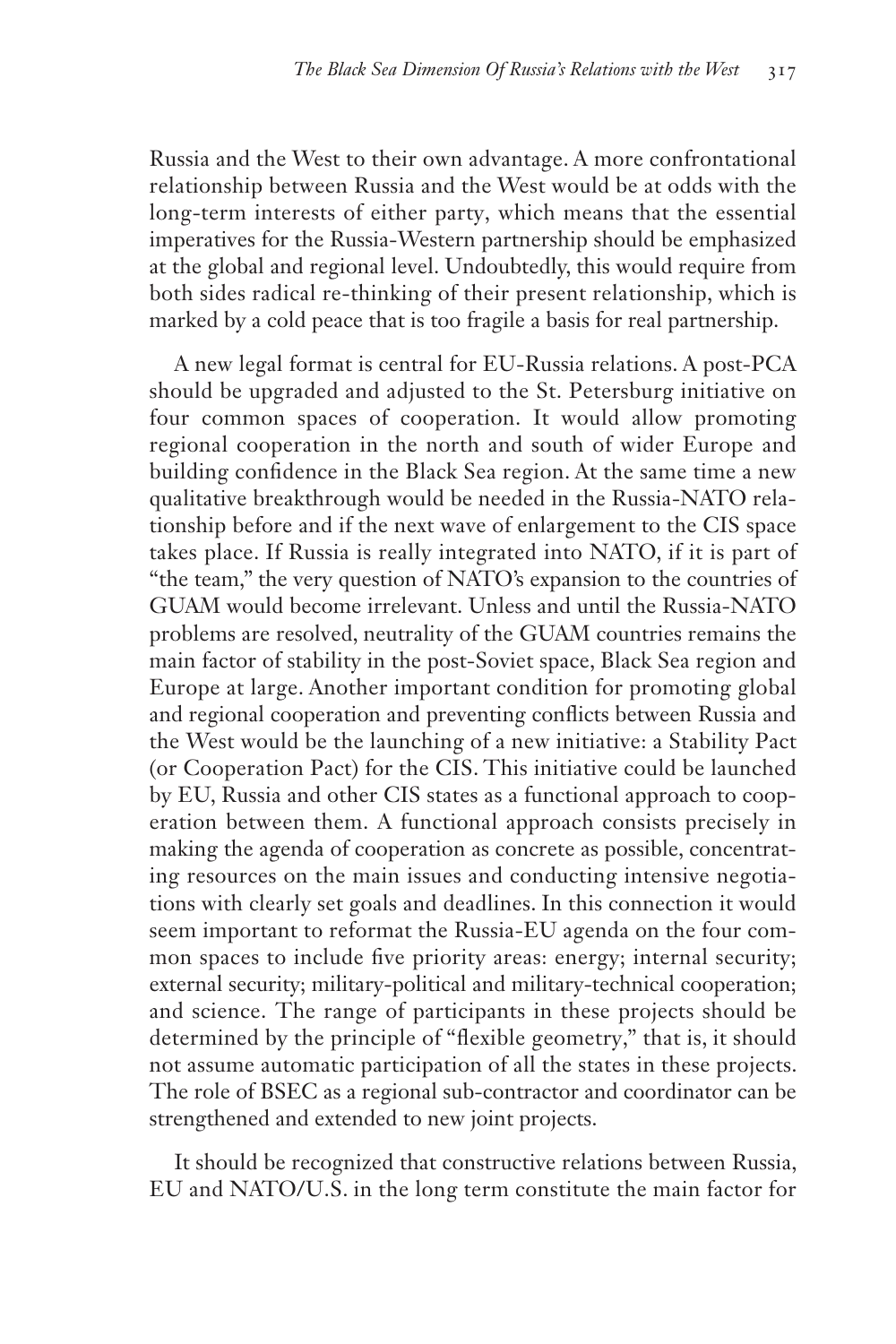Russia's democratic evolution, much more significant that the current mutual dissatisfaction and disappointment. In the same strategic perspective Russia's democratic development is the most fundamental factor for Western security, much more important than the current security differences, however dramatic they may seem today.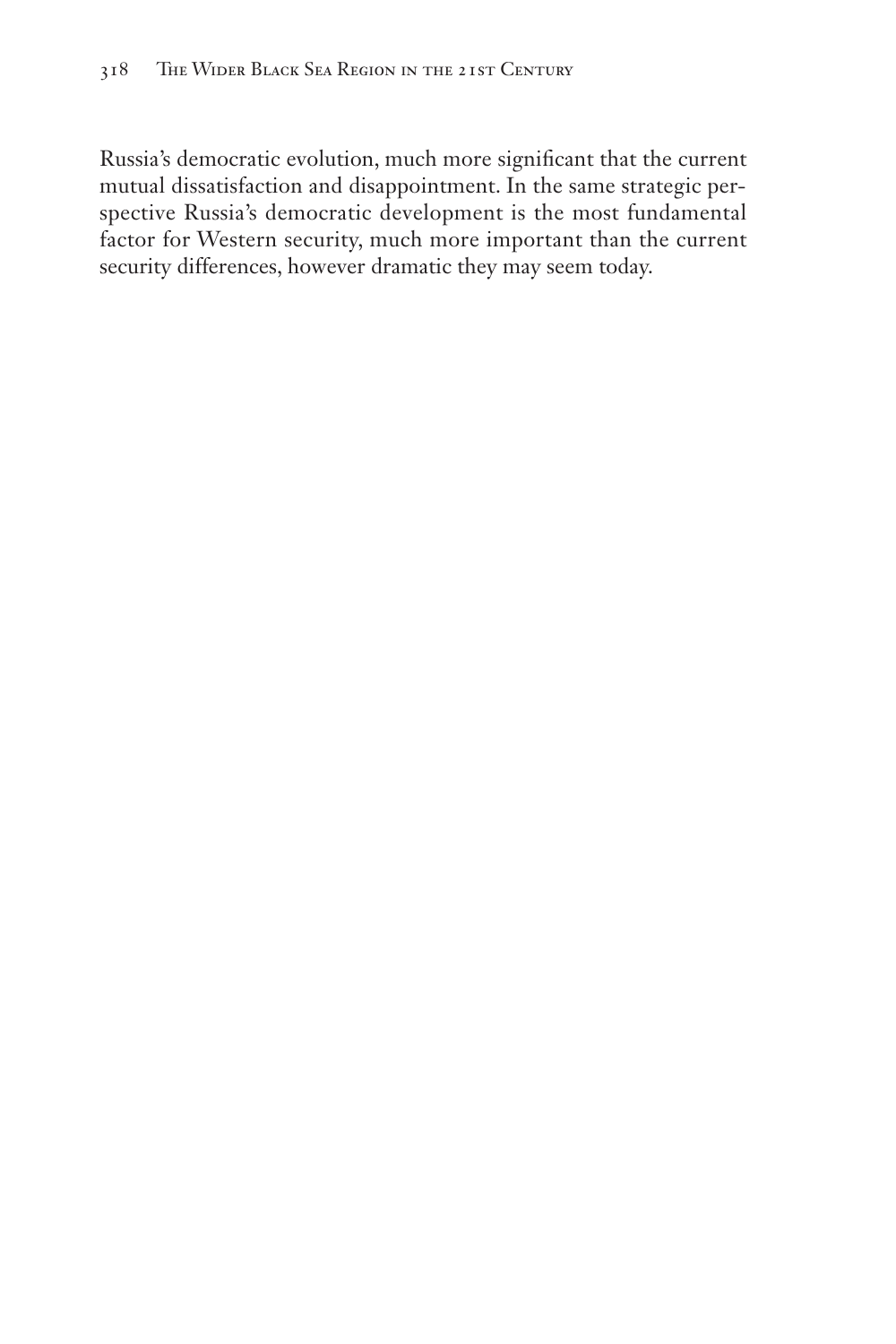# **A Transatlantic Strategy for the Wider Black Sea?**

#### *Daniel Hamilton*

The wider Black Sea, a region on the periphery of Western awareness only a decade ago, has become the next frontier in transatlantic strategic thinking. Following the "Big Bang" of major EU and NATO enlargement and "color" revolutions in Ukraine and Georgia, and facing soaring energy prices, a more assertive Russia, and concerns about stability in the broader Middle East, Western strategists have been arguing the need for greater attention to the countries of the wider Black Sea and a more strategic approach to the region as a whole. This chapter discusses the rationale for such an approach; outlines differences and similarities in U.S. and EU perspectives; considers Russian and Turkish views; and suggests various elements that could comprise a broader transatlantic strategy to the wider Black Sea.

As Charles King notes, for most of the last two centuries, the strategic environment of the Black Sea region has been shaped by the interaction of three factors: shifting balances of power among European and Eurasian states and empires; the ambitions of smaller states and peoples directly affected by the actions of these powers; and the region's position along key along key corridors linking Europe, Eurasia and the Middle East.

Today, each of these three factors is in flux. While our authors approach the region from many different perspectives, all agree that the Black Sea has become a more central strategic area for major external powers; that issues affecting the region as a whole are figuring more prominently in the calculations of each individual state in the region; and that the region's role as a crossroads is growing in importance.

Successes in this region — more effective democratic governance grounded in the rule of law, progress against corruption and trafficking, peaceful resolution of conflicts, secure energy production and transit,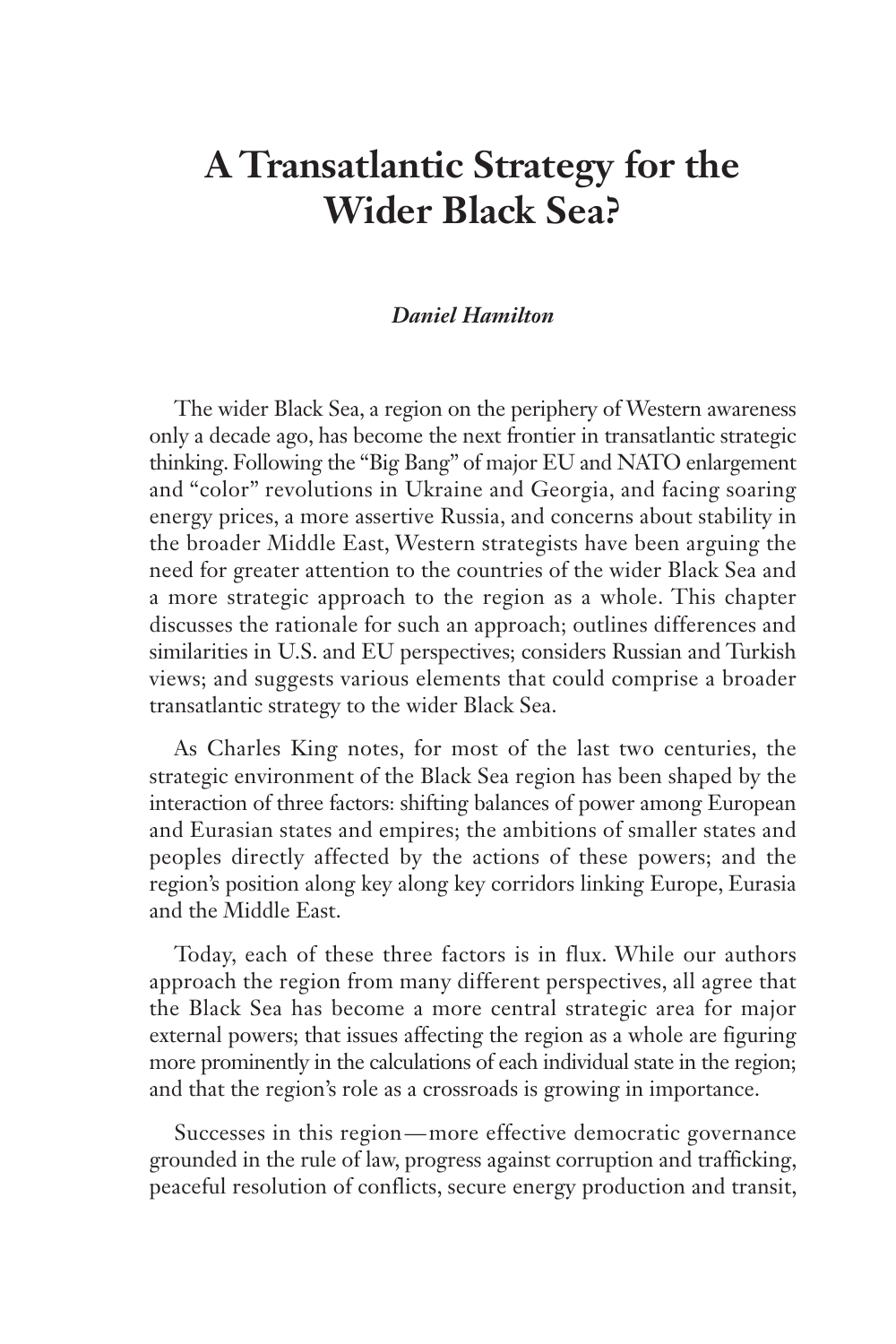more confident and prosperous market economies—could resonate significantly across the post-Soviet space and into the broader Middle East, and enhance the region's potential as a strategic bridge. Failure to deal with the region's problems risks destabilizing competition and confrontation among both regional and external actors, festering separatist conflicts, greater transnational challenges and dysfunctional energy markets, the negative consequences of which could spill over into Europe, Eurasia and the Middle East. The ability of countries in the region to deal with these issues, and the willingness and ability of Europe and the United States to work together with those countries to address these issues, could determine not only where Europe ends, but what it represents.

Of course, the countries of the wider Black Sea region already have various ties to European and Euro-Atlantic structures. All are members of the Council of Europe and the Organization for Security and Cooperation in Europe (OSCE). Two littoral states are members of the European Union (EU), three are members of the North Atlantic Treaty Organization (NATO), and a number of countries in the region aspire to membership in both organizations. All non-EU countries in the region participate in the EU's European Neighborhood Policy (ENP) except Russia, which has its own bilateral relationship with the EU. All non-NATO countries in the region are members of the Alliance's Partnership for Peace (PfP), and Ukraine and Russia each have additional bilateral links to NATO. Moreover, Europe and the U.S. have acquired growing stakes in the region and have taken strong positions in support of political, economic and security transformation, as illustrated by U.S.-EU support for democratic changes in Ukraine and Georgia, and enlargement of both NATO and the EU to Bulgaria and Romania.

Yet while U.S. and EU perspectives can be complementary in many ways, there are important differences in perspective. The challenge for any transatlantic strategy is the degree to which Americans and Europeans are willing and able to align those perspectives to forge a more coherent overall approach. The EU has framed its current approach as one of building "synergies" with the region. But can the U.S. and the EU create their own synergies when approaching to the wider Black Sea?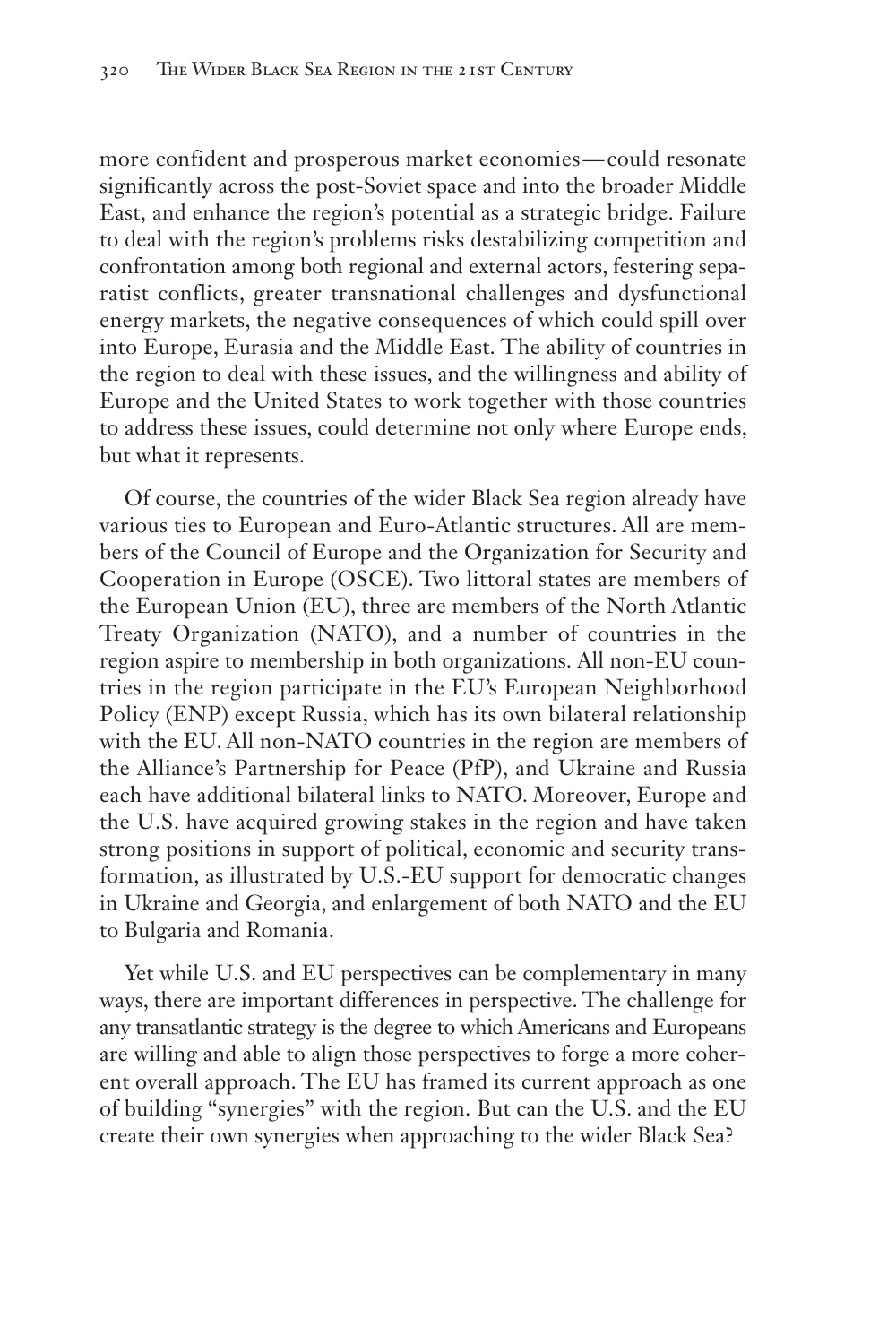### **U.S. Interests in the Wider Black Sea Region**

U.S. interest in the wider Black Sea is derivative of four enduring U.S. interests toward Europe itself. First, the United States has an enduring interest in a Europe that is hospitable to democratic and economic freedom. Over many decades it has acted on that interest, including through support of democratic allies across the continent, support for European reconciliation and integration, and support for European efforts to create an open, pan-continental Single Market. In this regard, the U.S. has an interest in consolidating the democratic transformation of Europe — working with its European partners to extend as far as possible across the European continent the space of democratic and economic freedom where war simply does not happen. To the extent that the wider Black Sea can be included in such a space, the U.S. has an interest in working to advance those goals.

Second, the United States has an interest in a European continent that is at peace with itself. The American people would be the first to cheer if Europeans proved capable of resolving European conflicts on their own. Unfortunately, this has not proven to be the case, as shown most recently during the Balkan wars of the past decade, and the continuing U.S. role in the peacekeeping efforts that continue there today. The U.S. has worked closely with European allies to consolidate peace on the continent, first after World War II in western Europe, then after the Cold War in central and eastern Europe, and most recently after the Balkan wars in southeastern Europe. While many issues remain in the Balkans, by and large the countries of that region are on track and vast sections of Europe are now part of a secure framework of peace. The Black Sea region, however, is still beset with historical animosities and multiple crises on or near its shores, including a number of festering conflicts that in some way affect all the countries of the region. New conflicts on the European continent, whether in the Black Sea region or elsewhere, are not in U.S. interest, and experience has shown that the U.S. engagement remains essential to prevent and resolve such conflicts.

Third, the United States has an interest in ensuring that Europe or significant parts of it are not dominated by any power or constellation of powers hostile to the United States. The U.S. waged two world wars and one cold war to safeguard this interest. Today's EU does not present such a challenge, despite elements in Europe that would prefer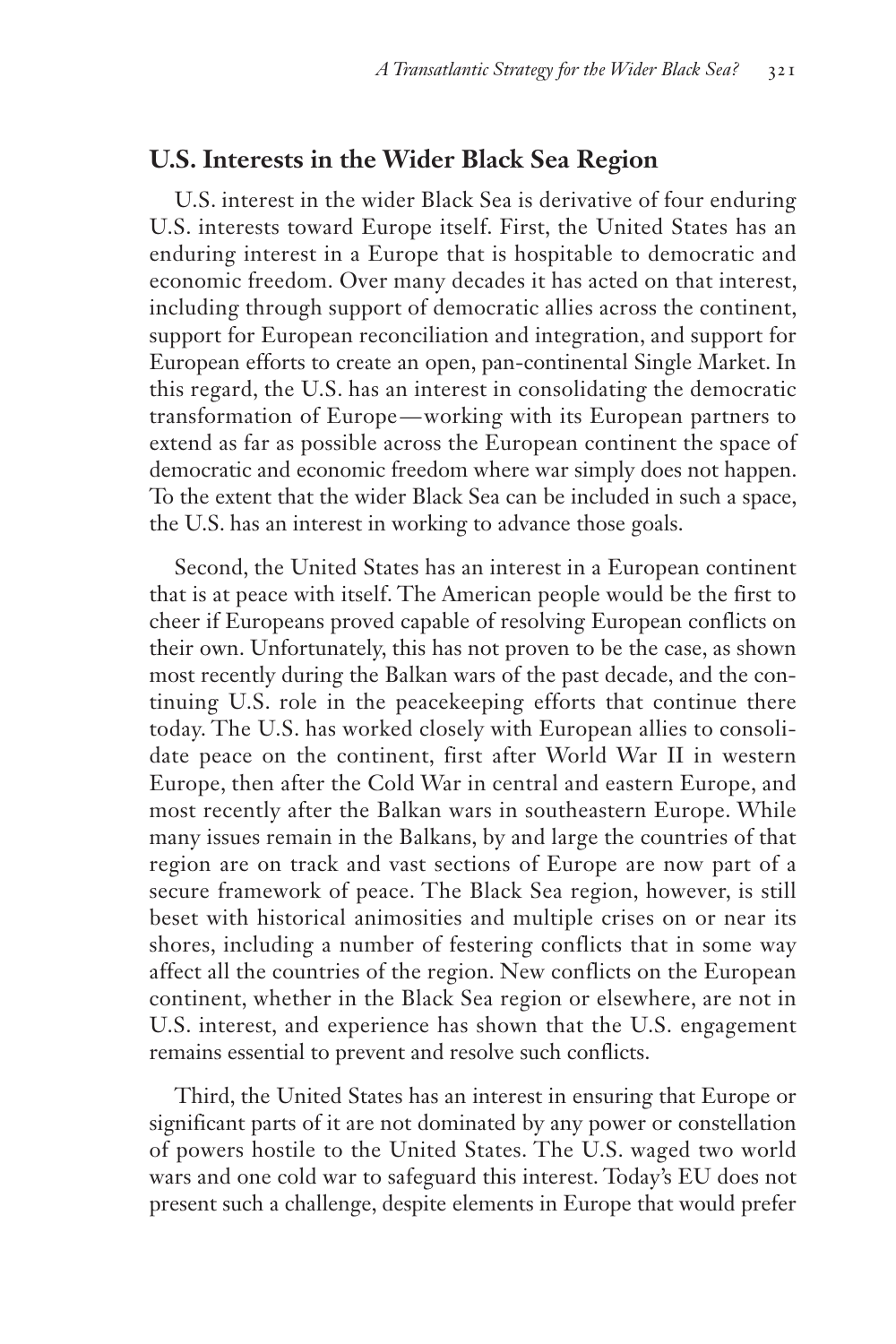to establish the EU as America's counterweight, rather than its counterpart. On the contrary, the EU provides the guiding framework for the consolidation of democratic governance, market economies and the rule of law across most of the continent, and the U.S. has both supported such efforts and supplemented them with initiatives of its own. The only other theoretical challenger is Russia, but the Russia of Putin and Medvedev is not the Soviet Union. Moscow does not seek to dominate Europe, and the U.S. and Russia share many common interests. But there are elements in Russia inclined to treat the wider Black Sea as Russia's own special preserve. The U.S. will remain attentive to any effort to establish exclusivist "spheres of influence," including in the wider Black Sea region. In this regard, the nature of relations between Russia and the West has direct implications for U.S. interest in stability and cooperation in the Black Sea region.

Fourth, the United States also has a keen interest in Europe as a partner with which it can work to deal with transnational challenges that no nation can tackle effectively alone. Europe not only has the potential to play that role, it already does in areas such as peacekeeping and development assistance, and is even more engaged in other areas such as confronting climate change. The U.S. thus has an interest in a confident, capable, outward-looking Europe, not one so best by turmoil or so focused on instability along its periphery that it cannot play this broader role. This reinforces the U.S. stake in working with its democratic partners to stabilize and transform Europe's periphery. Moreover, the Black Sea region has itself become a focal point for many of these transnational issues, ranging from organized crime, human trafficking and secure energy flows to environmental degradation, terrorism and nuclear smuggling. The growing salience of these issues has raised the strategic profile of the wider Black Sea region for the United States, and enhanced the need for more effective U.S.-European cooperation.

These enduring interests help to explain why the U.S. should accord the wider Black Sea region greater attention. Three other developments, however, give the matter even more urgency and focus.

Energy security has become a particularly critical factor in strategic deliberations about the wider Black Sea region. As Gerhard Mangott and Kirsten Westphal explain in greater detail in their chapter, the contribution of Caspian and Russian oil and gas to global (and partic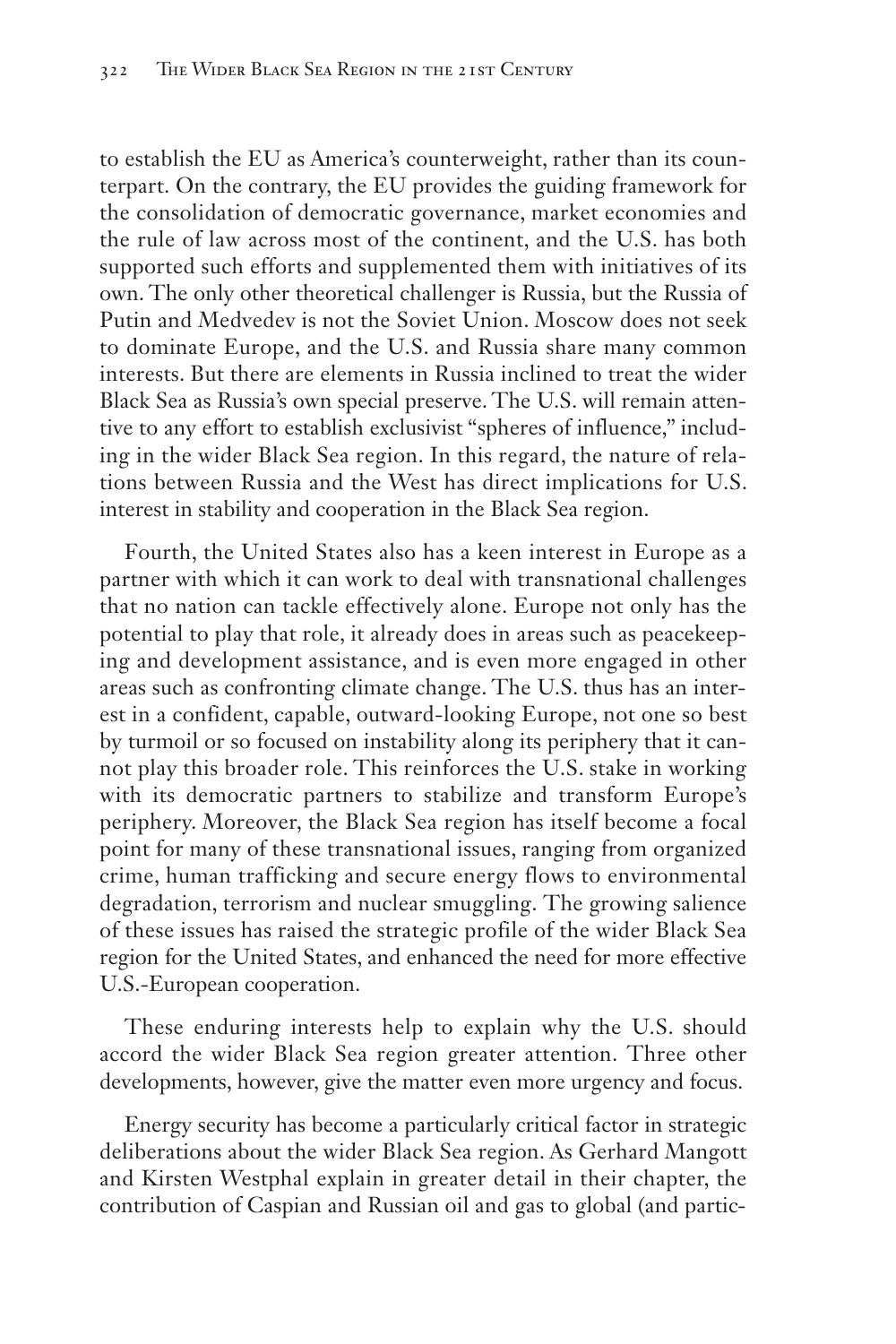ularly European) energy supply has made the question of energy shipments through and around the Black Sea a matter of high strategic interest.<sup>1</sup> The U.S. has a significant interest in expanding oil and gas pipelines networks to bolster competition, diversify suppliers, and facilitate the production of energy to deal with surging global demand. It is concerned about Russian assertiveness in gas markets, including its use of gas as a political instrument, and is keenly aware of Turkey's own strategic role and growing stake in Mediterranean-Black Sea-Caspian energy networks.

In addition, the strategic importance of the Black Sea to the U.S. has grown in relation to challenges in the broader Middle East. This is true in at least three aspects The U.S. is interested the ability of states in the region to facilitate the projection of military power to the Caspian, Central Asia and the Middle East and perhaps the deployment of radars and interceptors as part of a nascent missile defense system to counter Iranian or other missiles deployed in the Middle East. It is keen on enlisting regional cooperation in a global campaign against terrorists and the networks that support them. It has an interest in the countries of the region acting as a stable southern flank of the transatlantic community, resistant to encroachments by Iran or instability emanating from other parts of the broader Middle East. However, Washington has been focused primarily on the major challenges of the region itself-Iraq, Afghanistan, Iran, the Arab-Israeli conflict and other tensions — and has yet to develop a full-fledged strategic approach to the wider Black Sea in this broader context.

Finally, NATO ally Turkey has become both a more important and more difficult strategic partner for the United States. Since Turkey is perhaps the most significant partner of the West in the Muslim world, and since Turkey is a pivotal actor in the Black Sea region, future relations with Turkey are intimately connected to the future of the region. Ankara's views on broader regional cooperation will have an important impact on U.S. perspectives. Turks are now less confident about the predictability and utility of NATO's security guarantee in relation to new risks, especially those emanating from the Middle East, and are

<sup>&</sup>lt;sup>1</sup> Ian Lesser underscores the point. "The Black Sea," he notes, "is a leading theatre in which the new dynamics of energy security are being played out, a theatre in which transit countries as much as producing countries are leading stakeholders." See Ian Lesser, "Global Trends, Regional Consequences: Wider Strategic Influences on the Black Sea," Xenophon Paper No. 4 (Athens: International Centre for Black Sea Studies (ICBSS), November 2007).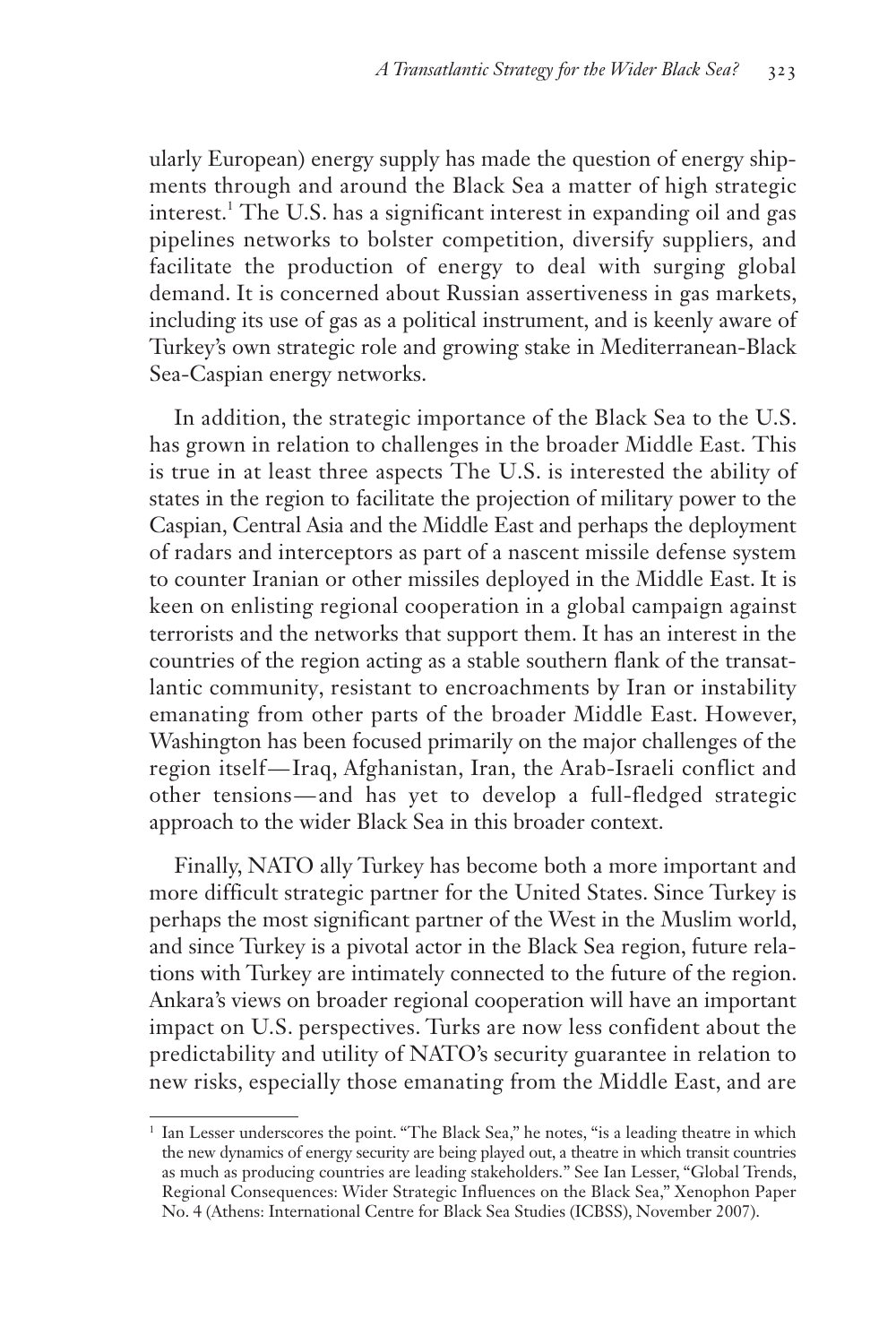wary of engagement by external actors in the Black Sea. Domestic political tumult in Turkey, or ambiguity in Ankara's relations with the EU, could further cloud prospects for the region as a whole.

#### **EU Perspectives**

As a number of our authors have discussed in greater detail, the member states of the European Union, most of them also NATO allies, share the U.S. interest in consolidating democratic governance and open market economies across as much of the European continent as possible; resolving conflicts that could threaten lives, become an inordinate drain on European resources, or spill over into core Europe itself; stopping dangerous or illegal flows of people, goods or material from reaching the EU; and facilitating additional secure energy supplies. Yet European countries approach the region from different vantage points, and developments in the region can affect Europeans in different ways than Americans.

First, the EU is likely to provide the guiding framework for democratic transformation and integration throughout the region and will be required to make the largest single financial commitment to the region. This has been illustrated by the EU's Black Sea Synergy (BSS) initiative, $^{2}$  adopted in 2007, which is explained in greater detail by Michael Emerson in his chapter. The EU is the only major external actor providing material support to regional integration initiatives in the wider Black Sea region. All told, the EU has pledged about  $\epsilon$ 25 billion to the region from 2007-2010.<sup>3</sup>

Second, the EU has a much greater direct stake in secure energy transit than the United States. As Europe's demand for oil and natural gas grows, and as the rise of fast-growing developing nations sparks greater global competition for scarce resources, the EU can ensure its energy security only by diversifying its suppliers and supply routes through the Black Sea region, particularly Georgia and Turkey. Yet EU member states have no common energy policy. Member states

<sup>2</sup> See Commission of the European Communities, *Black Sea Synergy — A New Regional Cooperation Initiative*, [COM(2007) 160 final], Brussels, April 4, 2007.

<sup>3</sup> Black Sea Synergy is providing €3.7 billion in assistance to the non-EU countries in the region; the EU Cross-Border Cooperation Program for the Black Sea (2007-2013) is contributing an additional €17 million; and the region's countries will benefit from other EU funds amounting to some €4 billion for the same period.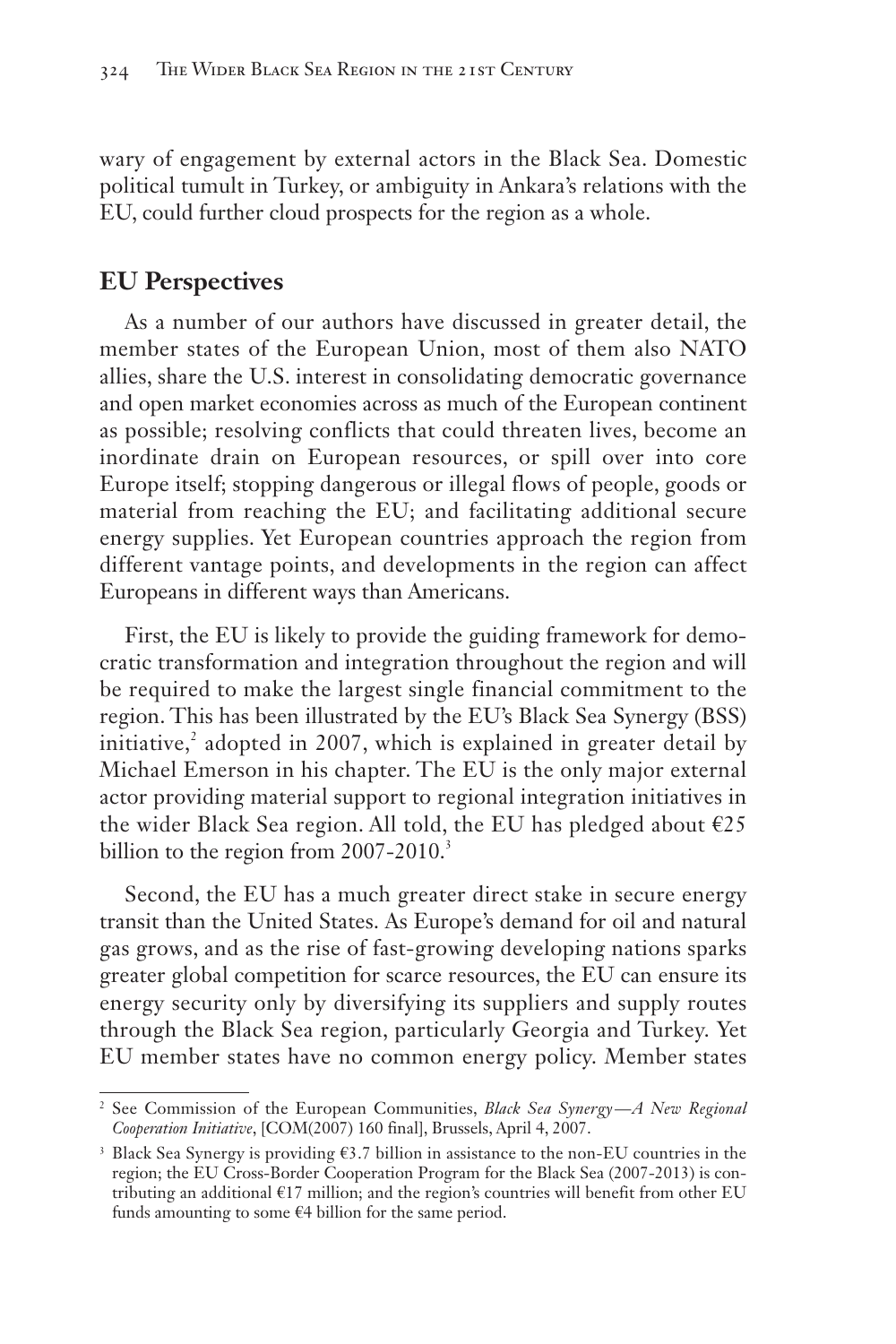advance their own policies and engage Moscow bilaterally. The EUsupported project of Nabucco, for instance, is being undermined by the combined effort of Russia's Gazprom and individual EU member states to support the alternative South Stream project. The Nabucco consortium may prove unviable as a result, unless it turns to Iran for additional gas supplies, but that option, in turn, meets with stiff U.S. opposition.

Third, Turkey's relatively dense relationship with the EU is of a different order of magnitude than its relationship with the United States. Although accession negotiations have begun, Turkey's EU candidacy has been deeply troubled, in large part to due widespread ambivalence among European publics and many political leaders about the sustainability of Ankara's domestic reform program, reluctance to extend EU borders to Syria, Iran and Iraq, and doubts about admitting to the EU such a large country with a predominantly Muslim population. The large Turkish diaspora in a number of EU countries magnifies the importance of these issues in European domestic politics.

Fourth, despite the EU's Neighborhood Policy (ENP) and its new Black Sea Synergy initiative, member states are still suffering from "enlargement fatigue" and preoccupied with EU internal reforms. Many also wonder whether these countries are indeed "European," and are uncertain as to why the EU should engage as an active partner for change in the region.

Fifth, the U.S. has taken a rather low-profile approach to the region's unresolved conflicts, and has often been content to let the EU take the lead. Yet if the EU decides to engage more actively in the region, it will need to address these conflicts more forthrightly. This will not only test European diplomatic capabilities but EU mechanisms such as ESDP and CFSP.<sup>4</sup> While the EU has launched a border monitoring mission in Transdniestria, more active engagement will pose a larger test, and it is questionable whether EU mechanisms are prepared for such demands.

Finally, the Russian factor plays differently for the EU than the U.S., particularly when considering the wider Black Sea region. American

<sup>&</sup>lt;sup>4</sup> See Judy Batt, et al., *Partners and Neighbors: A CFSP for a Wider Europe*, Chaillot Paper No. 64 (Paris: EU Institute for Security Studies, 2003); Mustafa Aydin, "Europe's Next Shore: The Black Sea Region after EU Enlargement," Occasional Paper no. 53, (Paris: EU Institute for Security Studies, June 2004).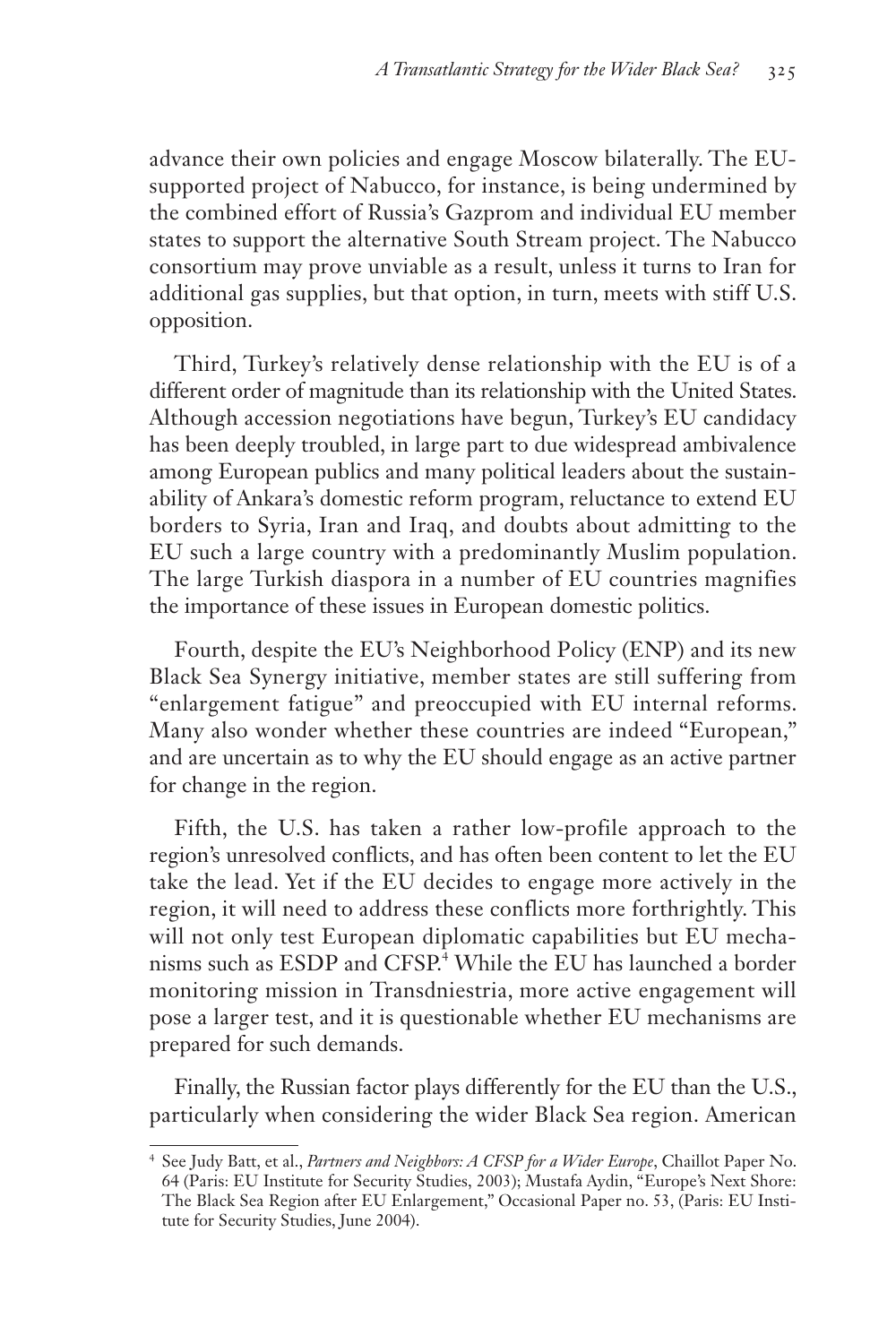and European views of Russia reflect basic asymmetries of interests and outlook. The U.S. views Russia in the context of its global interests and perspectives. The bilateral relationship is strategic and highly symbolic, but relatively thin when it comes to economic relations, energy ties, or links between American and Russian societies. EU countries focus on Russia's actions through a regional perspective. EU-Russian ties are much more extensive than U.S.-Russian links, and Europeans are more concerned than the U.S. about worsening relations with Russia Europeans are primarily interested in tying Russia into a predictable neighborhood; preventing infectious diseases, organized crime, trafficking in drugs and people from spilling over from Europe's east into the EU, and ensuring secure energy supplies without becoming unduly dependent on Moscow. Yet despite this general orientation, EU members are divided themselves when it comes to dealing with Russia.<sup>5</sup> Similarly, Russian policies toward the United States and toward the EU are based on different calculations: Russia seeks recognition from the United States as an equal global partner, whereas its goals toward the EU are more regionally focused. Furthermore, the Kremlin's penchant for exploiting differences between the United States and the EU, and between EU members themselves, remains robust.

These differences become significant in the context of the wider Black Sea. Russia is still coming to terms with the loss of its empire and is developing a new framework for dealing with its former republics. The Kremlin views much of the Black Sea region through both a domestic and foreign policy lens. Inasmuch as it has not accepted most of the post-communist states as fully sovereign countries, it views them partly through the prism of its own domestic politics. What happens in Ukraine or Georgia, for example, has direct implications for Russia's own society. Moreover, Moscow largely views U.S. and EU presence in the region as a zero-sum game that challenges its security. It remains unconvinced that it would do better with stable, prosperous states on its borders, even if they do not share its domestic "managed" democracy system and join NATO or the EU,

<sup>5</sup> 30 percent of the EU's oil imports and 44 percent of its natural gas imports come from Russia, and for some new members the figures are close to 100 percent. For commentary on Russian views on eastern Europe, see Angela Stent, "The Lands In-Between: The New Eastern Europe in the Twenty-First Century," in Daniel Hamilton and Gerhard Mangott, eds., *The New Eastern Europe: Ukraine, Belarus and Moldova* (Washington, D.C.: Center for Transatlantic Relations, 2007)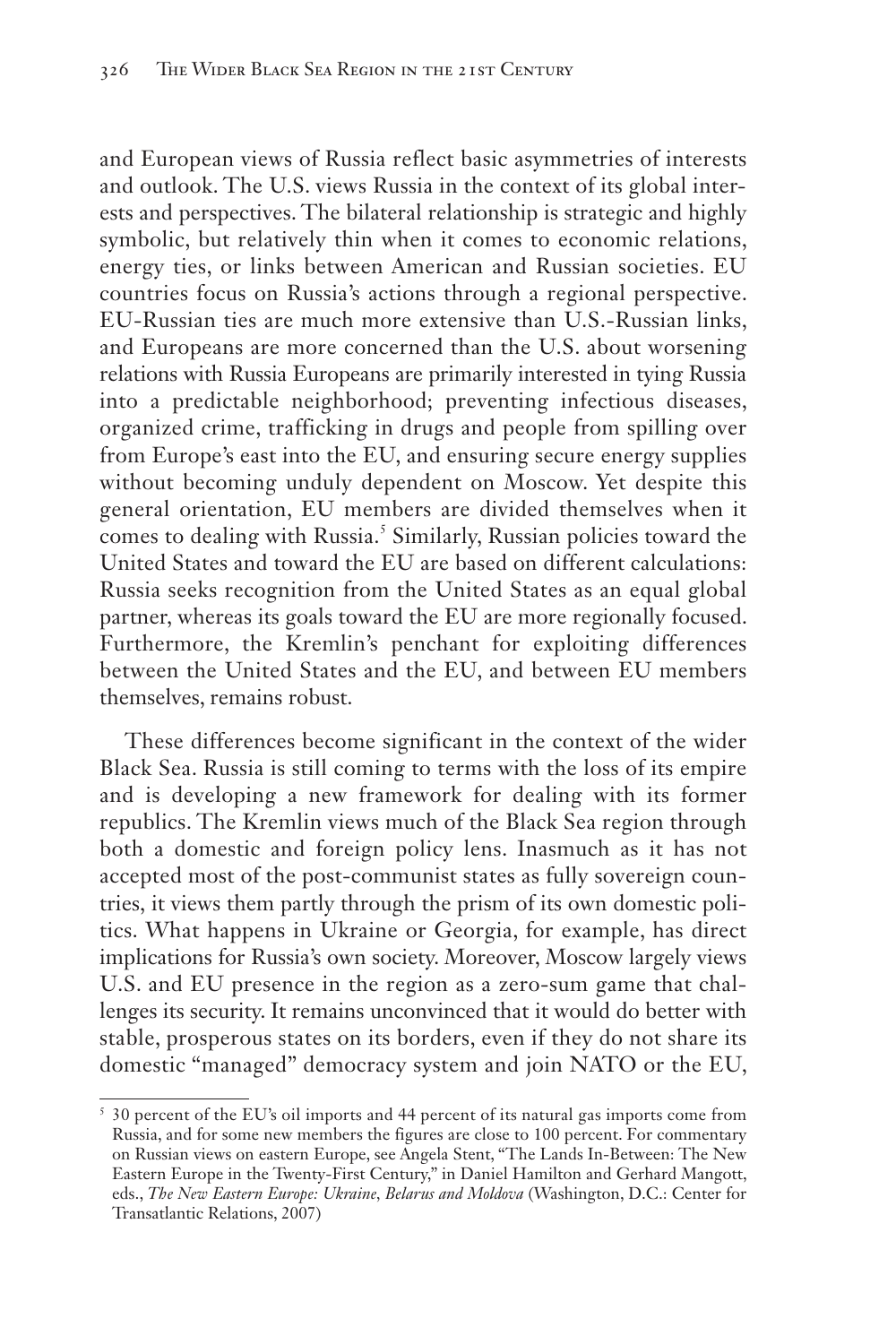than with less stable, poorer neighbors unanchored to Euro-Atlantic integration. It is determined to prevent former Soviet states from joining NATO. Moreover, Russia maintains a military presence in a number of these countries; its Black Sea Fleet, for instance, will remain in Ukraine until 2017. It employs a variety of means to pursue its goals of maintaining "managed" democracies in its neighborhood, while containing Western influence and maximizing its own leverage.

In sum, Americans and Europeans have each become aware of the region's growing importance. But they approach the region with somewhat different interests, priorities, and capabilities, and also view Russia's role from different vantage points. Given these differences, how can the transatlantic partners create positive synergies as they engage in the wider Black Sea?

Any broad strategy must take account of a number of limiting factors related to the dynamics of the wider Black Sea itself. As a number of our authors have noted, the post-communist countries of the region are weaker than earlier aspirants to membership in Western institutions. They are less well known to Western parliamentarians and to broader publics. Many are beset with historical animosities. A number have yet to experience significant democratic reforms. Opinion leaders in Washington and in European capitals will look closely at the nature and pace of domestic reforms, and for evidence of a willingness and desire to resolve historic conflicts, when they consider these countries as potential partners and allies.

In addition, there is, as yet, little in the way of a Black Sea identity in strategic terms. As Michael Emerson has noted, the Black Sea appears to be a region with little in common except the sea that divides it. Regional institutions such as the Black Sea Economic Cooperation (BSEC) are working to change this, with some success. Basically, however, the countries themselves have yet to decide whether they form a region in terms of common goals or even interaction with each other. This dissonance reinforces bureaucratic inertia in the West and hesitations about approaching the region as a whole.

Moreover, a wider Black Sea strategy faces considerable competition for resources and policy attention in both the U.S. and the EU. I have noted a number of EU hesitations and preoccupations. Washington, in turn, has its hands full in Iraq and Afghanistan. It is concerned with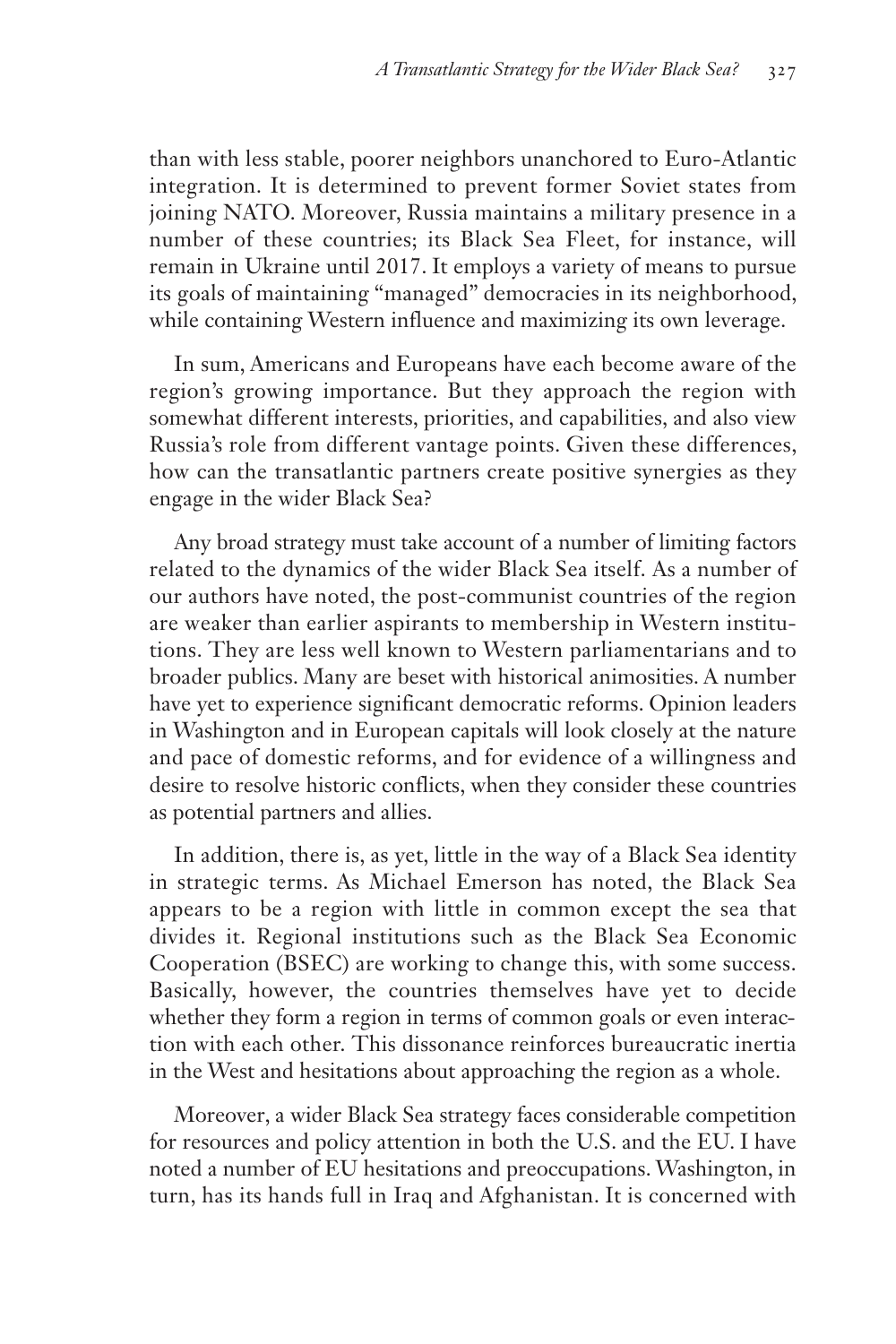catastrophic terrorism as well as the rise of major new powers such as China and India. It is undergoing a presidential transition amid bipartisan calls for a reorientation of U.S. foreign policy. Even among traditional supporters of NATO enlargement there are now calls for NATO to simply "leapfrog" questionable partners in Eurasia and to "go global" through tighter partnerships with countries such as the Republic of Korea, Australia, Japan and New Zealand. The Black Sea thus competes for funding and attention in Washington as well as in European capitals. Without a vigorous effort to accord the region higher priority, the transformation and integration of key states around the Black Sea could be a stillborn venture.

#### **Elements of Transatlantic Strategy toward the Wider Black Sea**

In sum, a strategy of democratic transformation, conflict resolution and integration of the wider Black Sea into broader Western structures faces some daunting challenges. On the other hand, when Western officials set out to transform first the nations of central and eastern Europe, then the Baltic states, and then the Balkans, into Euro-Atlantic circles, each time their efforts were criticized as excessively ambitious, potentially destabilizing, or simply unrealistic. Yet each time they were successful. Those experiences tell us that anchoring the countries of the wider Black Sea to the West will be neither quick nor easy. They caution us about trying to predict the exact course or nature of the process. But they also offer lessons and orientation.

First, Western advocates of a wider Black Sea strategy need to offer a compelling narrative and rationale. Why should the West advance a transformative agenda with the countries of this region? The answer begins by appreciating the transformative power of the transatlantic partnership itself. For half a century the European-American partnership protected the western half of the continent from threats from its eastern half, while transforming relations among Western nations themselves and working to overcome the overall divisions of the continent. The West then joined in solidarity with those on the eastern side of the Iron Curtain who shattered walls with their stubborn insistence that they would "return to Europe." Following the Cold War the transatlantic partnership seized the dynamic offered by a continent without walls and began to work towards a Europe whole, free and at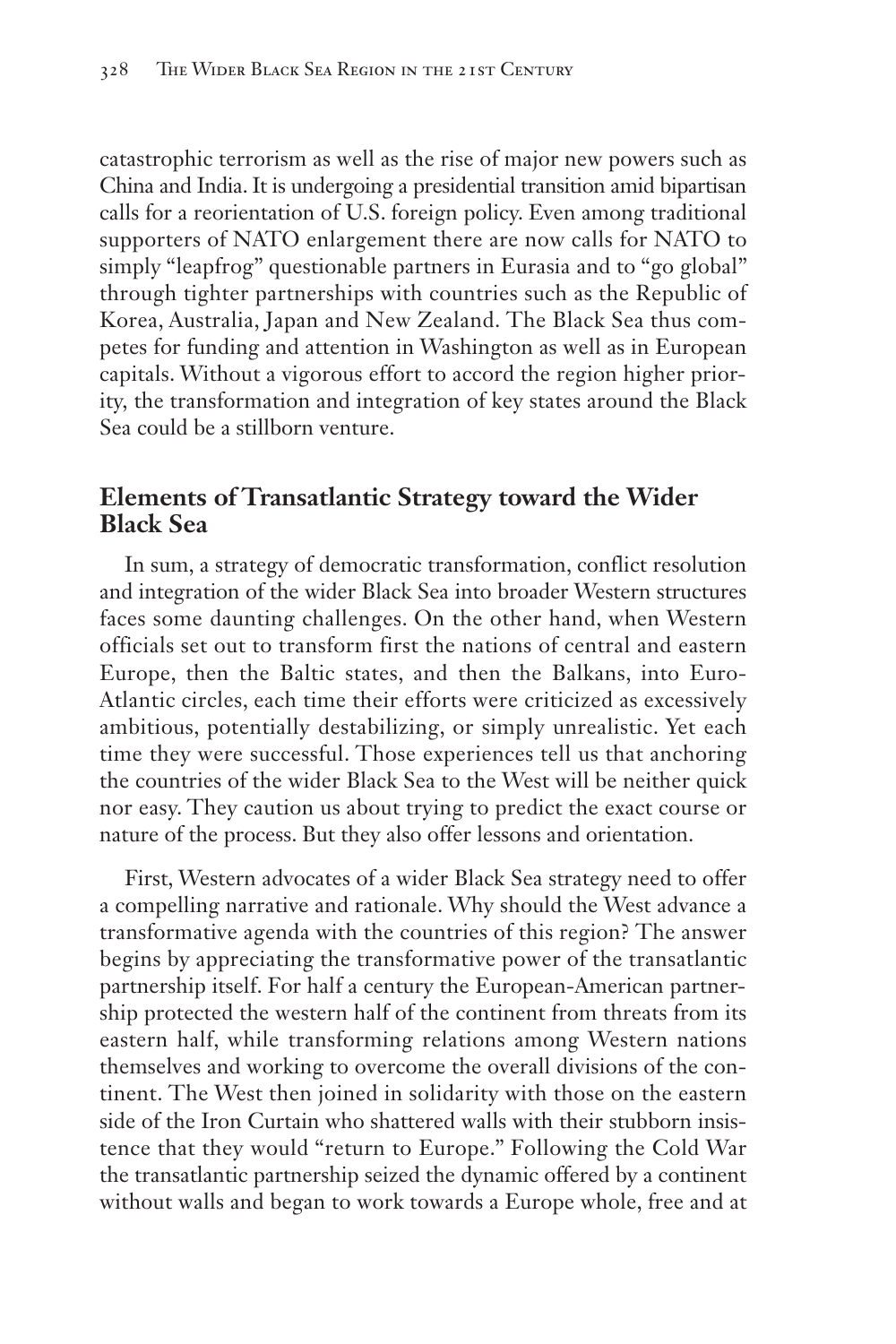peace with itself. It recognized the challenging opportunity of exporting stability so as not to risk importing instability. It acted first by anchoring the Visegrad countries into the Euro-Atlantic community. After hesitation, missteps and great human tragedy in the Balkans, it extended that vision to those in southeastern Europe prepared to build democracy, market economies and peaceful relations with their neighbors. It then broadened that vision to include other new democracies from the Baltic to the Black Sea. The result has been the successive advance of democracy, security, human rights and free markets throughout most of the Euro-Atlantic region. Today the challenge is to extend that vision to include other countries of wider Europe, bringing us one step closer to a Europe that is truly whole, free, and at peace with itself; can deal more confidently with challenges emanating from the broader Middle East; and is better positioned to address broader global challenges.<sup>6</sup>

Given the various challenges outlined earlier, a strategy for democratic transformation and collective security in the region is likely to be more effective if its goals are tied to conditions rather than institutions. Western actors should work with the states in the region, and others, to create conditions by which ever closer relations can be possible. Such an approach has the advantage of focusing effort on practical progress, rather than pushing an ambivalent EU so hard it stops being a positive force for active change, or posing the issue in ways certain to elicit Russian — and even Turkish — opposition. Progress depends on achievements on the ground anyway, and the West has an interest in promoting democratic governance, the rule of law, open market economies, conflict resolution and collective security, and secure cross-border transportation and energy links, regardless the institutional affiliation of countries in the region. In short, the West should be careful not to close the door to the countries of the region, but it should focus on creating conditions by which the question of integration, while controversial today, can be posed more positively in the future.

The related message to the countries of the region is that closer association with the West begins at home. Western countries should

<sup>6</sup> For views on this approach see Daniel S. Hamilton, "Transforming Wider Europe: Ten Lessons from Transatlantic Cooperation," in Per Carlsen and Hans Mouritzen, (eds.), *Danish Foreign Policy Yearbook 2005* (Copenhagen: Danish Institute of International Studies, 2005); Ronald D. Asmus, ed., *Next Steps in Forging a Euroatlantic Strategy for the Wider Black Sea* (Washington, D.C.: German Marshall Fund of the United States, 2006).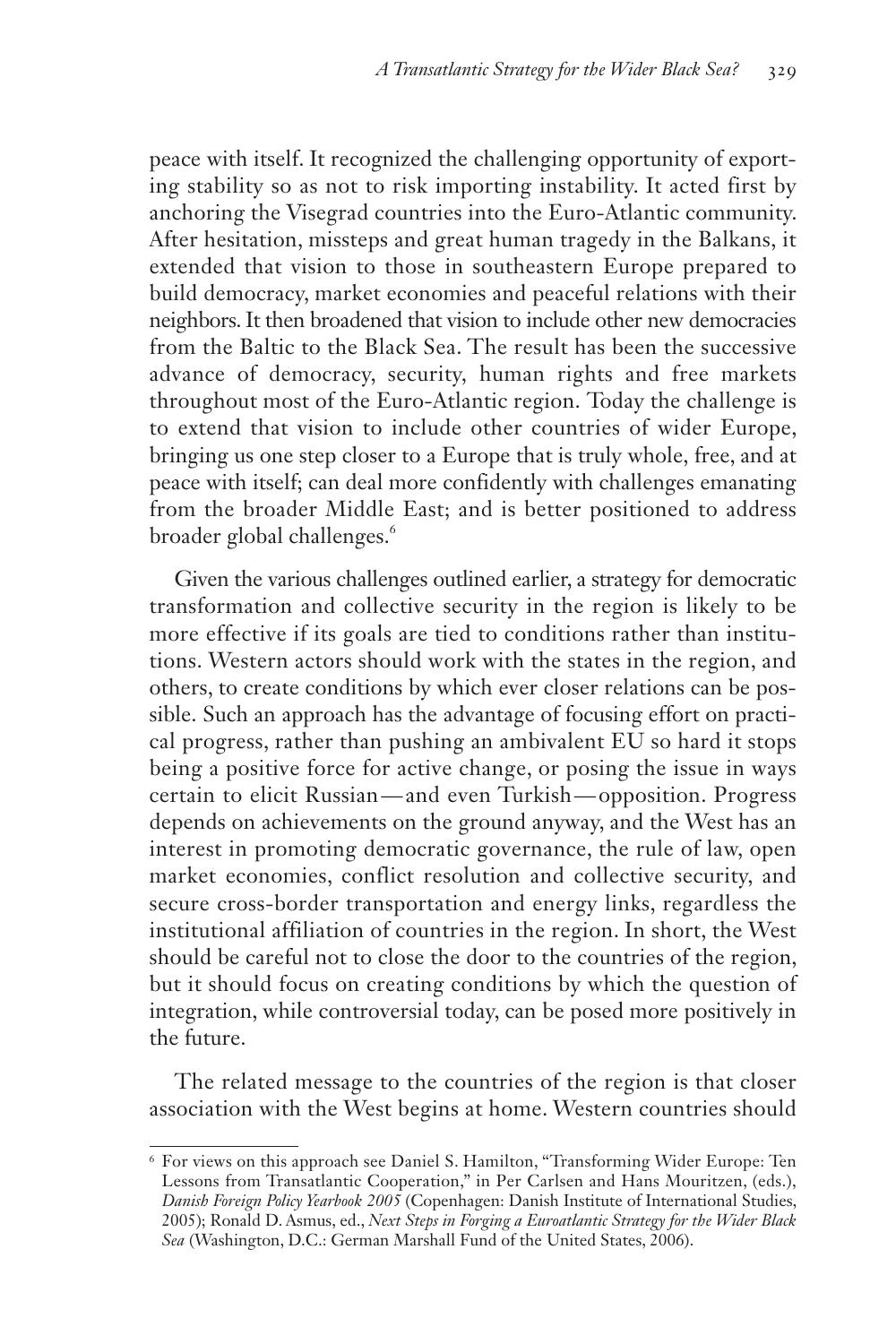signal that are be prepared to deepen their links to the extent they see that leaders and the people of the region are making tough choices for democratic, free market reforms — not as a favor to others, but as a benefit to themselves. As Cornell and Jonsson argue in their chapter, democratic development in the wider Black Sea region is a function of the regional states' own capacity to provide human security to their citizens, in large part by improving their "stateness" through functioning institutions grounded in the rule of law. Charles King underscores that the chief threat to peace and stability in the region stems from the internal weakness of the states of the region, rather than from their strategic ambitions.

At the same time, Western support and outreach can go beyond financial assistance alone. Without the prospect of admission to Euro-Atlantic institutions, Western leverage is likely to be relatively low. Thus, the West should provide intermediate mechanisms and transitional vehicles to help guide and support reformist nations along what could be a long and winding road. Such mechanisms were used with both Baltic and Balkan states to good effect. For instance, when working with the Baltic states the U.S. launched the Northern European Initiative and negotiated the U.S.-Baltic Charter and accompanying action plans, which not only provided important bilateral assurances to the Baltic states at a particularly sensitive time of transition but also harnessed the experience of Nordic partners to widen the agenda of cooperation to such areas as health, environment, human rights, economic development and empowerment of women. A "wider agenda with Wider Europe" could build on these experiences by developing intensified cooperation on a variety of issues beyond traditional foreign policy topics. In the Balkans, the West launched a few, highly visible "Quick Start" infrastructure projects linking regional countries to the West and to each other. Such initiatives can have two important "demonstration effects:" first, they can show public opinion in transition countries that closer partnership can do real things for real people; and second they can assure transitional governments that tangible benefits can come from intensified cooperation.

The EU has already taken the lead along these lines through its Black Sea Synergy. As Emerson notes, the Black Sea initiative adds a multilateral regional dimension to the ENP, which had been entirely built around bilateral ties between Brussels and individual countries. He proposes additional initiatives that are worth considering, particu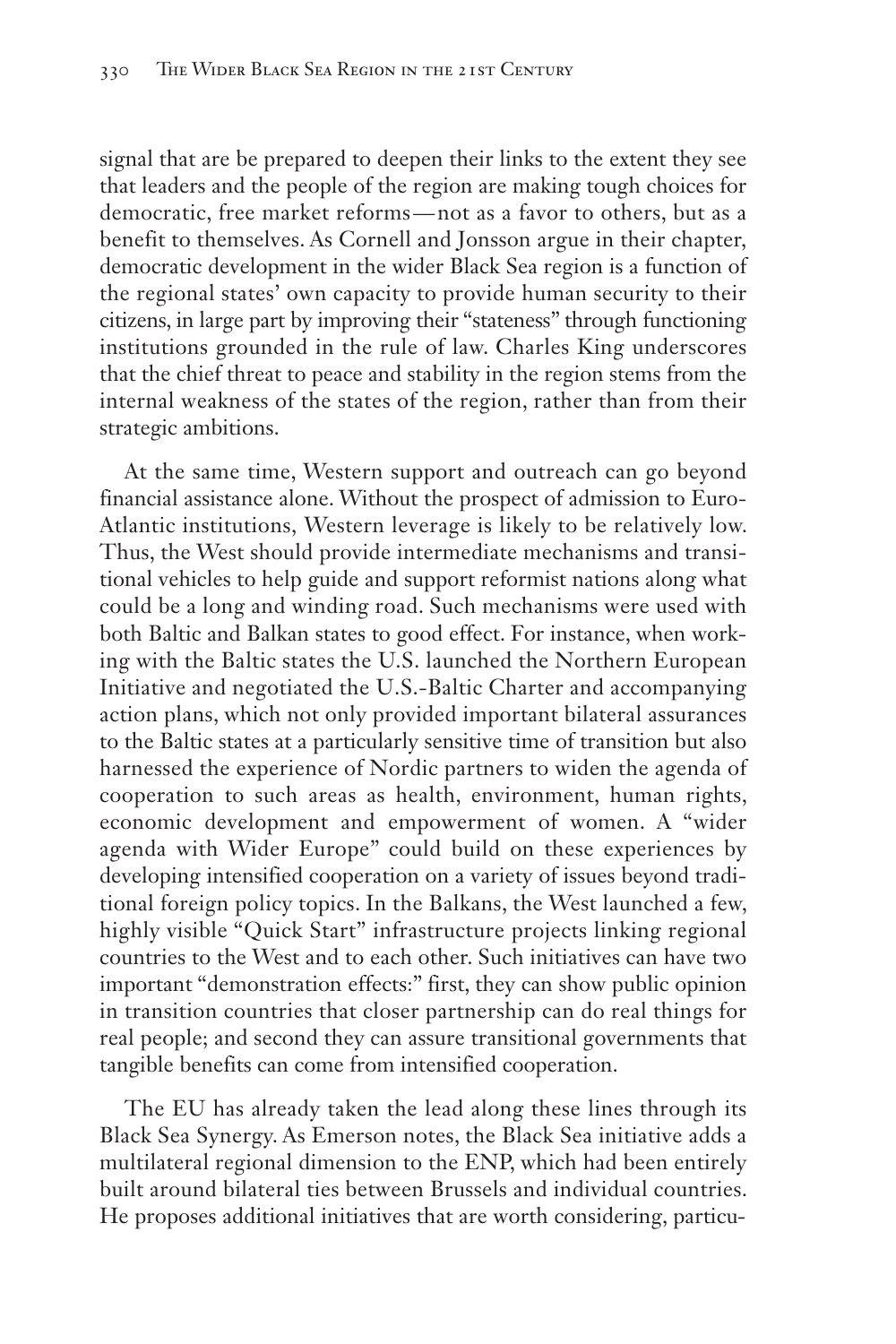larly the notion of multilateralizing the "deep free trade" agreements the EU is advancing with the eastern neighborhood states. In addition, given that the option of EU membership is not currently on the table, the EU might consider new forms of association, including selective extension of the "variable geometry" principle allowing for different participation and organizational forms in various sectoral policy domains. For instance, the EU might consider allowing participation by individual Black Sea countries in designated EU mechanisms such as trade, competition or customs policies, or the civil components of European Security and Defense Policy, before a state would actually become an EU member. When approaching Turkey's controversial application, the EU might consider a form of limited membership as a first step, i.e. accepting Turkey as a full member but limiting its participation in specific areas such as agriculture or labor. Such efforts would simply recognize differing levels of European integration that are already European reality.

The United States might consider a complementary effort by developing a Black Sea equivalent of the U.S.-Baltic Charter or its Adriatic Charter with Albania, Croatia and Macedonia. Such statements can provide important reassurance to states in difficult transitions and affirm some basic principles that can guide efforts toward democratic transformation and regional cooperation. Within or alongside these initiatives there is great scope for smaller groups of Western countries to 'mentor' regional partners. In fact, leadership by individual member nations or coalitions can be essential, since big institutions like the EU or NATO themselves move slowly and operate by consensus. The 3+3 initiative between the Baltic countries and the three South Caucasus states is a good example. These two groups of comparably sized former Soviet republics with much in common but great differences in experience have developed mechanisms to explore collaboration and build on lessons learned, using "lead nation" concepts within an informal common framework. The 8+1 format of the Enhanced Partnership in Northern Europe (EPINE) offers a flexible and ready-made format for such cooperative initiatives *vis-à-vis* wider Europe.7

<sup>7</sup> The EPINE project involves Denmark, Estonia, Finland, Iceland, Latvia, Lithuania, Norway, and Sweden in cooperation with the United States. The three broad areas of focus for cooperation include cooperative security, healthy societies, and vibrant economies. In recent years EPINE has associated itself with a transatlantic think tank network and has focused attention on assisting democratic transformation in Ukraine, Belarus and Moldova.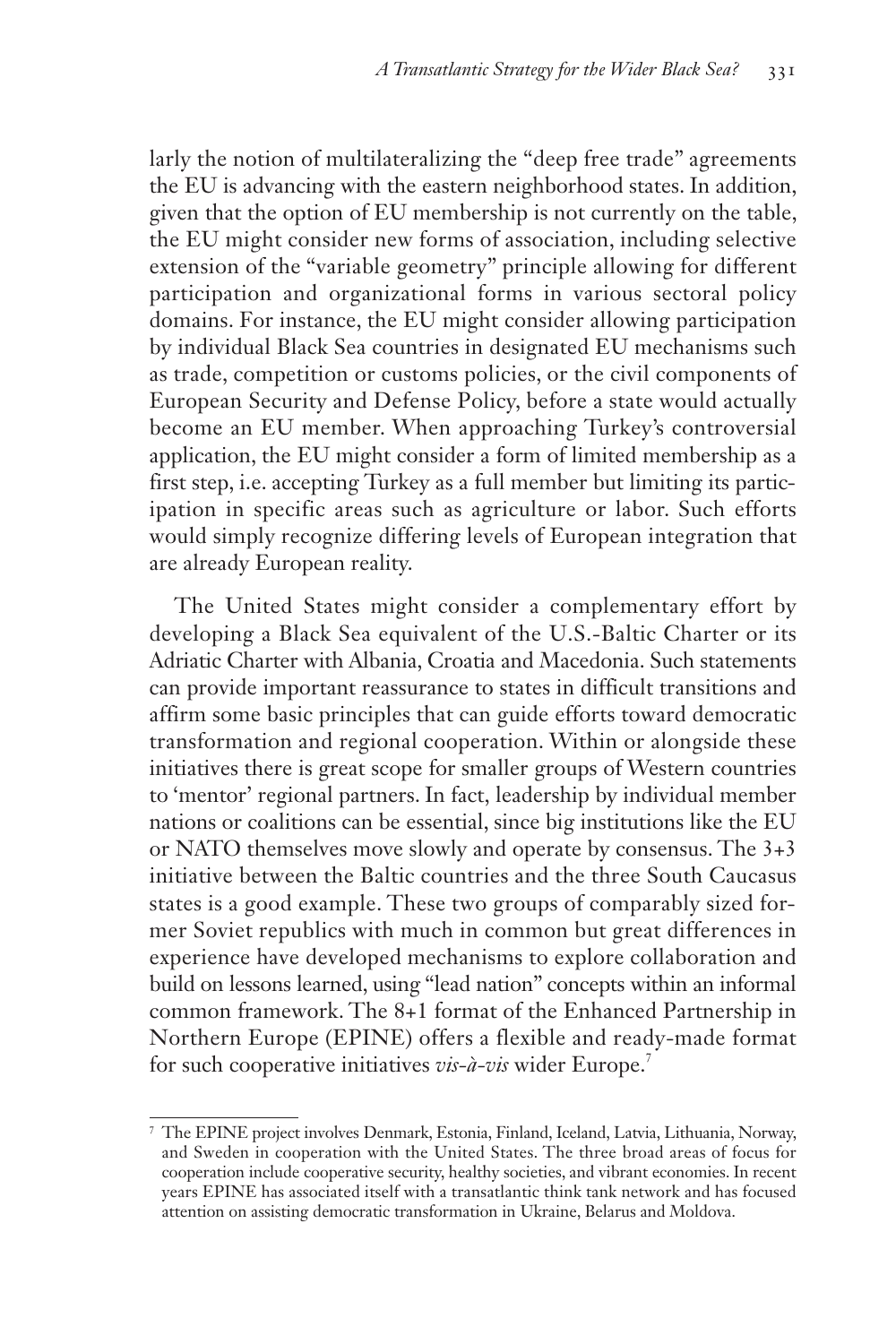Energy is central to any coordinated Western strategy in the region. The EU's need to secure energy supplies from the Caspian Basin through the Black Sea region and reduce its dependence on Russia demands a common EU external energy policy. As Gerhard Mangott and Kirsten Westphal explain, the EU seeks to create, stepby-step, a pan-European energy community, rooted in its own models of order and structure, that offers the region an alternative framework of integration to Russian predominance. Yet this is a slow and incremental process, and without a common EU energy policy individual states are left to their own devices.

An invigorated Western strategy toward the wider Black Sea must also include active efforts to resolve the wider Black Sea's four so-called "frozen conflicts" — in Moldova (Transdniestria), Georgia (Abkhazia and South Ossetia), and Armenia and Azerbaijan (Nagorno-Karabakh). These conflicts are not "frozen," they are festering wounds that absorb energy and drain resources from countries that are already weak and poor. They inhibit the process of state building as well as the development of democratic societies. They generate corruption and organized crime. They foster the proliferation of arms and a climate of intimidation. They are a major source of instability within these countries and the broader region. These conflicts severely undermine future prospects for these countries, while giving Moscow a major incentive to keep these conflicts "frozen."

In other parts of Europe, historical animosities and territorial conflicts have either been resolved or are now attenuated in large part because of the powerful leverage exerted by the West. The countries involved were brought to realize that their chances for integration into the Western mainstream were limited unless they dealt with such tensions in advance. Until now the West has preferred to shelve these conflicts rather than risk falling out with Moscow. But working to overcome these conflicts is a precondition for putting these countries on a firm course of reform and anchoring them to the West, and a test of Western commitment to a Europe whole, free and at peace with itself. It is time to make their resolution a top priority, both on the ground and in relations with Moscow.

**A**ny effective strategy will have to launch a special track with Turkey, an important Black Sea state and NATO ally, which is part of the West but not of the EU, and which has its own particular perspec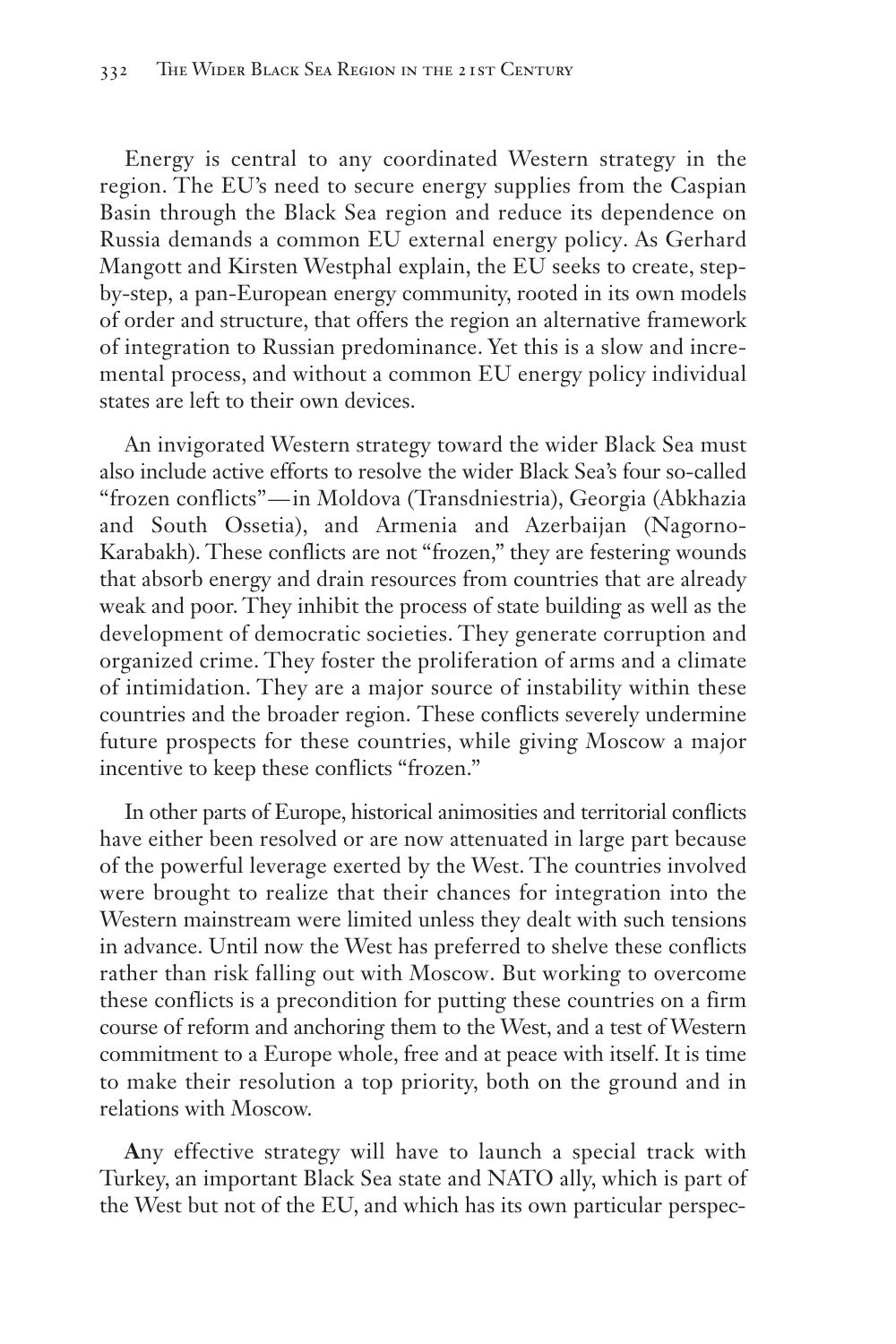tives on the desirability and feasibility of transatlantic approaches to the wider Black Sea region. As Zeyno Baran and Steve Larrabee have noted, Turkey is skeptical of initiatives to extend Western presence in the wider Black Sea area. It prefers to protect maritime security in the region through Black Sea Harmony, its own multilateral initiative, than through NATO. It is particularly concerned that such activities could undermine Ankara's claims of (limited) Turkish jurisdiction over the Turkish Straits as outlined by the Montreux Convention. Turkish-Armenian animosity is a further roadblock to enhanced regional cooperation. The two countries do not have diplomatic relations and their land border is closed. Turkey has repeatedly supported Azerbaijani efforts to exclude Armenia from regional initiatives. Turks are inclined to a more benign view of Russian policy in the region, and Ankara's ties to Washington have been strained over Iraq. Moreover, there are many neuralgic aspects to Turkey's accession negotiations with the EU that could easily affect Ankara's willingess to be a constructive force for change in the broader region. Turkey could easily be a spoiler unless and until it is convinced that it has more to gain than lose from more vigorous Western engagement in the region. Any Western package involving Turkey should include additional reassurances about the sanctity of the Montreux convention and mutually acceptable arrangements and mechanisms to guide maritime security, and pressure on Armenia to recognize the borders of modern Turkey.

A Western strategy toward the wider Black Sea must also include a separate track to deal with Russia, itself a Black Sea country with its own legitimate interests in the region. Dmitri Trenin notes that in the next few years some of the most serious challenges and tests for Moscow's foreign policy will come from this region, and the manner in which the Kremlin deals with Ukraine's and Georgia's NATO bids, the "frozen conflicts" in the Caucasus and Moldova, and Europe's energy security will help define the kind of player Medvedev's Russia will become.

Moreover, lack of Western consensus on how to deal with Russia is perhaps the biggest hurdle to developing a coherent and coordinated approach to the wider Black Sea. As the West engages more deeply with reformist nations in the wider Black Sea region, it is important to pursue a complementary track with Moscow so that the motivations and possibilities of such engagement can be understood, legitimate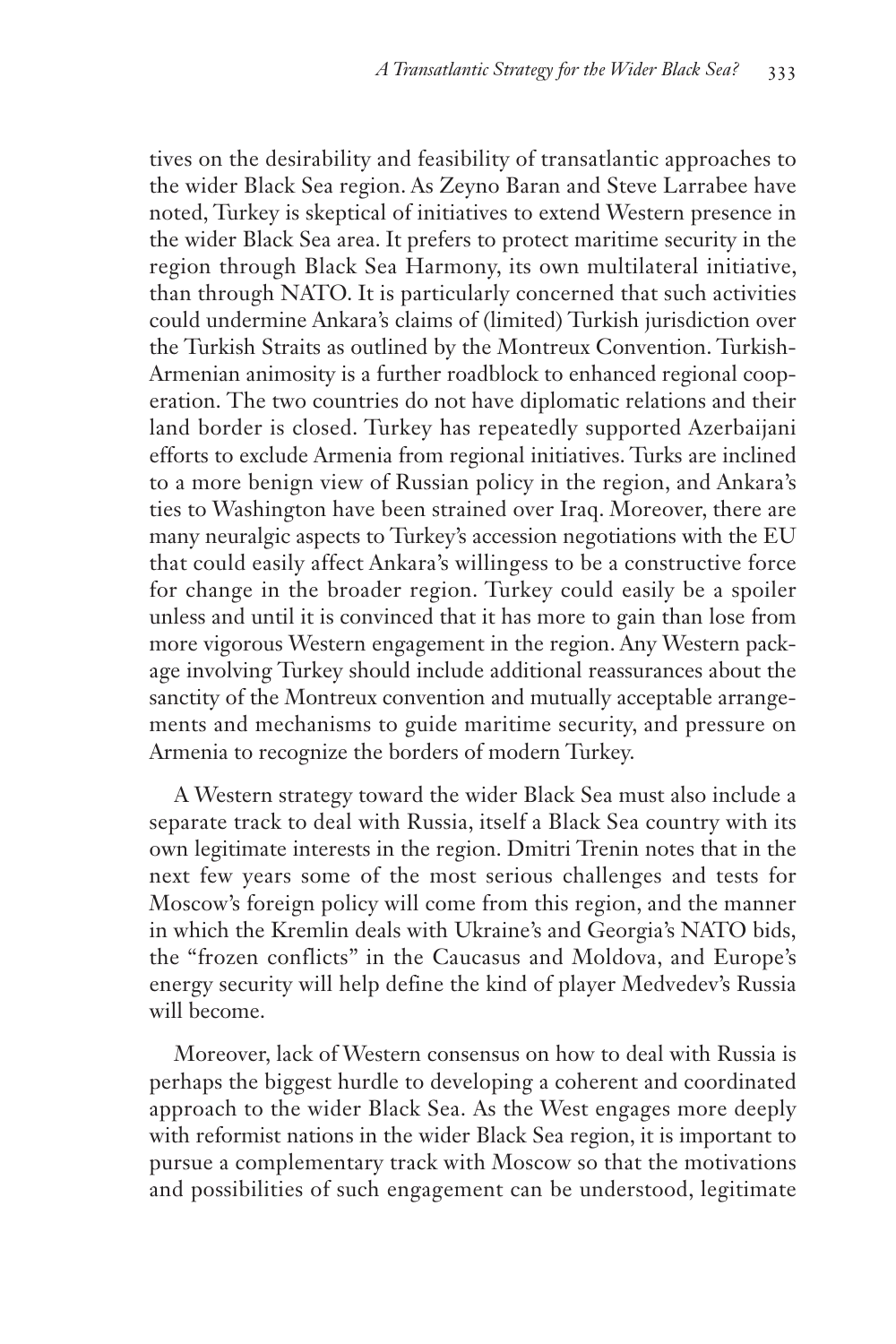interests discussed, and new areas of constructive cooperation explored. As Steve Larrabee has noted, resolution of the "frozen" conflicts is not possible without some sort of Russian acquiescence at a minimum. It is important that Western interlocutors not engage in the zero-sum thinking that characterizes Russian policy, and to convey the consistent message that Western efforts to enhance stability in this region through collective security and democratic integration are neither anti-Russian nor intended to expel Moscow from the region, and in fact have the potential to build, with Russian participation, a more secure and prosperous region that is a better partner for Moscow. Moscow decision-makers do not believe this, but as Dmitri Trenin notes, Moscow itself lacks a clear strategy toward the wider Black Sea even as the region grows in importance. There may be some opportunity to influence Russian thinking, but the message must be clear and consistent, and matched by actions on the ground.

Such an approach has a better chance of garnering European support than one of unremitting confrontation. Despite different vantage points, the EU and the U.S. share an interest in inducing Russia to move away from the current Putin system of "managed" democracy in which the state continues to leverage its natural resource wealth to the disadvantage of other areas of society, toward a state based on the rule of law, genuine political competition and free media, that uses its energy wealth to advance domestic modernization and to address serious domestic social challenges. Such a Russia might be willing to accept the sovereignty and independence of the post-Soviet states and not impede their drive to Euro-Atlantic integration. And the U.S. and EU have demonstrated that they can work together effectively, as they did during Ukraine's Orange Revolution. But they must make coordination on Russia policy a priority.

The need for special tracks with Turkey and Russia is further evidence that a variety of regional cooperative activities could be useful. For instance, Nadia Arbatova cites many reasons why Russia is opposed to deeper Western engagement in the region, but she does suggest that Russia could be open to regional cooperative mechanisms modeled in some way on the Stability Pact for southeastern Europe. This initiative expressly included Russia, as well as many other external actors and institutions, together with a variety of regional organizations. It did not tie itself to any particular organization (each of which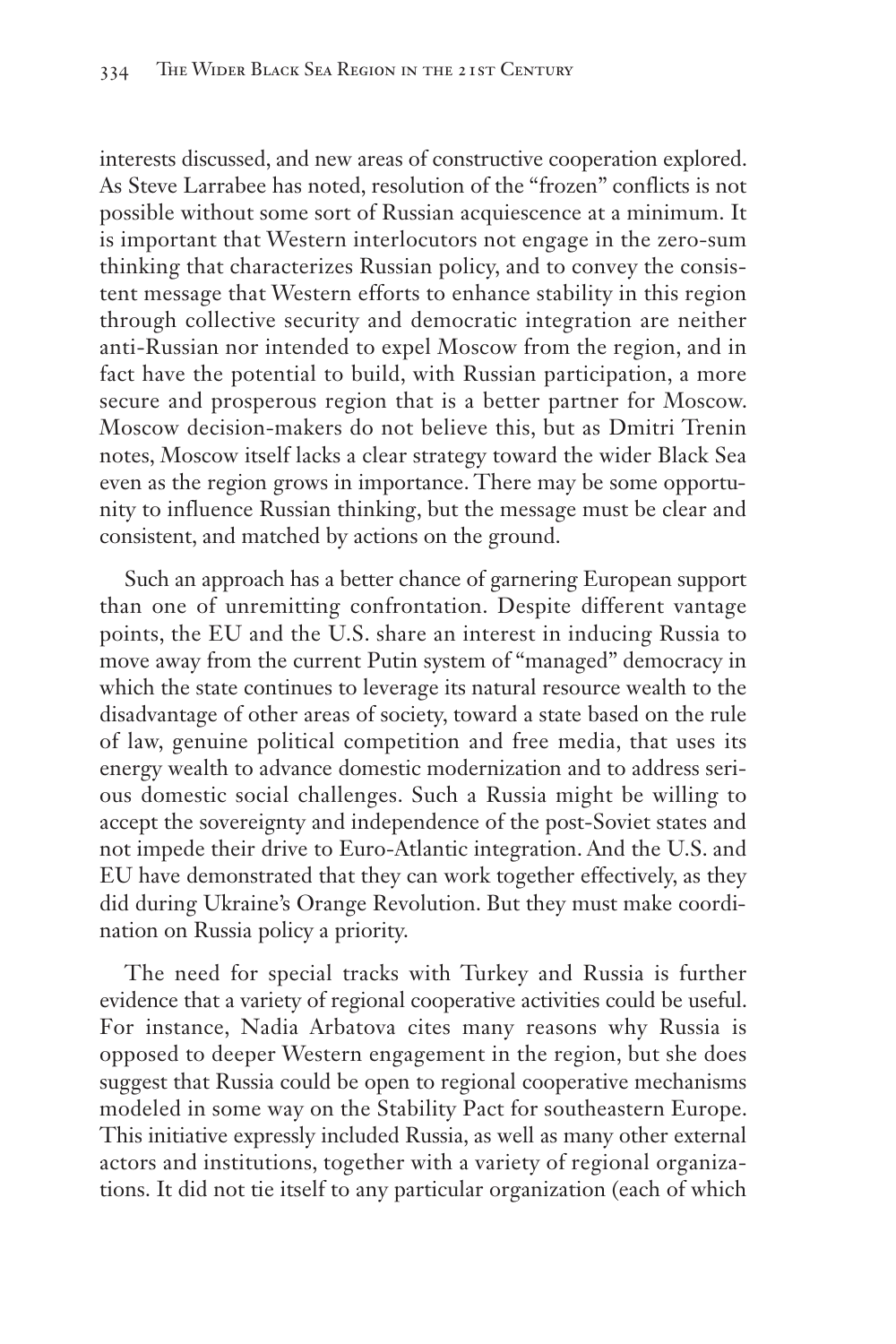had weaknesses as well as strengths) but allowed initiatives to develop both from the countries of the region themselves, as well as from external actors. Participants in sub-regional projects were determined by self-selection and the principle of variable geometry. The European Commission was right to draw on this insight and to propose an "experimental period" for its Black Sea Synergy to see which sectors or approaches might develop significantly. Applying a non-exclusive approach to wider Black Sea cooperation would build on the strengths of particular regional arrangements without locking participants into formalistic mechanisms that would allow any individual participant to block progress. BSEC's role as a regional coordinator could be strengthened and extended to new projects, for example. It includes Russia and so represents an important vehicle of regional ownership for positive cooperation. But it is ill-equipped to deal with tougher security challenges or to offer incentives for change as can the EU, and so should not be an exclusive forum for regional cooperation. Our authors have discussed a variety of other regional initiatives that could also make a positive difference.

NATO will also be an important instrument for Western strategy. As Steve Larrabee explains**,** the Alliance debate over Black Sea security is taking place in a new strategic context. Russia is stronger and has greater leverage to oppose enlargement; NATO aspirants in the Black Sea region are generally weaker and less qualified than central Europe candidates; many NATO members wonder whether some Black Sea countries are really "European;" NATO's own role is less certain today than it was a decade ago; and U.S. strategic attention is focused elsewhere. NATO's April 2008 Bucharest Summit showcased this intra-Alliance muddle. Even though Alliance leaders could not agree to develop a Membership Action Plan (MAP) with either Georgia or Ukraine, they announced that the two countries would in fact be members some day.<sup>8</sup> This decision offers important political assurance to Georgia and Ukraine, but it threatens to undermine the integrity of the MAP process; relieve applicants from undertaking the tough reforms necessary to add capability and value to the Alliance when

<sup>&</sup>lt;sup>8</sup> "We agreed today that these countries will become members of NATO." See paragraph 23, *Bucharest Summit Declaration* issued by the Heads of State and Governments participating in the meeting of the North Atlantic Council in Bucharest on April 3, 2008, NATO Press Release (2008)049, issued April 3, 2008, available at: www.nato/int.docu/pr/2008/p09-049e. html (accessed April 18, 2008).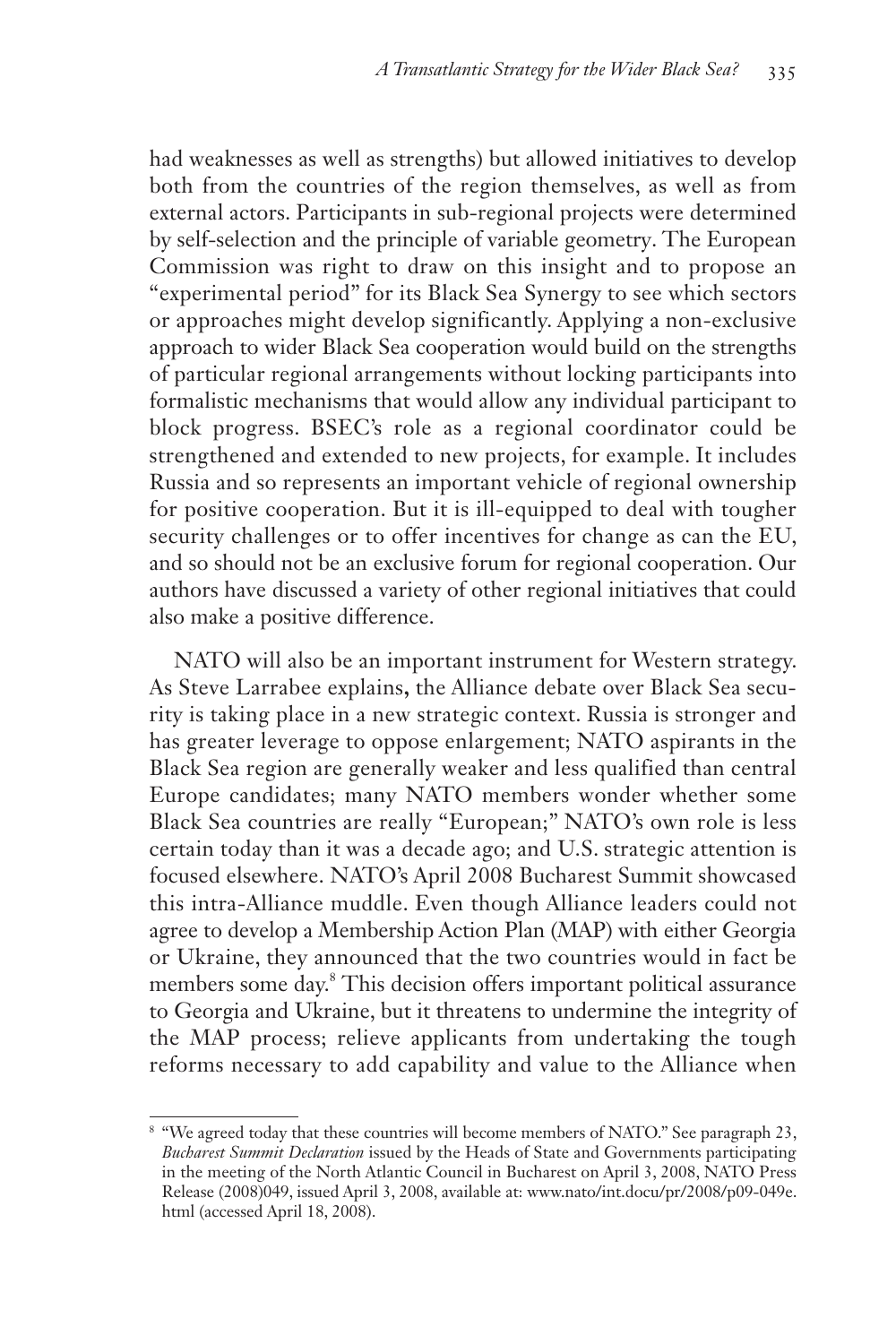they join; and send the wrong signal to Moscow about its ability to influence internal NATO decisions. Managing these very different expectations will be difficult. Yet there is no need to believe that EU and NATO enlargement must proceed in lockstep or not at all. Given all the complexities of EU enlargement, NATO could take the lead with key countries — but must be careful not to undermine its own credibility in the process. Larrabee suggests weakening the link between MAP and actual membership. That implies giving Georgia and Ukraine the MAP soon, but taking it seriously and using the time needed for implementation to manage the other pieces of the puzzle outlined above.

#### **Conclusion**

Taken together, these elements may offer orientation for a Western agenda for positive change for the people of the wider Black Sea. Ultimately, both the EU and the U.S. should gear their efforts to what Michael Emerson defines in his chapter as "transformative regionalism," while resisting both internal Western hesitations that could lead to a less stable "compensatory regionalism" and Russian pursuit of "geopolitical regionalism." In the end, only the EU can offer a conclusive framework anchoring these countries to the West. But the U.S., NATO, and other organizations can play complementary and supporting roles, capitalizing on areas of value added. The alternative is to leave the wider Black Sea suspended between a prosperous, democratic EU, a largely authoritarian Eurasia, and a turbulent Middle East. Such "in-between lands" are often the cockpits for violence, conflict and geopolitical competition. If the West fails to engage vigorously now, it could end up paying a much higher price later.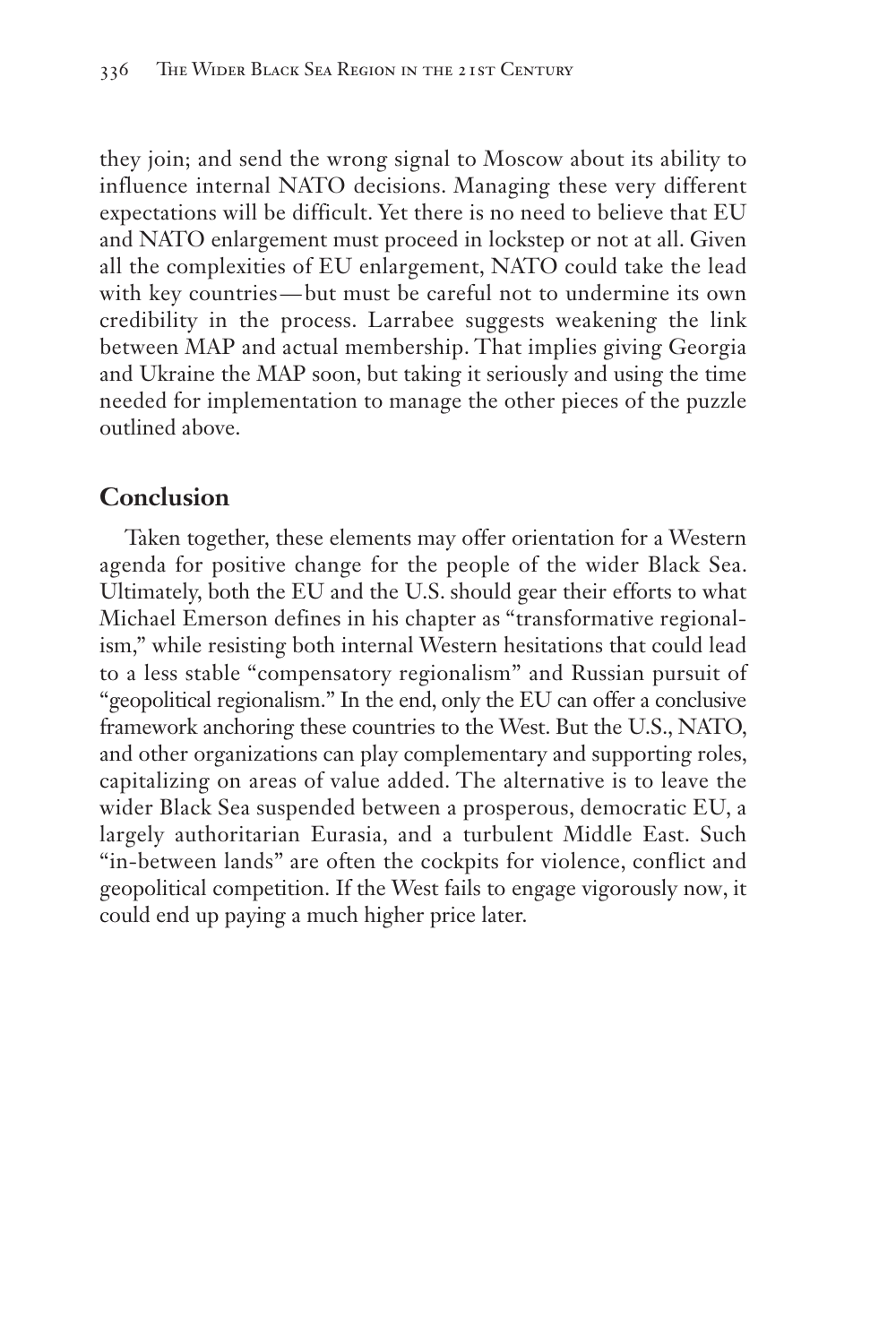## **About the Authors**

**Nadia Alexandrova-Arbatova** is the Head of Department at the European Political Studies Center (Institute for Global Economics and International Relations-IMEMO, Russian Academy of Sciences). She holds a doctorate in political science. She is Research Program Director of the "European Dialogues" Forum, as well as the author of books, chapters and research papers dealing with problems of European integration, European security and Russia's foreign policy, including *Concept of Cooperation between Russia and the EU in the Post-Soviet Space* (2006); *Russia-EU Relations: Still at the Crossroads* (2006); *Russia's National Interests and Foreign Policy* (2005); *European Security and International Terrorism: The Balkan Connection* (2004); and *Iraq as a Turning Point in the Post-Bipolar International Relations* (2004).

**Vasily Astrov** is an economist at the Vienna Institute for International Economic Studies. He is an expert on Ukraine, Russia and other CIS and his work includes economic and political monitoring, writing reports and providing customers with in-depth analysis. Previously, he worked for the Austrian National Bank and United Nations Economic Commission for Europe (UNECE), in the Trade Division. He holds a MSc in Economics from University of Warwick and a MA in Economics from Westfälische Wilhelms-Universität. His recent publications include *The Russian oil fund as a tool of stabilization and sterilization* (2007); *Ukraine: external surpluses are over* (2007); *Russia's, Ukraine's and Belarus' WTO accession in the medium and long run: a global simulation model approach* (2007); *The Ukrainian economy in Europe* (2007); *Kazakhstan: an economic assessment* (2007); *Belarus, Ukraine and Moldova: economic developments and integration prospects* (2007); *Ukraine: riding on the wave of high steel prices* (2007).

**Zeyno Baran** joined the Hudson Institute as Senior Fellow and Director of Hudson's Center for Eurasian Policy in April 2006. From January 2003 until joining Hudson, she directed the International Security and Energy Programs at the Nixon Center. She has testified before congressional committees on issues ranging from U.S.-Turkey relations to political developments in the South Caucasus and integration and radicalization issues in Europe. Her current work focuses on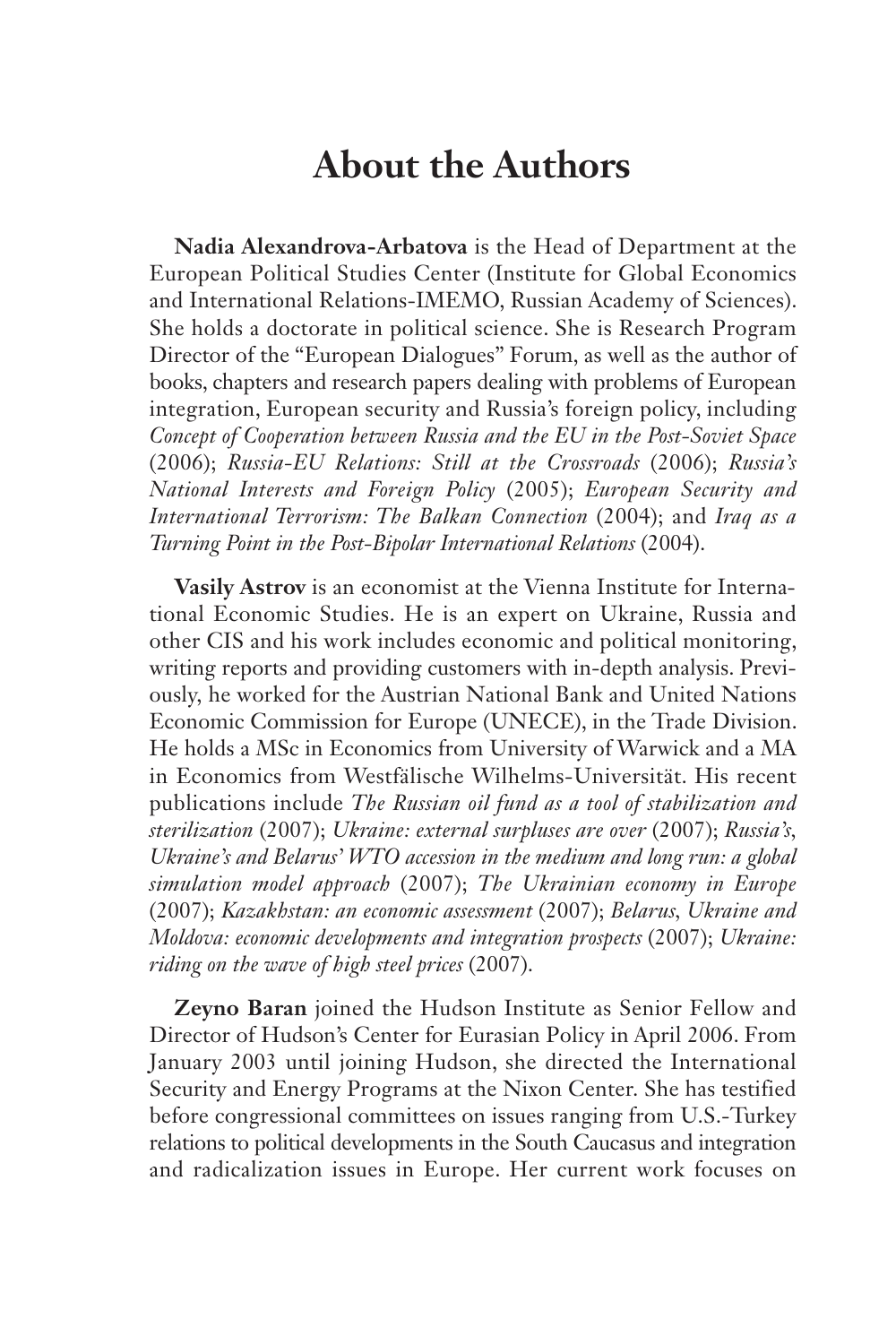strategies to thwart the spread of radical Islamist ideology in Europe and in Eurasia and to promote democratic and energy reform processes across Eurasia. From 1999 until December 2002, she worked as Director of the Caucasus Project at the Center for Strategic and International Studies (CSIS). She was a C.V. Starr Distinguished Visitor at the American Academy in Berlin in January 2006. Her work has appeared in a variety of publications, including *Foreign Affairs*, *The National Interest*, *The Washington Post, Wall Street Journal, The Washington Times, National Review, The International Herald Tribune* and several Turkish, European and Eurasian newspapers.

**Svante Cornell** is the Research Director of the Central Asia-Caucasus Institute & Silk Road Studies Program, and co-founder of the Institute for Security and Development Policy in Stockholm. His main areas of expertise are security issues, state-building, and transnational crime in southwest and central Asia, with a specific focus on the Caucasus. He is the Editor of the *Central Asia-Caucasus Analyst*, the Joint Center's bi-weekly publication, and of the Joint Center's *Silk Road Papers* series of occasional papers. He is the author of four books, including *Small Nations and Great Powers,* the first comprehensive study of the post-Soviet conflicts in the Caucasus. His articles have appeared in numerous leading academic and journals such as *World Politics*, the *Washington Quarterly, Current History*, *Journal of Democracy*, and *Europe-Asia Studies*. His commentaries and op-eds appear occasionally in the U.S., Swedish, Turkish and Pakistani press. He is Associate Professor (Docent) in Government at Uppsala University and Assistant Research Professor at Johns Hopkins University's Paul H. Nitze School of Advanced International Studies. He holds a Ph.D. in Peace and Conflict Studies from Uppsala University.

**Michael Emerson** has been a Senior Research Fellow at the Center for European Policy Studies (CEPS) in Brussels since 1998, and is CEPS program director for Wider Europe. At CEPS he has led successive projects on the Balkans, Caucasus, Russia, Ukraine, Turkey, Cyprus, Middle East, conflict resolution, democracy promotion, Europe's strategic security, political Islam and the crisis of multiculturalism within the EU. He served as EU ambassador to Moscow from 1991-1996; worked for the European Commission from 1973-1996, for the OECD in Paris from 1966-1973, and at the London School of Economics from 1996-1998. He has authored numerous publications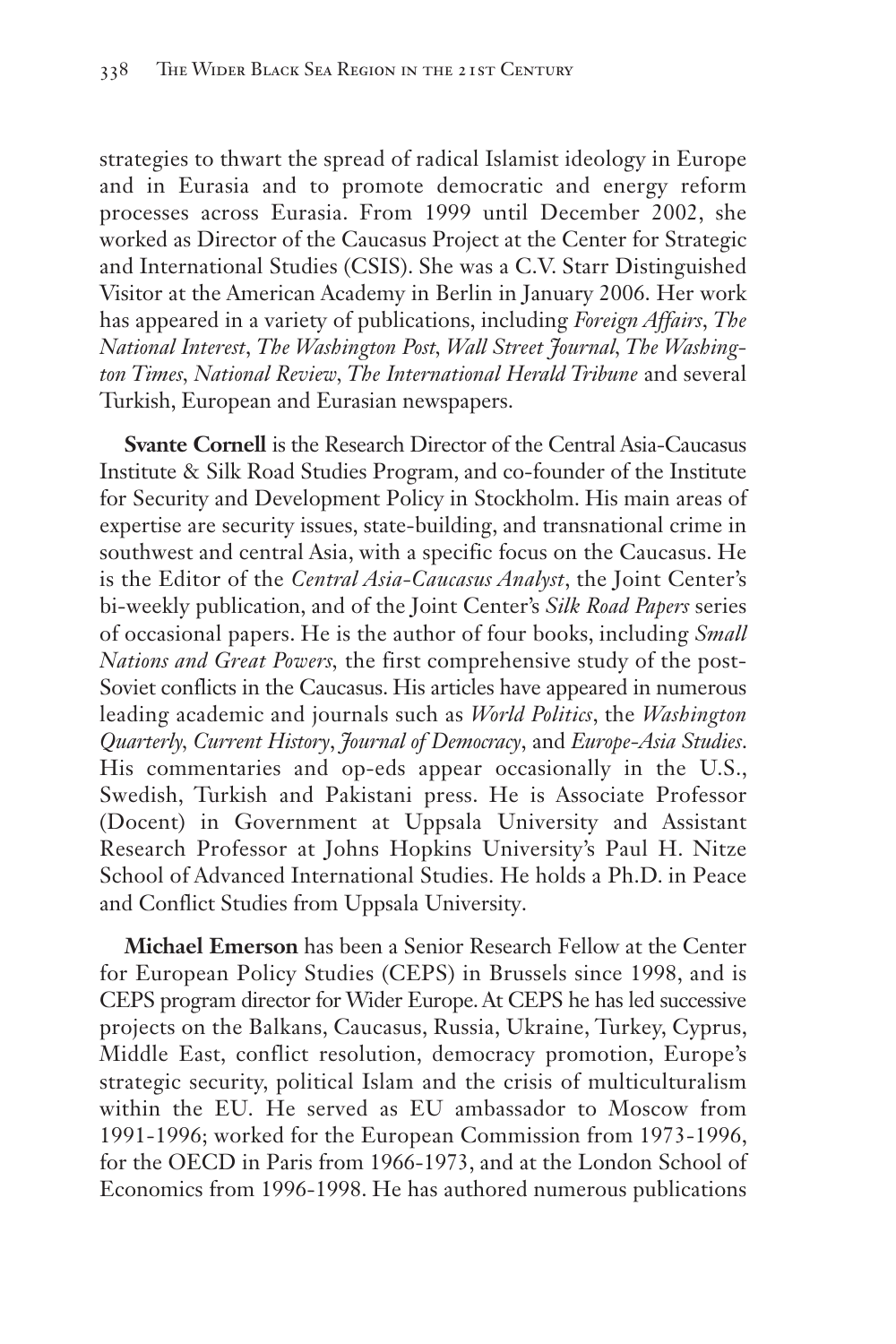on EU integration, wider Europe and contemporary European conflict areas. He graduated from Balliol College, Oxford.

**Rainer Freitag-Wirminghaus** is an independent researcher and was a Research Fellow at the German Institute for Middle East Studies in Hamburg from 1989-2006. He received his PhD in Islamic, Turkish and Population Studies from University of Hamburg. His research fields, in which he has published extensively, include security policy, international relations and domestic politics in the Caucasus, central Asia and Turkey. Recent publications include: *US Politics in the South Caucasus* (2005); *Russia, the Islamic Republics of the Caucasus and Central Asia* (2005); *Islam in the Present* (2005); *International Organizations — Barrier or Motor for Conflict Management in the South Caucasus* (2007); *From Pan-Turkism to Pragmatism — Turkey and Central Asia* (2007).

**Daniel Hamilton** is the Richard von Weizsäcker Professor and Director of the Center for Transatlantic Relations at the Paul H. Nitze School of Advanced International Studies (SAIS), Johns Hopkins University. He also serves as Executive Director of the American Consortium for EU Studies. He has served as Deputy Assistant Secretary of State for European Affairs; Associate Director of the Secretary's Policy Planning Staff; and U.S. Special Coordinator for Southeast European Stabilization. In spring 2008 he served as the first Robert Bosch Foundation Senior Diplomatic Fellow with the German Foreign Office. He has also taught at the Hertie Graduate School of Public Policy; the University of Innsbruck, and the Free University of Berlin. He testifies occasionally before Congress and is a frequent media commentator on U.S. foreign policy and international affairs. Recent publications include *France and Globalization* (2008); *Globalization and Europe* (2008); *The United States: A Normative Power?* (2008); *The Baltics: Still Punching Above Their Weight* (2008); (with Gerhard Mangott) *The New Eastern Europe: Ukraine, Belarus, Moldova* (2007); *Terrorism and International Relations* (2006); *Transatlantic Transformations: Equipping the Alliance for the 21st Century* (2005).

**Peter Havlik** is Deputy Director and Senior Economist at the Vienna Institute for International Economic Studies. His areas of interest include issues related to economic transition in Central and Eastern Europe, foreign trade, competition, EU integration, as well as Russian and Soviet economy. In 1998, he was a visiting professor at Hitotsubashi University in Tokyo. In 2003, he served as the Chief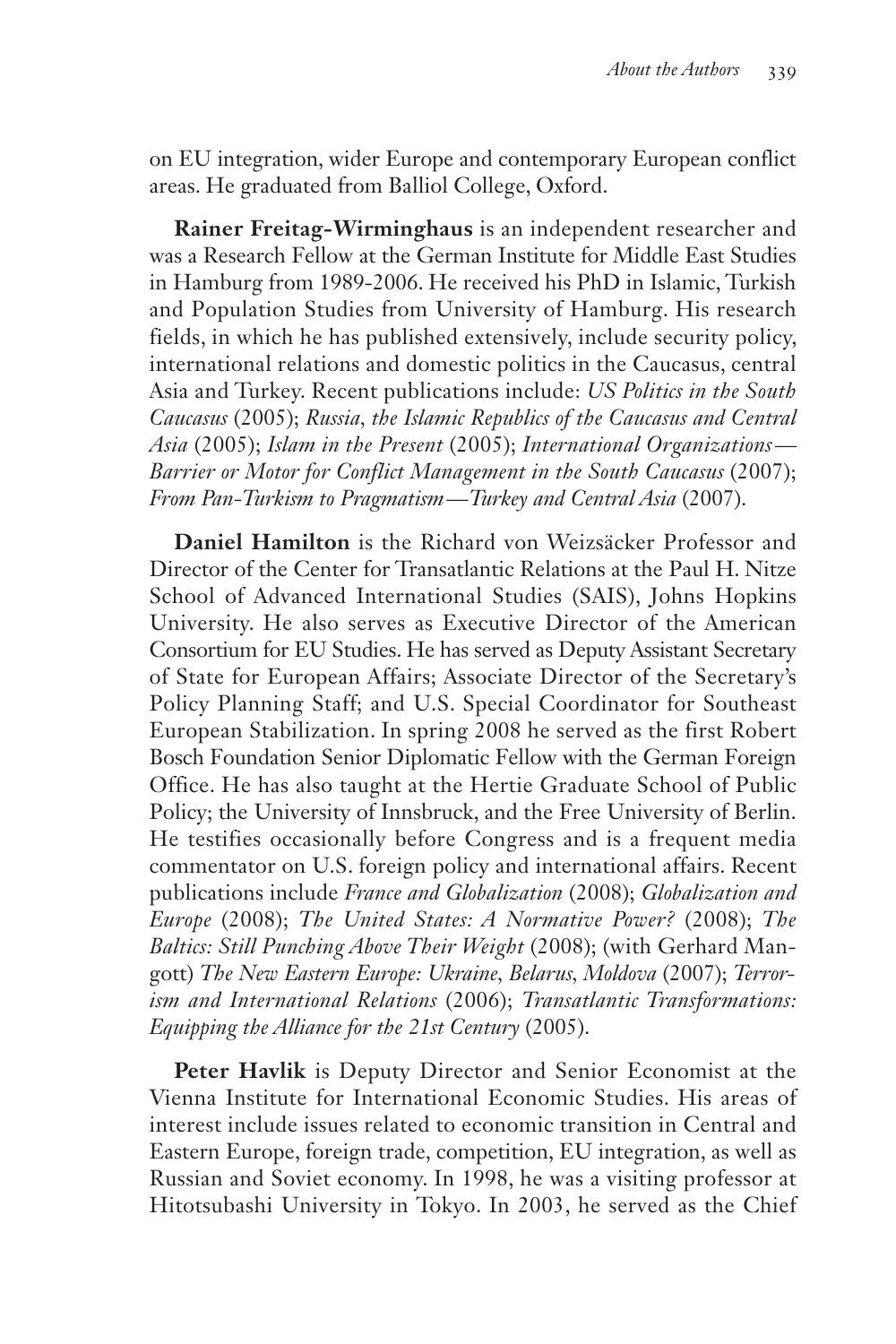Economist at the Russian-European Center for Economic Policy in Moscow. He was educated at the Prague School of Economics and the Institute of Advanced Studies in Vienna.

**Anna Jonsson** is a Research Fellow at the Program for Silk Road Studies. She is the Project Director of the project on "Narcotics Smuggling in the Baltic Sea Region: an Issue of National and Regional Security," sponsored by the Swedish National Drug Policy Coordinator. She is also Project Director of the Constitutional Developments and Human Rights Project. Her main areas of expertise are state building processes, rule of law as a development goal, human rights protection, and organized crime and human trafficking in Eurasia. She holds an LL.D. in Constitutional Law from Uppsala University.

**Charles King** is Professor at Georgetown University in Washington, D.C., where he is Chairman of the Faculty of the Edmund A. Walsh School of Foreign Service and Ion Ratiu Professor of Romanian Studies and Professor of International Affairs and Government. He lectures widely on Eastern Europe, social violence, and ethnic politics, and has worked with broadcast media ranging from CNN, National Public Radio, and the BBC to the History Channel and MTV. He pursued his studies in history and politics at the University of Arkansas and Oxford University, where he was a Marshall Scholar. He is the author of *The Ghost of Freedom: A History of the Caucasus* (2008); *The Black Sea: A History* (2004); and *The Moldovans: Romania, Russia, and the Politics of Culture* (2000), as well as articles and essays in *Foreign Affairs*, *The Times Literary Supplement*, and leading academic journals.

**Jonathan Kulick** is the Director of Studies at the Georgian Foundation for Strategic and International Studies. As an associate policy analyst at the RAND Corporation, he was a visiting professor in the GFSIS Advanced Security Studies Program from 2002 to 2006. At RAND, he conducted research in energy, transportation, and security policy, and received an M.Phil. in policy analysis from the Pardee RAND Graduate School. Prior to that he was a staff member at the IBM Almaden Research Center and a senior project manager at Atcor Corp. He received a Ph.D. in mechanical engineering from Stanford University, and bachelor's degrees in mathematics and engineering from Swarthmore College.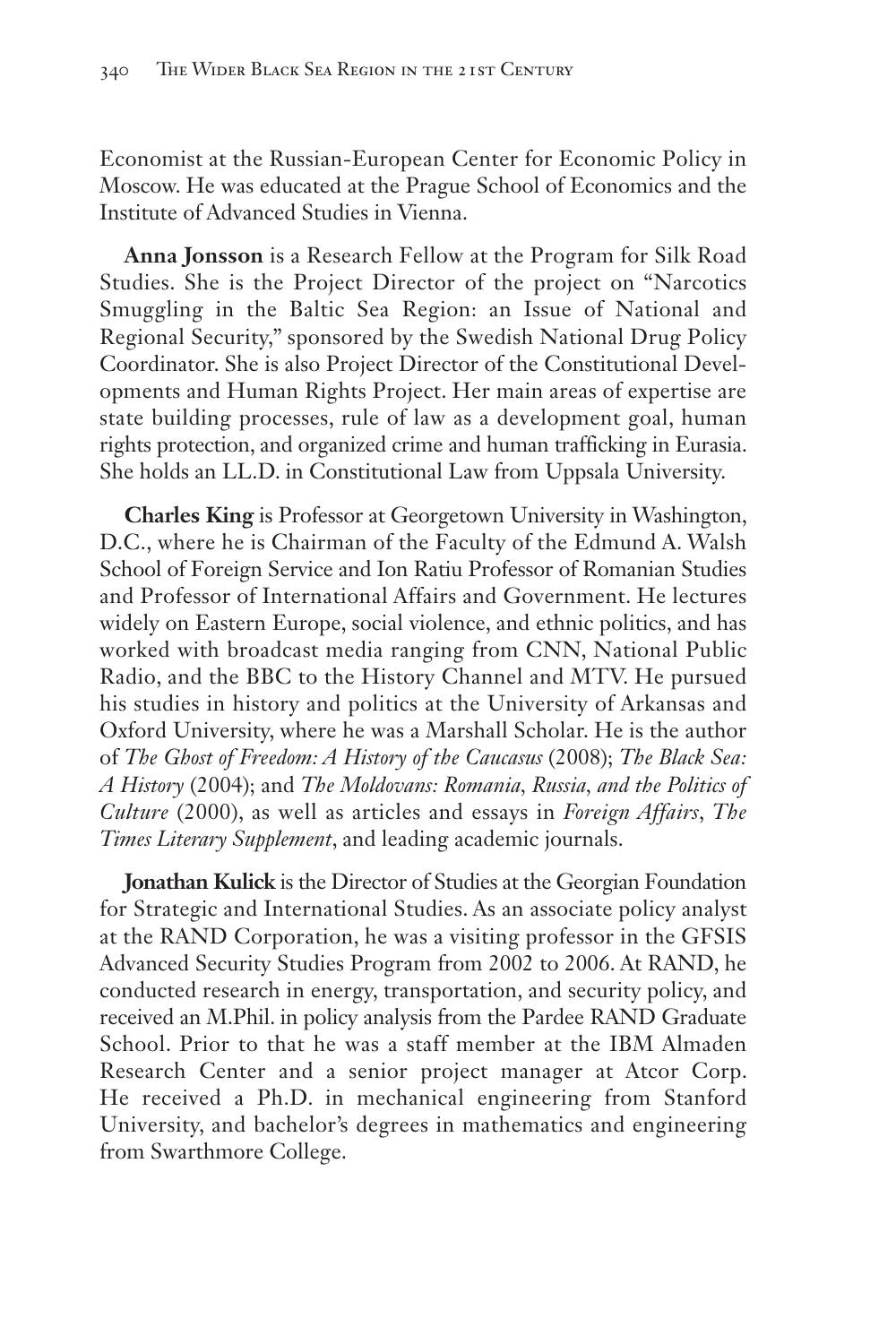**F. Stephen Larrabee** is a Senior Staff member at RAND in Washington, D.C. and holds the RAND Corporate Chair in European Security. He has taught at Columbia University, Cornell University, New York University, the Paul Nitze School of Advanced International Studies (SAIS), Georgetown University, George Washington University and the University of Southern California. Before joining RAND he served as Vice President and Director of Studies of the Institute of East-West Security Studies in New York from 1983-1989 and was a distinguished Scholar in Residence at the Institute from 1989-1990. From 1978-1981 he served on the U.S. National Security Council staff in the White House as a specialist on Soviet-East European affairs and East-West political-military relations. He holds a Ph.D. in Political Science from Columbia University. He is author of *NATO's Eastern Agenda in a New Strategic Era,* co-author with Ian Lesser of *Turkish Foreign Policy in an Age of Uncertainty;* co-editor with Zalmay Khalilzad and Ian O. Lesser of *The Future of Turkish-Western Relations*; co-editor with David Gompert of *America and Europe: A Partnership for A New Era* (1997); author of *East European Security After the Cold War* (1994); editor of *The Volatile Powder Keg*: *Balkan Security After the Cold War* (1994); co-editor with Robert Blackwill of *Conventional Arms Control and East-West Security* (1989); and editor of *The Two German States and European Security* (1989).

**Gerhard Mangott** is Professor of Political Science at the University of Innsbruck and head of the International Security Research Group at the Faculty of Political Science and Sociology. He is also a lecturer at the Diplomatic Academy in Vienna. From 1991 until 2007 he was Senior Research Fellow on Eastern Europe and the former USSR at the Austrian Institute for International Affairs (OIIP) in Vienna. He is a member of the Advisory Board of the Austrian Association for European Politics and a member of the International Advisory Board and the Editorial Committee of Soviet and Post-Soviet Politics and Society. His main research areas are domestic politics and external relations of Russia and Ukraine, energy security and strategic arms control. He holds a Ph.D and an MA in Political Science. His website: www.gerhardmangott.at.

**Anna Matveeva** is an Associate Fellow at the Crisis States Research Center at the London School of Economics. She has previously worked as the UNDP Regional Adviser on Peace and Development in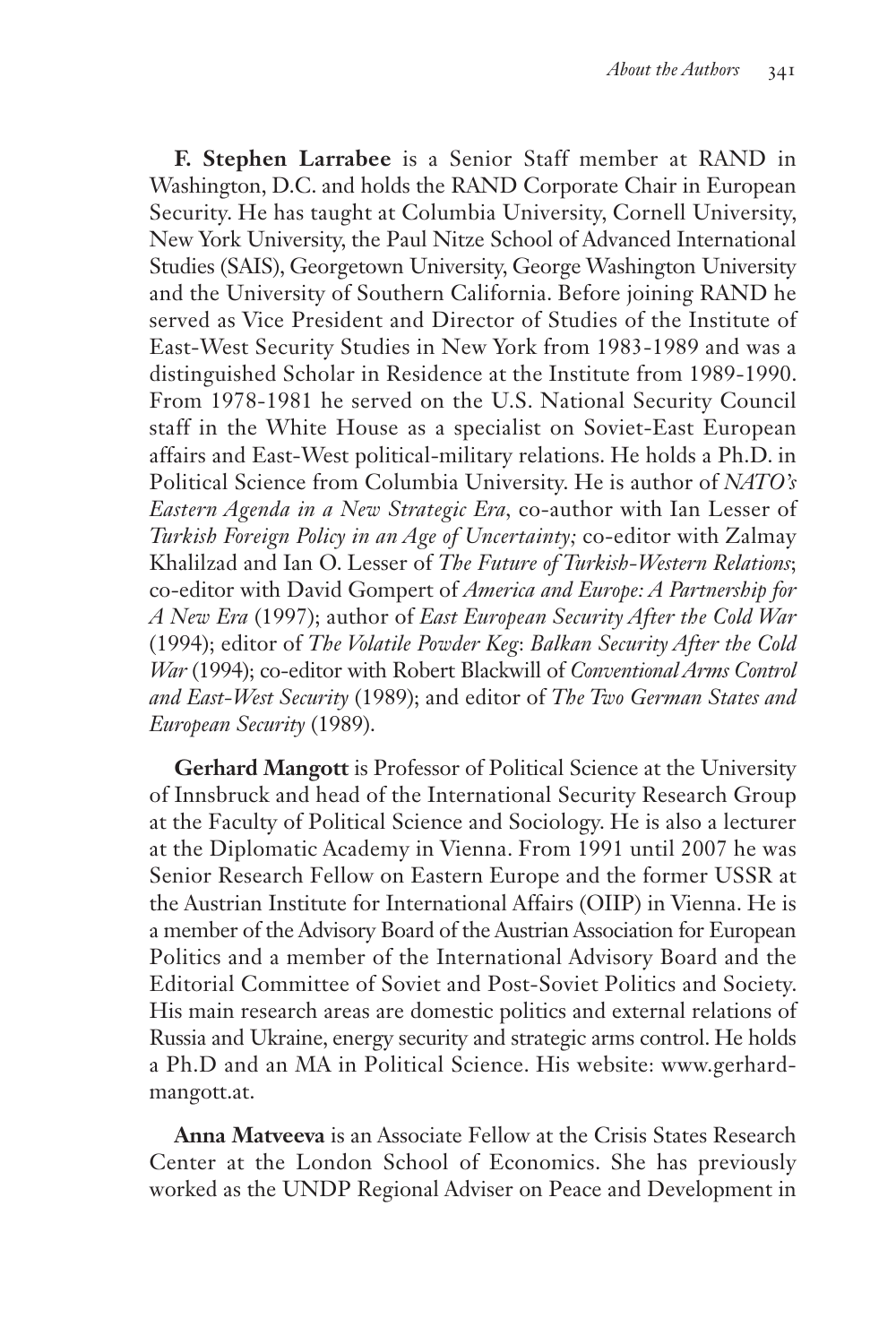Central Asia, and as a Research Fellow at the Royal Institute of International Affairs. She has published extensively, including Chaillot Papers for the EU Institute for Security Studies on the *EU Stakes in Central Asia* and on *The North Caucasus: Russia's Fragile Borderland*, and a report for International Alert on *Central Asia: Strategic Framework for Peacebuilding*.

**Dmitri Trenin** is a Senior Associate of the Carnegie Endowment for International Peace and Director of Studies at its Moscow Center. His recent books include *Getting Russia Right* (2007), *Russia's Restless Frontier: The Chechnya Factor in Post-Soviet Russia* (2004), *The End of Eurasia: Russia between Geopolitics and Globalization* (2002). In 2005, he edited, with Steven Miller, *The Russian Military: Power and Policy*.

**Kirsten Westphal** is currently an assistant professor at the Department for Political Science at the Justus Liebig University of Giessen, Germany. She is co-coordinator for Giessen in two EU-Tempus-Projects with Russia. She has done research for extended periods in Russia, Chile and Argentina. She has been a consultant and scholarship holder in the energy industry and has worked in several EU and OSCE missions in Latin America, Eastern Europe, the CIS and Asia. She has published widely on international energy relations and EU foreign relations with the most recent edited volumes on *Conflicts in a Transnational World: Lessons from Nation States in Transition* (2006) and *A Focus at EU-Russian Relations: On a smooth road towards four common spaces?* (2005).

**Temuri Yakobashvili** is Georgia's State Minister for Reintegration. He previously served as executive vice-president of the Georgian Foundation for Strategic and International Studies. He has been a member of the Governing Board of the Georgian Institute of Public Affairs (GIPA), and country coordinator of the PFP Consortium of Defense Academies and Security Studies Institutes. He joined the Georgian Ministry of Foreign Affairs in 1991 and held various positions, including that of director of the Department for USA, Canada and Latin America. He has a degree in physics from Tbilisi State University. He was a Yale World Program Fellow (2002) and participant in the Executive Security Program at Harvard University's Kennedy School of Government.